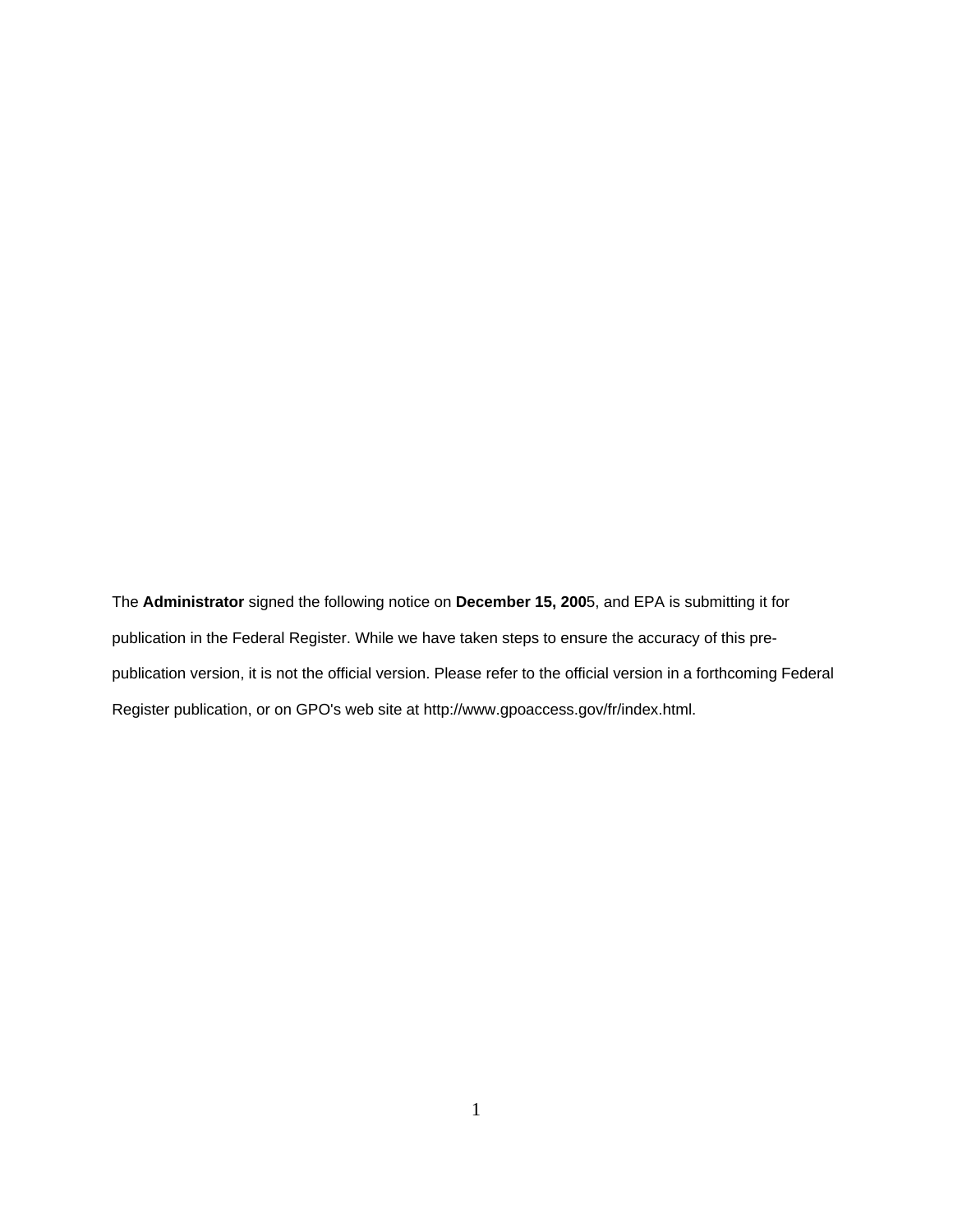## **ENVIRONMENTAL PROTECTION AGENCY**

**40 CFR Parts 9, 141, and 142 [EPA-HQ-OW-2002-0039; FRL- ] RIN 2040 - AD37 National Primary Drinking Water Regulations: Long Term 2 Enhanced Surface Water Treatment Rule AGENCY:** Environmental Protection Agency (EPA). **ACTION:** Final rule.

**SUMMARY:** EPA is promulgating National Primary Drinking Water Regulations that require the use of treatment techniques, along with monitoring, reporting, and public notification requirements, for all public water systems that use surface water sources. The purposes of the Long Term 2 Enhanced Surface Water Treatment Rule (LT2ESWTR) are to protect public health from illness due to *Cryptosporidium* and other microbial pathogens in drinking water and to address risk-risk trade-offs with the control of disinfection byproducts.

Key provisions in the LT2ESWTR include the following: source water monitoring for *Cryptosporidium*, with a screening procedure to reduce monitoring costs for small systems; risktargeted *Cryptosporidium* treatment by filtered systems with the highest source water *Cryptosporidium* levels; inactivation of *Cryptosporidium* by all unfiltered systems; criteria for the use of *Cryptosporidium* treatment and control processes; and covering or treating uncovered finished water storage facilities.

EPA believes that implementation of the LT2ESWTR will significantly reduce levels of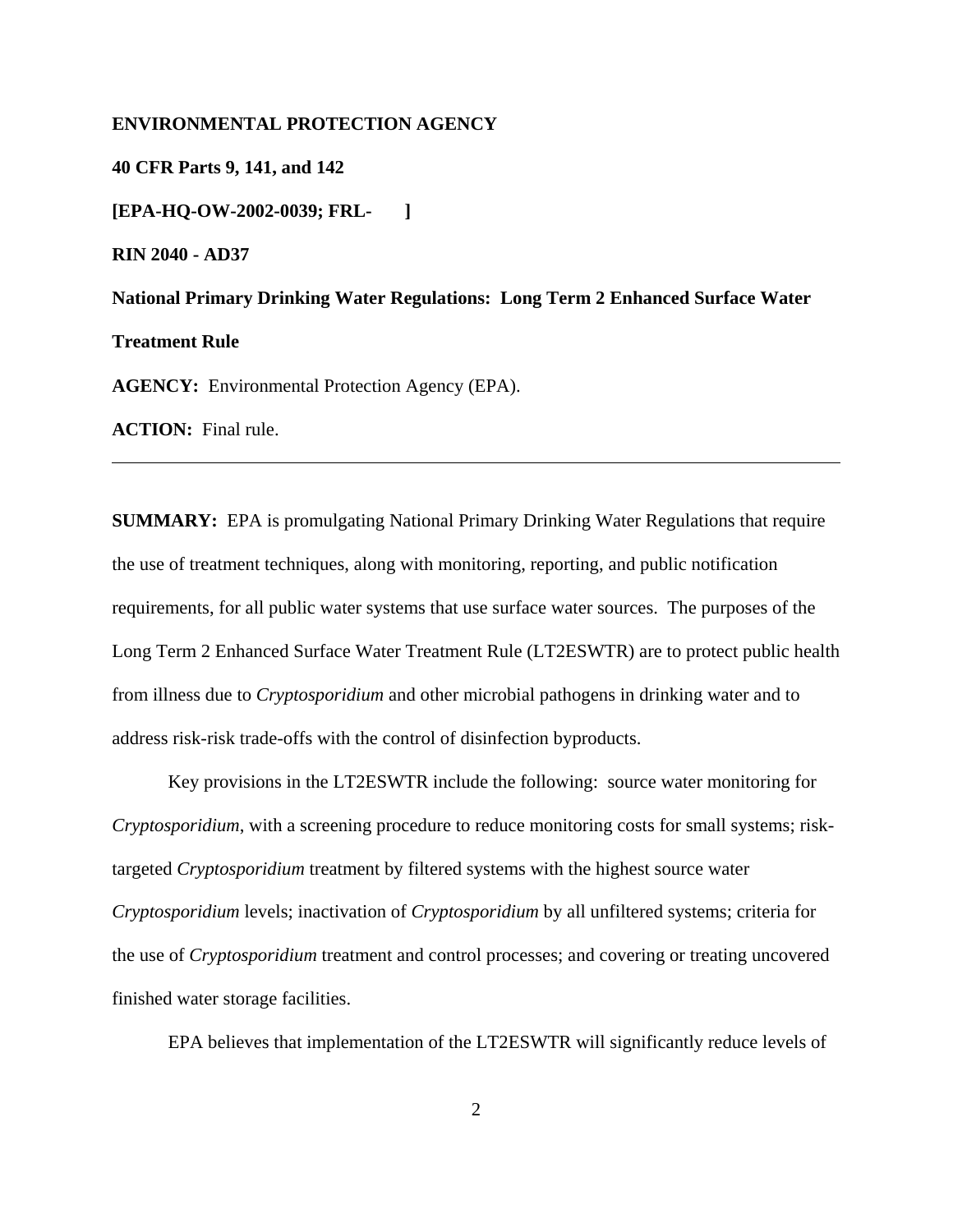infectious *Cryptosporidium* in finished drinking water. This will substantially lower rates of endemic cryptosporidiosis, the illness caused by *Cryptosporidium*, which can be severe and sometimes fatal in sensitive subpopulations (e.g., infants, people with weakened immune systems). In addition, the treatment technique requirements of this regulation will increase protection against other microbial pathogens like *Giardia lamblia*.

**DATES:** This final rule is effective on [INSERT DATE 60 DAYS AFTER PUBLICATION IN THE FEDERAL REGISTER]. The incorporation by reference of certain publications listed in the rule is approved by the Director of the Federal Register as of [INSERT DATE 60 DAYS AFTER PUBLICATION IN THE FEDERAL REGISTER].For judicial review purposes, this final rule is promulgated as of [INSERT DATE OF PUBLICATION IN THE FEDERAL REGISTER].

**ADDRESSES:** EPA has established a docket for this action under Docket ID No. EPA-HQ-OW-2002-0039. All documents in the docket are listed on the www.regulations.gov web site. Although listed in the index, some information is not publicly available, i.e., CBI or other information whose disclosure is restricted by statute. Certain other material, such as copyrighted material, is not placed on the Internet and will be publicly available only in hard copy form. Publicly available docket materials are available either electronically through www.regulations.gov or in hard copy at the Water Docket, EPA/DC, EPA West, Room B102, 1301 Constitution Ave., NW, Washington, DC. The Public Reading Room is open from 8:30 a.m. to 4:30 p.m., Monday through Friday, excluding legal holidays. The telephone number for the Public Reading Room is (202) 566-1744, and the telephone number for the Water Docket is (202) 566-2426.

3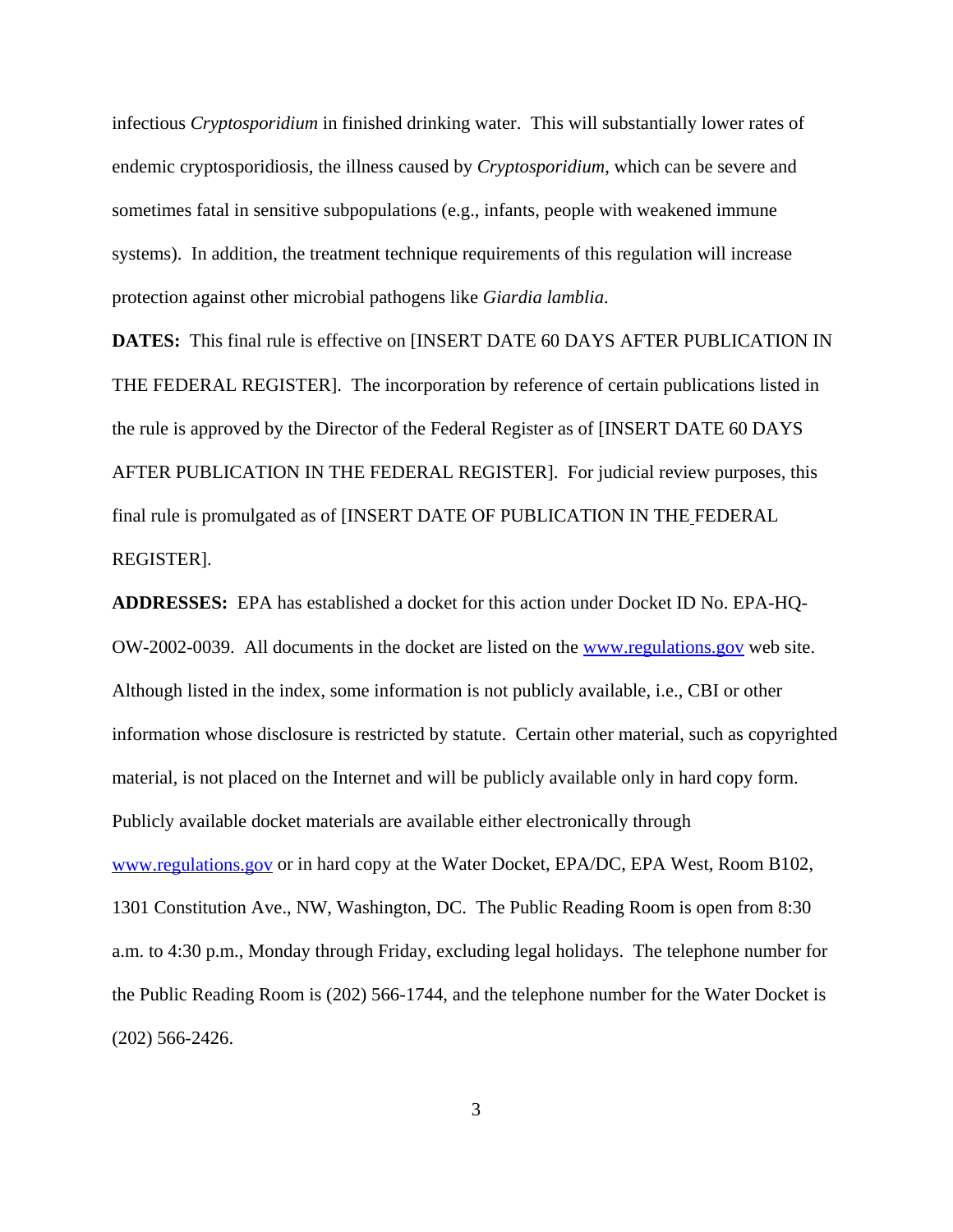## **FOR FURTHER INFORMATION CONTACT:** Daniel C. Schmelling, Standards and Risk

Management Division, Office of Ground Water and Drinking Water (MC 4607M),

Environmental Protection Agency, 1200 Pennsylvania Ave., NW., Washington, DC 20460;

telephone number: (202) 564-5281; fax number: (202) 564-3767; e-mail address:

schmelling.dan@epa.gov. For general information, contact the Safe Drinking Water Hotline,

telephone number: (800) 426-4791. The Safe Drinking Water Hotline is open Monday through

Friday, excluding legal holidays, from 9:00 a.m. to 5:00 p.m., Eastern time.

# **SUPPLEMENTARY INFORMATION:**

### **I. General Information**

### *A. Who Is Regulated By This Action?*

Entities potentially regulated by the LT2ESWTR are public water systems (PWSs) that use surface water or ground water under the direct influence of surface water (GWUDI).

Regulated categories and entities are identified in the following chart.

| Category    | <b>Examples of Regulated Entities</b>                                                                                                         |
|-------------|-----------------------------------------------------------------------------------------------------------------------------------------------|
| Industry    | Public Water Systems that use surface water or ground water<br>under the direct influence of surface water.                                   |
| Governments | State, Local, Tribal or Federal   Public Water Systems that use surface water or ground water<br>under the direct influence of surface water. |

This table is not intended to be exhaustive, but rather provides a guide for readers

regarding entities likely to be regulated by this action. This table lists the types of entities that EPA is now aware could potentially be regulated by this action. Other types of entities not listed in this table could also be regulated. To determine whether your facility is regulated by this action, you should carefully examine the definition of public water system in §141.3 of Title 40 of the Code of Federal Regulations and applicability criteria in § 141.700(b) of today's rule. If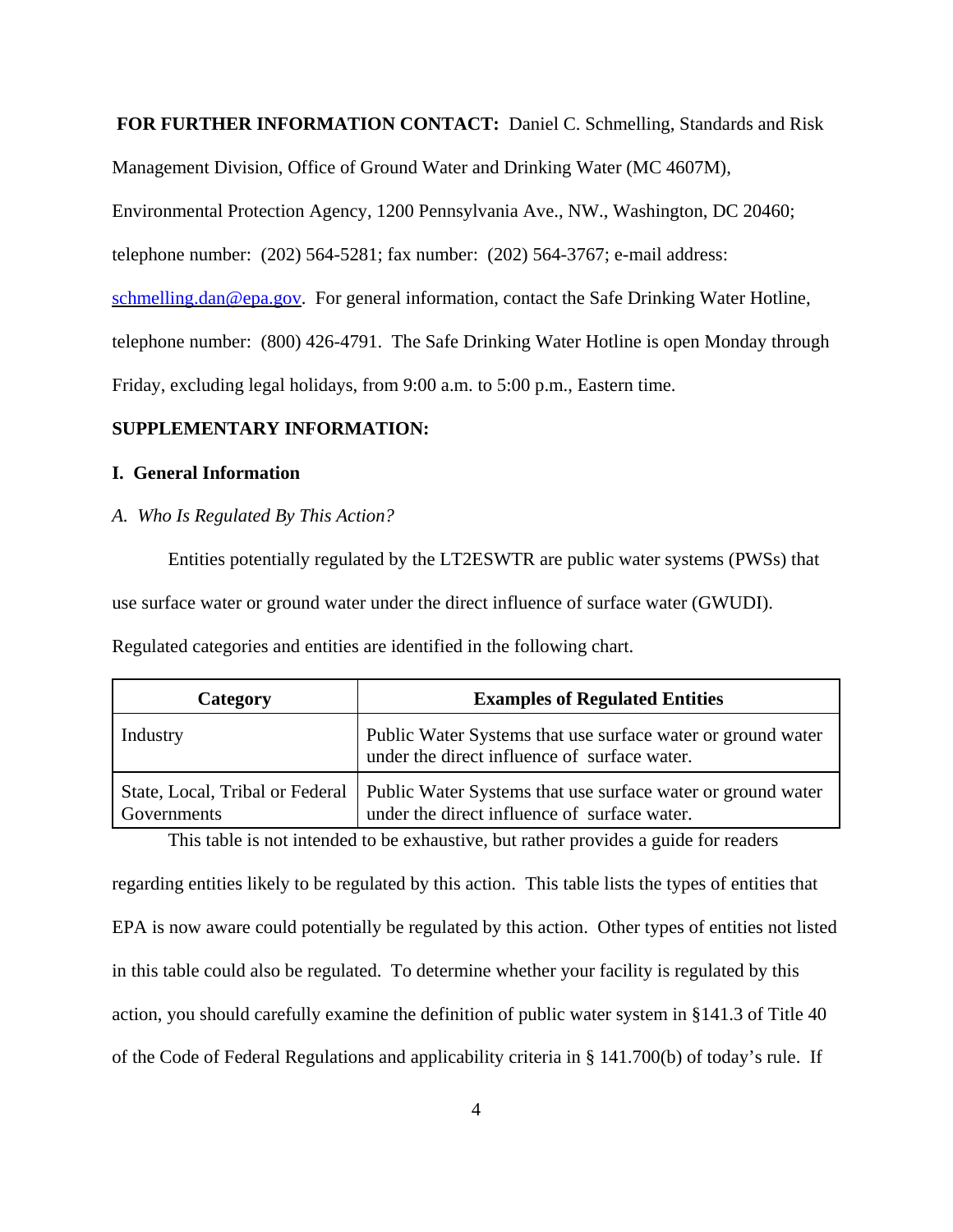you have questions regarding the applicability of the LT2ESWTR to a particular entity, consult one of the persons listed in the preceding section entitled "**FOR FURTHER INFORMATION CONTACT**".

# **Abbreviations Used in This Document**

| <b>ASTM</b> | American Society for Testing and Materials                          |
|-------------|---------------------------------------------------------------------|
| <b>AWWA</b> | <b>American Water Works Association</b>                             |
| $\rm ^{o}C$ | Degrees Centigrade                                                  |
| <b>CDC</b>  | <b>Centers for Disease Control and Prevention</b>                   |
| <b>CFE</b>  | <b>Combined Filter Effluent</b>                                     |
| <b>CFR</b>  | Code of Federal Regulations                                         |
| <b>COI</b>  | Cost-of-Illness                                                     |
| <b>CT</b>   | The Residual Concentration of Disinfectant (mg/L) Multiplied by the |
|             | Contact Time (in minutes)                                           |
| <b>CWS</b>  | <b>Community Water Systems</b>                                      |
| <b>DAPI</b> | 4',6-Diamindino-2-phenylindole                                      |
| <b>DBPs</b> | <b>Disinfection Byproducts</b>                                      |
| <b>DBPR</b> | Disinfectants/Disinfection Byproducts Rule                          |
| DE          | Diatomaceous Earth                                                  |
| <b>DIC</b>  | Differential Interference Contrast (microscopy)                     |
| EA          | <b>Economic Analysis</b>                                            |
| <b>EPA</b>  | United States Environmental Protection Agency                       |
| GAC         | <b>Granular Activated Carbon</b>                                    |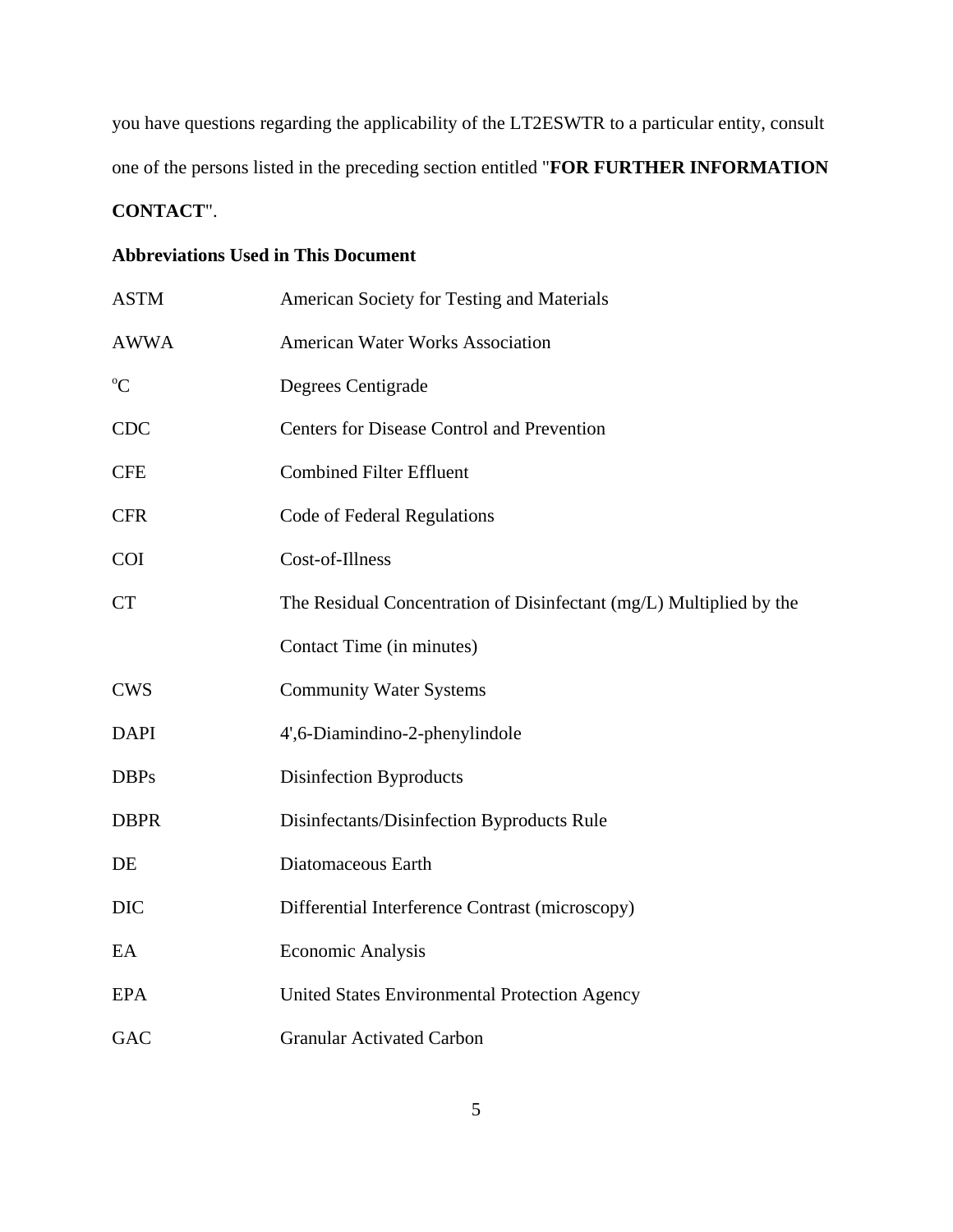| <b>GWUDI</b>  | Ground Water Under the Direct Influence of Surface Water          |
|---------------|-------------------------------------------------------------------|
| HAA5          | Five Haloacetic Acids (Monochloroacetic, Dichloroacetic,          |
|               | Trichloroacetic, Monobromoacetic and Dibromoacetic Acids)         |
| <b>ICR</b>    | Information Collection Rule (also Information Collection Request) |
| <b>ICRSS</b>  | <b>Information Collection Rule Supplemental Surveys</b>           |
| <b>ICRSSM</b> | Information Collection Rule Supplemental Survey of Medium Systems |
| <b>ICRSSL</b> | Information Collection Rule Supplemental Survey of Large Systems  |
| <b>IESWTR</b> | <b>Interim Enhanced Surface Water Treatment Rule</b>              |
| Log           | Logarithm (common, base 10)                                       |
| <b>LRAA</b>   | <b>Locational Running Annual Average</b>                          |
| <b>LRV</b>    | Log Removal Value                                                 |
| LT1ESWTR      | Long Term 1 Enhanced Surface Water Treatment Rule                 |
| LT2ESWTR      | Long Term 2 Enhanced Surface Water Treatment Rule                 |
| <b>MCL</b>    | <b>Maximum Contaminant Level</b>                                  |
| <b>MCLG</b>   | Maximum Contaminant Level Goal                                    |
| <b>MG</b>     | <b>Million Gallons</b>                                            |
| M-DBP         | Microbial and Disinfectants/Disinfection Byproducts               |
| MF            | Microfiltration                                                   |
| <b>NPDWR</b>  | <b>National Primary Drinking Water Regulation</b>                 |
| <b>NTTAA</b>  | National Technology Transfer and Advancement Act                  |
| <b>NTU</b>    | Nephelometric Turbidity Unit                                      |
| <b>OMB</b>    | Office of Management and Budget                                   |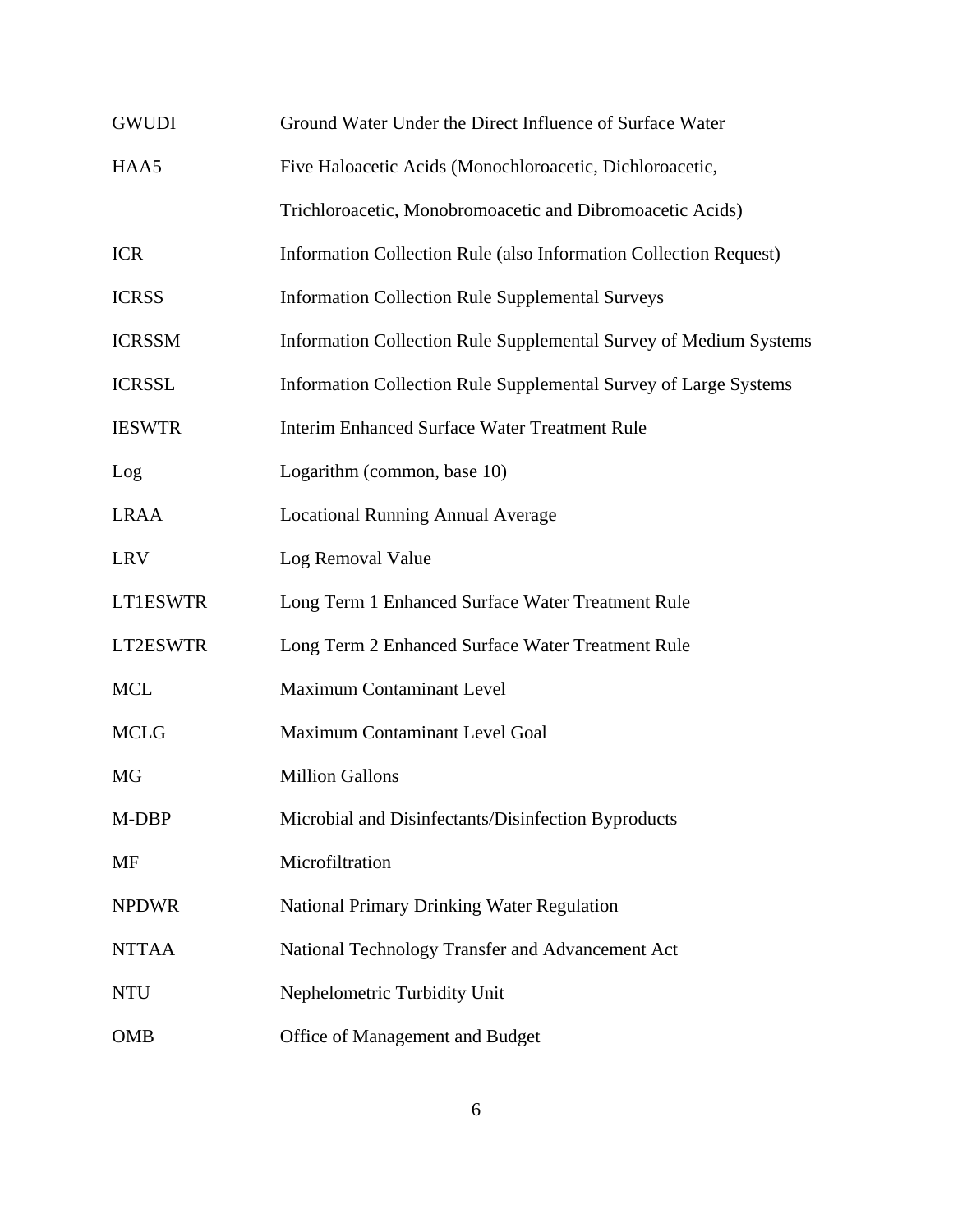| PE          | Performance Evaluation                 |
|-------------|----------------------------------------|
| <b>PWS</b>  | <b>Public Water System</b>             |
| QC          | <b>Quality Control</b>                 |
| <b>QCRV</b> | <b>Quality Control Release Value</b>   |
| <b>RAA</b>  | <b>Running Annual Average</b>          |
| <b>RFA</b>  | <b>Regulatory Flexibility Act</b>      |
| <b>RO</b>   | <b>Reverse Osmosis</b>                 |
| <b>SAB</b>  | <b>Science Advisory Board</b>          |
| <b>SBAR</b> | <b>Small Business Advocacy Review</b>  |
| <b>SDWA</b> | <b>Safe Drinking Water Act</b>         |
| <b>SWAP</b> | <b>Source Water Assessment Program</b> |
| <b>SWTR</b> | <b>Surface Water Treatment Rule</b>    |
| <b>TCR</b>  | <b>Total Coliform Rule</b>             |
| <b>TTHM</b> | <b>Total Trihalomethanes</b>           |
| UF          | Ultrafiltration                        |
| <b>UMRA</b> | <b>Unfunded Mandates Reform Act</b>    |

# **Table of Contents**

# **I. General Information**

A. Who Is Regulated By This Action?

# **II. Summary of the Final Rule**

- A. Why Is EPA Promulgating the LT2ESWTR?
- B. What Does the LT2ESWTR Require?
	- 1. Source water monitoring
	- 2. Additional treatment for *Cryptosporidium*
	- 3. Uncovered finished water storage facilities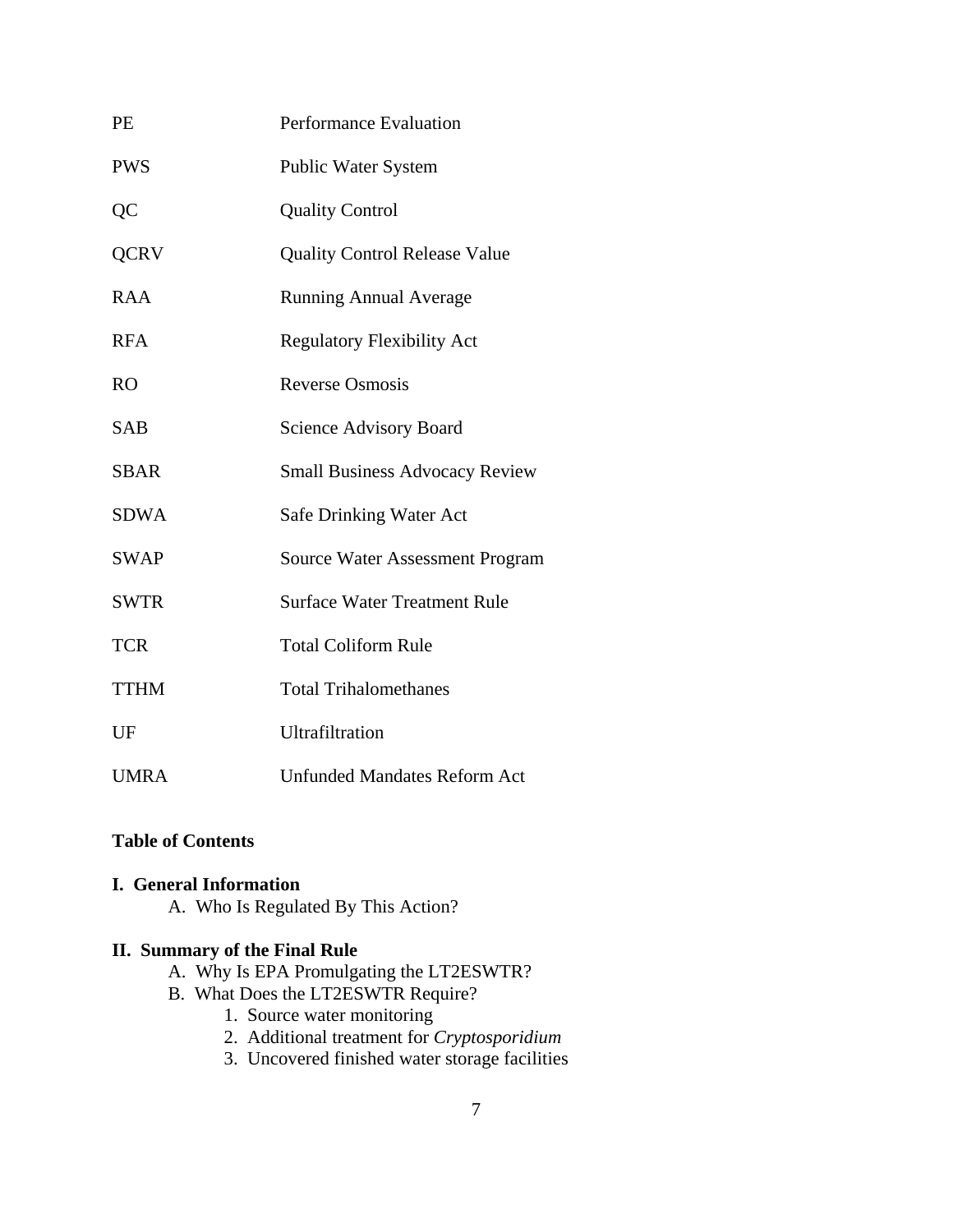C. Will This Regulation Apply to My Water System?

# **III. Background Information**

- A. Statutory Requirements and Legal Authority
- B. Existing Regulations for Microbial Pathogens in Drinking Water
	- 1. Surface Water Treatment Rule
	- 2. Total Coliform Rule
	- 3. Interim Enhanced Surface Water Treatment Rule
	- 4. Long Term 1 Enhanced Surface Water Treatment Rule
	- 5. Filter Backwash Recycle Rule
- C. Concern with Cryptosporidium in Drinking Water
	- 1. Introduction
	- 2. What is *Cryptosporidium*?
	- 3. *Cryptosporidium* health effects
	- 4. Efficacy of water treatment processes on *Cryptosporidium*
	- 5. Epidemic and endemic disease from *Cryptosporidium*
- D. Specific Concerns Following the IESWTR and LT1ESWTR
- E. New Information on Cryptosporidium Risk Management
	- 1. Infectivity
	- 2. Occurrence
	- 3. Analytical methods
	- 4. Treatment
- F. Federal Advisory Committee Recommendations

## **IV. Explanation of Today's Action**

- A. Source Water Monitoring Requirements
	- 1. Today's rule
		- a. Sampling parameters and frequency
		- b. Sampling location
		- c. Sampling schedule
		- d. Plants operating only part of the year
		- e. Failing to monitor
		- f. Providing treatment instead of monitoring
		- g. Grandfathering previously collected data
		- h. Ongoing watershed assessment
		- i. Second round of monitoring
		- j. New source monitoring
	- 2. Background and analysis
		- a. Sampling parameters and frequency
		- b. Sampling location
		- c. Sampling schedule
		- d. Plants operating only part of the year
		- e. Failing to monitor
		- f. Grandfathering previously collected data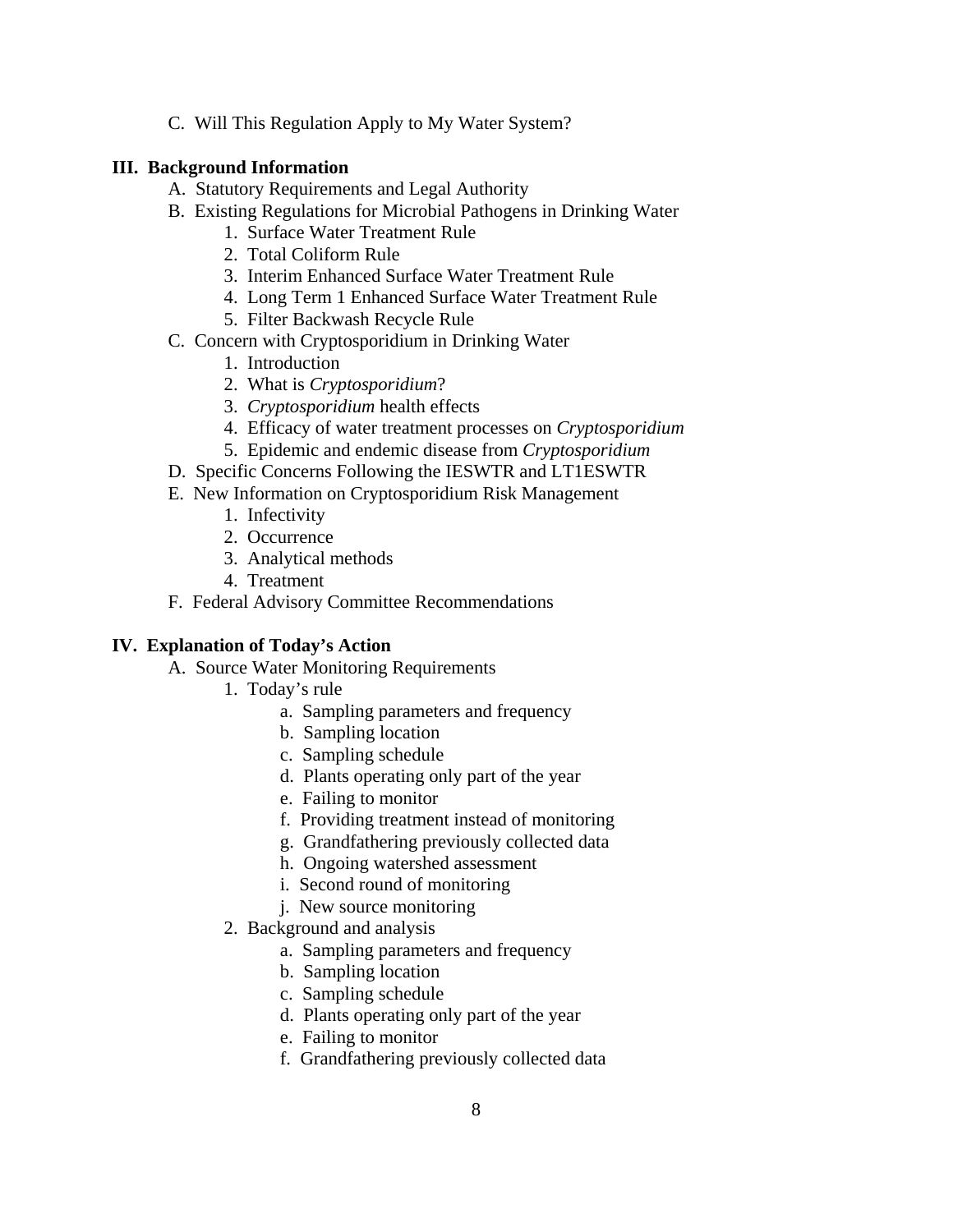- g. Ongoing watershed assessment
- h. Second round of monitoring
- 3. Summary of major comments
	- a. Sampling parameters and frequency.
	- b. Sampling location.
	- c. Sampling schedule
	- d. Plants operating only part of the year
	- e. Failing to monitor
	- f. Providing treatment instead of monitoring.
	- g. Grandfathering previously collected data
	- h. Ongoing watershed assessment
	- i. Second round of monitoring
	- j. New source monitoring
- B. Filtered System Cryptosporidium Treatment Requirements
	- 1. Today's rule
		- a. Bin classification
		- b. Bin treatment requirements
	- 2. Background and analysis
		- a. Basis for targeted treatment requirements
		- b. Basis for bin concentration ranges and treatment requirements
	- 3. Summary of major comments
- C. Unfiltered System Cryptosporidium Treatment Requirements
	- 1. Today's rule
		- a. Determination of mean Cryptosporidium level
		- b. Cryptosporidium treatment requirements
		- c. Use of two disinfectants
	- 2. Background and analysis
		- a. Basis for Cryptosporidium treatment requirements
		- b. Basis for requiring the use of two disinfectants
		- c. Filtration avoidance
	- 3. Summary of major comments
- D. Options for Systems to Meet Cryptosporidium Treatment Requirements
	- 1. Microbial toolbox overview
	- 2. Watershed control program
		- a. Today's rule
		- b. Background and analysis
		- c. Summary of major comments
	- 3. Alternative source
		- a. Today's rule
		- b. Background and analysis
		- c. Summary of major comments
	- 4. Pre-sedimentation with coagulant
		- a. Today's rule
		- b. Background and analysis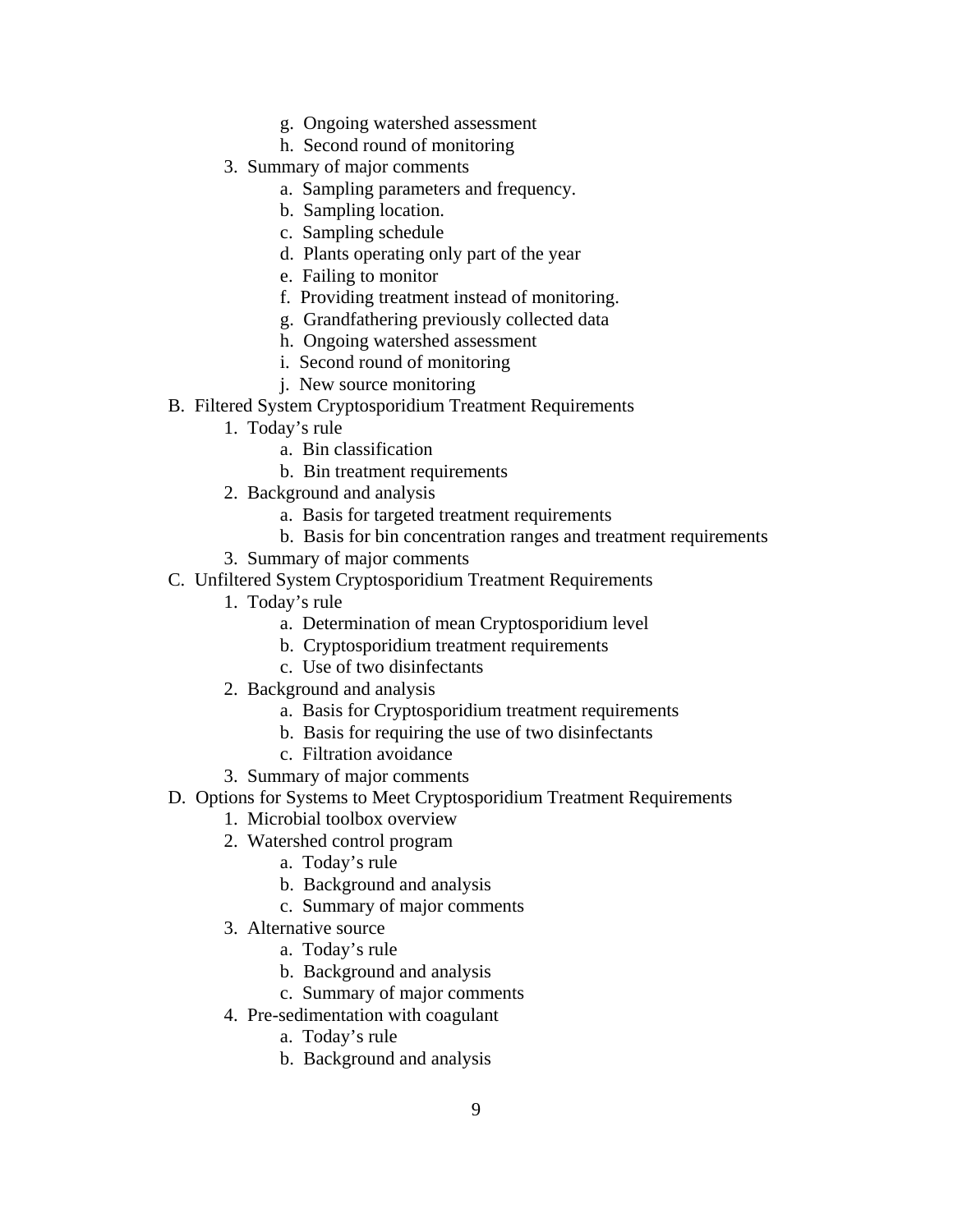- c. Summary of major comments
- 5. Two-stage lime softening
	- a. Today's rule
	- b. Background and analysis
	- c. Summary of major comments
- 6. Bank filtration
	- a. Today's rule
	- b. Background and analysis
	- c. Summary of major comments
- 7. Combined filter performance
	- a. Today's rule
	- b. Background and analysis
	- c. Summary of major comments
- 8. Individual filter performance
	- a. Today's rule
	- b. Background and analysis
	- c. Summary of major comments
- 9. Demonstration of performance
	- a. Today's rule
	- b. Background and analysis
	- c. Summary of major comments
- 10. Bag and cartridge filtration
	- a. Today's rule
	- b. Background and analysis
	- c. Summary of major comments
- 11. Membrane filtration
	- a. Today's rule
	- b. Background and analysis
	- c. Summary of major comments
- 12. Second stage filtration
	- a. Today's rule
	- b. Background and analysis
	- c. Summary of major comments
- 13. Slow sand filtration
	- a. Today's rule
	- b. Background and analysis
	- c. Summary of major comments
- 14. Ozone and chlorine dioxide
	- a. Today's rule
	- b. Background and analysis
	- c. Summary of major comments
- 15. Ultraviolet light
	- a. Today's rule
	- b. Background and analysis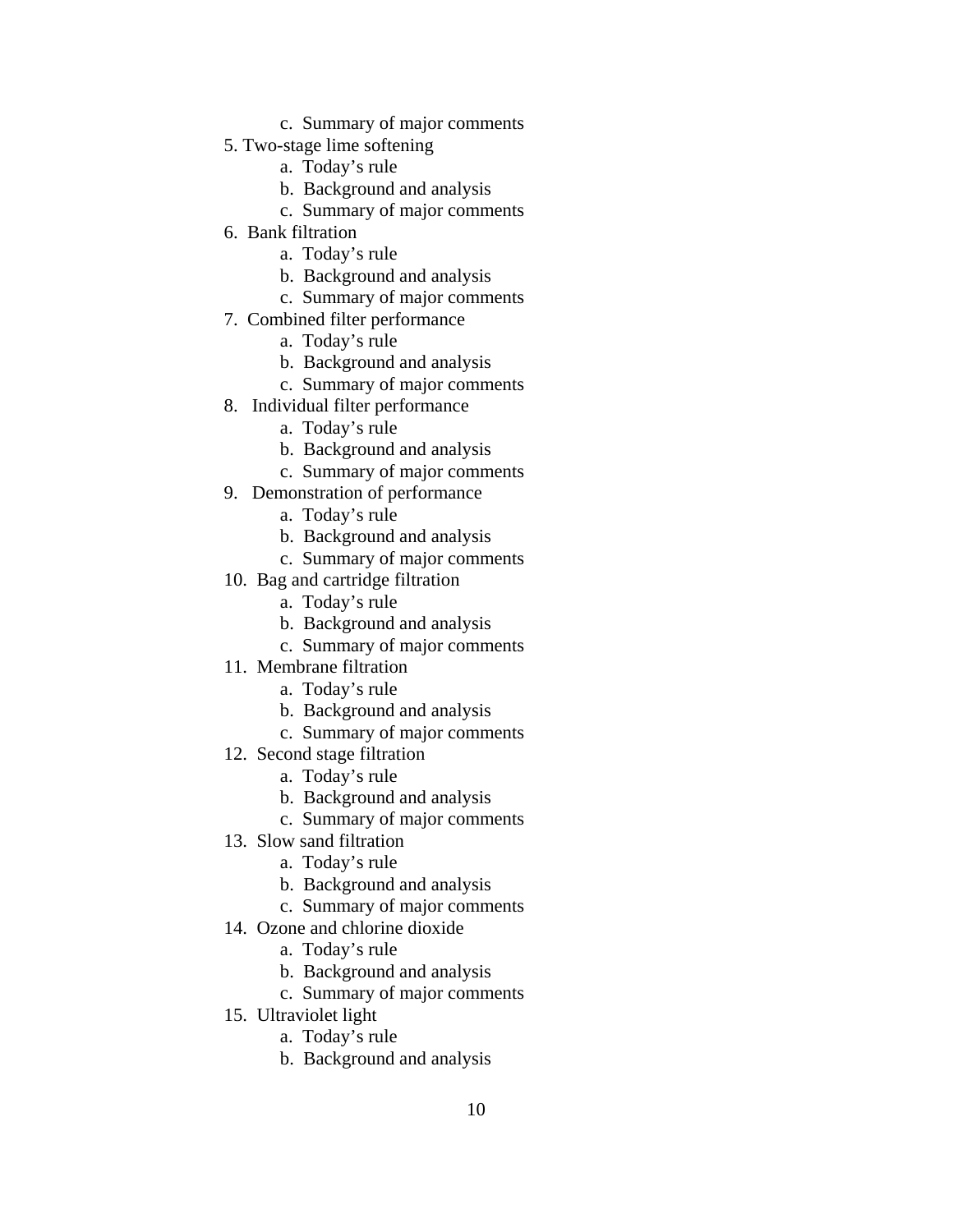- c. Summary of major comments
- E. Disinfection Benchmarking for Giardia lamblia and Viruses
	- 1. Today's rule
	- 2. Background and analysis
	- 3. Summary of major comments
- F. Requirements for Systems with Uncovered Finished Water Storage Facilities
	- 1. Today's rule
	- 2. Background and analysis
		- a. Types and sources of contaminants in open reservoirs
		- b. Regulatory approaches to reduce risk from contamination in open reservoirs
		- c. Definition of uncovered finished water storage facility
	- 3. Summary of major comments
- G. Compliance Schedules
	- 1. Today's rule
	- 2. Background and analysis
	- 3. Summary of major comments
- H. Public Notice Requirements
	- 1. Today's rule
	- 2. Background and analysis
	- 3. Summary of major comments
- I. Reporting Source Water Monitoring Results
	- 1. Today's rule
	- 2. Background and analysis
	- 3. Summary of major comments
- J. Analytical Methods
	- 1. Analytical methods overview
	- 2. *Cryptosporidium* methods
		- a. Today's rule
		- b. Background and analysis
		- c. Summary of major comments
	- 3. *E. coli* methods
		- a. Today's rule
		- b. Background and analysis
		- c. Summary of major comments
	- 4. Turbidity methods
		- a. Today's rule
		- b. Background and analysis
		- c. Summary of major comments
- K. Laboratory Approval
	- 1. *Cryptosporidium* laboratory approval
		- a. Today's rule
		- b. Background and analysis
		- c. Summary of major comments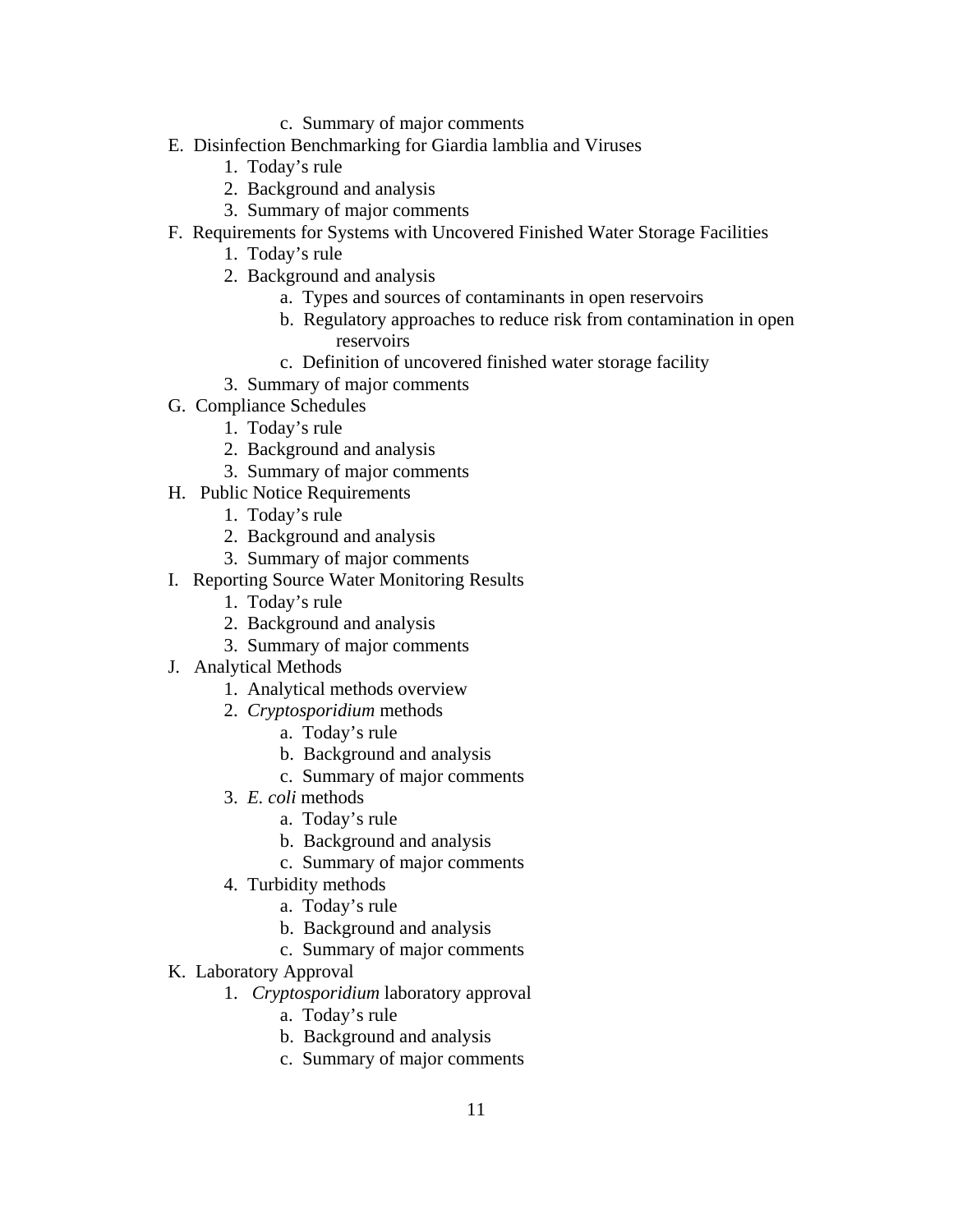- 2. *E. coli* laboratory approval
	- a. Today's rule
	- b. Background and analysis
	- c. Summary of major comments
- 3. Turbidity analyst approval
	- a. Today's rule
	- b. Background and analysis
	- c. Summary of major comments
- L. Requirements for Sanitary Surveys Conducted by EPA
	- 1. Today's rule
	- 2. Background and analysis
	- 3. Summary of major comments
- M. Variances and Exemptions
	- 1. Variances
	- 2. Exemptions

# **V. State Implementation**

- A. Today's Rule
	- 1. Special State primacy requirements
	- 2. State recordkeeping requirements
	- 3. State reporting requirements
	- 4. Interim primacy
- B. Background and Analysis
- C. Summary of Major Comments

# **VI. Economic Analysis**

- A. What Regulatory Alternatives Did the Agency Consider?
- B. What Analyses Support Today's Final Rule?
- C. What Are the Benefits of the LT2ESWTR?
	- 1. Nonquantified benefits
	- 2. Quantified benefits
		- a. Filtered PWSs
		- b. Unfiltered PWSs
	- 3. Timing of benefits accrual (latency)
- D. What Are the Costs of the LT2ESWTR?
	- 1. Total annualized present value costs
		- 2. PWS costs
		- a. Source water monitoring costs
		- b. Filtered PWSs treatment costs
		- c. Unfiltered PWSs treatment costs
		- d. Uncovered finished water storage facilities
		- e. Future monitoring costs
		- f. Sensitivity analysis–influent bromide levels on technology selection for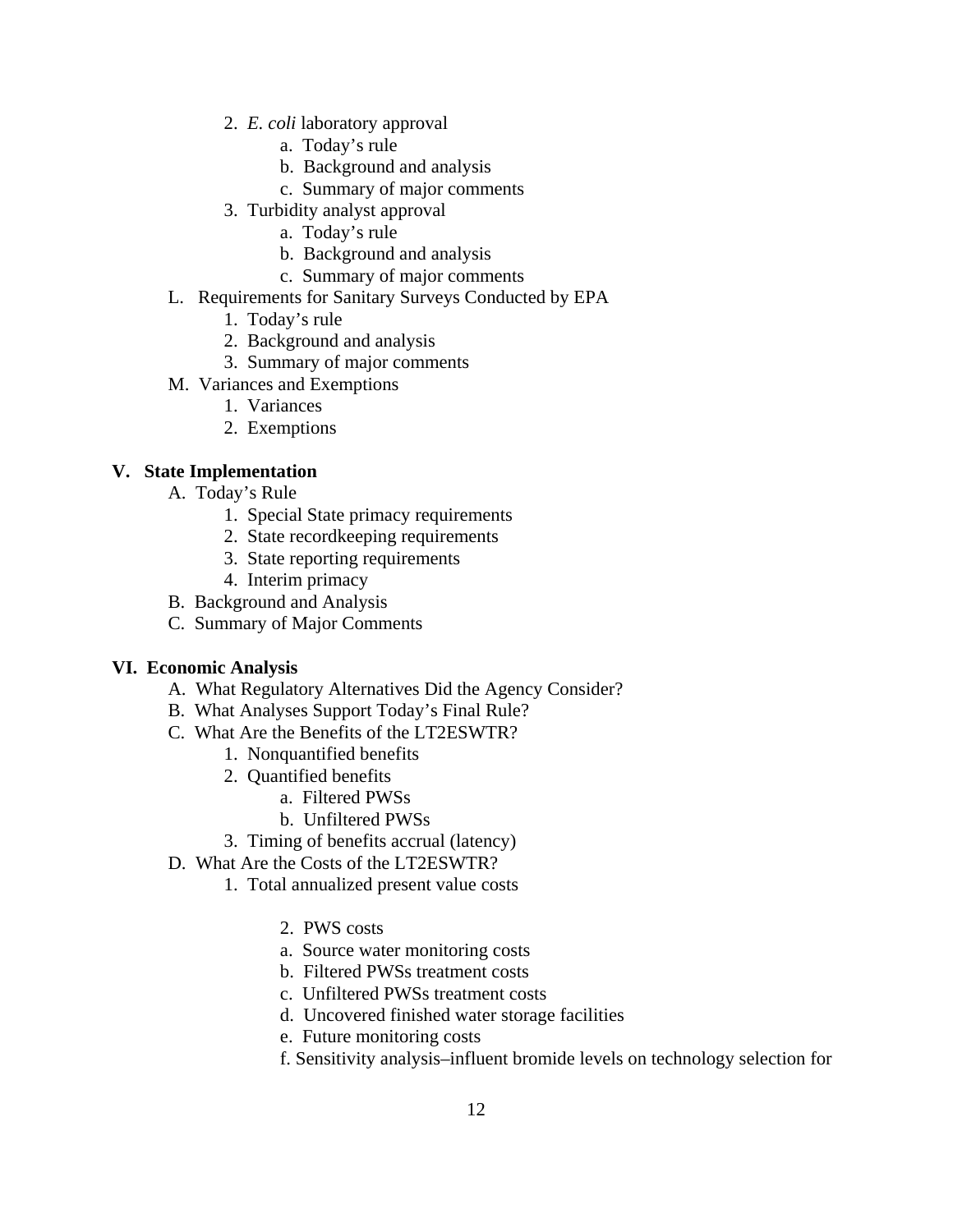filtered plants

- 3. State/Primacy agency costs
- 4. Non-quantified costs
- E. What Are the Household Costs of the LT2ESWTR?
- F. What Are the Incremental Costs and Benefits of the LT2ESWTR?
- H. Are there Increased Risks From Other Contaminants?
- I. What Are the Effects of the Contaminant on the General Population and Groups within the General Populations that Are Identified as Likely to be at Greater Risk of Adverse Health Effects?
- J. What Are the Uncertainties in the Risk, Benefit, and Cost Estimates for the LT2ESWTR?
- K. What Is the Benefit/Cost Determination for the LT2ESWTR?
- L. Summary of Major Comments
	- 1. *Cryptosporidium* occurrence
		- a. Quality of the ICR and ICRSS data sets
		- b. Treatment of observed zeros
	- 2. Drinking water consumption
	- 3. *Cryptosporidium* infectivity
	- 4. Valuation of benefits
		- a. Valuation of morbidity
		- b. Valuation of lost time under the enhanced cost of illness (COI) approach

## **VII. Statutory and Executive Order Reviews**

- A. Executive Order 12866: Regulatory Planning and Review
- B. Paperwork Reduction Act
- C. Regulatory Flexibility Act
- D. Unfunded Mandates Reform Act
- E. Executive Order 13132: Federalism
- F. Executive Order 13175: Consultation and Coordination With Indian Tribal **Governments**
- G. Executive Order 13045: Protection of Children from Environmental Health and Safety Risks
- H. Executive Order 13211: Actions that Significantly Affect Energy Supply, Distribution, or Use
- I. National Technology Transfer and Advancement Act
- J. Executive Order 12898: Federal Actions to Address Environmental Justice in Minority Populations or Low-Income Populations
- K. Consultations with the Science Advisory Board, National Drinking Water Advisory Council, and the Secretary of Health and Human Services
- L. Plain Language
- M. Analysis of the Likely Effect of Compliance with the LT2ESWTR on the Technical, Financial, and Managerial Capacity of Public Water Systems
- N. Congressional Review Act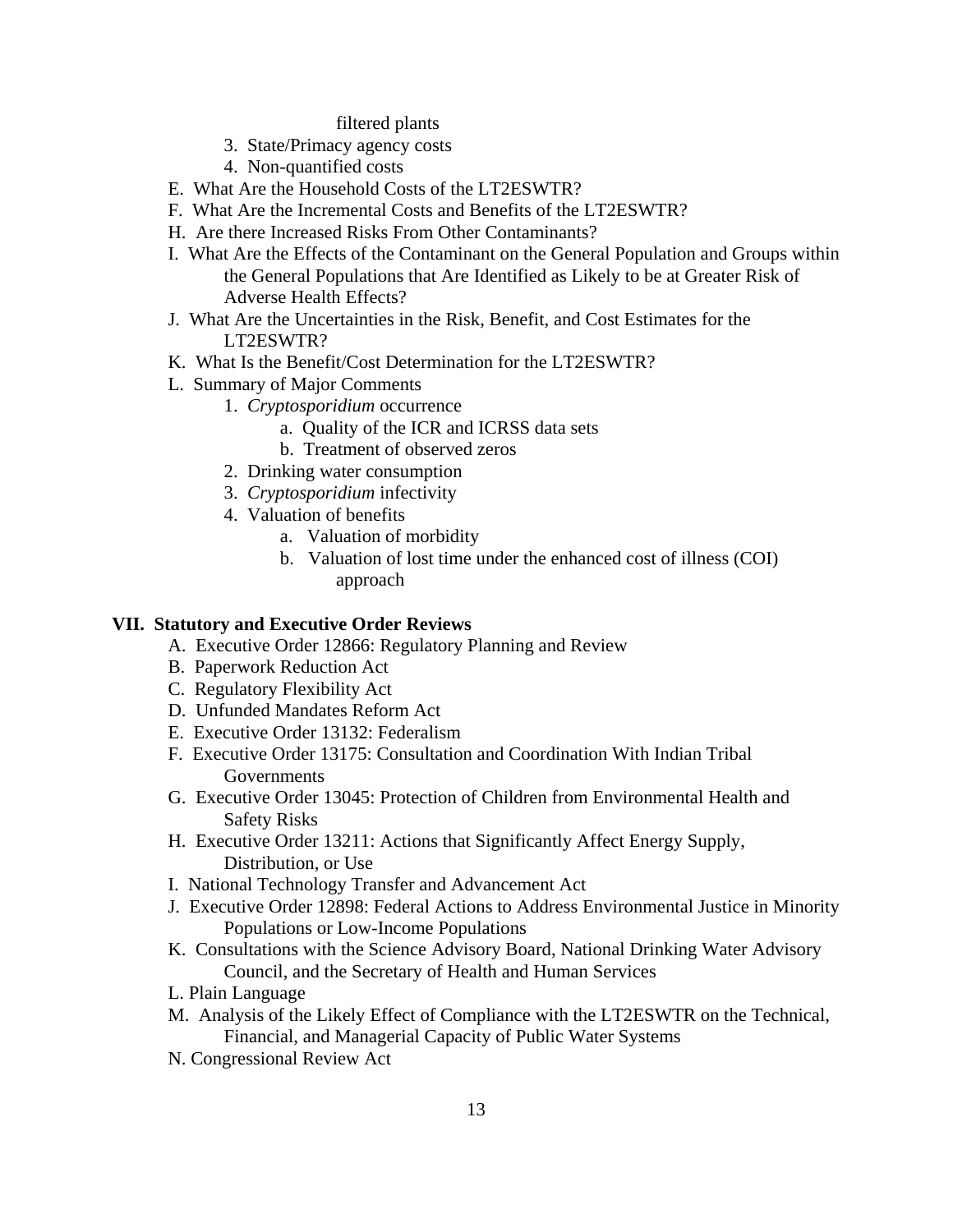#### **VIII. References**

#### **II. Summary of the Final Rule**

#### *A. Why Is EPA Promulgating the LT2ESWTR?*

EPA is promulgating the Long Term 2 Enhanced Surface Water Treatment Rule (LT2ESWTR) to further protect public health against *Cryptosporidium* and other microbial pathogens in drinking water. *Cryptosporidium* is a protozoan parasite that is common in surface water used as drinking water sources by public water systems (PWSs). In drinking water, *Cryptosporidium* is a particular concern because it is highly resistant to chemical disinfectants like chlorine. When ingested, *Cryptosporidium* can cause acute gastrointestinal illness, which may be severe and sometimes fatal for people with weakened immune systems. *Cryptosporidium* has been identified as the cause of a number of waterborne disease outbreaks in

the United States (details in section III.C).

The LT2ESWTR supplements existing microbial treatment regulations and targets PWSs with higher potential risk from *Cryptosporidium*. Existing regulations require most PWSs using surface water sources to filter the water, and those PWSs that are required to filter must remove at least 99 percent (2-log) of the *Cryptosporidium* (details in section III.B). As explained in the proposal for today's rule (68 FR 47640, August 11, 2003) (USEPA 2003a), new data on the occurrence, infectivity, and treatment of *Cryptosporidium* in drinking water indicate that existing regulations are sufficient for most PWSs. A subset of PWSs with greater vulnerability to *Cryptosporidium*, however, requires additional treatment.

In particular, recent national survey data show that the level of *Cryptosporidium* in the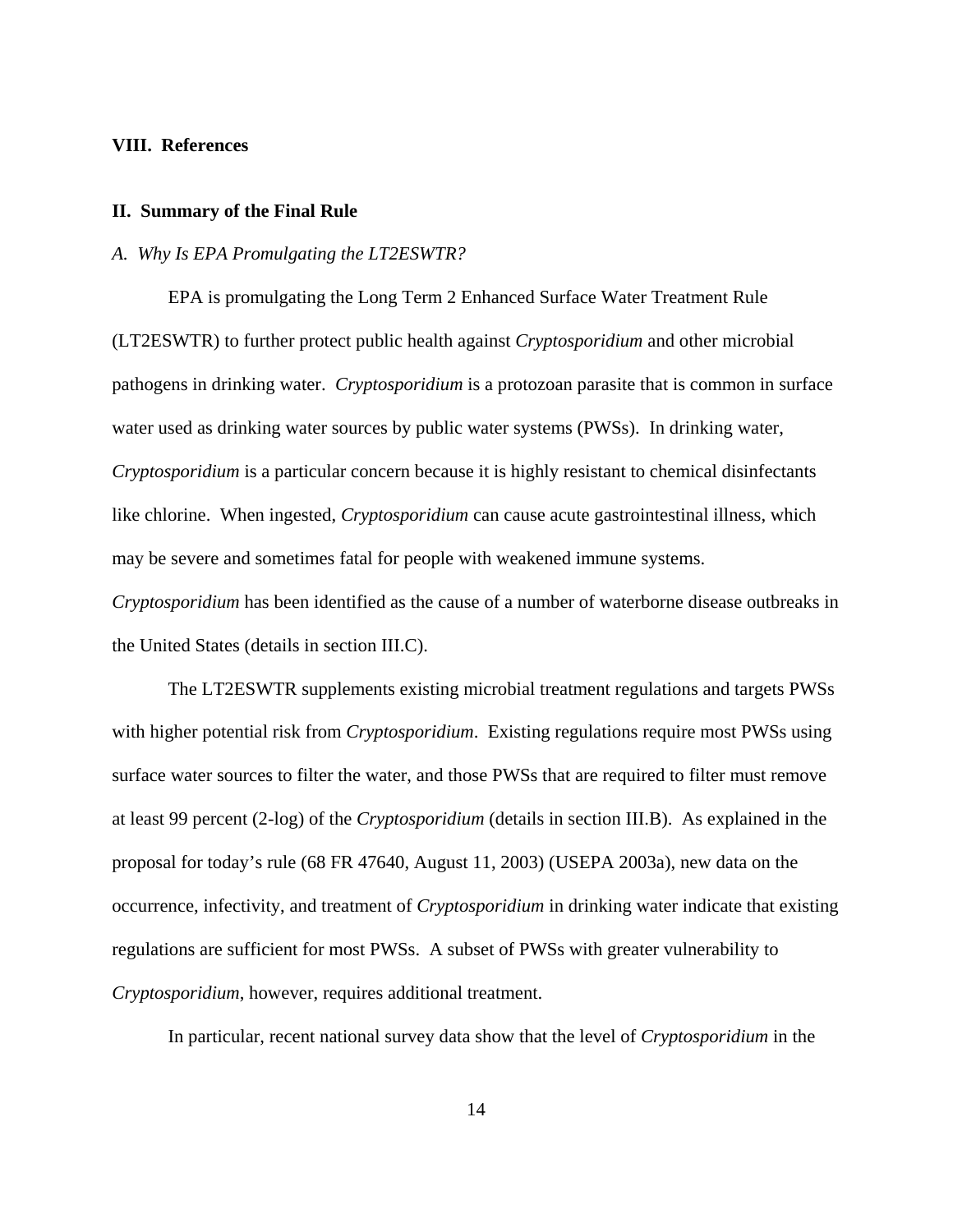sources of most filtered PWSs is lower than previously estimated, but also that *Cryptosporidium* levels vary widely from source to source. Accordingly, a subset of filtered PWSs has relatively high levels of source water *Cryptosporidium* contamination. In addition, data from human health studies indicate that the potential for *Cryptosporidium* to cause infection is likely greater than previously recognized (details in section III.E). These findings have led EPA to conclude that existing requirements do not provide adequate public health protection in filtered PWSs with the highest source water *Cryptosporidium* levels. Consequently, EPA is establishing risk-targeted additional treatment requirements for such filtered PWSs under the LT2ESWTR.

For PWSs that use surface water sources and are not required to filter (i.e., unfiltered PWSs), existing regulations do not require any treatment for *Cryptosporidium*. New survey data suggest that typical *Cryptosporidium* levels in the treated water of unfiltered PWSs are higher than in the treated water of filtered PWSs (USEPA 2003a). Thus, *Cryptosporidium* treatment by unfiltered PWSs is needed to achieve comparable public health protection (details in section III.E). Further, results from recent treatment studies have allowed EPA to develop standards for the inactivation of *Cryptosporidium* by ozone, ultraviolet (UV) light, and chlorine dioxide (details in section IV.D). Based on these developments, EPA is establishing requirements under the LT2ESWTR for all unfiltered PWSs to treat for *Cryptosporidium*, with the required degree of treatment depending on the source water contamination level.

Additionally, the LT2ESWTR addresses risks in uncovered finished water storage facilities, in which treated water can be subject to significant contamination as a result of runoff, bird and animal wastes, human activity, algal growth, insects, fish, and airborne deposition (details in section IV.F). Existing regulations prohibit the building of new uncovered finished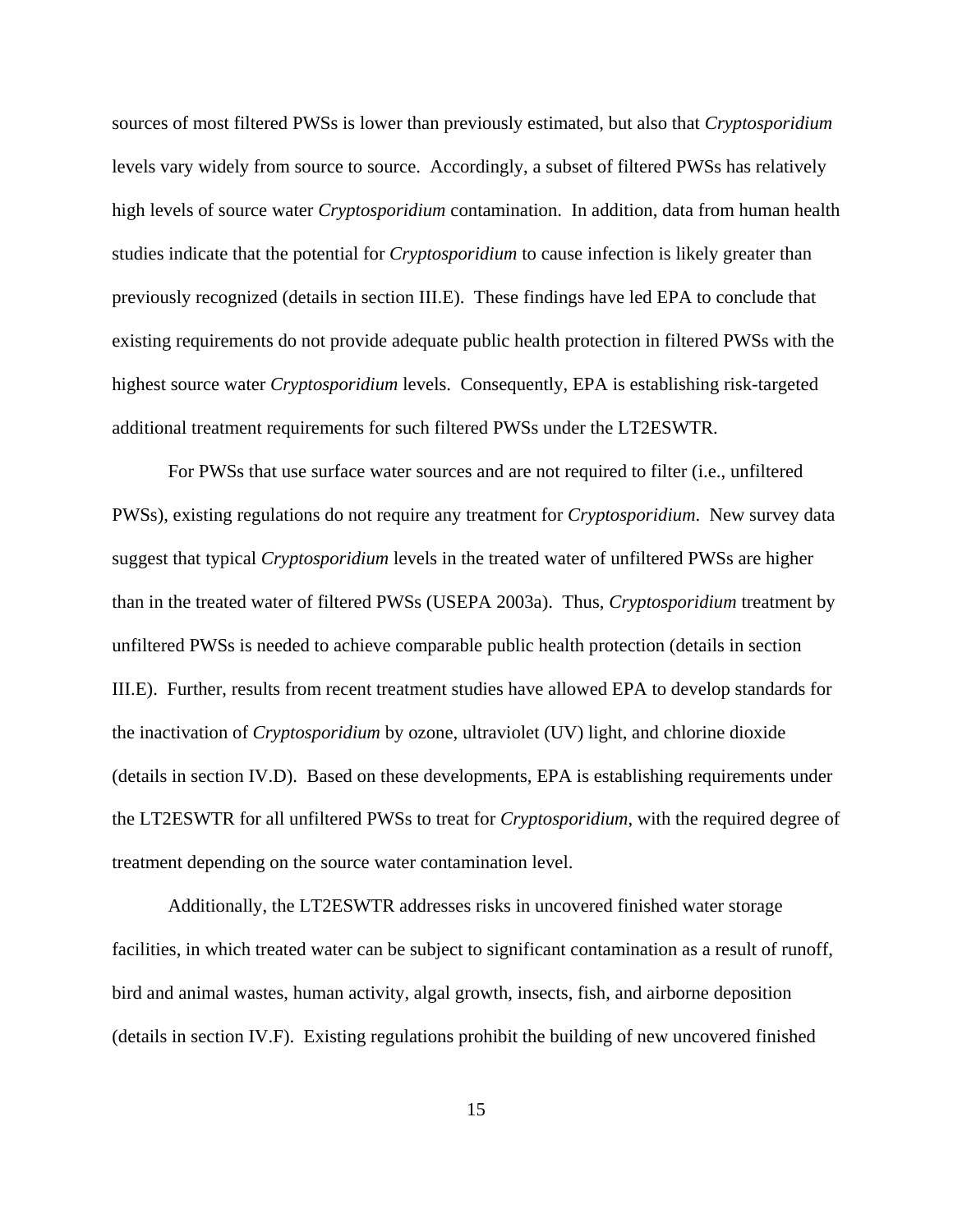water storage facilities but do not deal with existing ones. Under the LT2ESWTR, PWSs must limit potential risks by covering or treating the discharge of such storage facilities.

Most of the requirements in today's final LT2ESWTR reflect consensus recommendations from the Stage 2 Microbial and Disinfection Byproducts (M-DBP) Federal Advisory Committee. These recommendations are set forth in the Stage 2 M-DBP Agreement in Principle (65 FR 83015, December 29, 2000) (USEPA 2000a).

# *B. What Does the LT2ESWTR Require?*

1. Source water monitoring

The LT2ESWTR requires PWSs using surface water or ground water under the direct influence (GWUDI) of surface water to monitor their source water (i.e., the influent water entering the treatment plant) to determine an average *Cryptosporidium* level. As described in the next section, monitoring results determine the extent of *Cryptosporidium* treatment requirements under the LT2ESWTR.

Large PWSs (serving at least 10,000 people) must monitor for *Cryptosporidium* (plus *E. coli* and turbidity in filtered PWSs) for a period of two years. To reduce monitoring costs, small filtered PWSs (serving fewer than 10,000 people) initially monitor just for *E. coli* for one year as a screening analysis and are required to monitor for *Cryptosporidium* only if their *E. coli* levels exceed specified "trigger" values. Small filtered PWSs that exceed the *E. coli* trigger, as well as all small unfiltered PWSs, must monitor for *Cryptosporidium* for one or two years, depending on the sampling frequency (details sections IV.A).

Under the LT2ESWTR, specific criteria are set for sampling frequency and schedule, sampling location, using previously collected data (i.e., grandfathering), providing treatment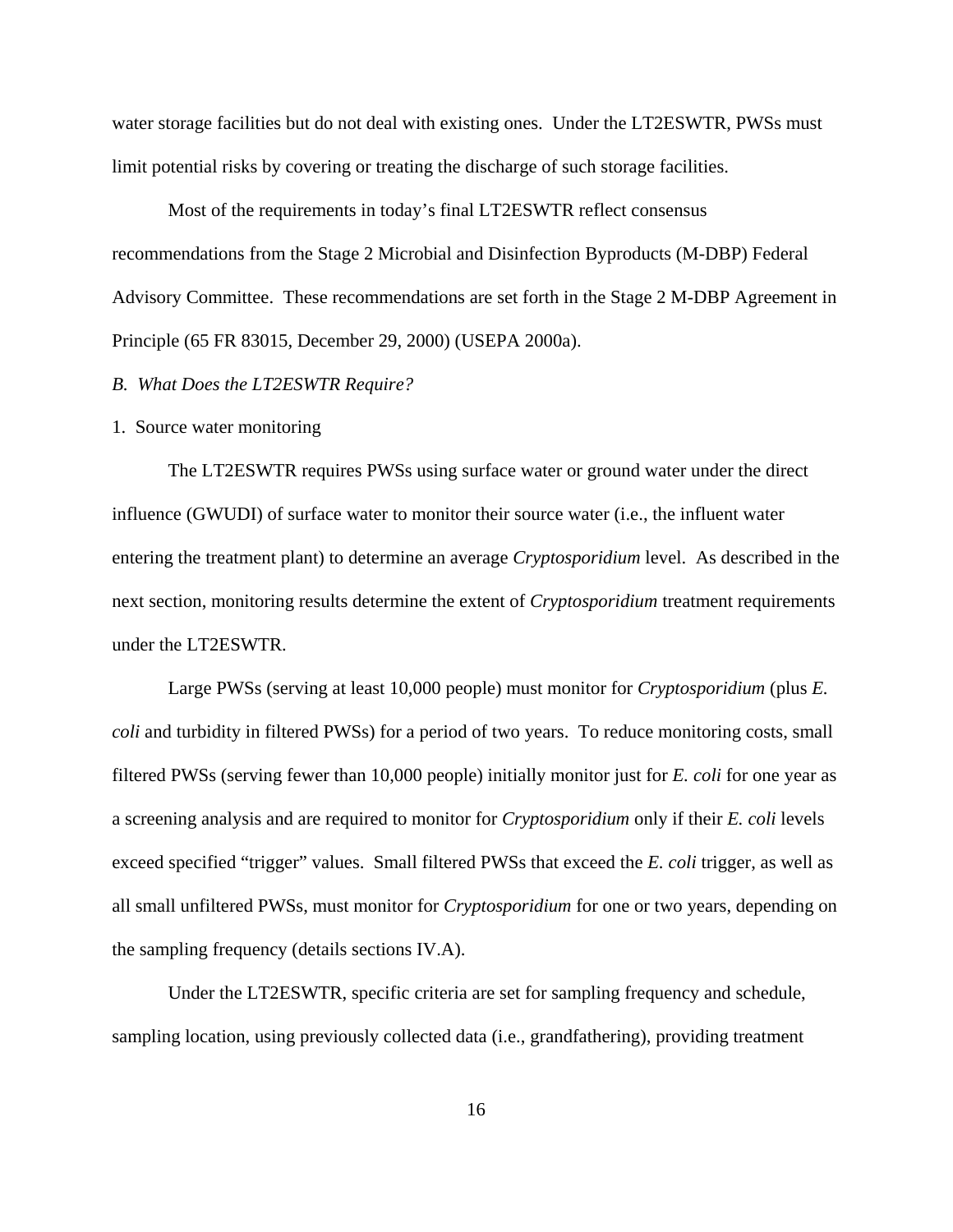instead of monitoring, sampling by PWSs that use surface water for only part of the year, and monitoring of new plants and sources (details in section IV.A). The LT2ESWTR also establishes requirements for reporting of monitoring results (details in section IV.I), using analytical methods (details in section IV.J), and using approved laboratories (details in section  $IV.K$ ).

 The date for PWSs to begin monitoring is staggered by PWS size, with smaller PWSs starting at a later time than larger ones (details in section IV.G). Today's rule also requires a second round of monitoring to begin approximately 6.5 years after the first round concludes in order to determine if source water quality has changed to a degree that should affect treatment requirements (details in section IV.A).

# 2. Additional treatment for *Cryptosporidium*

The LT2ESWTR establishes risk-targeted treatment technique requirements to control *Cryptosporidium* in PWSs using surface water or GWUDI. These treatment requirements supplement those established by existing regulations, all of which remain in effect under the LT2ESWTR.

Filtered PWSs will be classified in one of four treatment categories (or "bins") based on the results of the source water *Cryptosporidium* monitoring described in the previous section. This bin classification determines the degree of additional *Cryptosporidium* treatment, if any, the filtered PWS must provide. Occurrence data indicate that the majority of filtered PWSs will be classified in Bin 1, which carries no additional treatment requirements. PWSs classified in Bins 2, 3, or 4 must achieve 1.0- to 2.5-log of treatment (i.e., 90 to 99.7 percent reduction) for *Cryptosporidium* over and above that provided with conventional treatment. Different additional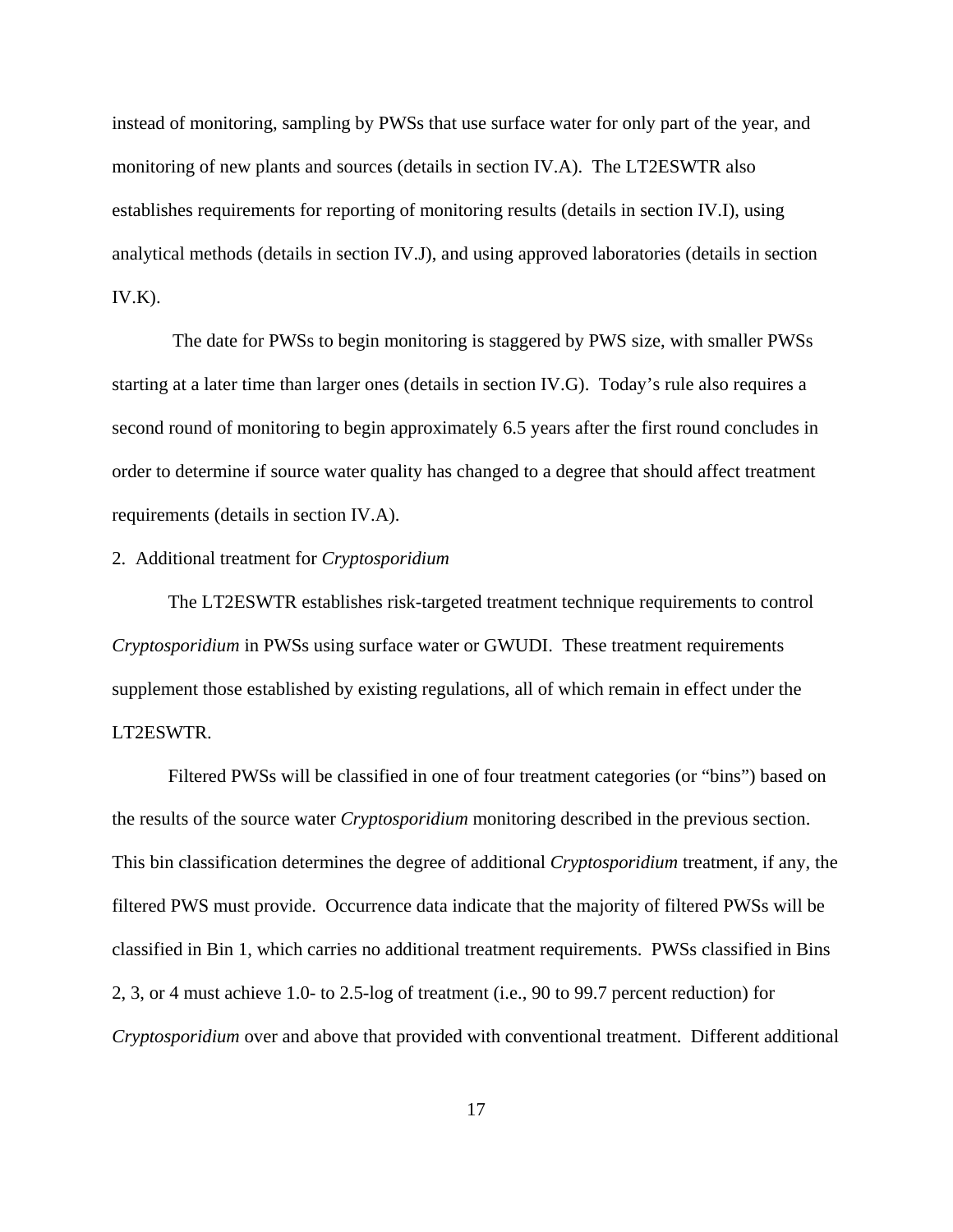treatment requirements may apply to PWSs using other than conventional treatment, such as direct filtration, membranes, or cartridge filters (details in section. IV.B). Filtered PWSs must meet the additional *Cryptosporidium* treatment required in Bins 2, 3, or 4 by using one or more treatment or control processes from a "microbial toolbox" of options (details in section. IV.D).

The LT2ESWTR requires all unfiltered PWSs to provide at least 2-log (i.e., 99 percent) inactivation of *Cryptosporidium*. If the average source water *Cryptosporidium* level exceeds 0.01 oocysts/L based on the monitoring described in the previous section, the unfiltered PWS must provide at least 3-log (i.e., 99.9 percent) inactivation of *Cryptosporidium*. Further, under the LT2ESWTR, unfiltered PWSs must achieve their overall inactivation requirements (including *Giardia lamblia* and virus inactivation as established by earlier regulations) using a minimum of two disinfectants (details in section IV.C).

3. Uncovered finished water storage facilities

Under the LT2ESWTR, PWSs with uncovered finished water storage facilities must take steps to address contamination risks. Existing regulations require PWSs to cover all new storage facilities for finished water but do not address existing uncovered finished water storage facilities. Under the LT2ESWTR, PWSs using uncovered finished water storage facilities must either cover the storage facility or treat the storage facility discharge to achieve inactivation and/or removal of 4-log virus, 3-log *Giardia lamblia*, and 2-log *Cryptosporidium* on a Stateapproved schedule (details in section. IV.F).

### *C. Will This Regulation Apply to My Water System?*

The LT2ESWTR applies to all PWSs using surface water or GWUDI, including both large and small PWSs, community and non-community PWSs, and non-transient and transient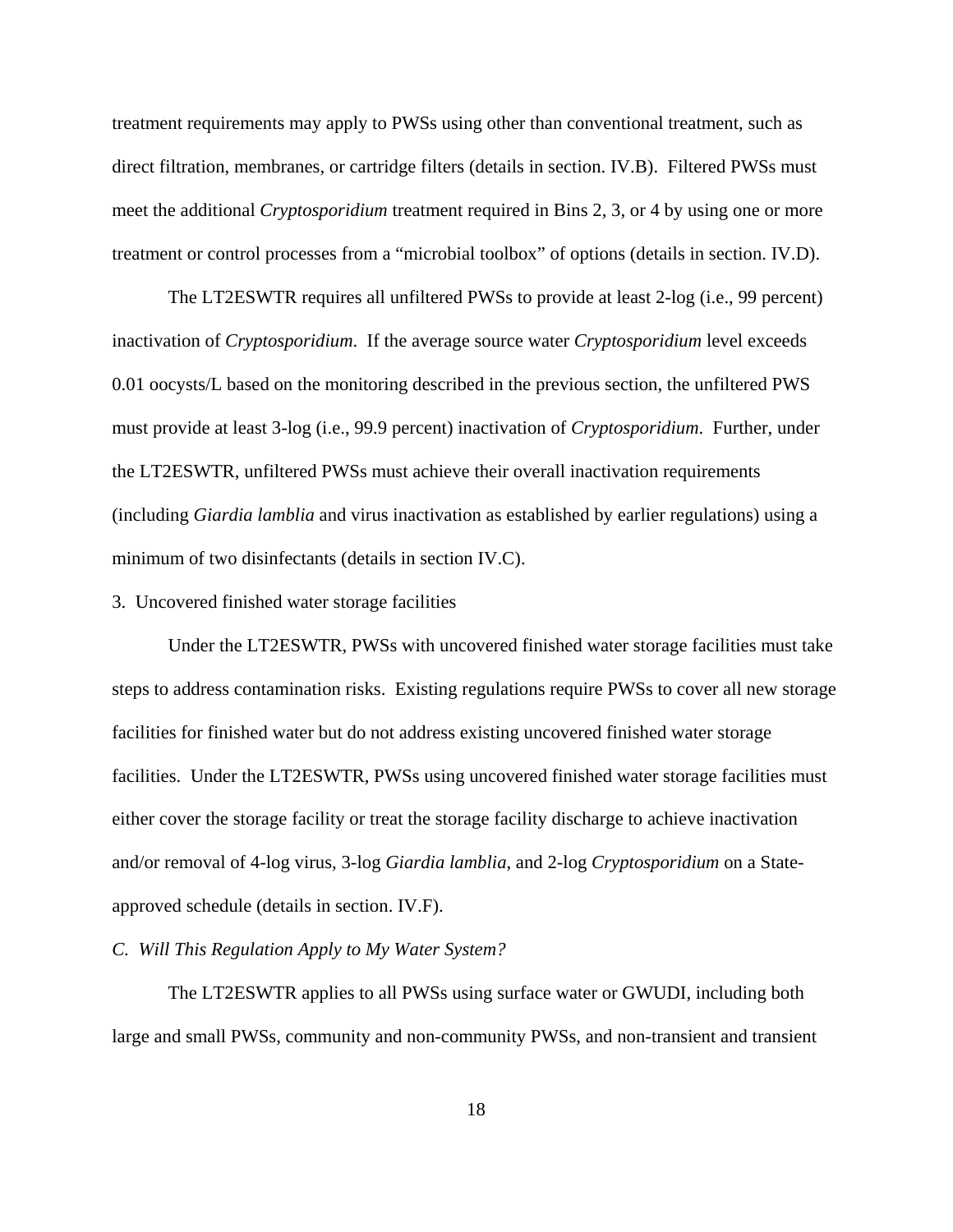PWSs. Wholesale PWSs must comply with the requirements of today's rule based on the population of the largest PWS in the combined distribution system. Consecutive PWSs that purchase treated water from wholesale PWSs that fully comply with the monitoring and treatment requirements of the LT2ESWTR are not required to take additional steps for that water under today's rule.

## **III. Background Information**

The sections in this part provide summary background information for today's final LT2ESWTR. Individual sections address the following topics: (A) statutory requirements and legal authority for the LT2ESWTR; (B) existing regulations for microbial pathogens in drinking water; (C) the problem with *Cryptosporidium* in drinking water; (D) specific public health concerns addressed by the LT2ESWTR; (E) new information for *Cryptosporidium* risk management in PWSs; and (F) recommendations from the Stage 2 M-DBP Advisory Committee for the LT2ESWTR. For additional information on these topics, see the proposed LT2ESWTR (USEPA 2003a) and supporting technical material where cited.

# *A. Statutory Requirements and Legal Authority*

The Safe Drinking Water Act (SDWA or the Act), as amended in 1996, requires EPA to publish a maximum contaminant level goal (MCLG) and promulgate a national primary drinking water regulation (NPDWR) with enforceable requirements for any contaminant that the Administrator determines may have an adverse effect on the health of persons, is known to occur or has a substantial likelihood of occurring in public water systems (PWSs) with a frequency and at levels of public health concern, and for which, in the sole judgement of the Administrator,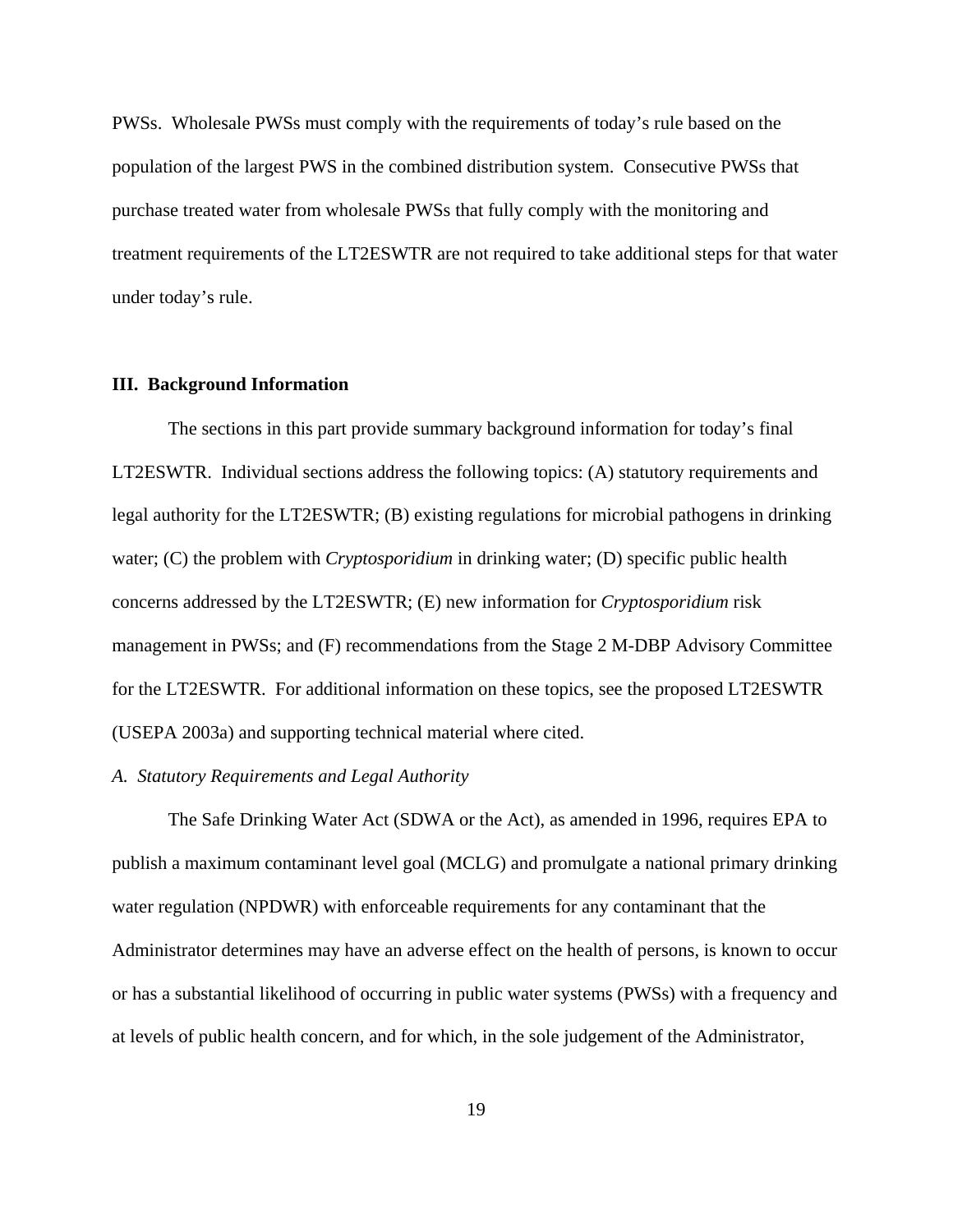regulation of such contaminant presents a meaningful opportunity for health risk reduction for persons served by PWSs (section  $1412$  (b) $(1)(A)$ ).

MCLGs are non-enforceable health goals and are to be set at a level at which no known or anticipated adverse effects on the health of persons occur and which allows an adequate margin of safety (sections 1412(b)(4) and 1412(a)(3)). EPA established an MCLG of zero for *Cryptosporidium* under the Interim Enhanced Surface Water Treatment Rule (IESWTR) (63 FR 69478, December 16, 1998) (USEPA 1998a). In today's rule, the Agency is not making any changes to the current MCLG for *Cryptosporidium*.

The Act also requires each NPDWR for which an MCLG is established to specify a maximum contaminant level (MCL) that is as close to the MCLG as is feasible (sections  $1412(b)(4)$  and  $1401(1)(C)$ ). The Agency is authorized to promulgate an NPDWR that requires the use of a treatment technique in lieu of establishing an MCL if the Agency finds that it is not economically or technologically feasible to ascertain the level of the contaminant (sections  $1412(b)(7)(A)$  and  $1401(1)(C)$ ). The Act specifies that in such cases, the Agency shall identify those treatment techniques that would prevent known or anticipated adverse effects on the health of persons to the extent feasible (section  $1412(b)(7)(A)$ ).

The Agency has concluded that it is not currently economically or technologically feasible for PWSs to determine the level of *Cryptosporidium* in finished drinking water for the purpose of compliance with a finished water standard. As described in section IV.C, the LT2ESWTR is designed to protect public health by lowering the level of infectious *Cryptosporidium* in finished drinking water to less than 1 oocyst/10,000 L. Approved *Cryptosporidium* analytical methods, which are described in section IV.K, are not sufficient to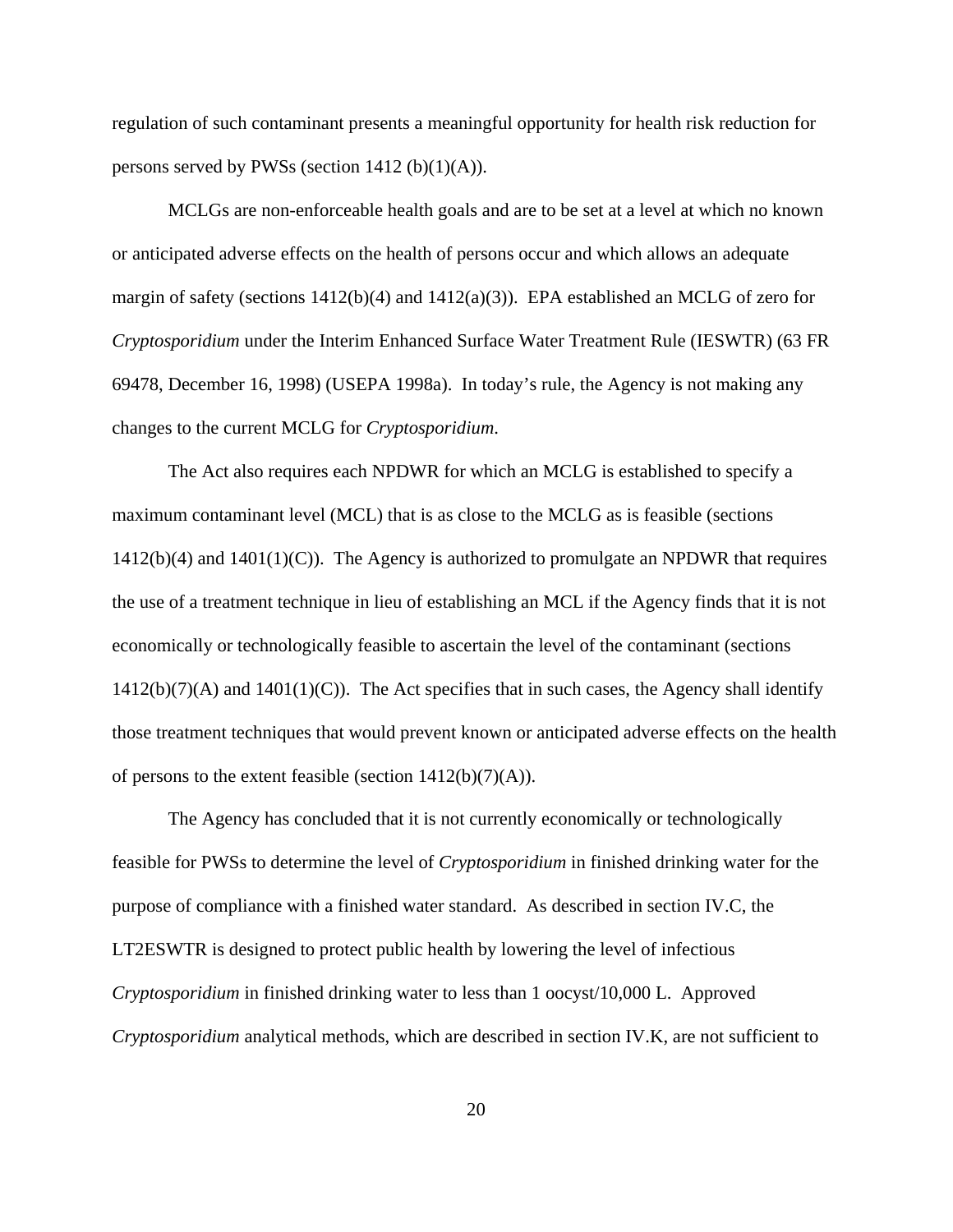routinely determine the level of *Cryptosporidium* at this concentration. Consequently, the LT2ESWTR relies on treatment technique requirements to reduce health risks from *Cryptosporidium* in PWSs.

When proposing an NPDWR that includes an MCL or treatment technique, the Act requires EPA to publish and seek public comment on an analysis of health risk reduction and costs. This includes an analysis of quantifiable and nonquantifiable costs and health risk reduction benefits, incremental costs and benefits of each alternative considered, the effects of the contaminant upon sensitive subpopulations (e.g., infants, children, pregnant women, the elderly, and individuals with a history of serious illness), any increased risk that may occur as the result of compliance, and other relevant factors (section  $1412$  (b)(3)(C)). EPA's analysis of health benefits and costs associated with the LT2ESWTR is presented in the Economic Analysis of the LT2ESWTR (USEPA 2005a) and is summarized in section VI of this preamble. The Act does not, however, authorize the Administrator to use a determination of whether benefits justify costs to establish an MCL or treatment technique requirement for the control of *Cryptosporidium* (section 1412 (b)(6)(C)).

Finally, section 1412 (b)(2)(C) of the Act requires EPA to promulgate a Stage 2 Disinfectants and Disinfection Byproducts Rule within 18 months after promulgation of the LT1ESWTR, which occurred on January 14, 2002. Consistent with statutory requirements for risk balancing (section 1412(b)(5)(B)), EPA is finalizing the LT2ESWTR in conjunction with the Stage 2 DBPR to ensure parallel protection from microbial and DBP risks.

*B. Existing Regulations for Microbial Pathogens in Drinking Water*

This section summarizes existing rules that regulate treatment for pathogenic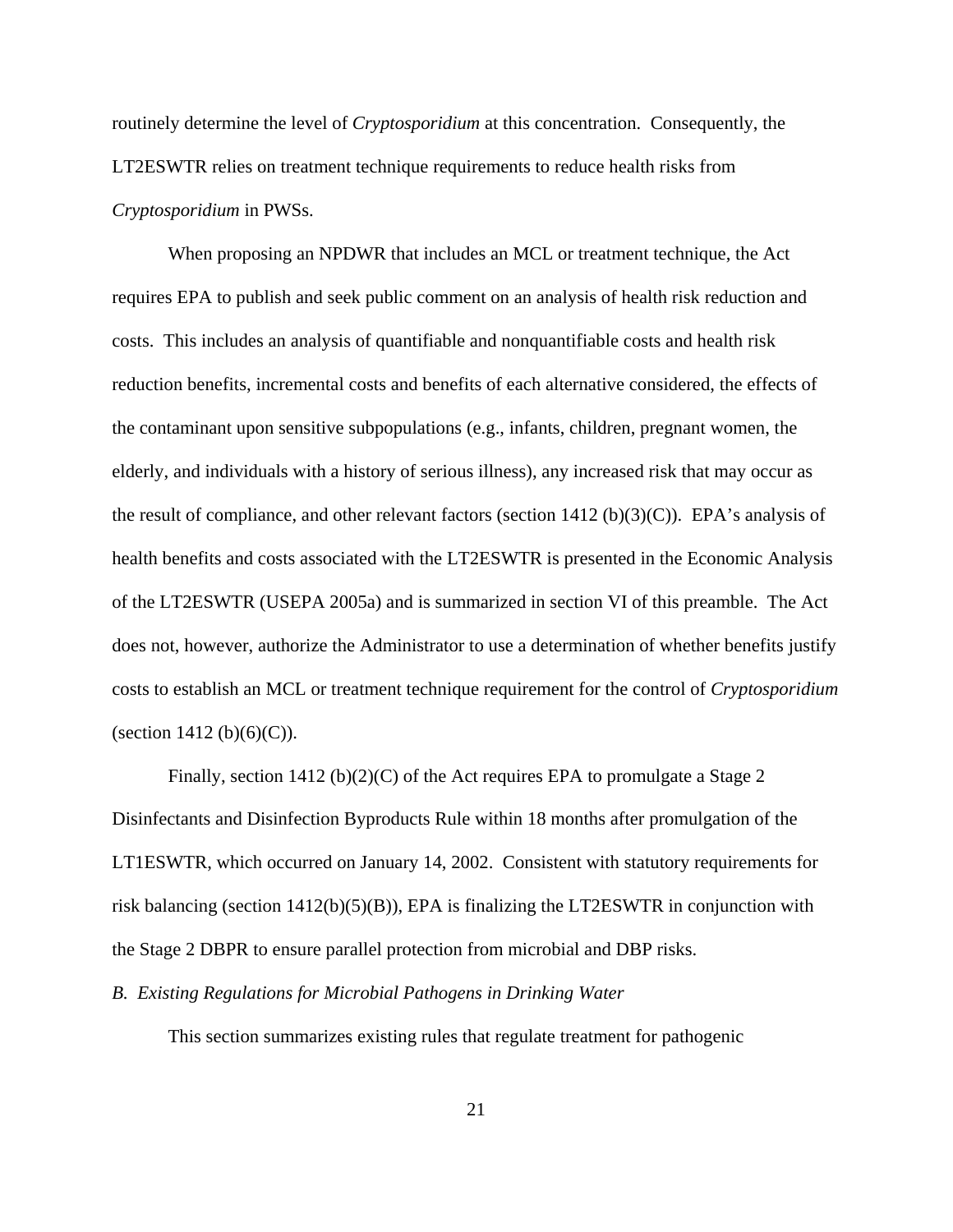microorganisms by PWSs using surface water sources. The LT2ESWTR supplements these rules with additional risk-targeted requirements, but does not withdraw any existing requirements.

## 1. Surface Water Treatment Rule

The Surface Water Treatment Rule (SWTR) (54 FR 27486, June 29, 1989) (USEPA 1989a) applies to all PWSs using surface water or ground water under the direct influence (GWUDI) of surface water as sources (i.e., Subpart H PWSs). It established MCLGs of zero for *Giardia lamblia*, viruses, and *Legionella*, and includes the following treatment technique requirements to reduce exposure to pathogenic microorganisms: (1) filtration, unless specific avoidance criteria are met; (2) maintenance of a disinfectant residual in the distribution system; (3) removal and/or inactivation of 3-log (99.9%) of *Giardia lamblia* and 4-log (99.99%) of viruses; (4) maximum allowable turbidity in the combined filter effluent (CFE) of 5 nephelometric turbidity units (NTU) and  $95<sup>th</sup>$  percentile CFE turbidity of 0.5 NTU or less for plants using conventional treatment or direct filtration (with different standards for other filtration technologies); and (5) watershed protection and source water quality requirements for unfiltered PWSs.

### 2. Total Coliform Rule

The Total Coliform Rule (TCR) (54 FR 27544, June 29, 1989) (USEPA 1989b) applies to all PWSs. It established an MCLG of zero for total and fecal coliform bacteria and an MCL based on the percentage of positive samples collected during a compliance period. Coliforms are used as an indicator of fecal contamination and to determine the integrity of the water treatment process and distribution system. Under the TCR, no more than 5 percent of distribution system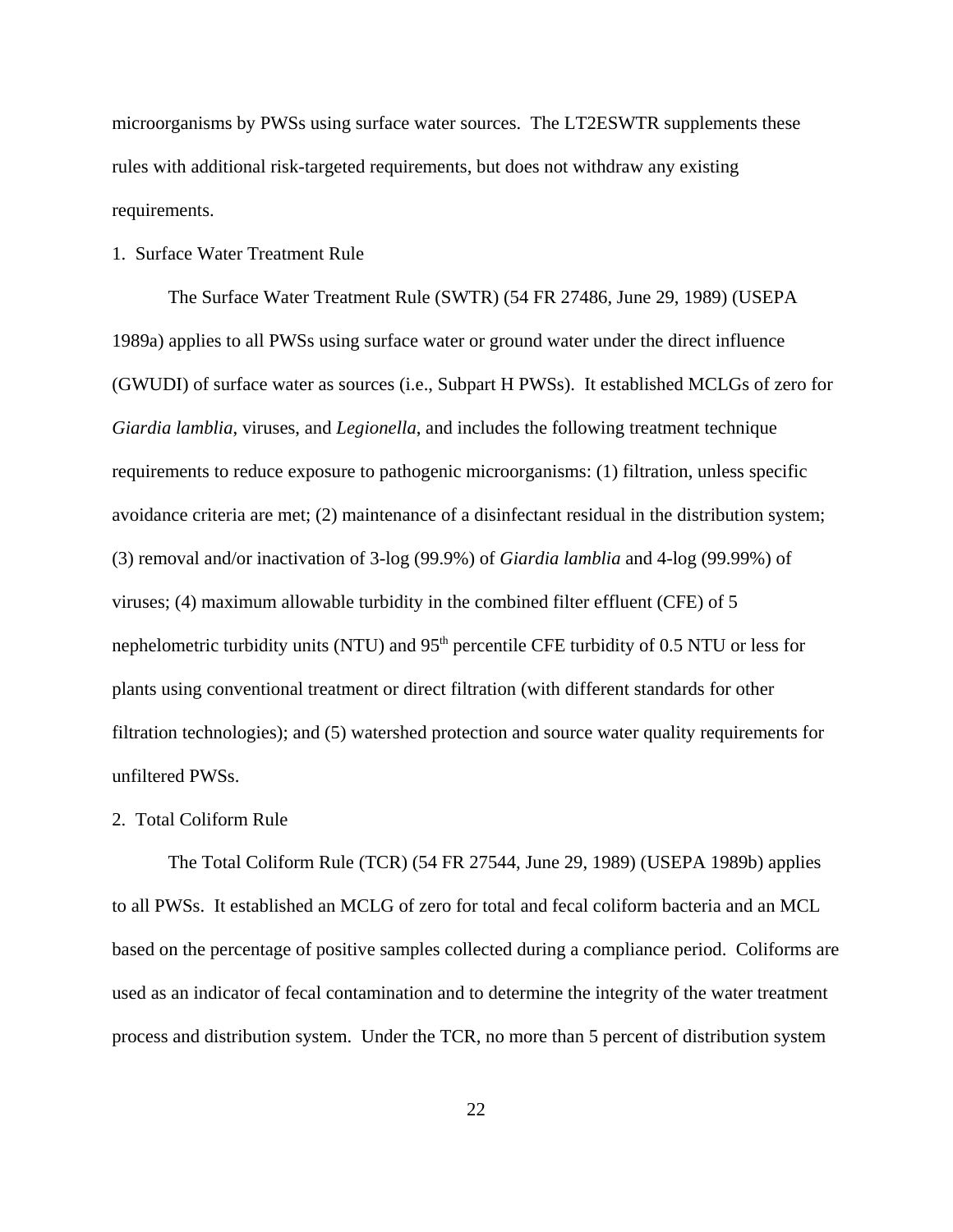samples collected in any month may contain coliform bacteria (no more than 1 sample per month may be coliform positive in those PWSs that collect fewer than 40 samples per month). The number of samples to be collected in a month is based on the number of people served by the PWS.

### 3. Interim Enhanced Surface Water Treatment Rule

The Interim Enhanced Surface Water Treatment Rule (IESWTR) (63 FR 69478, December 16, 1998) (USEPA 1998a) applies to PWSs serving at least 10,000 people and using surface water or GWUDI sources. Key provisions established by the IESWTR include the following: (1) an MCLG of zero for *Cryptosporidium*; (2) *Cryptosporidium* removal requirements of 2-log (99 percent) for PWSs that filter; (3) more stringent CFE turbidity performance standards of 1.0 NTU as a maximum and  $0.3$  NTU or less at the  $95<sup>th</sup>$  percentile monthly for treatment plants using conventional treatment or direct filtration; (4) requirements for individual filter turbidity monitoring; (5) disinfection benchmark provisions to assess the level of microbial protection that PWSs provide as they take steps to comply with new DBP standards; (6) inclusion of *Cryptosporidium* in the definition of GWUDI and in the watershed control requirements for unfiltered PWSs; (7) requirements for covers on new finished water storage facilities; and (8) sanitary surveys for all surface water systems regardless of size.

The IESWTR was developed in conjunction with the Stage 1 Disinfectants and Disinfection Byproducts Rule (Stage 1 DBPR) (63 FR 69389, December 16, 1998) (USEPA 1998b), which reduced allowable levels of certain DBPs, including trihalomethanes, haloacetic acids, chlorite, and bromate.

4. Long Term 1 Enhanced Surface Water Treatment Rule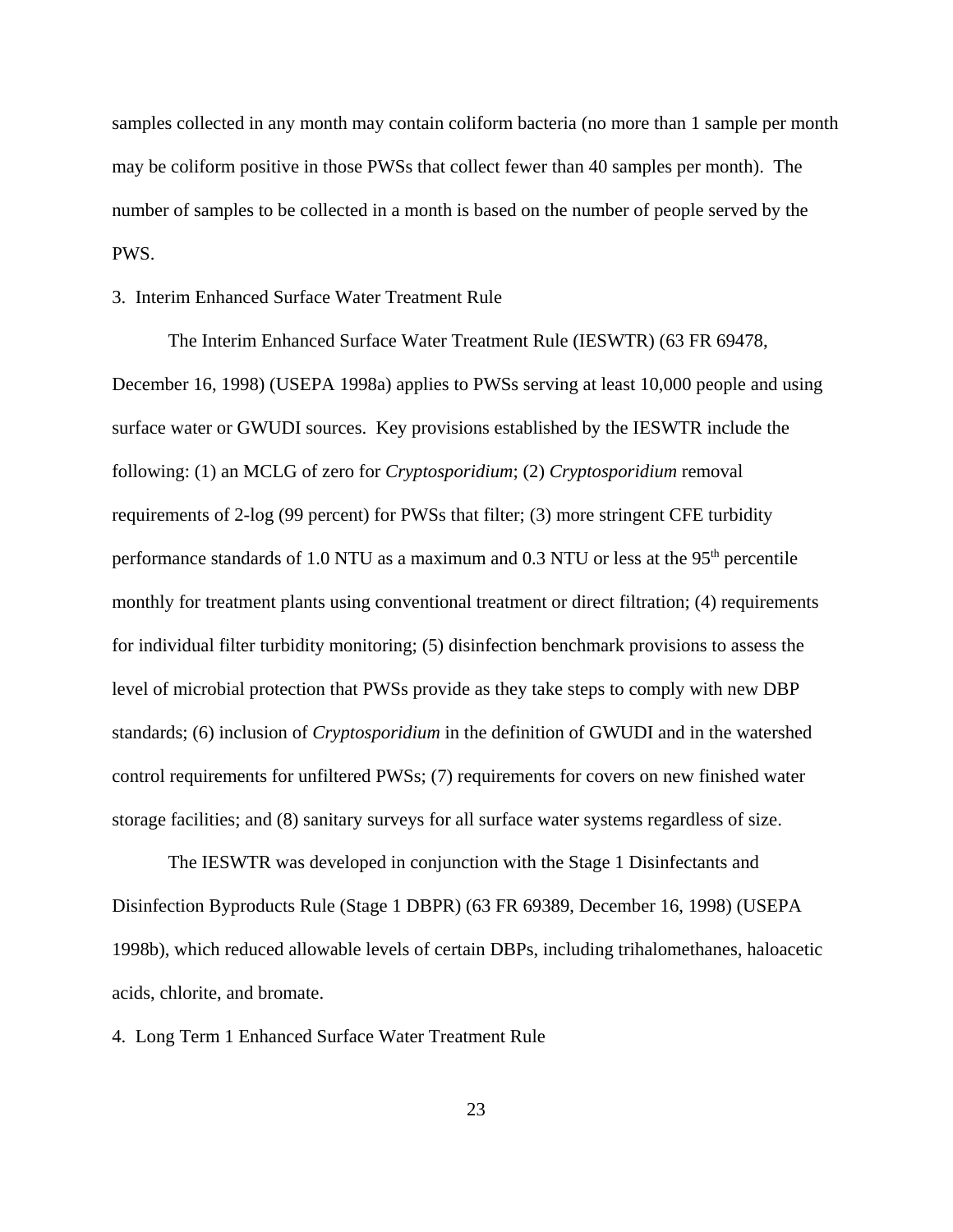The Long Term 1 Enhanced Surface Water Treatment Rule ( LT1ESWTR) (67 FR 1812, January 14, 2002) (USEPA 2002a) builds upon the microbial control provisions established by the IESWTR for large PWSs through extending similar requirements to small PWSs. The LT1ESWTR applies to PWSs that use surface water or GWUDI as sources and that serve fewer than 10,000 people. Like the IESWTR, the LT1ESWTR established the following: 2-log (99 percent) *Cryptosporidium* removal requirements by PWSs that filter; individual filter turbidity monitoring and more stringent combined filter effluent turbidity standards for conventional and direct filtration plants; disinfection profiling and benchmarking; inclusion of *Cryptosporidium* in the definition of GWUDI and in the watershed control requirements for unfiltered PWSs; and the requirement that new finished water storage facilities be covered.

## 5. Filter Backwash Recycle Rule

The Filter Backwash Recycling Rule (FBRR) (66 FR 31085, June 8, 2001) (USEPA 2001a) requires PWSs to consider the potential risks associated with recycling contaminants removed during the filtration process. The provisions of the FBRR apply to all PWSs that recycle, regardless of population served. In general, the provisions include the following: (1) PWSs must return certain recycle streams to a point in the treatment process that is prior to primary coagulant addition unless the State specifies an alternative location; (2) direct filtration PWSs recycling to the treatment process must provide detailed recycle treatment information to the State; and (3) certain conventional PWSs that practice direct recycling must perform a onemonth, one-time recycling self assessment.

# *C. Concern with Cryptosporidium in Drinking Water*

# 1. Introduction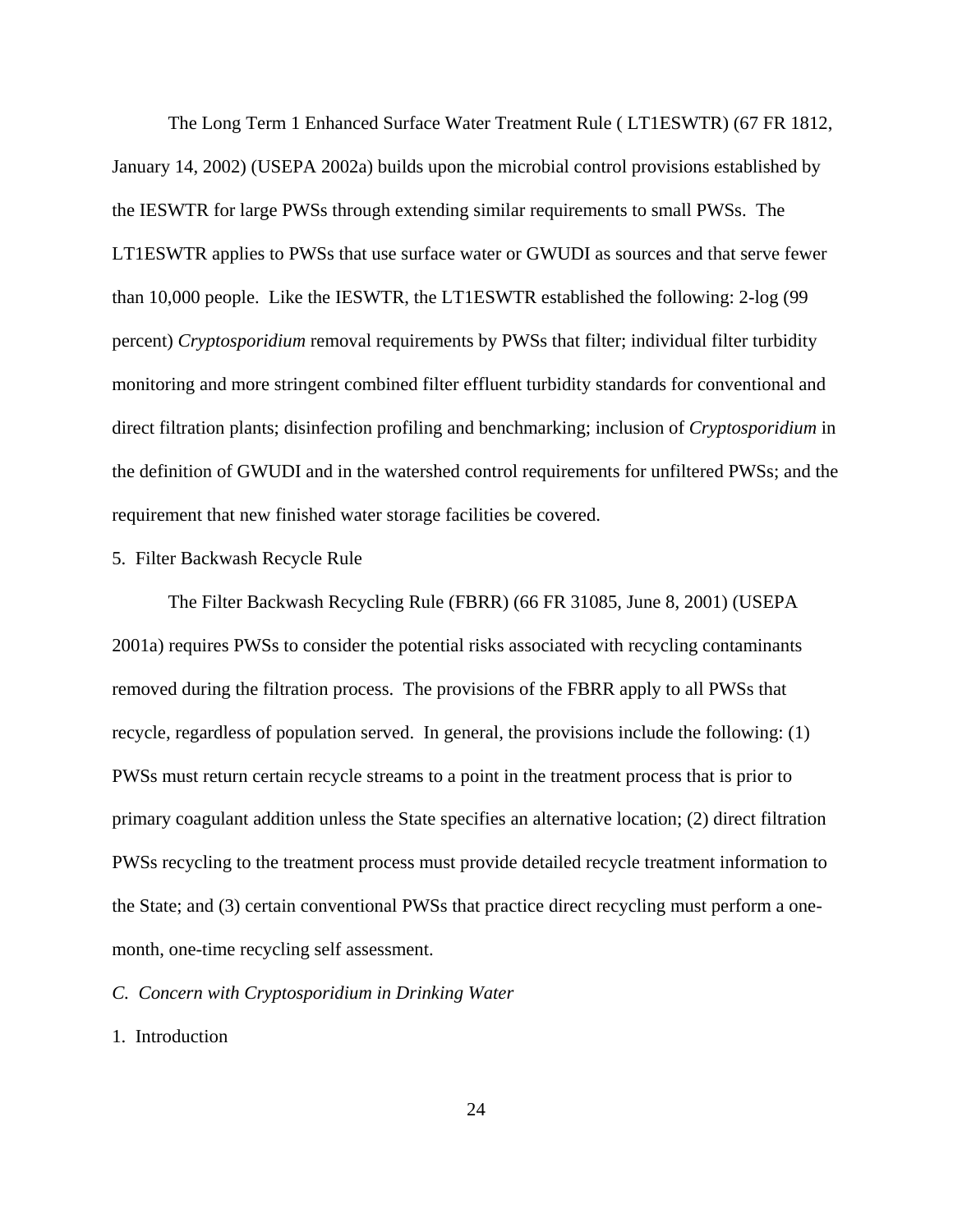EPA is promulgating the LT2ESWTR to reduce the public health risk associated with *Cryptosporidium* in drinking water. This section describes the general basis for this public health concern through reviewing information in several areas: the nature of *Cryptosporidium*, health effects, efficacy of water treatment processes, and the incidence of epidemic and endemic disease. Further information about *Cryptosporidium* is available in the following documents: *Cryptosporidium: Human Health Criteria Document* (USEPA 2001b), *Cryptosporidium: Drinking Water Advisory* (USEPA 2001c), and *Cryptosporidium: Risks for Infants and Children* (USEPA 2001d).

# 2. What is *Cryptosporidium*?

*Cryptosporidium* is a protozoan parasite that lives and reproduces entirely in one host. Ingestion of *Cryptosporidium* can cause cryptosporidiosis, a gastrointestinal (GI) illness. *Cryptosporidium* is excreted in feces. Transmission of cryptosporidiosis occurs through consumption of water or food contaminated with feces or by direct or indirect contact with infected persons or animals (Casemore 1990).

In the environment, *Cryptosporidium* is present as a thick-walled oocyst containing four organisms (sporozoites); the oocyst wall insulates the sporozoites from harsh environmental conditions. Oocysts are 4-5 microns in length and width. Upon a host's ingestion of oocysts, enzymes and chemicals produced by the host's digestive system cause the oocyst to excyst, or break open. The excysted sporozoites embed themselves in the surfaces of the epithelial cells of the lower small intestine. The organisms then begin absorbing nutrients from their host cells. When these organisms sexually reproduce, they produce thick- and thin-walled oocysts. The host excretes the thick-walled oocysts in its feces; thin-walled oocysts excyst within the host and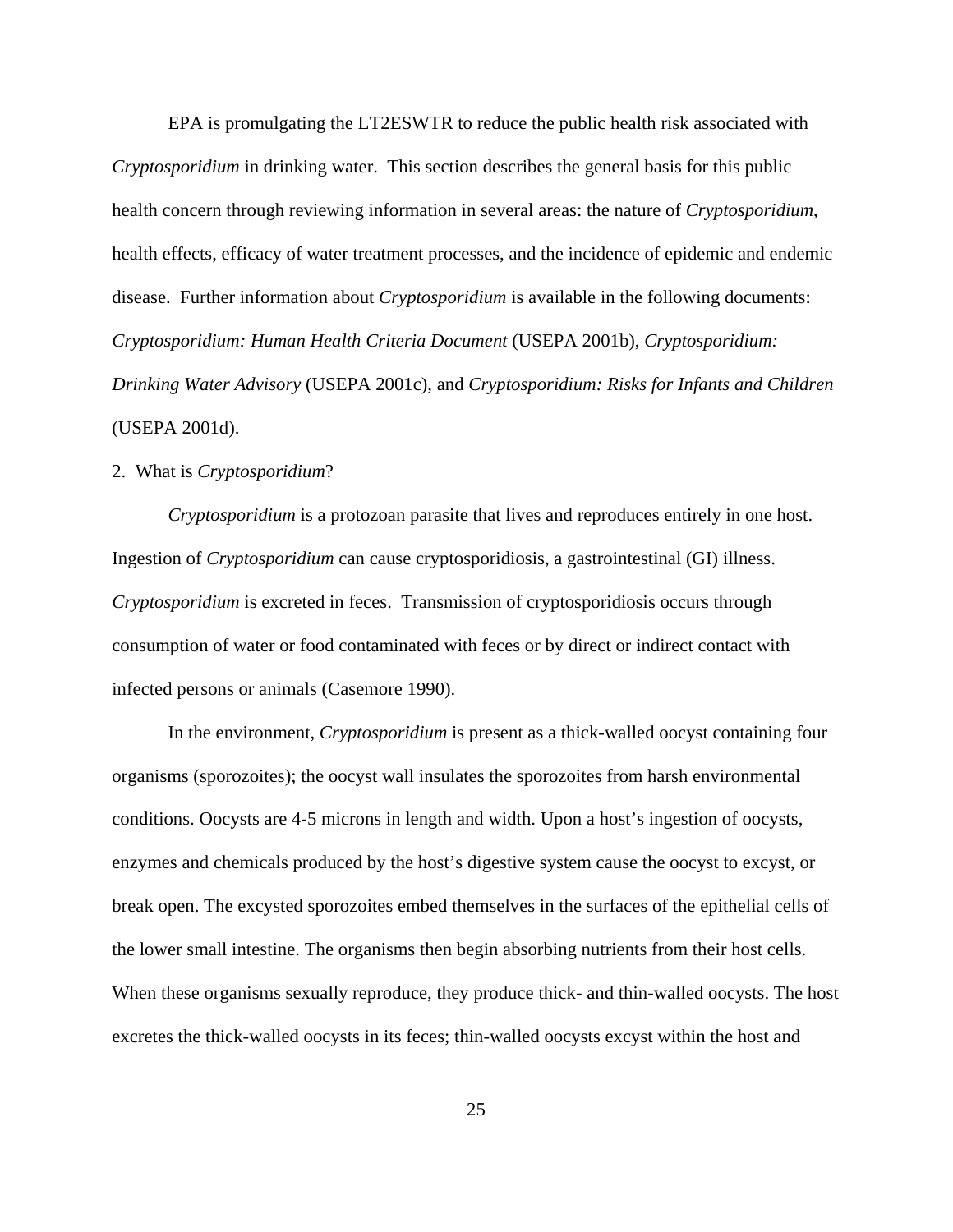contribute to further host infection.

The exact mechanism by which *Cryptosporidium* causes GI illness is not known. Factors may include damage to intestinal structure and cells, changes in the absorption/secretion processes of the intestine, toxins produced by *Cryptosporidium* or the host, and proteins that allow *Cryptosporidium* to adhere to host cell surfaces (Carey et al. 2004).

 Upon excretion, *Cryptosporidium* oocysts may survive for months in various environmental media, including soil, river water, seawater, and human and cattle feces at ambient temperatures (Kato et al. 2001, Pokorny et al. 2002, Fayer et al. 1998a and 1998b, and Robertson et al. 1992). *Cryptosporidium* can also withstand temperatures as low as -20°C for periods of a few hours (Fayer and Nerad 1996) but are susceptible to desiccation (Robertson et al. 1992).

*Cryptosporidium* is a widespread contaminant in surface water used as drinking water supplies. For example, among 67 drinking water sources surveyed by LeChevallier and Norton (1995), 87 percent had positive samples for *Cryptosporidium*. A more recent survey of 80 medium and large PWSs conducted by EPA detected *Cryptosporidium* in 85 percent of water sources (USEPA 2003a). *Cryptosporidium* contamination can come from animal agriculture, wastewater treatment plant discharges, slaughterhouses, birds, wild animals, and other sources of fecal matter.

Because different species of *Cryptosporidium* are very similar in morphology, researchers have focused on genetic differences in trying to classify them. However, discussion on *Cryptosporidium* taxonomy is complicated by the fact that even within species or strains, there may be differences in infectivity and virulence. *Cryptosporidium parvum* (*C. parvum*) has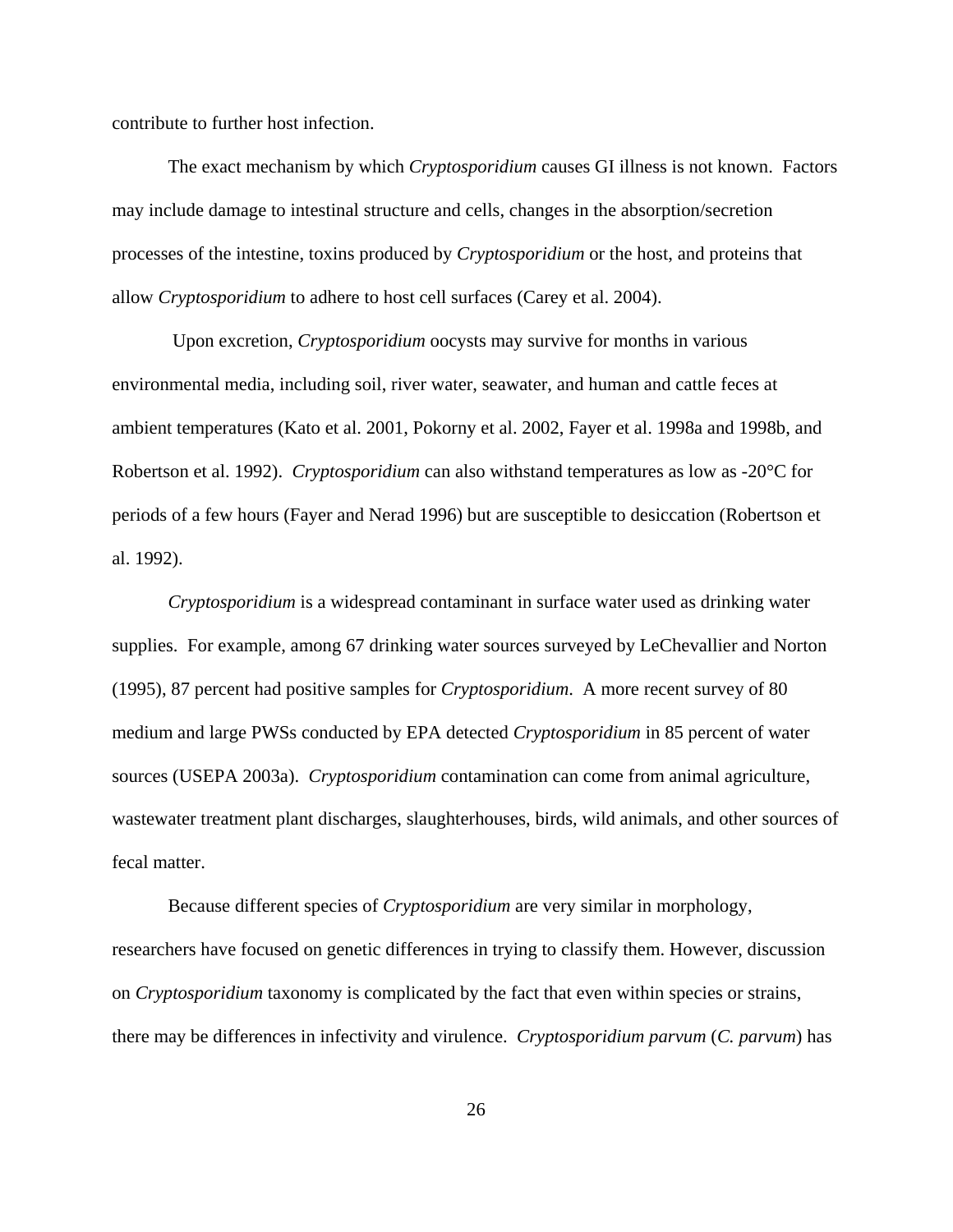been the primary species of concern to humans. Until recently, some researchers divided *C. parvum* into two primary strains, genotype 1, which infects humans, and genotype 2, which infects both humans and cattle (Carey et al. 2004). In 2002, Morgan-Ryan et al. proposed that genotype 1 be designated a separate species, *C. hominis*. Additional *Cryptosporidium* species infecting other mammals, birds, and reptiles have been documented. In some cases, these species can infect both immunocompromised (having weakened immune systems) and otherwise healthy humans (Carey et al. 2004).

## 3. *Cryptosporidium* health effects

*Cryptosporidium* infection is characterized by mild to severe diarrhea, dehydration, stomach cramps, and/or a slight fever. Incubation is thought to range from 2 to 10 days (Arrowood 1997). Symptoms typically last from several days to 2 weeks, though in a small percentage of cases, the symptoms may persist for months or longer in otherwise healthy individuals.

Symptoms may be more severe in immunocompromised persons (Frisby et al. 1997, Carey et al. 2004). Such persons include those with AIDS, cancer patients undergoing chemotherapy, organ transplant recipients treated with drugs that suppress the immune system, and patients with autoimmune disorders (e.g., Lupus). In AIDS patients, *Cryptosporidium* has been found in the lungs, ear, stomach, bile duct, and pancreas in addition to the small intestine (Farthing 2000). Immunocompromised patients with severe persistent cryptosporidiosis may die (Carey et al. 2004). Besides the immunocompromised, children and the elderly may be at higher risk from *Cryptosporidium* than the general population (discussed in section VII.G).

Studies with human volunteers have demonstrated that a low dose of *C. parvum* (e.g., 10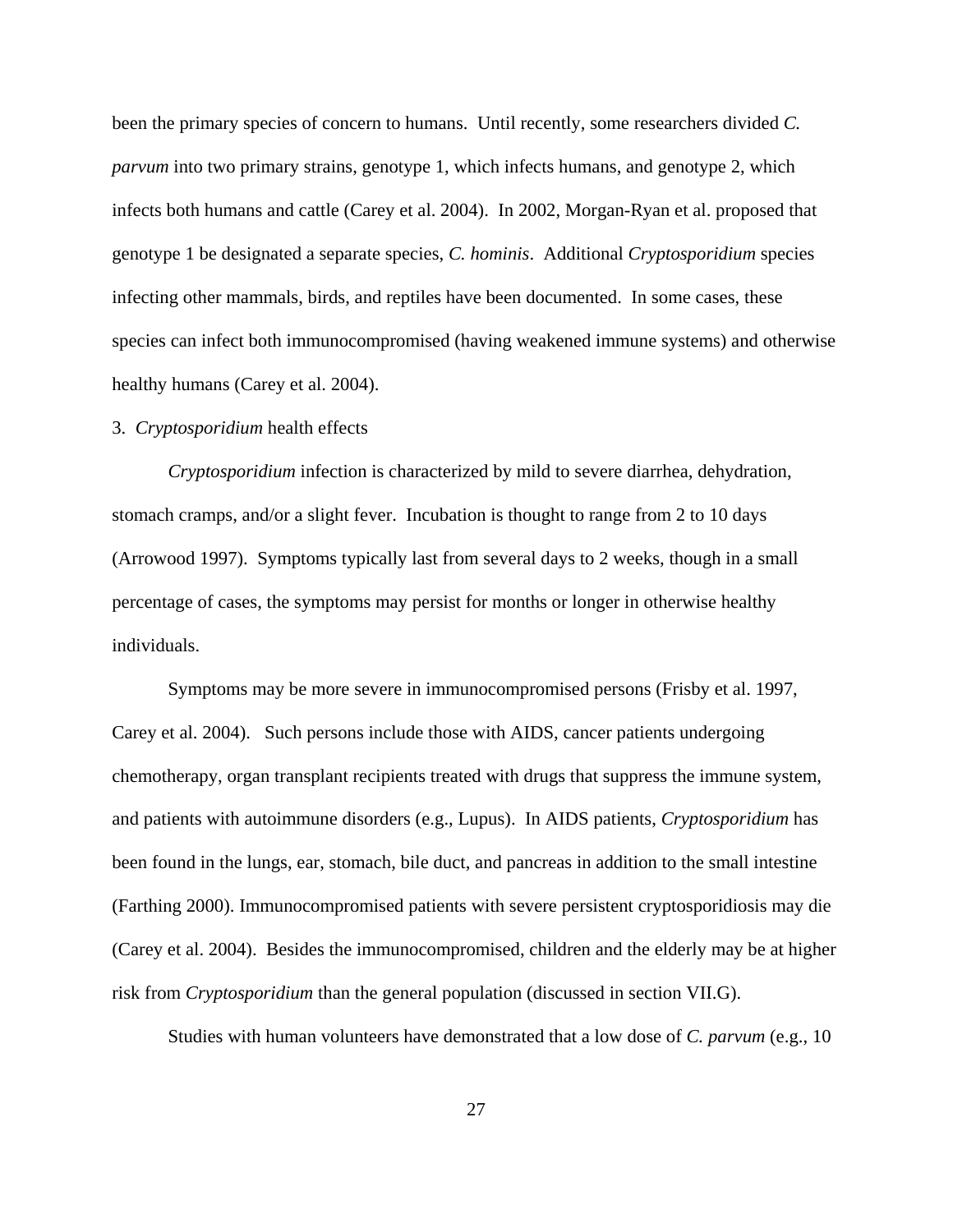oocysts) is sufficient to cause infection in healthy adults, although some strains are more infectious than others (DuPont et al. 1995, Chappell et al. 1999, Okhuysen et al. 2002). Studies of immunosuppressed adult mice have demonstrated that a single viable oocyst can induce *C. parvum* infections (Yang et al. 2000, Okhuysen et al. 2002). The lowest dose tested in any of the human challenge studies was 10 oocysts. Because drinking water exposures are generally projected to be at lower levels (e.g., 1 oocyst), statistical modeling is necessary to project the effects of such exposure. Following the advice of its Science Advisory Board (SAB), EPA has developed a range of models to predict effects of exposure to low doses of *Cryptosporidium*. These models are discussed in section VI and in the LT2ESWTR Economic Analysis (USEPA 2005a).

The degree and duration of the immune response to *Cryptosporidium* is not well characterized. In a study by Chappell et al. (1999), volunteers with IgG *Cryptosporidium* antibodies in their blood were immune to low doses of oocysts. The ID50 (the dose that infects 50 percent of the challenged population) was 1,880 oocysts for those individuals compared to 132 oocysts for individuals that tested negative for those antibodies. However, earlier studies did not observe a correlation between the development of antibodies after *Cryptosporidium* infection and subsequent protection from illness (Okhuysen et al. 1998).

No cure for cryptosporidiosis is known. Medical care usually involves treatment for dehydration and nutrient loss. Certain antimicrobial drugs like Azithromycin, Paromomycin, and nitazoxanide, the only drug approved for cryptosporidiosis in children, have been partially effective in treating immunocompromised patients (Rossignol et al. 1998). Therapies used to treat retroviruses can be helpful in fighting cryptosporidiosis in people with AIDS and are more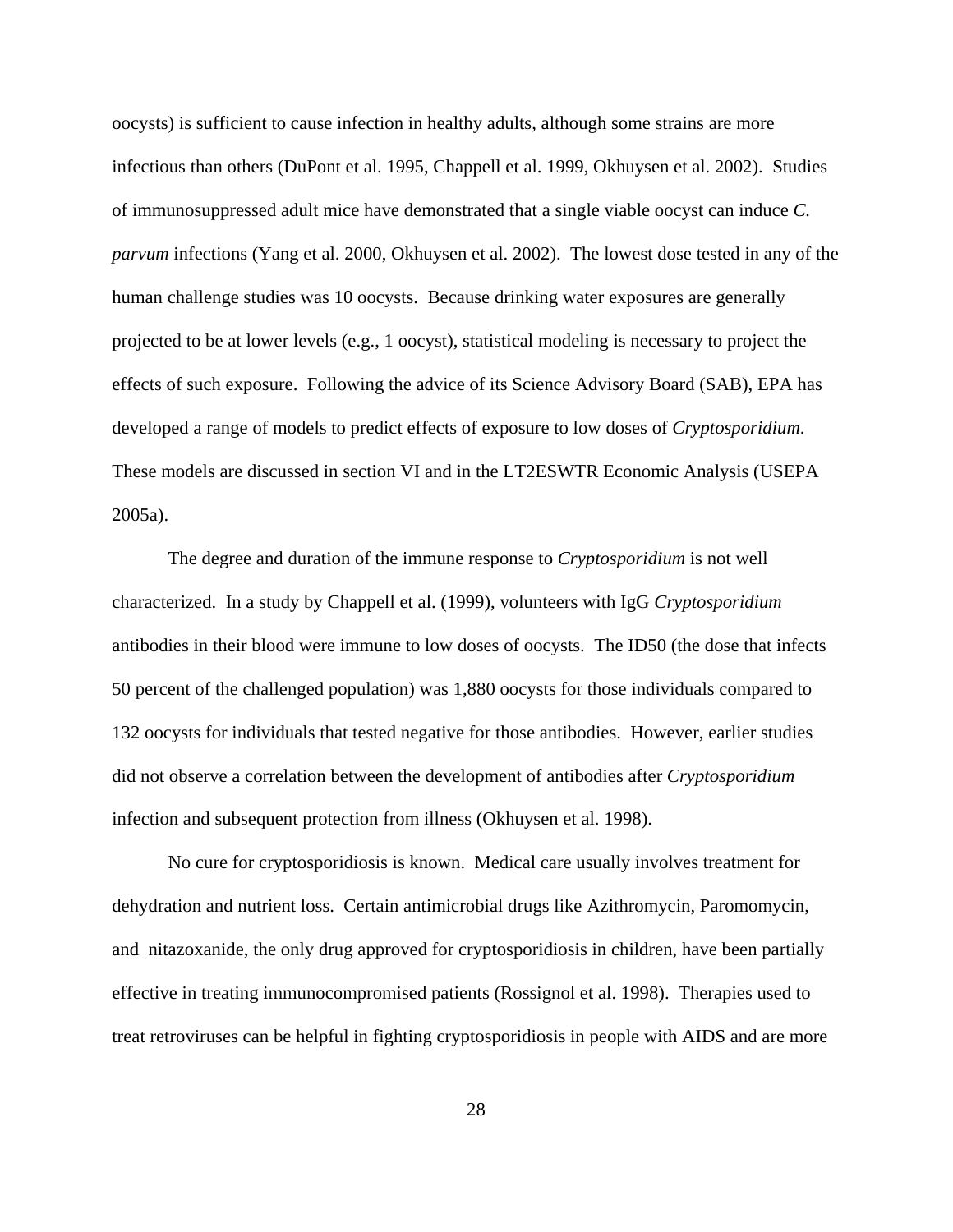effective when used in conjunction with antimicrobial therapy. The effectiveness of antiretroviral therapy is thought be related to the associated increase in white blood cells rather than the decrease in the amount of virus present.

#### 4. Efficacy of water treatment processes on *Cryptosporidium*

EPA is particularly concerned about *Cryptosporidium* because, unlike pathogens such as bacteria and most viruses, *Cryptosporidium* oocysts are highly resistant to standard disinfectants like chlorine and chloramines (Korich et al. 1990, Ransome et al. 1993, Finch et al. 1997). Consequently, control of *Cryptosporidium* in most treatment plants is dependent on physical removal processes. However, due to their size (4-5 microns), oocysts can sometimes pass through filters.

Monitoring data on finished water show that *Cryptosporidium* is sometimes present in filtered, treated drinking water (LeChevallier et al. 1991, Aboytes et al. 2004). For example, Aboytes et al. (2004) analyzed 1,690 finished water samples from 82 plants. Of these, 22 plants had at least one positive sample for infectious *Cryptosporidium* (1.4 percent of all samples were positive). All positive samples occurred at plants that met existing regulatory standards and many had very low turbidity.

Waterborne outbreaks of cryptosporidiosis have occurred even in areas served by filtered surface water supplies (Solo-Gabriele and Neumeister, 1996). In some cases, outbreaks were attributed to treatment deficiencies, but in others, the treatment provided by the water system met the regulatory requirements in place at that time. These data indicate that even surface water systems that filter and disinfect can still be vulnerable to *Cryptosporidium*, depending on the source water quality and treatment effectiveness.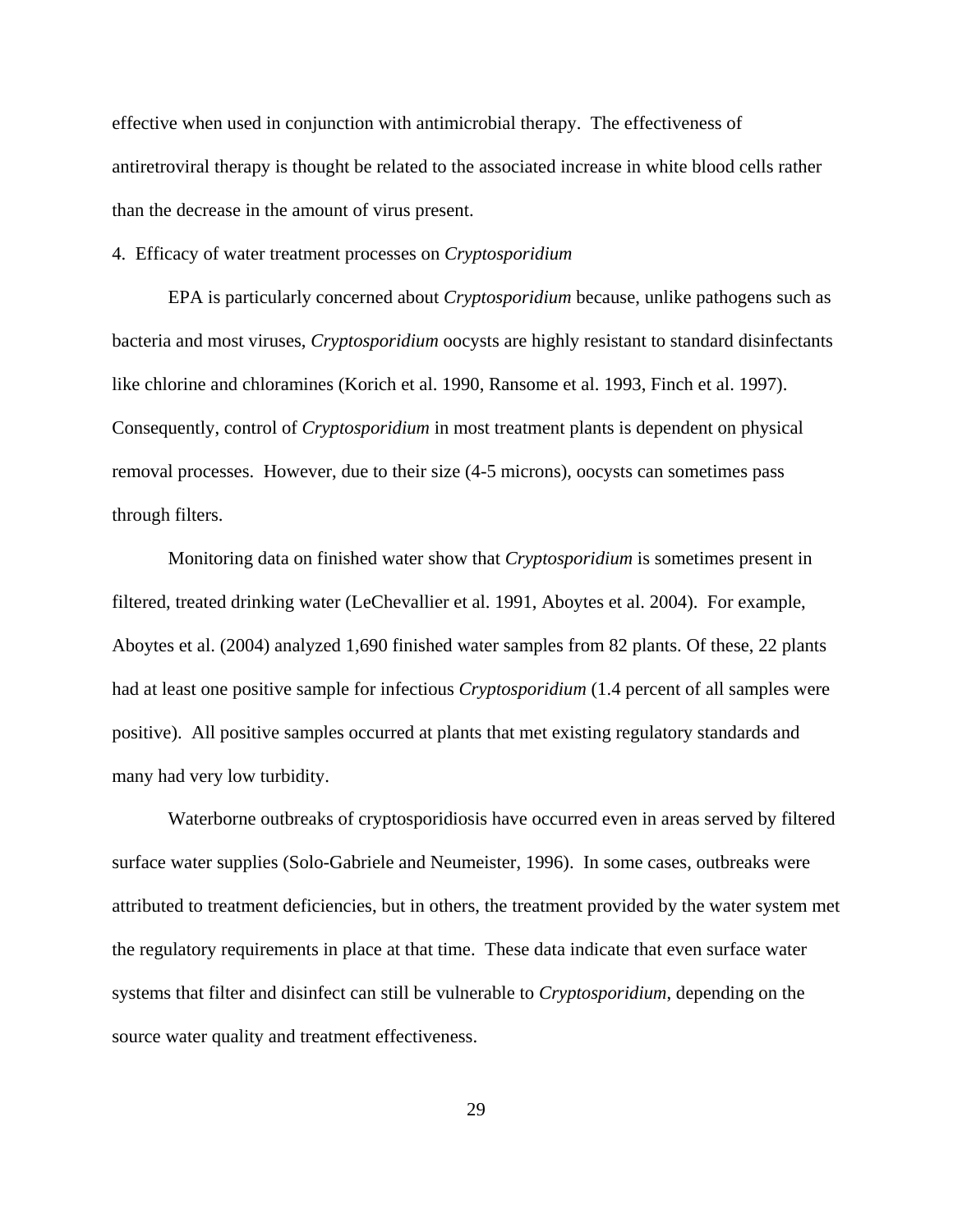Certain alternative disinfectants can be more effective in treating for *Cryptosporidium*. Both ozone and chlorine dioxide have been shown to inactivate *Cryptosporidium*, albeit at doses much higher than those required to inactivate *Giardia*, which has typically been used to set disinfectant doses (summarized in USEPA 2003a). Studies have also demonstrated a synergistic effect of treatment using ozone followed by chlorine or monochloramine (Rennecker et al. 2000, Driedger et al. 2001). Significantly, UV light has recently been shown to achieve high levels of *Cryptosporidium* inactivation at feasible doses (summarized in USEPA 2003a).

Other processes that can help reduce *Cryptosporidium* levels in finished water include watershed management programs, pretreatment processes like bank filtration, and additional clarification and filtration processes during water treatment. Further, optimizing treatment performance and achieving very low levels of turbidity in the finished water has been shown to improve *Cryptosporidium* removal in treatment plants (summarized in USEPA 2003a).

#### 5. Epidemic and endemic disease from *Cryptosporidium*

*Cryptosporidium* has caused a number of waterborne disease outbreaks since 1984 when the first was reported in the United States. Data from the Centers for Disease Control and Prevention (CDC) include ten outbreaks caused by *Cryptosporidium* in drinking water between 1984 and 2000, with approximately 421,000 cases of illness (CDC 1993, 1996, 1998, 2000, and 2002). The most serious outbreak occurred in 1993 in Milwaukee; an estimated 403,000 people became sick (MacKenzie et al. 1994), and at least 50 *Cryptosporidium*-associated deaths occurred among the severely immunocompromised (Hoxie et al. 1997). Further, a study by McDonald et al. (2001) using blood samples from Milwaukee children suggests that *Cryptosporidium* infection was more widespread than might be inferred from the illness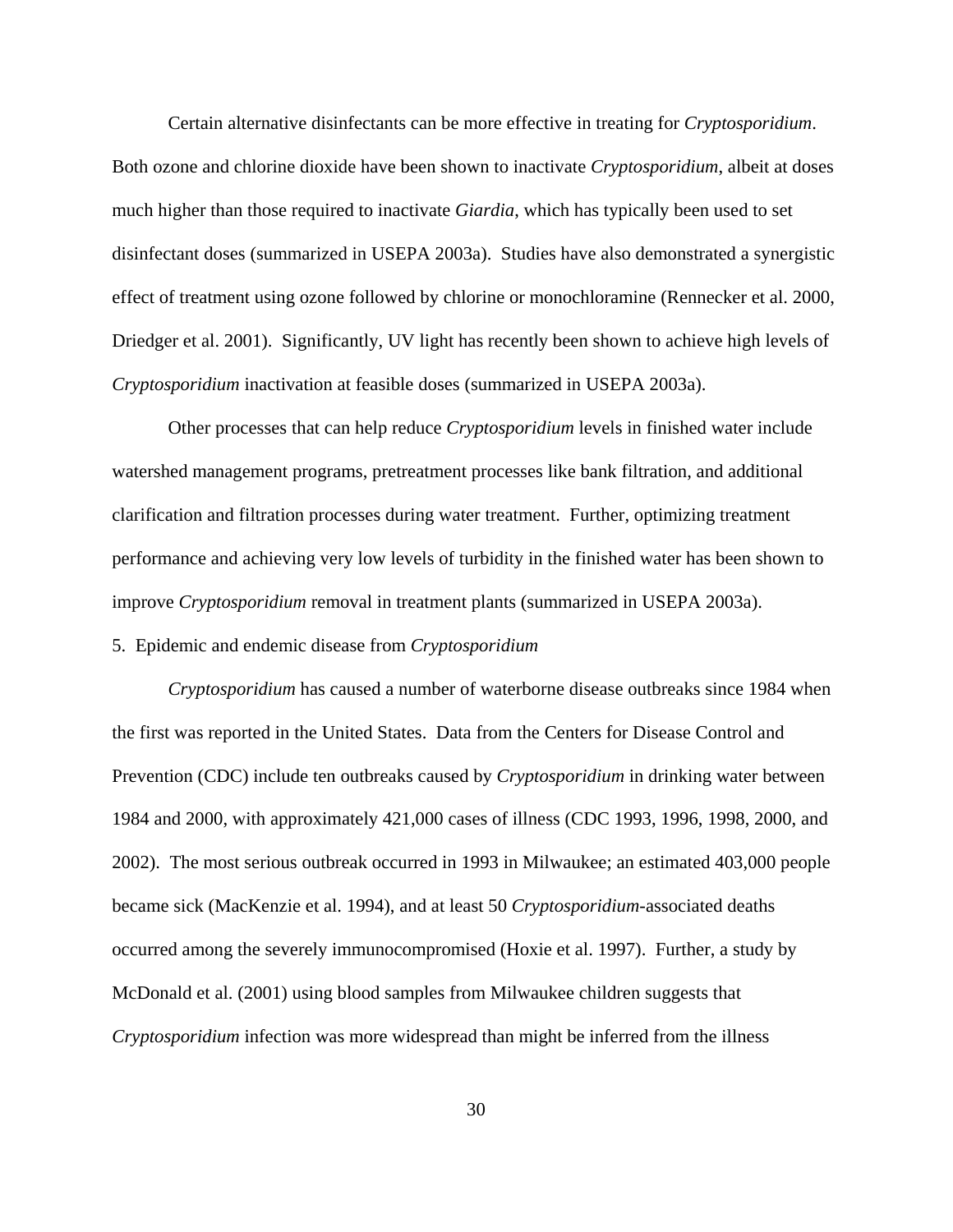estimates by MacKenzie et al. (1994).

The number of identified and reported outbreaks in the CDC database is believed to substantially understate the actual incidence of waterborne disease outbreaks and cases (Craun and Calderon 1996, National Research Council 1997). This under reporting is due to a number of factors. Many people experiencing gastrointestinal illness do not seek medical attention. Where medical attention is provided, the pathogenic agent may not be identified through routine testing. Physicians and patients often lack sufficient information to attribute gastrointestinal illness to any specific origin, such as drinking water, and few States have an active outbreak surveillance program. In addition, if drinking water is investigated as the source of an outbreak, oocysts may not be detected in water samples even if they are present, due to limitations in analytical methods. Consequently, outbreaks may not be recognized in a community or, if recognized, may not be traced to a drinking water source.

In addition, an unknown but probably significant portion of waterborne disease is endemic (i.e., isolated cases not associated with an outbreak) and, thus, is even more difficult to recognize. In an outbreak, if the pathogen has been identified, medical providers and public health investigators know what to look for. In endemic disease, there is no investigation, so the illness may never be identified, or if it is, it may not be linked to a source (e.g., drinking water, person-to-person transmission). In addition, where a pathogen is identified, lab results may not be reported to public health agencies.

Because of this under reporting, the actual incidence of cryptosporidiosis associated with drinking water is unknown. However, indications of this incidence rate can be roughly extrapolated from different sources. Mead et al. (1999) estimated approximately 300,000 total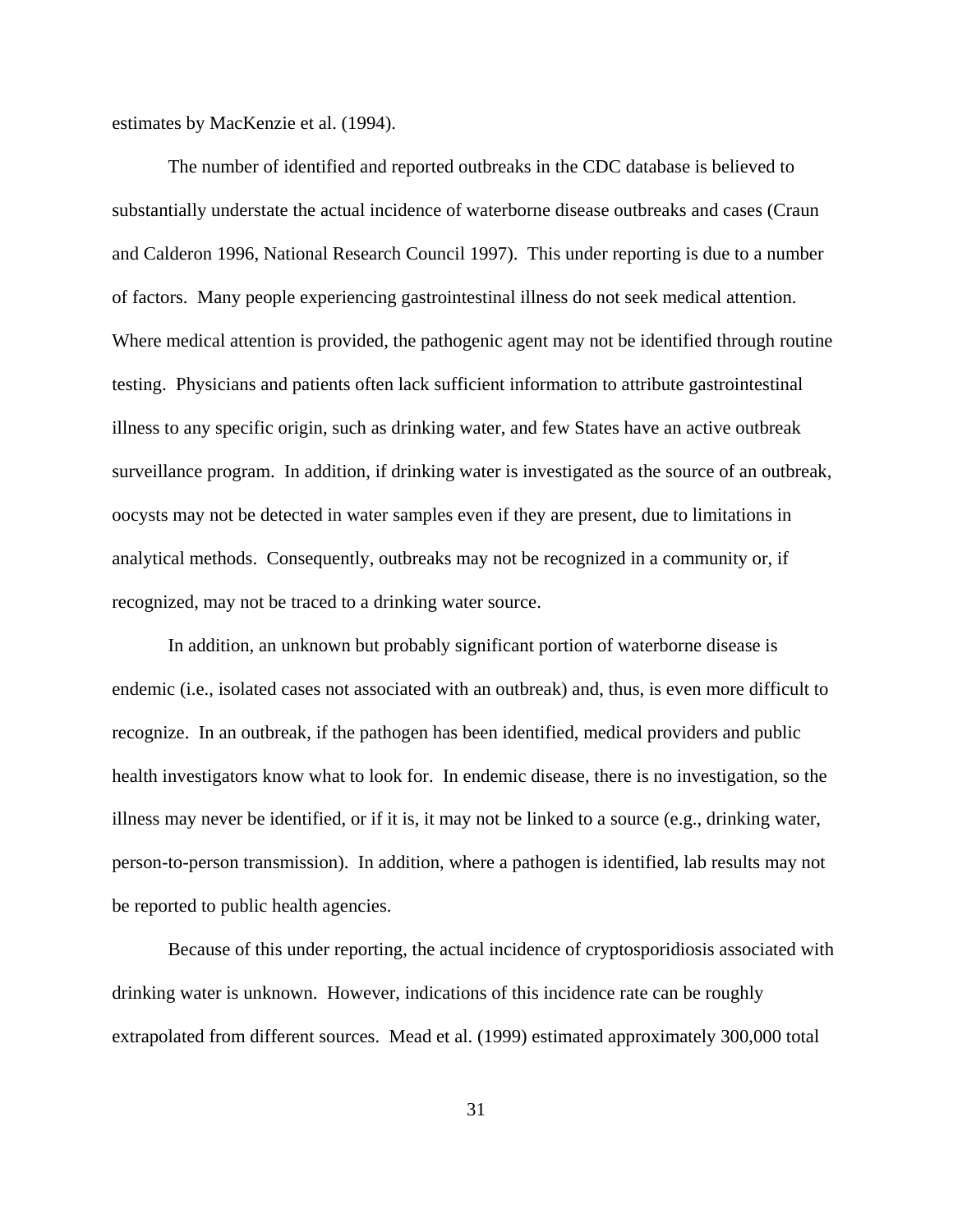cases of cryptosporidiosis annually that result in a physician visit, with 90 percent of these attributed to waterborne (drinking water and recreational water) and secondary transmission. This estimate is based on the percentage of stools that test positive for *Cryptosporidium* and applying this percentage to the approximately 15 million physician visits for diarrhea each year. While the fraction of cryptosporidiosis cases that result in a physician visit is unknown, Corso et al. (2003) reported that during the 1993 outbreak in Milwaukee, medical care was sought in approximately 12 percent of all cryptosporidiosis cases.

Surveillance data from the CDC for 2001 show an overall incidence of 1.5 laboratory diagnosed cases of cryptosporidiosis per 100,000 population (CDC, 2002). Although the fraction of all cryptosporidiosis cases that are laboratory confirmed is unknown, during the 1993 Milwaukee outbreak, 739 cases from an estimated 403,000 cases total were confirmed by a laboratory (MacKenzie et al., 1994). These data indicate a ratio of 1 laboratory confirmed case per 545 people estimated to be ill with cryptosporidiosis.

A few studies have attempted to determine exposure in certain areas by measuring seroprevalence of *Cryptosporidium* antibodies (the frequency at which antibodies are found in the blood). Detection of such antibodies (seropositivity), however, does not mean that the person actually experienced symptoms of cryptosporidiosis. An individual can be asymptomatically infected and still excrete oocysts. Seroprevalence, though, is still a method for estimating the exposure to *Cryptosporidium* that has occurred within a limited time period (the antibodies may last only a few months).

Frost et al. (2001) conducted a paired city study, in which the serological response of blood donors in a city using ground water as its water source was compared to that of donors in a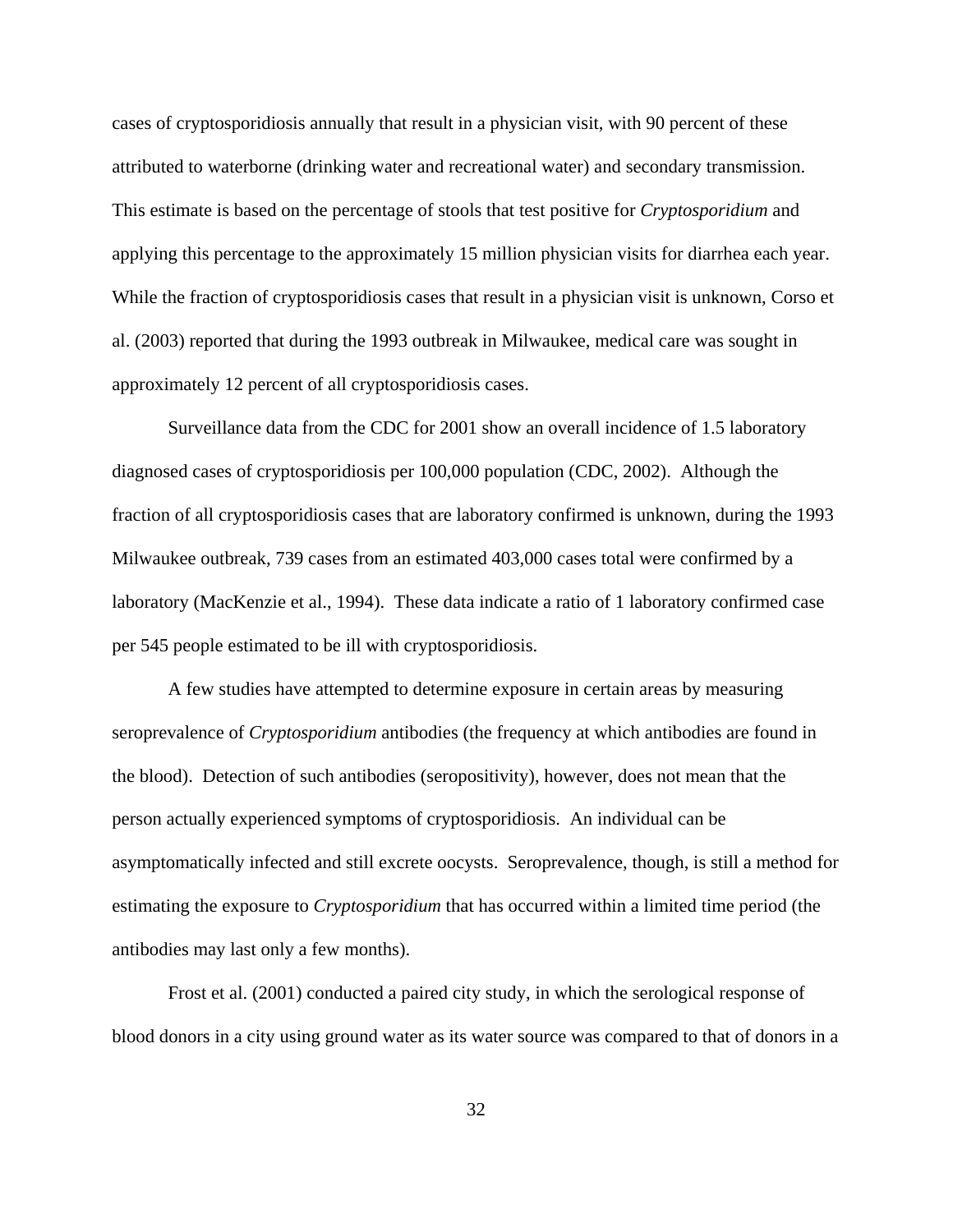city using surface water as its source. Rates of seropositivity were higher (49 vs. 36 percent) in the city with the surface water source. A similar study in two other cities (Frost et al. 2002) showed a seropositivity rate of 54 percent in the city served by surface water compared to 38 percent in the city served by ground water. These studies suggest that drinking water from surface sources may be a factor in the higher rates of seropositivity.

#### *D. Specific Concerns Following the IESWTR and LT1ESWTR*

In the LT2ESWTR, EPA is addressing a number of public health concerns that remain following implementation of the IESWTR and LT1ESWTR. These are as follows:

- The need for filtered PWSs with higher levels of source water *Cryptosporidium* contamination to provide additional risk-based treatment for *Cryptosporidium* beyond IESWTR or LT1ESWTR requirements;
- The need for unfiltered PWSs to provide risk-based treatment for *Cryptosporidium* to achieve equivalent public health protection with filtered PWSs; and
- The need for PWSs with uncovered finished water storage facilities to take steps to reduce the risk of contamination of treated water prior to distribution to consumers.

 EPA and stakeholders identified each of these issues as public health concerns during development of the IESWTR (USEPA 1994, 1997). However, the Agency was unable to address these concerns in those regulations due to data gaps in the areas of health effects, occurrence, analytical methods, and treatment. Consequently, EPA followed a two-stage strategy for microbial and disinfection byproducts rules. Under this strategy, the IESWTR and LT1ESWTR were promulgated to provide an initial improvement in public health protection in large and small PWSs, respectively, while additional data to support a more comprehensive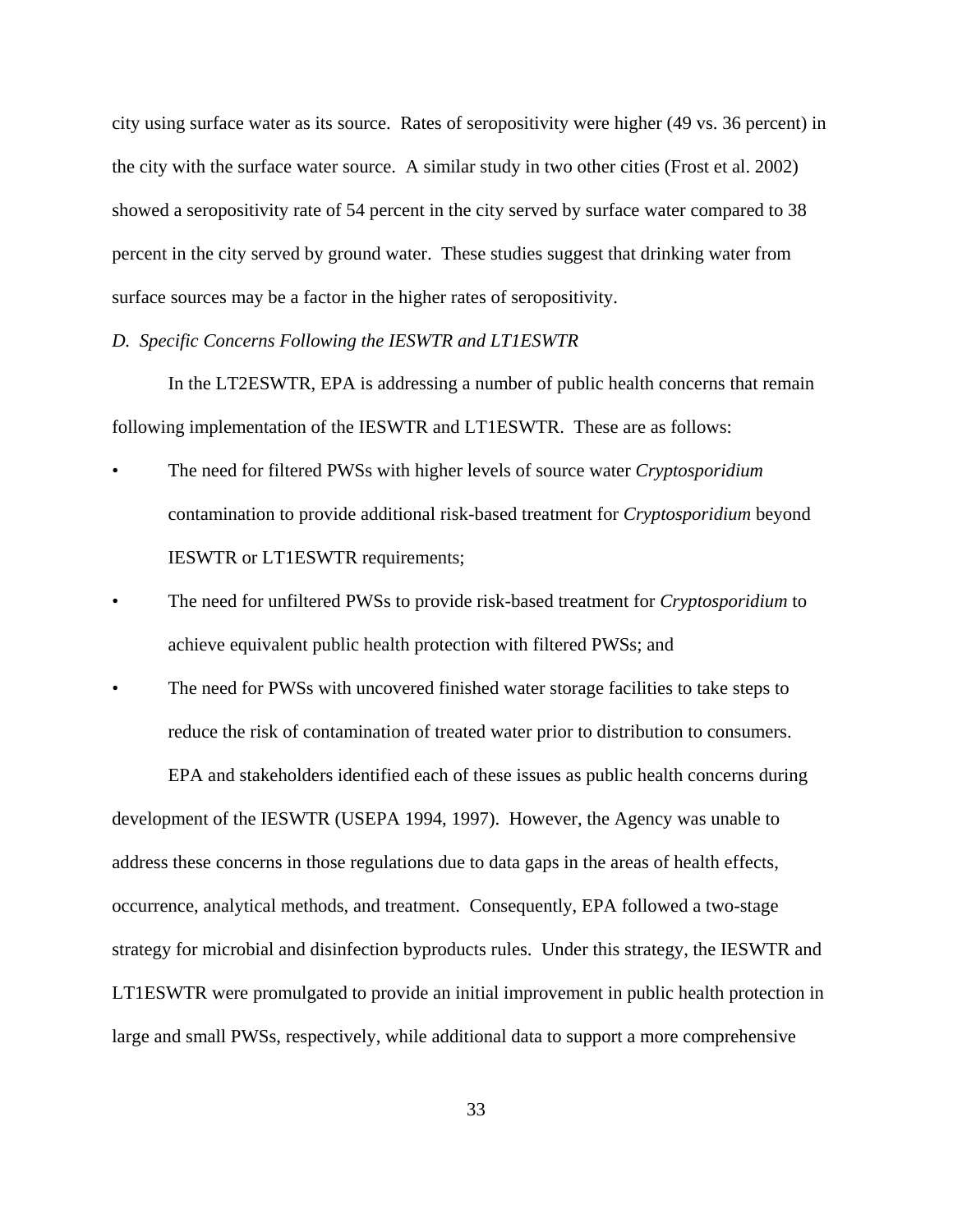regulatory approach were collected.

Since promulgating the IESWTR and LT1ESWTR, EPA has worked with stakeholders to collect and analyze significant new information to fill data gaps related to *Cryptosporidium* risk management in PWSs. The next section presents EPA's evaluation of these data and their implications for both the risk of *Cryptosporidium* in filtered and unfiltered PWSs and the feasibility of steps to limit this risk. In addition, the Agency has evaluated additional data related to mitigating risks with uncovered finished water storage facilities, which are presented in section IV.F.

## *E. New Information on Cryptosporidium Risk Management*

EPA and stakeholders determined during development of the IESWTR that in order to establish risk-based treatment requirements for *Cryptosporidium*, additional information was needed in the following areas: (1) the risk associated with a given level of *Cryptosporidium* (i.e., infectivity); (2) the occurrence of *Cryptosporidium* in PWS sources; (3) analytical methods that would suffice for making site-specific source water *Cryptosporidium* density estimates; and (4) the use of treatment technologies to achieve specific levels of *Cryptosporidium* disinfection (USEPA 1997).

In today's final LT2ESWTR, EPA is promulgating risk-based *Cryptosporidium* treatment requirements for filtered and unfiltered PWSs. The Agency believes that the critical data gaps in the areas of infectivity, occurrence, analytical methods, and treatment that prevented the adoption of such an approach under earlier regulations have been addressed. The new information that the Agency and stakeholders evaluated in each of these areas and its significance for today's LT2ESWTR are summarized as follows. See section VI.L for a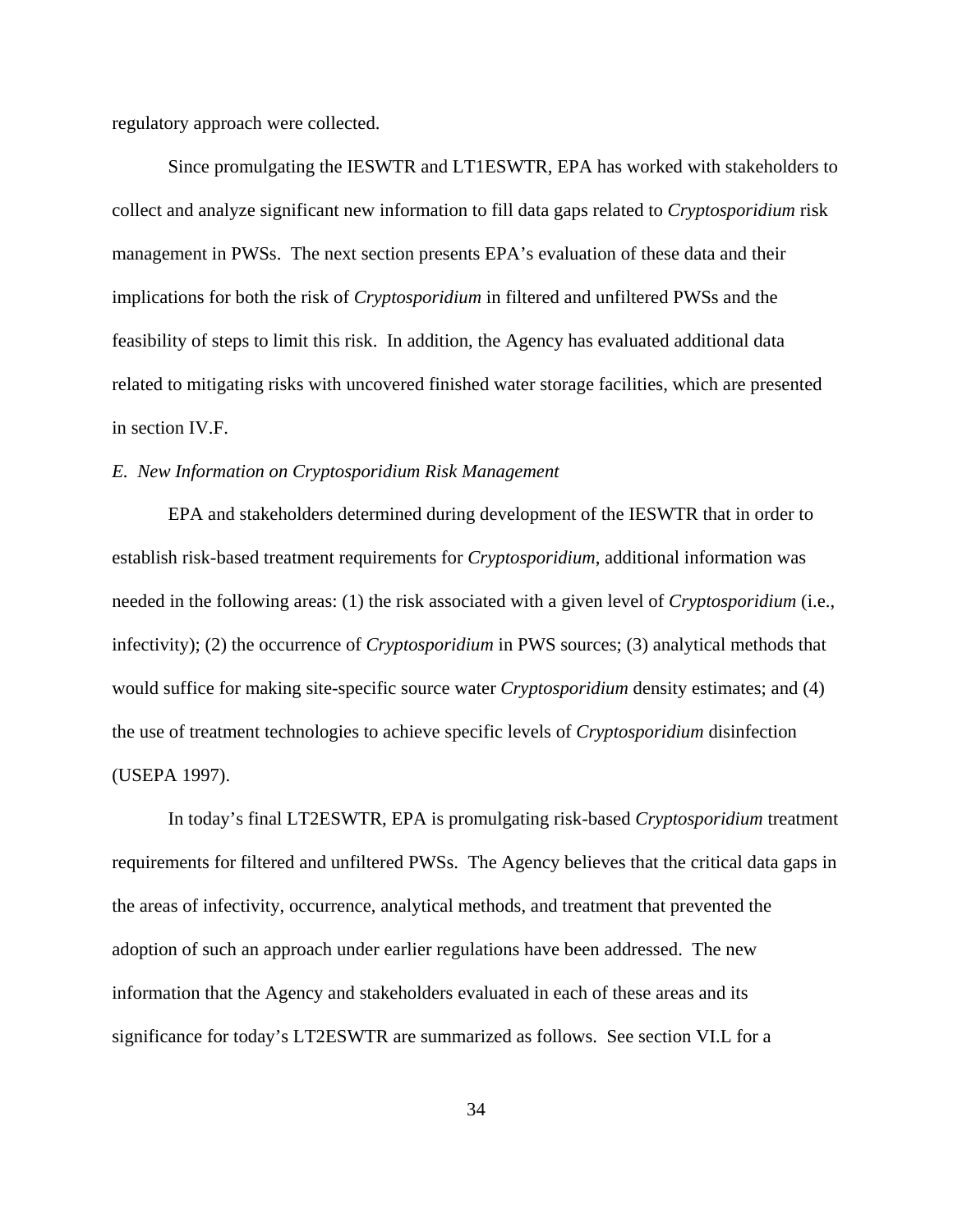summary of public comments on EPA's use of *Cryptosporidium* infectivity and occurrence data in assessing benefits of the LT2ESWTR.

1. Infectivity

Infectivity relates the probability of infection to the number of *Cryptosporidium* oocysts that a person ingests. It is used to predict the disease burden associated with a particular *Cryptosporidium* level in drinking water. Information on *Cryptosporidium* infectivity comes from dose-response studies where healthy human volunteers ingest different numbers of oocysts (i.e., the "dose") and are subsequently evaluated for signs of infection and illness (i.e., the "response").

Prior to the IESWTR, data from a human dose-response study of one *Cryptosporidium* isolate (IOWA) had been published (DuPont et al. 1995). Following IESWTR promulgation, a study of two additional isolates (TAMU and UCP) was completed and published (Okhuysen et al. 1999). This 1999 study also reanalyzed the IOWA study results. The measured infectivity of *Cryptosporidium* oocysts varied over a wide range in the Okhuysen et al. (1999) study. The UCP oocysts were much less infective than the IOWA oocysts, and the TAMU oocysts were much more infective.

EPA analyzed these new data for the proposed LT2ESWTR using two different doseresponse models. This analysis suggested that the overall infectivity of *Cryptosporidium* is greater than was estimated for the IESWTR (USEPA 2003a). Specifically, EPA estimated the mean probability of infection from ingesting a single infectious oocyst ranges from 7 to 10 percent. This infection rate is approximately 20 times higher than the estimate of 0.4 percent used in the IESWTR.

35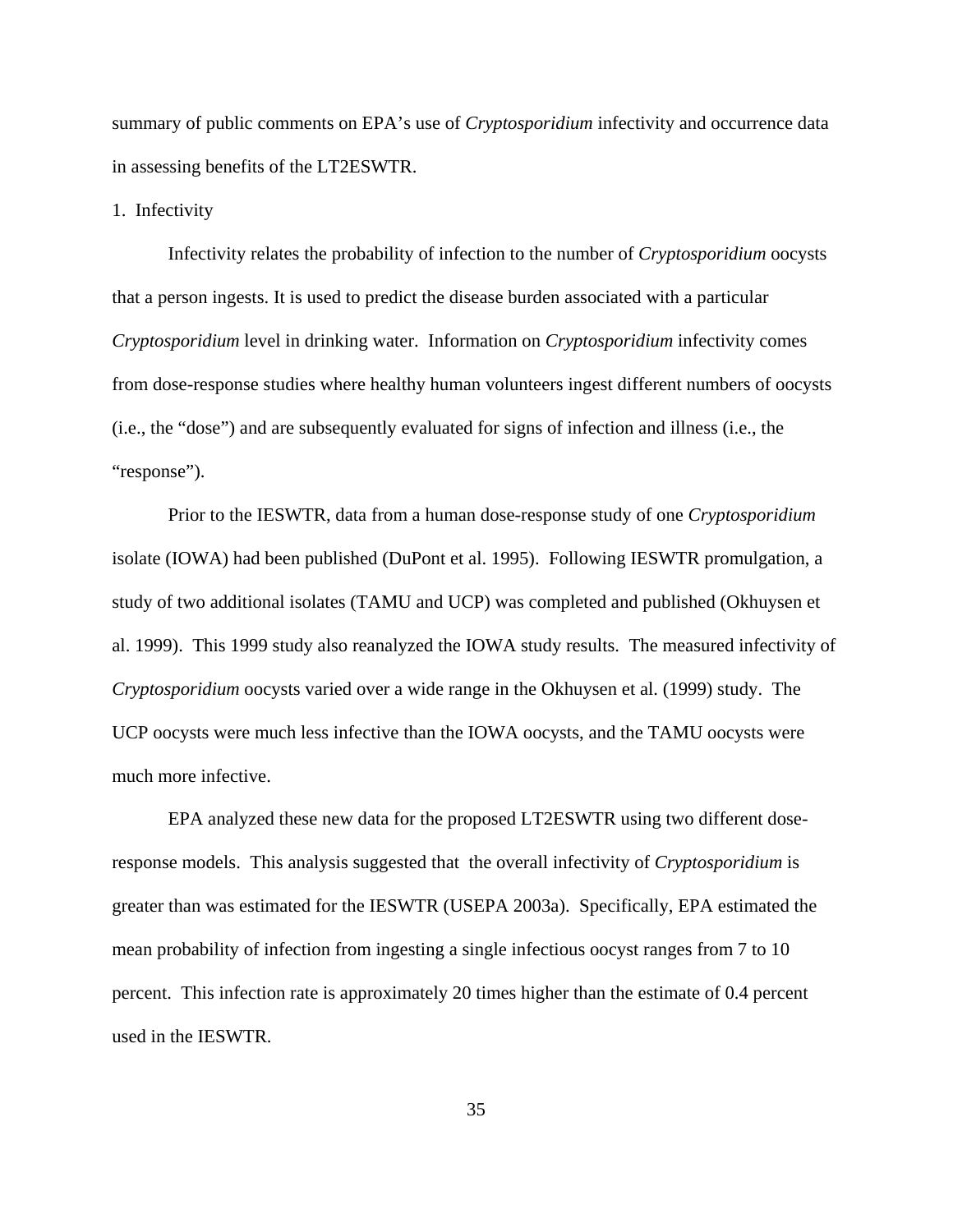Since the publication of the proposed LT2ESWTR, EPA has evaluated three additional studies of *Cryptosporidium* infectivity. EPA also received a recommendation from the SAB that it analyze *Cryptosporidium* infectivity data using a wider range of models. Accordingly, EPA re-estimated *Cryptosporidium* infectivity using the new data and six different dose-response models, including the two models used at proposal. Estimates from the new data and models for the probability of infection from ingesting a single infectious oocyst range from 4 to 16 percent. A detailed discussion of the models and their varying assumptions is provided in the LT2ESWTR Economic Analysis (USEPA 2005a).

As is apparent from these results, substantial uncertainty about the infectivity of *Cryptosporidium* remains in several areas. These include the variability in host susceptibility, response at very low oocyst doses typical of drinking water ingestion, and the relative infectivity and occurrence of different *Cryptosporidium* isolates in the environment. To address this uncertainty, EPA conducted its health risk reduction and benefits analyses using a representative range of model results. In the summary tables for these analyses, three sets of estimates are presented: a "high" estimate based on the model that showed the highest mean baseline risk; a "medium" estimate, based on the models and data used at proposal, which also happens to be in the middle of the range of estimates produced by the six models using the newly available data; and a "low" estimate, based on the model that showed the lowest mean baseline risk.

These estimates should not be construed as upper and lower bounds on illnesses avoided and benefits. For each model, a distribution of effects is estimated, and the "high" and "low" estimates show only the means of these distributions for two different model choices. The detailed distribution of effects is presented for the proposal model in the Economic Analysis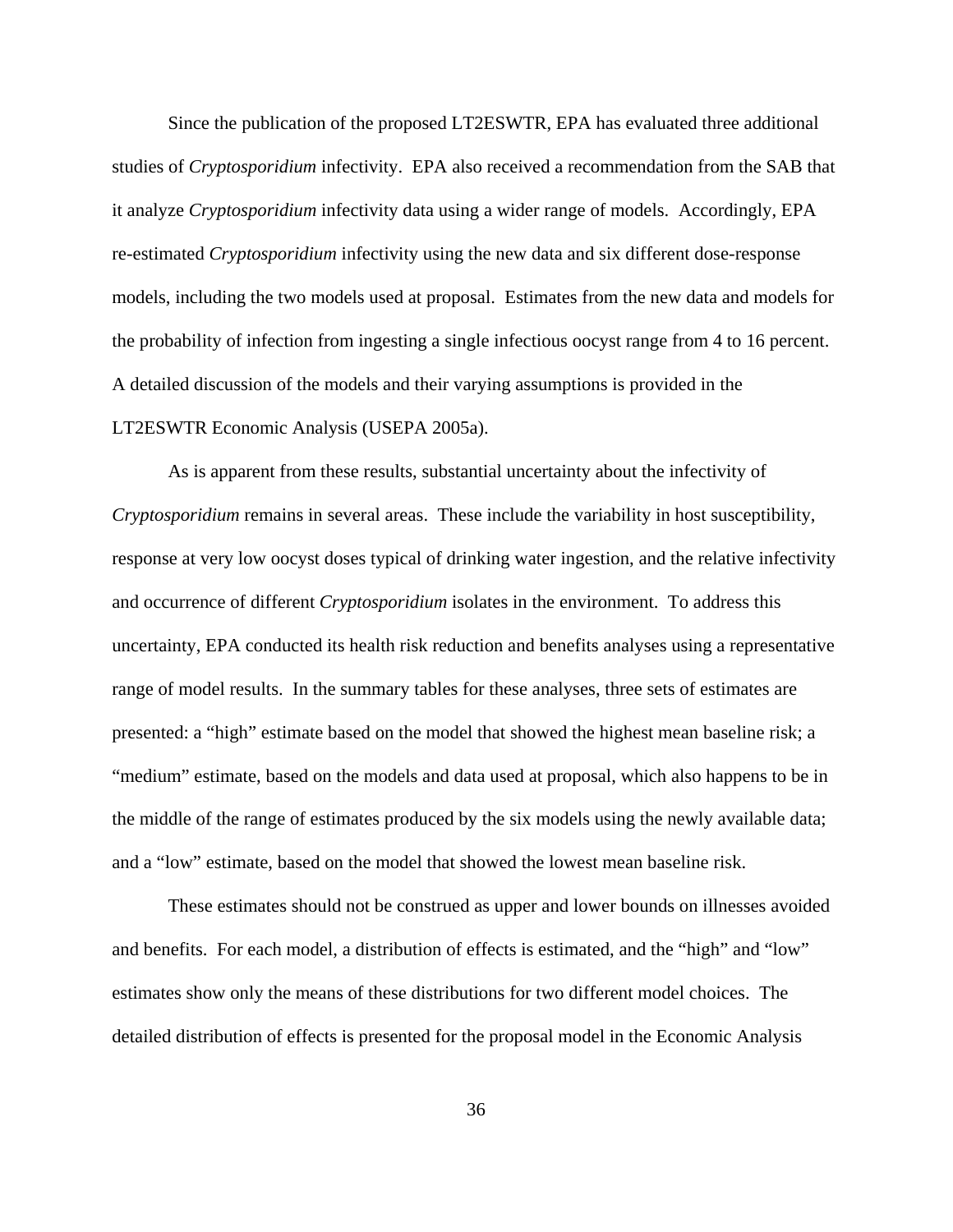(USEPA 2005a). Further, the six dose-response models used in this analysis do not cover all possible variations of models that might have been used with the data, and it is possible that estimates with other models would fall outside the range presented. However, as discussed in the Economic Analysis, EPA believes that the models used in the analyses reflect a reasonable range of results based on important dimensions of model choice

Regardless of which model is chosen, the available infectivity data suggest that the risk associated with a given concentration of *Cryptosporidium* is most likely higher than EPA had estimated for the IESWTR. This finding supports the need for increased treatment for *Cryptosporidium* as required under the LT2ESWTR.

# 2. Occurrence

Information on the occurrence of *Cryptosporidium* oocysts in drinking water sources is a critical parameter for assessing risk and the need for additional treatment for this pathogen. For the IESWTR, EPA had no national survey data on *Cryptosporidium* occurrence and relied instead on several studies that were local or regional. After promulgating the IESWTR, EPA obtained data from two national surveys, the Information Collection Rule (ICR) and the ICR Supplemental Surveys (ICRSS), which were designed to provide improved estimates of occurrence on a national basis.

The ICR included monthly sampling for *Cryptosporidium* and other water quality parameters from the sources of approximately 350 large PWSs over 18 months. The ICRSS involved twice-per-month *Cryptosporidium* sampling from the sources of a statistically random sample of 40 large and 40 medium PWSs over 12 months. In addition, the ICRSS required the use of an improved analytical method for *Cryptosporidium* analysis that had a higher method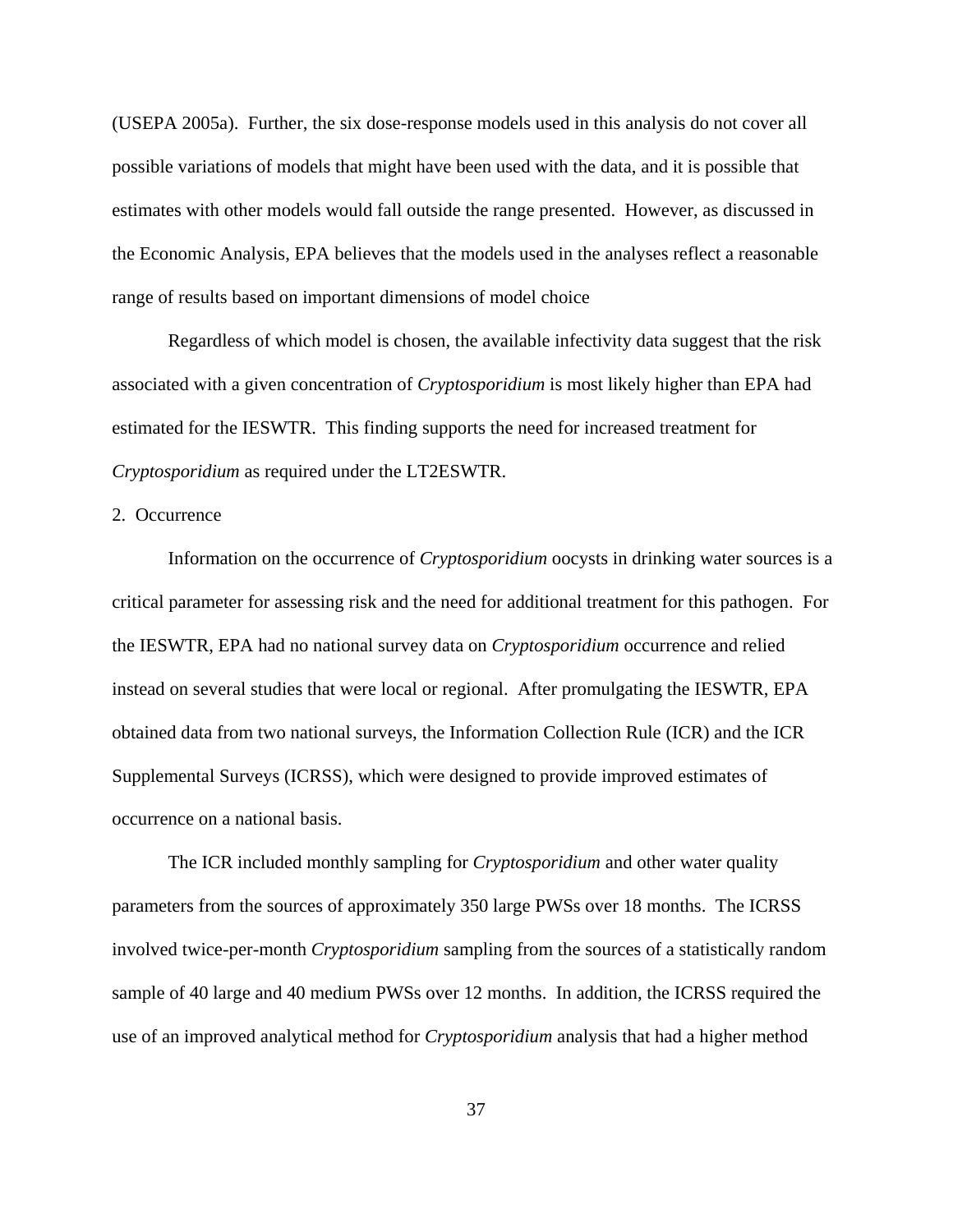recovery (the likelihood that an oocyst present in the sample will be counted) and enhanced sample preparation procedures.

EPA analyzed ICR and ICRSS data using a statistical model to account for factors like method recovery and sample volume analyzed. As described in more detail in EPA's *Occurrence and Exposure Assessment for the LT2ESWTR* (USEPA 2005b), the ICR and ICRSS results demonstrate two main differences for filtered PWSs in comparison to *Cryptosporidium* occurrence data used for the IESWTR:

(1) The occurrence of *Cryptosporidium* in many drinking water sources is lower than was indicated by the data used in IESWTR. For example, median *Cryptosporidium* levels for the ICR and ICRSS data are approximately 0.05/L, which is nearly 50 times lower than the median IESWTR estimates of 2.3 oocysts/L (USEPA 1998a).

(2) *Cryptosporidium* occurrence is more variable from location to location than was shown by the data considered for the IESWTR. This finding demonstrates that, although median occurrence levels are below those estimated for the IESWTR, a subset of PWSs contains *Cryptosporidium* levels that are considerably greater than the median.

These results, therefore, indicate that *Cryptosporidium* levels are relatively low in most water sources, but a subset of sources with relatively higher concentrations may require additional treatment. These findings support a risk-targeted approach for the LT2ESWTR wherein additional *Cryptosporidium* treatment is required only for filtered PWSs with the highest source water pathogen levels.

Only the ICR provided data to evaluate *Cryptosporidium* occurrence in unfiltered PWS sources. The median *Cryptosporidium* level among unfiltered PWS sources was 0.0079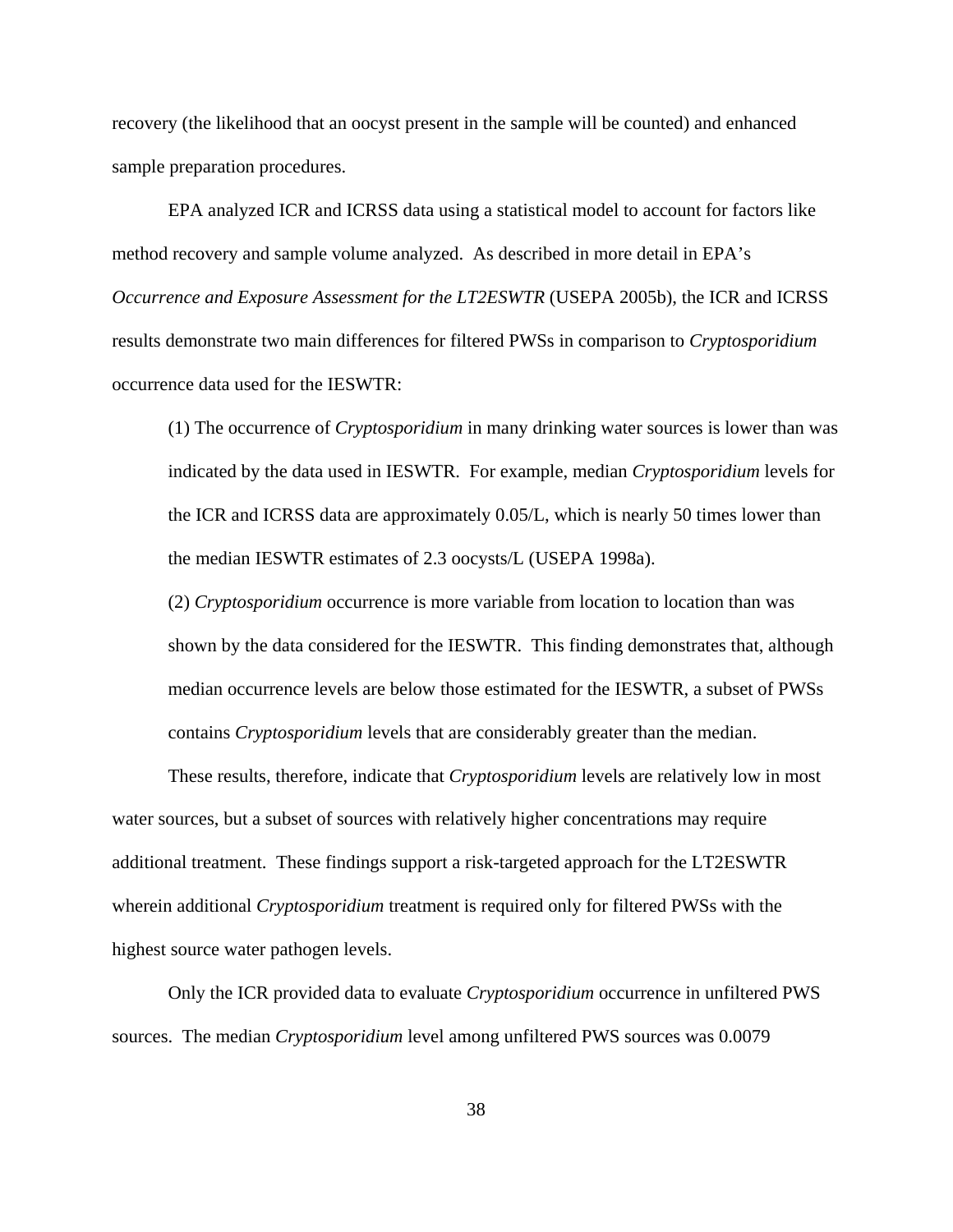oocysts/L. This level is approximately 10 times lower than the median level for filtered PWS sources.

When the *Cryptosporidium* removal that filtered PWSs achieve is taken into account, these occurrence data suggest that unfiltered PWSs typically have higher concentrations of *Cryptosporidium* in their treated water than filtered PWSs. EPA has estimated that on average, conventional filtration plants remove around 99.9 percent (3-log) of the *Cryptosporidium* present in the source water. Most unfiltered PWSs, however, provide no treatment for *Cryptosporidium*. If an unfiltered PWS had a source water *Cryptosporidium* level 10 times lower than a filtered PWS and the filtered PWS achieved 3-log *Cryptosporidium* removal, then the *Cryptosporidium* level in the treated water of the unfiltered PWS would be 100 times higher than in the filtered PWS.

These results suggest that to achieve public health protection equivalent to that provided by filtered PWSs, unfiltered PWSs must take additional steps. Thus, this finding supports the need for *Cryptosporidium* treatment requirements for unfiltered PWSs under the LT2ESWTR. 3. Analytical methods

To establish risk-targeted treatment requirements, analytical methods must be available to estimate the contaminant densities in PWS sources. These density estimates are used to determine the level of treatment that is needed at a particular site.

When EPA developed the IESWTR, the best available method for measuring *Cryptosporidium* was the Information Collection Rule Protozoan Method (ICR Method). The ICR Method provided a quantitative measurement of *Cryptosporidium* oocysts, but typically undercounted the actual occurrence due to low method recovery. For example, in a spiking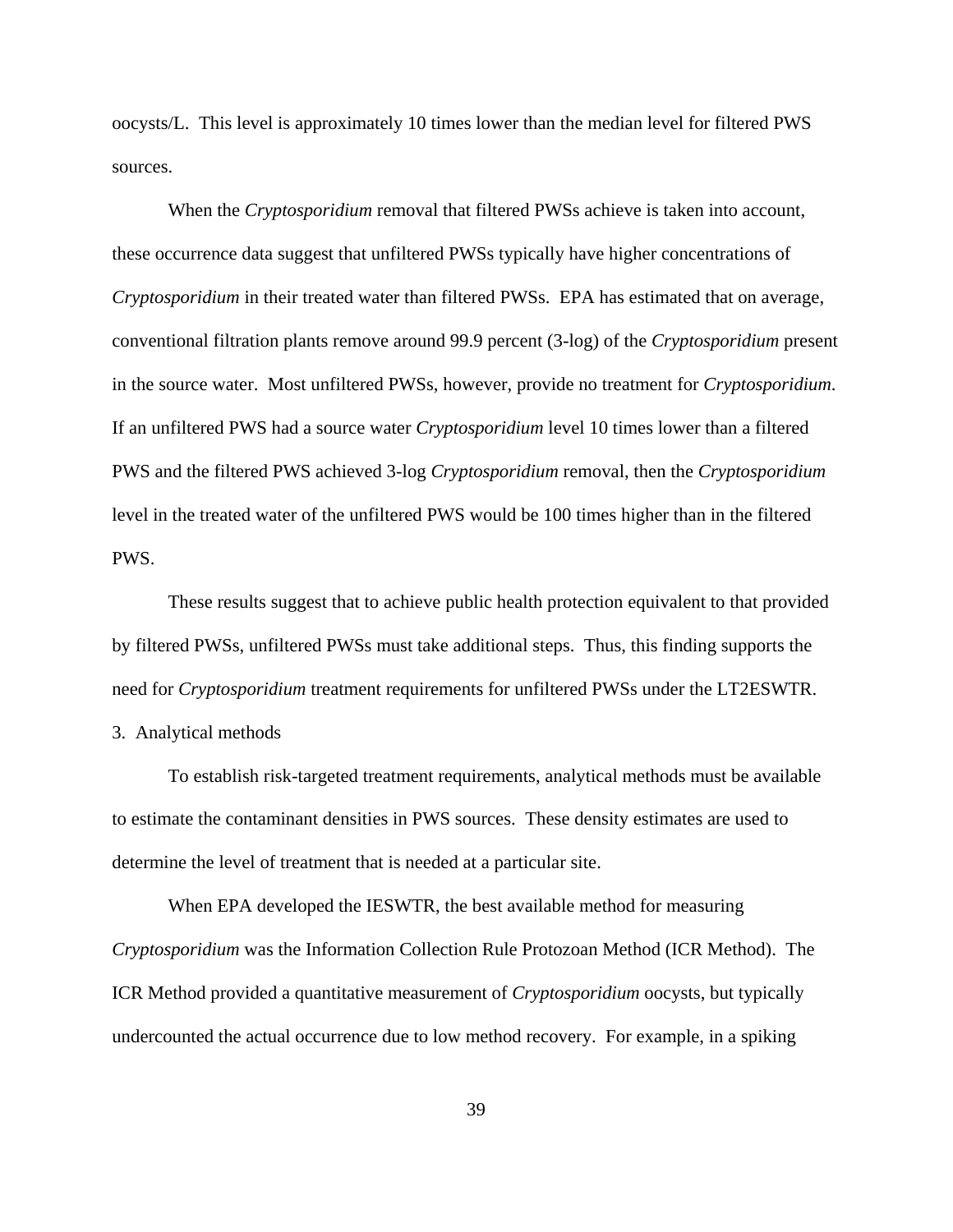study (studies in which known quantities of oocysts are added to water samples) conducted during the ICR survey, the mean recovery of spiked *Cryptosporidium* oocysts was only 12 percent (Scheller et al. 2002). EPA concluded that the ICR Method was adequate for making national occurrence estimates in the ICR survey but would not suffice for making estimates of *Cryptosporidium* levels at specific sites.

Subsequent to promulgating the IESWTR, EPA developed an improved *Cryptosporidium* method, EPA Method 1622 (and later, 1623), to achieve higher recovery rates and lower interand intra-laboratory variability than previous methods. Methods 1622 and 1623 incorporate improvements in the concentration, separation, staining, and microscope examination procedures. During the ICRSS, which required the use of Method 1622 or 1623, a spiking study demonstrated a mean *Cryptosporidium* recovery of 43 percent (Connell et al. 2000). Thus, mean *Cryptosporidium* recovery with Methods 1622 and 1623 was more than 3.5 times higher compared to the ICR Method performance in the earlier spiking study. In addition, the relative variation in recovery from sample to sample was lower with Methods 1622 and 1623.

As described in section IV of this preamble, EPA has concluded that a monitoring program using Methods1622 or 1623 can be effective in characterizing PWSs source water *Cryptosporidium* levels for purposes of determining the need for additional treatment requirements. This finding supports the feasibility of risk-targeted treatment requirements under the LT2ESWTR.

#### 4. Treatment

To establish risk-targeted *Cryptosporidium* treatment requirements, feasible treatment processes must be available that allow PWSs to inactivate or remove *Cryptosporidium*. PWSs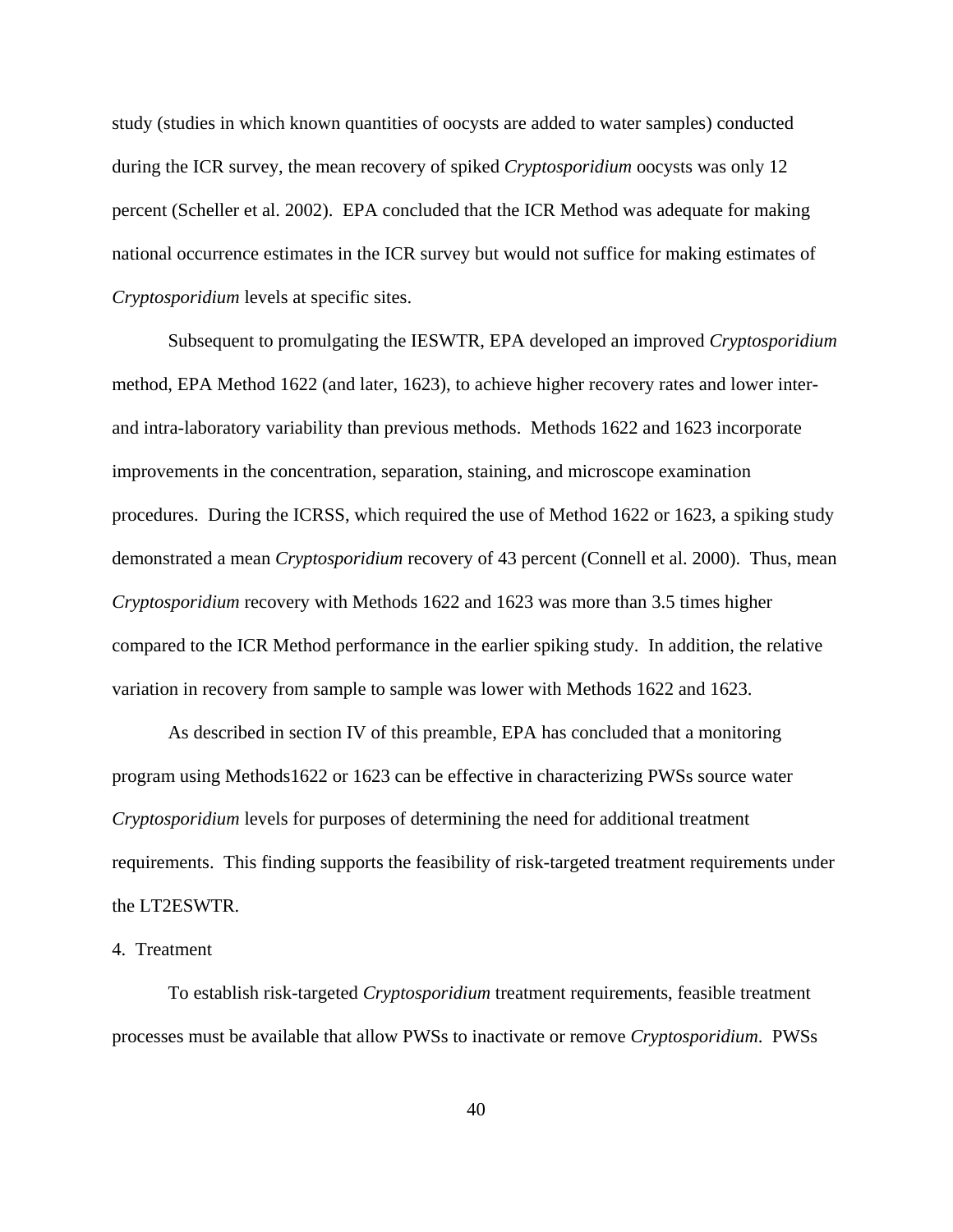may then implement these treatment processes to comply with additional treatment requirements.

During development of the IESWTR, EPA recognized that chlorine, the most commonly used disinfectant, is ineffective for inactivating *Cryptosporidium*. Studies suggested that other disinfectants like ozone and chlorine dioxide could be effective against *Cryptosporidium*. However, EPA concluded that data available at that time were not sufficient to define how any disinfectant could be applied to achieve a specific level of *Cryptosporidium* inactivation (USEPA 1997). This conclusion was due in part to methodological inconsistencies and shortcomings in the available studies.

With the completion of major studies since promulgation of the IESWTR, EPA has acquired the data necessary to establish standards for *Cryptosporidium* inactivation by several disinfectants. For ozone and chlorine dioxide, EPA reviewed new studies by Rennecker et al. (1999), Owens et al. (1999, 2000), Oppenheimer et al. (2000), Ruffell et al. (2000), and Li et al. (2001). Collectively, these studies cover a wide range of both natural and laboratory water conditions. Based on these studies, EPA has developed tables that specify the product of ozone or chlorine dioxide concentration and time of exposure (i.e., CT tables) needed to achieve up to 3-log *Cryptosporidium* inactivation. Section IV.D of this preamble shows these tables.

Most significantly, many recent studies have demonstrated that UV light is efficient for inactivating high levels of *Cryptosporidium*. These studies include Clancy et al. (1998, 2000, 2002), Bukhari et al. (1999), Craik et al. (2000, 2001), Landis et al. (2000), Sommer et al. (2001), Shin et al. (2001), and Oppenheimer et al. (2002). Using results from these studies, EPA has defined the UV light intensity and exposure time required for up to 4-log *Cryptosporidium* inactivation. Section IV.D presents these values. EPA has determined that UV light is a feasible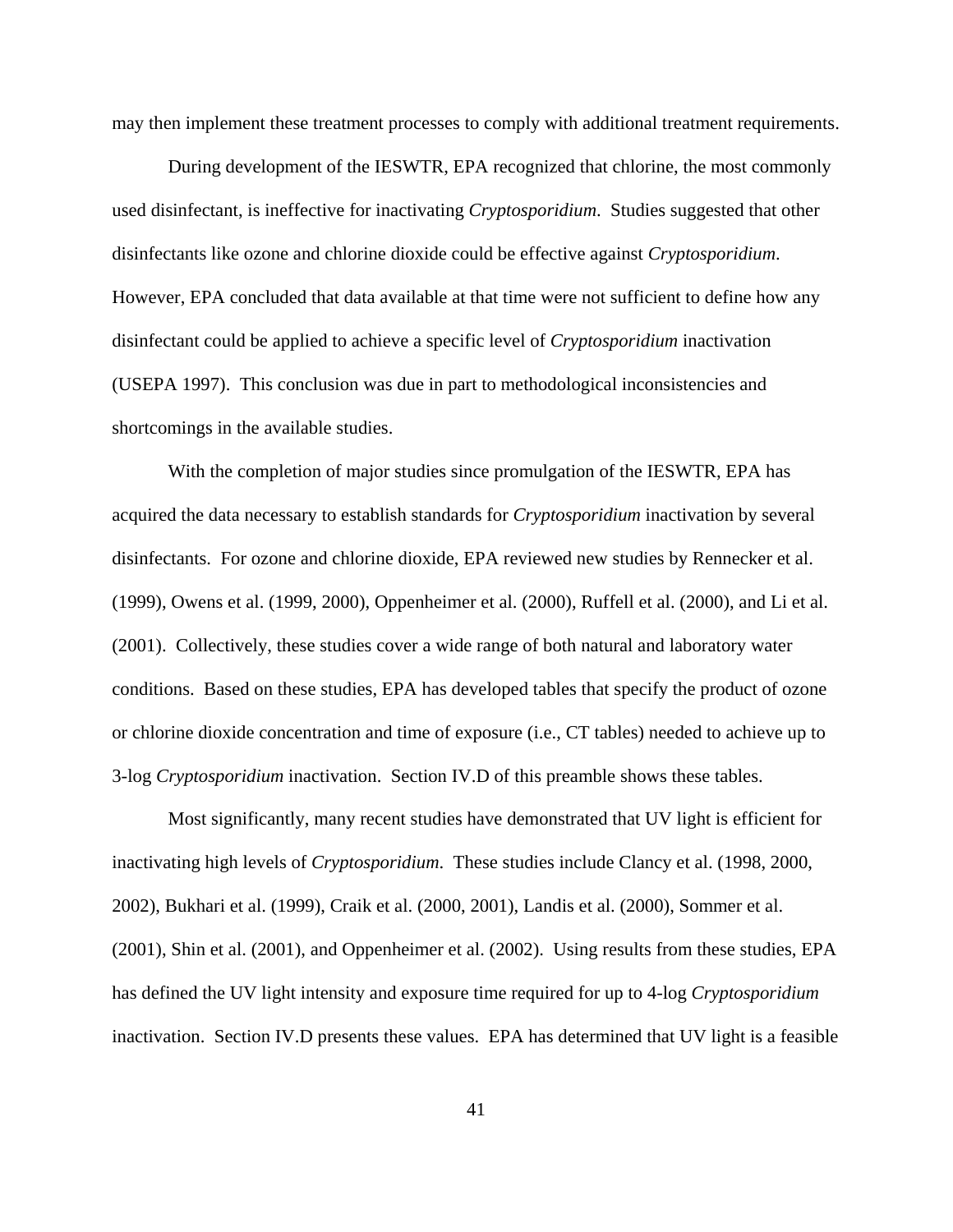technology for PWSs of all sizes to inactivate *Cryptosporidium*.

EPA has also developed standards for processes that physically remove *Cryptosporidium* contamination. These processes include river bank filtration, sedimentation basins, bag filters, cartridge filters, and membranes. Section IV.D presents design and operational standards for these processes, along with a summary of supporting studies.

The development of these standards for *Cryptosporidium* inactivation and removal processes overcomes a significant limitation that existed when EPA developed the IESWTR. These standards will allow PWSs to implement cost-effective strategies to comply with additional *Cryptosporidium* treatment requirements under the LT2ESWTR.

#### *F. Federal Advisory Committee Recommendations*

EPA convened the Stage 2 M-DBP Federal Advisory Committee in March 1999 to evaluate new information and develop recommendations for the LT2ESWTR and Stage 2 DBPR. The Committee was comprised of representatives from EPA, State and local public health and regulatory agencies, local elected officials, Indian Tribes, drinking water suppliers, chemical and equipment manufacturers, and public interest groups. A technical workgroup provided analytical support for the Committee's discussions.

Committee members signed an Agreement in Principle in September 2000 stating consensus recommendations of the group. The Agreement was published in a December 29, 2000 *Federal Register* notice (USEPA 2000a). For the LT2ESWTR, the consensus recommendations of the Committee are summarized as follows:

(1) Supplemental risk-targeted *Cryptosporidium* treatment by filtered PWSs with higher source water contaminant levels as shown by monitoring results;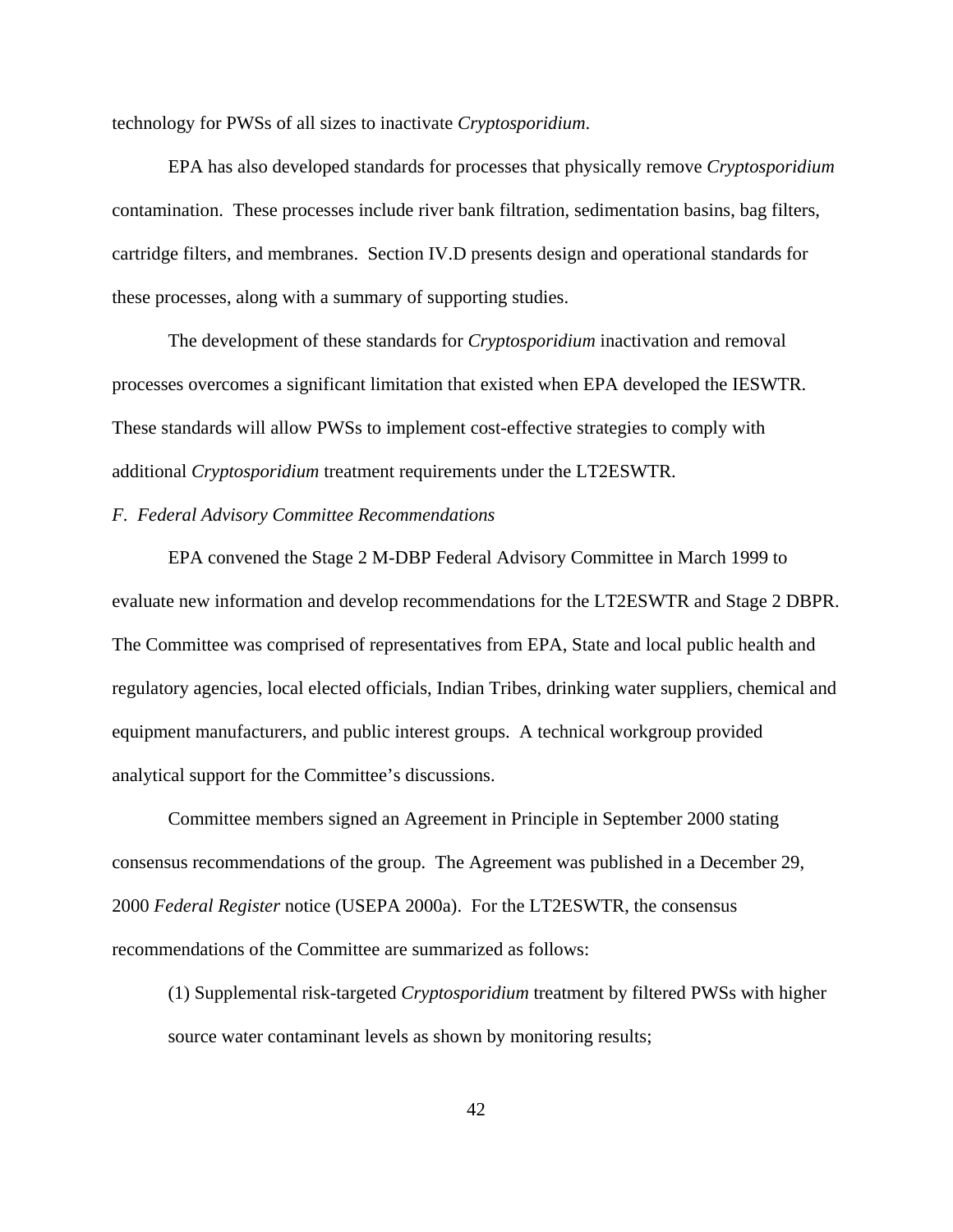(2) *Cryptosporidium* inactivation by all unfiltered PWSs, which must meet overall treatment requirements using a minimum of 2 disinfectants;

(3) A "toolbox" of treatment and control processes for PWSs to comply with

*Cryptosporidium* treatment requirements;

(4) Reduced monitoring burden for small filtered PWSs;

(5) Future monitoring to confirm or revise source water quality assessments;

(6) Development of guidance for UV disinfection and other toolbox components; and

(7) Cover or treat existing uncovered finished water reservoirs (i.e., storage facilities) or implement risk mitigation plans.

These recommendations reflect a Committee judgement that based on available information, additional risk-based *Cryptosporidium* treatment requirements for filtered and unfiltered PWSs are appropriate and feasible under the LT2ESWTR. Much of today's final LT2ESWTR reflects the Committee's recommendations. The next part of this preamble describes specific requirements of the rule.

#### **IV. Explanation of Today's Action**

#### *A. Source Water Monitoring Requirements*

Today's rule requires PWSs using surface water or GWUDI sources to monitor their source water to assess the level of *Cryptosporidium*. Monitoring results assign a PWS to a *Cryptosporidium* treatment bin, which determines the extent of additional *Cryptosporidium* treatment requirements (sections IV.B and IV.C described treatment requirements for filtered and unfiltered PWSs, respectively).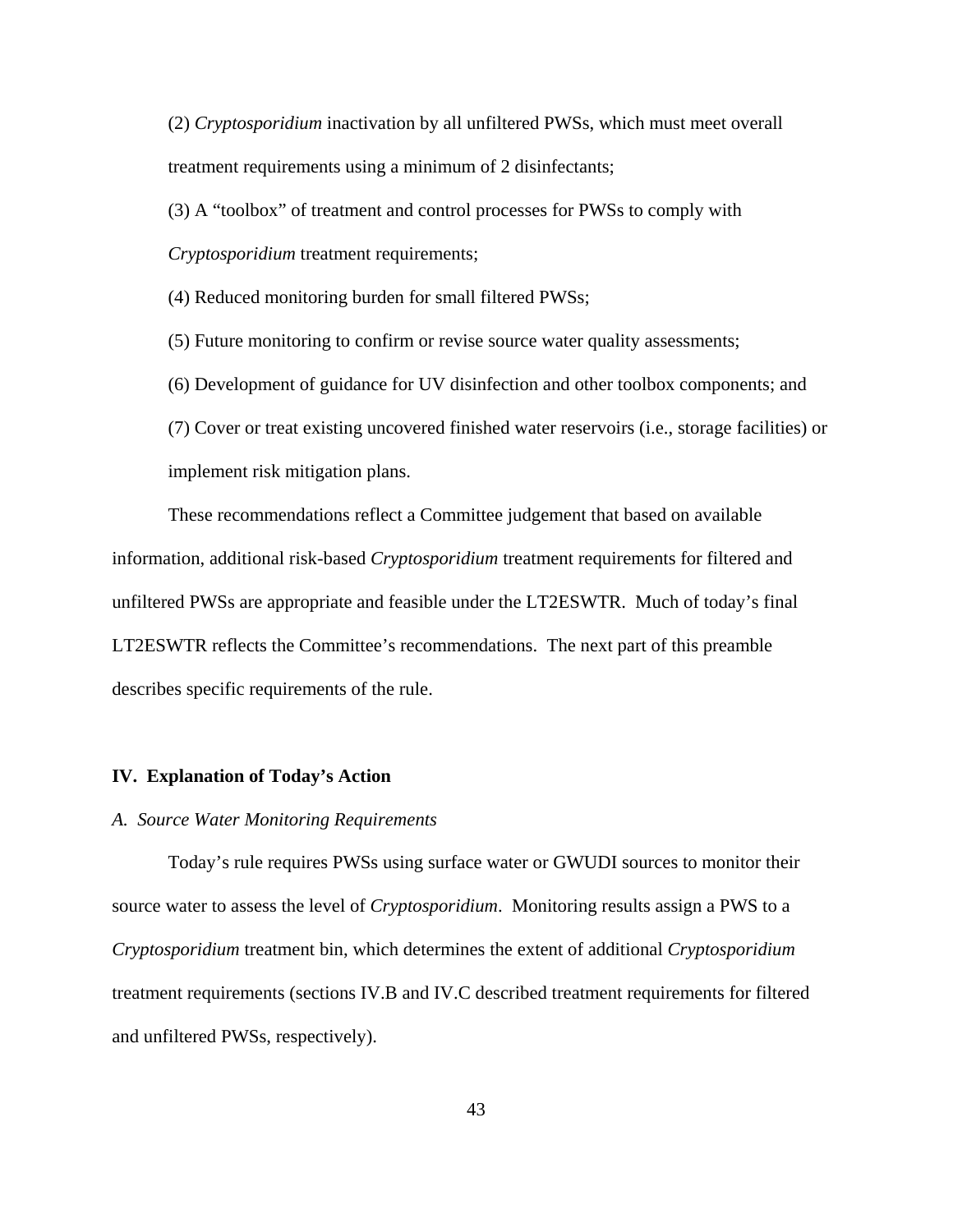Source water monitoring under the LT2ESWTR is designed to ascertain the mean level of *Cryptosporidium* in the influent to a surface water treatment plant. Requirements differ by PWS size (above or below 10,000 people served) and treatment plant type (filtered or unfiltered PWS). This section describes monitoring requirements for sampling parameters and frequency, sampling location, sampling schedule, monitoring plants that operate only part of the year, failing to monitor, providing treatment instead of monitoring, grandfathering previously collected data, ongoing watershed assessment, second round of monitoring, and new source monitoring.

Other sections of this preamble describe additional requirements related to monitoring, including compliance schedules (section IV.G), reporting of monitoring results (section IV.I), use of approved analytical methods, including minimum sample volume (section IV.J), and use of approved laboratories (section IV.K). As described in section IV.G, monitoring compliance dates under the LT2ESWTR are staggered: smaller PWSs begin monitoring after larger PWSs.

For additional information, see *Source Water Monitoring Guidance Manual for Public Water Systems under the Long Term 2 Enhanced Surface Water Treatment Rule*. This document provides guidance on sampling location, procedures for collecting and shipping samples, contracting with laboratories, and related topics to assist PWSs in complying with LT2ESWTR monitoring requirements. It may be acquired from EPA's Safe Drinking Water Hotline, which can be contacted as described under **FOR FURTHER INFORMATION CONTACT** at the beginning of this notice.

# 1. Today's rule

*a. Sampling parameters and frequency*. Requirements for the source water parameters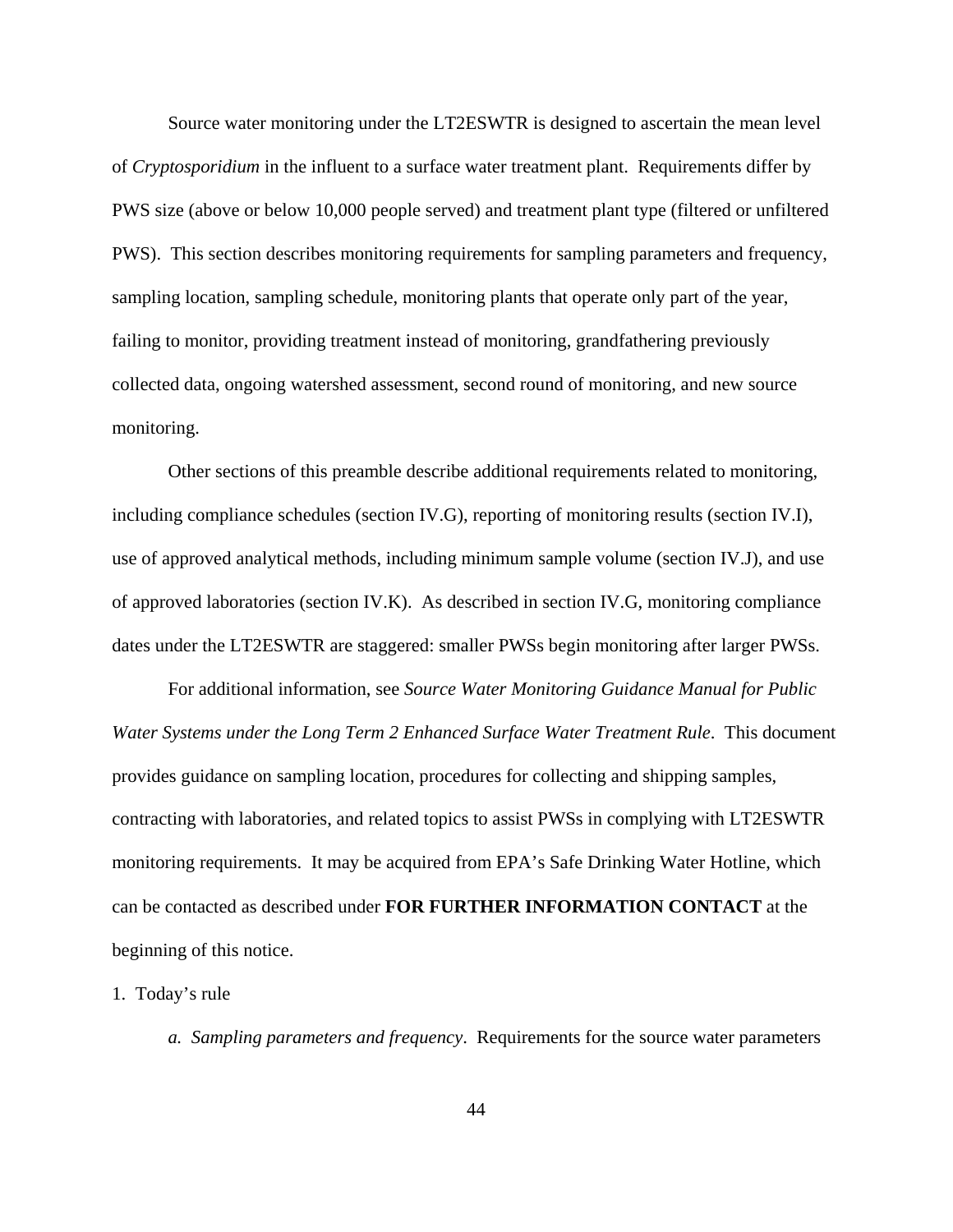that PWSs must measure under the LT2ESWTR, as well as the sampling frequency and duration, are stated as follows for large and small PWSs, including both filtered and unfiltered plants: *Large filtered PWSs*

Filtered PWSs serving at least 10,000 people must sample at least monthly for *Cryptosporidium*, *E. coli*, and turbidity for a period of two years. Sampling may be conducted at a higher frequency (e.g., twice-per-month, once-per-week) but the sampling must be evenly spaced throughout the monitoring period. As described in section IV.B, filtered PWSs that sample at least twice-per-month over two years use a different calculation, which is less conservative, to determine their treatment bin classification under the LT2ESWTR. *Large unfiltered PWSs*

Unfiltered PWSs serving at least 10,000 people must also sample for *Cryptosporidium* at least monthly for a period of 2 years. No *E. coli* or turbidity monitoring is required for unfiltered PWSs. Unfiltered PWSs may choose to sample more frequently; however, as described in section IV.C, a higher sampling frequency does not change the calculation used to determine unfiltered PWS *Cryptosporidium* treatment requirements.

# *Small filtered PWSs*

Filtered PWSs serving fewer than 10,000 people (i.e., small PWSs) monitor under the LT2ESWTR using a two-phase strategy that begins with an indicator screening analysis. Small filtered PWSs must initially sample for *E. coli* at least once every two weeks for a period of one year. *Cryptosporidium* monitoring is required of these PWSs only if the indicator monitoring results meet one of the following conditions:

(1) For PWSs using lake/reservoir sources, the annual mean *E. coli* concentration is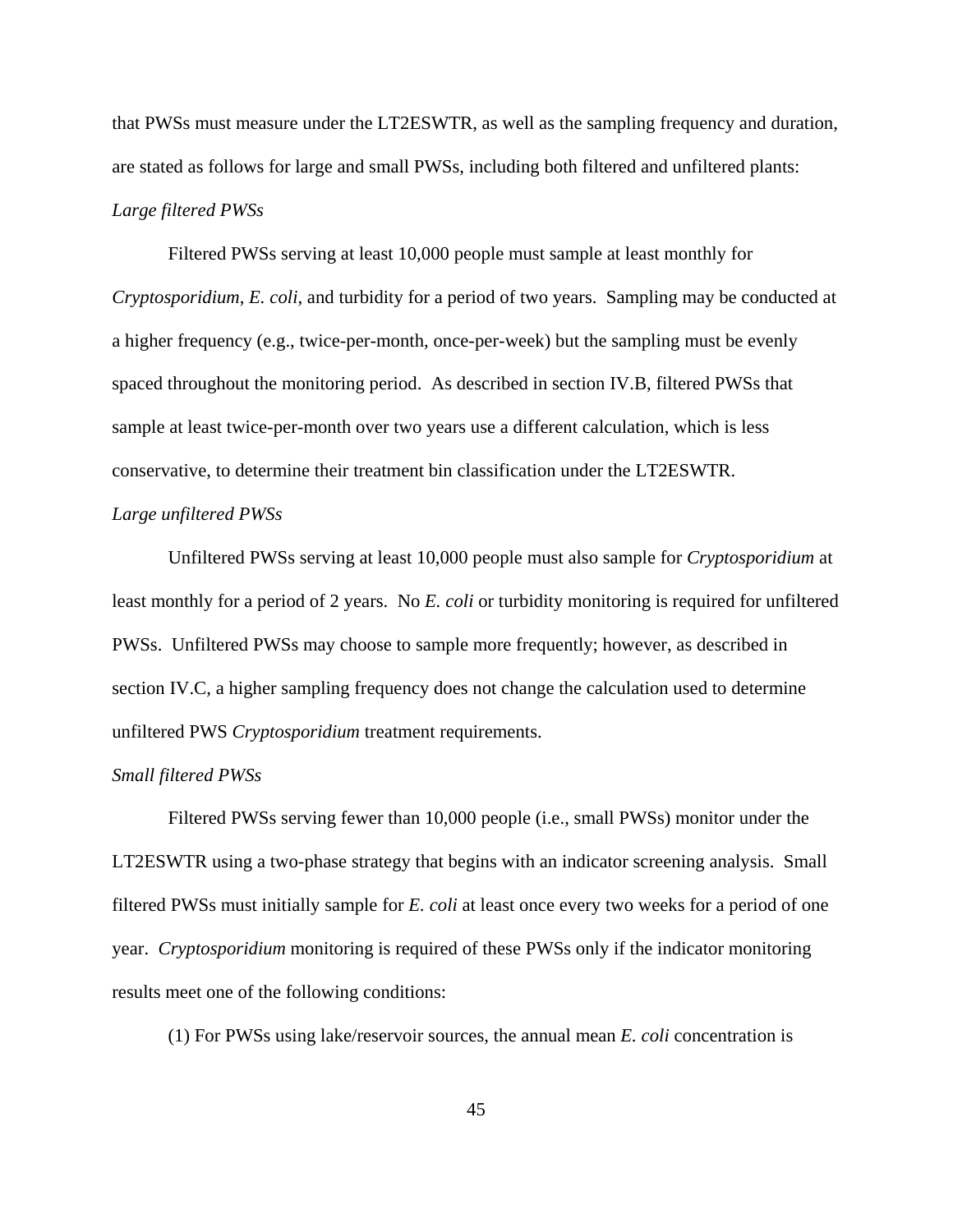greater than 10 *E. coli*/100 mL.

(2) For PWSs using flowing stream sources, the annual mean *E. coli* concentration is greater than 50 *E. coli*/100 mL.

PWSs using ground water under the direct influence of surface water must comply with the requirement to monitor for *Cryptosporidium* based on the *E. coli* level that applies to the nearest surface water body. If no surface water body is nearby, the PWS must comply based on the requirements that apply to PWSs using lake/reservoir sources.

The State may approve small filtered PWSs to monitor for an indicator other than *E. coli*. The State also may approve an alternative *E. coli* concentration to trigger *Cryptosporidium* monitoring. This approval must be in writing and must be based on a State determination that the alternative indicator and/or trigger level will more accurately identify whether a PWS will exceed the Bin 1 *Cryptosporidium* level of 0.075 oocysts/L, as stated in section IV.B.1 of this preamble. EPA will issue guidance to States on alternative indicators and trigger levels, if warranted, based on large PWS monitoring results.

Small filtered PWSs may elect to skip *E. coli* monitoring if they notify the State that they will monitor for *Cryptosporidium*. PWSs must notify the State no later than three months prior to the date the PWS is required to begin monitoring (see section IV.G for specific dates).

Small filtered PWSs that are required to monitor for *Cryptosporidium* must conduct this monitoring using either of two frequencies: (1) sample at least twice-per-month for a period of one year or (2) sample at least once-per-month for a period of two years. Note that the same treatment compliance dates apply to the PWS regardless of which *Cryptosporidium* sampling frequency is used (i.e., selecting the two-year *Cryptosporidium* sampling frequency does not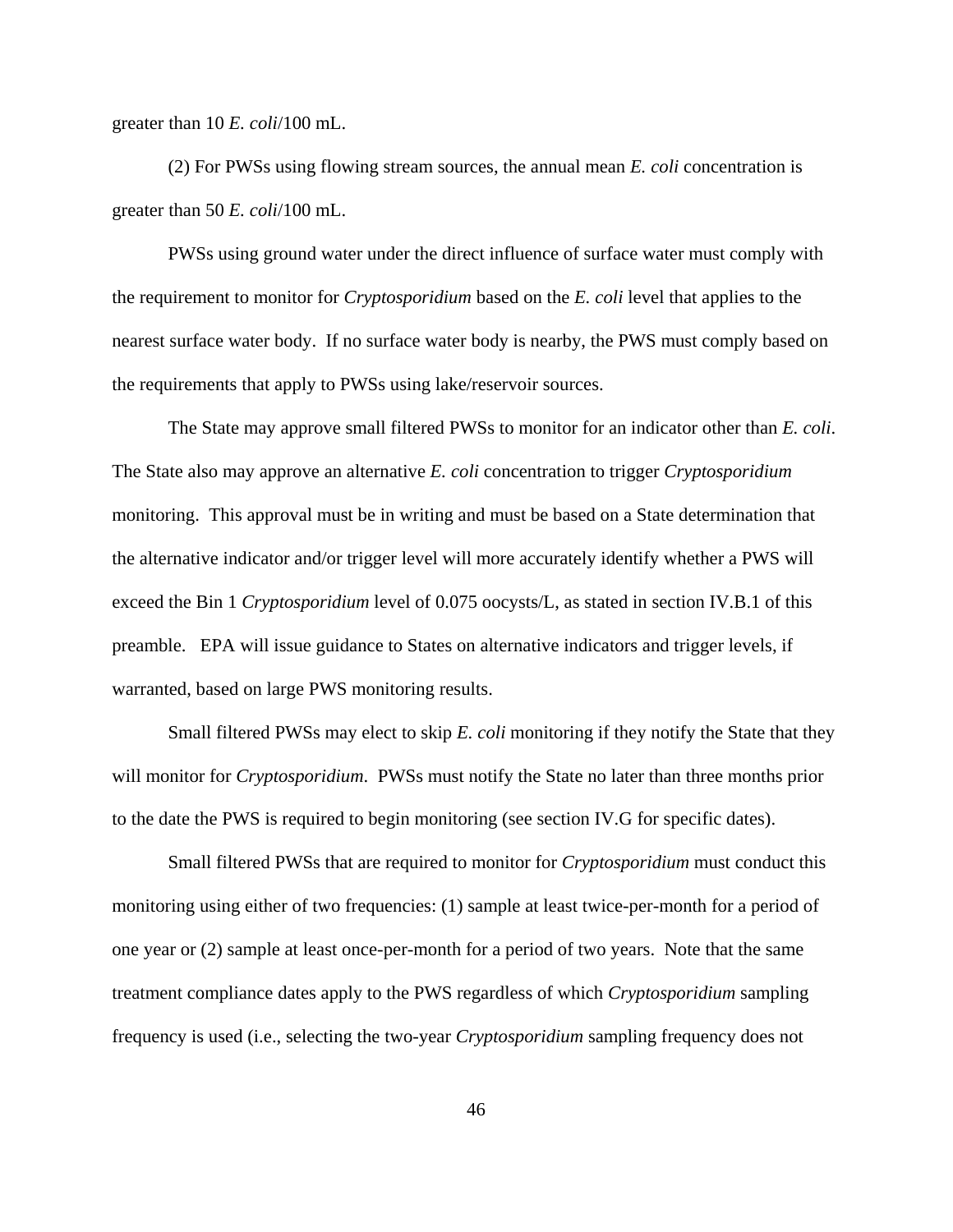extend *Cryptosporidium* treatment compliance deadlines).

#### *Small unfiltered PWSs*

All unfiltered PWSs serving fewer than 10,000 people must monitor for *Cryptosporidium*. The *E. coli* screening analysis used by small filtered PWSs is not applicable to small unfiltered PWSs. Small unfiltered PWSs must use either of the same two *Cryptosporidium* sampling frequencies available to small filtered PWSs: (1) sample twice-permonth for one year or (2) sample once-per-month for two years. As with small filtered PWSs, the same treatment compliance dates apply to the PWS regardless of which *Cryptosporidium* sampling frequency is used.

*b. Sampling location*. PWSs must collect source water samples for each plant that treats a surface water or GWUDI source. However, where multiple plants receive all of their water from the same influent, such as plants that draw water from the same intake or pipe, the State may approve one set of monitoring results to be applied to all plants.

PWSs must collect source water samples prior to chemical treatment, such as coagulants, oxidants, and disinfectants, unless the following condition is met: the State may approve a system to collect a sample after chemical treatment if the State determines that collecting a sample prior to chemical treatment is not feasible and that the chemical treatment is unlikely to have a significant adverse effect on the analysis of the sample. PWSs that recycle filter backwash must collect samples prior to the point of filter backwash addition due to the likely presence of coagulant and other treatment chemicals in the backwash. See section IV.D.6 for directions on sampling location for PWSs using bank filtration.

For plants that use multiple water sources at the same time, PWSs must collect samples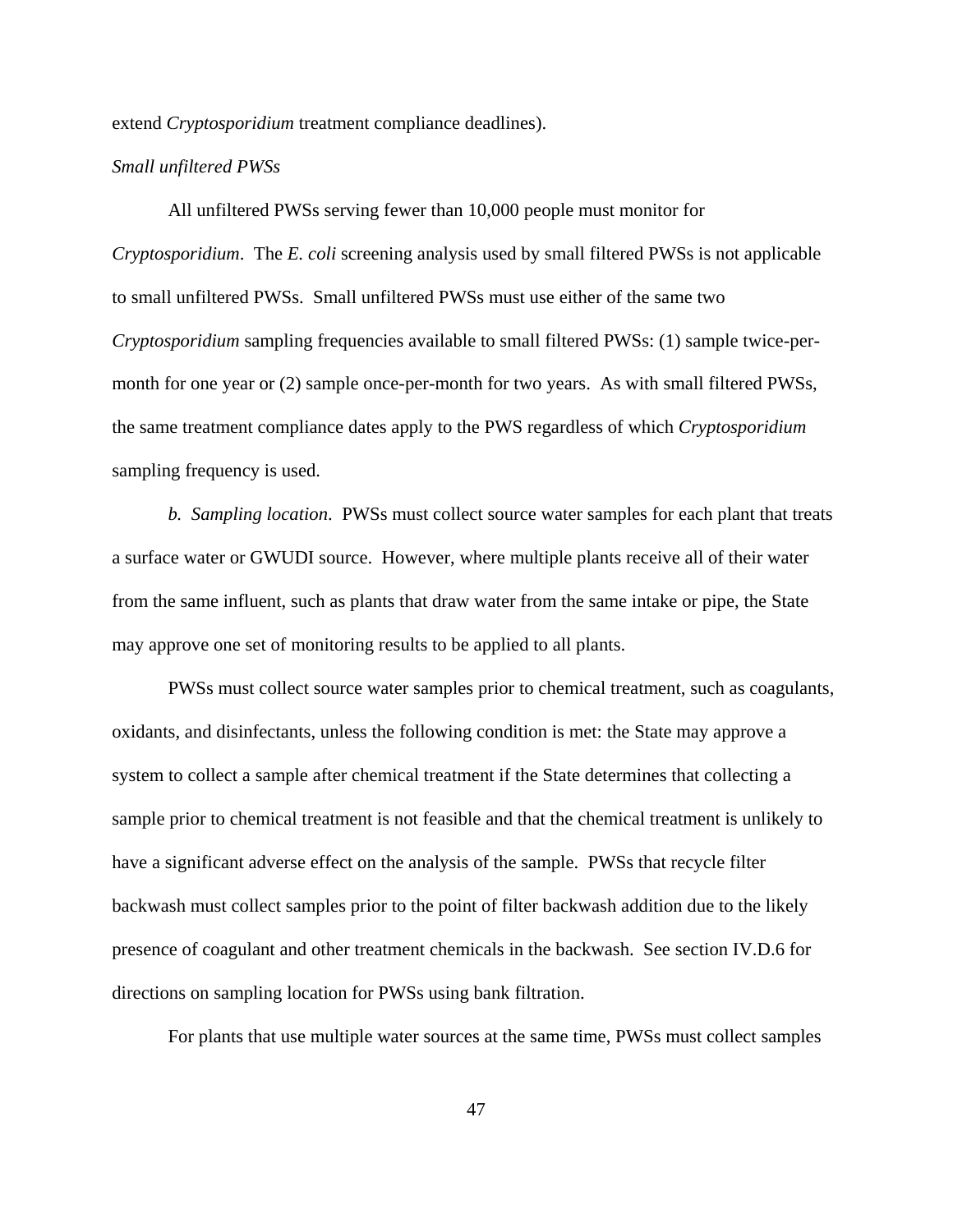from a tap where the sources are combined prior to treatment, if available. If a blended source tap is not available, PWSs must collect samples from each source and either analyze a weighted composite (blended) sample or analyze samples from each source separately and determine a weighted average of the results. The weighting of sources must reflect the relative usage of the different sources by the treatment plant at the time the sample is collected.

PWSs must submit a description of their proposed sampling location(s) to the State no later than three months prior to the date the PWS must begin monitoring (see section IV.G for specific dates). This description must address the position of the sampling location in relation to the PWS's water source(s) and treatment processes, including points of chemical addition and filter backwash recycle. If the State does not respond to a PWS regarding sampling location(s), the PWS must begin sampling at the reported location. See *Source Water Monitoring Guidance Manual for Public Water Systems under the Long Term 2 Enhanced Surface Water Treatment Rule*, which can be acquired as stated previously, for guidance on sampling location descriptions.

*c. Sampling schedule*. PWSs must collect samples in accordance with a schedule that the PWS develops and reports prior to initiating monitoring. The sampling schedule must specify the calendar dates when the PWS will collect each required sample in a particular round of monitoring. Scheduled sampling dates must be evenly distributed throughout the monitoring period, but may be arranged to accommodate holidays, weekends, and other events when collecting or analyzing a sample would be problematic (e.g., a PWS is not required to schedule samples on the same calendar date each month).

PWSs must submit sampling schedules no later than three months prior to the date the PWS must begin a round of monitoring (see section IV.G for specific dates). Unless the State

48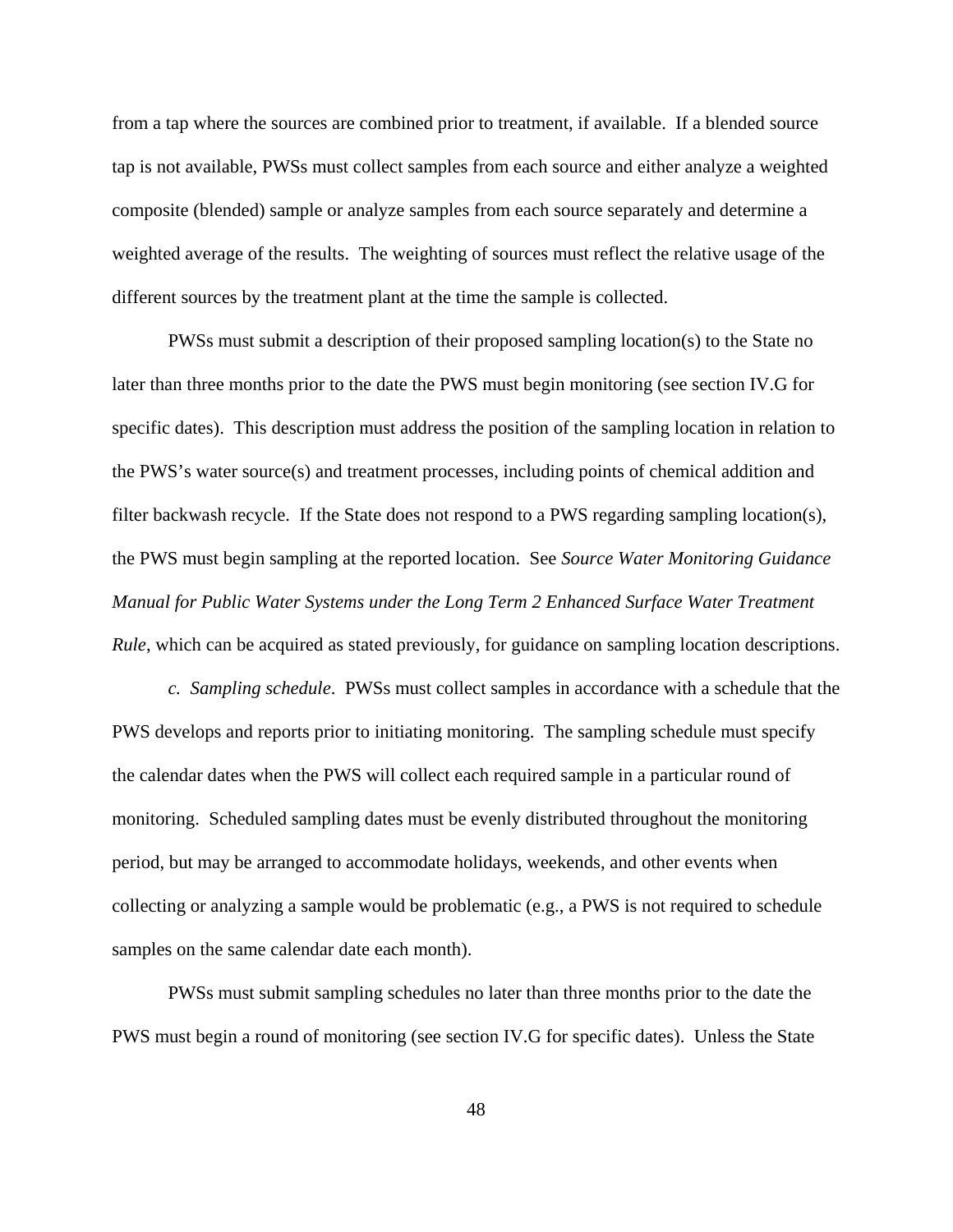approves an alternative procedure, large PWSs (serving at least 10,000 people) must report their sampling schedule for initial source water monitoring to EPA using the LT2ESWTR electronic data reporting and review system described in section IV.I. Schedules for initial monitoring by small PWSs and for the second round of monitoring by all PWSs must be reported to the State. PWSs should verify that their laboratory can accommodate the scheduled sampling dates before submitting the schedule.

EPA will not formally approve sampling schedules but will notify a PWS if its sampling schedules does not meet the requirements of today's rule (e.g., does not include the required number of samples). If a PWS does not receive notification from the State or EPA regarding the sampling schedule, the PWS must begin monitoring according to the reported sampling schedule.

PWSs must collect samples within two days before or two days after the dates indicated in their sampling schedules (i.e., within a 5-day period around the schedule date) unless one of the following two conditions applies:

(1) If an extreme condition or situation exists that may pose danger to the sample collector, or that cannot be avoided and causes the PWS to be unable to sample in the scheduled five-day period, the PWS must sample as close to the scheduled date as is feasible unless the State approves an alternative sampling date. The PWS must submit an explanation for the delayed sampling date to the State concurrent with the shipment of the samples to the laboratory.

(2) If a PWS is unable to report a valid analytical result for a scheduled sampling date due to equipment failure, loss of or damage to the sample, failure to comply with the analytical method requirements, or the failure of an approved laboratory to analyze the sample, then the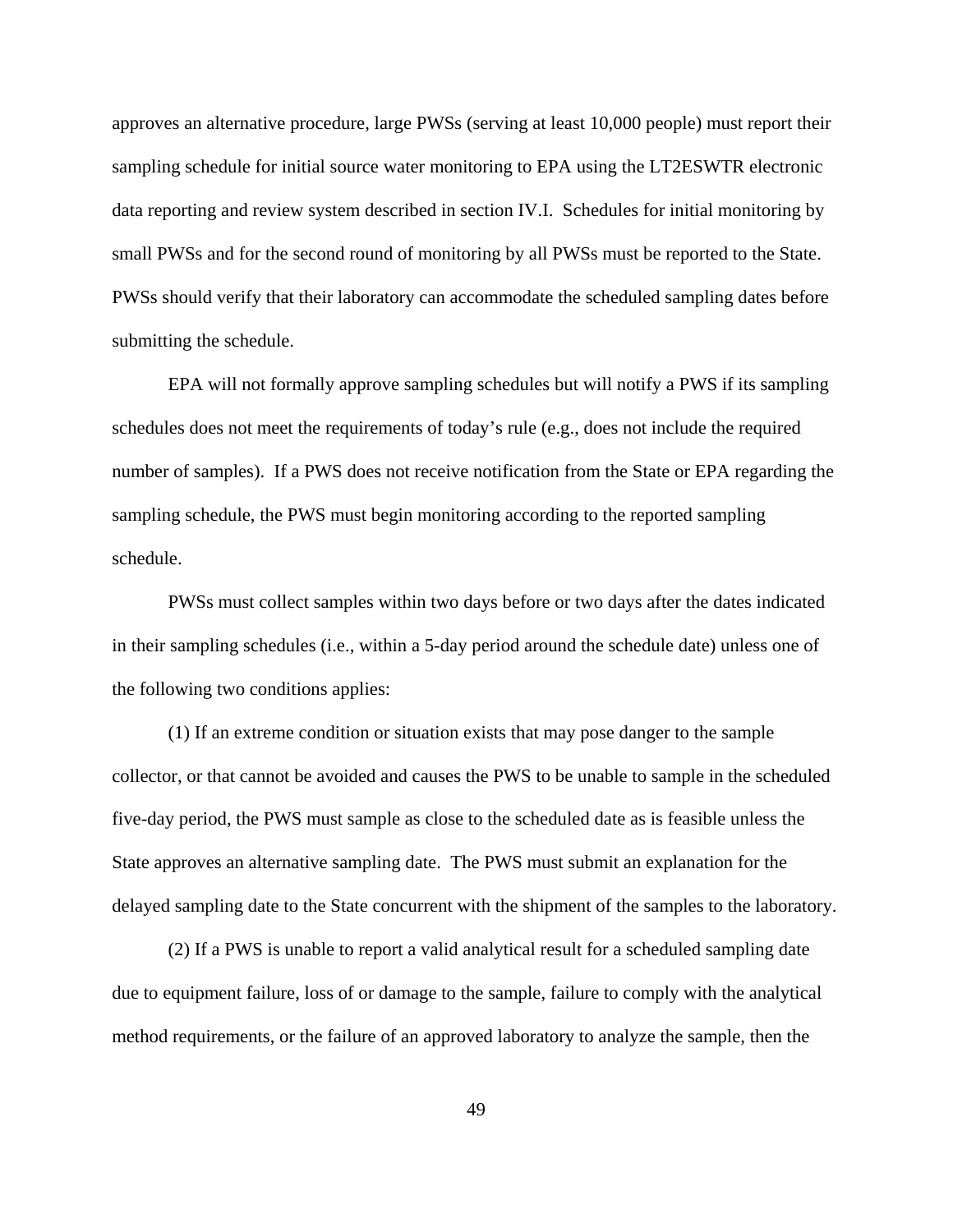PWS must collect a replacement sample. Collection of the replacement sample must occur within 21 days of the PWS receiving information that an analytical result cannot be reported for the scheduled date unless the PWS demonstrates that collecting a replacement sample within this time frame is not feasible or the State approves an alternative resampling date. The PWS must submit an explanation for the resampling date to the State concurrent with the shipment of the sample to the laboratory.

Failure to collect a required sample within the 5-day period around a scheduled date that does not meet one of these two conditions is a monitoring violation. PWSs must revise their sampling schedules to add dates for collecting all missed samples and must submit the revised schedule to the State for approval prior to when the PWS begins collecting the missed samples.

*d. Plants operating only part of the year.* Some PWSs operate surface water treatment plants for only part of the year. This includes PWSs that provide water for only a fraction of the year (e.g., resorts open only in the summer) and PWSs that use a surface water plant to supplement another source only during periods of high demand.

Most LT2ESWTR monitoring, treatment, and implementation schedule requirements apply to such plants. Monitoring requirements, however, differ in two respects:

(1) PWSs must conduct sampling only during months of the 2 year monitoring period when the plant operates unless the State specifies another monitoring period based on plant operating practices; and

(2) For plants that operate less than six months per year and where *Cryptosporidium* monitoring is required, PWSs must collect at least six *Cryptosporidium* samples per year during each of two years of monitoring.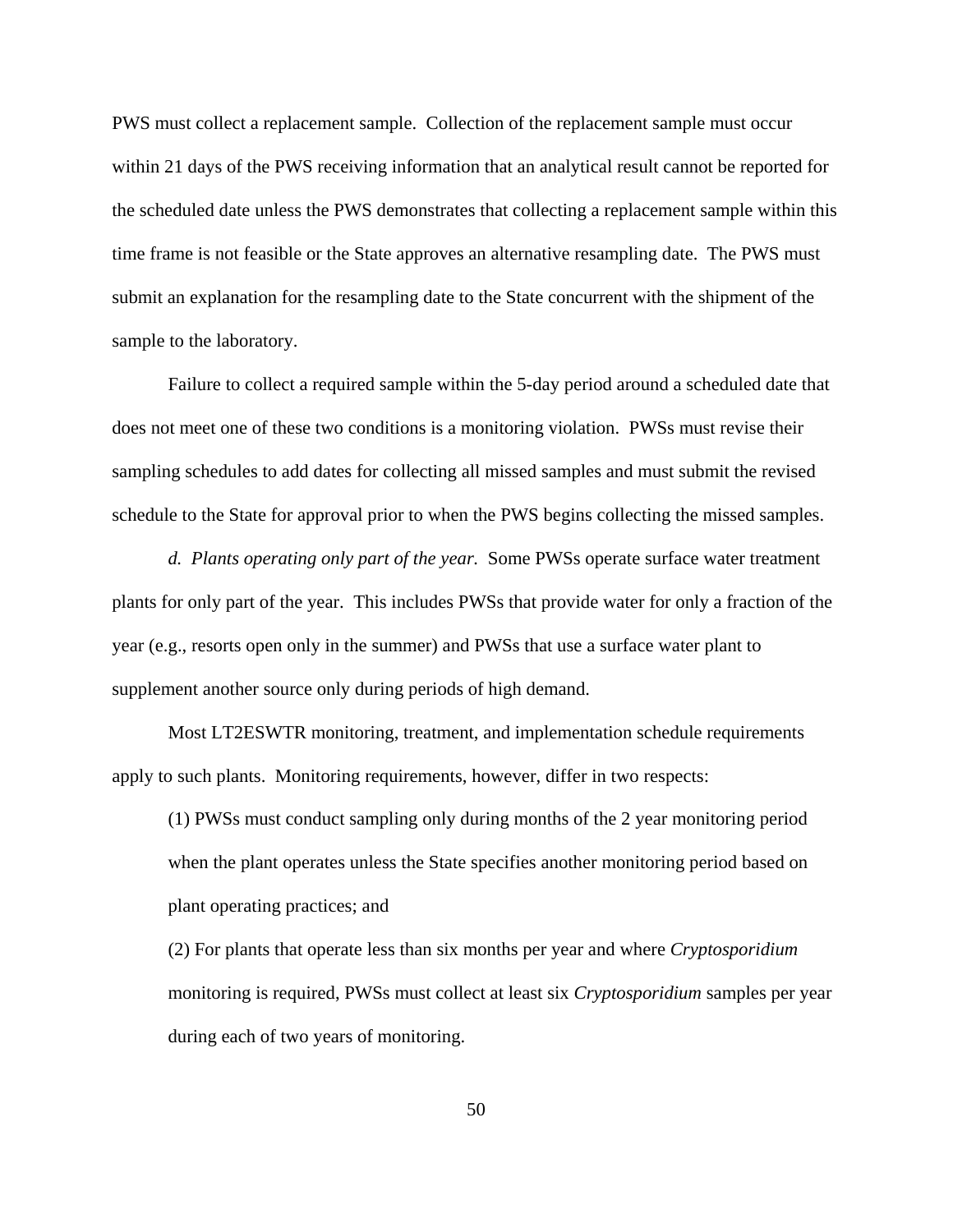*e. Failing to monitor*. Today's rule requires PWSs to provide a Tier 3 public notice for violation of monitoring and testing procedure requirements, including the failure to collect one or two source water *Cryptosporidium* samples. If a PWS fails to collect three or more *Cryptosporidium* samples, other than in specifically exempted situations (see section IV.A.1.c), the PWS must provide a Tier 2 special public notice. Violations for failing to monitor persist until the State determines that the PWS has begun sampling on a revised schedule that includes dates for the collection of missed samples. Section IV.H provides further details on public notice requirements of the LT2ESWTR.

PWSs must report their bin classification (or mean *Cryptosporidium* level for unfiltered PWSs) no later than six months after the end of the scheduled monitoring period (specific dates in section IV.G). Failure by a PWS to collect the required number of *Cryptosporidium* samples to report its bin classification or mean *Cryptosporidium* level by the compliance date is a treatment technique violation and the PWS must provide a Tier 2 special public notice (unless the PWS has already provided a Tier 2 public notice for missing three sampling dates and is successfully meeting a State-approved schedule for sampling). The treatment technique violation and public notice requirements persist until the State determines that the PWS is implementing a State-approved monitoring plan to allow bin classification or will install the highest level of treatment required under the rule, as described next.

*f. Providing treatment instead of monitoring*. PWSs are not required to conduct source water monitoring under the LT2ESWTR for plants that will provide the highest level of treatment required under the rule. This applies both to plants that provide this level of treatment at the time the plant would otherwise begin source water monitoring and to plants that commit to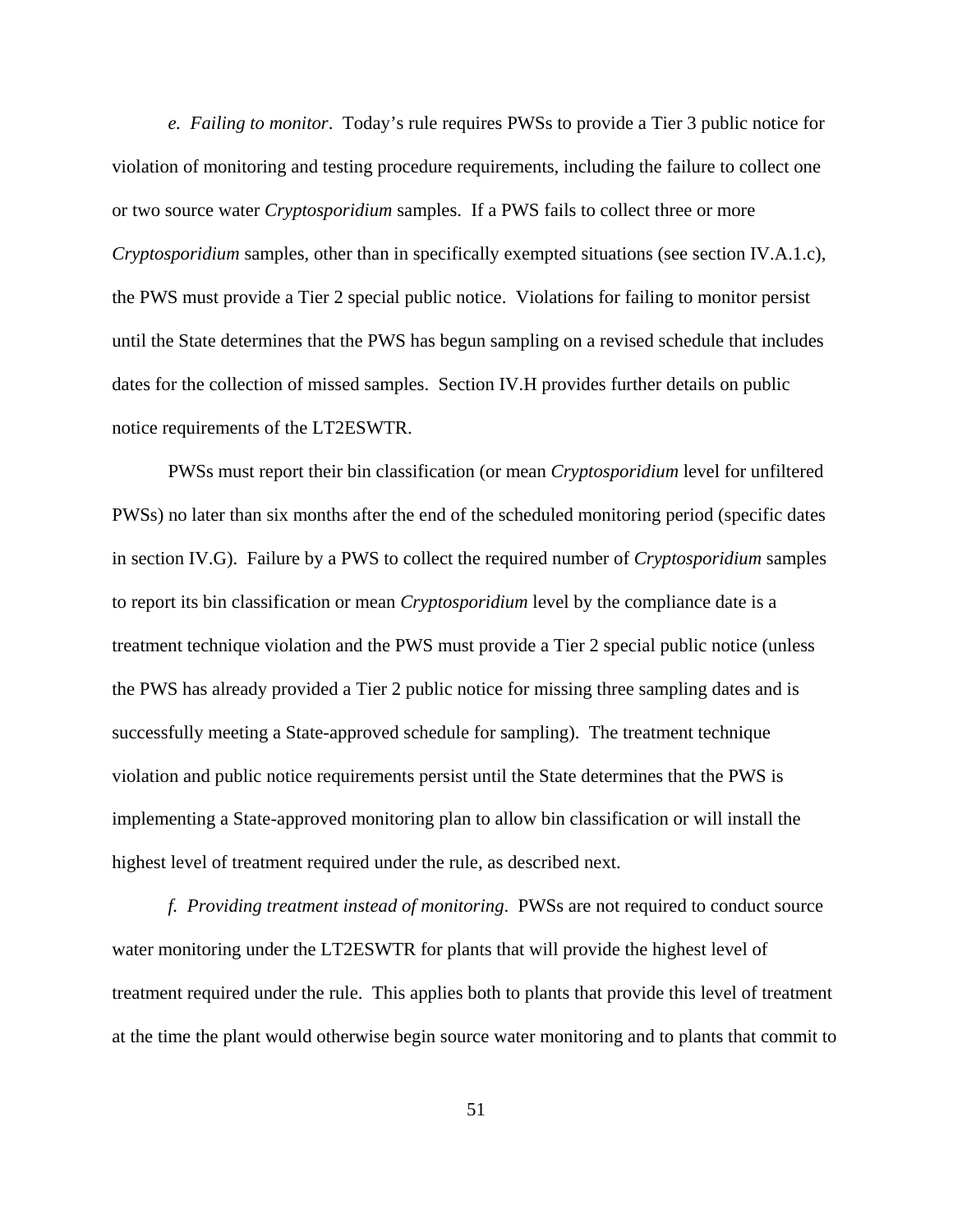install technology to achieve this level of treatment by the applicable compliance date for meeting *Cryptosporidium* treatment requirements under the LT2ESWTR.

Filtered PWSs are not required to monitor at plants that will provide a total of at least 5.5-log of treatment for *Cryptosporidium*, equivalent to meeting the treatment requirements of Bin 4 as discussed in section IV.B. Unfiltered PWSs are not required to monitor for plants that will provide a total of at least 3-log of *Cryptosporidium* inactivation, equivalent to meeting the treatment requirements for unfiltered PWSs with source water *Cryptosporidium* levels above 0.01 oocysts/L as discussed in section IV.C.

PWSs that intend to provide this level of treatment rather than initiate monitoring must notify the State no later than three months prior to the month the PWS must otherwise begin monitoring. PWSs submit this notification in lieu of submitting a sampling schedule. In addition, a PWS may choose to stop sampling at any point after it has initiated monitoring if it notifies the State that it will provide the highest level of treatment. In both cases, the PWSs must install and operate technologies to achieve this level of treatment no later than the applicable *Cryptosporidium* treatment compliance date for the PWS as specified in section IV.G. Failure to provide this treatment by the compliance date is a treatment technique violation.

*g. Grandfathering previously collected data*. If the State approves, PWSs may comply with the initial source water monitoring requirements of today's rule by using (i.e., grandfathering) sample results collected before the PWS is required to begin monitoring. PWSs may grandfather monitoring results either in lieu of or in addition to conducting new monitoring under the rule. To be eligible for grandfathering, monitoring results must be equivalent in data quality to monitoring PWSs conduct under today's rule and the PWS must comply with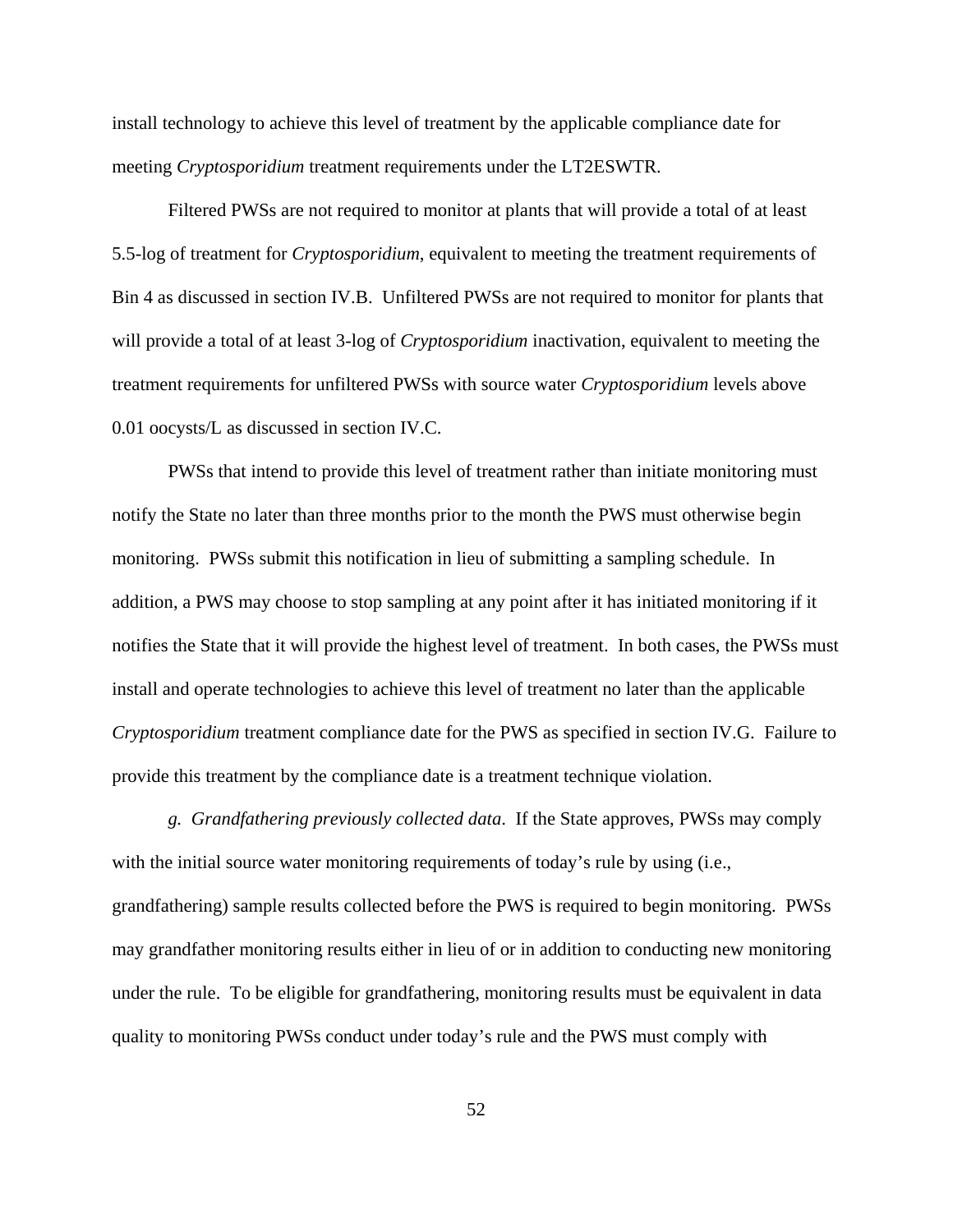reporting requirements. Details of these requirements follow.

# *Grandfathered Data Quality Requirements*

- Analysis of *E. coli* samples must meet the analytical method and approved laboratory requirements for source water monitoring under today's rule. PWSs are not required to report *E. coli* and turbidity data in order to grandfather *Cryptosporidium* monitoring results, although EPA requests that PWSs report these data if they are available. PWSs that grandfather *Cryptosporidium* data without associated *E. coli* and turbidity data are not required to conduct separate monitoring for these parameters when they have satisfied *Cryptosporidium* monitoring requirements.
- Analysis of *Cryptosporidium* samples must meet the criteria of a validated version of EPA Method 1622 or 1623, which are described in USEPA 1999a, USEPA 1999b, USEPA 2001e, USEPA 2001f, USEPA 2005c, and USEPA 2005d. The volume analyzed for each sample must meet the criteria described in section IV.J, which are at least 10 L of sample or at least 2 mL of packet pellet volume or as much volume as two approved filters can accommodate before clogging.
- The sampling location must meet the criteria for LT2ESWTR monitoring, as described previously.
- For *Cryptosporidium* samples, the sampling frequency must be at least monthly and on a regular schedule. The collection of individual samples may deviate from a regular schedule under the same criteria that apply to deviation from LT2ESWTR sampling schedules, as described previously. Additionally, deviations in the sampling frequency of previously collected data are allowed under the following conditions: (1) PWSs may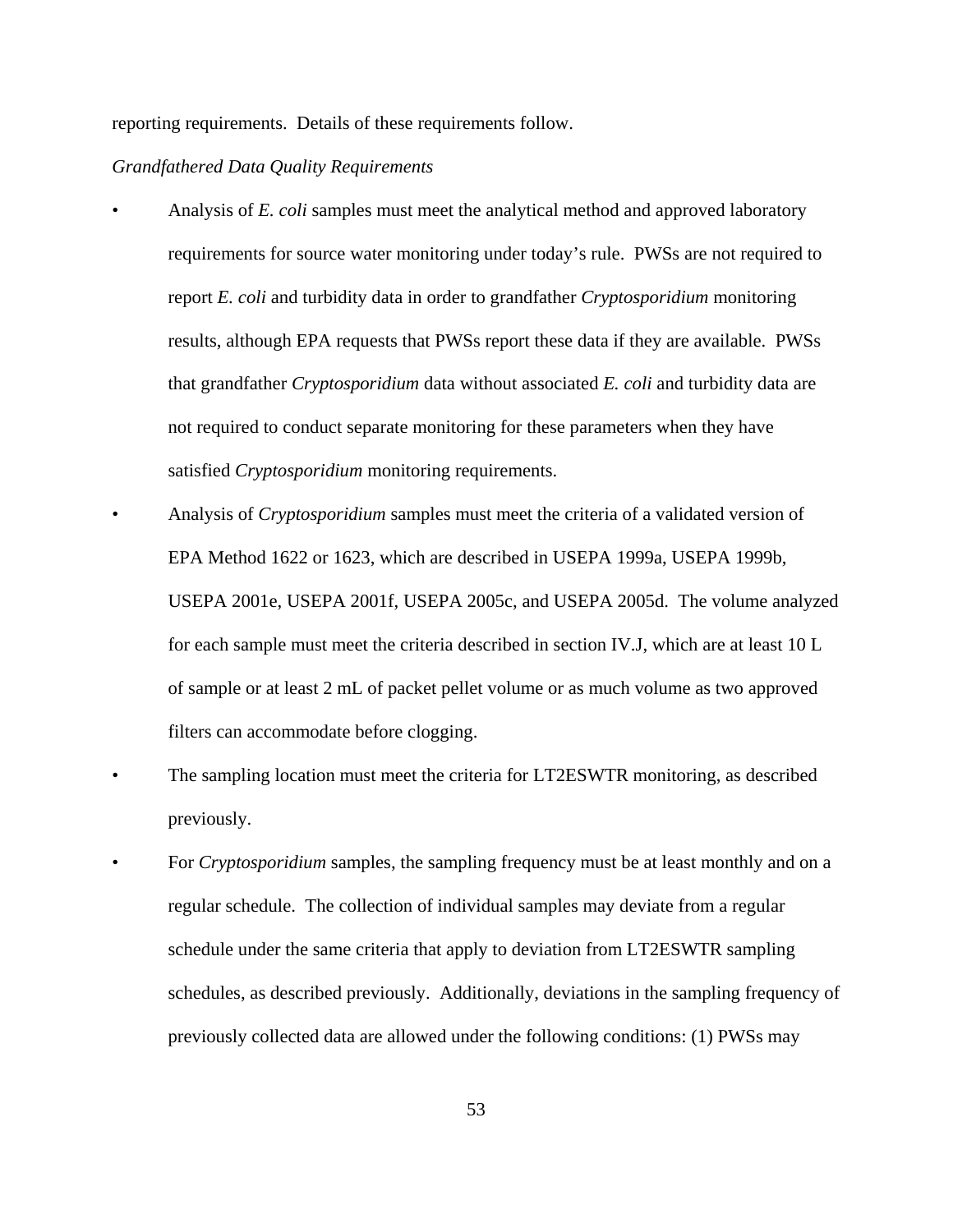grandfather data where there are gaps in the sampling frequency if the State approves and if the PWS conducts additional monitoring when specified by the State to ensure the data used for bin classification are seasonally representative and unbiased; and (2) PWSs may grandfather data where the sampling frequency varies (e.g., one year of sampling monthly and one year of sampling twice-per-month); monthly average sample concentrations must be used to calculate the bin classification, as described in section IV.B.

# *Grandfathered Data Reporting Requirements*

PWSs that request to grandfather previously collected monitoring results must report the following information by the applicable dates listed in this section. PWSs serving at least 10,000 people must report this information to EPA unless the State approves an alternate procedure for reporting. PWSs serving fewer than 10,000 people must report this information to the State.

PWSs must report that they intend to submit previously collected monitoring results for grandfathering. This report must specify the number of previously collected results the PWS will submit, the dates of the first and last sample, and whether a PWS will conduct additional source water monitoring for initial bin classification. PWSs must report this information no later than three months prior to the date the PWSs is required to start monitoring, as shown in section IV.G.

PWSs must report previously collected monitoring results for grandfathering, along with the required documentation listed in this section, no later than two months after the month the PWS is required to start monitoring, as shown in section IV.G.

• For each sample *Cryptosporidium* or *E. coli* result, PWSs must report the applicable data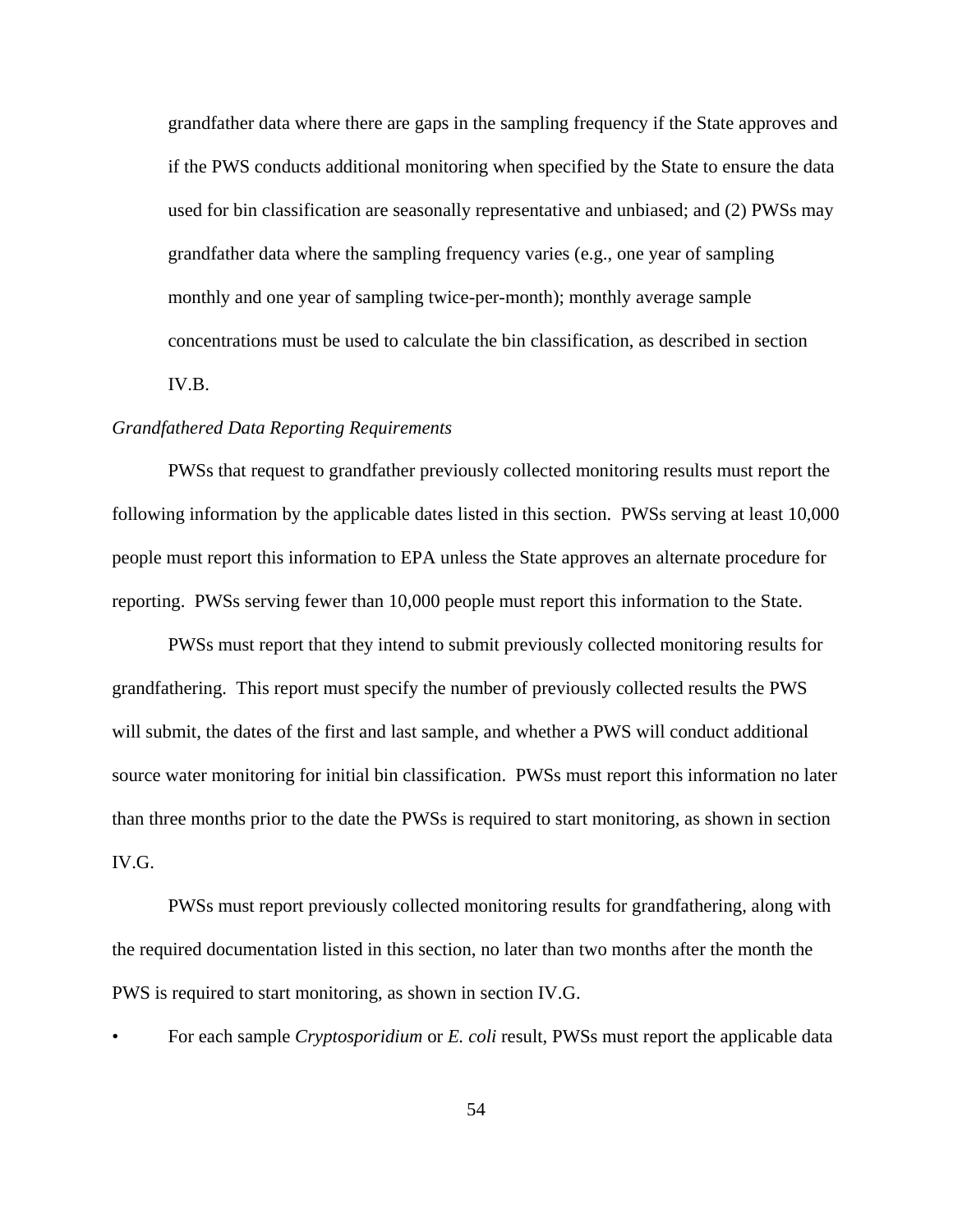elements in section IV.I.1.

- PWSs must certify to EPA or the State that the reported monitoring results include all results the PWS generated during the time period beginning with the first reported result and ending with the final reported result. This applies to samples that were collected from the sampling location specified for source water monitoring under this subpart, not spiked, and analyzed using the laboratory's routine process for the analytical methods listed in this section.
- PWSs must certify to EPA or the State that the samples were representative of a plant's source water(s) and the source water(s) have not changed. PWSs must submit to EPA a description of the sampling location(s) for each water treatment plant, which must address the position of the sampling location in relation to the PWS's water source(s) and treatment processes, including points of chemical addition and filter backwash recycle. • For *Cryptosporidium* samples, the laboratory or laboratories that analyzed the samples must provide a letter certifying that the quality control criteria specified in the methods listed in this section were met for each sample batch associated with the reported results. Alternatively, the laboratory may provide bench sheets and sample examination report forms for each field, matrix spike, initial precision and recovery (IPR), ongoing precision and recovery (OPR), and method blank sample associated with the reported results.
- If the State determines that a previously collected data set submitted for grandfathering was generated during source water conditions that were not normal for the PWS, such as a drought, the State may disapprove the data. Alternatively, the State may approve the previously collected data if the PWS reports additional source water monitoring data, as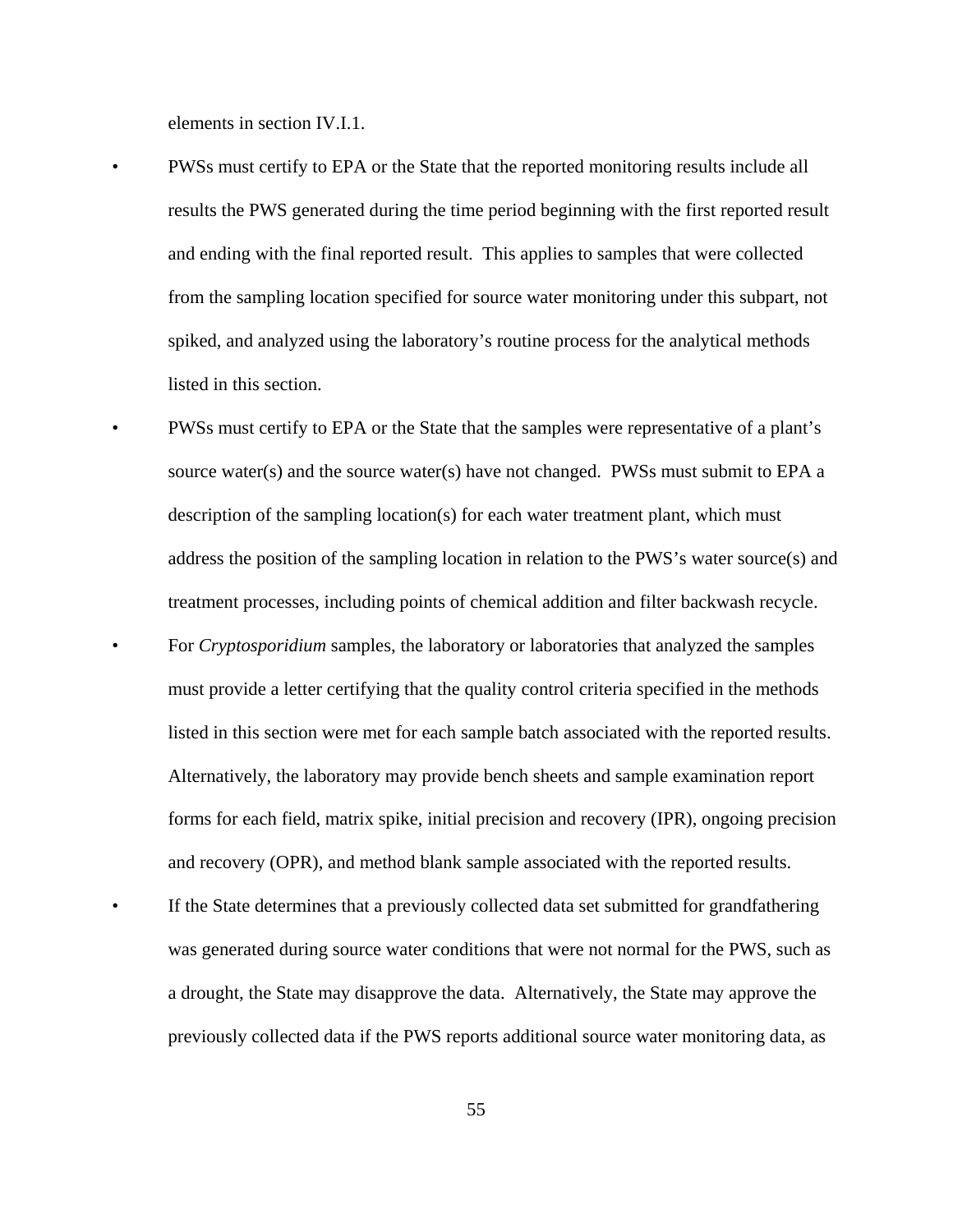determined by the State, to ensure that the overall data set used for bin classification represents average source water conditions for the PWS.

If a PWS submits previously collected data that fully meet the number of samples required for initial source water monitoring and some of the data are rejected due to not meeting the requirements of this section, PWSs must conduct additional monitoring to replace rejected data on a schedule the State approves. PWSs are not required to begin this additional monitoring until at least two months after notification that data have been rejected and additional monitoring is necessary.

*h. Ongoing watershed assessment.* Today's rule includes provisions to assess changes in a PWS's source water quality following initial bin classification. As required by 40 CFR 142.16(b)(3)(i), source water is one of the components that States must address during the sanitary surveys that are required for surface water PWSs. These sanitary surveys must be conducted every 3 years for community PWSs and every 5 years for non-community PWSs. Under today's rule, if the State determines during the sanitary survey or an equivalent source water assessment that significant changes have occurred in the watershed that could lead to increased contamination of the source water by *Cryptosporidium*, the PWS must take actions specified by the State to address the contamination. These actions may include additional source water monitoring and/or implementing options from the microbial toolbox discussed in section IV.D.

*i. Second round of monitoring*. PWSs must begin a second round of source water monitoring beginning six years after initial bin classification (see compliance dates in section IV.G). If EPA does not modify LT2ESWTR requirements by issuing a new regulation prior to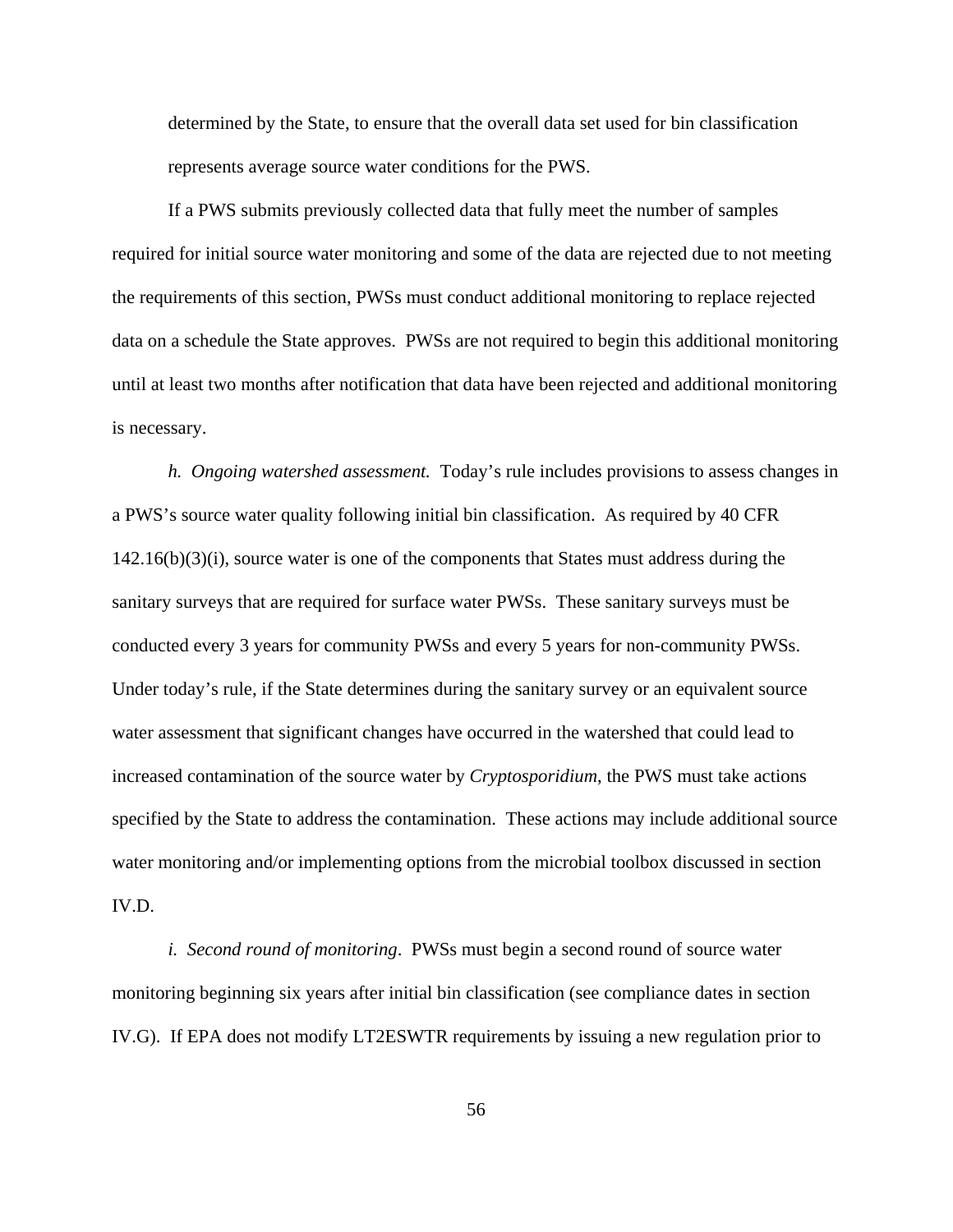the second round of monitoring, PWSs must carry out this monitoring according to the requirements that apply to the initial round of source water monitoring. PWSs will then be reclassified in LT2ESWTR treatment bins based on the second-round monitoring result. However, if EPA changes the LT2ESWTR treatment bin structure to reflect a new analytical method or new risk information, PWSs will undergo a risk characterization in accordance with the revised rule.

*j. New source monitoring*. A PWS that begins using a new surface water source after the date the PWS is required to conduct source water monitoring under the LT2ESWTR must monitor the new source on a schedule approved by the State. This applies to both new plants that begin operation and previously operating plants that bring a new source on-line after the required monitoring date for the PWS. The State may determine that monitoring should be conducted before a new plant or source is brought on-line or initiated within some time period afterward. The new source monitoring must meet all LT2ESWTR requirements as specified previously in this section. The PWS must also determine its treatment bin classification and comply with any additional *Cryptosporidium* treatment requirements based on the monitoring results on a schedule approved by the State.

# 2. Background and analysis

Monitoring requirements in today's rule are designed to ascertain *Cryptosporidium* levels with suitable accuracy for making treatment bin classifications and in a time frame that does not delay the installation of *Cryptosporidium* treatment where needed. The following discussion summarizes the basis for monitoring requirements with respect to sampling parameters and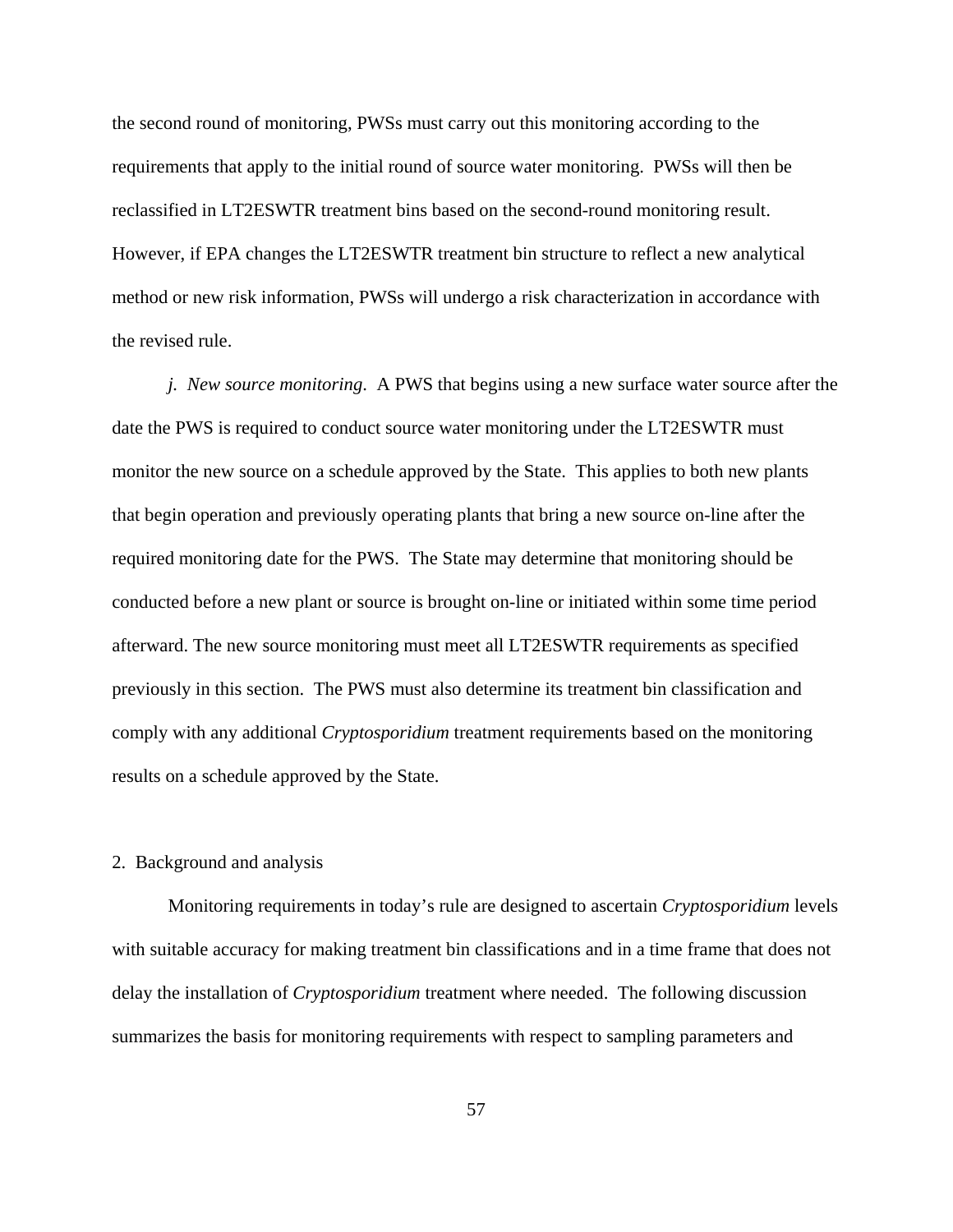frequency, sampling location, sampling schedule, monitoring plants that operate for only part of the year, failing to monitor, grandfathering previously collected data, ongoing watershed assessment, and the second round of monitoring. Most of these requirements were part of the August 11, 2003 proposal for today's final rule, and supporting analyses are presented in greater detail in the proposal (USEPA 2003a). Differences from proposed requirements are noted in the following discussion where applicable.

*a. Sampling parameters and frequency*. The requirements in today's final rule for the parameters and frequency of source water monitoring are unchanged from those in the proposed rule (USEPA 2003a), with the exception of an additional option for lower frequency *Cryptosporidium* sampling by small PWSs. These requirements reflect recommendations by the Stage 2 M-DBP Advisory Committee. They are designed to ensure a low potential for misclassification in assigning PWSs to *Cryptosporidium* treatment bins. The supporting analyses are summarized as follows for *Cryptosporidium* and indicator (*E. coli*) monitoring: *Cryptosporidium monitoring*

EPA analyzed bin misclassification rates for different *Cryptosporidium* monitoring programs by evaluating the likelihood of two types of errors:

(1) A PWS with a true mean *Cryptosporidium* concentration of 0.5-log (i.e., factor of 3.2) above a bin boundary is incorrectly assigned to a lower bin (false negative) and (2) A PWS with a true mean concentration of 0.5-log below a bin boundary is incorrectly assigned to a higher bin (false positive).

The first type of error, a false negative, could lead to PWSs not providing an adequate level of treatment while the second type of error, a false positive, could lead to PWSs incurring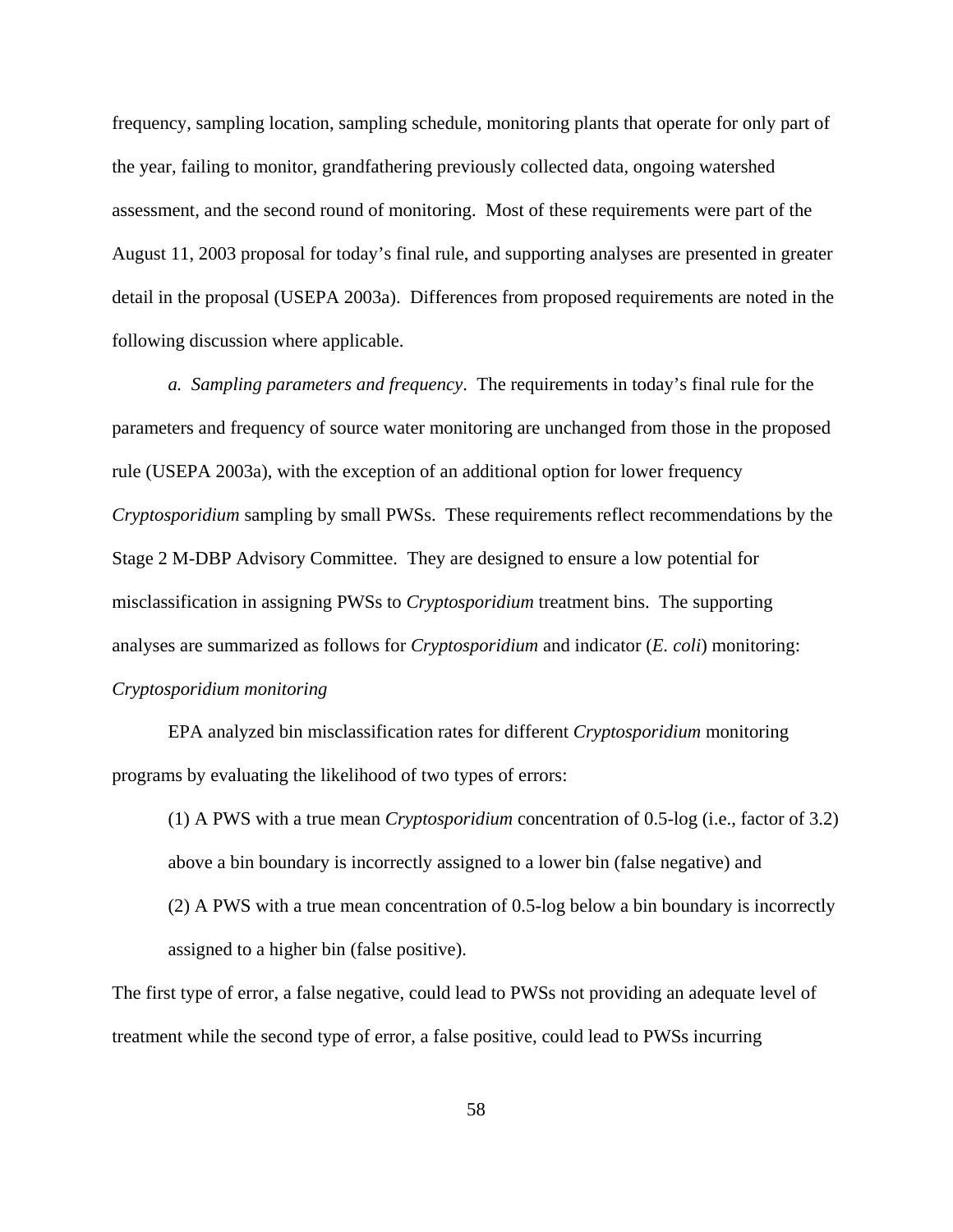additional costs for unnecessary treatment.

EPA evaluated false positive and false negative rates for monitoring programs that differed based on the number of samples collected and the calculation used to determine the bin classification. The analysis accounted for the sample volume assayed, variation in source water *Cryptosporidium* occurrence, variation in analytical method recovery, and other factors.

Results of this analysis indicate that PWSs must collect at least 24 samples in order to keep the likelihood of both false positives and false negatives at five percent or less. Under a monitoring program involving fewer samples, such as eight or twelve, a very conservative calculation for bin classification would be required to achieve a low false negative rate (e.g., bin classification based on the maximum or second highest sample concentration). However, such an approach would result in false positive rates in the range of 50 to 70 percent. Conversely, collecting more than 24 samples can further reduce false positive and false negative rates, albeit to a small degree. See the proposed LT2ESWTR for additional details on this analysis (USEPA 2003a).

Based on the results of this analysis, EPA concluded that PWSs operating year-round should collect at least 24 samples when they monitor for *Cryptosporidium*. This number of samples ensures a high likelihood of appropriate bin classification. Today's rule does not allow bin classification based on fewer samples (except in the case PWSs operating only part of the year) as this would involve unacceptably high false positive or false negative rates and would, therefore, be an inappropriate basis to determine *Cryptosporidium* treatment requirements. EPA believes, though, that PWSs should have the choice to collect more than 24 samples to further improve the accuracy of bin classification, and today's rule allows this.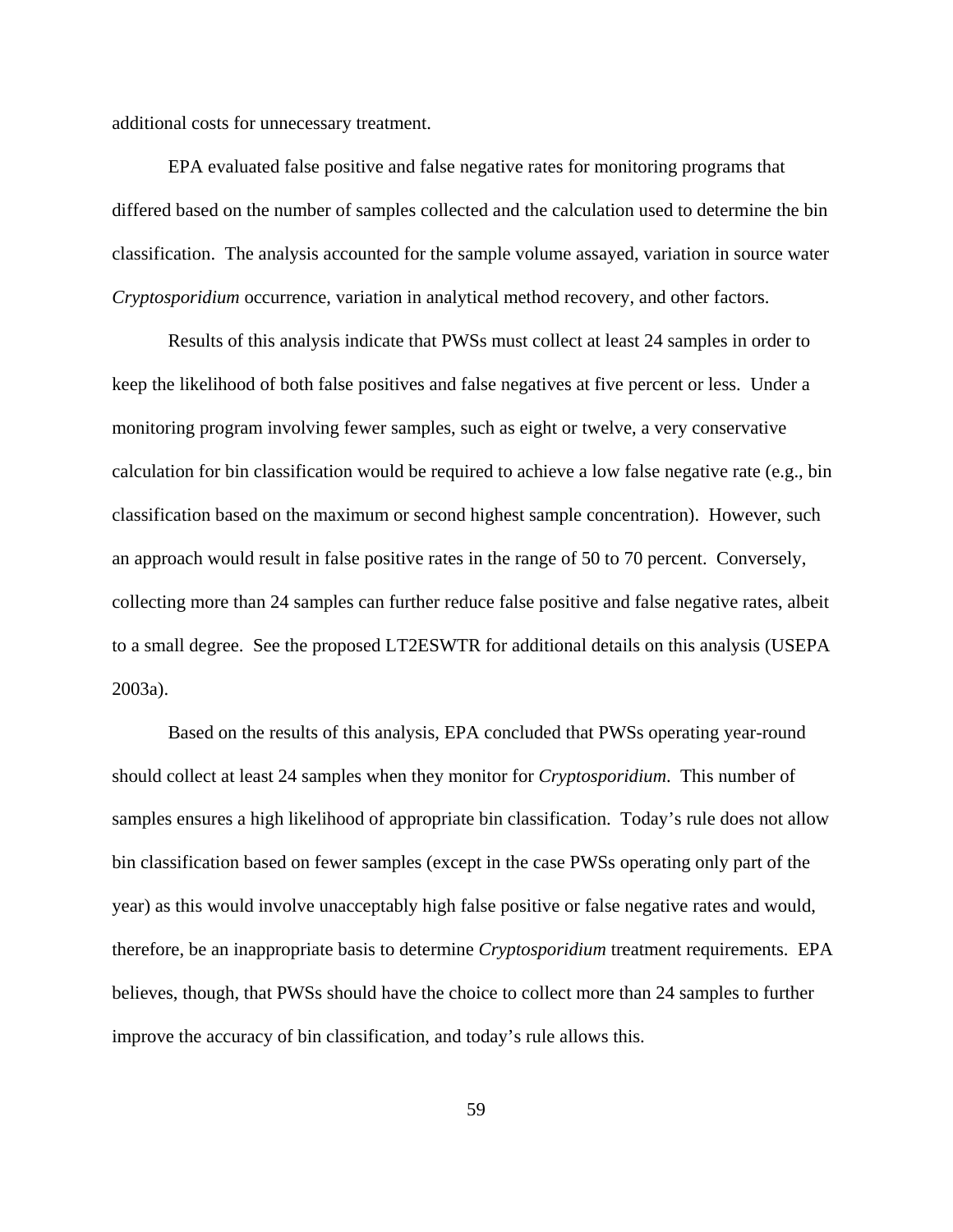In regard to the time frame for LT2ESWTR monitoring, the Agency considered the tradeoff between monitoring over a long period to better capture temporal fluctuations and the desire to prescribe additional treatment quickly to PWSs with higher *Cryptosporidium* levels. Today's rule requires large PWSs to evaluate their source water *Cryptosporidium* levels using two years of monitoring. This will account for some degree of yearly variability, without significantly delaying additional public health protection where needed.

Because many small PWSs will monitor for *E. coli* for one year before monitoring for *Cryptosporidium*, today's rule allows two options. Small PWSs can collect 24 *Cryptosporidium* samples over just one year (resulting in a total of two years of source water monitoring when *E. coli* monitoring is considered) or they can spread their 24 *Cryptosporidium* samples over two years. Spreading the *Cryptosporidium* monitoring over two years will reduce the monitoring costs a PWS incurs in a single year but will not push back the treatment compliance deadline. This allowance for small PWSs to monitor for *Cryptosporidium* over two years is a change from the proposal (USEPA 2003a). It stems from recognition of the benefit this approach will provide to some small PWSs in budgeting for monitoring.

#### *Indicator monitoring*

Due to the relatively high cost of analyzing samples for *Cryptosporidium*, the Advisory Committee and EPA investigated indicators that are less costly to analyze to determine if any could be used in place of *Cryptosporidium* monitoring. No indicators were identified that correlated strongly with *Cryptosporidium* and could fully substitute for *Cryptosporidium* monitoring for determining treatment bin classifications. However, this investigation did identify an indicator, *E. coli*, that can be used to identify some of the water sources that are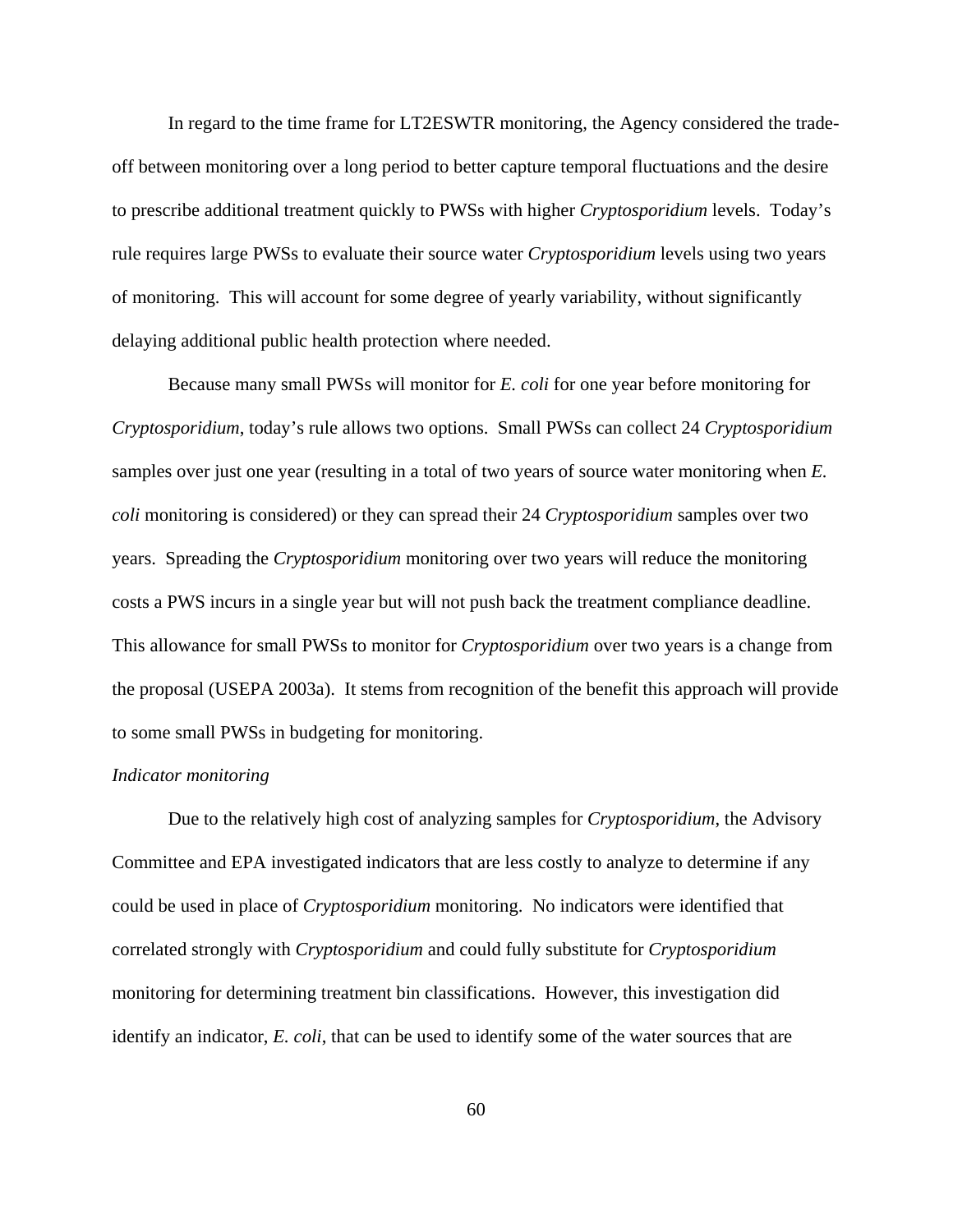unlikely to exceed a *Cryptosporidium* level of 0.075 oocysts/L—the level at which filtered PWSs must provide additional treatment under the LT2ESWTR.

Data from the ICR and ICRSS were used in the investigation of indicators. With these data, *E. coli* performed the best in identifying sources with low *Cryptosporidium* levels. In addition, analyzing plants separately based on source water type was necessary due to a different relationship between *E. coli* and *Cryptosporidium* in reservoir/lake sources compared to flowing stream sources.

The analysis of *E. coli* concentrations that could trigger *Cryptosporidium* monitoring was based on false negative and false positive rates*.* For this indicator, false negatives occur when sources do not exceed the *E. coli* trigger value but exceed a *Cryptosporidium* level of 0.075 oocysts/L. False positives occur when sources exceed the *E. coli* trigger value but do not exceed a *Cryptosporidium* level of 0.075 oocysts/L. The false negative rate is critical because it characterizes the ability of the indicator to identify those plants with higher *Cryptosporidium* levels that should conduct *Cryptosporidium* monitoring to determine if additional treatment is needed.

For plants with flowing stream sources, a mean *E. coli* trigger concentration of 50/100 mL produced zero false negatives for both ICR and ICRSS data sets. This means that in these data sets, all plants that exceeded mean *Cryptosporidium* concentrations of 0.075 oocysts/L also exceeded the *E. coli* trigger concentration. The false positive rate for this trigger concentration was near 50 percent, meaning it was not highly specific in targeting only those plants with high *Cryptosporidium* levels. However, at a higher *E. coli* trigger concentration, such as 100/100 mL, the false negative rate increased without a significant reduction in the false positive rate.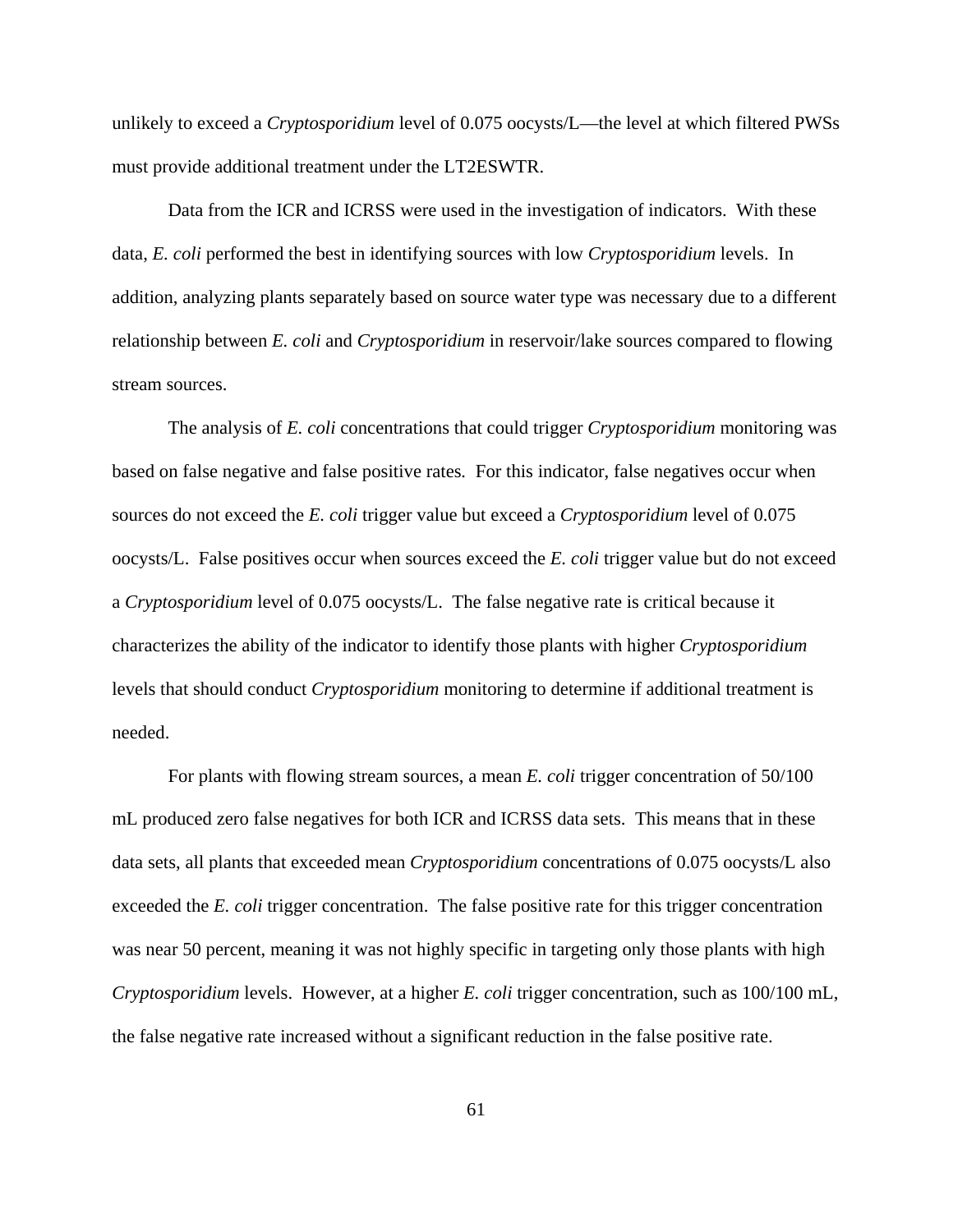For plants with lake or reservoir sources, a mean *E. coli* trigger of 10/100 mL resulted in a false negative rate of 20 percent with ICR data and 67 percent with ICRSS data. While this false negative rate in the ICRSS data set appears high, it is based on just three plants in this survey that used a reservoir/lake source and had a mean *Cryptosporidium* level above 0.075 oocysts/L. With a lower *E. coli* trigger concentration, such as 5 /100 mL, the number of false negatives in both data sets decreased by one plant, but the false positive rate increased from 20 to 40 percent.

After evaluating these results, the Advisory Committee recommended that all large PWSs monitor for *Cryptosporidium*, rather than using *E. coli* in a screening analysis. EPA concurred with this recommendation because it achieves the highest certainty that these PWSs will be classified in the correct *Cryptosporidium* treatment bin and provide the appropriate level of public health protection. In addition, the Advisory Committee recommended and today's rule requires that large filtered PWSs collect *E. coli* and turbidity samples along with *Cryptosporidium*. EPA will use these data to confirm or, if necessary, further refine the use of *E. coli* and possibly turbidity as indicators for monitoring by small filtered PWSs.

*Cryptosporidium* monitoring places a relatively greater economic burden on small PWSs, and EPA will have additional *E. coli* and *Cryptosporidium* data from large PWS monitoring prior to the initiation of small PWS monitoring. Based on these considerations and the available data on *E. coli* as an indicator of sources with lower *Cryptosporidium* levels, the Advisory Committee recommended that small filtered PWSs initially monitor for *E. coli* for one year as a screening analysis. Biweekly sampling (i.e., 1 sample every two weeks) for *E. coli* is required to achieve high confidence in the results, since no additional monitoring is required if the *E. coli* level is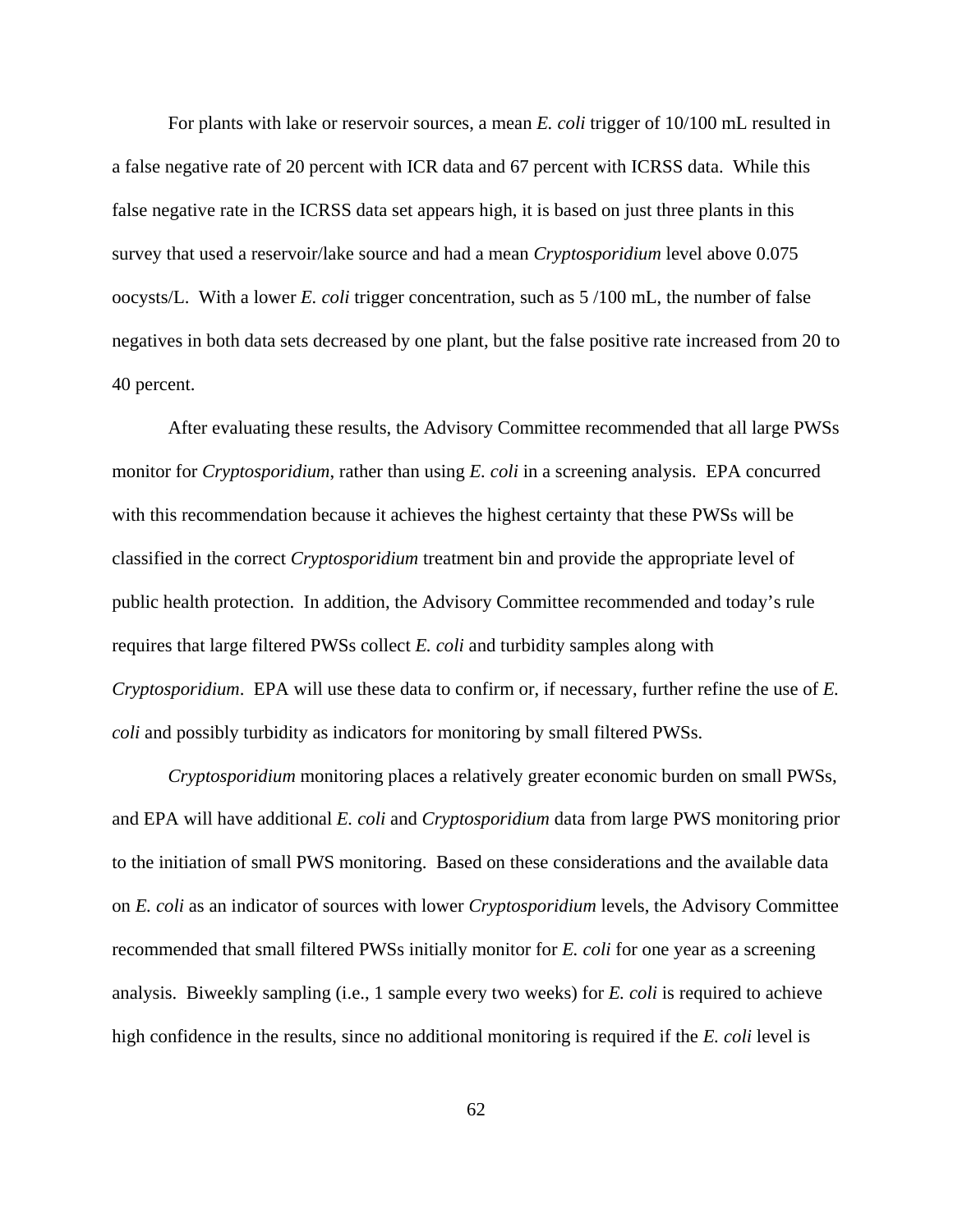less than the trigger value. Mean *E. coli* concentrations above 10 and 50/100 mL trigger *Cryptosporidium* monitoring in PWSs using reservoir/lake and flowing stream sources, respectively.

EPA concurred with these recommendations by the Advisory Committee and believes they achieve an appropriate balance between enhancing public health protection and reducing the economic impact of today's rule on small PWSs. Survey data indicate that approximately 75 to 80 percent of small PWSs will not exceed the *E. coli* trigger values and, consequently, will not be required to monitor for *Cryptosporidium*. Because *E. coli* is far less costly to analyze than *Cryptosporidium* (costs listed in USEPA 2005a), this approach will significantly reduce the burden of today's rule for these PWSs. Further, EPA will review indicator data from large PWS monitoring and, if appropriate, issue guidance to States on alternative indicator triggers prior to when small PWSs begin monitoring. Today's rule allows States to approve alternative approaches to indicator monitoring for small PWSs.

EPA could not identify an indicator screening analysis for unfiltered PWSs. As described in section IV.C, a mean *Cryptosporidium* concentration of 0.01 oocysts/L determines whether unfiltered PWSs are required to provide 2- or 3-log *Cryptosporidium* inactivation. No *E. coli* concentration was effective in determining whether PWSs were likely to fall above or below this level. Consequently, today's rule requires all unfiltered PWSs to monitor for *Cryptosporidium*, unless they choose to provide 3-log *Cryptosporidium* inactivation.

*b. Sampling location*. The requirements in today's final rule for the source water sample collection location are similar to those in the proposed rule (USEPA 2003a). They are designed to achieve two objectives: (1) characterize the influent water to the treatment plant at the time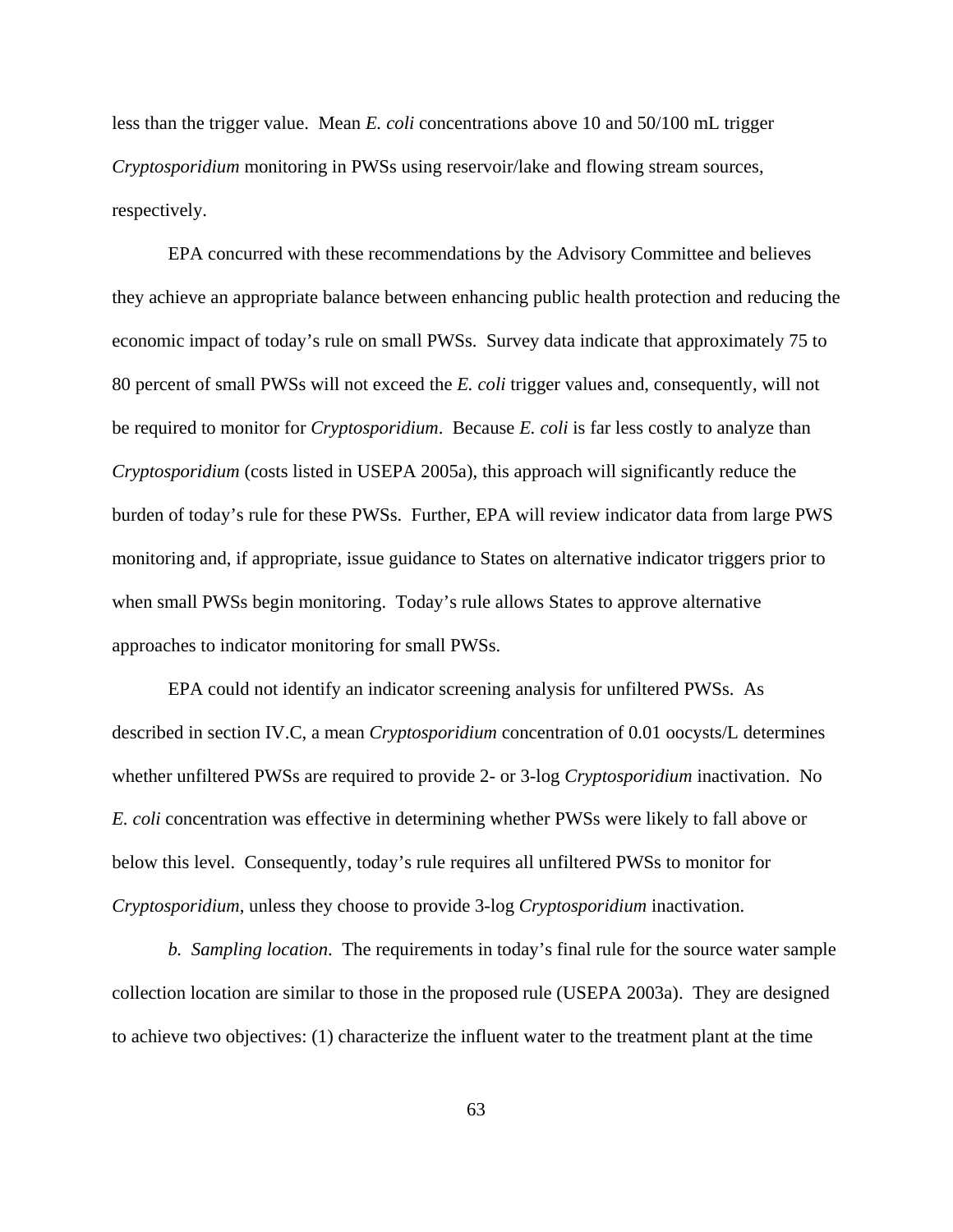each sample is collected and (2) ensure that samples are not affected by treatment chemicals that could interfere with *Cryptosporidium* analysis.

The first objective is the basis for requiring PWSs that use multiple sources to either analyze a blended source sample or calculate a weighted average of sources that reflects the influent at the time of sample collection. It is also the reason that PWSs are required to sample after certain pretreatment processes like bank filtration (described in section IV.D) that do not involve chemical addition.

The second objective is why PWSs are generally required to sample upstream of chemical addition and prior to backwash addition (for PWSs that recycle filter backwash). However, EPA recognizes that in some situations, sampling prior to chemical addition will not be feasible and discontinuing chemical addition for a period of time prior to sampling will not be advisable. This situation could occur when a treatment chemical is added at an intake that is difficult to access. Further, some treatment chemicals may not interfere with *Cryptosporidium* analyses when present at very low levels. Consequently, today's rule allows States to approve PWSs sampling after chemical addition when the State determines that collection prior to chemical treatment is not feasible and the treatment chemical is not expected to interfere with the analysis of the sample.

EPA believes that States should review source water monitoring locations for their PWSs. State review of monitoring locations will ensure that PWSs collect source water samples at the correct location to determine the appropriate level of public health protection. Consequently, today's rule requires PWSs to report a description of their monitoring location to the State. This requirement is a change from the proposed rule, which did not require PWSs to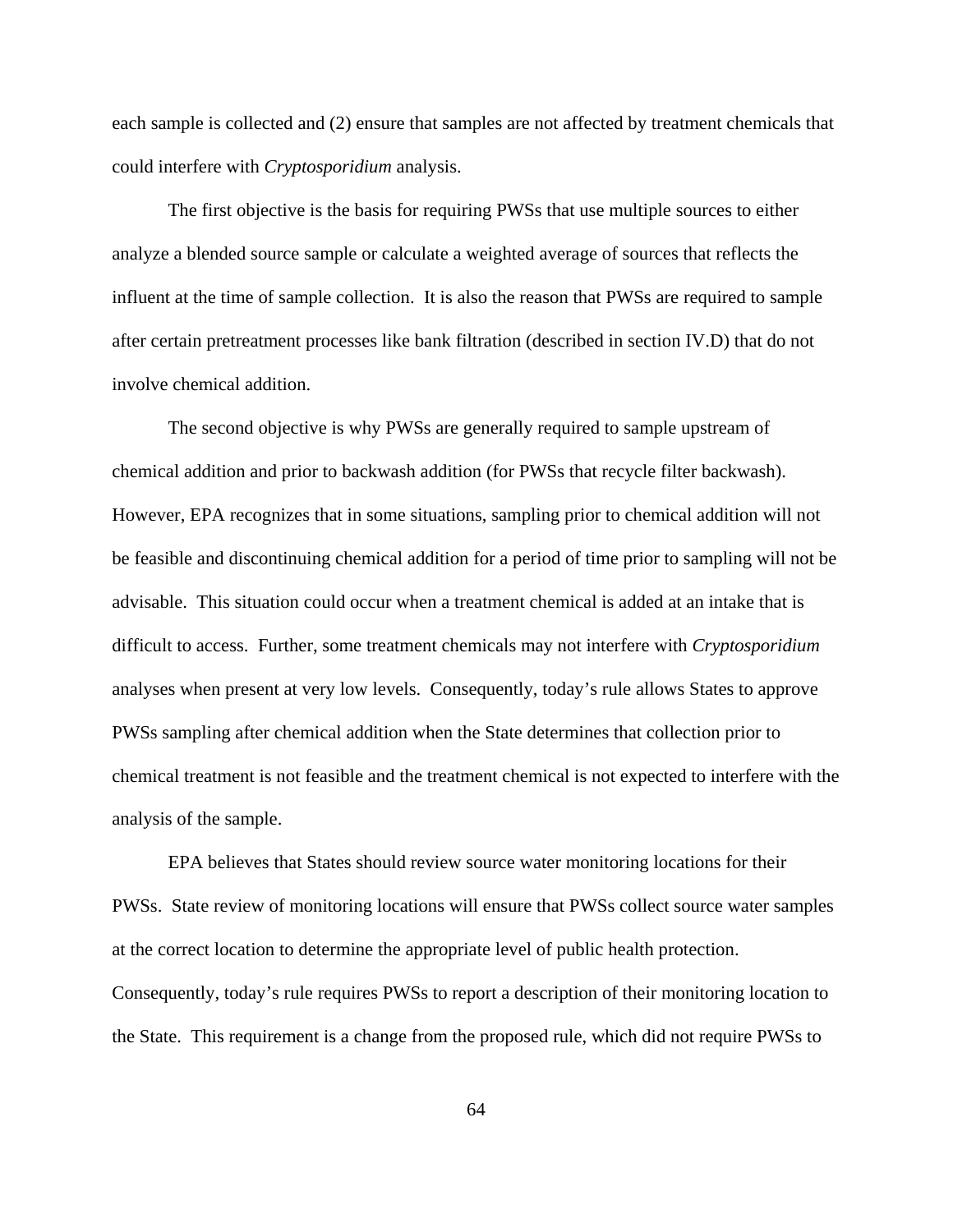report a description of their sampling location (USEPA 2003a). This change reflects public comment on the proposal, as described later, which strongly supported State review of monitoring locations. If a PWS does not hear back from the State by the time it is scheduled to begin sampling, it may assume that its monitoring location is acceptable.

*c. Sampling schedule*. The requirement in today's final rule that PWSs must develop a schedule for sample collection before the start of monitoring was part of the proposal (USEPA 2003a). This requirement will help to ensure that monitoring determines the mean concentration of *Cryptosporidium* in the treatment plant influent. To achieve this objective, the timing of sample collection must not be adjusted in response to fluctuations in water quality—for example, the avoidance of sampling when the influent water is expected to be of poor quality.

EPA believes that the 5-day window for sample collection and associated allowances for sampling outside this window provide sufficient flexibility. If circumstances arise that prevent the PWS from sampling within the scheduled 5-day window, such as a weather event or plant emergency, the PWS must collect a sample as soon as feasible. In this case, feasibility includes both the ability of the PWS to safely collect a sample and the availability of an approved laboratory to conduct the analysis within method specifications. In addition, today's rule allows States to authorize a different date for collecting the delayed sample. Such an authorization may be appropriate in cases where sampling is significantly delayed and collecting the delayed sample during the same time period in the following year of monitoring is preferable.

PWSs that collect a sample as scheduled but are unable to have the sample analyzed as required due to problems like shipping or laboratory analysis must collect a replacement sample within 21 days of receiving information that one is needed, unless the PWS demonstrates that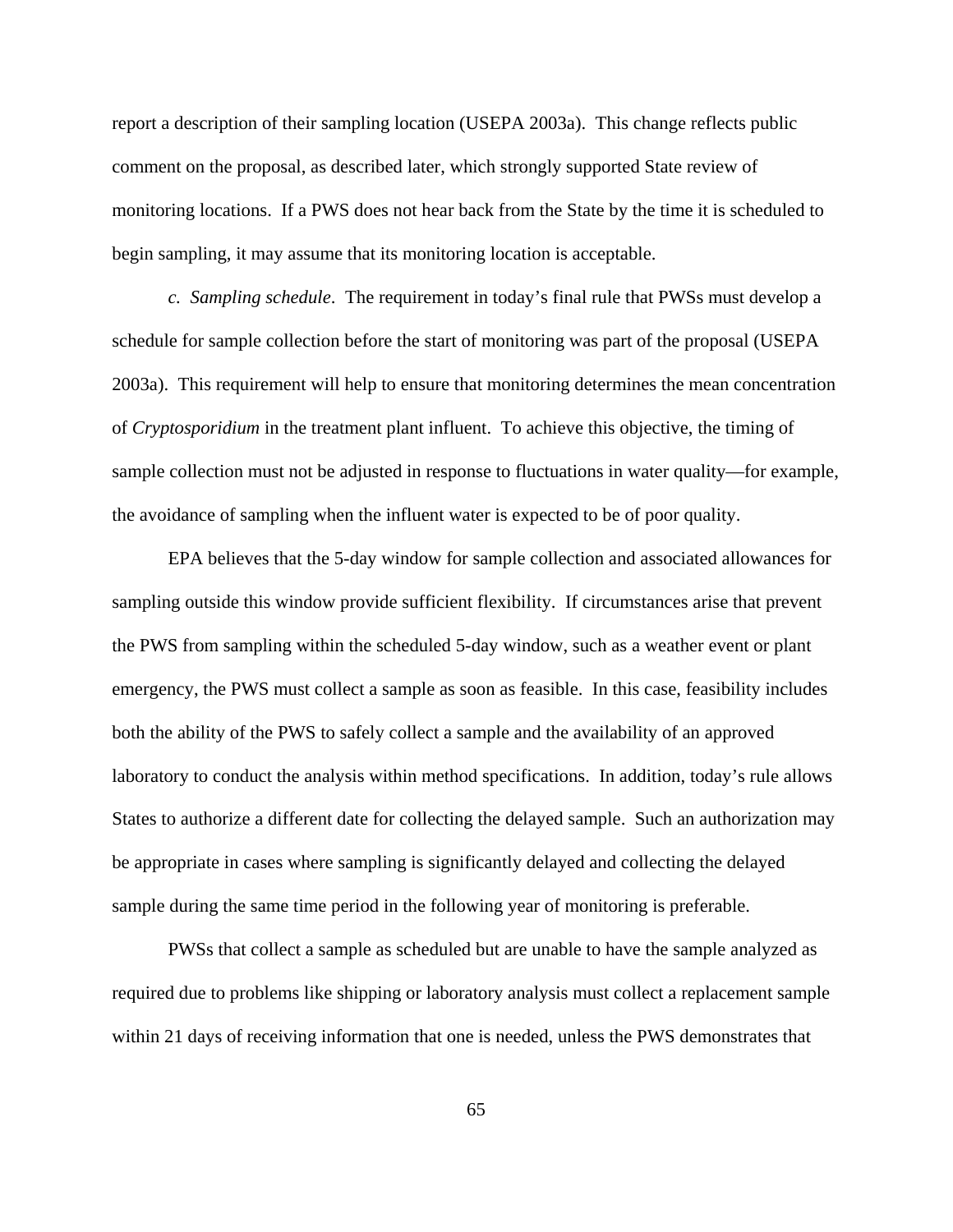collecting a replacement sample within this time frame is not feasible. This time frame is a minor change from the proposal, which allowed only 14 days for resampling (USEPA 2003a), and it provides greater flexibility for scheduling replacement samples. Information that resampling is needed includes information the PWS acquires directly, as well as notice from the shipping company, laboratory, State, or EPA. Today's rule allows States to authorize an alternative date for collection of the replacement sample. This may be needed for resampling to occur during the same conditions as the originally scheduled sample.

If collecting a sample was feasible but the PWS failed to do so, EPA believes that the PWSs must develop a revised sampling schedule and submit it to the State. This will allow for State consultation regarding the reason for the missed sample(s) and strategies for the PWS to complete the required monitoring.

*d. Plants operating only part of the year*. The proposed LT2ESWTR did not include distinct monitoring requirements for plants that operate only part-year. However, EPA requested comment in the proposal on an approach to plants that operate only part-year that is similar to the requirements in today's final rule (USEPA 2003a).

Monitoring requirements for plants that operate only part-year derive from three considerations: (1) a PWS should sample only during the months when a treatment plant operates; (2) the mean *Cryptosporidium* level used for bin classification can be determined with fewer samples in plants that operate only part-year because source water quality typically varies less during the shorter operating period; and (3) a minimum number of samples is necessary to classify any plant in an LT2ESWTR bin with high confidence.

The basis for the first consideration is straightforward. Source water monitoring under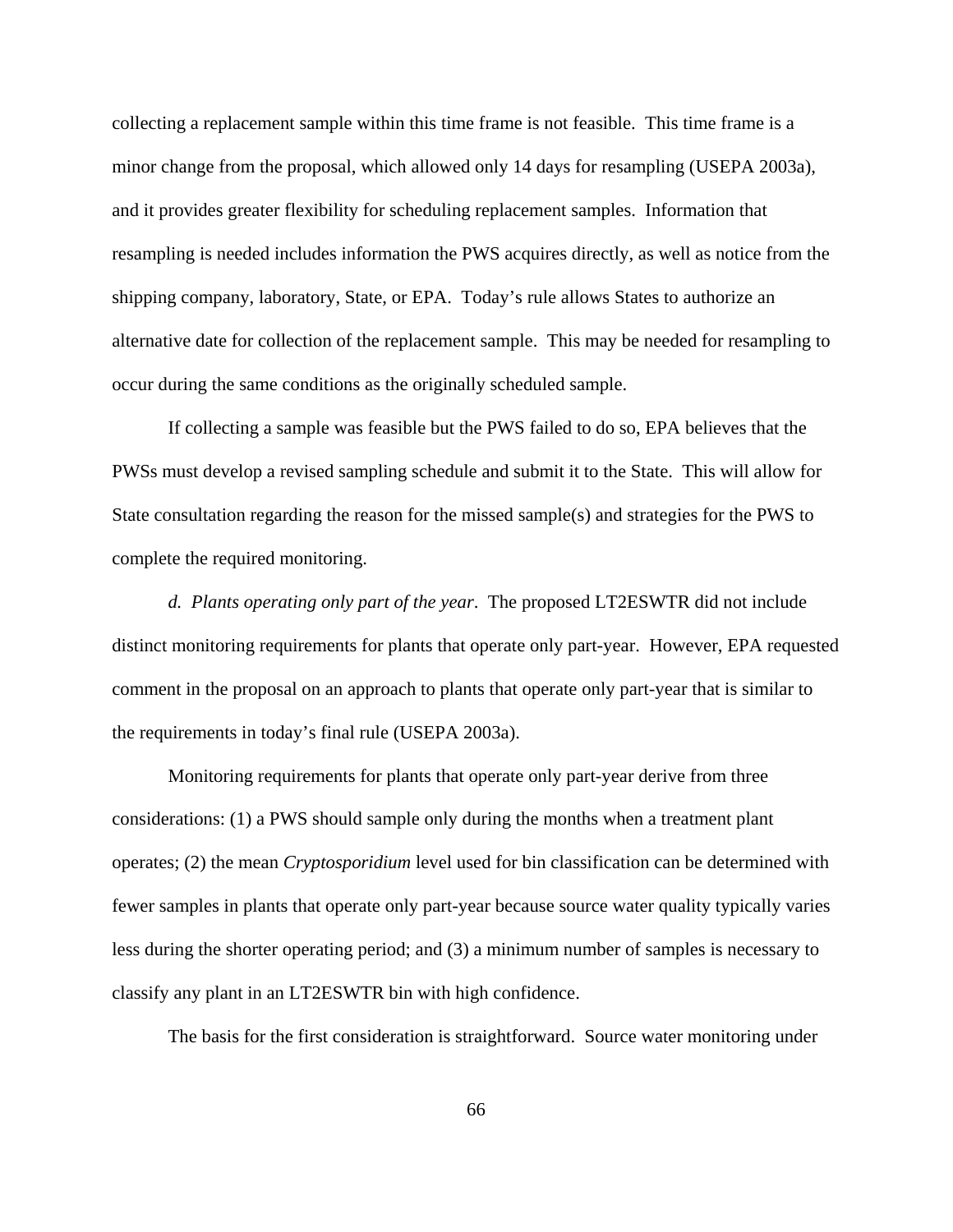the LT2ESWTR is used to establish treatment requirements, and these should be based on the water quality when a plant is in operation. The rationale for the second and third considerations stems from analyses, similar to those described previously, of potential misclassification rates in assigning plants to LT2ESWTR treatment bins.

Source water variability is one factor that influences the number of samples needed to accurately classify plants in LT2ESWTR treatment bins. As variability increases, more samples are needed to determine the mean *Cryptosporidium* level with high confidence. EPA does not have data on source water variability specifically in plants that operate only part-year. However, survey data show that pathogen levels vary seasonally, and plants operating part-year will generally experience less variability during a given year than plants operating year-round. Consequently, fewer samples are typically needed to determine the mean *Cryptosporidium* level during the period of operation for a part-year plant.

Nevertheless, even when a plant operates for only a few months per year and source water exhibits little variability, a minimum number of samples is necessary for bin classification. This is due to the relatively low sample volume, variable method recovery, nonhomogeneous distribution of *Cryptosporidium* in water, and other factors that limit the accuracy of any individual sample for characterizing the source water. Data suggest that for plants operating for six months per year or less, collecting a minimum of six samples per year over two years may allow bin classification with comparable accuracy to that achieved by year-round plants sampling monthly (USEPA 2005a).

Based on these considerations, today's rule requires similar source water monitoring for plants that operate only part-year during their months of operation as is required for year-round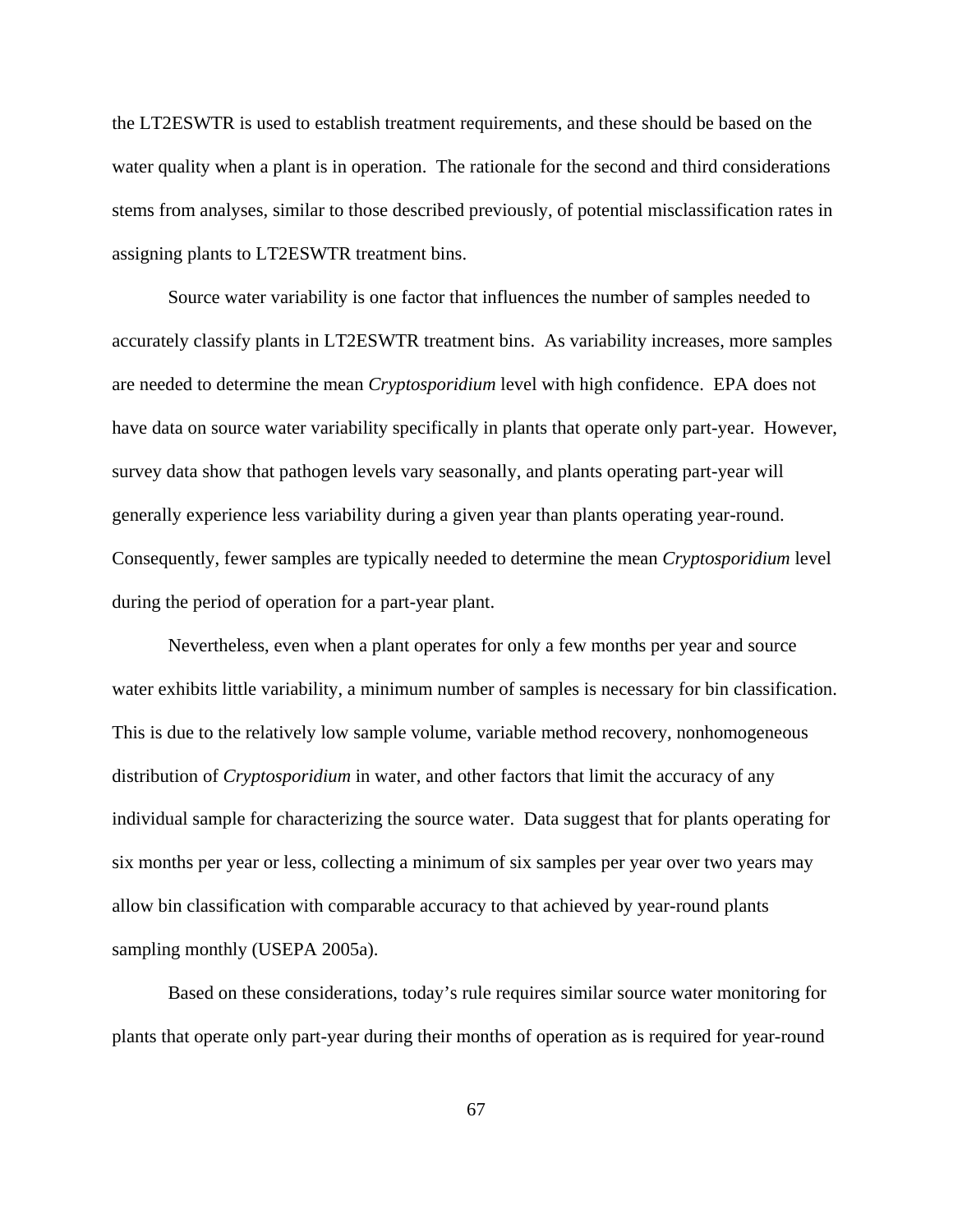plants. However, if the plant is required to monitor for *Cryptosporidium* and operates for six months or less, the PWS must collect at least six *Cryptosporidium* samples per year over two years.

*e. Failing to monitor*. Requirements for PWSs that fail to conduct source water monitoring are based on the need for PWSs to determine a *Cryptosporidium* bin classification and provide the appropriate level of public health protection within the compliance time frame. The LT2ESWTR proposal required PWSs that did not complete all source water monitoring requirements to meet the requirements of the highest treatment bin (USEPA 2003a). In today's final rule, EPA has significantly changed requirements from those in the proposal for PWSs that fail to monitor. These changes are intended to give States more flexibility in working with PWSs to fulfill monitoring requirements and ensure they achieve the appropriate *Cryptosporidium* treatment level.

For most monitoring and testing procedure violations under the LT2ESWTR, PWSs must provide a Tier 3 public notification, which is standard for this type of violation under an NPDWR. However, if a PWS fails to collect three or more *Cryptosporidium* samples, the violation is elevated to a Tier 2 special public notice. The reason for elevating the public notice at this point is the persistence of the violation and the difficulty the PWS will have in collecting the required number of samples for bin classification by the compliance date. Section IV.H provides further details on public notice requirements of the LT2ESWTR.

As described in section IV.G, today's rule requires bin classification within six months following the end of the monitoring period specified for the PWS. This six-month period provides some opportunity for collecting and analyzing missed samples. The number of samples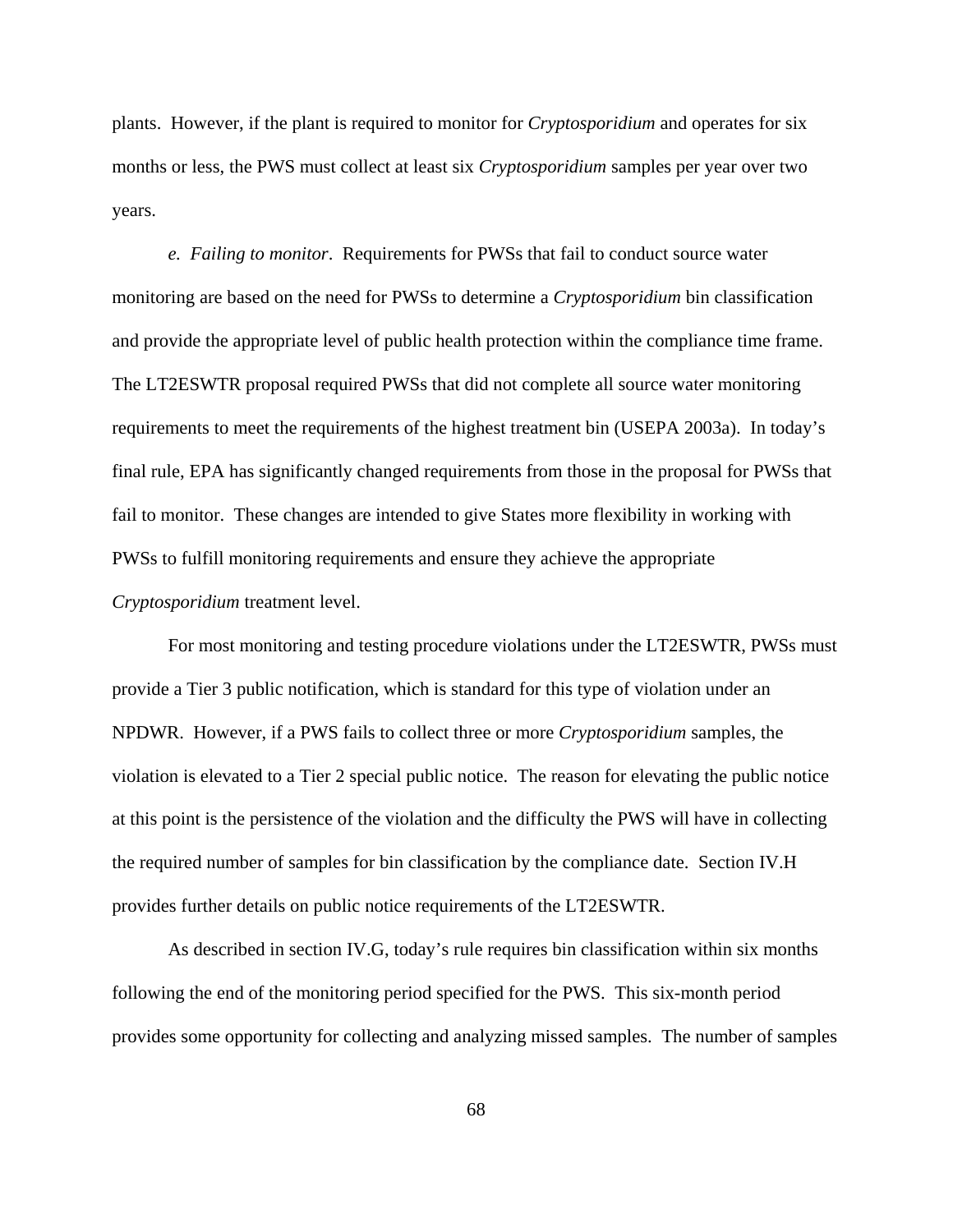that can be made up in this period is limited, though, due to the need for samples to be evenly distributed throughout the year, as well as for PWSs and States to spend time during this period evaluating monitoring results to determine bin classification. In consideration of these factors, EPA believes that elevating the public notice when a PWS has missed three or more *Cryptosporidium* samples is appropriate. This violation will end when the State determines that the PWS has begun sampling on a schedule to collect the required number of samples.

Failure by a PWS to collect the required number of *Cryptosporidium* samples for bin classification by the compliance date is a treatment technique violation with a required Tier 2 public notice. This violation reflects the inability of the PWS to determine and comply with its *Cryptosporidium* treatment requirements under the LT2ESWTR and provide the appropriate level of public health protection. The violation ends when the State determines that the PWS is carrying out a monitoring plan that will lead to bin classification. A PWS that has already provided a Tier 2 public notice for missing three sampling dates and is successfully meeting a State-approved sampling schedule is not required to issue another public notice for missing the bin classification date. Alternatively, the PWS can choose to provide the highest level of *Cryptosporidium* treatment required under the rule, which is 5.5-log for filtered PWSs and 3-log for unfiltered PWSs.

*f. Grandfathering previously collected data*. Requirements for grandfathering previously collected monitoring data in today's final rule are similar to those in the proposal (USEPA 2003a). These requirements are based on the principle that to be eligible for grandfathering, previously collected data must be equivalent in quality to data that will be collected under the rule.

69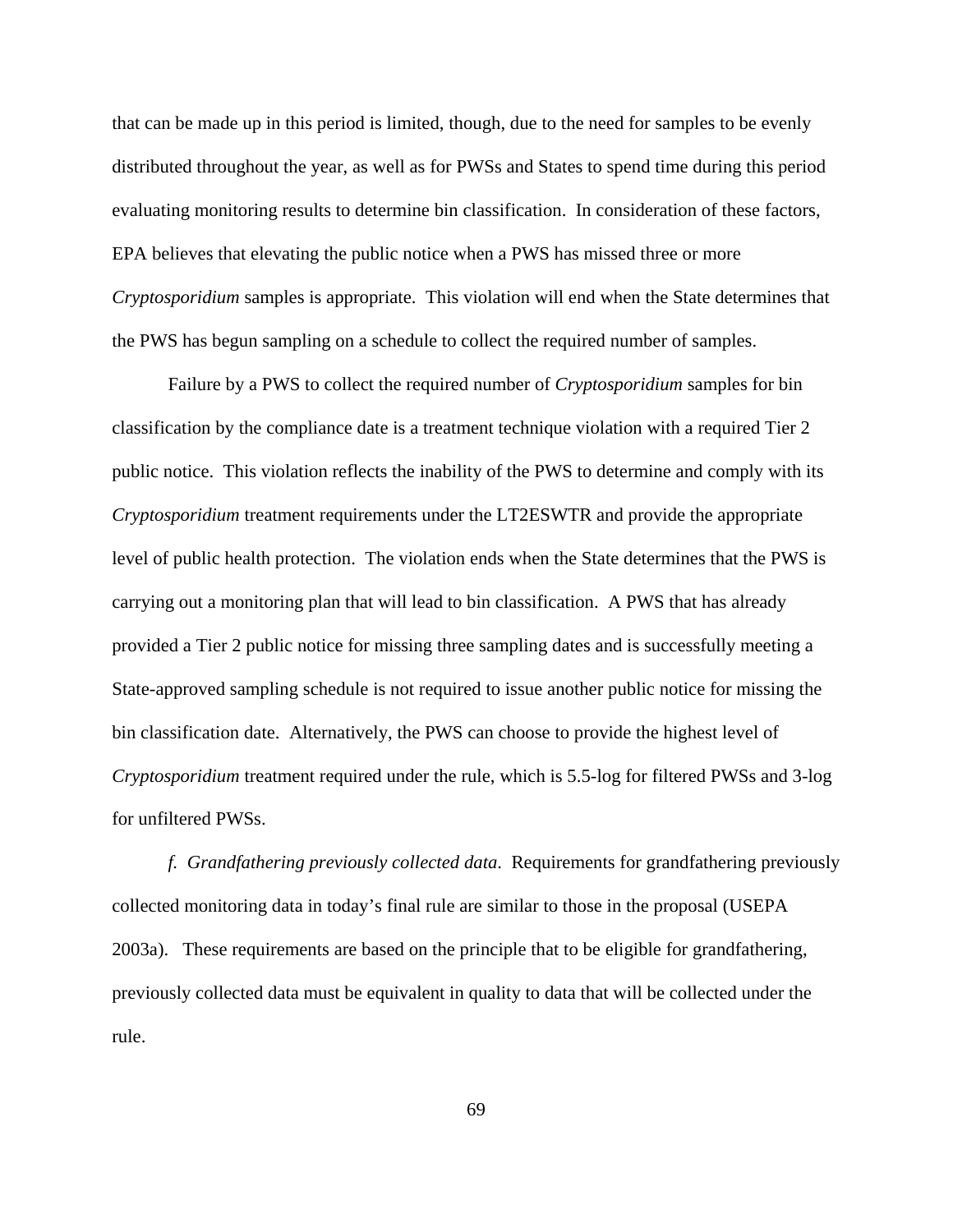The Stage 2 M-DBP Advisory Committee recommended that EPA accept previously collected *Cryptosporidium* data that are "equivalent in sample number, frequency, and data quality (e.g. volume analyzed, percent recovery) to data that would be collected under the LT2ESWTR...to determine bin classification in lieu of further monitoring" (USEPA 2000a). The Advisory Committee recognized that accepting previously collected data could have a number of benefits, including early determination of LT2ESWTR compliance needs, increasing laboratory capacity, and allowing PWSs to determine their bin classification using a larger, and potentially more representative, data set.

To ensure equivalent data quality, today's rule requires that grandfathered data meet the same requirements for analytical methods, sampling location, and sample volume as data collected under the rule. PWSs must not selectively report monitoring results for grandfathering. Further, grandfathered *Cryptosporidium* data must generally be collected at least monthly and on a regular schedule, with the same provisions for delayed or replacement samples as allowed for regular monitoring. Today's final rule differs from the proposal, however, in making allowances for use of previously collected data where irregularities or gaps in the sampling frequency occur.

EPA recognizes that when PWSs collected *Cryptosporidium* data prior to the proposed or final LT2ESWTR, there may have been months when a PWS either failed to collect or lost a sample due to problems with equipment, transportation, laboratory analysis, or other reasons. If the PWS did not collect a replacement sample, gaps in the previously collected data set occurred. EPA believes that grandfathering of such a data set may be appropriate despite these gaps if the PWS conducts additional monitoring, as necessary, to "fill-in" gaps and ensure that the data set is unbiased. Consequently, today's rule allows grandfathering of data with gaps in the sampling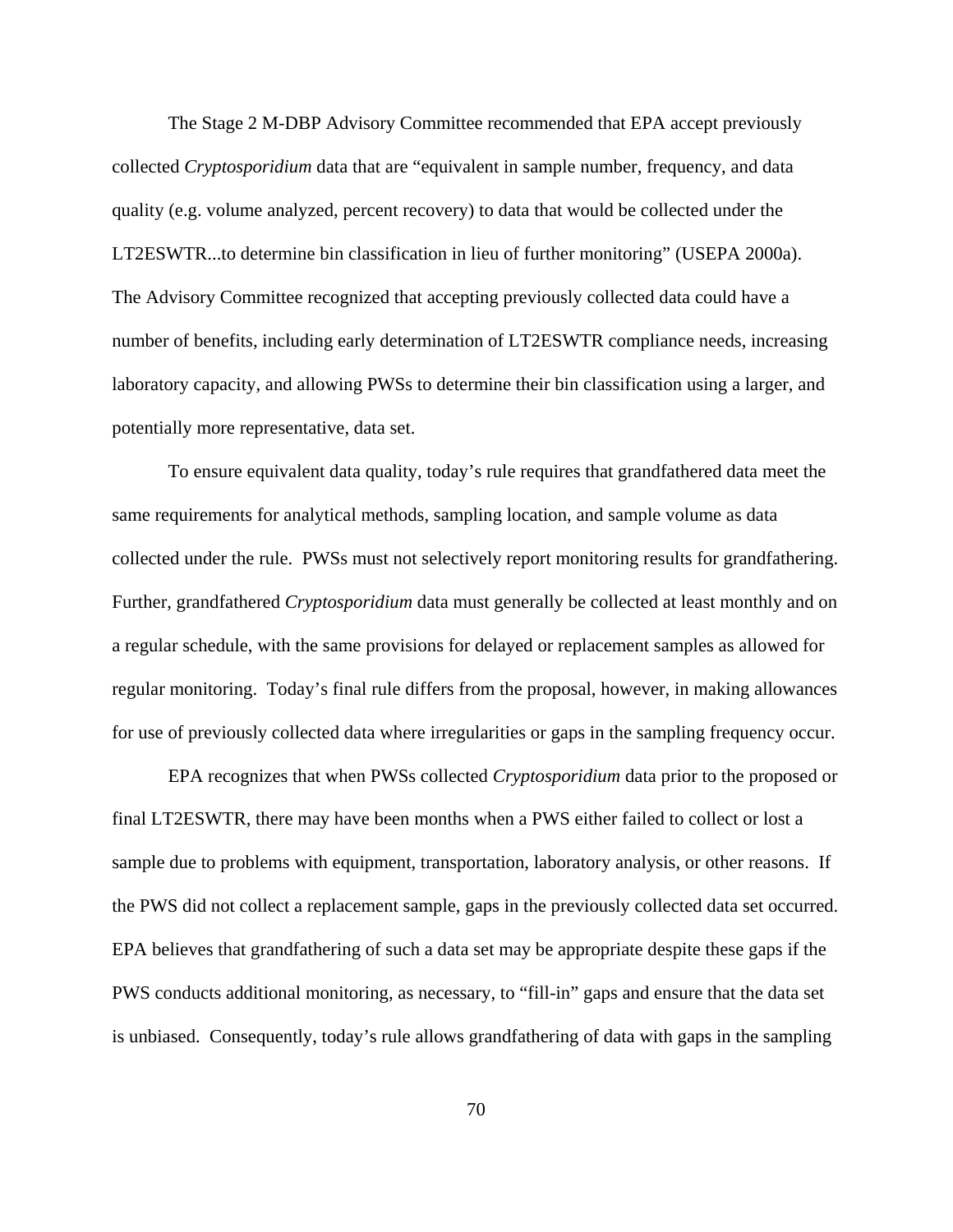frequency if approved by the State.

In addition, if the frequency of sampling in a previously collected data set varies, EPA believes the data could still be appropriate for use in bin classification. For example, a PWS might have sampled for *Cryptosporidium* once per month for a number of months and then increased the sampling frequency to twice per month. Today's rule allows the use of such a data set. However, to avoid bias, the PWS must calculate a monthly average for each month of sampling and then determine the bin classification using these monthly averages, rather than the individual sample concentrations.

Today's rule requires PWSs that plan to grandfather monitoring data to notify EPA or the State regarding the number and time span of sample results no later than three months prior to when the PWS must begin monitoring. The timing for submission of this notice is concurrent with the submission of a sampling schedule. This notification is necessary for the State to determine that a PWS is not required to submit a sampling schedule (when a PWS will fully comply with initial monitoring through grandfathering) or that a sampling schedule may include less than the full number of required samples (when a PWS will conduct new monitoring in conjunction with grandfathering to complete a data set). Further, this notice will assist EPA and States in determining the resources necessary to ensure timely review of grandfathered data.

PWSs must submit all monitoring results for grandfathering to EPA or the State, along with required supporting documentation, no later than two months after the PWS is required to begin monitoring. This timing will allow a PWS to continue collecting data for grandfathering until the month the PWS is required to begin monitoring under today's rule, plus an additional two months for sample analysis and compilation of the data for submission.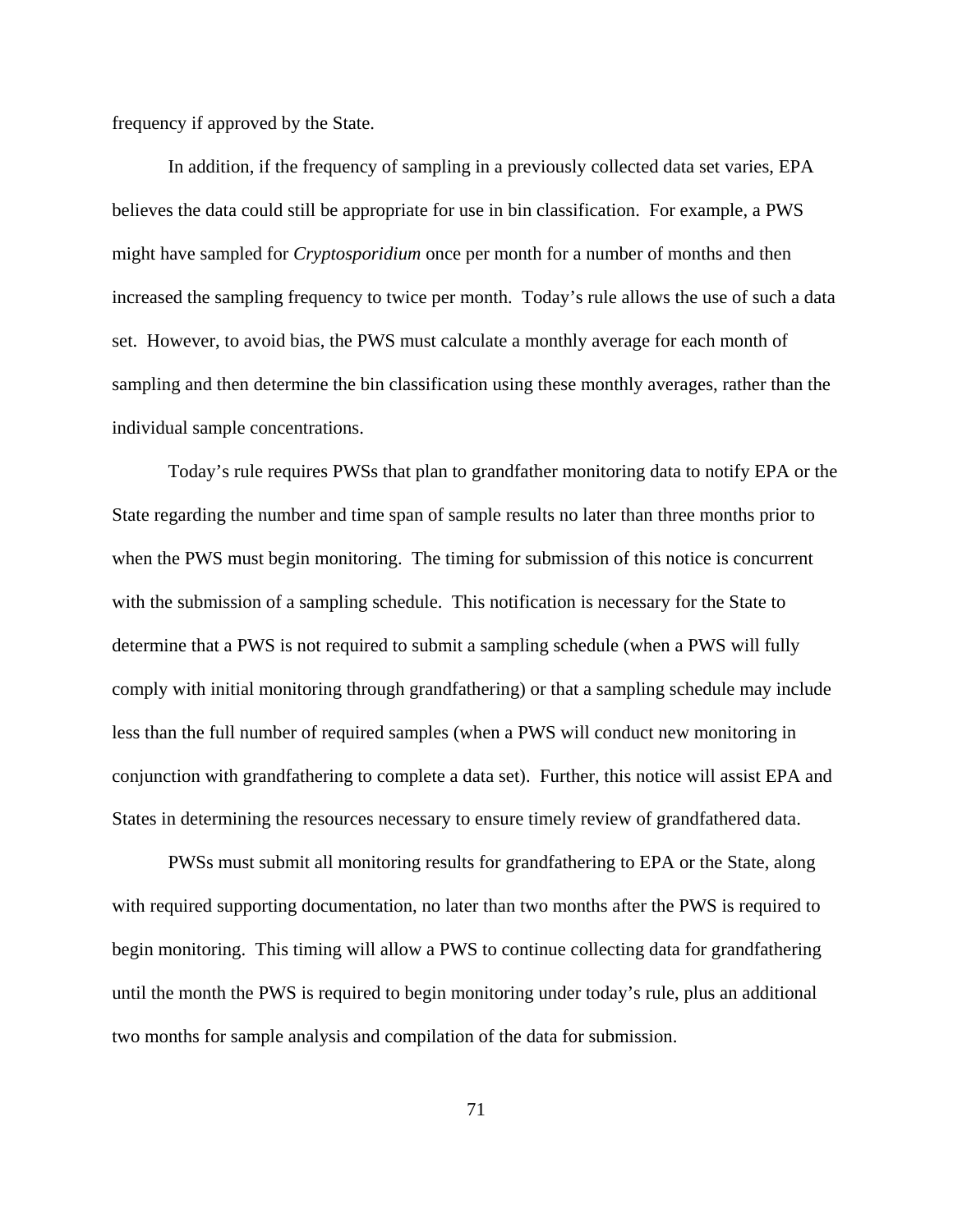This reporting deadline for grandfathering monitoring results is a change from the proposed rule. In the proposal, a PWS that intended to grandfather data in lieu of conducting new monitoring under the rule had to submit its grandfathered results no later than four months prior to when the PWS was otherwise required to begin monitoring under the rule. This proposed approach had the shortcoming that a PWS could not complete its monitoring for grandfathering within this four month period. In today's final rule, a PWS may continue monitoring for grandfathering all the way until the date when the PWS must begin monitoring under the rule, if necessary. PWSs that conclude their monitoring for grandfathering earlier may submit the data at an earlier date.

*g. Ongoing watershed assessment*. Treatment requirements under the LT2ESWTR are based on source water quality. Consequently, today's rule requires watershed assessment and, as described in the next section, a second round of monitoring following initial bin classification to determine if source water quality has changed to the degree that the treatment level should be modified. These requirements are unchanged from those in the proposed LT2ESWTR (USEPA 2003a), with the exception of an allowance for States to use programs other than the sanitary survey to assess changes in the watershed.

Today's rule leverages the existing requirement for States to perform sanitary surveys on surface water PWSs. During the source water review in the sanitary survey, today's rule requires States to determine if significant changes have occurred in the watershed that could lead to increased contamination by *Cryptosporidium*. The State can also choose to make this determination through an equivalent review of the source water under a program other than the sanitary survey, such as a Source Water Protection Assessment. If the State determines that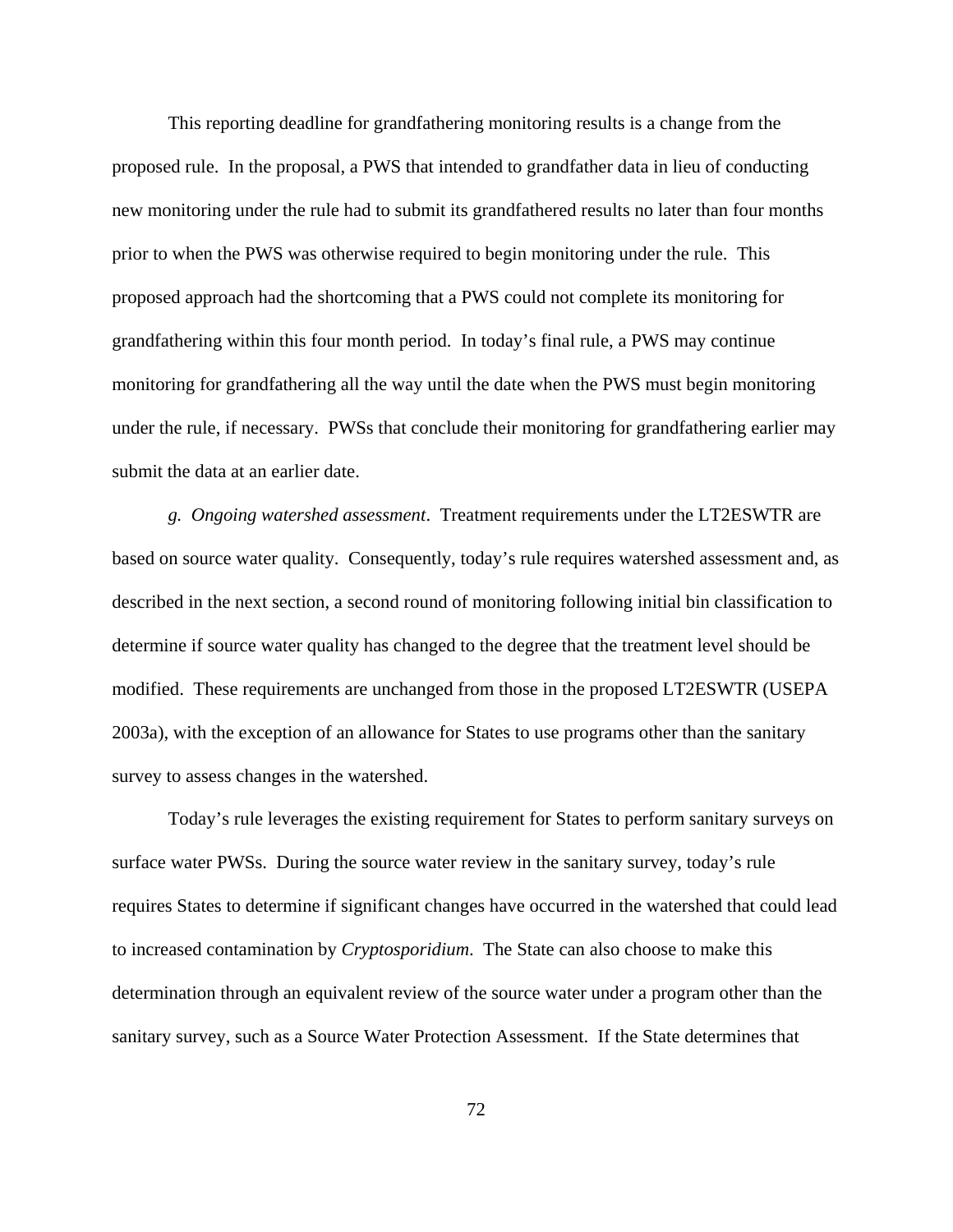significant changes have occurred, the State may specify that the PWS conduct additional source water monitoring or treat the potential contamination. This approach allows the PWS and State to respond to a significant change in source water quality prior to initiating a second round of monitoring or any time thereafter.

*h. Second round of monitoring.* A more rigorous reassessment of the source water occurs through a second round of monitoring that begins six years after initial bin classification. If EPA does not develop and finalize modifications to the LT2ESWTR prior to the date when PWSs must begin the second round of monitoring, then this second round must conform to the same requirements that applied to the initial round of monitoring. PWSs may be classified in a different treatment bin, depending on the results of the second round of monitoring.

The Stage 2 M-DBP Advisory Committee recommended that EPA initiate a stakeholder process several years prior to the second round of monitoring to review new information and determine if today's rule should be modified. If the Agency modifies the LT2ESWTR, the second round of monitoring would potentially involve a new analytical method and a different treatment bin structure.

#### 3. Summary of major comments

Public comment on the August 11, 2003, LT2ESWTR proposal generally supported the use of source water monitoring to determine additional treatment requirements. The following discussion summarizes major comments and EPA's responses in regard to sampling parameters and frequency, sampling location, sampling schedule, monitoring plants that operate only partyear, failing to monitor, providing treatment instead of monitoring, grandfathering previously collected data, ongoing source water assessment, second round of monitoring, and new source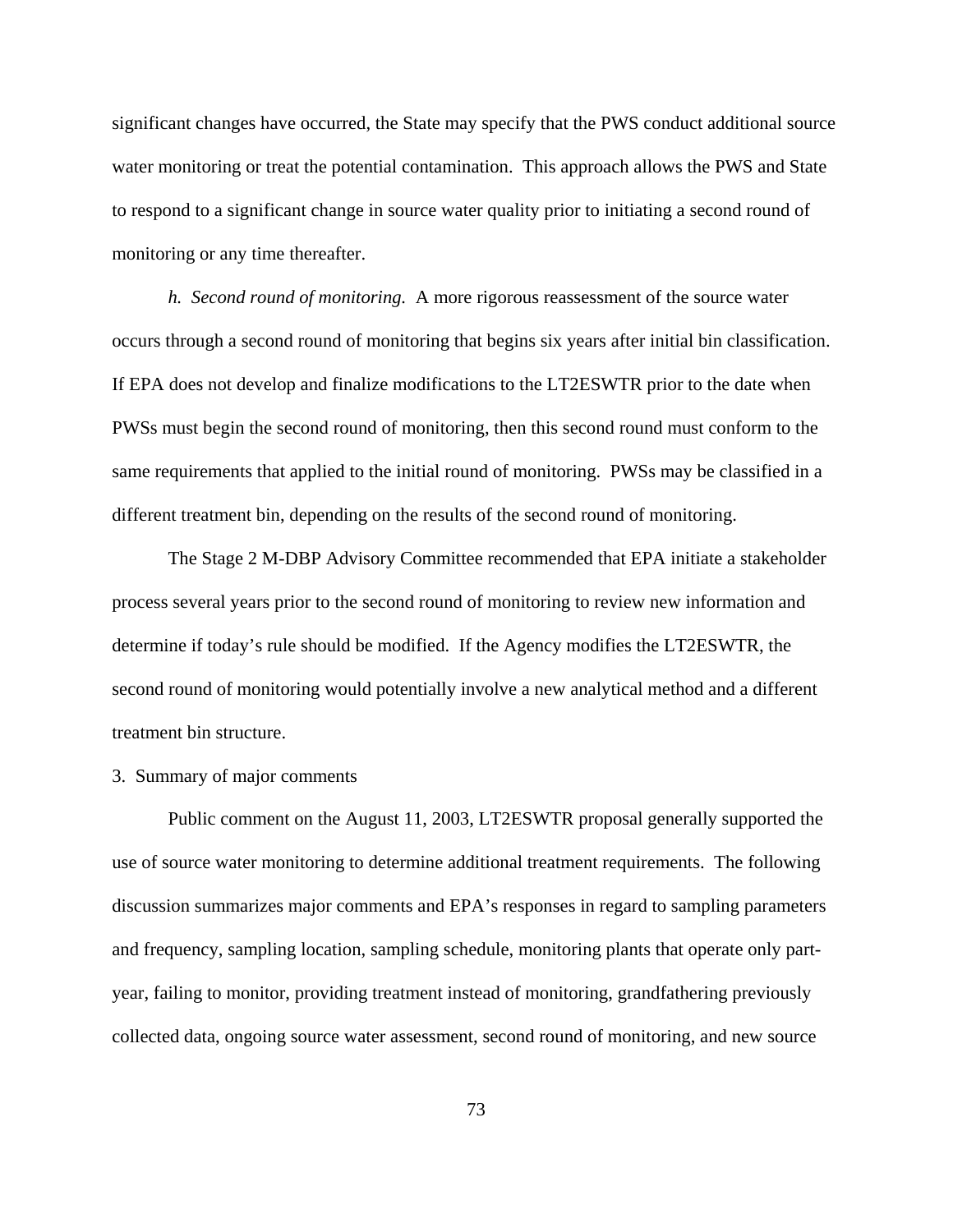monitoring.

*a. Sampling parameters and frequency*. Most commenters supported the proposed requirements for large PWSs to sample monthly for *Cryptosporidium*, as well as for *E. coli* and turbidity in filtered PWSs, for 24 months. Alternatives recommended by some commenters included ending monitoring after one year if no oocysts are detected, allowing large PWSs to use an *E. coli* screening analysis to determine if *Cryptosporidium* monitoring is necessary, and using watershed data to determine treatment needs instead of source water monitoring.

In response, EPA continues to believe that large PWSs should complete 24 months of *Cryptosporidium* monitoring, regardless of the first-year results, in order to capture a degree of annual variability in *Cryptosporidium* occurrence. Moreover, for the reasons discussed previously in this preamble, EPA continues to support the Advisory Committee recommendation that all large PWSs should monitor for *Cryptosporidium*, rather than use the *E. coli* screening analysis. EPA is not aware of studies that support the use of other watershed data in place of *Cryptosporidium* monitoring to determine treatment needs.

Regarding requirements for small PWSs, most commenters supported the *E. coli* screening analysis for small filtered PWSs. Several commenters recommended more options for *Cryptosporidium* monitoring by small PWSs, such as allowing monitoring to be spread over two years, instead of the one year required in the proposal, or allowing fewer samples. EPA agrees that budgeting for *Cryptosporidium* monitoring by some small PWSs will be easier if it is spread over two years, and today's rule allows this as an option. However, based on the analysis of false negative and false positive rates described previously, EPA continues to believe that at least 24 *Cryptosporidium* samples are necessary to determine the appropriate bin classification for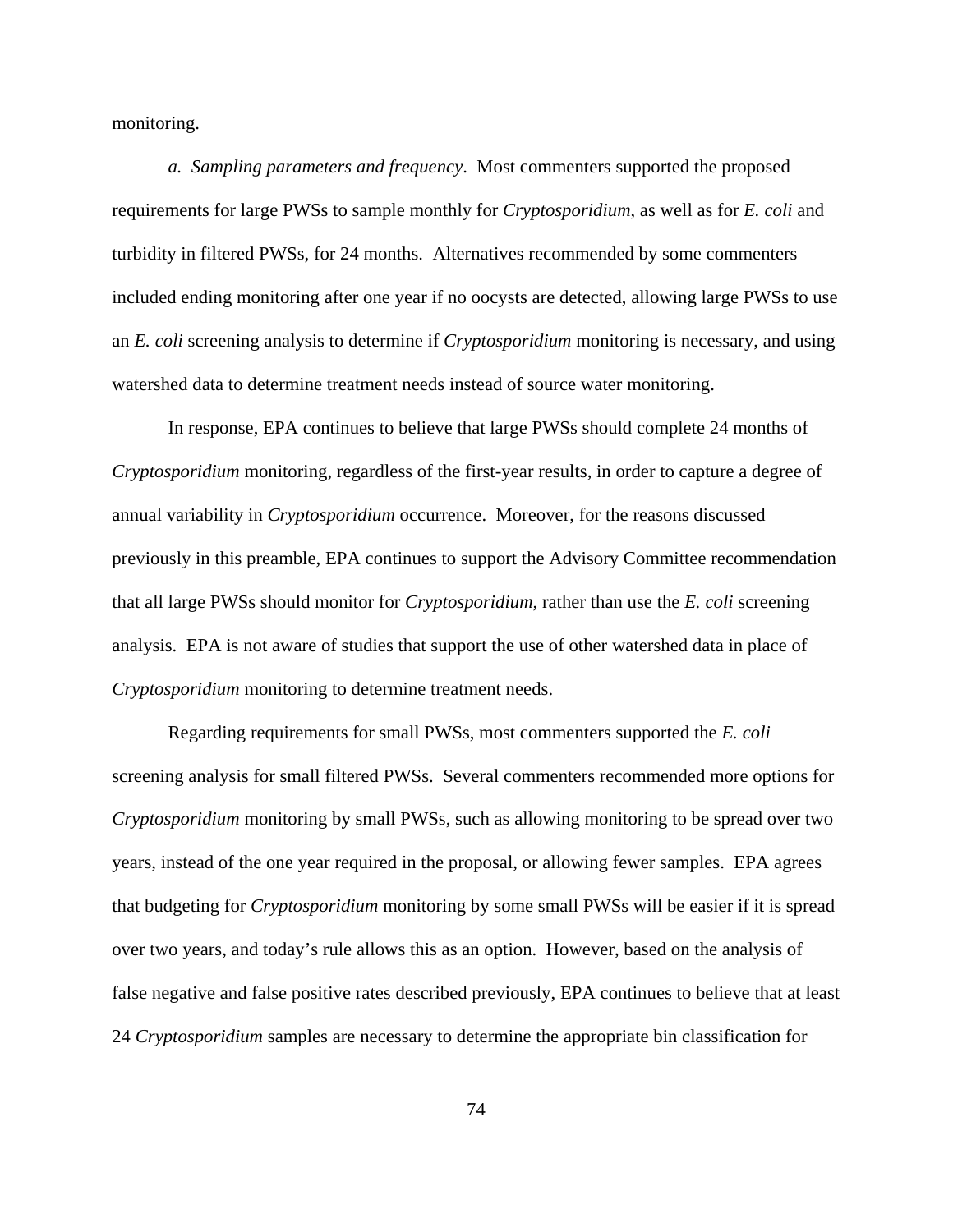year-round plants.

*b. Sampling location*. With respect to sampling location requirements, several commenters recommended that PWSs be allowed to collect samples either before or after pretreatment processes. These commenters stated that the chemicals used in pretreatment processes are unlikely to affect the analysis of *Cryptosporidium* oocysts at typical concentrations. Further, where sampling is conducted prior to a pretreatment process like presedimentation, commenters supported allowing PWSs to receive additional treatment credit for the process.

In response, EPA continues to believe that common pretreatment chemicals like oxidants and coagulants have the potential to adversely affect the performance of *Cryptosporidium* analytical methods. Consequently, today's rule requires that in most cases, PWSs must sample upstream of chemical addition. Where PWSs sample prior to pretreatment processes like presedimentation with coagulation, they are eligible to receive additional treatment credit for the process. However, if sampling prior to chemical addition is not feasible for a particular plant and the treatment chemical is present at a very low level that is unlikely to interfere with sample analysis, the State may approve sampling after chemical addition.

Many commenters recommended that States approve sampling locations for their PWSs. Commenters indicated that State review and approval of monitoring plans will help to prevent confusion and PWSs potentially sampling at an incorrect location. EPA agrees with these commenters and has established a requirement in today's rule for PWSs to report a description of the sampling location to the State. If a PWS does not hear back from the State by the time it is scheduled to begin sampling, it may assume that its monitoring location is acceptable.

75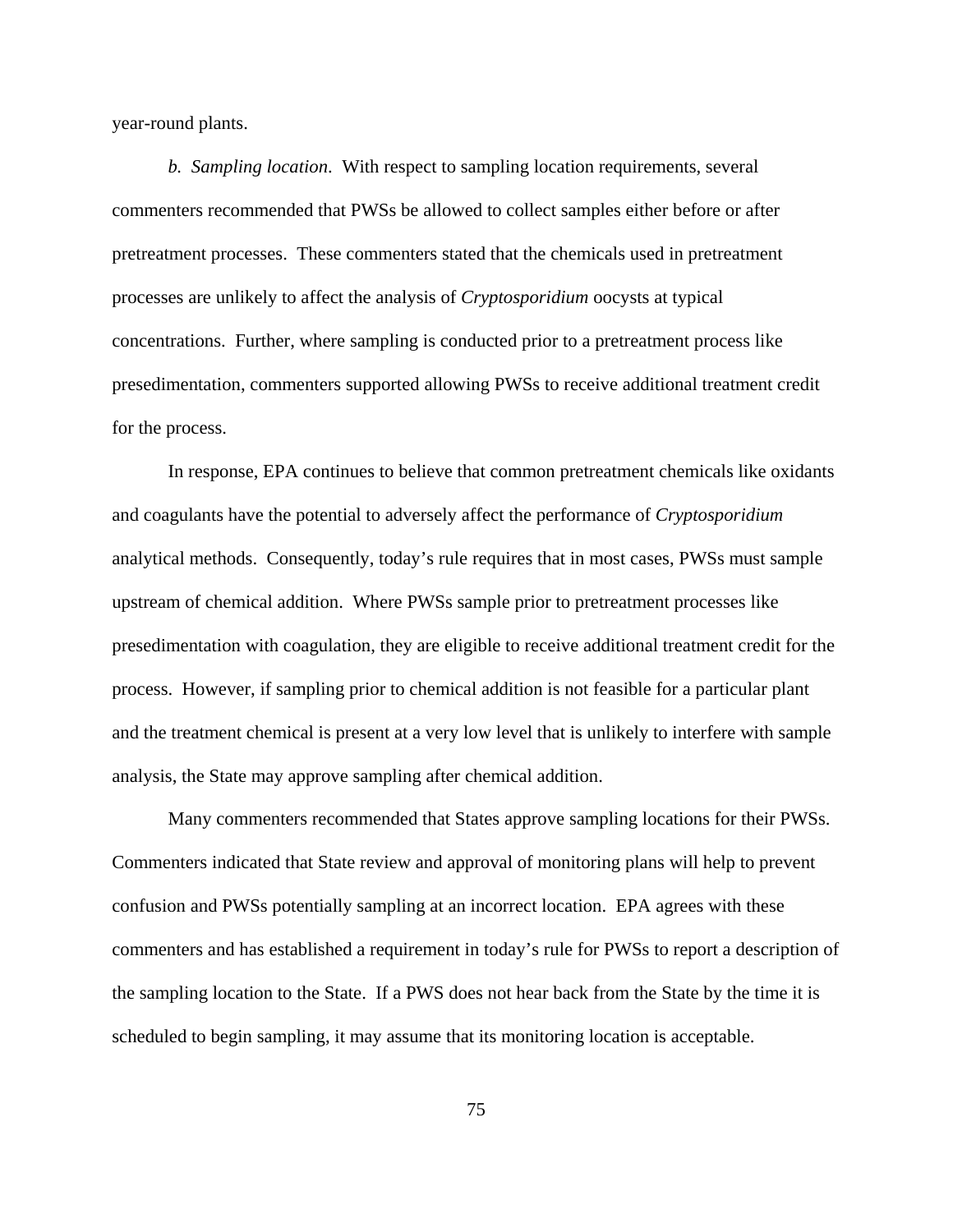*c. Sampling schedule*. In regard to sampling schedule requirements, several commenters requested that PWSs be given a time window larger than 5 days around scheduled sampling dates to collect samples. Recommended alternatives included a 7 or 9-day window, or only requiring that PWSs collect a sample within a specified month. In addition, commenters identified situations that interfere with sample collection, such as plant interruptions and laboratory or transportation problems, and noted that some of these are outside the conditions under which the proposal allowed a PWS to collect a delayed or replacement sample without penalty.

In response, EPA continues to believe that for routine sample collection, a 5-day window provides sufficient flexibility, given that PWSs will pick the sampling days and can schedule around holidays, weekends, and other times when sampling would be problematic. However, today's rule allows PWSs to sample outside of this window without penalty if necessary due to unforeseen conditions. Further, if a PWS collects a sample but is unable to have it analyzed due to problems with equipment, transportation or the laboratory, today's rule allows the PWS to collect a replacement sample without penalty.

In regard to the time frame for collecting missed or replacement samples, commenters recommended a number of approaches. These include adding extra sampling days to the original sampling schedule, which a PWS could then use in the event of missed sampling dates, and allowing PWSs to collect make-up samples either immediately after the scheduled sampling date or at the end of the monitoring period.

In general, EPA considers it preferable for PWSs to collect missed or replacement samples as close as is feasible to scheduled sampling dates. However, if there is a significant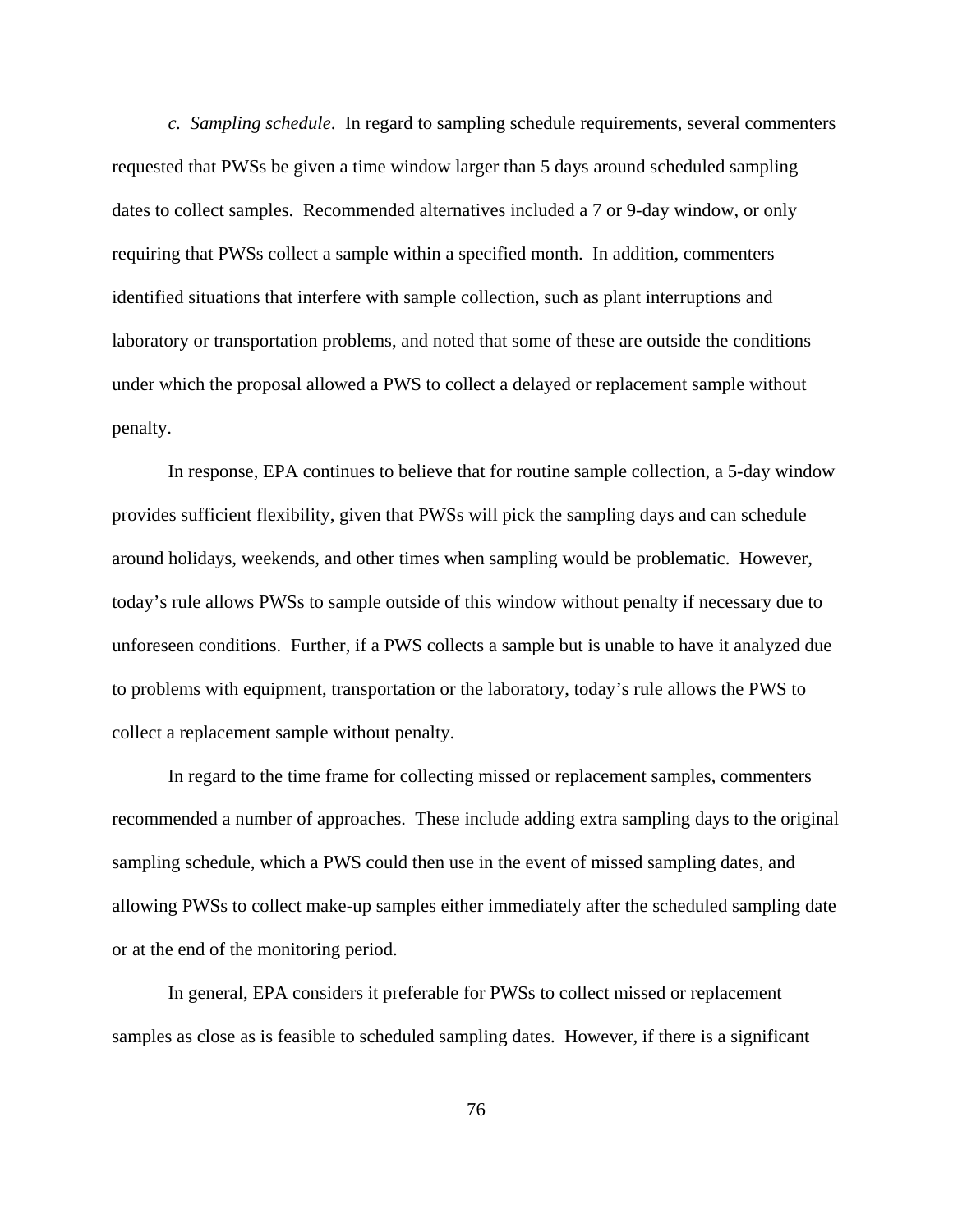delay with respect to the original sampling date, collecting make-up samples at an alternate time may be appropriate to ensure that sampling results are seasonally representative. Therefore, today's rule requires PWSs to collect a missed sample as close as is feasible to the scheduled sampling date, and to collect replacement samples within 21 days of receiving information that one is needed, unless doing so within this time frame is not feasible. However, the State can authorize alternative sampling dates so that monitoring is not seasonally biased. This could include sampling during the same time in the following year, if the missed sample occurred during the first year of monitoring, or sampling after the end of the scheduled monitoring period.

*d. Plants operating only part of the year*. Commenters on monitoring requirements for surface water plants that operate for only part of the year generally recommended that sampling occur only during the period of operation. However, several different options were put forward for how the sampling be conducted. Some commenters recommended a minimum of 12 samples per year for two years distributed evenly over the period that the plant operates. Others suggested allowing the PWS to collect the required number of samples over a longer time period in order to limit the frequency of required samples when the plant is operating. Several commenters said that State input is critical to determining the appropriate monitoring period since States may have historical knowledge of plant operating practices.

In response, EPA agrees that monitoring of plants that operate only part-year under today's rule should be conducted only during months when the plant is operating, unless the State determines that a longer monitoring period is appropriate due to historical operating practices. Further, plants that operate only part-year should maintain the same sampling

77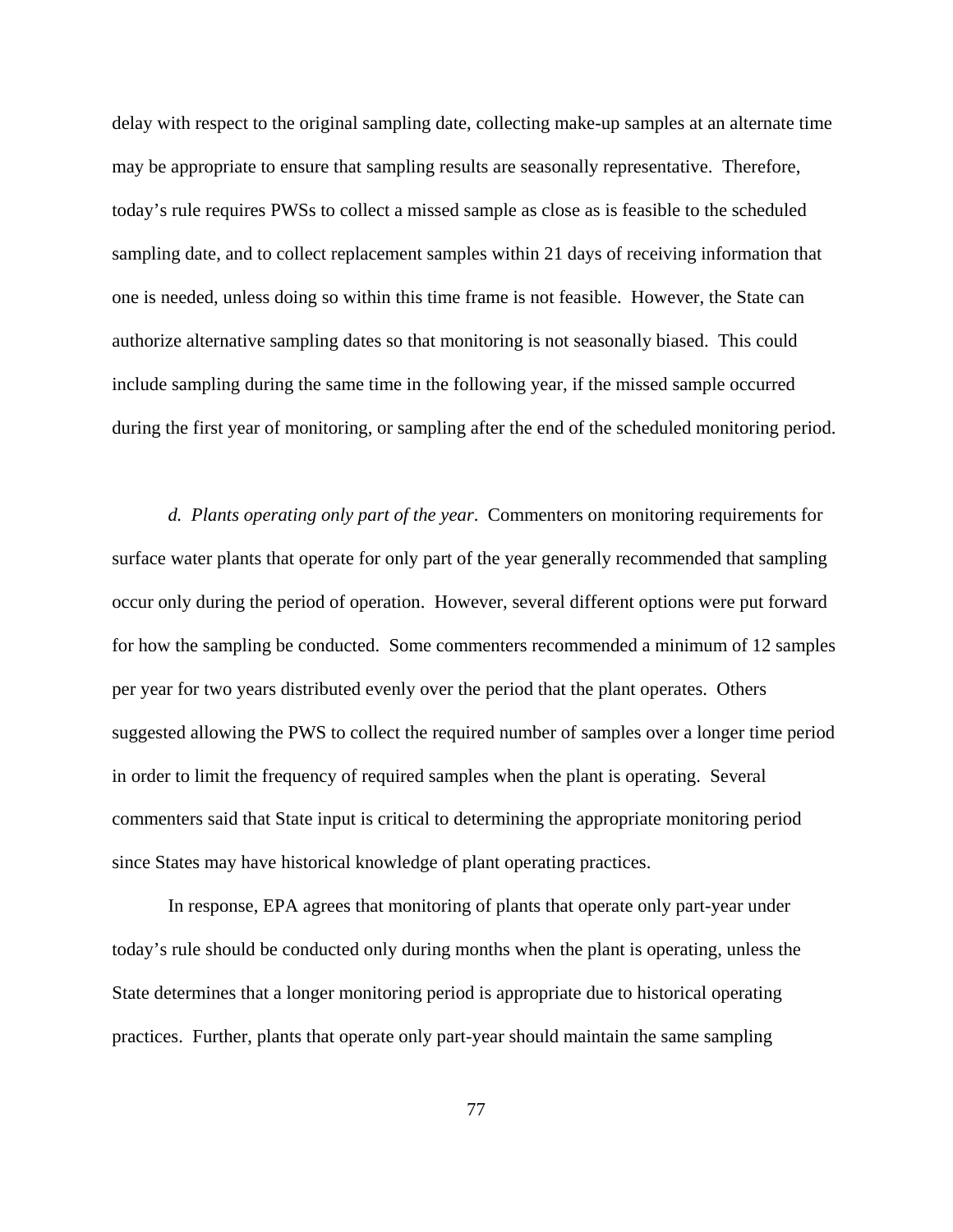frequency as plants operating year-round, with the exception that plants monitoring for *Cryptosporidium* must collect at least six samples per year to allow for appropriate bin classification. EPA does not believe extending monitoring over more years in plants that operate only part-year is appropriate, as this would delay the installation of additional treatment where needed.

*e. Failing to monitor*. Most commenters opposed automatically classifying PWSs in the highest treatment bin (Bin 4) if they fail to complete required monitoring, as the proposed rule stipulated. Commenters suggested alternative approaches, such as giving States the flexibility to address missed samples using current enforcement mechanisms, classifying a PWS only one level higher than the bin determined by the collected data, allowing an additional year of sampling, and allowing States to use other information (e.g., sanitary surveys, other monitoring data) to aid in the classification. A few commenters, however, supported Bin 4 classification for PWSs that fail to monitor, on the basis that any other approach would create an incentive for PWSs to stop testing if poor water quality is suspected.

EPA agrees that States should have flexibility in dealing with PWSs that fail to monitor. Further, providing the highest level of treatment may not be in the best interests of consumers where a PWS has minor problems in carrying out source water monitoring. However, EPA also believes that violations for monitoring failures must reasonably ensure that PWSs complete monitoring as required to determine a bin classification within the compliance date. Failure to do so would potentially compromise public health protection.

Based on these considerations, EPA has not established an automatic Bin 4 classification for monitoring failures under today's rule. Rather, if a PWS misses three or more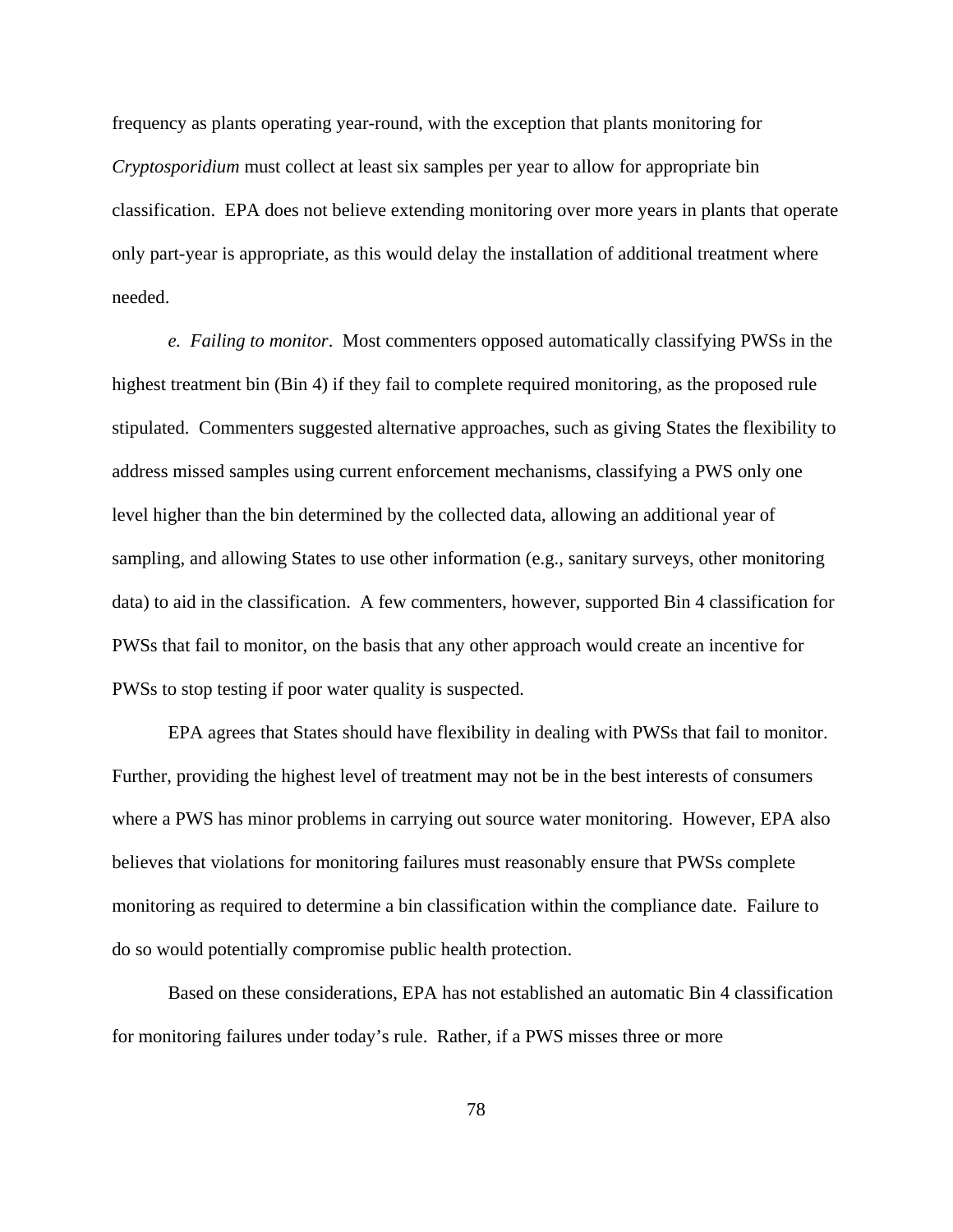*Cryptosporidium* samples, this persistent violation requires a Tier 2 public notice (other violations require a Tier 3 notice). Further, if a PWS is unable to determine a bin classification by the compliance date due to failure to collect the required number of *Cryptosporidium* samples, this is a treatment technique violation with a required Tier 2 public notice (unless the PWS has already issued a Tier 2 notice for missing 3 *Cryptosporidium* samples and is monitoring on a State-approved schedule). These violations last until the State determines that a PWS has begun monitoring on a schedule that will lead to bin classification or the PWS agrees to install treatment instead of monitoring.

*f. Providing treatment instead of monitoring*. Commenters supported the option for a PWS to provide the highest level of *Cryptosporidium* treatment required under today's rule rather than conducting source water monitoring. Several commenters recommended that a PWS should be allowed to take this option after having initiated monitoring. EPA agrees, and today's rule allows a PWS to stop monitoring at any time by notifying the State that it will provide 5.5 log *Cryptosporidium* treatment for filtered PWSs or 3-log *Cryptosporidium* inactivation for unfiltered PWSs by the compliance deadline specified in section IV.G.

*g. Grandfathering previously collected data*. With respect to grandfathering previously collected data, many commenters expressed concern with a proposed requirement that samples must have been collected in equal time intervals. Commenters stated that although PWSs may have sampled on a regular schedule, previously collected data sets are likely to have gaps due to samples rejected for method QC violations or periods when the PWS was unable to collect a sample. In addition, there are instances where PWSs have changed the frequency of sampling, such as from monthly to twice per month.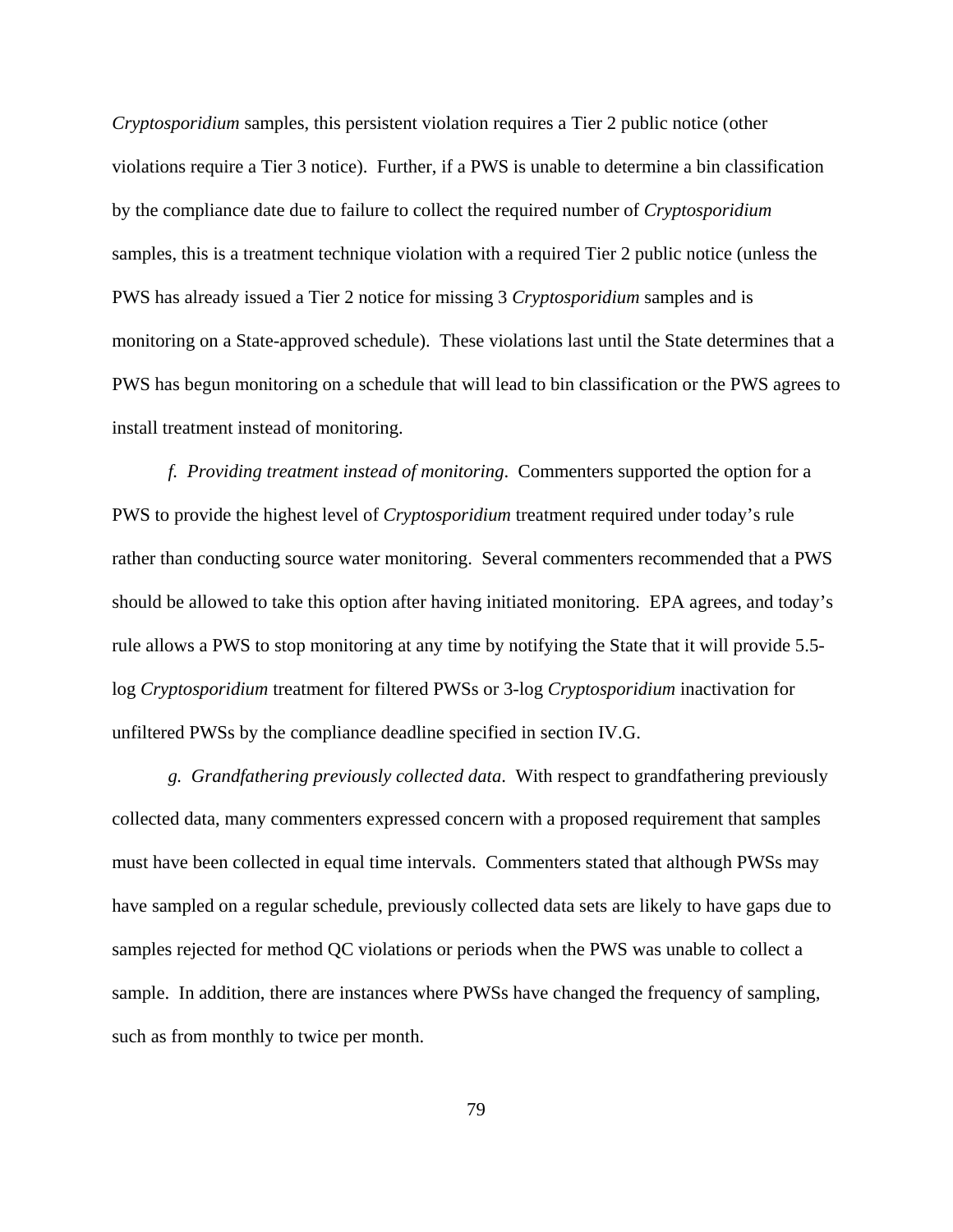EPA agrees that if a PWS has collected samples according to a regular schedule and met other data quality standards, then rejecting a large data set due to isolated gaps in the sampling frequency would be inappropriate. Consequently, today's rule allows States to approve grandfathering of previously collected data with omissions in the sampling interval, provided the PWS conducts additional monitoring if required by the State to ensure the data set is seasonally representative. Further, PWSs may grandfather previously collected data sets in which the sampling frequency varies, as long as samples were collected at least monthly. In this situation, PWSs must use monthly average concentrations, rather than individual sample concentrations, for bin classification.

With respect to data quality standards, such as meeting analytical method QC criteria, sampling at the correct location, and analyzing the minimum sample volume, several commenters stated that EPA should apply the same acceptance standards to previously collected data as are applied to data collected under today's rule. Other commenters, though, suggested that States should have the flexibility to accept previously collected data that deviate from the data quality standards for monitoring under the rule. These commenters stated that such data sets might include samples collected over a longer period of time and may reflect more worstcase weather events.

In response, EPA believes that data quality standards should be uniformly applied under today's rule, so that previously collected data should not be held to a lower standard than new data or evaluated differently from State to State. The requirements in today's rule with respect to *Cryptosporidium* analytical methods and minimum sample volume reflect recommendations of the Advisory Committee, which also recommended that the same data quality standards be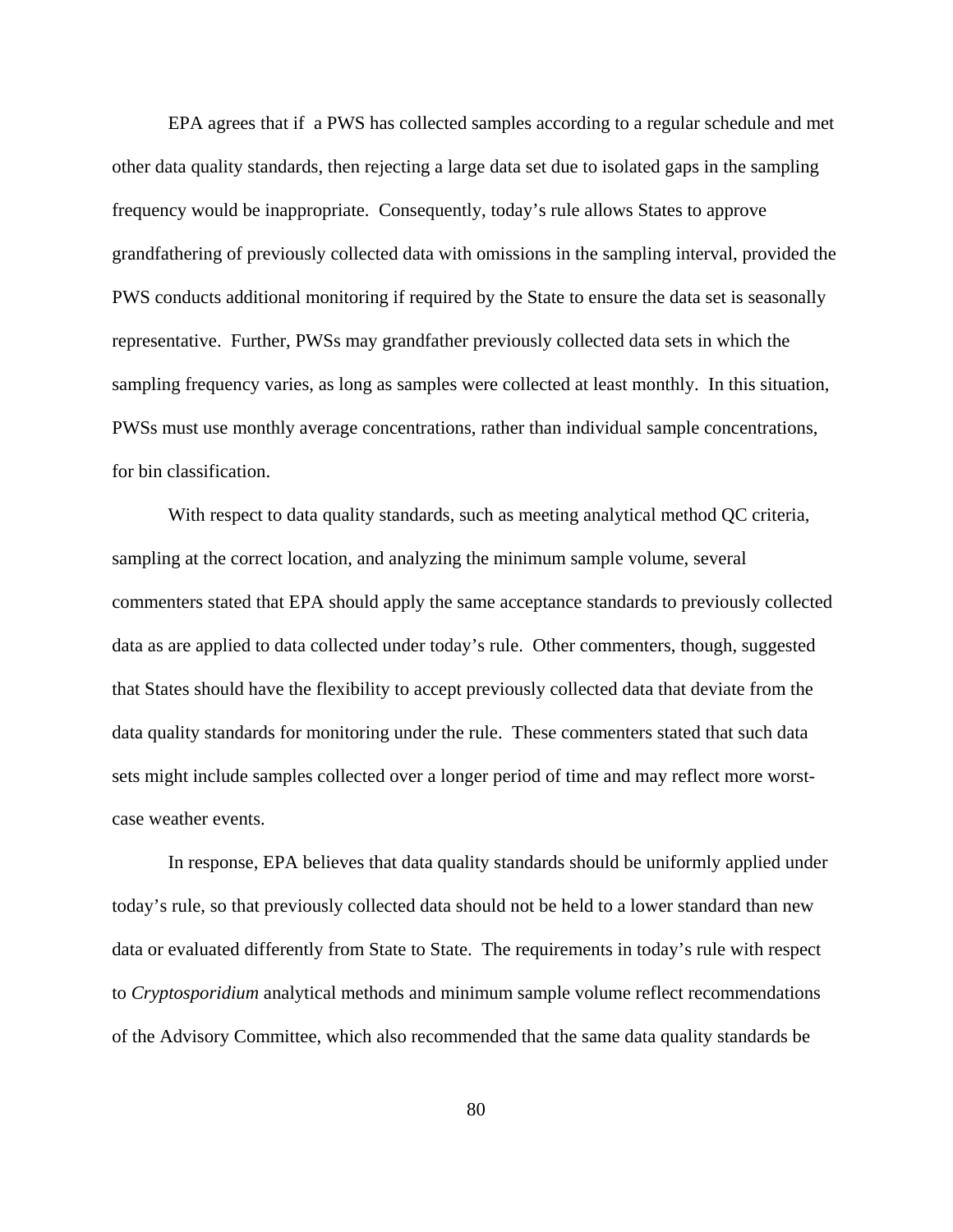applied for grandfathering. Further, because today's rule allows PWSs to collect make-up samples to address gaps in previously collected data sets, PWSs will have the opportunity to collect make-up samples for results that are rejected due to data quality standards without losing an entire data set.

In regard to notification of the acceptability of data for grandfathering, commenters recommended that if previously collected data submitted by a PWS are rejected, the PWS should have at least two months between notification and the date new monitoring must be initiated. These two months will give the PWS time to address rejection of the data and prepare for sampling. EPA agrees with this recommendation. Under today's rule, if a PWS properly submits a complete data set for grandfathering and the PWS must conduct new monitoring due to rejection of the data, the PWS has at least two months following notification by the State to initiate sampling.

*h. Ongoing watershed assessment*. Commenters asked for greater flexibility in the requirement for States to determine whether there have been significant changes in the watersheds of their PWSs that could lead to increased contamination. The proposed rule specified that States must make this determination during sanitary surveys. However, several commenters noted that some States perform source water protection assessments on the same frequency as sanitary surveys, and these detailed assessments might be a better mechanism to monitor changes in the watershed. EPA agrees and today's rule allows States to determine whether significant changes have occurred in the watershed through either a sanitary survey or an equivalent review of the source water under another program.

*i. Second round of monitoring.* Some commenters supported the proposed requirement

81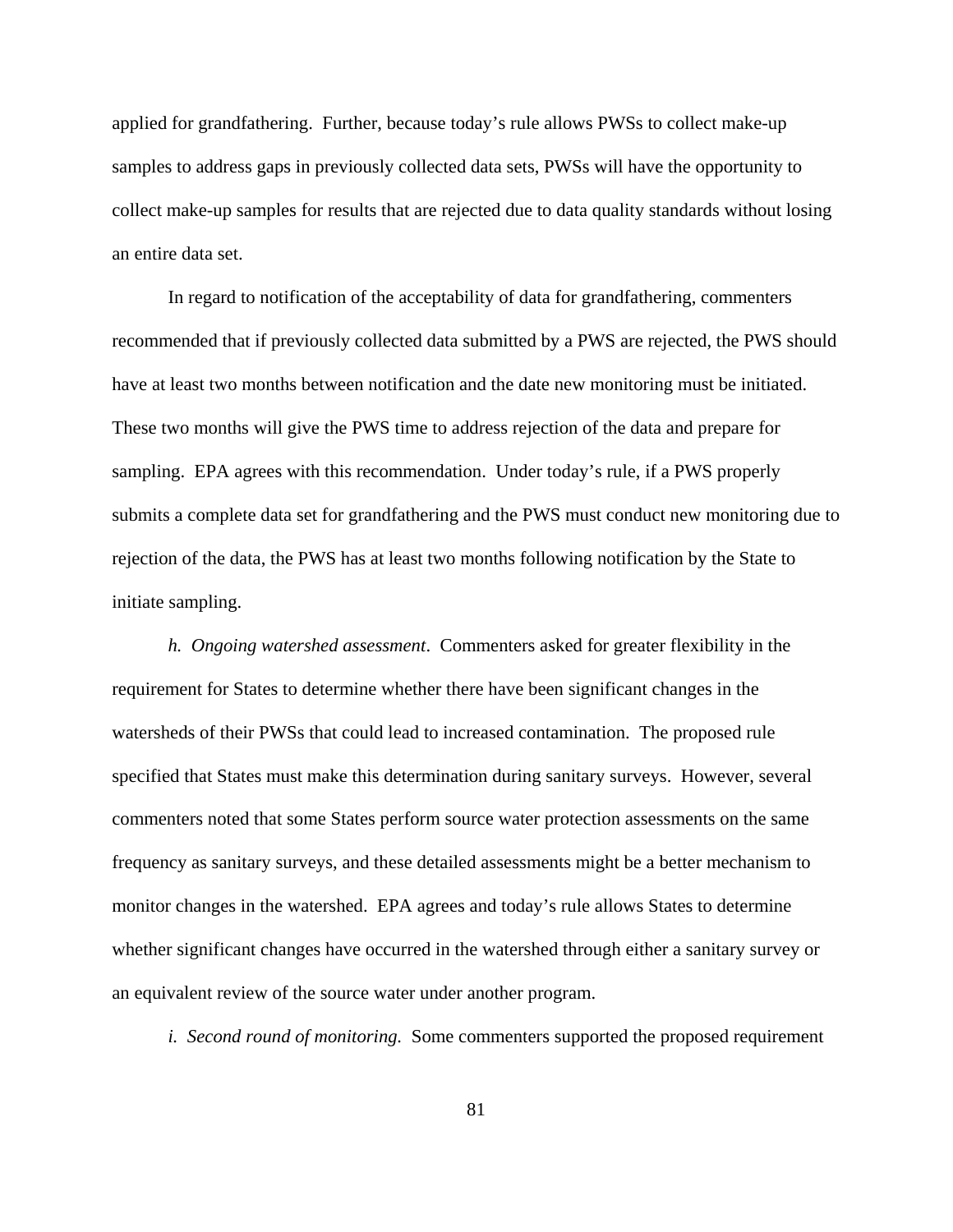for a second round of source water monitoring, but most opposed requiring it for all PWSs. These commenters recommended that States should be authorized to use sanitary surveys, source water assessments, ambient water quality data, treatment plant data, and other information to determine if a second round of monitoring is necessary for a PWS. Some commenters suggested that EPA fund research to allow the use of finished water monitoring as the determinant for treatment requirements in a second round of monitoring.

In response, EPA continues to believe that PWSs should conduct a second round of monitoring to determine if the level of treatment required as a result of the first round of monitoring is still appropriate. Consequently, today's rule requires this. However, EPA agrees that prior to a second round of monitoring, the Agency should evaluate the results of the first round of monitoring, along with whatever new information is available on *Cryptosporidium* analytical methods, risk, and other relevant issues. If EPA determines that there should be changes to the requirements for a second round of monitoring in today's rule, the Agency will issue a new rule establishing those changes.

*j. New source monitoring*. EPA requested comment in the proposal on monitoring requirements for new plants and sources (USEPA 2003a). Most commenters recommended that new plants and sources undergo monitoring equivalent to that required for existing plants and sources, and suggested that States should have discretion to determine when monitoring should take place. EPA agrees with these recommendations and today's rule requires PWS to conduct source water monitoring for new plants and sources on a schedule approved by the State. This schedule must include dates for the PWS to determine its treatment bin classification and, if necessary, comply with additional *Cryptosporidium* treatment requirements.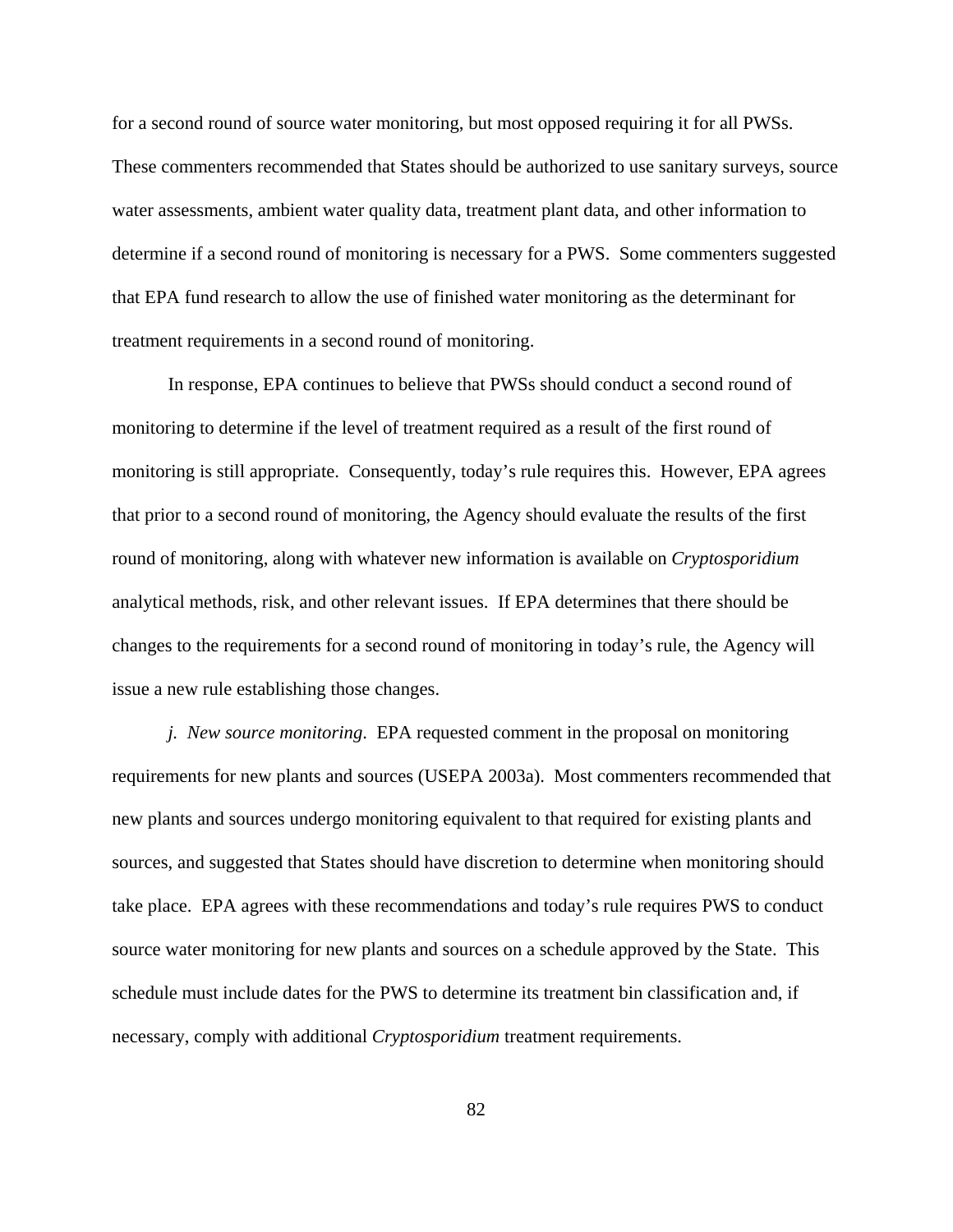## *B. Filtered System Cryptosporidium Treatment Requirements*

## 1. Today's rule

Today's rule requires filtered PWSs using surface water or GWUDI sources to provide greater levels of treatment if their source waters have higher concentrations of *Cryptosporidium*. Specifically, filtered PWSs are classified in one of four treatment bins based on results from the source water monitoring described in the previous section. PWSs classified in the lowest concentration bin are subject to no additional treatment requirements, while PWSs assigned to higher concentration bins must reduce *Cryptosporidium* levels beyond IESWTR and LT1ESWTR requirements. All PWSs must continue to comply with the requirements of the SWTR, IESWTR, and LT1ESWTR, as applicable.

This section addresses procedures for classifying filtered PWSs in *Cryptosporidium* treatment bins and the treatment requirements associated with each bin. Section IV.D presents the treatment and control options, collectively termed the "microbial toolbox," that PWSs must use to meet additional *Cryptosporidium* treatment requirements under today's rule.

*a. Bin classification*. After completing initial source water monitoring, filtered PWSs must calculate a *Cryptosporidium* bin concentration for each treatment plant where *Cryptosporidium* monitoring is required. This *Cryptosporidium* bin concentration is used to classify filtration plants in one of the four treatment bins shown in Table IV.B-1.

**Table IV.B-1.– Bin Classification Table for Filtered PWSs**

| For PWSs that are:      | with a <i>Cryptosporidium</i> bin concentration of     | The bin<br>classification is |
|-------------------------|--------------------------------------------------------|------------------------------|
| required to monitor for | less than 0.075 oocysts/L                              | Bin 1                        |
| Cryptosporidium         | 0.075 oocysts/L or higher, but less than 1.0 oocysts/L | $\operatorname{Bin} 2$       |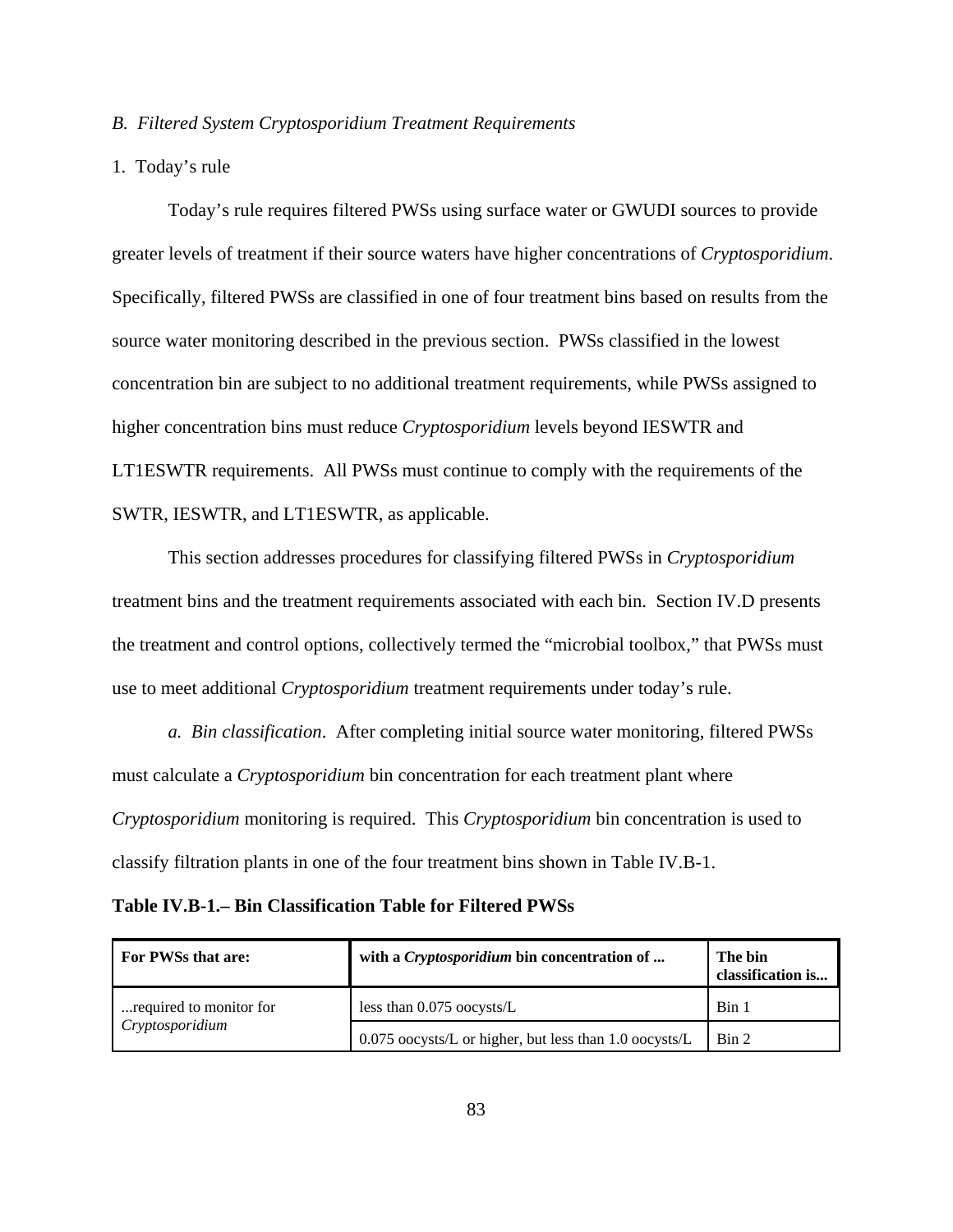|                                                                                                     | 1.0 oocysts/L or higher, but less than $3.0$ oocysts/L |       |
|-----------------------------------------------------------------------------------------------------|--------------------------------------------------------|-------|
|                                                                                                     | 3.0 oocysts/L or higher                                | Bin 4 |
| serving fewer than 10,000 people<br>and NOT required to monitor for<br>Cryptosporidium <sup>1</sup> | NA                                                     | Bin 1 |

1 Filtered PWSs serving fewer than 10,000 people are not required to monitor for *Cryptosporidium* if they monitor for *E. coli* and demonstrate a mean concentration of *E. coli* less than or equal to 10/100 mL for lake/reservoir sources or 50/100 mL for flowing stream sources or do not exceed an alternative State-approved indicator trigger (see section IV.A.1).

In general, the *Cryptosporidium* bin concentration is calculated by averaging individual sample results from one or more years of monitoring. Specific procedures vary, however, depending on the frequency and duration of monitoring. These procedures are as follows:

(1) For PWSs that collect a total of at least 24 but not more than 47 *Cryptosporidium* samples over two or more years, the *Cryptosporidium* bin concentration is equal to the highest arithmetic mean of all sample concentrations in any 12 consecutive months of *Cryptosporidium* monitoring.

(2) For PWSs that collect a total of at least 48 samples, the *Cryptosporidium* bin concentration is equal to the arithmetic mean of all sample concentrations.

(3) For PWSs that serve fewer than 10,000 people and monitor for *Cryptosporidium* for only one year (i.e., collect 24 samples in 12 months), the *Cryptosporidium* bin concentration is equal to the arithmetic mean of all sample concentrations.

(4) For PWSs with plants that operate only part-year that monitor for less than 12 months per year, the *Cryptosporidium* bin concentration is equal to the highest arithmetic mean of all sample concentrations during any year of *Cryptosporidium* monitoring.

In data sets with variable sampling frequency, PWSs must first calculate an arithmetic mean for each month of sampling and then apply one of these four procedures using the monthly mean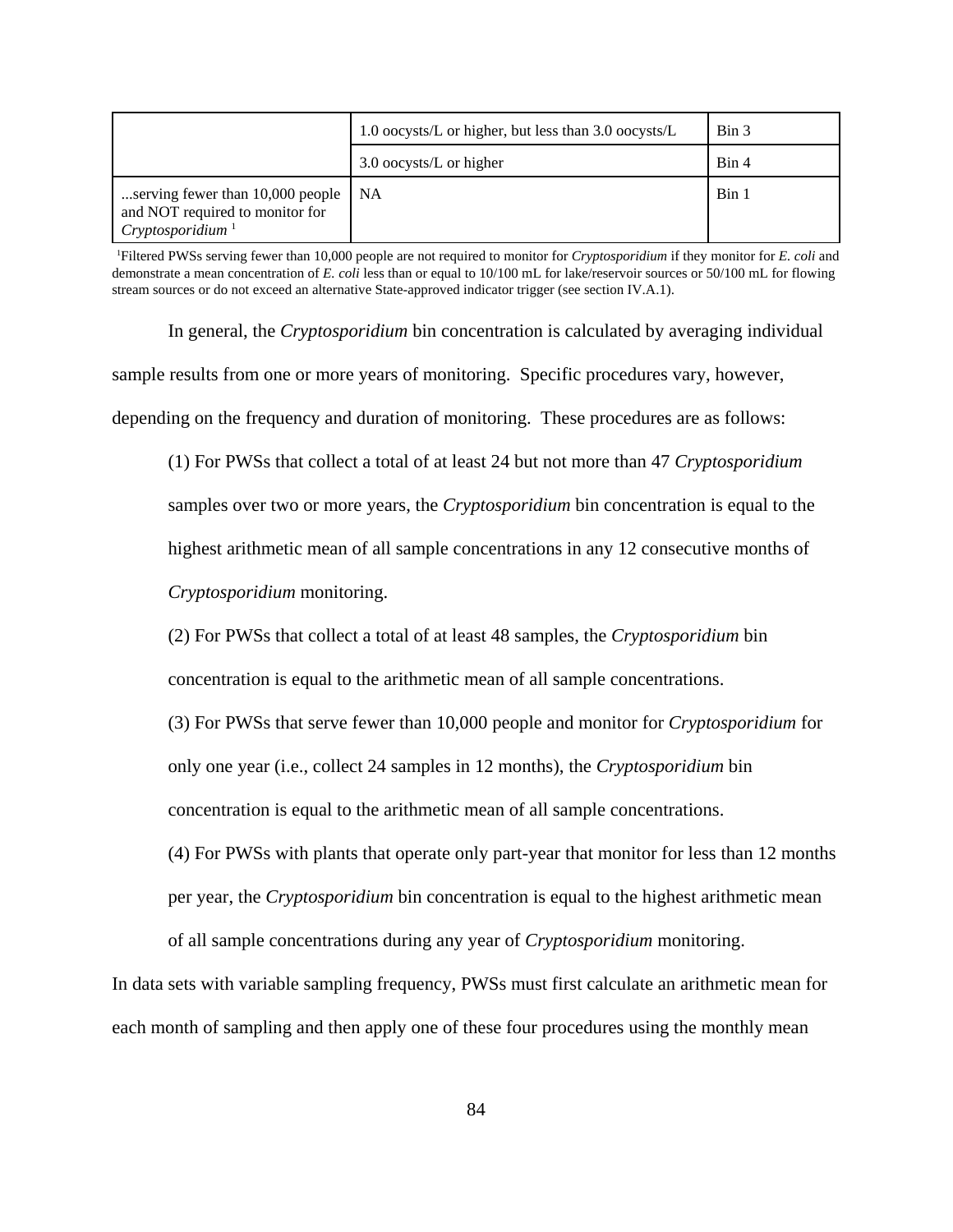concentrations. As described in section IV.A, PWSs may grandfather previously collected *Cryptosporidium* data where the sampling frequency varies (e.g., one year of monthly sampling and one year of twice-per-month sampling).

Filtered PWSs serving fewer than 10,000 people are not required to monitor for *Cryptosporidium* if they demonstrate a mean *E. coli* concentration less than or equal to 10/100 mL for lake/reservoir sources or 50/100 mL for flowing stream sources or do not exceed an alternative State-approved indicator trigger. PWSs that meet this criterion are classified in Bin 1 as shown in Table IV.B-1.

When determining the *Cryptosporidium* bin concentration, PWSs must calculate individual sample concentrations as the total number of oocysts counted, divided by the volume assayed (see section V.K for details). In samples where no oocysts are detected, the result is assigned a value of zero for the purpose of calculating the bin concentration. Sample analysis results are not adjusted for analytical method recovery or the percent of *Cryptosporidium* oocysts that are infectious.

PWSs must report their treatment bin classification to the State for approval following initial source water monitoring (see section IV.G for specific compliance dates). The report must include a summary of the data and calculation procedure used to determine the bin concentration. If EPA does not amend today's rule before the second round of monitoring described in section IV.A, PWSs must recalculate their bin classification after completing the second round of monitoring and report the results to the State for approval. If the State does not respond to a PWS regarding its bin classification after either report, the PWS must comply with the *Cryptosporidium* treatment requirements of today's rule based on the reported bin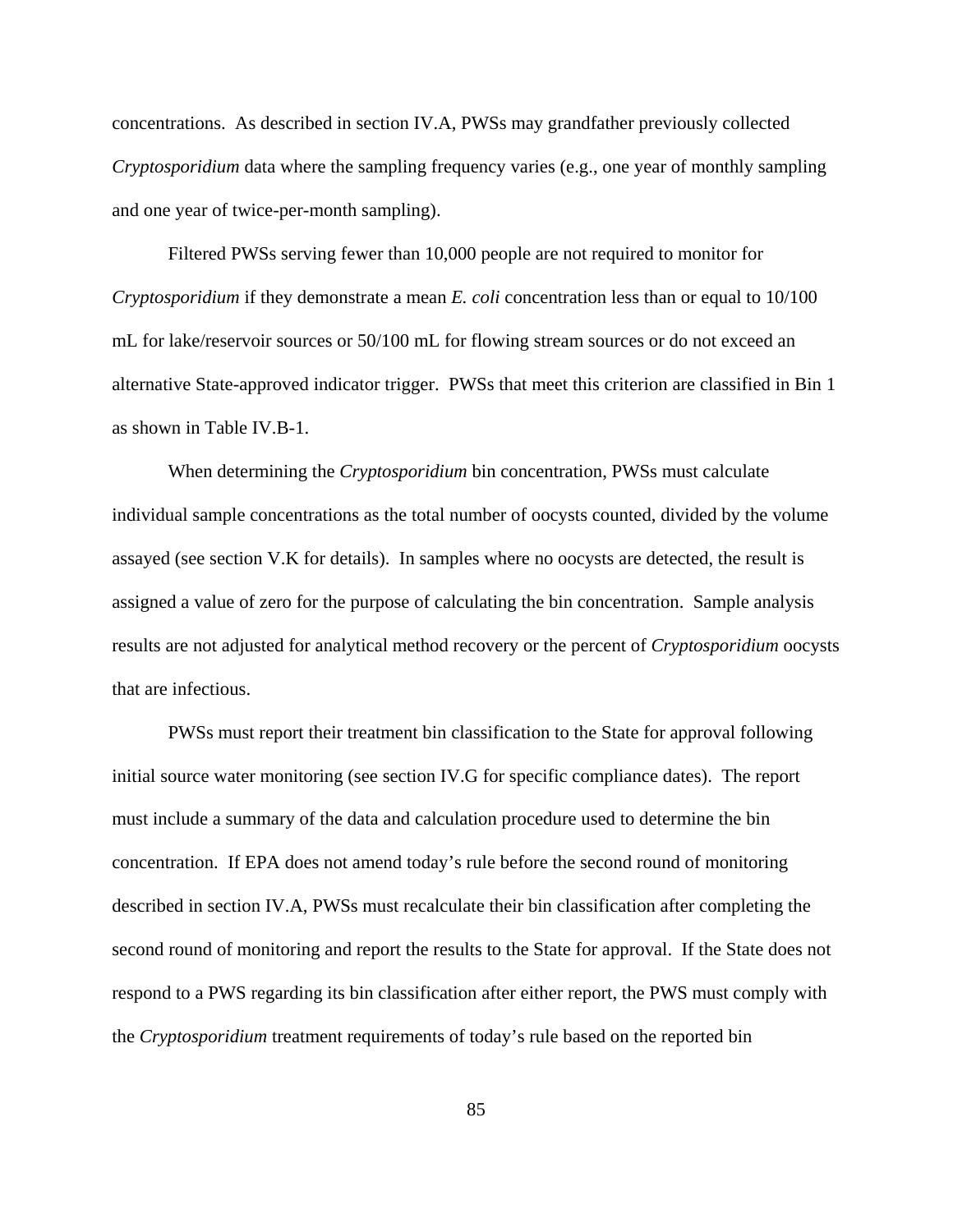classification.

*b. Bin treatment requirements*. Table IV.B-2 shows the additional *Cryptosporidium*

treatment requirements associated with the four treatment bins for filtered PWSs under today's

rule. All filtered PWSs must comply with these treatment requirements based on their bin

classification, which must be determined using the procedures just described.

**Table IV.B-2.– Treatment Requirements for LT2ESWTR Bin Classifications**

| If your bin<br>classification<br>is | And you use the following filtration treatment in full compliance with the SWTR,<br><b>IESWTR, and LT1ESWTR (as applicable), then your additional treatment</b><br>requirements are |                                 |                                               |
|-------------------------------------|-------------------------------------------------------------------------------------------------------------------------------------------------------------------------------------|---------------------------------|-----------------------------------------------|
|                                     | <b>Conventional filtration</b><br>treatment <sup>1</sup> , diatomaceous<br>earth filtration, or slow<br>sand filtration                                                             | <b>Direct filtration</b>        | <b>Alternative filtration</b><br>technologies |
| Bin 1                               | No additional treatment                                                                                                                                                             | No additional treatment         | No additional treatment                       |
| Bin 2                               | 1-log treatment <sup>2</sup>                                                                                                                                                        | 1.5-log treatment <sup>2</sup>  | As determined by the State <sup>2,4</sup>     |
| Bin 3                               | 2-log treatment <sup>3</sup>                                                                                                                                                        | 2.5-log treatment <sup>3</sup>  | As determined by the State <sup>3,5</sup>     |
| Bin 4                               | 2.5-log treatment <sup>3</sup>                                                                                                                                                      | $3$ -log treatment <sup>3</sup> | As determined by the State <sup>3,6</sup>     |

<sup>1</sup>Applies to a treatment train using separate, sequential, unit processes for coagulation/flocculation, clarification, and granular media filtration. Clarification includes any solid/liquid separation process following coagulation where accumulated solids are removed during this separate component of the treatment system. 2

PWSs may use any technology or combination of technologies from the microbial toolbox in section IV.D.

<sup>3</sup>PWSs must achieve at least 1-log of the required treatment using ozone, chlorine dioxide, UV, membranes, bag filtration, cartridge filtration, or bank filtration.

4 Total *Cryptosporidium* removal and inactivation must be at least 4.0 log.

5 Total *Cryptosporidium* removal and inactivation must be at least 5.0 log.

6 Total *Cryptosporidium* removal and inactivation must be at least 5.5 log.

The total *Cryptosporidium* treatment required for plants in Bins 2, 3, and 4 is 4.0-log,

5.0-log, and 5.5-log, respectively. Conventional treatment (including softening), slow sand, and

diatomaceous earth filtration plants in compliance with the IESWTR or LT1ESWTR, as

applicable, receive a prescribed 3.0-log *Cryptosporidium* treatment credit toward these total bin

treatment requirements. Accordingly, these plant types must provide 1.0- to 2.5-log of

additional treatment when classified in Bins 2–4, respectively. Direct filtration plants in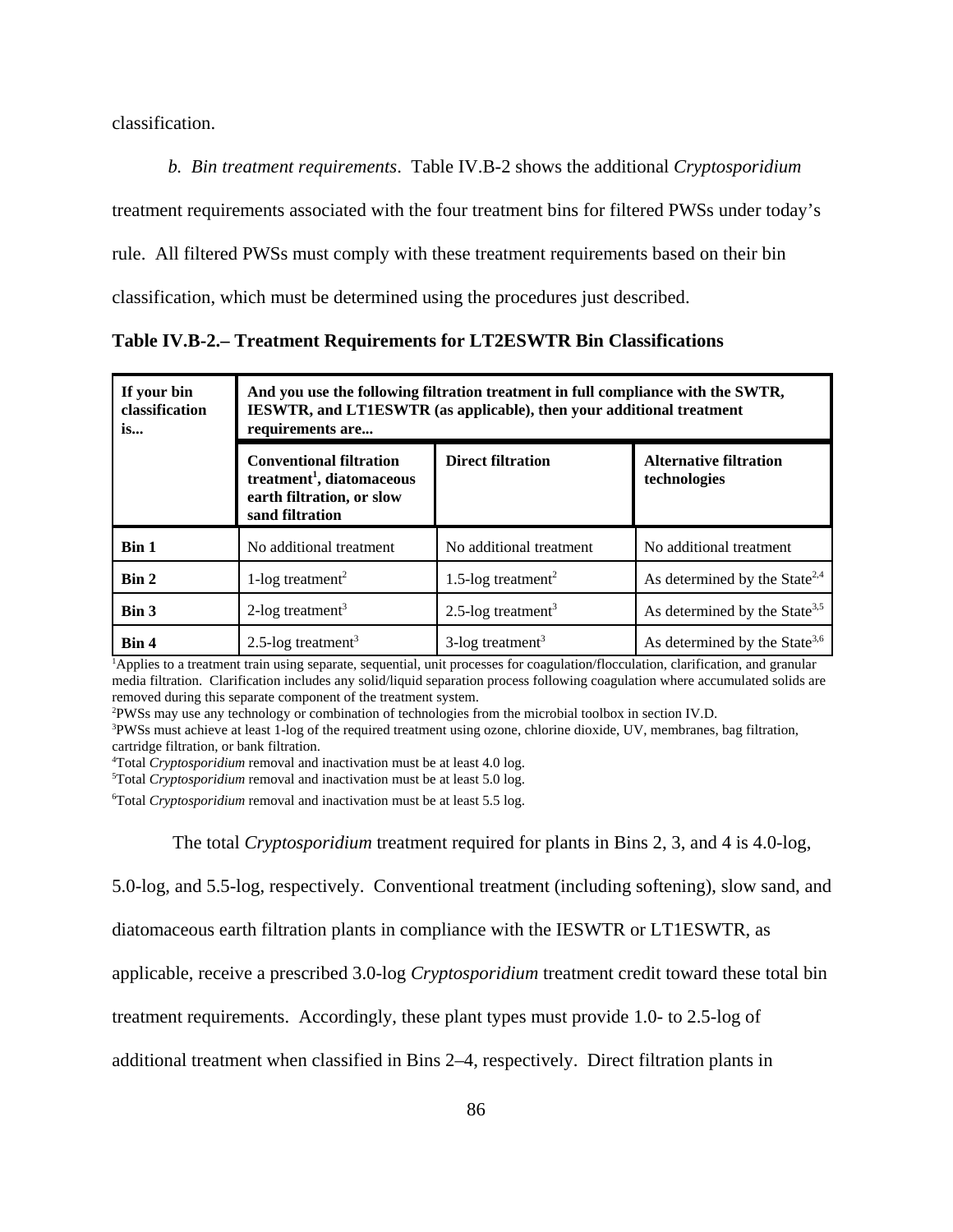compliance with existing regulations receive a prescribed 2.5-log treatment credit and, consequently, must achieve 0.5-log greater treatment to comply with Bins 2–4. Section IV.D describes how States may award a level of treatment credit that differs from the prescribed credit based on a demonstration of performance by the PWS.

For PWSs using alternative filtration technologies, such as membranes, bag filters, or cartridge filters, no prescribed treatment credit is available because the performance of these processes is specific to individual products. Consequently, when PWSs using these processes are classified in Bins 2–4, the State must determine additional treatment requirements based on the credit the State awards to a particular technology. The additional treatment requirements must ensure that plants classified in Bins 2–4 achieve total *Cryptosporidium* reductions of 4.0- to 5.5-log, respectively. Section IV.D describes challenge testing procedures to determine treatment credit for membranes, bag filters, and cartridge filters.

PWSs can achieve additional *Cryptosporidium* treatment credit through implementing pretreatment processes like presedimentation or bank filtration, by developing a watershed control program, and by applying additional treatment steps like ozone, chlorine dioxide, UV, and membranes. In addition, PWSs can receive a higher level of credit for existing treatment processes through achieving very low filter effluent turbidity or through a demonstration of performance. Section IV.D presents criteria for awarding *Cryptosporidium* treatment credit to these and other treatment and control options, which collectively comprise the microbial toolbox.

PWSs in Bin 2 can meet additional *Cryptosporidium* treatment requirements by using any option or combination of options from the microbial toolbox. For Bins 3 and 4, PWSs must achieve at least 1-log of the additional treatment requirement by using ozone, chlorine dioxide,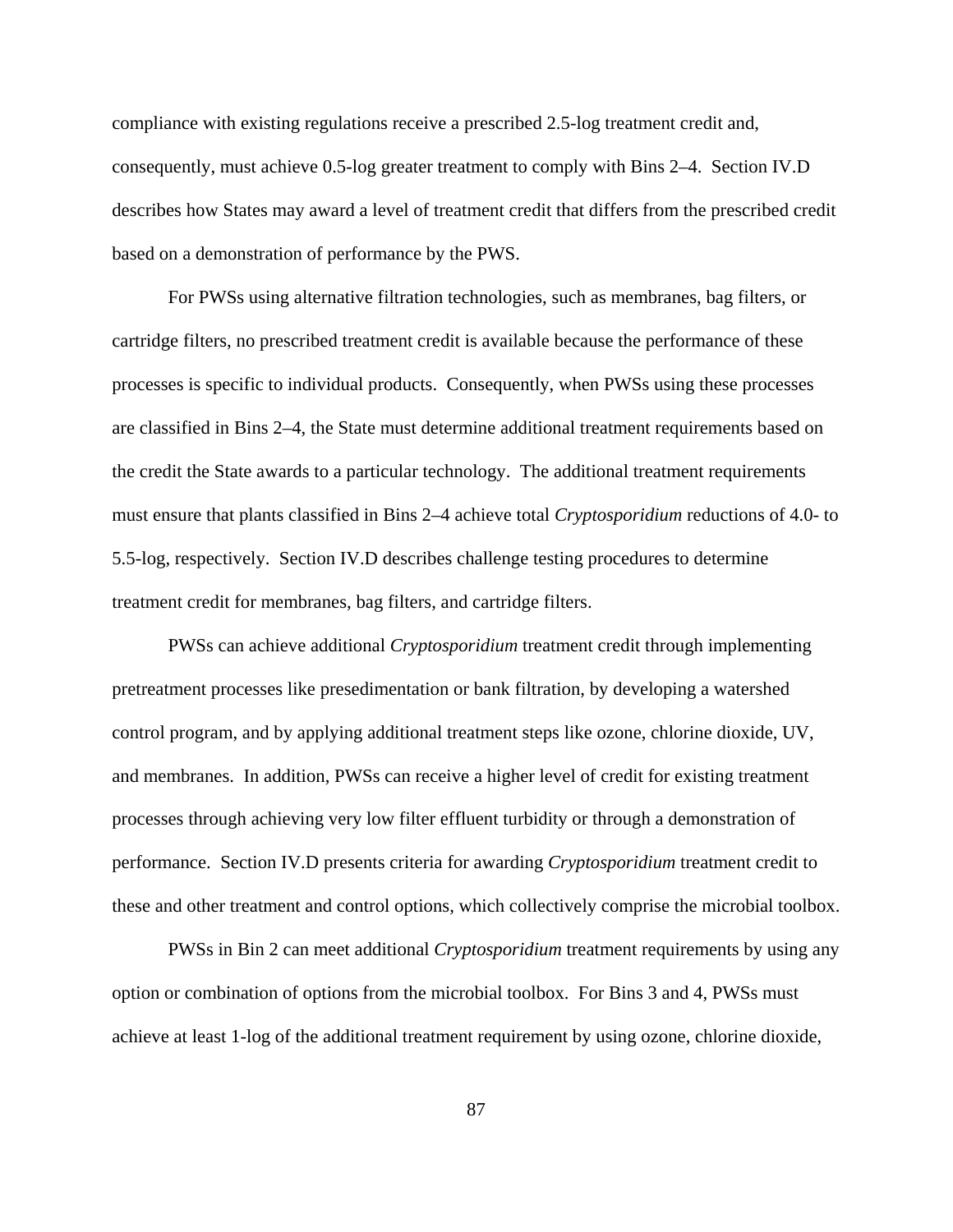UV, membranes, bag filtration, cartridge filtration, or bank filtration.

2. Background and analysis

Today's rule will increase protection against *Cryptosporidium* and other pathogens in PWSs with the highest source water contamination levels. This targeted approach builds upon existing regulations under which all filtered PWSs must provide the same level of treatment regardless of source water quality. EPA's intent with today's rule is to ensure that PWSs with higher risk source waters achieve public health protection commensurate with PWSs with less contaminated sources.

The *Cryptosporidium* treatment requirements for filtered PWSs in today's rule are unchanged from the August 11, 2003 proposal (USEPA 2003a) and reflect consensus recommendations by the Stage 2 M-DBP Advisory Committee (USEPA 2000a). The following discussion summarizes the Agency's basis for establishing risk-targeted *Cryptosporidium* treatment requirements and for setting the specific bin concentration ranges and treatment requirements that apply to filtered PWSs in today's rule.

*a. Basis for targeted treatment requirements.* In developing today's rule, EPA evaluated the degree to which new information on *Cryptosporidium* warranted moving beyond existing regulations. As discussed in section III, the IESWTR established a *Cryptosporidium* MCLG of zero and requires large filtered PWSs to achieve 2-log *Cryptosporidium* removal. The LT1ESWTR extended this requirement to small PWSs. After these rules were promulgated, advances were made in analytical methods and treatment for *Cryptosporidium*, and EPA collected new information on *Cryptosporidium* occurrence and infectivity. Consequently, EPA assessed the implications of these developments for further controlling *Cryptosporidium* to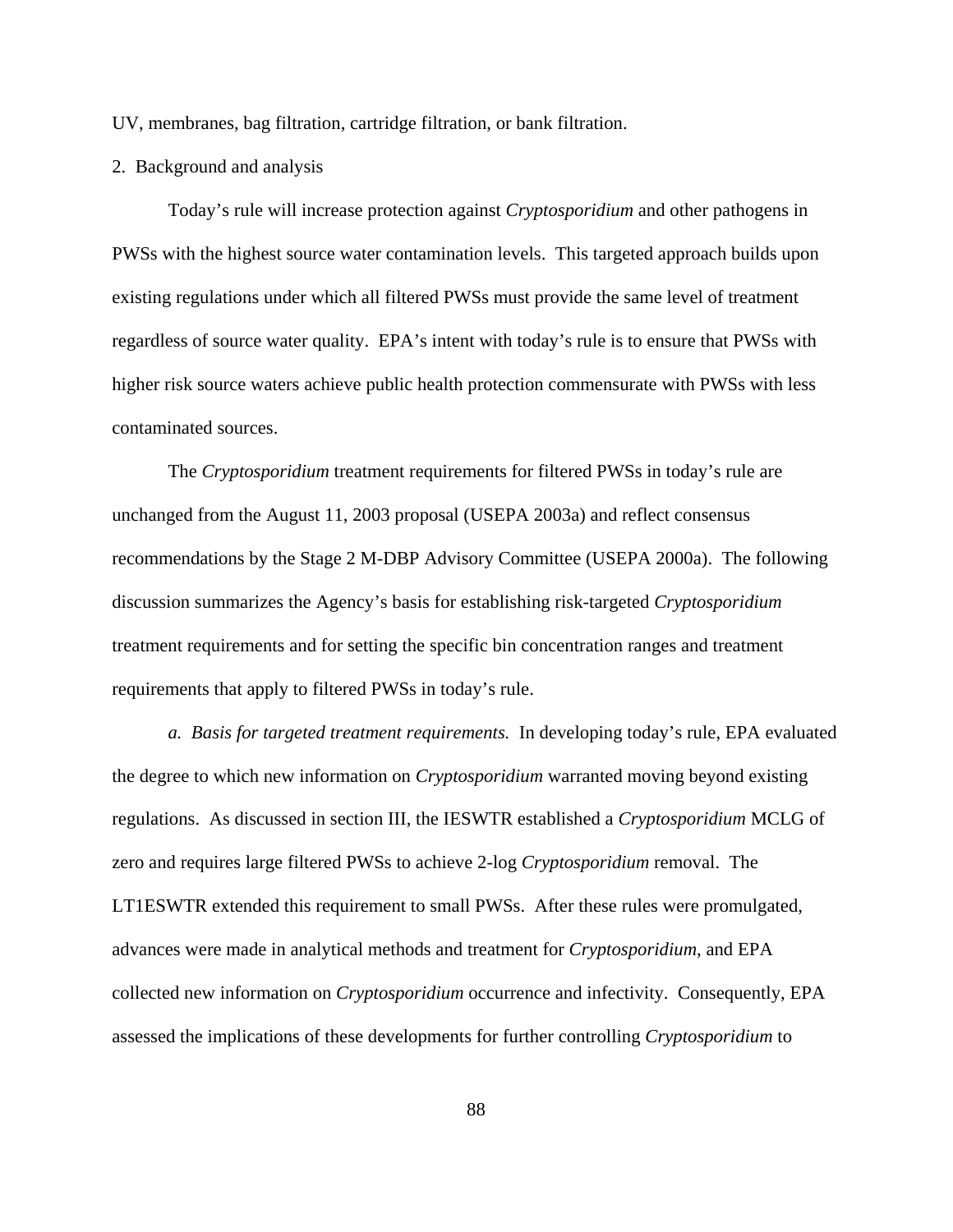approach the zero MCLG.

The risk-targeted approach for filtered PWSs in today's final rule stems from four general findings based on new information on *Cryptosporidium*:

(1) New data on *Cryptosporidium* infectivity suggest that the risk associated with a particular level of *Cryptosporidium* is most likely higher than EPA estimated at the time of earlier rules;

 (2) New data on *Cryptosporidium* occurrence indicate that levels are relatively low in most water sources, but a subset of sources has substantially higher concentrations; (3) The finding that UV light can readily inactivate *Cryptosporidium*, as well as other technology developments, makes achieving high levels of treatment for *Cryptosporidium* feasible for PWSs of all sizes; and

(4) EPA Methods 1622 and 1623 are capable of assessing annual mean levels of *Cryptosporidium* in drinking water sources*.*

These findings led EPA to conclude that most filtered PWSs currently provide sufficient treatment for *Cryptosporidium*, but additional treatment is needed in those PWSs with the highest source water *Cryptosporidium* levels to protect public health. Further, PWSs can characterize *Cryptosporidium* levels in their source waters with available analytical methods and can provide higher levels of treatment with available technologies. Consequently, risk-targeted treatment requirements for *Cryptosporidium* based on source water contamination levels are appropriate and feasible to implement.

*b. Basis for bin concentration ranges and treatment requirements*. To establish the risktargeted treatment requirements in today's rule, EPA had to determine the degree of treatment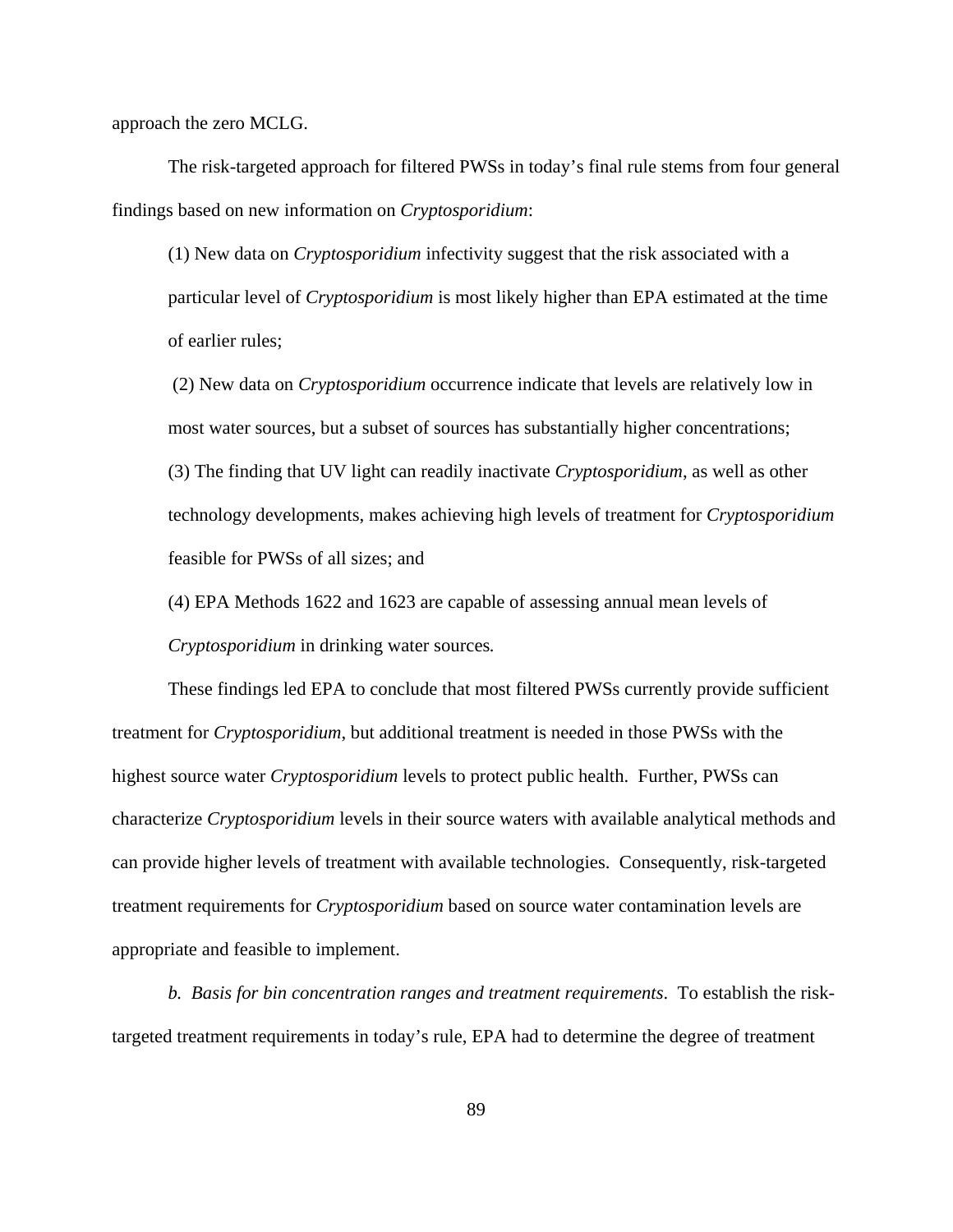that should be required for different source water *Cryptosporidium* levels to protect public health. This determination involved addressing several questions:

- •What is the risk associated with *Cryptosporidium* in a drinking water source?
- •How much *Cryptosporidium* removal do filtration plants achieve?
- •What is the appropriate statistical measure for classifying PWSs into treatment bins?
- •What degree of additional treatment is needed for higher source water *Cryptosporidium* levels?
- •How should PWSs calculate their treatment bin classification?

This section summarizes how EPA evaluated these questions in developing today's rule. See the proposed LT2ESWTR for further details (USEPA 2003a).

*What is the risk associated with Cryptosporidium in a drinking water source?*

The risk of infection from *Cryptosporidium* in drinking water is a function of exposure (i.e., the dose of oocysts ingested) and infectivity (i.e., likelihood of infection as a function of ingested dose). Primary (i.e., direct) exposure to *Cryptosporidium* depends on the concentration of oocysts in the source water, the fraction removed by the treatment plant, and the volume of water consumed (secondary exposure occurs through interactions with infected individuals). Thus, the daily risk of infection (DR) is as follows:

 $DR = (oocysts/L)$  in source water)  $\times$  (fraction remaining after treatment)  $\times$  (liters consumed per day)  $\times$  (likelihood of infection per

oocyst dose).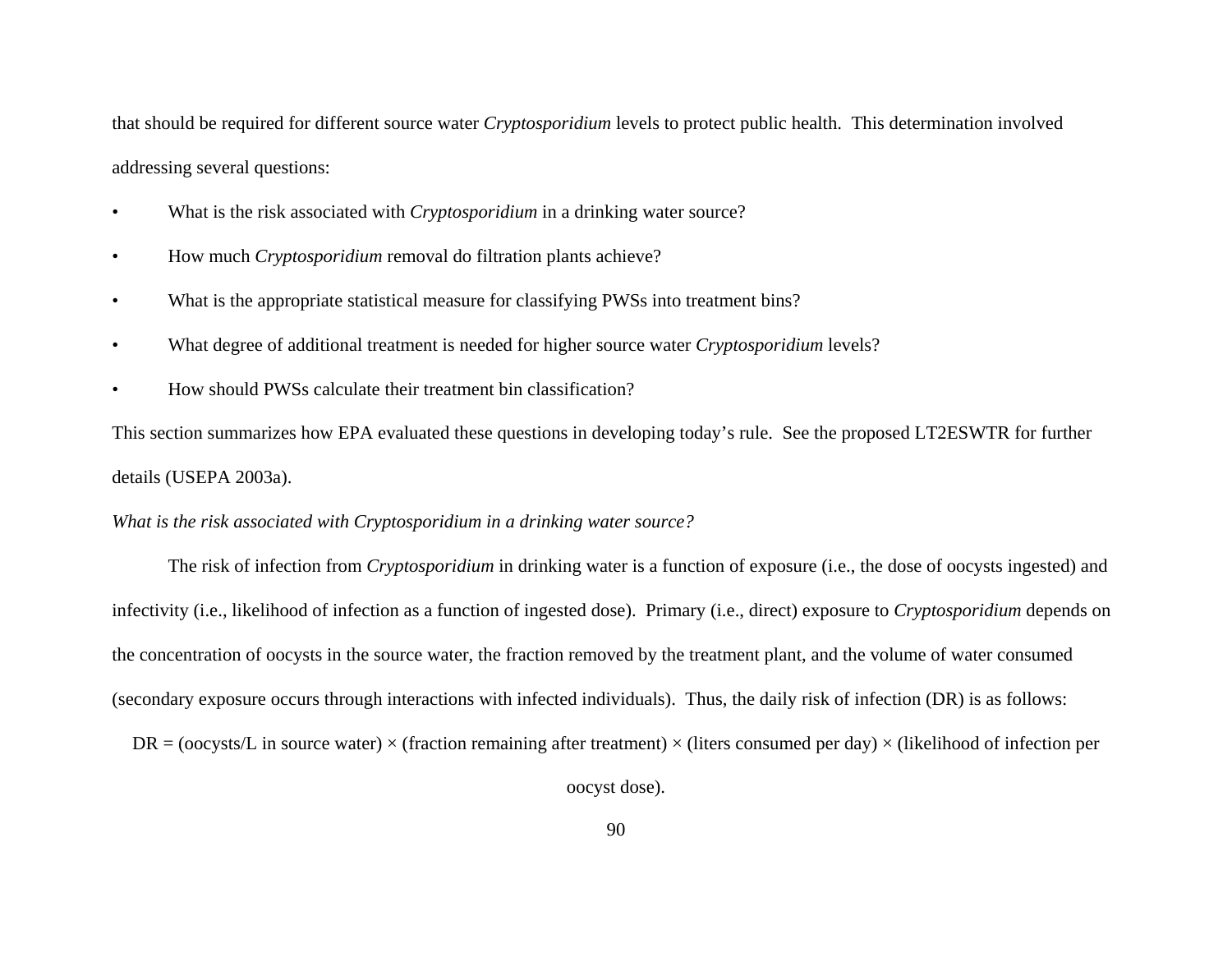Assuming 350 days of consumption per year for people served by community water systems (CWSs), the annual risk (AR) of infection is as follows:

$$
AR = 1 - (1 - DR)^{350}.
$$

As discussed in section III.E, EPA has estimated the mean likelihood of infection from ingesting one *Cryptosporidium* oocyst to range from 4 to 16 percent. Median individual daily water consumption is estimated as 1.07 L/day. Figure IV.B-1 illustrates ranges for the annual risk of infection by *Cryptosporidium* in CWSs based on these values for different source water infectious oocyst concentrations and treatment plant removal efficiencies. The dashed lines represent the uncertainty associated with *Cryptosporidium* infectivity for each log-removal curve. See Chapter 5 of the LT2ESWTR Economic Analysis for details (USEPA 2005a).

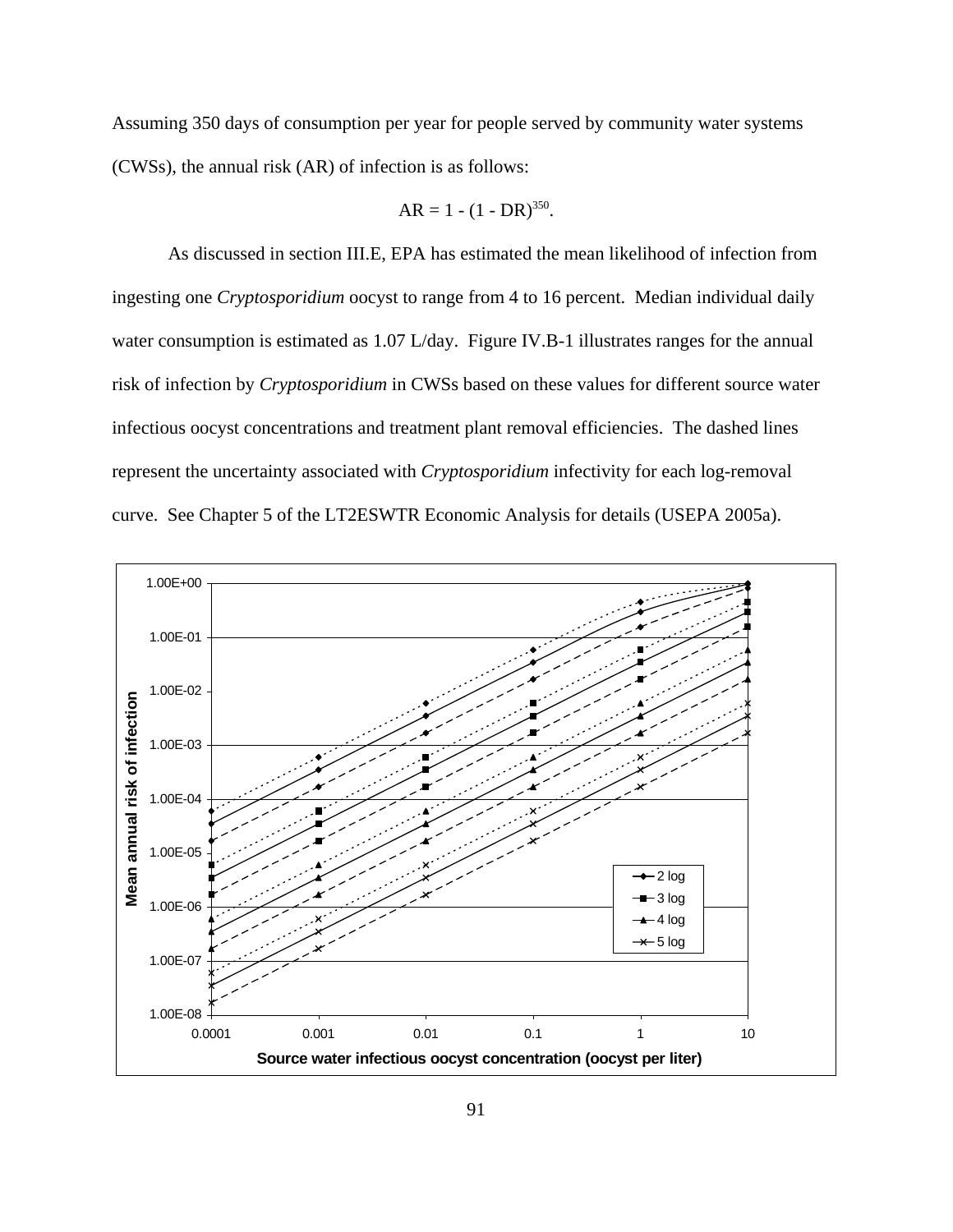**Figure IV.B-1.– Annual risk of** *Cryptosporidium* **infection as a function of source water infectious oocyst concentration for treatment plants achieving 2-log, 3-log, 4-log, or 5-log removal of oocysts.**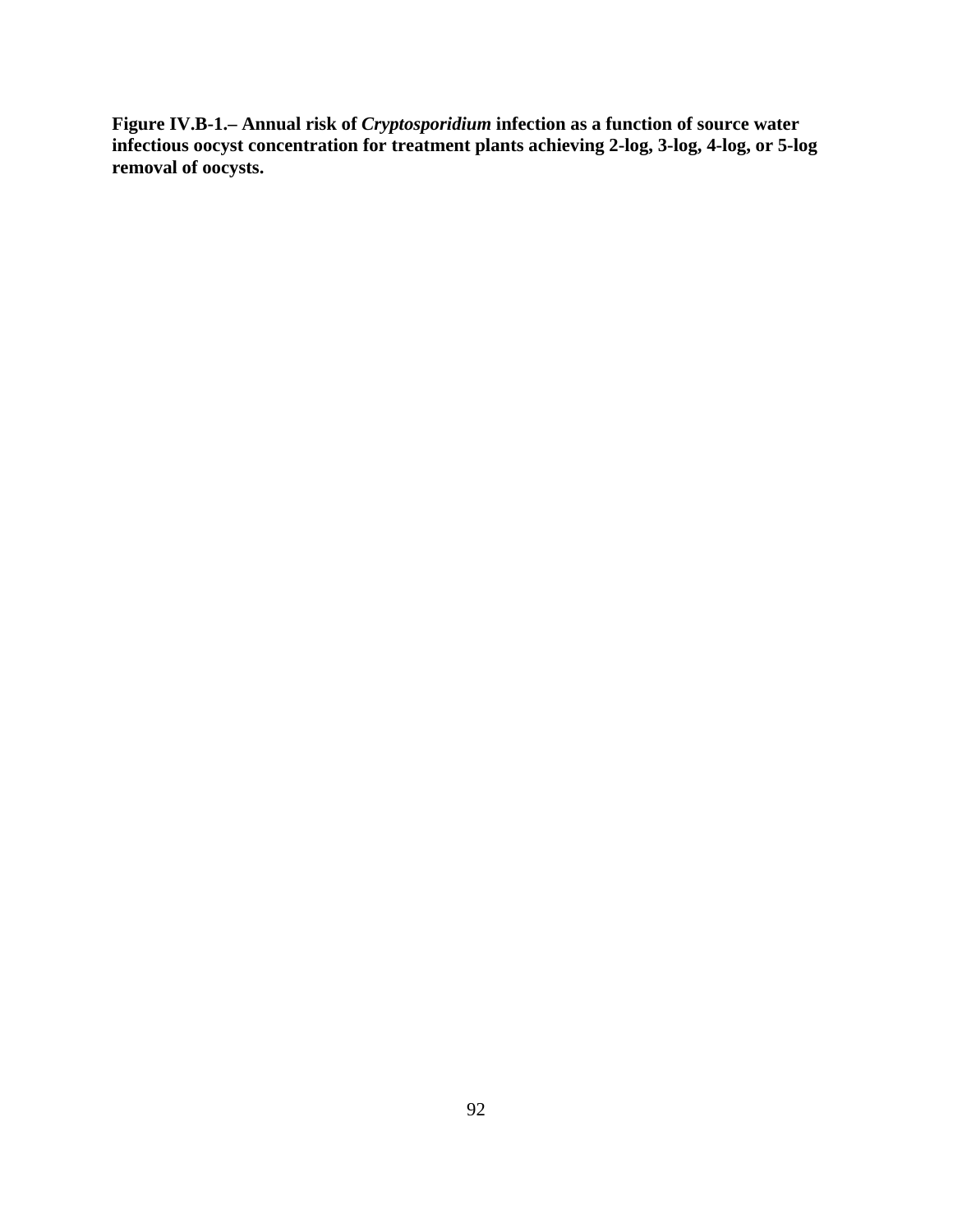The results in Figure IV.B-1 show, for example, that if a treatment plant had a concentration of infectious *Cryptosporidium* in the source water of 0.1 oocysts/L and the plant achieved 3-log removal, the mean annual risk of *Cryptosporidium* infection would range from 0.0017 to 0.0060 (17 to 60 infections per 10,000 consumers). In comparison, if the same plant had a source water infectious *Cryptosporidium* level of 0.01 oocysts/L, the annual infection risk would range from 1.7 to 6 per 10,000 consumers.

## *How much Cryptosporidium removal do filtration plants achieve?*

The amount of *Cryptosporidium* removal that filtration plants achieve was a key factor in assessing the additional treatment that plants with higher source water *Cryptosporidium* levels should provide. To evaluate this factor, EPA reviewed studies of *Cryptosporidium* removal by common treatment processes. As described in the proposal for today's rule, these processes were conventional treatment, direct, slow sand, and diatomaceous earth filtration, as well as membrane, bag, and cartridge filtration (USEPA 2003a).

The majority of plants treating surface water use conventional treatment, which is defined in 40 CFR 141.2 as coagulation, flocculation, sedimentation, and filtration. In the proposal, EPA reviewed studies of conventional treatment by Dugan et al. (2001), Nieminski and Bellamy (2000), McTigue et al. (1998), Patania et al. (1999), Huck et al. (2000), Emelko et al. (2000), and Harrington et al. (2001). Based on these studies, EPA estimated that conventional treatment plants in compliance with the IESWTR or LT1ESWTR typically achieve a *Cryptosporidium* removal efficiency of approximately 3-log. Consequently, conventional treatment plants receive 3-log credit toward *Cryptosporidium* treatment requirements under today's rule.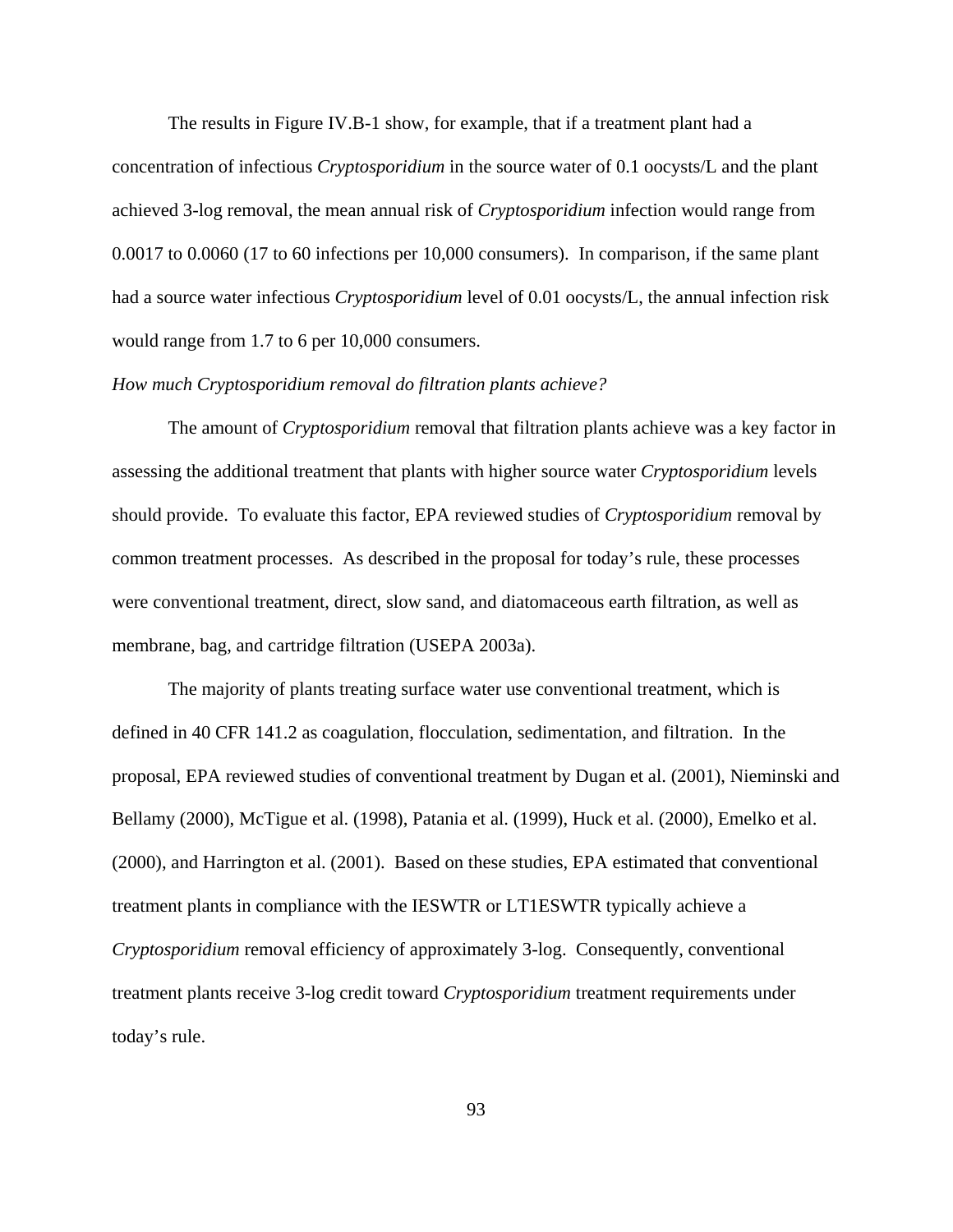This 3-log credit for conventional treatment is consistent with the Stage 2 M-DBP Agreement in Principle (USEPA 2000a), which states as follows:

"The additional treatment requirements in the bin requirement table are based, in part, on the assumption that conventional treatment plants in compliance with the IESWTR achieve an average of 3 logs removal of *Cryptosporidium*."

The M-DBP Advisory Committee did not recommend a level of *Cryptosporidium* treatment credit for other types of filtration plants.

EPA also reviewed studies of the performance of clarification processes like dissolved air flotation, which can be used in place of sedimentation in a conventional treatment train (Gregory and Zabel 1990, Plummer et al. 1995, Edzwald and Kelley 1998). These studies indicate that plants using clarification processes other than sedimentation that are located after coagulation and prior to filtration can achieve performance equivalent to conventional treatment plants. As a result, any treatment train that includes coagulation/flocculation, clarification, and granular media filtration is regarded as conventional treatment for purposes of awarding treatment credit under today's rule. The clarification step must be a solid/liquid separation process where accumulated solids are removed during this separate component of the treatment system.

Direct filtration plants use coagulation, flocculation, and filtration processes just as conventional treatment plants do, but they lack a sedimentation basin or equivalent clarification process. In the proposal, EPA reviewed studies of sedimentation by Dugan et al. (2001), States et al. (1997), Edzwald and Kelly (1998), Payment and Franco (1993), Kelly et al. (1995), and Patania et al. (1995). Results from these studies demonstrate that sedimentation basins can achieve 0.5-log or greater *Cryptosporidium* removal. In addition, some studies have observed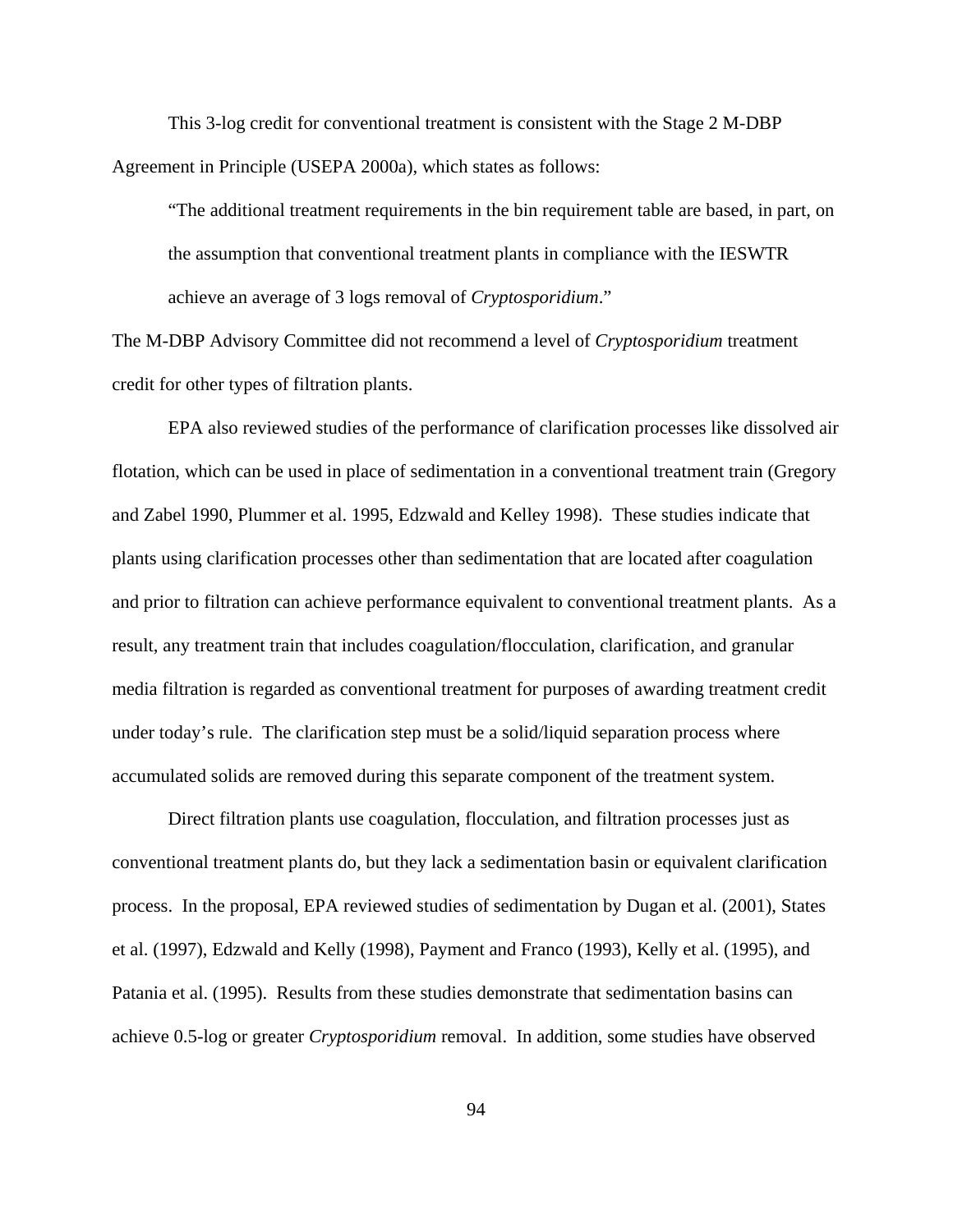that direct filtration achieves less *Cryptosporidium* removal than conventional treatment (Patania et al. 1995) and the incidence of *Cryptosporidium* in the treated water is higher (McTigue et al. 1998). Given these findings, EPA has awarded direct filtration plants a 2.5-log credit towards *Cryptosporidium* treatment requirements under today's rule (i.e., 0.5-log less credit than for conventional treatment).

Slow sand filtration involves passing raw water through a bed of sand at low velocity and without prior coagulation. Diatomaceous earth filtration is a process by which a filtration medium is initially deposited onto a support membrane and medium is added throughout the operation to keep the filter from clogging. In the proposal, EPA reviewed slow sand filtration studies by Fogel et al. (1993), Hall et al. (1994), Schuler and Ghosh (1991), and Timms et al. (1995) and diatomaceous earth filtration studies by Schuler and Gosh (1990) and Ongerth and Hutton (1997, 2001). For both processes, these studies indicate that a well-designed and properly operated filter can achieve *Cryptosporidium* removal efficiencies similar to those observed for conventional treatment plants. Slow sand and diatomaceous earth filtration plants, therefore, receive a 3-log credit towards *Cryptosporidium* treatment requirements under today's rule.

Estimating a typical *Cryptosporidium* removal efficiency for filtration technologies like membranes, bag filters, and cartridge filters is not possible because the performance of such filters is specific to a particular product. As a result, credit for these devices must be determined by the State based on product-specific testing using the procedures described in section IV.D or other criteria approved by the State.

Table IV.B-3 summarizes the credits various types of filtration plants receive toward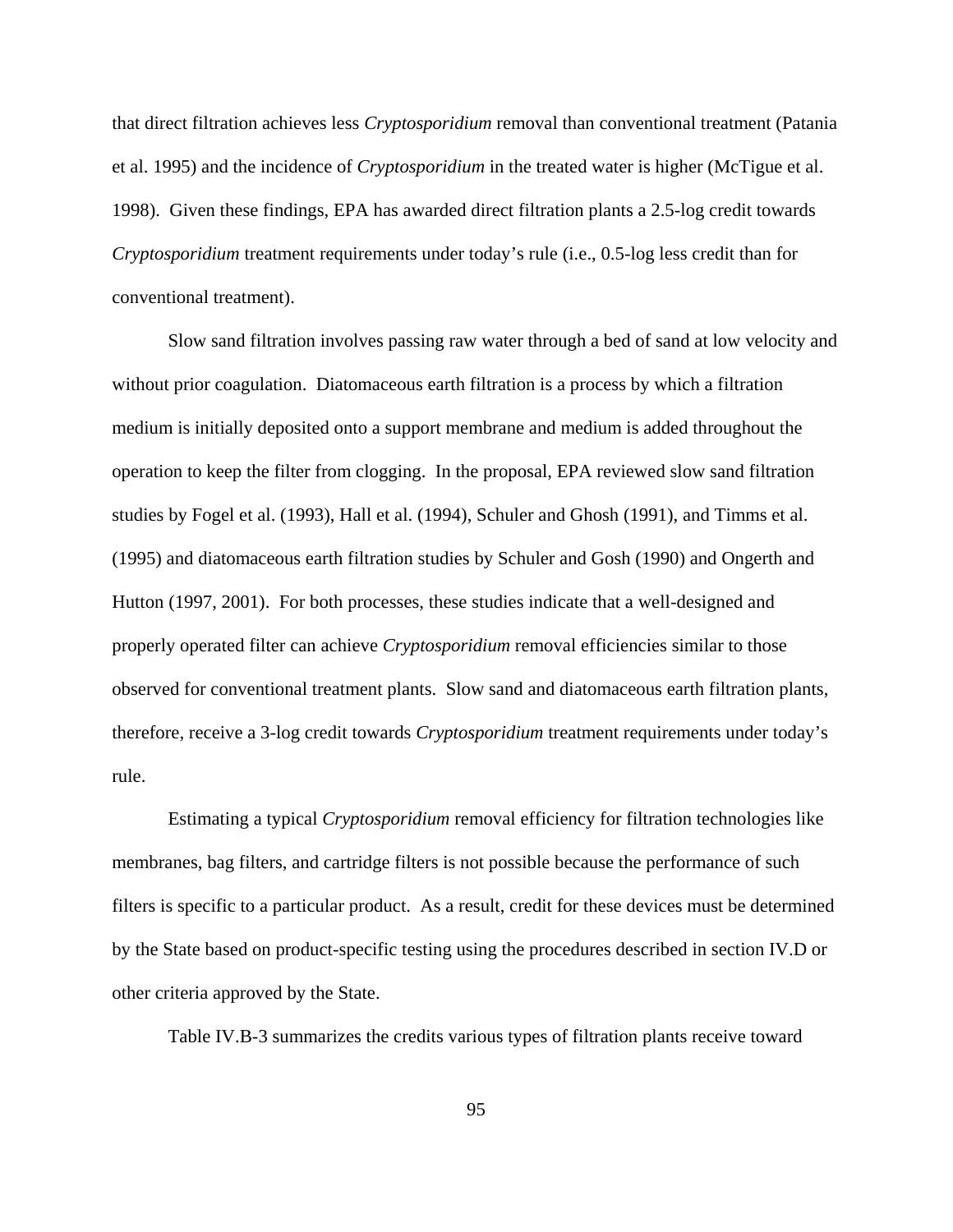*Cryptosporidium* treatment requirements under today's rule. This credit determines the degree of additional treatment that plants classified in Bins 2–4 must apply, as shown in Table IV.B-2.

**Table IV.B-3.– Cryptosporidium Treatment Credit Towards LT2ESWTR Requirements<sup>1</sup>** 

| Plant type          | Conventional<br>treatment (includes)<br>softening) | Direct filtration | Slow sand or<br>diatomaceous earth<br>filtration | Alternative filtration<br>technologies |
|---------------------|----------------------------------------------------|-------------------|--------------------------------------------------|----------------------------------------|
| Treatment<br>credit | $3.0$ - $log$                                      | $2.5$ -log        | $3.0$ - $log$                                    | Determined by State <sup>2</sup>       |

<sup>1</sup>Applies to plants in full compliance with the IESWTR or LT1ESWTR as applicable <sup>2</sup>Credit must be determined through product or site-specific assessment

As discussed previously, studies indicate that conventional treatment plants producing very low filtered water turbidity can achieve a higher level of *Cryptosporidium* removal than 3 log, and today's rule allows such plants to receive additional treatment credit. Further, States can award a higher or lower level of credit to an individual plant based on a site-specific demonstration of performance. Section IV.D provides details on both of these topics.

The *Cryptosporidium* removal credits for filtration plants in today's rule differ from the amount of credit awarded under the IESWTR and LT1ESWTR. As discussed in section III, those rules require all filtered PWSs to achieve 2-log removal of *Cryptosporidium*. PWSs using conventional treatment, or direct, slow sand, or diatomaceous earth filtration are in compliance with this requirement if they meet specified filtered water turbidity standards. These regulatory criteria were based on consideration of the minimum level of removal that all these filtration processes will achieve (USEPA 1998a). However, in the risk assessments that supported these regulations, EPA estimated that most filtration plants will achieve significantly more removal, with median *Cryptosporidium* reductions near 3-log.

Today's rule will supplement IESWTR and LT1ESWTR requirements by mandating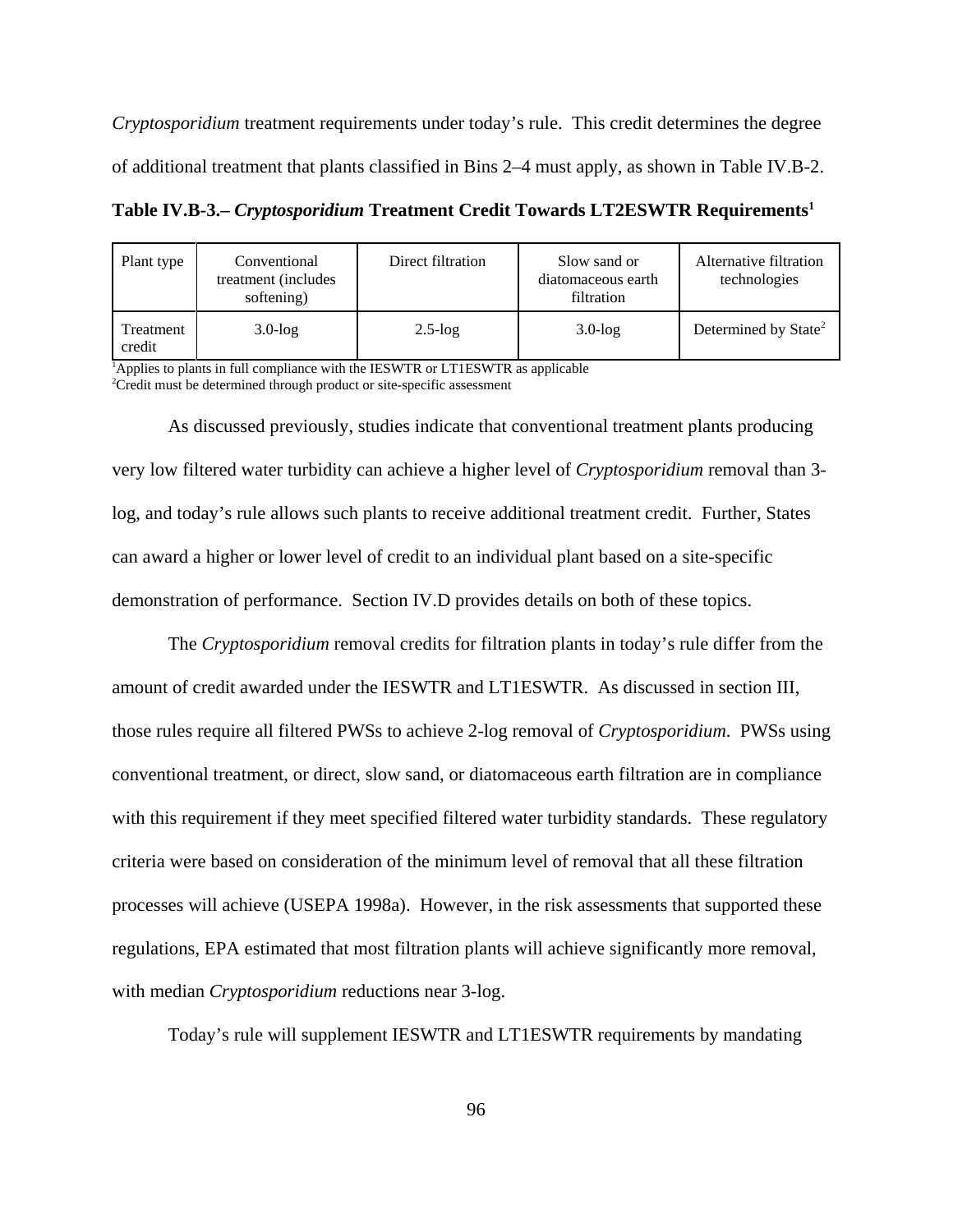additional treatment at certain PWSs based on source-water *Cryptosporidium* levels. When assessing the need for additional treatment at potentially higher risk PWSs, EPA believes that considering the full removal efficiency achieved by different types of treatment plants is appropriate. Because making a site-specific assessment of removal efficiency at all treatment plants individually is not feasible, establishing prescribed treatment credits based on available data is necessary. Accordingly, EPA has concluded that available data support the higher levels of prescribed credit towards *Cryptosporidium* treatment requirements for filtration plants established by today's rule.

## *What is the appropriate statistical measure for classifying PWSs into treatment bins?*

EPA and the Advisory Committee evaluated different statistical measures for characterizing *Cryptosporidium* monitoring results to determine if additional treatment should be required. These measures included the arithmetic mean, median, 90<sup>th</sup> percentile, and maximum.

EPA concluded, consistent with Advisory Committee recommendations, that *Cryptosporidium* levels should be characterized by an arithmetic mean. This conclusion is based on two factors: (1) available data suggest that the mean concentration directly relates to the average risk of the exposed population (i.e., drinking water consumers); and (2) with a limited number of samples, the mean can be estimated more accurately than other statistical measures, such as a  $90<sup>th</sup>$  percentile estimate.

## *What degree of additional treatment is needed for higher source water Cryptosporidium levels?*

Development of the risk-based treatment requirements in today's rule involved first determining the threshold source-water *Cryptosporidium* level at which filtered PWSs should provide additional treatment to protect public health. The key factors in making this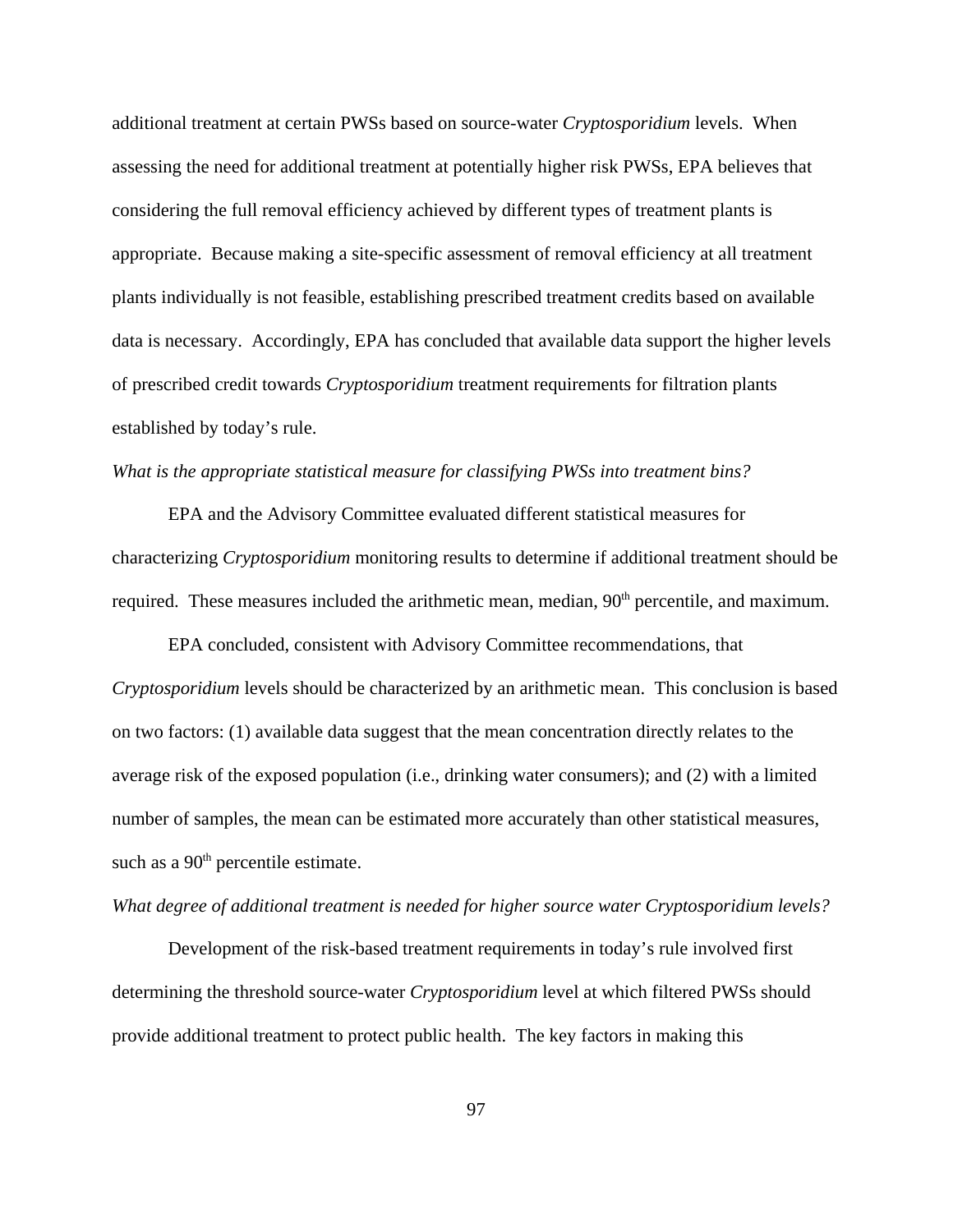determination were the estimations of *Cryptosporidium* risk and treatment plant removal efficiency discussed previously, along with the performance of analytical methods for classifying PWSs in different treatment bins.

EPA and Advisory Committee deliberations focused on mean source-water *Cryptosporidium* concentrations in the range of 0.01 to 0.1 oocysts/L as threshold levels for requiring additional treatment. Based on the type of risk information shown in Figure IV.B-1, these levels are estimated to result in an annual infection risk in the range of  $1.7\times10^{-4}$  to  $6.0\times10^{-3}$ (or 1.7 to 60 infections per 10,000 consumers) for a treatment plant achieving 3-log *Cryptosporidium* removal (the treatment efficiency estimated for conventional plants under existing regulations).

A shortcoming with establishing the threshold for additional treatment at 0.01 oocysts/L, however, is that a PWS would exceed this concentration with only a very few oocysts being detected. For a PWS collecting monthly 10-L samples and bin classification based on the maximum running annual average, as required under today's rule, detecting two oocysts during one year of monitoring would exceed a mean of 0.01 oocysts/L. Given the uncertainty associated with *Cryptosporidium* monitoring, EPA and the Advisory Committee did not support requiring additional treatment for filtered PWSs based on so few counts. Although this shortcoming could theoretically be addressed by a higher sampling frequency, the feasibility of increased sampling is limited by the capacity of laboratories and the cost of sample analysis.

A related concern in establishing the threshold concentration for requiring additional treatment was bin misclassification. If the threshold concentration was set at 0.1 oocysts/L, for example, some PWSs with actual mean source-water concentrations greater than this level would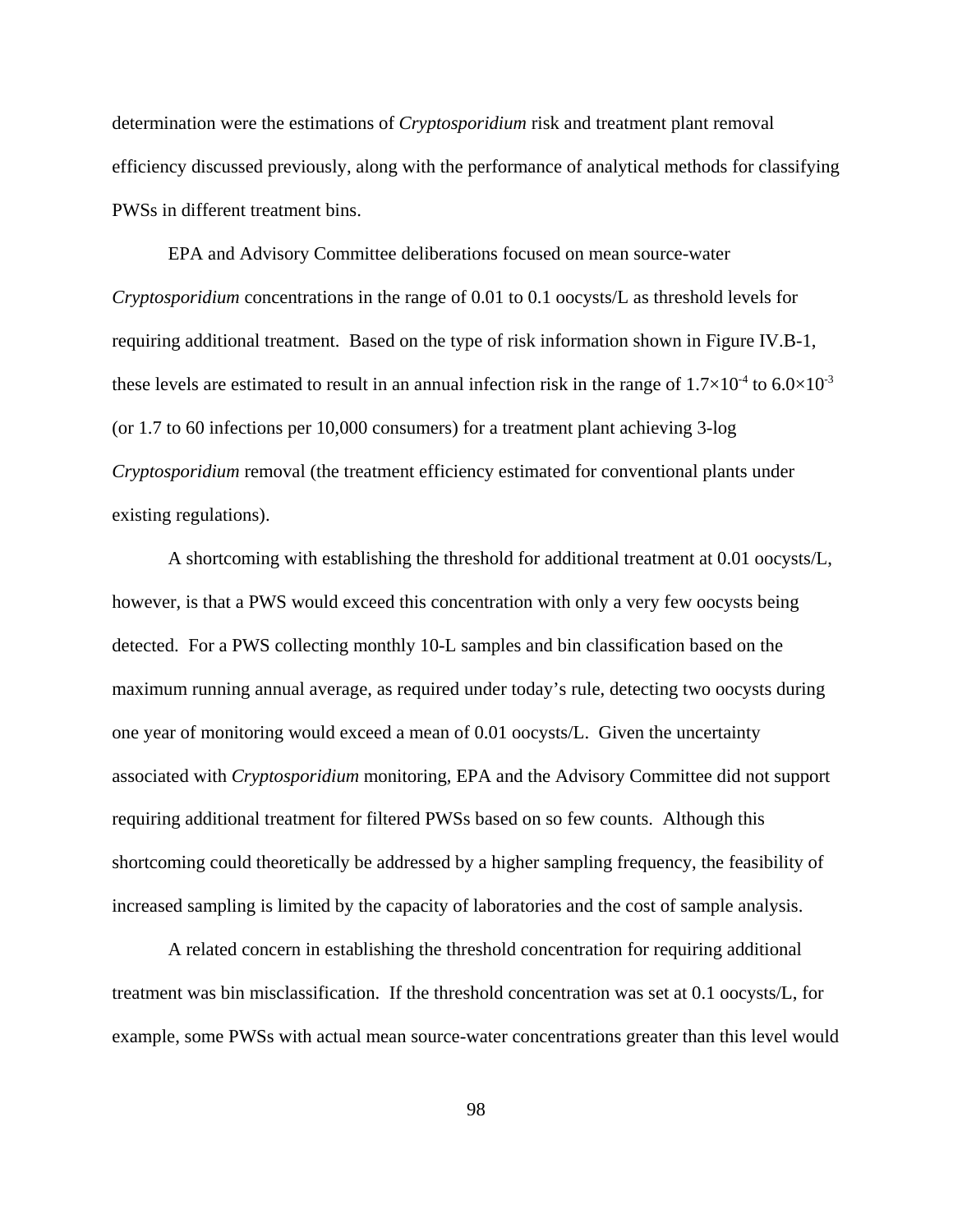measure a concentration less than this level and would be misclassified in the bin that requires no additional treatment. Consequently, they would not provide sufficient public health protection. As discussed previously, this type of error is due to the limited number and volume of samples that can be analyzed, imperfect method recovery, and variability in *Cryptosporidium* occurrence.

Based on these considerations, the Advisory Committee recommended and today's rule establishes that filtered PWSs must provide additional treatment for *Cryptosporidium* when their mean source-water concentration exceeds 0.075 oocysts/L. At this concentration, PWSs collecting monthly 10-L samples must count at least nine oocysts in one year (9 oocysts per 120 L total sample volume) before additional treatment is required. Further, any PWS with a mean source-water infectious *Cryptosporidium* level above 0.1 oocysts/L, which corresponds to an estimated infection risk range of 1.7 to  $6.0 \times 10^{-3}$ , is highly likely to be appropriately classified in a bin requiring additional treatment.

After identifying this first threshold for requiring additional treatment, determining the *Cryptosporidium* concentrations that should bound higher treatment bins was necessary. In making these determinations, EPA concurred with Advisory Committee recommendations that sought to balance the possibility of bin misclassification against equitable risk reduction and public health protection.

Treatment bins that span a wider concentration range result in lower bin misclassification rates. The analysis summarized in section IV.A shows that the monitoring required under today's rule can accurately characterize a PWS's mean *Cryptosporidium* level within a 0.5-log margin, but error rates increase for smaller margins (USEPA 2005a). Conversely, treatment bins that span a narrower concentration range provide more equitable protection from risk among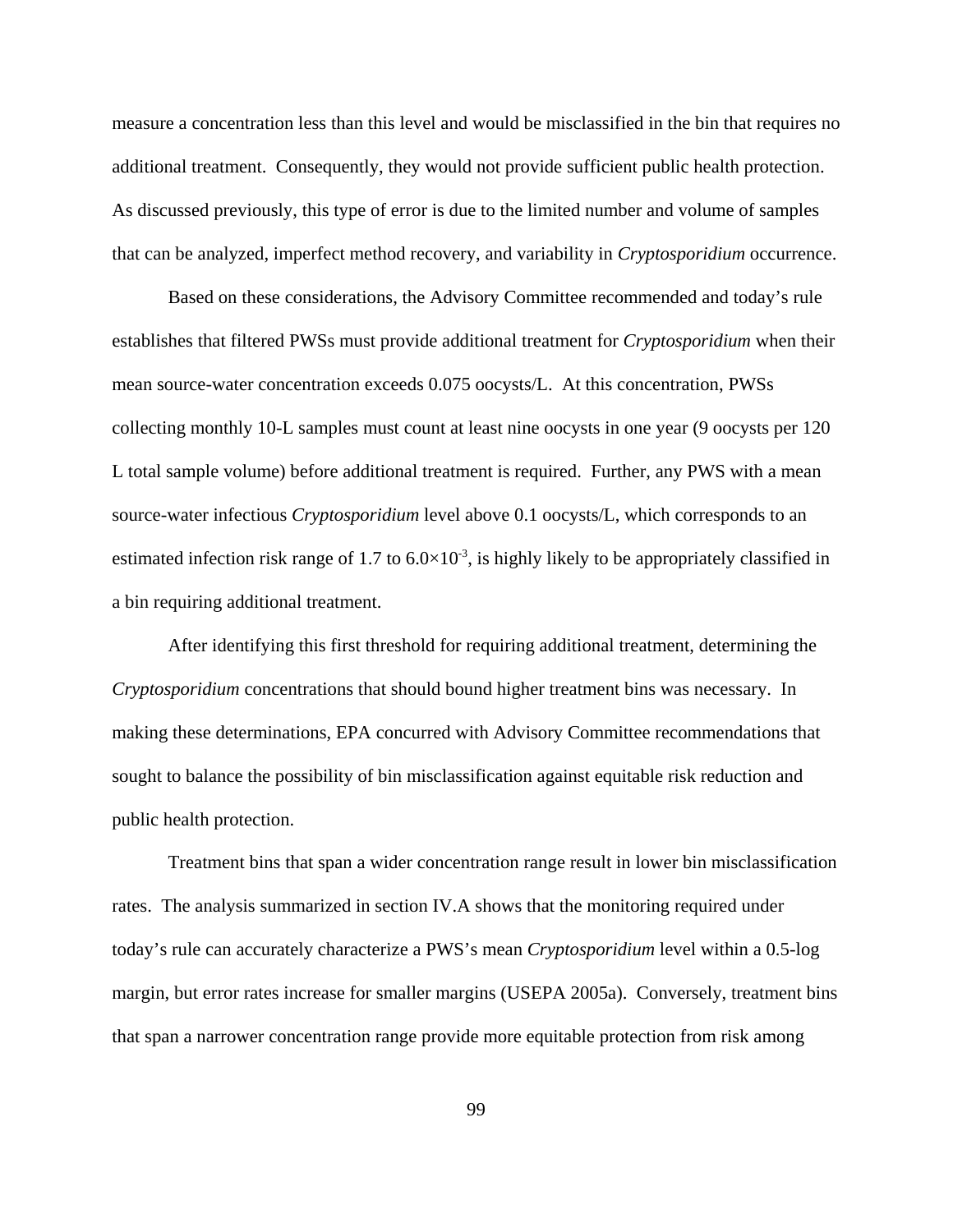different PWSs. This is due to identical treatment requirements applying to all PWSs in the same bin. In consideration of these issues, today's rule establishes two higher treatment bins at *Cryptosporidium* concentrations of 1.0 oocysts/L and 3.0 oocysts/L. These values result in the four bins shown in Table IV.B-1. Available occurrence data indicate that few PWSs will measure mean *Cryptosporidium* concentrations greater than 3.0 oocysts/L, so there is no need to establish a treatment bin above this level.

With respect to the degree of additional *Cryptosporidium* treatment that PWSs in Bins 2–4 must provide, EPA and the Advisory Committee considered values of 0.5-log and greater. Today's rule establishes a 1-log additional treatment requirement for conventional plants in Bin 2. Because the concentration range of Bin 2 spans approximately one order of magnitude, this degree of treatment ensures that plants classified in Bin 2 will achieve treated water *Cryptosporidium* levels comparable to plants in Bin 1. Conventional plants in Bins 3 and 4 must provide 2.0- and 2.5-log of additional treatment, respectively. As recommended by the Advisory Committee, these higher additional treatment levels are required based on the recognition that plants in Bins 3 and 4 have a much greater potential vulnerability to *Cryptosporidium*. Consequently, significantly higher treatment is appropriate to protect public health.

These additional treatment requirements for conventional treatment plants in Bins 2 –4 are based on a prescribed 3-log *Cryptosporidium* treatment credit for compliance with the IESWTR or LT1ESWTR, as discussed previously. They translate to total *Cryptosporidium* treatment requirements of 4.0-, 5.0-, and 5.5-log for Bins 2, 3, and 4, respectively. Plants receiving higher or lower levels of prescribed treatment credit are required to provide less or more additional treatment if classified in Bins 2–4.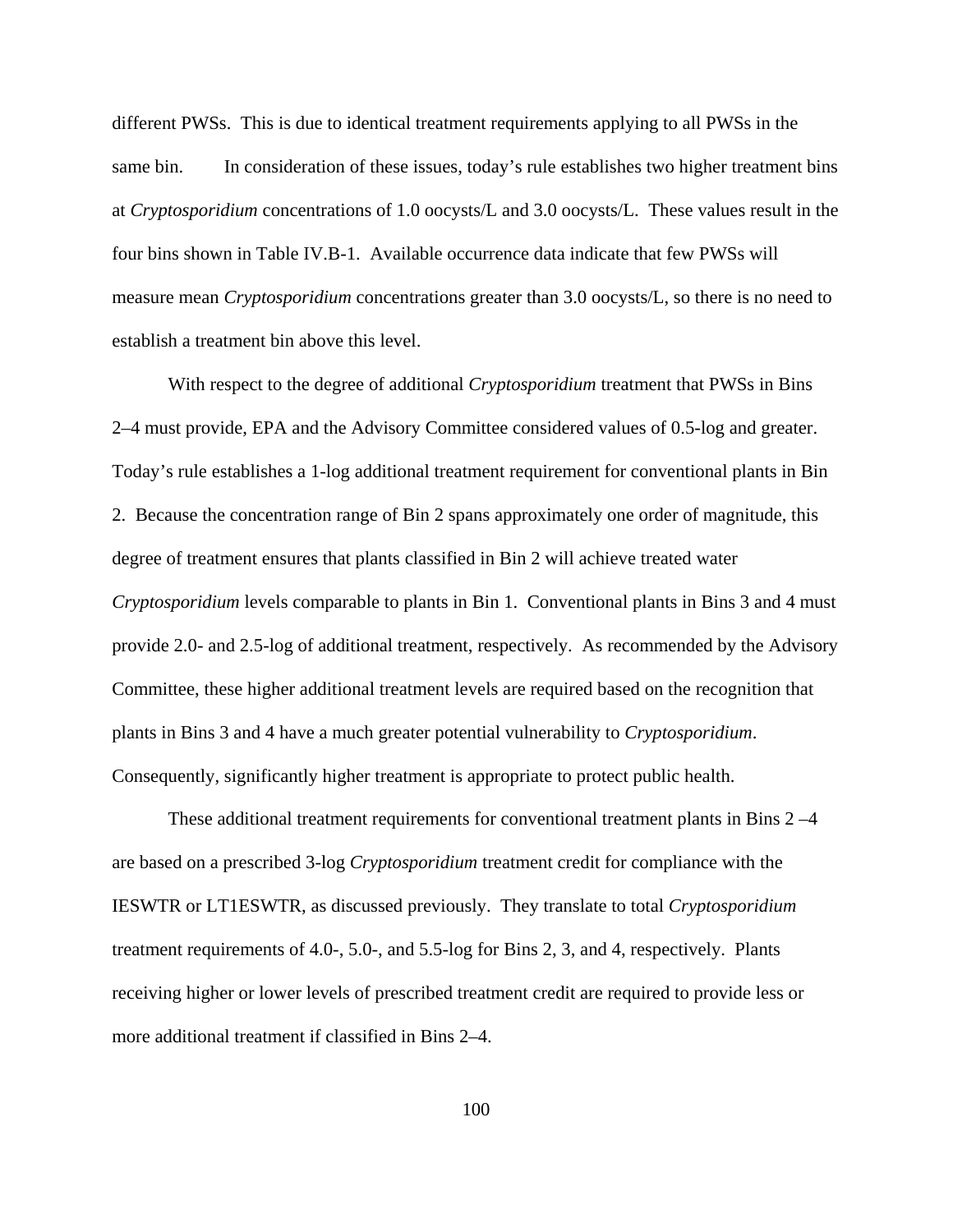Plants using slow sand or diatomaceous earth filtration, which also receive a 3-log treatment credit, incur the same additional treatment requirements as conventional plants if classified in Bins 2–4. Direct filtration plants, however, must provide 0.5-log greater additional treatment if classified in Bins 2–4 because they receive a 2.5-log prescribed credit. EPA expects, though, that most direct filtration plants will be classified in Bin 1 because direct filtration is typically applied only to higher quality source waters.

Because EPA is unable to establish a prescribed treatment credit for other types of filtration technologies like membranes, bag filters, and cartridge filters, today's rule requires that States assign a treatment credit to a particular filtration product. This credit then determines the amount of additional treatment that a plant using this product must provide if classified in Bins 2–4 in order to achieve the required total treatment level. Section IV.D provides criteria for assigning *Cryptosporidium* treatment credit to membranes, bag filters, and cartridge filters.

As described in Section IV.D, today's rule establishes a wide range of treatment and control options through the microbial toolbox for PWSs to meet additional *Cryptosporidium* treatment requirements. PWSs may choose any option or combination of options from the microbial toolbox to meet the treatment requirements of plants in Bin 2. For plants in Bins 3 or 4, though, PWSs must achieve at least 1-log of the additional treatment requirement using UV, ozone, chlorine dioxide, membranes, bag filters, cartridge filters, or bank filtration. EPA is establishing this provision in today's rule as recommended by the Advisory Committee because these processes will serve as significant additional treatment barriers for PWSs with the highest levels of pathogens in their sources.

*How should PWSs calculate their treatment bin classification?*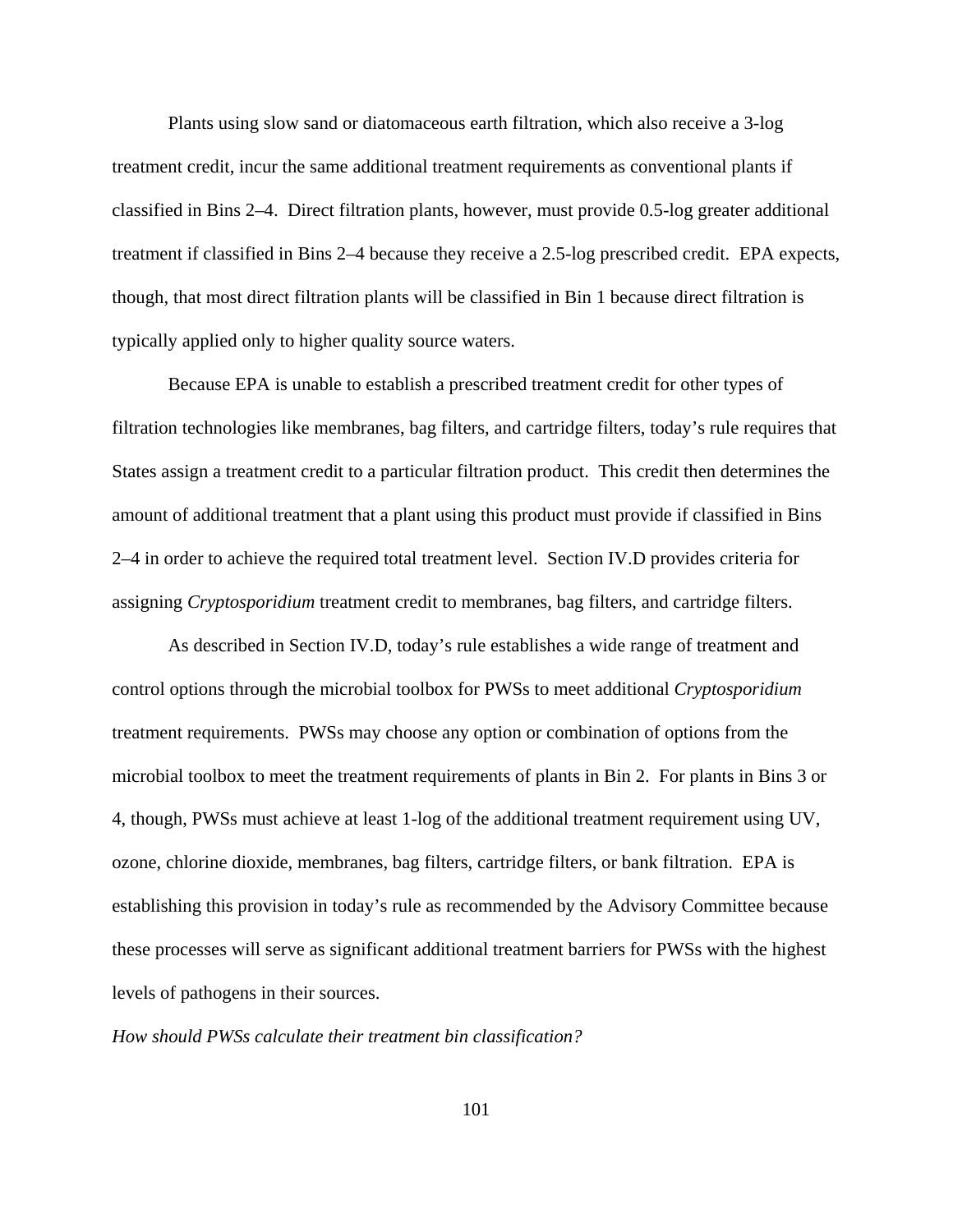The specific calculations that PWSs use to determine their bin classification are based on analyses of misclassification rates and bias. As described in section IV.A, today's rule requires PWSs to collect at least 24 samples (except for plants that operate only part-year) when they monitor for *Cryptosporidium*. Most PWSs will collect these 24 samples over two years, but PWSs may sample at a higher frequency and small PWSs may complete this monitoring in one year. These differences affect the bin classification calculation.

PWSs that sample monthly over two years (24 samples total) must use the maximum running annual average (Max-RAA) for bin classification because this achieves a low false negative rate (the likelihood a PWS will be incorrectly classified in a lower bin). In comparison, if such PWSs used the mean of all samples over two years for bin classification, the false negative rate would be almost four times higher (see Table IV.B.4).

PWSs that choose to sample at least twice per month over two years (48 samples total) must use the mean of all 48 samples for their bin classification. This approach achieves a low false negative rate similar to the Max-RAA for 24 samples and, in addition, reduces the false positive rate (the likelihood a PWS will be incorrectly classified in higher bin—see Table IV.B.4). Due to the lower false positive rate associated with 48 samples, EPA expects that some PWSs will choose to sample for *Cryptosporidium* twice per month.

Small PWSs (serving fewer than 10,000 people) that complete their *Cryptosporidium* monitoring over one year must use the mean of all 24 samples for bin classification. This approach has a higher false negative rate than the approaches allowed for PWSs that monitor over two years. However, it is the only feasible option for PWSs that conduct just one year of *Cryptosporidium* sampling. Averaging sample concentrations over less than one year is not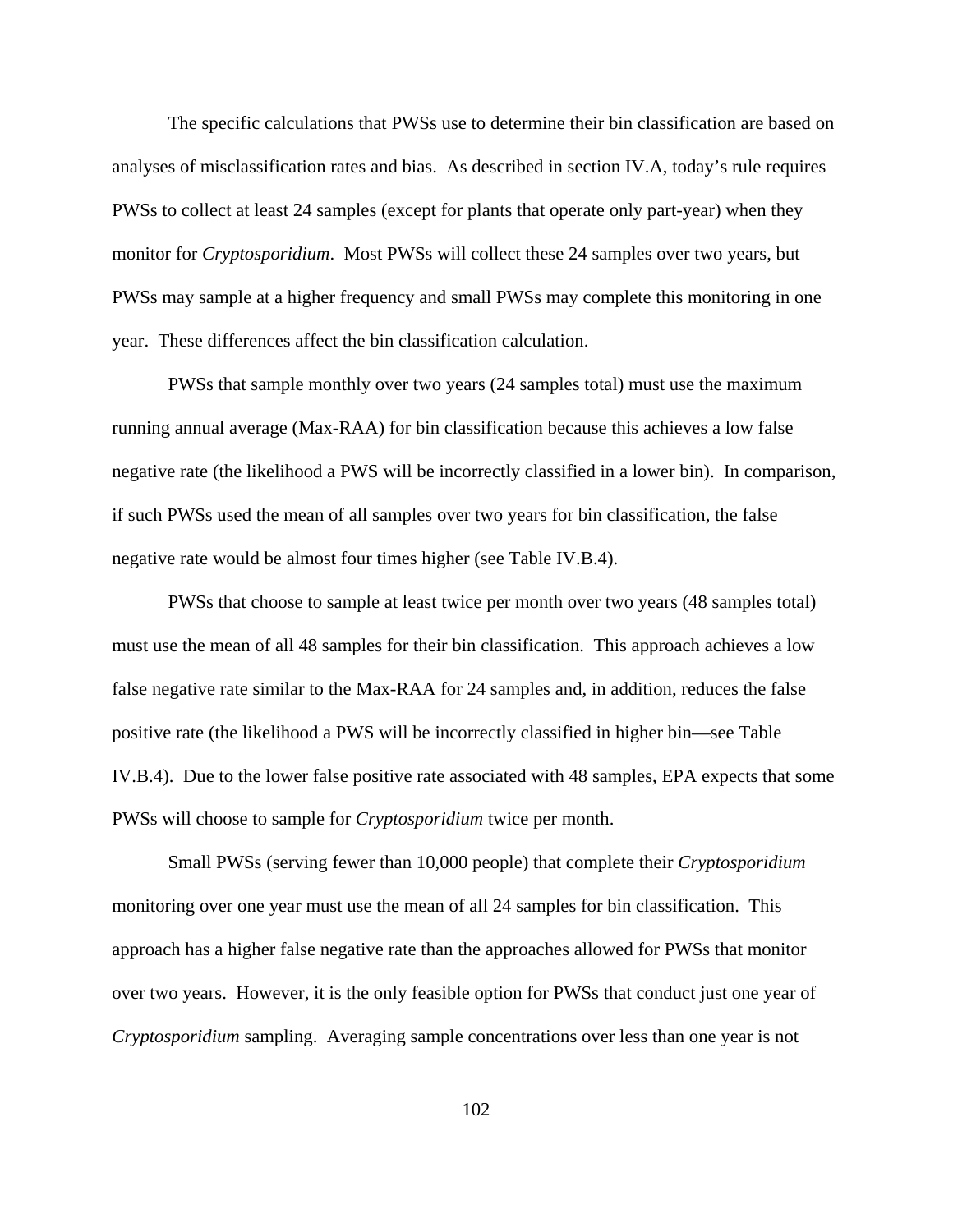appropriate (except in the case of plants that operate only part-year that monitor for less than one year) as this would bias the bin classification due to seasonal variation in water quality.

## **Table IV.B-4.-- False Positive and False Negative Rates for Monitoring and Binning**

#### **Strategies Considered for the LT2ESWTR**

| Strategy                  | False positive <sup>1</sup> | False negative <sup>2</sup> |
|---------------------------|-----------------------------|-----------------------------|
| 48 sample arithmetic mean | 1.7%                        | 1.4%                        |
| 24 sample Max-RAA         | 5.3%                        | 1.7%                        |
| 24 sample arithmetic mean | 2.8%                        | 6.2%                        |

1 False positive rates calculated for systems with *Cryptosporidium* concentrations 0.5 log below the Bin 1 boundary of 0.075 oocysts/L.

2 False negative rates calculated for systems with *Cryptosporidium* concentrations 0.5 log above the Bin 1 boundary of 0.075 oocysts/L.

Two additional considerations that relate to characterizing *Cryptosporidium* monitoring results to determine treatment requirements are (1) fewer than 100 percent of oocysts in a sample are recovered and counted by the analyst and (2) not all the oocysts measured with Methods 1622 or 1623 are capable of causing infection. These two factors are offsetting, in that oocyst counts not adjusted for recovery tend to underestimate the true concentration, while the total oocyst count typically overestimates the infectious concentration that presents a health risk.

 As described in section III, matrix spike data indicate that average recovery of *Cryptosporidium* oocysts with Methods 1622 or 1623 in a national monitoring program will be approximately 40 percent. Regarding the fraction of oocysts that are infectious, LeChevallier et al. (2003) tested natural waters for *Cryptosporidium* using both Method 1623 and a method (cell culture-PCR) to test for infectivity. Results suggested that 37 percent of the *Cryptosporidium* oocysts detected by Method 1623 were infectious. This finding is consistent with the observation that 37 percent of the oocysts counted during the ICRSS using Methods 1622 or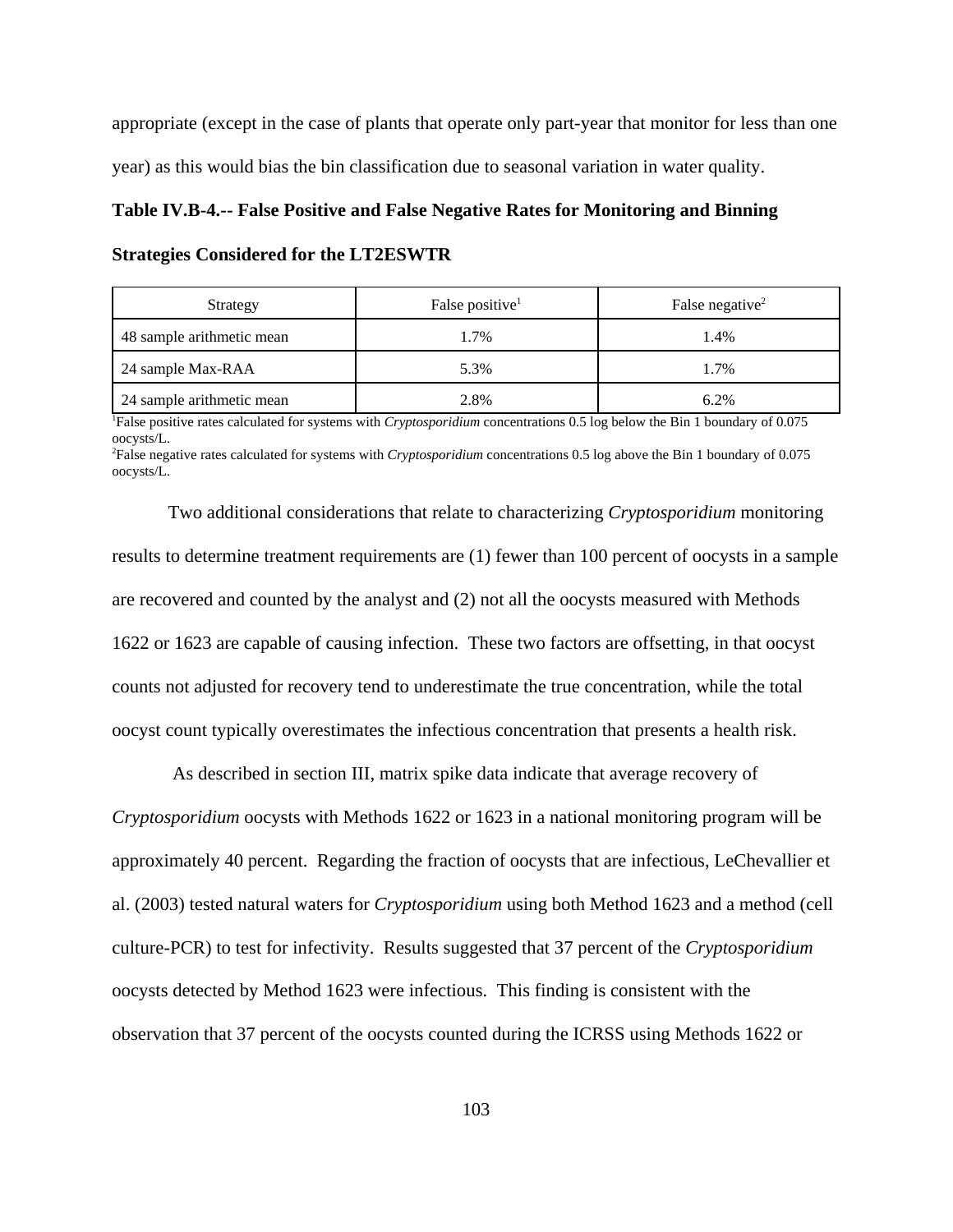1623 had internal structures, which indicate a higher likelihood of infectivity (among the remaining oocysts, 47 percent had amorphous structures and 16 percent were empty).

While it is not possible to establish a precise value for method recovery or the fraction of oocysts that are infectious, available data suggest that these parameters may be of similar magnitude. Consequently, the Advisory Committee recommended that monitoring results should not be adjusted to account for either recovery or the fraction infectious. EPA concurs with this recommendation and today's rule requires that PWSs be classified in treatment bins using the total number of *Cryptosporidium* oocysts counted, without further adjustment. The LT2ESWTR treatment bins in today's rule are constructed to reflect this approach.

## 3. Summary of major comments

For filtered PWS treatment requirements in the LT2ESWTR proposal, EPA received significant public comment on the risk-based approach to requiring additional treatment, the role of States in determining bin classification, and the treatment credit for filtration plants. The following discussion summarizes comments in these areas and EPA's responses.

Most commenters supported the risk-based approach of the LT2ESWTR in which filtered PWSs monitor for microbial contaminants and only those PWSs finding higher levels of contamination are required to provide additional treatment for *Cryptosporidium*. Among these comments, many stated support for the four treatment bins for filtered PWSs, with some noting that future research will indicate whether the bins should be restructured in a later rulemaking. Several commenters expressed support for EPA's combination of the Stage 2 DBPR and LT2ESWTR as essential to creating a balanced approach between DBP control and microbial risk.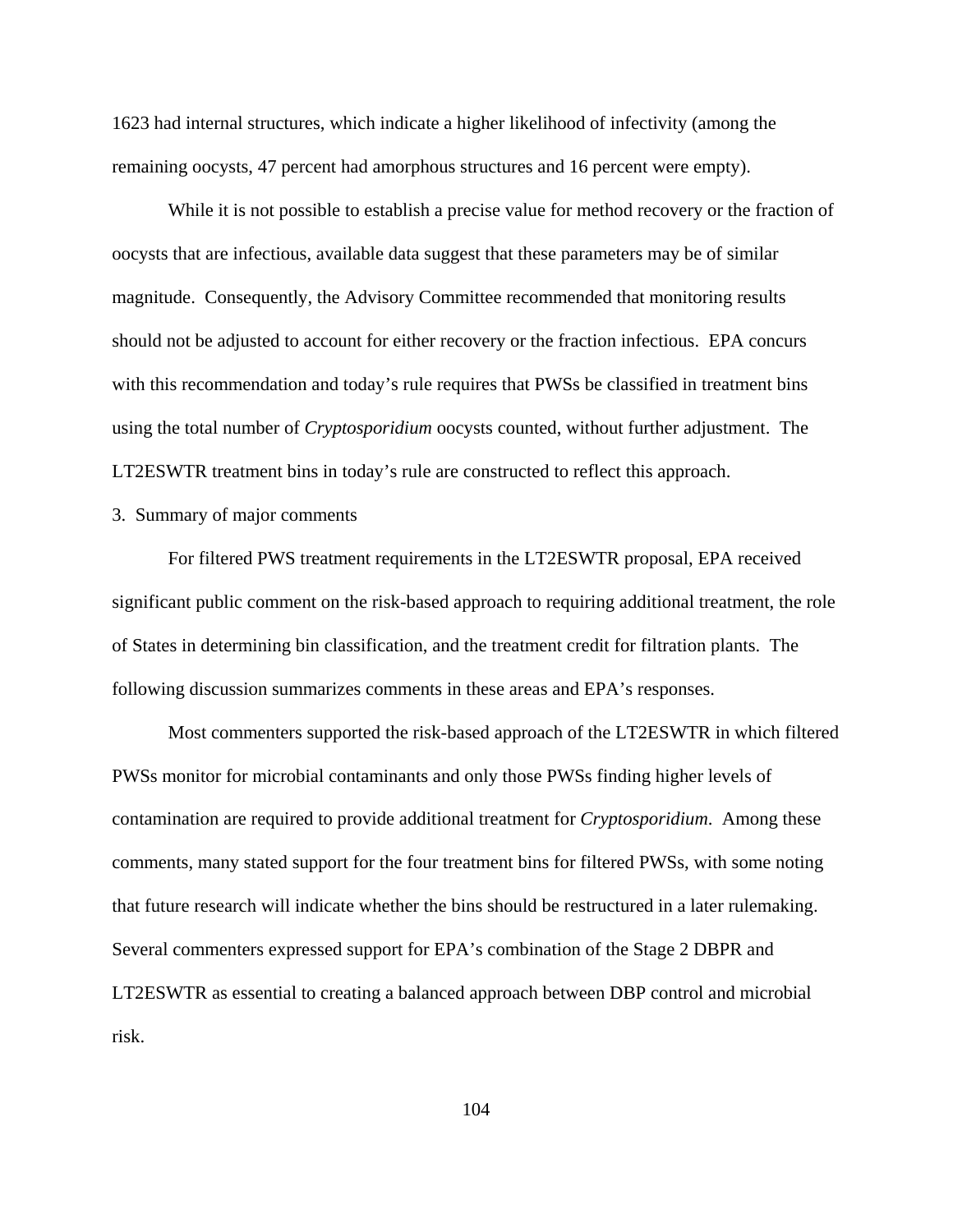A few commenters opposed the expenditure of funds to reduce risk from

*Cryptosporidium* on the basis that epidemiological evidence suggests this risk is low and most communities have not experienced cryptosporidiosis outbreaks. EPA agrees that additional treatment for *Cryptosporidium* in drinking water is not warranted in all communities. Under today's rule, most PWSs are expected to be classified in the lowest bin, which requires no additional treatment. However, based on risk information presented in USEPA (2005a) and summarized in this preamble, EPA believes that additional treatment is necessary to protect public health in PWSs with the highest *Cryptosporidium* levels. Further, as described in USEPA (2005a), EPA's assessment of *Cryptosporidium* risk in drinking water is consistent with the limited available epidemiological data on disease incidence.

With respect to the role of States in bin classification, most commenters recommended that States assign or approve the bin classification for their PWSs. Commenters maintained that State approval of bin classification is an inherent governmental function and will avoid confusion as to the level of treatment each PWS must provide. Further, the approval process will provide an opportunity for dialog between States and PWSs. EPA agrees with these comments and today's rule requires PWSs to submit their calculation of bin classification to the State for review. If the PWS does not hear back from the State, it must proceed to apply the level of treatment appropriate for its calculated bin classification in accordance with its applicable compliance schedule.

In regard to the *Cryptosporidium* treatment credit that should be awarded to filtration plants, many commenters supported the 3-log *Cryptosporidium* removal credit for conventional treatment and slow sand filtration. Some comments included data showing that conventional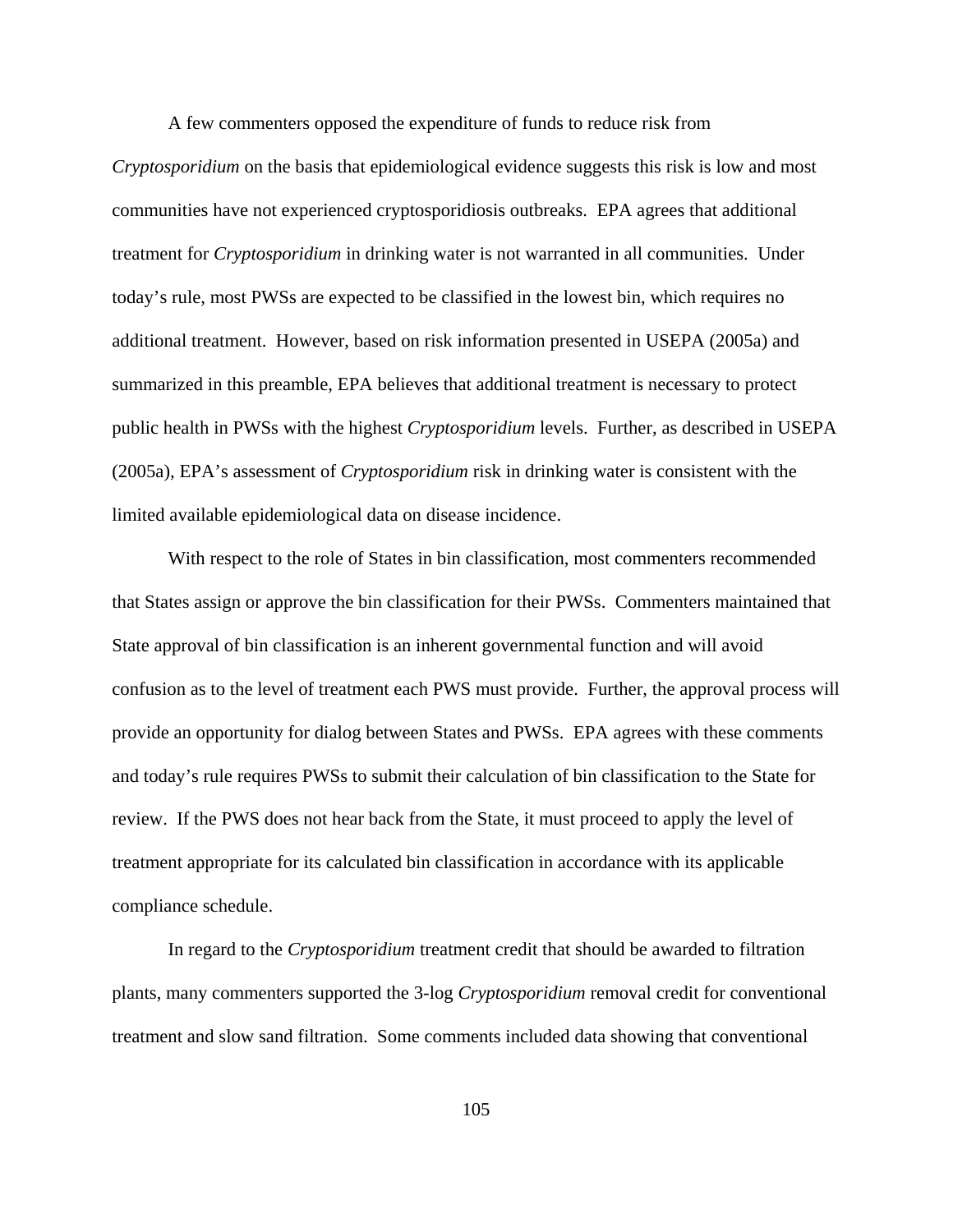treatment can achieve greater than 4-log removal of *Cryptosporidium*, and several commenters stated concerns that EPA has underestimated the level of treatment achievable through conventional treatment. Commenters supported the inclusion of plants using softening and dissolved air flotation for conventional treatment credit and requested that EPA extend this credit to similar treatment trains using other types of clarification processes.

EPA recognizes that studies show conventional treatment can achieve more than 3-log *Cryptosporidium* removal under optimal conditions. However, studies also demonstrate that removal efficiencies can be significantly less for suboptimal plant set-up and operation. EPA does not expect that all plants will operate under optimal conditions at all times. Consequently, today's rule awards a prescribed 3-log credit to conventional plants complying with the IESWTR or LT1ESWTR and allows plants to receive higher credit through demonstrating low finished water turbidity or through an alternative demonstration of performance, as describe in section IV.D. EPA agrees that plants using alternative clarification process that involves solids removal between coagulation and filtration should qualify for 3-log credit and today's rule provides for this.

# *C. Unfiltered System Cryptosporidium Treatment Requirements*

#### 1. Today's rule

Today's rule requires all PWSs that use a surface water or GWUDI source and are unfiltered to provide treatment for *Cryptosporidium*. The degree of required treatment depends on the level of *Cryptosporidium* in the source water, as determined through required monitoring. Further, unfiltered PWSs must meet overall treatment requirements using at least two disinfectants and must continue to meet all applicable filtration avoidance criteria. Details of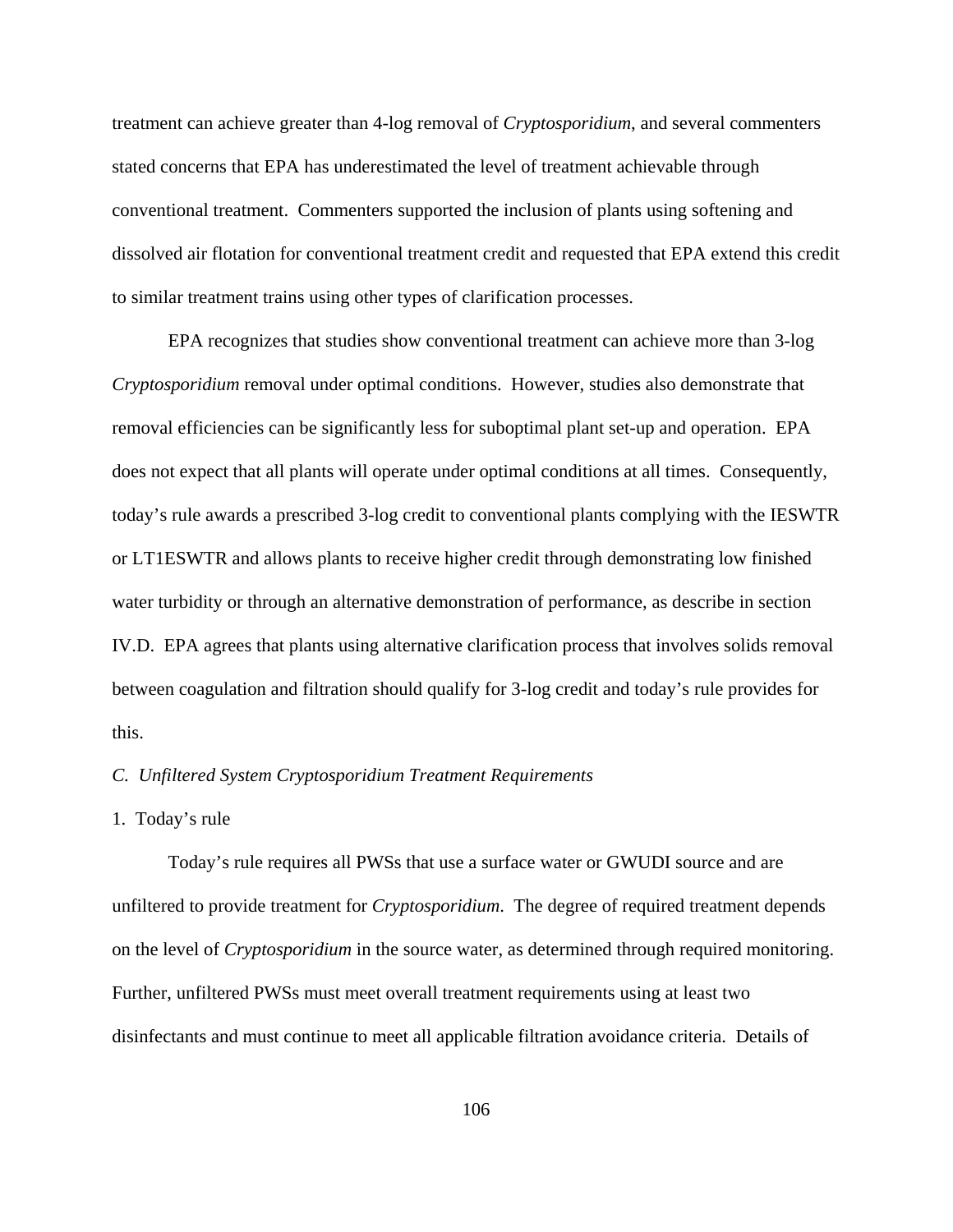these requirements follow.

*a. Determination of mean Cryptosporidium level.* Following completion of the required initial source water monitoring described in section IV.A, each unfiltered PWS must determine the arithmetic mean of all its *Cryptosporidium* sample results generated during the monitoring period. As required for filtered PWSs, individual sample results must be calculated as the total number of oocysts counted, divided by the volume assayed (see section V.K for details). Samples are not adjusted for method recovery and, in samples where no oocysts are detected, the result is treated as zero.

Unfiltered PWSs must report their mean *Cryptosporidium* level to the State for approval (see section IV.G for specific reporting dates). The report must include a summary of the data used to determine the mean concentration. If the State does not respond to a PWS regarding its mean *Cryptosporidium* level, the PWS must comply with the *Cryptosporidium* treatment requirements of today's rule, as described next, based on the reported level.

If EPA does not amend today's rule before the second round of monitoring described in section IV.A, unfiltered PWSs must recalculate their mean *Cryptosporidium* level using results from the second round of monitoring. Unfiltered PWSs must report this level to the State as described for the initial round of monitoring.

*b. Cryptosporidium treatment requirements*. Unfiltered PWSs must comply with the following treatment requirements based on their mean source-water *Cryptosporidium* level: if the level is less than or equal to 0.01 oocysts/L then at least 2-log *Cryptosporidium* inactivation is required; if the level is greater than 0.01 oocysts/L, or if the unfiltered PWS chooses not to monitor for *Cryptosporidium*, then at least 3-log *Cryptosporidium* inactivation is required. See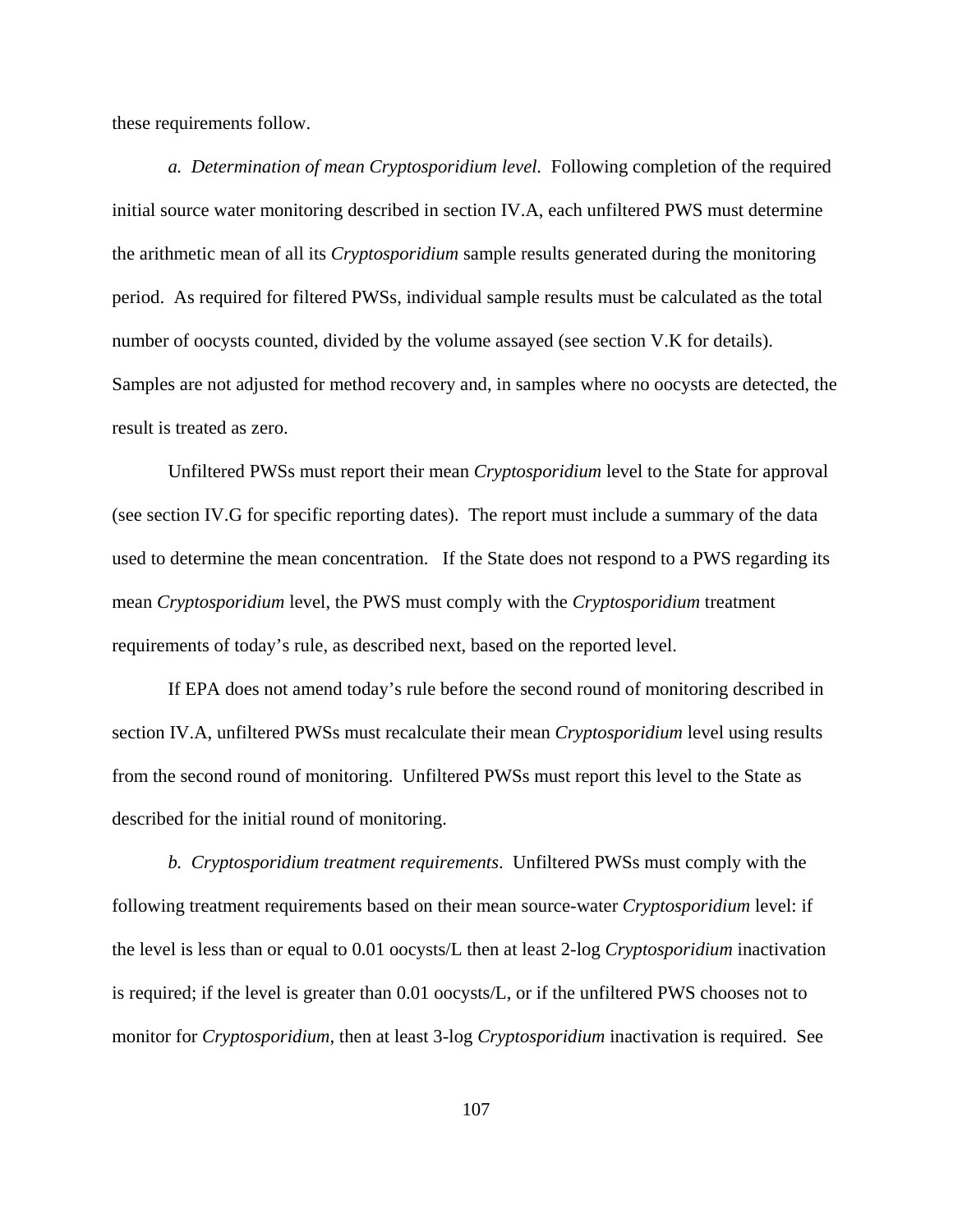section IV.G for treatment compliance dates.

EPA has developed criteria, described in section IV.D, to award *Cryptosporidium* inactivation credit for treatment with chlorine dioxide, ozone, or UV light. Unfiltered PWSs may use any of these disinfectants to meet their *Cryptosporidium* inactivation requirements under today's rule. Further, unfiltered PWSs must achieve the following with respect to disinfection treatment:

(1) A PWS that uses chlorine dioxide or ozone and fails to achieve the required level of *Cryptosporidium* inactivation on more than one day in the calendar month is in violation of the treatment technique requirement.

(2) A PWS that uses UV light and fails to achieve the required level of *Cryptosporidium* inactivation in at least 95 percent of the water delivered to the public every month is in violation of the treatment technique requirement.

*c. Use of two disinfectants*. Unfiltered PWSs must use at least two different disinfectants to provide 4-log virus, 3-log *Giardia lamblia*, and 2- or 3-log *Cryptosporidium* inactivation as required under 40 CFR 141.72(a) and today's rule. Further, each of two disinfectants must achieve by itself the total inactivation required for one of these target pathogens. This requirement does not modify the existing requirement under 40 CFR 141.72(a) for PWSs to provide a disinfectant residual in the distribution system.

2. Background and analysis

The intent of the *Cryptosporidium* treatment requirements for unfiltered PWSs in today's final rule is to ensure that they achieve public health protection equivalent to that achieved by filtered PWSs. These requirements are unchanged from the August 11, 2003 proposal (USEPA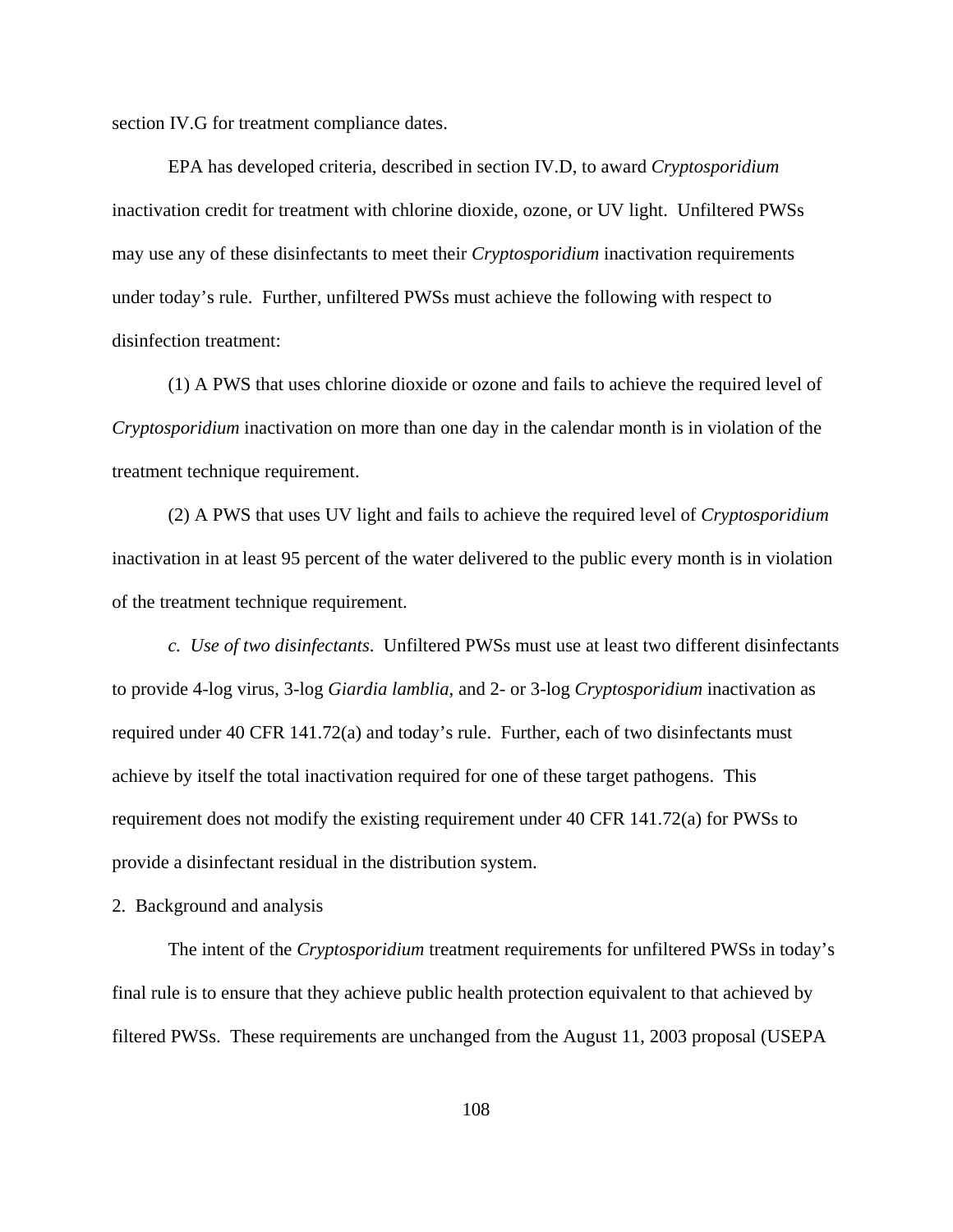2003a), and they reflect consensus recommendations by the Stage 2 M-DBP Advisory Committee (USEPA 2000a). The following discussion summarizes the Agency's basis for establishing risk-targeted *Cryptosporidium* treatment requirements for unfiltered PWSs in today's rule and for requiring the use of two disinfectants.

*a. Basis for Cryptosporidium treatment requirements*. As described in section III, available data suggest that unfiltered PWSs must take additional steps to achieve public health protection against *Cryptosporidium* equivalent to that provided by filtered PWSs.

In occurrence data from the ICR, the median *Cryptosporidium* level in unfiltered PWS sources was 0.0079 oocysts/L, which is approximately 10 times less than the median level of 0.052 oocysts/L in filtered PWS sources. In translating these source water levels to finished water concentrations, EPA and the Advisory Committee assumed that conventional filtration treatment plants in compliance with the IESWTR or LT1ESWTR achieve an average of 3-log (99.9 percent) removal of *Cryptosporidium*. Existing regulations do not require unfiltered PWSs to provide any treatment for *Cryptosporidium*.

If the median source water *Cryptosporidium* level in filtered PWSs is approximately 10 times higher than in unfiltered PWSs, and filtered PWSs achieve 3-log *Cryptosporidium* removal, then the median finished water *Cryptosporidium* level in filtered PWSs is approximately 100 times lower than in unfiltered PWSs. Thus, these data suggest that most unfiltered PWSs must provide 2-log *Cryptosporidium* treatment to ensure equivalent public health protection.

Some unfiltered PWSs must provide greater than 2-log *Cryptosporidium* treatment to ensure equitable protection, depending on their source water level. Under today's rule, the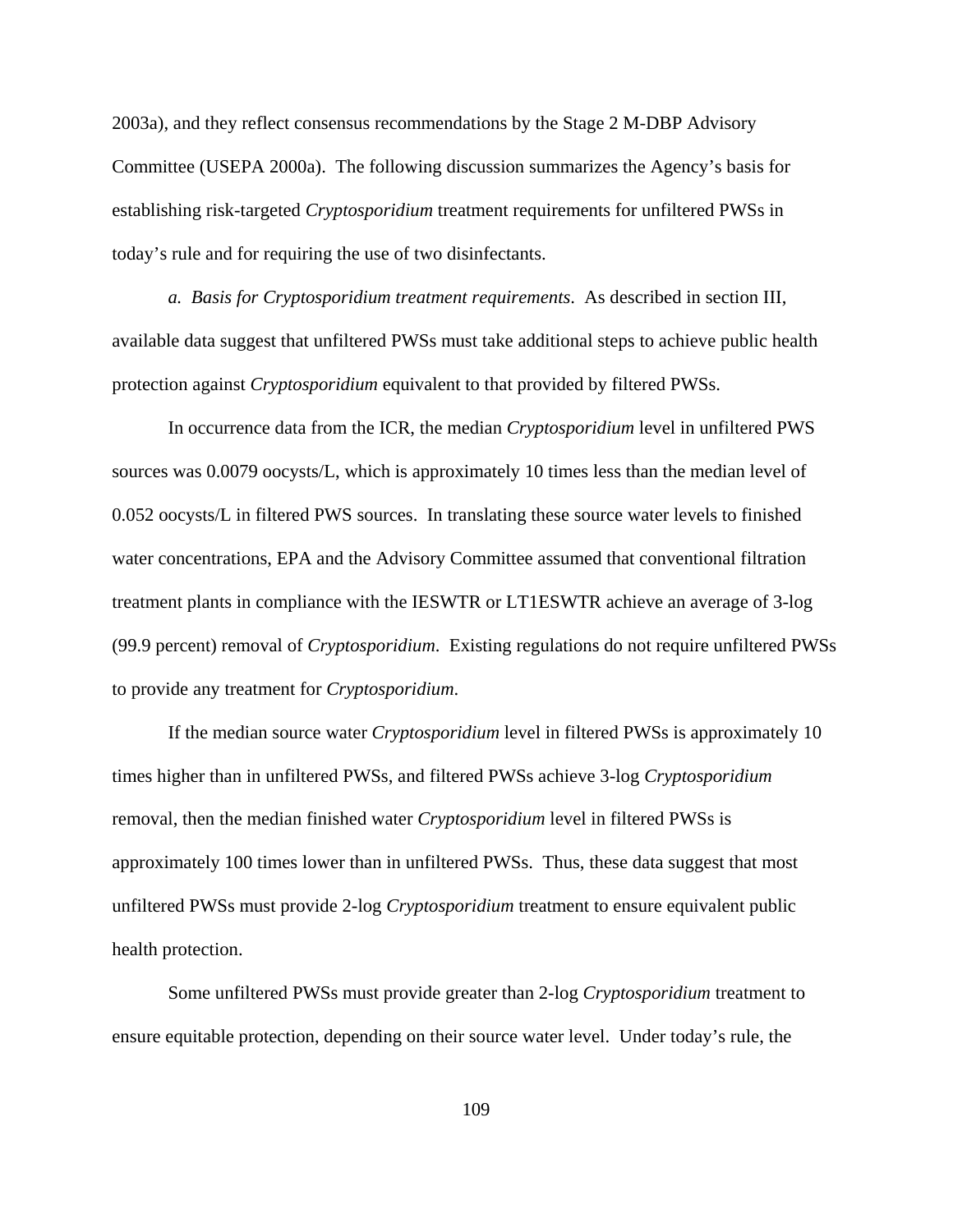*Cryptosporidium* treatment requirements for filtered PWSs, as described in section IV.B.1, will achieve mean finished water *Cryptosporidium* levels of less than 1 oocyst/10,000 L. An unfiltered PWS with a mean source water *Cryptosporidium* concentration above 0.01 oocysts/L would have to provide at least 3-log inactivation to achieve an equivalent finished water *Cryptosporidium* level.

As stated earlier, EPA has determined that UV light is a feasible technology for PWSs of all sizes, including unfiltered PWSs, to inactivate *Cryptosporidium*. In addition, treating for *Cryptosporidium* using ozone is feasible for some unfiltered PWSs. Inactivating *Cryptosporidium* with chlorine dioxide, while allowed under today's rule, does not appear to be feasible for most unfiltered PWSs due to regulatory limits on chlorite—a chlorine dioxide byproduct.

Based on these findings, today's rule requires all unfiltered PWSs to provide at least 2 log *Cryptosporidium* inactivation, and to provide at least 3-log inactivation if the mean source water level exceeds 0.01 oocysts/L. These treatment requirements will ensure that unfiltered PWSs achieve public health protection against *Cryptosporidium* that is comparable to filtered PWSs in the finished water that is distributed to consumers.

Available data indicate that no unfiltered PWSs will show measured mean source water *Cryptosporidium* levels of 0.075 oocysts/L or higher—the level at which a filtered PWS must provide at least 4-log *Cryptosporidium* under today's rule. Consequently, EPA is not establishing treatment requirements in today's rule to address *Cryptosporidium* at this higher level. Under existing regulations (40 CFR 141.171 and 141.521), unfiltered PWSs must maintain a watershed control program that minimizes the potential for contamination by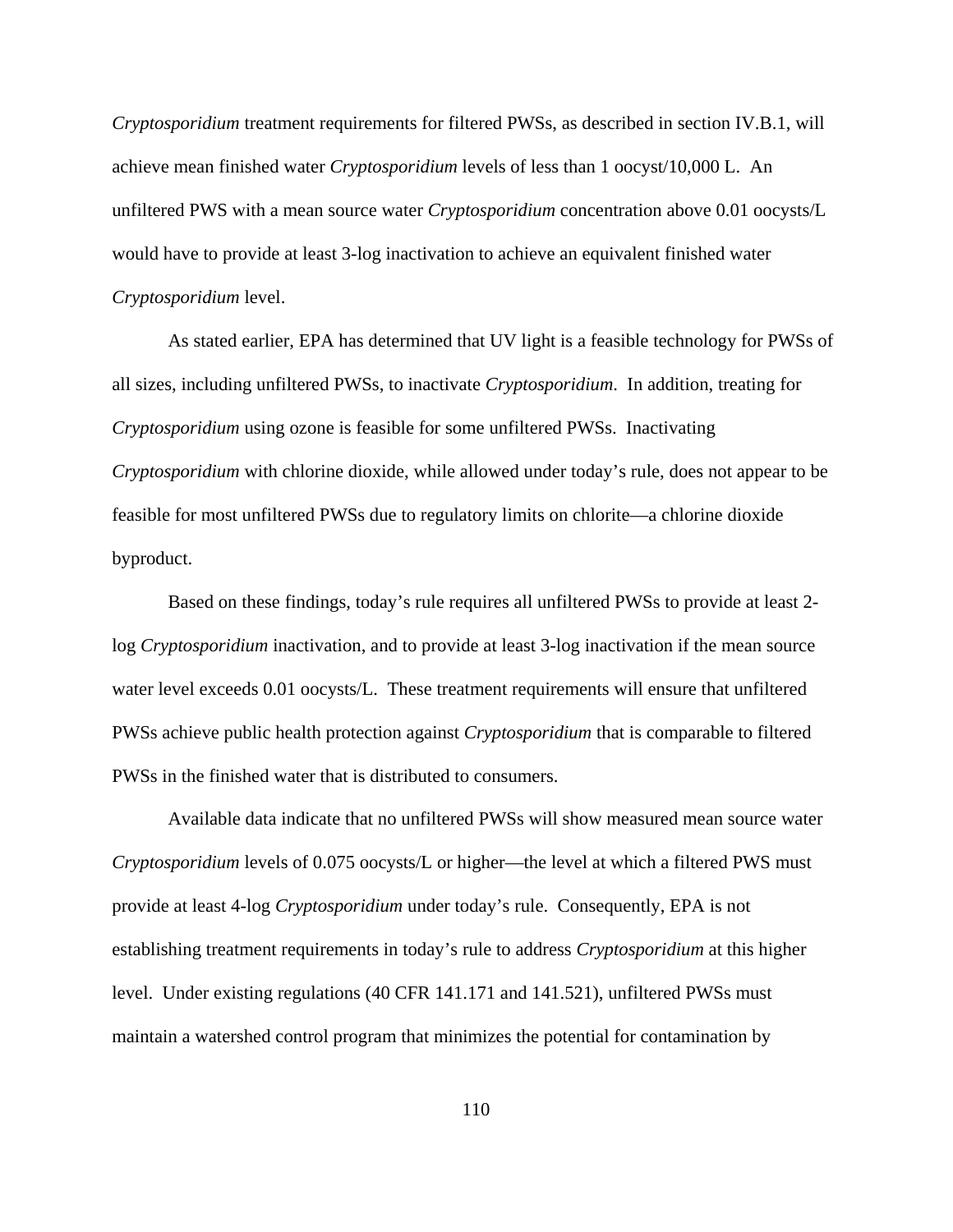*Cryptosporidium* oocysts in the source water. If the measured mean *Cryptosporidium* level in an unfiltered PWS is 0.075 oocysts/L or higher, EPA believes the State should critically evaluate the adequacy of the watershed control program.

Under today's rule, unfiltered PWSs using ozone or chlorine dioxide to treat for *Cryptosporidium* must demonstrate the required 2- or 3-log inactivation every day the PWS serves water to the public, except any one day each month. Existing regulations (40 CFR 141.72(a)(1)) require unfiltered PWSs to ensure inactivation of 3-log *Giardia lamblia* and 4-log viruses every day except any one day per month. Consequently, today's rule extends this compliance standard to *Cryptosporidium* inactivation.

For unfiltered PWSs that use UV to treat for *Cryptosporidium*, today's rule requires demonstration of the required 2- or 3-log inactivation in at least 95 percent of the water delivered to the public every month. EPA intends this standard to be comparable to the "every day except any one day per month" standard established for ozone and chlorine dioxide. Because UV disinfection systems will typically consist of multiple reactors that will be monitored continuously, EPA believes that a compliance standard based on the percentage of water disinfected to the required level is more appropriate than a single daily measurement. Section IV.D describes an equivalent standard for filtered PWSs.

*b. Basis for requiring the use of two disinfectants*. Unfiltered PWSs must use at least two different disinfectants to meet the inactivation requirements for *Cryptosporidium* (2- or 3 log), *Giardia lamblia* (3-log) and viruses (4-log), and each of two disinfectants must achieve by itself the total inactivation required for one of these target pathogens. For example, a PWS could use UV light to achieve 3-log inactivation of *Giardia lamblia* and *Cryptosporidium* and use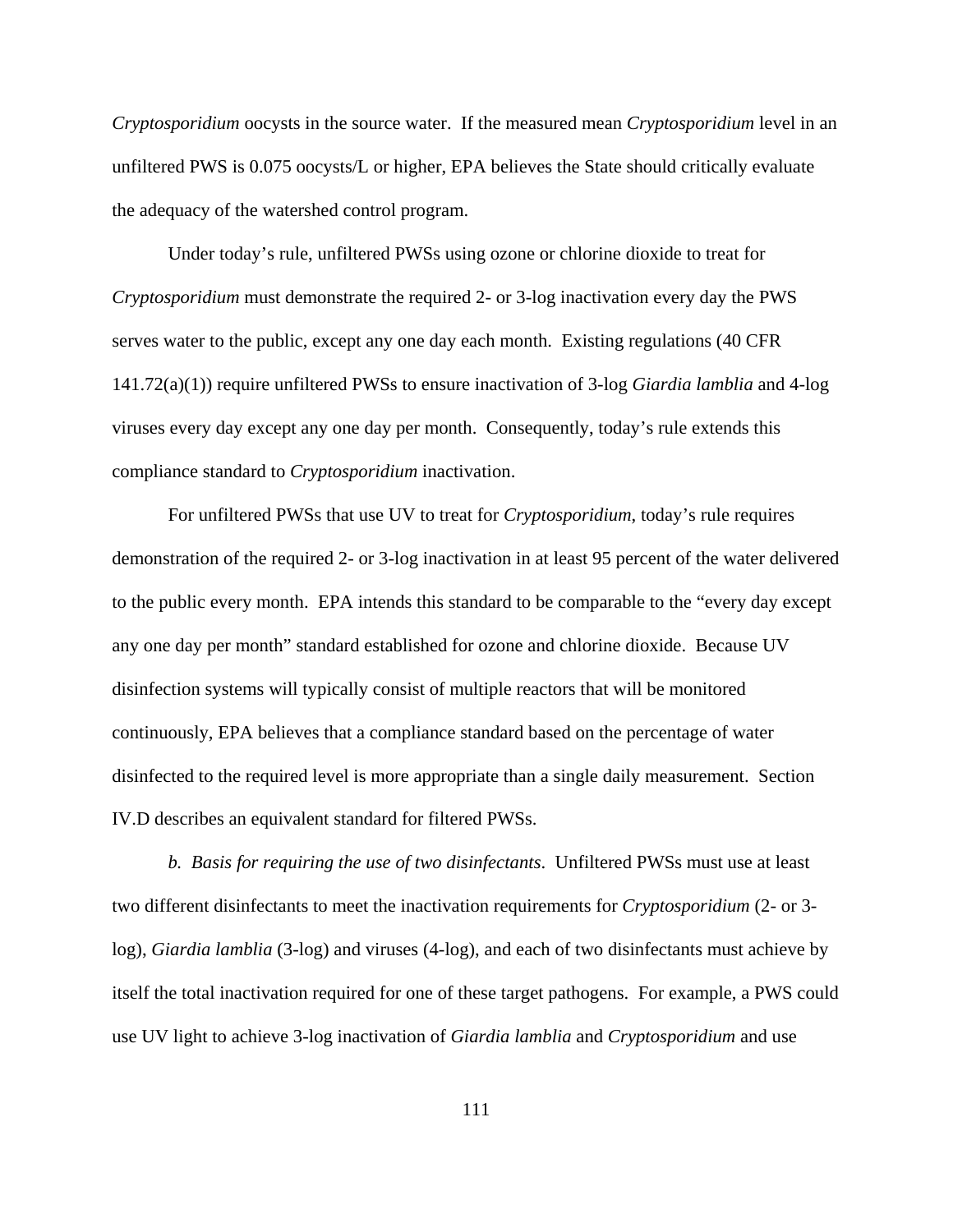chlorine to provide 4-log virus inactivation. The use of two disinfectants protects public health by creating multiple barriers against microbial pathogens. This has two general advantages over a single barrier: improved reliability and a broader spectrum of efficacy.

Because unfiltered PWSs rely solely on inactivation for microbial treatment, an unfiltered PWS using only one disinfectant would provide no primary microbial treatment if that disinfection process were to fail. While disinfection processes should be designed for a high level of reliability, they are not generally 100 percent reliable. Existing regulations and today's rule recognize this limitation by allowing unfiltered PWSs to fail to achieve required disinfection levels one day per month. Consequently, EPA believes that for effective public health protection, unfiltered PWSs should use at least two primary disinfection processes. If one process fails, a second process will provide some degree of protection against pathogens.

A second advantage of a PWS using multiple disinfectants is that this approach will typically be more effective against a broad spectrum of pathogens. The efficacy of different disinfectants against different types of pathogens varies widely. For example, UV light appears to be very effective for inactivating protozoa like *Cryptosporidium* and *Giardia lamblia*, but is less effective against certain enteric viruses like adenovirus. Chlorine, however, is highly effective against enteric viruses but less effective against protozoa. As a result, multiple disinfectants will generally provide more effective inactivation of a wide range of pathogens than a single disinfectant.

*c. Filtration avoidance*. Today's rule does not withdraw or modify any existing criteria for avoiding filtration under 40 CFR 141.71. Accordingly, unfiltered PWSs must continue to comply with all existing filtration avoidance criteria. EPA believes these criteria help to ensure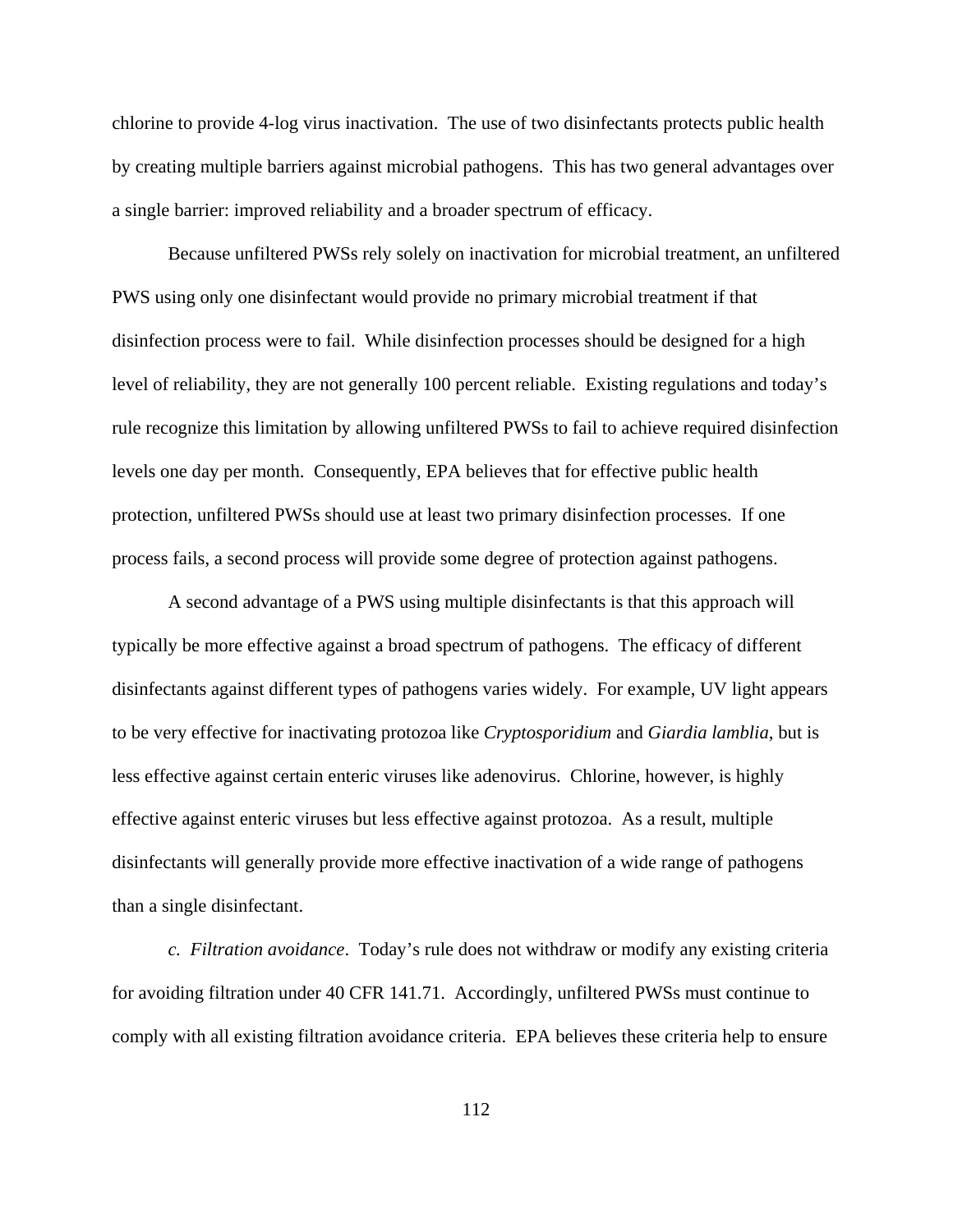that watershed protection provides a microbial barrier in those PWSs that do not filter.

Further, today's rule does not establish any new criteria for filtration avoidance. In the proposed LT2ESWTR, EPA indicated that compliance with DBP standards under the Stage 2 DBPR would be incorporated into the criteria for filtration avoidance. However, EPA has not done this in today's final rule in order to give States more flexibility in working with unfiltered PWSs to comply with the Stage 2 DBPR.

#### 3. Summary of major comments

EPA received significant public comment on the following treatment requirements for unfiltered PWSs in the LT2ESWTR proposal: the requirement for all unfiltered PWSs to provide at least 2-log *Cryptosporidium* inactivation, treatment requirements for unfiltered PWSs with high *Cryptosporidium* levels, and the requirement for unfiltered PWSs to use at least two disinfectants. A summary of these comments and EPA's responses follows.

Several commenters supported the requirement that all unfiltered PWSs achieve at least 2-log inactivation of *Cryptosporidium*, noting that this was part of the Agreement in Principle (USEPA 2000a). Some commenters, however, requested that EPA not establish a minimum *Cryptosporidium* treatment level due to the following factors: monitoring of unfiltered PWS sources has shown very low levels of *Cryptosporidium,* and some sources may have no *Cryptosporidium*; the *Cryptosporidium* in an unfiltered PWS source are likely to be of nonhuman origin and are less likely to infect humans; and disease incidence data have not established a link between unfiltered PWSs and cryptosporidiosis in consumers.

In response, EPA continues to believe that all unfiltered PWSs should provide treatment for *Cryptosporidium* to protect public health. Monitoring has shown that unfiltered PWS sources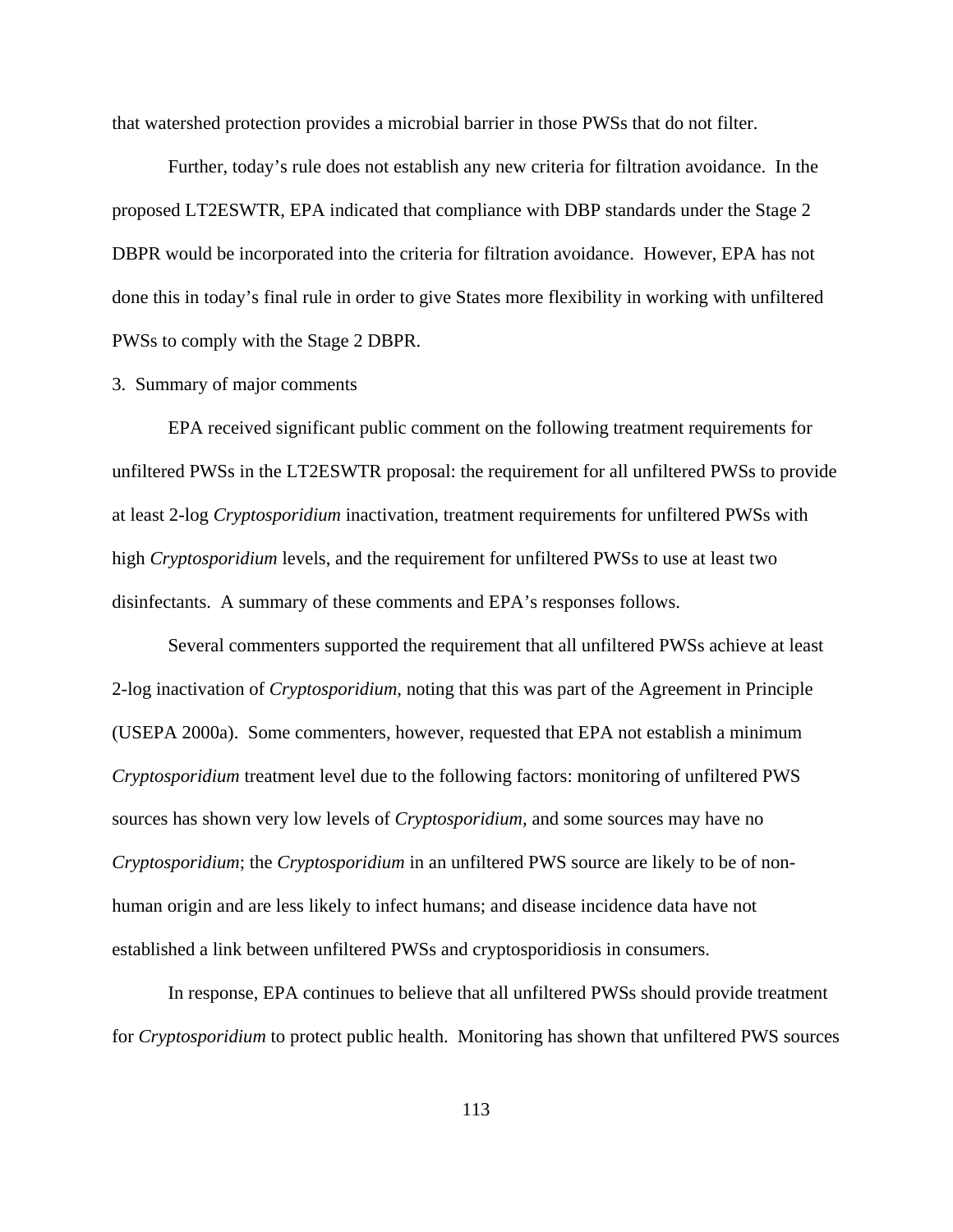are contaminated with *Cryptosporidium*, and no source is likely to be entirely free of *Cryptosporidium* due to the ubiquity of *Cryptosporidium* in both human and many animal populations. Studies, such as those cited in section III, have established that *Cryptosporidium* from animals can infect humans. EPA does not regard the absence of cryptosporidiosis cases attributed to drinking water in a particular community as evidence that no treatment for *Cryptosporidium* is needed. As described in section III, cryptosporidiosis incidence data generally do not indicate overall disease burden because most cases are undetected, unreported, and not traced to a particular source.

Some commenters recommended that EPA require only 1-log *Cryptosporidium* inactivation for unfiltered PWSs that demonstrate source water levels below 0.001 oocysts/L. EPA does not support this approach, though, due to concerns with the reliability of monitoring to establish such an extremely low level of *Cryptosporidium*. In addition, UV light is a feasible technology for unfiltered PWSs of all sizes to achieve at least 2-log *Cryptosporidium* inactivation. For these reasons, EPA has concluded that the minimum *Cryptosporidium* treatment level should be 2-log, as recommended by the Advisory Committee.

In the proposed LT2ESWTR, EPA requested comment on the treatment that should be required if an unfiltered PWS measured a *Cryptosporidium* level of 0.075 oocysts/L or higher—the concentration at which a filtered PWS must provide at least 4-log treatment. Several commenters supported equivalent treatment requirements (i.e., at least 4-log reduction) for unfiltered and filtered PWSs with *Cryptosporidium* at this level. Other commenters stated that available data indicate no unfiltered PWSs are likely to measure *Cryptosporidium* at such a high level.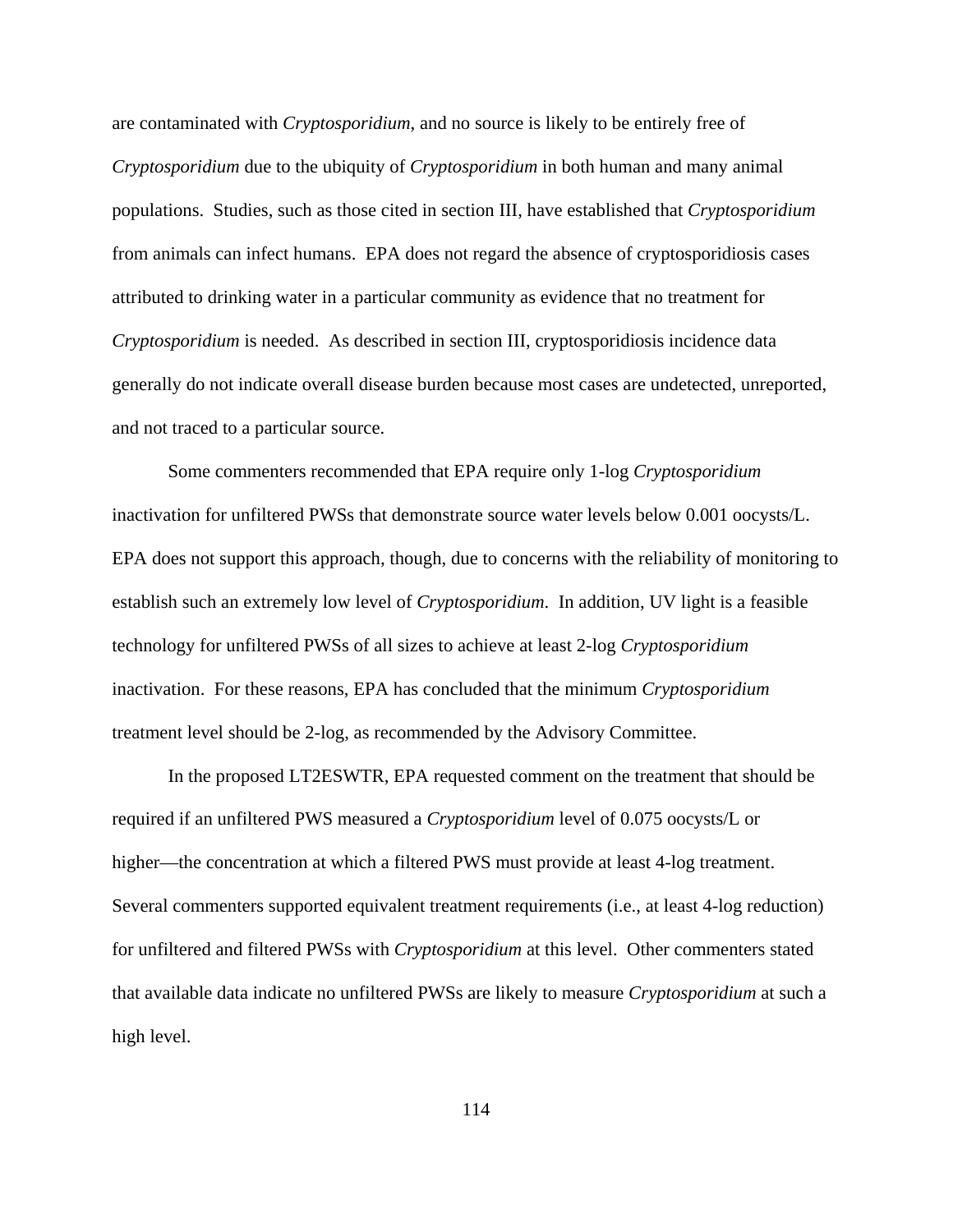EPA agrees that available data on *Cryptosporidium* occurrence suggest that no unfiltered PWSs will measure a mean level of 0.075 oocysts/L or higher. Moreover, establishing a 4-log treatment requirement on the precautionary basis that an unfiltered PWS might measure a high level of *Cryptosporidium* has a significant cost—it would require any unfiltered PWS to provide 4-log, rather than 3-log, inactivation to avoid *Cryptosporidium* monitoring. EPA expects that many small unfiltered PWSs will choose to provide 3-log *Cryptosporidium* inactivation rather than monitor for *Cryptosporidium*. Accordingly, EPA has concluded that establishing a 4-log *Cryptosporidium* treatment requirement for unfiltered PWSs that measure a *Cryptosporidium* level of 0.075 oocysts/L or higher is unnecessary and inappropriate at this time. In the event that an unfiltered PWS does measure *Cryptosporidium* at this level, the State can require the PWS to take steps to reduce the contamination under existing watershed control program requirements for unfiltered PWSs.

Some commenters supported the requirement for unfiltered PWSs to use at least two disinfectants to meet overall inactivation requirements for *Cryptosporidium*, *Giardia lamblia*, and viruses and for each disinfectant to achieve the total inactivation required for one target pathogen. These commenters stated that this requirement will improve inactivation against a wide variety of pathogens and increase treatment reliability. Other commenters, though, opposed this requirement for a number of reasons: it will unnecessarily limit the ability of PWSs to minimize DBPs, there is no similar requirement for filtered PWSs, the requirement for each disinfectant to achieve the total inactivation for one pathogen goes beyond the Agreement in Principle, and EPA has not provided a risk analysis to justify the requirement.

In response, EPA believes that the benefits of both redundancy and a broad spectrum of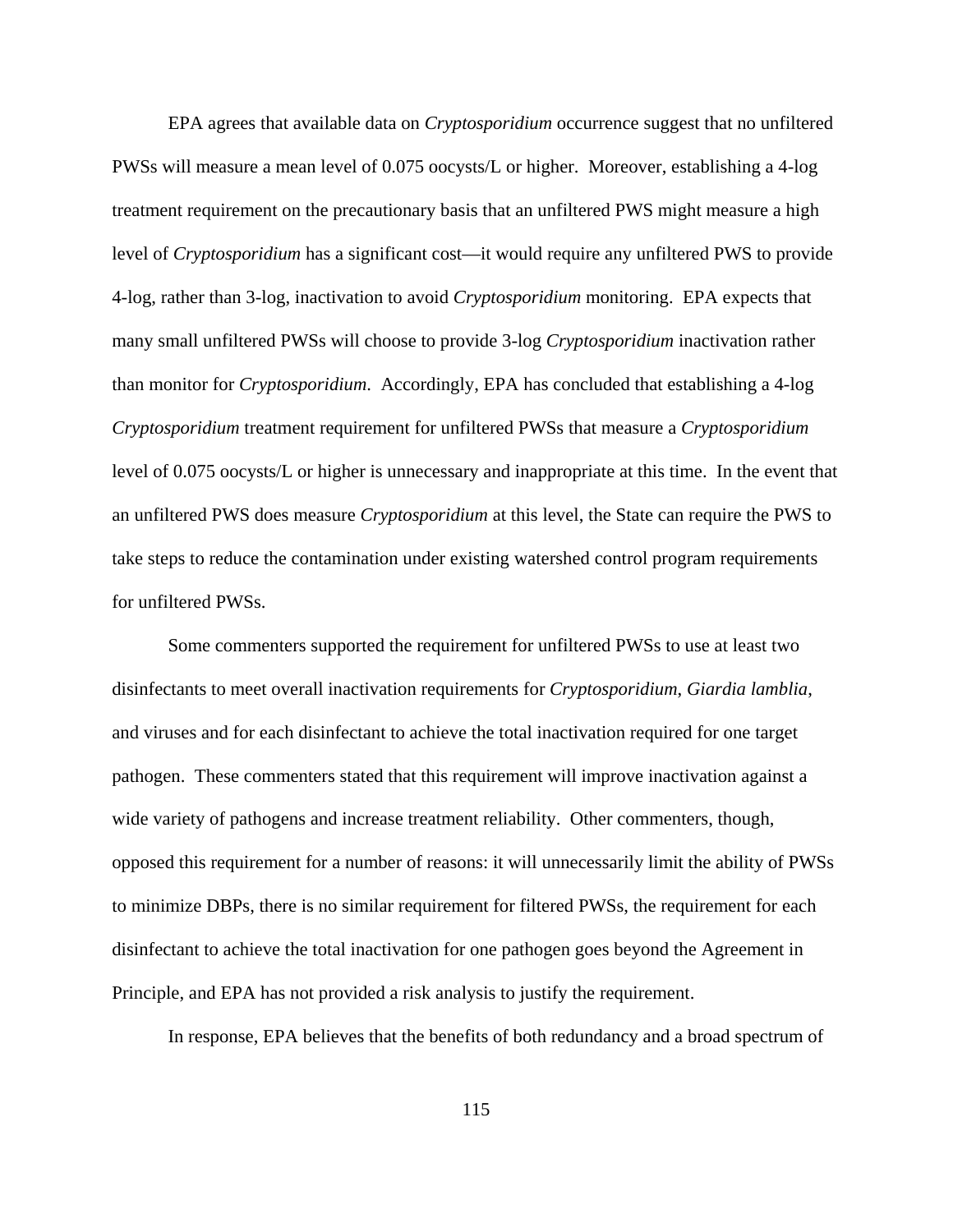microbial protection justify requiring the use of two disinfectants. Further, requiring each disinfectant to achieve the full inactivation of one target pathogen establishes a minimal performance level so that each disinfectant will serve as a substantive barrier. In most cases, PWSs will comply with this requirement by using UV or ozone to inactivate *Giardia lamblia* and *Cryptosporidium* and using chlorine to inactivate viruses.

#### *D. Options for Systems to Meet Cryptosporidium Treatment Requirements*

#### 1. Microbial toolbox overview

Today's rule includes a variety of treatment and control options, collectively termed the "microbial toolbox," that PWSs can implement to comply with additional *Cryptosporidium* treatment requirements. Options in the microbial toolbox include source protection and management programs, prefiltration processes, treatment performance programs, additional filtration components, and inactivation technologies. The Stage 2 M-DBP Advisory Committee recommended the microbial toolbox to provide PWSs with broad flexibility in selecting costeffective LT2ESWTR compliance strategies.

Most options in the microbial toolbox carry prescribed credits toward *Cryptosporidium* treatment requirements. PWSs receive these credits by demonstrating compliance with required design and operational criteria, which are described in the sections that follow. In addition, States may award treatment credits other than the prescribed credit through a "demonstration of performance," which involves site-specific testing by a PWS with a State-approved protocol. Under a demonstration of performance, a State may award credit to a treatment plant or to a unit process of a treatment plant that is higher or lower than the prescribed credit. This option also allows States to award credit to a unit process that does not meet the design and operational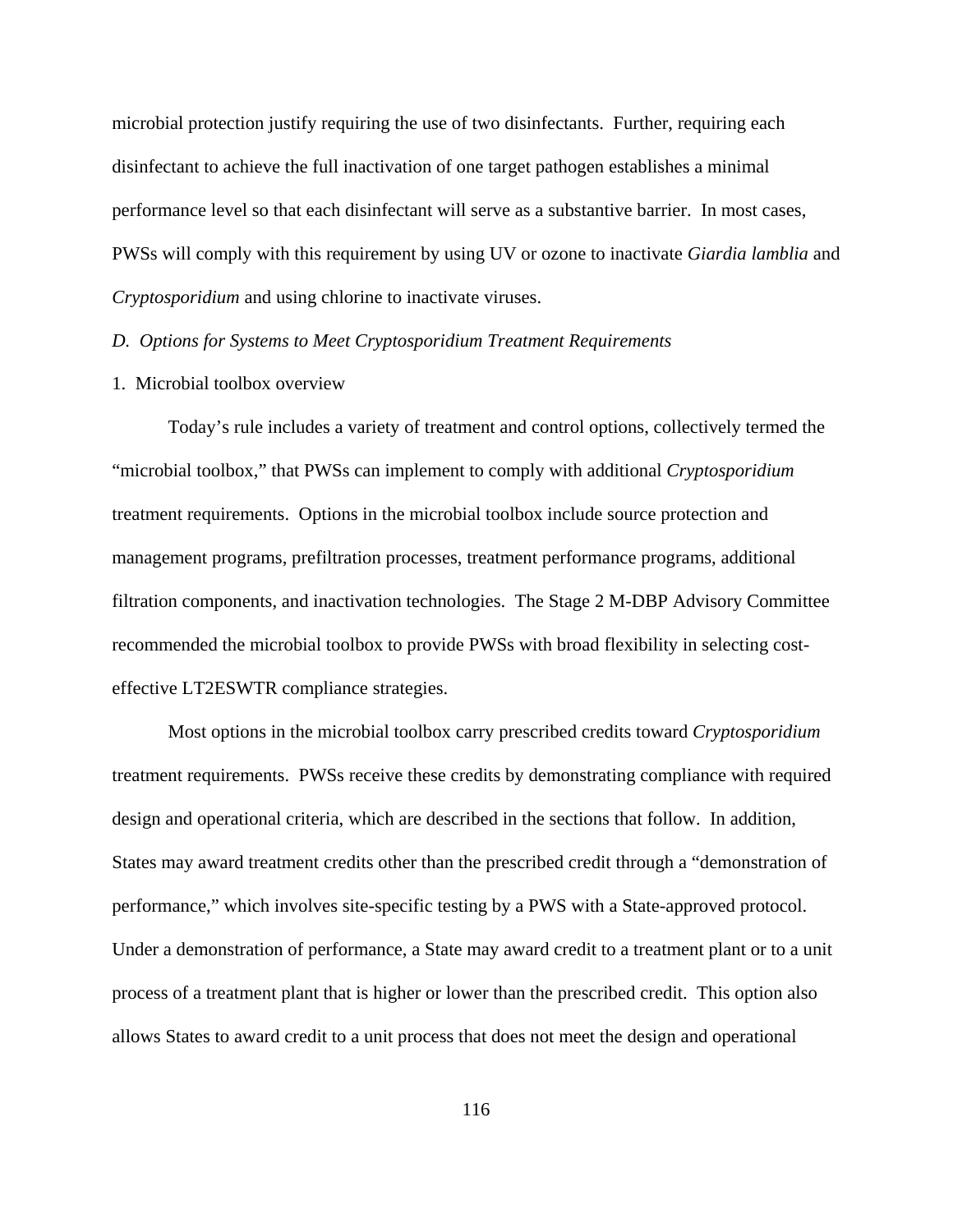criteria in the microbial toolbox for prescribed credit.

To be eligible for treatment credit for a microbial toolbox option, PWSs must initially report compliance with design criteria, where required, to the State (some options do not require design criteria). Thereafter, for most options, PWSs must report compliance with required operational criteria to the State each month (the watershed control program option requires yearly reporting). Failure by a PWS in any month to demonstrate treatment credit equal to or greater than its *Cryptosporidium* treatment requirements under today's rule is a treatment technique violation. This violation lasts until the PWS demonstrates that it is meeting criteria for sufficient treatment credit to satisfy its *Cryptosporidium* treatment requirements.

As described in section IV.B, filtered PWSs may use any option or combination of options from the microbial toolbox to comply with the additional *Cryptosporidium* treatment requirements of Bin 2. PWSs in Bins 3 or 4 must achieve at least 1-log of the additional *Cryptosporidium* treatment requirement by using ozone, chlorine dioxide, UV, membranes, bag filtration, cartridge filtration, or bank filtration.

If allowed by the State, PWSs may use different microbial toolbox options in different months to comply with *Cryptosporidium* treatment requirements under today's rule. For example, a PWS in Bin 2, which requires 1-log additional *Cryptosporidium* treatment, could comply with this requirement in one month using "individual filter performance," which carries a 1-log credit; in a subsequent month, this PWS could use "combined filter performance" and "presedimentation basin with coagulation," which each carry 0.5-log credit. This approach is intended to provide greater operational flexibility to PWSs. It allows a PWS to receive treatment credit for a microbial toolbox option in any month the PWS is able to meet required operational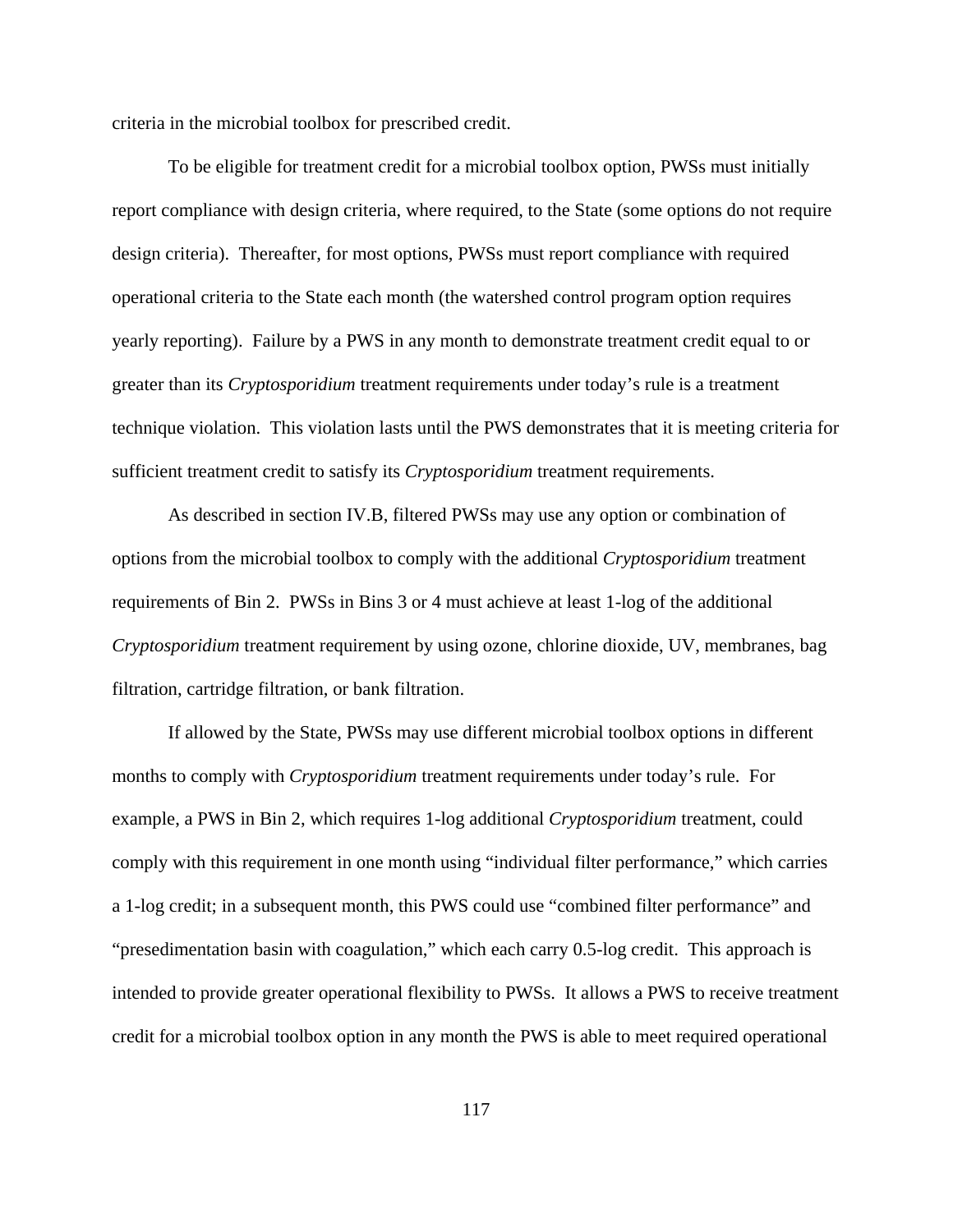criteria, even if the PWS does not meet these criteria during all months of the year.

Table IV.D-1 summarizes prescribed treatment credits and associated design and operational criteria for microbial toolbox options. The sections that follow describe each toolbox option in detail. In addition, EPA has developed three guidance documents to assist PWSs with selecting and implementing microbial toolbox options: *Toolbox Guidance Manual*, *UV Disinfection Guidance Manual*, and *Membrane Filtration Guidance Manual*. Each may be acquired from EPA's Safe Drinking Water Hotline, which can be contacted as described under **FOR FURTHER INFORMATION CONTACT** at the beginning of this notice.

| <b>Toolbox Option</b>                                   | Cryptosporidium Treatment Credit with Design and Operational Criteria <sup>1</sup>                                                                                                                                                                                                                                                                                                                                                     |  |
|---------------------------------------------------------|----------------------------------------------------------------------------------------------------------------------------------------------------------------------------------------------------------------------------------------------------------------------------------------------------------------------------------------------------------------------------------------------------------------------------------------|--|
| <b>Source Protection and Management Toolbox Options</b> |                                                                                                                                                                                                                                                                                                                                                                                                                                        |  |
| Watershed control<br>program                            | 0.5-log credit for State-approved program comprising required elements, annual<br>program status report to State, and regular watershed survey. Unfiltered PWSs are not<br>eligible for credit.                                                                                                                                                                                                                                        |  |
| Alternative source/<br>intake management                | No prescribed credit. PWSs may conduct simultaneous monitoring for treatment bin<br>classification at alternative intake locations or under alternative intake management<br>strategies.                                                                                                                                                                                                                                               |  |
| <b>Prefiltration Toolbox Options</b>                    |                                                                                                                                                                                                                                                                                                                                                                                                                                        |  |
| Presedimentation<br>basin with coagulation              | 0.5-log credit during any month that presedimentation basins achieve a monthly mean<br>reduction of 0.5-log or greater in turbidity or alternative State-approved performance<br>criteria. To be eligible, basins must be operated continuously with coagulant addition<br>and all plant flow must pass through basins.                                                                                                                |  |
| Two-stage lime<br>softening                             | 0.5-log credit for two-stage softening where chemical addition and hardness<br>precipitation occur in both stages. All plant flow must pass through both stages.<br>Single-stage softening is credited as equivalent to conventional treatment.                                                                                                                                                                                        |  |
| <b>Bank filtration</b>                                  | 0.5-log credit for 25-foot setback; 1.0-log credit for 50-foot setback; horizontal and<br>vertical wells only; aquifer must be unconsolidated sand containing at least 10 percent<br>fines (as defined in rule); average turbidity in wells must be less than 1 NTU. PWSs<br>using existing wells followed by filtration must monitor the well effluent to determine<br>bin classification and are not eligible for additional credit. |  |
| <b>Treatment Performance Toolbox Options</b>            |                                                                                                                                                                                                                                                                                                                                                                                                                                        |  |
| Combined filter<br>performance                          | 0.5-log credit for combined filter effluent turbidity less than or equal to 0.15 NTU in at<br>least 95 percent of measurements each month.                                                                                                                                                                                                                                                                                             |  |

| Table IV.D-1.–Microbial Toolbox: Options, Credits and Criteria |  |
|----------------------------------------------------------------|--|
|----------------------------------------------------------------|--|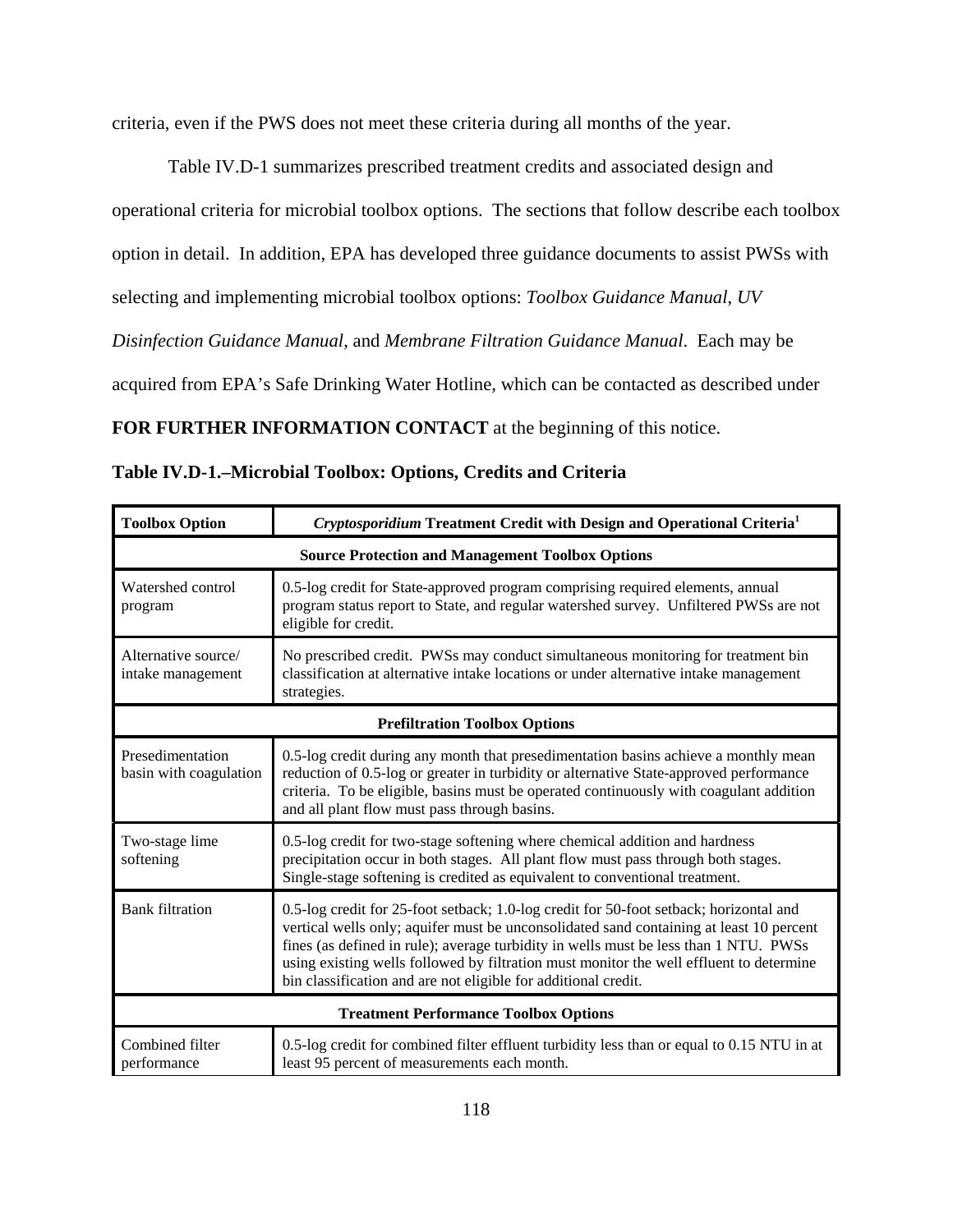| <b>Toolbox Option</b>                        | Cryptosporidium Treatment Credit with Design and Operational Criteria <sup>1</sup>                                                                                                                                                                                                                         |  |
|----------------------------------------------|------------------------------------------------------------------------------------------------------------------------------------------------------------------------------------------------------------------------------------------------------------------------------------------------------------|--|
| Individual filter<br>performance             | 0.5-log credit (in addition to 0.5-log combined filter performance credit) if individual<br>filter effluent turbidity is less than or equal to 0.15 NTU in at least 95 percent of<br>samples each month in each filter and is never greater than 0.3 NTU in two consecutive<br>measurements in any filter. |  |
| Demonstration of<br>performance              | Credit awarded to unit process or treatment train based on a demonstration to the State<br>with a State-approved protocol.                                                                                                                                                                                 |  |
| <b>Additional Filtration Toolbox Options</b> |                                                                                                                                                                                                                                                                                                            |  |
| Bag and cartridge<br>filters                 | Up to 2-log credit with demonstration of at least 1-log greater removal in a challenge<br>test when used singly. Up to 2.5-log credit with demonstration of at least 0.5-log<br>greater removal in a challenge test when used in series.                                                                   |  |
| Membrane filtration                          | Log credit equivalent to removal efficiency demonstrated in challenge test for device if<br>supported by direct integrity testing.                                                                                                                                                                         |  |
| Second stage filtration                      | 0.5-log credit for second separate granular media filtration stage if treatment train<br>includes coagulation prior to first filter.                                                                                                                                                                       |  |
| Slow sand filters                            | 2.5-log credit as a secondary filtration step; 3.0-log credit as a primary filtration<br>process. No prior chlorination.                                                                                                                                                                                   |  |
| <b>Inactivation Toolbox Options</b>          |                                                                                                                                                                                                                                                                                                            |  |
| Chlorine dioxide                             | Log credit based on measured CT in relation to CT table.                                                                                                                                                                                                                                                   |  |
| Ozone                                        | Log credit based on measured CT in relation to CT table.                                                                                                                                                                                                                                                   |  |
| <b>UV</b>                                    | Log credit based on validated UV dose in relation to UV dose table; reactor validation<br>testing required to establish UV dose and associated operating conditions.                                                                                                                                       |  |

1 Table provides summary information only; refer to following preamble and regulatory language for detailed requirements.

# 2. Watershed control program

# *a. Today's rule*

Filtered PWSs can receive 0.5-log credit toward *Cryptosporidium* treatment requirements under today's rule for implementing a State-approved watershed control program designed to reduce the level of *Cryptosporidium*. To be eligible to receive this credit initially, PWSs must perform the following steps:

• Notify the State of the intent to develop a new or continue an existing watershed control program for *Cryptosporidium* treatment credit no later than two years prior to the date the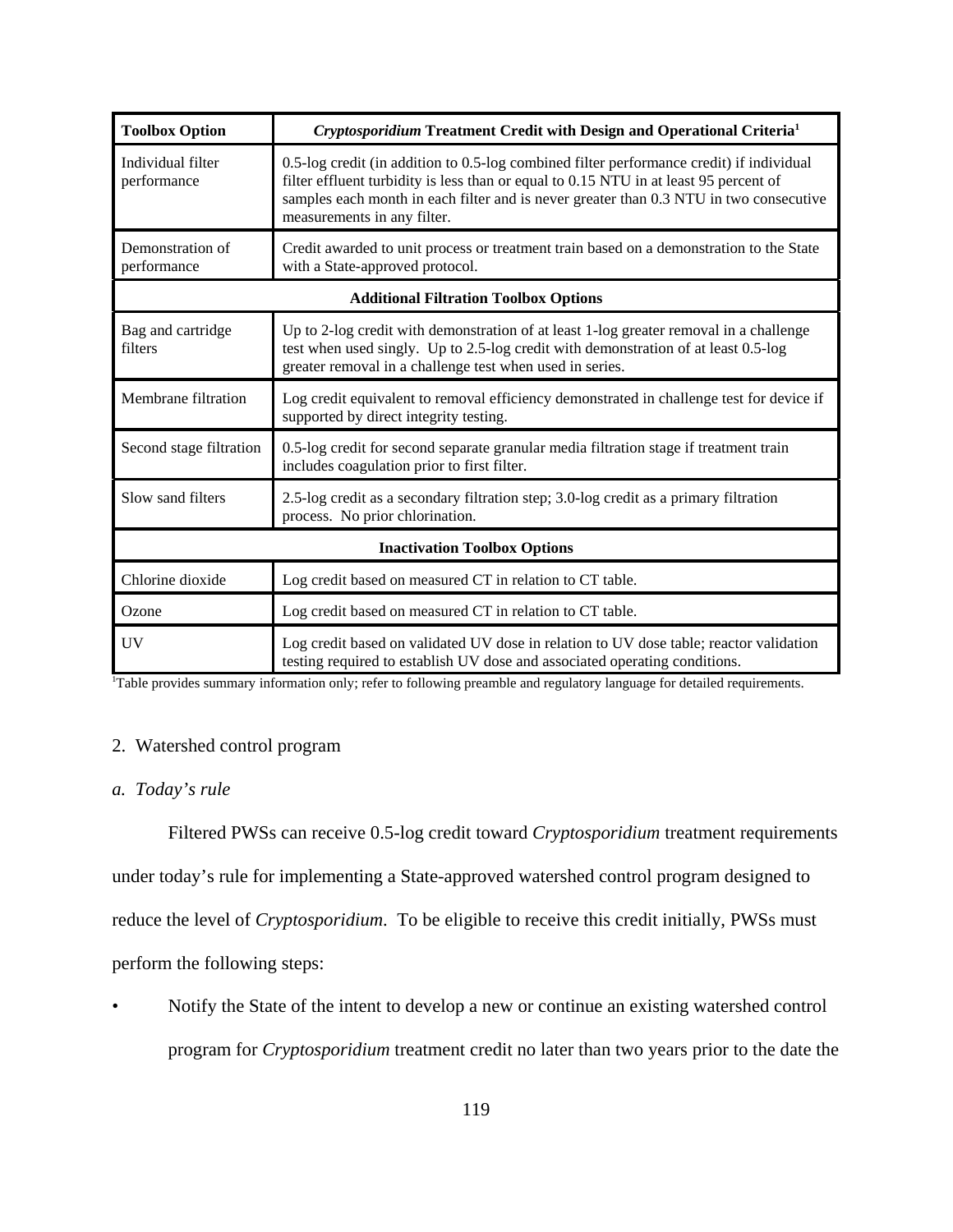PWS must comply with additional *Cryptosporidium* treatment requirements under today's rule.

• Submit a proposed watershed control plan to the State for approval no later than one year prior to the date the PWS must comply with additional *Cryptosporidium* treatment requirements under today's rule. The watershed control plan must contain these elements:

(1) The designation of an "area of influence" in the watershed, which is defined as the area outside of which the likelihood of *Cryptosporidium* contamination affecting the treatment plant intake is not significant;

(2) The identification of both potential and actual sources of *Cryptosporidium* contamination, including a qualitative assessment of the relative impact of these contamination sources on water quality at the treatment plant intake;

(3) An analysis of control measures that could mitigate the sources of *Cryptosporidium*  contamination, including the relative effectiveness of control measures in reducing *Cryptosporidium* loading to the source water and their feasability; and

(4) A statement of goals and specific actions the PWS will undertake to reduce source water *Cryptosporidium* levels, including a description of how the actions will contribute to specific goals, watershed partners and their roles, resource requirements and commitments, and a schedule for plan implementation.

If the State approves the watershed control plan for *Cryptosporidium* treatment credit, PWSs must perform the following steps to be eligible to maintain the credit:

• Submit an annual watershed control program status report to the State no later than a date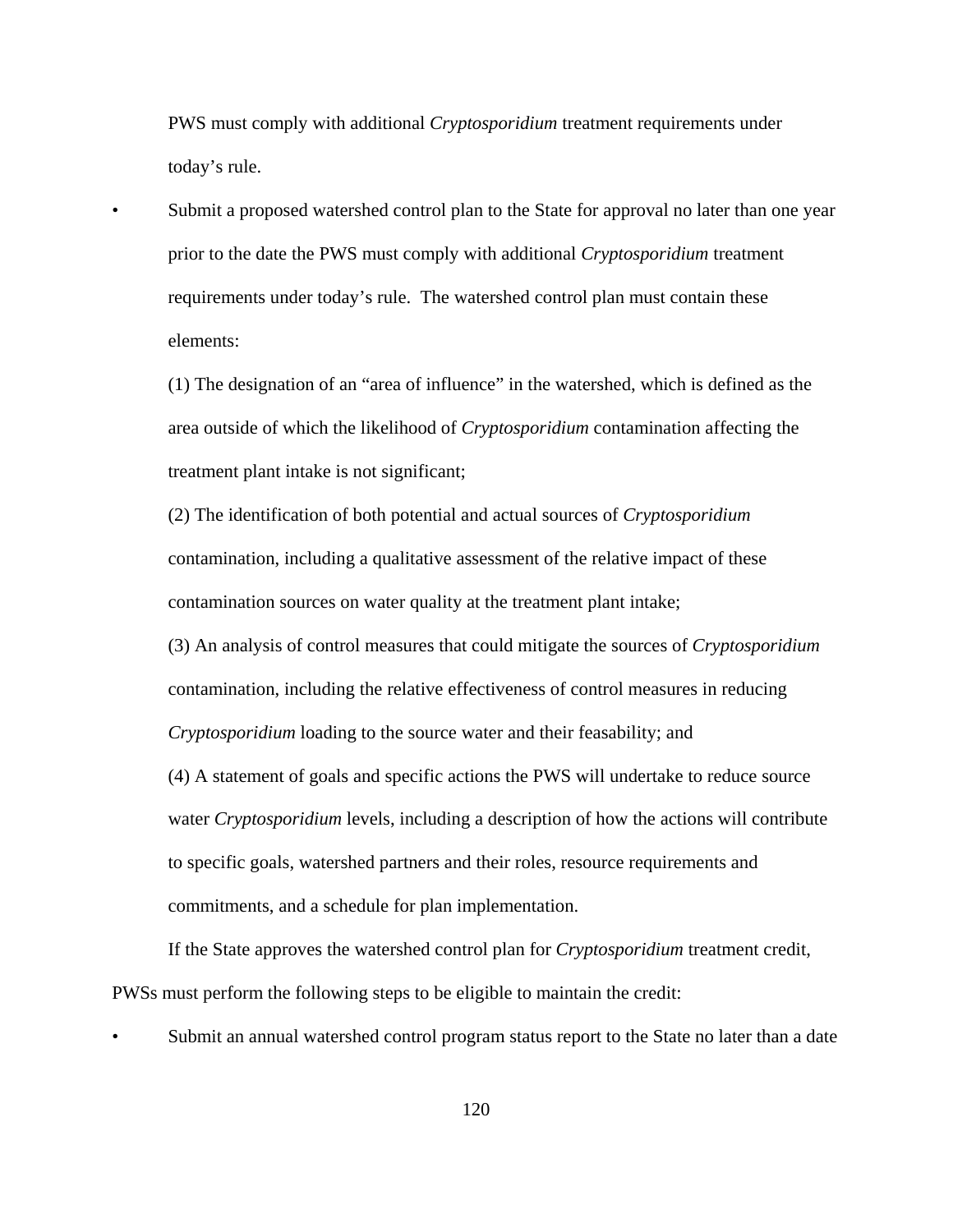specified by the State. The status report must describe the following: (1) how the PWS is implementing the approved watershed control plan; (2) the adequacy of the plan to meet its goals; (3) how the PWS is addressing any shortcomings in plan implementation; and (4) any significant changes that have occurred in the watershed since the last watershed sanitary survey.

- Notify the State prior to making any significant changes to the approved watershed control plan. If any change is likely to reduce the planned level of source water protection, the PWS must include in this notification a statement of actions that will be taken to mitigate this effect.
- Perform a watershed sanitary survey no less frequently than the PWS must undergo a sanitary survey under 40 CFR 142.16(b)(3)(i), which is every three to five years, and submit the survey report to the State for approval. The State may require a PWS to perform a watershed sanitary survey at an earlier date if the State determines that significant changes may have occurred in the watershed since the previous sanitary survey. A person approved by the State must conduct the watershed sanitary survey and the survey must meet applicable State guidelines. The watershed sanitary survey must encompass the area of influence as identified in the State-approved watershed control plan, assess the implementation of actions to reduce source water *Cryptosporidium* levels, and identify any significant new sources of *Cryptosporidium*.

PWSs are eligible to receive *Cryptosporidium* treatment credit under today's rule for preexisting watershed control programs (e.g., programs in place at the time of rule promulgation). To be eligible for credit, such programs must meet the requirements stated in this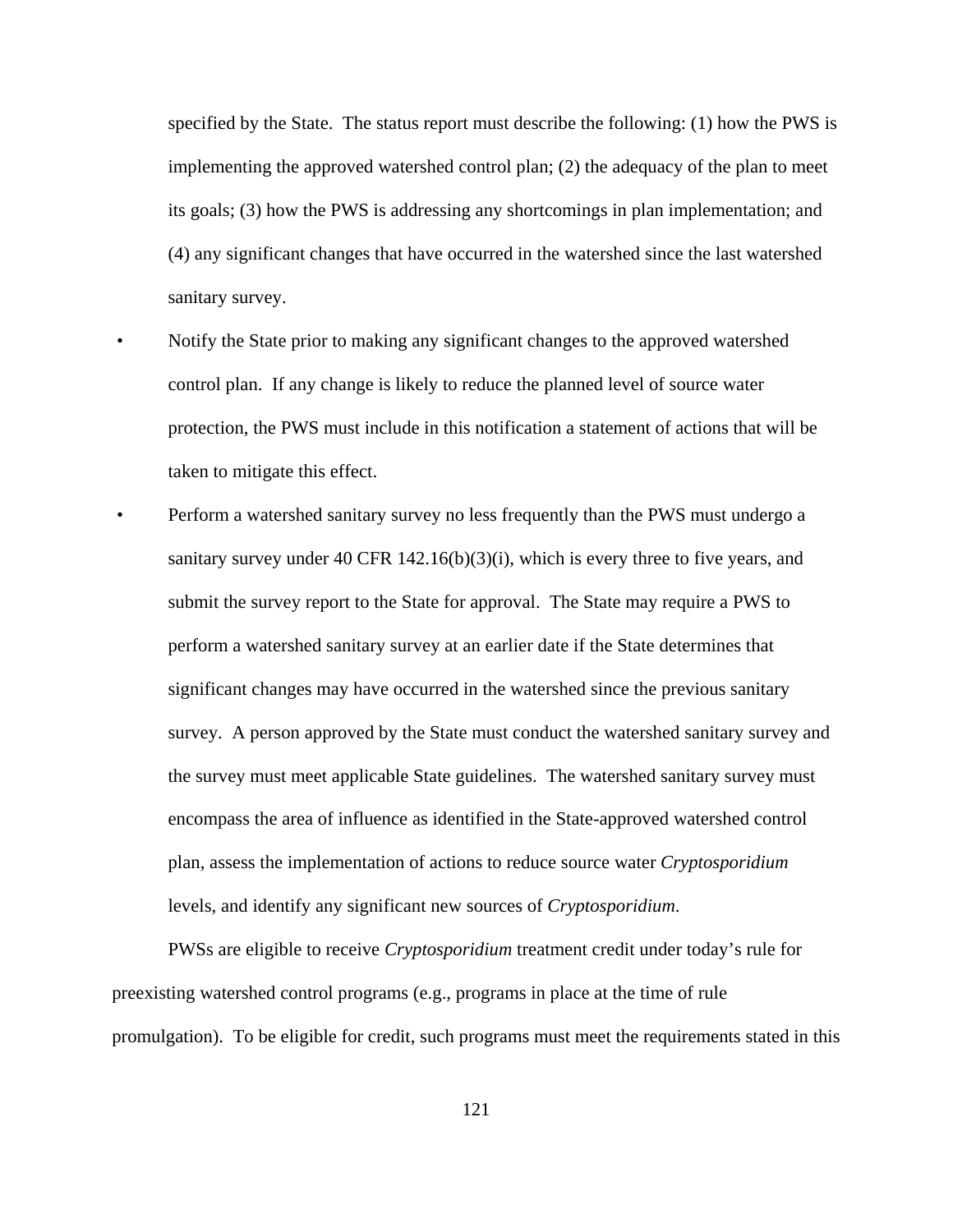section and the watershed control plan must address future actions that will further reduce source water *Cryptosporidium* levels.

If the State determines that a PWS is not implementing the approved watershed control plan (i.e., the PWS is not carrying out the actions on the schedule in the approved plan), the State may revoke the *Cryptosporidium* treatment credit for the watershed control program. Failure by a PWS to demonstrate treatment credit at least equal to its *Cryptosporidium* treatment requirement under today's rule due to such a revocation of credit is a treatment technique violation. The violation lasts until the State determines that the PWS is implementing an approved watershed control plan or is otherwise achieving the required level of *Cryptosporidium* treatment credit.

 PWSs must make the approved watershed control plan, annual status reports, and watershed sanitary surveys available to the public upon request. These documents must be in a plain language style and include criteria by which to evaluate the success of the program in achieving plan goals. If approved by the State, the PWS may withhold portions of these documents based on security considerations.

Unfiltered PWSs are not eligible to receive *Cryptosporidium* treatment credit for a watershed control program under today's rule. Under existing regulations (40 CFR 141.71), unfiltered PWSs must maintain a watershed control program that minimizes the potential for contamination by *Cryptosporidium* as a condition for avoiding filtration.

#### *b. Background and analysis*

*Cryptosporidium* enters drinking water through fecal contamination of PWS source waters. Implementing a watershed control program that reduces or treats sources of fecal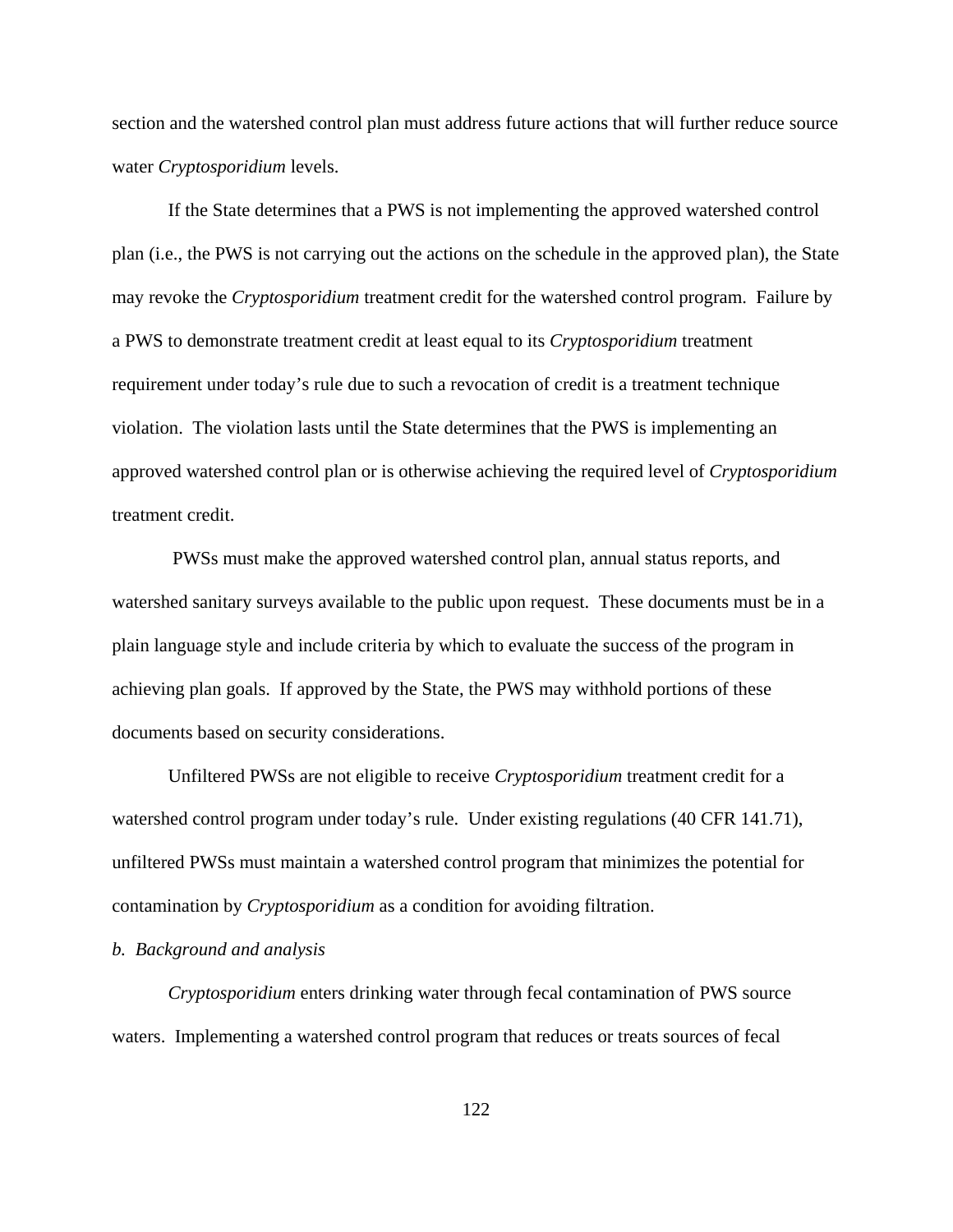contamination in PWS sources will benefit public health by lowering the exposure of drinking water consumers to *Cryptosporidium* and other pathogenic microorganisms. In addition, a watershed control program may enhance treatment plant management practices through generating knowledge of the sources, fate, and transport of pathogens.

The Stage 2 M-DBP Advisory Committee recommended 0.5-log *Cryptosporidium* treatment credit for a watershed control program (USEPA 2000a), and the August 11, 2003 proposal included criteria for PWSs to receive this credit (USEPA 2003a). The following discussion summarizes the basis for this credit and for differences in associated requirements between the proposal and today's final rule.

The efficacy of a watershed control program in reducing levels of *Cryptosporidium* and other microbial pathogens depends on the ability of a PWS to identify and control sources of fecal contamination. The fecal sources that are significant in a particular watershed and the control measures that will be effective in mitigating these sources are site specific. Consequently, EPA believes that States should determine whether a watershed control program developed by a PWS to reduce *Cryptosporidium* contamination warrants 0.5-log treatment credit. Accordingly, today's rule requires State approval of watershed control programs for PWSs to receive credit.

If a PWS intends to implement a watershed control program to comply with *Cryptosporidium* treatment requirements under today's rule, EPA believes the PWS should notify the State at least two years prior to the required treatment compliance date. This notification will give the State an opportunity to communicate with the PWS regarding sitespecific considerations for a watershed control program. Further, the PWS should submit the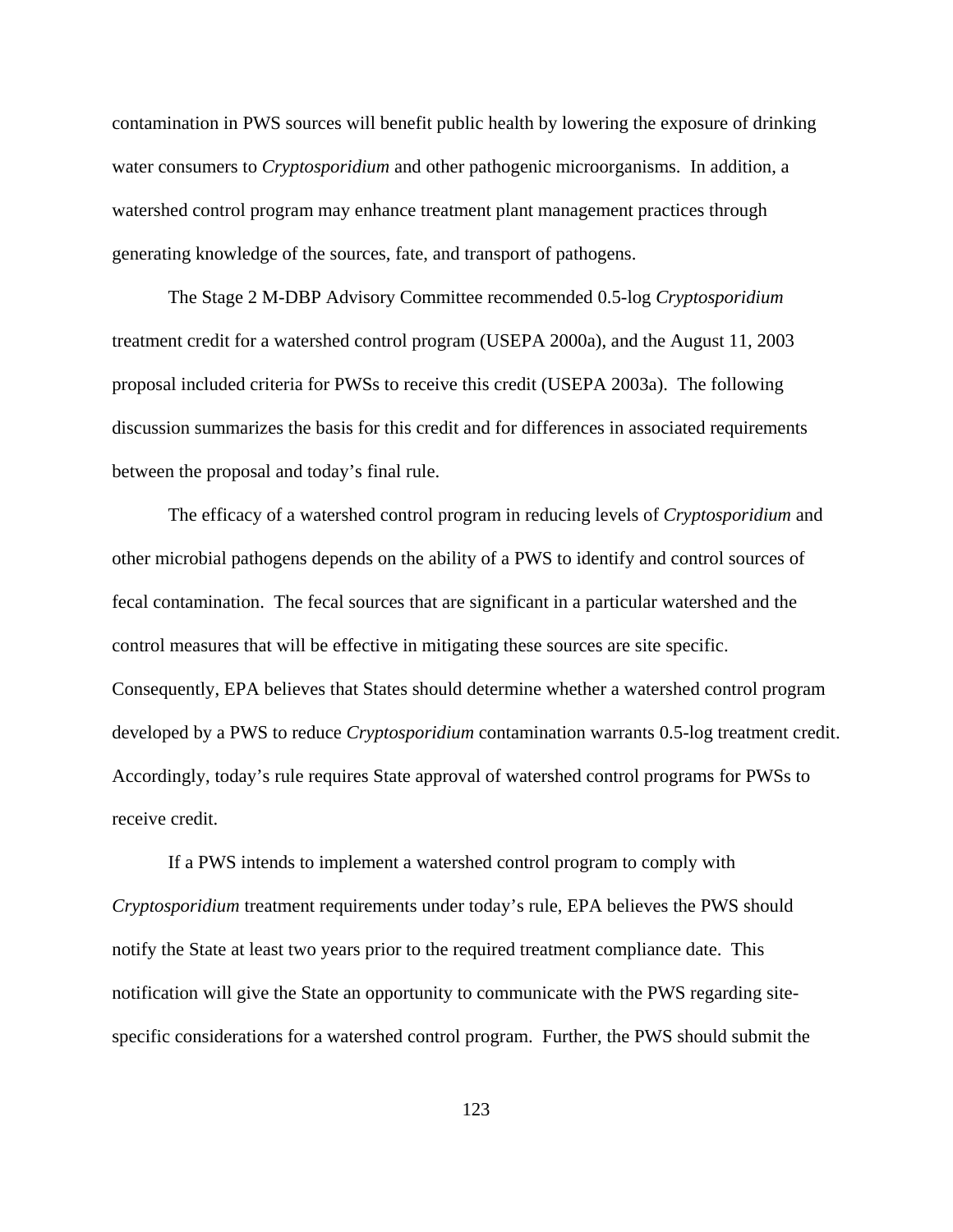proposed watershed control plan to the State for approval at least one year prior to the treatment compliance date. This schedule will give the State time to evaluate the program for approval and, if necessary, allow the PWS to make modifications necessary for approval. Thus, today's rule establishes these reporting deadlines.

The required elements for a watershed control plan in today's rule are the minimum necessary for a program that will be effective in reducing levels of *Cryptosporidium* and other pathogens in a treatment plant intake. These elements include defining the area of the watershed where contamination can affect the intake water quality, identifying sources of contamination within this area, evaluating control measures to reduce contamination, and developing an action plan to implement specific control measures.

EPA encourages PWSs to leverage other Federal, State, and local programs in developing the elements of their watershed control plans. For example, SDWA section 1453 requires States to carry out a source water assessment program (SWAP) for PWSs. Depending on how a State implements this program, the SWAP may be used to define the area of influence in the watershed and identify actual and potential contamination sources. In 2002, EPA launched the *Watershed Initiative* (67 FR 36172, May 23, 2002) (USEPA 2002b), which will provide grants to support watershed-based approaches to preventing, reducing, and eliminating water pollution. In addition, EPA recently promulgated regulations for Concentrated Animal Feeding Operations that will limit discharges that contribute microbial pathogens to watersheds.

Many PWSs do not control the watersheds of their sources of supply. Their watershed control plans should involve partnerships with watershed landowners and government agencies that have authority over activities in the watershed that may contribute *Cryptosporidium* to the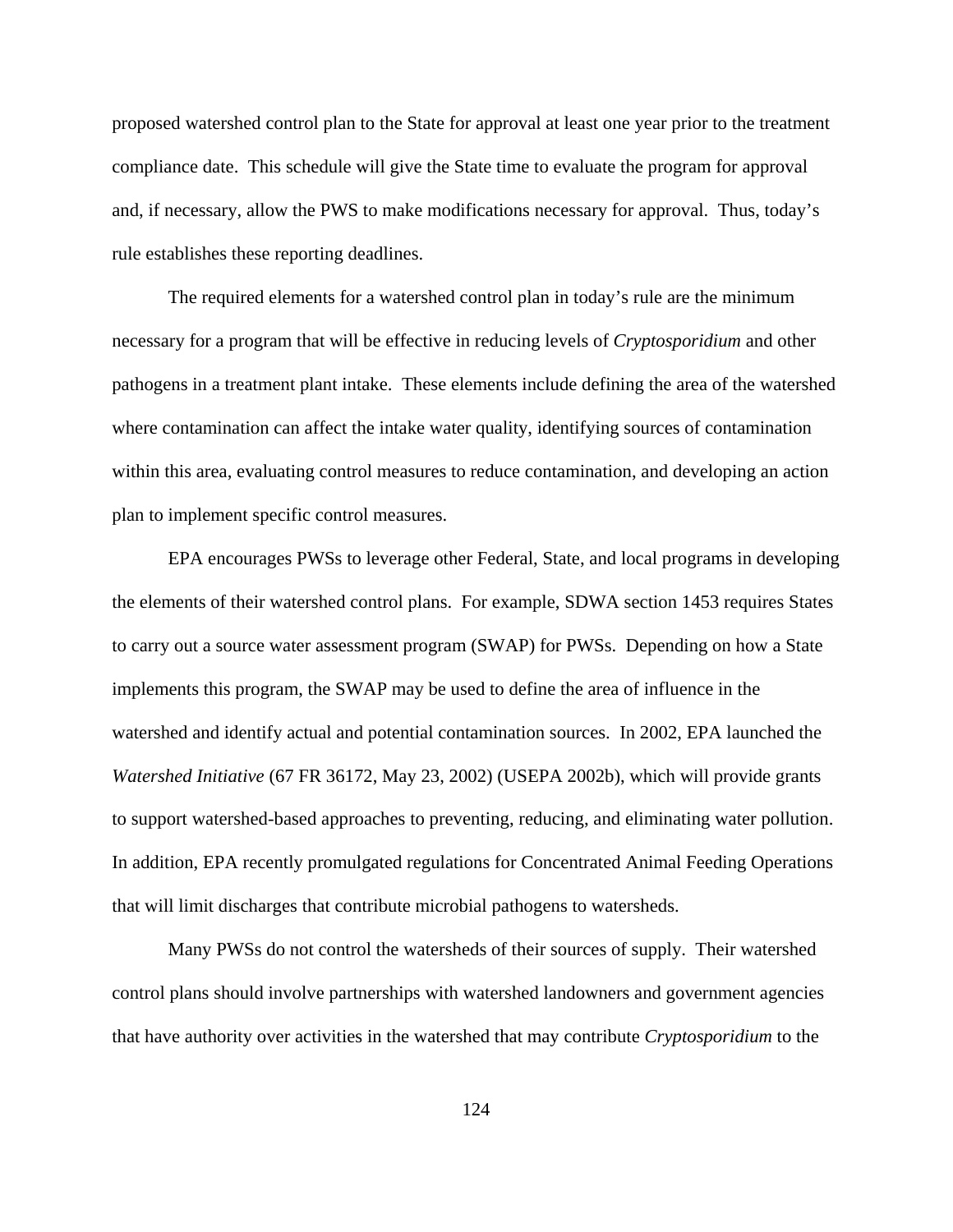water supply. Stakeholders that control activities that could contribute to *Cryptosporidium* contamination include municipal government and private operators of wastewater treatment plants, livestock farmers and persons who spread manure, individuals with failing septic systems, logging operations, and other government and commercial organizations.

After a State approves a watershed control plan for a PWS and initially awards 0.5-log *Cryptosporidium* treatment credit, the PWS must submit a watershed control program status report to the State each year. These reports are required for States to exercise oversight and ensure that PWSs implement the approved watershed control plan. They also provide a mechanism for PWSs to work with the States to address any shortcomings or necessary modifications in watershed control plans that are identified after plan approval.

In addition, PWSs must undergo watershed sanitary surveys every three to five years by a State-approved party. These surveys will provide information to PWSs and States regarding significant changes in the watershed that may warrant modification of the approved watershed control plan. Also, they allow for an assessment of watershed control plan implementation.

The proposed rule required watershed sanitary surveys annually, but EPA has reduced the frequency to every three to five years in today's final rule. This frequency is consistent with existing requirements for PWS sanitary surveys. EPA is establishing this longer frequency on the basis that most watersheds will not undergo significant changes over the course of a single year. If significant changes in the watershed do occur, however, PWSs must identify these changes in their annual program status reports. In addition, States have the authority to require that a watershed sanitary survey be conducted at an earlier date if the State determines that significant changes may have occurred in the watershed since the previous survey.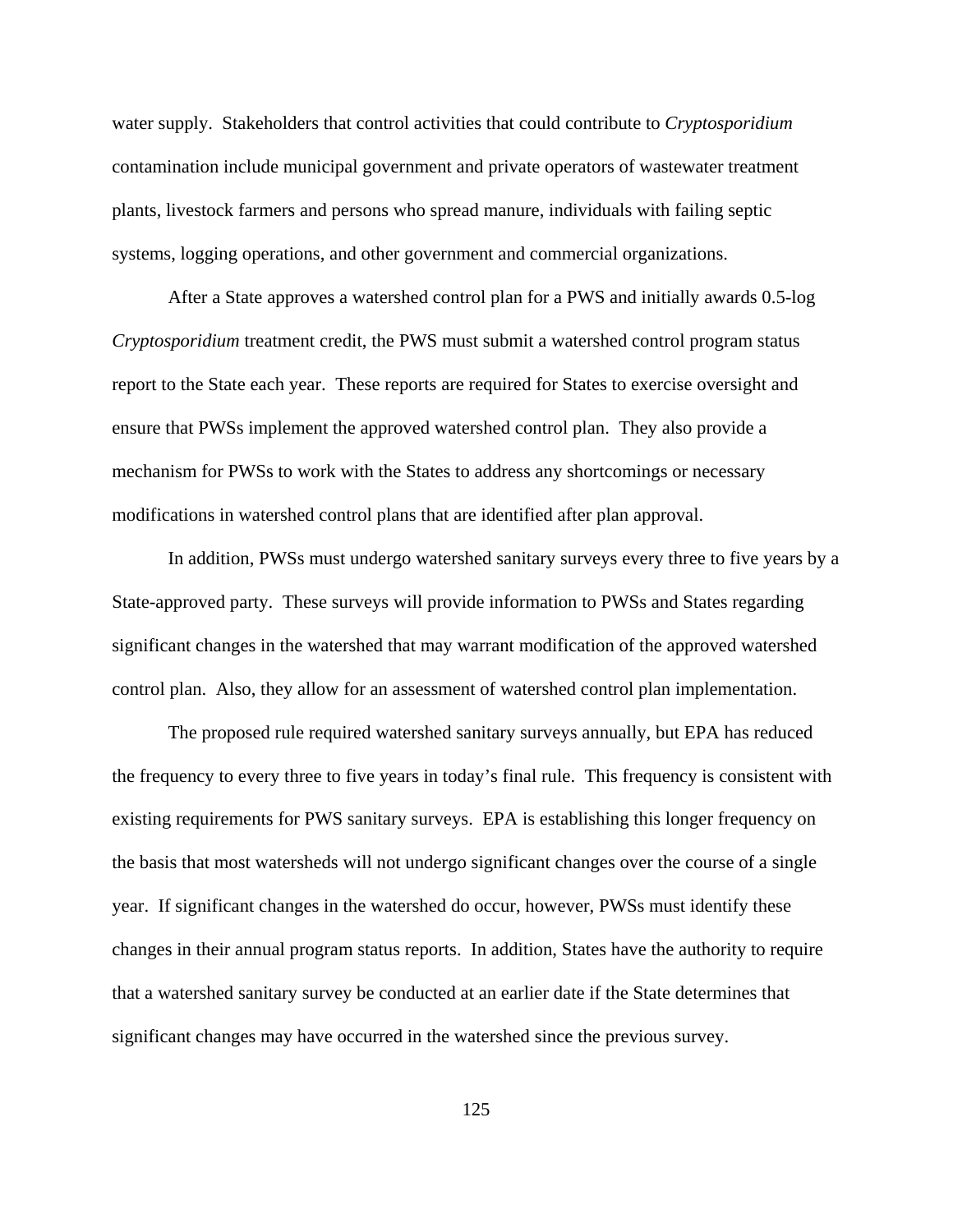In the proposed rule, approval of a watershed control program expired after a PWS completed the second round of source water monitoring, and the PWS had to reapply for program approval. Today's final rule, however, does not include this requirement. Instead, today's rule gives States authority to revoke *Cryptosporidium* treatment credit for a watershed control program at any point if a State determines that a PWS is not implementing the approved watershed control plan. EPA believes this approach is preferable to the automatic expiration of credit in the proposed rule for two reasons: (1) it assures PWSs that if they implement the approved watershed control plan, they will maintain the treatment credit; and (2) it gives States the authority to ensure PWSs implement watershed control programs for which they receive treatment credit and to take action at any time if a PWS does not.

EPA believes that PWSs should be eligible to receive *Cryptosporidium* treatment credit for watershed control programs that are in place prior to the treatment compliance date. The same requirements for watershed control program treatment credit apply regardless of whether the program is new or existing at the time the PWS submits the watershed control plan for approval. In the case of existing programs, the watershed control plan must list future activities the PWS will undertake that will reduce source water contamination.

The *Toolbox Guidance Manual* lists programmatic resources and guidance available to assist PWSs in building partnerships and implementing watershed protection activities. It also incorporates information on the effectiveness of different control measures to reduce *Cryptosporidium* levels and provides case studies of watershed control programs. This guidance is intended to assist both PWSs in developing watershed control programs and States in assessing and approving these programs.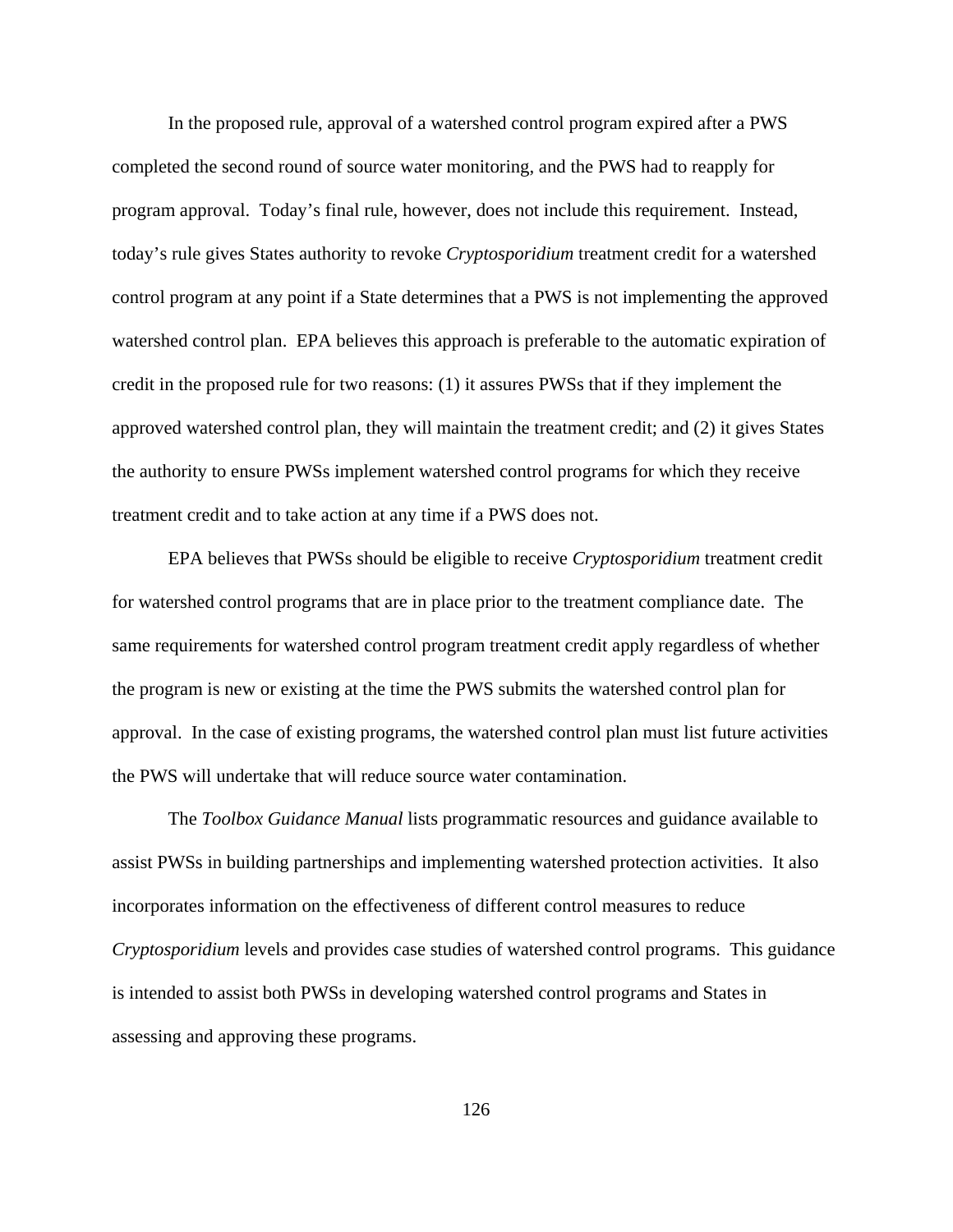In addition to this guidance and other technical resources, EPA provides funding for watershed and source water protection through the Drinking Water State Revolving Fund (DWSRF) and Clean Water State Revolving Fund (CWSRF). Under the DWSRF program, States may fund source water protection activities by PWSs, including watershed management and pathogen source reduction plans. CWSRF funds can be used for agricultural best management practices to reduce pathogen loading in receiving waters and for the replacement of failing septic systems.

#### *c. Summary of major comments*

Public comments on the August 11, 2003, LT2ESWTR proposal supported the concept of awarding credit towards *Cryptosporidium* treatment requirements for an effective watershed control program. Commenters expressed concerns, however, with specific criteria for awarding this credit, including annual watershed sanitary surveys, re-approval of watershed control programs, standards for existing watershed control programs, and public availability of documents related to the watershed control program. A summary of these comments and EPA's responses follows.

Regarding the proposed requirement for annual watershed sanitary surveys, commenters stated that this frequency is too high because activities to reduce *Cryptosporidium* contamination in the watershed will often take many years to implement. These commenters recommended that watershed sanitary surveys be performed every three to five years in conjunction with PWSs sanitary surveys or longer. In contrast, other commenters supported annual watershed sanitary surveys as being necessary to allow proper responses to new sources of contamination that can occur quickly in watersheds. Such sources can occur through development, new recreation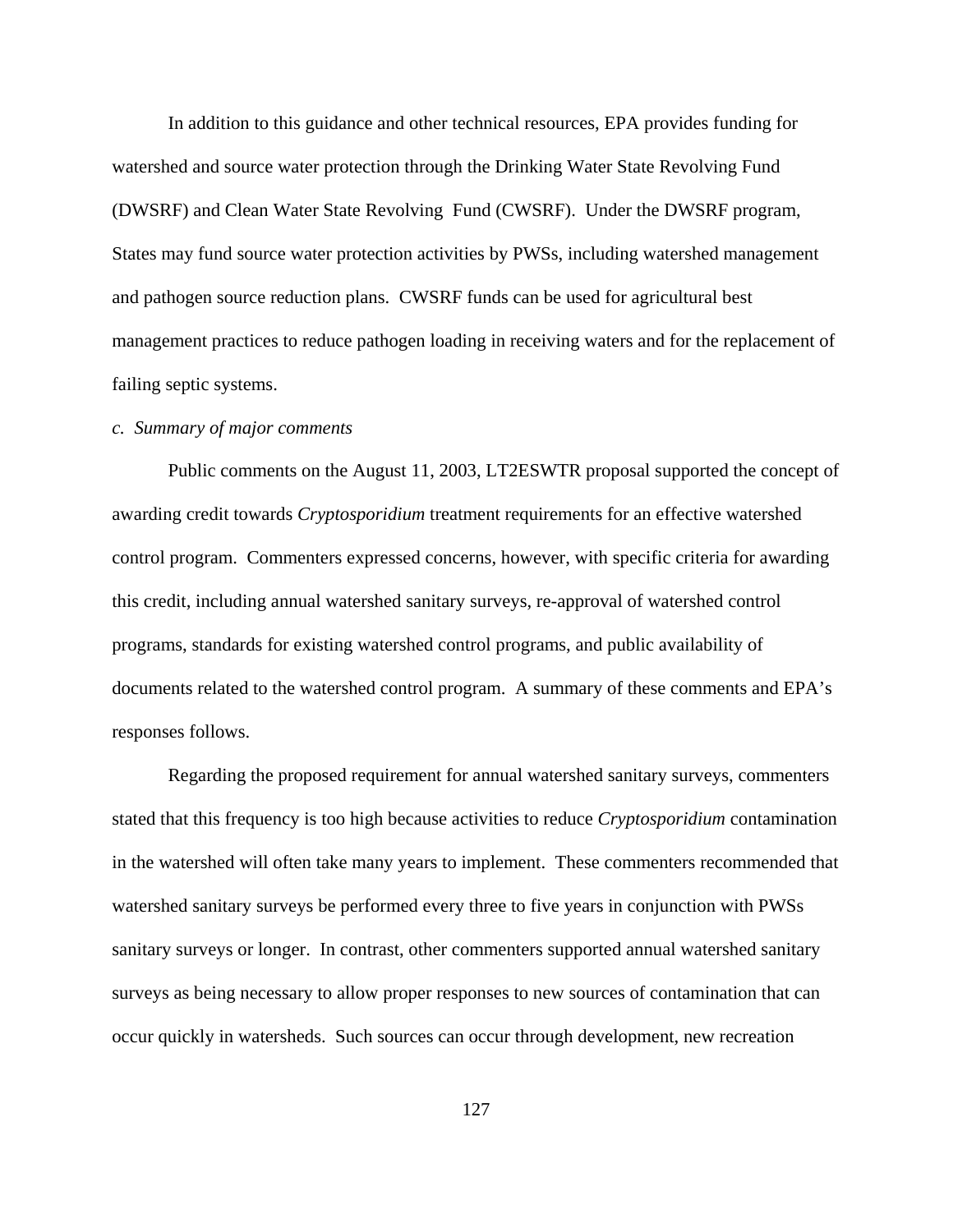programs, fires, unauthorized activities, and other factors.

While EPA believes that regular watershed sanitary surveys are necessary to identify new sources of contamination and allow States to properly oversee watershed control programs, EPA agrees that significant changes typically will not occur over one year. Therefore, today's final rule requires PWSs that receive *Cryptosporidium* treatment credit for a watershed control program to undergo watershed sanitary surveys every three to five years, rather than every year. To address the concern that new sources of watershed contamination can arise quickly, today's rule requires PWSs to identify any significant changes that have occurred in their watersheds in their annual program status reports. States can then require a watershed sanitary survey at an earlier date if significant changes have occurred since the previous survey.

Many commenters opposed the proposed requirement for PWSs to reapply for approval of their watershed control programs after completing the second round of source water monitoring. The concern was that this requirement would discourage PWSs from pursuing watershed control programs because they would be uncertain about whether they would continue to receive treatment credit for their programs in the future. As an alternative, commenters recommended that States monitor the progress of PWSs in implementing watershed control programs through the watershed sanitary surveys and annual status reports. A State could then deny treatment credit to a PWS if it failed to demonstrate adequate commitment to its approved watershed control plan.

EPA agrees with these comments and today's final rule does not include a requirement for re-approval of the watershed control program after the second round of monitoring. Instead, PWSs must submit annual program status reports to the State and undergo regular watershed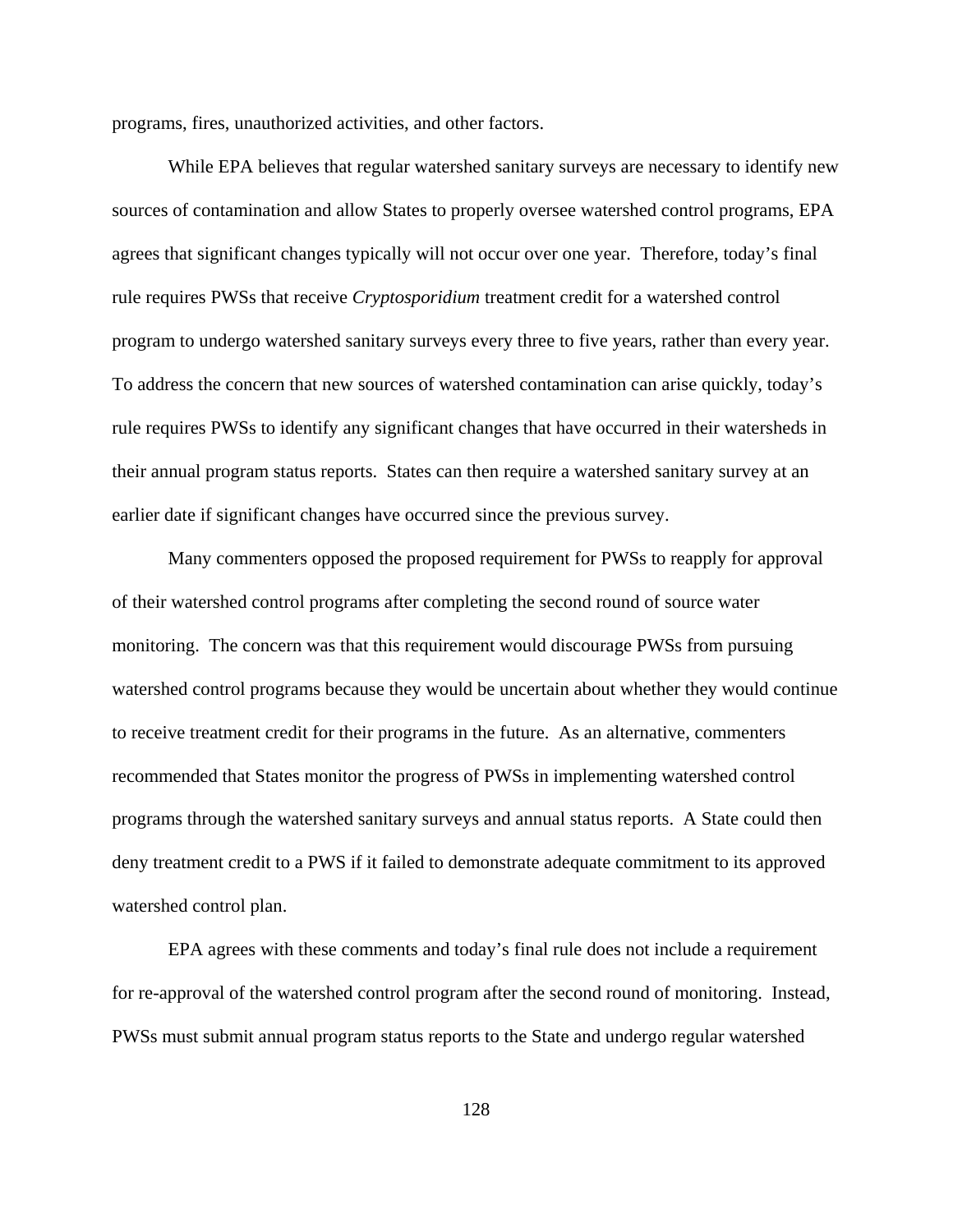sanitary surveys. If the State determines that a PWS is not implementing its approved watershed control plan on the basis of these measures, it can withdraw the treatment credit associated with the program. PWSs that implement their approved watershed control plans, however, can maintain the associated treatment credit indefinitely under today's rule.

Several commenters stated that PWSs with existing watershed control programs should be eligible for *Cryptosporidium* treatment credit under the same standards that apply to new programs. EPA agrees that both existing and new watershed control programs should be eligible for *Cryptosporidium* treatment credit under the same standards, and today's rule allows this. As is required for new programs, PWSs with existing watershed control programs must submit a watershed control plan that details future activities the PWS will implement to reduce source water contamination. As with new programs, States will have the discretion to approve the proposed watershed control plan for 0.5-log *Cryptosporidium* treatment credit.

With respect to a proposed requirement that the watershed control plan, annual status reports, and watershed sanitary surveys be made available to the public, commenters stated that homeland security concerns are associated with these documents. Homeland security concerns apply to information on the location of treatment plant intakes and other structures. EPA agrees that there are security concerns associated with watershed control program documents. EPA also believes, though, that the public should be allowed to learn about the actions PWSs plan to take to address *Cryptosporidium* contamination and the progress of PWSs in implementing these actions. Consequently, today's rule requires PWSs to make the approved watershed control plan, annual status reports, and watershed sanitary surveys available to the public. However, PWSs may withhold portions of these documents that raise security concerns with State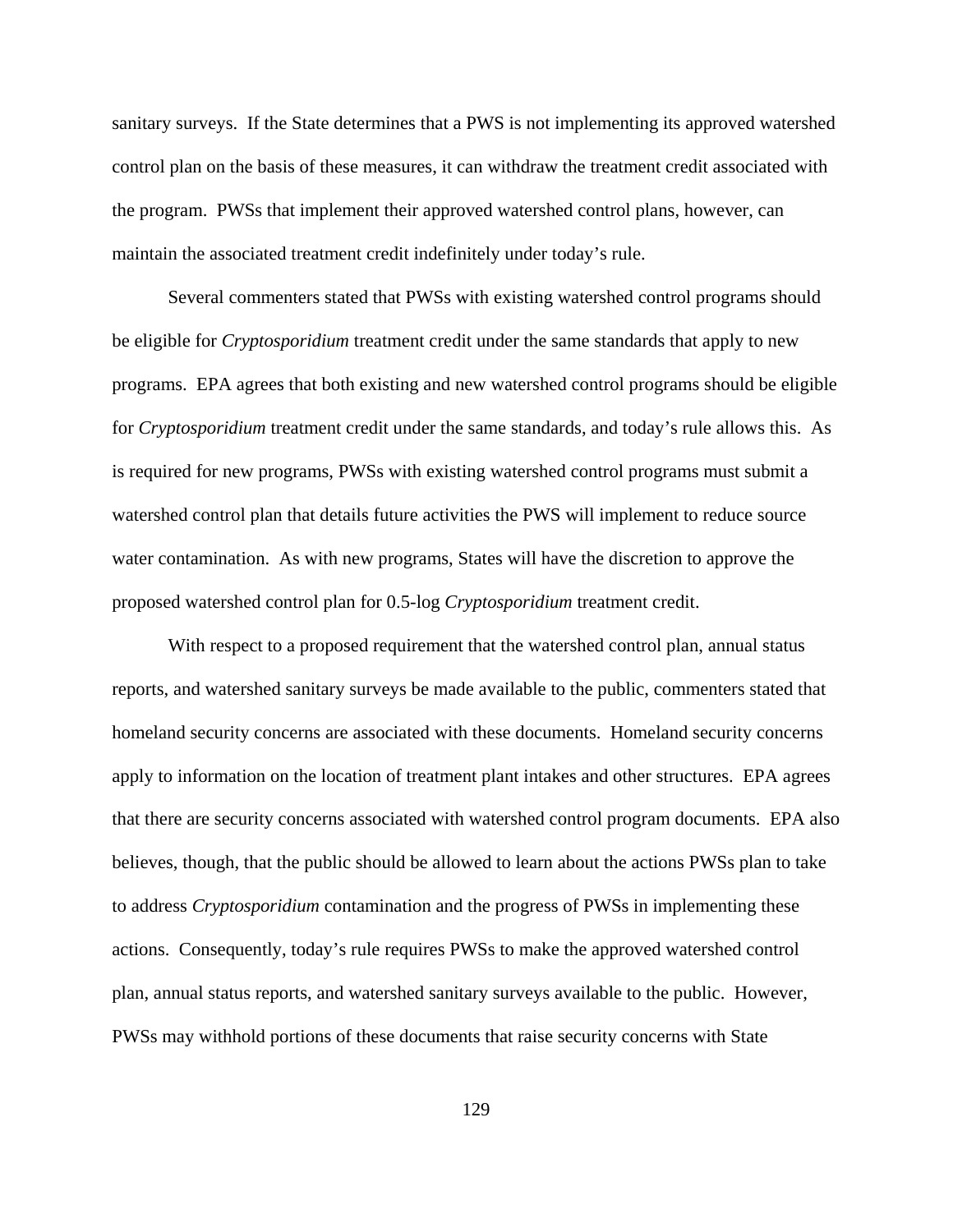approval.

#### 3. Alternative source

#### *a. Today's rule*

If approved by the State, a PWS may determine its *Cryptosporidium* treatment requirements under today's rule using additional source water monitoring results for an alternative treatment plant intake location or an alternative intake operational strategy. By meeting the requirements of this option, which are described as follows, a PWS may reduce its *Cryptosporidium* treatment requirements under today's rule.

- Monitoring for an alternative intake location or operational strategy, termed "alternative source monitoring," may only be performed in addition to monitoring the existing plant intake(s) (i.e., the intake(s) the PWS uses when it must begin monitoring under today's rule).
- Alternative source monitoring must meet the sample number, sample frequency, and data quality requirements that apply to source water monitoring for bin classification, as described in section IV.A.
- PWSs that perform alternative source monitoring must complete this monitoring by the applicable deadline for treatment bin classification under today's rule, as described in section IV.G. Unless a PWS grandfathers monitoring data for the existing plant intake, alternative source monitoring must be performed concurrently with monitoring the existing intake.
- PWSs must submit the results of alternative source monitoring to the State, along with supporting information documenting the location and/or operating conditions under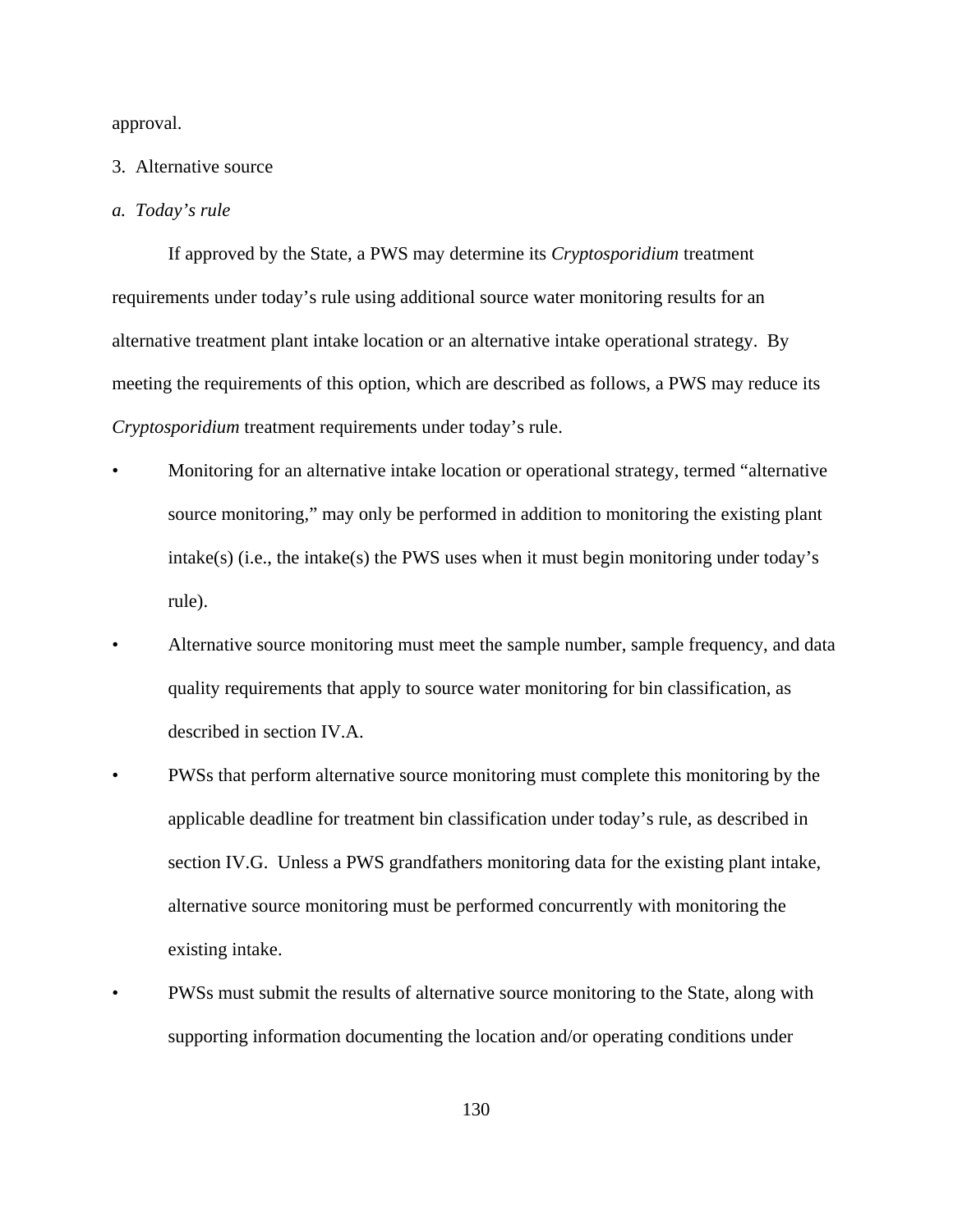which the alternative source monitoring was conducted. If a PWS fulfills these requirements, the PWS may request that the State classify the PWS in a treatment bin under today's rule using the alternative source monitoring results.

If the State approves bin classification for a PWS using alternative source monitoring results, the PWS must relocate the plant intake or implement the intake operational strategy to reflect the alternative source monitoring. The PWS must complete these actions no later than the applicable date for the PWS to comply with *Cryptosporidium* treatment requirements under today's rule. The State may specify reporting requirements to verify operational practices.

Failure by a PWS that is classified in a treatment bin using alternative source monitoring to relocate the intake or implement the new intake operational strategy, as required, by the applicable treatment compliance deadline is a treatment technique violation. This violation lasts until the State determines that the PWS has carried out required changes to the intake location or operation or is providing the level of *Cryptosporidium* treatment required for the existing intake location and operation.

#### *b. Background and analysis*

Plant intake refers to the works or structures at the head of a conduit through which water is diverted from a source (e.g., river or lake) into a treatment plant. Plants may be able to reduce influent *Cryptosporidium* levels by changing the intake placement (either within the same source or to an alternate source) or managing the timing or level of withdrawal.

The Stage 2 M-DBP Advisory Committee recommended that PWSs be allowed to modify their plant intakes to comply with today's rule, and the August 11, 2003 proposal included this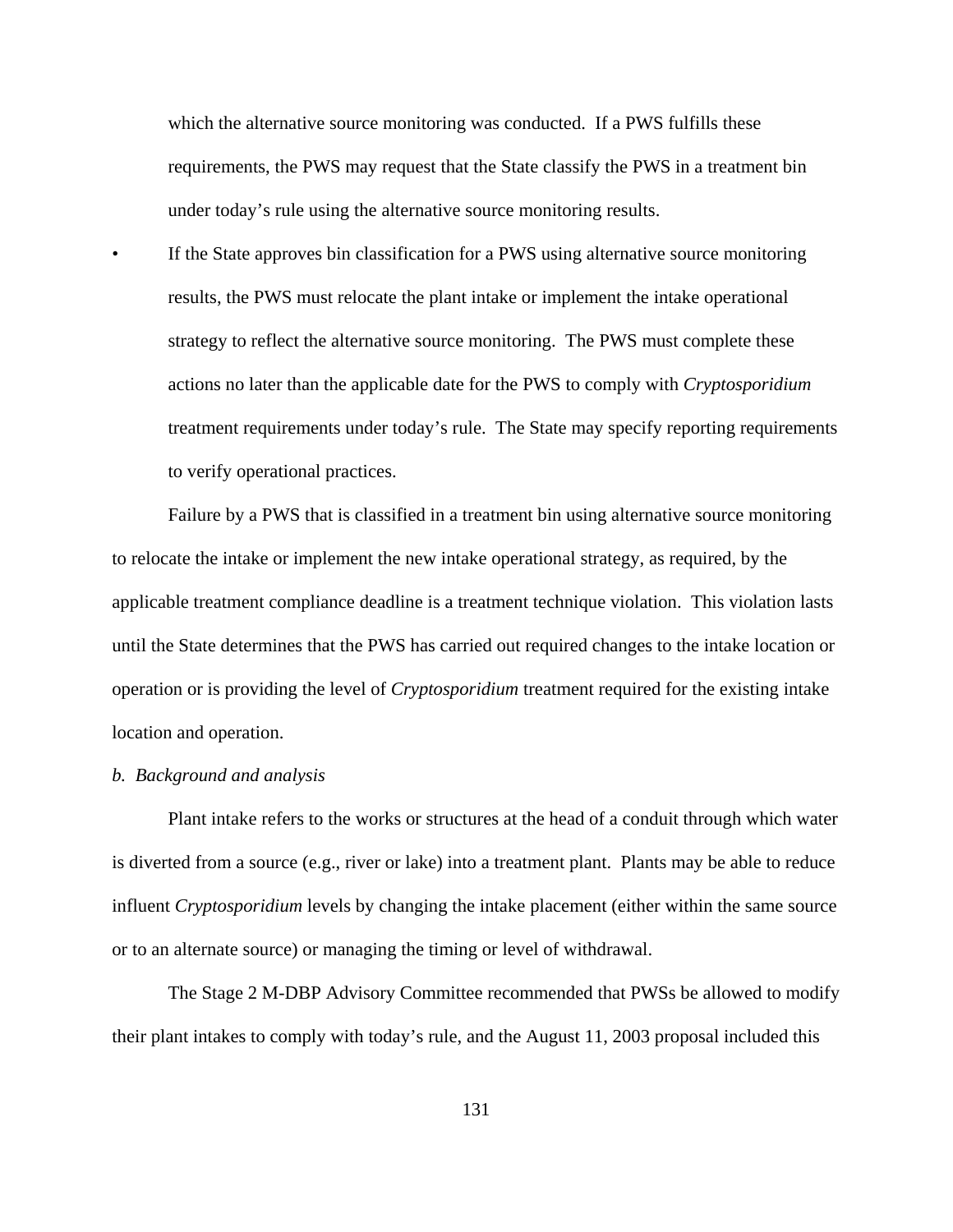option (USEPA 2000a). The requirements for this option in today's final rule are unchanged from the proposal. The following discussion summarizes the basis for these requirements.

The effect of changing the location or operation of a plant intake on influent *Cryptosporidium* levels can only be ascertained through monitoring. Consequently, EPA is not establishing a prescriptive credit for this option. Rather, if a PWS expects that *Cryptosporidium* levels from a current plant intake will result in a bin classification requiring additional treatment under today's rule, the PWS may conduct additional *Cryptosporidium* monitoring reflecting a different intake location or operational strategy (alternative source monitoring). The PWS may then request that the State approve bin classification for the plant based on alternative source monitoring results, provided the PWS will implement the corresponding changes to the intake location or operation.

PWSs that conduct alternative source monitoring must also monitor their existing plant intakes. Monitoring the existing intake is required for the State to determine a treatment bin classification for a plant in the event the PWS does not modify the intake (to reflect alternative source monitoring) prior to the treatment compliance deadline under today's rule.

Further, PWSs must conduct alternative source monitoring within the applicable time frame for source water monitoring under today's rule. This approach is required for the State to determine a bin classification for the plant based on alternative source monitoring by the bin classification deadline. In addition, this timing will allow the PWS to modify the intake or implement additional treatment, if necessary, by the treatment compliance deadline. This requirement means, however, that unless a PWS meets the requirement for monitoring its existing intake through grandfathering, the PWS must perform alternative source monitoring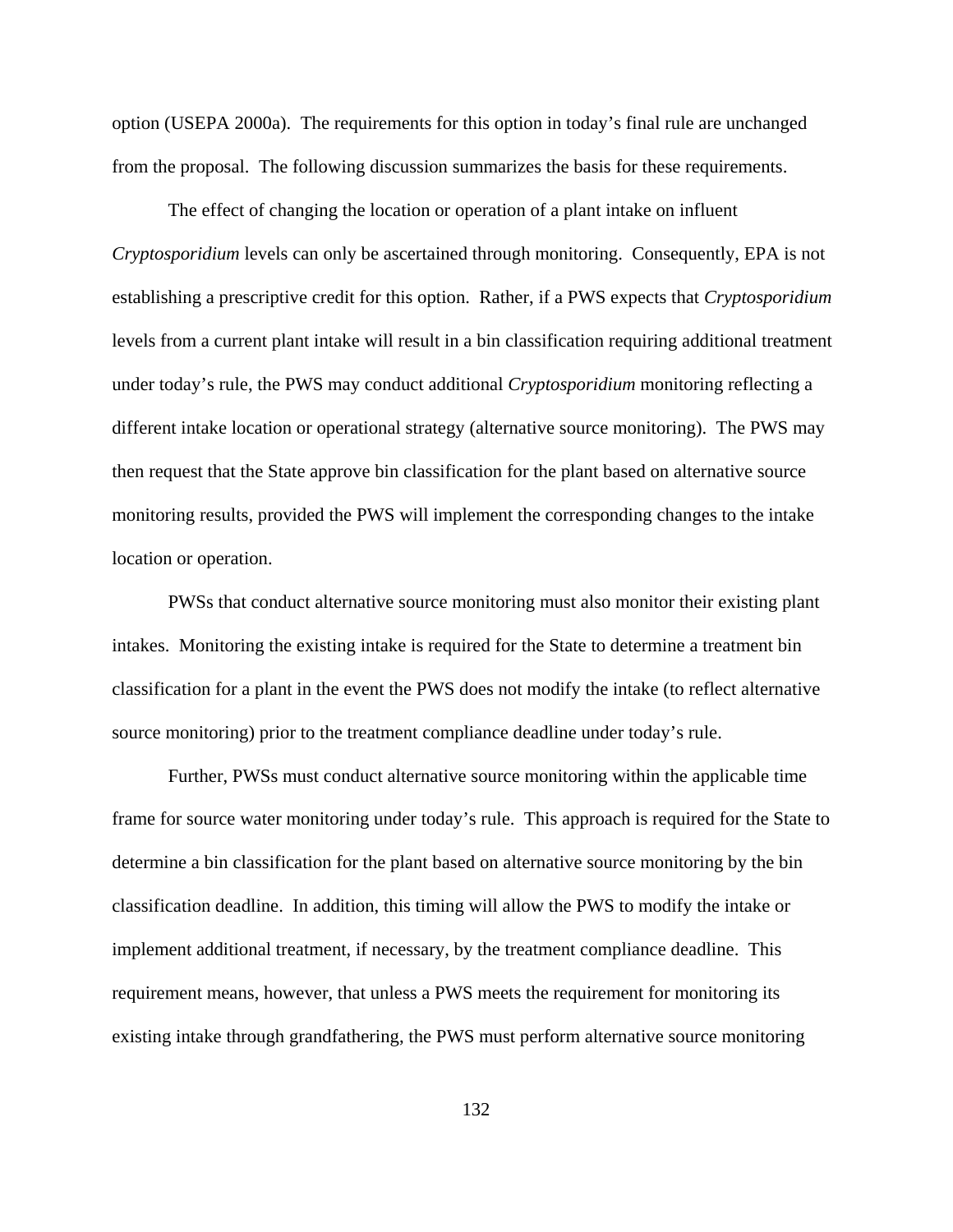concurrently with existing intake monitoring, although it does not have to be on exactly the same schedule.

Because alternative source monitoring will be used for bin classification, this monitoring must comply with all applicable requirements for source water monitoring that are described in section IV.A. Further, the PWS must provide the State with supporting information documenting the conditions, such as the source location, under which the alternative source monitoring was conducted. This documentation is required so that if bin classification is based on alternative source monitoring results, the State can ensure the PWS implements the corresponding modifications to the intake.

## *c. Summary of major comments*

Public comments on the August 11, 2003, LT2ESWTR proposal supported allowing PWSs to determine treatment bin classification by monitoring for an alternative intake location or operational strategy. Several commenters stated they were unsure if this option would be widely used due to the burden of performing *Cryptosporidium* monitoring at both the current intake and the alternative source. Commenters also recommended that PWSs first conduct source water assessments or watershed sanitary surveys to evaluate intake management strategies to reduce *Cryptosporidium* levels in the plant influent.

In response, EPA believes that PWSs who choose alternative source monitoring must also monitor their current intake so that the State can determine the appropriate bin classification if the PWS does not subsequently modify its intake. While few PWSs may choose to pursue alternative source monitoring, EPA believes this option should be available for PWSs that elect to do so. EPA agrees that it is appropriate for PWSs to assess contamination sources in the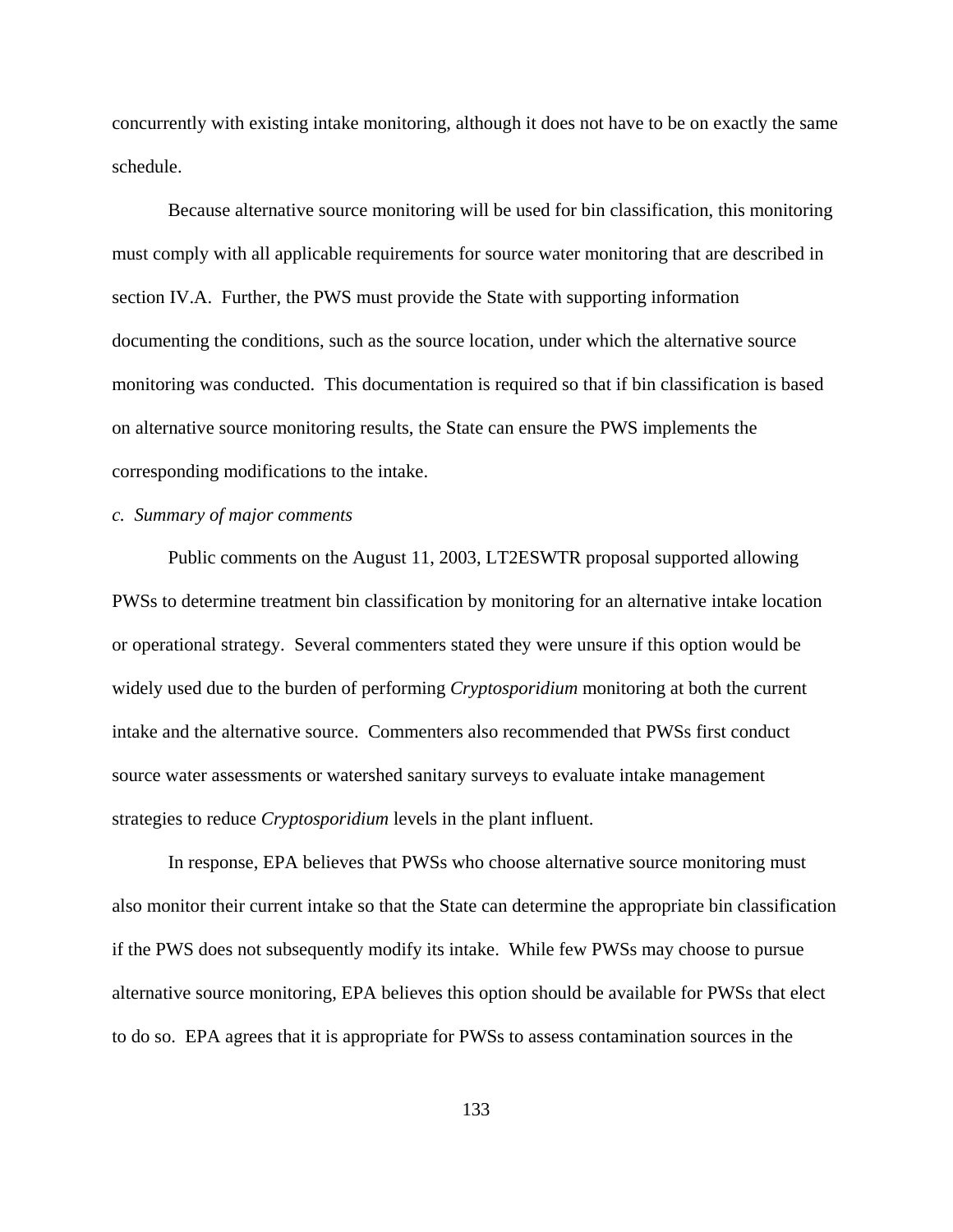watershed when considering whether to relocate or change the operation of their intakes. The *Toolbox Guidance Manual* provides direction to PWSs on conducting these assessments.

EPA requested comment on whether representative *Cryptosporidium* monitoring can be performed prior to implementation of a new intake strategy (e.g., monitoring a new source prior to constructing a new intake structure). Commenters stated that there may be situations where allowing *Cryptosporidium* monitoring to demonstrate a reduction in oocyst levels prior to implementation of a new intake strategy is appropriate. Incurring costs for constructing a new intake before determining whether the strategy will reduce oocyst levels is not cost effective. EPA agrees with this comment and today's rule allows PWSs to conduct alternative source monitoring prior to constructing a new intake and to base their bin classification on these monitoring results with State approval.

## 4. Pre-sedimentation with coagulant

#### *a. Today's rule*

Presedimentation is a preliminary treatment process used to remove gravel, sand and other particulate material from the source water through settling before the water enters the primary clarification and filtration processes in a treatment plant. PWSs receive 0.5-log credit towards *Cryptosporidium* treatment requirements under today's rule for a presedimentation process that meets the following conditions:

- Treats all flow reaching the treatment plant;
- Continuously adds a coagulant to the presedimentation basin;
- Achieves one of the following two performance criteria:

(1) Demonstrates at least 0.5-log mean reduction of influent turbidity. This reduction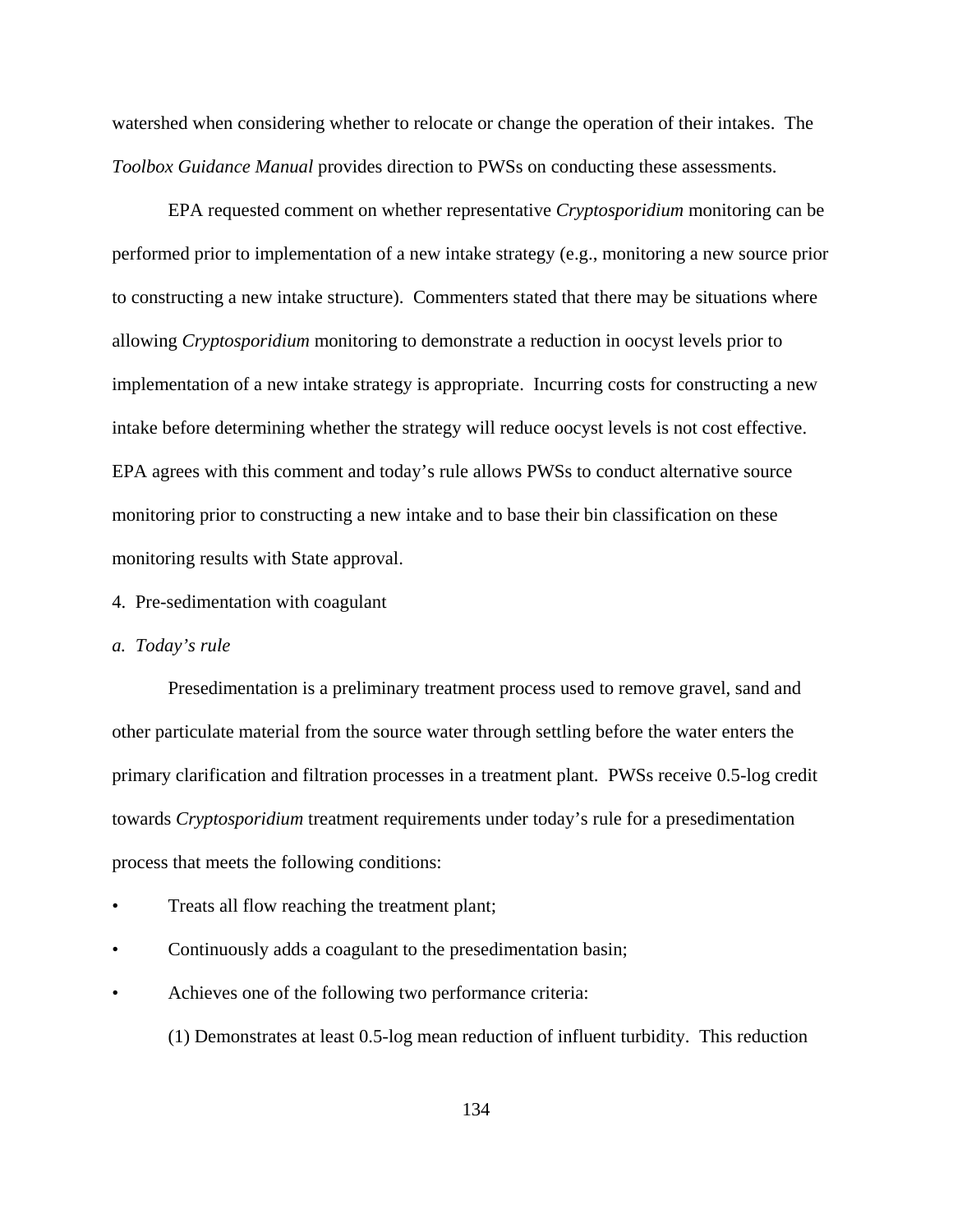must be determined using daily turbidity measurements in the presedimentation process influent and effluent and must be calculated as follows:  $log_{10}($ monthly mean of daily influent turbidity) -  $\log_{10}$ (monthly mean of daily effluent turbidity).

(2) Complies with State-approved performance criteria that demonstrate at least 0.5-log mean removal of micron-sized particulate material, such as aerobic spores, through the presedimentation process.

PWSs may receive treatment credit for a presedimentation process during any month the process meets these conditions. To be eligible for credit, PWSs must report compliance with these conditions to the State each month. PWSs may earn presedimentation treatment credit for only part of the year if the process does not meet these conditions year-round. In this situation, PWSs must fully meet their *Cryptosporidium* treatment requirements under today's rule using other microbial toolbox options during those months when the PWS does not receive treatment credit for presedimentation.

Alternatively, PWSs may apply to the State for *Cryptosporidium* treatment credit for presedimentation processes using a demonstration of performance, as described in section IV.D.9. Demonstration of performance provides an option for PWSs with presedimentation processes that do not meet these prescribed conditions for treatment credit and for PWSs who seek greater than 0.5-log *Cryptosporidium* treatment credit for their presedimentation processes.

PWSs are not eligible for *Cryptosporidium* treatment credit for a presedimentation process if their sampling point for the source water *Cryptosporidium* monitoring used for bin classification was after (i.e., downstream of) the presedimentation process. In this case, the removal achieved by the presedimentation process will be reflected in the monitoring results and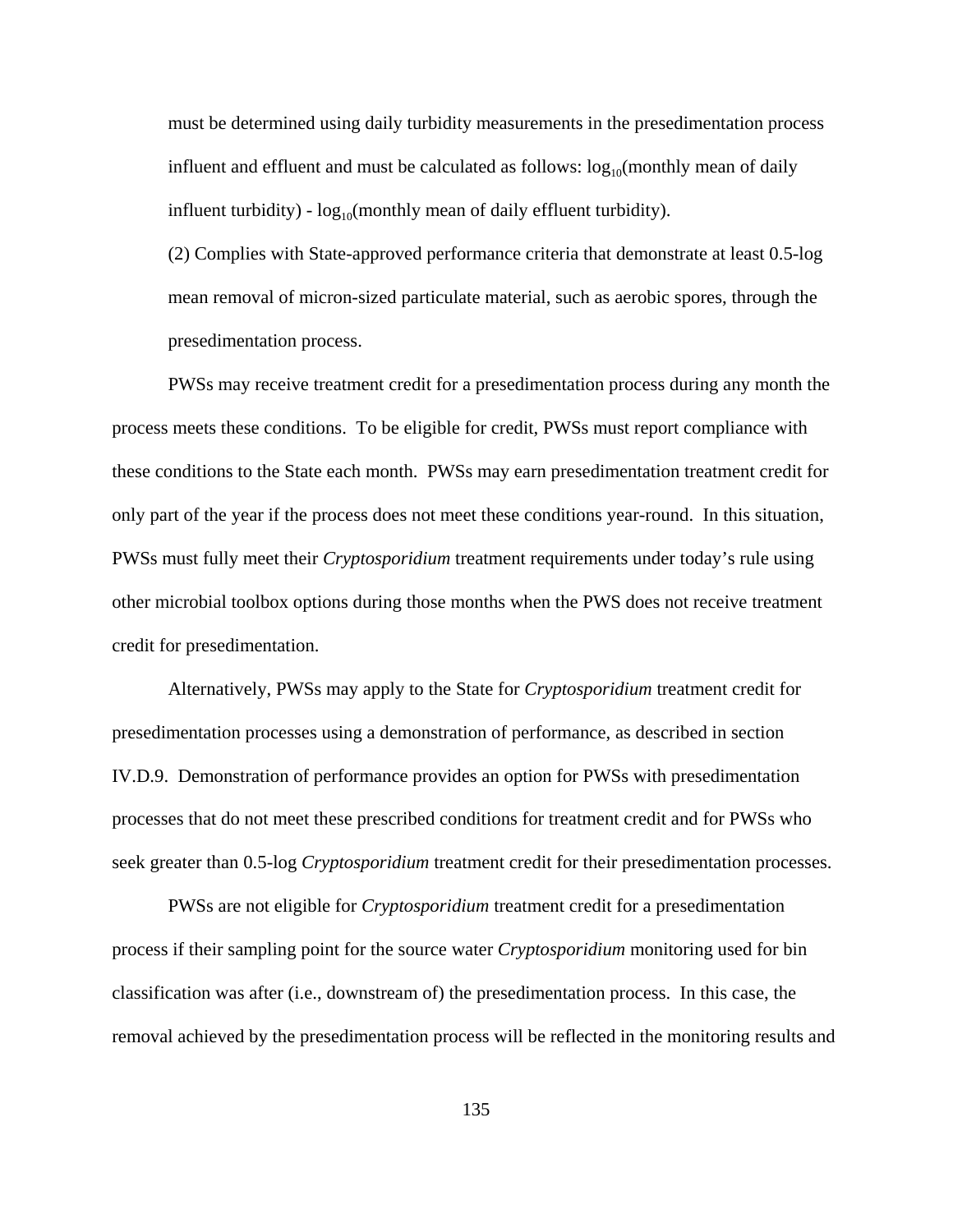bin classification.

# *b. Background and analysis*

Presedimentation involves passing raw water through retention basins in which particulate material is removed through settling. PWSs use presedimentation to reduce and stabilize particle concentrations prior to the primary clarification and filtration processes in a treatment plant. Presedimentation is often operated at higher hydraulic overflow rates than conventional sedimentation (the sedimentation process that directly precedes filtration in a conventional treatment plant) and may not involve coagulant addition. PWSs may operate a presedimentation process only during periods of high raw water turbidity.

As a process for removing particles, presedimentation can reduce *Cryptosporidium* levels to some degree. In addition, presedimentation can improve the performance of subsequent treatment processes by dampening variability in raw water quality. The efficacy of presedimentation in removing particles, including *Cryptosporidium*, is influenced by the use of coagulant, the hydraulic loading rate, water quality parameters like temperature and turbidity, and physical characteristics of the sedimentation basin.

The Stage 2 M-DBP Advisory Committee recommended 0.5-log *Cryptosporidium* treatment credit for presedimentation with coagulation (USEPA 2000a). The August 11, 2003 proposal included criteria, which were similar to those in today's final rule, for PWSs to receive this credit (USEPA 2003a). The following discussion summarizes the basis for this credit and for differences in associated requirements between the proposal and today's final rule.

In the proposal, EPA reviewed published studies of *Cryptosporidium* removal through conventional sedimentation processes by Payment and Franco (1993), Kelly et al. (1995),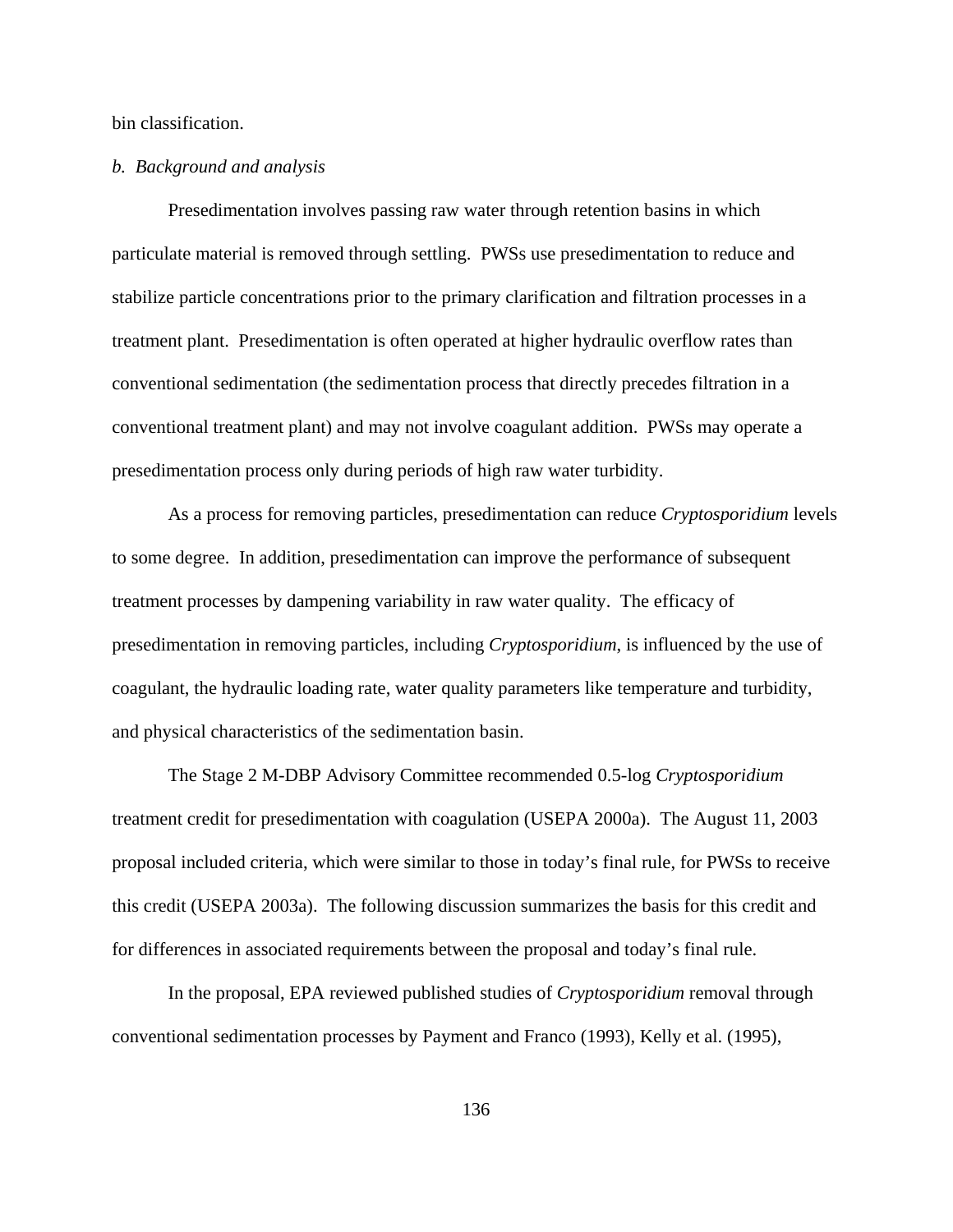Patania et al. (1995), States et al.(1997), Edzwald and Kelly (1998), and Dugan et al. (2001). These studies included bench-, pilot-, and full-scale processes, and the reported levels of *Cryptosporidium* removal varied widely, ranging from 0.4- to 3.8-log. In addition, these studies also supported two other significant findings:

(1) Proper coagulation significantly improves *Cryptosporidium* removal through sedimentation. In Dugan et al. (2001), for example, average *Cryptosporidium* removal across a sedimentation basin was 1.3-log with optimal coagulation and decreased to 0.2 log when the coagulant dose was insufficient.

(2) The removal of aerobic spores correlates well with the removal of *Cryptosporidium* when a coagulant is present. This indicates that aerobic spores, which are naturally present in surface waters, may be used as an indicator of *Cryptosporidium* removal in coagulated full-scale sedimentation processes.

*Cryptosporidium* removal efficiencies in conventional sedimentation may be higher than in presedimentation due to differences in hydraulic loading rates, coagulant doses, and other factors. EPA identified no published studies of *Cryptosporidium* removal through presedimentation processes. In the proposal, however, EPA evaluated data on the removal of aerobic spores in the presedimentation processes of three PWSs as an indicator of *Cryptosporidium* removal (USEPA 2003a). All three PWSs added a coagulant (polymer, metal salts, or recycled sludge) to the presedimentation process. The mean removal of aerobic spores through presedimentation in the three PWSs ranged from 0.5- to 1.1-log over time spans ranging from several months to several years.

These data support the finding that full-scale presedimentation processes can achieve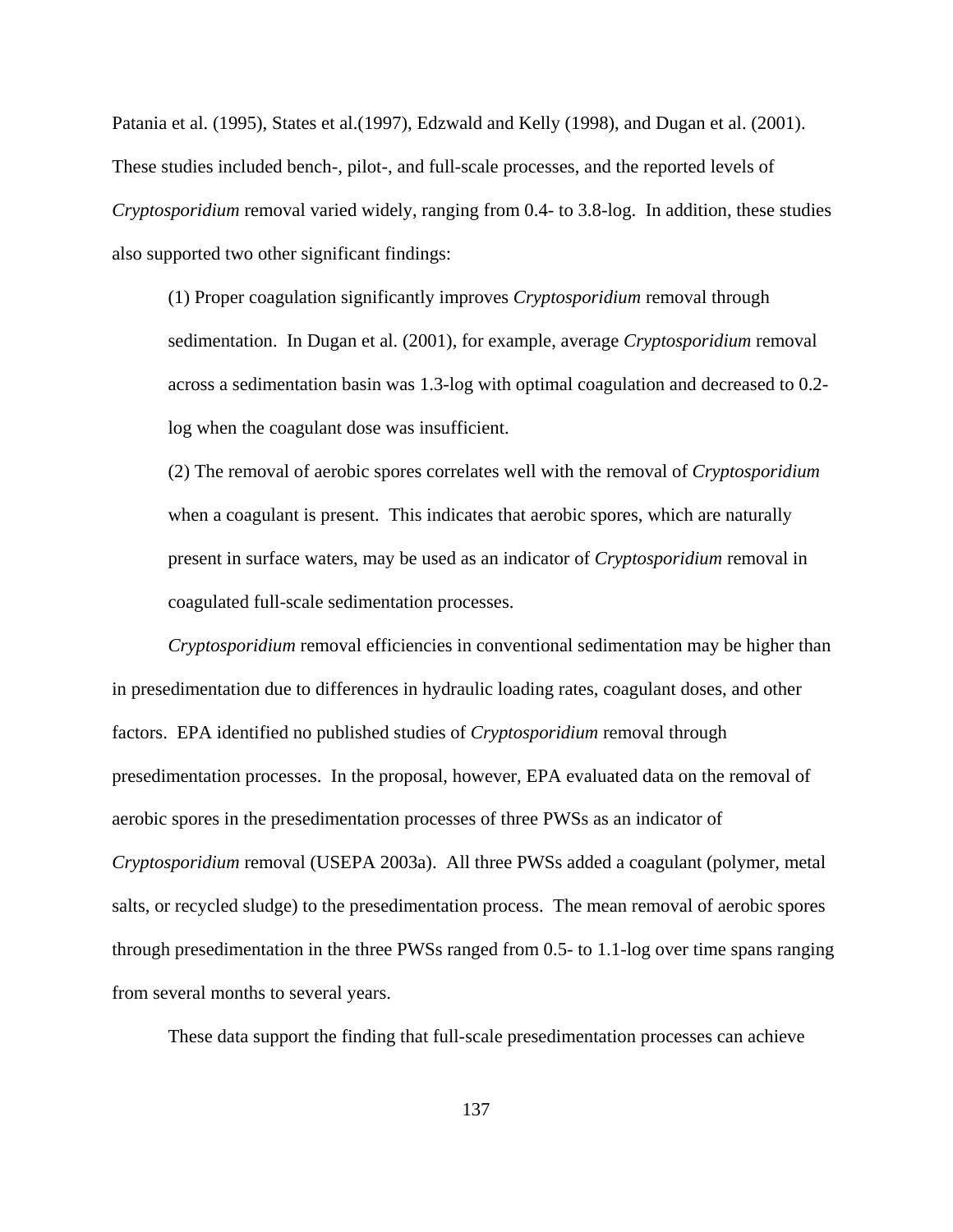*Cryptosporidium* removals of 0.5-log and greater under routine operating conditions and over an extended time period. Accordingly, EPA concluded that 0.5-log *Cryptosporidium* treatment credit for presedimentation processes is appropriate under certain conditions. Today's rule establishes three conditions for PWSs to receive this credit.

The first condition for presedimentation to receive 0.5-log *Cryptosporidium* treatment credit is that the process must treat all flow reaching the treatment plant. Presedimentation cannot reduce the *Cryptosporidium* level entering a treatment plant by 0.5-log or greater on a continuous basis if the process is operated intermittently or treats only a fraction of the plant flow. EPA recognizes that for some PWSs, operating a presedimentation process intermittently in response to high turbidity levels is preferable to continuous operation. By establishing a requirement for continuous operation as a condition for treatment credit, EPA is not recommending against intermittent operation of presedimentation processes. Rather, EPA is only identifying one of the conditions under which a 0.5-log *Cryptosporidium* treatment credit for presedimentation appears to be justified.

A second condition for presedimentation treatment credit is that the process must operate with coagulant addition. Available data support awarding 0.5-log *Cryptosporidium* treatment credit to a presedimentation process only when a coagulant is present. The full-scale presedimentation data reviewed in the proposal involved coagulant addition, and literature studies indicate that *Cryptosporidium* removal through sedimentation can be substantially lower in the absence of sufficient coagulant. Further, the Stage 2 M-DBP Advisory Committee specifically recommended 0.5-log *Cryptosporidium* treatment credit for presedimentation with coagulation (USEPA 2000a). Based on these factors, EPA concluded that coagulation is a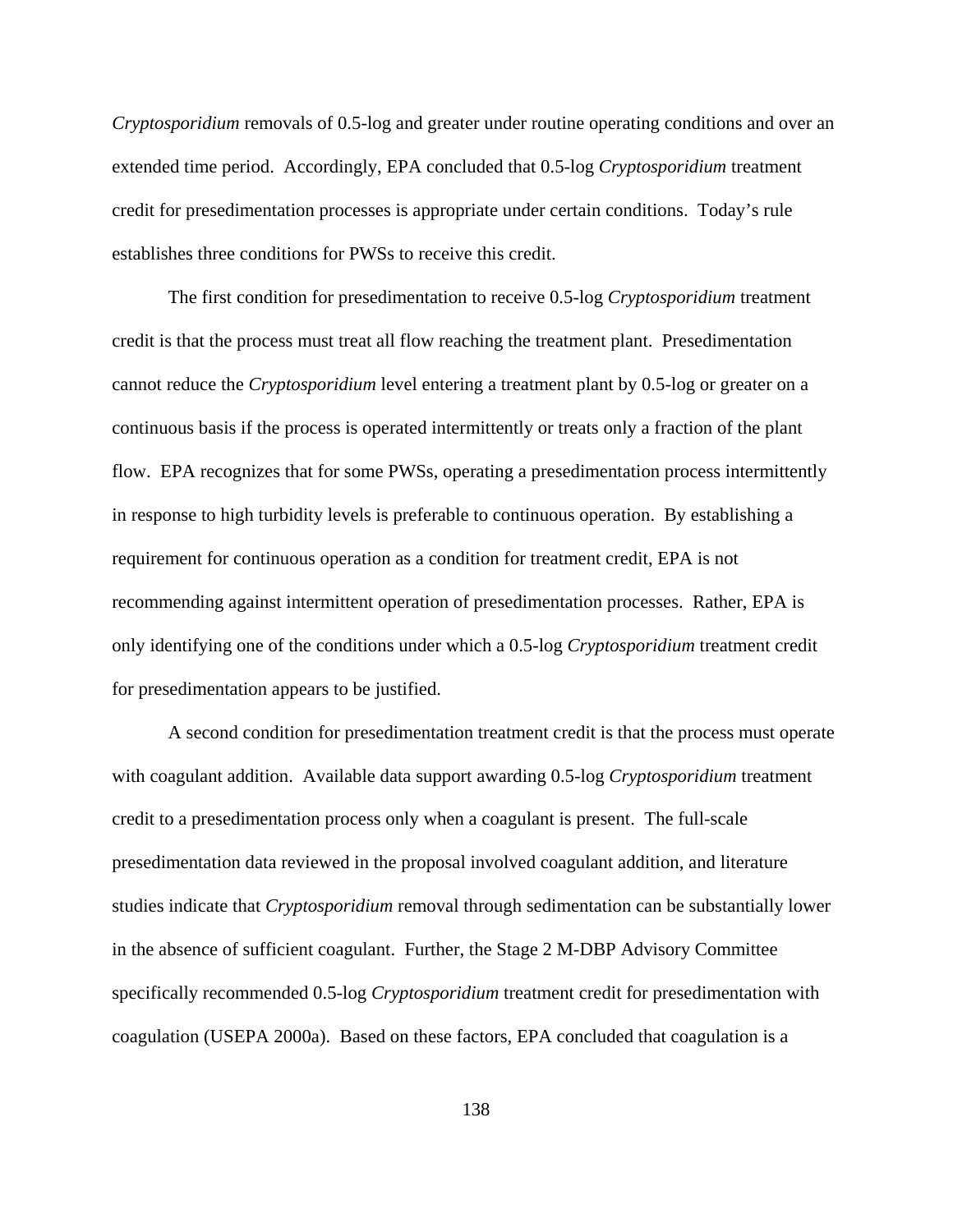necessary condition for PWSs to receive treatment credit for presedimentation.

The third condition for awarding treatment credit to presedimentation is that the process must achieve a monthly mean turbidity reduction of at least 0.5-log or meet alternative Stateapproved performance criteria. This requirement stems from a recommendation by the SAB, which reviewed data for awarding treatment credit to presedimentation under the LT2ESWTR. In their report, the SAB concluded that available data were minimal to support 0.5-log prescribed credit for presedimentation and recommended that performance criteria other than overflow rate be included if credit is given for presedimentation (SAB 2003).

In response to this recommendation by the SAB, EPA analyzed the relationship between removal of aerobic spores (as an indicator of *Cryptosporidium* removal) and reduction in turbidity in the full-scale presedimentation processes of three PWSs. The results of this analysis, which are shown in Table IV.D-2, suggest that presedimentation processes achieving a monthly mean reduction in turbidity of at least 0.5-log have a high likelihood of reducing mean *Cryptosporidium* levels by 0.5-log or more. Consequently, EPA concluded that turbidity reduction is an appropriate performance criterion for awarding *Cryptosporidium* treatment credit to presedimentation basins. The Agency believes this performance criterion addresses the concern raised by the SAB.

# **Table IV.D-2.–-Relationship Between Mean Turbidity Reduction and the Percent of Months When Mean Spore Removal Was at Least 0.5 Log**

| <b>Log Reduction in Turbidity</b><br>(monthly mean) | Percent of Months with at least 0.5 Log Mean<br><b>Reduction in Spores</b> |
|-----------------------------------------------------|----------------------------------------------------------------------------|
| at least $0.1$ -log                                 | 64 percent                                                                 |
| at least $0.2$ -log                                 | 68 percent                                                                 |
| at least $0.3$ -log                                 | 73 percent                                                                 |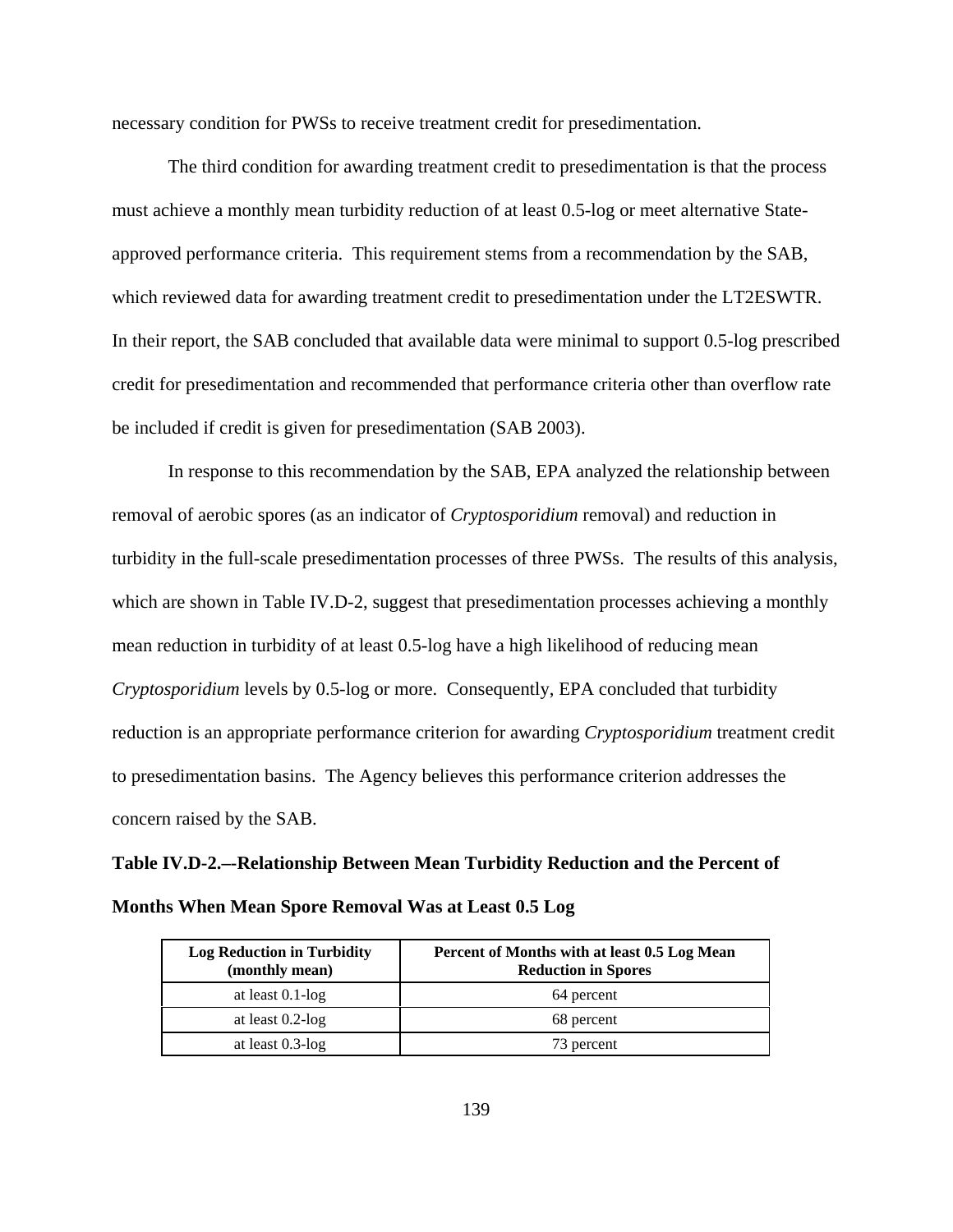| <b>Log Reduction in Turbidity</b><br>(monthly mean) | Percent of Months with at least 0.5 Log Mean<br><b>Reduction in Spores</b> |
|-----------------------------------------------------|----------------------------------------------------------------------------|
| at least $0.4$ -log                                 | 78 percent                                                                 |
| at least 0.5-log                                    | 89 percent                                                                 |
| at least $0.6$ -log                                 | 91 percent                                                                 |
| at least $0.7$ -log                                 | 90 percent                                                                 |
| at least $0.8$ -log                                 | 89 percent                                                                 |
| at least 0.9-log                                    | 95 percent                                                                 |
| at least $1.0$ -log                                 | 96 percent                                                                 |

Source: Data from Cincinnati Water Works, Kansas City Water Services Department, and St. Louis Water Division

The proposed rule required PWSs to achieve at least 0.5-log turbidity reduction through presedimentation in at least 11 of the 12 previous consecutive months to be eligible for presedimentation treatment credit. EPA recognizes, however, that some PWSs will not be able to demonstrate at least 0.5-log turbidity reduction through presedimentation during months when raw water turbidity is lower. As a result, these PWSs would not be able to achieve treatment credit for their presedimentation basins. To provide more options for these PWSs, EPA has modified this requirement in today's final rule in two respects.

The first modification is that in today's final rule, PWSs must demonstrate compliance with the conditions for presedimentation treatment credit on a monthly, rather that a yearly basis. This requirement allows treatment credit for presedimentation in any month a PWS can demonstrate at least 0.5-log turbidity reduction, even if the PWS cannot achieve this level of turbidity reduction in all months of the year.

A PWS that meets the conditions for presedimentation treatment credit for only part of the year must implement other microbial toolbox options to comply with *Cryptosporidium* treatment requirements in the remainder of the year. Nevertheless, achieving presedimentation treatment credit for even part of the year may benefit certain PWSs. For example, a PWS may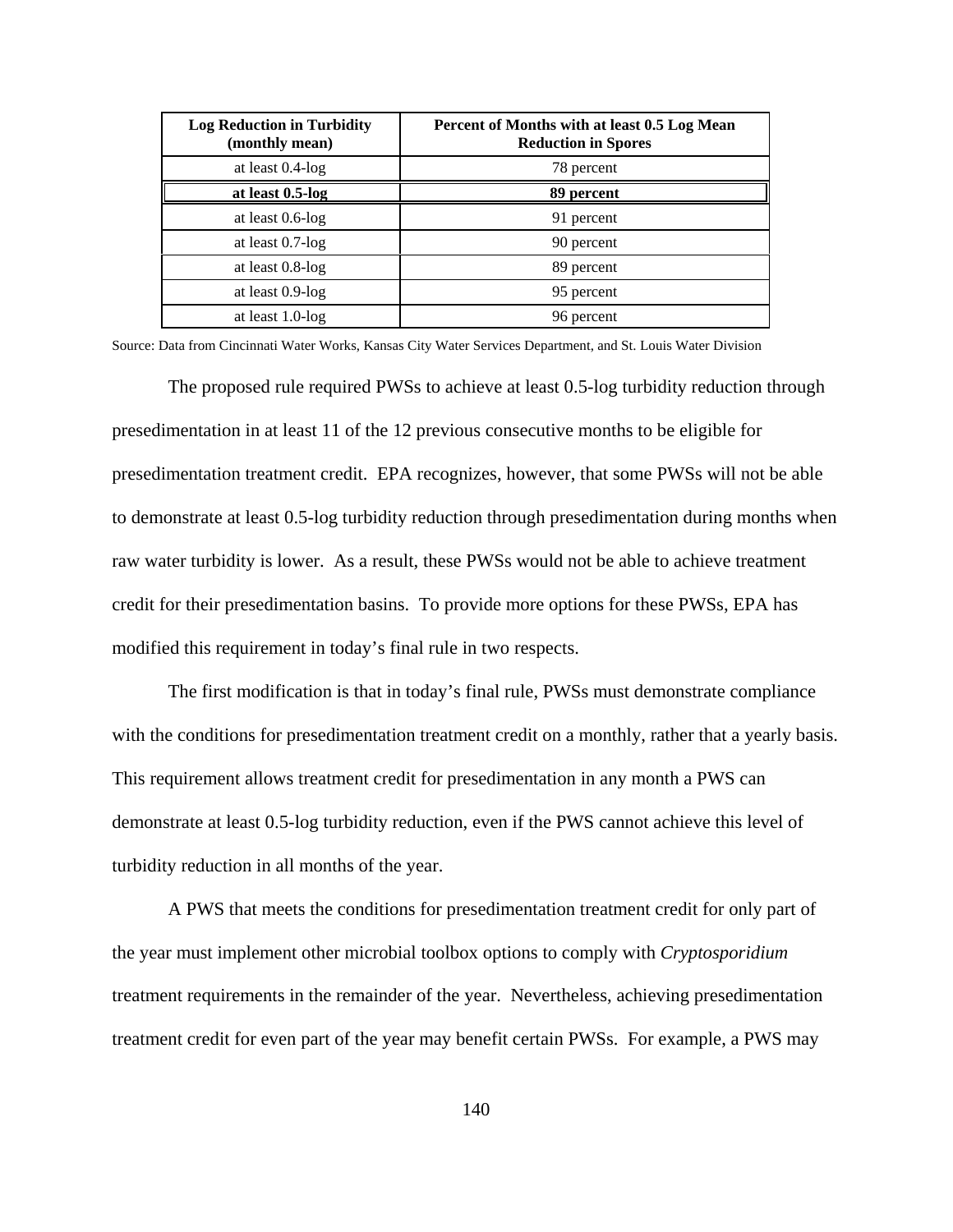be able to reduce the level of disinfection it provides during the months it receives presedimentation treatment credit, or this treatment credit may provide a margin of safety to ensure compliance with *Cryptosporidium* treatment requirements.

The second modification is the allowance for States to approve alternative performance criteria to turbidity reduction that demonstrate at least 0.5-log mean removal of micron-sized particulate material through the presedimentation process. EPA believes that aerobic spores are an appropriate alternative criterion. As described earlier, studies support the use of aerobic spores as an indicator of *Cryptosporidium* removal in coagulated sedimentation processes. If approved by the State, a PWS could receive 0.5-log treatment credit for presedimentation by demonstrating at least 0.5-log reduction in aerobic spores. The *Toolbox Guidance Manual* provides information on analytical methods for measuring aerobic spores. This may provide an option for PWSs that are not able to demonstrate 0.5-log turbidity reduction but have a sufficient concentration of aerobic spores in their raw water. PWSs may work with States to identify other alternative criteria, as well as appropriate monitoring to support use of the criteria.

### *c. Summary of major comments*

Public comments on the August 11, 2003, LT2ESWTR proposal supported allowing PWSs to achieve 0.5-log credit towards *Cryptosporidium* treatment requirements for presedimentation with coagulation. Some commenters also supported the proposed operational, monitoring, and performance conditions required for PWSs to receive this credit. Other commenters, however, opposed the proposed requirement for turbidity reduction as a condition for receiving presedimentation treatment credit. A summary of these commenters' concerns and EPA's responses follows.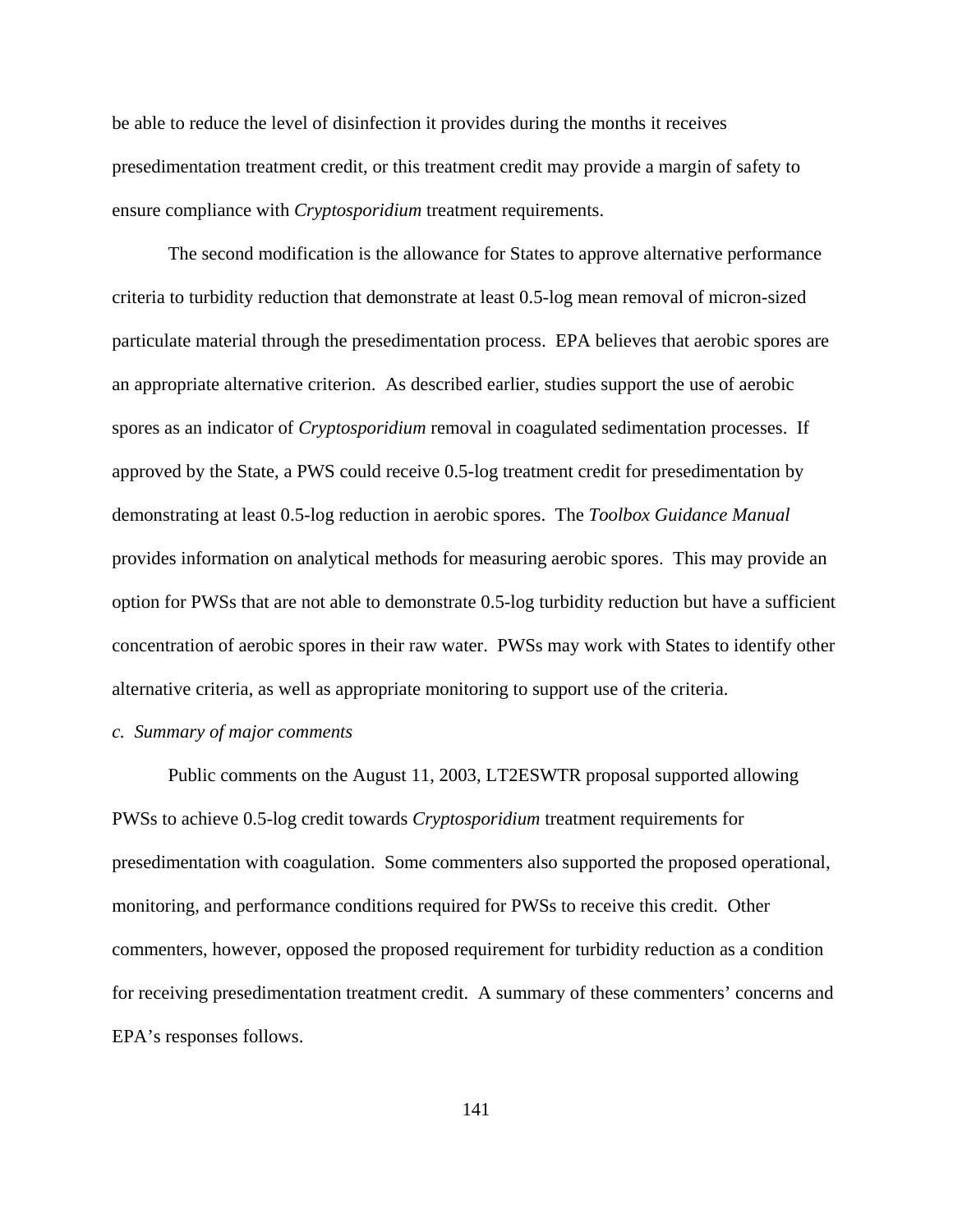Commenters who opposed requiring turbidity reduction for presedimentation treatment credit were concerned that PWSs cannot achieve this criterion during periods when raw water turbidity is low. Further, these commenters stated that turbidity removal does not reflect the overall benefits of presedimentation, which improves the performance of the primary treatment train by equalizing water quality. Some commenters also provided data showing the reduction in turbidity and aerobic spore levels in the presedimentation processes of several PWSs and stated that turbidity removal may not be an appropriate indicator of acceptable performance for presedimentation basins. Several commenters suggested that EPA establish a limit on hydraulic overflow rate in place of a turbidity removal requirement.

In response, EPA continues to believes that 0.5-log turbidity reduction is an appropriate performance indicator for 0.5-log *Cryptosporidium* reduction in presedimentation processes. EPA has reviewed the additional data submitted by commenters on the removal of turbidity and aerobic spores (as an indicator of *Cryptosporidium* removal) in full-scale presedimentation basins. These data are consistent with data reviewed for the proposal in showing that when turbidity removal was below 0.5-log, removal of aerobic spores was also usually below 0.5-log. Conversely, when turbidity reduction exceeded 0.5-log, aerobic spore removal was typically higher than 0.5-log. Consequently, while there is not a one-to-one relationship between reduction in turbidity and reduction in aerobic spores, 0.5-log turbidity reduction is a reasonable indicator of when *Cryptosporidium* removal is likely to be at least 0.5-log.

EPA recognizes, though, that 0.5-log turbidity reduction through presedimentation will not be feasible for some PWSs when raw water turbidity is low. Today's final rule contains several provisions to address this concern. First, PWSs can receive credit for presedimentation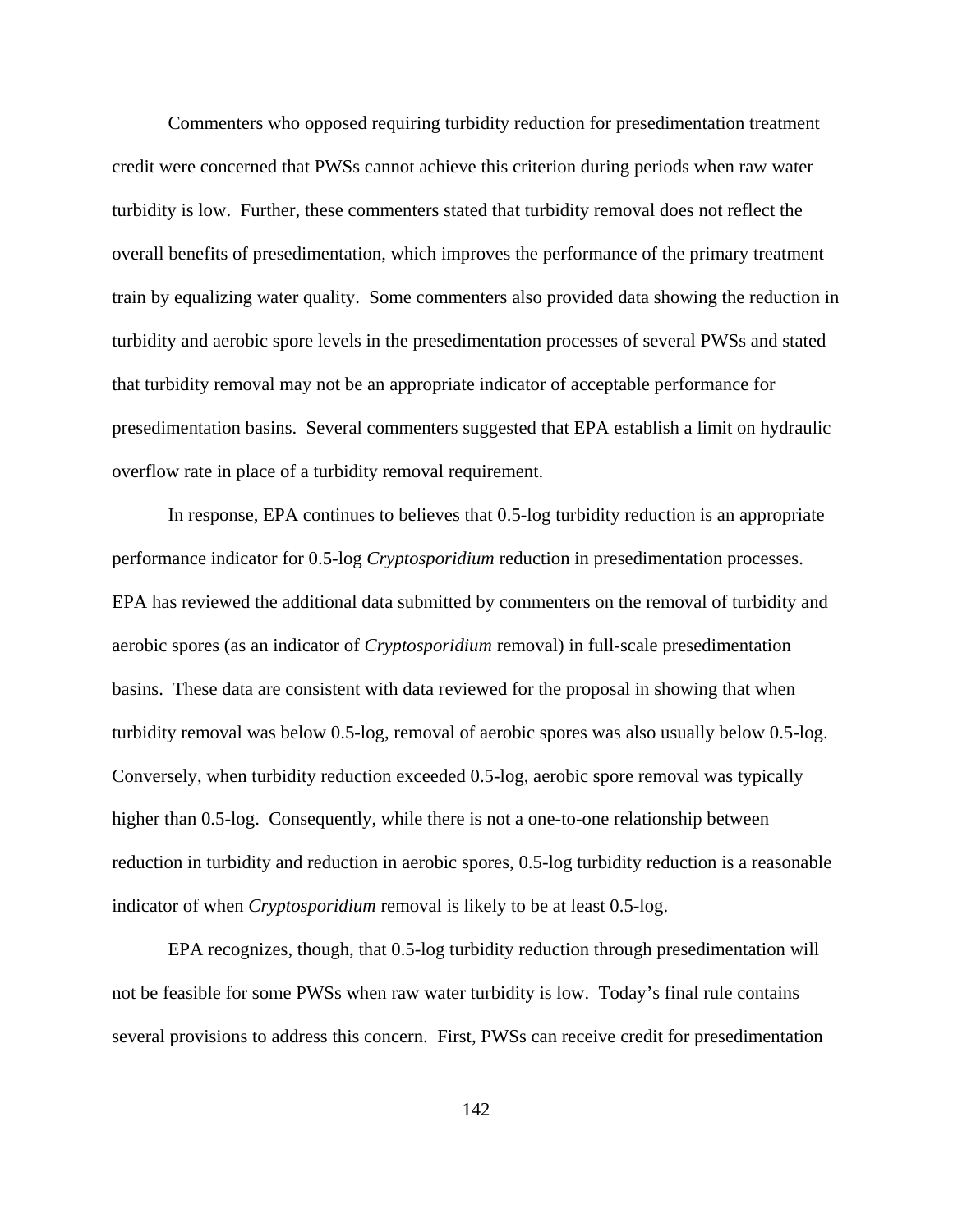during any month the process achieves 0.5-log turbidity removal. Thus, PWSs that cannot achieve 0.5-log turbidity reduction year-round may receive credit for presedimentation in those months when they can meet this condition. Today's rule also allows PWSs to receive presedimentation credit using State-approved performance criteria other than turbidity reduction. If approved by the State, a PWS may receive credit for presedimentation by demonstrating, for example, 0.5-log reduction in aerobic spores. Finally, if presedimentation improves treatment plant performance by reducing and equalizing particle loading, a PWS can receive additional treatment credit under today's rule for achieving lower filtered water turbidity (see section IV.D.7).

## 5. Two-stage lime softening

## *a. Today's rule*

Lime softening in drinking water treatment involves the addition of lime and other chemicals to remove hardness (calcium and magnesium) through precipitation. In single-stage softening, chemical addition and hardness precipitation occur in a single clarification process prior to filtration. In two-stage softening, chemical addition and hardness precipitation occur in each of two sequential clarification processes prior to filtration. In some water treatment plants, a portion of the raw water bypasses a softening process (i.e., split softening) in order to achieve a desired pH and alkalinity level in the treated water.

Under today's rule, single-stage softening with filtration receives a prescribed 3.0-log credit towards *Cryptosporidium* treatment requirements, which is equivalent to conventional treatment (see section IV.B). Two-stage softening receives an additional 0.5-log *Cryptosporidium* treatment credit during any month a PWS meets the following conditions: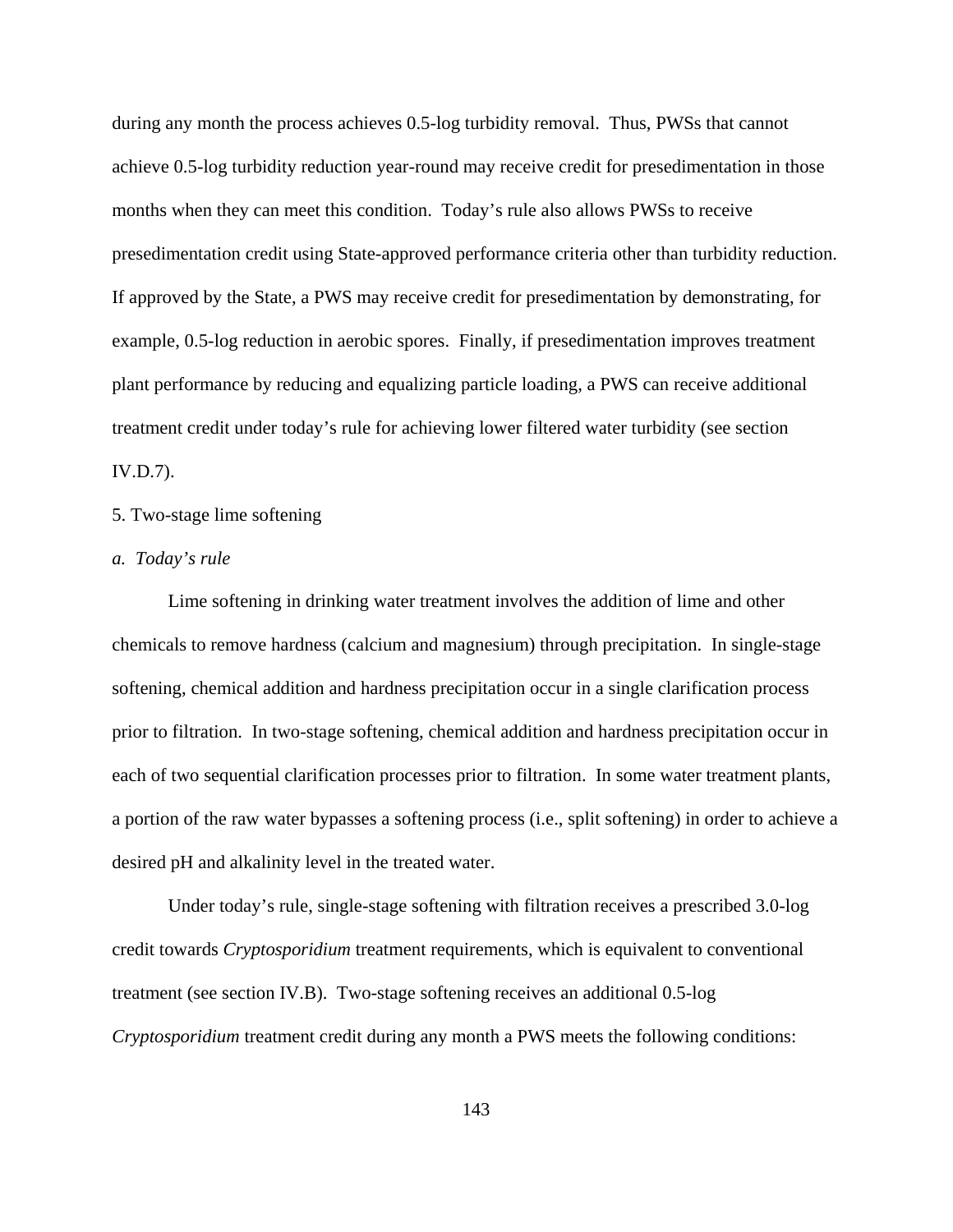(1) Chemical addition and hardness precipitation occur in two separate and sequential softening stages prior to filtration; and

 (2) Both softening stages treat the entire plant flow taken from surface water sources or GWUDI (i.e., no portion of the plant flow from a surface water source may bypass either softening stage).

Alternatively, PWSs may apply to the State for *Cryptosporidium* treatment credit for softening processes using a demonstration of performance, as described in section IV.D.9. Demonstration of performance provides an option for PWSs with softening processes that do not meet these conditions for prescribed treatment credit and for PWSs who seek greater than the prescribed *Cryptosporidium* treatment credit for their softening processes.

## *b. Background and analysis*

Lime softening is a common practice that PWSs use to reduce water hardness, which is primarily calcium and magnesium. The addition of lime elevates the pH of the raw water. Elevation to pH 9.4 or higher causes precipitation of calcium carbonate and further elevation to pH 10.6 or higher causes precipitation of magnesium hydroxide. Soda ash may be added with lime to precipitate non-carbonate hardness. Removal of the precipitate occurs through clarification (e.g., sedimentation basin) and filtration processes. Coagulants and recycled softening sludge are often used to enhance removal. In two-stage softening, the second stage is commonly used to precipitate magnesium, along with increased levels of calcium.

In addition to reducing hardness, softening processes remove particulate material present in the raw water, including microbial pathogens like *Cryptosporidium*. Particulate material flocculates with the softening precipitate and is removed through the clarification and filtration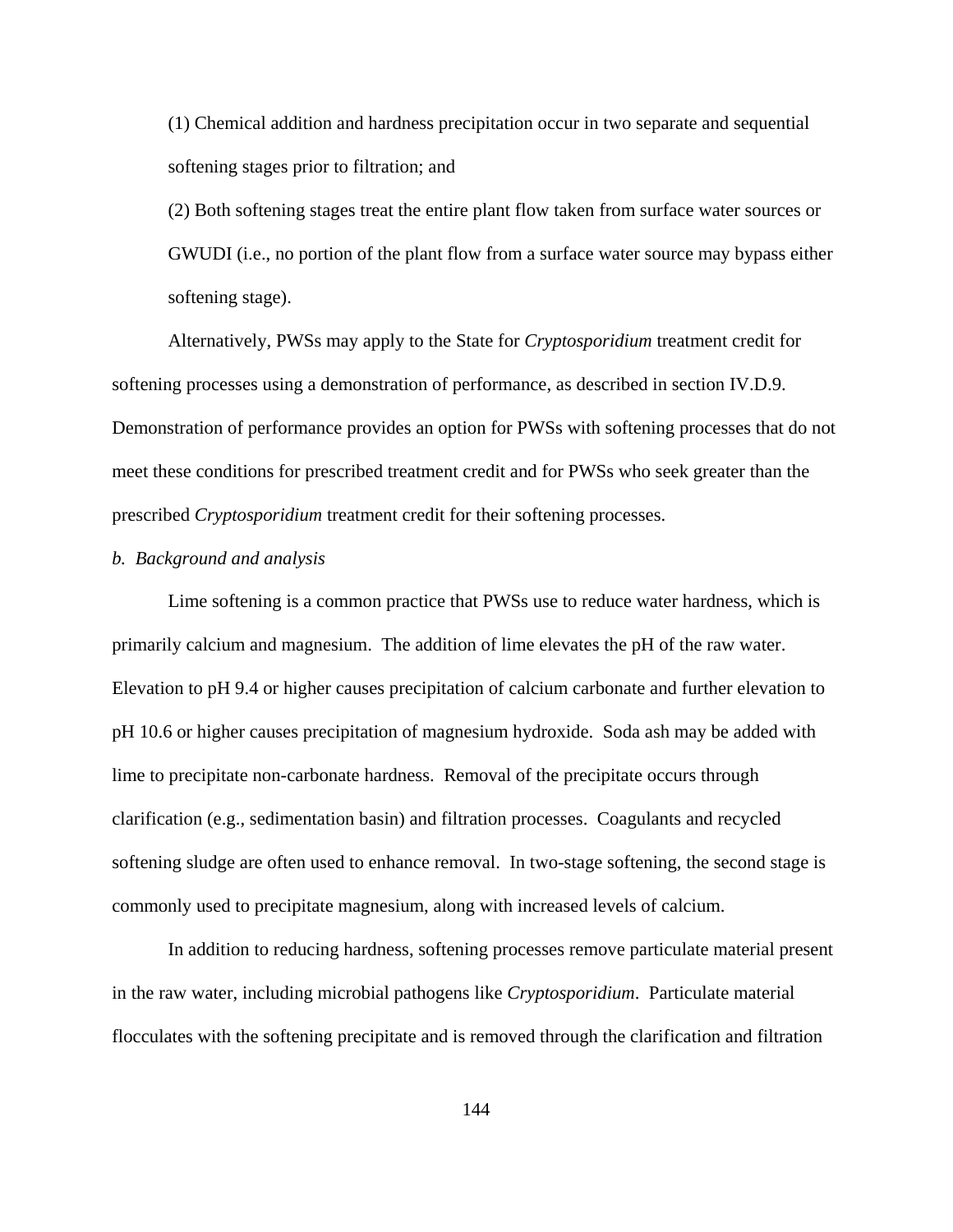processes, similar to a conventional treatment plant. The degree of *Cryptosporidium* removal will depend on the amount of precipitate formation, the use of coagulants, the raw water quality, and other factors. Available data indicate that the elevated pH used in softening does not inactivate *Cryptosporidium* or *Giardia* (Logsdon et al. 1994, Li et al. 2001), though it does inactivate some microorganisms like viruses (Battigelli and Sobsey, 1993, Logsdon et al. 1994).

The Stage 2 M-DBP Advisory Committee recommended that lime softening be eligible for up to 1.0-log additional *Cryptosporidium* treatment credit based on a site-specific demonstration of performance, but did not recommend any prescribed credit for this process (USEPA 2000a). After reviewing available data, however, EPA included a prescribed 0.5-log *Cryptosporidium* treatment credit for two-stage lime softening in the August 11, 2003 proposal (USEPA 2003a). This approach reflected a recommendation by the SAB, which supported an additional 0.5-log treatment credit for two-stage lime softening if all the water passes through both stages (SAB 2003). The proposal also allowed for greater treatment credit through a demonstration of performance. The following discussion summarizes the basis for the lime softening treatment credit in today's final rule and differences with the proposal.

In the proposal, EPA reviewed a study by Logsdon et al. (1994) that evaluated *Cryptosporidium* removal in full-scale lime softening plants. *Cryptosporidium* was detected in the raw water at 5 plants: one single-stage plant and four two-stage plants. Based on measured levels, the removal of *Cryptosporidium* across the softening clarification (sedimentation) stages was 1.0-log in the single stage plant and ranged from 1.1- to 2.3-log in the two-stage plants. *Cryptosporidium* reductions from raw to filtered water were 0.6- and 2.2-log in the single stage plant and ranged from greater than 2.67- to greater than 3.85-log in the two-stage plants.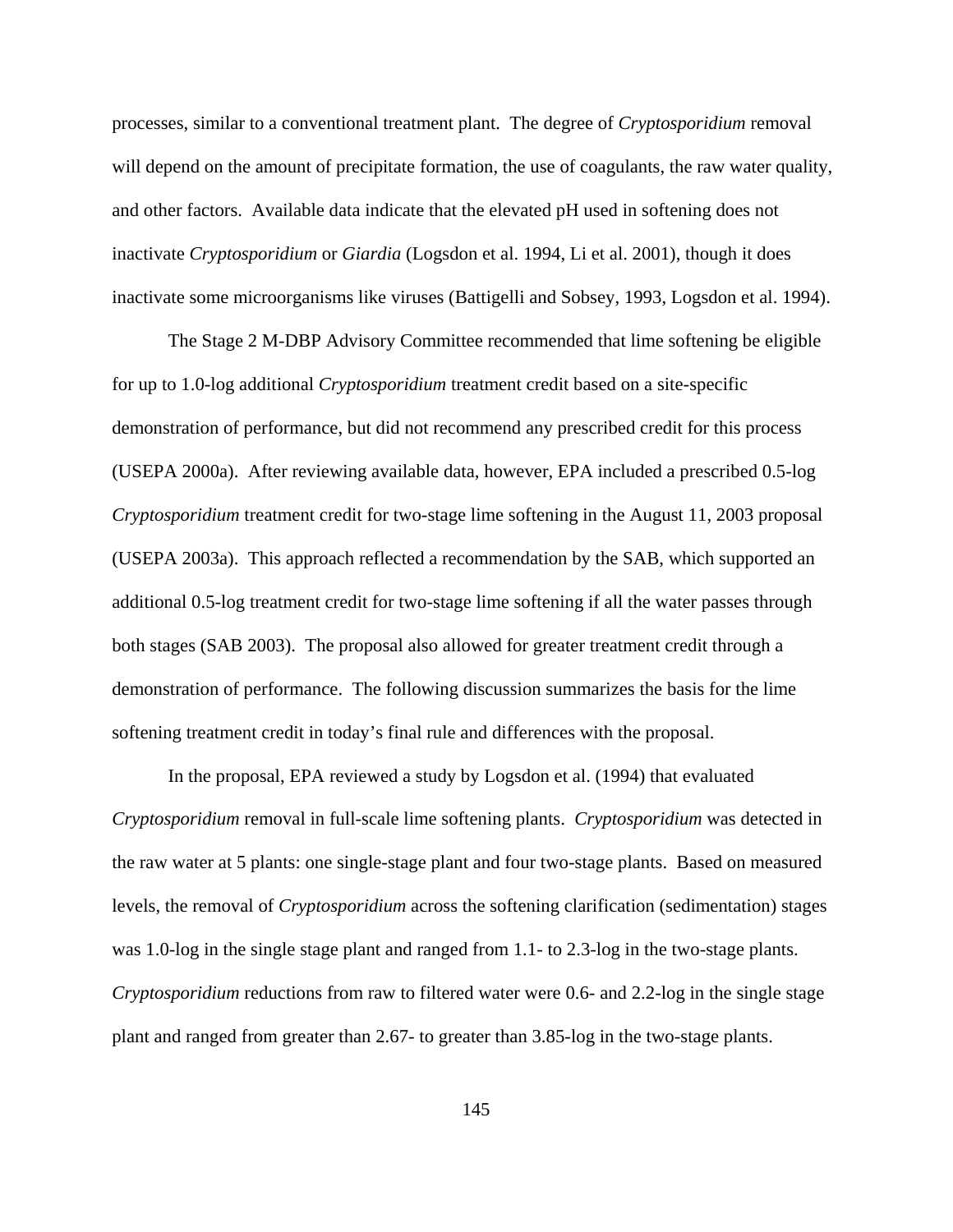EPA also evaluated data collected by PWSs on the removal of aerobic spores in full-scale lime softening plants. As discussed earlier, studies have shown the removal of aerobic spores to be an indicator for *Cryptosporidium* removal, and one pilot-scale study of a softening plant found significantly greater removal of *Cryptosporidium* than aerobic spores under similar treatment conditions (Clark et al., 2001). For the full-scale plants, average reductions in aerobic spores across the softening clarification stages were 2.4- and 2.8-log for two plants that practice two-stage softening and were 1.6- and 2.4-log for two plants that practice single-stage softening (USEPA 2003a).

The *Cryptosporidium* removal data from Logsdon et al. (1994) and the aerobic spore removal data provided by PWSs indicate that a lime softening clarification stage can achieve greater than 0.5-log *Cryptosporidium* removal during routine operation. Consequently, EPA agrees with the SAB recommendation to award an additional 0.5-log *Cryptosporidium* treatment credit for two-stage softening. Today's rule establishes two-conditions for PWSs to receive this credit.

The first condition for 0.5-log treatment credit for two-stage softening is that chemical addition and hardness precipitation must occur in two separate and sequential softening stages prior to filtration. The purpose of this condition is to ensure that plants receiving additional credit for two-stage softening actually have softening and associated particle removal occurring in each of two sequential clarification stages. Plants with other types of clarification processes in series with a softening stage are not eligible for two-stage softening credit. Such plants may, however, be eligible for additional treatment credit for other microbial toolbox options, such as presedimentation, or may achieve additional credit through a demonstration of performance.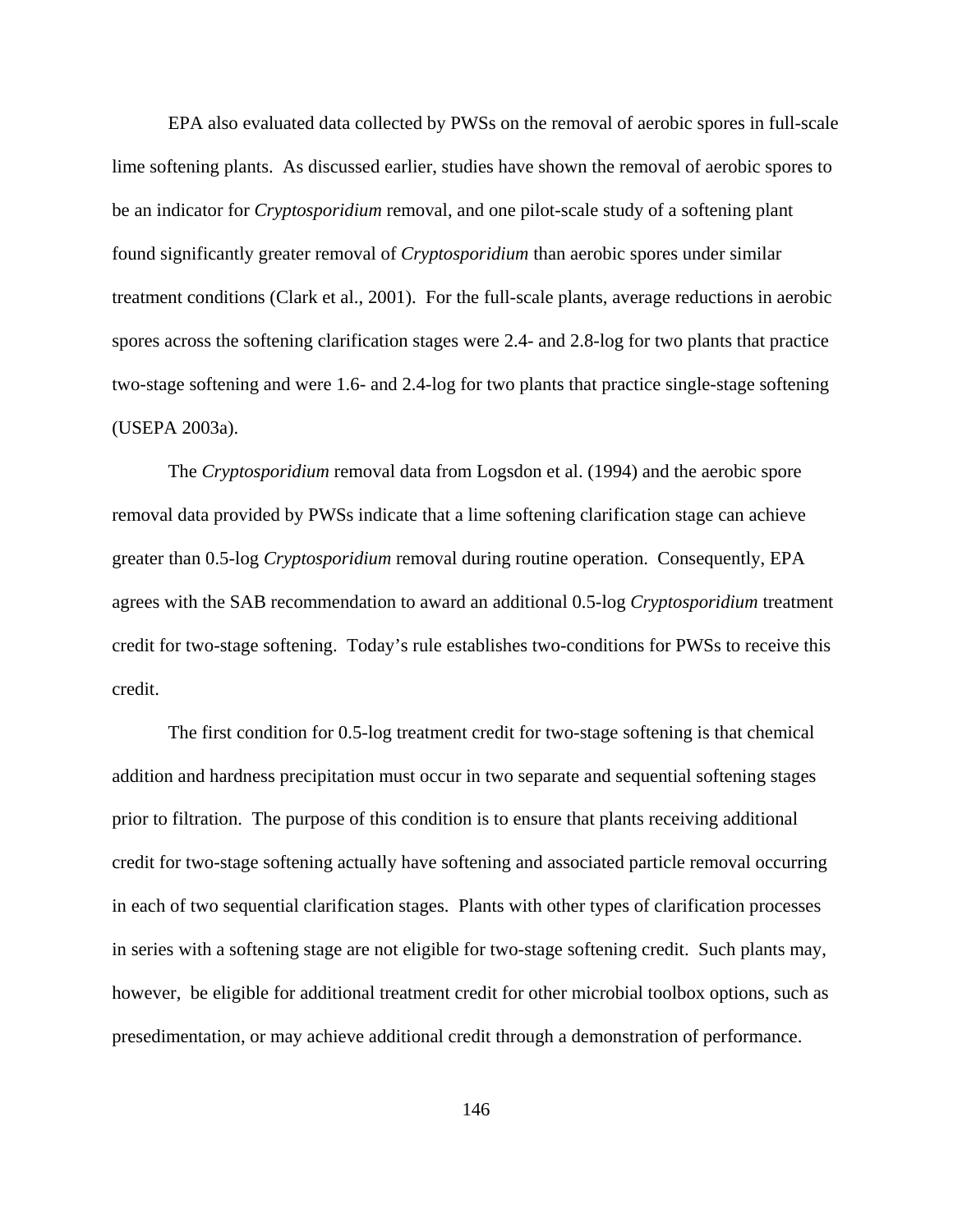The second condition for two-stage softening treatment credit is that both softening stages must treat the entire plant flow taken from a surface water source or GWUDI. The SAB recommended this condition, which reflects the understanding that a softening stage is unlikely to reduce overall *Cryptosporidium* levels by 0.5-log or more if it treats only a fraction of the plant flow.

EPA recognizes that some PWSs using softening will bypass a softening stage in order to maintain a desired pH and alkalinity level in the treated water, and EPA is not recommending against this practice generally. Rather, the restriction on bypassing a softening stage in today's rule applies only to PWSs that seek additional treatment credit for softening. Additionally, plants that soften both surface water and ground water are eligible for softening treatment credit if they bypass a softening stage only with ground water that is not under the direct influence of surface water.

The proposal also required that a coagulant be present in both clarifiers for a PWS to be eligible for additional treatment credit for two-stage softening. EPA is not establishing this requirement in today's final rule. While many PWSs that practice softening add coagulants to improve the removal of precipitates and other particles, the SAB did not recommend coagulant addition as a condition for receiving treatment credit. Further, available data do not indicate that additional coagulant is necessary to achieve at least 0.5-log *Cryptosporidium* removal across a softening clarification stage if hardness precipitation is occurring.

### *c. Summary of major comments*

Public comments on the August 11, 2003, LT2ESWTR proposal supported awarding additional *Cryptosporidium* treatment credit for lime softening processes. EPA received specific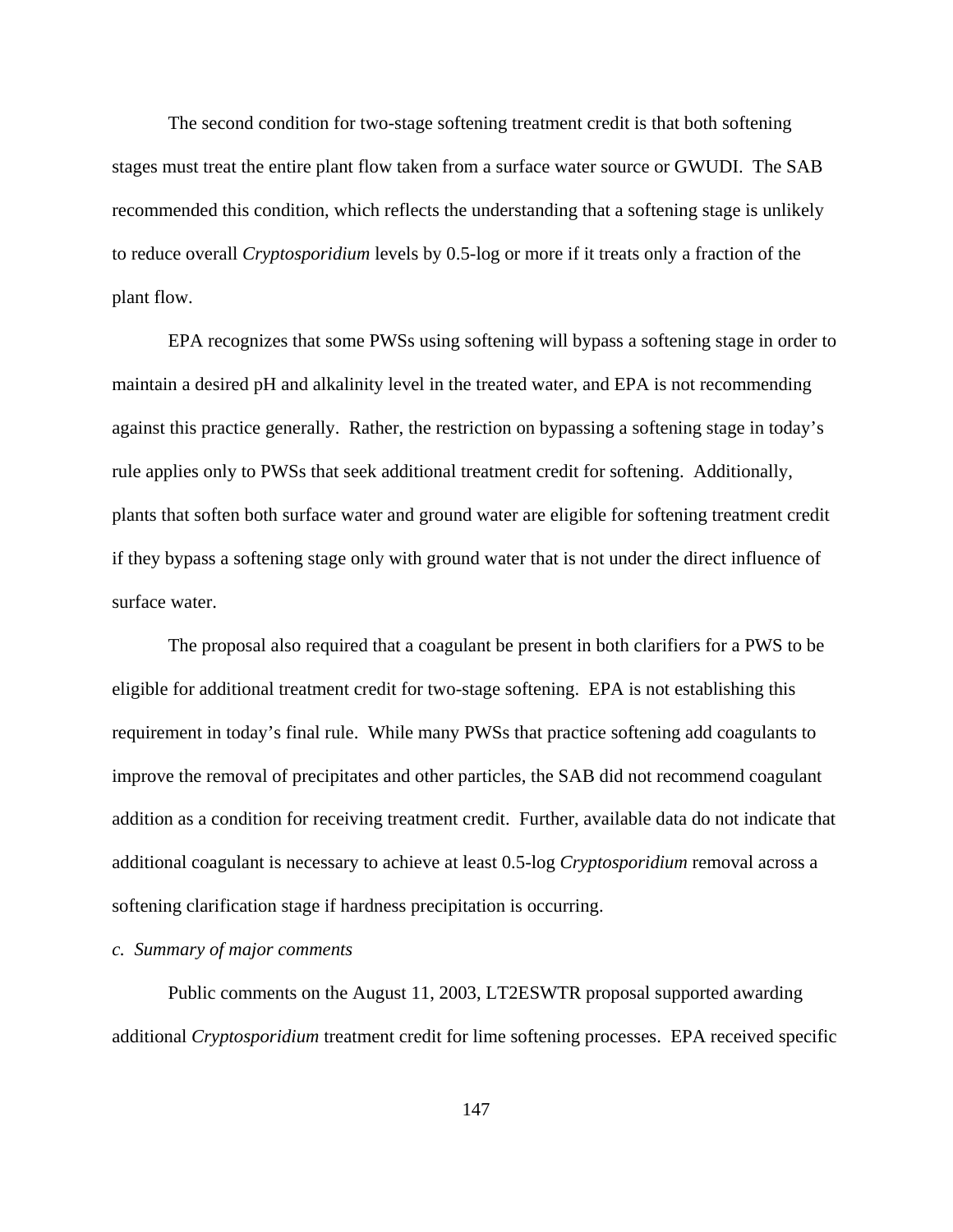comments on the types of lime softening processes eligible for additional treatment credit, the amount of additional treatment credit awarded, and the need for a coagulant. A summary of these commenters' concerns and EPA's responses follows.

In regard to the types of lime softening processes eligible for treatment credit, commenters recommended that EPA better define two-stage softening. Commenters stated that two-stage softening involves two separate reaction chambers with the addition of the softening chemical at the beginning of each chamber. Some commenters recommended that eligibility for additional treatment credit should be based on the level of softening precipitate formed or the settled water turbidity and not on whether a plant practices single- or two-stage softening. Another commenter recommended that any plant designs with multiple, continuously operated clarification processes in series should be eligible for additional treatment credit.

In response, EPA has refined the definition of two-stage softening in today's final rule, which requires that softening processes employ chemical addition and hardness precipitation in two sequential stages to be eligible for the prescribed additional treatment credit. EPA agrees with commenters that the level of precipitate formation will influence the degree of *Cryptosporidium* removal. Available data, however, indicate that two-stage softening will generally achieve more *Cryptosporidium* removal than single-stage softening. Consequently, EPA believes that two-stage softening should be eligible for the additional prescribed 0.5-log treatment credit. Plants with single-stage softening may receive additional treatment credit under today's rule through a demonstration of performance. Similarly, plants that employ multiple clarification process other than softening in series may receive additional treatment credit either as presedimentation or through a demonstration of performance.

148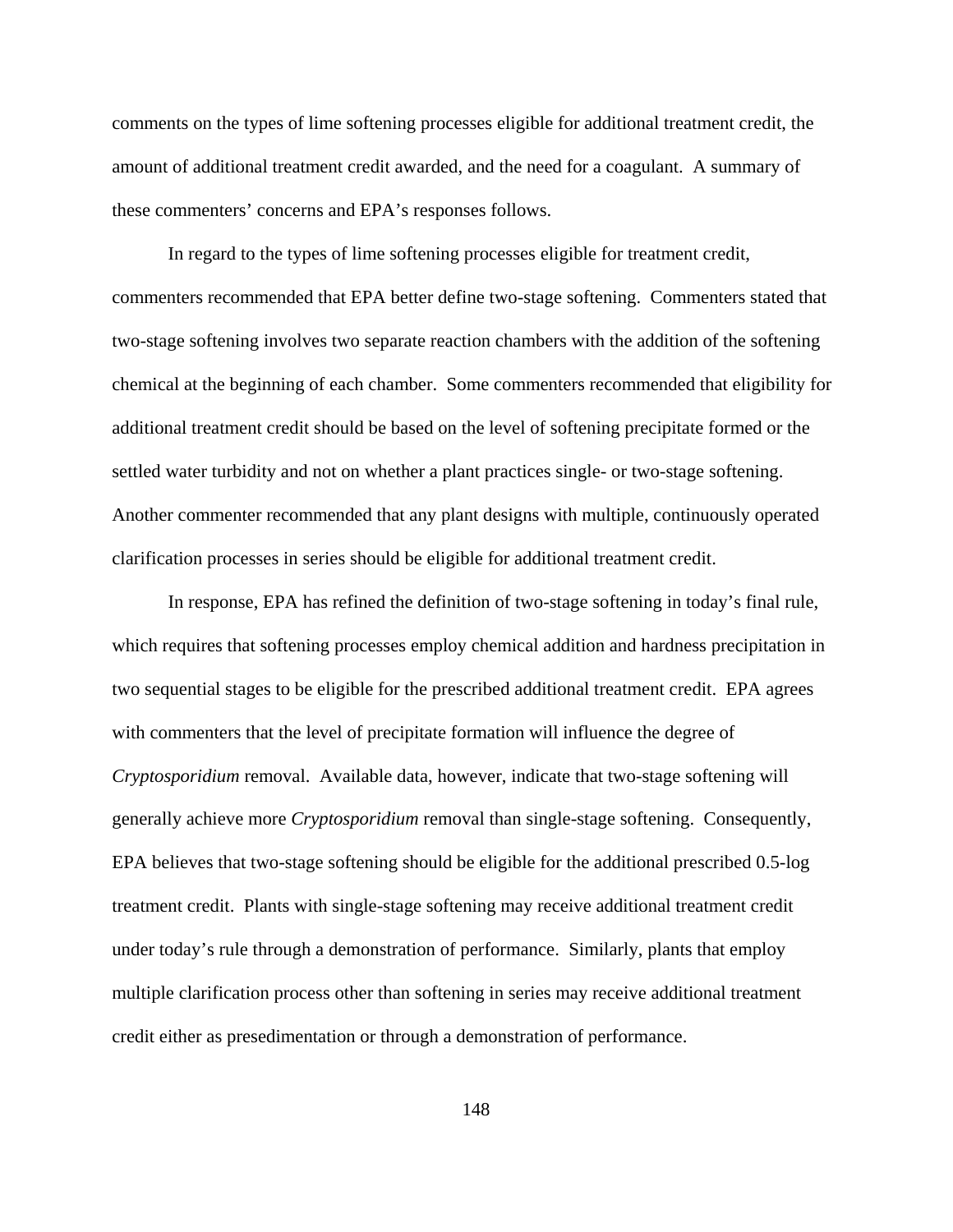With respect to the amount of additional *Cryptosporidium* treatment credit for two-stage softening, most commenters supported awarding 3.0-log treatment credit to single-stage lime softening, equivalent to a conventional treatment plant, and an additional prescribed 0.5-log treatment credit for two-stage lime softening. A few commenters requested that two-stage lime be granted an additional *Cryptosporidium* treatment credit of 1.0-log, based on the level of aerobic spore removal measured across softening clarifiers.

EPA agrees with most commenters and the SAB that 0.5-log is an appropriate level of additional prescribed *Cryptosporidium* treatment credit for two-stage softening. Where plants are able to demonstrate a significantly higher level of removal of *Cryptosporidium* or an indicator like aerobic spores, they may apply for additional treatment credit through a demonstration of performance.

Commenters stated that achieving particle removal in lime softening is not dependent on a coagulant like a metal salt or organic polymer. Some commenters recommended that coagulant be defined to include softening chemicals like lime and magnesium hydroxide (a softening precipitate). EPA agrees that available data do not demonstrate the need for a traditional metal salt or organic coagulant for effective particle removal in softening. Accordingly, today's final rule does not require the use of a coagulant as a condition for additional treatment credit in two-stage softening. Instead, each stage must involve chemical addition and hardness precipitation. EPA intends this requirement to ensure that softening and associated particle removal occur in each stage if a plant is to receive additional treatment credit for two-stage softening.

#### 6. Bank filtration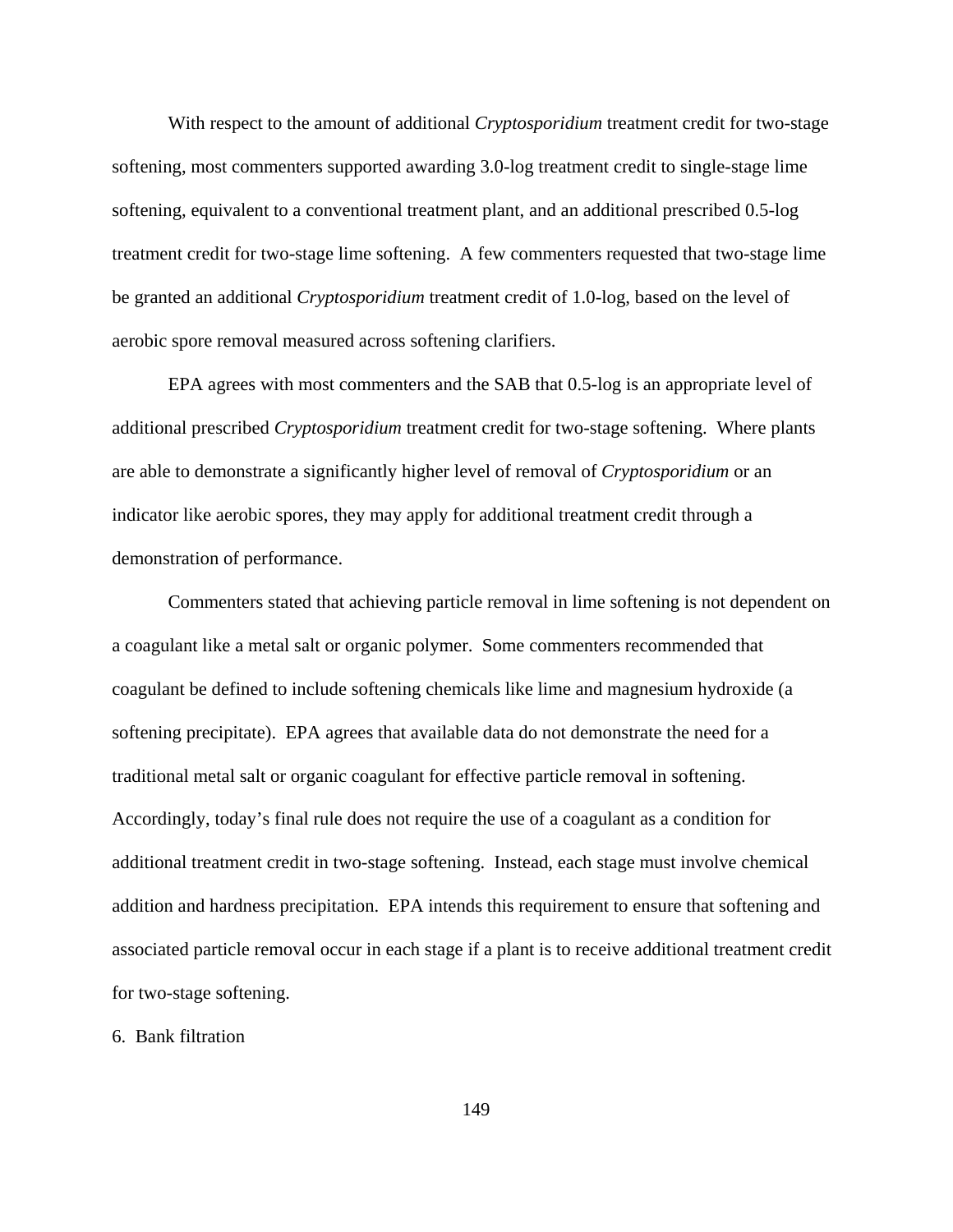## *a. Today's rule*

Bank filtration is a water treatment process that uses one or more pumping wells to induce or enhance natural surface water infiltration and to recover that surface water from the subsurface after passage through a river bed or bank(s). Under today's rule, bank filtration that serves as pretreatment to a filtration plant is eligible for *Cryptosporidium* treatment credit if it meets the following criteria:

- Wells with a ground water flow path of at least 25 feet receive 0.5-log treatment credit; wells with a ground water flow path of at least 50 feet receive 1.0-log treatment credit. The ground water flow path must be determined as specified in this section.
- Only wells in granular aquifers are eligible for treatment credit. Granular aquifers are those comprised of sand, clay, silt, rock fragments, pebbles or larger particles, and minor cement. A system must characterize the aquifer at the well site to determine aquifer properties. Systems must extract a core from the aquifer and demonstrate that in at least 90 percent of the core length, grains less than 1.0 mm in diameter constitute at least 10 percent of the core material.
- Only horizontal and vertical wells are eligible for treatment credit.
- For vertical wells, the ground water flow path is the measured distance from the edge of the surface water body under high flow conditions (determined by the 100 year floodplain elevation boundary or by the floodway, as defined in Federal Emergency Management Agency flood hazard maps) to the well screen. For horizontal wells, the ground water flow path is the measured distance from the bed of the river under normal flow conditions to the closest horizontal well lateral screen.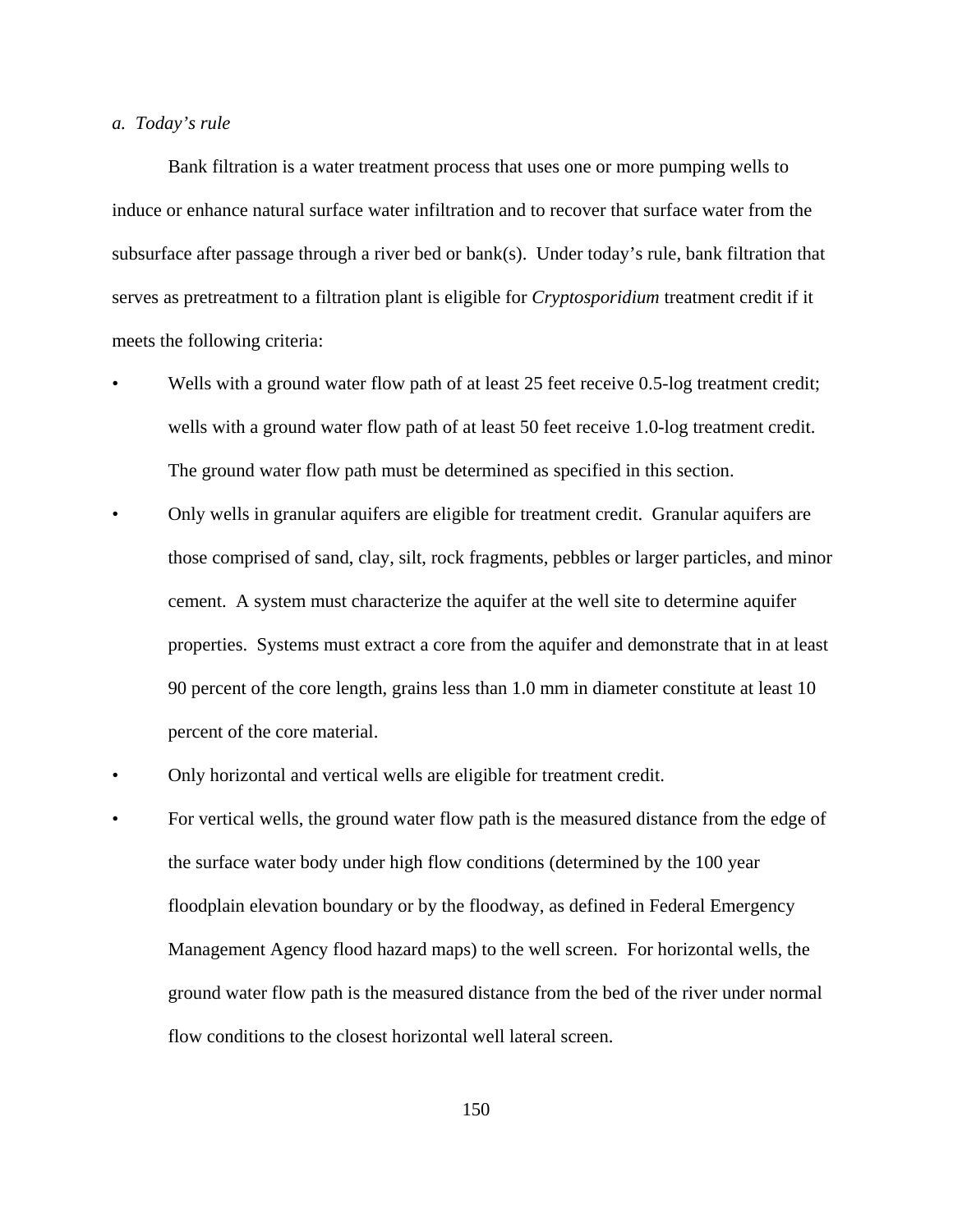- Systems must monitor each wellhead for turbidity at least once every four hours while the bank filtration process is in operation. If monthly average turbidity levels, based on daily maximum values in the well, exceed 1 NTU, the system must report this result to the State and conduct an assessment within 30 days to determine the cause of the high turbidity levels in the well. If the State determines that microbial removal has been compromised, the State may revoke treatment credit until the system implements corrective actions approved by the State to remediate the problem.
- Springs and infiltration galleries are not eligible for treatment credit under this section, but are eligible for credit under the demonstration of performance provisions described in section IV.D.9.

Alternatively, PWSs may apply to the State for *Cryptosporidium* treatment credit for bank filtration using a demonstration of performance. States may award greater than 1.0-log *Cryptosporidium* treatment credit for bank filtration based on a site-specific demonstration. For a bank filtration demonstration of performance study, today's rule establishes the following criteria:

- The study must follow a State-approved protocol and must involve the collection of data on the removal of *Cryptosporidium* or a surrogate for *Cryptosporidium* and related hydrogeologic and water quality parameters during the full range of operating conditions.
- The study must include sampling both from the production well(s) and from monitoring wells that are screened and located along the shortest flow path between the surface water source and the production well(s).

The *Toolbox Guidance Manual* provides guidance on conducting site-specific bank filtration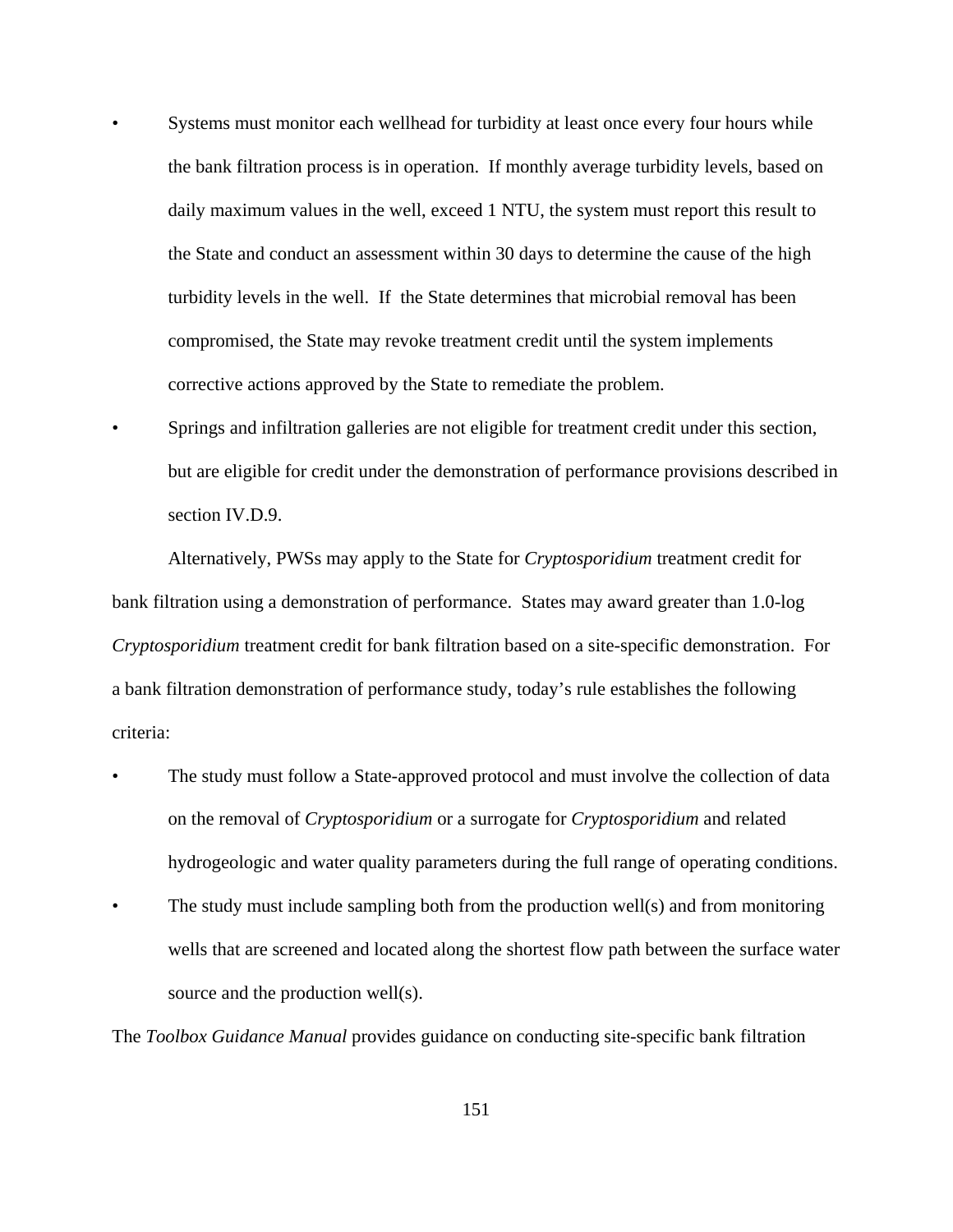studies, including analytical methods for measuring aerobic and anaerobic spores, which may serve as surrogates for *Cryptosporidium* removal.

PWSs using existing bank filtration as pretreatment to a filtration plant at the time the PWS must begin source water *Cryptosporidium* monitoring under today's rule must sample the well for the purpose of determining bin classification. These PWSs are not eligible to receive additional treatment credit for bank filtration. In these cases, the performance of the bank filtration process in reducing *Cryptosporidium* levels will be reflected in the monitoring results and bin classification.

PWSs using bank filtration without additional filtration must collect source water samples in the surface water (i.e., prior to bank filtration) to determine bin classification unless the State approves an alternative monitoring location. This applies to systems using bank filtration to meet the *Cryptosporidium* removal requirements of the IESWTR or LT1ESWTR under the provisions for alternative filtration demonstration in 40 CFR 141.173(b) or 141.552(a). Bank filtration criteria for *Cryptosporidium* removal credit under today's rule do not apply to existing State actions regarding alternative filtration *Cryptosporidium* removal credit for IESWTR or LT1ESWTR compliance. PWSs using GWUDI sources must collect samples from the well (i.e., the ground water).

# *b. Background and analysis*

Bank filtration is a water treatment process that makes use of surface water that has naturally infiltrated into ground water through a river bed or bank and is recovered via a pumping well. River bed infiltration is typically enhanced by the pumping action of nearby wells. Bank filtrate is water that is drawn into a pumping well from a nearby surface water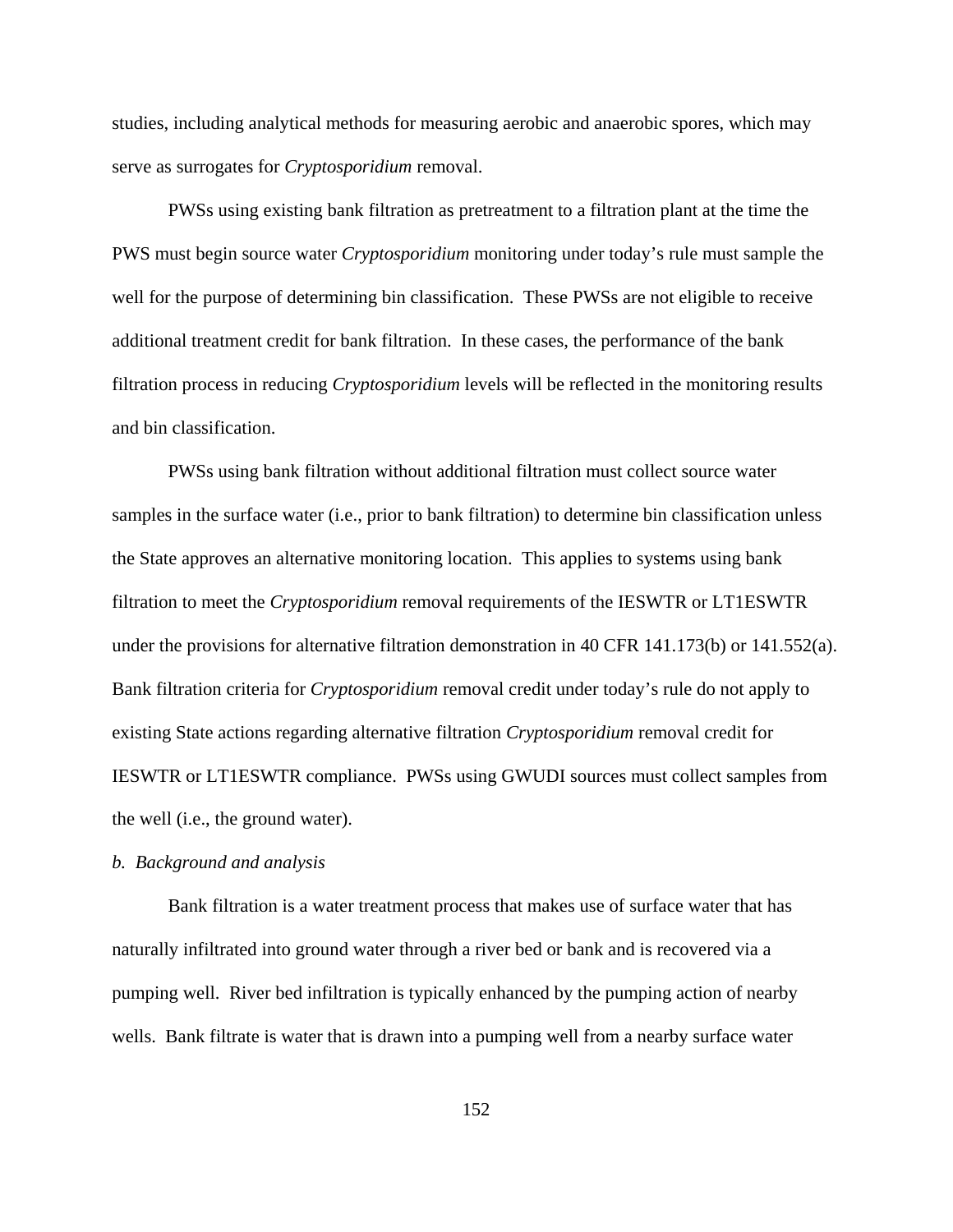source after having traveled through the subsurface (i.e., aquifer) and mixing with other ground water. In bank filtration, microorganisms and other particles are removed by contact with the aquifer materials.

The Stage 2 M-DBP Advisory Committee recommended a prescribed *Cryptosporidium* treatment credit of 1.0-log for bank filtration with the option for PWSs to receive greater treatment credit through a site-specific demonstration of performance (USEPA 2000a). The August 11, 2003 proposal included criteria, similar to those in today's final rule, for PWSs to receive prescribed treatment credits of 0.5- and 1.0-log (USEPA 2000a). The following discussion summarizes the basis for these credits and for differences in associated requirements between the proposal and today's final rule.

Directly measuring the removal of *Cryptosporidium* through bank filtration is difficult due to the relatively low oocyst concentrations typically present in surface and ground water. In the proposal, EPA reviewed bank filtration field studies that measured the removal of *Cryptosporidium* surrogates, specifically aerobic and anaerobic bacterial endospores (Havelaar et al. 1995, Rice et al. 1996, Pang et al. 1998, Arora et al. 2000, Medema et al. 2000, and Wang et al. 2001). These microorganisms are suitable surrogates because they are resistant to inactivation in the subsurface, similar in size and shape to *Cryptosporidium*, and present in both surface and ground water at concentrations that allow calculation of log removal across the surface water - ground water interface and within the aquifer. In addition, EPA reviewed studies of the transport of *Cryptosporidium* through soil materials in laboratory column studies (Harter et al. 2000).

Based on these studies, EPA concluded that bank filtration processes can achieve

153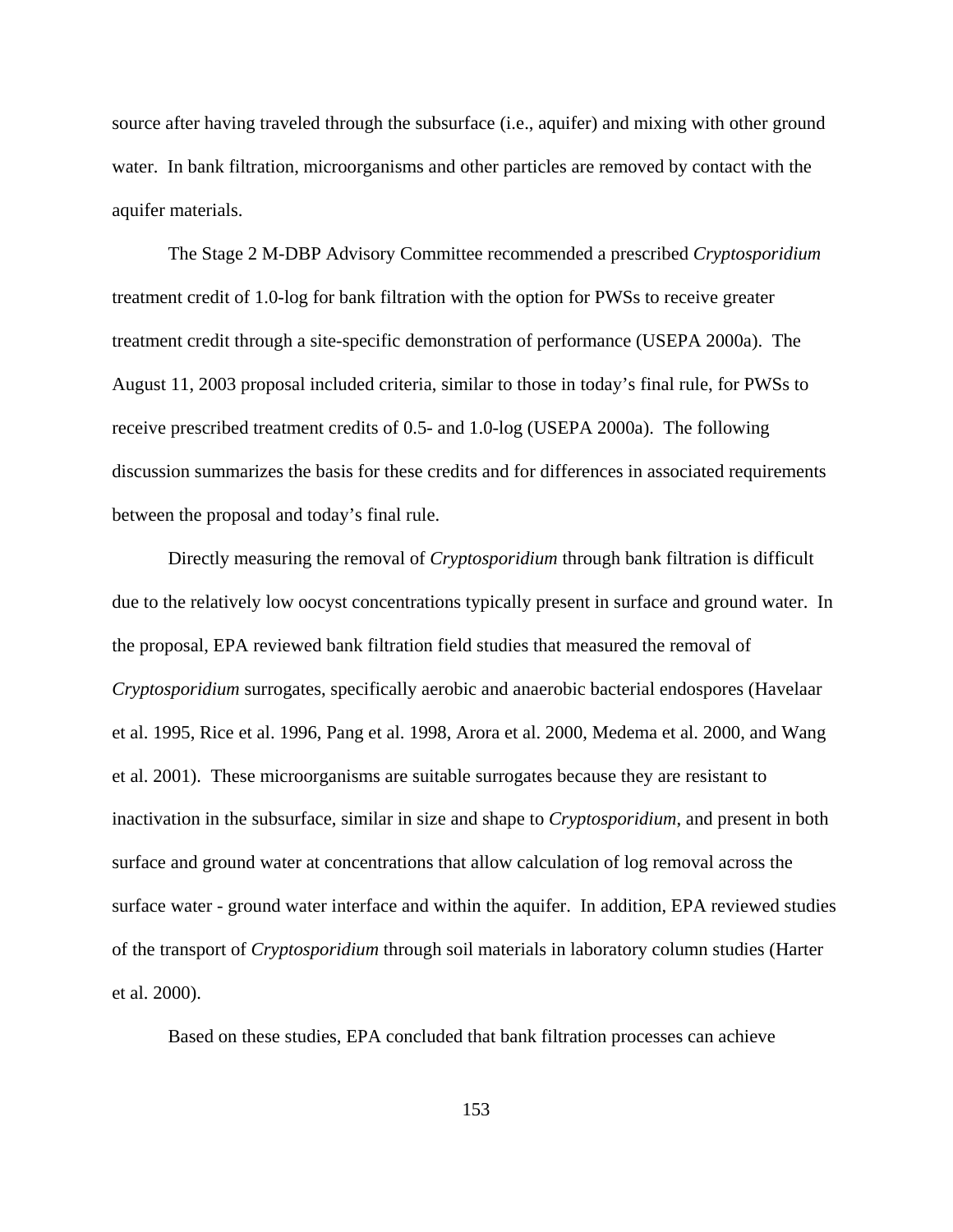significant *Cryptosporidium* removal and that prescribed *Cryptosporidium* treatment credits of 0.5-log and 1.0-log are appropriate under certain conditions. These conditions are as follows: *Only wells located in unconsolidated*, *predominantly sandy aquifers are eligible*

The bank filtration removal process performs most efficiently when the aquifer is comprised of granular materials with open pore-space for water flow around the grains. In these granular porous aquifers, the flow path is meandering, thereby providing ample opportunity for microorganisms to come into contact with and attach to a grain surface. Accordingly, only wells located in unconsolidated, granular aquifers are eligible for bank filtration treatment credit.

Granular aquifers are those comprised of sand, clay, silt, rock fragments, pebbles or larger particles and minor cement. Specifically, a PWS must extract a core from the aquifer and demonstrate that in at least 90 percent of the core length, grains less than 1.0 mm in diameter constitute at least 10 percent of the core material. Laboratory column studies of *Cryptosporidium* transport (Harter et al., 2000) and field studies of aerobic bacterial endospore passage in the subsurface (Pang et al., 1998) support these criteria.

# *Only horizontal and vertical wells are eligible*

A number of devices are used for the collection of ground water including horizontal and vertical wells, spring boxes, and infiltration galleries. Among these, only horizontal and vertical wells are eligible for log removal credit because spring boxes and infiltration galleries are components of engineered systems designed to speed transport through or by-pass the naturally protective riverbed or bank.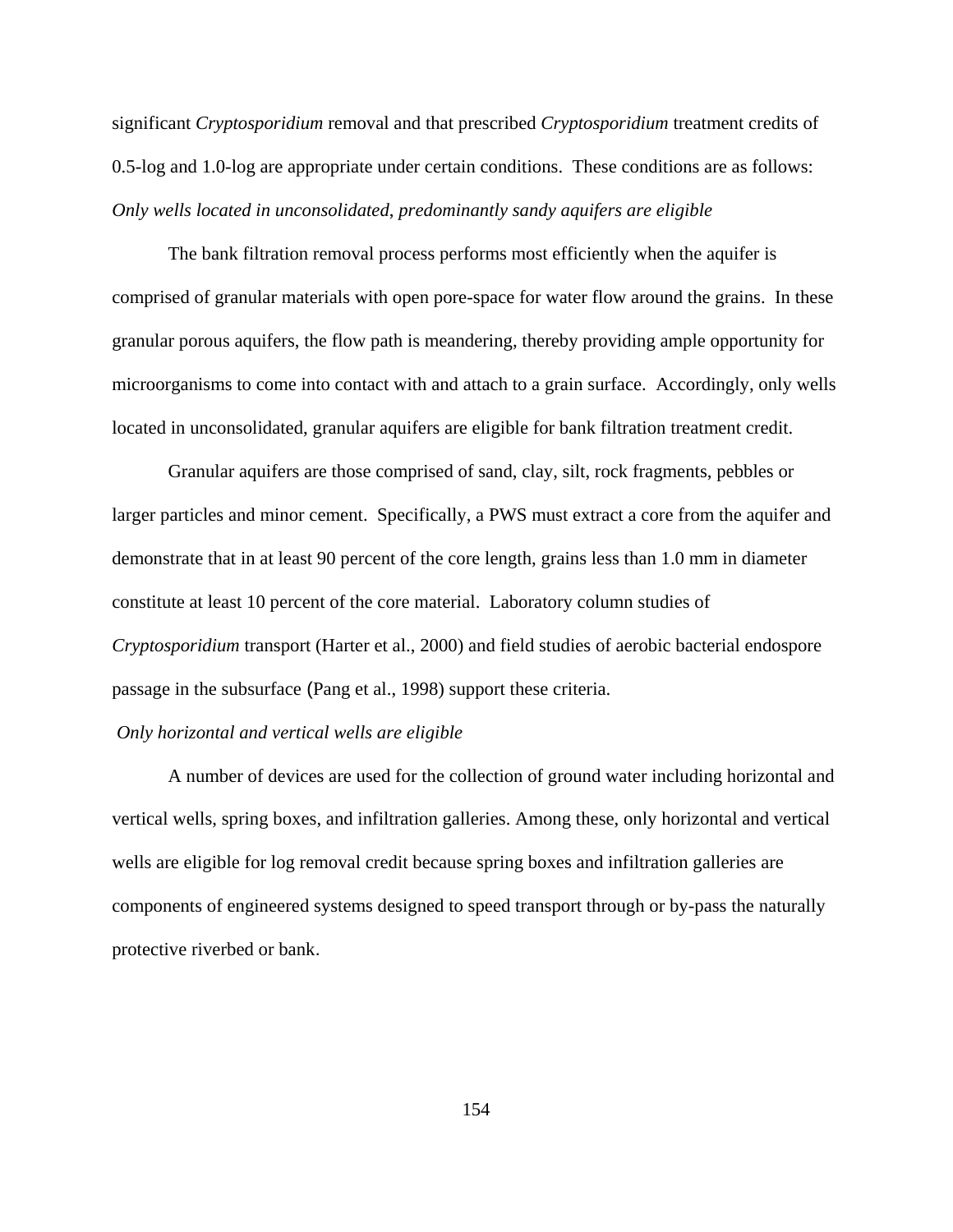*Wells must be located 25 feet from the surface water source to be eligible for 0.5-log credit and located at least 50 feet from the surface water source to be eligible for 1.0-log credit*

A vertical or horizontal well located adjacent to a surface water body is eligible for bank filtration credit if there is sufficient ground water flow path length to effectively remove oocysts. Specifically, the ground water flow path must be at least 25 feet and 50 feet for 0.5-log and 1.0 log *Cryptosporidium* treatment credit, respectively. The ground water flow path to a vertical well is the measured distance from the edge of the surface water body under high flow conditions (determined by the 100 year floodplain elevation boundary or floodway, as defined in Federal Emergency Management Agency flood hazard maps) to the wellhead. The ground water flow path to a horizontal well is the measured distance from the bed of the river under normal flow conditions to the closest horizontal well lateral.

These required flow path distances for *Cryptosporidium* treatment credit are based on pathogen and surrogate monitoring data from bank filtration field studies (Wang et al. 2001, Havelaar et al. 1995, Medema et al. 2000). Results from these studies show that significant removal of anaerobic and aerobic spores can occur during passage across the surface water ground water interface, with lesser removal occurring during ground water transport within the aquifer away from that interface. The ground water - surface water interface is usually comprised of finer grained material that lines the bottom of the riverbed. Typically, the thickness of the interface is small, ranging from a few inches to a foot.

These results suggest that during normal and low surface water elevations, the surface water-ground water interface will perform effectively to remove microbial contamination like *Cryptosporidium*. During short periods of flooding, substantially lower removal rates may occur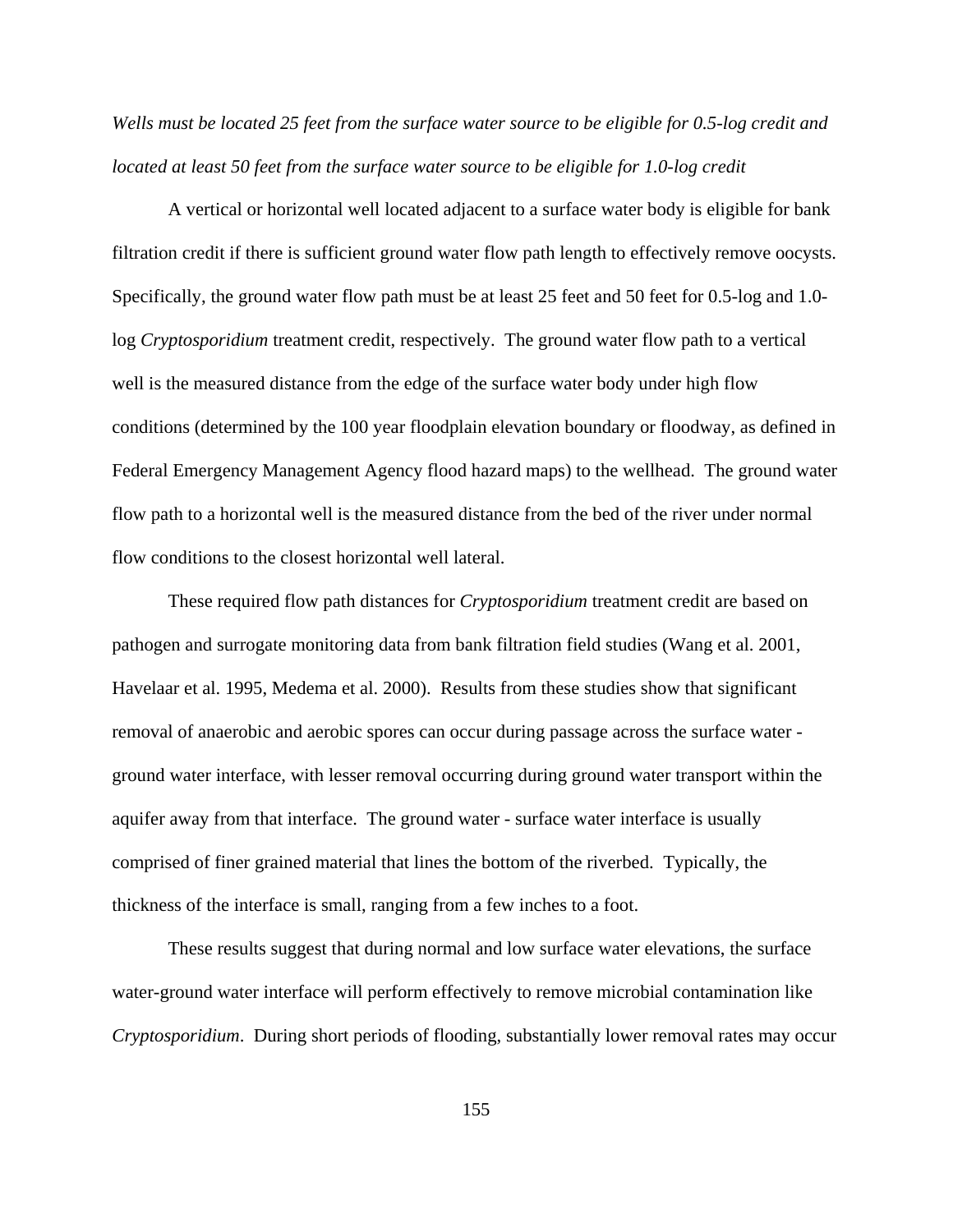due to scouring of the riverbed and removal of the protective, fine-grained material. Assessing the mean *Cryptosporidium* removal that a bank filtration process will achieve over the period of a year requires consideration of both high and low removal periods. By considering all time intervals with differing removal rates over the period of a year, EPA concluded that 0.5-log removal over 25 feet and 1.0-log removal over 50 feet are appropriate estimates of the mean performance of a bank filtration process (USEPA 2003a).

# *Wells must be continuously monitored for turbidity*

Similar pathogen removal mechanisms are expected to occur in slow sand filtration and bank filtration. Under the 40 CFR  $141.73(b)(1)$ , the turbidity level of slow sand filtered water must be 1 NTU or less in 95 percent of the measurements taken each month. Turbidity sampling is required once every four hours, but may be reduced to once per day under certain conditions. Just as turbidity monitoring is used to provide assurance that the removal credit assigned to a slow sand filter is being realized, today's rule requires turbidity monitoring at least once every 4 hours for all bank filtration wells that receive treatment credit.

If monthly average turbidity levels (based on daily maximum values in the well) exceed 1 NTU, the PWS must report this result to the State and conduct an assessment to determine the cause of the high turbidity levels in the well. If the State determines that microbial removal has been compromised, the State may revoke treatment credit until the PWS implements corrective actions to remediate the problem.

#### *Demonstration of performance*

EPA recognizes that some bank filtration processes may achieve mean *Cryptosporidium* removal greater than 1-log. Consequently, today's rule allows PWSs to receive greater than 1.0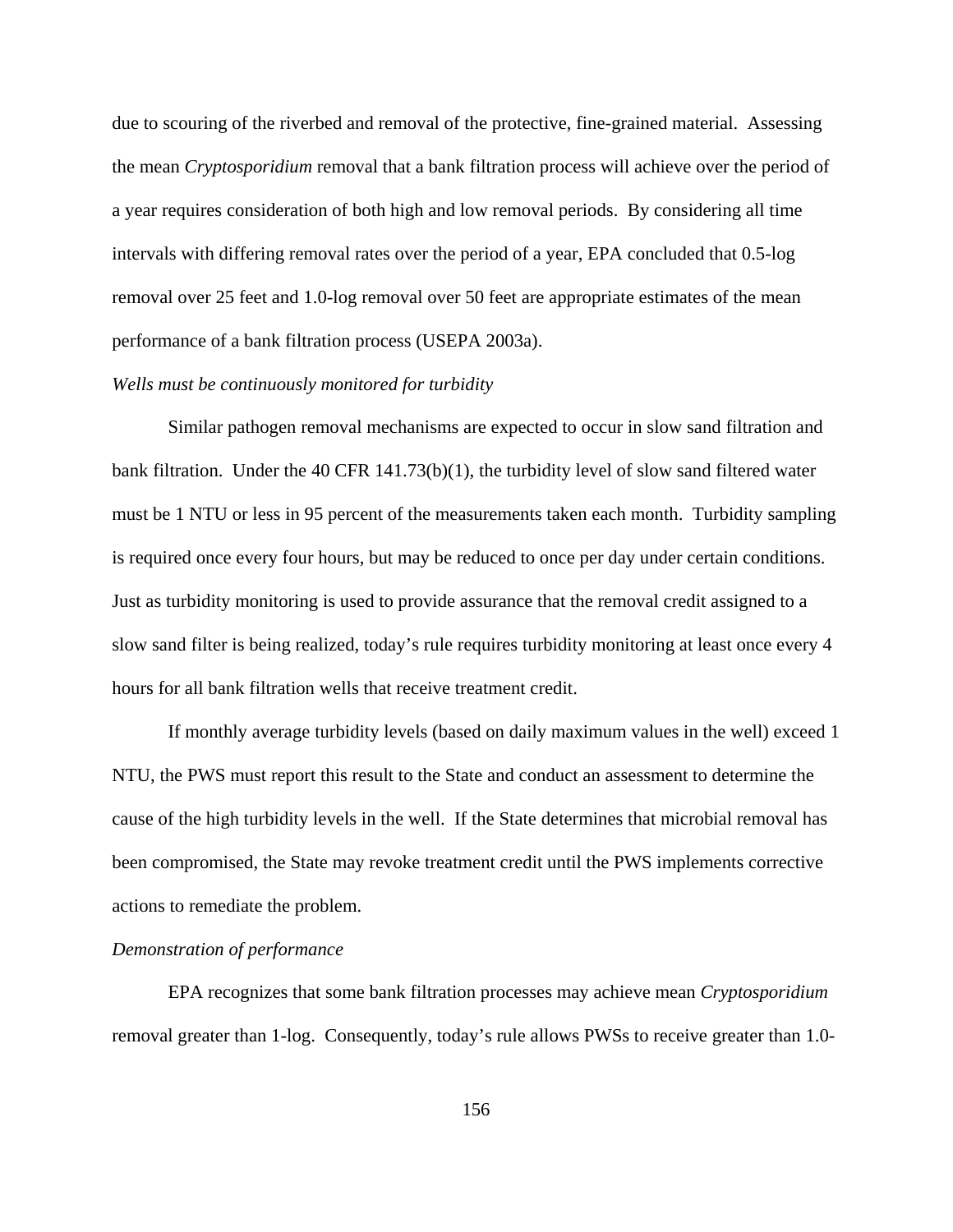log *Cryptosporidium* treatment credit for bank filtration through a State-approved demonstration of performance study. This allowance is a change from the proposed rule, which did not explicitly recognize demonstration of performance for bank filtration (USEPA 2003a). This change reflects EPA's agreement with public comment, described next, which recommended that EPA explicitly recognize the option to conduct a bank filtration performance study for greater than 1.0-log treatment credit.

A demonstration of performance study must involve the collection of data on the removal of *Cryptosporidium* or surrogates and related hydrogeologic and water quality parameters during the full range of operating conditions. PWSs must sample from both the production well(s) and one or more monitoring wells that are screened and located along the shortest flow path between the surface water and the production well(s). This will allow determination of the removal efficiency of the aquifer.

Because directly measuring *Cryptosporidium* removal will not be feasible for most PWSs, today's rule allows PWSs to sample for a State-approved indicator, such as aerobic bacterial endospores. Research has shown that aerobic spores can be very mobile in the subsurface environment (Pang et al. 1998), and data collected by Wang et al. (2001) indicate that aerobic spores are present in some surface waters in sufficient quantity to allow measurement of log removal values.

EPA has provided guidance on conducting site-specific bank filtration studies in the *Toolbox Guidance Manual*. This guidance discusses data needs and analysis for a performance demonstration so that the State may tailor the study plan to meet site-specific hydrogeological and operational conditions.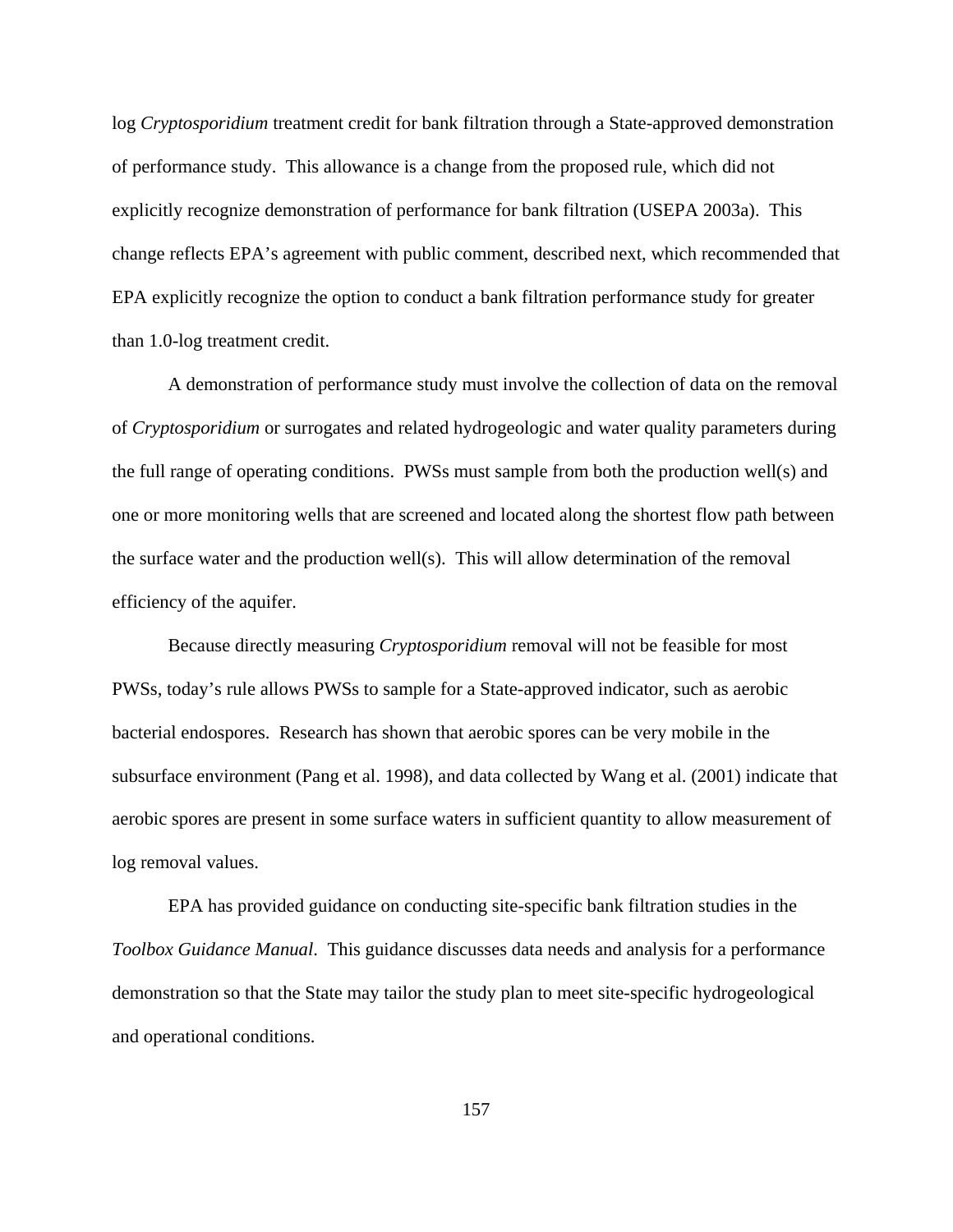In summary, EPA believes that full-scale field data support prescribed *Cryptosporidium* treatment credit up to 1.0-log for bank filtration under the required conditions for set-back distance, aquifer material, collection device type, and turbidity monitoring. Demonstration of performance provides an appropriate opportunity for States to award higher *Cryptosporidium* treatment credit for bank filtration on a site-specific basis.

For PWSs using bank filtration when they must conduct source water monitoring for bin classification, the required sampling locations reflect the intent for this monitoring to capture the level of *Cryptosporidium* entering a PWS's primary filtration treatment process. Where bank filtration serves as pretreatment to a filtration plant, PWSs must collect source water samples after bank filtration but prior to the filtration plant. In this case, the *Cryptosporidium* removal that bank filtration achieves will be reflected in the monitoring results and bin classification for the filtration plant. In contrast, where bank filtration is the primary filtration process, meaning that a PWS uses bank filtration to comply with the *Cryptosporidium* treatment requirements of the IESWTR or LT1ESWTR, PWSs must collect samples in the surface water source (e.g, the river).

#### *c. Summary of major comments*

Public comments on the August 11, 2003, LT2ESWTR proposal supported awarding *Cryptosporidium* treatment credit for bank filtration. Many commenters, however, stated that the proposed levels of credit (0.5- and 1.0-log) were insufficient. To address this issue, commenters supported allowing PWSs to obtain greater treatment credit by performing a sitespecific study of bank filtration removal efficiency. Commenters recommended that site-specific bank filtration studies involve the measurement of surrogates for *Cryptosporidium* removal using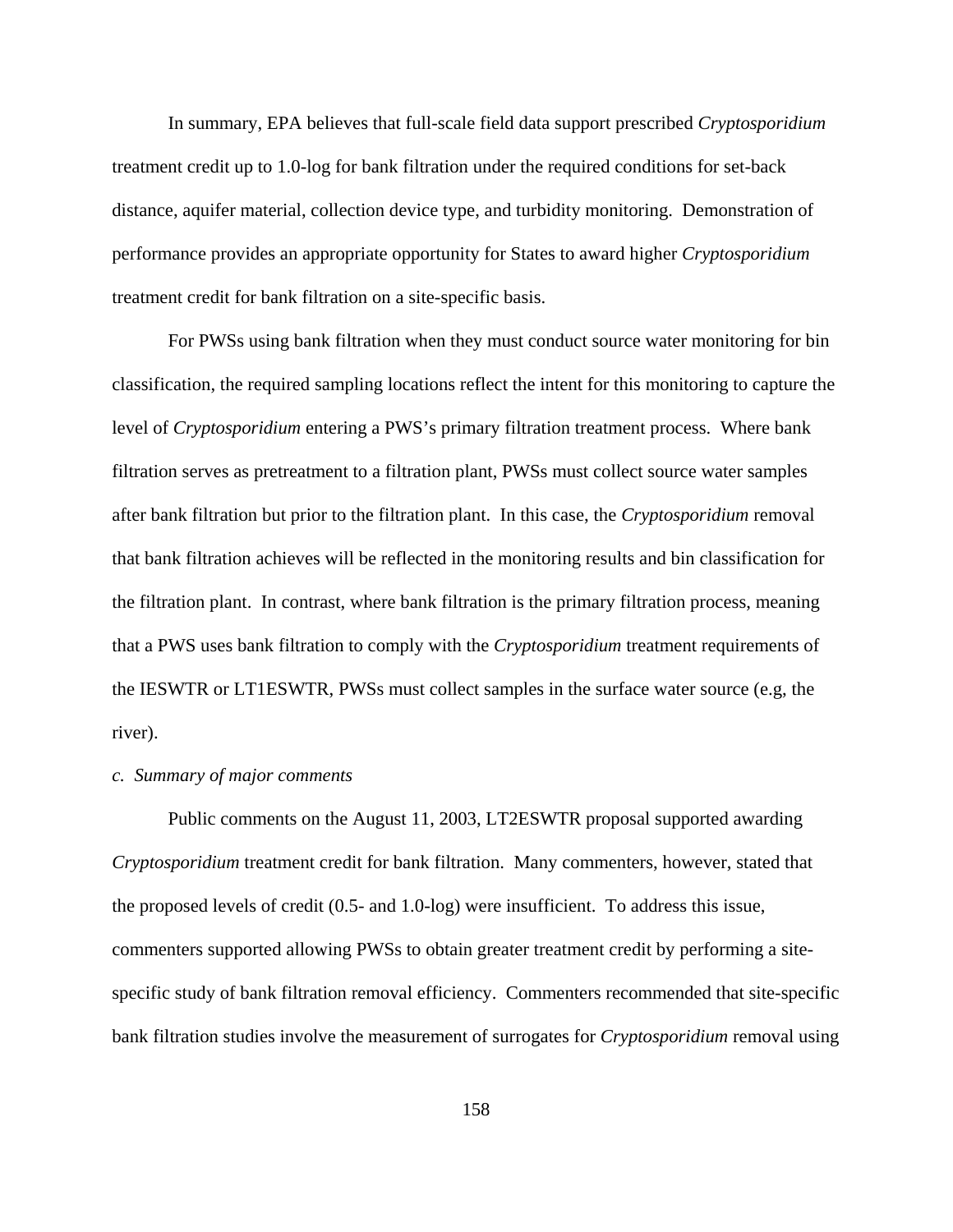monitoring wells located along the shortest flow path between the surface water and the production well.

EPA agrees that some bank filtration sites may achieve greater than 1.0-log *Cryptosporidium* removal. Today's rule establishes the proposed bank filtration *Cryptosporidium* treatment credits of 0.5- and 1.0-log and allows PWSs to apply to the State for higher levels of credit through a site-specific demonstration of performance. In such a study, PWSs must measure the removal of *Cryptosporidium* or a State-approved surrogate using monitoring wells located along the flow path, as recommended by commenters.

Some commenters cited research addressing appropriate surrogate organisms for estimating *Cryptosporidium* removal in surface water treatment plants and bank filtration sites. Commenters recommended that EPA recognize aerobic endospores as a surrogate measure in *Cryptosporidium* removal studies, including those for bank filtration.

EPA agrees that based on available information, aerobic spores are suitable *Cryptosporidium* removal surrogates for bank filtration processes due to their size, resistance to inactivation, and concentration in surface and ground waters. Data from several bank filtration sites on the use of aerobic spores as a *Cryptosporidium* removal surrogate are available. The *Toolbox Guidance Manual* identifies aerobic spores as suitable in conjunction with other hydrogeologic data for making site-specific determinations for additional *Cryptosporidium* removal credit.

In guidance, EPA suggests that where feasible, PWSs measure diatom species in conjunction with aerobic spores in bank filtration studies because *Cryptosporidium* oocysts are intermediate in size between the two surrogate groups. Further, EPA recognizes the current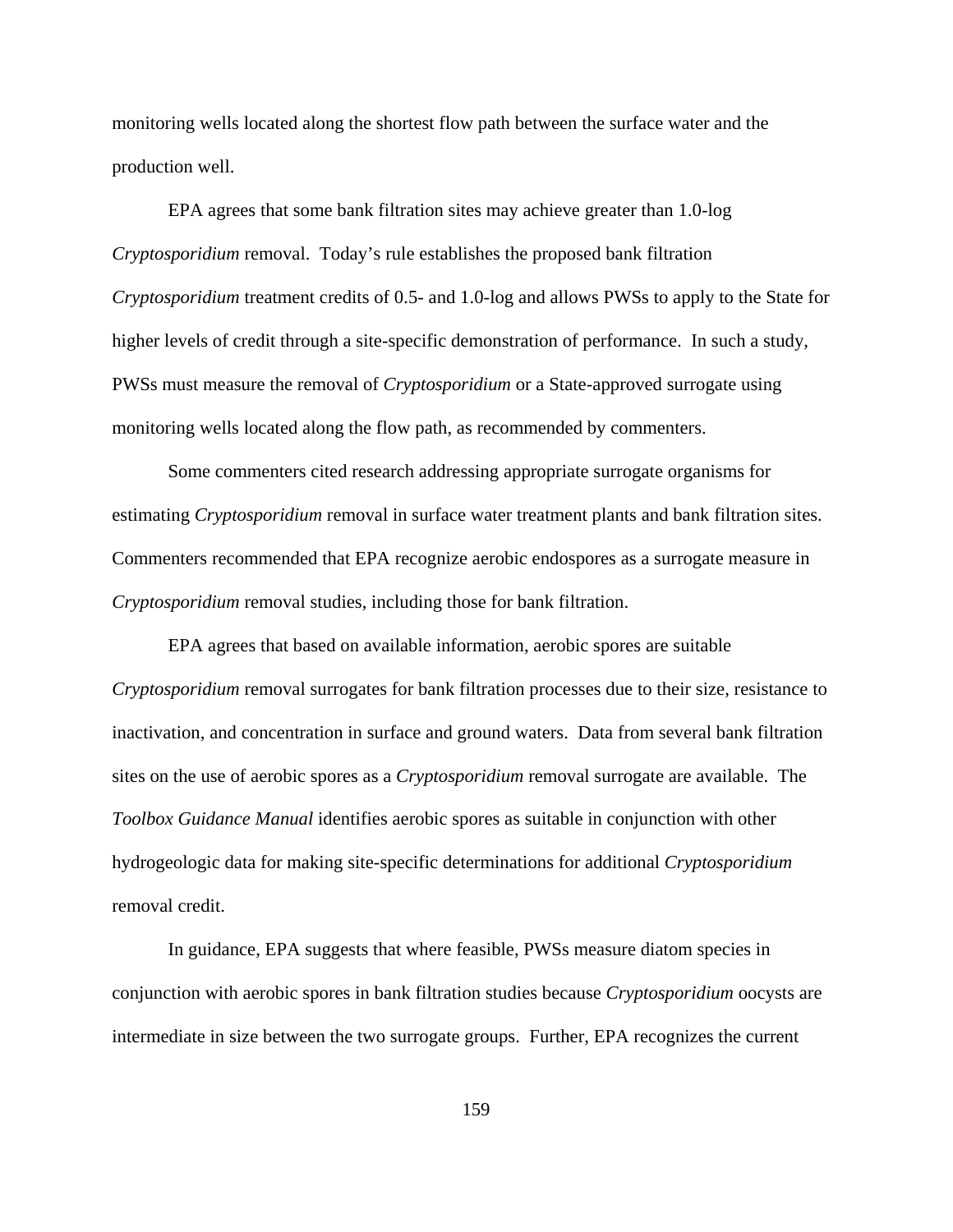uncertainties and limitations in available information on surrogates for bank filtration and will update guidance as warranted by new information.

7. Combined filter performance

#### *a. Today's rule*

For water treatment plants that use filtration, the turbidity of the filtered water is an indicator of how effectively the plant is removing particular matter, including microbial pathogens, from the raw water. PWSs using conventional filtration treatment or direct filtration receive an additional 0.5-log *Cryptosporidium* treatment credit during any month the PWS meets the following standard:

The turbidity level of representative samples of a PWS's filtered water (i.e., the combined filter effluent) is less than or equal to 0.15 NTU in at least 95 percent of the measurements taken each month. PWSs must continue to measure turbidity as specified in 40 CFR 141.74(a) and (c), which generally require sampling at least every four hours using approved methods.

PWSs using other types of filtration processes, including slow sand, diatomaceous earth, membranes, bag, or cartridge filtration, are not eligible for this treatment credit.

#### *b. Background and analysis*

Turbidity is a method defined parameter that is based on measuring the amount of light scattered by suspended particles in a solution. This measure can detect the presence of a wide variety of particles in water, including microorganisms, but cannot provide specific information on particle type, number, or size. In filtered water, the turbidity level indicates how well the filtration and other upstream clarification processes have performed in removing particles from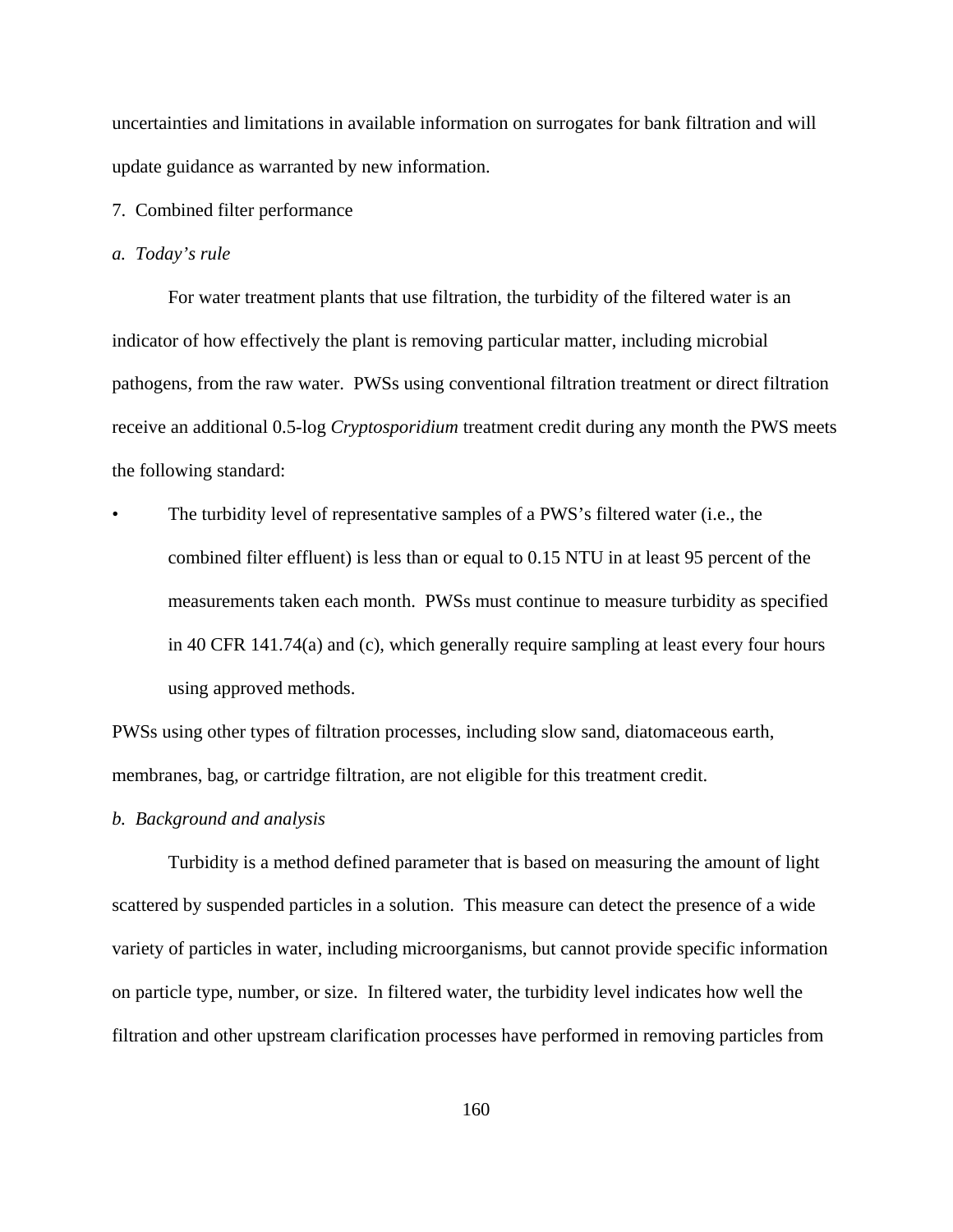the raw water, with lower turbidity indicating better particle removal. Thus, lower filtered water turbidity is associated with a decreased likelihood that microbial pathogens like *Cryptosporidium* have passed through the filtration plant and into the water distributed to consumers.

Under existing regulations, PWSs that filter must monitor turbidity in the combined filter effluent (CFE) at least every four hours using approved methods, although States may reduce this frequency to once per day for PWSs serving 500 people or fewer (40 CFR 141.74(a) and (c)). For PWSs using conventional or direct filtration, at least 95 percent of the CFE turbidity measurements must be less than or equal to 0.3 NTU, and the turbidity must never exceed 1 NTU (40 CFR 141.173(a) and 141.551(a)-(b)).

The Stage 2 M-DBP Advisory Committee recommended an additional 0.5-log *Cryptosporidium* treatment credit for PWSs that achieve a CFE turbidity less than or equal to 0.15 NTU in at least 95 percent of measurements per month (USEPA 2000a). This  $95<sup>th</sup>$ percentile turbidity standard is one half the level required under existing regulations for PWSs using conventional or direct filtration, as stated earlier. The August 11, 2003 proposal included this treatment credit for PWSs using conventional or direct filtration (USEPA 2003a), and EPA is establishing it in today's final rule with no changes from the proposal. The following discussion summarizes the basis for this treatment credit.

In the proposal, EPA analyzed the improvement in *Cryptosporidium* removal that conventional and direct filtration plants realize when operating at lower effluent turbidity levels. For this analysis, EPA estimated that PWSs complying with the existing  $95<sup>th</sup>$  percentile CFE turbidity standard of 0.3 NTU will typically operate with filter effluent turbidity between 0.1–0.2 NTU; PWSs complying with a CFE standard of 0.15 NTU were estimated to operate with filter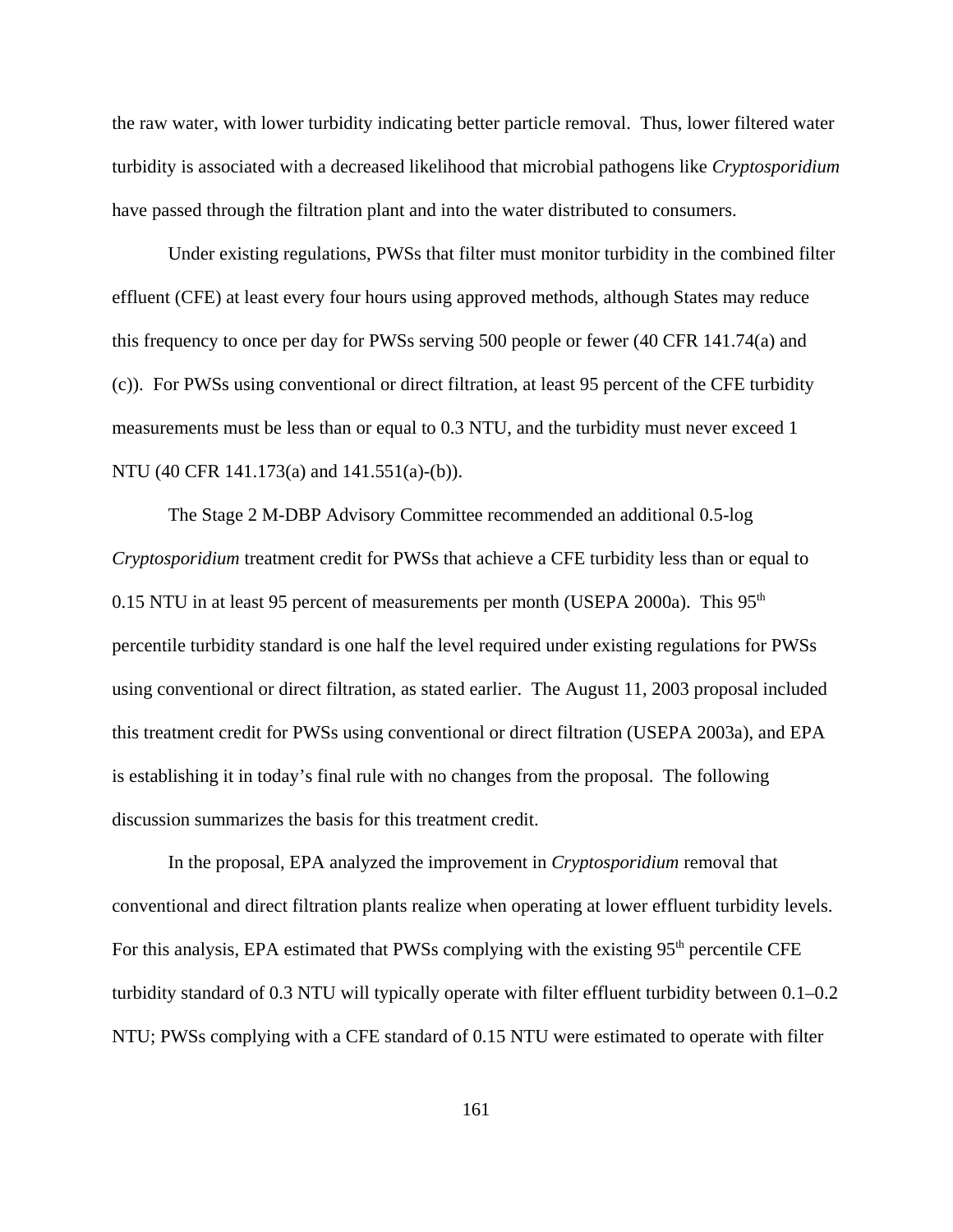effluent turbidity less than 0.1 NTU. Accordingly, EPA compared *Cryptosporidium* removal efficiencies when effluent turbidity was below 0.1 NTU with those when effluent turbidity was in the range of 0.1–0.2 NTU.

Studies by Patania et al. (1995), Emelko et al. (1999), and Dugan et al*.* (2001) observed the average removal of *Cryptosporidium* to be 0.5- to 1.2-log greater when filter effluent turbidity was less than 0.1 NTU in comparison to removal with effluent turbidity between 0.1–0.2 NTU. These studies, therefore, indicate that PWSs complying with a filter effluent turbidity standard of 0.15 NTU will achieve at least 0.5-log greater *Cryptosporidium* removal than PWSs complying with the existing 0.3 NTU standard. Based on this finding, EPA concluded that an additional 0.5-log *Cryptosporidium* treatment credit is appropriate for PWSs using conventional or direct filtration that meet a  $95<sup>th</sup>$  percentile CFE turbidity standard of 0.15 NTU.

Other types of filtration processes, such as slow sand, diatomaceous earth, membranes, bag, or cartridge filtration, are not eligible for this treatment credit. These filtration processes remove *Cryptosporidium* through different mechanisms than those operative in rapid granular media filtration, which is used in conventional and direct filtration. Available data do not establish a similar relationship between lower filter effluent turbidity and improved *Cryptosporidium* removal efficiency for these other filtration processes.

The SAB reviewed the proposed additional *Cryptosporidium* treatment credit for PWSs that operate with very low filtered water turbidity. In their report, the SAB stated that further lowering of turbidity would result in further reductions in *Cryptosporidium* in the effluent from filtration processes, but available data were limited in showing the exact removal that can be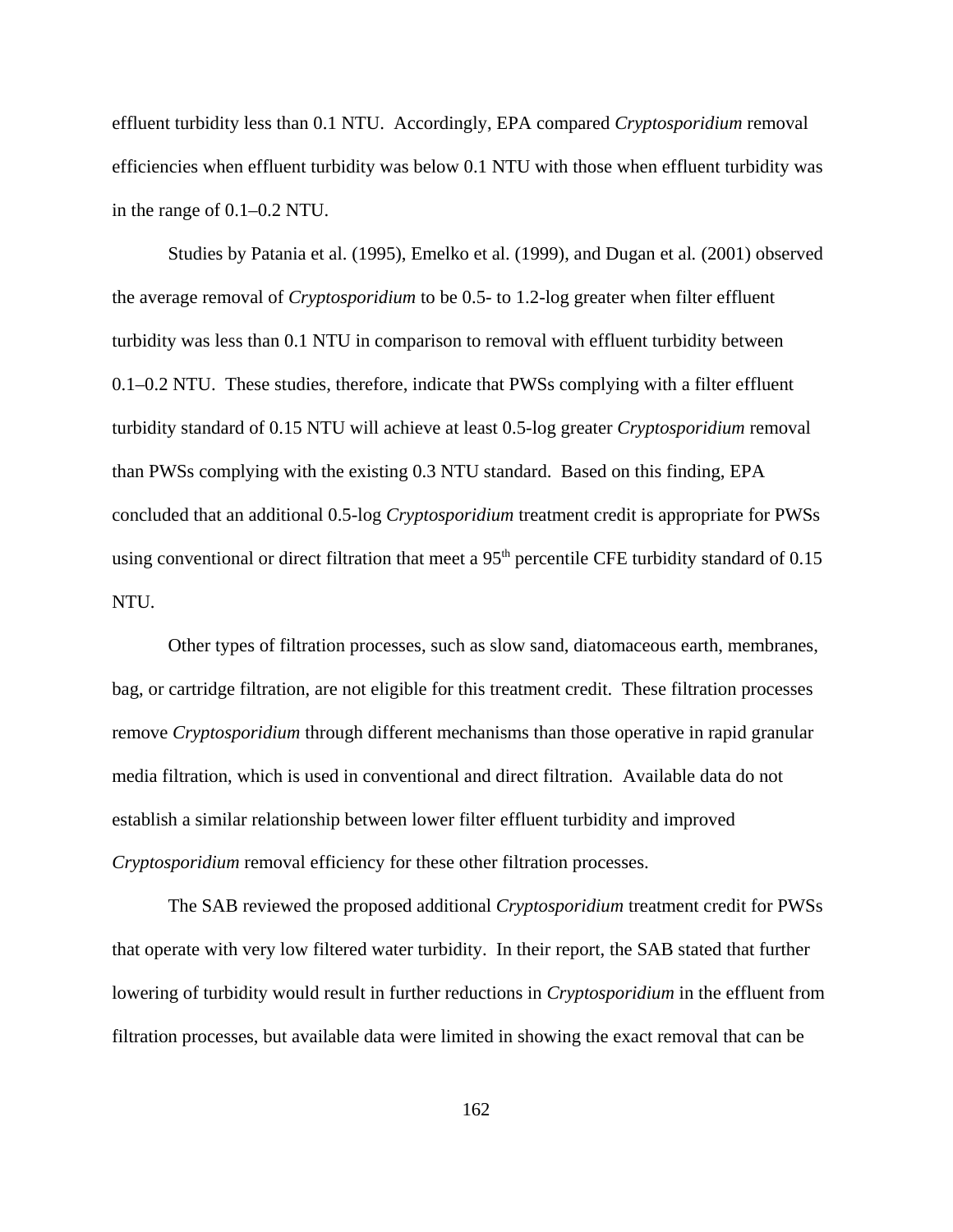achieved. Based on the data provided, the SAB recommended that no additional treatment credit be given to plants that demonstrate a CFE turbidity of 0.15 NTU or less (SAB 2003).

In addressing this SAB recommendation, EPA recognizes that precisely quantifying the increase in *Cryptosporidium* removal that a particular filtration plant will realize when operating at lower filter effluent turbidity is not generally feasible. Available data, though, consistently show that removal of *Cryptosporidium* is at least 0.5-log greater when filter effluent turbidity reflects compliance with a 0.15 NTU standard in comparison to a 0.3 NTU standard. Further, treatment plants operating at lower filter effluent turbidity will achieve increased removal of other microbial pathogens present in the raw water. In consideration of these factors, EPA believes that PWSs should receive an additional 0.5-log *Cryptosporidium* treatment credit when at least 95 percent of CFE turbidity measurements are less than or equal to 0.15 NTU.

Another key issue in establishing additional treatment credit based on low filtered water turbidity is the performance of analytical instruments (turbidimeters) to accurately measure turbidity at low levels. In the proposal, EPA reviewed studies of low level turbidity measurements by EPA (1998c), Sadar (1999), and Letterman et al. (2001). Among the significant findings of these studies are the following:

(1) On-line turbidimeters typically had a positive bias (i.e., a higher turbidity reading) in comparison to bench-top turbidimeters. EPA expects that most PWSs that receive additional treatment credit for low filter effluent turbidity will use on-line turbidimeters. This finding suggests that the error in turbidimeter readings may be generally conservative, so that PWSs will operate at lower than required turbidity levels. (2) Different turbidimeters did not agree well when used to measure low level turbidity,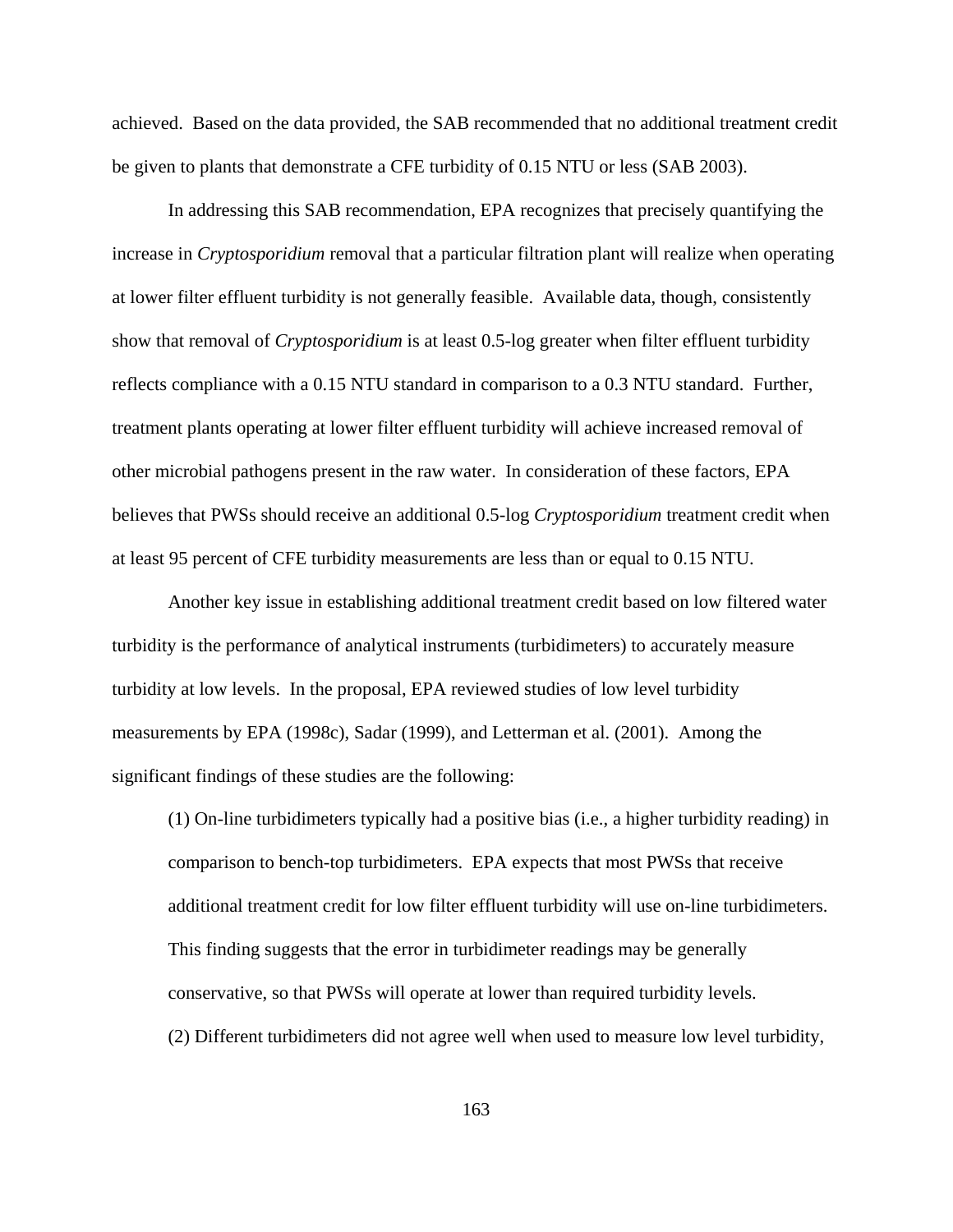which may be due to differences in instrument design. This finding suggests that low level turbidity measurements may be viewed as a relative indicator of water quality improvement at a particular PWS but may be less applicable for making comparisons among different PWSs.

In addition, the American Society for Testing and Materials (ASTM) has issued standard test methods for measurement of turbidity below 5 NTU by on-line (ASTM 2001) and static (ASTM 2003) instruments. These methods specify that the instrument should permit detection of turbidity differences of 0.01 NTU or less in waters having turbidities of less than 1.00 NTU (ASTM 2001) and 5.0 NTU (ASTM 2003), respectively.

After reviewing these studies and the ASTM methods, EPA concluded that currently available monitoring equipment can reliably measure turbidity at levels of 0.15 NTU and lower. Rigorous calibration and maintenance of turbidity monitoring equipment is necessary, however. EPA has developed guidance on proper calibration, operation, and maintenance of turbidimeters (USEPA 1999c).

### *c. Summary of major comments*

Public comment on the August 11, 2003, LT2ESWTR proposal supported awarding additional *Cryptosporidium* treatment credit for PWSs that achieve lower filtered water turbidity. Commenters raised specific concerns with the criteria for PWSs to receive this credit, the available data that support this credit, and the performance of turbidimeters for measuring turbidity at very low levels. A summary of these comments and EPA's responses follows.

Most commenters supported awarding 0.5-log additional *Cryptosporidium* treatment credit for PWSs that achieve at least 95 percent of CFE turbidity measurements less than or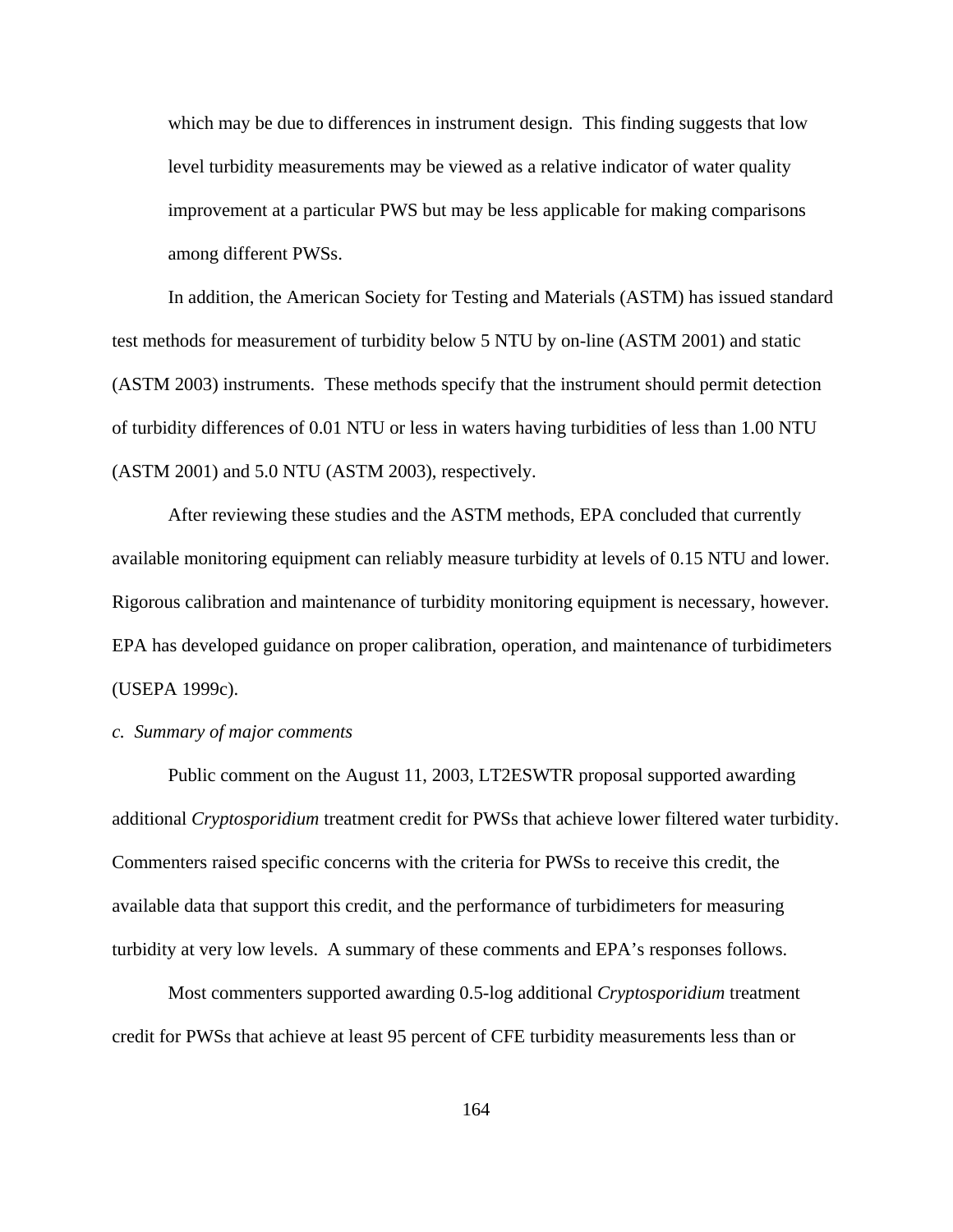equal to 0.15 NTU. A few commenters, however, recommended that PWSs only receive additional treatment credit for demonstrating this level of turbidity performance in each individual filter effluent (IFE), rather than the CFE. In addition, one commenter stated that PWSs should be required to monitor CFE turbidity every 15 minutes, rather than every four hours as required under current regulations.

In response, EPA agrees with the recommendation of most commenters and has established additional *Cryptosporidium* treatment credit based on meeting a 95<sup>th</sup> percentile turbidity level of 0.15 NTU in the CFE. EPA recognizes, however, that achieving low turbidity in each IFE may represent a higher level of performance than achieving low turbidity in the CFE. As described in the next section, EPA has also established standards for additional *Cryptosporidium* treatment credit based on low IFE turbidity in today's rule. EPA does not have data indicating that PWSs should monitor the CFE turbidity at a higher frequency than every four hours, as required under existing regulations. Consequently, EPA is not changing the frequency of required CFE turbidity monitoring as a condition for PWSs to receive additional treatment credit under today's rule.

 One commenter summarized additional studies that provide data on the improvement in *Cryptosporidium* removal efficiency at lower filter effluent turbidity levels. According to this commenter, these studies demonstrate that lowering filter effluent turbidity from 0.3 to 0.15 NTU translates to an improvement in *Cryptosporidium* removal of more than 1.5-log, with individual studies showing a range of >0.7-log to >3-log based on median removal. EPA finds that these studies bolster the conclusion that PWSs operating to meet 0.15 NTU in the filter effluent will achieve at least 0.5-log greater *Cryptosporidium* removal than PWSs operating to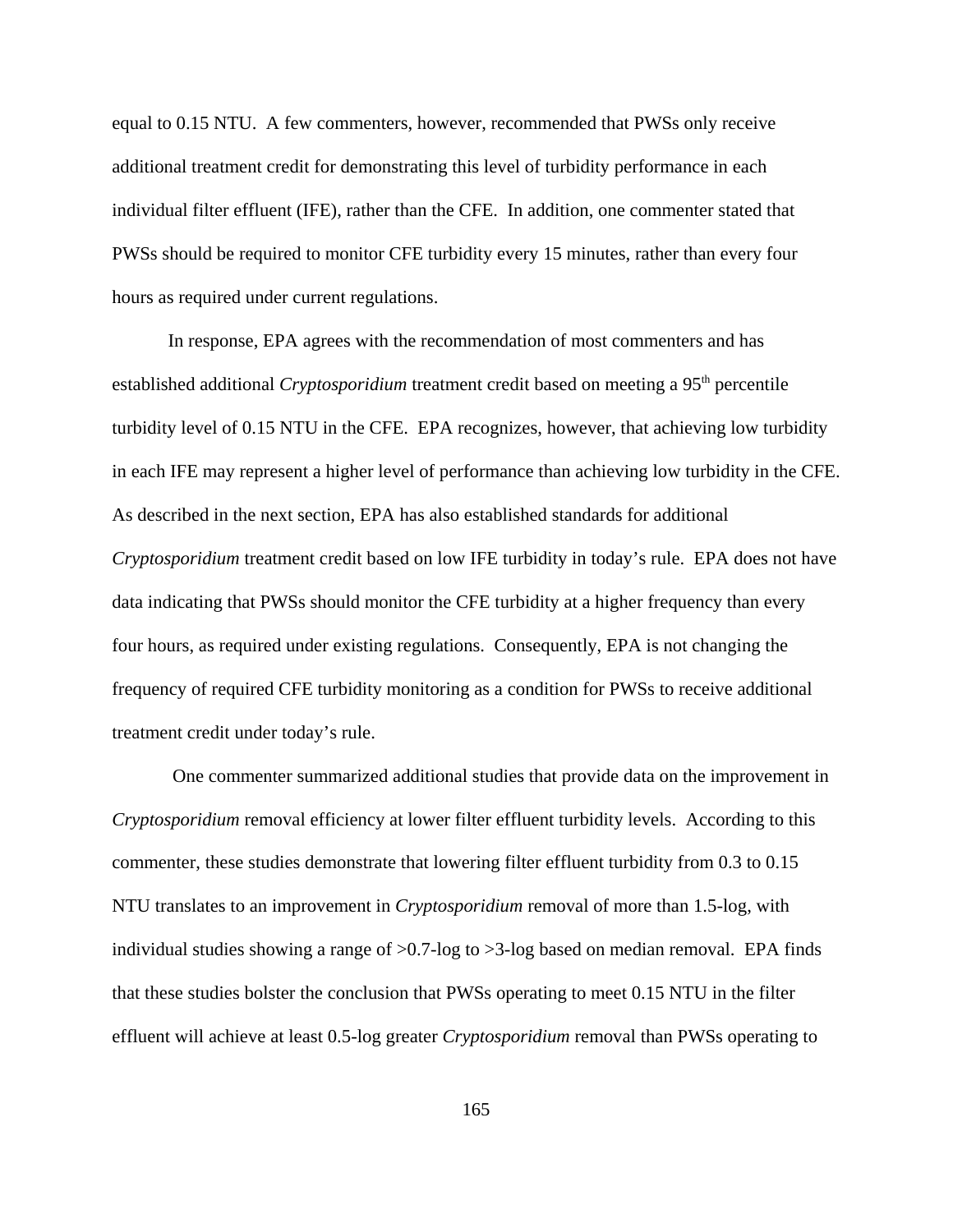meet 0.3 NTU. Thus, they support the additional 0.5-log *Cryptosporidium* treatment credit under today's rule for PWSs meeting  $0.15$  NTU at the 95<sup>th</sup> percentile in the CFE.

In regard to the measurement of low level turbidity, some commenters raised concerns that turbidimeters used by the US water supply industry do not agree when used to measure turbidity in the 0.01 to 0.5 NTU range. Further, these differences are independent of the calibration method used and can be significant when comparing instruments by different manufacturers. Other commenters stated that turbidimeters can accurately reflect turbidity values less than 0.15 NTU if properly calibrated, and some commenters cited the ASTM method development process to support this assessment. In addition, commenters suggested that available guidance on turbidity measurement provides quality assurance measure that can reduce analytical uncertainty.

EPA agrees with commenters that available methods and instruments are adequate to demonstrate compliance with a 0.15 NTU turbidity level. In particular, EPA believes that monitoring low level turbidity can be effective for demonstrating water quality improvements at individual plants, but also recognizes that the performance of turbidimeters used at different plants may vary. Further, calibration and maintenance of turbidity monitoring equipment is critical, and EPA has developed guidance on these procedures (USEPA 1999c).

8. Individual filter performance

# *a. Today's rule*

PWSs using conventional filtration treatment or direct filtration receive an additional 0.5 log *Cryptosporidium* treatment credit during any month the PWS meets the following criteria:

The filtered water turbidity for each individual filter is less than or equal to 0.15 NTU in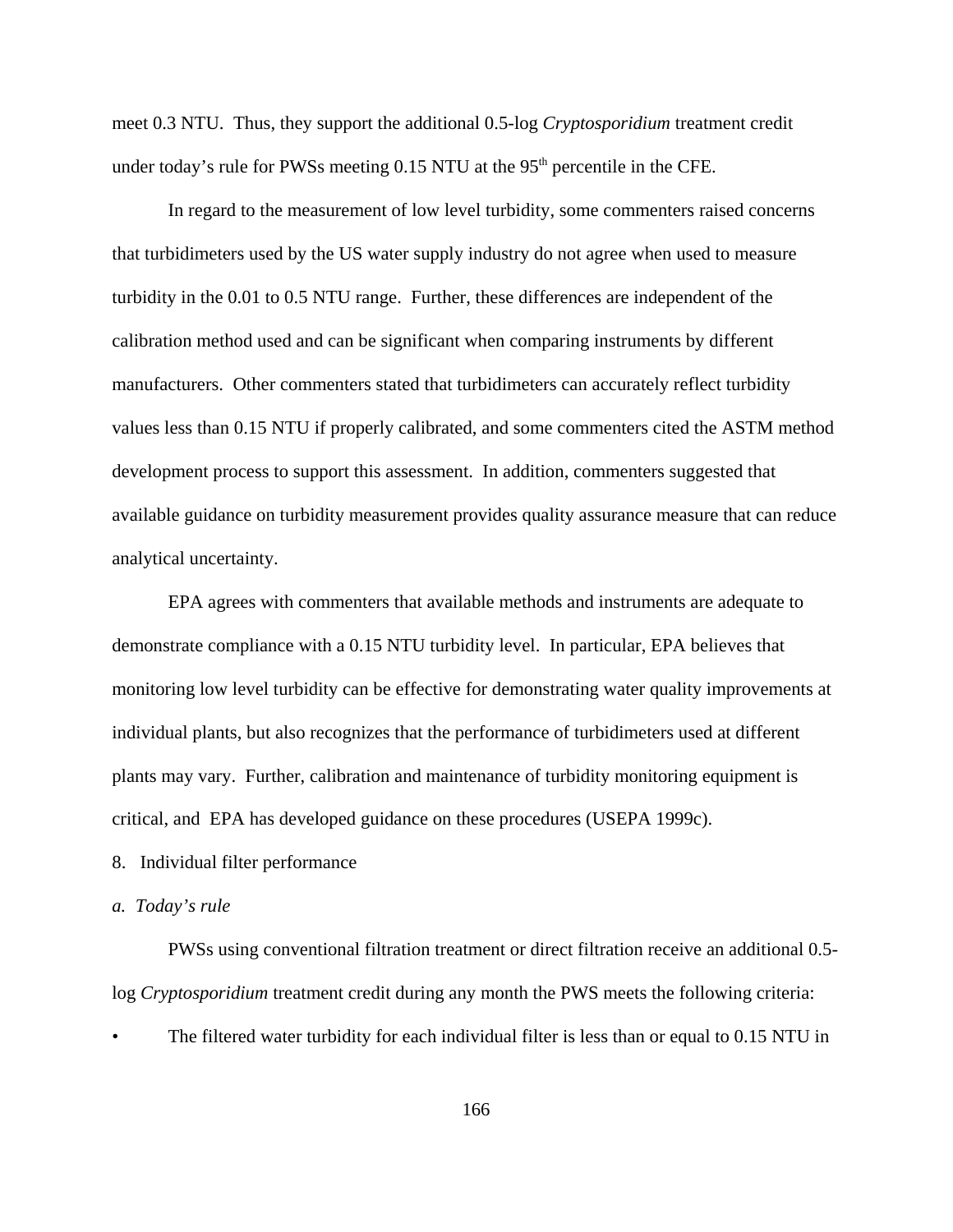at least 95 percent of the measurements recorded each month; and

• No individual filter has a measured turbidity level greater than 0.3 NTU in two consecutive measurements taken 15 minutes apart.

PWSs must continue to monitor turbidity for each individual filter continuously and record the results every 15 minutes, as required under 40 CFR 141.174 and 141. 560.

PWSs that receive this 0.5-log *Cryptosporidium* treatment credit for individual filter performance also receive 0.5-log treatment credit for combined filter performance, as described in section IV.D.7, for a total additional treatment credit of 1.0-log. Conversely, PWSs are not required to pursue individual filter performance credit to remain eligible for combined filter performance credit.

If a PWS has received credit for individual filter performance to comply with its *Cryptosporidium* treatment requirements and fails to meet the required criteria for this credit during any month, the PWS will not incur a treatment technique violation if the State determines the following:

- The failure to meet the required criteria for individual filter performance treatment credit was due to unusual and short-term circumstances that could not reasonably be prevented through optimizing treatment plant design, operation, and maintenance; and
- The PWS has experienced no more than two such failures in any calendar year.

This treatment credit is not applicable to other types of filtration processes, including slow sand, diatomaceous earth, membranes, bag, or cartridge filtration.

# *b. Background and analysis*

Awarding additional treatment credit for individual filter performance is based on the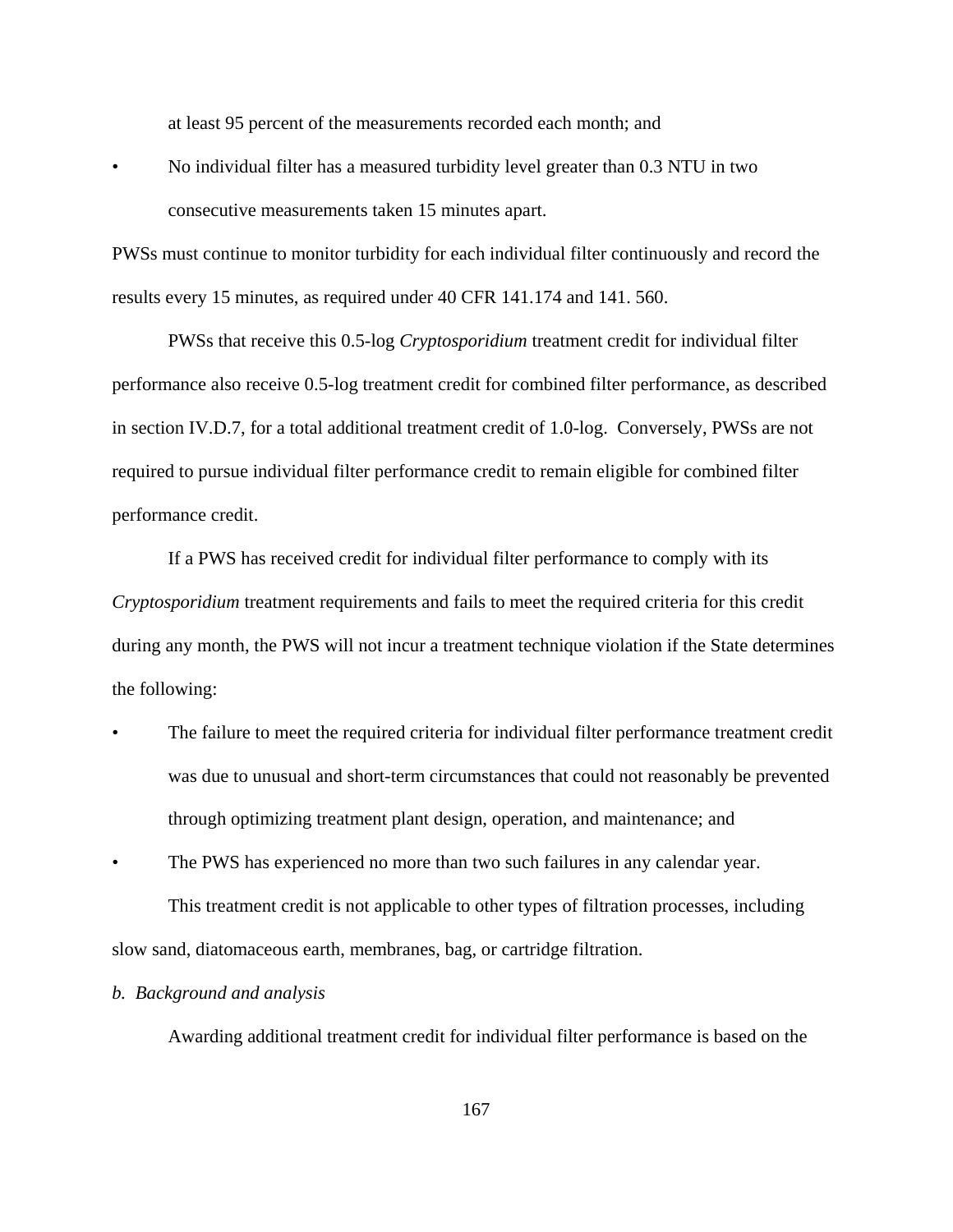expectation that achieving low filtered water turbidity in each individual filter will provide increased protection against microbial pathogens. Most treatment plants have multiple filters. Moderately elevated turbidity in the effluent from a single filter may not significantly affect the turbidity of the combined filter effluent, but may indicate a reduction in the overall pathogen removal efficiency of the filtration process. Consequently, a primary goal in optimizing water treatment plant performance is ensuring that each filter always produces very low turbidity water.

The criteria for PWSs to achieve the additional 1.0-log *Cryptosporidium* treatment credit for individual filter performance reflect goals of Phase IV of the Partnership for Safe Water (Partnership). The Partnership is a voluntary cooperative program involving PWSs, professional associations, and Federal and State regulatory agencies that seeks to increase protection against microbial contaminants by optimizing water treatment plant performance. The Stage 2 M-DBP Advisory Committee recommended 1.0-log treatment credit for PWSs that successfully participate in a peer review program and identified Phase IV of the Partnership as a program where such credit would be appropriate (USEPA 2000a).

At the time of the Advisory Committee recommendation, the performance goals for Phase IV of the Partnership reflected those of the EPA Composite Correction Program (USEPA 1991a) and involved an on-site evaluation by a third-party team. Phase IV performance goals for individual filters included filtered water turbidity less than 0.1 NTU at least 95 percent of the time based on daily maximum values and a maximum measurement of 0.3 NTU. The purpose of the on-site evaluation was to confirm that a PWS had met Phase IV performance goals or had achieved the highest level of performance given its unique raw water quality.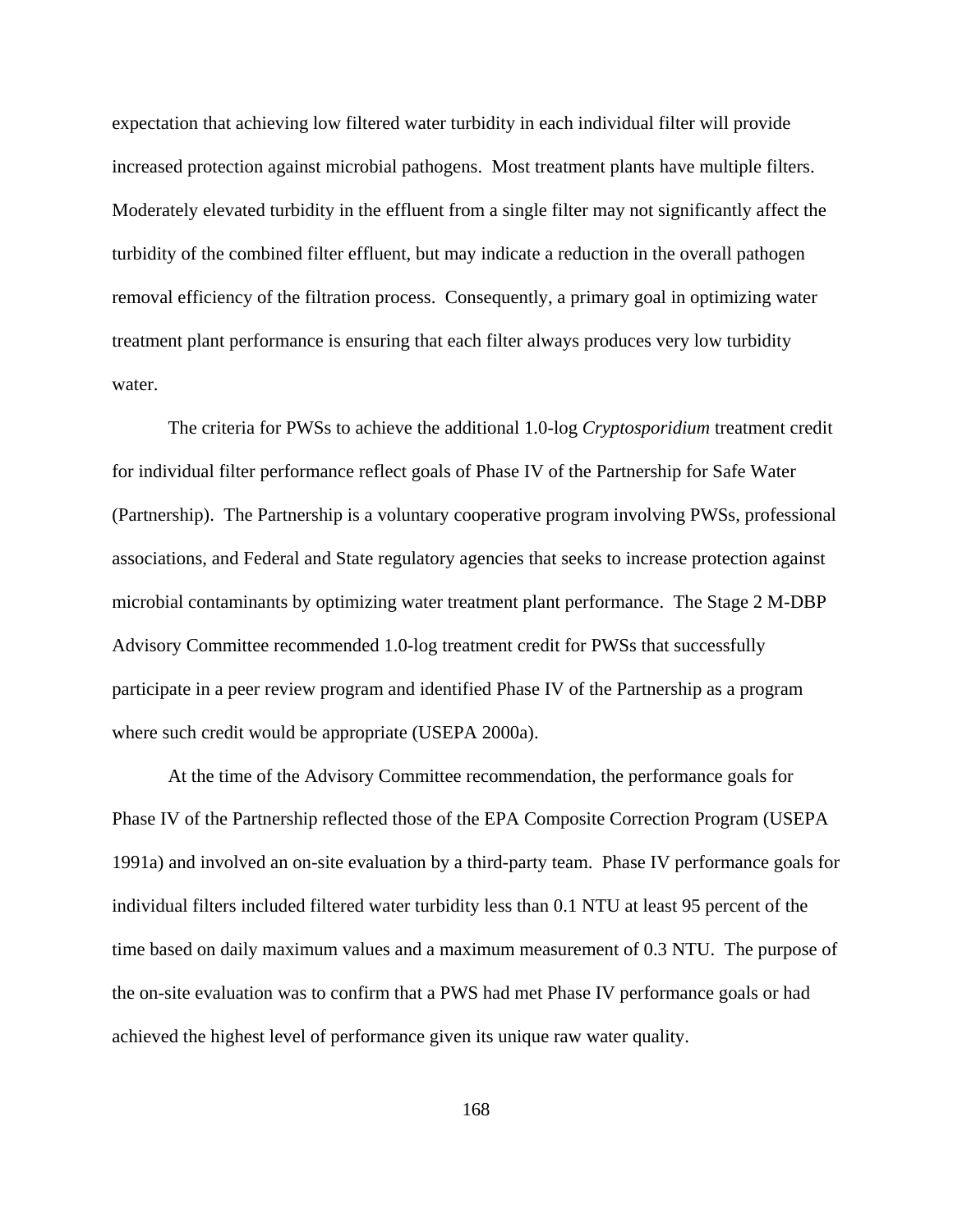After the Stage 2 M-DBP Agreement in Principle was signed in September 2000, the Partnership eliminated on-site third-party evaluation as a component of Phase IV. Instead, Phase IV required completion of an Optimization Assessment Spreadsheet in which the PWS entered water treatment data to demonstrate that it had achieved Phase IV performance levels. The application also required narratives related to the administrative support and operational capabilities necessary to sustain performance long-term.

The August 11, 2003 LT2ESWTR proposal included a 1.0-log *Cryptosporidium* treatment credit for PWSs that met the individual filter performance goals of Phase IV of the Partnership (i.e., 95 percent of daily maximum values below 0.1 and no values above 0.3 NTU) (USEPA 2003a). Rather than requiring an application package with historical data and narratives, however, the proposed rule required PWSs to report filter effluent turbidity data to the State each month to demonstrate compliance with these filter performance goals.

The Partnership modified the Phase IV goals for individual filter performance in 2003. A revised goal is filtered water turbidity less than 0.10 NTU at least 95 percent of the time based on values recorded at 15 minute time intervals. Thus, where the earlier goal was based on daily maximum values for each filter, the revised goal is based on all values for each filter–a less stringent approach. The Partnership made this modification after finding that none of the water treatment plants that had been evaluated could consistently meet the 0.1 NTU goal using daily maximum values and, further, that this goal was biased against plants with more filters.

In today's final rule, EPA has adjusted the criteria from the proposal for PWSs to receive additional treatment credit based on individual filter effluent turbidity. These adjustments are in response to the changes the Partnership made to Phase IV individual filter performance goals.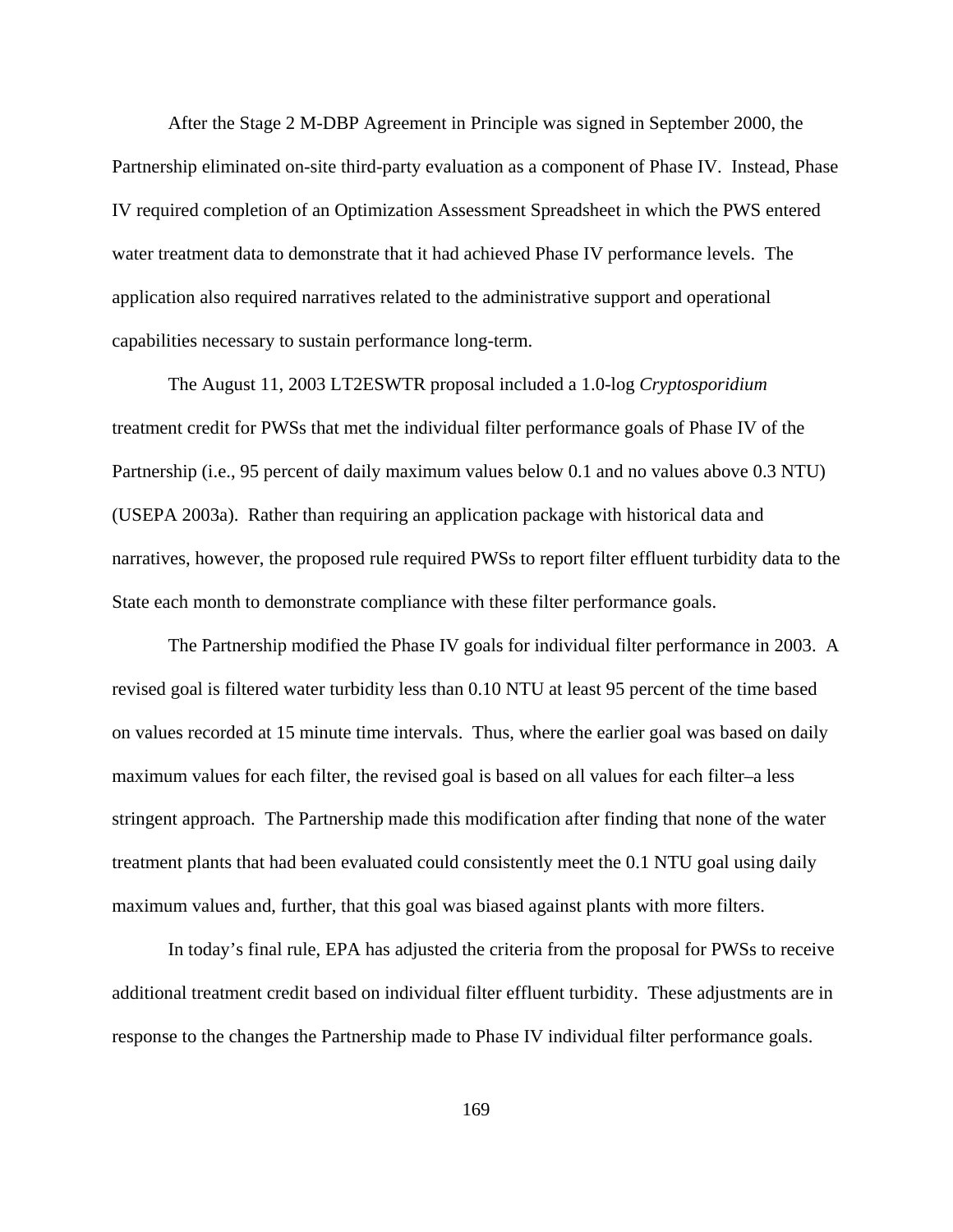Under today's rule, PWSs receive 1.0-log additional *Cryptosporidium* treatment credit if effluent turbidity from each filter is less than or equal to 0.15 NTU at least 95 percent of the time and never exceeds 0.3 NTU in two consecutive measurements taken 15 minutes apart.

EPA expects that PWSs will operate at less than 0.1 NTU in order to comply with a regulatory limit of 0.15 NTU. Further, EPA believes that assessing individual filter compliance with a maximum turbidity level of  $0.3$  NTU based on two consecutive measurements taken 15 minutes apart is appropriate. This approach allows for brief fluctuations in turbidimeter readings that may not indicate a degradation in filtered water quality to occur without penalizing a PWS, but it should catch filters that significantly exceed 0.3 NTU over the course of a month. EPA applied this approach to individual filter monitoring under the IESWTR and LT1ESWTR. Consequently, EPA regards these criteria as comparable to the revised Partnership Phase IV standards for individual filter performance.

In addition, today's rule gives States authority to determine whether to issue a treatment technique violation for PWSs that exceed individual filter performance limits. This authority applies in the case where a PWS receives credit for individual filter performance to meet the treatment requirements of today's rule and fails to achieve the criteria to receive this credit during a month. If the State determines that this failure was due to unusual and short-term circumstances that could not reasonably be prevented through treatment optimization, the State may choose not to issue a treatment technique violation, which the PWS otherwise will incur. Because this authority should be applied only to unusual plant circumstances, a State cannot make this determination if a PWS has experienced more than two such failures in any calendar year.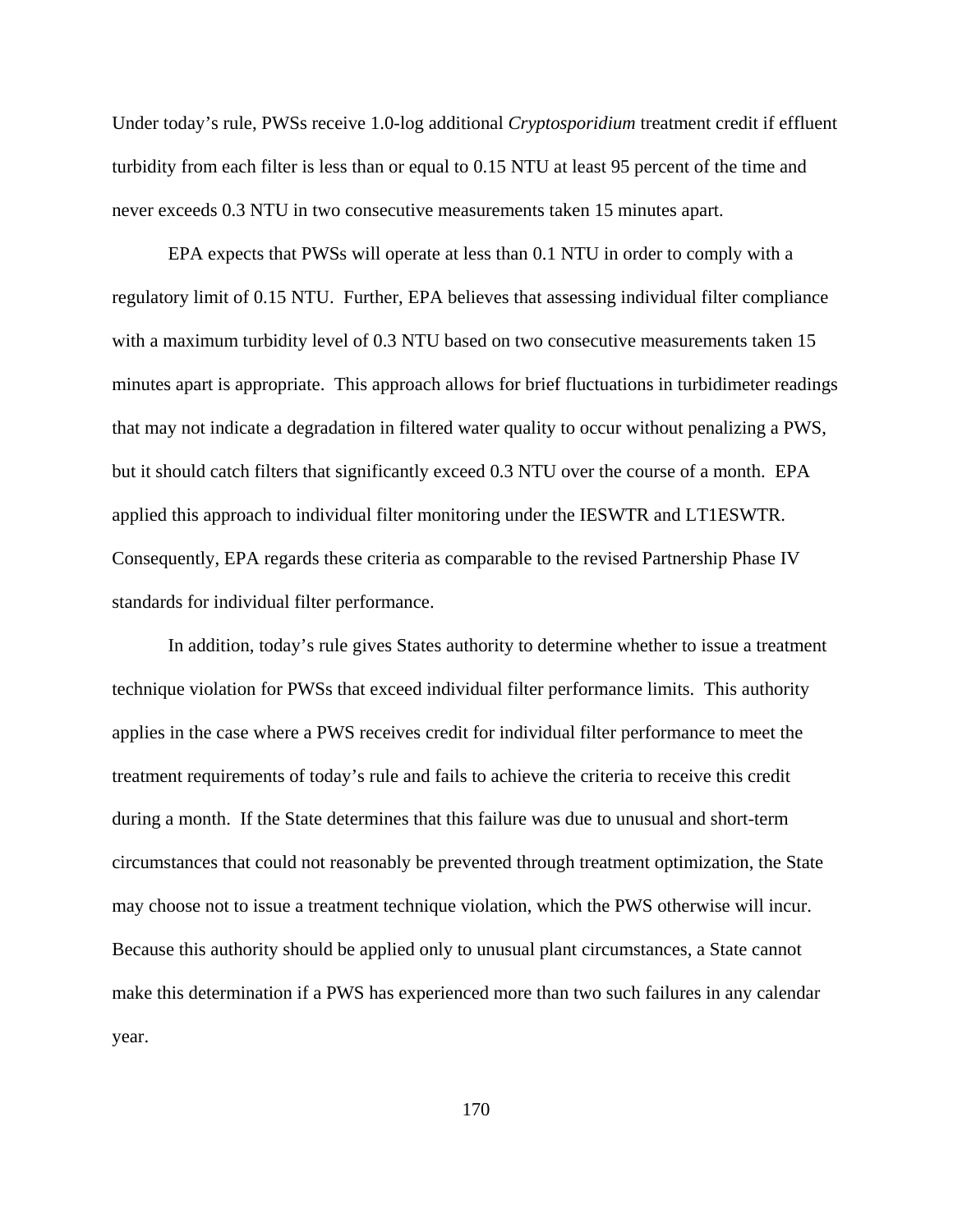EPA is granting States this authority because PWSs that consistently meet the criteria for individual filter performance treatment credit may occasionally experience short-term deviations from these criteria due to circumstances largely beyond the PWS's control. An example of such a circumstance may be malfunctioning equipment that a PWS quickly removes from service, but that nevertheless prevents the PWS from fully meeting individual filter performance criteria in a particular month. EPA believes that States should only apply this authority in cases where PWSs have consistently achieved the criteria for individual filter performance treatment credit in previous months.

The approach in today's final rule for valuing individual filter performance treatment credit differs from the approach in the proposal. EPA's intent in both the proposal and today's rule is to award an additional 1.0-log *Cryptosporidium* treatment credit to PWSs that meet the criteria for individual filter performance. In the proposal, however, PWSs could receive 1.0-log additional treatment credit specifically for meeting the individual filter performance criteria, but were then not eligible to receive any treatment credit under the combined filter performance option. In today's rule, PWSs receive 0.5-log credit for the individual filter performance option and also receive an additional 0.5-log treatment credit for the combined filter performance option (discussed in section IV.D.7), resulting in 1.0-log total additional credit. EPA has made this modification so that if a PWS fails in an attempt to achieve individual filter performance credit, the PWS is clearly still eligible to received combined filter performance credit.

In a review of a draft LT2ESWTR proposal, the SAB recommended that PWSs receive 0.5-log, rather than 1.0-log, additional *Cryptosporidium* treatment credit for achieving individual filter effluent turbidity below  $0.15$  NTU at the 95<sup>th</sup> percentile (SAB 2003). In response to this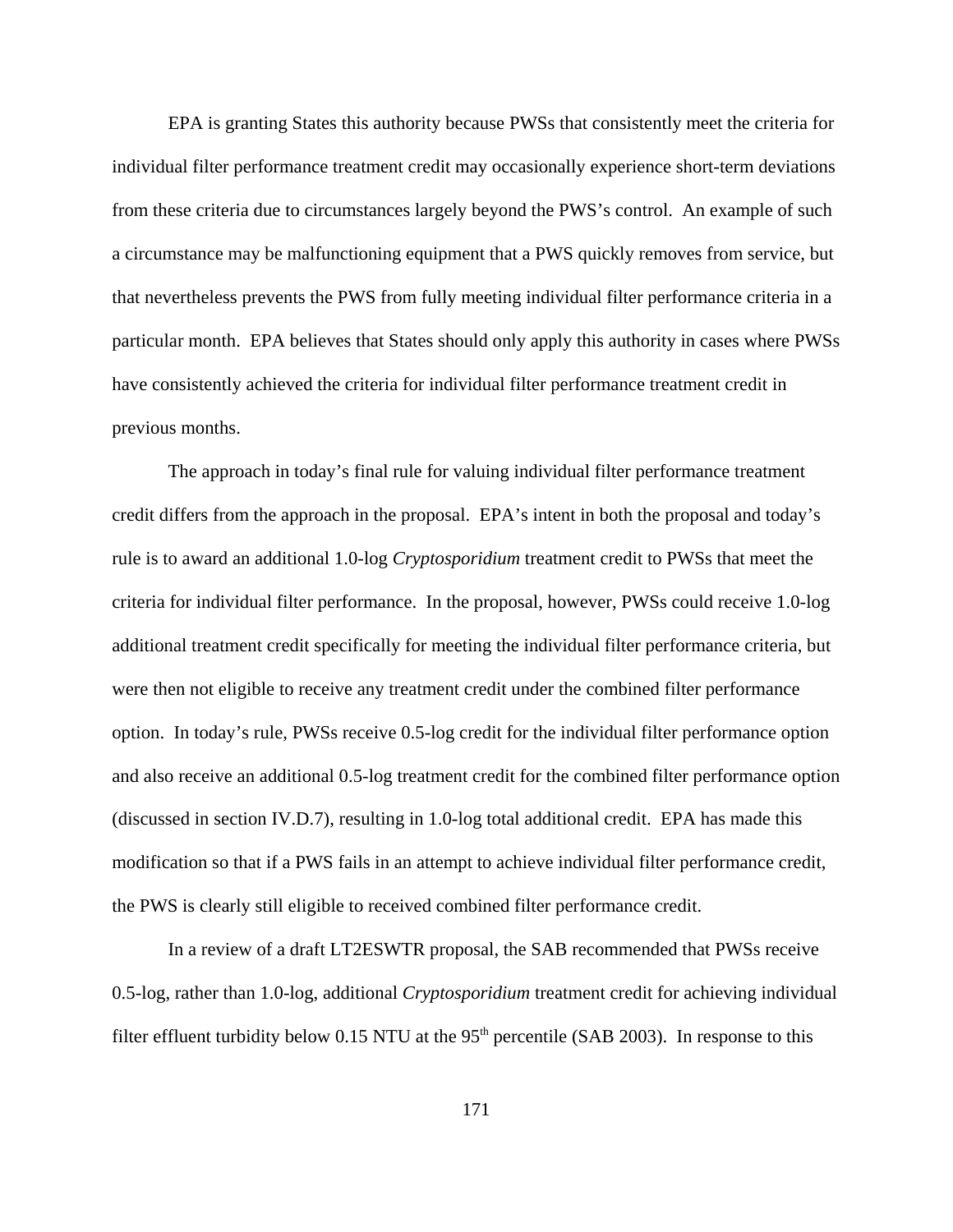SAB recommendation, today's rule requires additional individual filter performance criteria to support 1.0-log total additional treatment credit. Specifically, today's rule incorporates the Partnership Phase IV performance goal that individual filter effluent turbidity never exceed 0.3 NTU (as described earlier, EPA concluded that determining compliance with this standard based on two consecutive measurements taken 15 minutes is appropriate and consistent with existing regulations). Thus, EPA believes that these criteria, in conjunction with the expectation that controlling effluent turbidity at all filters individually rather than just the combined filter effluent will generally result in lower microbial risk, justify 1.0-log additional treatment credit.

# *c. Summary of major comments*

Public comment on additional treatment credit for individual filter performance in the August 11, 2003 proposal raised a number of issues: changes in the Partnership Phase IV criteria and achievability of the proposed criteria for this credit, credit for participating in peer review programs, and a review process for data that exceed regulatory limit. A summary of these comments and EPA's responses follows.

Several commenters stated that PWSs could not consistently achieve the proposed individual filter effluent turbidity criterion of 95 percent of daily maximum measurements less than or equal to 0.1 NTU. Commenters provided data on turbidity levels in PWSs to support this assertion and indicated that the Partnership modified this criterion in the Phase IV individual filter performance goals because PWSs could not meet it. Alternatives recommended by commenters for the final rule included the use of the revised Partnership Phase IV goals for individual filter effluent turbidity or a more stringent criterion for combined filter effluent turbidity.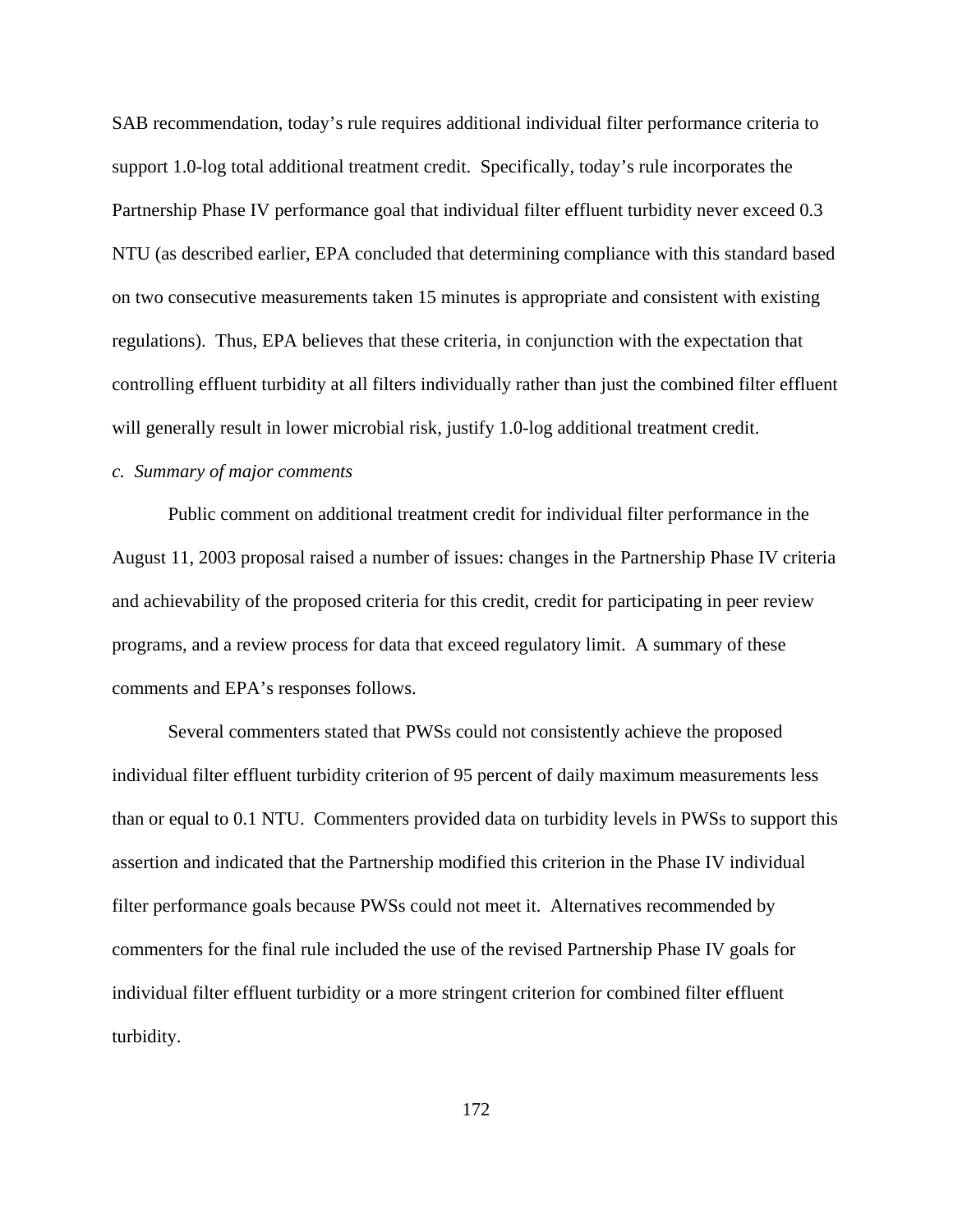In response, EPA agrees that current Partnership Phase IV goals provide appropriate criteria for awarding 1.0-log total additional *Cryptosporidium* treatment credit. Today's rule grants this total credit to PWSs that meet a  $95<sup>th</sup>$  percentile individual filter effluent turbidity limit of 0.15 NTU, and EPA expects that PWSs complying with this limit will operate under the Partnership goal of 0.10 NTU. EPA does not support awarding a higher level of additional treatment credit for a more stringent combined filter effluent turbidity criterion, beyond the 0.5 log credit available under combined filter performance (see section IV.D.7). The purpose of the individual filter performance toolbox option is to recognize the higher pathogen removal PWSs will likely achieve by maintaining very low effluent turbidity for each individual filter.

A few commenters suggested that as an alternative to establishing numerical criteria for individual filter performance, today's rule should award additional treatment credit for PWSs that successfully participate in a peer review program. In addition to the Partnership, commenters listed the Area Wide Optimization Program and the Texas Optimization Program as examples of programs that will provide for comprehensive improvements in treatment performance.

EPA agrees that participation in peer review programs is beneficial for PWSs. Further, such programs may assist PWSs in meeting the filtration performance criteria in today's rule for additional *Cryptosporidium* treatment credit. EPA does not believe, however, that mere participation in a peer review program is an appropriate basis for awarding additional treatment credit. Rather, to ensure national consistency in standards for compliance with treatment requirements, EPA has concluded that additional treatment credit should be based on PWSs meeting specified criteria for enhanced treatment performance.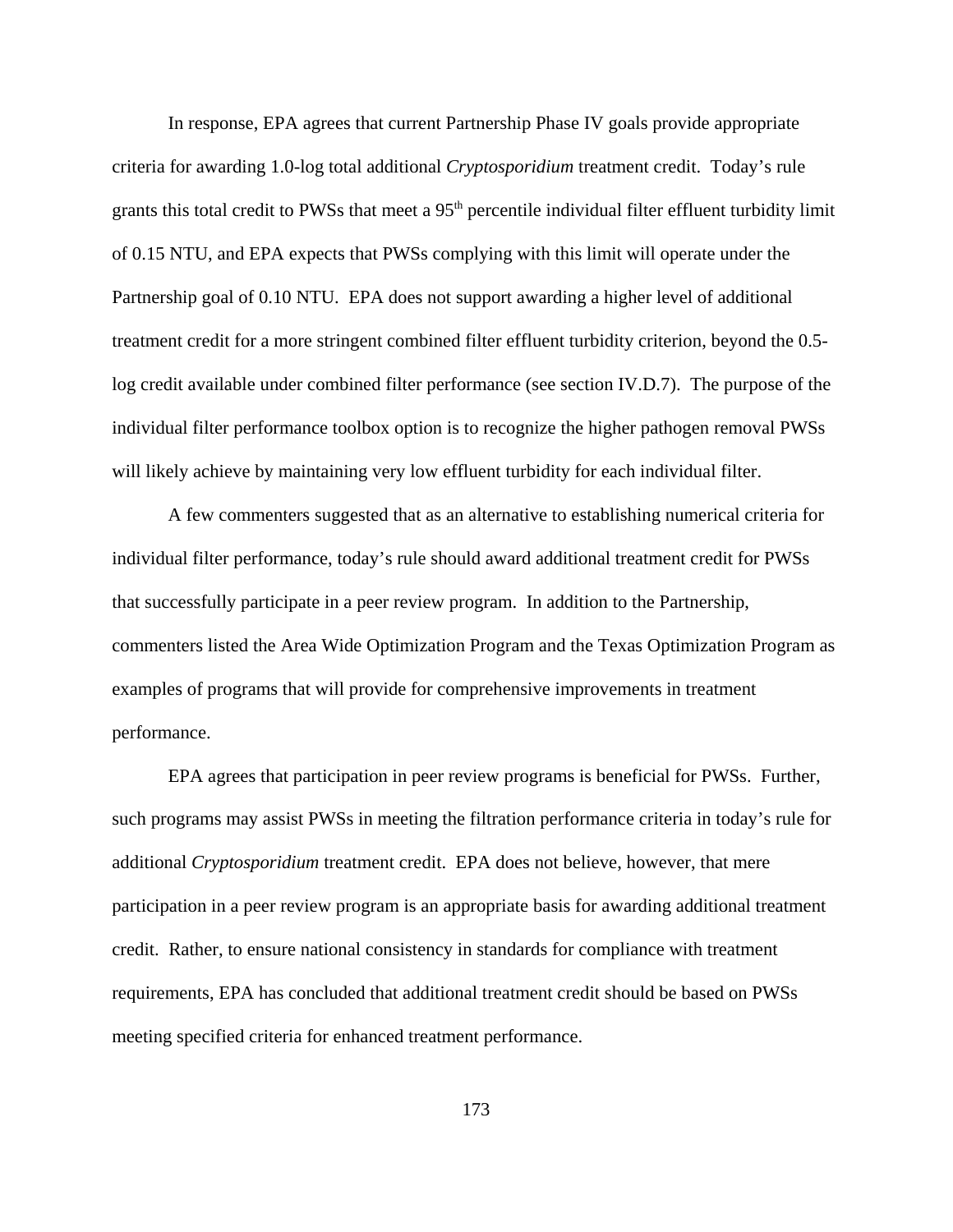Another significant issue raised by commenters is the need for a review process for deviations from the criteria for individual filter performance due to circumstances that cannot be prevented through plant optimization. An example given by several commenters is a filter that malfunctions and is taken out of service, but that may have exceeded the individual filter performance turbidity criteria for a short period when the filter was operating.

EPA agrees that circumstances may occur that are beyond the PWS's control and that prevent the PWS from fully meeting the criteria for individual filter performance in a particular month. If a PWS relies on individual filter performance treatment credit to meet the treatment requirements of today's rule and the PWS fails to meet all criteria for this credit in a given month, the State may review the reasons for this failure. If the State finds that the failure was due to circumstances that could not be prevented through plant optimization, the State may choose not to issue a treatment technique violation on up to two such occasions in a calendar year.

# 9. Demonstration of performance

### *a. Today's rule*

A demonstration of performance is a site-specific test that assesses the *Cryptosporidium* removal efficiency of a water treatment plant or a treatment process within a plant. Under today's rule, PWSs may undertake demonstration of performance testing for the following purposes:

(1) To establish a *Cryptosporidium* treatment credit that is higher than the prescribed treatment credit in today's rule for a water treatment plant or a treatment process in the microbial toolbox; or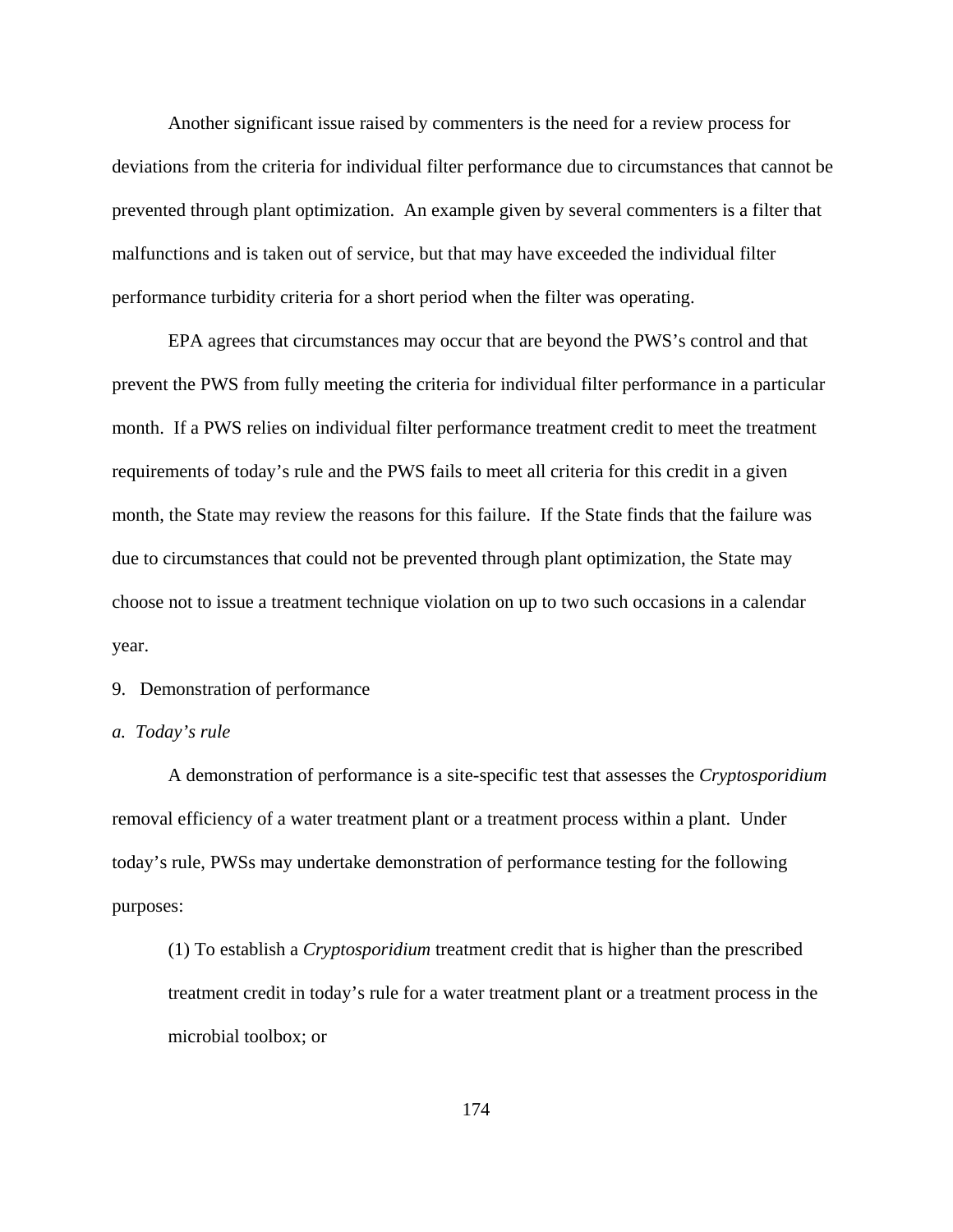(2) To establish a *Cryptosporidium* treatment credit for a treatment process that is not included in the microbial toolbox or that does not meet the design or operational criteria for prescribed treatment credit in the microbial toolbox.

The specific requirements that apply to demonstration of performance testing are as follows:

- PWSs may receive *Cryptosporidium* treatment credit for a water treatment plant or a treatment process within a plant that is based on a site-specific demonstration of *Cryptosporidium* removal efficiency. This demonstration of performance treatment credit may be greater than or less than any prescribed treatment credit in today's rule.
- The site-specific demonstration of *Cryptosporidium* removal efficiency must follow a State-approved protocol and may involve the use of surrogates rather than *Cryptosporidium*.
- The State must approve through written notification any treatment credit based on a demonstration of performance. As a condition of approval, the State may designate monitoring and treatment performance criteria the PWS must meet and report on an ongoing basis to remain eligible for the credit. The State may designate such criteria to verify that the PWS maintains the operating conditions under which the State approved the demonstration of performance treatment credit.
- PWSs are not eligible for prescribed treatment credit for any treatment process that is included in a demonstration of performance credit.

#### *b. Background and analysis*

The prescribed *Cryptosporidium* treatment credits in today's rule for water treatment plants and for treatment processes in the microbial toolbox are based on conservative estimates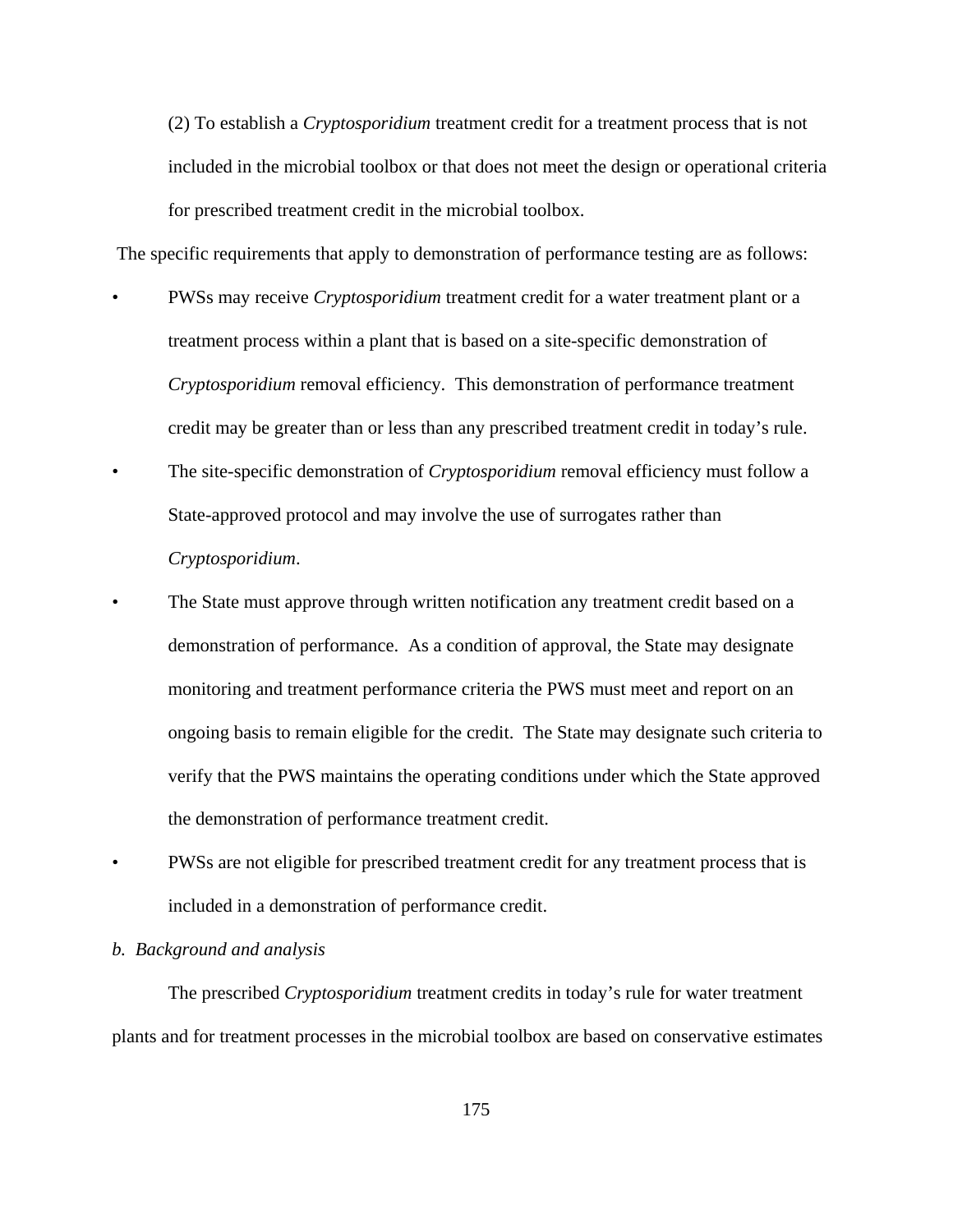of mean *Cryptosporidium* removal efficiencies. Due to site-specific conditions, however, some PWSs will achieve greater *Cryptosporidium* removal than reflected in the prescribed treatment credits. In addition, some PWSs will have treatment processes that are not included in the microbial toolbox or that do not meet microbial toolbox criteria for prescribed treatment credit. In all these cases, PWSs have the option to undertake demonstration of performance testing to establish an appropriate level of *Cryptosporidium* treatment credit for the treatment plant or treatment process.

The option for demonstration of performance testing in today's rule reflects a recommendation by the Stage 2 M-DBP Advisory Committee. Specifically, the Committee stated that the LT2ESWTR should allow site-specific testing both to establish *Cryptosporidium* treatment credit above the prescribed credit for microbial toolbox processes and to demonstrate *Cryptosporidium* removal for technologies not listed in the microbial toolbox. The August 11, 2003 LT2ESWTR proposal included the demonstration of performance option (USEPA 2003a), and EPA is establishing it in today's final rule.

Demonstration of performance testing will be specific to a particular site and will depend on the treatment processes being tested, water quality, plant infrastructure, PWS resources, and other factors. Consequently, today's rule does not establish specific protocols for demonstration of performance testing. Rather, today's rule gives States the authority to approve testing protocols developed by PWSs and to determine what level of *Cryptosporidium* treatment credit is appropriate. The *Toolbox Guidance Manual* provides recommendations to PWSs and States on conducting demonstration of performance testing, including analytical methods for measuring aerobic and anaerobic spores.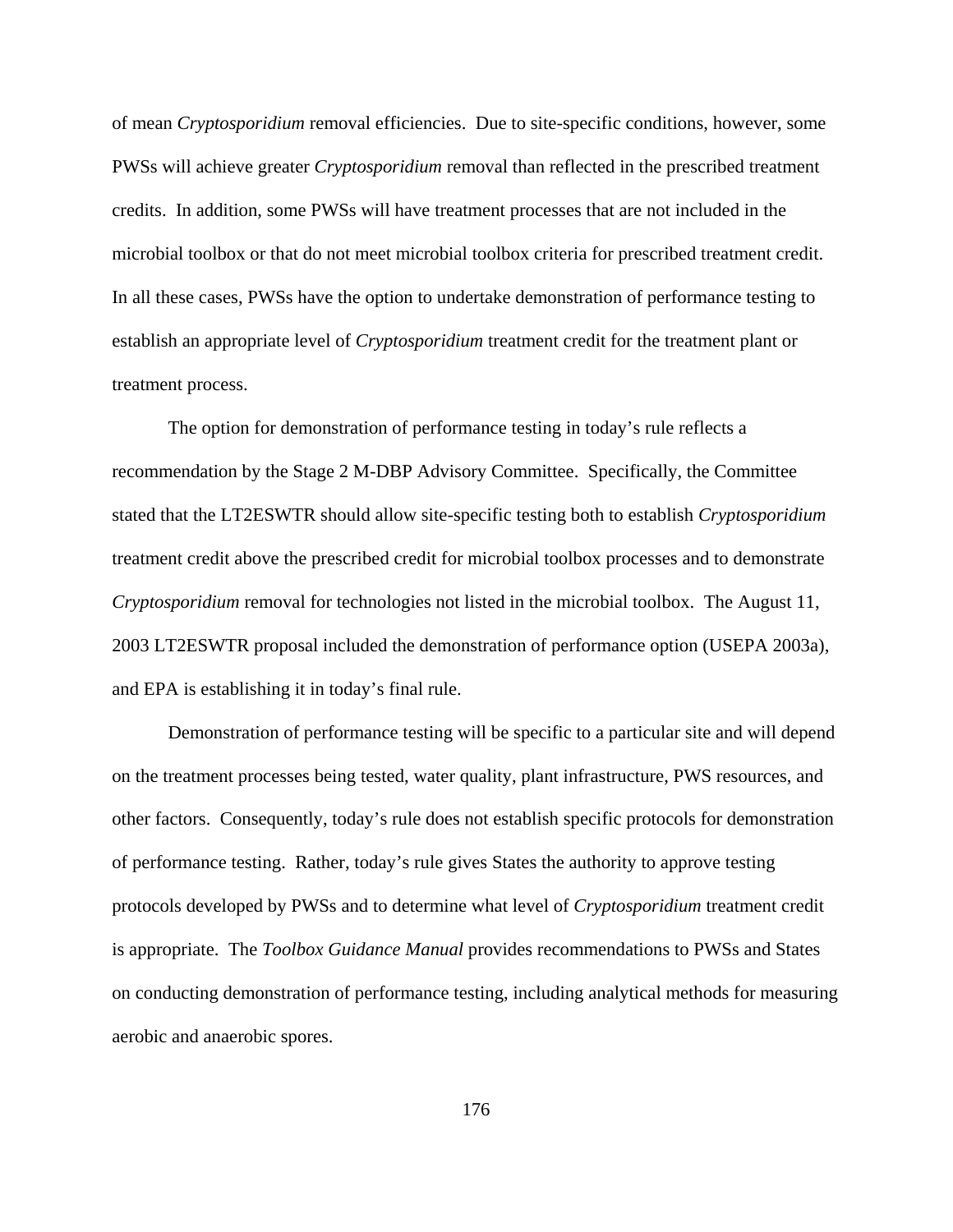In general, demonstration of performance testing should encompass the full range of expected operating conditions and should conservatively assess the degree of *Cryptosporidium* removal that a treatment process can reliably achieve. Directly quantifying the removal of *Cryptosporidium* typically is not feasible in full-scale testing due to limitations in source water concentrations and analytical method performance. Consequently, demonstration of performance testing that is conducted at full-scale may involve the use of surrogates, such as aerobic spores, that have been shown to correlate with the removal of *Cryptosporidium*. PWSs and States may also consider the use of pilot-scale studies in conjunction with full-scale studies for demonstration of performance testing.

As a condition of approving a demonstration of performance credit, the State may designate treatment performance criteria the PWS must meet on an ongoing basis to remain eligible for the credit. For example, if a PWS conducts a demonstration of performance study while operating with very low filtered water turbidity, the State may establish as a condition of approving treatment credit based on the study that the PWS must continue operating at the low filtered water turbidity. EPA believes this condition is necessary because, in this example, if the PWS were to begin operating at a higher filtered water turbidity level, the demonstration of performance study results might no longer represent the PWSs actual performance.

PWSs are not eligible for prescribed treatment credit for any treatment process that is included in a demonstration of performance credit. For example, if a PWS receives a demonstration of performance treatment credit of 4-log for *Cryptosporidium* removal through a conventional treatment plant (i.e., coagulation/sedimentation/filtration), the PWS is not also eligible for additional treatment credit for combined filter performance. In this case, the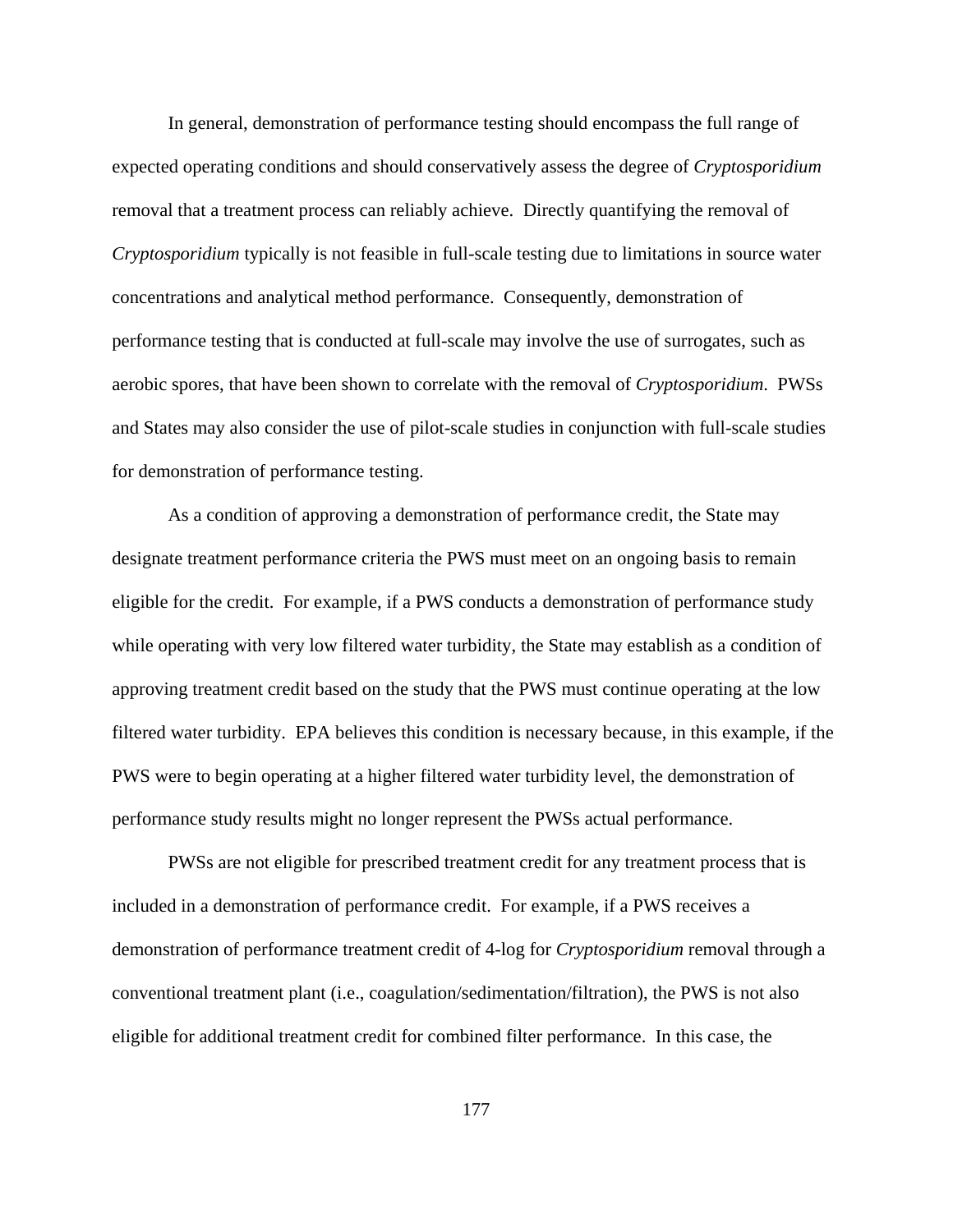demonstration of performance testing accounts for the removal achieved by filtration.

*c. Summary of major comments*

Public comment on the August 11, 2003 LT2ESWTR proposed supported inclusion of the demonstration of performance option to award site-specific treatment credit to PWSs. Commenters stated that many well-run surface water treatment plants achieve significantly greater *Cryptosporidium* removal than the prescribed treatment credit, and demonstration of performance testing is needed to award an appropriate level of credit in such cases. Two aspects of this option that received significant public comment are the provision for States to award less than the prescribed treatment credit if indicated by testing results and the need for guidance on demonstration of performance testing. These comments and EPA's responses are summarized as follows.

Several commenters recommended that EPA eliminate the provision that allows States to award less than the prescribed treatment credit based on demonstration of performance testing. These commenters stated that pilot- and full-scale testing is conservative and challenging to implement and that for past regulations, States generally have not awarded lower treatment credit based on a site-specific study. If this provision remains in the regulation, commenters suggested that EPA provide criteria addressing how it should be applied. Such criteria should recognize the conservative nature of testing with surrogates for *Cryptosporidium* removal and the potential for misleading or flawed testing results.

In response, EPA believes that States should have the discretion to award either more or less treatment credit than the prescribed credit on a case-by-case basis where a State has sitespecific information that an alternative credit is appropriate. Today's rule allows this. EPA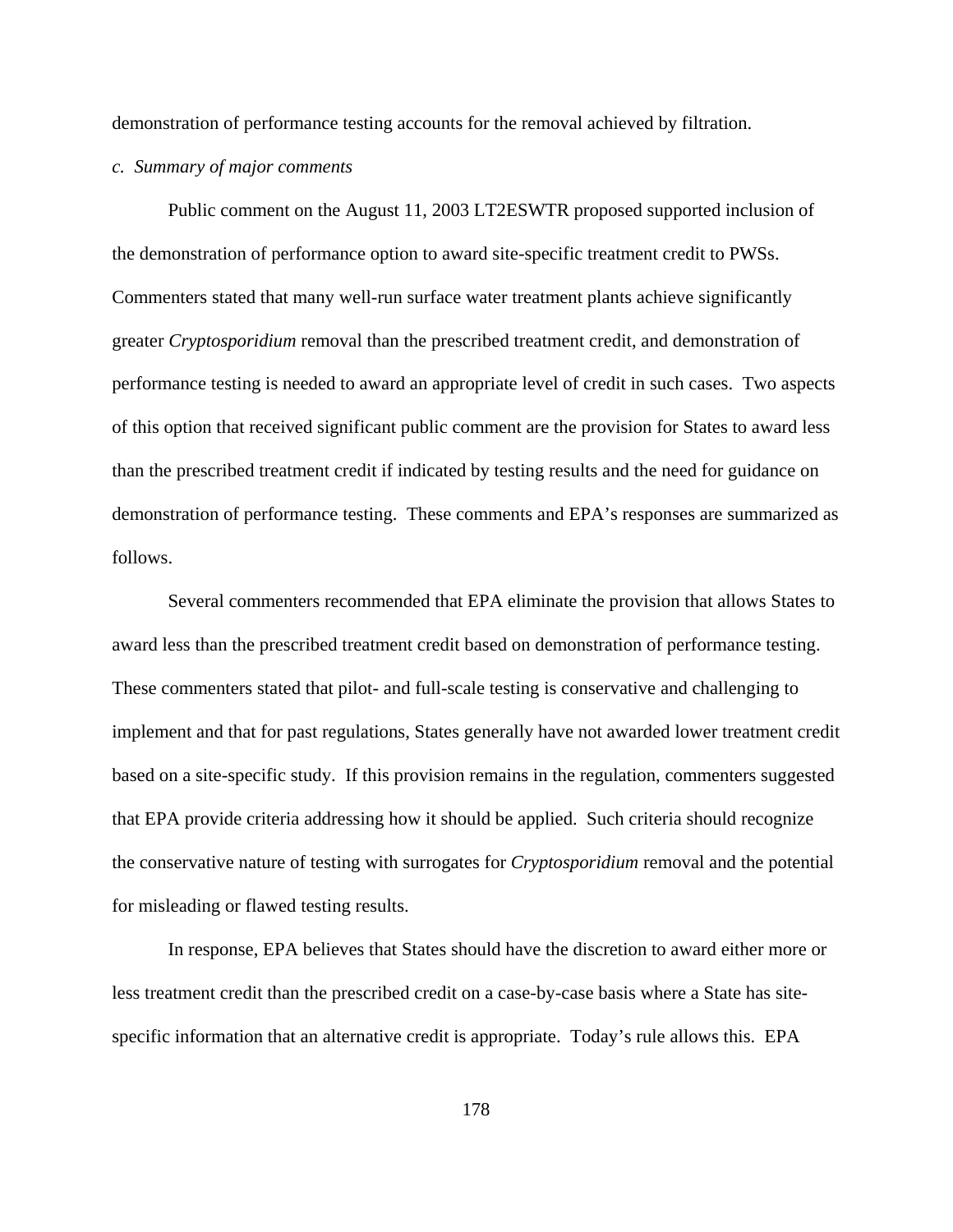recognizes, however, that demonstration of performance testing should be designed to provide a conservative estimate of treatment efficiency and, as such, is not generally intended to reduce the level of treatment credit a PWS receives. Further, results from demonstration of performance testing should be rigorously evaluated for flaws and bias prior to being used to support either a higher or lower treatment credit. The *Toolbox Guidance Manual* identifies approaches States may wish to consider in awarding higher or lower treatment credit.

Many commenters stated that EPA should provide thorough guidance on demonstration of performance testing. Topics for this guidance suggested by commenters include approaches to demonstrating treatment credit, minimum duration of testing, the use of safety factors, and periodic reconfirmation of testing results. Some commenters recommended that guidance address both full-scale testing with surrogates like aerobic spores and pilot-scale testing with *Cryptosporidium* or surrogates. Other commenters recommended that testing should be limited to full-scale processes and that testing with pilot-scale representations of full-scale equipment should be discouraged.

In the *Toolbox Guidance Manual*, EPA provides direction on procedures for demonstration of performance testing that addresses issues raised by commenters. These issues include surrogates for full-scale testing, potential roles for pilot-scale testing in conjunction with full-scale testing, minimum duration of testing to capture the full range of operating conditions, the analysis of data from testing to establish treatment credit, and routine monitoring to verify that the conditions under which demonstration of performance credit is awarded are maintained during routine operation. EPA believes that this guidance will assist PWSs and States with implementing demonstration of performance testing appropriately.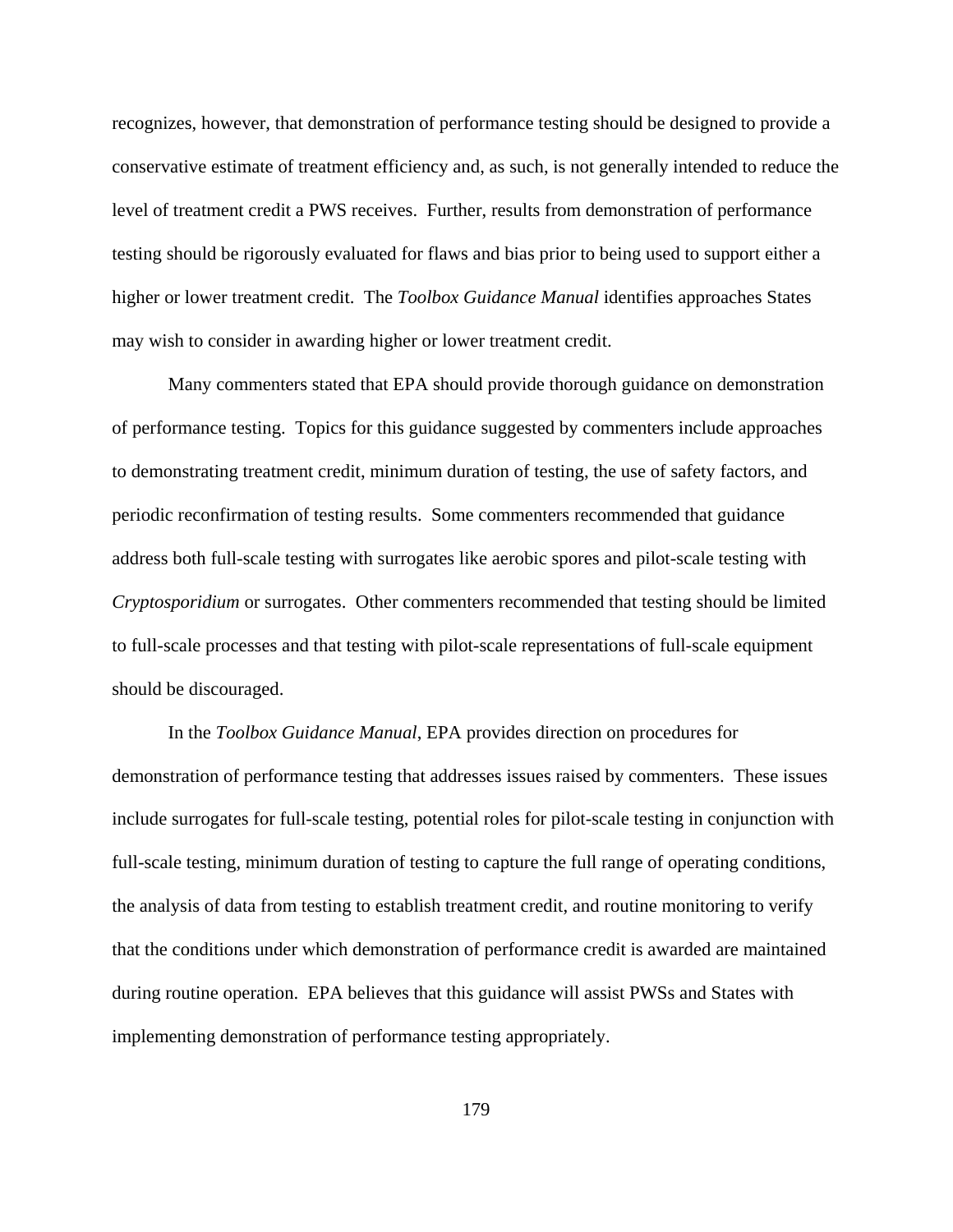#### 10. Bag and cartridge filtration

#### *a. Today's rule*

Under today's rule, PWSs may receive *Cryptosporidium* treatment credit of up to 2.0-log for an individual bag or cartridge filter and up to 2.5-log for two or more bag or cartridge filters operated in series. To be eligible for this treatment credit, filters must meet the definition of a bag or cartridge filter and must undergo challenge testing to demonstrate removal efficiency with an applied safety factor, as described in this section.

Today's rule defines bag and cartridge filters as pressure driven separation processes that remove particulate matter larger than 1 micrometer using an engineered porous filtration media through either surface or depth filtration. Bag filters are constructed of a non-rigid, fabric filtration media housed in a pressure vessel in which the direction of flow is from the inside of the bag to the outside. Cartridge filters are typically constructed as rigid or semi-rigid, selfsupporting filter elements housed in a pressure vessel in which flow is from the outside of the cartridge to the inside.

Today's rule treats bag and cartridge filters equivalently, with the following exception: if a cartridge filter meets the definition of a membrane filtration process and can be direct integrity tested according to the criteria specified in section IV.D.11, a PWS has the option to seek greater treatment credit for the filter as a membrane. Section IV.D.11 describes criteria for awarding treatment credit to membranes.

Today's rule requires challenge testing to establish *Cryptosporidium* treatment credit for bag and cartridge filters. This challenge testing is product-specific and not site-specific. Once challenge testing is performed on a specific bag or cartridge filtration product, PWSs that install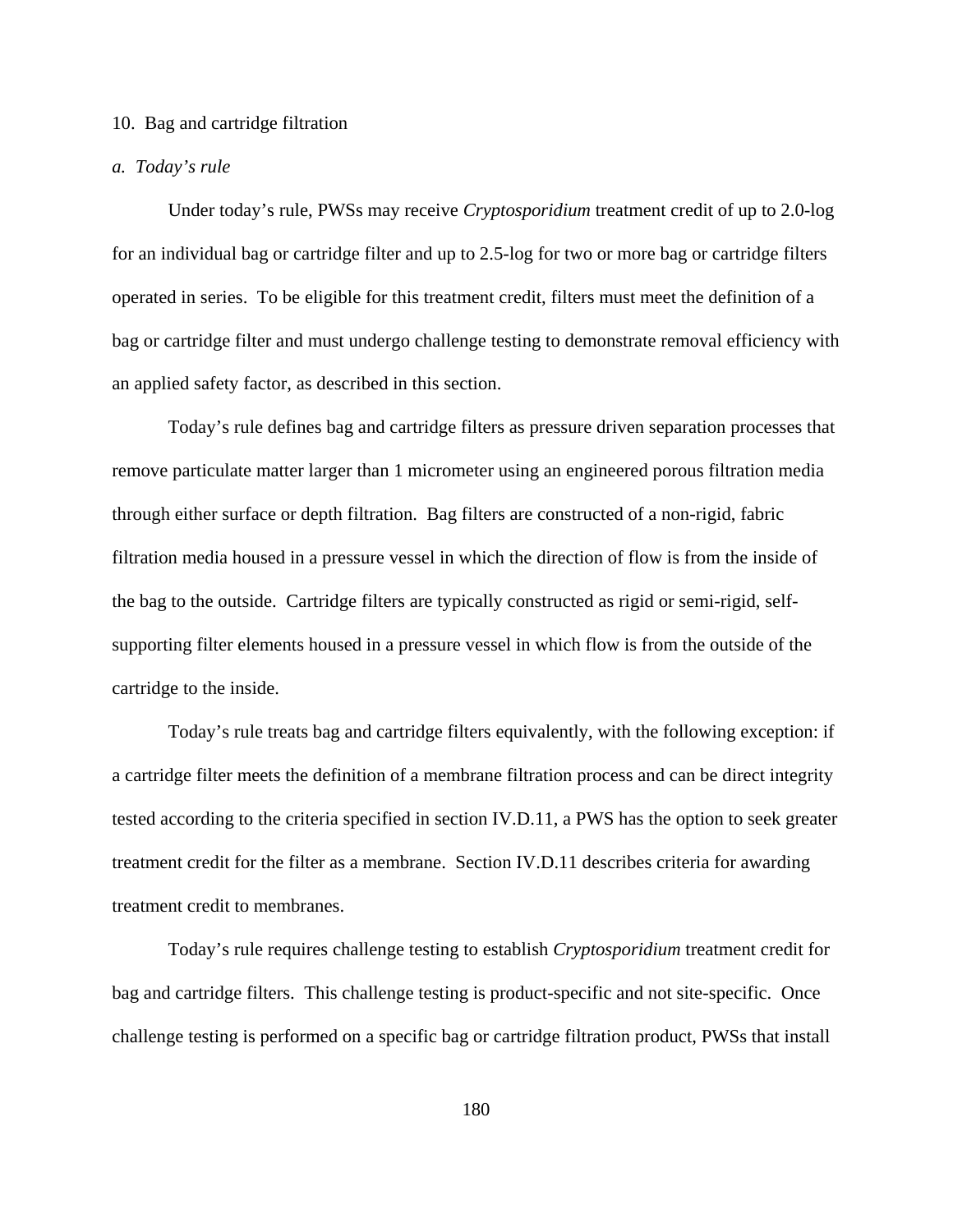the specific filtration product are not required to repeat challenge testing at individual sites. For a PWS to receive *Cryptosporidium* treatment credit for a bag or cartridge filter, challenge testing must meet the following criteria:

- Challenge testing must be conducted on full-scale filters that match the filters the PWS will use in materials, construction, and associated housing or pressure vessel. If treatment credit will be based on filters operated in series then challenge testing must be performed on the filters in series.
- Challenge testing must involve measuring the removal by the filter of either *Cryptosporidium* or a surrogate that is removed no more efficiently than *Cryptosporidium* (i.e., the "challenge particulate").
- The analytical method used to measure removal in the challenge test must discretely quantify the specific challenge particulate. The maximum allowable feed water concentration of the challenge particulate used during a challenge test is 10,000 times the analytical method detection limit of the challenge particulate in the filtrate.
- During challenge testing, filters must be operated at the maximum design flow rate and for a duration sufficient to reach the maximum design pressure drop (i.e., "terminal pressure drop"). PWSs may not operate bag or cartridge filters outside of these design parameters during routine use. In order to achieve terminal pressure drop during challenge testing, adding particulate matter, such as fine carbon test dust or bentonite clay particles, to the test water is allowed and may be necessary.
- In each challenge test, the removal of the challenge particulate must be measured during three periods over the filtration cycle: (1) within two hours of start-up of a new filter, (2)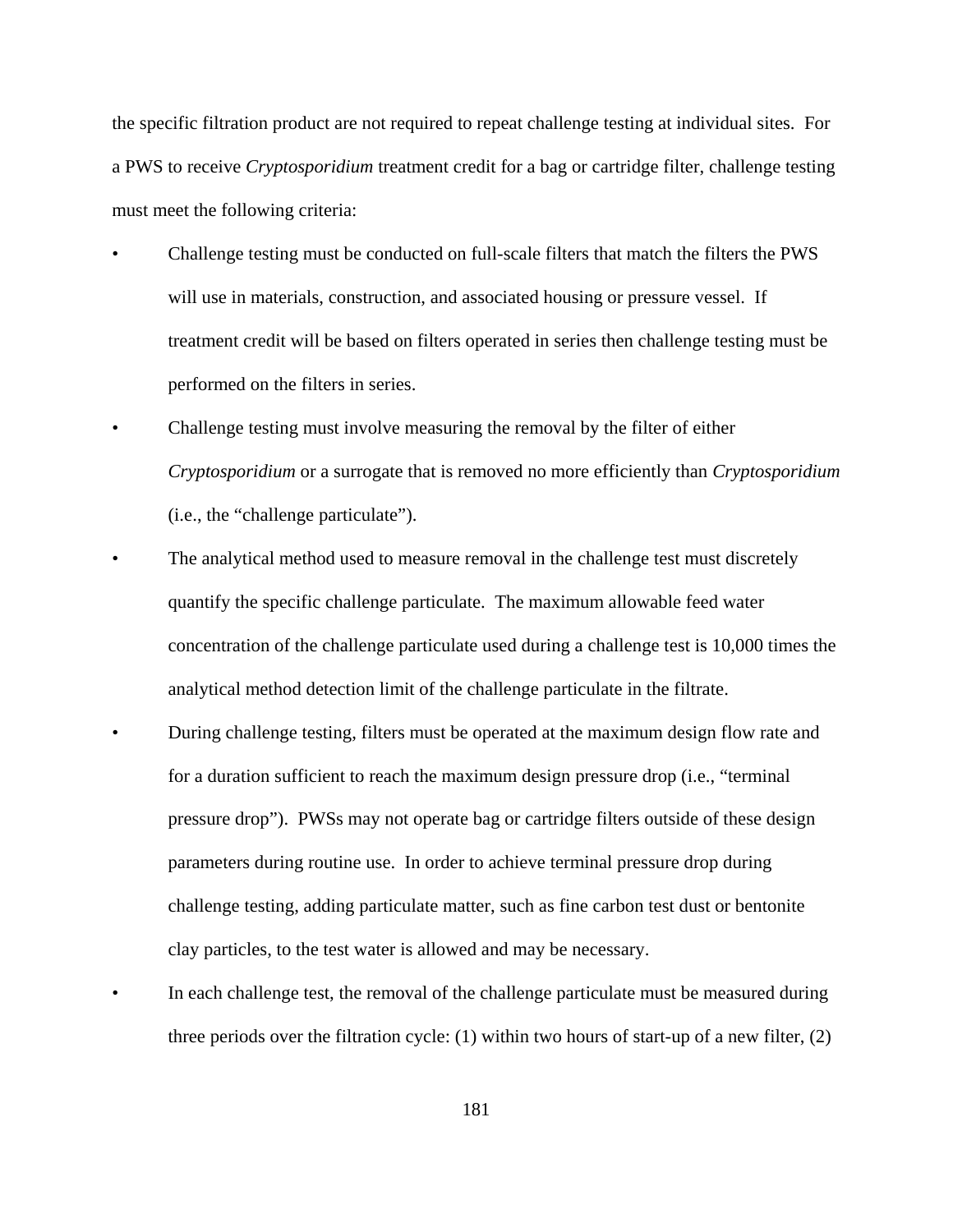when the pressure drop is between 45 and 55 percent of the terminal pressure drop, and (3) when the pressure drop has reached 100 percent of the terminal pressure drop. A log removal value (LRV) must be calculated for each of these periods as follows:  $LOG_{10}$ (filter influent challenge particulate level) -  $LOG_{10}$ (filter effluent challenge particulate level). For each filter tested, the LRV for the filter  $(LRV<sub>filter</sub>)$  is equal to the minimum of these three LRVs.

- The LRV $_{\text{filter}}$  values for each filter that is tested are used to determine the removal efficiency that is assigned to the specific bag or cartridge filter product (i.e., a filter product line) or combination of filters in series. If fewer than twenty filters are tested, the removal efficiency of the filter product line is equal to the lowest  $LRV_{filter}$  among the filters tested (today's rule does not specify a minimum number of filters to test). If twenty or more filters are tested, the removal efficiency of the filter product line is equal to the  $10^{th}$  percentile of the LRV $_{\text{filter}}$  values among the filters tested.
- The *Cryptosporidium* treatment credit assigned to an individual bag or cartridge filter is equal to the removal efficiency established during challenge testing minus a 1.0-log factor of safety, up to a maximum treatment credit of 2.0-log (e.g., if challenge testing demonstrates a removal efficiency of 3.0-log or greater, the filter is eligible to receive 2.0-log *Cryptosporidium* treatment credit).
- The *Cryptosporidium* treatment credit assigned to configurations of two or more bag or cartridge filters operated in series is equal to the removal efficiency established during challenge testing minus a 0.5-log factor of safety, up to a maximum treatment credit of 2.5-log (e.g., if challenge testing demonstrates a removal efficiency of 3-log or greater,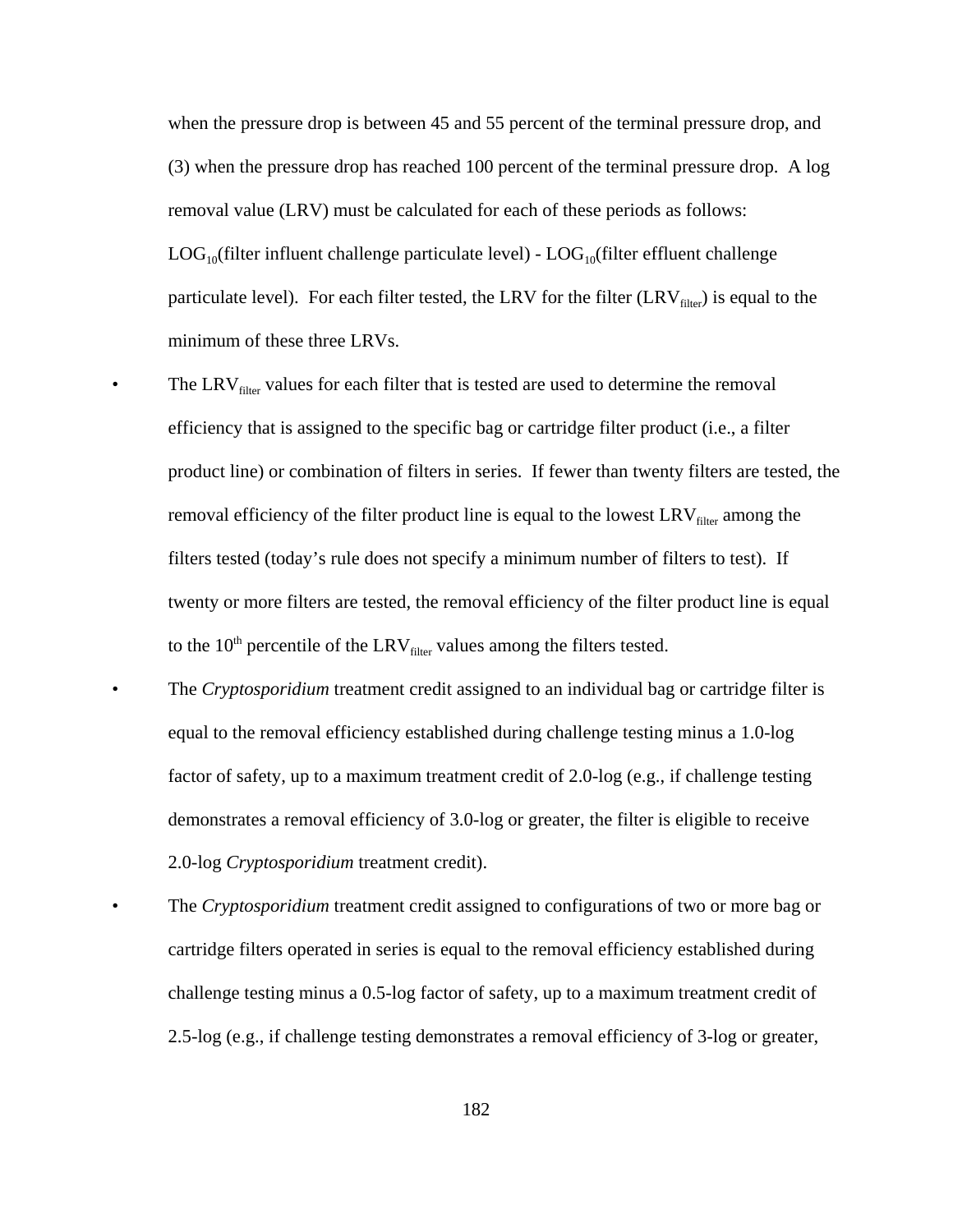the filter receives 2.5-log *Cryptosporidium* treatment credit).

If a previously tested bag or cartridge filter is modified in a manner that could change the removal efficiency of the filter product line, a new removal efficiency must be established for the modified filter through challenge testing. If approved by the State, data from challenge testing conducted prior to promulgation of today's rule may be considered in lieu of additional testing. However, the prior testing must have been conducted in a manner that demonstrates a removal efficiency for *Cryptosporidium* commensurate with the treatment credit awarded to the filter.

## *b. Background and analysis*

Bag and cartridge filters are widely used by very small PWSs and in point-of-entry applications to remove particulate material from raw water, including microbial pathogens like *Cryptosporidium*. Depending on water quality and treatment plant infrastructure, these filters may be used as the sole filtration step or as a polishing filter that follows primary filtration processes. A critical aspect of bag and cartridge filters as defined in today's rule is that they cannot undergo direct integrity testing, which is used to detect leaks that could result in contamination of the treated water. Cartridge filters that meet the definition of a membrane process and can be direct integrity tested are considered membranes under today's rule, and these are described in section IV.D.11.

The Stage 2 M-DBP Advisory Committee recommended *Cryptosporidium* treatment credits of 1.0- and 2.0-log for bag and cartridge filters, respectively (USEPA 2000a), and the August 11, 2003 LT2ESWTR proposal included criteria for PWSs to receive these treatment credits. The proposed criteria required challenge testing and the application of a 1.0-log factor of safety to establish treatment credit. In today's final rule, EPA has modified these criteria to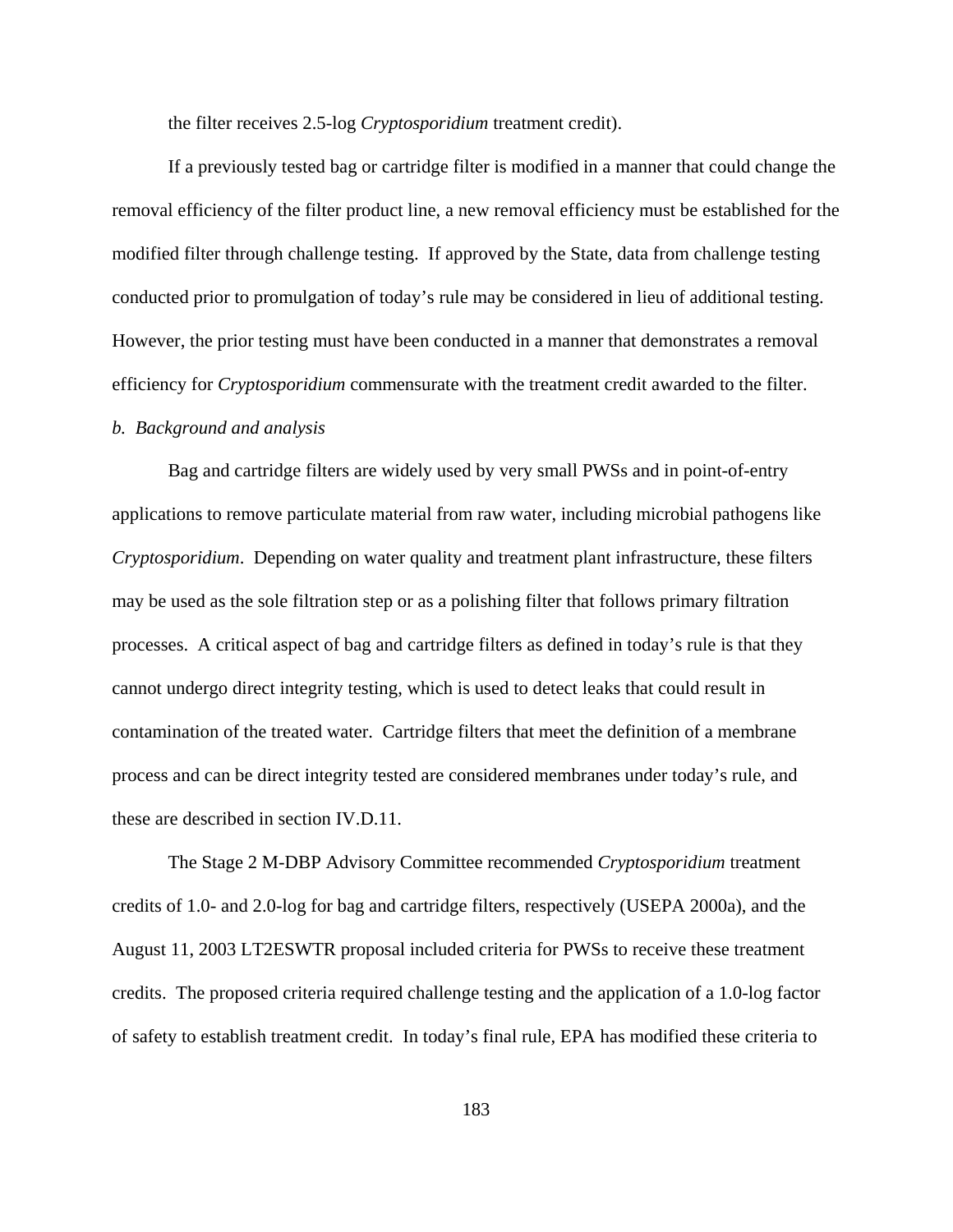allow both bag and cartridge filters to be eligible for 2.0-log credit and to allow 2.5-log credit with a 0.5-log factor of safety for bag or cartridge filters operated in series. The following discussion summarizes the basis for these criteria and for differences between the proposal and today's final rule.

In the proposal, EPA reviewed bag and cartridge filtration studies by Long (1983), Schaub et al. (1993), Goodrich et al. (1995), Ciardelli (1996a and 1996b), Li et al. (1997), Roessler (1998), Enriquez et al. (1999), NSF (2001a and 2001b), and Cornwell and LeChevallier (2002). Results from these studies indicated that both bag and cartridge filters exhibit variable removal efficiency, ranging from 0.5- to 3.6-log. No correlation between the pore size rating established by the manufacturer and the removal efficiency of the filter was apparent. Additionally, available data did not indicate a strong relationship between commonly used process monitoring parameters, such as turbidity and pressure drop, and *Cryptosporidium* removal efficiency.

Due to this lack of correlation between either design criteria or process monitoring and removal efficiency, today's rule requires challenge testing of filters to establish *Cryptosporidium* treatment credit. Challenge testing must measure the removal across the filter of *Cryptosporidium* or a surrogate, like polystyrene microspheres, that is removed no more efficiently than *Cryptosporidium* (Long 1983, Li et al. 1997, NSF 2002b). Further, because studies have shown the removal efficiency of some bag and cartridge filters to decrease over the course of a filtration cycle (Li et al. 1997, NSF 2001a,b), challenge testing must assess removal efficiency during three periods: within two hours of startup of a new filter, between 45-55 percent of terminal pressure drop, and at the end of the run after terminal pressure drop is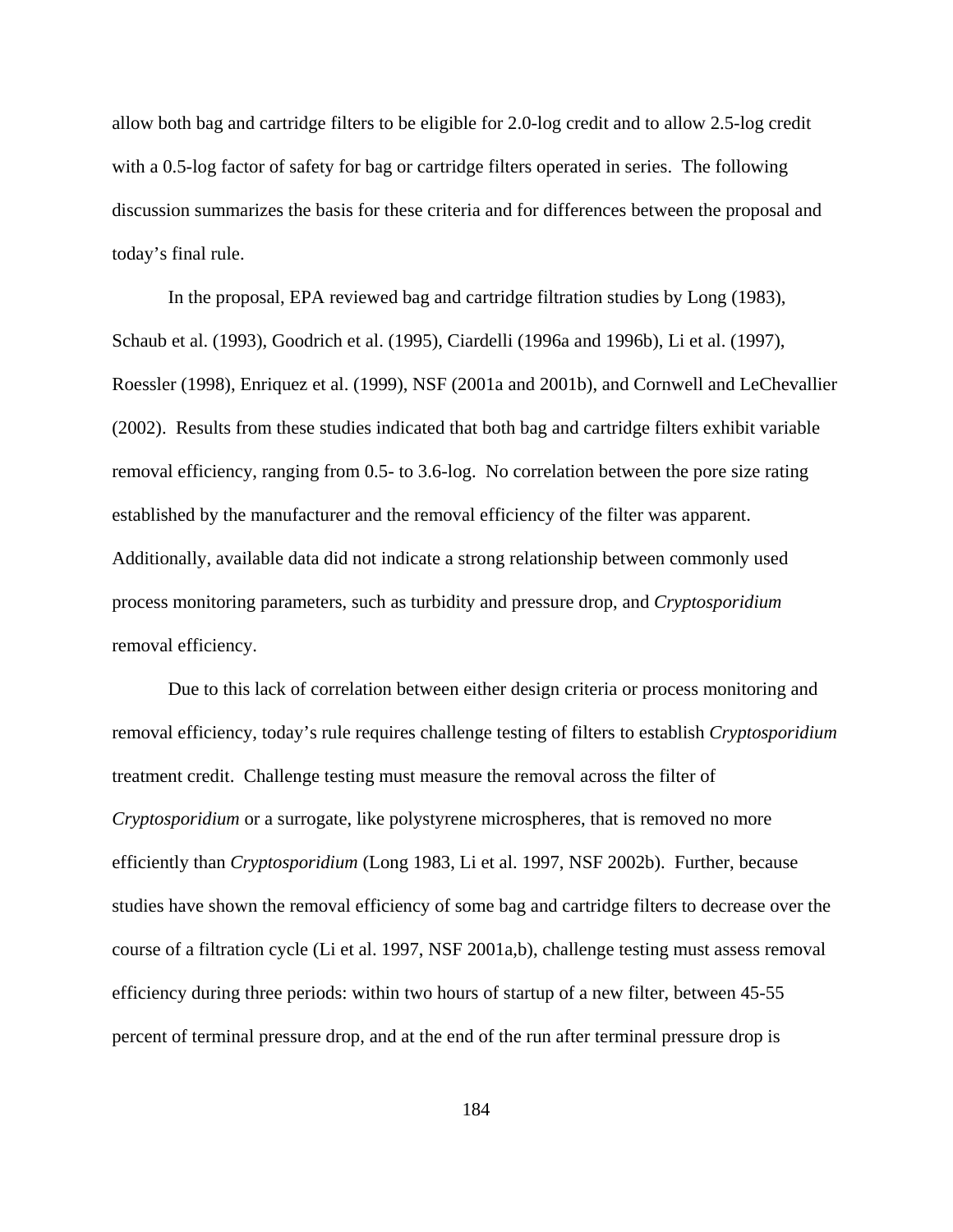realized.

Bag and cartridge filter challenge testing is product-specific and not site-specific since the intent of this testing is to demonstrate the removal capabilities of the filtration device rather than evaluate the feasibility of implementing the technology at a specific plant. Challenge testing must be conducted using full-scale filter elements to assess the performance of the entire unit, including the filtration media, seals, filter housing and other components integral to the filtration system. To be eligible for treatment credit when operated in series, filters must be tested in series. Multiple filters of the same type can be tested to provide a better statistical basis for estimating removal efficiency. The *Toolbox Guidance Manual* provides information on bag and cartridge filter challenge testing.

Today's rule establishes the proposed requirement that a 1.0-log factor of safety be applied to the removal efficiency established during challenge testing for individual bag or cartridge filters when determining treatment credit. Thus, to receive a 2.0-log treatment credit, a removal efficiency of at least 3.0-log must be demonstrated during challenge testing. EPA believes that this factor of safety is necessary because integrity testing with bag and cartridge filters is not possible (note: under today's rule, cartridge filters that can be integrity tested are classified as membranes and no safety factor is required; see section IV.D.11).

Challenge testing provides an estimate of the removal efficiency of a bag or cartridge filter product line but does not involve testing every filter. Further, it does not fully capture the variation in filter performance that will occur over time during routine use. For membranes, the use of direct integrity tests, such as a pressure hold test, that is correlated to removal efficiency addresses this problem. With bag and cartridge filters, however, EPA is aware of no equivalent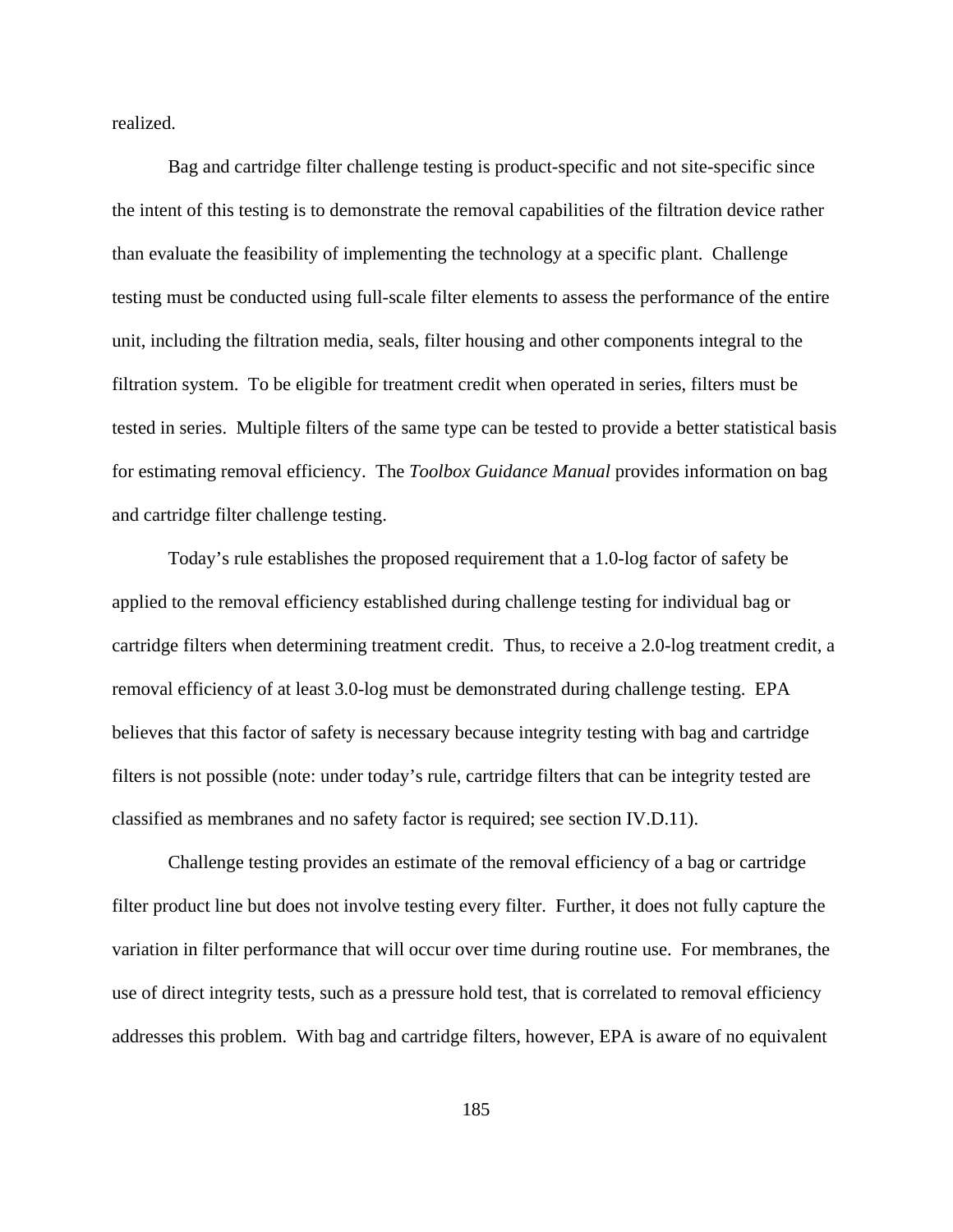test, and parameters like turbidity and pressure differential that may be monitored with these filters have not been shown to correlate with *Cryptosporidium* removal efficiency. Consequently, a safety factor is necessary to account for variation in individual filter performance relative to challenge test results.

Individual bag and cartridge filters are eligible for a maximum *Cryptosporidium* treatment credit of 2.0-log. EPA proposed this level of credit for cartridge filters but proposed a 1.0-log maximum credit for bag filters, as recommended by the Advisory Committee. However, after further reviewing available data, EPA has concluded that treatment studies do not support establishing different limits on treatment credit for bag and cartridge filters. Accordingly, today's rule treats bag and cartridge filters equivalently. EPA continues to believe that 2.0-log is an appropriate maximum treatment credit for a single bag or cartridge filter, based on available data on the removal of *Cryptosporidium* and surrogates by these processes and the absence of a direct integrity test.

Today's rule also establishes criteria for awarding treatment credit to bag or cartridge filters operated in series. EPA believes that the use of these filters in series provides clear advantages in comparison to operation of a single filter. Series operation will achieve both greater removal efficiency and improved reliability by lessening the impact of variation in the performance of a single filter. In consideration of these factors, bag or cartridge filters operated in series are eligible for a higher *Cryptosporidium* treatment credit of 2.5-log and require a lower safety factor of 0.5-log applied to challenge test results when determining treatment credit.

## *c. Summary of major comments*

In response to the August 11, 2003 proposal, EPA received significant public comment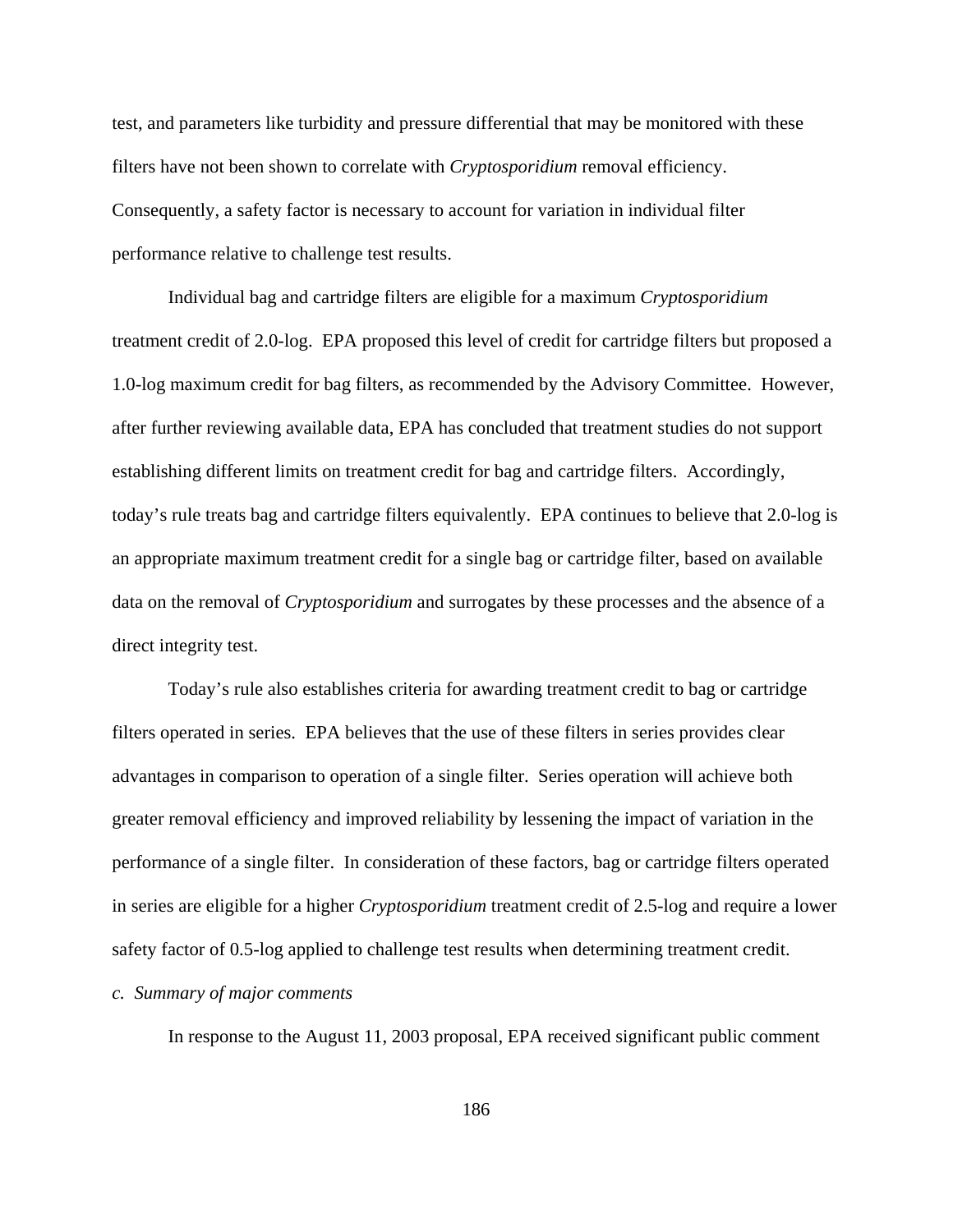on the following issues related to bag and cartridge filtration: the allowable treatment credit, the factor of safety applied to challenge testing results to determine treatment credit, and the procedure for determining the removal efficiency. A summary of these comments and EPA's responses follows.

In regard to the proposed treatment credits, several commenters recommended that bag and cartridge filters should be eligible for up to 2.0- and 2.5-log credit, respectively, if supported by the challenge test results. Others commented that filters should be allowed to qualify for removal credits at or below the 1.0- and 2.0-log credits in the proposal. EPA agrees that additional flexibility should be provided with respect to the removal credit awarded to bag and cartridge filters. After reviewing these comments and reassessing data presented in the proposal on the removal efficiencies of bag and cartridge filters, EPA revised the proposal to allow up to 2.0-log treatment credit for either a single bag or cartridge filter. In addition, today's rule allows up to 2.5-log credit for bag or cartridge filters operated in series.

With respect to the 1.0-log safety factor applied to challenge test results to determine treatment credit, some commenters supported this approach, while others recommended a reduced safety factor. In response, EPA continues to believe that a 1.0-log safety factor is appropriate to address variability in individual filter performance and in the absence of a direct integrity test for bag and cartridge filters. Where filters are operated in series, however, EPA agrees that the safety factor should be reduced. Series operation provides an intrinsic process safety and will dampen some of the variability in removal efficiency observed for individual filters. Thus, EPA is reducing the factor of safety to 0.5-log for configurations consisting of two or more filters in series.

187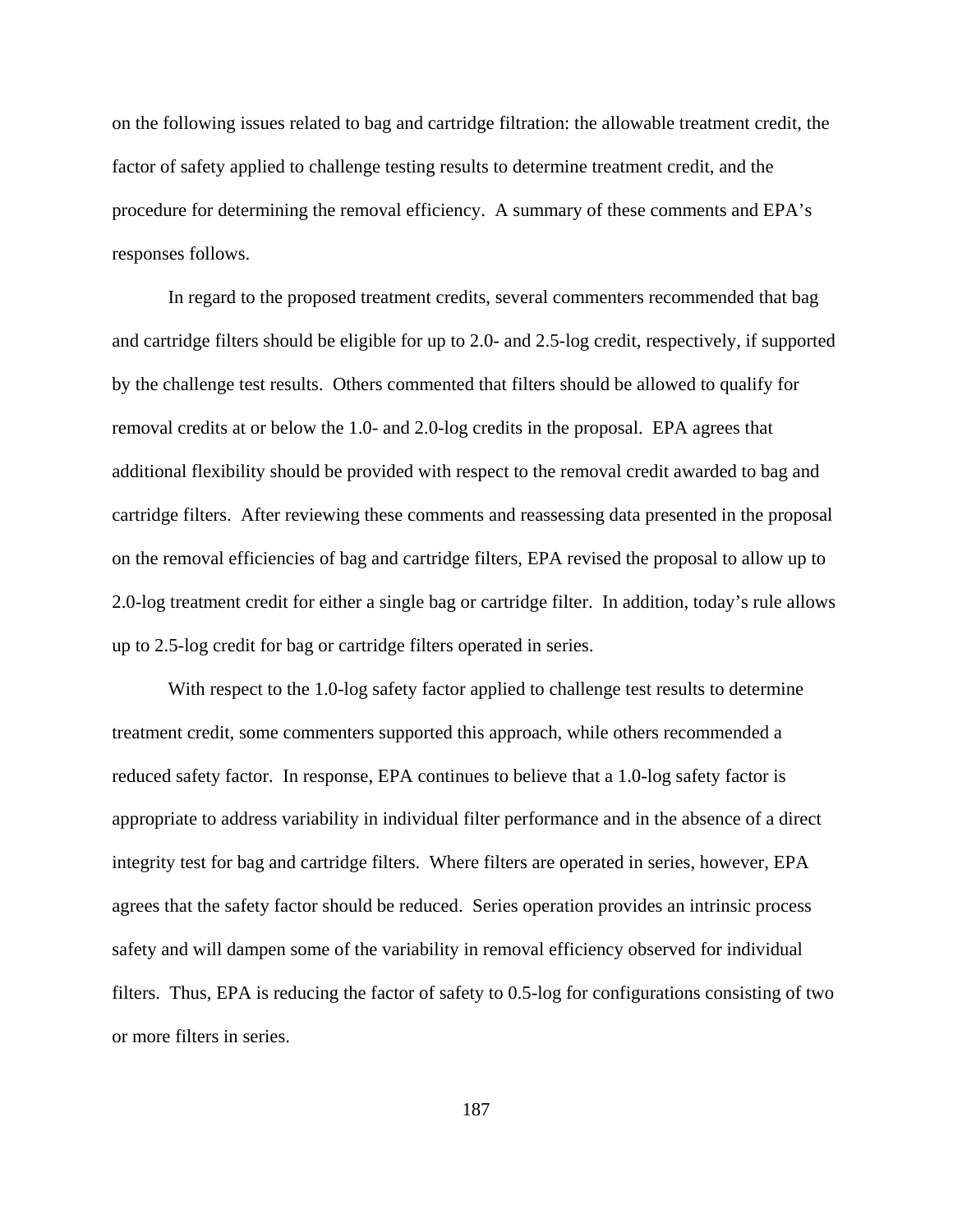Commenters requested that EPA clarify the procedure used to determine the removal efficiency of bag and cartridge filters. In response, expanded and clarified guidance on conducting challenge tests to determine removal efficience for bag and cartridge filters has been included in the *Toolbox Guidance Manual*.

#### 11. Membrane filtration

#### *a. Today's rule*

Today's final rule establishes criteria for awarding *Cryptosporidium* treatment credit to membrane filtration processes. To receive removal credit, filters must meet the definition of a membrane filtration process and undergo challenge testing to establish removal efficiency; PWSs must periodically verify system integrity through direct integrity testing and perform continuous indirect integrity monitoring during use. The removal credit awarded to a membrane process is based on the removal efficiency demonstrated during challenge testing and the sensitivity of the direct integrity test.

For the purpose of today's rule, membrane filtration is defined as a pressure or vacuum driven separation process in which particulate matter larger than 1 micrometer is rejected by an engineered barrier, primarily through a size-exclusion mechanism, and which has a measurable removal efficiency of a target organism that can be verified through the application of a direct integrity test.

## *Membrane challenge testing*

Any membrane filter used to meet the treatment requirements of today's rule must undergo challenge testing to determine its *Cryptosporidium* removal efficiency. Challenge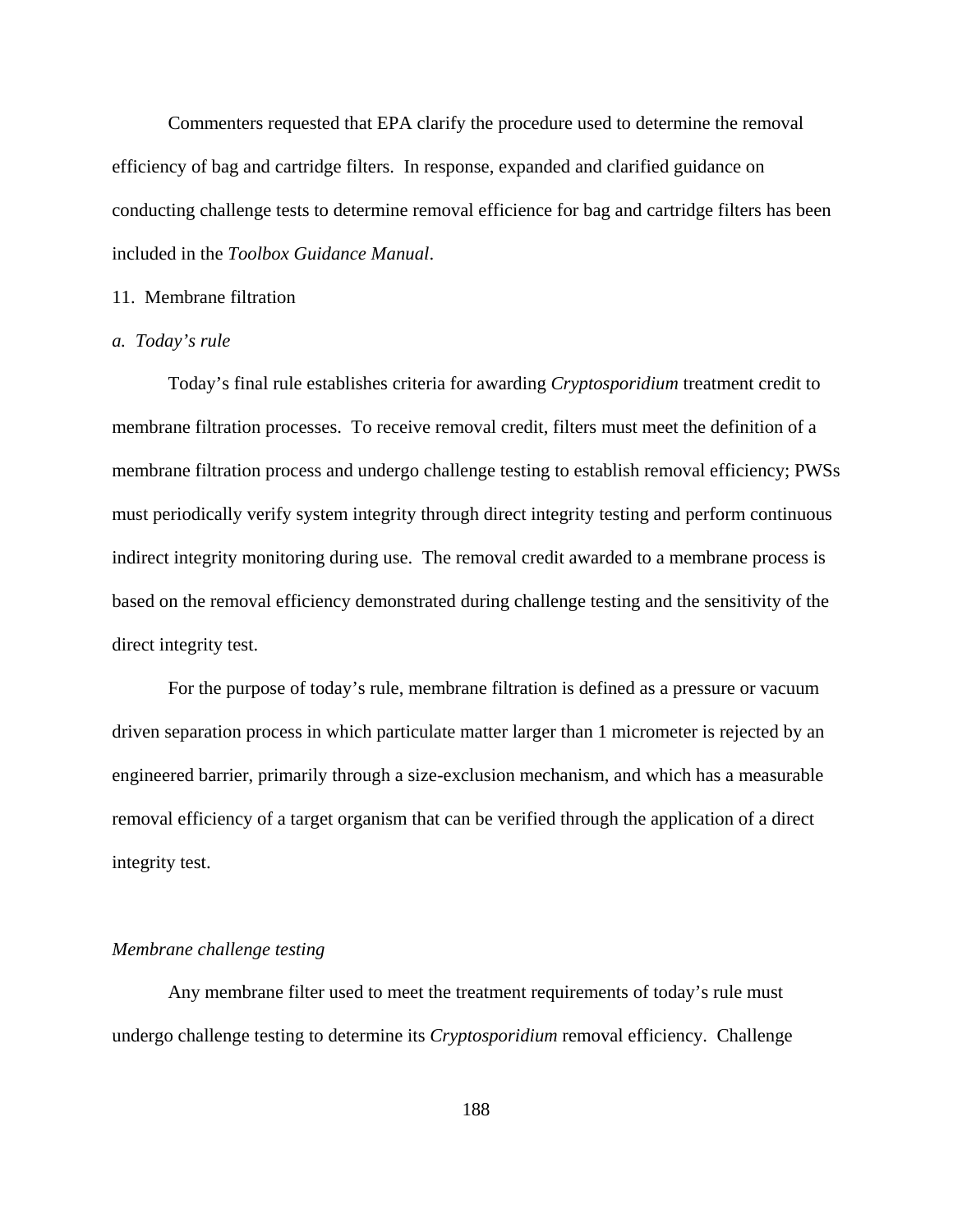testing establishes the maximum *Cryptosporidium* treatment credit a membrane filtration process is eligible to receive, provided this value is less than or equal to the sensitivity of the direct integrity test, as described later in this section. Challenge testing for membranes is productspecific, and PWSs that install membranes that have successfully undergone challenge testing are not required to repeat testing at their sites. Membrane challenge testing must meet the following criteria:

- Challenge testing must be conducted on either an identical full-scale module or a smallerscale module identical in material and similar in construction to the membrane modules the PWS will use. A module is the smallest component of a membrane unit in which a specific membrane surface area is housed in a device with a filtrate outlet structure.
- Either *Cryptosporidium* or a surrogate that is removed no more efficiently than *Cryptosporidium* must be used as the challenge particulate during challenge testing.
- The analytical method used to measure removal in the challenge test must discretely quantify the specific challenge particulate. The maximum allowable feed water concentration used during a challenge test is  $6.5$ -log  $(3.16x10<sup>6</sup>)$  times the detection limit of the challenge particulate in the filtrate.
- Challenge testing must be conducted under representative hydraulic conditions at the maximum design flux and maximum design process recovery as specified by the manufacturer for the membrane filtration process. Flux is defined as the throughput of a pressure driven membrane process expressed as flow per unit of membrane area. Recovery is defined as the volumetric percent of feed water that is converted to filtrate over the course of an operating cycle uninterrupted by events such as chemical cleaning

189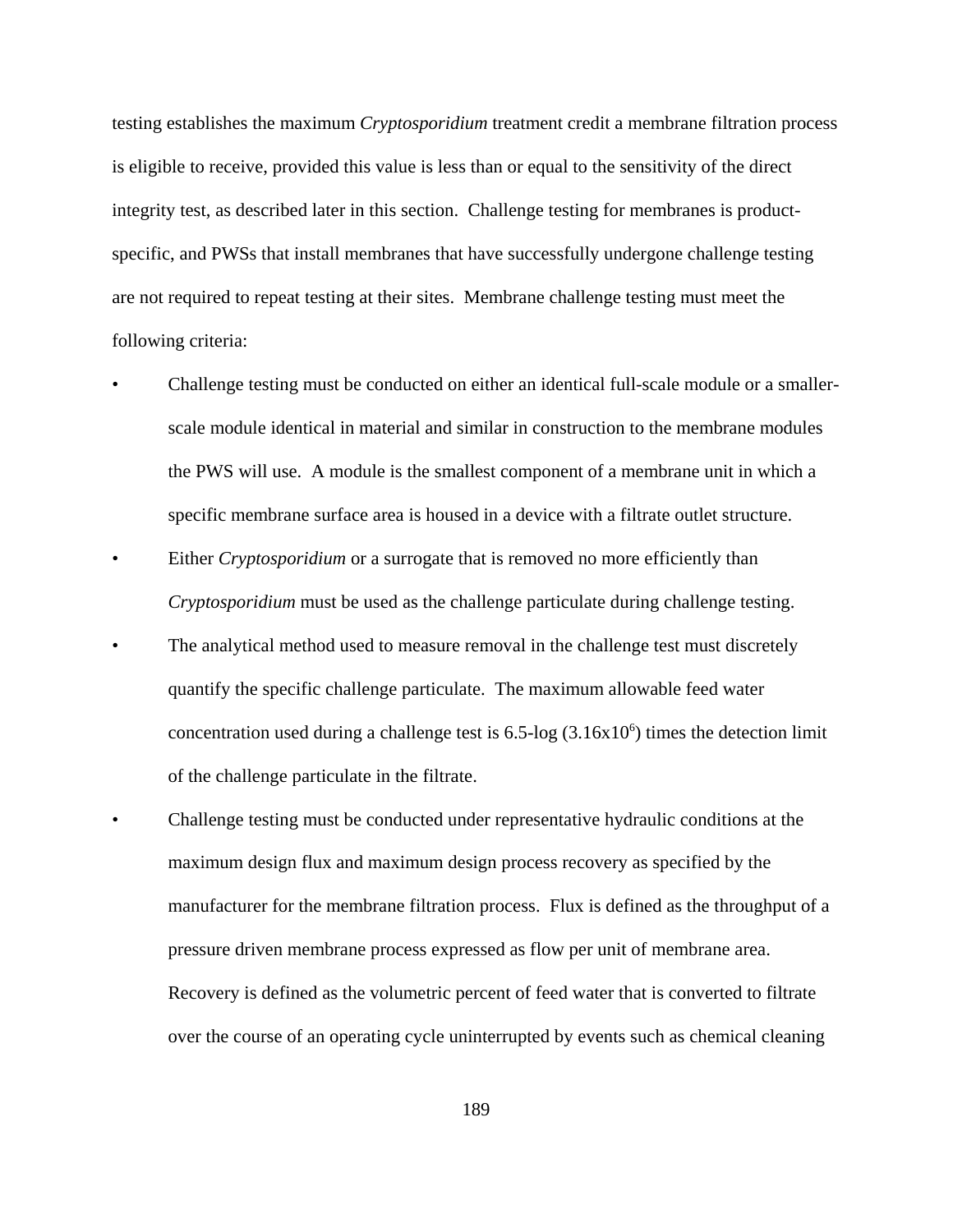or a solids removal process (i.e., backwashing).

- The removal efficiency for the membrane is determined from the results of the challenge test, expressed as a log removal value (LRV). A LRV must be calculated for each membrane module evaluated during the challenge test based on the feed and filtrate concentrations of the challenge particulate for that module. The individual LRVs for each module are used to determine the overall removal efficiency of the membrane product. If fewer than twenty modules are tested, the overall removal efficiency is assigned a value equal to the lowest of the representative LRVs for the various modules tested. If twenty or more modules are tested, then the overall removal efficiency is assigned a value equal to the  $10<sup>th</sup>$  percentile of the representative LRVs for the various modules tested.
- As part of the challenge test, a quality control release value (QCRV) must be established for a non-destructive performance test (e.g., bubble point test, diffusive airflow test, pressure/vacuum decay test) that demonstrates the *Cryptosporidium* removal capability of the membrane module. The non-destructive performance test must be applied to each membrane module a PWS uses in order to verify *Cryptosporidium* removal capability. Membrane modules that do not meet the established QCRV are not eligible for the *Cryptosporidium* removal credit demonstrated during challenge testing.

If a previously tested membrane product is modified in a manner that could change the removal efficiency of the membrane or the applicability of non-destructive performance test and associated QCRV, the modified membrane filter must be challenge tested to establish the removal efficiency and QCRV. If approved by the State, data from challenge testing conducted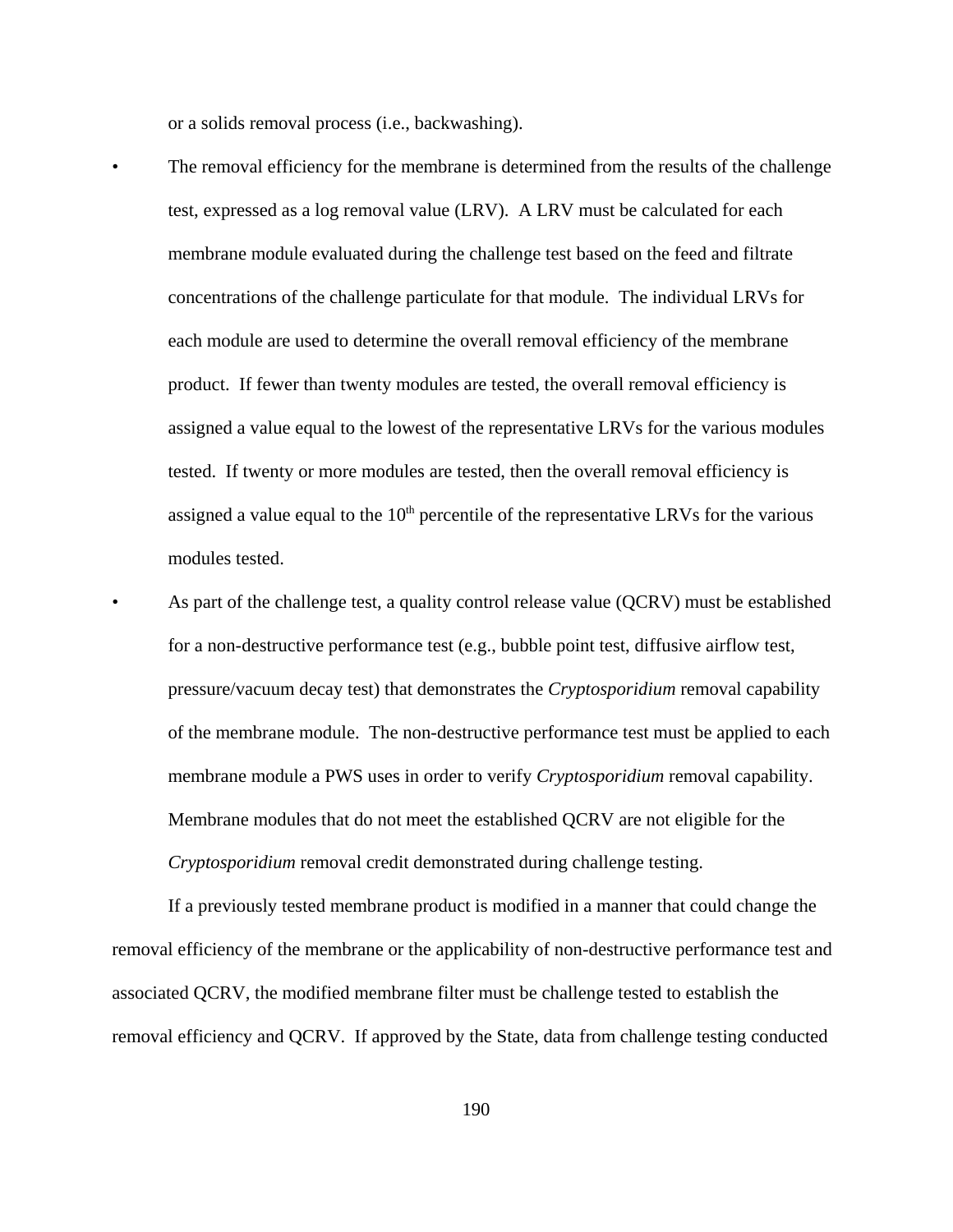prior to promulgation of today's rule may be considered in lieu of additional testing. However, the prior testing must have been conducted in a manner that demonstrates a removal efficiency for *Cryptosporidium* commensurate with the treatment credit awarded to the filter.

## *Membrane direct integrity testing*

In order to receive *Cryptosporidium* treatment credit for a membrane filtration process, PWSs must conduct direct integrity testing in a manner that demonstrates a removal efficiency equal to or greater than the removal credit awarded to the membrane filtration process. A direct integrity test is defined as a physical test applied to a membrane unit in order to identify and isolate integrity breaches (i.e., one or more leaks that could result in contamination of the filtrate).

Each membrane unit must be independently direct integrity tested, where a membrane unit is defined as a group of membrane modules that share common valving which allows the unit to be isolated from the rest of the system for the purpose of integrity testing or other maintenance. The direct integrity test must be applied to the physical elements of the entire membrane unit including membranes, seals, potting material, associated valving and piping, and all other components which under compromised conditions could result in contamination of the filtrate.

Common direct integrity tests include those that apply pressure or vacuum (such as the pressure decay test and diffusive airflow test) and those that measure the rejection of a particulate or molecular marker (such as spiked particle monitoring). Today's final rule does not stipulate the use of a particular direct integrity test. Instead, the direct integrity test must meet performance criteria for resolution, sensitivity, and frequency.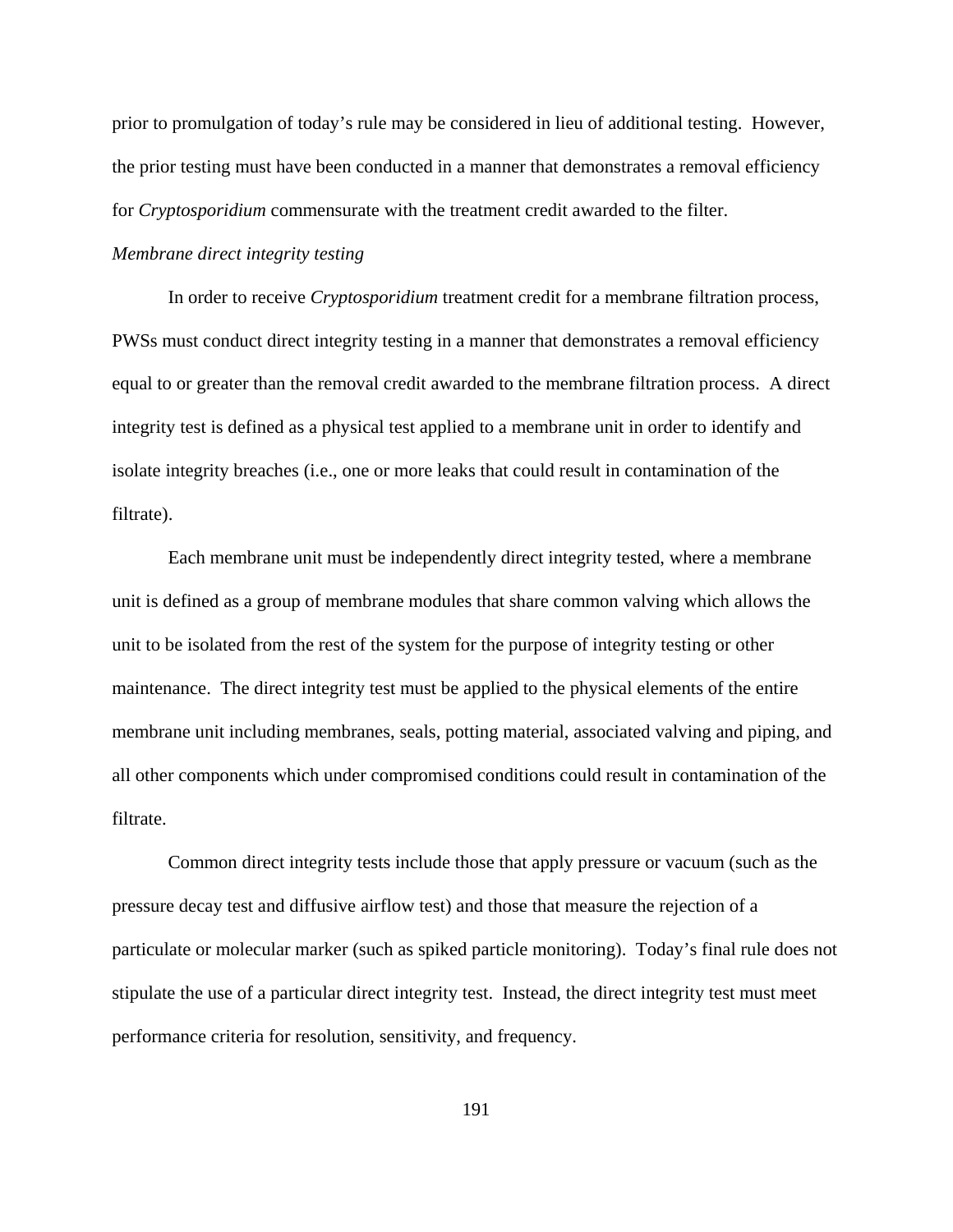"Resolution" is defined as the smallest leak that contributes to the response from a direct integrity test. Any direct integrity test applied to meet the requirements of this rule must have a resolution of 3 micrometers or less. The manner in which resolution is determined will depend on the type of direct integrity test used (i.e., pressure-based versus marker-based tests).

"Sensitivity" is defined as the maximum LRV that can be reliably verified by the direct integrity test. The sensitivity of the direct integrity test applied to a membrane filtration process to meet the *Cryptosporidium* treatment requirements of this rule must be equal to or greater than the removal credit awarded to the membrane filtration process. Furthermore, the increased concentration of suspended solids that occurs on the high pressure side of the membrane in some module designs must be considered in the sensitivity determination (i.e., the scouring action of some membrane designs keeps the accumulated solids in suspension where they may pass through an integrity breach). Specifically, the sensitivity of the direct integrity test is reduced by a factor that quantifies the increased concentration of suspended solids relative to the feed concentration.

The *"*frequency" of direct integrity testing specifies how often the test is performed over an established time interval. Direct integrity tests available at the time of promulgation are applied periodically and must be conducted on each membrane unit at a frequency of not less than once per day that the unit is in operation, unless the State determines that less frequent testing is acceptable. If continuous direct integrity test methods become available that also meet the sensitivity and resolution criteria described earlier, such a continuous test may be used in lieu of periodic testing.

PWSs must establish a direct integrity test control limit that is indicative of an integral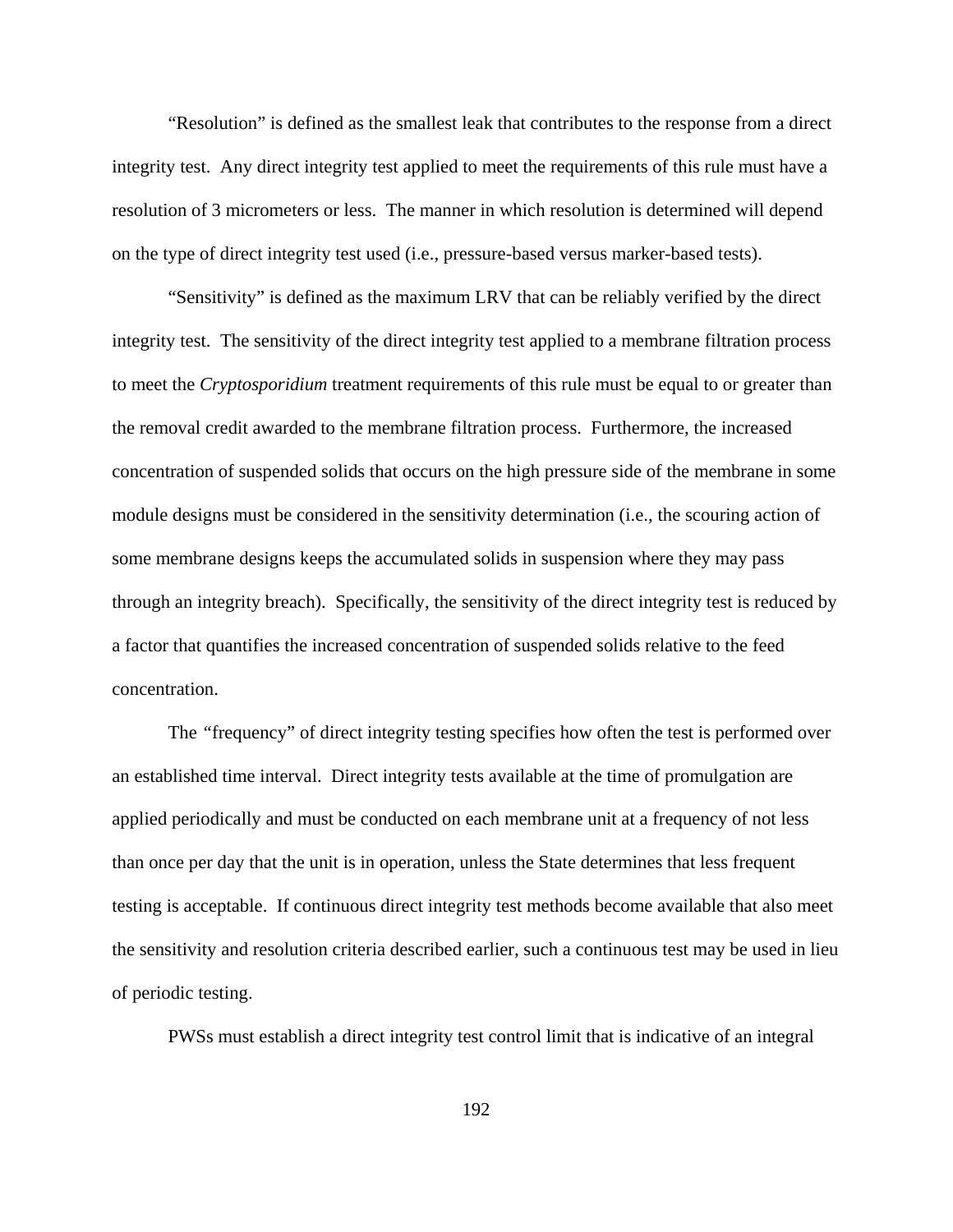membrane unit capable of meeting the *Cryptosporidium* removal credit awarded to the membrane. If the control limit for the direct integrity test is exceeded, the membrane unit must be taken off-line for diagnostic testing and repair. The membrane unit may only be returned to service after the repair has been completed and confirmed through the application of a direct integrity test. A monthly report must be submitted to the State summarizing all direct integrity test results above the control limit and the corrective action that was taken in each case.

# *Continuous indirect integrity monitoring*

Available direct integrity test methods are applied periodically since the membrane unit must be taken out of service to conduct the test. In order to provide some measure of process performance between direct integrity testing events, PWSs must perform continuous indirect integrity monitoring on each membrane unit. Continuous indirect integrity monitoring is defined as monitoring some aspect of filtrate water quality that is indicative of the removal of particulate matter at a frequency of at least once every 15 minutes. If a continuous direct integrity test is implemented that meets the resolution and sensitivity criteria described previously in this section, continuous indirect integrity monitoring is not required.

Unless the State approves an alternative parameter, continuous indirect integrity monitoring must include continuous filtrate turbidity monitoring. If the filtrate turbidity readings are above 0.15 NTU for a period greater than 15 minutes, the PWS must perform direct integrity testing on the associated membrane unit.

If the State approves an alternate parameter for continuous indirect integrity monitoring, the State must approve a control limit for that parameter. If the parameter exceeds the control limit for a period greater than 15 minutes, the PWS must perform direct integrity testing on the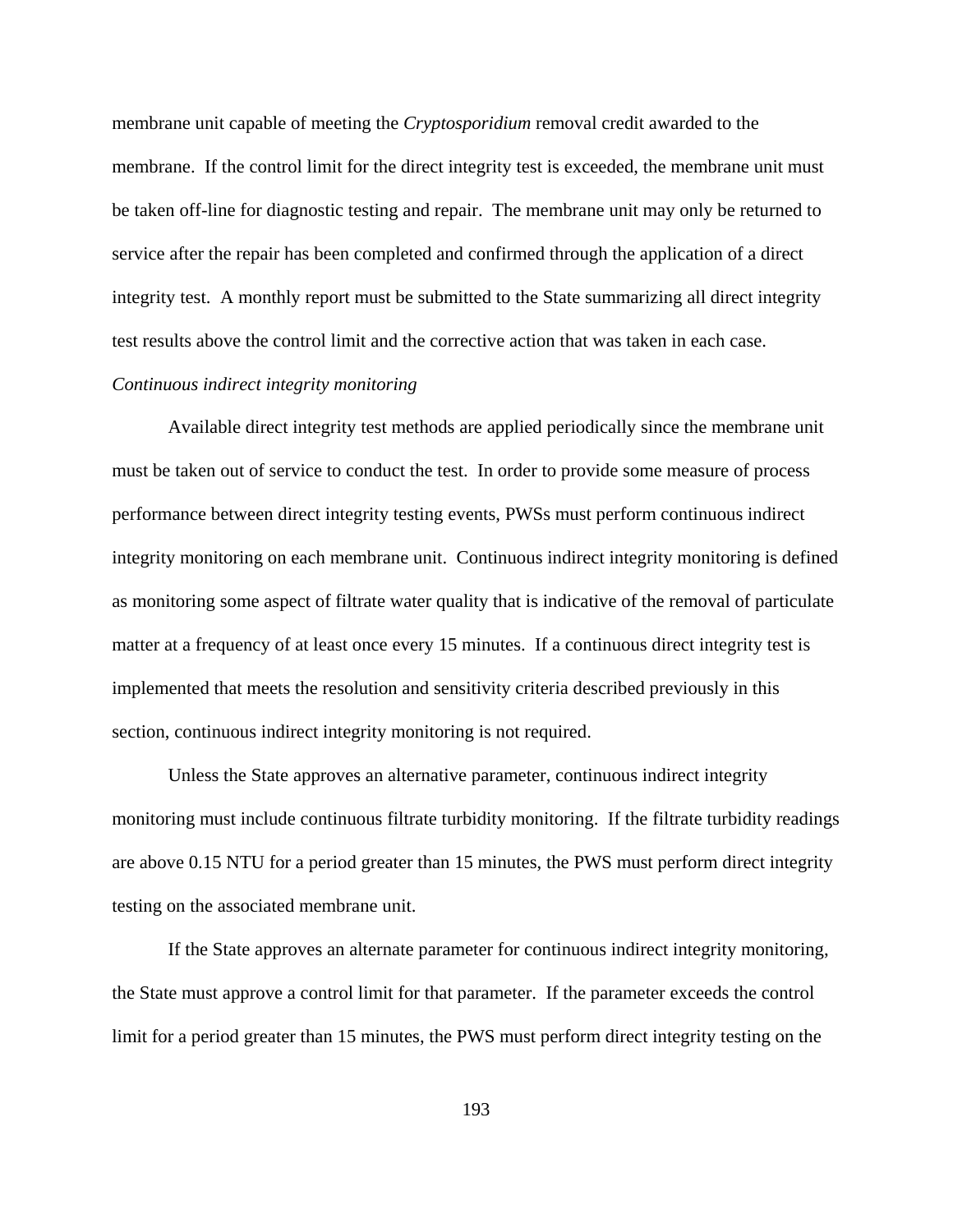associated membrane unit.

PWSs must submit a monthly report to the State summarizing all continuous indirect integrity monitoring results triggering direct integrity testing and the corrective action that was taken in each case.

EPA has developed the *Membrane Filtration Guidance Manual* to assist systems with implementation of these requirements. This guidance may be requested from EPA's Safe Drinking Water Hotline, which may be contacted as described under **FOR FURTHER INFORMATION CONTACT** in the beginning of this notice.

#### *b. Background and analysis*

In the August 11, 2003 proposed LT2ESWTR, EPA proposed to establish criteria for awarding credit to membrane filtration processes for removal of *Cryptosporidium* (USEPA 2003g). The Agency based these criteria on data demonstrating the *Cryptosporidium* removal efficiency of membrane filtration processes, a critical evaluation of available integrity monitoring techniques, and study of State approaches to the regulation of membrane filtration for pathogen removal. This information is summarized in the report *Low-Pressure Membrane Filtration for Pathogen Removal: Application, Implementation, and Regulatory Issues* (USEPA 2001g).

As summarized in this report, a number of studies demonstrate the ability of membrane filtration processes to remove pathogens, including *Cryptosporidium*, to below detection levels (USEPA 2001g). In some studies that used *Cryptosporidium* seeding, measured removal efficiencies were as high as 7-log (Jacangelo, et al., 1997; Hagen, 1998; Kachalsky and Masterson, 1993). In other studies, removal efficiencies ranged from 4.4- to 6.5-log and were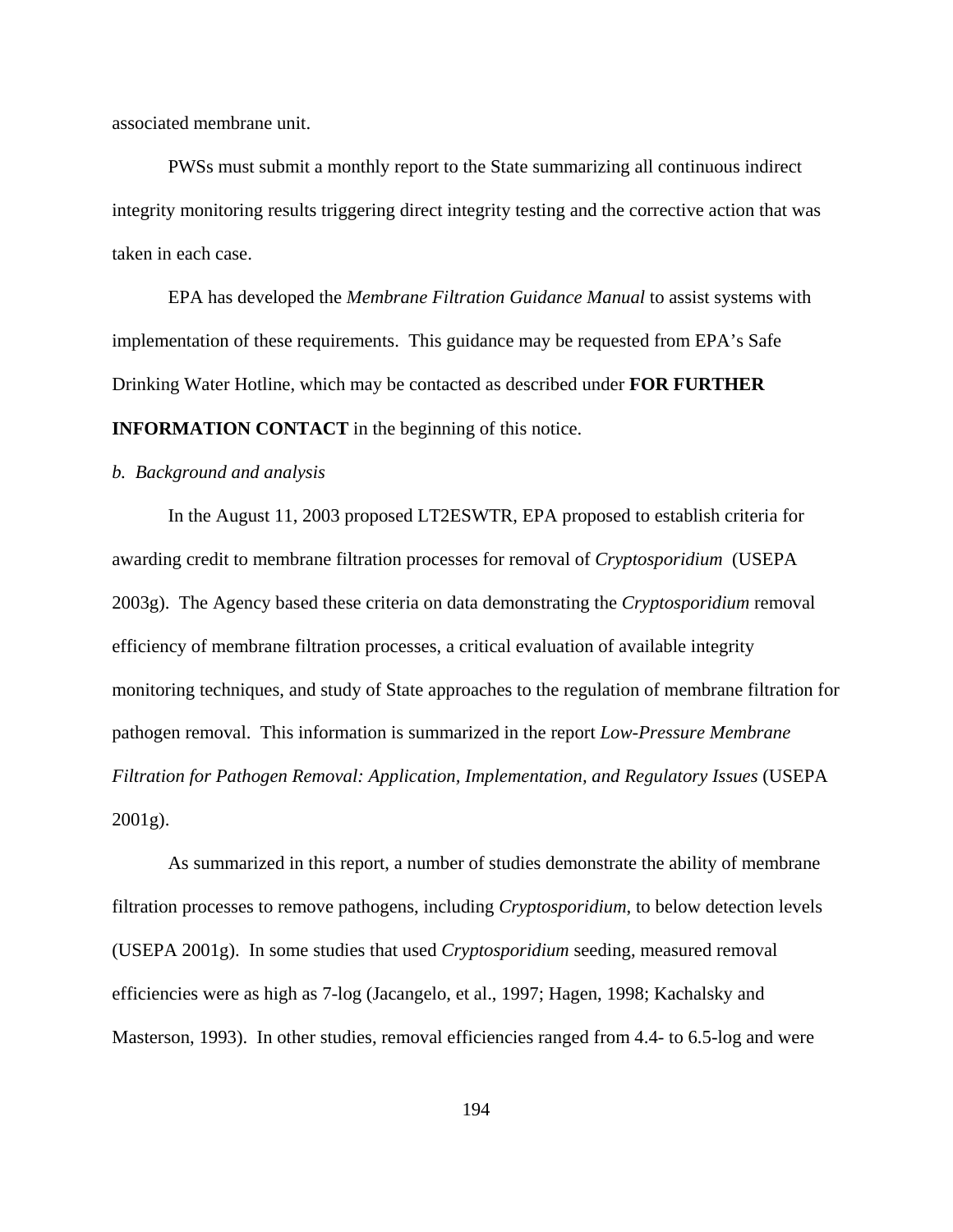only limited by the seeded concentration of *Cryptosporidium* oocysts (Dwyer, et al. 1995, Jacangelo et al. 1989, Trussel, et al. 1998, NSF 2000a-g, Olivieri 1989). Collectively, these results demonstrate that an integral membrane module (i.e., a membrane module without any leaks or defects, with an exclusion characteristic smaller than *Cryptosporidium*) is capable of removing this pathogen to below detection in the filtrate, independent of the influent concentration.

The 2003 proposal included a provision for challenge testing membranes to demonstrate the removal efficiency of *Cryptosporidium*. EPA believes this requirement is necessary due to the proprietary nature of these products and the lack of any uniform design criteria for establishing the exclusion characteristic of a membrane. Guidance on the design and conduct of a challenge test to meet the requirements of this rule is presented in the *Membrane Filtration Guidance Manual*.

Challenge testing is required on a product-specific basis, rather than a site-specific basis; thus, modules used in full-scale facilities will generally not be directly challenge tested. The removal capability of production membrane modules is verified through the application of a nondestructive performance test, such as a bubble point test. A quality control release value (QCRV) for the non-destructive performance test can be related to the results of the challenge test and used to demonstrate the ability of production modules to achieve the *Cryptosporidium* removal efficiency demonstrated during challenge testing. Most membrane manufacturers have adapted some form of non-destructive testing for the purpose of product quality control and have established a QCRV that is indicative of an acceptable product. It may be possible to apply these existing practices to meet the requirements of today's final rule.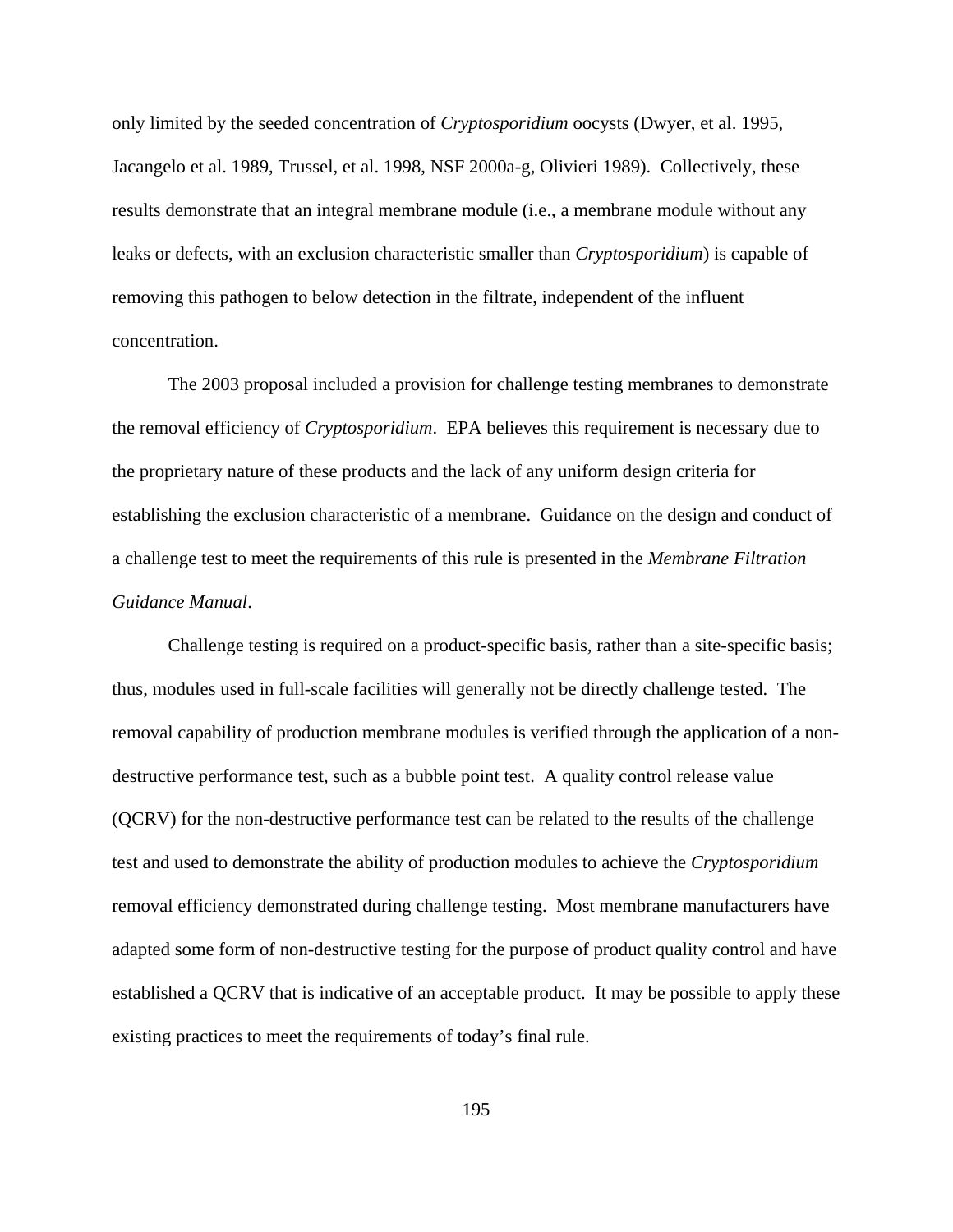While challenge testing demonstrates the removal efficiency of an integral membrane module, defects or leaks in the membrane or other system components can result in contamination of the filtrate unless they are identified, isolated, and repaired. In order to verify continued performance of a membrane system, today's final rule requires direct integrity testing of membrane filtration processes used to meet the *Cryptosporidium* treatment requirements of this rule.

An evaluation of available direct integrity tests indicates that pressure-based tests are widely applied and sufficiently sensitive to provide verification of removal efficiencies in excess of 4-log. Marker-based direct integrity tests are also available, and new direct integrity tests may be developed that present an improvement over existing tests. Rather than specify a particular direct integrity test, today's final rule defines performance criteria for direct integrity testing. These criteria are resolution, sensitivity, and frequency, as previously described. EPA believes that this approach will provide flexibility for the development and implementation of future innovations in direct integrity testing while ensuring that any test applied to meet the requirements of this rule will achieve the required level of performance.

Since available direct integrity tests require taking the membrane unit out of service to conduct the test, today's rule establishes a minimum test frequency for direct integrity testing. Currently, there is no standard frequency for direct integrity testing that has been adopted by all States and membrane treatment facilities. In a 2000 survey, the required frequency of integrity testing was found to vary from once every four hours to once per week; however, the most common frequency for conducting a direct integrity test was once every 24 hours (USEPA 2001g). Specifically, 10 out of 14 States that require periodic direct integrity testing specify a

196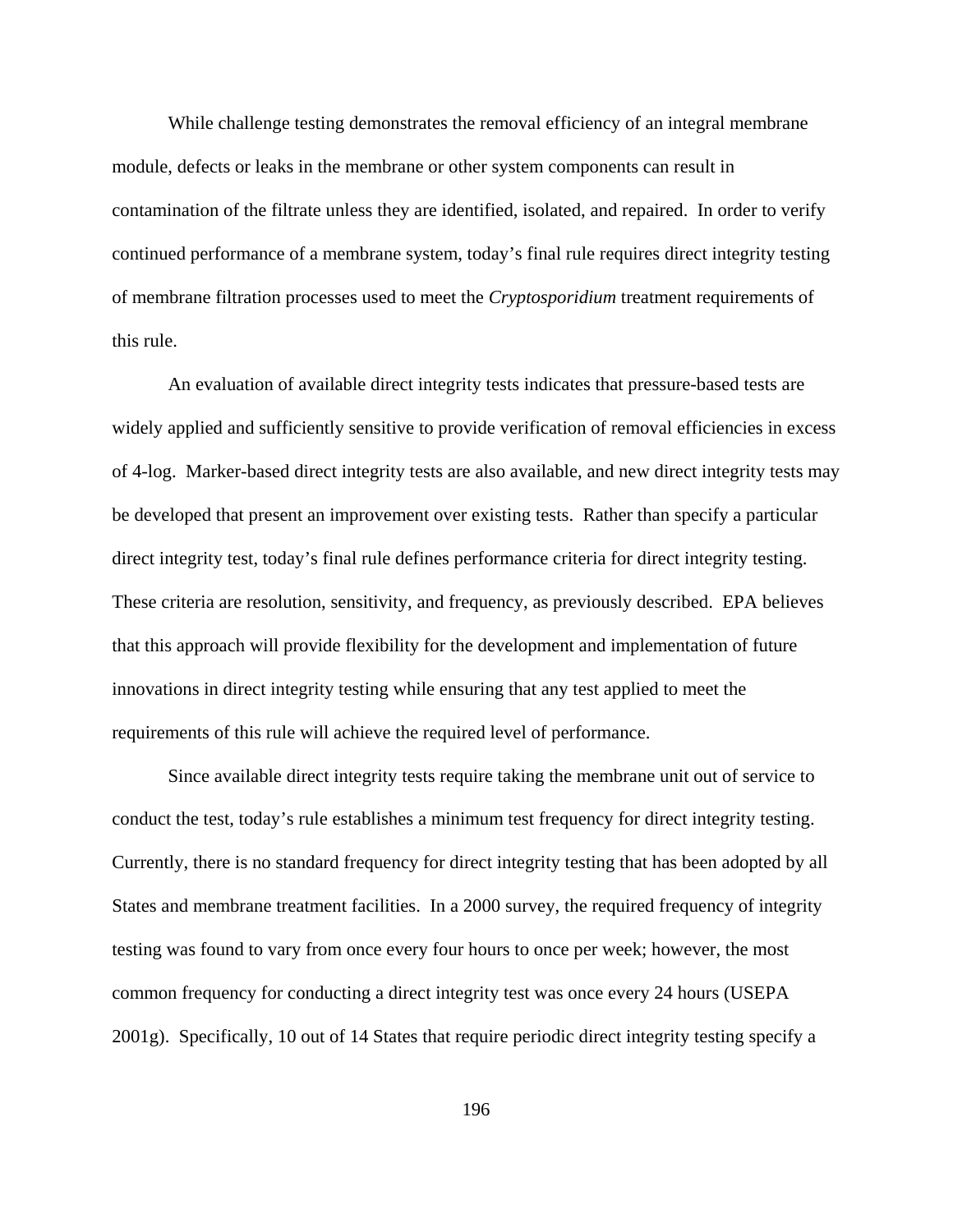frequency of once per day. Furthermore, many membrane manufacturers of systems with automated integrity test systems set up the membrane units to automatically perform a direct integrity test once per day.

 EPA believes that daily direct integrity testing is appropriate for most membrane filtration installations, but under some circumstances, less frequent testing may be adequate. Thus, EPA is allowing States to approve less frequent direct integrity testing on the basis of demonstrated process reliability, use of multiple barriers effective for *Cryptosporidium*, or reliable process safeguards.

Due to the periodic nature of direct integrity testing, today's rule includes a provision for continuous indirect integrity monitoring. While indirect monitoring is not as sensitive as direct testing, it provides an indication of process performance to ensure that a major failure has not occurred between application of direct integrity tests.

# *c. Summary of major comments*

In response to the 2003 proposal, the Agency received significant comments on the following issues related to membrane filtration: the frequency of direct integrity testing; the procedure necessary to determine removal credit for membrane filtration; and the requirement for continuous indirect integrity monitoring.

The 2003 proposal requested comment on the proposed minimum direct integrity test frequency of once per day. Some commenters supported the daily frequency and commented that many states have already adopted this standard. Others commented that direct integrity testing once per day is too frequent, citing the lack of data in the proposal documenting the rate of membrane failure, as well as the loss in production that occurs when the membrane unit is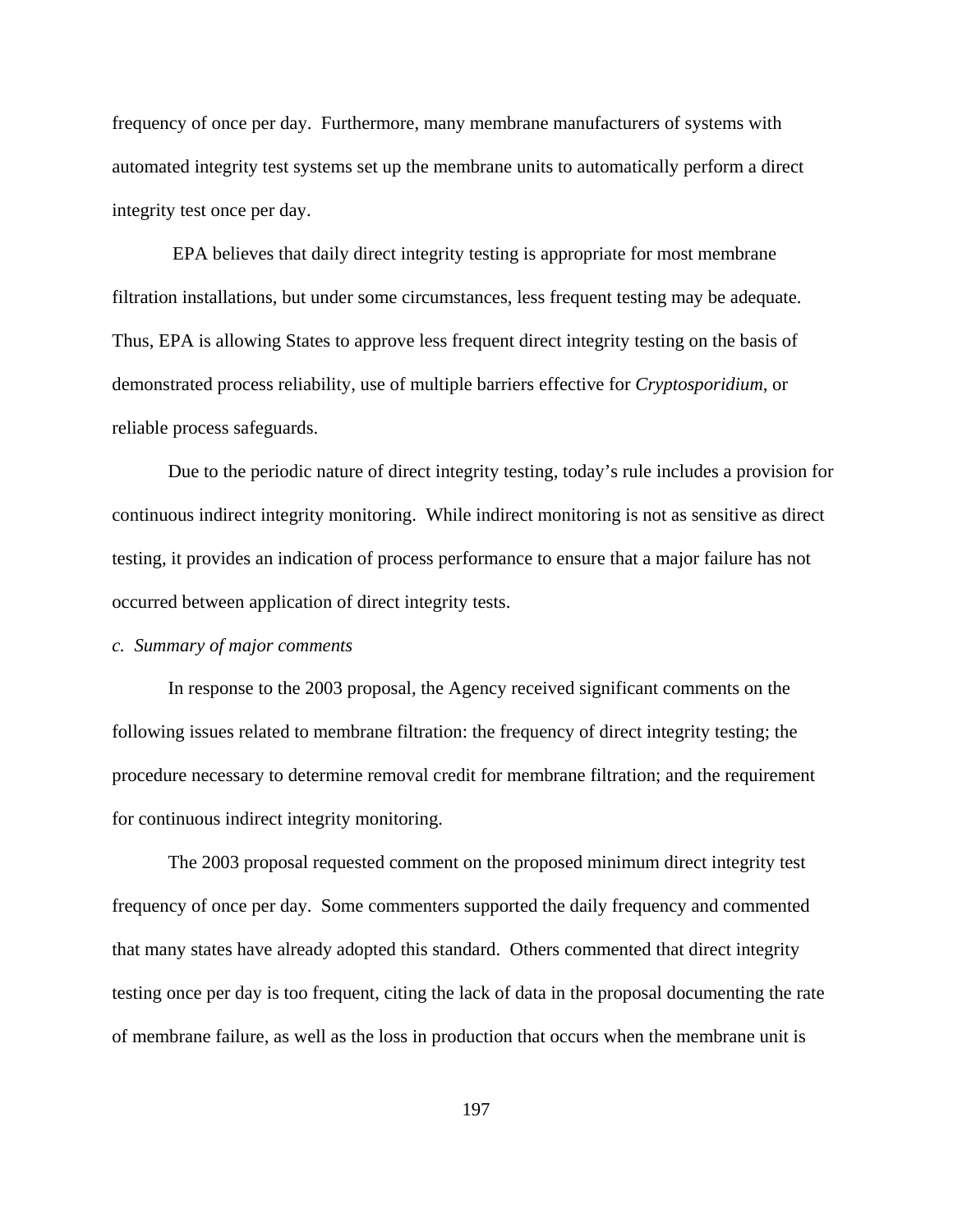taken off-line for testing.

While EPA recognizes these concerns, a critical factor in establishing a testing frequency is the amount of time that water from a compromised membrane unit is supplied to the public before the integrity breach is detected. EPA believes that this factor is most important to public health protection and that daily direct integrity testing is appropriate for the majority of membrane systems. However, EPA also acknowledges that there may be circumstances under which less frequent testing may provide adequate public health protection, and has revised the rule to allow States to permit less frequent direct integrity testing based on demonstrated process reliability, use of multiple barriers effective for *Cryptosporidium*, or reliable process safeguards.

Several commenters expressed concern with the process needed to determine appropriate removal credit for membrane filtration. However, many commenters also supported the flexibility provided to States in determining the appropriate removal credit for membrane filtration based on the criteria defined in the 2003 proposal. EPA believes that the proposed approach for awarding *Cryptosporidium* removal credit to membrane filtration is supported by the available data and analysis, and will allow higher removal credits to be considered on a scientifically sound basis. EPA recognizes that the flexibility provided in the regulation does increase the complexity of determining removal credits for membrane filtration. To address this issue, EPA has developed extensive guidance to support the implementation of requirements for membrane filtration.

EPA received comment that continuous indirect integrity monitoring is unnecessary due to the poor sensitivity of currently available methods. EPA acknowledges that currently available indirect monitoring methods are less sensitive than available direct integrity tests.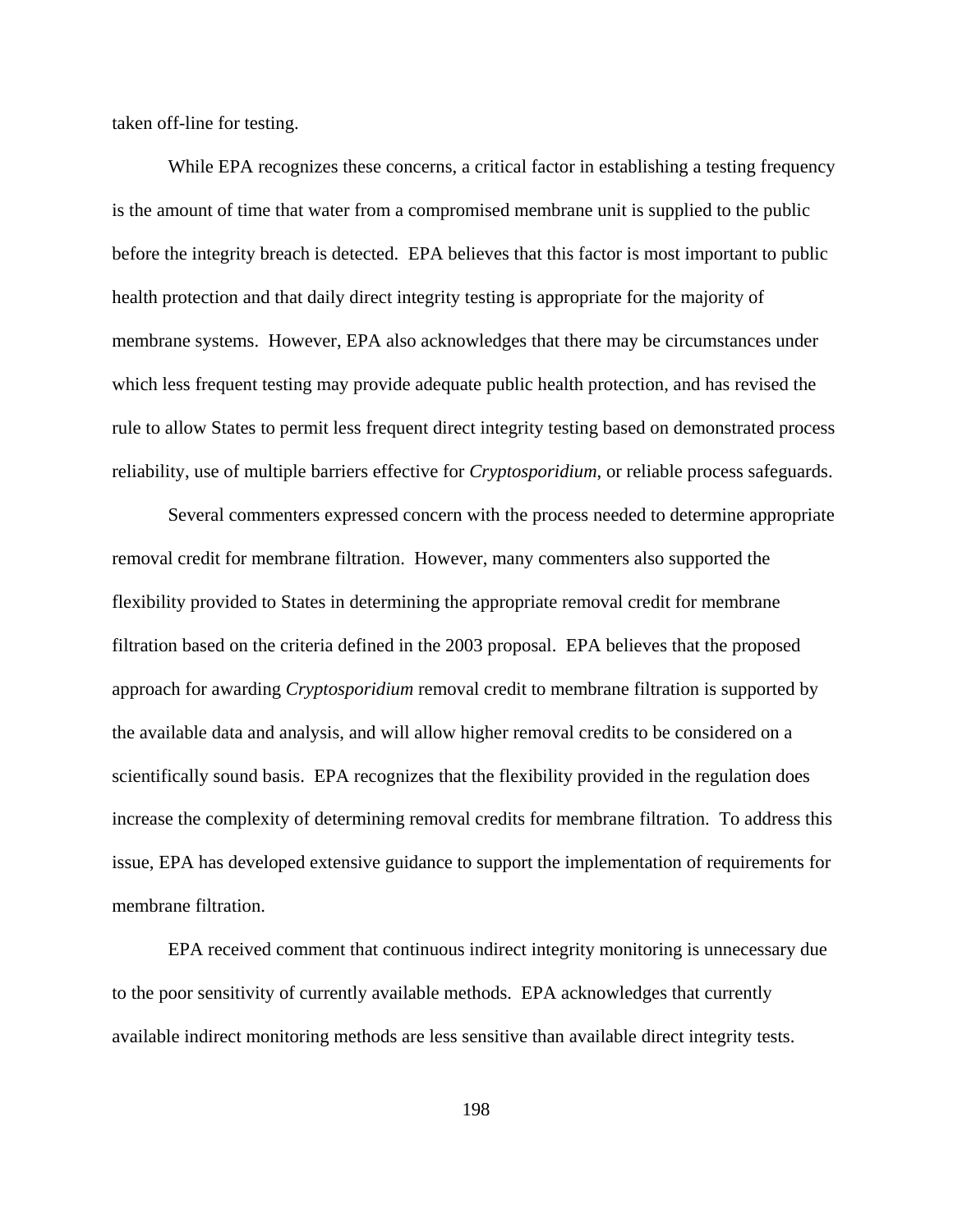However, EPA believes that continuous indirect integrity monitoring is necessary to protect public health. Specifically, continuous monitoring may alert a system of potentially severe integrity breaches that could result in bypass of unfiltered water around the membrane filtration process and pose a risk to public health. Furthermore, EPA has provided States with the flexibility to permit use of more sensitive continuous indirect monitoring methods and/or to establish lower control limits. Also, implementation of continuous direct integrity testing would preclude the need to implement any form of indirect integrity monitoring.

#### 12. Second stage filtration

## *a. Today's rule*

PWSs may receive 0.5-log credit towards the *Cryptosporidium* treatment requirements of today's rule for a second filtration stage. To be eligible for this credit, the second-stage filtration must meet the following criteria:

- **•** The filter must be a separate second stage of granular media filtration, such as sand, dual media, or granular activated carbon (GAC), that follows a first stage of granular media filtration (e.g., follows a conventional treatment or direct filtration plant).
- The first filtration stage must be preceded by a coagulation process.
- Both filtration stages must treat 100 percent of the treatment plant flow.
- The State must approve the treatment credit based on an assessment of the design characteristics of the filtration process.

This microbial toolbox option does not apply to bag filters, cartridge filters, membranes, or slow sand filters, which are addressed separately in the microbial toolbox. Further, this options does not apply to roughing filters, which are pretreatment processes that typically consist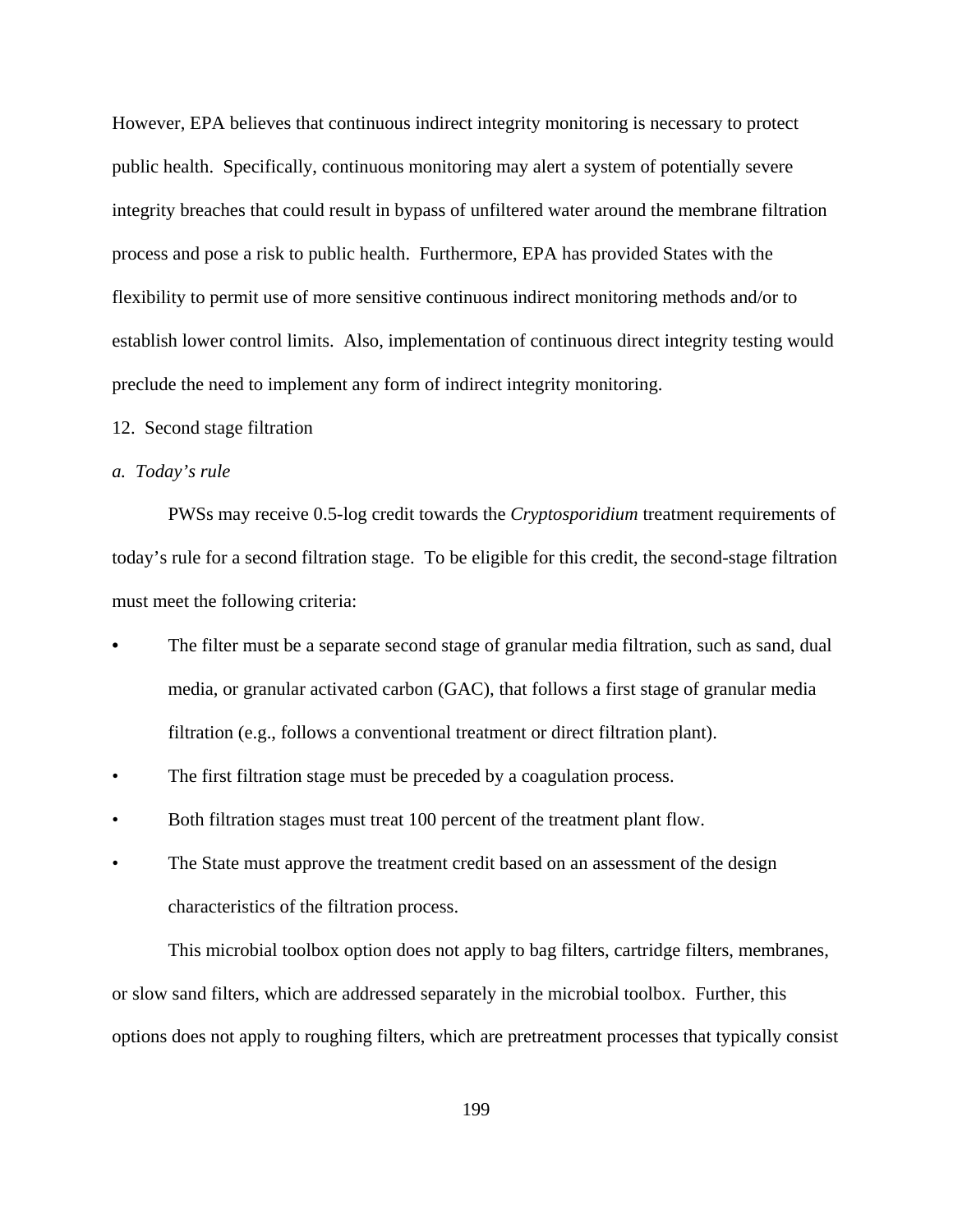of coarse media and are not preceded by coagulation. States may consider awarding treatment credit to roughing filters under a demonstration of performance.

PWSs may not receive additional treatment credit for both second-stage filtration and lower filter effluent turbidity (i.e., combined or individual filter performance) that is based on turbidity levels following the second filtration stage. PWSs may receive credit for both options based on turbidity following the first filtration stage.

#### *b. Background and analysis*

The Stage 2 M-DBP Advisory Committee recommended a 0.5-log *Cryptosporidium* treatment credit for a roughing filter with the stipulation that EPA identify the design and operational conditions under which such credit is appropriate. After reviewing available data, however, EPA was unable to determine conditions under which a roughing filter is likely to achieve at least 0.5-log removal of *Cryptosporidium*. Roughing filters consist of coarse media like gravel and usually are not preceded by coagulation. They are used to remove sediment and large particulate matter from raw water prior to the primary treatment processes. EPA identified no studies indicating that roughing filters would be effective for removal of *Cryptosporidium* (USEPA 2003a).

In contrast, numerous studies have demonstrated that granular media filtration can be effective for removing *Cryptosporidium* when preceded by coagulation (Patania et al. 1995, Nieminski and Ongerth 1995, Ongerth and Pecoraro 1995, LeChevallier and Norton 1992, LeChevallier et al. 1991, Dugan et al. 2001, Nieminski and Bellamy 2000, McTigue et al. 1998, Patania et al. 1999, Huck et al. 2000, Emelko et al. 2000). PWSs may implement a second granular media filtration stage to achieve various water quality objectives, such as increased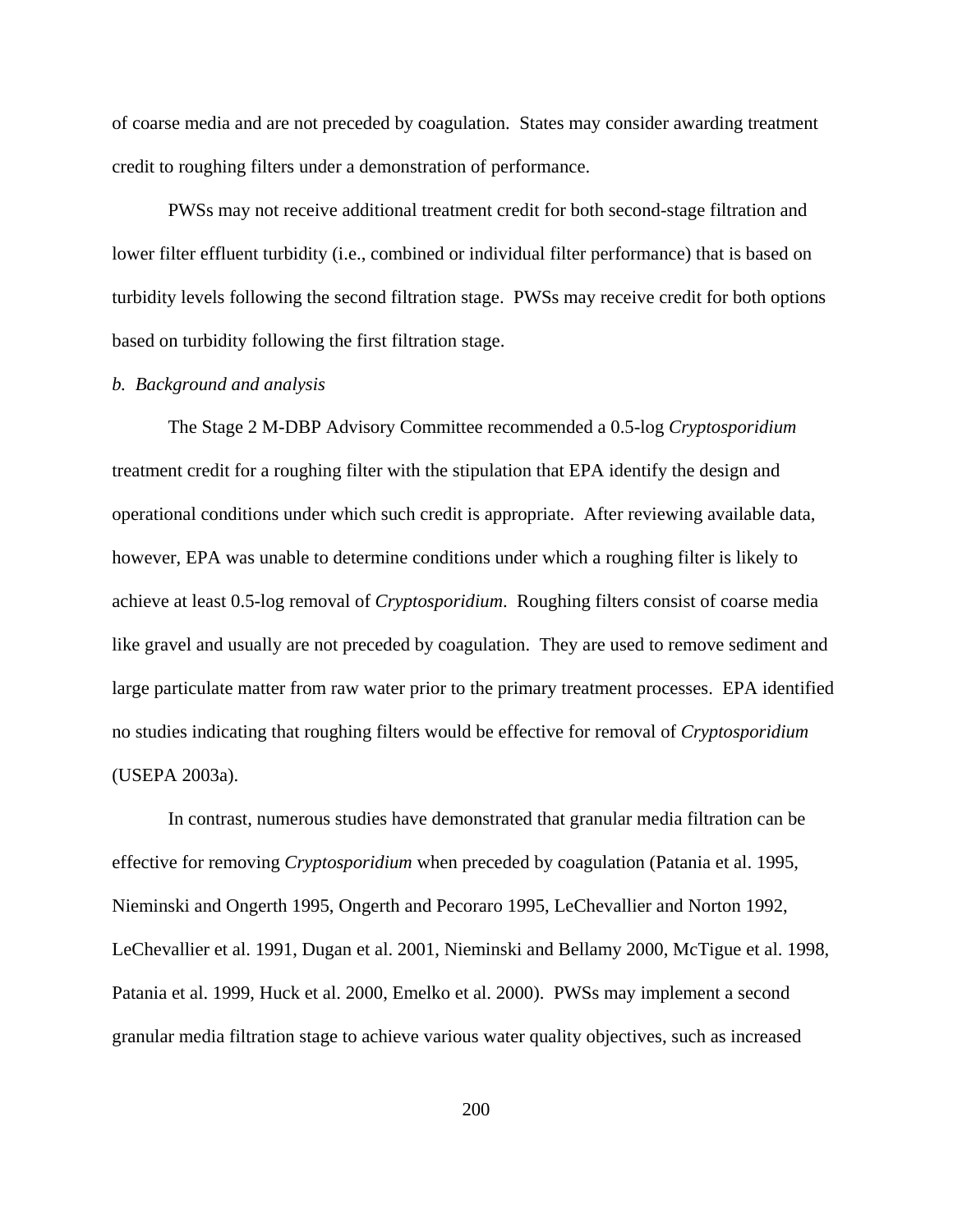removal of organic material in biologically active filters or removal of inorganic contaminants. Consequently, EPA believes that consideration of additional *Cryptosporidium* treatment credit for a second granular media filtration stage is appropriate.

The August 11, 2003 LT2ESWTR proposal included an additional 0.5-log *Cryptosporidium* treatment credit for PWSs that use a second separate filtration stage consisting of rapid sand, dual media, GAC, or other fine grain media. A cap, such as GAC, on a single stage of filtration did not qualify. In addition, the proposal required the first stage of filtration to be preceded by a coagulation step and both stages had to treat 100 percent of the plant flow. Today's final rule establishes this treatment credit with minimal changes from the proposal. The basis for this credit and for changes from the proposed rule are summarized in the following discussion.

While the studies of *Cryptosporidium* removal by granular media filtration cited previously evaluated only a single stage of filtration, the same removal mechanisms will be operative in a second stage of granular media filtration. Secondary filters may remove *Cryptosporidium* that were destabilized but not trapped in primary filters or that were trapped but subsequently detached from primary filters prior to backwash. Thus, EPA believes these studies are supportive of additional removal credit for a second filtration stage.

An important finding of these studies is that coagulation is necessary to achieve significant *Cryptosporidium* removal by granular media filtration (does not apply to slow sand filtration, which is addressed in the next section). Consequently, today's rule requires that the first filtration stage be preceded by coagulation for a PWS to receive treatment credit for secondstage filtration. This requirement is necessary to ensure that both filtration stages are effective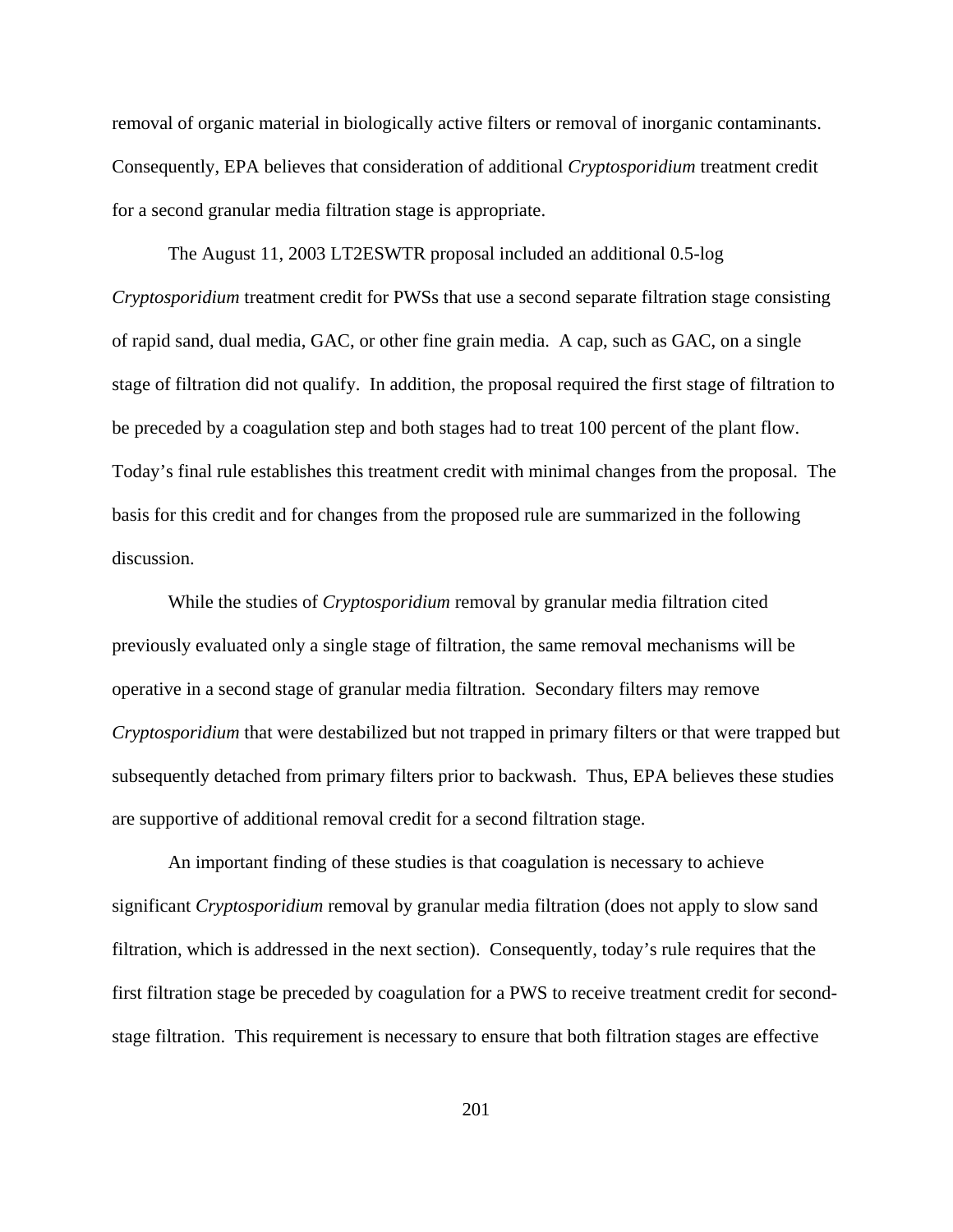for *Cryptosporidium* removal. PWSs will already comply with this requirement where a second filtration stage is applied after conventional treatment or direct filtration.

In the proposal, EPA also reviewed data provided by a PWS on the removal of aerobic spores through GAC filters (i.e., contactors) following conventional treatment. As discussed earlier, studies have demonstrated that aerobic spores can serve as an indicator of *Cryptosporidium* removal by granular media filtration (Dugan et al. 2001, Emelko et al. 1999 and 2000, Yates et al. 1998, Mazounie et al. 2000). Over a two year period, the mean removal of aerobic spores across the GAC filters exceeded 0.5-log. These results support the finding that a second stage of granular media filtration can reduce *Cryptosporidium* levels by 0.5-log or greater.

Today's rule does not establish design criteria such as filter depth or media size for second-stage filters to be eligible for treatment credit. While filter design will influence *Cryptosporidium* removal efficiency, EPA recognizes that appropriate filter designs will vary depending on the application. States have traditionally provided oversight for treatment process designs in PWSs. Accordingly, today's rule requires State review and approval of second-stage filter design as a condition for PWSs to receive additional treatment credit for this process. The *Microbial Toolbox Guidance Manual* addresses second-stage filtration for *Cryptosporidium* treatment credit.

# *c. Summary of major comments*

Public comment on the August 11, 2003 LT2ESWTR proposal generally supported additional treatment credit for second-stage filtration. Commenters raised specific concerns with EPA establishing design requirements for filtration, the sufficiency of data to support prescribed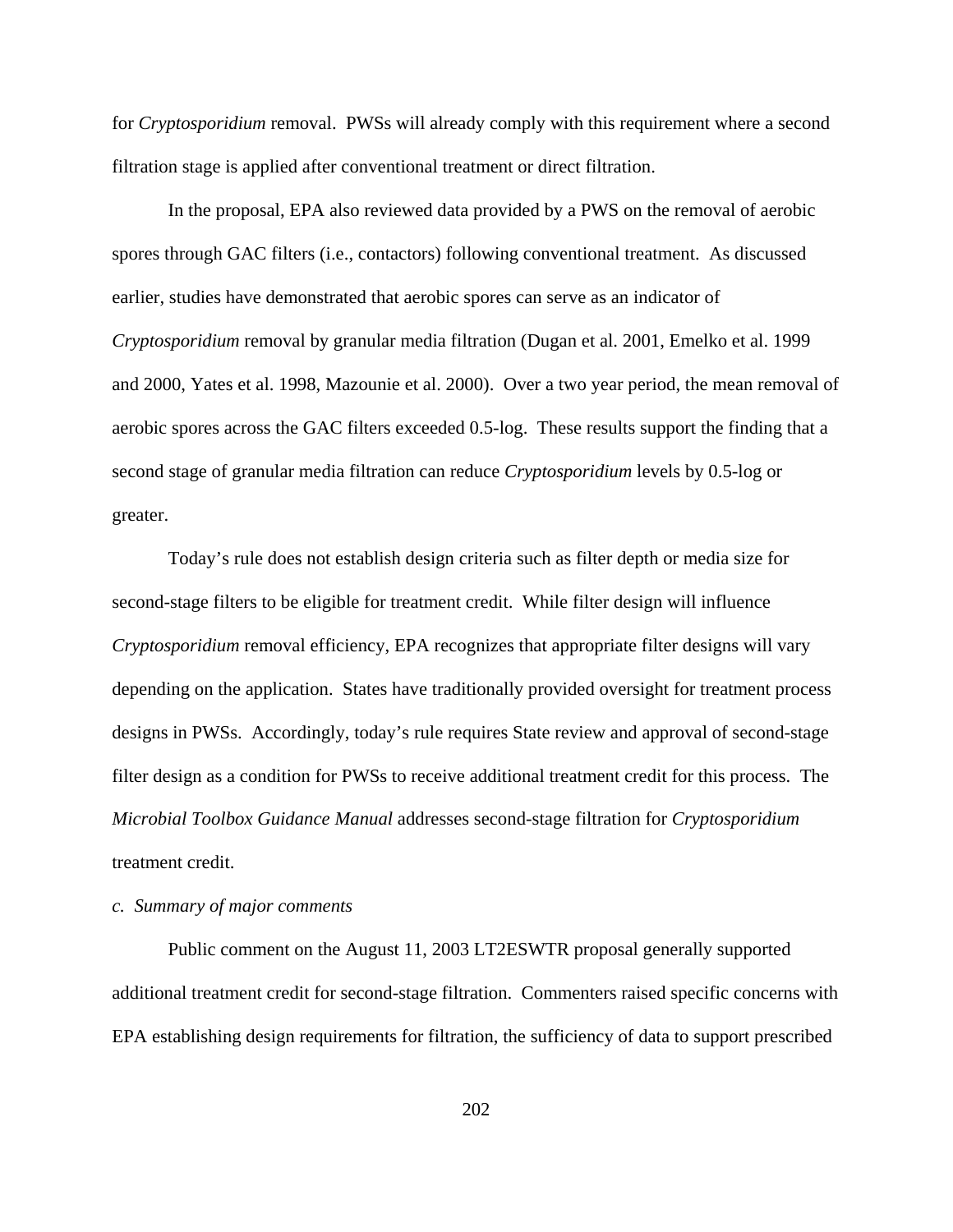treatment credit, and the expansion of this credit to include other filtration technologies. These comments and EPA's responses are summarized as follows.

In the proposal, EPA requested comment on whether a minimum filter depth should be required for PWSs to receive treatment credit for a second filtration stage. All commenters opposed EPA setting regulatory design standards for filters on the basis that PWSs and States need the flexibility to determine appropriate treatment designs. In response, EPA agrees that effective filter designs will vary depending on the application. Consequently, EPA is not establishing filter design criteria in today's rule, but is requiring that States approve designs for PWSs to receive treatment credit for second-stage filtration.

Many commenters stated that available data support the prescribed 0.5-log *Cryptosporidium* treatment credit for second-stage filtration. Some commenters provided additional data on the removal of aerobic spores through GAC filters following conventional treatment that showed a mean reduction greater than 1-log. In contrast, other commenters were concerned about the lack of data to support increased removal through a second filtration stage. These commenters recommended that treatment credit for second-stage filtration should be awarded only on a site-specific basis through a demonstration of performance.

EPA has concluded that available data are sufficient to support the prescribed 0.5-log treatment credit for second-stage filtration. Studies of granular media filtration demonstrate high levels of *Cryptosporidium* removal and one study has shown greater than 1.0-log removal through secondary GAC filters. Secondary filters can remove *Cryptosporidium* that pass through or detach from the primary filters. This added removal will help to stabilize finished water quality by providing a barrier during periods of the filtration cycle when the primary filters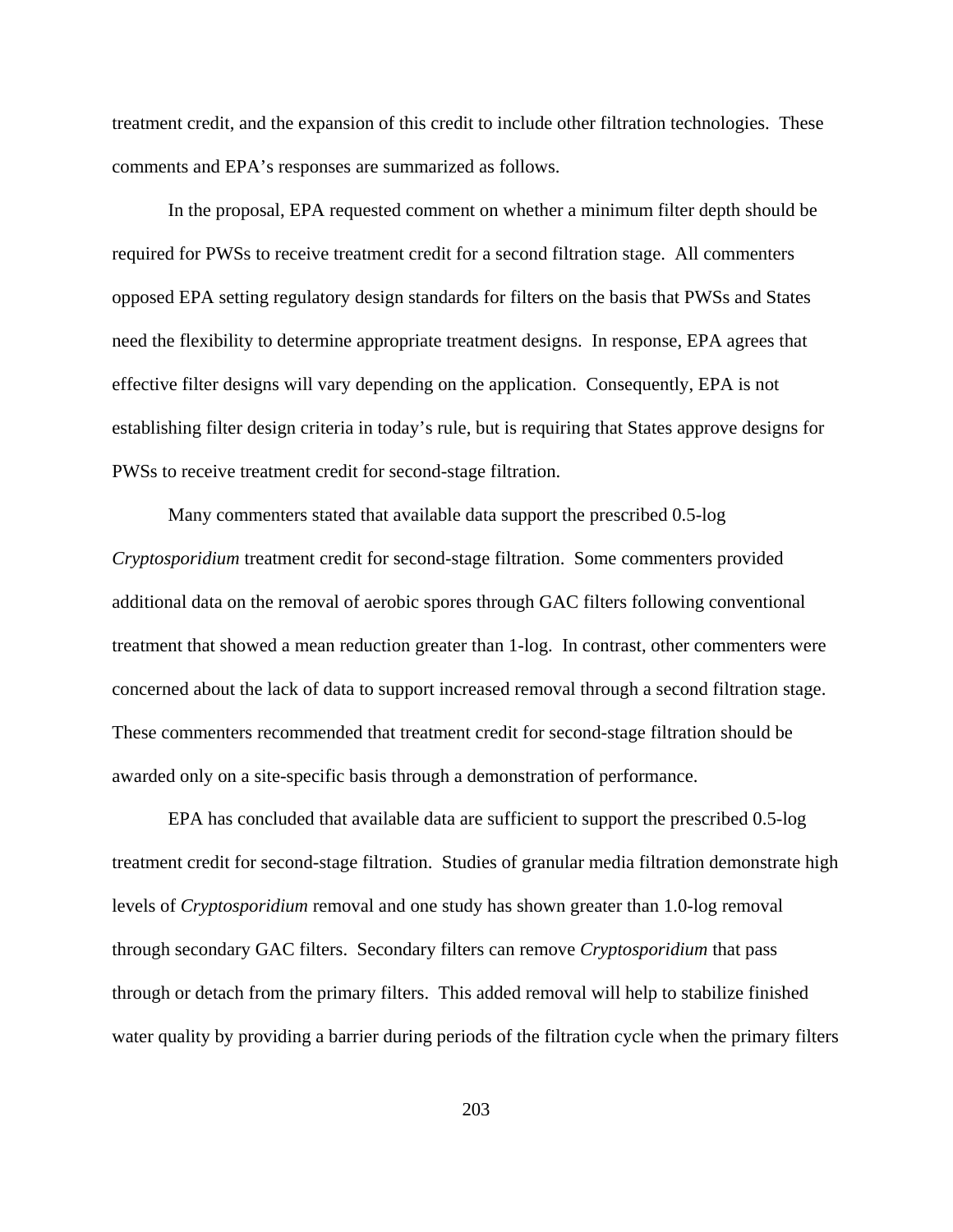are not performing optimally. Therefore, EPA is establishing this credit in today's rule.

Several commenters recommended that EPA expand the second-stage filtration option to include membranes, bag filters, and DE filtration. EPA notes that today's rule establishes prescribed treatment credits specifically for bag and cartridge filters and membranes as microbial toolbox options, and prescribed credit for DE filtration is addressed in section IV.B. PWSs may seek treatment credit for other filtration technologies through a demonstration of performance under today's rule.

#### 13. Slow sand filtration

#### *a. Today's rule*

PWSs may receive a 2.5-log credit towards the *Cryptosporidium* treatment requirements in today's rule for implementing slow sand filtration as a secondary filtration stage following a primary filtration process. To be eligible for this credit, the slow sand filtration must meet the following criteria:

- The slow sand filter must be a separate second stage of filtration that follows a first stage of filtration like conventional treatment or direct filtration;
- There must be no disinfectant residual in the influent water to the slow sand filtration process;
- Both filtration stages must treat 100 percent of the treatment plant flow from a surface water or GWUDI source; and
- The State must approve the treatment credit based on an assessment of the design characteristics of the filtration process.

Slow sand filtration used as a primary filtration process receives a prescribed 3-log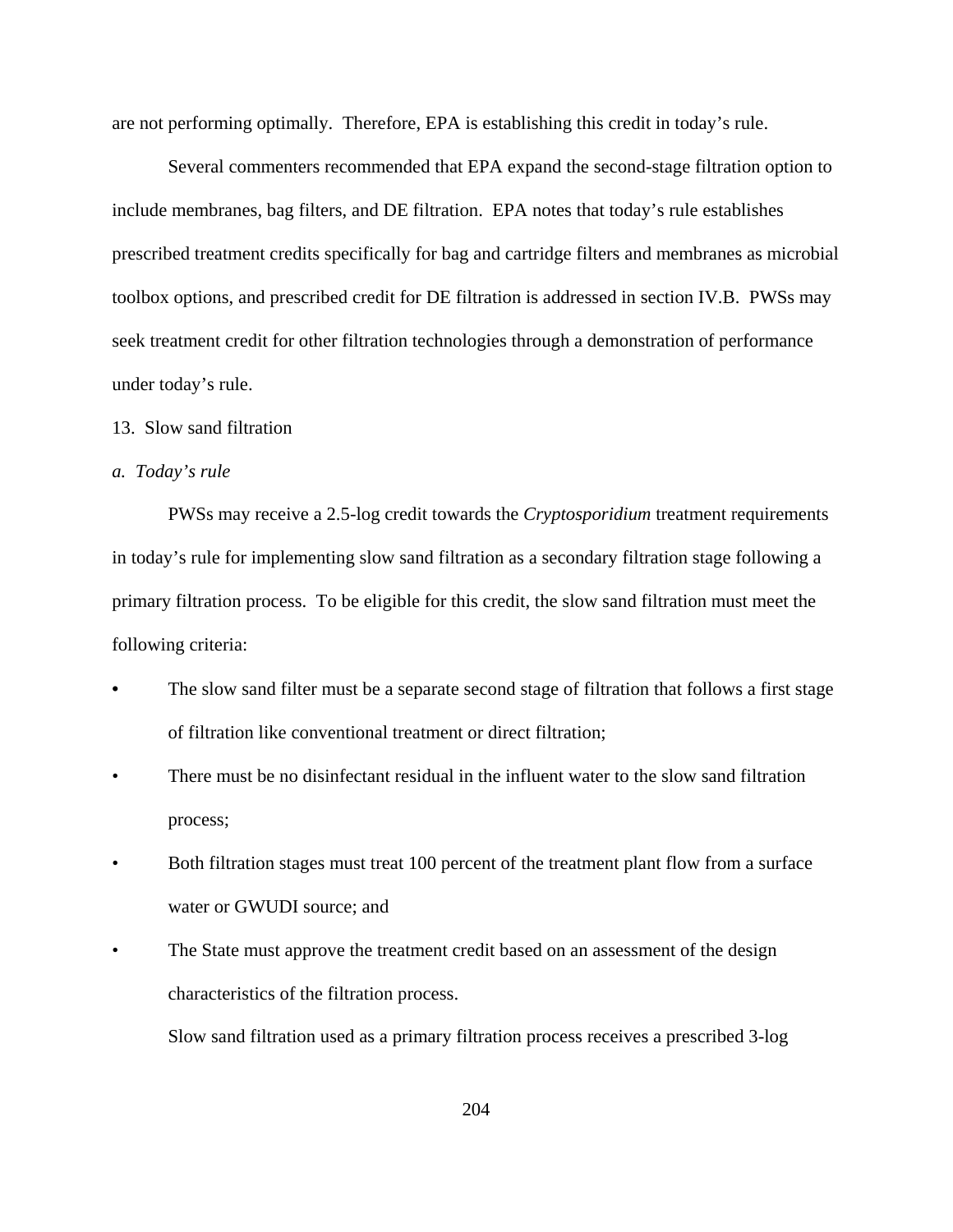*Cryptosporidium* treatment credit, as described in section IV.B.

# *b. Background and analysis*

Slow sand filtration is a process involving passage of raw water through a bed of sand at low velocity (generally less than 0.4 m/h), resulting in substantial particulate removal. Several studies have demonstrated that slow sand filtration can achieve significant *Cryptosporidium* removal (Schuler and Ghosh, 1991, Timms et al. 1995, Hall et al. 1994). Slow sand filtration is typically used as a primary filtration process, usually in small systems, rather than as a secondary filtration stage following conventional treatment or another primary filtration processes. EPA expects, however, that slow sand filtration would be effective for *Cryptosporidium* removal in such an application, which warrants consideration of treatment credit under today's rule.

The Stage 2 M-DBP Advisory Committee recommended that slow sand filtration receive 2.5-log or greater *Cryptosporidium* treatment credit when used in addition to existing treatment that achieves compliance with the IESWTR or LT1ESWTR. The August 11, 2003 LT2ESWTR proposal included 2.5-log treatment credit for slow sand as a secondary filtration process, with the only associated condition being no disinfectant residual in the water influent to the filter. In today's rule, EPA is establishing this treatment credit with minimal changes from the proposal. The following discussion summarizes the basis for this credit and for changes from the proposal.

Removal of microbial pathogens in slow sand filters is complex and is believed to occur through a combination of physical, chemical, and biological mechanisms, both on the surface and in the interior of the filter bed. In particular, biological activity in the upper layers of the filter is believed to promote microbial removal. Based on previously cited studies demonstrating greater than 4-log removal of *Cryptosporidium* through slow sand filtration, today's rule awards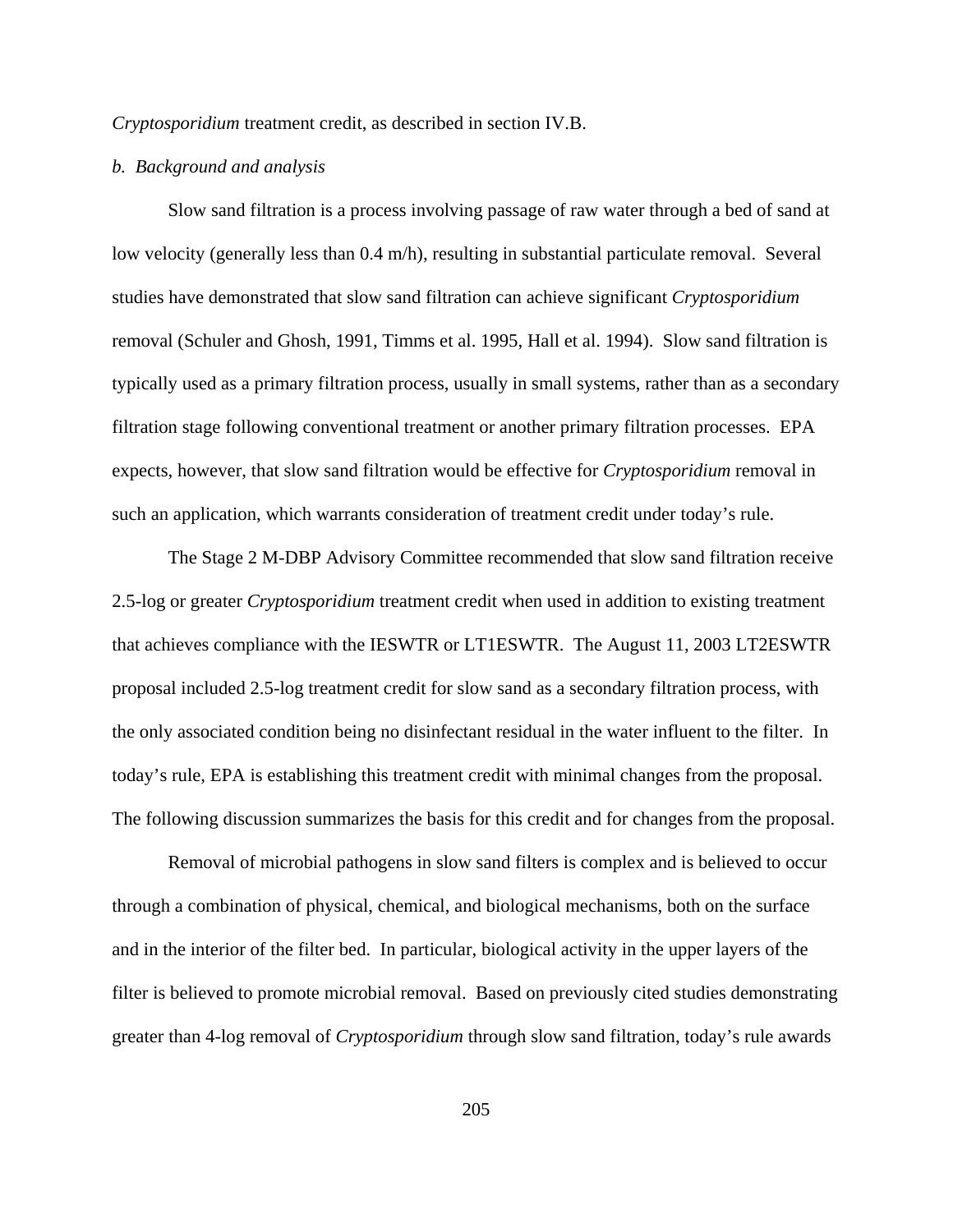a prescribed 3-log *Cryptosporidium* removal credit to slow sand filtration as a primary filtration process.

The effectiveness of slow sand as a secondary filtration process is more uncertain. In general, EPA expects that the same microbial removal mechanisms will be operative. However, due to the quality of treated water following a primary filtration process, filter ripening and development of the biologically active layer in a secondary slow sand filter may be inhibited. One study that evaluated *Cryptosporidium* removal by slow sand filtration alone and slow sand filtration preceded by a rapid sand filter observed similar removal levels in the two treatment trains (Hall et al. 1994). Because of the uncertainty regarding the performance of slow sand as a secondary filtration step and in consideration of the Advisory Committee recommendation, today's rule establishes a 2.5-log additional *Cryptosporidium* treatment credit for this application.

Due to the importance of biological activity to slow sand filter performance, PWSs may not receive the prescribed treatment credit if the influent water to the slow sand filter contains a disinfectant residual. EPA is not establishing design standards for slow sand filters in today's rule. Studies have shown, however, that design deficiencies in slow sand filters may lead to poor *Cryptosporidium* removal (Fogel et al. 1993). Consequently, States must approve slow sand filter designs as a secondary filtration stage for PWSs to receive treatment credit under today's rule.

# *c. Summary of major comments*

Public comment on the August 11, 2003 proposal focused on the question of whether the 2.5-log *Cryptosporidium* treatment credit for slow sand as a secondary filtration process is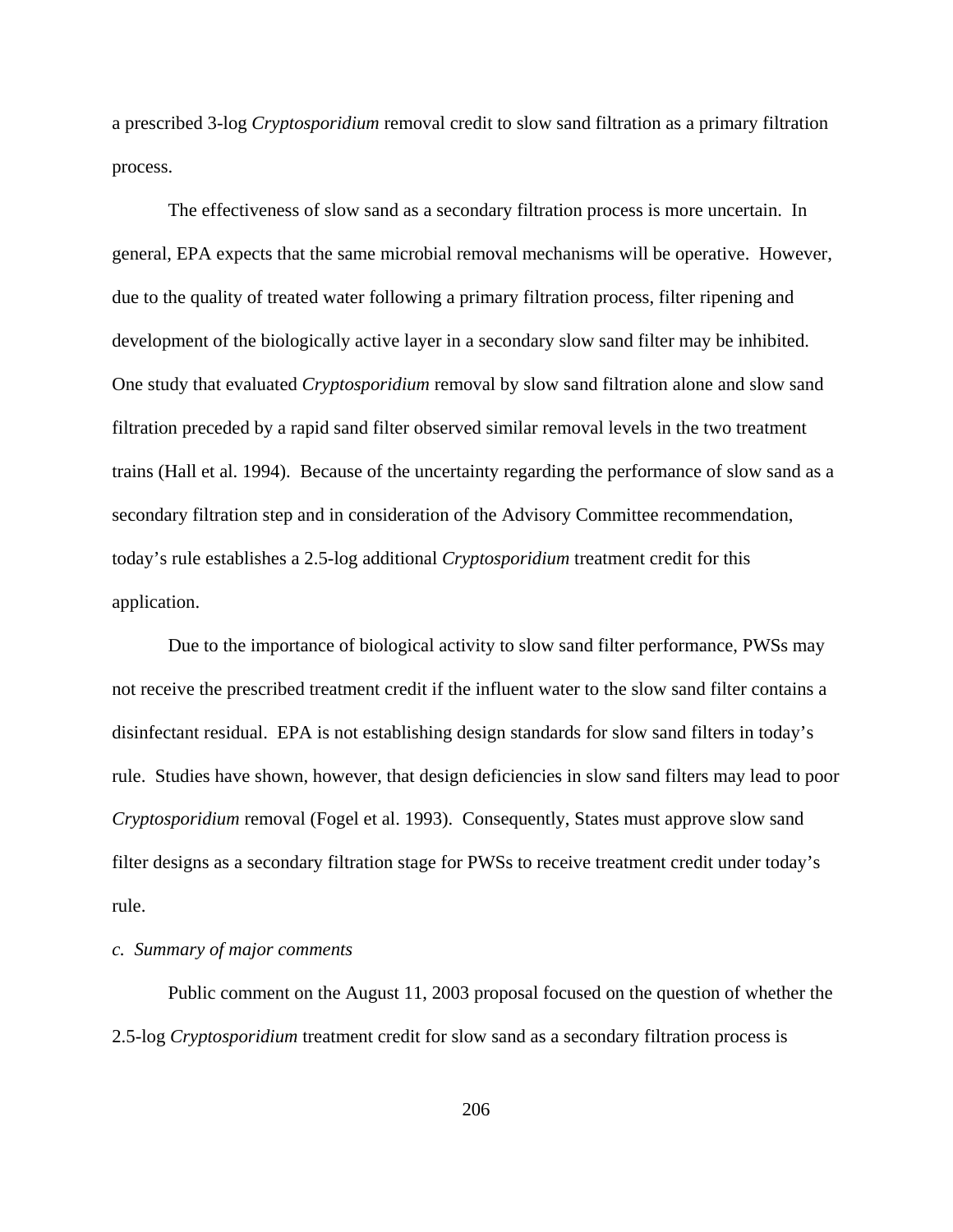appropriate. Many commenters supported the proposed treatment credit. These commenters cited studies demonstrating greater than 4-log *Cryptosporidium* removal by slow sand filtration and concluded that the data justify a 2.5-log treatment credit for slow sand filtration added to a clarification and filtration treatment train.

Several commenters, however, stated that this treatment credit is not justified due to the lack of data on the performance of slow sand as a secondary filtration step. Available studies on slow sand filter performance for *Cryptosporidium* removal have mostly been conducted on raw (i.e., unfiltered) water. These commenters were concerned that if slow sand filtration is applied following a primary filtration process, the filter ripening period and other factors will be significantly affected. As a result, the slow sand filtration may provide only limited removal over a long ripening period.

In response, EPA recognizes that little testing has been conducted on the performance of slow sand filtration specifically as a second filtration stage in a treatment train. However, available data do not indicate that slow sand filtration would be substantially less effective when used in this capacity. Slow sand filtration is recommended only for higher quality source waters, and water quality following a primary filtration process would be well within recommended design limits for slow sand filtration (USEPA 1991a). EPA agrees that filter ripening is critical to slow sand filtration achieving its full performance level, and this process may require more time when slow sand filtration follows a primary filtration process. However, this effect may be counterbalanced by very long filter run times between cleaning the filter due to the high quality influent water. Consequently, EPA believes that 2.5-log *Cryptosporidium* treatment credit for slow sand as a secondary filtration process is warranted.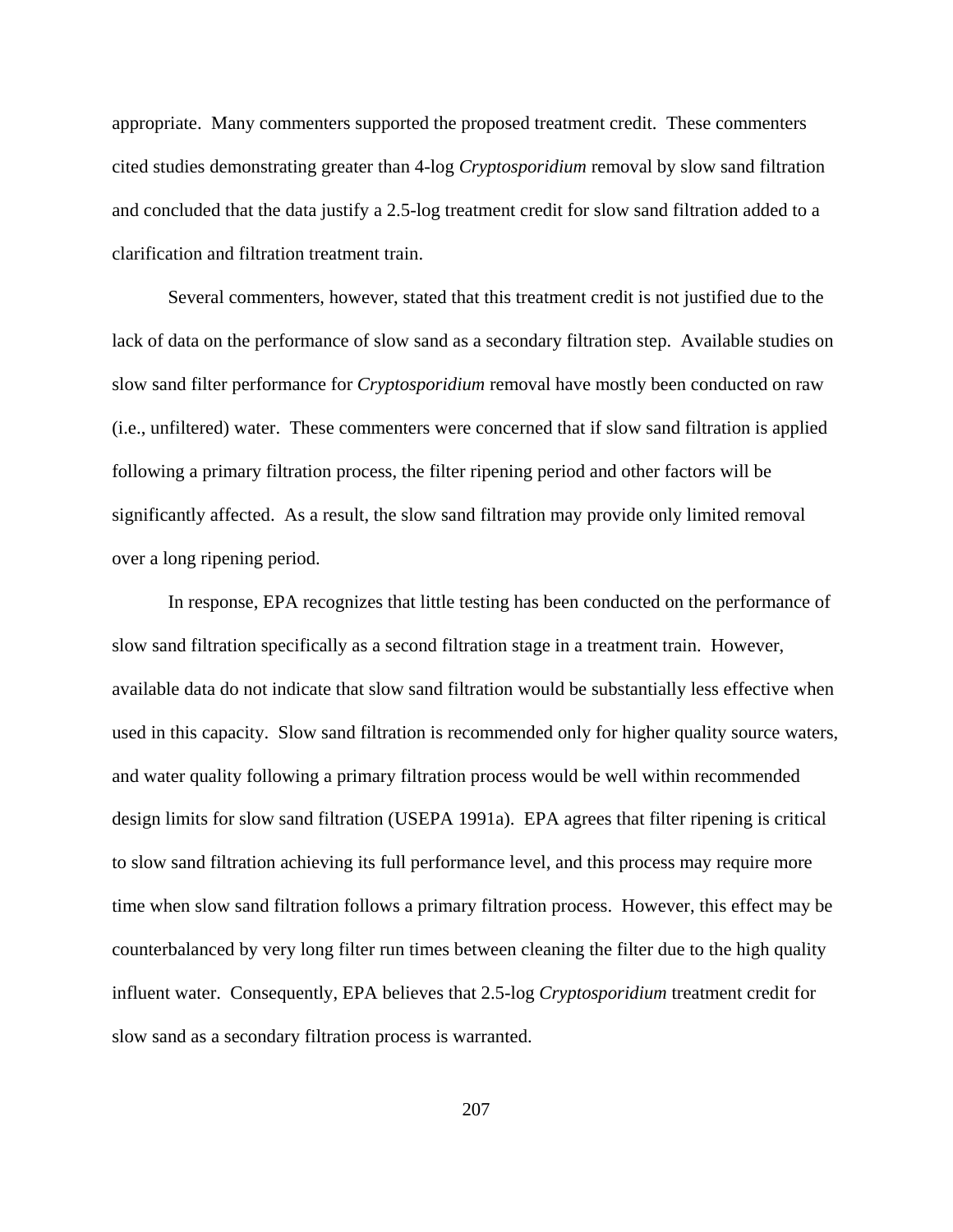# 14. Ozone and chlorine dioxide

## *a. Today's rule*

PWSs may use ozone and chlorine dioxide to meet *Cryptosporidium* treatment requirements under today's rule. To receive treatment credit, PWSs must measure the water temperature, disinfectant contact time, and residual disinfectant concentration at least once each day and determine the log inactivation credit using the tables in this section. Specific criteria are as follows:

- The temperature of the disinfected water must be measured at least once per day at each residual disinfectant concentration sampling point.
- The disinfectant contact time(s) ("t") must be determined for each day during peak hourly flow.
- The residual disinfectant concentration(s) ("C") of the water before or at the first customer must be measured each day during peak hourly flow.
- Tables IV.D-3 or IV.D-4 must be used to determine *Cryptosporidium* log inactivation credit for ozone or chlorine dioxide, respectively, based on the water temperature and the product of disinfectant concentration and contact time (CT).

**Table IV.D-3.–Ct Values for** *Cryptosporidium* **Inactivation by Ozone**<sup>1</sup> (mg/L x min)

|               | Water Temperature, °C |     |                |     |     |     |     |     |     |     |      |
|---------------|-----------------------|-----|----------------|-----|-----|-----|-----|-----|-----|-----|------|
| Log<br>credit | $\leq 0.5$            | 1   | $\overline{2}$ | 3   | 5   | 7   | 10  | 15  | 20  | 25  | 30   |
| 0.25          | 6.0                   | 5.8 | 5.2            | 4.8 | 4.0 | 3.3 | 2.5 | 1.6 | 1.0 | 0.6 | 0.39 |
| 0.5           | 12                    | 12  | 10             | 9.5 | 7.9 | 6.5 | 4.9 | 3.1 | 2.0 | 1.2 | 0.78 |
| 1.0           | 24                    | 23  | 21             | 19  | 16  | 13  | 9.9 | 6.2 | 3.9 | 2.5 | 1.6  |
| 1.5           | 36                    | 35  | 31             | 29  | 24  | 20  | 15  | 9.3 | 5.9 | 3.7 | 2.4  |
| 2.0           | 48                    | 46  | 42             | 38  | 32  | 26  | 20  | 12  | 7.8 | 4.9 | 3.1  |
| 2.5           | 60                    | 58  | 52             | 48  | 40  | 33  | 25  | 16  | 9.8 | 6.2 | 3.9  |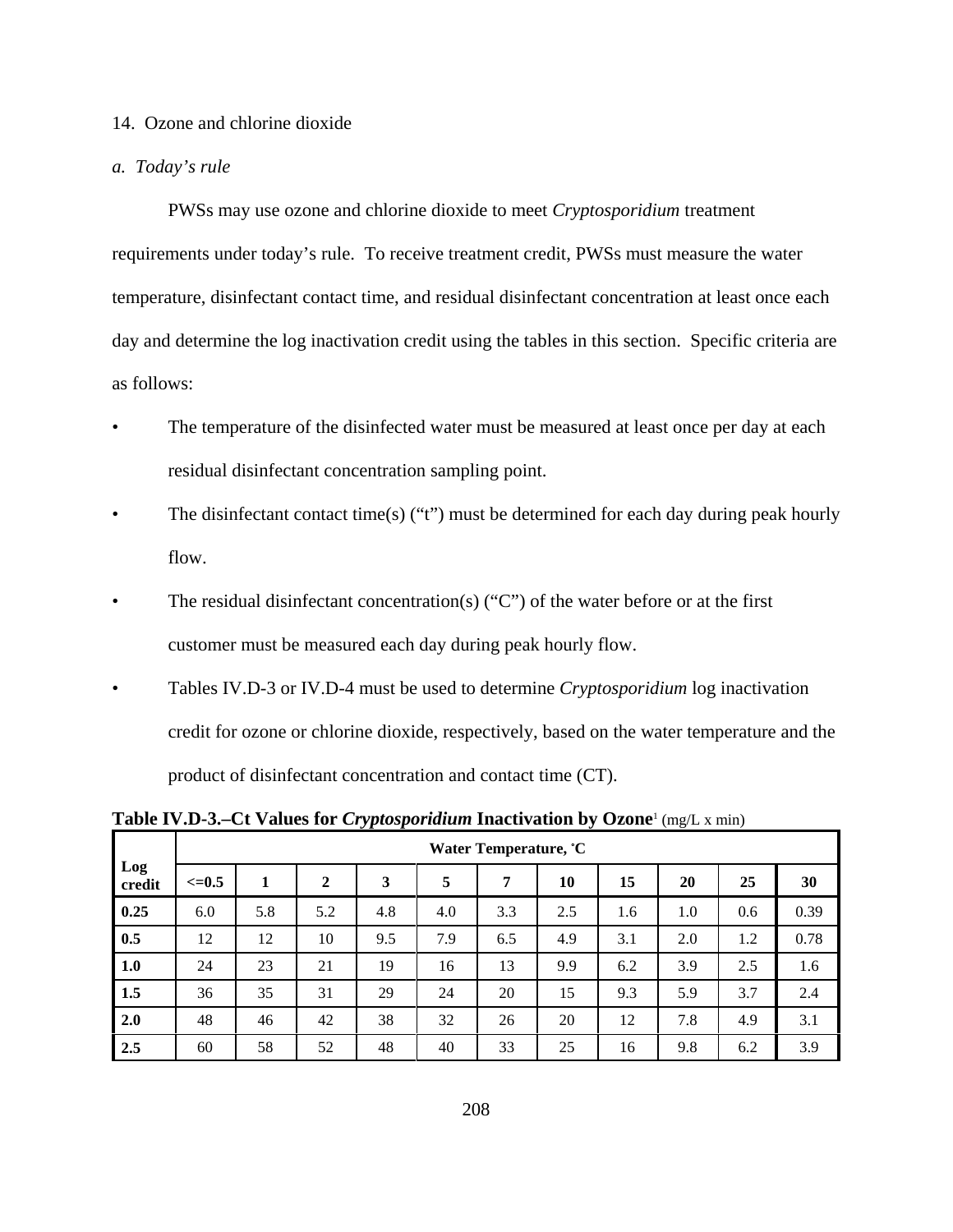| PWSs may use this equation to determine log credit between the indicated values: Log credit= $(0.0397\times(1.09757)^{Temp} \times CT$ |  |  |  |  |  |  |
|----------------------------------------------------------------------------------------------------------------------------------------|--|--|--|--|--|--|

|               |            | Water Temperature, C |                |      |      |      |     |     |     |     |     |
|---------------|------------|----------------------|----------------|------|------|------|-----|-----|-----|-----|-----|
| Log<br>credit | $\leq=0.5$ | 1                    | $\overline{2}$ | 3    | 5    | 7    | 10  | 15  | 20  | 25  | 30  |
| 0.25          | 159        | 153                  | 140            | 128  | 107  | 90   | 69  | 45  | 29  | 19  | 12  |
| 0.5           | 319        | 305                  | 279            | 256  | 214  | 180  | 138 | 89  | 58  | 38  | 24  |
| 1.0           | 637        | 610                  | 558            | 511  | 429  | 360  | 277 | 179 | 116 | 75  | 49  |
| 1.5           | 956        | 915                  | 838            | 767  | 643  | 539  | 415 | 268 | 174 | 113 | 73  |
| 2.0           | 1275       | 1220                 | 1117           | 1023 | 858  | 719  | 553 | 357 | 232 | 150 | 98  |
| 2.5           | 1594       | 1525                 | 1396           | 1278 | 1072 | 899  | 691 | 447 | 289 | 188 | 122 |
| <b>3.0</b>    | 1912       | 1830                 | 1675           | 1534 | 1286 | 1079 | 830 | 536 | 347 | 226 | 147 |

**Table IV.D-4.–Ct Values for** *Cryptosporidium* **Inactivation by Chlorine Dioxide**<sup>1</sup> (mg/L x min)

<sup>1</sup>PWSs may use this equation to determine log credit between the indicated values: Log credit= $(0.001506\times(1.09116)^{Temp}\times CT$ 

PWSs may have several disinfection segments in sequence along the treatment train, where a disinfectant segment is defined as a treatment unit process with a measurable disinfectant residual level and a liquid volume. In determining the total log inactivation, the PWS may calculate the CT for each disinfection segment and use the sum of these values to determine the log inactivation achieved through the plant. The *Toolbox Guidance Manual* provides information on recommended methodologies for determining CT values for different disinfection reactor designs and operations.

Alternatively, the State may approve alternative CT values to those specified in Tables IV.D-3 or IV.D-4 based on a site-specific study a PWSs conducts following a State-approved protocol. The *Toolbox Guidance Manual* describes recommended approaches for making such demonstrations.

# *b. Background and analysis*

Ozone and chlorine dioxide are chemical disinfectants that have been shown to be effective for inactivating *Cryptosporidium*. The Stage 2 M-DBP Advisory Committee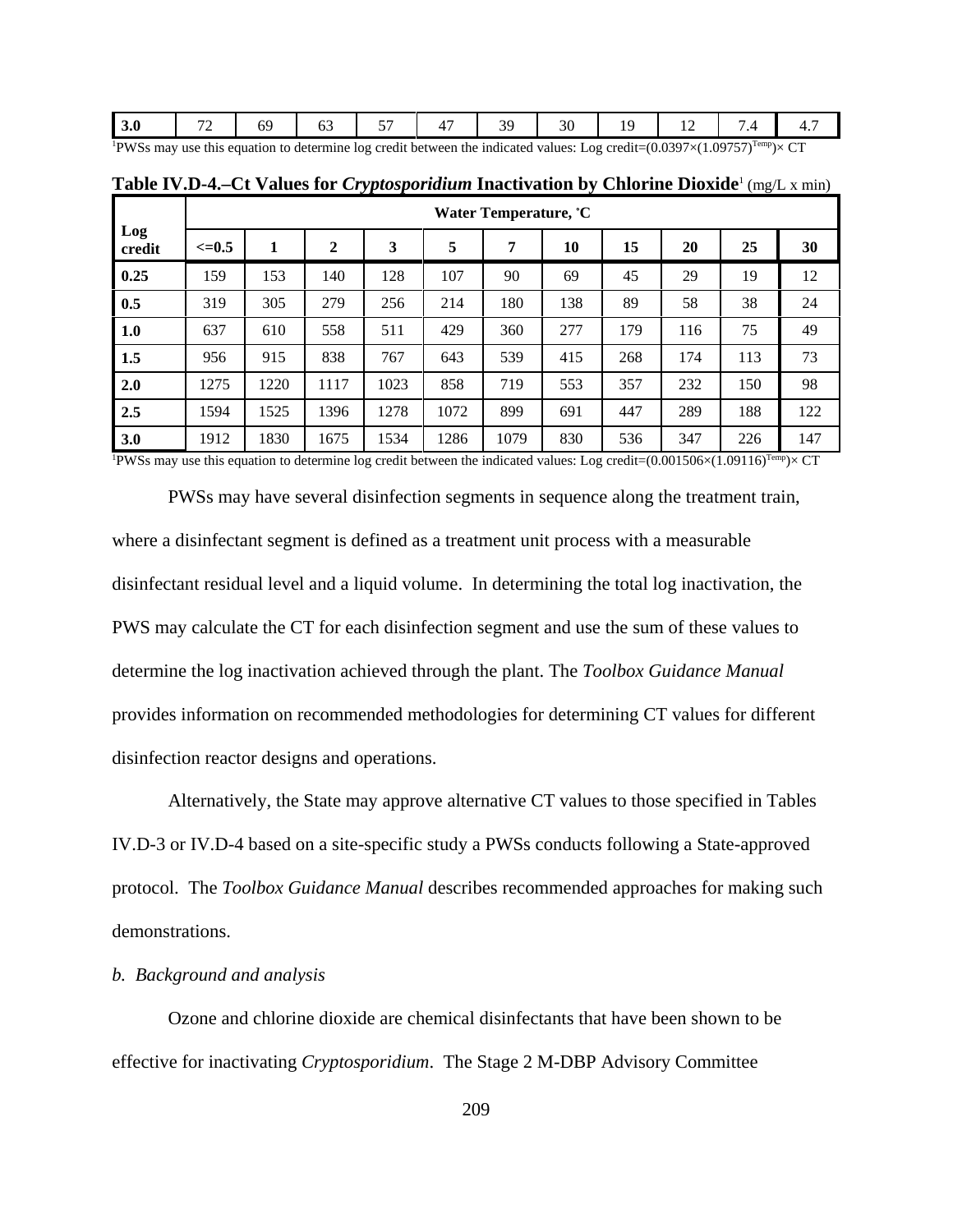recommended that EPA develop criteria for PWSs to achieve *Cryptosporidium* inactivation credit with these disinfectants. The August 11, 2003 LT2ESWTR proposal included CT values for 0.5- to 3-log *Cryptosporidium* inactivation credit by ozone or chlorine dioxide at temperatures ranging from less than  $0.5^{\circ}$ C to  $25^{\circ}$ C, along with daily required monitoring (USEPA 2003a). Today's final rule establishes these criteria with no changes from the proposed rule, but expands the CT tables down to 0.25-log inactivation and up to a water temperature of 30°C. The following discussion summarizes the basis for these criteria.

The requirements for at least daily monitoring of the water temperature, residual disinfectant concentration, and contact time during peak hourly flow to determine a daily inactivation level reflect existing requirements for *Giardia* inactivation by chemical disinfection in 40 CFR 141.74. EPA expects that in practice, many PWSs using ozone or chlorine dioxide will monitor more frequently and for multiple disinfectant segments. In the *Toolbox Guidance Manual*, EPA provides information on recommended approaches for monitoring and calculating CT values for ozone and chlorine dioxide reactors.

The CT values for both ozone and chlorine dioxide are based on analyses by Clark et al. (2002a,b), with additional procedures to assess confidence bounds. Clark et al. (2002a,b) developed predictive equations for *Cryptosporidium* inactivation through evaluating studies on ozone by Rennecker et al. (1999), Li et al. (2001), Owens et al. (2000), and Oppenheimer et al. (2000) and on chlorine dioxide by Li et al. (2001), Owens et al. (1999) and Ruffell et al. (2000). EPA applied confidence bounds to these predictive equations to ensure that PWSs operating at a given CT value are likely to achieve at least the corresponding log inactivation level in the CT table.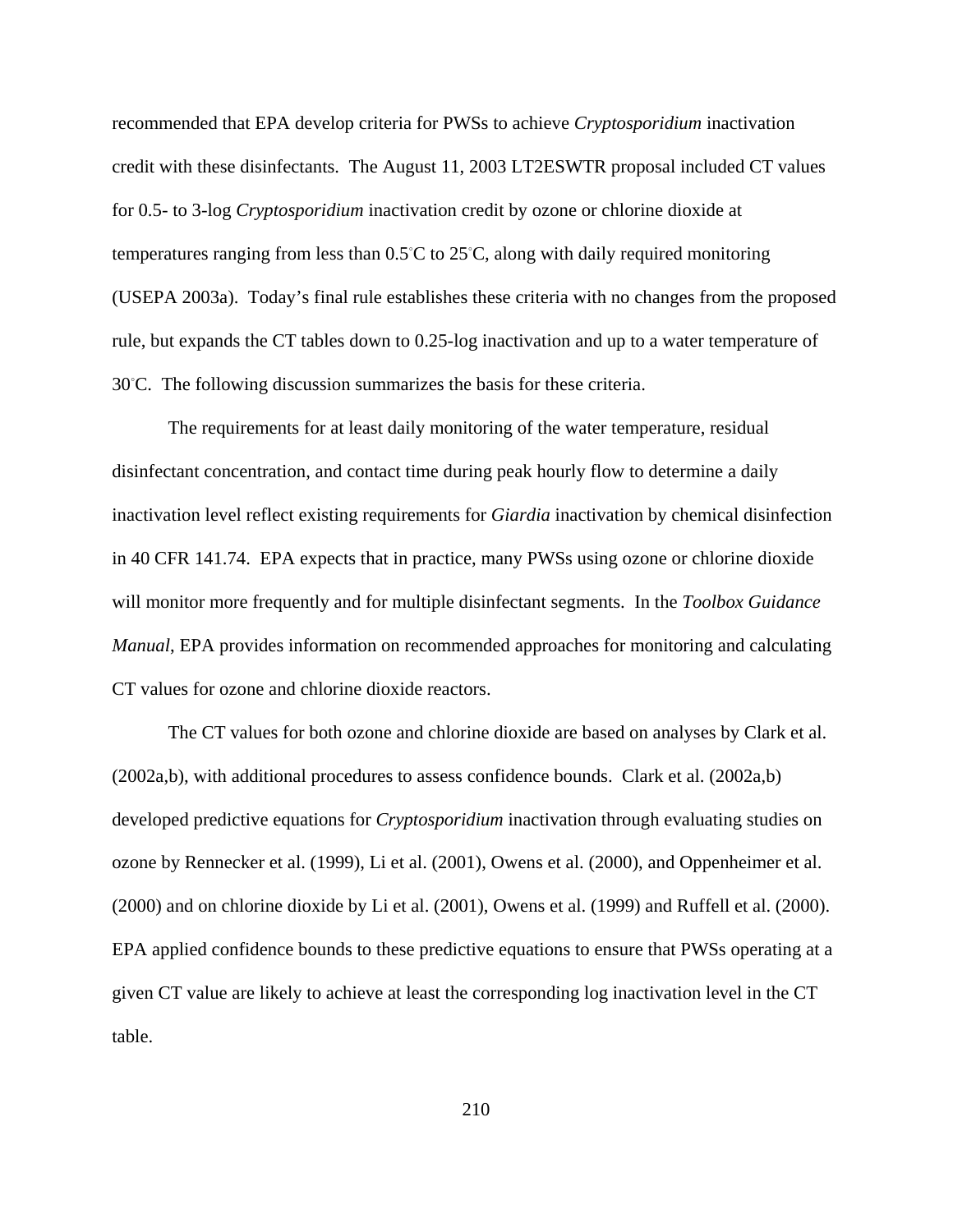In identifying confidence bounds for CT values, EPA was primarily concerned with uncertainty in the estimations by Clark et al. (2002a,b) of the linear relationship between log inactivation and CT (i.e., uncertainty in the regression) and with real variability in the inactivation rate. Such real variability could be associated with different populations of oocysts and different water matrices. In contrast, variability associated with experimental error, such as the assays used to measure loss of infectivity, was a lessor concern. The purpose of the CT tables is to ensure a given level of inactivation and not to predict the measured result of an individual experiment.

For developing earlier CT values, EPA has used bounds for confidence in prediction, which account for both real variability and experimental error. EPA believes that this approach was appropriate due to limited inactivation data and uncertainty in the sources of variability in the data. However, the high doses of ozone and chlorine dioxide necessary to inactivate *Cryptosporidium* create an offsetting concern with the formation of DBPs (e.g., bromate and chlorite). In consideration of this concern, EPA has employed a less conservative method to calculate confidence bounds for the ozone and chlorine dioxide CT values in today's rule; specifically, EPA has attempted to exclude experimental error from the confidence bounds.

In order to estimate confidence bounds that exclude experimental error, EPA assessed the relative contribution of experimental error to the variance observed in the *Cryptosporidium* inactivation data sets. This assessment was done by comparing variance among data points with consistent experimental conditions, which was attributed to experimental error, with the total variance in a data set. By this analysis, EPA estimated that 87.5 and 62 percent of the variance in the *Cryptosporidium* inactivation data for ozone and chlorine dioxide, respectively, could be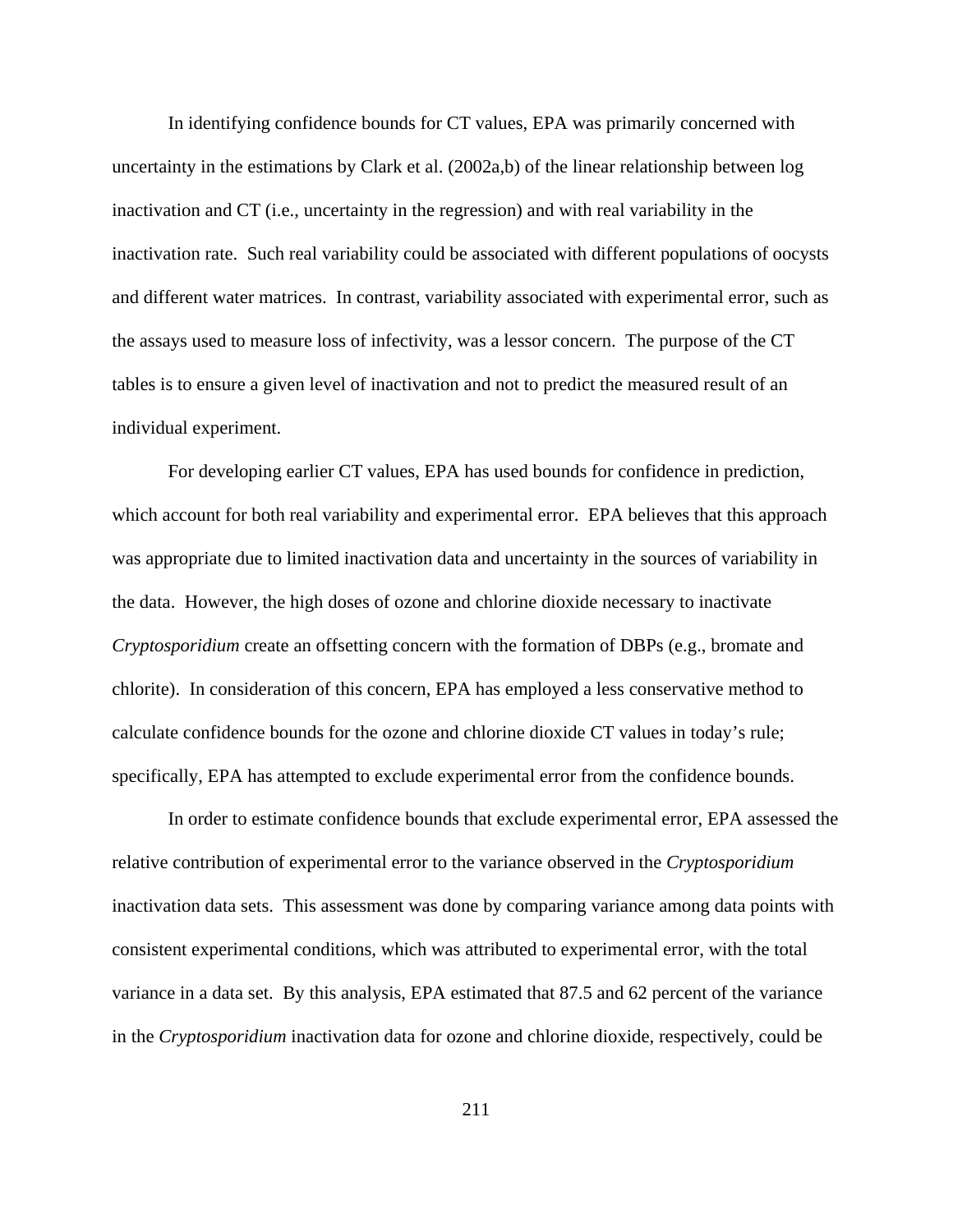ascribed to experimental error (Sivaganesan 2003, Messner 2003). EPA then applied these estimates to the predictive equations developed by Clark et al. (2002a,b) using a modified form of a formula for calculating a 90 percent confidence bound (Messner 2003).

This analysis produced the CT values shown in tables IV.D-3 and IV.D-4 for ozone and chlorine dioxide, respectively. CT values are provided for inactivation as low as 0.25-log. Such a low inactivation level may be used by PWSs applying ozone in combination with other disinfectants. Available data do not support the determination of conditions for inactivation greater than 3-log, so the CT values in today's rule do not go beyond this level. The temperature range of CT values in today's rule goes to  $30^{\circ}C$  (86°F), which will accommodate most natural waters. If the water temperature is higher than  $30^{\circ}$ C, temperature should be set to  $30^{\circ}$ C for the log inactivation calculation. PWSs may use the equations provided as footnotes to tables IV.D-3 and IV.D-4 to interpolate between CT values.

EPA recognizes that inactivation rates may be sensitive to water quality and operational conditions at individual PWSs. To reflect this potential, PWSs are allowed to perform a sitespecific inactivation study to determine CT requirements. The State must approve the protocols or other information used to derive alternative CT values. EPA has provided guidance for such studies in the *Toolbox Guidance Manual*.

# *c. Summary of major comments*

Public comment on the August 11, 2003 LT2ESWTR proposal supported the inclusion of ozone and chlorine dioxide in the microbial toolbox for *Cryptosporidium* inactivation. Commenters stated concerns with the required criteria for achieving *Cryptosporidium* treatment credit, including the conservatism EPA applied in developing the CT tables, the ability of PWSs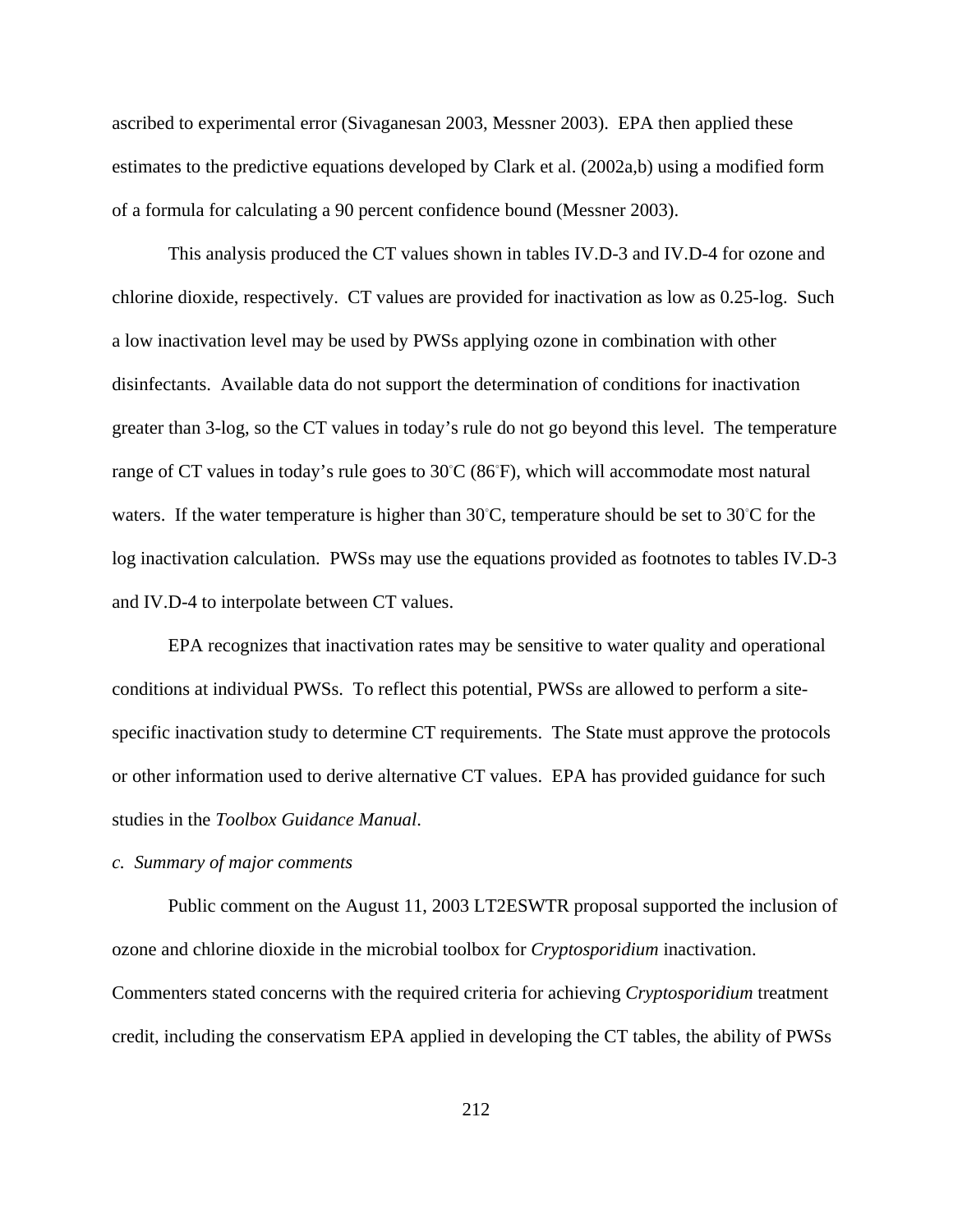with different types of source waters to use these disinfectants, and the range of conditions covered by the CT tables. Commenters also made recommendations for guidance. These comments and EPA's responses are summarized as follows.

Some commenters supported the proposed CT tables, but others stated that the statistical approach used to calculate the confidence bounds from which the CT values are derived is overly conservative. These commenters were concerned that this approach will increase capital and operating costs and lead to higher byproduct levels.

In response, EPA believes that the confidence bounds used for the ozone and chlorine dioxide CT tables in today's rule are appropriate and necessary to ensure that PWSs achieve intended levels of *Cryptosporidium* inactivation. They account only for uncertainty in the regression of inactivation data and for variability in inactivation data that cannot be attributed to experimental error. This approach is significantly less conservative than the approaches used in CT tables for earlier rules. EPA employed this less conservative approach in recognition of the high disinfectant doses necessary for *Cryptosporidium* inactivation and concern with byproducts.

 Commenters were concerned that due to the relatively high ozone and chlorine dioxide doses necessary for *Cryptosporidium* inactivation, some PWSs will be unable to use these disinfectants to achieve required levels of *Cryptosporidium* treatment. In particular, using ozone for high *Cryptosporidium* inactivation levels will be difficult in areas where cold water temperatures would necessitate especially high doses or where high source water bromide levels would cause problems with bromate formation. The use of chlorine dioxide for *Cryptosporidium* inactivation may be difficult due to chlorite formation.

EPA recognizes that the use of ozone and chlorine dioxide to achieve *Cryptosporidium*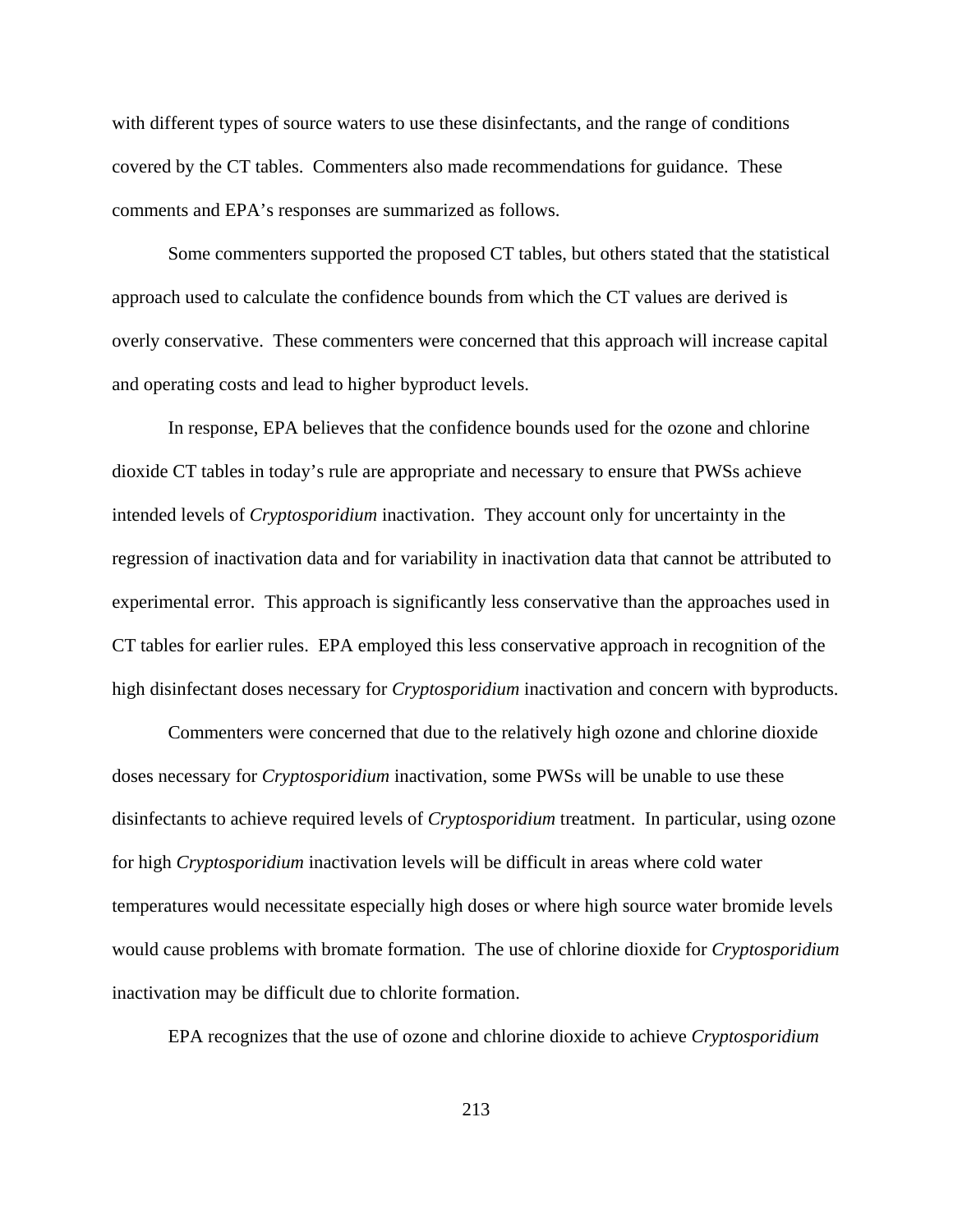inactivation will depend on source water factors and will not be feasible for all PWSs. Due to the availability of UV, which EPA has determined to be a feasible technology for *Cryptosporidium* inactivation by all PWS sizes, the feasibility of today's rule does not depend on the widespread use of ozone or chlorine dioxide for compliance. In assessing the impact of today's rule on PWSs, EPA used ICR survey data to estimate the fraction of PWSs that could use ozone or chlorine dioxide to achieve different levels of *Cryptosporidium* inactivation without exceeding DBP MCLs (see *Economic Analysis for the LT2ESWTR*). While EPA expects that some PWSs will use these disinfectants, the microbial toolbox provides many other options for PWSs to comply with the *Cryptosporidium* treatment requirements of today's rule.

Commenters recommended that EPA expand the range of conditions encompassed in the CT tables. Specifically, commenters asked that CT tables include values for water temperatures above 25°C and supported this request by providing data showing temperature profiles for water sources with maximum temperatures near 30°C. Commenters also requested CT values for *Cryptosporidium* inactivation levels below 0.5-log for PWSs that will use multiple disinfectants to meet the treatment requirements in today's rule. In addition, commenters suggested that EPA provide equations that PWSs can use to interpolate between the listed CT values.

EPA has addressed these recommendations in today's final rule. The CT tables for ozone and chlorine dioxide include values for a water temperature of  $30^{\circ}$ C and for 0.25-log inactivation. Footnotes to these tables contain equations that PWSs can use to calculate log inactivation credit for conditions between those provided in the tables. PWSs may use these equations in their process control systems.

Commenters made recommendations for guidance on the use of ozone and chlorine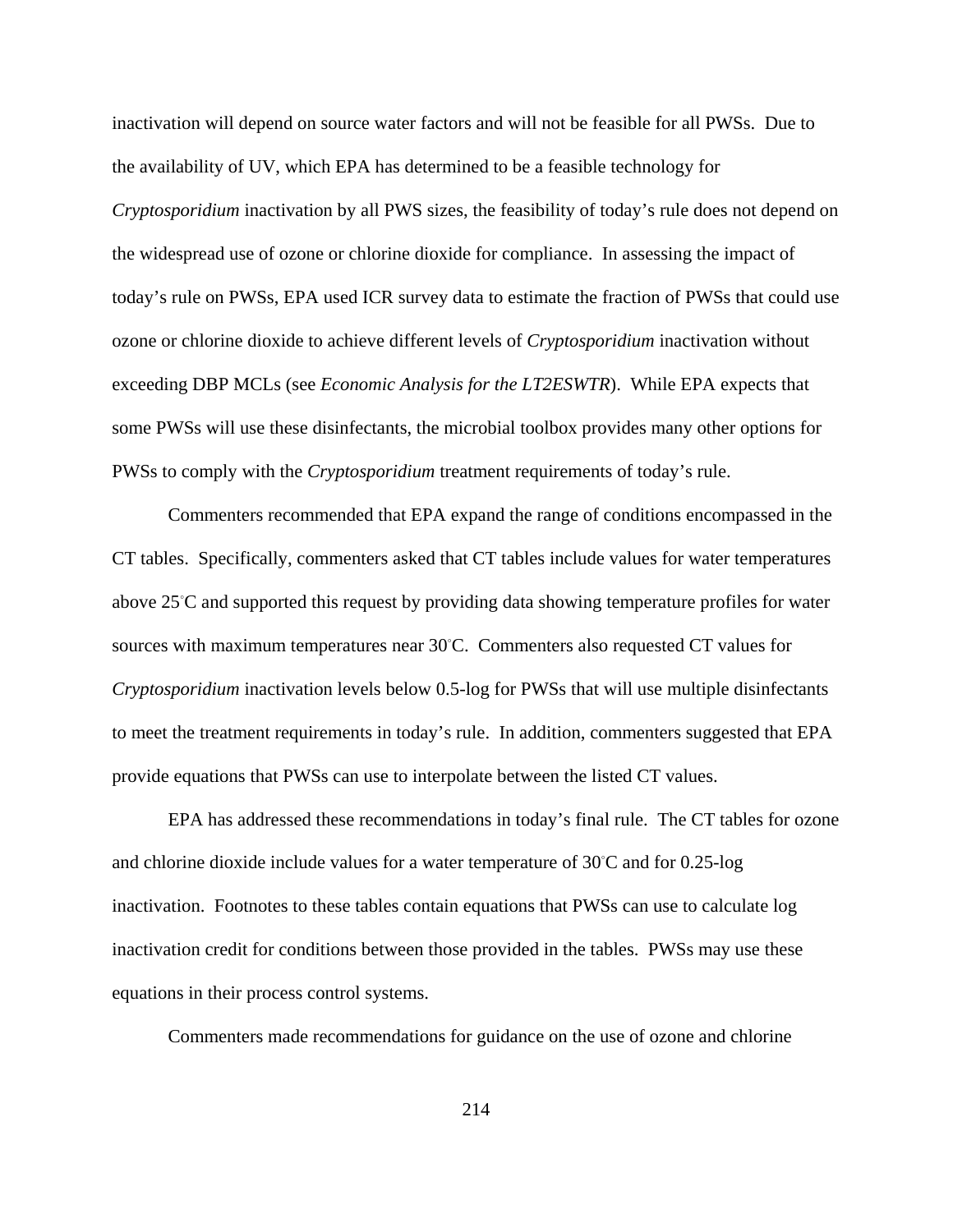dioxide to comply with today's rule. These recommendations concern topics like monitoring disinfection reactors, procedures for calculating disinfectant concentration and contact time, site specific studies, and synergistic effects of multiple disinfectants. EPA has addressed these topics in the *Toolbox Guidance Manual*.

#### 15. Ultraviolet light

*a. Today's rule*

PWSs may use ultraviolet (UV) light to comply with *Cryptosporidium* treatment requirements in today's rule, as well as *Giardia lamblia* and virus treatment requirements in existing regulations. To receive treatment credit, PWSs must operate UV reactors validated to achieve the required UV dose, as shown in the table in this section, and monitor their UV reactors to demonstrate operation within validated conditions. Specific criteria are as follows: *Required UV doses*

• UV dose (fluence) is the product of the UV intensity over a surface area (fluence rate) and the exposure time. PWSs must use validation testing to demonstrate that a UV reactor achieves the UV doses shown in Table IV.D-5 in order to receive the associated inactivation credit.

# **Table IV.D-5.–UV Dose Requirements for** *Cryptosporidium***,** *Giardia lamblia***, and Virus Inactivation Credit**

| Log credit | Cryptosporidium<br>UV dose $(mJ/cm2)$ | Giardia lamblia<br>UV dose $(mJ/cm2)$ | <b>Virus</b><br>UV dose $(mJ/cm2)$ |  |  |
|------------|---------------------------------------|---------------------------------------|------------------------------------|--|--|
| 0.5        | 1.6                                   | 1.5                                   | 39                                 |  |  |
| 1.0        | 2.5                                   | 2.1                                   | 58                                 |  |  |
| 1.5        | 3.9                                   | 3.0                                   | 79                                 |  |  |
| 2.0        | 5.8                                   | 5.2                                   | 100                                |  |  |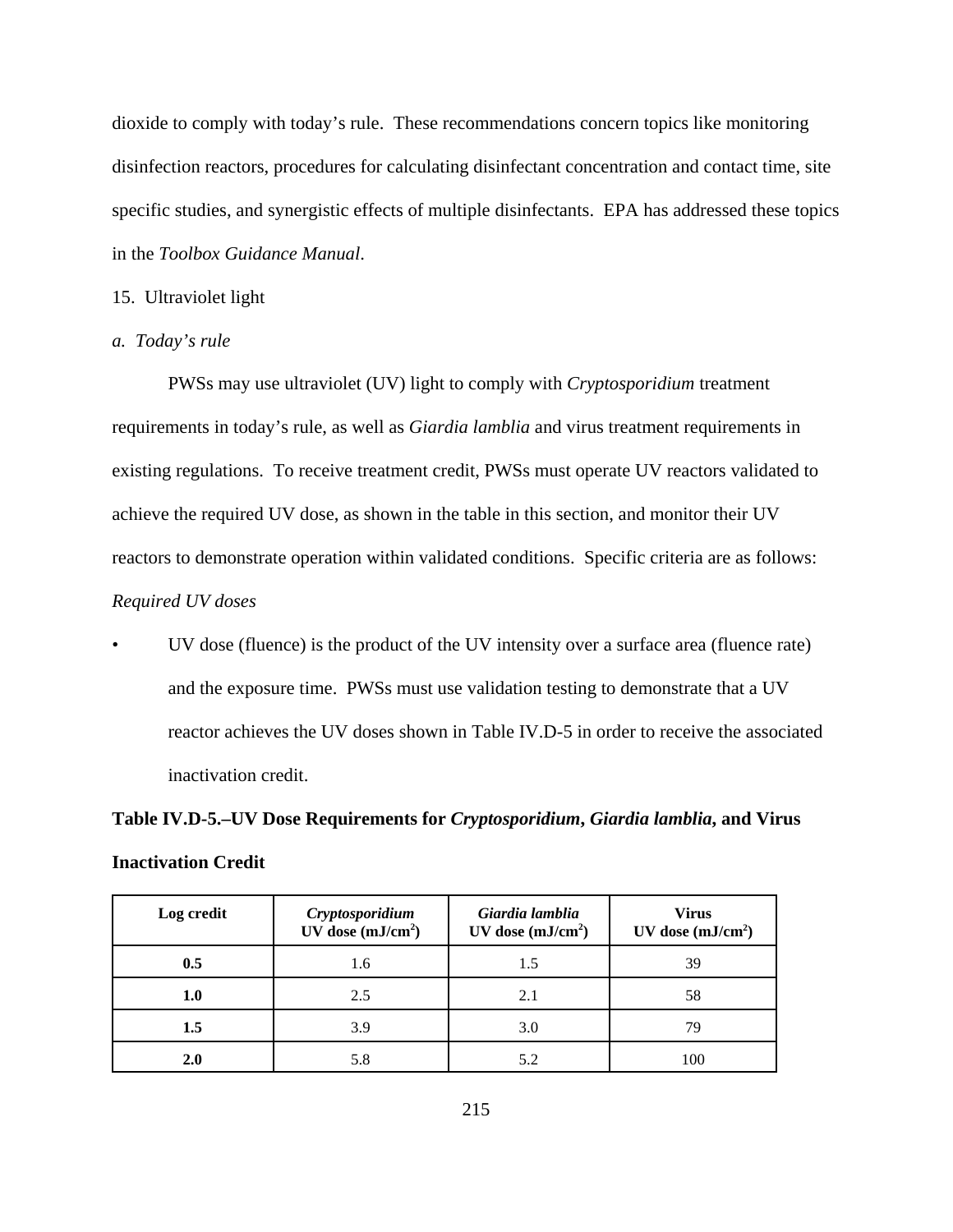| 2.5 | 8.5 | 7.7 | 121 |
|-----|-----|-----|-----|
| 3.0 | 12  |     | 143 |
| 3.5 | 15  | 15  | 163 |
| 4.0 | 22  | 22  | 186 |

The dose values in Table IV.D-5 are for UV light at a wavelength of 254 nm as delivered by a low pressure mercury vapor lamp. However, PWSs may use this table to determine treatment credits for other lamp types through validation testing, as described in the *UV Disinfection Guidance Manual*. The dose values in Table IV.D-5 apply to post-filter applications of UV in filtration plants and to PWSs that meet all applicable filtration avoidance criteria.

# *UV reactor validation testing*

- The validation test may be reactor-specific or site-specific. Unless the State approves an alternative approach, this testing must involve the following: (1) full scale testing of a reactor that conforms uniformly to the UV reactors used by the PWS and (2) inactivation of a test microorganism whose dose response characteristics have been quantified with a low pressure mercury vapor lamp.
- Validation testing must identify ranges for parameters the PWS can monitor to ensure that the required UV dose is delivered during operation. These parameters must include flow rate, UV intensity as measured by UV sensors, and UV lamp status.
- The operating parameters determined by validation testing must account for the following factors: (1) UV absorbance of the water, (2) lamp fouling and aging, (3) measurement uncertainty of UV sensors, (4) dose distributions arising from the flow velocity profiles through the reactor, (5) failure of UV lamps or other critical system components, and (6)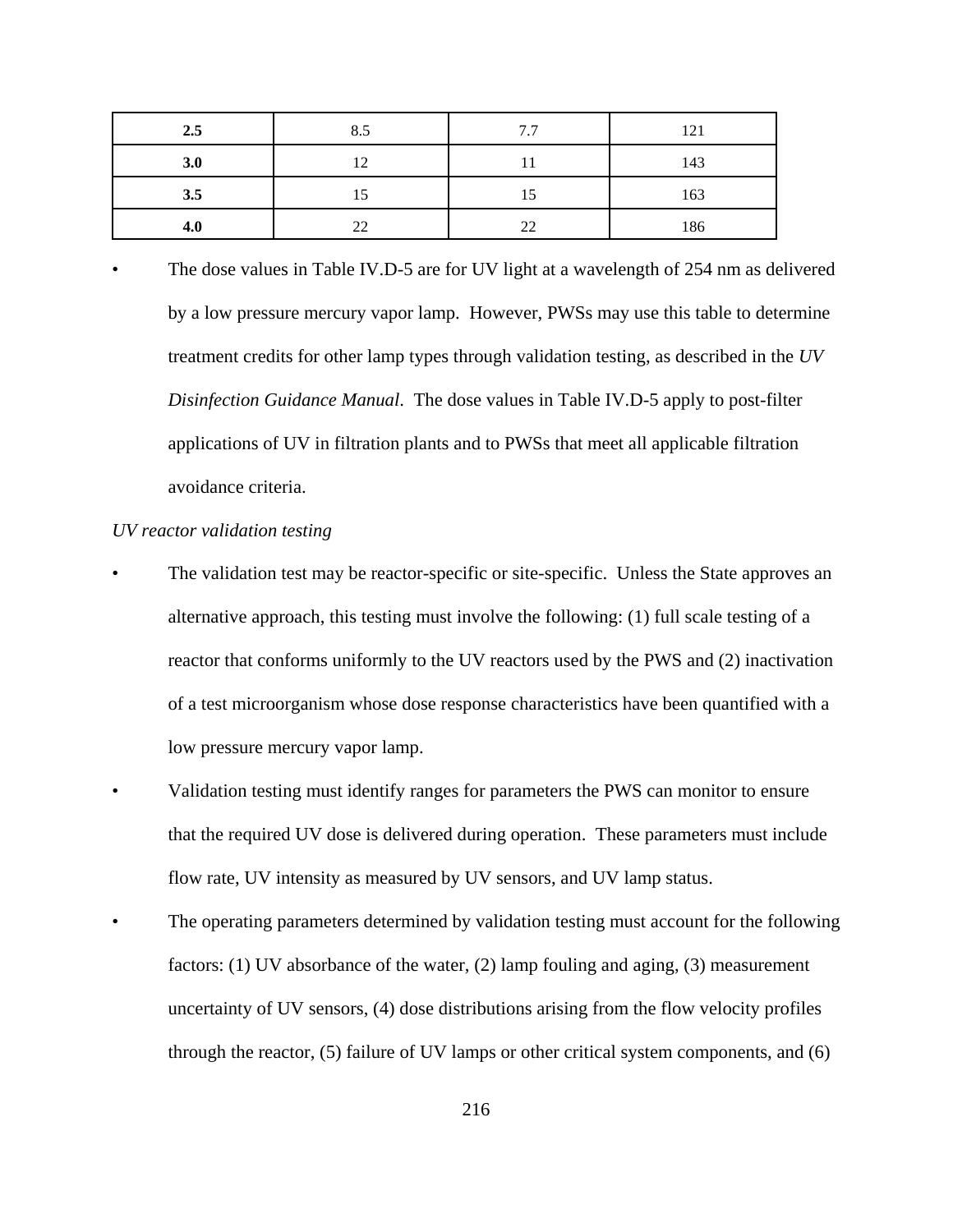inlet and outlet piping or channel configurations of the UV reactor. In the *UV Disinfection Guidance Manual*, EPA describes recommended approaches for reactor validation that address these factors.

#### *UV reactor monitoring*

- PWSs must monitor for the parameters necessary to demonstrate operation within the validated conditions of the required UV dose. These parameters must include flow rate, UV intensity as measured by UV sensors, and UV lamp status. PWSs must check the calibration of UV sensors and recalibrate in accordance with a protocol approved by the State.
- For PWSs using UV light to meet microbial treatment requirements, at least 95 percent of the water delivered to the public every month must be treated by UV reactors operating within validated conditions for the required UV dose.

### *b. Background and analysis*

Numerous studies have demonstrated that UV light is effective for inactivating *Cryptosporidium*, *Giardia lamblia*, and other microbial pathogens at relatively low doses (Clancy et al. 1998, 2000, 2002, Bukhari et al. 1999, Craik et al. 2000, 2001, Landis et al. 2000, Sommer et al. 2001, Shin et al. 2001, and Oppenheimer et al. 2002). EPA has determined that UV light is a feasible technology for PWSs of all sizes to inactivate *Cryptosporidium*. Accordingly, EPA expects that UV is one of the primary technologies PWSs will use to comply with *Cryptosporidium* treatment requirements in today's rule.

The Stage 2 M-DBP Advisory Committee recommended that EPA establish standards for the use of UV to comply with drinking water treatment requirements. These standards include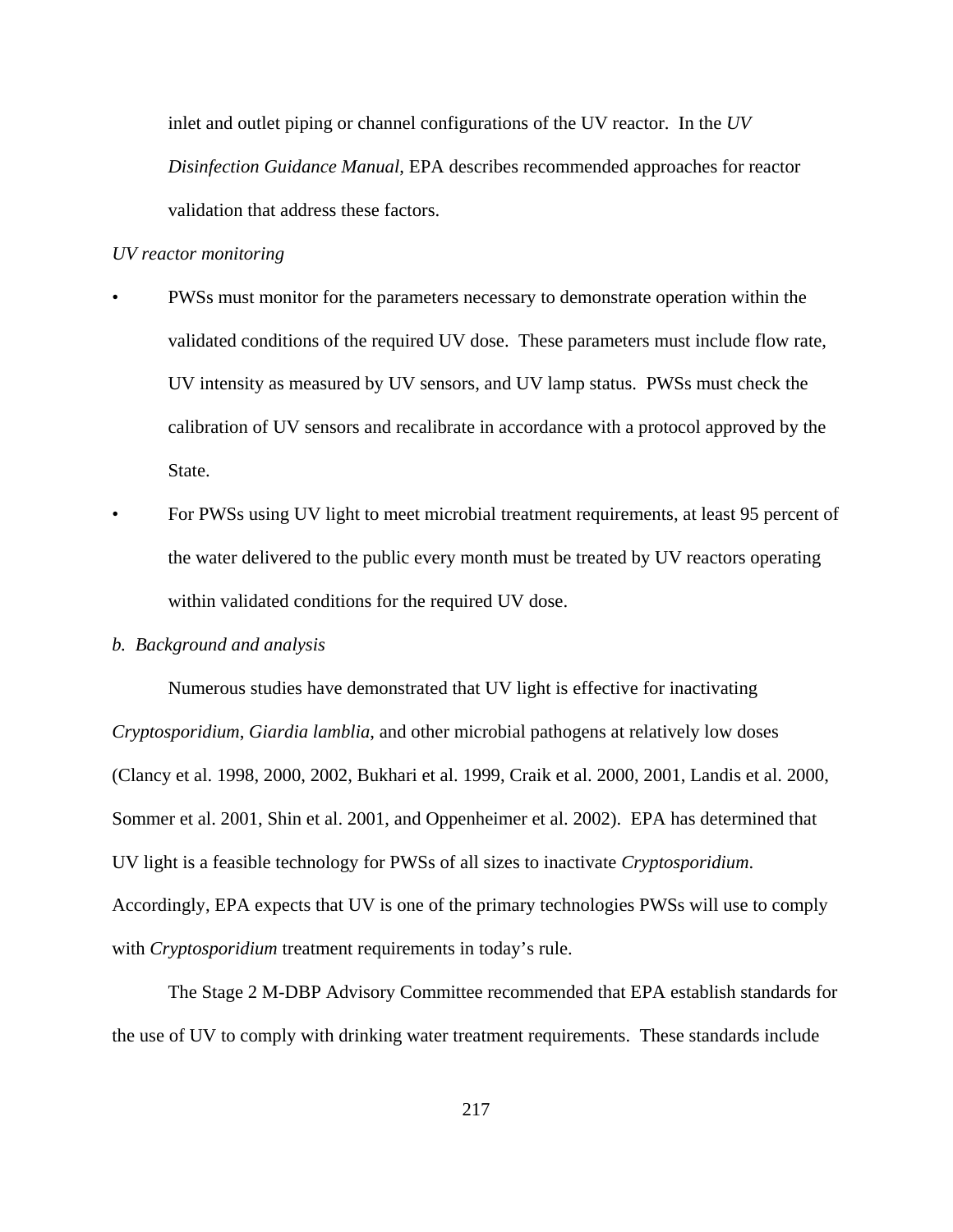the UV doses necessary for different levels of *Cryptosporidium*, *Giardia lamblia*, and virus inactivation and a protocol for validating the disinfection performance of UV reactors. The Committee also directed EPA to develop a UV disinfection guidance manual to familiarize States and PWSs with important design and operational issues for UV installations.

The August 11, 2003 LT2ESWTR proposal included UV doses for PWSs to achieve treatment credit of up to 3-log for *Cryptosporidium* and *Giardia lamblia* and up to 4-log for viruses, along with associated reactor validation and monitoring requirements. The proposal also required unfiltered PWSs using UV to achieve the UV dose for the required level of *Cryptosporidium* inactivation in at least 95 percent of the water delivered to the public every month (USEPA 2003a).

Today's final rule establishes these criteria with no changes from the proposed rule. However, EPA has expanded the UV dose table to include 4-log inactivation of *Cryptosporidium* and *Giardia lamblia* and has expanded the 95 percent compliance requirement to include filtered PWSs and to cover *Giardia lamblia* and virus inactivation. The following discussion summarizes the basis for these criteria.

 The UV dose values in Table IV.D-5 are based on meta-analyses of UV inactivation studies with *Cryptosporidium parvum*, *Giardia lamblia, Giardia muris*, and adenovirus (Qian et al. 2004, USEPA 2003a). EPA has expanded the dose values for *Cryptosporidium* and *Giardia lamblia* from 3- to 4-log inactivation because available data support criteria for this level of treatment. Neither today's rule nor any existing regulations require PWSs to provide *Cryptosporidium* inactivation above this level, so EPA has not expanded the UV dose tables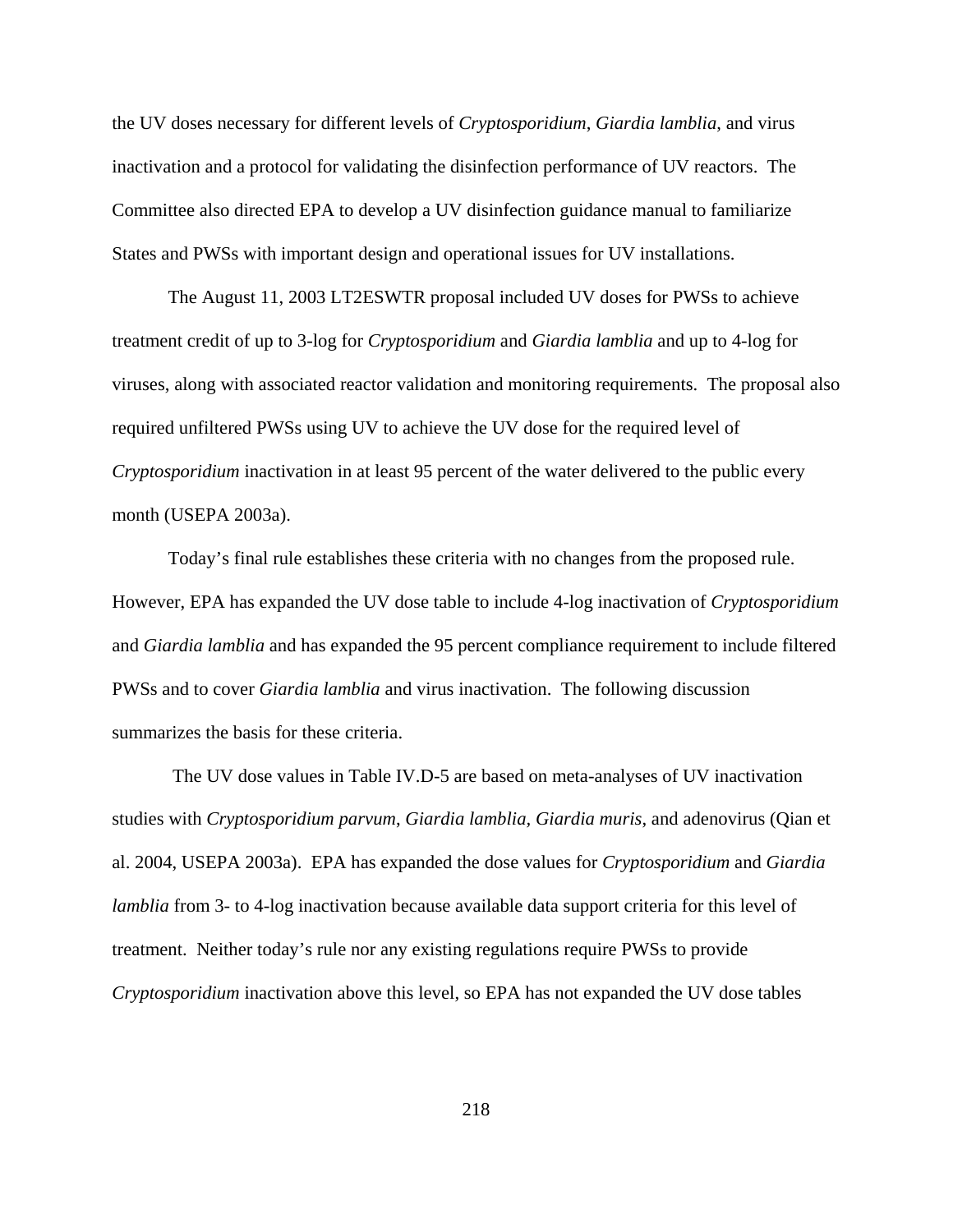further. While today's rule requires up to 5.5-log *Cryptosporidium* treatment by filtered PWSs, at least 2.0-log of this treatment must be achieved by physical removal.

The required UV doses for inactivation of viruses are based on the dose-response of adenovirus because among waterborne pathogenic viruses that have been studied, it appears to be the most UV resistant. As summarized in Embrey (1999), adenoviruses have been identified as the second most important agent of gastroenteritis in children and can cause significant adverse health effects, including death, in persons with compromised immune systems. They are associated with fecal contamination in water and have been implicated in waterborne disease outbreaks.

EPA used data from studies performed with low pressure mercury vapor lamps on water with turbidity representative of filtered water to derive the UV dose values in Table IV.D-5. Studies with low pressure mercury vapor lamps were selected because they allow the UV dose to be accurately quantified (see USEPA 2003a for specific studies). The UV dose values in Table IV.D-5 can be applied to medium pressure mercury vapor lamps and other lamp types through UV reactor validation testing, as described in the *UV Disinfection Guidance Manual*. Due to the potential for particulate matter to interfere with UV disinfection, the application of these dose values is limited to post-filtration in filtered PWSs and to unfiltered PWSs.

Flow-through UV reactors deliver a distribution of doses due to variations in light intensity and particle flow path through the reactor. To best account for the dose distribution, the validation test must use a challenge microorganism to determine the degree of inactivation achieved by the UV reactor. This level of performance must then be associated to the UV dose requirements in Table IV.D-5 through known dose-response relationships for the challenge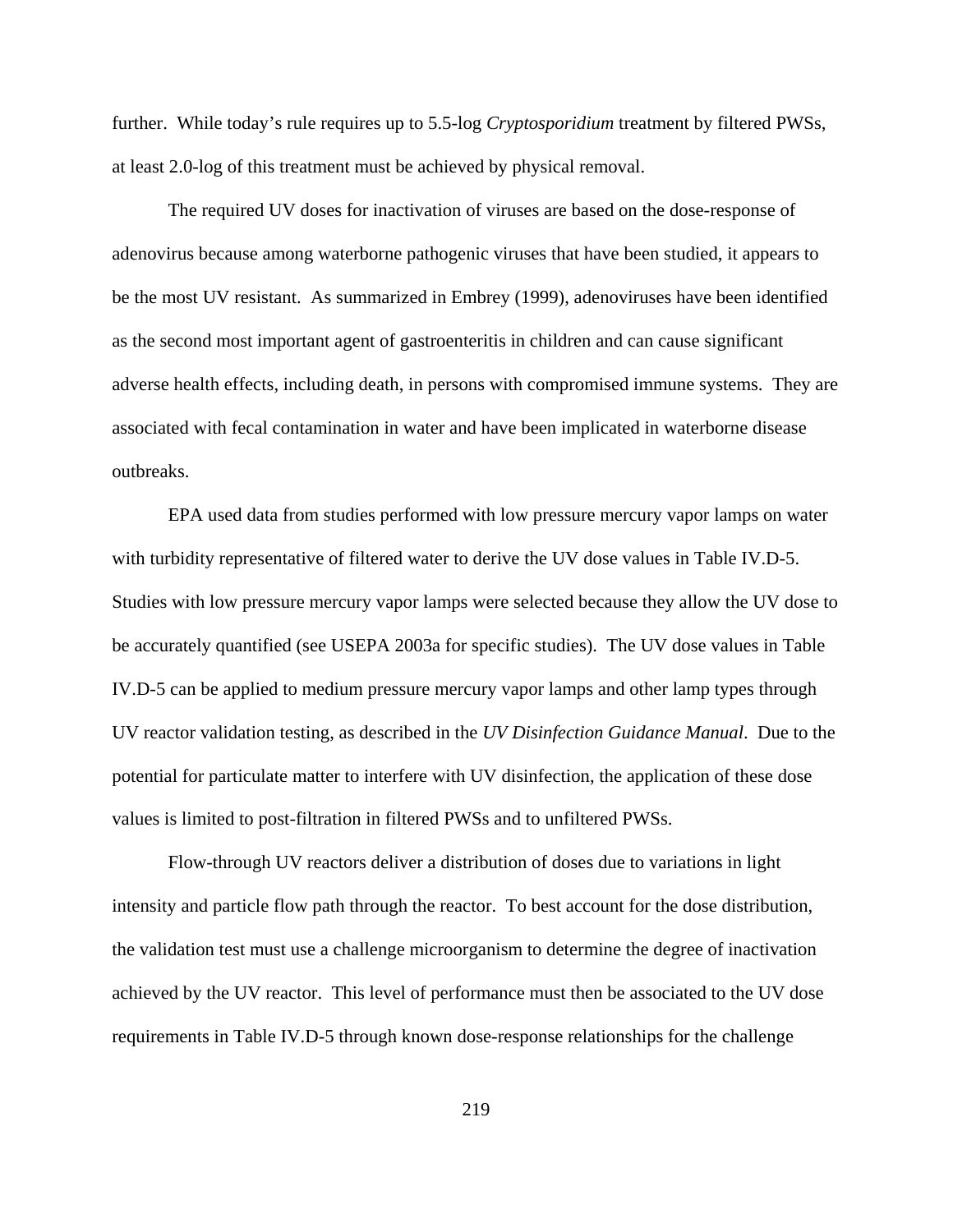microorganism and target pathogen in order to assign disinfection credit to the UV reactor. States may approve an alternative basis for awarding UV disinfection credit.

Today's rule requires full-scale testing of UV reactors to validate the operating conditions under which the reactors can deliver a required UV dose. EPA believes this testing is necessary due to the uncertainty associated with predicting reactor disinfection performance entirely through modeling or through reduced-scale testing. Under today's rule, EPA intends UV reactor validation testing to be reactor-specific and not site-specific. This means that once a UV reactor has been validated for a range of operating conditions, the validation test results can be applied by all PWSs that will operate within those conditions without the need for retesting at each individual site.

Validation testing must account for factors that will influence the dose delivered by UV reactors during routine operation. These factors include UV absorbance, lamp fouling, lamp aging, the performance of UV intensity sensors, hydraulic flow path and residence time distributions, UV lamp failure, and reactor inlet and outlet hydraulics. The successful outcome of validation testing is the determination of acceptable operating ranges for parameters the PWSs can monitor to ensure delivery of the required UV dose during treatment. The specific parameters will vary depending on the reactor control strategy. In all cases, however, PWSs must monitor UV intensity within the reactor as measured by UV sensors, the flow rate, and the status of lamps. EPA believes that any effective UV reactor control strategy will involve monitoring for these parameters.

Today's rule requires all PWSs using UV for disinfection compliance to treat at least 95 percent of the water distributed to the public each month with UV reactors operating within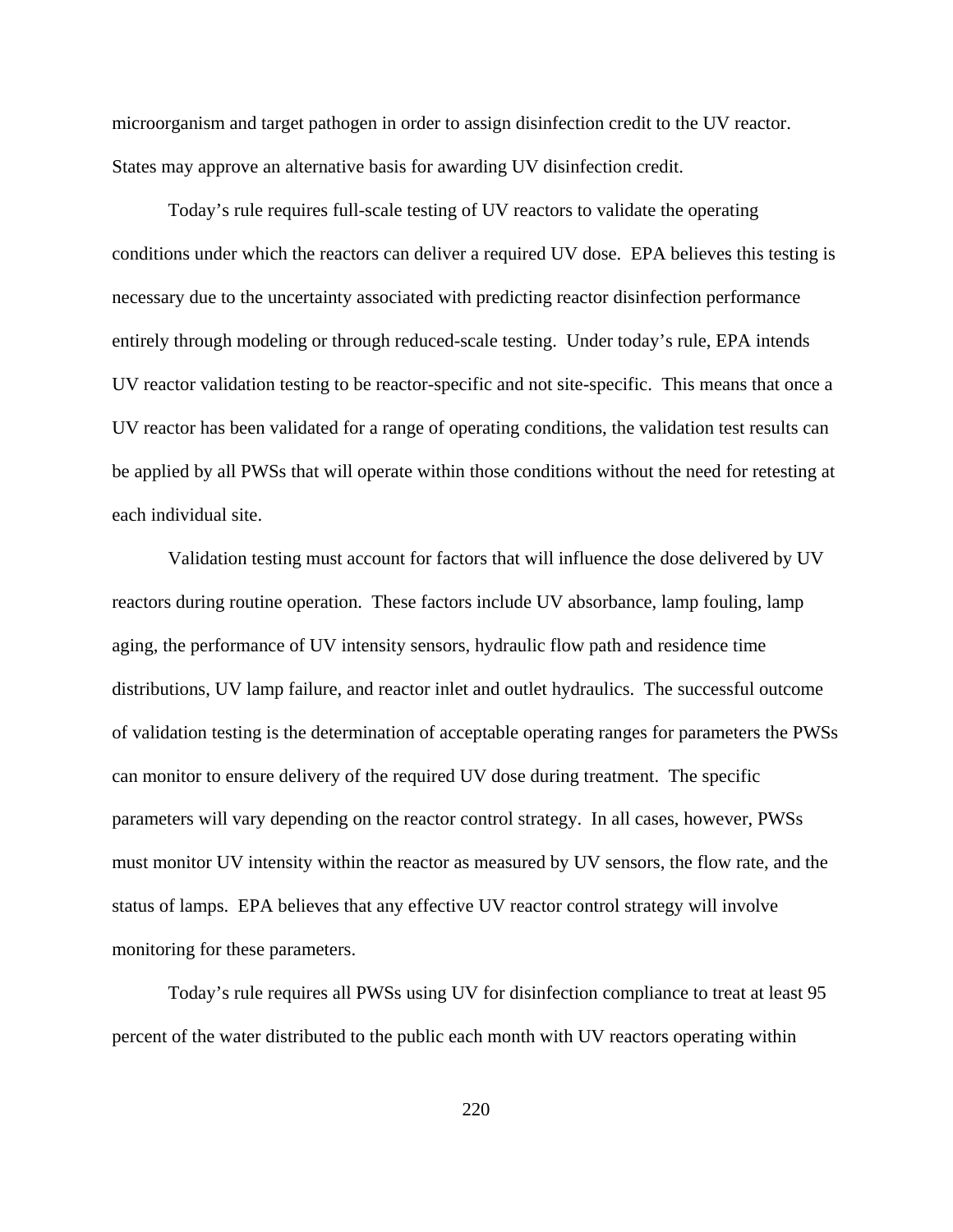validated conditions for the required UV dose. EPA views this 95 percent limit as a feasible minimum level of performance for PWSs to achieve, while ensuring the desired level of health protection is provided. For purposes of design and operation, PWSs should strive to deliver the required UV dose at all times during treatment.

EPA developed these requirements and the associated *UV Disinfection Guidance Manual* solely for public water systems using UV light to meet drinking water disinfection standards established under SDWA. EPA has not addressed and did not consider the extension of these requirements and guidance to other applications, including point of entry or point of use devices for residential water treatment that are not operated by public water systems to meet SDWA disinfection standards.

## *c. Summary of major comments*

Public comment on the August 11, 2003 LT2ESWTR proposal supported the inclusion of UV light in the microbial toolbox for *Cryptosporidium* inactivation. EPA received significant comment on the UV dose tables, the use of adenovirus as the basis for virus UV dose requirements, UV compliance standards for filtered systems, and safety factors associated with draft guidance. These comments and EPA's responses are summarized as follows.

Commenters generally supported the proposed UV dose values for *Cryptosporidium* and *Giardia lamblia* inactivation and recommended that EPA incorporate these values into the final rule. Several commenters requested that EPA provide values for 3.5-, 4.0- or higher log inactivation of *Cryptosporidium* and *Giardia lamblia* because available dose-response data include this range. Due to factors like tailing and censoring in the underlying dose-response data, some commenters stated that the proposed UV dose values are conservative and advised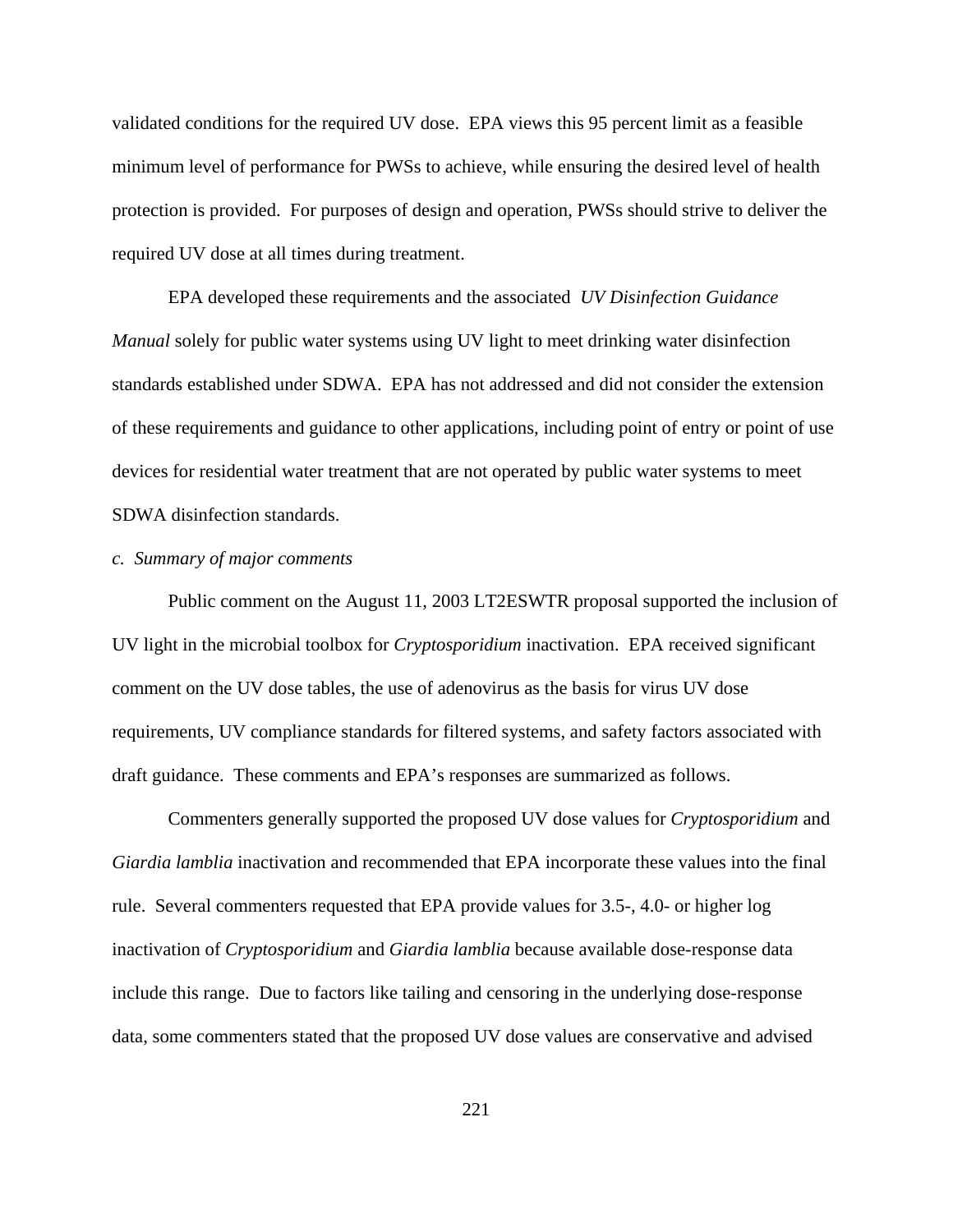EPA to consider this conservatism when recommending additional safety factors in guidance.

In response, EPA has extended the UV dose table in today's rule to cover 3.5- and 4.0 log *Cryptosporidium* and *Giardia lamblia* inactivation. None of EPA's regulations require inactivation of *Cryptosporidium* or *Giardia lamblia* above these levels, so EPA has not established UV dose requirements for inactivation above 4-log. EPA believes that the statistical analysis used to determine the required UV doses appropriately accounts for variability, tailing, and censoring in the underlying dose-response data. However, the required UV dose values do not account for bias and uncertainty associated with UV reactor validation and monitoring, which are addressed in guidance.

Several commenters were concerned with the use of adenovirus to set UV dose requirements for virus inactivation because the resulting dose values are several times higher than typical UV doses for drinking water disinfection. These high dose values impact the feasibility of PWSs using UV to fully meet virus treatment requirements, which will hinder the use of UV to reduce DBPs and for point-of-entry treatment. Commenters requested that EPA consider waterborne viruses that are more UV-sensitive, such as rotavirus or hepatitus, when setting UV dose requirements. Commenters noted that adenovirus commonly causes infections of the lung or eye, which are not transmitted through water consumption, and that no drinking water outbreaks associated with adenovirus have been reported in the United States.

EPA recognizes that the UV doses for virus inactivation in today's rule are relatively high and that this will limit the degree to which PWSs can use UV for virus treatment. Based on occurrence and health effects, however, EPA continues to believe that UV dose requirements should be protective for adenovirus. The existing requirement for 4-log virus treatment, as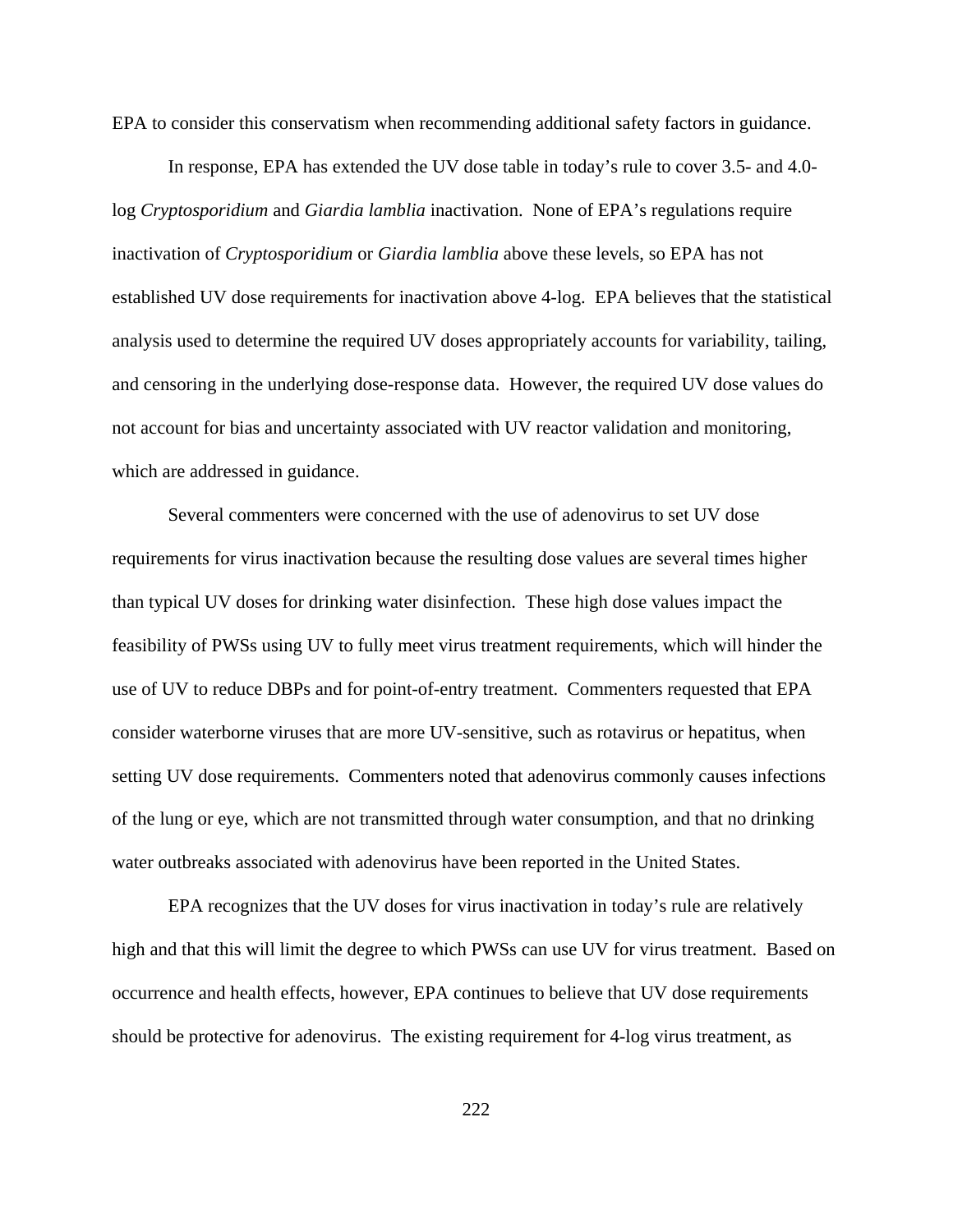established under the SWTR, applies to all waterborne viruses of public health concern in PWSs. Adenovirus is consistently found in water subject to fecal contamination and can be transmitted through consumption of or exposure to contaminated water. It is a common cause of diarrheal illness, particularly in children, and fecal shedding is prevalent in asymptomatic adults. While illness from adenovirus is typically self-limiting, severe health effects, including death, can occur. Consequently, EPA regards adenovirus as a potential health concern in PWSs and has established UV dose requirements to address it.

Many commenters recommended that EPA establish a compliance standard for the operation of UV reactors within validated conditions by filtered PWSs, similar to the 95 percent standard proposed for unfiltered PWSs. Commenters were concerned that without a clear compliance standard in the rule, filtered PWSs would be held to inconsistent and unclear standards, which would impede the design and implementation of UV systems. Some commenters recommended that filtered PWSs by held to the same 95 percent standard as unfiltered PWSs, while others recommended a lower 90 percent standard on the basis that filtered PWSs have more barriers of protection.

EPA agrees that establishing a clear compliance standard for the use of UV to meet inactivation requirements is appropriate. For filtered PWSs using UV to meet microbial treatment requirements, today's final rule requires at least 95 percent of the water distributed to consumers to be treated by UV reactors operating within validated conditions. This is the same standard that applies to unfiltered PWSs. EPA believes that a 95<sup>th</sup> percentile standard is feasible for all PWSs and represents the minimum level of performance that should be achieved. During routine operation, PWSs should endeavor to maintain UV reactors within validated conditions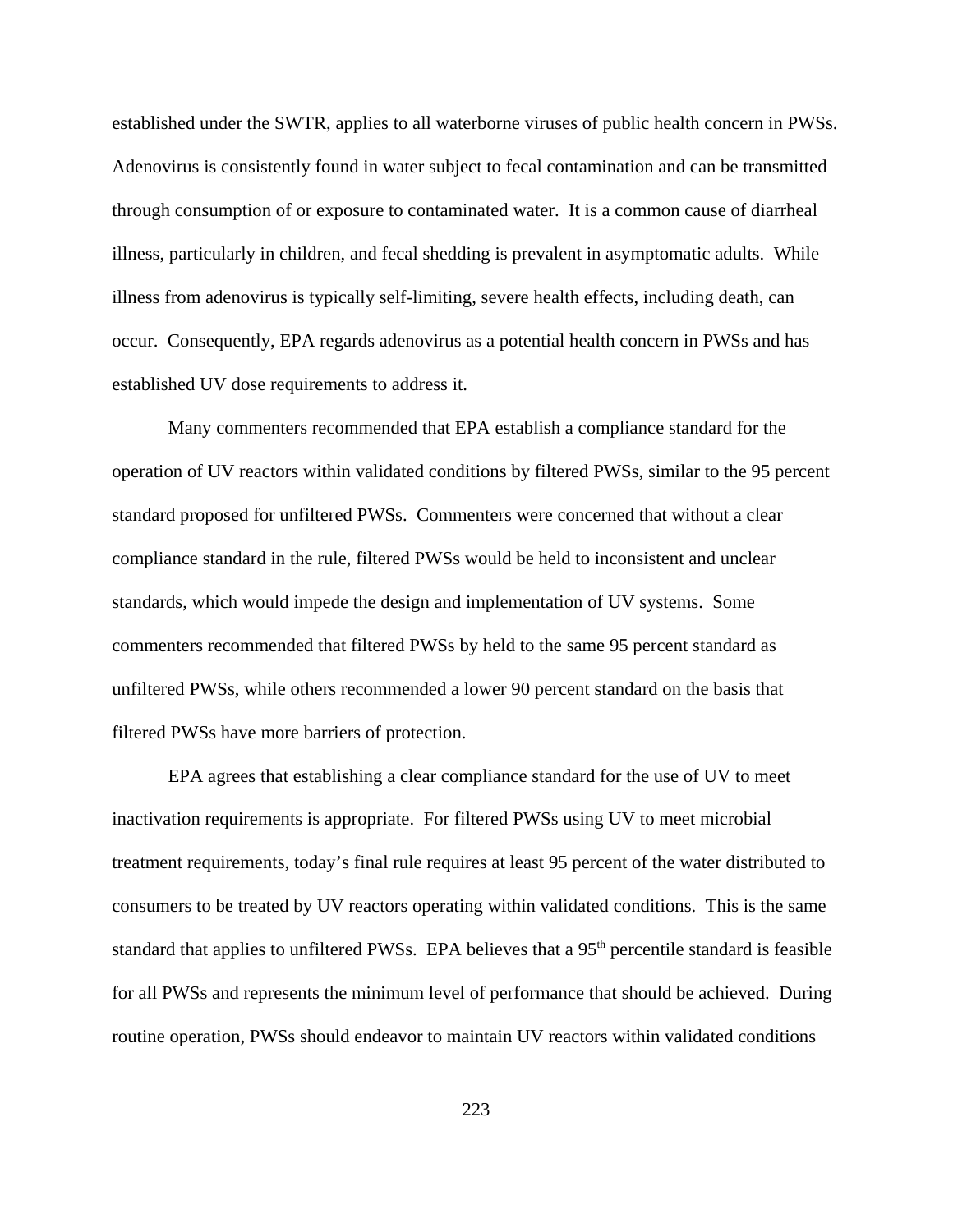for the required UV dose at all times.

### *E. Disinfection Benchmarking for Giardia lamblia and Viruses*

1. Today's rule

The purpose of disinfection benchmarking under today's rule is to ensure that PWSs maintain protection against microbial pathogens as they implement the Stage 2 DBPR and LT2ESWTR. If a PWS proposes to make a significant change in disinfection practice, the PWS must perform the following:

- Develop a disinfection profile for *Giardia lamblia* and viruses. A disinfection profile consists of documenting *Giardia lamblia* and virus log inactivation levels at least weekly over a period of at least one year. PWSs that operate for less than one year must profile only during the period of operation. The calculated log inactivation levels must include the entire treatment plant and must be based on operational and water quality data, such as disinfectant residual concentration(s), contact time(s), temperature(s), and, where necessary, pH. PWSs may create profiles by conducting new weekly (or more frequent) monitoring and/or by using previously collected data. A PWS that created a *Giardia lamblia* disinfection profile under the IESWTR or LT1ESWTR may use the operational data collected for the *Giardia lamblia* profile to create a virus disinfection profile. • Calculate a disinfection benchmark, using the following procedure:(1) Determine the
- calendar month with the lowest log inactivation; (2) The lowest month becomes the critical period for that year; (3) If acceptable data from multiple years are available, the average of critical periods for each year becomes the benchmark; (4) If only one year of data is available, the critical period for that year is the benchmark.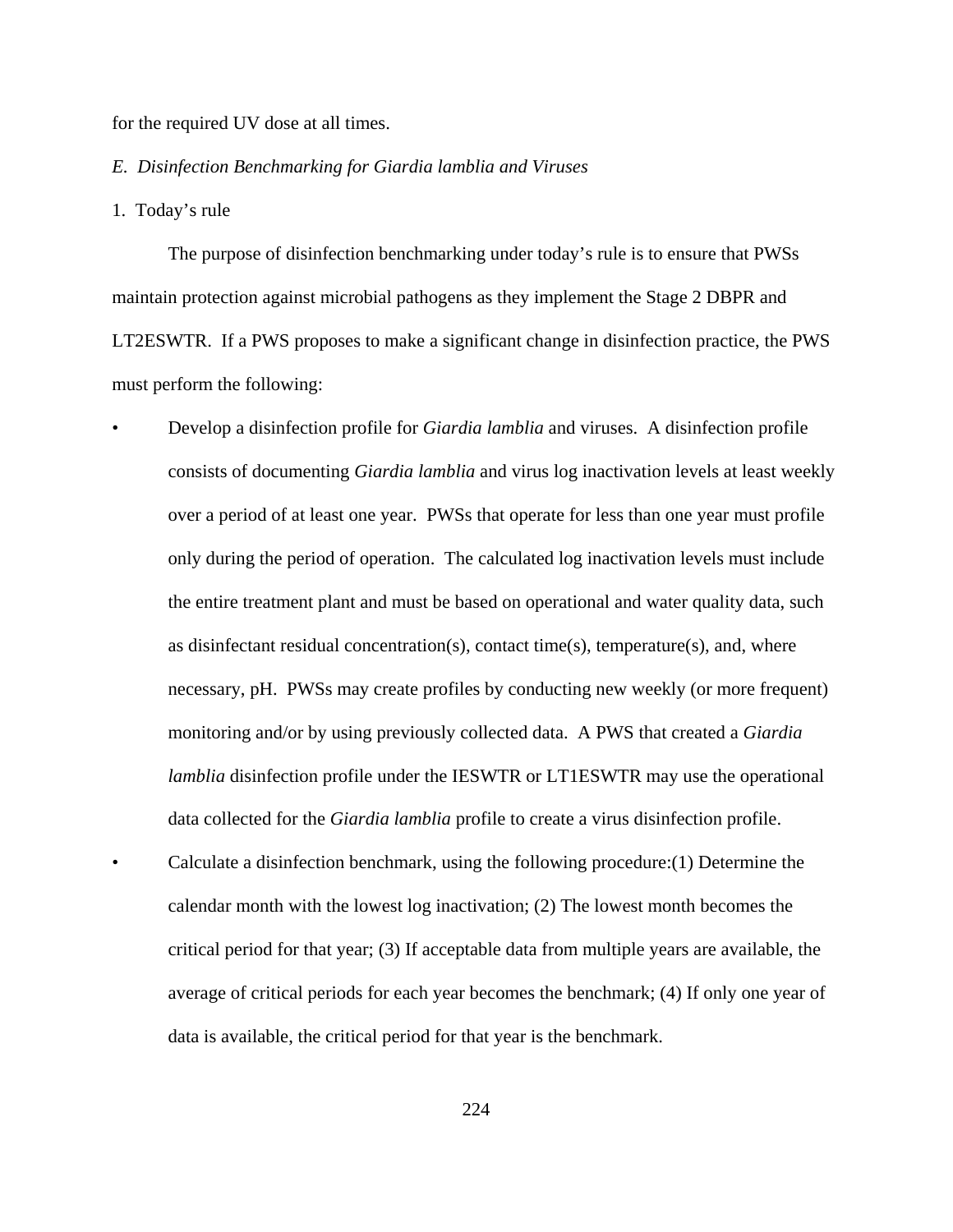• Notify the State before implementing the significant change in disinfection practice. The notification to the State must include a description of the proposed change, the disinfection profiles and inactivation benchmarks for *Giardia lamblia* and viruses, and an analysis of how the proposed change will affect the current inactivation benchmarks.

For the purpose of these requirements, significant changes in disinfection practice are defined as (1) moving the point of disinfection (this is not intended to include routine seasonal changes already approved by the State), (2) changing the type of disinfectant, (3) changing the disinfection process, or (4) making other modifications designated as significant by the State. The *Disinfection Profiling and Benchmarking Guidance Manual* provides information to PWSs and States on the development of disinfection profiles, identification and evaluation of significant changes in disinfection practices, and considerations for setting an alternative benchmark (USEPA 1999d).

2. Background and analysis

A goal in the development of rules to control microbial pathogens and disinfection byproducts (DBPs) is the balancing risks between these two classes of contaminants. EPA established disinfection profiling and benchmarking under the IESWTR and LT1ESWTR, based on a recommendation by the Stage 1 M-DBP Advisory Committee, to ensure that PWSs maintained adequate protection against pathogens as they reduced risk from DBPs. EPA is extending profiling and benchmarking requirements to the LT2ESWTR for the same objective.

Some PWSs will make significant changes in their current disinfection practice to meet TTHM and HAA5 requirements under the Stage 2 DBPR and to provide additional treatment for *Cryptosporidium* under the LT2ESWTR. To ensure that these PWSs maintain disinfection that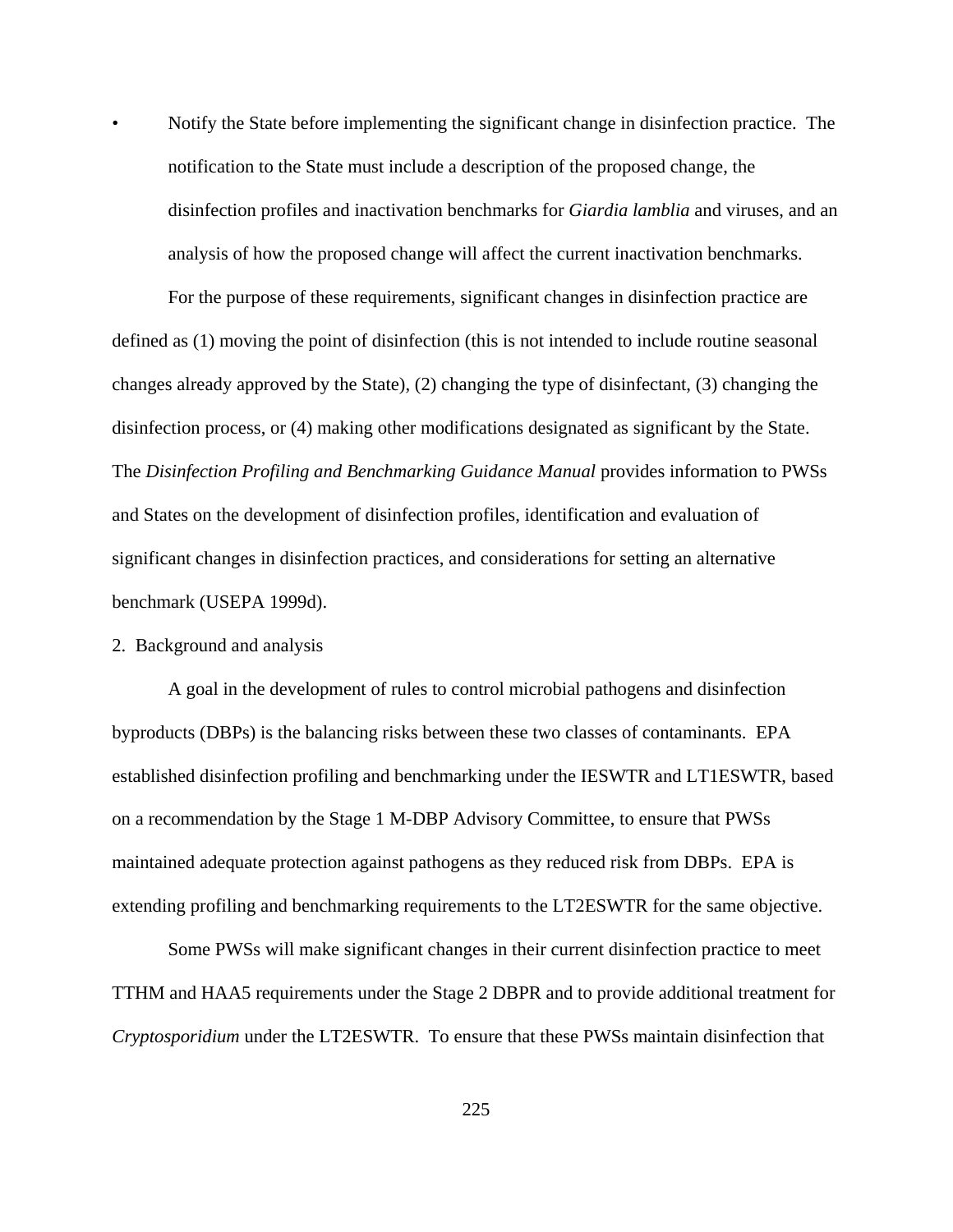is effective against a broad spectrum of microbial pathogens, EPA believes that PWSs and States should evaluate the effects of significant changes in disinfection practice on current microbial treatment levels. Disinfection profiling and benchmarking serves as a tool for making such evaluations.

The August 11, 2003 LT2ESWTR proposal included disinfection profiling and benchmarking requirements. Under the proposal, profiling for *Giardia lamblia* and viruses was required if a PWS was required to monitor for *Cryptosporidium* or, in the case of small PWSs, exceeded 80 percent of the TTHM or HAA5 MCL based on a locational running annual average. Under this approach, most large PWSs and a significant fraction of small PWSs were required to develop profiles. The proposal also included a schedule for disinfection profile development. Those PWSs that developed profiles were then required to calculate a disinfection benchmark and notify the State if they proposed to make a significant change in disinfection practice.

In today's final rule, EPA has significantly modified the applicability requirements for disinfection profiling. PWSs are only required to develop a disinfection profile if they propose to make a significant change in disinfection practice after completing the first round of source water monitoring. EPA has made this change from the proposal because under the LT2ESWTR and Stage 2 DBPR, most PWSs will not be required to make significant changes to their disinfection practice. Consequently, most PWSs will not need a disinfection profile. EPA believes that disinfection profiling requirements should be targeted to those PWSs that will make significant disinfection changes.

EPA has also eliminated the scheduling requirements for development of the disinfection profile in order to provide more flexibility to PWSs and States. Today's rule only requires that

226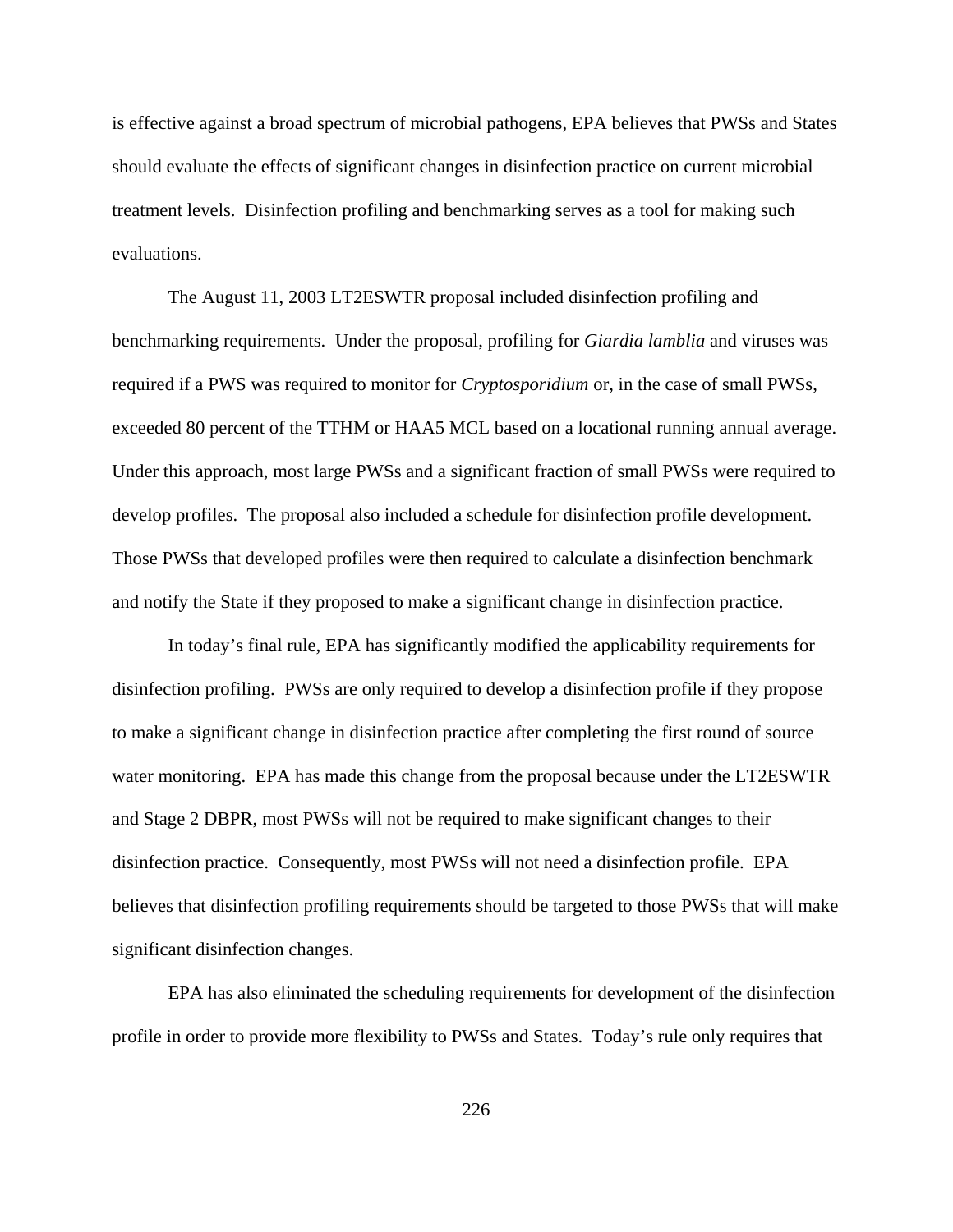PWSs notify States prior to making a significant change in their disinfection practice and that this notification include the disinfection profiles and benchmarks, along with an analysis of how the proposed change will affect the current benchmarks. EPA believes that PWSs should collect the operational data needed to develop disinfection profiles, such as disinfectant residual, water temperature, and flow rate, as part of routine practice. PWSs that do not have current disinfection profiles should record this operational information at least weekly for one year so that they can use it to develop disinfection profiles if required.

Today's rule retains the proposed requirement that when disinfection profiling is required, PWSs must develop profiles for both *Giardia lamblia* and viruses. EPA believes that profiling for both target pathogens is appropriate because the types of treatment changes that PWSs will make to comply with the Stage 2 DBPR or LT2ESWTR could lead to a significant change in the inactivation level for one pathogen but not the other. For example, a PWS that switches from chlorine to UV light to meet *Giardia lamblia* inactivation requirements is likely to maintain a high level of treatment for this pathogen. The level of treatment for viruses, however, may be significantly reduced. In general, viruses are much more sensitive to chlorine than *Giardia* but are more resistant to UV. The situation for a PWS switching to microfiltration is similar. The same operational data are used to develop disinfection profiles for both *Giardia lamblia* and viruses.

As was the case with the IESWTR and LT1ESWTR, the disinfection benchmark under today's rule is not intended to function as a regulatory standard. Rather, the objective of these provisions is to facilitate interactions between the States and PWSs to assess the impact on microbial risk of proposed changes to disinfection practice. Final decisions regarding levels of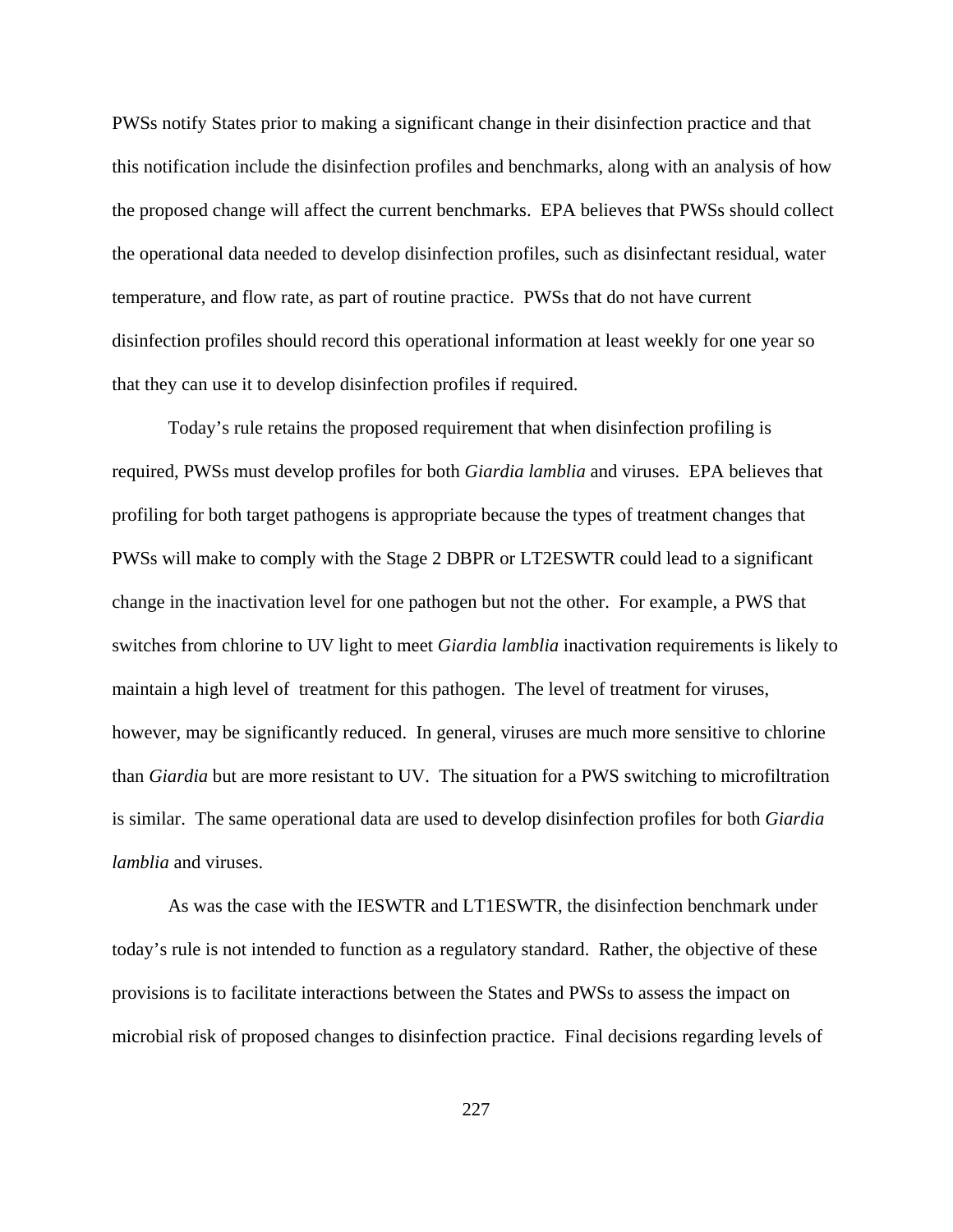disinfection for *Giardia lamblia* and viruses beyond the minimum required by regulation will continue to be left to the States and PWSs. To ensure that the level of treatment for both protozoan and viral pathogens is appropriate, States and PWSs should consider site-specific factors such as source water contamination levels and the reliability of treatment processes.

3. Summary of major comments

EPA received significant public comment on disinfection profiling and benchmarking requirements in the August 11, 2003 proposal. A few commenters supported the proposed requirements but most raised concerns with the burden and usefulness of disinfection profiling and requested greater flexibility. These comments and EPA's responses are summarized as follows.

Commenters stated that disinfection profiling diverts PWS and State resources from other public health protection activities and presents an incomplete picture of the information that should be considered when evaluating disinfection changes. Further, some States can only require the level of treatment specified in regulations (e.g., the SWTR, IESWTR, LT1ESWTR) and cannot use a disinfection benchmark to enforce a higher treatment standard. Some commenters also disagreed with requiring a disinfection profile for viruses, since current disinfection practices targeting *Giardia lamblia* typically achieve much greater virus inactivation than required.

To address these concerns, commenters requested that profiling only be required for PWSs prior to switching disinfectants or that States be allowed to grant waivers from disinfection profiling requirements. Commenters also recommended that States be given flexibility to determine the appropriate time for PWSs to develop disinfection profiles, if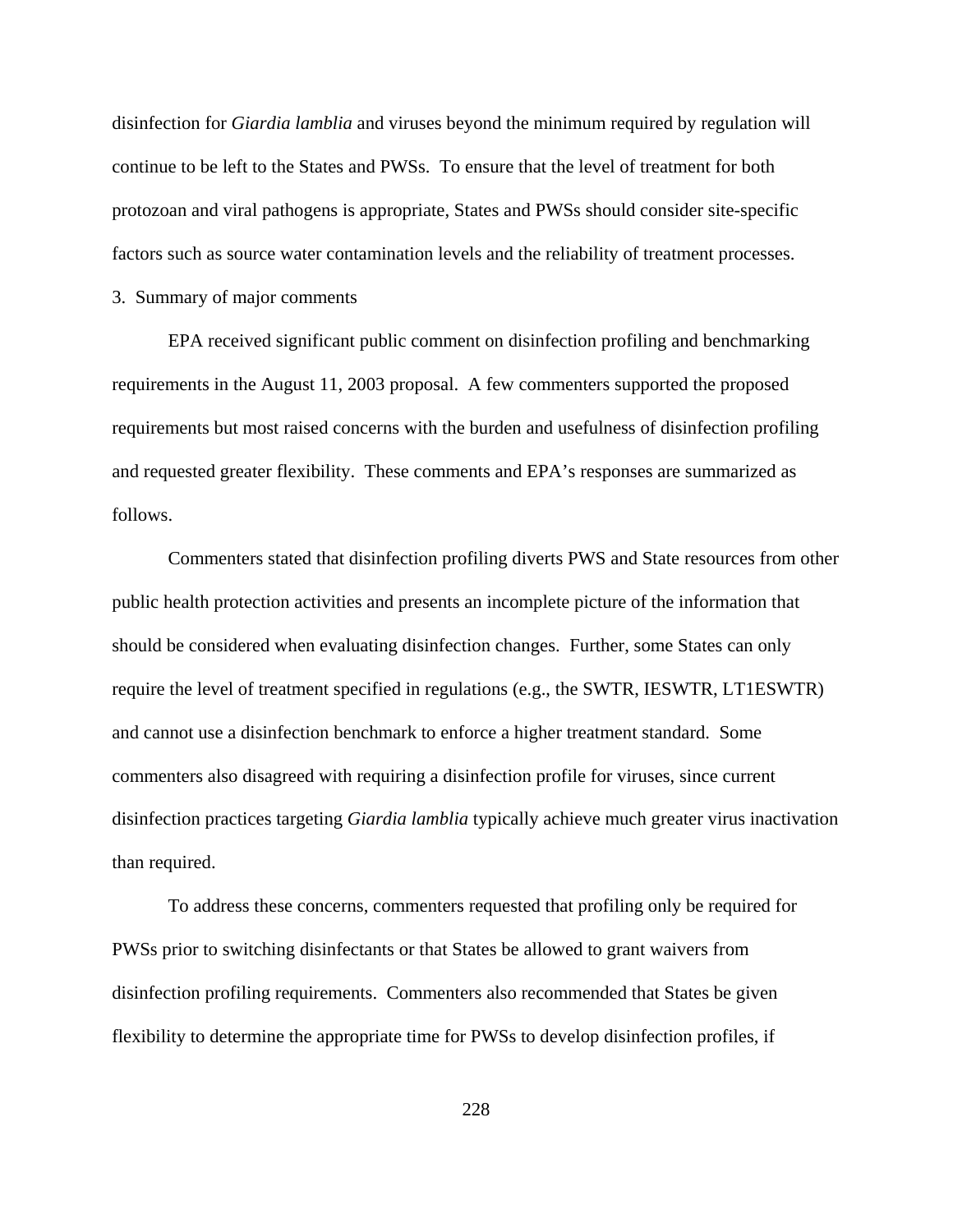necessary. In regard to virus profiling, some commenters suggested that it only be required for PWSs that have not developed profiles for *Giardia lamblia* or that are switching disinfectants to UV.

In response, EPA has modified the proposed requirements for disinfection profiling and benchmarking from the proposal to significantly reduce the burden on PWSs and States. In today's final rule, profiling is only required for PWSs that propose to make a significant change in disinfection practice. EPA projects that most PWSs will not be required to make treatment changes to comply with the LT2ESWTR and Stage 2 DBPR and, as a result, will not be required to develop disinfection profiles. Further, today's rule gives PWSs and States flexibility to determine the timing for developing disinfection profiles and only requires that the profiles and benchmarks be included in a notification to the State before a PWS implements a significant change in disinfection practice. For PWSs that have not developed disinfection profiles, EPA recommends recording the necessary operational data at least weekly over one year so that a profile can be prepared if needed.

For PWSs that propose to make a significant change in disinfection practice, today's rule maintains the proposed requirement for a disinfection profile for viruses. EPA recognizes that current disinfection practices with chlorine typically achieve far more virus inactivation than required. However, the types of treatment changes that PWSs will make to comply with the Stage 2 DBPR or LT2ESWTR, such as implementing UV or microfiltration, are likely to maintain high levels of treatment for *Giardia lamblia* but may result in a significant decrease in treatment for viruses. Consequently, EPA believes that States and PWSs should consider whether such a decrease in virus treatment will occur when evaluating proposed treatment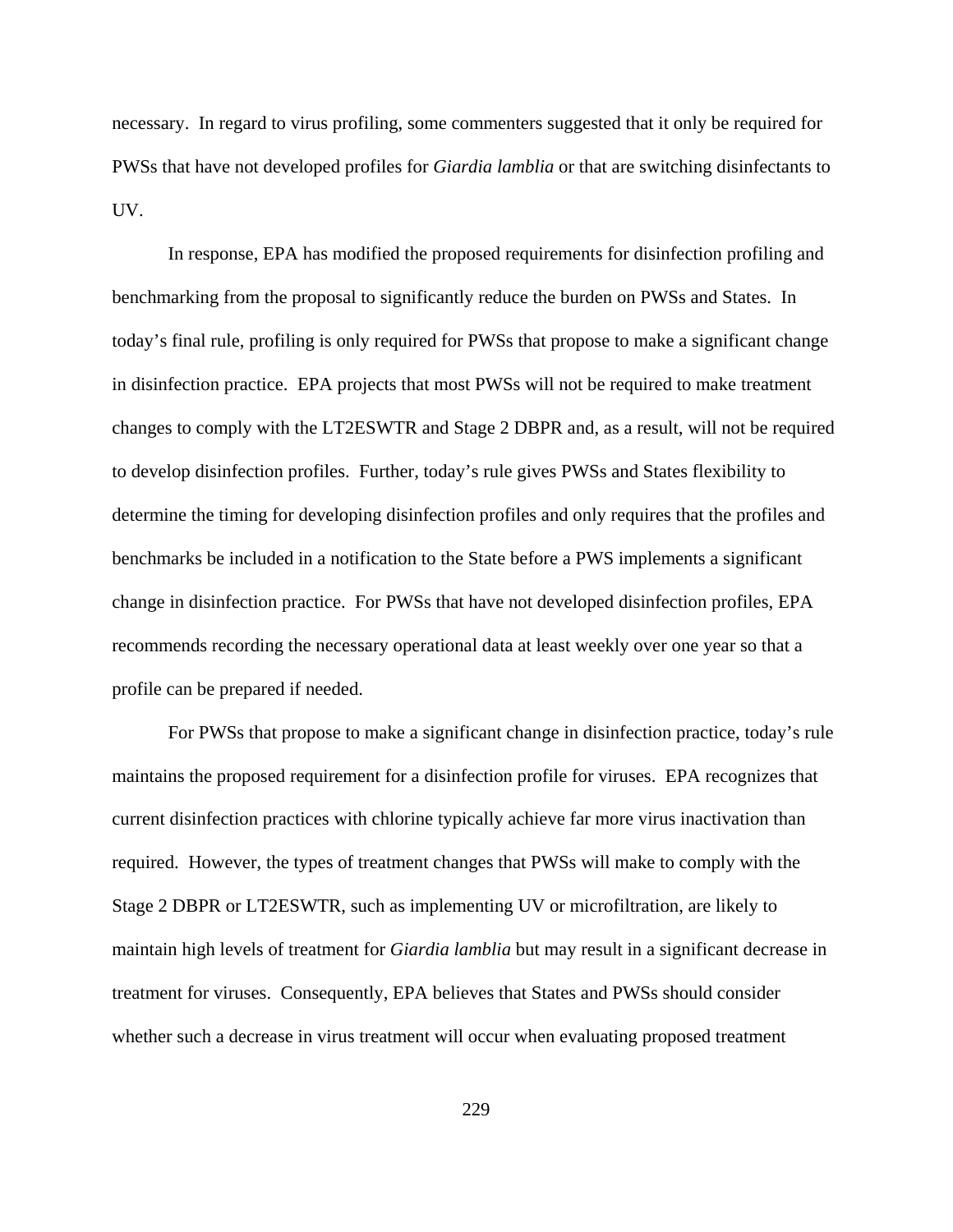changes.

Moreover, developing a virus disinfection profile does not require the collection of operational data beyond that necessary to develop a *Giardia lamblia* disinfection profile. Therefore, today's rule allows PWSs to use previously developed *Giardia lamblia* disinfection profiles and allows the operational data that underlie the *Giardia lamblia* profile to be used for a virus disinfection profile.

*F. Requirements for Systems with Uncovered Finished Water Storage Facilities*

1. Today's rule

Today's rule requires PWSs that store treated water in an open reservoir (i.e., use uncovered finished water storage facilities) to do either of the following:

• Cover the finished water storage facility; or

• Treat the discharge of the uncovered finished water storage facility that is distributed to consumers to achieve inactivation and/or removal of 4-log virus, 3-log *Giardia lamblia*, and 2-log *Cryptosporidium*.

PWSs must notify the State if they use uncovered finished water storage facilities no later than April 1, 2008. PWSs must either meet the requirements of today's rule for covering or treating each facility or be in compliance with a State-approved schedule for meeting these requirements no later than April 1, 2009.

Today's rule revises the definition of an uncovered finished water storage facility as follows: uncovered finished water storage facility is a tank, reservoir, or other facility used to store water that will undergo no further treatment to reduce microbial pathogens except residual disinfection and is directly open to the atmosphere.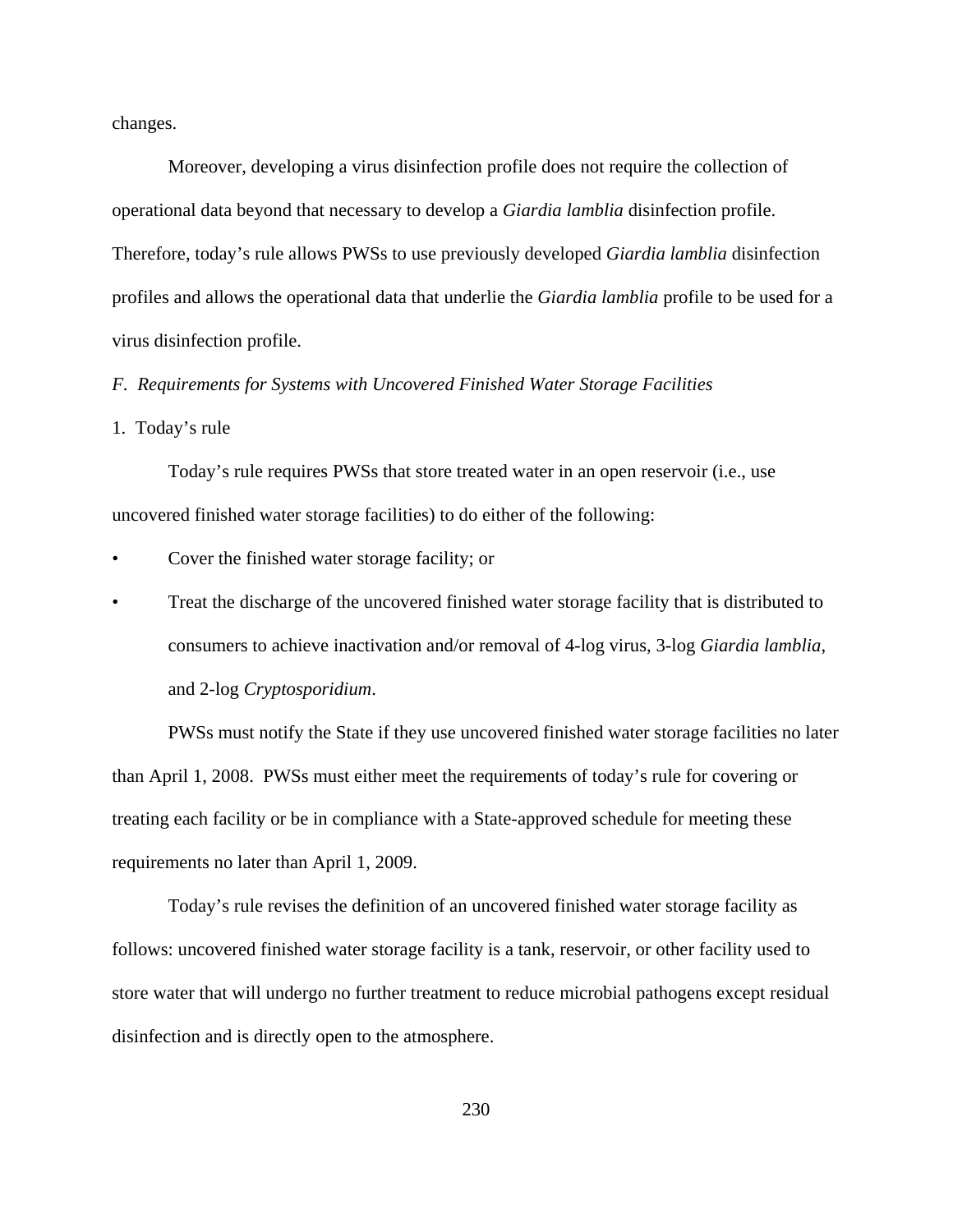### 2. Background and analysis

The requirements in today's rule for PWSs that use uncovered finished water storage facilities (open reservoirs) are based on an assessment of the types and sources of contaminants in open reservoirs, the efficacy and feasibility of regulatory approaches to reduce risks from this contamination, and comments on the August 11, 2003 proposal. The following discussion summarizes this assessment.

*a. Types and sources of contaminants in open reservoirs*. The storage of treated drinking water in open reservoirs can lead to significant water quality degradation and health risks to consumers (USEPA 1999e). Examples of such water quality degradation include increases in algal cells, coliform bacteria, heterotrophic plate count bacteria, turbidity, particulates, DBPs, metals, taste and odor, insect larvae, *Giardia*, *Cryptosporidium*, and nitrate (USEPA 1999e). Contamination of open reservoirs occurs through surface water runoff, bird and animal wastes, human activity, algal growth, insects and fish, and airborne deposition. Additional information on these sources of contamination follows.

If a reservoir receives surface water runoff, the SWTR requires that it be treated as raw water storage, rather than a finished water reservoir  $(40 \text{ CFR } 141.70(a))$ . Nevertheless, many uncovered finished water reservoirs have been found to be affected by surface water runoff, which may include agricultural fertilizers, pesticides, microbial pathogens, automotive fluids and residues, sediment, nutrients, natural organic matter, and metals (USEPA 1999e, LeChevallier et al. 1997).

Birds are a significant cause of contamination in open reservoirs, and bird feces may contain coliform bacteria, viruses, and other human pathogens, including *vibrio cholera*,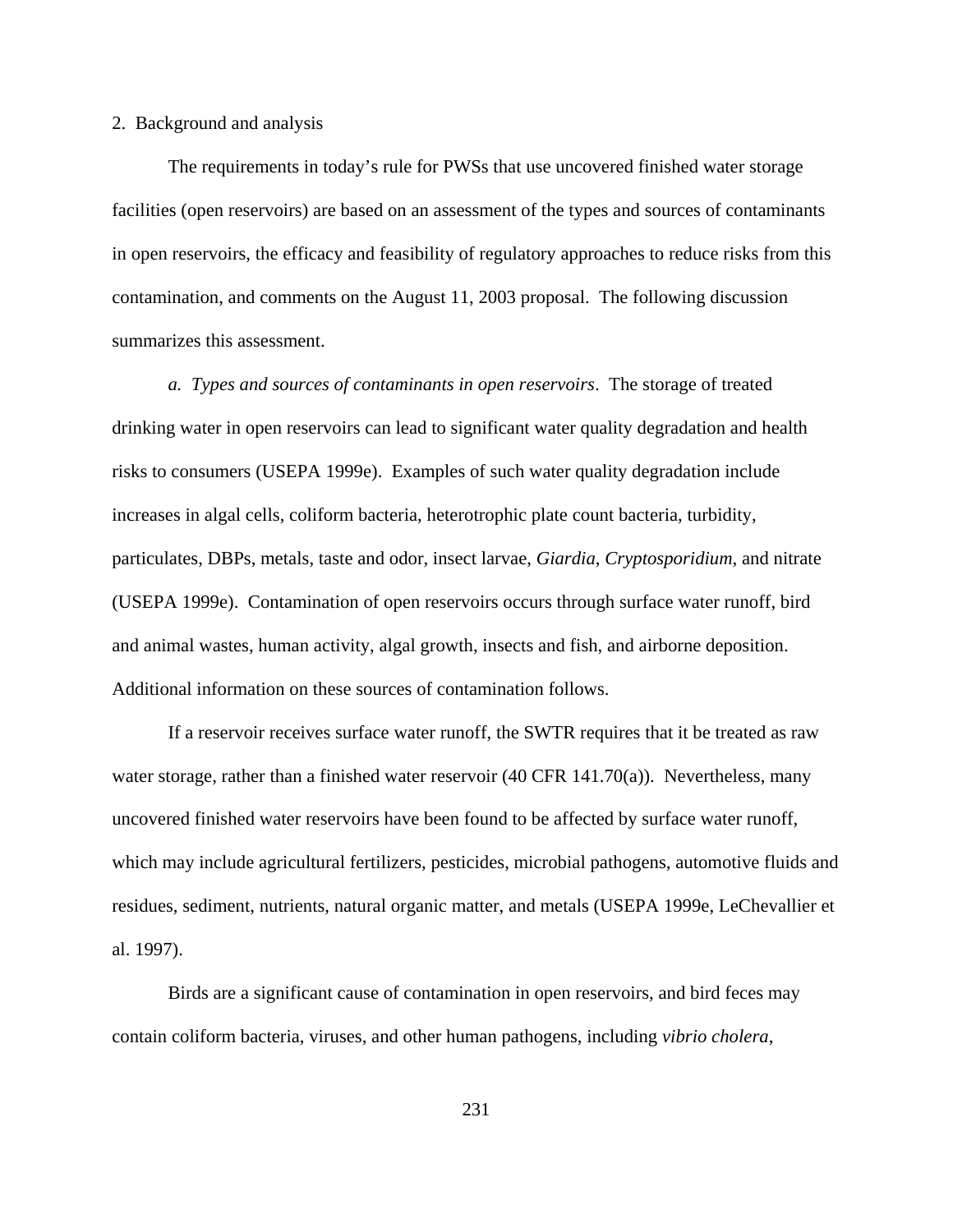*Salmonella, Mycobacteria, Typhoid, Giardia,* and *Cryptosporidium* (Geldreich and Shaw 1993). Birds can ingest pathogens at landfills or wastewater treatment plants prior to visiting a reservoir and have been shown to carry and pass infectious *Cryptosporidium parvum* (Graczyk et al. 1996*)*. Five to twenty percent of birds are estimated to be periodically infected with human pathogens like *Salmonella* (USEPA 1999e). A 1993 *Salmonella* outbreak in Gideon, MO that resulted in seven deaths was traced to pigeons roosting in a finished water storage tank.

Animals that are either known or suspected to contaminate open reservoirs include dogs, cats, deer, rats, mice, opossums, squirrels, muskrats, raccoons, beavers, rabbits, and frogs. Some animals are infected with human pathogens like *Cryptosporidium*, which can be discharged to the reservoirs in feces or transmitted by direct contact between animals and the water (Fayer and Unger 1986, Current 1986, USEPA 1999e).

Open reservoirs are exposed to contamination through human activities. Pesticides and fertilizers can enter open reservoirs through runoff and airborne drifts from spray applications. Swimming in reservoirs can result in pathogens being passed from the feces, shedded skin, and mucus membranes of infected persons. PWSs routinely find a great variety of items that have been thrown into open reservoirs, despite the use of high fences and set-back distances. Such items include baby carriages, beer bottles, bicycles, bullets, dead animals, dog waste bags, fireworks, garbage cans, a pay phone, shoes, and shovels (USEPA 1999e). These items are a potential source of pathogens and toxic substances and clearly indicate the susceptibility of open reservoirs to intentional contamination.

Algal growth is common in open reservoirs and can lead to aesthetic problems like color, taste, and odor, and may generate cyanobacterial toxins, which cause headaches, fever, diarrhea,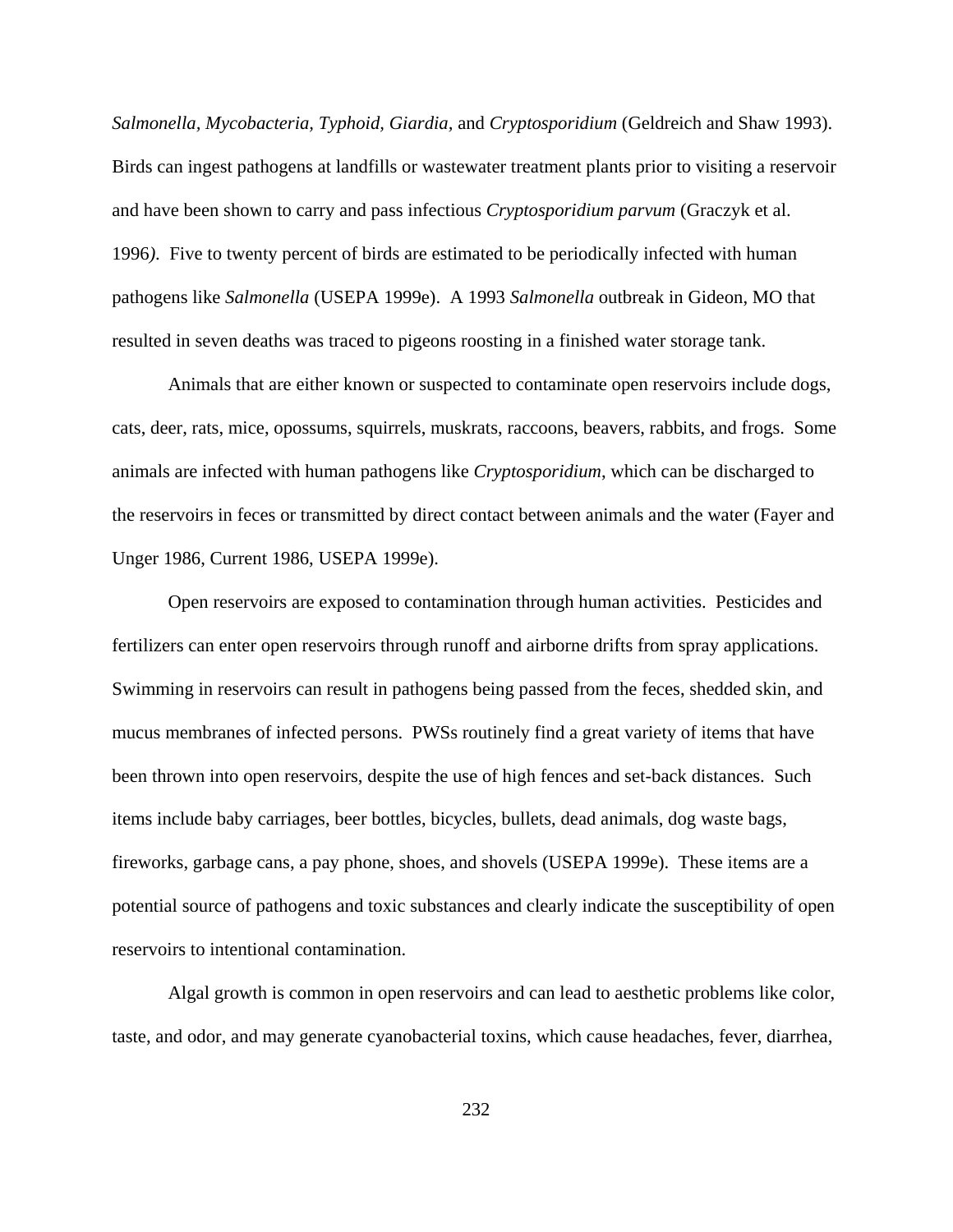abdominal pain, nausea, and vomiting. In addition, algae can increase other contaminants like DBPs by increasing biomass within reservoirs, and corrosion products like lead, through causing significant pH fluctuations. Algae have been shown to shield bacteria from the effects of disinfection (Geldreich and Shaw 1993).

Open reservoirs may be infested with the larvae of insects such as midge flies, water fleas, and gnats, which can be carried through the distribution system from the reservoir (USEPA 1999e). Chlorination is ineffective against midge fly larvae. Fly outbreaks may increase the presence of insect-eating birds, which present another source of contamination as described earlier. Some open finished water reservoirs have been found to support fish populations.

Open reservoirs also are subject to airborne deposition of contaminants, such as industrial pollutants, automobile emissions, pollen, dust, particulate matter, and bacteria. Deposition occurs during all types of weather conditions, but is likely to be accelerated during precipitation events as air pollutants are transported from the air column above the reservoir by rain or snow.

*b. Regulatory approaches to reduce risk from contamination in open reservoirs.* For many decades, public health agencies and professional associations like the American Public Health Association, the U.S. Public Health Service, and the American Water Works Association have recommended that all finished water reservoirs be covered (USEPA 1999e). In the IESWTR and LT1ESWTR, EPA prohibited the construction of new uncovered finished water reservoirs (40 CFR 141.170(c) and 141.511). These regulations did not address existing uncovered finished water reservoirs, however. In the preamble to the IESWTR, EPA stated that a requirement to cover existing reservoirs would be considered when data to develop national cost estimates were available.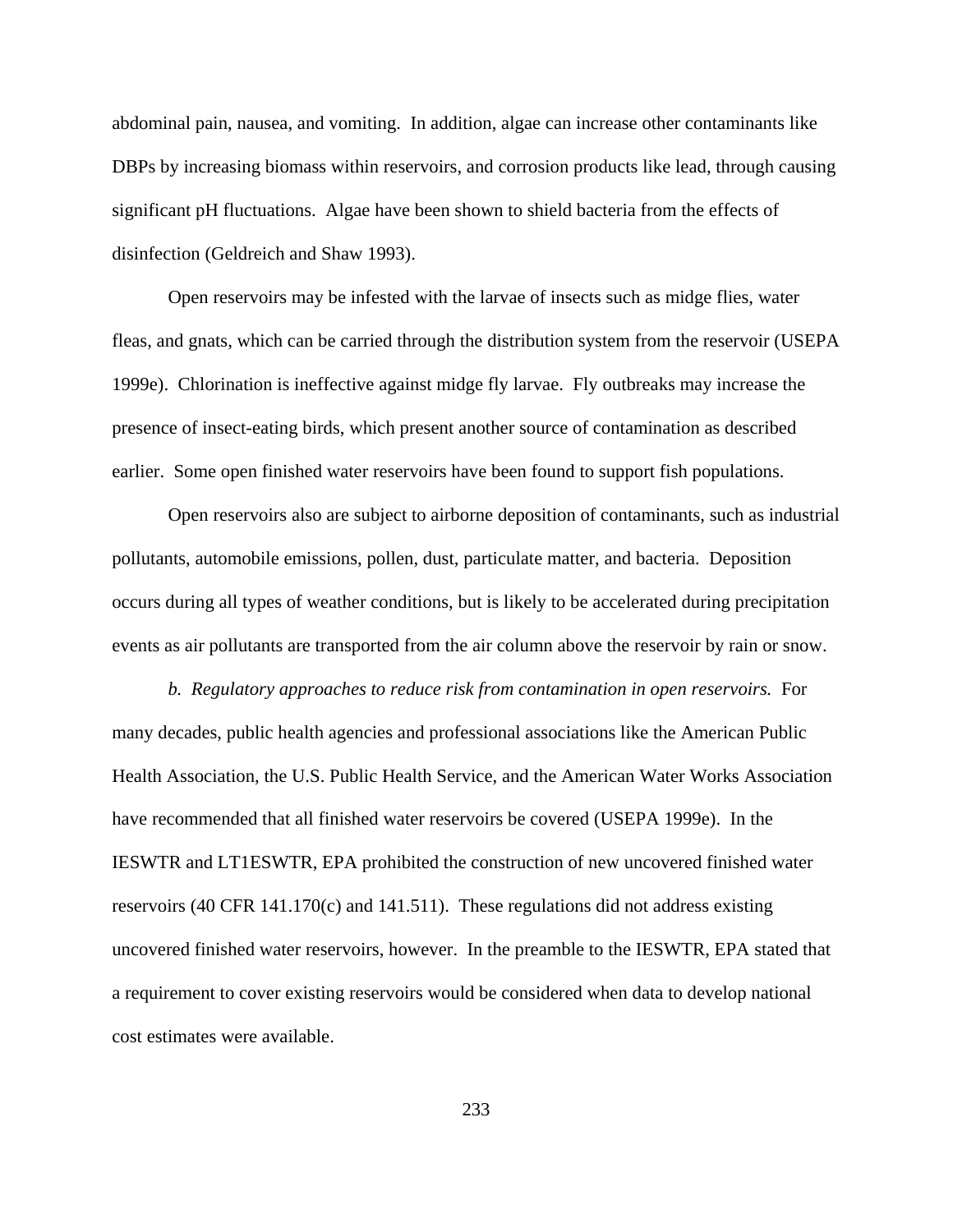EPA has now collected the necessary data to estimate costs associated with regulatory control strategies for uncovered finished water reservoirs. The August 11, 2003 LT2ESWTR proposal included three options for PWSs with uncovered finished water reservoirs to reduce risk: (1) cover the reservoir, (2) treat the discharge to achieve 4-log virus inactivation, or (3) implement a State-approved risk mitigation plan (USEPA 2003a). These options reflected recommendations from the Stage 2 M-DBP Advisory Committee (USEPA 2000a). Today's final rule includes the first option to cover, modifies the second option to also require 3-log *Giardia* and 2-log *Cryptosporidium* treatment, and does not establish an option for a risk mitigation plan. The following discussion describes the basis for these changes.

As described earlier, studies have shown that small mammals and birds that live near water may be infected with *Cryptosporidium* and *Giardia* and may shed infectious oocysts and cysts into the water (Graczyk et al. 1996, Fayer and Unger 1986, Current 1986). LeChevallier et al. (1997) evaluated *Cryptosporidium* and *Giardia* levels in six uncovered finished water reservoirs. The geometric mean concentration of *Cryptosporidium* was 1.2 oocysts/100 L in the inlet samples and 8.1 oocysts/100 L in the effluent samples (i.e., 600 percent increase in the reservoir). For *Giardia*, the geometric mean concentrations in the inlet and effluent samples were 1.9 and 6.1 cysts/100 L, respectively (i.e., 200 percent increase in reservoir).

Most, if not all, PWSs would treat to achieve 4-log virus inactivation with chlorine. Based on EPA guidance, the dose of chlorine necessary for 4-log virus inactivation would not achieve even 0.5-log *Giardia* inactivation and would produce no inactivation of *Cryptosporidium* (USEPA 1991b). Consequently, PWSs treating for viruses in open reservoirs, as proposed, would provide very little protection against contamination by *Giardia* and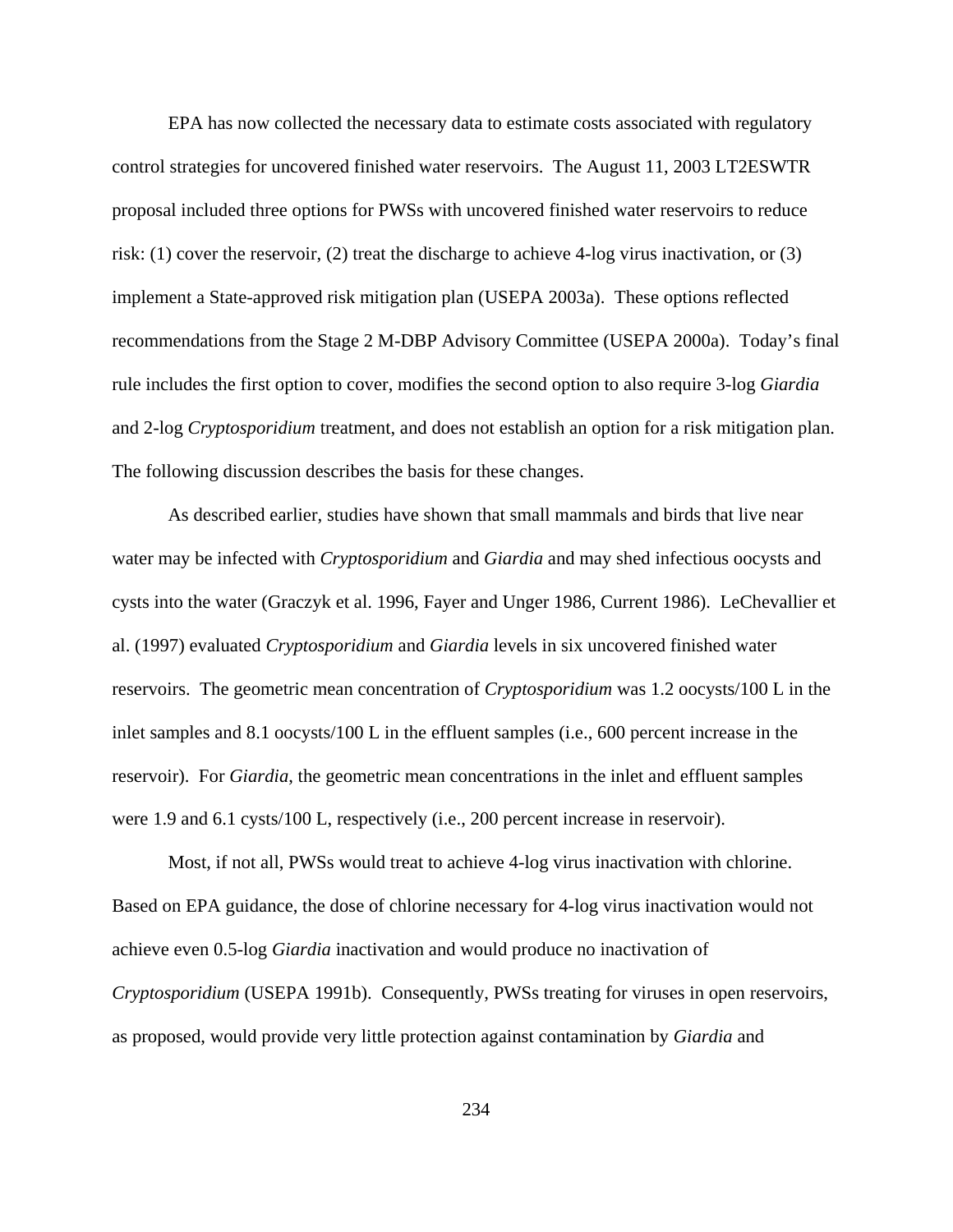### *Cryptosporidium*.

Due to the demonstrated potential for contamination by *Giardia* and *Cryptosporidium* in open reservoirs and the ineffectiveness of virus treatment against these pathogens, today's rule requires PWSs to treat for *Giardia* and *Cryptosporidium* in addition to viruses if they do not cover their finished water reservoirs. Specifically, today's rule specifies the same baseline treatment as required for a raw unfiltered source, which is 4-log virus, 3-log *Giardia*, and 2-log *Cryptosporidium* reduction.

EPA believes that requiring treatment for viruses, *Giardia*, and *Cryptosporidium* in uncovered finished water reservoirs is consistent with SDWA section  $1412(b)(7)(A)$ , which authorizes the use of a treatment technique to prevent adverse health effects to the extent feasible if measuring the contaminant is not feasible. Monitoring for these pathogens at the very low levels that would cause public health concern and at the frequency necessary to detect contamination events is not feasible with available analytical methods. EPA has determined that with the availability of technologies like UV, treating for *Giardia*, *Cryptosporidium*, and viruses is feasible for all PWS sizes.

Today's rule does not allow PWSs to implement a risk mitigation plan as an alternative to covering a reservoir or treating the discharge because EPA does not believe that a risk mitigation plan would provide equivalent public health protection. Consequently, a risk mitigation plan would not meet the statutory provision for a treatment technique to prevent adverse health effects from pathogens like *Giardia* and *Cryptosporidium* to the extent feasible (SDWA section  $1412(b)(7)(A)$ ).

As discussed earlier, open reservoirs are subject to contamination from many sources,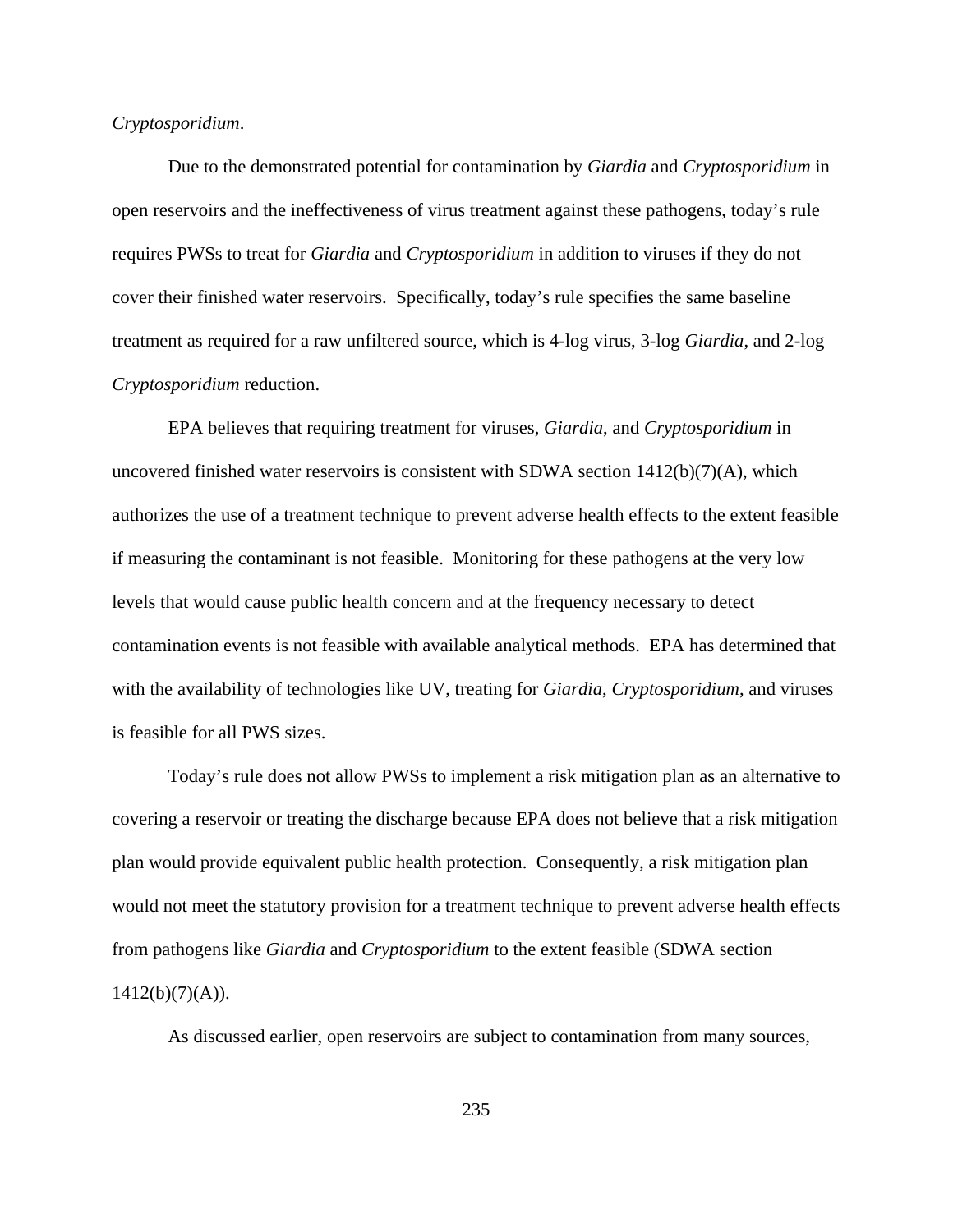including runoff, birds, animals, humans, algae, insects, and airborne deposition. Control measures can provide a degree of protection against some of these sources (e.g., bird deterrent wires, security fences with setback distances). All PWSs are significantly constrained, however, in the degree to which they can implement such measures with existing open reservoirs due to factors like the size of the reservoir, the location of the reservoir (e.g., within residential communities or parks), and the existing infrastructure. For example, many open finished water reservoirs are impacted by runoff, despite the fact that this has been prohibited for many years under existing regulations (USEPA 1999e). EPA has concluded that implementing control measures that would be highly effective against all sources of contamination of open reservoirs would not be feasible for PWSs. Accordingly, today's rule does not allow this option.

*c. Definition of uncovered finished water storage facility*. The IESWTR established the following definition for an uncovered finished water storage facility: uncovered finished water storage facility is a tank, reservoir, or other facility used to store water that will undergo no further treatment except residual disinfection and is open to the atmosphere.

In the August 11, 2003 proposed LT2ESWTR, EPA requested comment on whether this definition should be revised. EPA was concerned that it would not include certain cases in which water is stored in an open reservoir after a PWS completes treatment to reduce microbial pathogens. Such a case would be a PWS that applies a corrosion inhibitor to the effluent of an open reservoir where water is stored after filtration and primary disinfection. In this case, the PWS could claim that the corrosion inhibitor constitutes additional treatment and, consequently, the open reservoir does not meet EPA's definition of an uncovered finished water storage facility. However, the water stored in the open reservoir would be subject to microbial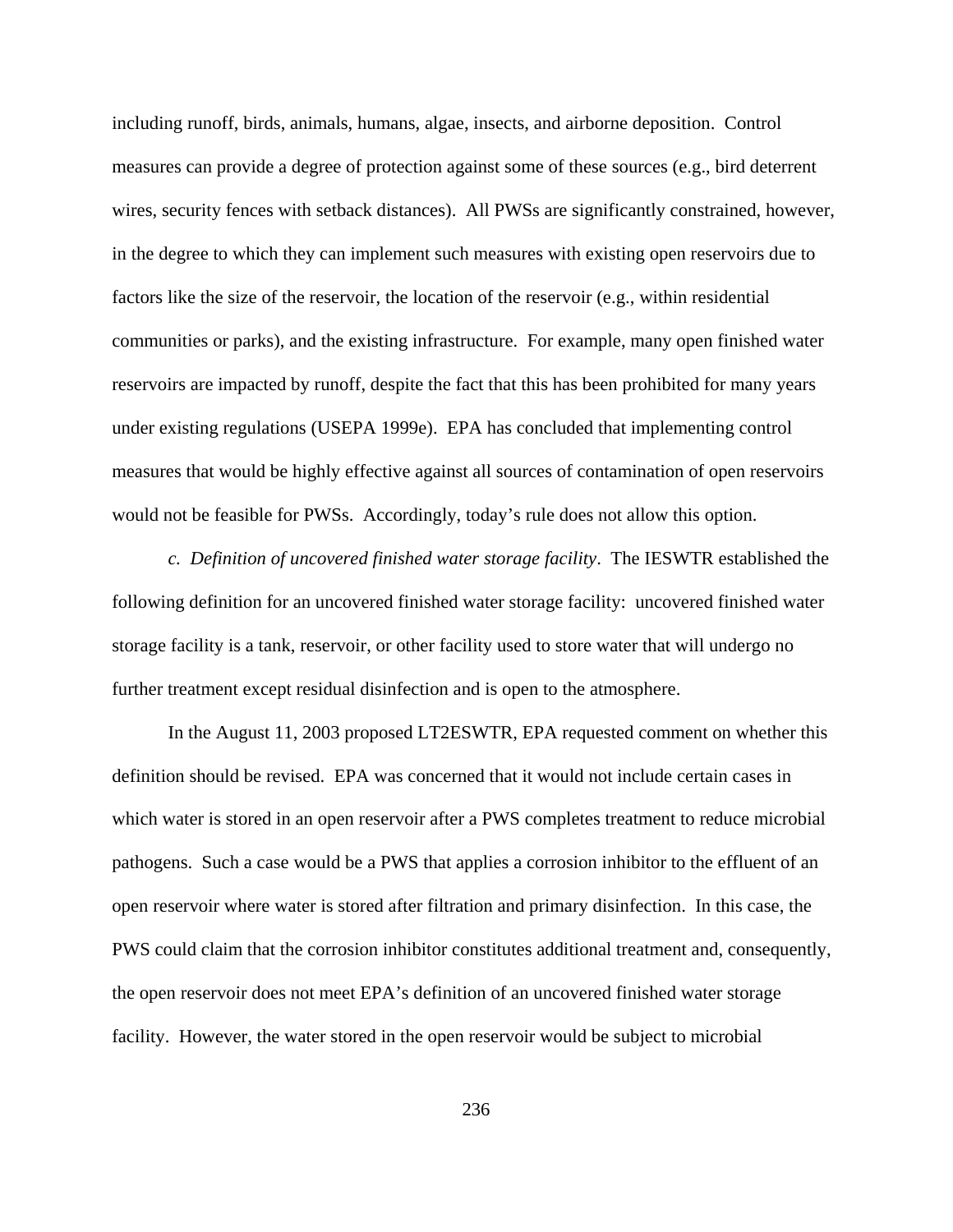contamination from the sources described in this section and would undergo no further treatment for this contamination.

Today's rule revises the definition of an uncovered finished water storage facility in two ways: (1) the phrase "to reduce microbial pathogens" is inserted following the word "treatment;" and (2) the word "directly" is inserted prior to "open to the atmosphere." The first change ensures that an open reservoir where water is stored after a PWS has completed filtration (where required) and primary disinfection will be appropriately classified as an uncovered finished water storage facility. Whether a PWS applies corrosion control or other treatment to maintain water quality in the distribution system will not affect this determination.

The second change clarifies that covered reservoirs with air vents or overflow lines are not uncovered finished water storage facilities. Such air vents and overflow lines are open to the atmosphere but are usually hooded or screened to prevent contamination of the water. Consequently, these reservoirs are not directly open to the atmosphere and are not subject to the requirements of today's rule for uncovered finished water storage facilities.

3. Summary of major comments

EPA received significant public comment on requirements for uncovered finished water storage facilities in the August 11, 2003 proposal. Major issues raised by commenters include whether to require all reservoirs to be covered, requiring treatment for *Giardia* and *Cryptosporidium*, support for the proposed options, and revising the definition of an uncovered finished water storage facilities. A summary of these comments and EPA's responses follows.

Several commenters recommended that EPA require all finished water reservoirs to be covered. These commenters stated that making an uncovered reservoir equal in quality to a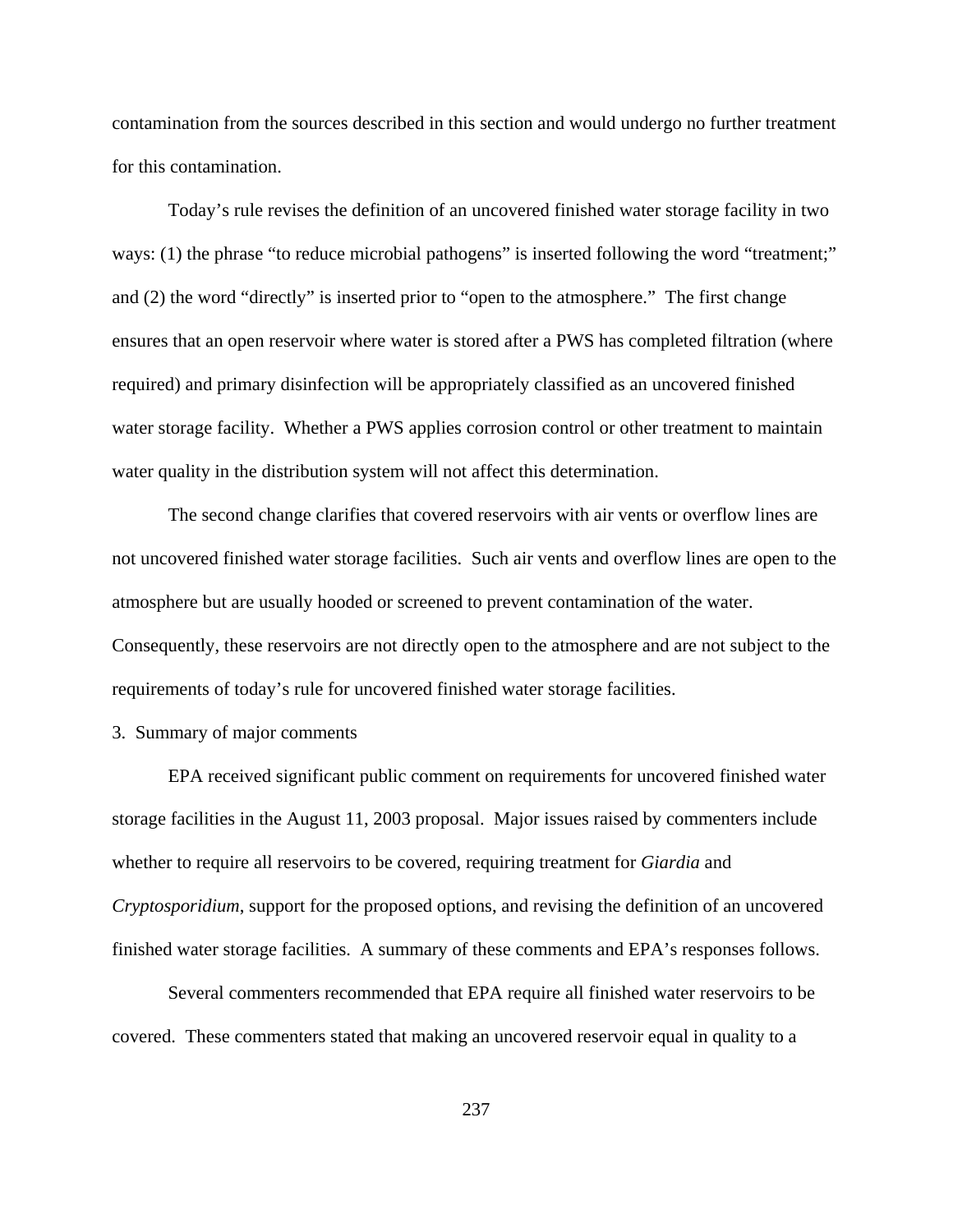covered reservoir is not possible - open reservoirs will always be contaminated by fecal material from birds and small mammals, as well as increased DBPs due to algae and other aquatic organisms, airborne contaminants, and sediment stirred up by wind. Commenters were also concerned that uncovered reservoirs are a major vulnerability for PWS security (i.e., intentional contamination). Some commenters cited the fact that there are hundreds of thousands of covered finished water reservoirs in comparison to approximately 100 uncovered finished water reservoirs as evidence that the public health risks of open reservoirs are widely recognized.

EPA agrees that storing treated water in open reservoirs presents a risk to public health. With today's final rule, EPA expects that many PWSs will cover or eliminate uncovered finished water reservoirs. For reservoirs where covering is not feasible, EPA believes that treating the water for *Giardia*, *Cryptosporidium*, and viruses will provide protection against the range of pathogens likely to contaminate the reservoir.

Many commenters supported requiring treatment for *Giardia* and *Cryptosporidium* for PWSs that treat the reservoir discharge. Commenters stated that reservoirs should either be covered or treated as unfiltered sources (meaning 3-log *Giardia*, 2-log *Cryptosporidium*, and 4 log virus treatment). The LeChevallier et al. (1997) study was cited as demonstrating increases in *Giardia* and *Cryptosporidium* in uncovered finished water reservoirs, and commenters noted that treatment for viruses would not be effective against these protozoa. EPA agrees with these comments and today's rule requires treatment for *Giardia* and *Cryptosporidium*, as well as viruses, by PWSs that do not cover their reservoirs.

Some commenters expressed support for the proposed options, including allowing risk mitigation plans as an adequate remedy for an uncovered reservoir. These commenters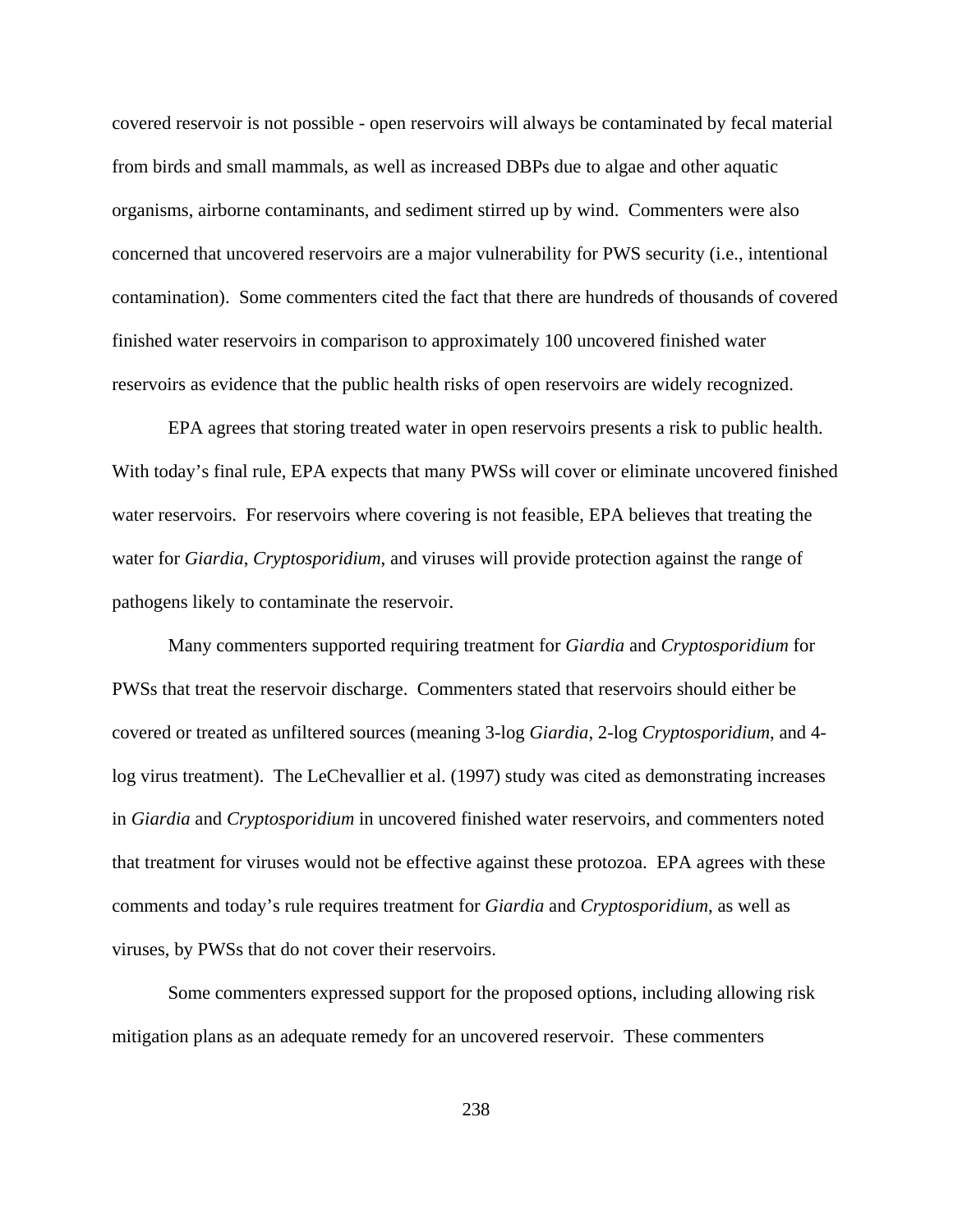characterized the proposal as providing reasonable alternatives to the substantial costs involved in covering reservoirs or providing alternative storage. Commenters stated that strategies included in a risk management plan could address the range of microorganisms for which treatment is necessary, depending on site-specific circumstances.

EPA recognizes that covering or finding alternative storage for uncovered finished water reservoirs can be costly. While EPA believes that covering finished water reservoirs is the most effective approach to protecting public health, today's rule allows PWSs to provide treatment for *Giardia*, *Cryptosporidium*, and viruses as a feasible alternative. As described earlier, EPA does not believe that providing treatment only for viruses, as proposed, would be protective against the range of pathogens that contaminate open reservoirs. Further, EPA has concluded that implementing a risk mitigation plan that would provide equivalent protection to covering or treating a reservoir is not feasible. This is due to the many potential sources of contamination and the significant limitations that all PWSs have in the control measures they can implement for existing open reservoirs.

Commenters supported revising the definition of uncovered finished water storage facilities to include situations where PWSs apply a treatment like corrosion control to water stored in an open reservoir after the water has undergone filtration, where required, and primary disinfection. In addition, commenters recommended that EPA clarify that "open to the atmosphere" in the definition does not include vents and overflow lines in covered reservoirs. EPA agrees with these comments and today's rule is consistent with them.

## *G. Compliance Schedules*

## 1. Today's rule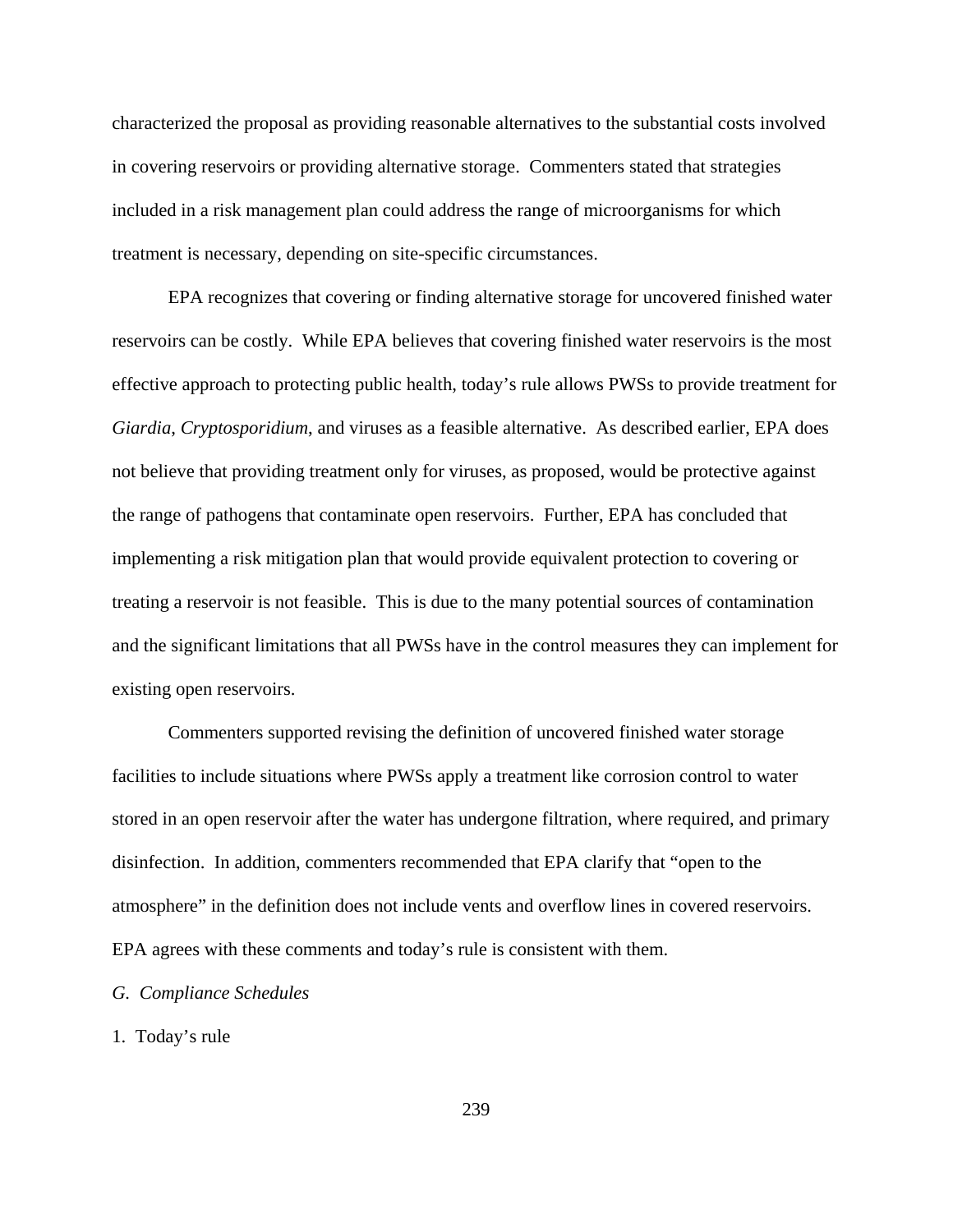This section specifies compliance dates for the monitoring and treatment technique requirements in today's rule. As described in sections IV.A through IV.F of this preamble, today's rule requires PWSs to carry out the following activities:

- Conduct initial source water monitoring on a reported schedule. PWSs may grandfather previously collected monitoring results and may elect to provide the maximum *Cryptosporidium* treatment level of 5.5-log for filtered PWSs or 3.0-log for unfiltered PWSs instead of monitoring.
- Determine a treatment bin classification (or mean *Cryptosporidium* level for unfiltered PWSs) based on monitoring results.
- For filtered PWSs in Bins 2–4 and all unfiltered PWSs, provide additional treatment for *Cryptosporidium* by selecting technologies from the microbial toolbox.
- Report disinfection profiles and benchmarks prior to making a significant change in disinfection practice.
- Report the use of uncovered finished water storage facilities and cover or treat the discharge of such reservoirs on a State-approved schedule.
- Conduct a second round of source water monitoring approximately six years after initial bin classification.

Compliance dates for these activities vary by PWS size. Tables IV.G-1 and IV.G-2 specify source water monitoring and treatment compliance dates for large and small PWSs, respectively. Table IV.G-3 shows compliance dates for PWSs using uncovered finished water storage facilities. Wholesale PWSs must comply with the requirements of today's rule based on the population of the largest PWS in the combined distribution system.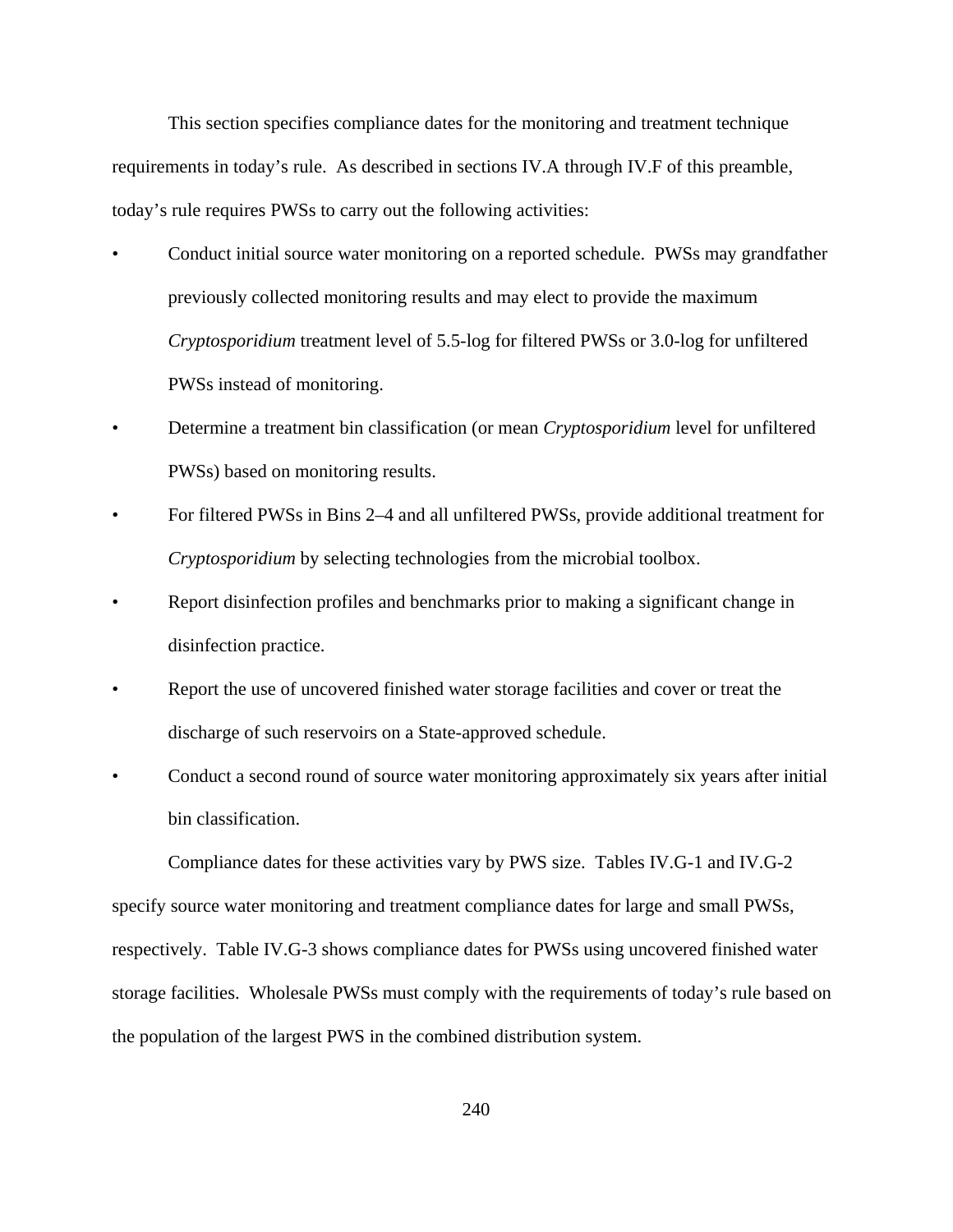# **Table IV.G-1.–Monitoring and Treatment Compliance Dates for PWSs Serving at least**

# **10,000 People**

|                                                                                                                                                                                                 | Compliance Dates by PWS Size                                   |                                                                 |                                                                |
|-------------------------------------------------------------------------------------------------------------------------------------------------------------------------------------------------|----------------------------------------------------------------|-----------------------------------------------------------------|----------------------------------------------------------------|
| Requirement                                                                                                                                                                                     | PWSs serving at<br>least 100,000 people                        | PWSs serving at<br>least 50,000 but less<br>than 100,000 people | PWSs serving at<br>least 10,000 but less<br>than 50,000 people |
| Report sampling schedule and sampling<br>location description for initial source<br>water monitoring for Cryptosporidium<br>(plus E. coli and turbidity at filtered<br>$PWSS$ ). <sup>1,2</sup> | No later than July 1,<br>2006                                  | No later than<br>January 1, 2007                                | No later than January<br>1,2008                                |
| Report notice of intent to grandfather<br>previously collected Cryptosporidium<br>data, if applicable.                                                                                          |                                                                |                                                                 |                                                                |
| Report intent to provide the maximum<br>Cryptosporidium treatment level in lieu<br>of monitoring, if applicable. <sup>1</sup>                                                                   |                                                                |                                                                 |                                                                |
| Begin initial source water monitoring for<br>Cryptosporidium (plus E. coli and<br>turbidity at filtered PWSs). <sup>1,2</sup>                                                                   | No later than the<br>month beginning<br>October 1, 2006        | No later than the<br>month beginning<br>April 1, 2007           | No later than the<br>month beginning<br>April 1, 2008          |
| Submit previously collected<br>Cryptosporidium data and required<br>documentation for grandfathering, if<br>applicable.                                                                         | No later than<br>December 1, 2006                              | No later than June 1,<br>2007                                   | No later than June 1,<br>2008                                  |
| Report Cryptosporidium treatment bin<br>classification (or mean Cryptosporidium<br>concentration for unfiltered PWSs) and<br>supporting data for approval.                                      | No later than the<br>month beginning<br>April 1, 2009          | No later than the<br>month beginning<br>October 1, 2009         | No later than the<br>month beginning<br>October 1, 2010        |
| Report disinfection profiles and<br>benchmarks, if applicable.                                                                                                                                  | Prior to making a significant change in disinfection practice. |                                                                 |                                                                |
| Comply with additional<br>Cryptosporidium treatment requirements<br>based on treatment bin classification (or<br>mean Cryptosporidium concentration for<br>unfiltered PWSs). <sup>3</sup>       | No later than April<br>$1,2012^3$                              | No later than<br>October 1, 2012 <sup>3</sup>                   | No later than<br>October 1, $20133$                            |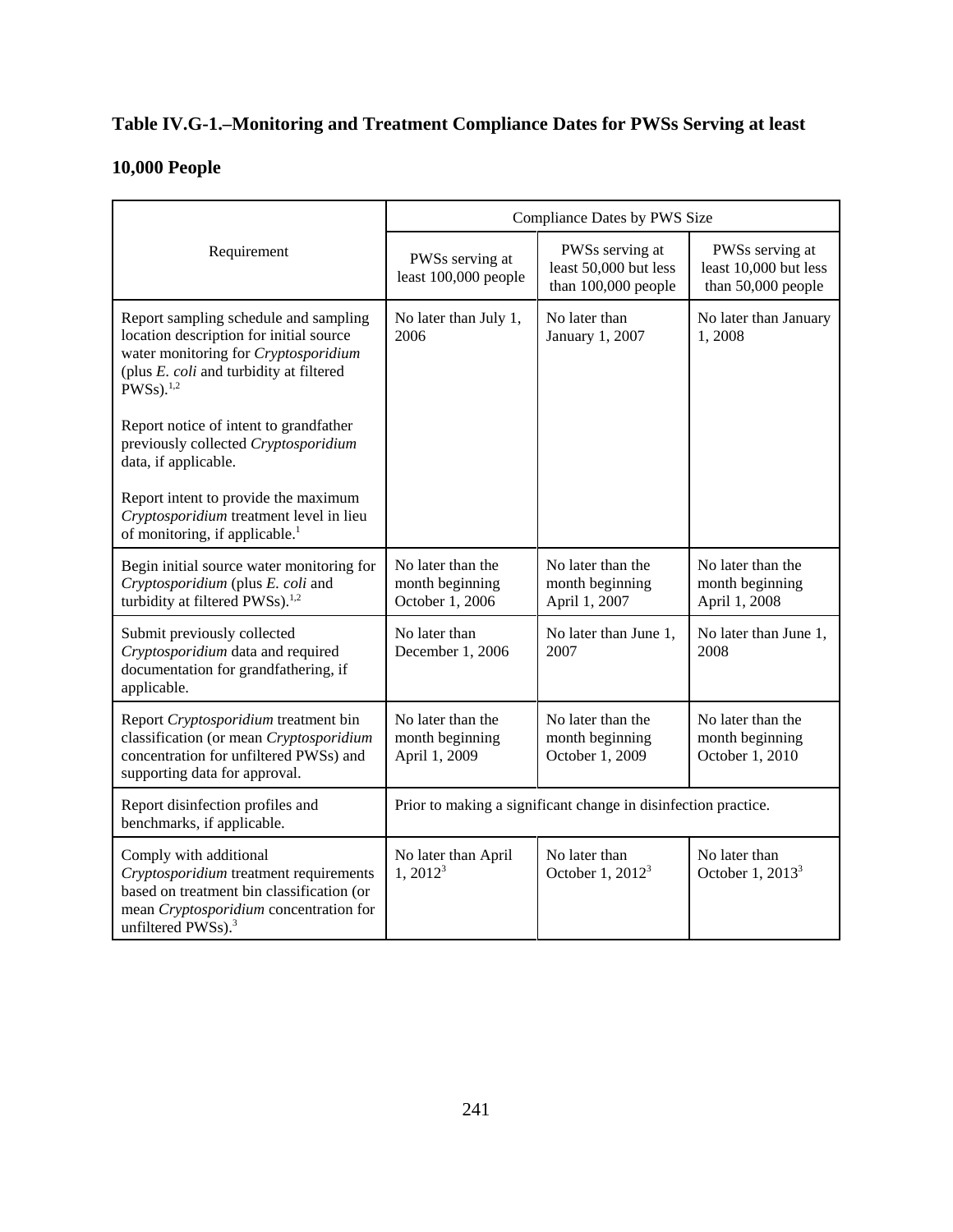| Report sampling schedule and sampling<br>location description for second round of<br>source water monitoring for<br>Cryptosporidium (plus E. coli and<br>turbidity at filtered PWSs). <sup>1</sup><br>Report intent to provide maximum<br>Cryptosporidium treatment level in lieu<br>of monitoring, if applicable. <sup>1</sup> | No later than<br>January 1, 2015                        | No later than July 1,<br>2015                           | No later than July 1,<br>2016                           |
|---------------------------------------------------------------------------------------------------------------------------------------------------------------------------------------------------------------------------------------------------------------------------------------------------------------------------------|---------------------------------------------------------|---------------------------------------------------------|---------------------------------------------------------|
| Begin second round of source water<br>monitoring for Cryptosporidium (plus E.<br>coli and turbidity at filtered PWSs). <sup>1</sup>                                                                                                                                                                                             | No later than the<br>month beginning<br>April 1, 2015   | No later than the<br>month beginning<br>October 1, 2015 | No later than the<br>month beginning<br>October 1, 2016 |
| Report Cryptosporidium treatment bin<br>classification (or mean Cryptosporidium<br>concentration for unfiltered PWSs) and<br>supporting data from second round of<br>monitoring for approval.                                                                                                                                   | No later than the<br>month beginning<br>October 1, 2017 | No later than the<br>month beginning<br>April 1, 2018   | No later than the<br>month beginning<br>April 1, 2019   |
| Comply with additional<br>Cryptosporidium treatment requirements<br>if bin classification (or mean<br>Cryptosporidium concentration for<br>unfiltered PWSs) changes based on<br>second round of monitoring.                                                                                                                     | On a schedule the State approves                        |                                                         |                                                         |

1 PWS are not required to conduct source water monitoring if they submit a notice of intent to provide the maximum *Cryptosporidium* treatment level: 5.5-log for filtered PWSs or 3.0-log for unfiltered PWSs.

2 Not required if PWS grandfathers at least 2 years of *Cryptosporidium* data.

<sup>3</sup>States may grant up to an additional 2 years for systems making capital improvements.

# **Table IV.G-2.– Monitoring and Treatment Compliance Dates for PWSs Serving fewer than**

# **10,000 People**

| Requirement                                                                                                                                                                                                                             | <b>Compliance Dates</b>                           |  |
|-----------------------------------------------------------------------------------------------------------------------------------------------------------------------------------------------------------------------------------------|---------------------------------------------------|--|
| Indicator (E. coli) Monitoring Requirements for Filtered PWSs Only                                                                                                                                                                      |                                                   |  |
| Report sampling schedule and sampling location<br>description for initial source water monitoring for $E$ .<br><i>coli</i> or alternative State-approved indicator. <sup>1,2</sup><br>Report notice of intent to grandfather previously | No later than July 1, 2008                        |  |
| collected <i>E. coli</i> data, if applicable.<br>Report intent to provide the maximum<br>Cryptosporidium treatment level in lieu of<br>monitoring, if applicable. <sup>1</sup>                                                          |                                                   |  |
| Begin initial source water monitoring for E. coli. <sup>1,2</sup>                                                                                                                                                                       | No later than the month beginning October 1, 2008 |  |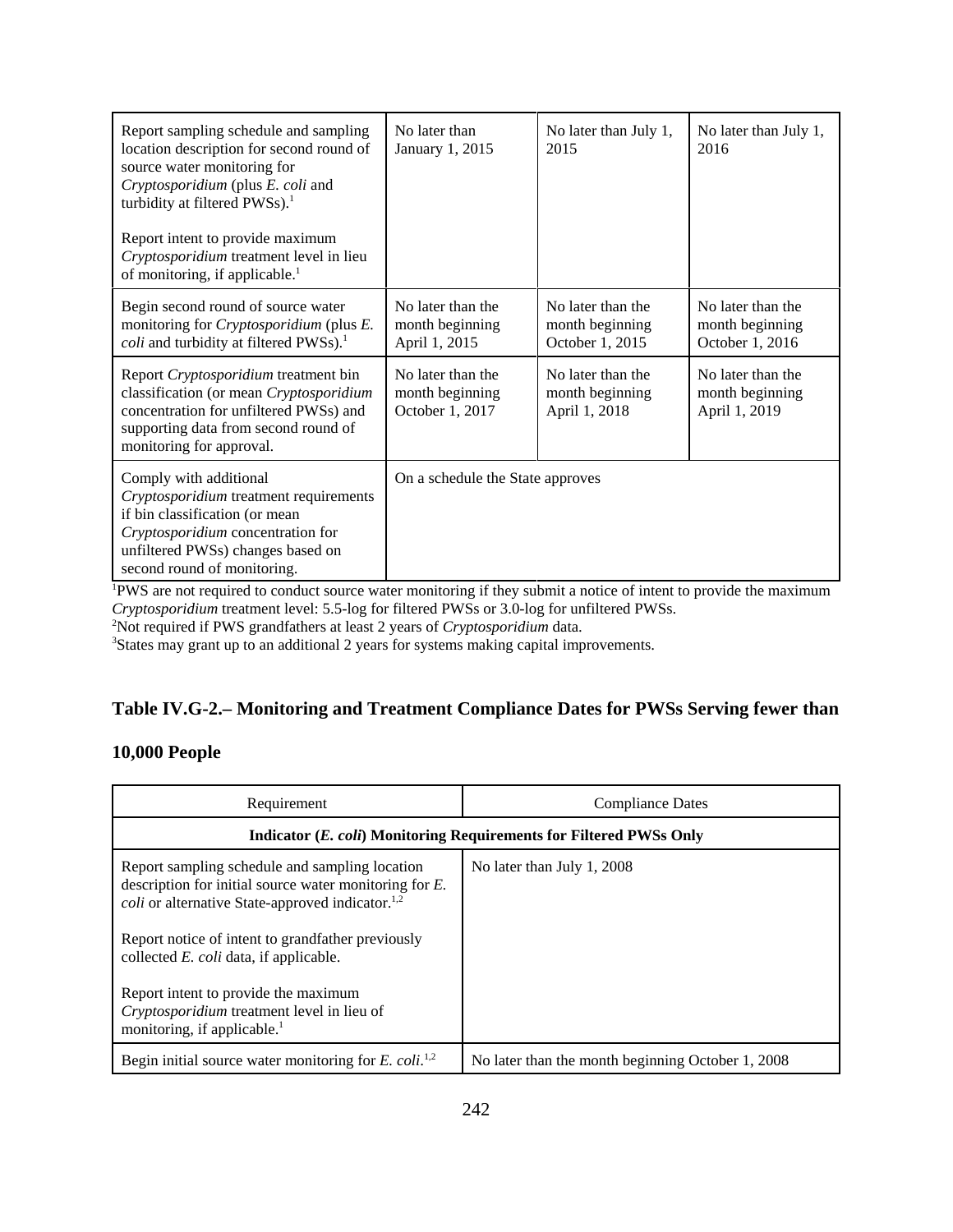| Report E. coli data for grandfathering, if applicable.                                                                                                                                | No later than December 1, 2008                                    |                                                      |  |
|---------------------------------------------------------------------------------------------------------------------------------------------------------------------------------------|-------------------------------------------------------------------|------------------------------------------------------|--|
| Report sampling schedule and sampling location<br>description for second round of source water<br>monitoring for $E.$ coli. <sup>1</sup>                                              | No later than July 1, 2017                                        |                                                      |  |
| Report intent to provide the maximum<br>Cryptosporidium treatment level in lieu of<br>monitoring, if applicable. <sup>1</sup>                                                         |                                                                   |                                                      |  |
| Begin second round of source water monitoring for<br>$E.$ $\text{coli.}^1$                                                                                                            | No later than the month beginning October 1, 2017                 |                                                      |  |
| Cryptosporidium Monitoring Requirements for Filtered PWSs that Exceed Indicator (E. coli) Trigger                                                                                     | <b>Concentration<sup>3</sup> and All Unfiltered PWSs</b>          |                                                      |  |
|                                                                                                                                                                                       | Compliance Dates by Monitoring Option                             |                                                      |  |
| Requirement                                                                                                                                                                           | PWSs Monitoring Twice-<br>per-Month for 1 Year                    | <b>PWSs Monitoring</b><br>Monthly for 2 Years        |  |
| Report sampling schedule and sampling location<br>description (if not reported previously) for initial<br>source water monitoring for Cryptosporidium <sup>1,4</sup>                  | No later than January 1, 2010                                     |                                                      |  |
| Report notice of intent to grandfather previously<br>collected Cryptosporidium data, if applicable.                                                                                   |                                                                   |                                                      |  |
| Begin initial source water monitoring for<br>Cryptosporidium <sup>1,4</sup>                                                                                                           | No later than the month beginning April 1, 2010                   |                                                      |  |
| Submit previously collected Cryptosporidium data<br>and required documentation for grandfathering, if<br>applicable.                                                                  | No later than June 1, 2010                                        |                                                      |  |
| Report Cryptosporidium treatment bin classification<br>(or mean Cryptosporidium concentration for<br>unfiltered PWSs) and supporting data for approval.                               | No later than the month<br>beginning October 1, 2011              | No later than the month<br>beginning October 1, 2012 |  |
| Report disinfection profiles and benchmarks, if<br>applicable.                                                                                                                        | Prior to making a significant change in disinfection<br>practice. |                                                      |  |
| Comply with additional Cryptosporidium treatment<br>requirements based on treatment bin classification<br>(or mean Cryptosporidium concentration for<br>unfiltered PWSs) <sup>5</sup> | No later than October 1, 2014 <sup>5</sup>                        |                                                      |  |
| Report sampling schedule sampling location<br>description (if not reported previously) for second<br>round of source water Cryptosporidium monitoring <sup>1</sup>                    | No later than January 1, 2019                                     |                                                      |  |
| Begin second round of source water monitoring for<br>Cryptosporidium. <sup>1</sup>                                                                                                    | No later than the month beginning April 1, 2019                   |                                                      |  |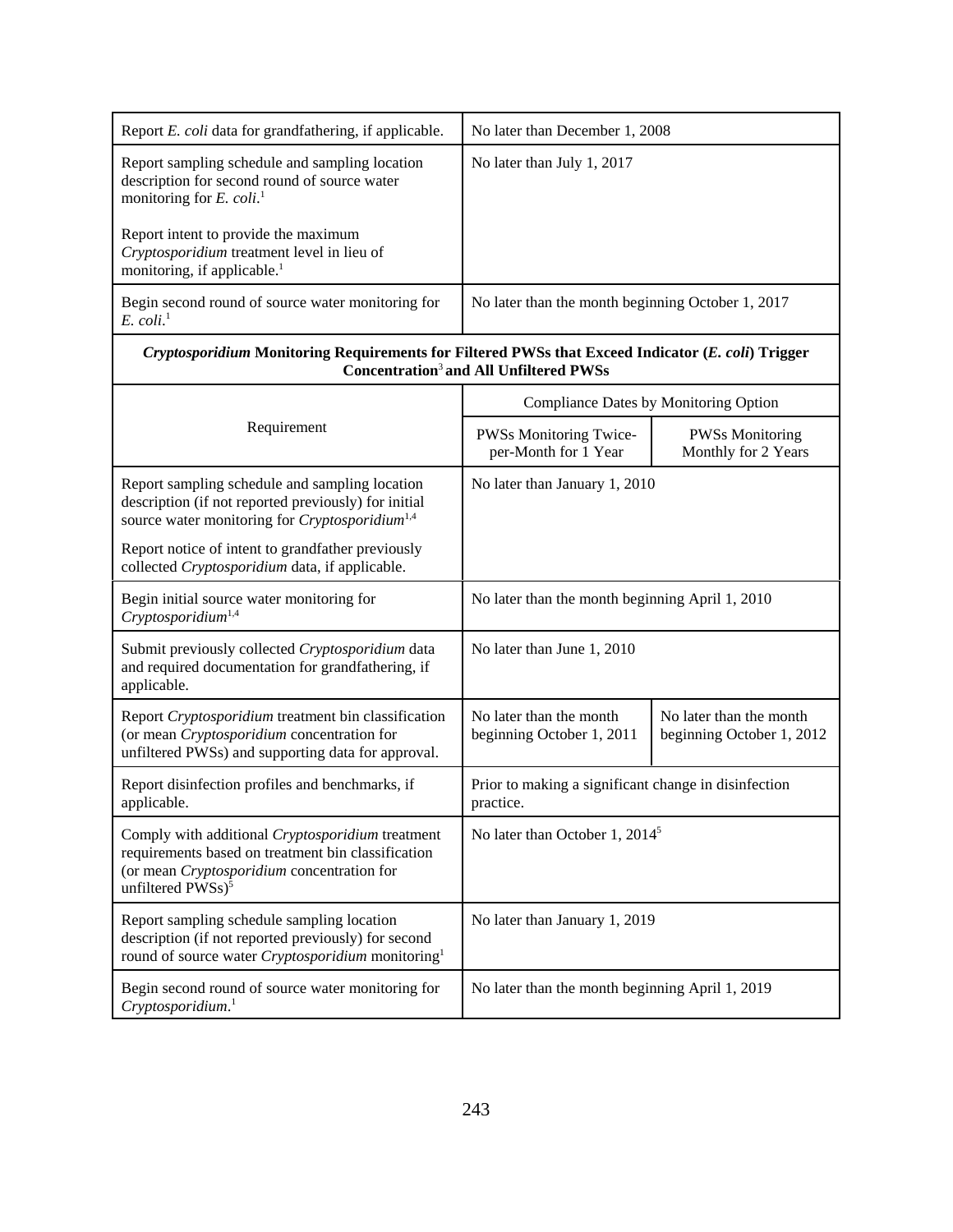| Report Cryptosporidium treatment bin classification<br>(or mean <i>Cryptosporidium</i> concentration for<br>unfiltered PWSs) and supporting data from second<br>round of monitoring for approval.            | No later than the month<br>beginning October 1, 2020 | No later than the month<br>beginning October 1, 2021 |
|--------------------------------------------------------------------------------------------------------------------------------------------------------------------------------------------------------------|------------------------------------------------------|------------------------------------------------------|
| Comply with additional <i>Cryptosporidium</i> treatment<br>requirements if bin classification (or mean<br>Cryptosporidium concentration for unfiltered PWSs)<br>changes based on second round of monitoring. | On a schedule the State approves                     |                                                      |

<sup>1</sup>PWS are not required to conduct source water monitoring if they submit a notice of intent to provide the maximum *Cryptosporidium* treatment level: 5.5-log for filtered PWSs or 3.0-log for unfiltered PWSs.

2 Not required if PWS grandfathers at least 1 year of *E. coli* data.

3 Filtered PWSs must conduct *Cryptosporidium* monitoring if the *E. coli* annual mean concentration exceeds 10/100 mL for PWSs using lake or reservoir sources or exceeds 50/100 mL for PWSs using flowing stream sources or a trigger value for an alternative State-approved indicator is exceeded.

4 Not required if PWS grandfathers at least 1 year of twice-per-month or 2 years of monthly *Cryptosporidium* data. 5 States may grant up to an additional 2 years for PWSs making capital improvements.

# **Table IV.G-3.– Compliance Dates for PWSs Using Uncovered Finished Water Storage**

## **Facilities**

| Report the use of uncovered finished<br>water storage facilities, if applicable.                                                                                       | No later than April 1, 2008 |
|------------------------------------------------------------------------------------------------------------------------------------------------------------------------|-----------------------------|
| Either comply with requirement to cover<br>or treat uncovered finished water storage<br>facilities or comply with State-approved<br>schedule to meet this requirement. | No later than April 1, 2009 |

## 2. Background and analysis

The compliance schedule in today's final rule stems from its risk-targeted approach, wherein PWSs initially conduct monitoring to determine additional treatment requirements. A primary objective of this schedule is to ensure that PWSs provide additional treatment without delay for higher risk sources. This is especially important with a risk-targeted rule, given the significant time required for initial monitoring. However, the compliance schedule balances this objective with the need to provide PWSs and States with time to prepare for implementation activities.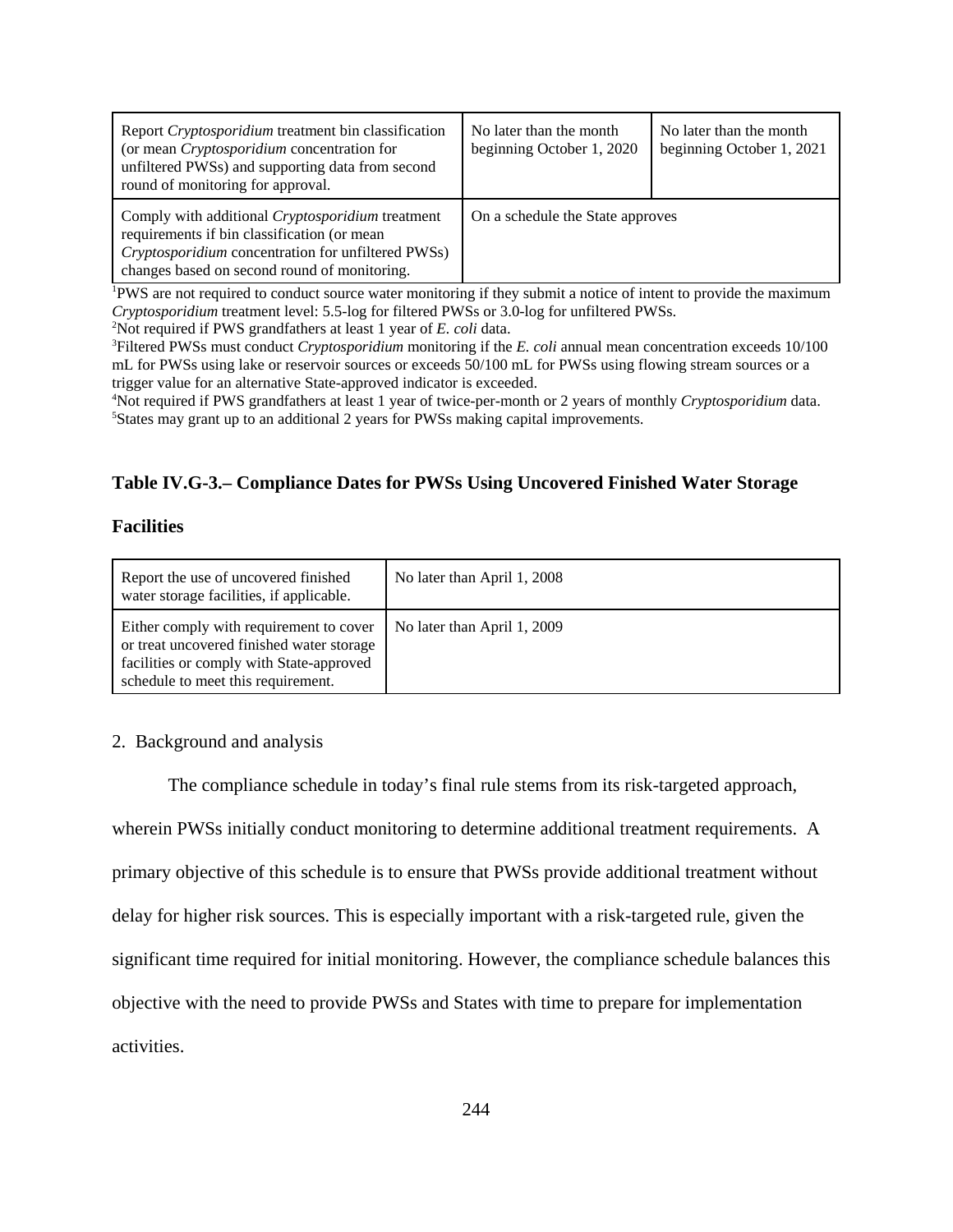SDWA section  $1412(b)(10)$  states that a drinking water regulation shall take effect 3 years from the promulgation date unless the Administrator determines that an earlier date is practicable. Today's rule requires PWSs to begin monitoring prior to 3 years from the promulgation date. Based on EPA's assessment and recommendations of the Advisory Committee, as described in this section, EPA has determined that these monitoring start dates are practicable and appropriate.

In general, PWSs serving at least 10,000 people conduct two years of source water monitoring for *Cryptosporidium* (as well as *E. coli* and turbidity in filtered PWSs). At the conclusion of this monitoring, these PWSs have six months to analyze monitoring results and report their treatment bin classification to the State for approval. Where required, PWSs must provide the necessary level of additional *Cryptosporidium* treatment within three years of bin classification, though States may allow an additional two years for PWSs making capital improvements. A second round of source water monitoring must be initiated six years after initial bin classification.

For PWSs serving at least 10,000 people, the timing of monitoring and treatment activities in today's rule partially reflects recommendations by the Stage 2 M-DBP Advisory Committee and the schedule in the August 11, 2003 proposed LT2ESWTR. EPA has modified the proposed compliance schedule to stagger monitoring start dates for PWSs serving 10,000 to 99,999 people. The following discussion addresses these changes from the proposal.

The proposed rule required all PWSs serving at least 10,000 people to begin source water monitoring six months after the rule was established, as recommended by the Advisory Committee. Under today's final rule, PWSs serving at least 100,000 people maintain this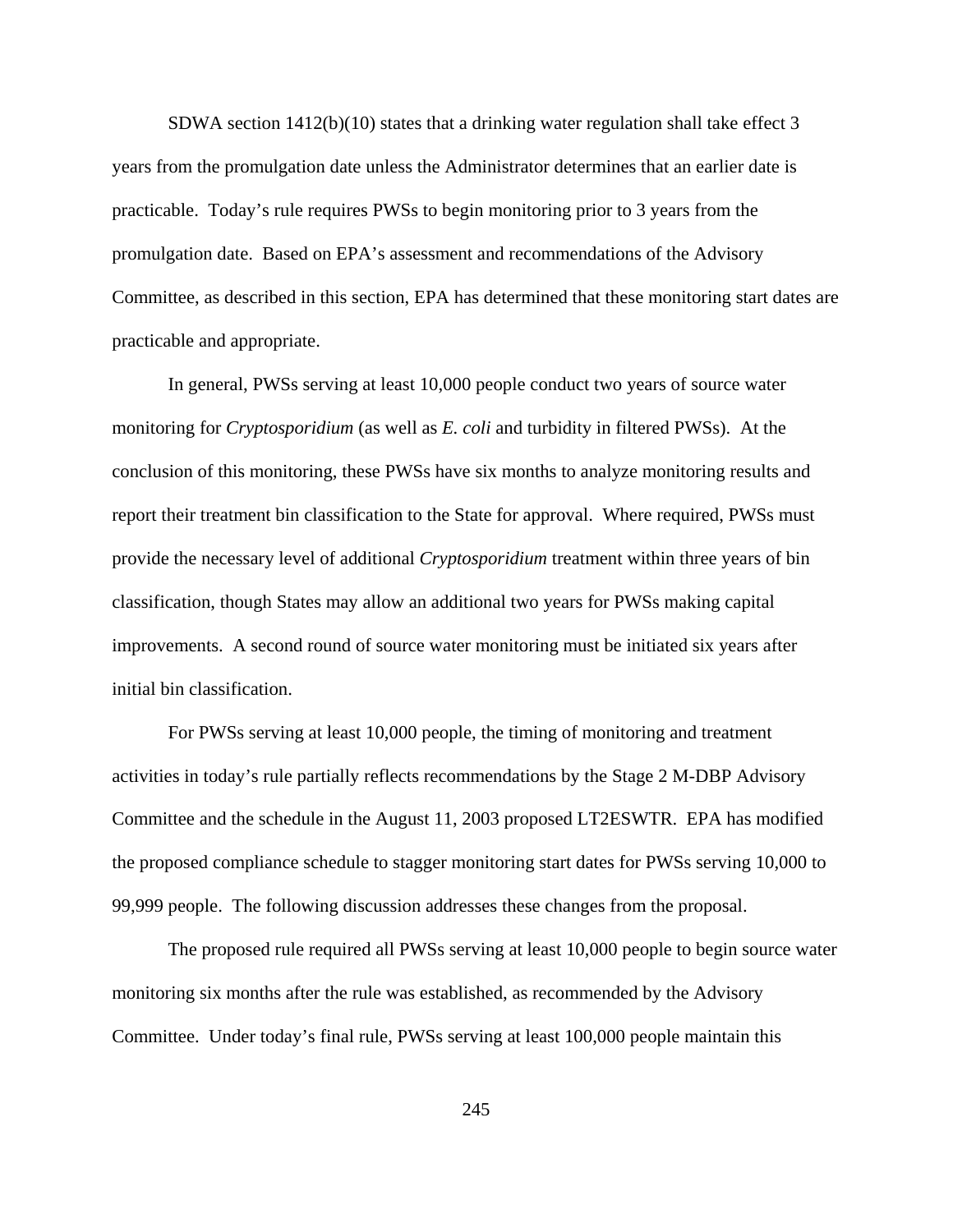schedule. The monitoring start date for PWSs serving 50,000 to 99,999 people is staggered by six months and begins 12 months after the rule is effective. For PWSs serving 10,000 to 49,999, the monitoring start date is staggered by 18 months and begins 24 months after the rule is effective. Dates to comply with additional treatment requirements are staggered accordingly.

This staggering of monitoring start dates for PWSs serving 10,000 to 99,999 people is advantageous in several respects:

- Provides more time for PWSs that have not monitored for *Cryptosporidium* previously to prepare for monitoring (PWSs serving at least 100,000 people monitored for *Cryptosporidium* under the ICR). PWSs can use this time to develop budgets, establish contracts with *Cryptosporidium* laboratories, identify appropriate sampling locations, and learn sampling procedures.
- Provides more time for *Cryptosporidium* analytical laboratories to build capacity as needed to accommodate the sample analysis needs of PWSs.
- Spreads out the transactional demand for regulatory oversight. EPA anticipates that the period of greatest transactional demand for States and EPA that oversee monitoring will be when PWSs begin monitoring. The staggered schedule will allow States and EPA to provide more assistance to individual PWSs.
- Eliminates the gap between the end of large PWS monitoring and the start of small PWS monitoring (under the proposed rule schedule, a gap of 18 months existed between the time that large PWSs completed and small PWSs started *Cryptosporidium* monitoring). Such a gap could create difficulties with maintaining *Cryptosporidium* sampling and laboratory analysis expertise to support monitoring by small PWSs.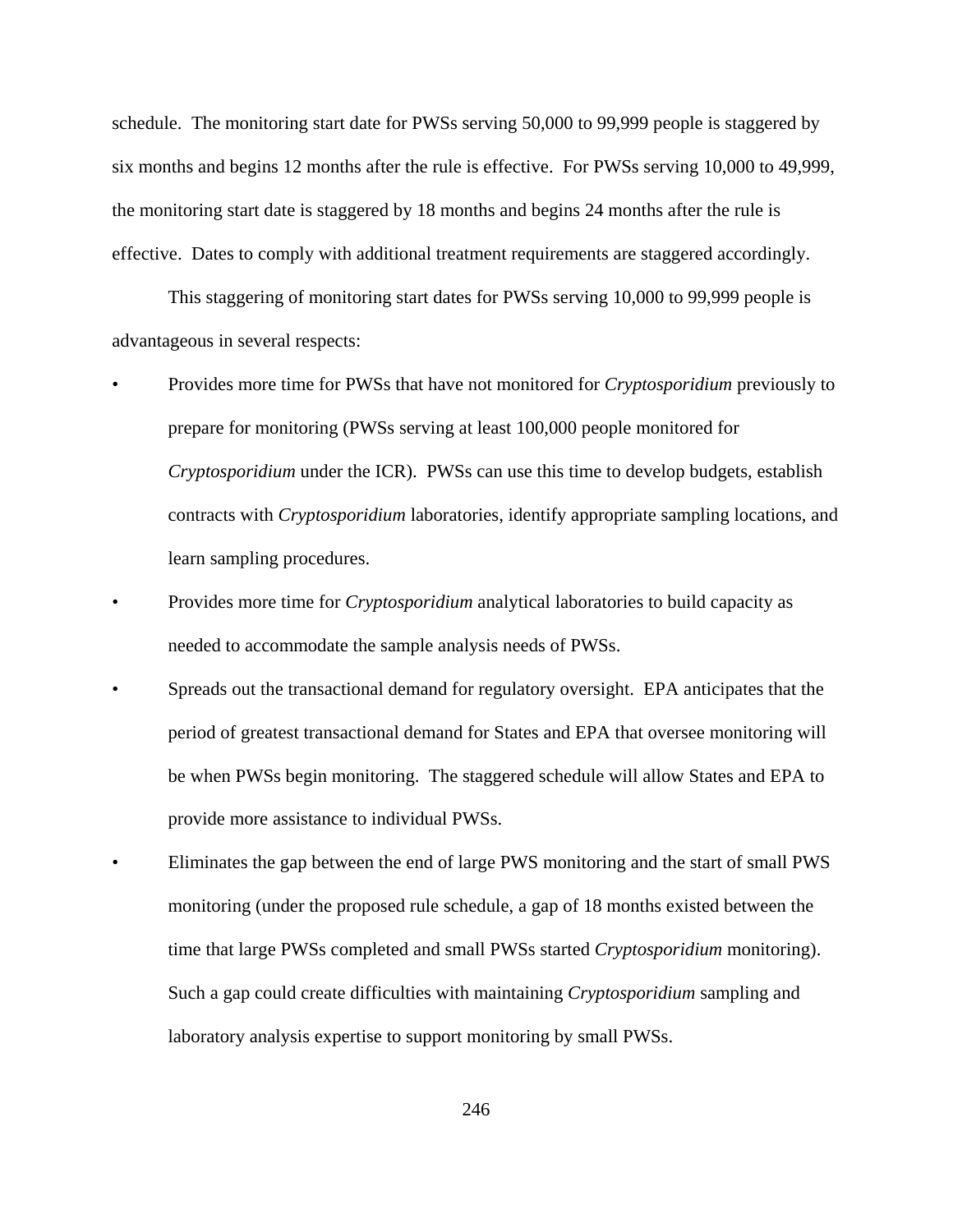The timing of monitoring and treatment activities in today's rule for PWSs serving fewer than 10,000 people is nearly identical to the schedule in the August 11, 2003 proposed LT2ESWTR and reflects recommendations by the Advisory Committee. The only change is allowing these PWSs the option to spread their *Cryptosporidium* monitoring over two years in order to facilitate budgeting for this monitoring. However, this change does not affect the treatment compliance dates for these PWSs.

Specifically, filtered PWSs serving fewer than 10,000 people initially conduct one year of source water monitoring for *E. coli* or an alternative indicator if approved by the State, beginning 30 months after the rule is effective. At the conclusion of this monitoring, these PWSs have six months to prepare for *Cryptosporidium* monitoring, if required based on their indicator monitoring results. Filtered PWSs that exceed the indicator trigger value and all unfiltered PWSs serving fewer than 10,000 people must begin *Cryptosporidium* monitoring 48 months after the rule is effective. This *Cryptosporidium* monitoring may consist of sampling twice-per-month for one year or once-per-month for two years. PWSs must report their bin classification to the State for approval within six months of the scheduled completion of *Cryptosporidium* monitoring.

Regardless of the *Cryptosporidium* sampling frequency, PWSs serving fewer than 10,000 people must comply with any additional *Cryptosporidium* treatment requirements within 102 months (8.5 years) after the rule is effective. States may allow an additional two years for PWSs making capital improvements. PWSs must begin a second round of source water monitoring for *E. coli* or an alternative State-approved indicator within 11.5 years (138 months) after the rule is effective (six years after the bin classification date for PWSs that sampled for *Cryptosporidium*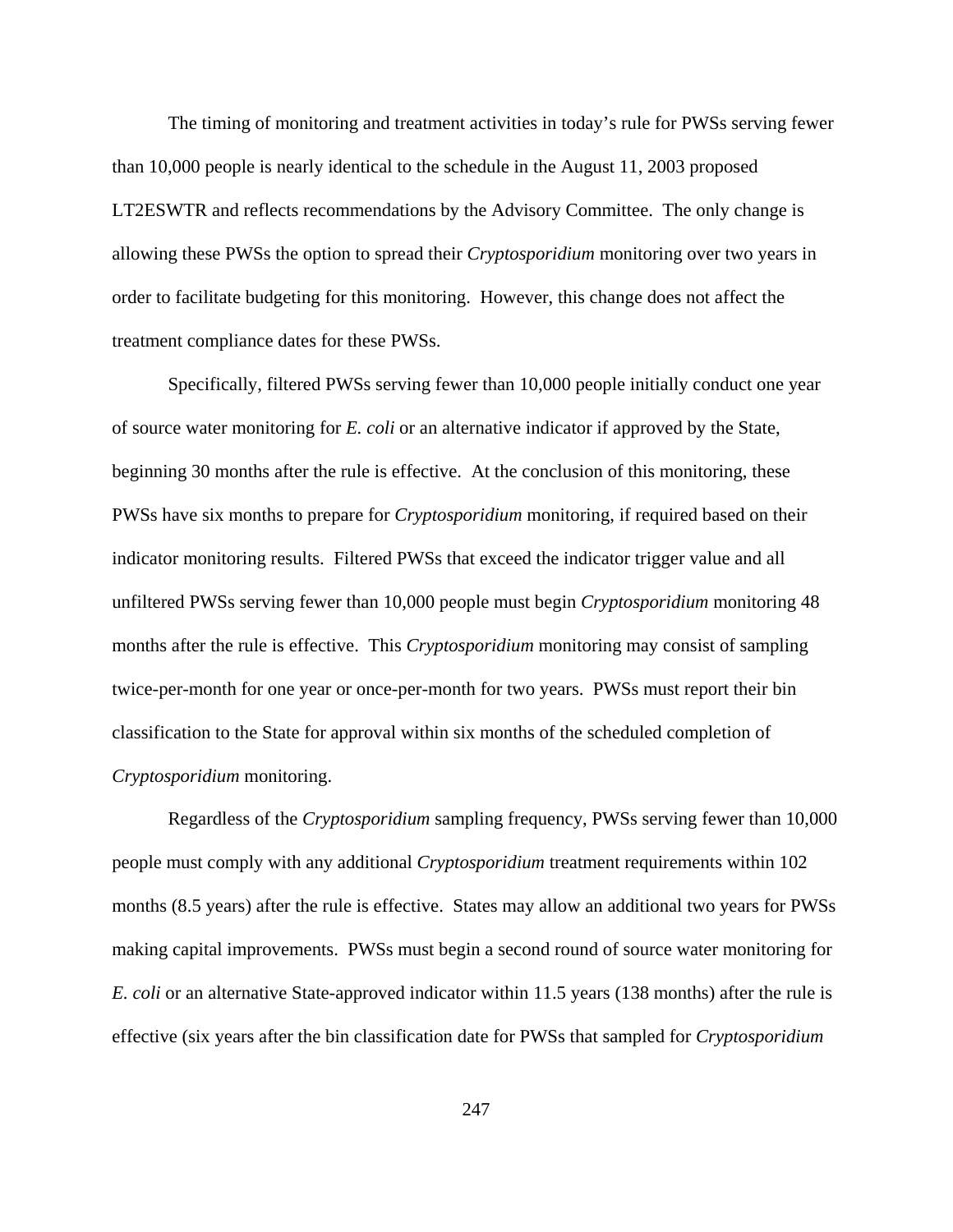twice-per-month during initial source water monitoring).

In summary, the compliance schedule for today's rule maintains the earliest compliance dates recommended by the Advisory Committee for PWSs serving at least 100,000 people. These PWSs serve the majority of people that consume water from surface sources. The schedule also maintains the latest compliance dates the Advisory Committee recommended, which apply to PWSs serving fewer than 10,000 people. EPA has staggered compliance schedules for PWSs between these two size categories in order to facilitate implementation of the rule.

## 3. Summary of major comments

EPA received significant public comment on the compliance schedule in the August 11, 2003 proposal. Major issues raised by commenters include providing more time for PWSs to prepare for monitoring, giving States more time to oversee monitoring, ensuring that laboratory capacity can accommodate the compliance schedule, and establishing consistent schedules for consecutive PWSs. A summary of these comments and EPA's responses follows.

Commenters were concerned that some PWSs, in particular PWSs serving 10,000 to 50,000 people, would need more than the three months allowed under the proposed rule to report sampling schedules for monitoring. In order to develop sampling schedules, PWSs must establish contracts with laboratories, which may involve using municipal procurement procedures. For smaller PWSs, budgeting for this expense may require substantial time and planning.

EPA recognizes this concern and today's final rule provides significantly more time for many PWSs to submit sampling schedules. Specifically, PWSs serving 50,000 to 99,999 people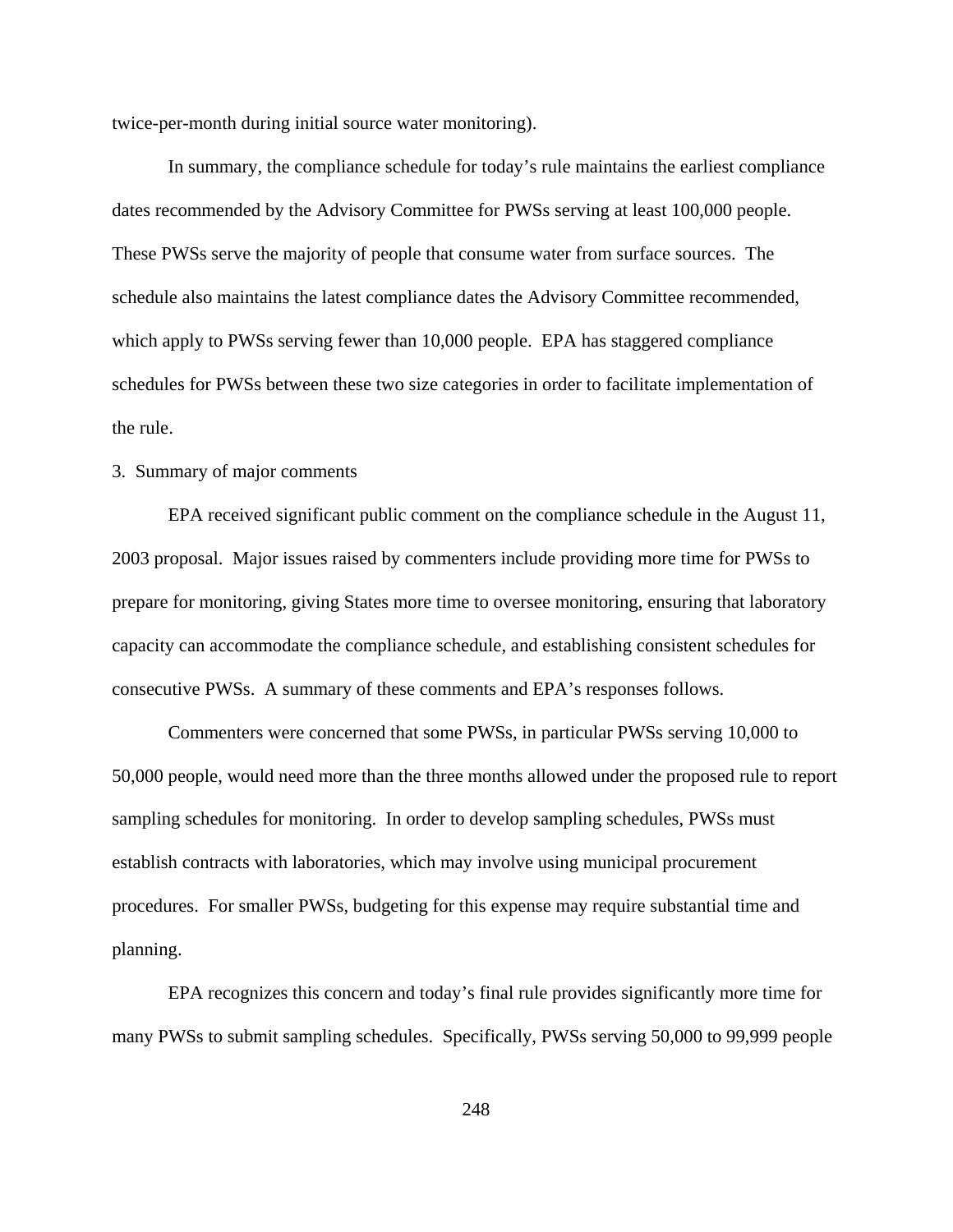and those serving 10,000 to 49,999 people must submit sampling schedules 9 and 21 months after the rule is effective, respectively. EPA believes that these PWSs will have sufficient time to develop sampling schedules with these compliance dates. Today's rule still requires PWSs serving at least 100,000 people to submit sampling schedules 3 months after the rule is effective. Because these PWSs have monitored for *Cryptosporidium* previously, however, EPA believes that this compliance date is feasible for these PWSs.

Several commenters recommended that States, rather than EPA, oversee monitoring due to States' existing relationships with and knowledge of their PWSs. Commenters were concerned that some States will not participate in early implementation activities and indicated that States would prefer monitoring to begin 24 months after rule promulgation. States need sufficient time to become familiar with the rule, train their staff, prepare primacy packages, and train PWSs.

In general, EPA would prefer that States oversee monitoring by their PWSs and will work with States to facilitate their involvement with rule implementation. Where States are unable to implement today's rule, however, EPA is prepared to oversee implementation. Moreover, EPA believes that the staggered compliance schedule in today's final rule will enhance States' ability to implement the rule.

While EPA does not consider waiting until 24 months after rule promulgation to start monitoring for all PWSs to be appropriate, most PWSs will not begin monitoring until this time or later under today's rule. Among large PWSs (i.e., those serving at least 10,000 people), the majority are in the 10,000 to 49,999 person size category and these PWSs do not begin monitoring until 24 months after rule promulgation. Further, all PWSs serving fewer than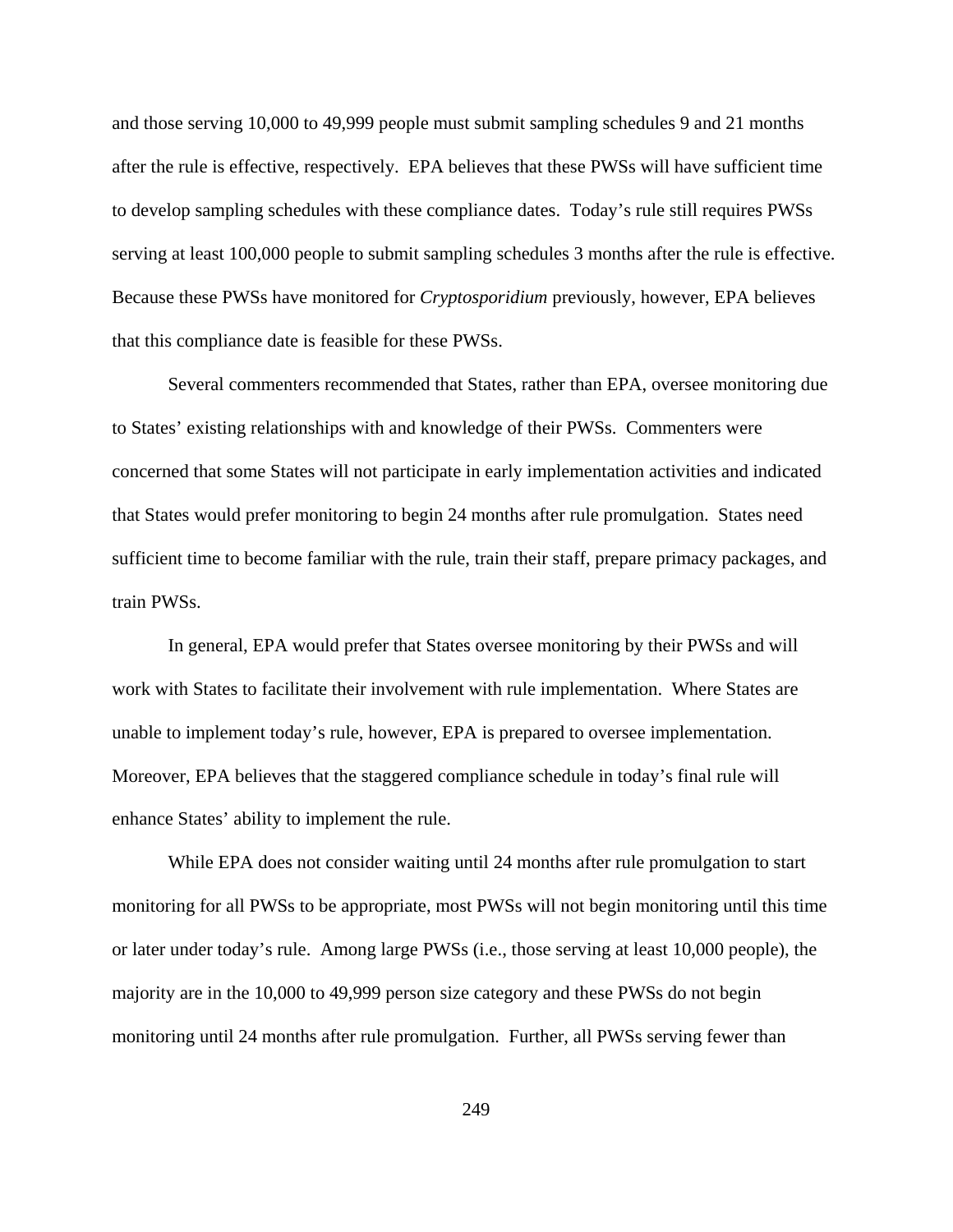10,000 people do not begin monitoring until 30 months after rule promulgation. These smaller PWSs are likely to need the most assistance from States. By staggering monitoring start dates, today's rule also reduces the number of PWSs that will begin monitoring at any one time, when the most assistance from regulatory agencies will be required.

Many commenters were concerned that the capacity at *Cryptosporidium* analytical laboratories would not be sufficient for the proposed implementation schedule. Commenters noted that the proposed rule schedule had a break of 18 months between the end of large PWS *Cryptosporidium* monitoring and the start of small PWS *Cryptosporidium* monitoring and thought that this break would discourage laboratories from making investments to improve capacity. Other commenters stated that excess laboratory capacity exists and that upon indication that a final rule is imminent, commercial laboratories will hire staff to handle the expected number of samples. Laboratories will, however, need time to train analysts.

EPA recognizes the concern with ensuring that capacity at *Cryptosporidium* laboratories will be sufficient. Through EPA's laboratory approval program (described in section IV.K), the Agency has evaluated capacity at *Cryptosporidium* laboratories. Based on information provided by laboratories, EPA believes that current capacity at *Cryptosporidium* laboratories will be sufficient for the monitoring that PWSs serving at least 100,000 people will begin six months after the rule is effective. EPA expects that commercial laboratories will increase capacity as needed to serve the demand of smaller PWSs that begin monitoring later. Approximately six months are required to train *Cryptosporidium* analysts. Consequently, the staggered compliance schedule should allow time for laboratories to hire and train staff as necessary. In addition, with the compliance schedule in today's final rule, no break exists between the time that large PWSs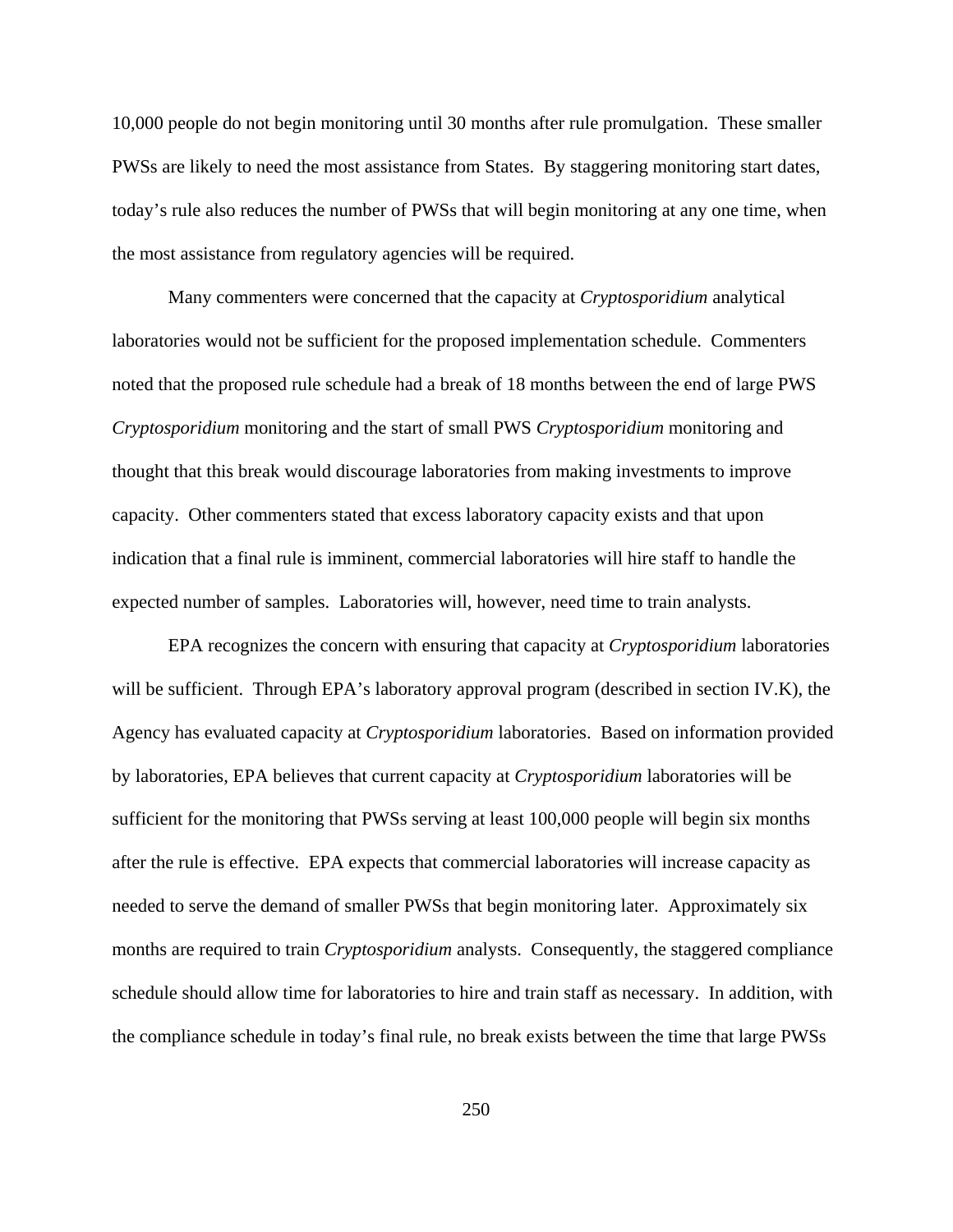end and small PWSs begin *Cryptosporidium* monitoring. Thus, EPA has eliminated this potential disincentive to laboratories investing in capacity.

However, EPA will continue to monitor laboratory capacity and the ability of PWSs to contract with laboratories to meet their monitoring requirements under the LT2ESWTR. The Agency will assist with implementation of the rule to help maximize the use of available laboratory capacity by PWSs. If evidence emerges during implementation of the rule that PWSs are experiencing problems with insufficient laboratory capacity, the Agency will undertake appropriate action at that time.

In regard to consecutive PWSs (i.e., PWSs that buy and sell treated water), commenters recommended that compliance schedules in the Stage 2 DBPR and LT2ESWTR should be consistent. Some commenters also suggested that where a small PWS sells water to a large PWS, the small PWS should comply on the large PWS schedule. In response, today's final rule requires PWSs that sell treated drinking water to other PWSs to comply according to the schedule that applies to the largest PWS in the combined distribution system. This approach will ensure that PWSs have the same compliance schedule under both the LT2ESWTR and Stage 2 DBPR.

### *H. Public Notice Requirements*

### 1. Today's rule

Today's rule establishes the following public notice requirements:

• For violations of treatment technique requirements, which today's rule establishes for *Cryptosporidium* treatment and for covering or treating uncovered finished water reservoirs, PWSs must issue a Tier 2 public notice and must use existing health effects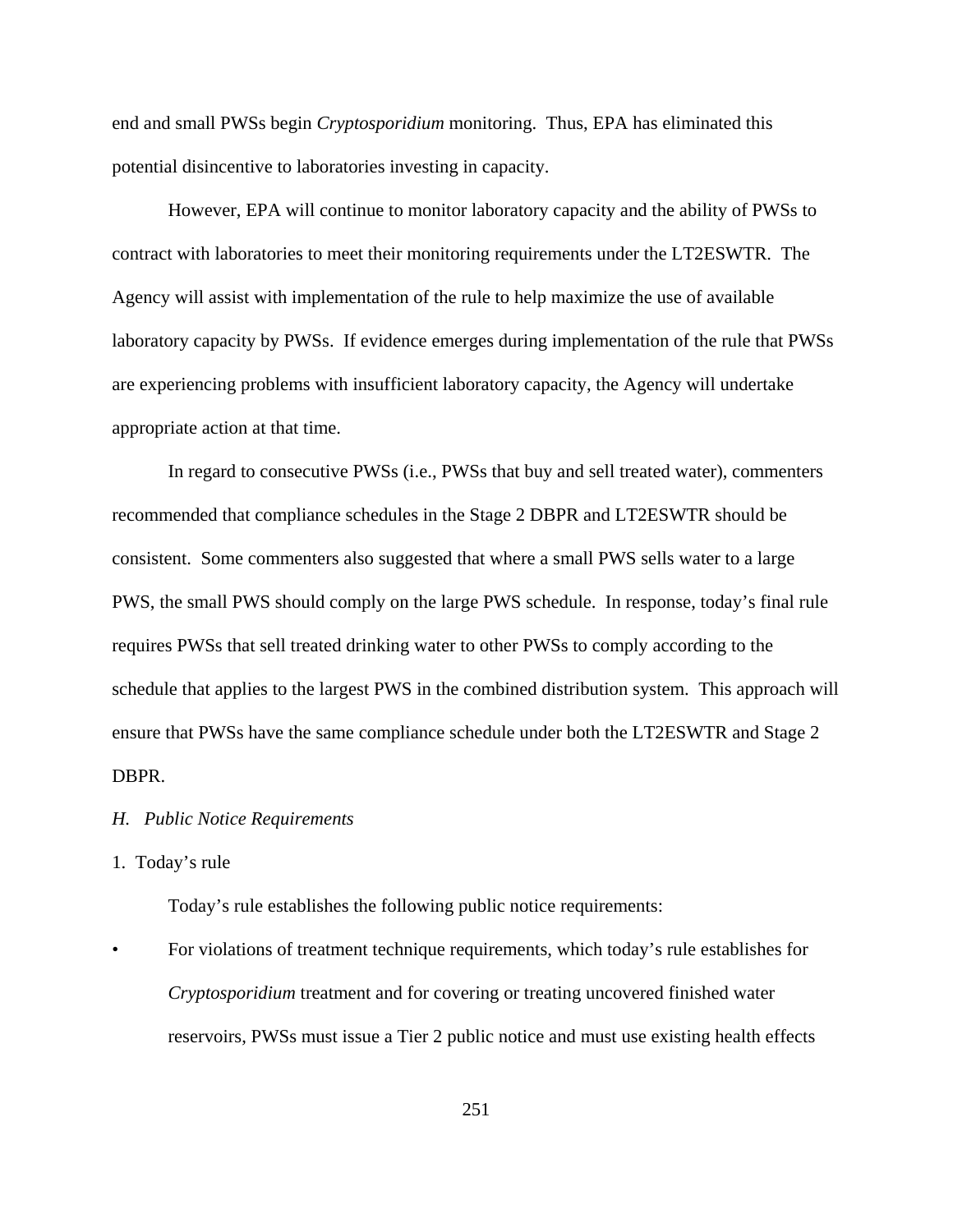language (except as provided below) for microbiological contaminant treatment technique violations, as stated in 40 CFR 141 Subpart Q, Appendix B.

• For violations of monitoring and testing procedure requirements, including the failure to collect one or two source water *Cryptosporidium* samples, PWSs must issue a Tier 3 public notice. If the State determines that a PWS has failed to collect three or more *Cryptosporidium* samples, the PWS must provide a Tier 2 special public notice. Violations for failing to monitor continue until the State determines that the PWS has begun sampling on a revised schedule that includes dates for collection of missed samples. This schedule may also include a revised bin determination date where necessary.

- PWSs must report their bin classification no later than six months after the end of the scheduled monitoring period (specific dates in section IV.G.). Failure by a PWS to collect the required number of *Cryptosporidium* samples to report its bin classification by the compliance date is a treatment technique violation and the PWS must provide a Tier 2 public notice. The treatment technique violation persists until the State determines that the PWS is implementing a State-approved monitoring plan to allow bin classification or will install the highest level of treatment required under the rule. If the PWS has already provided a Tier 2 special public notice for missing 3 sampling dates and is successfully meeting a State-approved schedule for sampling and bin determination, it need not provide a second Tier 2 notice for missing the bin determination deadline in today's rule.
- 2. Background and analysis

In 2000, EPA published the Public Notification Rule (65 FR 25982, May 4, 2000)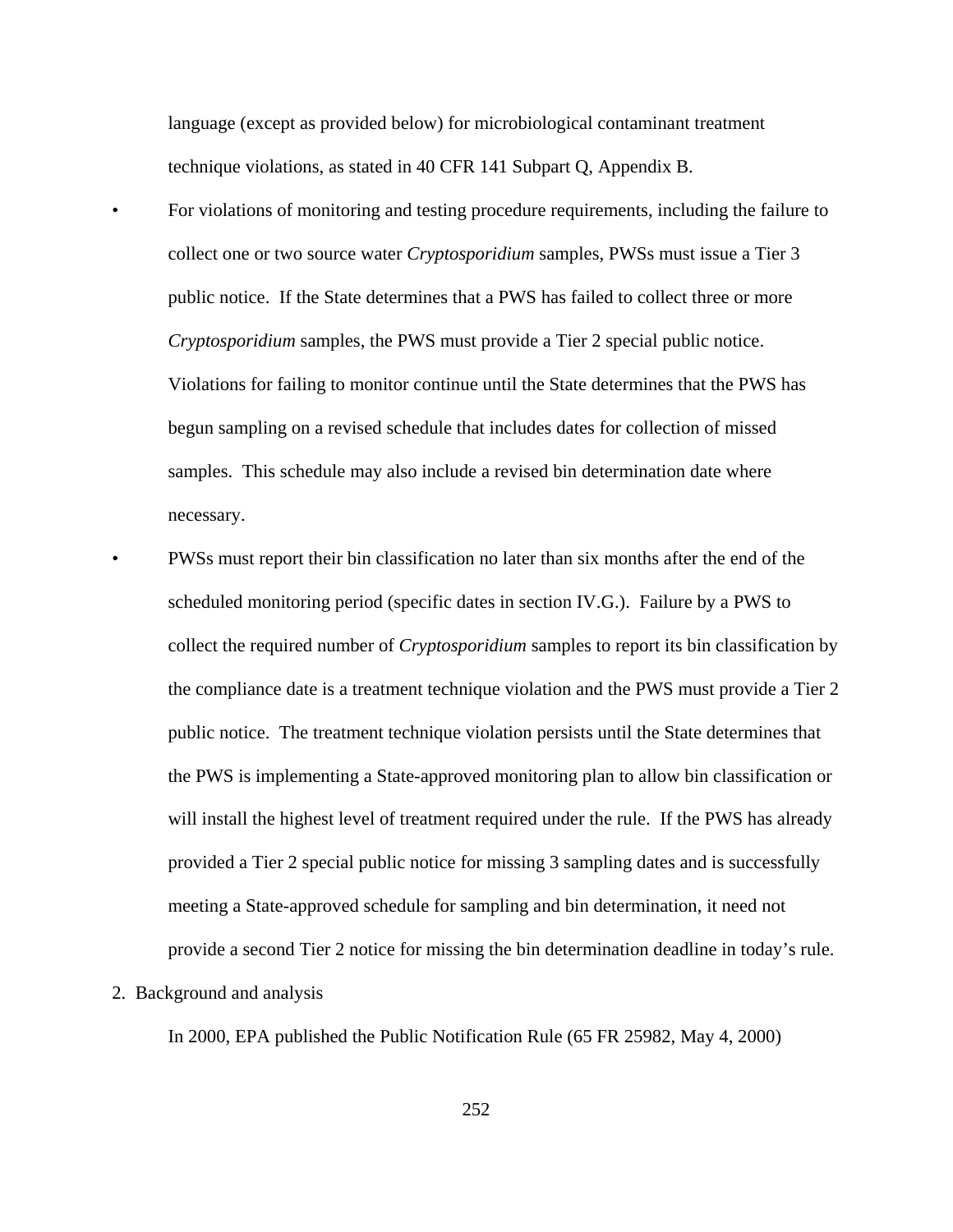(USEPA 2000b), which revised the general public notification regulations for PWSs in order to implement the public notification requirements of the 1996 SDWA amendments. This regulation established the requirements that PWSs must follow regarding the form, manner, frequency, and content of a public notice. Public notification of violations is an integral part of the public health protection and consumer right-to-know provisions of the 1996 SDWA Amendments.

Owners and operators of PWSs are required to notify persons served when they fail to comply with the requirements of a NPDWR, have a variance or exemption from the drinking water regulations, or are facing other situations posing a risk to public health. The public notification requirements divide violations into three categories (Tier 1, Tier 2 and Tier 3) based on the seriousness of the violations, with each tier having different public notification requirements.

EPA has limited its list of violations and situations routinely requiring a Tier 1 notice to those with a significant potential for serious adverse health effects from short term exposure. Tier 1 violations contain language specified by EPA that concisely and in non-technical terms conveys to the public the adverse health effects that may occur as a result of the violation. States and water utilities may add additional information to each notice, as deemed appropriate for specific situations. A State may elevate to Tier 1 other violations and situations with significant potential to have serious adverse health effects from short-term exposure, as determined by the State.

Tier 2 public notices address other violations with potential to have serious adverse health effects on human health. Tier 2 notices are required for the following situations:

• All violations of the MCL, maximum residual disinfectant level (MRDL) and treatment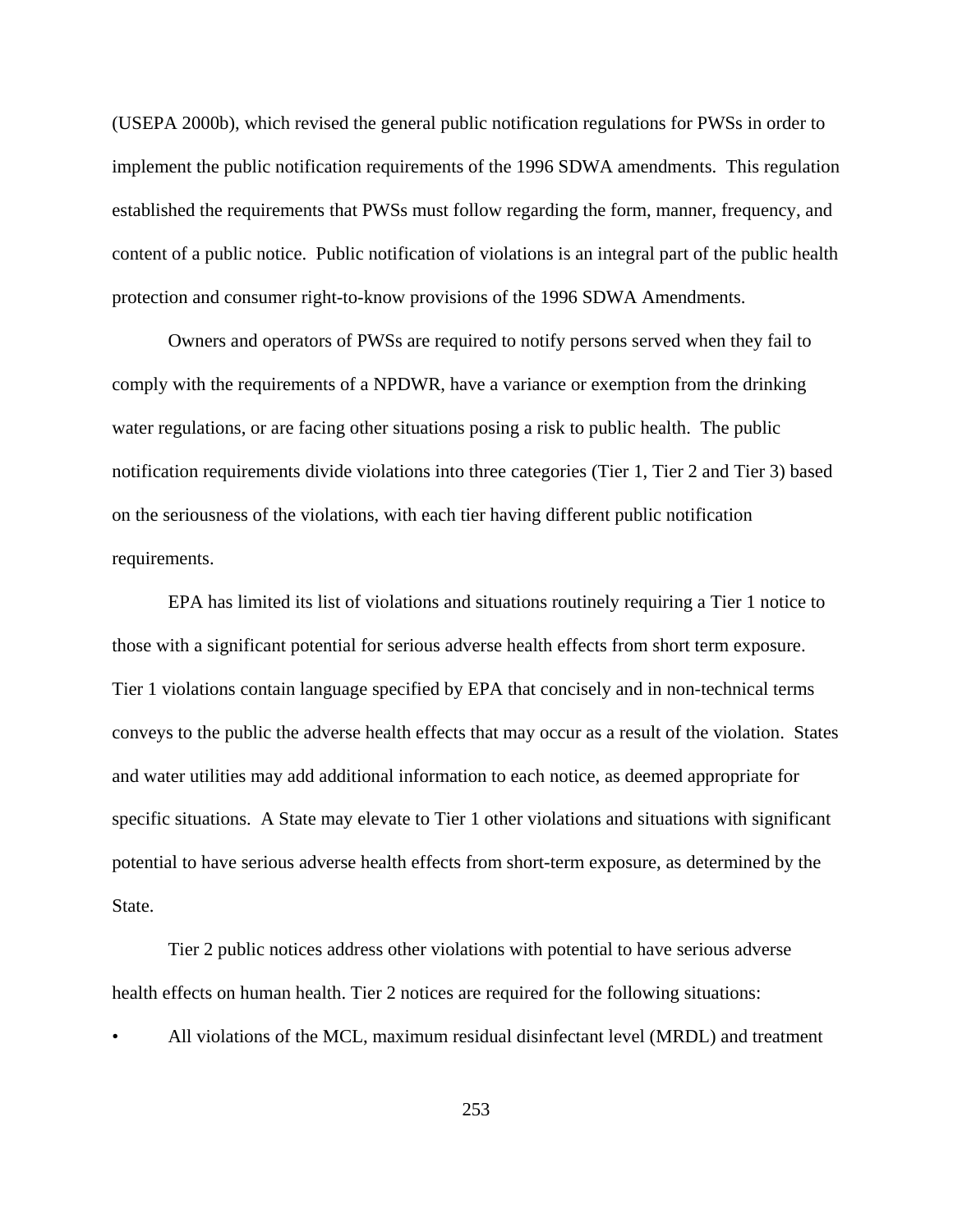technique requirements, except where a Tier 1 notice is required or where the State determines that a Tier 1 notice is required; and

- Failure to comply with the terms and conditions of any existing variance or exemption. Tier 3 public notices include all other violations and situations requiring public notice, including the following situations:
- A monitoring or testing procedure violation, except where a Tier 1 or 2 notice is already required or where the State has elevated the notice to Tier 1 or 2; and
- Operation under a variance or exemption.

The State, at its discretion, may elevate the notice requirement for specific monitoring or testing procedures from a Tier 3 to a Tier 2 notice, taking into account the potential health impacts and persistence of the violation.

As part of the IESWTR, EPA established health effects language for violations of treatment technique requirements for microbiological contaminants. EPA believes this language, which was developed with consideration of *Cryptosporidium* health effects, is appropriate for violations of some *Cryptosporidium* treatment requirements under the LT2ESWTR. However, for persistent monitoring violations and missing the deadline for bin determination, EPA is promulgating alternative language that better informs consumers of the nature and potential health consequences of the violation.

As described in section IV.C, EPA proposed automatically classifying PWSs in the highest treatment bin (Bin 4) if they fail to complete required monitoring. For today's final rule, EPA has determined that providing more flexibility to States in dealing with PWSs that fail to monitor is appropriate. EPA also believes, however, that responses to monitoring failures must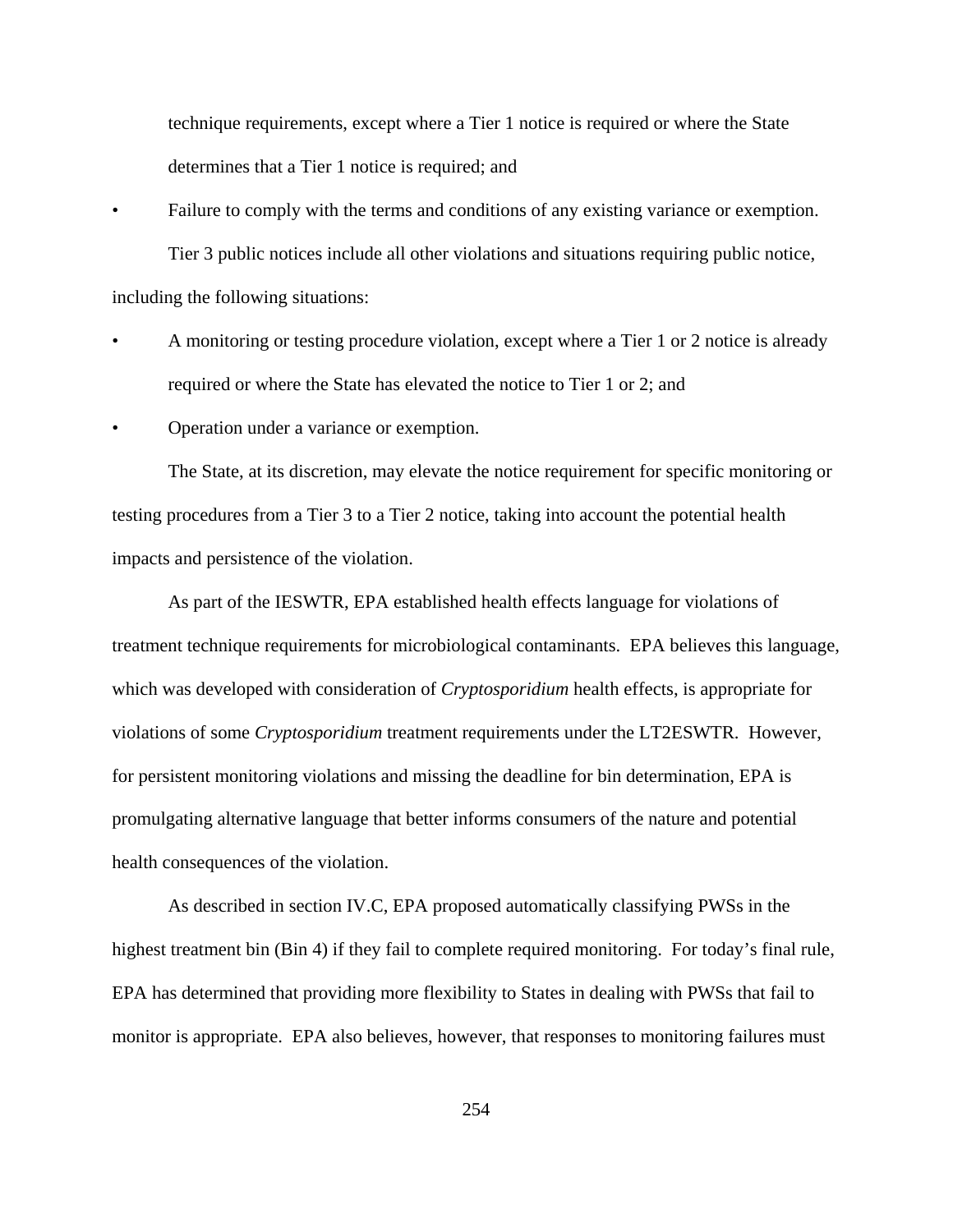reasonably ensure that PWSs complete monitoring as required to determine a bin classification within the compliance date, or as soon thereafter as possible. Moreover, consistent with the public health protection and consumer right-to-know provisions of the 1996 SDWA Amendments, consumers should be informed of these monitoring failures.

Instead of the proposed automatic Bin 4 classification for monitoring failures under today's rule, PWSs must provide a Tier 3 public notice for monitoring violations including up to two missed *Cryptosporidium* samples. If a PWS misses three or more *Cryptosporidium* samples (other than the specifically exempted situations described in section IV.A.1.c), this persistent violation requires a Tier 2 public notice. This elevated public notice level reflects significant concern that persistent failure to collect required samples will result in the PWS being unable to determine its *Cryptosporidium* treatment bin classification and the corresponding required treatment level by the compliance date.

Further, if a PWS is unable to determine a bin classification by the compliance date due to failure to collect the required number of *Cryptosporidium* samples, this is a treatment technique violation that also requires a Tier 2 public notice, unless the system is already complying with an alternate State-approved schedule for monitoring and bin determination. A PWS that does not determine its bin classification by the required date may not be able to comply with the *Cryptosporidium* treatment technique requirements of today's rule by the required date and provide the appropriate level of public health protection.

# 3. Summary of major comments

In the August 11, 2003 proposal, EPA requested comment on whether violations of the treatment requirements for *Cryptosporidium* under the LT2ESWTR should require a Tier 2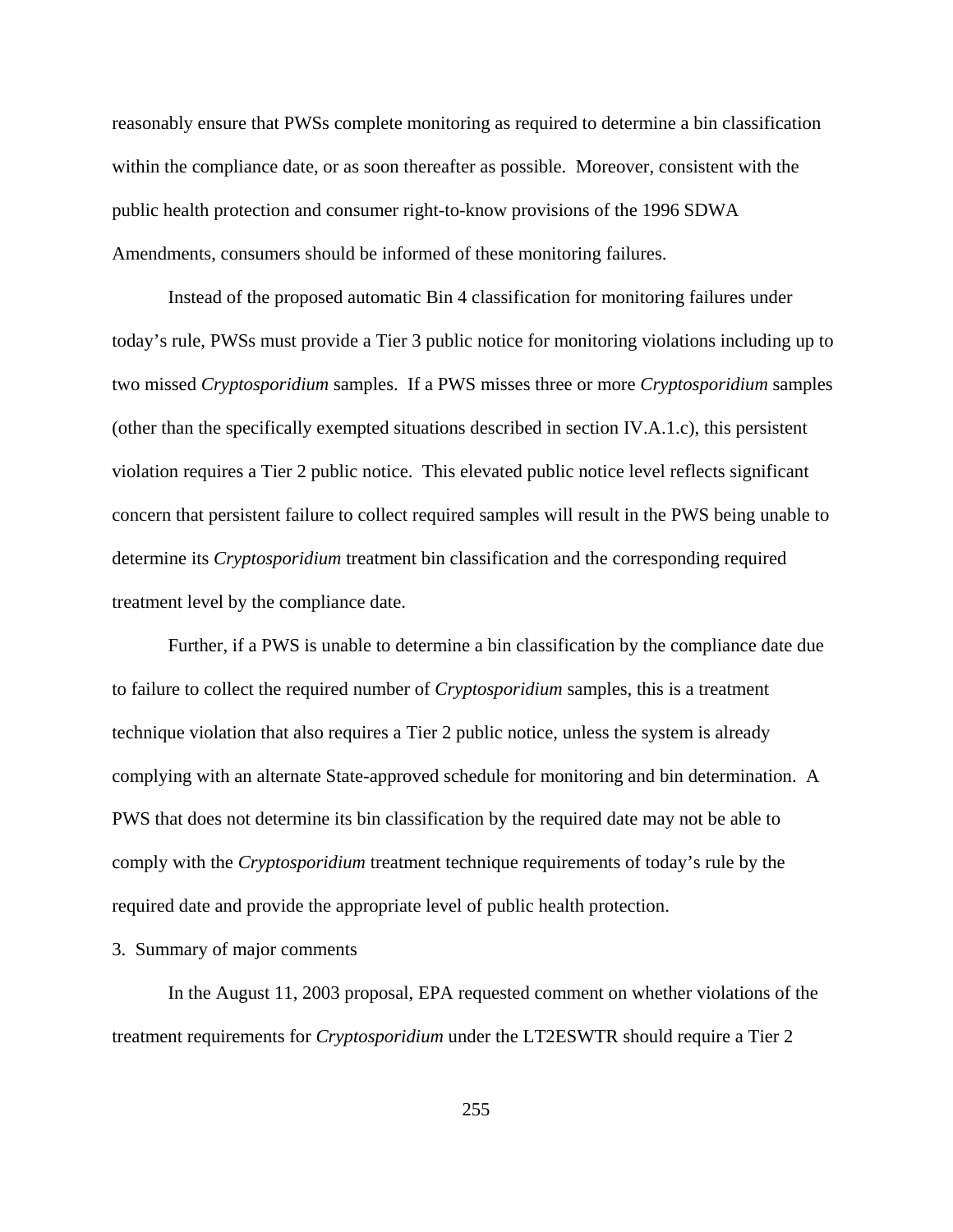public notice and whether the proposed health effects language is appropriate (USEPA 2003a). Most commenters supported requiring a Tier 2 public notice for violations of *Cryptosporidium* treatment requirements under the LT2ESWTR and agreed that no new health effects language is needed for this notification*.* One commenter stated that a failure to meet *Cryptosporidium* removal requirements under LT2ESWTR should require Tier 1 public notice.

Today's final rule reflects the views of most commenters and is consistent with existing regulations in requiring a Tier 2 public notice for *Cryptosporidium* treatment technique violations. A State may elevate a violation to Tier 1 if the State determines that the violation creates significant potential for serious adverse health effects from short-term exposure.

Another commenter agreed that Tier 2 notice was appropriate but recommended that the LT2ESWTR and any associated guidance be more explicit as to when a treatment technique violation occurs with the use of microbial toolbox options. As described in section IV.D, EPA has stated in today's final rule that failure by a PWS in any month to demonstrate treatment credit with microbial toolbox options equal to or greater than its *Cryptosporidium* treatment requirements is a treatment technique violation. This violation lasts until the PWS demonstrates that it is meeting criteria for sufficient treatment credit to satisfy its *Cryptosporidium* treatment requirements.

# *I. Reporting Source Water Monitoring Results*

This section presents specific reporting requirements that apply to source water monitoring under today's rule, including EPA's data system for reporting and reviewing monitoring results. For related requirements, see section IV.A for monitoring parameters frequency, section IV.J for required analytical methods, and section IV.K for approved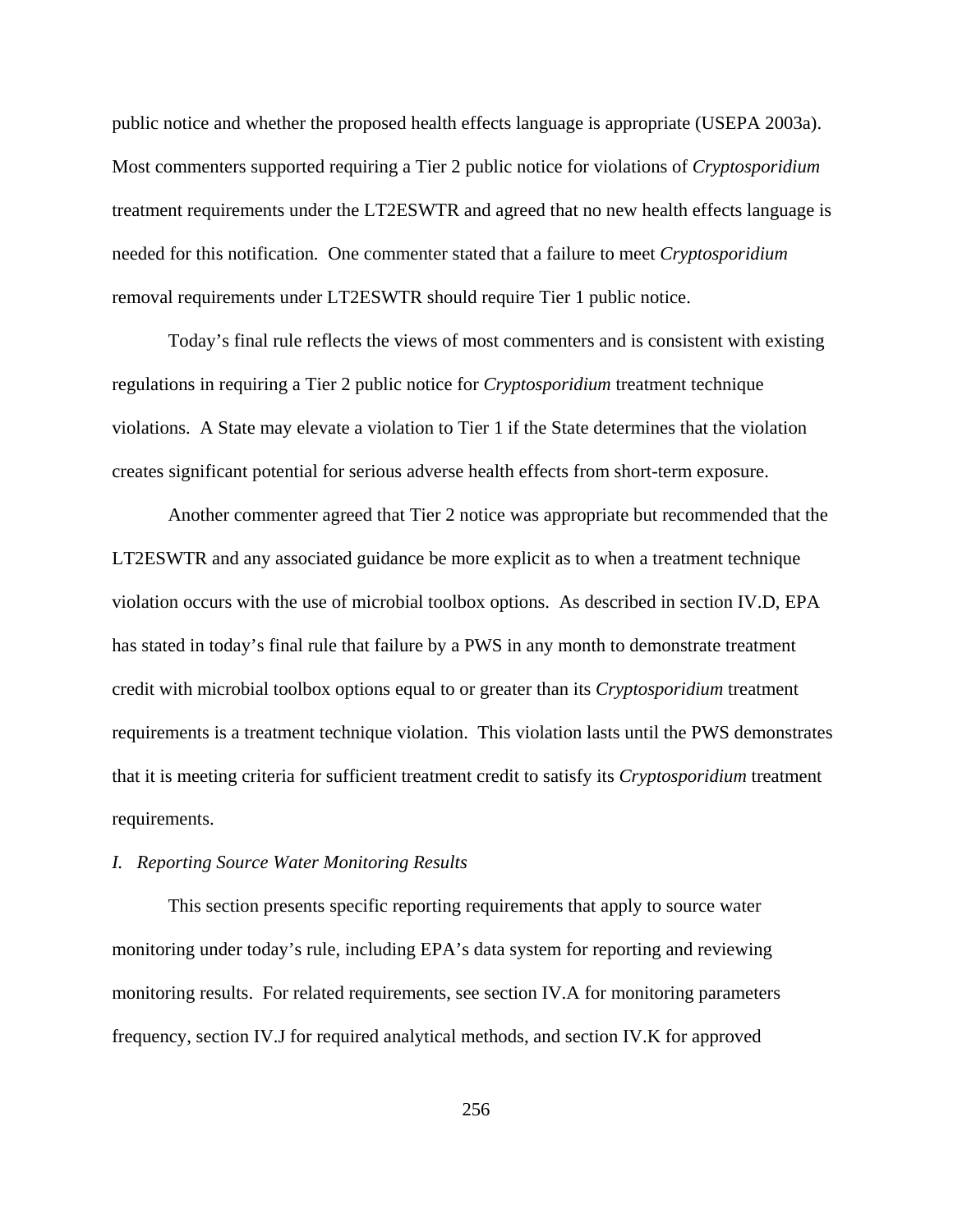laboratories. General reporting requirements under today's rule and associated compliance dates are shown in section IV.G.

# 1. Today's rule

PWSs must report results from the required source water monitoring described in section IV.A no later than 10 days after the end of the first month following the month when the sample is collected. For *Cryptosporidium* analyses, PWSs must report the data elements specified in Table IV.I-1. For samples in which at least 10 L is filtered and all of the sample volume is analyzed, only the sample volume filtered and the number of oocysts counted must be reported. Table IV.I-2 presents the data elements that PWSs must report for *E. coli* and turbidity analyses. PWSs, or approved laboratories acting as the PWSs' agents, must retain results from *Cryptosporidium* and *E. coli* monitoring until 36 months after bin determination for the particular round of monitoring.

**Table IV.I-1.--** *Cryptosporidium* **Data Elements to be Reported**

| Data element                                                                                                                            | <b>Reason for Data Element</b>                                   |  |  |  |
|-----------------------------------------------------------------------------------------------------------------------------------------|------------------------------------------------------------------|--|--|--|
| <b>Identifying information</b>                                                                                                          |                                                                  |  |  |  |
| <b>PWSID</b>                                                                                                                            | Needed to associate plant with public water system               |  |  |  |
| <b>Facility ID</b>                                                                                                                      | Needed to associate sample result with facility                  |  |  |  |
| Sample collection point                                                                                                                 | Needed to associate sample result with sampling point            |  |  |  |
| Sample collection date                                                                                                                  | Needed to determine that utilities are collecting samples at the |  |  |  |
|                                                                                                                                         | frequency required                                               |  |  |  |
| Sample type (field or matrix spike) $1$                                                                                                 | Needed to distinguish field samples from matrix samples for      |  |  |  |
|                                                                                                                                         | recovery calculations                                            |  |  |  |
| <b>Sample results</b>                                                                                                                   |                                                                  |  |  |  |
| Sample volume filtered (L), to nearest $\frac{1}{4} L^2$                                                                                | Needed to verify compliance with sample volume requirements      |  |  |  |
| Was 100% of filtered volume examined? <sup>3</sup>                                                                                      | Needed to calculate the final concentration of oocysts/L and     |  |  |  |
|                                                                                                                                         | determine if volume analyzed requirements are met                |  |  |  |
| Number of oocysts counted                                                                                                               | Needed to calculate the final concentration of oocysts/L         |  |  |  |
| <sup>1</sup> For matrix spike samples, sample volume spiked and estimated number of oocysts spiked must be reported. These data are not |                                                                  |  |  |  |

required for field samples.

3 For samples in which <100% of sample is examined, the volume of resuspended concentrate and volume of this resuspension processed through IMS must be reported to calculate the sample volume examined. These data are not required for most samples.

<sup>2</sup> For samples in which <10 L is filtered or <100% of the sample volume is examined, the number of filters used and the packed pellet volume must also be reported to verify compliance with LT2ESWTR sample volume analysis requirements. These data are not required for most samples.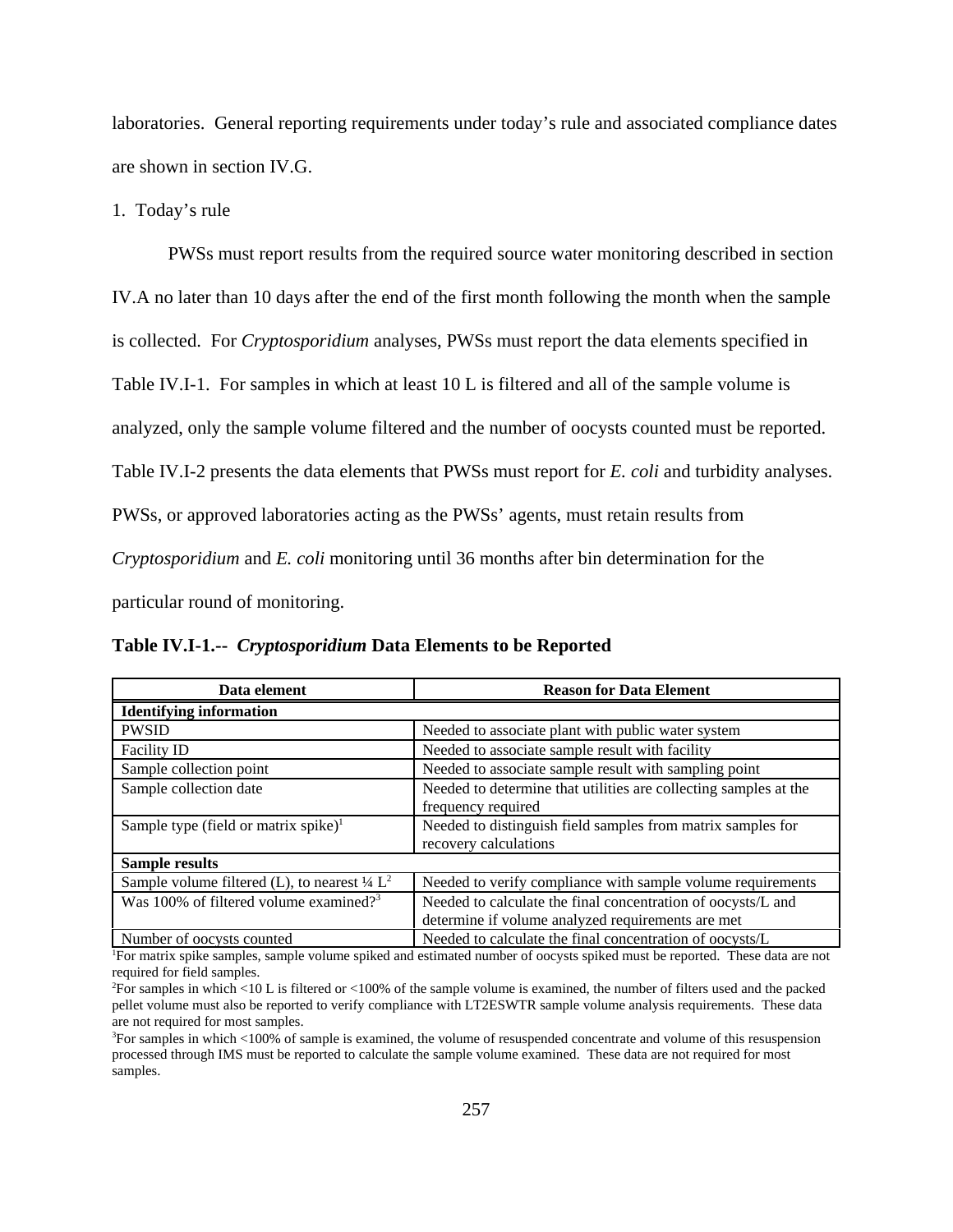| Data element                   | <b>Reason for Collecting Data Element</b>                                                                                                                                                                                                    |  |  |  |  |
|--------------------------------|----------------------------------------------------------------------------------------------------------------------------------------------------------------------------------------------------------------------------------------------|--|--|--|--|
| <b>Identifying Information</b> |                                                                                                                                                                                                                                              |  |  |  |  |
| <b>PWS ID</b>                  | Needed to associate analytical result with public water system                                                                                                                                                                               |  |  |  |  |
| Facility ID                    | Needed to associate plant with public water system                                                                                                                                                                                           |  |  |  |  |
| Sample collection point        | Needed to associate sample result with sampling point                                                                                                                                                                                        |  |  |  |  |
| Sample collection date         | Needed to determine that utilities are collecting samples at the frequency required                                                                                                                                                          |  |  |  |  |
|                                | Analytical method number Needed to associate analytical result with analytical method                                                                                                                                                        |  |  |  |  |
| Method Type                    | Needed to verify that an approved method was used and call up correct web entry form                                                                                                                                                         |  |  |  |  |
| Source water type              | Needed to assess <i>Cryptosporidium</i> indicator relationships                                                                                                                                                                              |  |  |  |  |
| $E.$ coli/100 mL               | Sample result (although not required, the laboratory also will have the option of<br>entering primary measurements for a sample into the LT2ESWTR internet-based<br>database to have the database automatically calculate the sample result) |  |  |  |  |
| <b>Turbidity Information</b>   |                                                                                                                                                                                                                                              |  |  |  |  |
| Turbidity result               | Needed to assess <i>Cryptosporidium</i> indicator relationships                                                                                                                                                                              |  |  |  |  |

**Table IV.I-2.--** *E. coli* **and Turbidity Data Elements to be Reported**

PWSs serving at least 10,000 people must submit sampling schedules (described in section IV.A) and monitoring results for the initial source water monitoring to EPA electronically at the following Internet site: https://intranet.epa.gov/lt2/. These PWSs should instruct their laboratories to electronically enter results at this site using web-based manual entry forms or by uploading XML files (extensible markup language files - a standard format that enables information exchange between different systems) from laboratory information management systems (LIMS). After laboratories enter sample results, PWSs must review the results on-line at this site. The State may approve an alternative approach for reporting source water monitoring schedules and sample results if, for example, a PWS or laboratory does not have the capability to report data electronically.

If a PWS believes that its laboratory entered a sample result into the data system erroneously, the PWS may notify the laboratory to rectify the entry. In addition, if a PWS believes that a result is incorrect, the PWS may electronically mark the result as contested and petition the State to invalidate the sample. If a PWS contests a sample result, the PWS should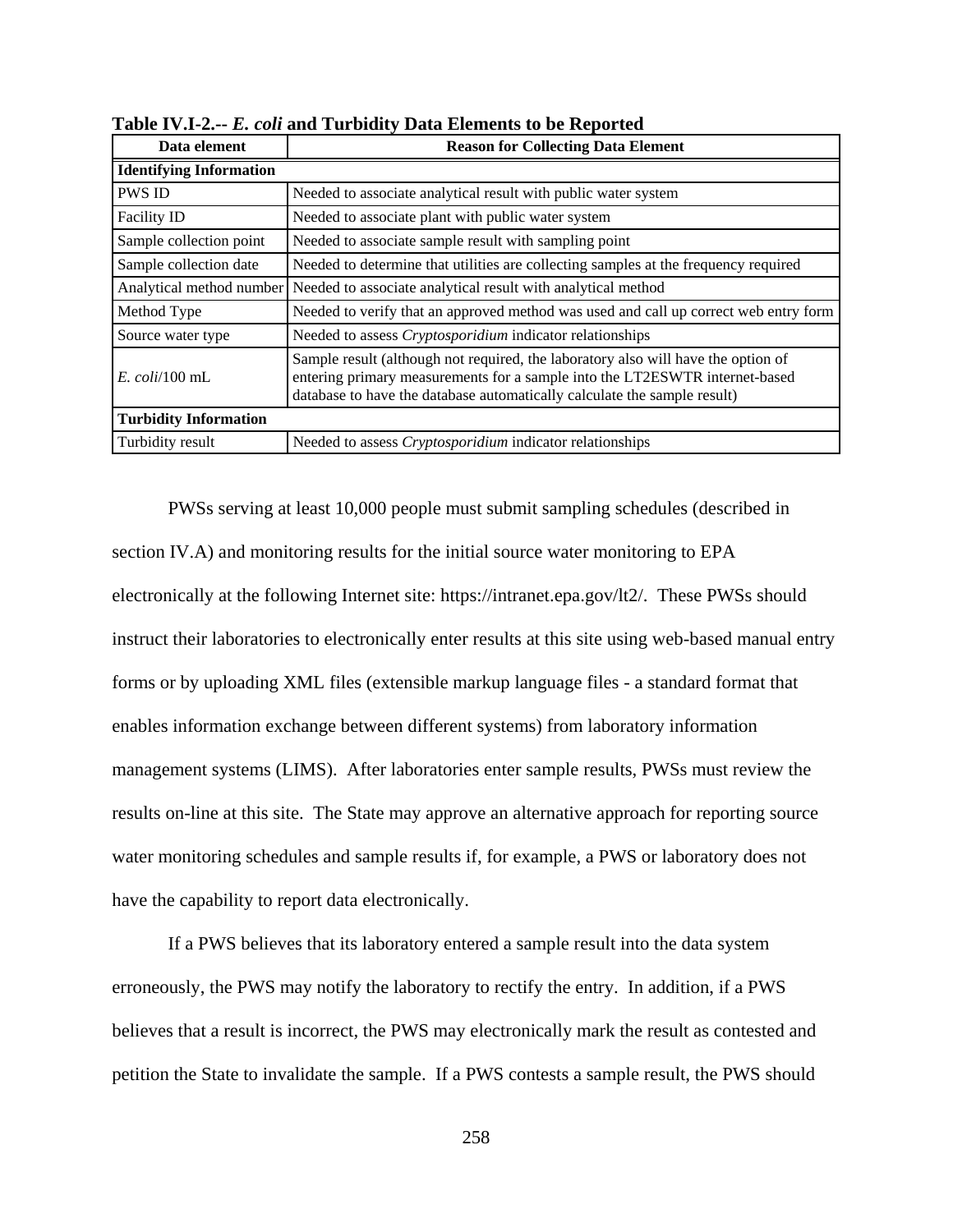submit a rationale to the State, including a supporting statement from the laboratory, providing a justification. PWSs may arrange with laboratories to review their sample results prior to the results being entered into the EPA data system.

PWSs serving fewer than 10,000 people must submit sampling schedules and monitoring results for the initial round of source water monitoring to the State. Further, all PWSs must submit sampling schedules and monitoring results for the second round of monitoring to the State. Regardless of the reporting process used, PWSs must report an analytical monitoring result to the State no later than 10 days after the end of the first month following the month when the sample was collected.

# 2. Background and analysis

The reporting requirements for source water monitoring in today's final rule reflect those in the August 11, 2003 proposed LT2ESWTR (USEPA 2003a). The data elements that PWSs must report for *Cryptosporidium* and *E. coli* analyses are the minimum necessary to identify the sample, determine the sample concentration, and verify that the PWS complied with rule requirements like minimum sample volume and approved analytical methods. PWSs or laboratories must keep bench sheets and slide reports for *Cryptosporidium* analyses for three years after bin determination for the particular round of monitoring, at which time PWSs must be in compliance with any additional *Cryptosporidium* treatment requirements based on the monitoring results.

Due to the early implementation schedule, EPA expects to partner with States to implement initial source water monitoring by large PWSs under today's rule. EPA has developed an Internet-based data system to allow electronic reporting and review of source water monitoring results by laboratories, PWSs, States, and EPA. States may use this data system to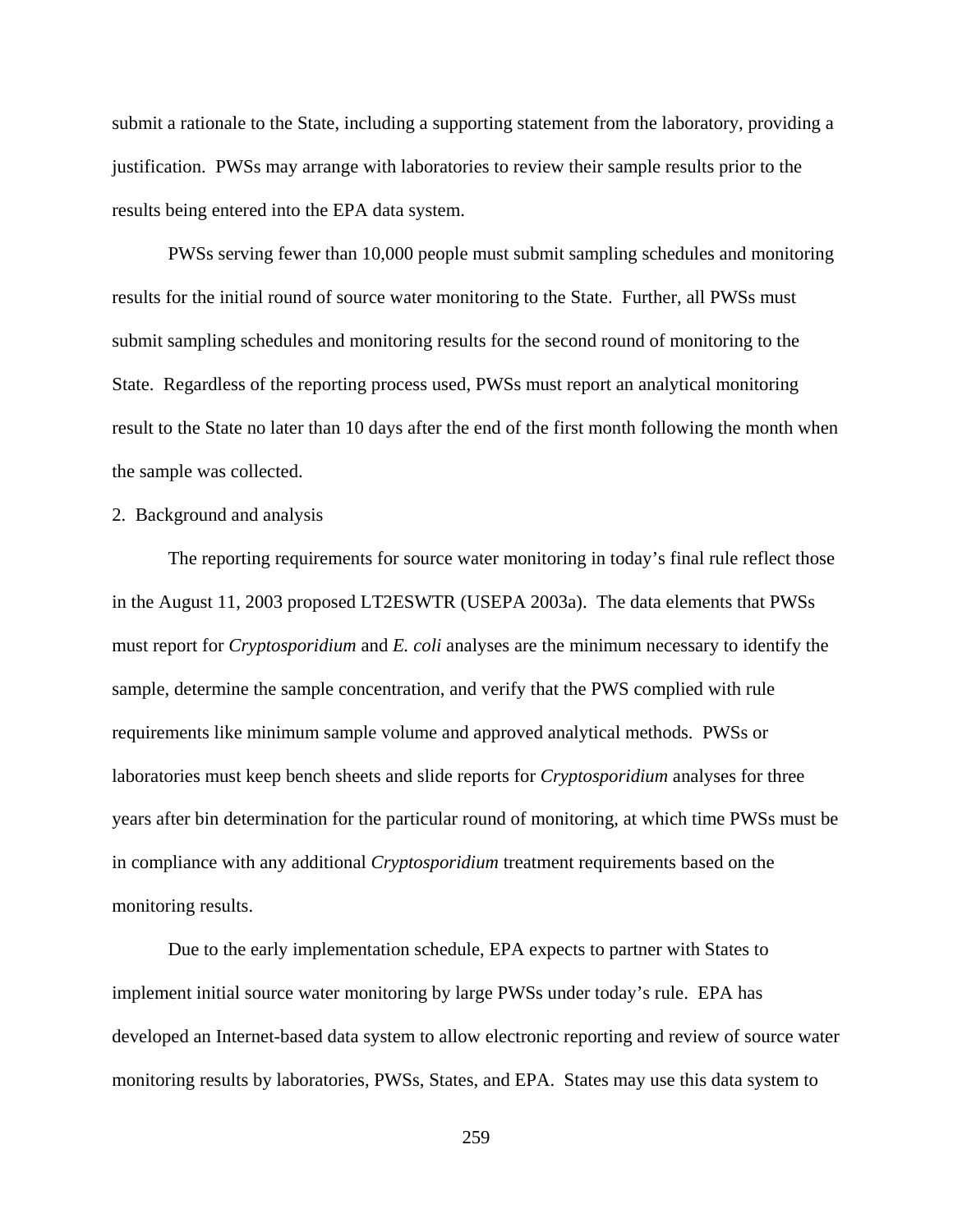oversee monitoring by their PWSs. Where States are unable to provide this oversight, the data system will allow EPA to implement today's rule. Accordingly, PWSs serving at least 10,000 people must use this data system to report sampling schedules and sample results for the initial round of source water monitoring unless the State approves an alternative method for reporting.

EPA expects laboratories to report analytical results for *Cryptosporidium*, *E. coli*, and turbidity analyses directly to the data system using web forms and software that are available free of charge. The data system will perform logic checks on data entered and will calculate results from primary data where necessary. This is intended to reduce reporting errors and limit the time involved in investigating, checking, and correcting errors at all levels. The LT2ESWTR proposal describes the analysis functions of the data system in more detail (USEPA 2003a).

In general, EPA expects that States will implement the initial source water monitoring by small PWSs and the second round of monitoring by all PWSs. Thus, PWSs must submit sampling schedules and monitoring results for this monitoring to the State. Note that where States do not assume primacy for the rule, however, EPA will act as the State.

3. Summary of major comments

EPA received significant public comment on the following aspects of reporting requirements for source water monitoring in the August 11, 2003 proposed LT2ESWTR: the deadline for reporting sample results, EPA's electronic data system, and reporting results to EPA rather than the State. A summary of these comments and EPA's responses follows.

Some commenters were concerned with requiring PWSs to report sample results no later than the  $10<sup>th</sup>$  of the second month after the month when the sample is collected. Commenters stated that this will cause most PWSs to sample in the first part of the month, which will exacerbate laboratory capacity problems. As an alternative, commenters recommended that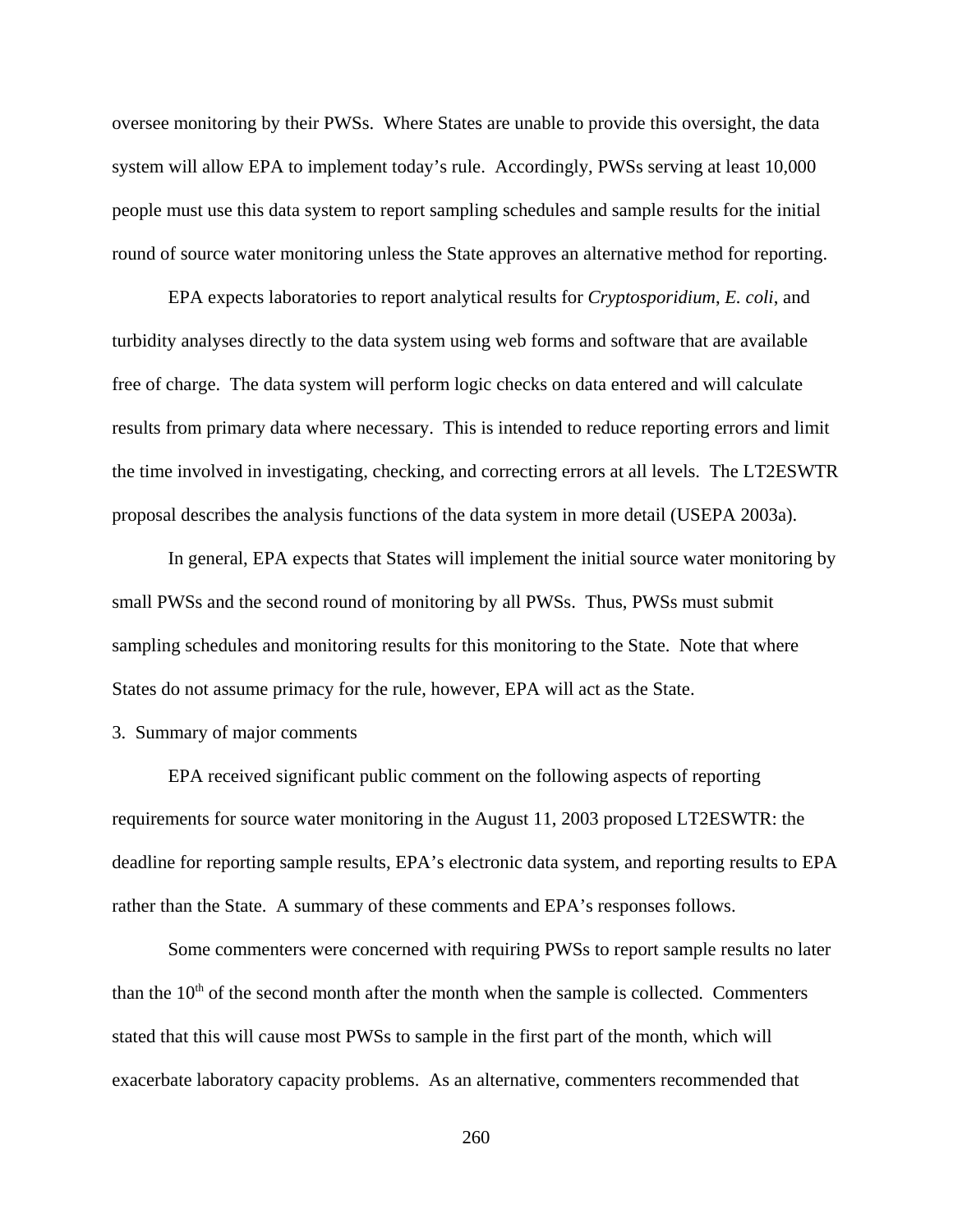PWSs be required to report sample results 72 days after collection. This approach would give all PWSs the same time period to report sample results regardless of the collection date and would facilitate PWSs and laboratories scheduling sample collection dates more uniformly throughout the month.

In response, EPA believes that requiring PWSs to report monitoring results by the  $10<sup>th</sup>$  of the second month after sample collection is appropriate. This will maintain consistency with existing drinking water regulations, which typically require monitoring results to be reported by the  $10<sup>th</sup>$  of the following month. Thus, specifying this reporting date under today's rule will avoid causing PWSs and States to develop different reporting dates for different regulations. Due to the time required for laboratories to analyze *Cryptosporidium* samples, today's rule gives PWSs an extra month to report monitoring results; i.e., the minimum time PWSs have to report results is approximately 40 days (one month plus 10 days). This time frame, however, is greater than what is necessary for laboratories to analyze samples and for PWSs to review results. Consequently, EPA does not believe that PWSs will benefit by collecting a sample at the start of a month in comparison to the end of a month.

Many commenters expressed concern with the readiness of the electronic data system for reporting and reviewing monitoring results under today's rule. Commenters stated that PWSs have experienced significant problems with data systems that supported earlier rules, such as the Information Collection Rule and the Unregulated Contaminant Monitoring Rule. Commenters recommended that the data system be in place and fully tested prior to finalization of the rule and that EPA provide training for users. If the data system is not available when the rule is finalized, commenters asked that the monitoring be delayed as specified in the Agreement in Principle (USEPA 2000a).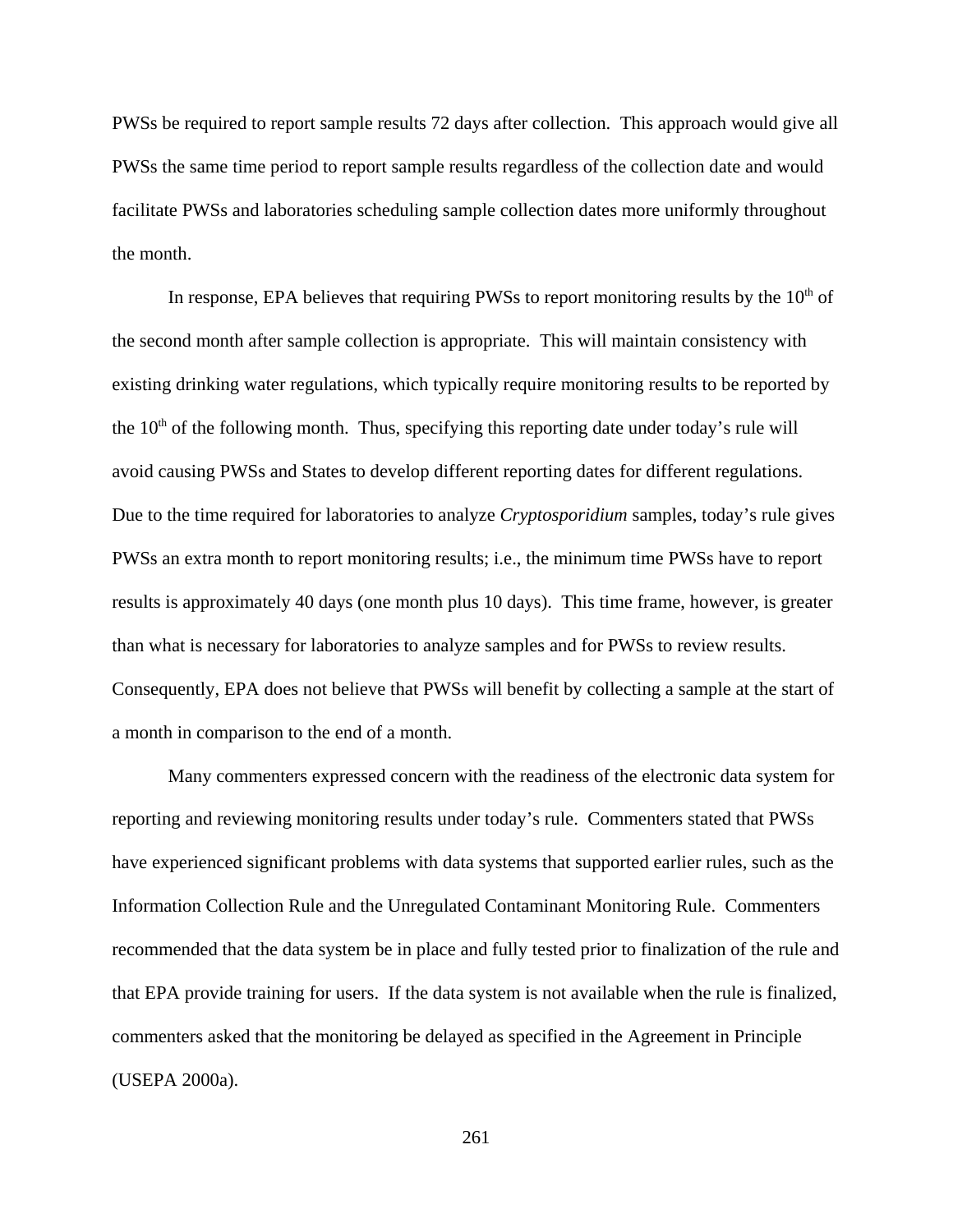EPA has ensured that the LT2 data system has been fully tested and deployed prior to finalizing the rule. During development of the data system, EPA has involved stakeholders in a joint requirements workgroup, which has made recommendations for data system characteristics and has participated in data system testing. EPA has developed guidance and other training materials for PWSs, States, and laboratories on how to use the data system and will provide technical assistance on a ongoing basis to data system users. EPA believes these steps will help to avoid problems that stakeholders experienced with data systems for earlier rules.

Some commenters expressed concerns about large PWSs reporting monitoring results to EPA. Commenters stated that implementation of the rule should be administered by States, due to the existing relationships States have with the PWSs they regulate. For States that will implement the rule, commenters recommended allowing PWSs to report to States, rather than EPA. Commenters also requested that EPA provide copies of all monitoring data and PWS correspondence to States when they assume primacy.

EPA will work with States to implement today's rule and to help States assume as much responsibility for implementation as they can. Through the LT2ESWTR data system, States will have full access to monitoring results reported by their PWSs. Today's rule also allows States to direct their PWSs to report monitoring results directly to them, rather than EPA. Further, States may require PWSs to submit descriptions of monitoring locations for approval. In general, EPA will seek to involve States in any communications with and decisions for their PWSs and will allow States to take responsibility for these activities if they choose to do so. However, because monitoring for the largest systems begins before States will have had time to assume primacy, EPA must be prepared to oversee monitoring for these PWSs where States are unable to do so.

*J. Analytical Methods*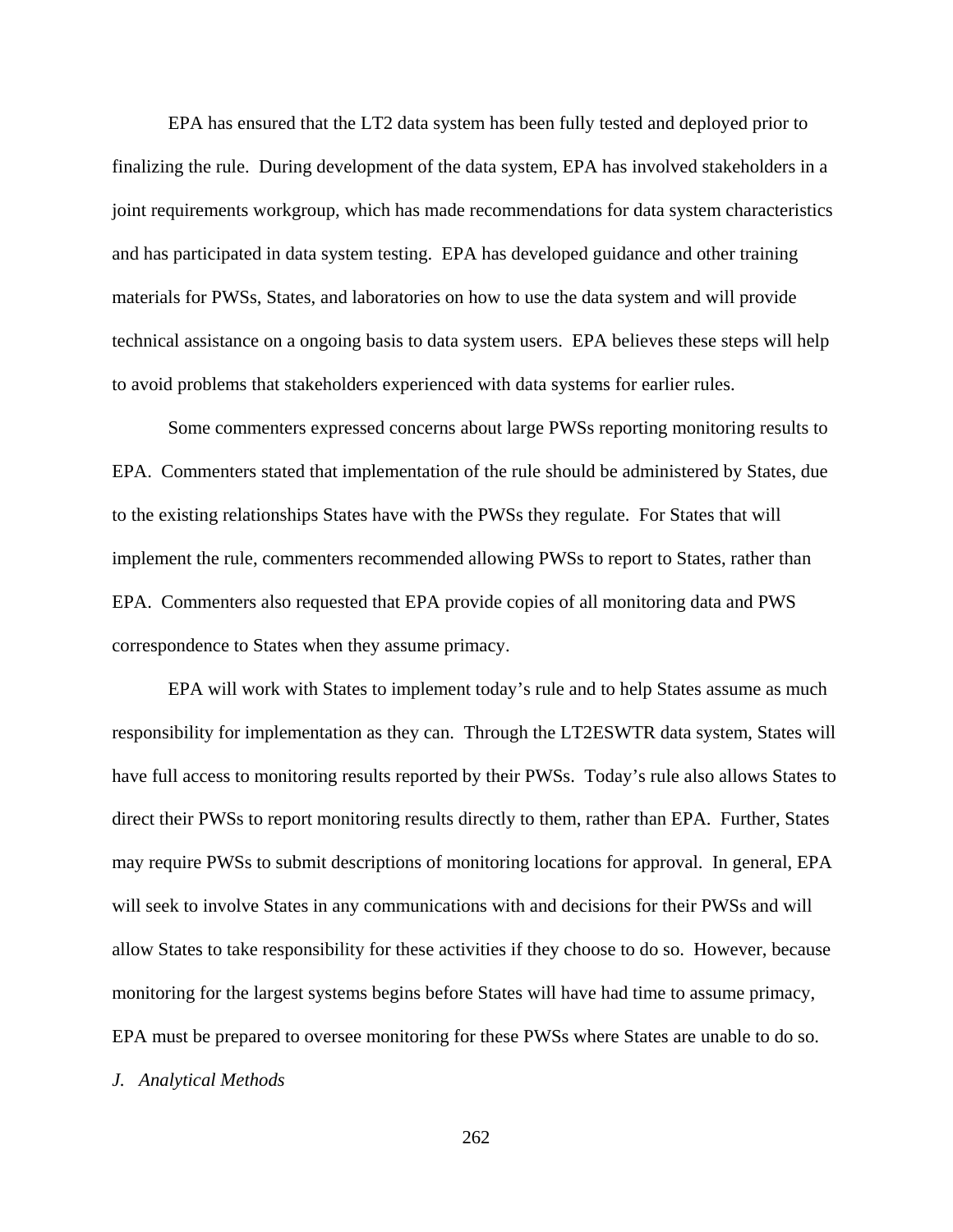### 1. Analytical methods overview

Today's final rule requires public water systems to conduct LT2ESWTR source water monitoring using approved methods for *Cryptosporidium*, *E. coli,* and turbidity analyses. PWSs must meet the quality control criteria stipulated by the approved methods and additional methodspecific requirements, as stated in this section. Related requirements for reporting source water monitoring results and using approved laboratories are discussed in sections IV.I and IV.K, respectively.

EPA has developed guidance for sampling and analyses under the LT2ESWTR. The *Source Water Monitoring Guidance Manual for Public Water Systems under the LT2ESWTR* provides recommendations on activities like collecting samples and setting up contracts with laboratories. The *Microbial Laboratory Manual for the LT2ESWTR* provides information for laboratories that conduct analyses. These guidance documents may be requested from EPA's Safe Drinking Water Hotline, which may be contacted as described in the **FOR FURTHER INFORMATION CONTACT** section in the beginning of this notice, and are available on the Internet at www.epa.gov/safewater/disinfection/lt2.

# 2. *Cryptosporidium* methods

# *a. Today's rule*

*Cryptosporidium* analysis for source water monitoring under today's rule must be conducted using either Method 1622: *Cryptosporidium* in Water by Filtration/IMS/FA (EPA 815-R-05-001, USEPA 2005c) or Method 1623: *Cryptosporidium* and *Giardia* in Water by Filtration/IMS/FA (EPA 815-R-05-002, USEPA 2005d). Additional method requirements for today's rule include the following:

• For each *Cryptosporidium* sample, at least a 10-L sample volume must be analyzed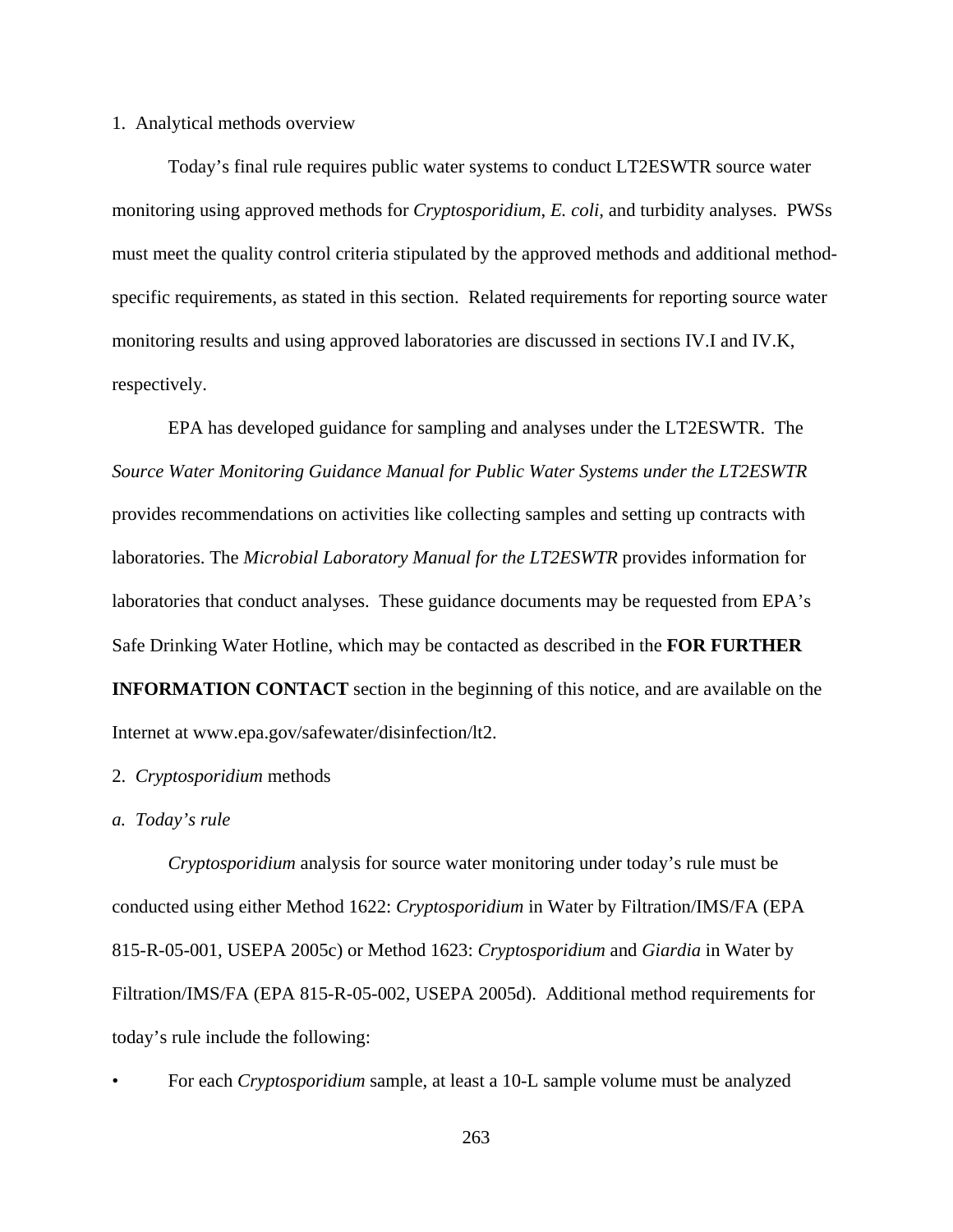unless a PWS meets one of the two exceptions stated in this section. PWSs may collect and analyze greater than a 10-L sample volume.

- The first exception to the sample volume requirement stems from sample turbidity. If a sample is very turbid, it may generate a large packed pellet volume upon centrifugation (a packed pellet refers to the concentrated sample after centrifugation has been performed in EPA Methods 1622 and 1623). Samples resulting in large packed pellets must have the sample concentrate aliquoted into multiple "subsamples" for independent processing through IMS, staining, and examination. PWSs are not required to analyze more than 2 mL of packed pellet volume per sample.
	- The second exception to the sample volume requirement stems from filter clogging. In cases where the filter clogs prior to filtration of 10 L, the PWS must analyze as much sample volume as can be filtered by 2 filters, up to a packed pellet volume of 2 mL. This condition applies only to filters that have been approved by EPA for nationwide use with Methods 1622 and 1623—the Pall Gelman Envirochek™ and Envirochek™ HV filters, the IDEXX Filta-Max™ foam filter, and the Whatman CrypTest™ cartridge filter. • Methods 1622 and 1623 include fluorescein isothiocyanate (FITC) as the primary antibody stain for *Cryptosporidium* detection, DAPI staining to detect nuclei, and DIC to detect internal structures. Under today's rule, PWSs must report total *Cryptosporidium* oocysts as detected by FITC as determined by the color (apple green or alternative stain color approved for the laboratory under the Lab QA Program described in section IV.K), size (4-6 micrometers) and shape (round to oval). This total includes all of the oocysts identified as described here, less any atypical organisms identified by FITC, DIC, or DAPI (e.g., possessing spikes, stalks, appendages, pores, one or two large nuclei filling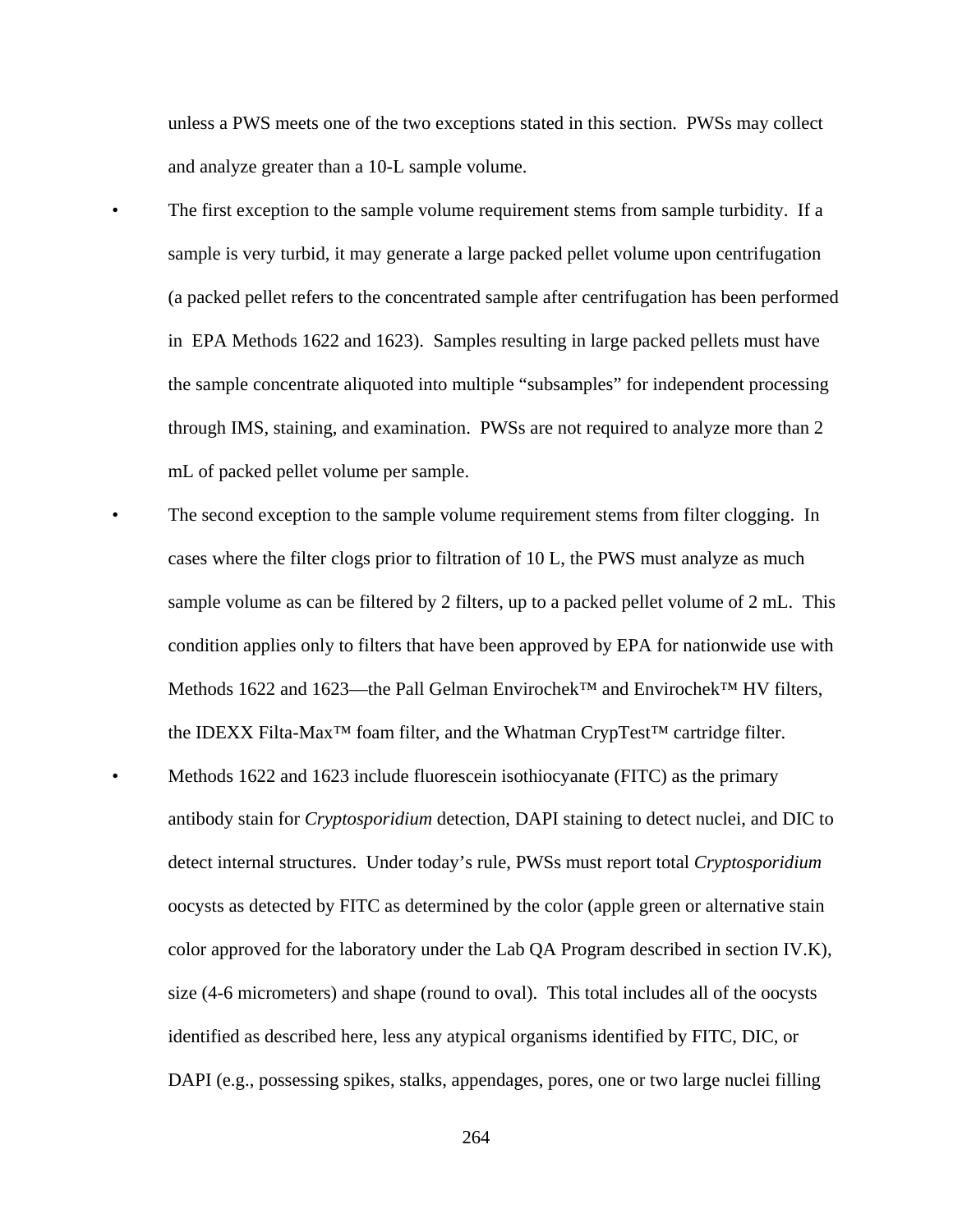the cell, red fluorescing chloroplasts, crystals, spores, etc.).

- As required by Method 1622 and 1623, PWSs must have 1 matrix spike (MS) sample analyzed for each 20 source water samples. The volume of the MS sample must be within ten percent of the volume of the unspiked sample that is collected at the same time, and the samples must be collected by splitting the sample stream or collecting the samples sequentially. The MS sample and the associated unspiked sample must be analyzed by the same procedure. MS samples must be spiked and filtered in the laboratory. However, if the volume of the MS sample is greater than 10 L, the PWS is permitted to filter all but 10 L of the MS sample in the field, and ship the filtered sample and the remaining 10 L of source water to the laboratory. In this case, the laboratory must spike the remaining 10 L of water and filter it through the filter that was used to collect the balance of the sample in the field.
- Laboratories must use flow cytometer-counted spiking suspensions for spiked QC samples.
- *b. Background and analysis*

The M-DBP Advisory Committee recommended the use of Methods 1622 or 1623 and a minimum sample volume of 10 L for source water *Cryptosporidium* analyses under the LT2ESWTR. The August 11, 2003 proposed rule reflected these recommendations, with associated QC requirements and exceptions to the minimum sample volume for samples that are highly turbid or cause significant filter clogging (USEPA 2003a). Today's final rule is unchanged from the proposal in these respects.

Today's rule requires the use of methods 1622 or 1623 because they are the best available methods that have undergone full validation testing. As described in section III.E,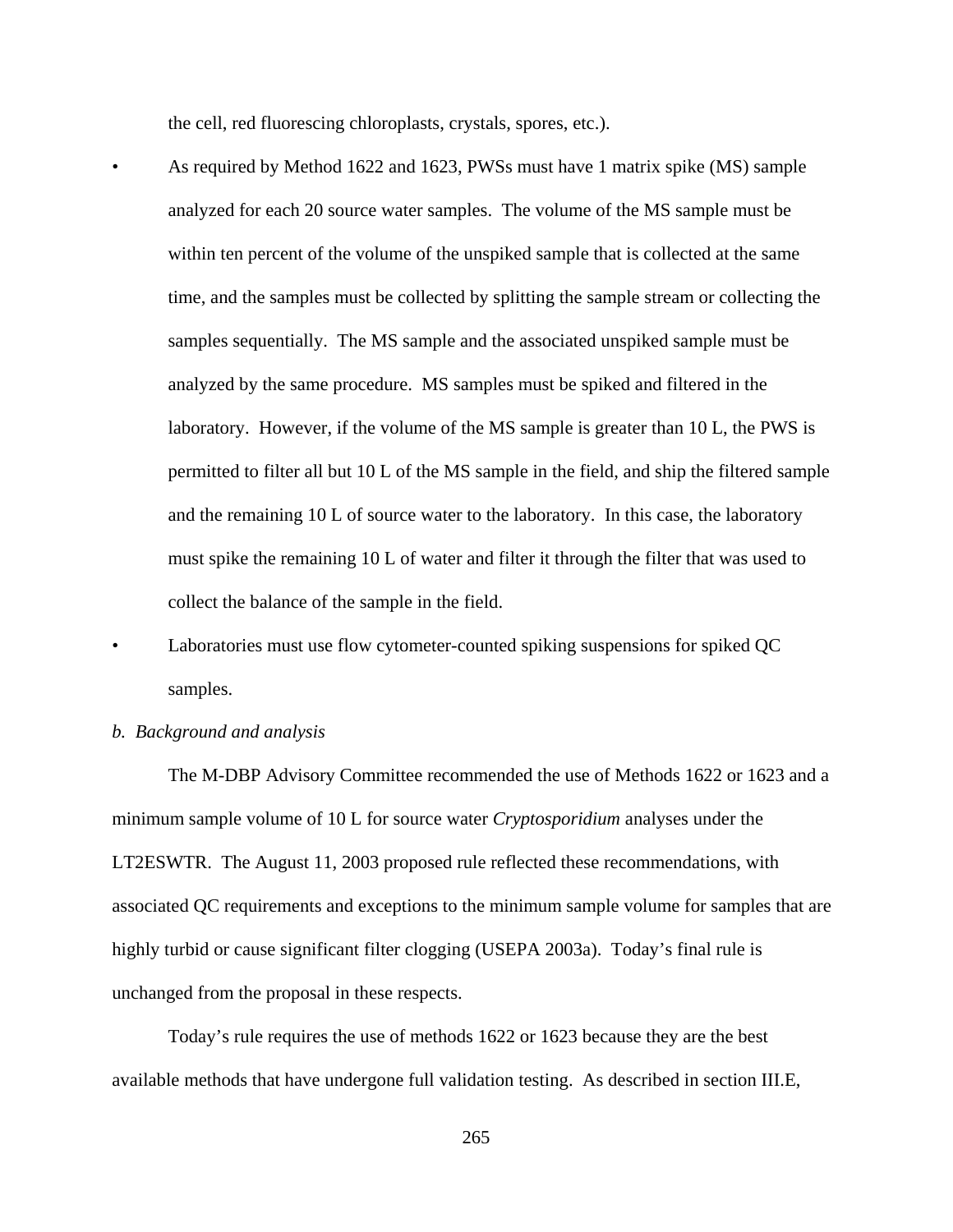these methods were used during the ICRSS, where MS samples indicated a mean recovery and relative standard deviation of 43 and 47 percent, respectively (Connell et al. 2000). EPA expects that PWSs will achieve comparable performance with these methods during source water monitoring under today's rule. With the minimum sample volume and QC requirements in today's rule, this level of performance will be sufficient to assign PWSs to *Cryptosporidium* treatment bins and realize the public health goals intended by EPA and the Advisory Committee for the LT2ESWTR. EPA has also approved these methods for ambient water monitoring under a separate rulemaking (68 FR 43272, July 21, 2003) (USEPA 2003b).

The proposed LT2ESWTR required the use of April 2001 versions of Methods 1622 or 1623 and requested comment on approving revised versions of these methods in the final rule (USEPA 2003a). The revised methods were included in the proposal as draft June 2003 versions. The revisions in these versions included increased flexibility in some QC requirements, clarification of certain method procedures, an increase in the allowable sample storage temperature to 10°C, the addition of several approved analysis modifications, and other refinements (see the proposed rule for details)(USEPA 2003a).

Today's rule requires the use of the revised versions of Methods 1622 and 1623. In the versions of these methods finalized with today's rule, the upper temperature limit for sample receipt has been increased to 20°C. This change responds to public comment and recent publications (Ware and Schafer 2005, Francy et al. 2004, Nichols et al. 2004). As described in section IV.A, PWSs may grandfather data generated with earlier approved versions of these methods (i.e., 1999 or 2001 versions).

### *c. Summary of major comments*

Public comment on the August 11, 2003 proposed LT2ESWTR supported approval of the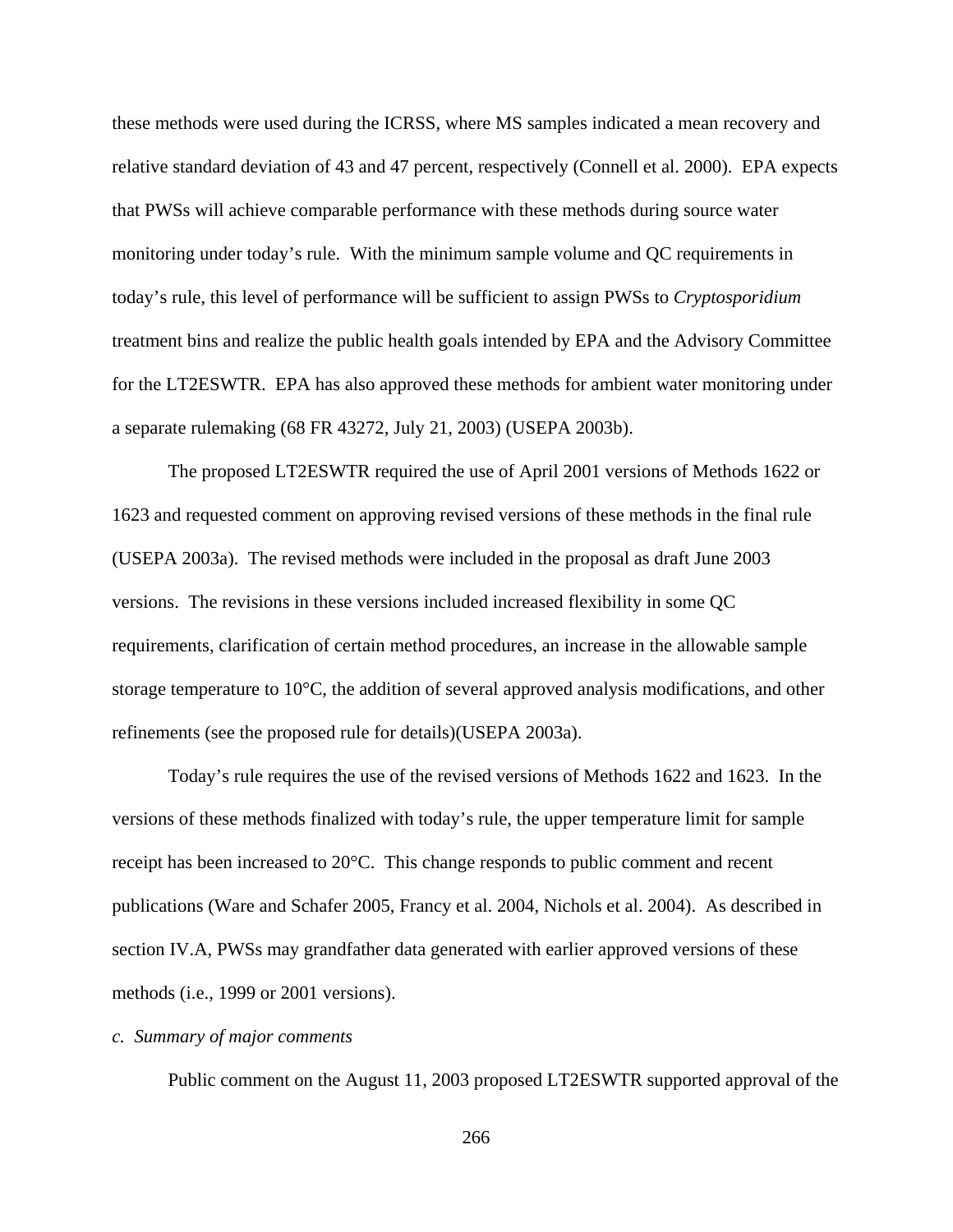revised versions of Methods 1622 and 1623, which today's rule establishes for source water *Cryptosporidium* monitoring. EPA also received comment regarding the lack of viability and infectivity information with these methods and requirements for analyzing QC samples.

Several commenters were concerned that Methods 1622 and 1623 do not indicate whether a *Cryptosporidium* oocyst is viable and infectious. While EPA recognizes that these methods do not provide information on *Cryptosporidium* infectivity, EPA's analysis indicates that they can perform effectively for identifying those PWSs that should provide additional *Cryptosporidium* treatment (USEPA 2005a). This analysis is based on the actual performance of these methods in the ICRSS. Further, EPA and the M-DBP Advisory Committee, which recommended Methods 1622 and 1623, accounted for this lack of information on infectivity when designing the *Cryptosporidium* treatment bins in today's rule. EPA has not identified any feasible methods for quantifying *Cryptosporidium* infectivity in a national monitoring program.

Several commenters suggested that laboratories should only be required to perform one OPR test per day instead of one for every 20 samples, as Methods 1622 and 1623 require. EPA believes, however, that the frequency of one OPR test per 20 samples is appropriate for identifying and correcting problems. For example, if an OPR test is performed once per day for a laboratory that processes 60 samples per day, a problem that occurs at sample 10 will be continued through the next 50 samples. If an OPR test is performed once per 20 samples, a problem that occurs at sample 10 would only affect 10 additional samples. Consequently, EPA is maintaining the current QC criteria in Methods 1622 and 1623.

# 3. *E. coli* methods

# *a. Today's rule*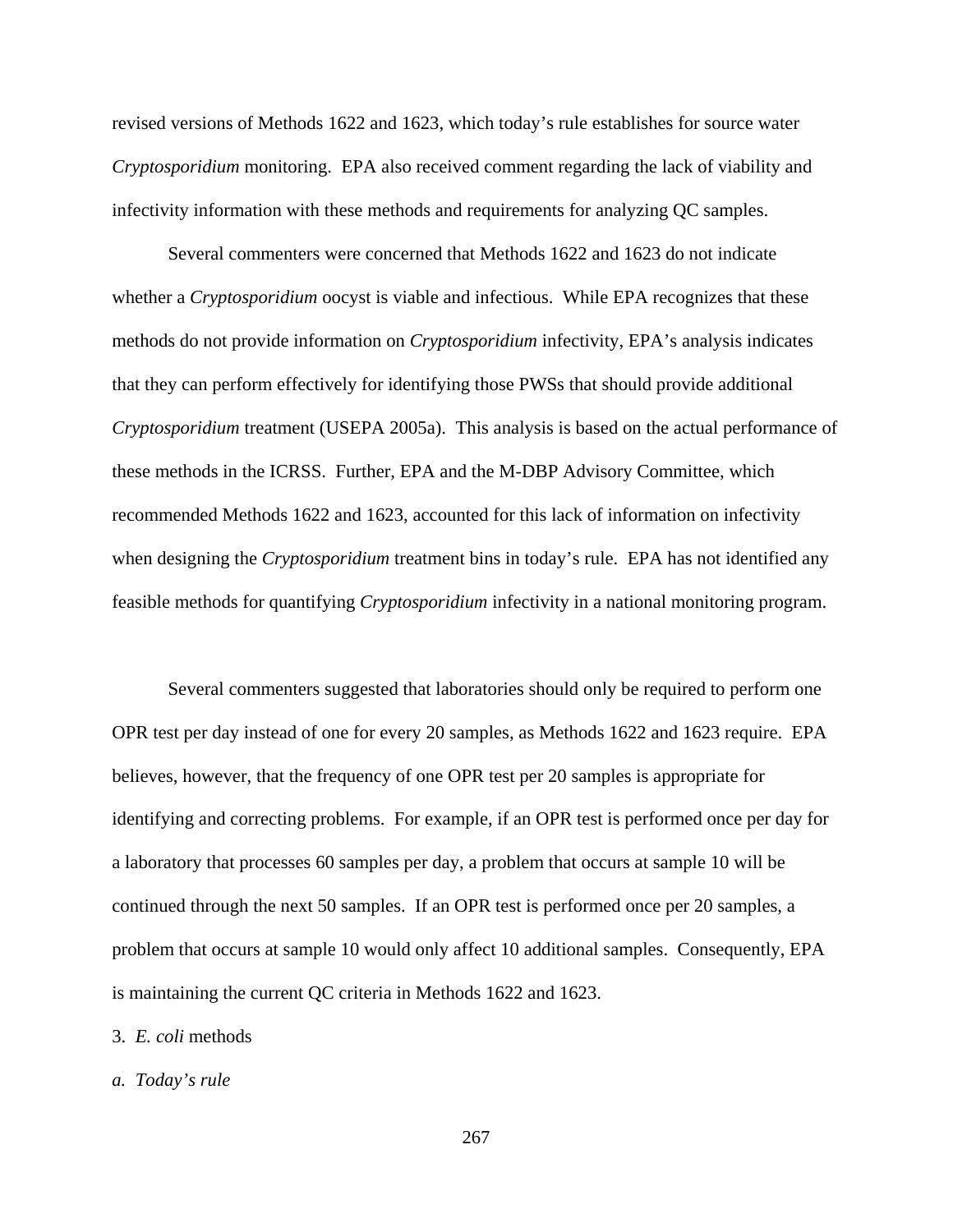For enumerating source water *E. coli* density under the LT2ESWTR, EPA is approving the same methods that are currently approved for ambient water monitoring under 40 CFR 136.3. EPA established these methods through the rulemaking "Guidelines Establishing Test Procedures for the Analysis of Pollutants; Analytical Methods for Biological Pollutants in Ambient Water" . (USEPA 2003b). Table IV.J-1 summarizes these methods. Method identification numbers are provided for applicable standards published by EPA and voluntary consensus standards bodies including Standard Methods, American Society of Testing Materials (ASTM), and the Association of Analytical Chemists (AOAC).

| Method                             | EPA                        | <b>Standard Methods</b><br>$18^{th}$ , $19^{th}$ , $20^{th}$ Ed. | <b>ASTM</b> | <b>AOAC</b> | Other                                                              |
|------------------------------------|----------------------------|------------------------------------------------------------------|-------------|-------------|--------------------------------------------------------------------|
| $MPN2,3,4$ , multiple<br>tube      |                            | 9221B.1/9221F 5,6,7                                              |             |             |                                                                    |
| multiple<br>tube/multiple well     |                            | 9223B <sup>5,8</sup>                                             |             | $991.15^9$  | Colilert $\mathbb{B}^{8,10}$<br>Colilert-18 $\mathbb{B}^{8,10,11}$ |
| MF 2,3, 12, 13, 14 two<br>step, or |                            | 9222B/9222G 5,15                                                 |             |             |                                                                    |
|                                    | $1103.1^{16}$              | $9213D^5$                                                        | D5392-9317  |             |                                                                    |
| single step                        | $1603^{18}$<br>$1604^{19}$ |                                                                  |             |             | mColiBlue $24^{20}$                                                |

**Table IV.J-1.–List of Approved Analytical Methods for** *E. coli* **1** 

<sup>1</sup> Recommended for enumeration of  $E$ . *coli* in ambient water only, number per 100 ml.

<sup>2</sup> Tests must be conducted to provide organism enumeration (density). Select the appropriate configuration of tubes/ filtrations and dilutions/volumes to account for the quality, character, consistency, and anticipated organism density of the water sample.

<sup>3</sup> To assess the comparability of results obtained with individual methods, it is suggested that side-by-side tests be conducted across seasons of the year with the water samples routinely tested in accordance with the most current Standard Methods for the Examination of Water and Wastewater or EPA alternate test procedure (ATP) guidelines.

4 Samples shall be enumerated by the multiple-tube or multiple-well procedure. Using multiple-tube procedures, employ an appropriate tube and dilution configuration of the sample as needed and report the Most Probable Number (MPN). Samples tested with Colilert®may be enumerated with the multiple-well procedures, Quanti-tray®, or Quanti-tray® 2000, and the MPN calculated from the table provided by the manufacturer.

<sup>5</sup> APHA. 1998, 1995, 1992. Standard Methods for the Examination of Water and Wastewater. American Public Health Association. 20<sup>th</sup>, 19<sup>th</sup>, and 18<sup>th</sup> Editions. Amer. Publ. Hlth. Assoc., Washington, DC.

<sup>6</sup> The multiple-tube fermentation test is used in 9221.B.1. Lactose broth may be used in lieu of lauryl tryptose broth (LTB), if at least 25 parallel tests are conducted between this broth and LTB using the water samples normally tested, and this comparison demonstrates that the false-positive rate and false-negative rate for total coliform using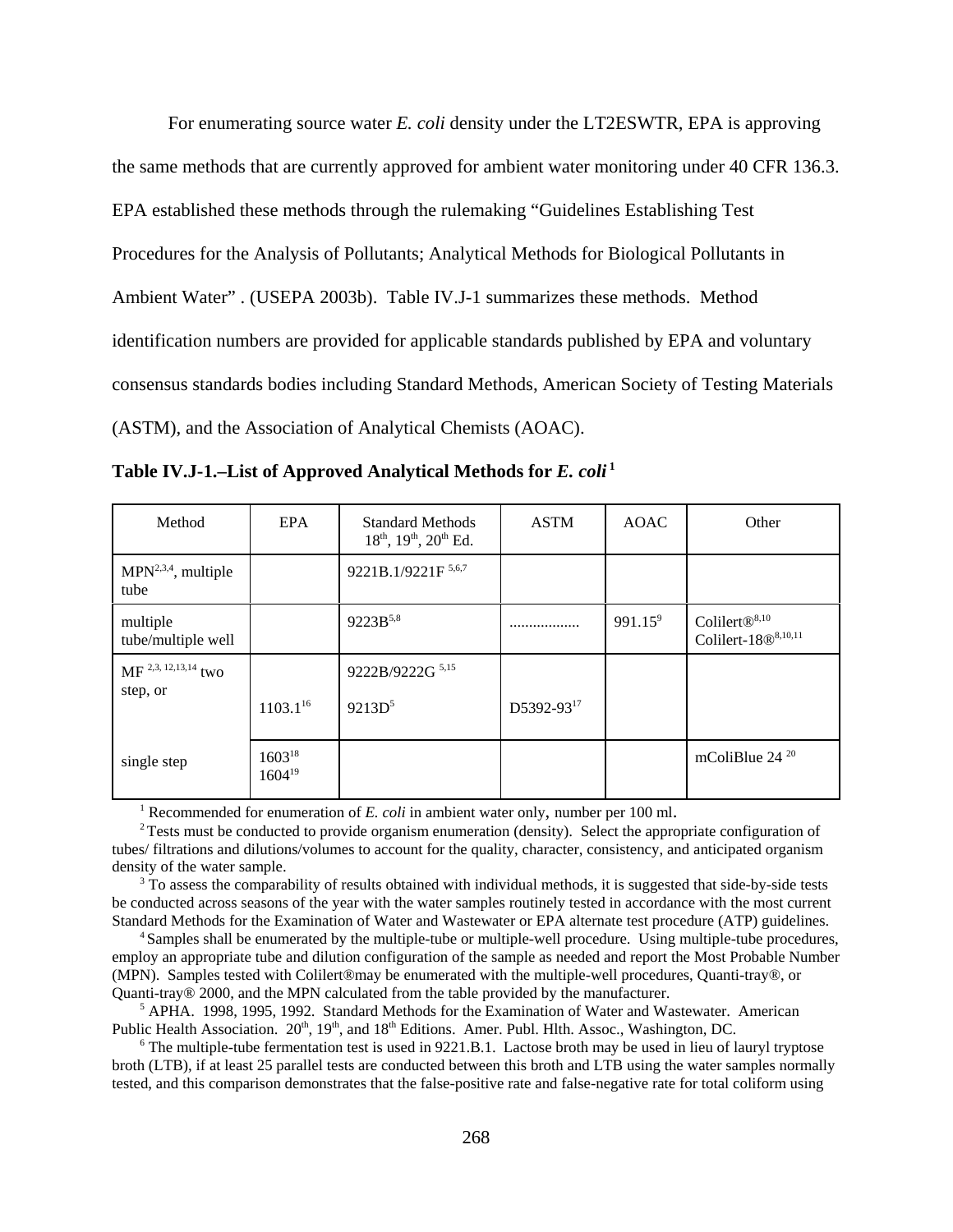lactose broth is less than 10 percent. No requirement exists to run the completed phase on 10 percent of all total coliform-positive tubes on a seasonal basis.

After prior enrichment in a presumptive medium for total coliform using 9221B.1, all presumptive tubes or bottles showing any amount of gas, growth or acidity within 48± 3 h of incubation shall be submitted to 9221F. Commercially available EC-MUG media or EC media supplemented in the laboratory with 50  $\mu$ g/ml of MUG may be used.

<sup>8</sup>These tests are collectively known as defined enzyme substrate tests, where, for example, a substrate is used to detect the enzyme ßglucuronidase produced by *E. coli*.

<sup>9</sup> AOAC. 1995. Official Methods of Analysis of AOAC International, 16<sup>th</sup> Edition, Volume 1, Chapter 17. Association of Official Analytical Chemists International. 481 North Frederick Avenue, Suite 500, Gaithersburg, Maryland 20877-2417.

<sup>10</sup> Descriptions of the Colilert®, Colilert-18®, Quanti-Tray® and Quanti-Tray® 2000 may be obtained from IDEXX Laboratories, Inc., One IDEXX Drive, Westbrook, Maine 04092.

<sup>11</sup> Colilert-18 $\circledR$  is an optimized formulation of the Colilert $\circledR$  for the determination of total coliforms and *E. coli* that provides results withing 18 h of incubation at 35°C rather than the 24 h required for the Colilert® test and is recommended for marine samples.

<sup>12</sup> A 0.45  $\mu$ m membrane filter (MF) or other pore size certified by the manufacturer to fully retain organisms to be cultivated and to be free of extractables which could interfere with their growth.

 $<sup>13</sup>$  Because the MF technique usually yields low and variable recovery from chlorinated wastewaters, the Most</sup> Probable Number method will be required to resolve any controversies.

<sup>14</sup> When the MF method has not been used previously to test ambient water with high turbidity, large number of noncoliform bacteria, or samples that may contain organisms stressed by chlorine, a parallel test should be conducted with a multiple-tube technique to demonstrate applicability and comparability of results.

<sup>15</sup> Subject total coliform positive samples as determined by 9222B or other membrane filter procedure to 9222G using NA-MUG media.

16 USEPA. 2002c. Method 1103.1: *Escherichia coli* (*E. coli*) In Water By Membrane Filtration Using membrane-Thermotolerant *Escherichia coli* Agar (mTEC). U.S. Environmental Protection Agency, Office of Water, Washington, DC. EPA-821-R-02-020.

<sup>17</sup> ASTM. 2000, 1999, 1996. Annual Book of ASTM Standards - Water and Environmental Technology. Section 11.02. American Society for Testing and Materials. 100 Barr Harbor Drive, West Conshohocken, PA 19428.

18 USEPA. 2002. Method 1610: *Escherichia coli* (*E. coli*) In Water By Membrane Filtration Using Modified membrane-Thermotolerant *Escherichia coli* Agar (modified mTEC). U.S. Environmental Protection Agency, Office of Water, Washington, DC. EPA-821-R-02-023.

<sup>19</sup> Preparation and use of MI agar with a standard membrane filter procedure is set forth in the article, Brenner *et al*. 1993. "New Medium for the Simultaneous Detection of Total Coliform and *Escherichia coli* in Water." Appl. Environ. Microbiol. 59:3534-3544 and in USEPA. 2002. Method 1604: Total Coliforms and *Escherichia coli* (*E. coli*) in Water by Membrane Filtration by Using a Simultaneous Detection Technique (MI Medium). U.S. Environmental Protection Agency, Office of Water, Washington, DC. EPA-821-R-02-024.

<sup>20</sup> A description of the mColiBlue24 test, Total Coliforms and *E. coli*, is available from Hach Company, 100 Dayton Ave., Ames, IA 50010.

For most PWSs, the time from sample collection to initiation of analysis (i.e., the holding

time) for source water *E. coli* samples may not exceed 30 hours for all approved *E. coli* methods.

However, if the State determines on a case-by-case basis that analyzing an *E. coli* sample within

30 hours is not feasible, the State may approve the holding of an *E. coli* sample for up to 48

hours between collection and initiation of analysis. *E. coli* samples held between 30 to 48 hours

must be analyzed by the Colilert reagent version of Standard Method 9223B as listed in 40 CFR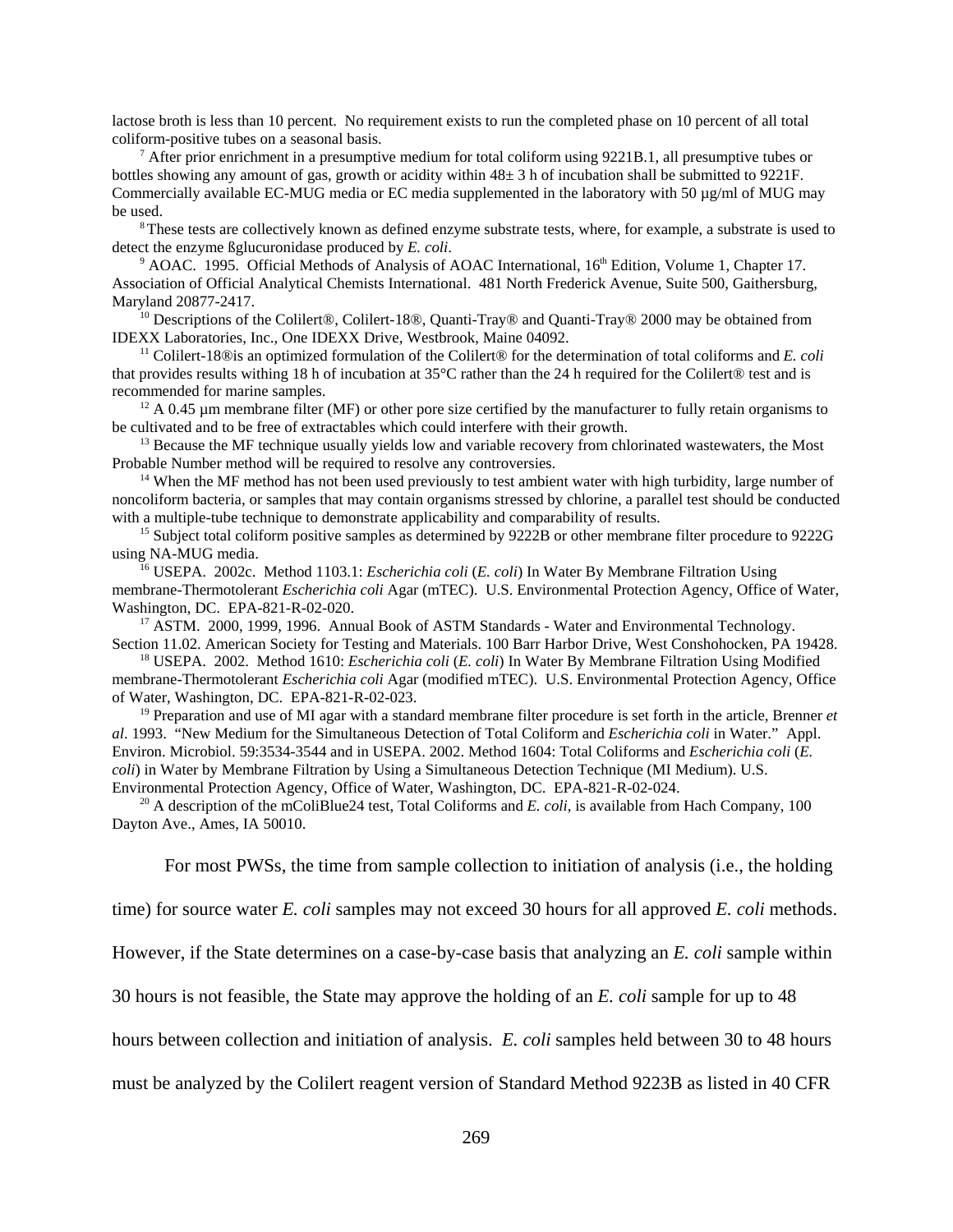136.3. All *E. coli* samples must be maintained below 10°C and not allowed to freeze.

The *E. coli* sample holding time established for source water monitoring under the LT2ESWTR does not apply to *E. coli* sample holding time requirements that have been established under other programs and regulations.

### *b. Background and analysis*

In the August 11, 2003 proposed LT2ESWTR, EPA planned to approve the same *E. coli* methods that the Agency had proposed for ambient water monitoring in an earlier rulemaking, "Guidelines Establishing Test Procedures for the Analysis of Pollutants; Analytical Methods for Biological Pollutants in Ambient Water" (USEPA 2001h). EPA selected these methods based on data generated by EPA laboratories, submissions to the EPA alternate test procedures program and voluntary consensus standards bodies, peer reviewed journal articles, and publicly available study reports.

On July 21, 2003, EPA finalized "Guidelines Establishing Test Procedures for the Analysis of Pollutants; Analytical Methods for Biological Pollutants in Ambient Water" (USEPA 2003b). The only method from the proposal of this rule that was not included in the final rule was Colisure, which was excluded due to insufficient data on its performance with surface water. For the other methods, EPA revised certain titles and added method numbers to be consistent with other microbiological methods, but the technical content of these methods in the final rule did not change from the versions included in the proposed rule.

 EPA is approving these same *E. coli* methods for analyses under the LT2ESWTR. The source water *E. coli* analyses that PWSs will conduct under the LT2ESWTR are similar to the ambient water analyses for which EPA approved *E. coli* methods under "Guidelines Establishing Test Procedures for the Analysis of Pollutants; Analytical Methods for Biological Pollutants in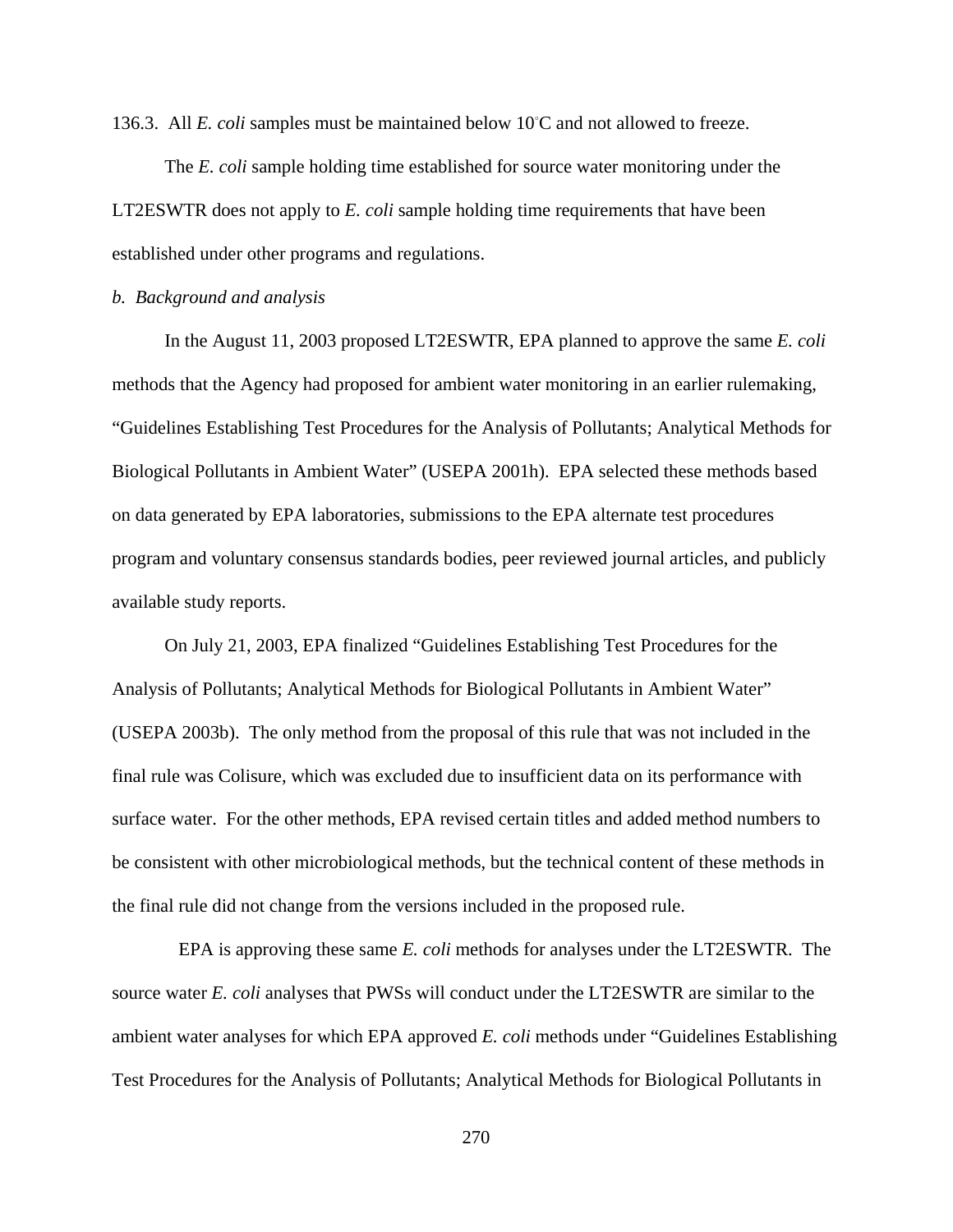Ambient Water" (USEPA 2003b). EPA continues to support the findings of this rule and believes that the *E. coli* methods approved therein have the necessary sensitivity and specificity to meet the data quality objectives of the LT2ESWTR.

An important aspect of monitoring for *E. coli* is the allowable sample holding time (i.e., the time between sample collection and initiation of analysis). Existing regulations, such as 40 CFR 141.74, limit the holding time for *E. coli* samples to 8 hours. However, for PWSs that must ship *E. coli* samples to an off-site laboratory for analysis, meeting an 8 hour holding time is generally not feasible. For example, during the ICRSS, all of the PWSs that shipped samples off-site for *E. coli* analysis exceeded an 8 hour holding time, and 12 percent of these samples had holding times in excess of 30 hours.

While most large PWSs that will monitor for *E. coli* under the LT2ESWTR will conduct these analyses on-site, most small PWSs must ship samples off-site to an approved laboratory. To address the concern that PWSs using off-site laboratories cannot meet an 8 hour holding time, EPA participated in studies to assess the effect of increased sample holding time on *E. coli* analysis results. These studies are summarized in the proposed rule (USEPA 2003a) and are described in detail in Pope et al. (2003). Based on these studies, EPA has concluded that the holding time for *E. coli* samples can be extended beyond 8 hours prior to analysis without compromising the data quality objectives of LT2ESWTR monitoring.

In the proposed LT2ESWTR, EPA required analysis of *E. coli* samples to be initiated within 24 hours of sample collection and required that samples be kept below  $10^{\circ}$ C and not allowed to freeze (USEPA 2003a). These proposed requirements were based on data showing that most samples maintained within these temperature conditions were not significantly different at 24 hours than at the standard holding time of 8 hours. The proposal also noted that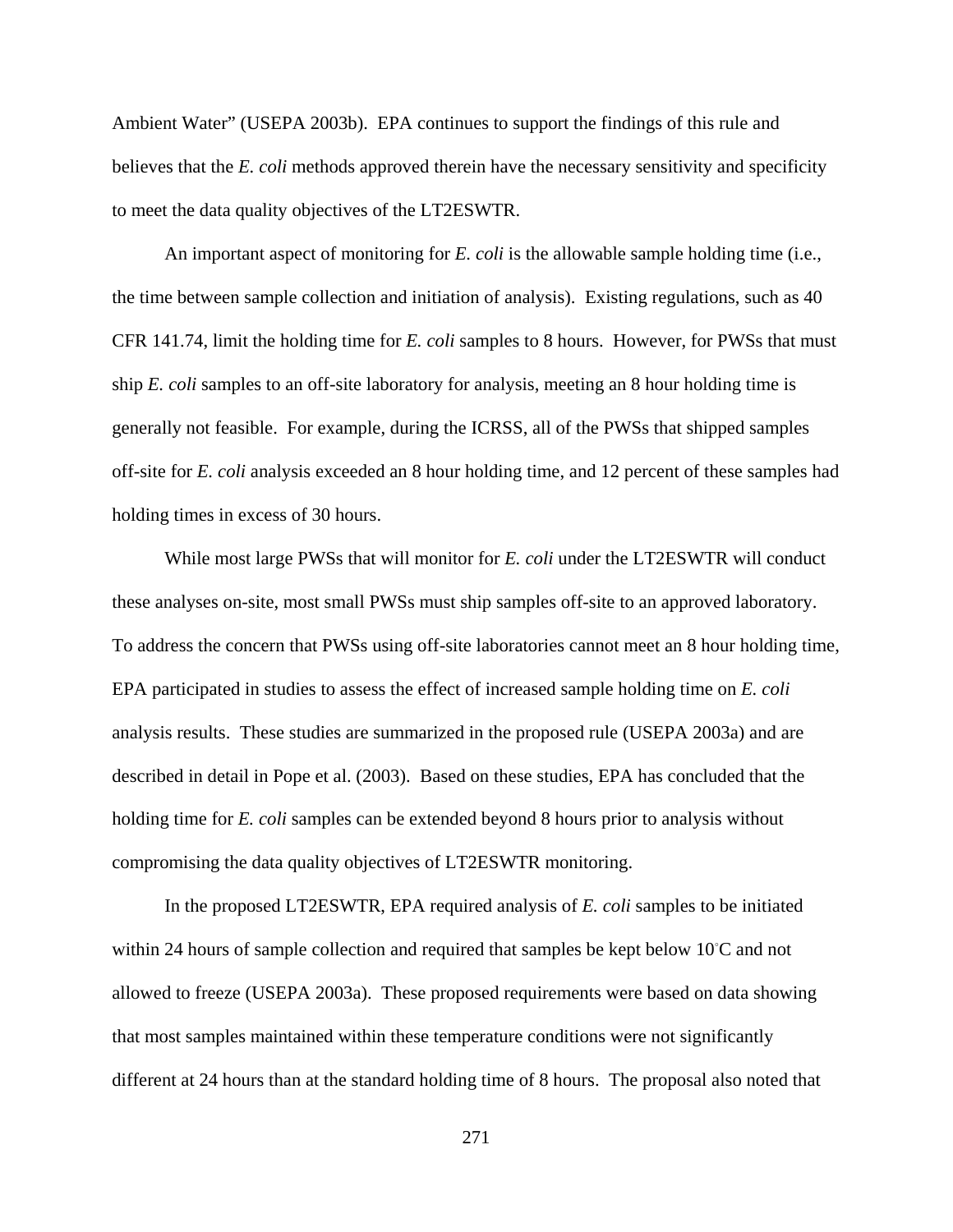data indicated no significant sample degradation after longer time periods, such as 30 or 48 hours, for certain methods. Accordingly, EPA requested comment on establishing a longer *E. coli* holding time in the final rule.

For today's final rule, EPA is establishing a holding time of 30 hours for all approved *E. coli* methods. After reviewing public comment on this issue, which is summarized in the following section, and reassessing the studies described in the proposed rule, EPA has concluded that a 30 hour holding time limit for *E. coli* samples is appropriate and consistent with the data quality objectives of LT2ESWTR source water monitoring. Further, EPA believes that meeting a 30 hour holding time is feasible for most PWSs that must ship *E. coli* samples to an off-site laboratory for analysis. This longer holding time, however, does not apply to *E. coli* monitoring conducted under other programs and regulations.

EPA recognizes that in rare cases, having an *E. coli* sample analyzed within 30 hours may not be feasible for a PWS due to distance to an approved laboratory and limited transportation options. In these cases, today's rule allows the State to approve up to a 48 hour holding time for *E. coli* samples. Samples held between 30 to 48 hours must be analyzed by the Colilert reagent version of Standard Method 9223B. This is the only method evaluated in Pope et al. (2003) where no significant sample degradation occurred at 48 hours.

PWSs must maintain samples below 10°C and not allow them to freeze. EPA has developing guidance for PWSs on packing and shipping *E. coli* samples to maintain these temperature conditions. See the overview at the beginning of this section for information on how to access this guidance.

# *c. Summary of major comments*

In the August 11, 2003 LT2ESWTR proposal, EPA requested comment on whether the *E.*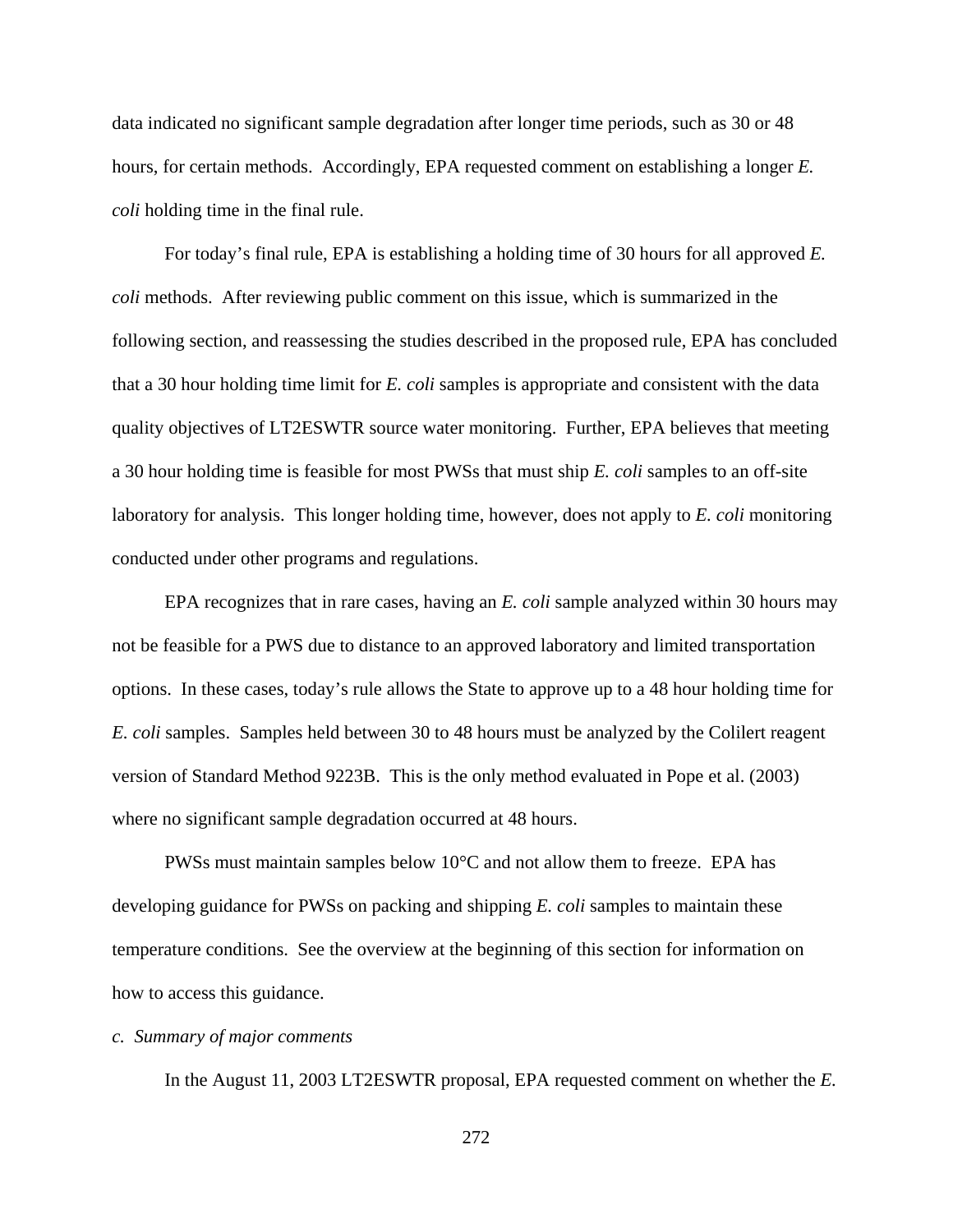*coli* methods proposed for approval under the LT2ESWTR are appropriate and whether there are additional methods not proposed that should be considered. EPA also requested comment on the proposal to extend the holding time for *E. coli* samples to 24 hours; whether EPA should limit the extended holding time to only those *E. coli* analytical methods that were evaluated in the holding time studies described in the proposal; and whether EPA should increase the source water *E. coli* holding time to 30 or 48 hours for samples evaluated by one method, ONPG-MUG, and retain a 24-hour holding time for samples analyzed by other methods.

Most commenters stated that the proposed *E. coli* analytical methods are appropriate. Commenters also agreed with the proposal to extend the holding time for source water *E. coli* samples, but recommendations about the maximum holding time and the methods to which the extended holding time should apply differed among commenters. Some suggested that EPA increase the holding time to 30 hours for the ONPG-MUG method, but retain a 24 hour holding time for the other methods. Other commenters recommended a 48 hour holding time for some or all methods. Several commenters advised that holding times for all methods should be the same to limit confusion. Some commenters were concerned that a 30 hour holding time would not be sufficient for small PWSs in remote areas to ship samples to distant laboratories.

After consideration of the comments received, as well as the holding time study data presented in the proposed rule and the time required to ship samples off-site for analysis as evidenced in the ICRSS, EPA has concluded that allowing a 30 hour holding time for all *E. coli* methods approved under today's final rule is appropriate. Data indicate that a 30 hour holding time for *E. coli* samples will not adversely impact the data quality objectives of LT2ESWTR monitoring. Further, establishing the same holding time for all methods will limit confusion, and a 30 hour holding time will allow most PWSs that ship samples off site for analysis to meet the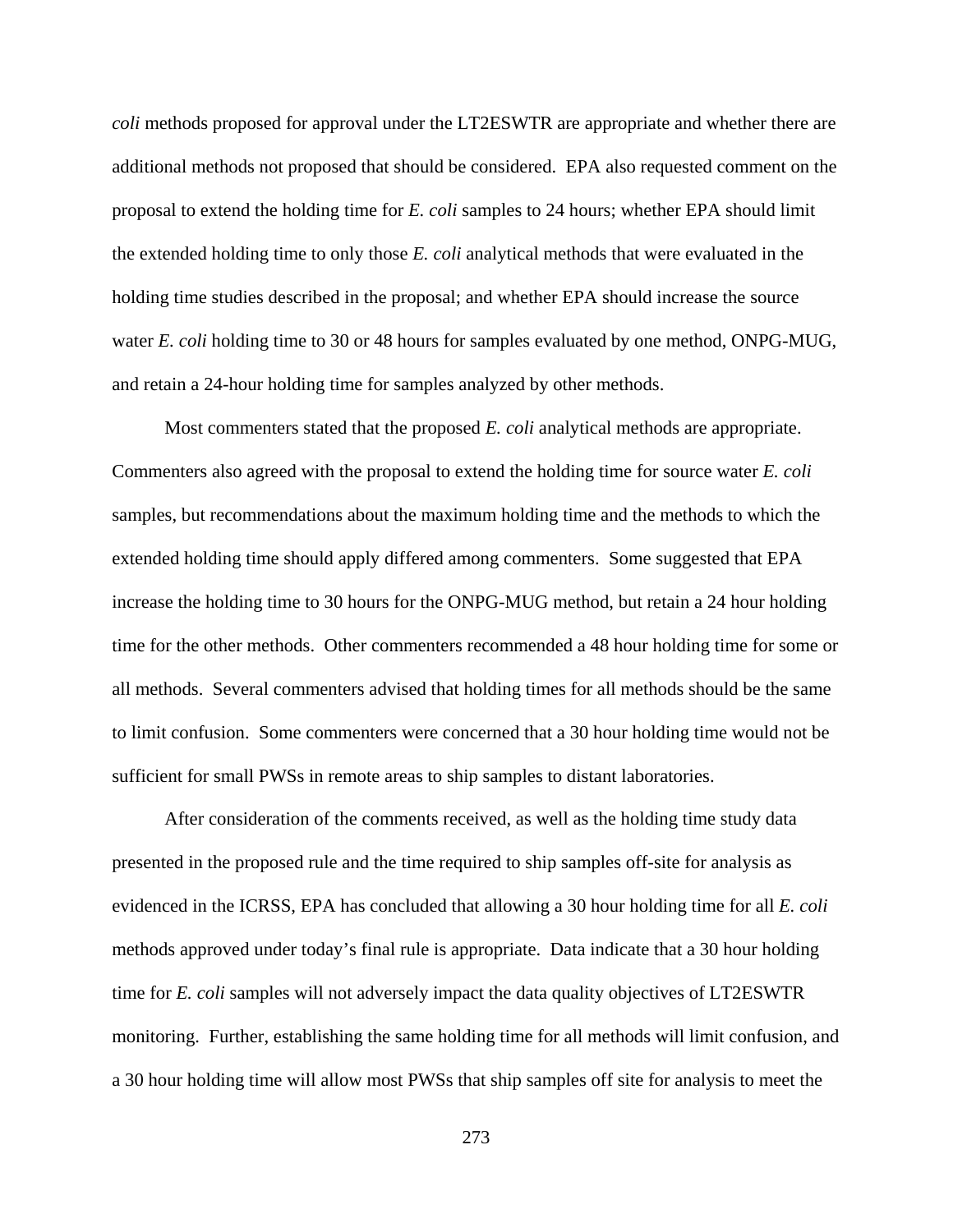holding time requirements. Today's rule also allows the State to authorize a 48 hour holding time for rare cases where a 30 hour holding time is not feasible.

# 4. Turbidity methods

#### *a. Today's rule*

Today's rule requires PWSs to use the analytical methods that have been previously approved by EPA for analysis of turbidity in drinking water, as listed in 40 CFR 141.74. These are Method 2130B as published in *Standard Methods for the Examination of Water and Wastewater* (APHA 1992), EPA Method 180.1 (USEPA 1993), Great Lakes Instruments Method 2 (Great Lakes Instruments 1992), and Hach FilterTrak Method 10133.

# *b. Background and analysis*

As stated in section IV.A, today's rule requires filtered PWSs serving at least 10,000 people to monitor for turbidity when they conduct source water monitoring. EPA may use these data to modify the indicator criteria that trigger *Cryptosporidium* monitoring by small filtered PWSs, as recommended by the M-DBP Advisory Committee (USEPA 2000a). In addition, PWSs using conventional or direct filtration may achieve additional *Cryptosporidium* treatment credit by demonstrating very low turbidity in the combined filter effluent, as described in section IV.D.7, or the individual filter effluent, as described in section IV.D.8.

The August 11, 2003 proposed LT2ESWTR required PWSs to use turbidity methods that EPA had previously approved under 40 CFR 141.74 for analyzing drinking water (USEPA 2003a). These are EPA Method 180.1 and Standard Method 2130B, which are based on a comparison of the intensity of light scattered by the sample with the intensity of light scattered by a standard reference suspension; Great Lakes Instruments Method 2, which is a modulated four beam infrared method using a ratiometric algorithm to calculate the turbidity value from the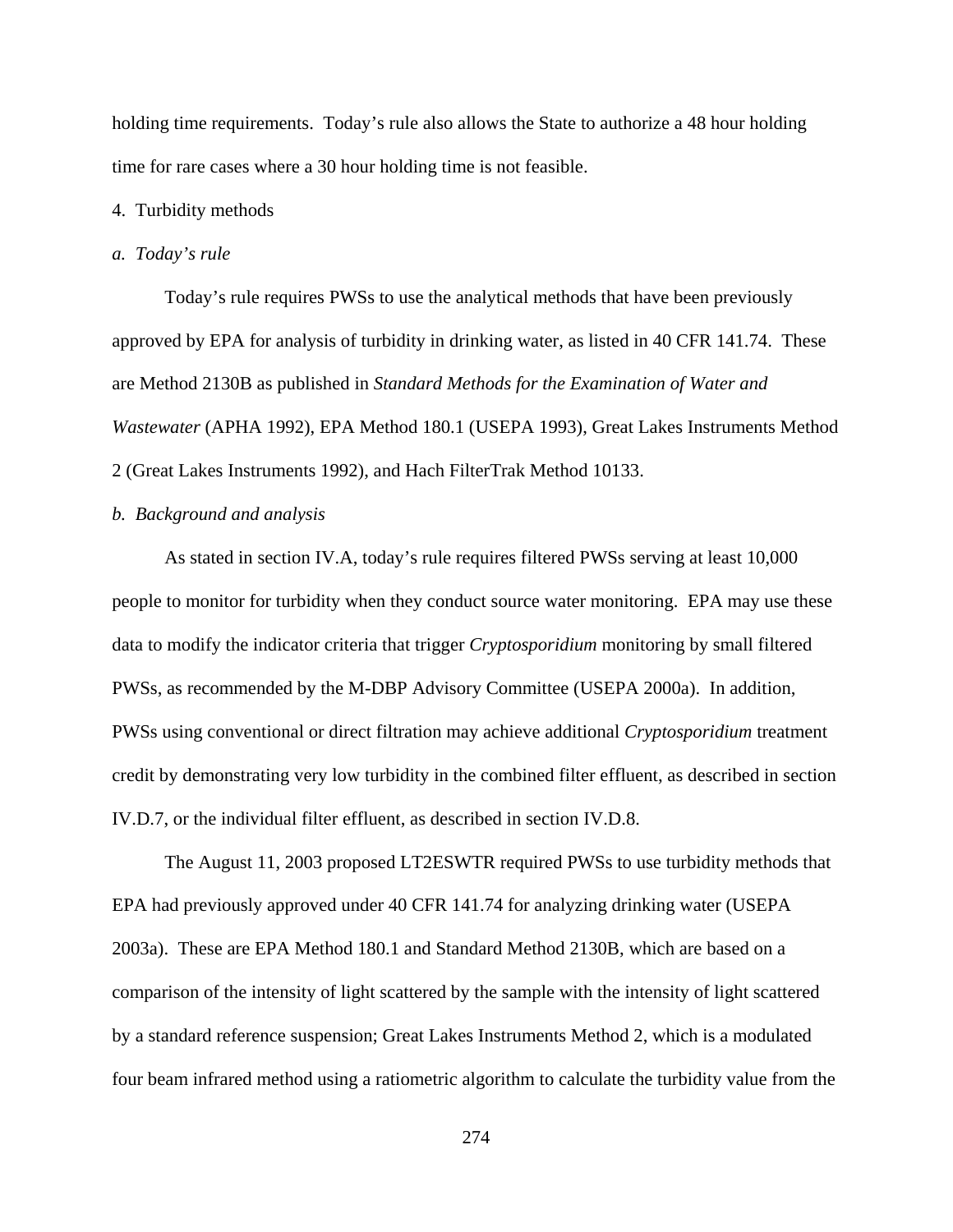four readings that are produced; and Hach FilterTrak (Method 10133), which is a laser-based method used to analyze finished drinking water.

Today's final rule is unchanged from the proposal in regard to analytical methods for turbidity. Hence, PWSs must use methods currently approved in 40 CFR 141.74 for turbidity analysis. EPA believes the currently approved methods are appropriate for turbidity analyses that will be conducted under the LT2ESWTR. PWSs must use turbidimeter instruments as described in the EPA-approved methods, which may be either on-line or bench top instruments. If a PWS chooses to use on-line instruments for monitoring turbidity, the PWS must validate the continuous measurements for accuracy on a regular basis using a protocol approved by the State, as required in 40 CFR 141.74.

# *c. Summary of major comments*

EPA received public comment on the turbidity methods required in the August 11, 2003 proposed LT2ESWTR. While commenters, in general, agreed that currently approved turbidity methods are adequate to meet the requirements of the rule, several commenters were concerned with turbidity measurement variation among different instruments. One commenter suggested voluntary third party testing, while another recommended more rigorous calibration and verification processes.

As described in section IV.D.7, EPA has reviewed studies of low level turbidity measurements, as well as standard test methods for measurement of turbidity below 5 NTU. After reviewing this information, EPA concluded that currently available monitoring equipment can reliably measure turbidity at levels of 0.15 NTU and lower. However, EPA agrees that rigorous calibration and maintenance of turbidity monitoring equipment is necessary for PWSs pursuing the low filtered water turbidity performance options in the microbial toolbox. EPA has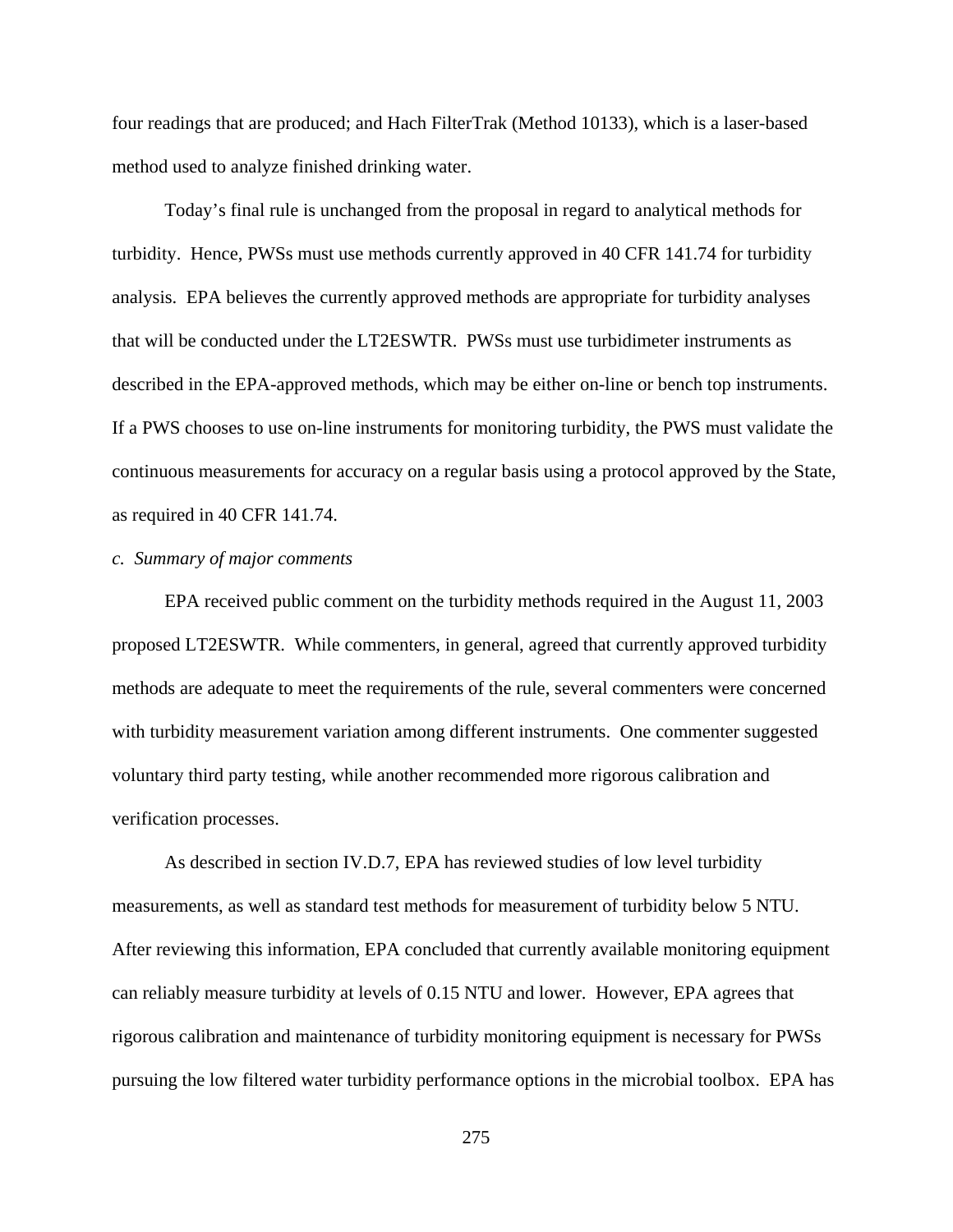developed guidance on proper calibration, operation, and maintenance of turbidimeters (USEPA 1999c).

A few commenters stated that the LT2ESTWR does not recognize advancements in turbidity measurement and newly developed turbidity measurement technologies. In response, EPA has not received information that supports approval of analytical methods for turbidity in addition to those currently approved under 40 CFR 141.74, which are also approved for turbidity monitoring under today's rule. If other turbidity methods are approved and added to 40 CFR 141.74 in the future, these methods will also be approved under the LT2ESWTR.

One commenter requested that the LT2ESWTR specifically address turbidity measurements in plants that practice lime softening. EPA notes that additional treatment credit for combined filter effluent turbidity is based on measurements collected under 40 CFR 141.173 or 40 CFR 141.551 (the IESWTR or LT1ESWTR). These regulations allow PWSs that use lime softening to acidify samples prior to analysis in order to address the effects of lime softening on turbidity measurements. In regard to treatment credit based on individual filter effluent turbidity, EPA does not believe that acidifying samples while measuring turbidity every 15 minutes at each individual filter, as the IESWTR and LT1ESWTR require, is feasible. However, PWSs that practice lime softening could use the demonstration of performance toolbox option to demonstrate that a plant is achieving removal efficiencies equivalent to the additional credit allowed for individual filter performance.

# *K. Laboratory Approval*

Given the potentially significant implications for PWSs and drinking water consumers of microbial monitoring under the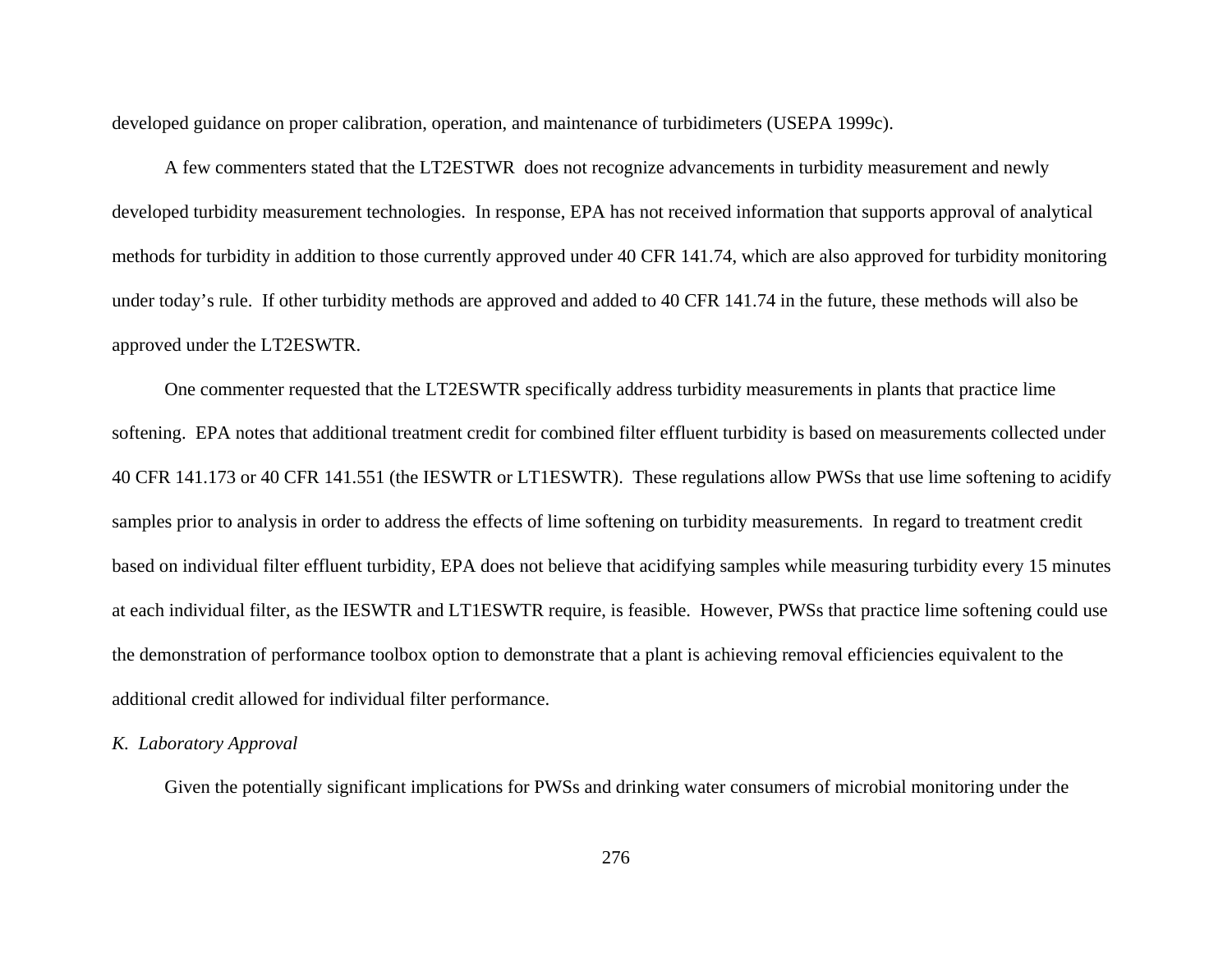LT2ESWTR, laboratory analyses for *Cryptosporidium*, *E. coli*, and turbidity should be accurate and reliable within the limits of approved methods. Therefore, today's final rule requires PWSs to use laboratories that have been approved to conduct analyses for these parameters by EPA or the State.

# 1. *Cryptosporidium* laboratory approval

# *a. Today's rule*

Analysis of samples for *Cryptosporidium* under today's rule must be conducted by a laboratory that is approved under EPA's Laboratory Quality Assurance Evaluation Program (Lab QA Program) for Analysis of *Cryptosporidium* in Water (described in 67 FR 9731, March 4, 2002, USEPA 2002d). A list of laboratories that are approved under this program is available on the Internet at www.epa.gov/safewater/disinfection/lt2. If a State adopts an equivalent approval process under a State laboratory certification program, then PWSs can use laboratories approved by the State.

# *b. Background and analysis*

Because States do not currently approve laboratories for *Cryptosporidium* analyses, EPA has assumed initial responsibility for *Cryptosporidium* laboratory approval. EPA initiated the *Cryptosporidium* Lab QA Program prior to LT2ESWTR promulgation to ensure that adequate analytical capacity will be available at approved laboratories to support required monitoring, which begins 6 months after rule promulgation. The August 11, 2003 proposed LT2ESWTR required PWSs to have *Cryptosporidium* samples analyzed by laboratories approved under the EPA Lab QA Program. Today's final rule is unchanged from the proposal with respect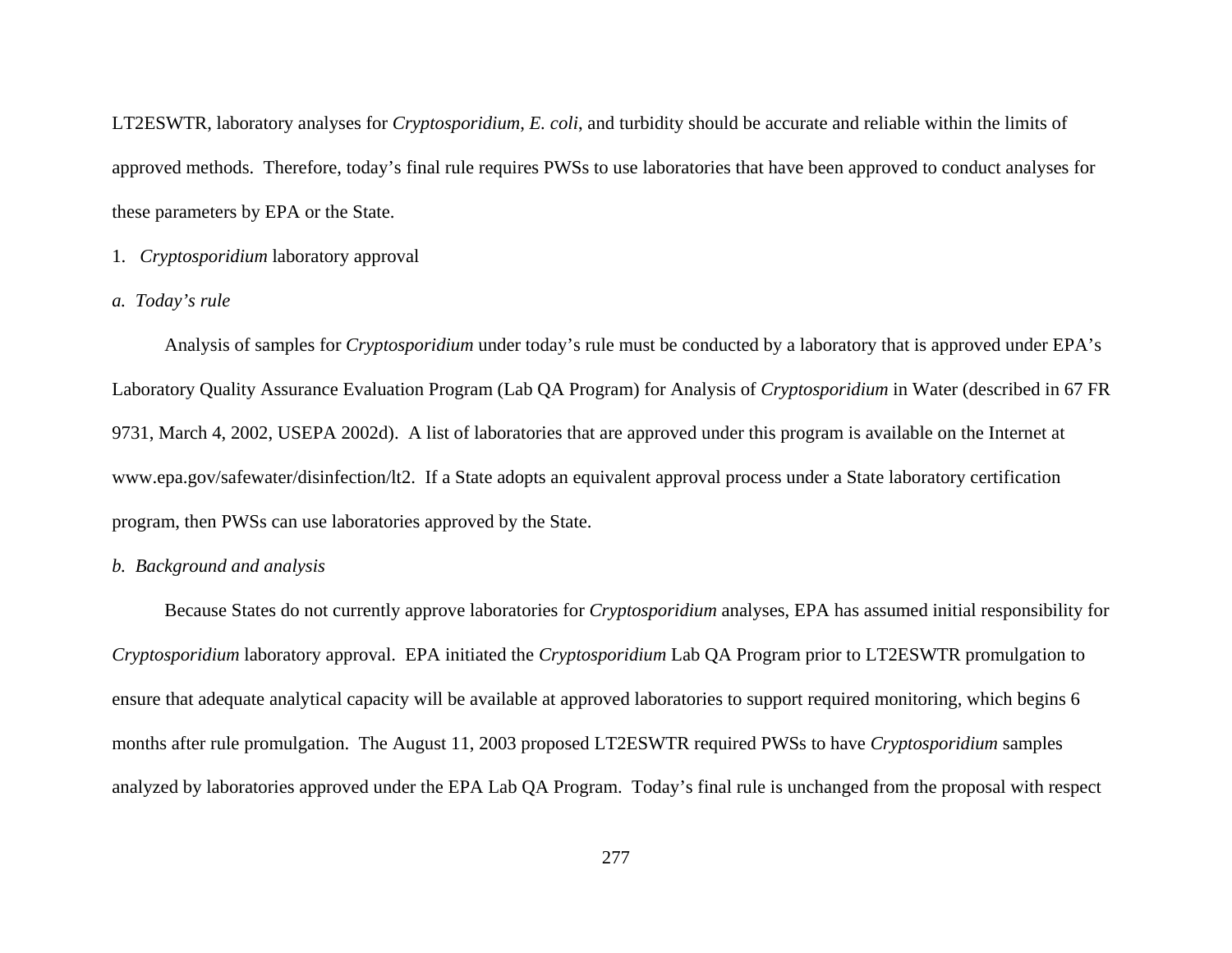to this requirement.

Laboratories seeking approval under the EPA Lab QA Program for *Cryptosporidium* analysis must submit an interest application to EPA, successfully analyze a set of initial performance testing samples, and undergo an on-site evaluation. Laboratories that pass the quality assurance evaluation are approved for *Cryptosporidium* analysis under the LT2ESWTR. To maintain approval, laboratories must successfully analyze a set of three ongoing proficiency testing samples approximately every four months. The Lab QA Program is described in detail in USEPA (2002d) and additional information can be found on the Internet at

# www.epa.gov/safewater/disinfection/lt2.

EPA tracks the *Cryptosporidium* sample analysis capacity of approved laboratories through the Lab QA Program. Using information provided by laboratories, EPA expects that existing capacity should be sufficient to support initial source water monitoring by large PWSs under the LT2ESWTR. Further, the implementation schedule for today's rule, which is described in section IV.G, provides time for laboratories to increase capacity through steps like training new analysts as the demand for sample analysis grows.

### *c. Summary of major comments*

In regard to approval of laboratories for *Cryptosporidium* analysis, major comments on the August 11, 2003 proposal addressed the following issues: laboratory capacity, State approval programs, and analyst experience criteria. Comments regarding *Cryptosporidium* laboratory capacity are summarized in section IV.G, while those on the other issues are summarized as follows.

EPA requested comment on States approving *Cryptosporidium* laboratories. Most commenters, however, recommended that EPA maintain the Lab QA Program, due to the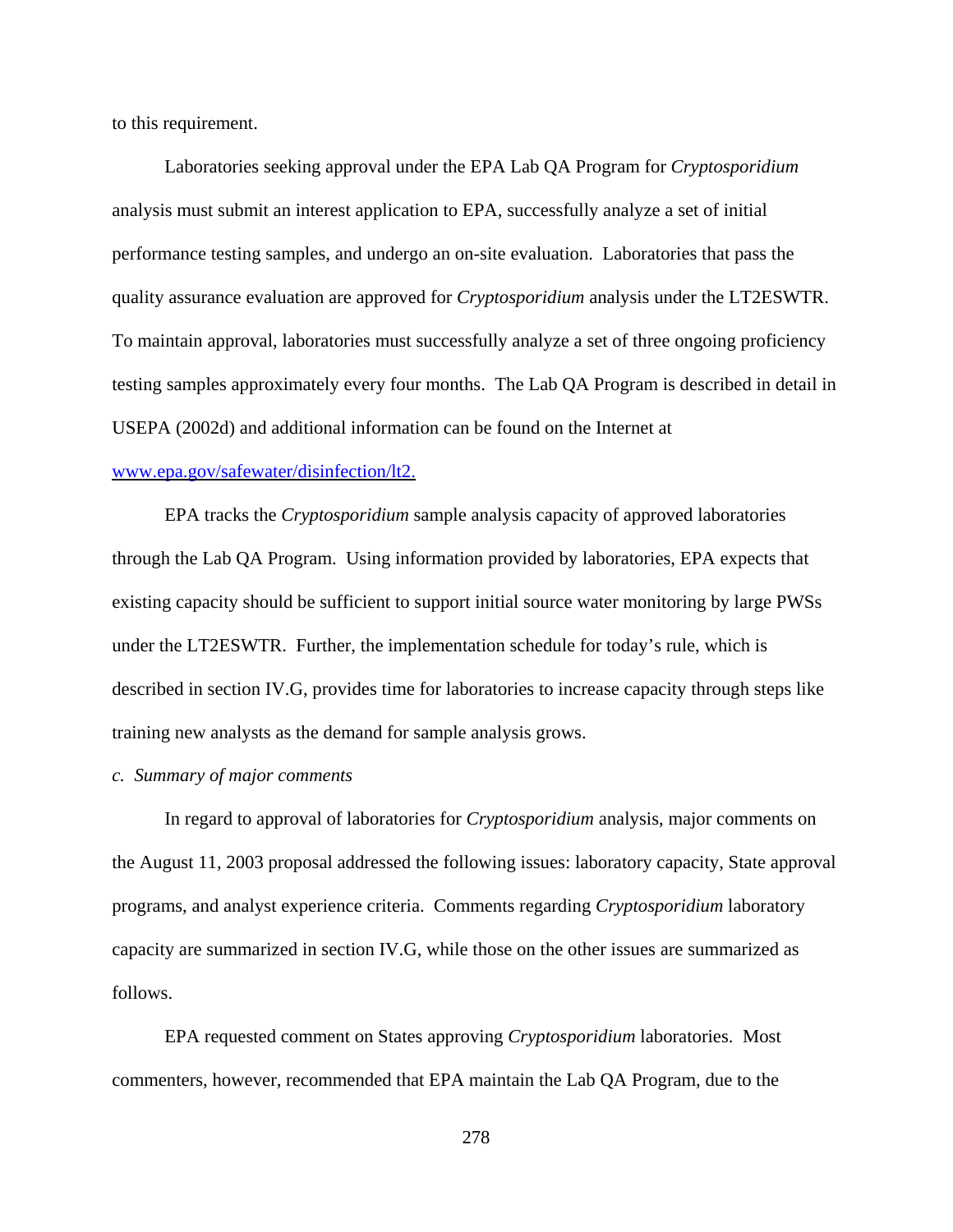specialized nature of the work. EPA intends to maintain the Lab QA Program, but today's rule does allow States to certify *Cryptosporidium* laboratories by setting up an equivalent program.

EPA also requested comment on the experience criteria that Methods 1622 and 1623 include for *Cryptosporidium* analysts. Some commenters recommended lowering analyst training and experience requirements, while others recommended no change or an increase in microscopy training. After evaluating these comments, EPA has concluded that the analyst criteria included in Methods 1622 and 1623 are reasonable for ensuring that analysts have the experience to evaluate source water samples under today's rule. Consequently, EPA has not altered these criteria from the approved methods.

# 2. *E. coli* laboratory approval

### *a. Today's rule*

PWSs must have *E. coli* samples analyzed by a laboratory that has been certified by EPA, the National Environmental Laboratory Accreditation Conference (NELAC) or the State for total coliform or fecal coliform analysis in drinking water under 40 CFR 141.74. The laboratory must use the same technique for *E. coli* analysis under today's rule that the laboratory is certified to use for drinking water under 40 CFR 141.74 (e.g., membrane filtration, multiple-well, multipletube).

#### *b. Background and analysis*

The August 11, 2003 proposed LT2ESWTR required PWSs to have *E. coli* samples analyzed by laboratories that are certified to conduct total or fecal coliform analyses in drinking water (i.e., under 40 CFR 141.74) by EPA, NELAC or the State. The proposal required laboratories to use the same *E. coli* analytical technique that they are certified to use for coliform analyses in drinking water. Today's final rule is unchanged from the proposal in regard to these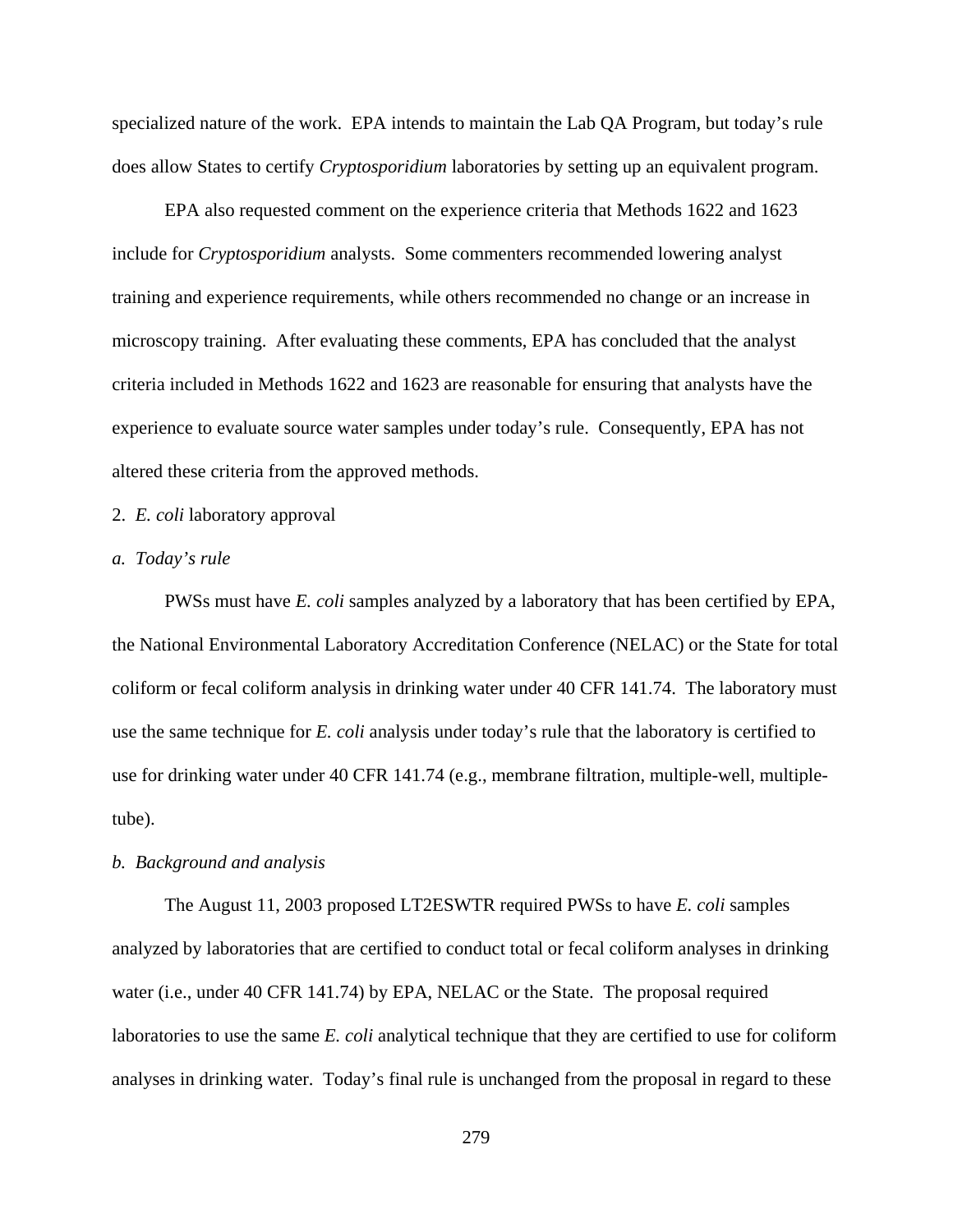requirements. EPA believes that laboratories that are certified to conduct coliform analyses in drinking water have the expertise to conduct *E. coli* analyses under today's rule, provided they use the analytical technique for which they are certified.

#### *c. Summary of major comments*

Two commenters on the August 11, 2003 proposal suggested that laboratories should be certified specifically for quantitative analyses of total or fecal coliform in a source water matrix. However, the methods approved for source water *E. coli* analyses under today's rule are also approved under the drinking water certification program. EPA believes that analysts certified for these methods under the drinking water certification program have the capability to perform the same methods for a source water matrix, even though additional steps may be required (such as dilutions). EPA has revised the Laboratory Certification Manual to suggest Performance Evaluation (PE) samples for source water matrix analyses and States have the option to require PE samples as needed in their State laboratory certification programs.

# 3. Turbidity analyst approval

# *a. Today's rule*

Under today's rule, measurements of turbidity must be made by a party approved by the State.

### *b. Background and analysis*

The August 11, 2003 proposed LT2ESWTR required that measurements of turbidity be made by a party approved by the State. This reflects existing requirements in 40 CFR 141.74 for measurement of turbidity in drinking water. Today's final rule is unchanged from the proposal in this respect.

# *c. Summary of major comments*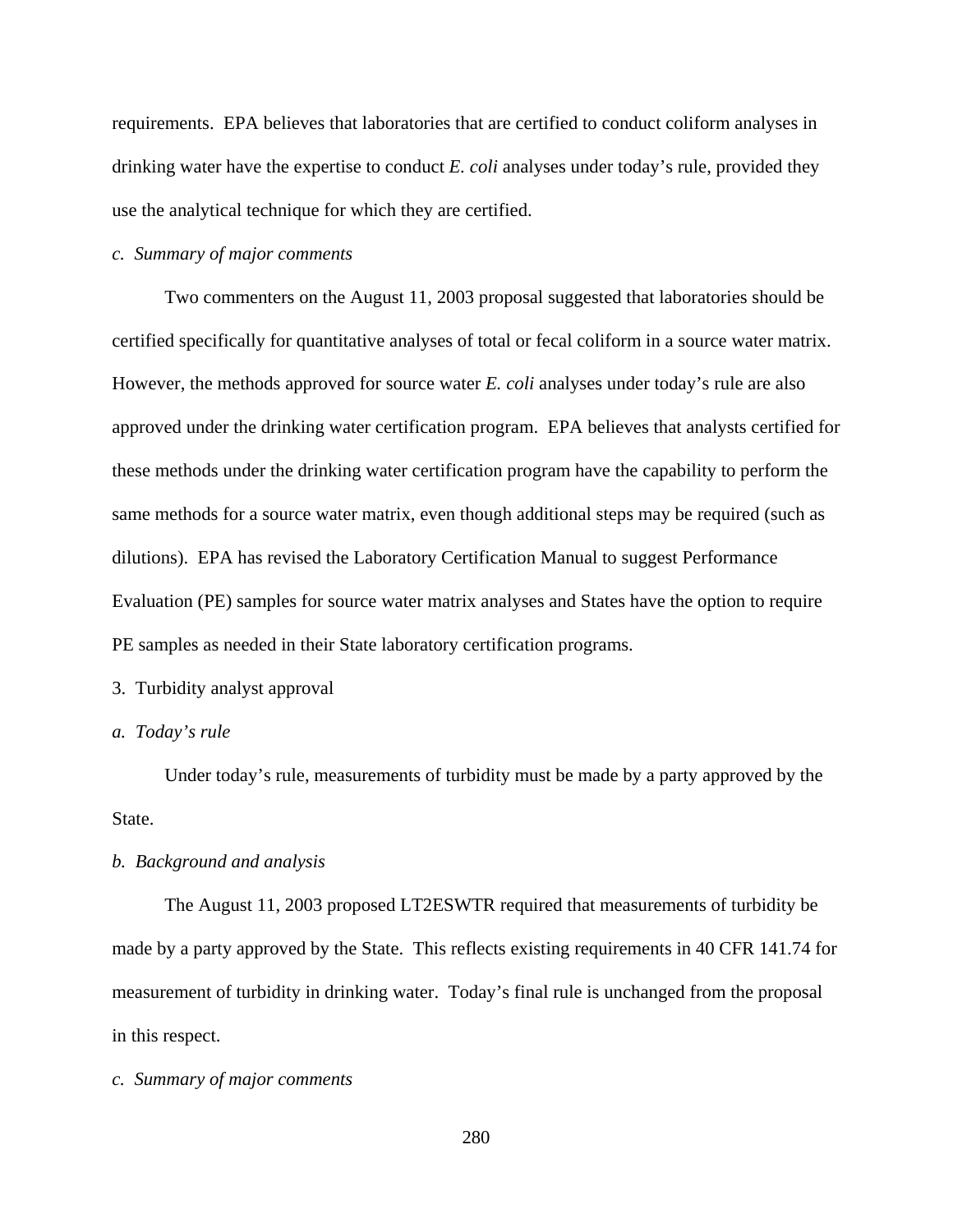Commenters on requirements for turbidity analyst approval in the August 11, 2003 proposal agreed that turbidity analyses should be consistent with 40 CFR 141.74. Specifically, any person that is currently approved to conduct turbidity analysis under existing drinking water regulations should be approved to conduct turbidity analyses under the LT2ESWTR. EPA agrees with this comment and it is reflected in today's final rule.

# *L. Requirements for Sanitary Surveys Conducted by EPA*

# 1. Today's rule

Today's final rule establishes requirements for PWSs to respond to significant deficiencies identified in sanitary surveys that EPA conducts. These requirements give EPA authority equivalent to that exercised by States under existing regulations to ensure that PWSs address significant deficiencies.

- For sanitary surveys conducted by EPA under SDWA section 1445 or other authority, PWSs must respond in writing to significant deficiencies outlined in sanitary survey reports no later than 45 days after receipt of the report, indicating how and on what schedule the PWS will address significant deficiencies noted in the survey.
- PWSs must correct significant deficiencies identified in sanitary survey reports according to the schedule approved by EPA, or if there is no approved schedule, according to the schedule the PWS reported if such deficiencies are within the control of the PWS.
- A sanitary survey, as conducted by EPA, is an onsite review of the water source (identifying sources of contamination by using results of source water assessments where available), facilities, equipment, operation, maintenance, and monitoring compliance of a PWS to evaluate the adequacy of the PWS, its sources and operations, and the distribution of safe drinking water. A significant deficiency includes a defect in design, operation, or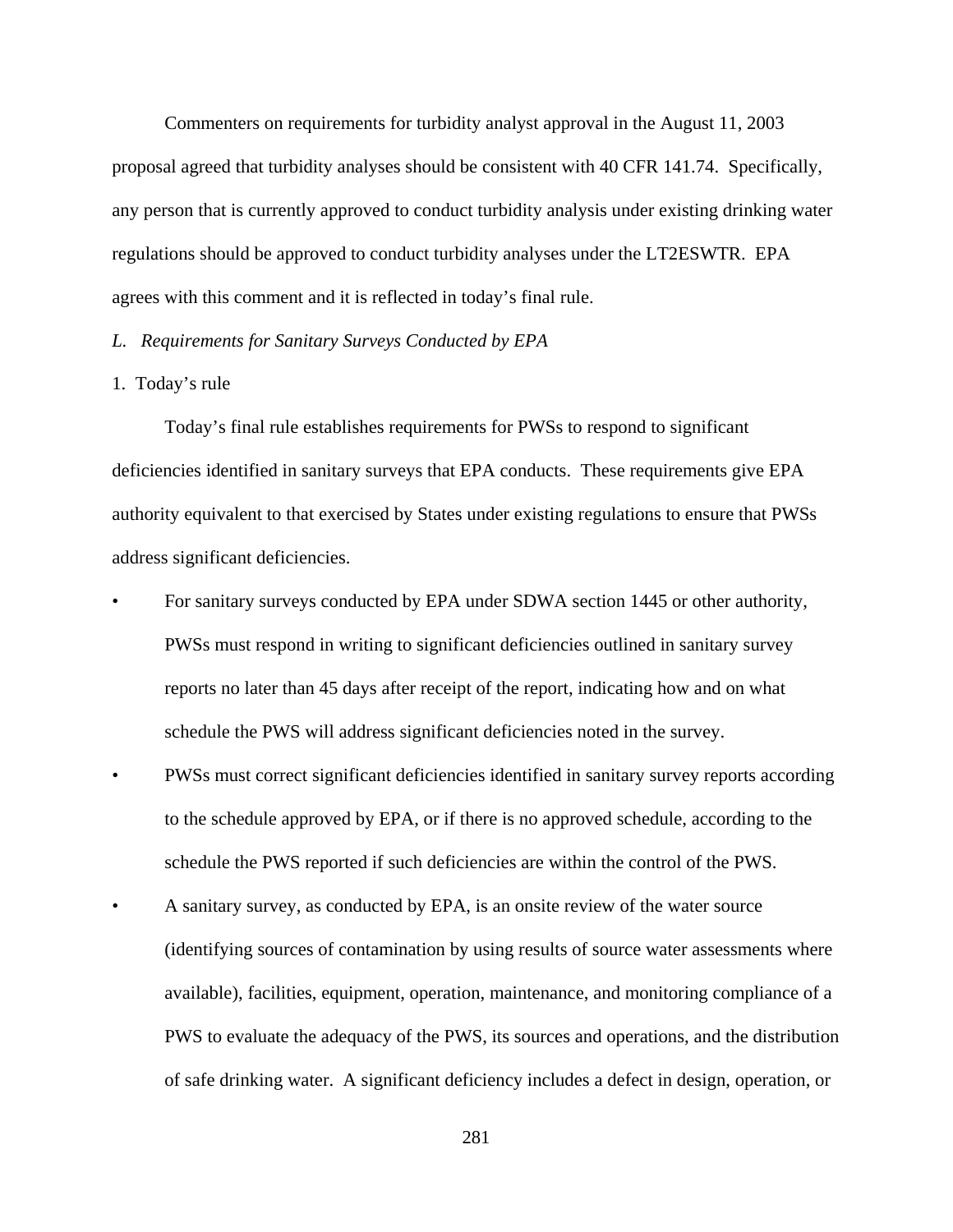maintenance, or a failure or malfunction of the sources, treatment, storage, or distribution system that EPA determines to be causing, or has the potential for causing the introduction of contamination into the water delivered to consumers.

2. Background and analysis

As established by the IESWTR in 40 CFR 142.16(b)(3), primacy States must conduct sanitary surveys for PWSs using surface water sources every three or five years. The sanitary survey is an onsite review of the following: (1) source, (2) treatment, (3) distribution system, (4) finished water storage, (5) pumps, pump facilities, and controls, (6) monitoring, reporting, and data verification, (7) system management and operation, and (8) operator compliance with State requirements.

Under the IESWTR, primacy States must have the authority to assure that PWSs respond in writing to significant deficiencies identified in sanitary survey reports no later than 45 days after receipt of the report, indicating how and on what schedule the system will address the deficiency (40 CFR 142.16(b)(1)(ii)). Further, primacy States must have the authority to assure that systems take necessary steps to address significant deficiencies identified in sanitary survey reports if such deficiencies are within the control of the system and its governing body (40 CFR  $142.16(b)(1)(iii)$ ).

EPA conducts sanitary surveys under SDWA section 1445 for PWSs not regulated by primacy States (e.g., Tribal systems, Wyoming). However, the authority required of primacy States under 40 CFR 142 to ensure that PWSs address significant deficiencies identified during sanitary surveys does not extend to EPA. Consequently, the sanitary survey requirements established by the IESWTR created an unequal standard. PWSs regulated by primacy States are subject to the States' authority to require correction of significant deficiencies noted in sanitary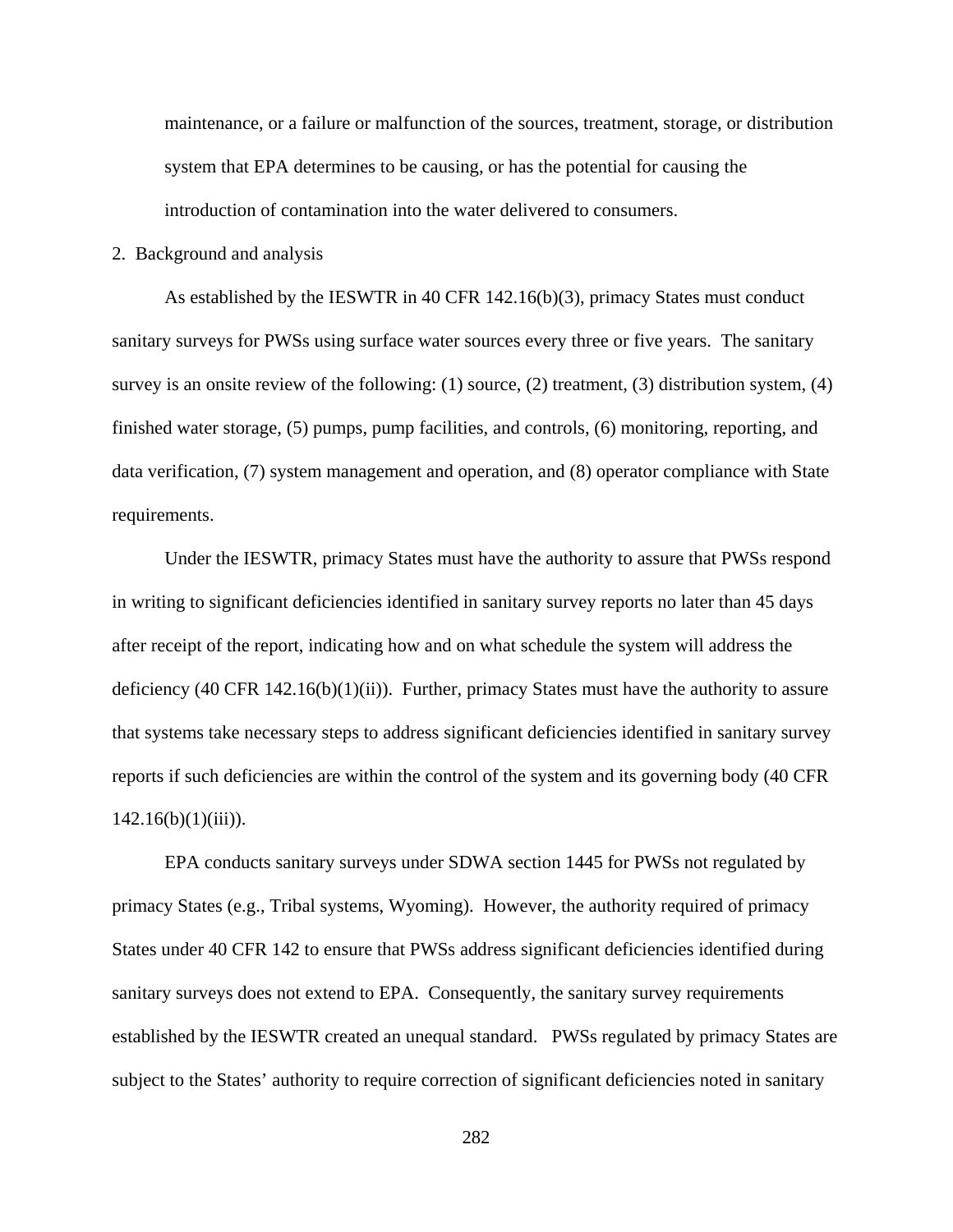survey reports, while PWSs for which EPA has direct implementation authority did not have to meet an equivalent requirement.

In the August 11, 2003 proposal, EPA requested comment on establishing requirements under 40 CFR 141 for PWSs to correct significant deficiencies identified in sanitary surveys conducted by EPA. The requirements in today's final rule follow closely on the language presented in the proposal. Today's rule ensures that PWSs in non-primacy States are subject to comparable requirements for sanitary surveys as PWS regulated by States with primacy.

# 3. Summary of major comments

Most public comment on the August 11, 2003 proposal supported requiring PWSs to correct significant deficiencies identified in sanitary surveys conducted by EPA. Commenters stated that requirements for sanitary surveys should be consistent for PWSs and should not depend on the primacy agency. EPA believes the requirements in today's final rule will establish this consistency.

One commenter requested that EPA include a process for PWSs to appeal a significant deficiency determination. EPA expects that PWSs will raise any concerns regarding significant deficiency determinations with the primacy agency, either the State or EPA, that conducts the sanitary survey. States or EPA may withdraw or amend their significant deficiency determinations as appropriate. The IESWTR did not establish a separate appeal process for sanitary surveys conducted by States, and EPA has not established such a process for sanitary surveys conducted by EPA under today's rule.

# *M. Variances and Exemptions*

SDWA section 1415 allows States to grant variances from national primary drinking water regulations under certain conditions; section 1416 establishes the conditions under which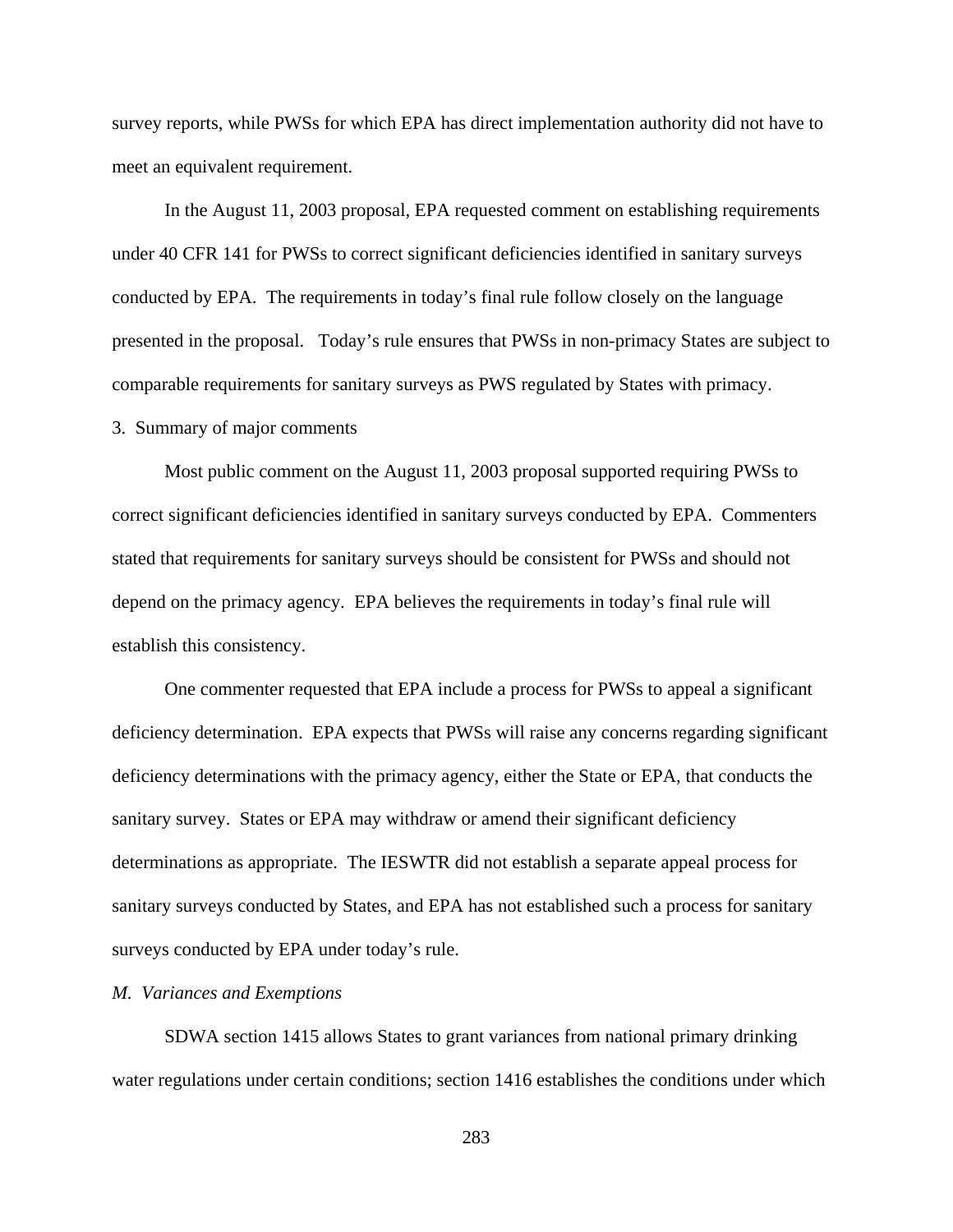States may grant exemptions to MCL or treatment technique requirements. These conditions and EPA's view on their applicability to the LT2ESWTR are summarized as follows:

1. Variances

Section 1415 specifies two provisions under which general variances to treatment technique requirements may be granted:

(1) A State that has primacy may grant a variance to a PWS from any requirement to use a specified treatment technique for a contaminant if the PWS demonstrates to the satisfaction of the State that the treatment technique is not necessary to protect public health because of the nature of the PWS's raw water source. EPA may prescribe monitoring and other requirements as conditions of the variance (section  $1415(a)(1)(B)$ ). (2) EPA may grant a variance from any treatment technique requirement upon a showing by any person that an alternative treatment technique not included in such requirement is at least as efficient in lowering the level of the contaminant (section  $1415(a)(3)$ ).

EPA does not believe that the first variance provision is applicable to filtered PWSs under today's rule. Filtered PWSs are required to implement additional treatment under the LT2ESWTR only when source water monitoring demonstrates higher levels of *Cryptosporidium* contamination. Thus, this treatment technique requirement accounts for the nature of the PWS's raw water source. Unfiltered PWS treatment requirements also account for the nature of a PWS's raw water source with respect to whether 2- or 3-log *Cryptosporidium* inactivation is required.

In theory, the first variance provision could be applied to the requirement that all unfiltered PWSs provide at least 2-log *Cryptosporidium* inactivation. If an unfiltered PWS could show a raw water *Cryptosporidium* level 3-log lower than the Bin 1 cutoff for filtered PWSs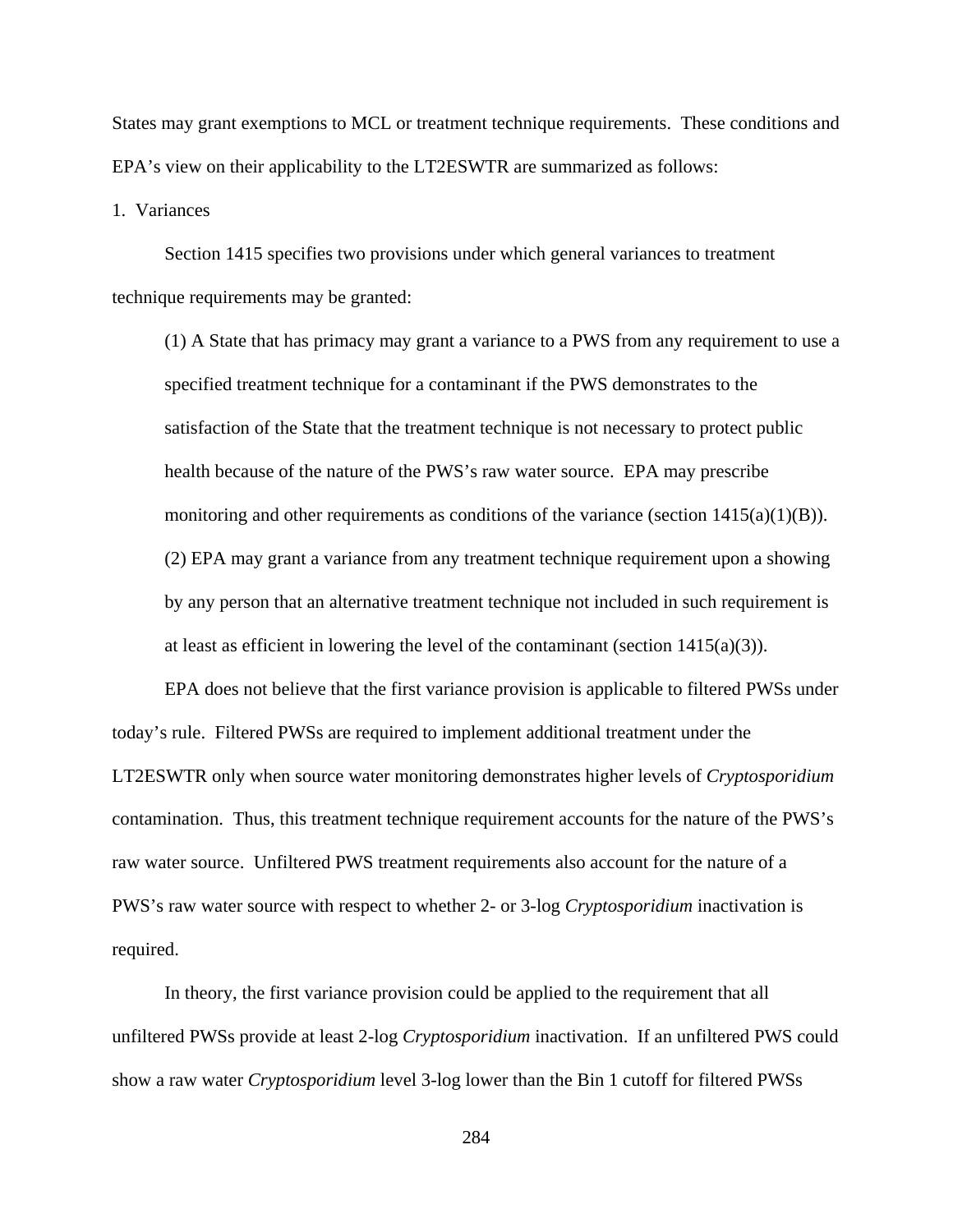(i.e., below 0.075 oocysts/1,000 L), this could demonstrate that no treatment for *Cryptosporidium* is necessary. The unfiltered PWS would already be achieving public health protection against *Cryptosporidium* equivalent to filtered PWSs due to the nature of the raw water source.

In practice, EPA has not identified an approach that is economically or technologically feasible for a PWS to demonstrate such a low level of *Cryptosporidium* to support granting a variance. This is due to the extremely large volume and number of samples that would be necessary to make such a demonstration with confidence. However, unfiltered PWSs may choose to pursue the development and implementation of monitoring programs to apply for a variance from *Cryptosporidium* inactivation requirements based on the nature of the raw water source. A sufficient monitoring program may be feasible in site-specific circumstances or with the use of innovative approaches.

The second provision for granting a variance is not applicable to the LT2ESWTR because the rule provides broad flexibility in how PWSs achieve the required level of *Cryptosporidium* reduction through the microbial toolbox. Moreover, the microbial toolbox contains an option for Demonstration of Performance, under which States can award treatment credit based on the demonstrated efficiency of a treatment process in reducing *Cryptosporidium* levels. Thus, there is no need for this type of variance under the LT2ESWTR.

SDWA section 1415(e) describes small PWS variances, but these cannot be granted for a treatment technique for a microbial contaminant. Hence, small PWS variances are not allowed for the LT2ESWTR.

# 2. Exemptions

Under SDWA section 1416(a), a State may exempt any PWS from a treatment technique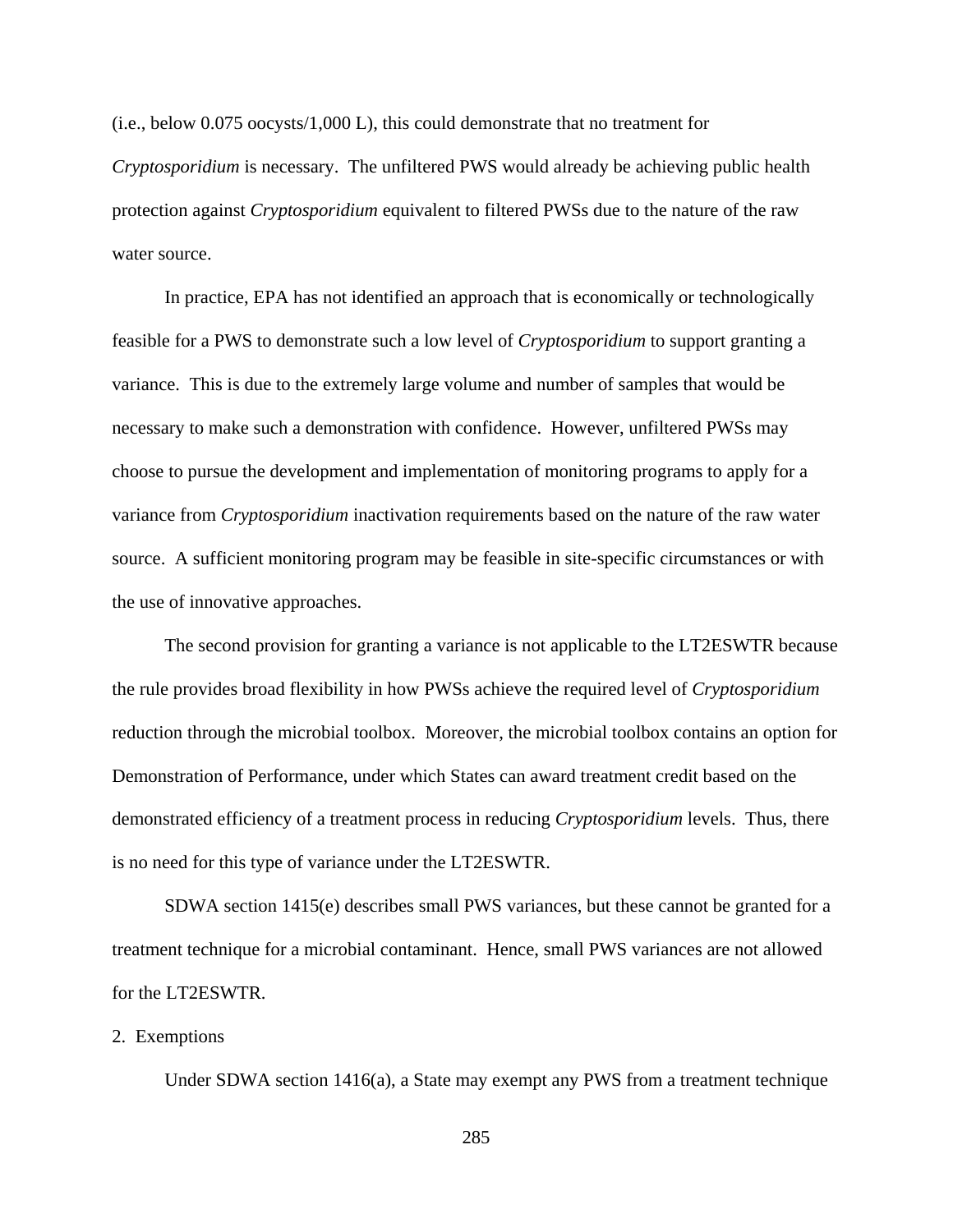requirement upon a finding that (1) due to compelling factors (which may include economic factors such as qualification of the PWS as serving a disadvantaged community), the PWS is unable to comply with the requirement or implement measures to develop an alternative source of water supply; (2) the PWS was in operation on the effective date of the treatment technique requirement, or for a PWS that was not in operation by that date, no reasonable alternative source of drinking water is available to the new PWS; (3) the exemption will not result in an unreasonable risk to health; and (4) management or restructuring changes (or both) cannot reasonably result in compliance with the Act or improve the quality of drinking water.

EPA believes that granting an exemption to the *Cryptosporidium* treatment requirements of the LT2ESWTR would result in an unreasonable risk to health. As described in section III.C, *Cryptosporidium* causes acute health effects, which may be severe in sensitive subpopulations and include risk of mortality. Moreover, the additional *Cryptosporidium* treatment requirements of the LT2ESWTR are targeted to PWSs with the highest degree of risk. Due to these factors, EPA does not support the granting exemptions from the LT2ESWTR.

#### **V. State Implementation**

# *A. Today's Rule*

This section describes the regulations and other procedures and policies States must adopt to implement today's rule. States must continue to meet all other conditions of primacy in 40 CFR Part 142. To implement the LT2ESWTR, States must adopt revisions to the following sections:

§141.2 - Definitions

Subpart Q - Public Notification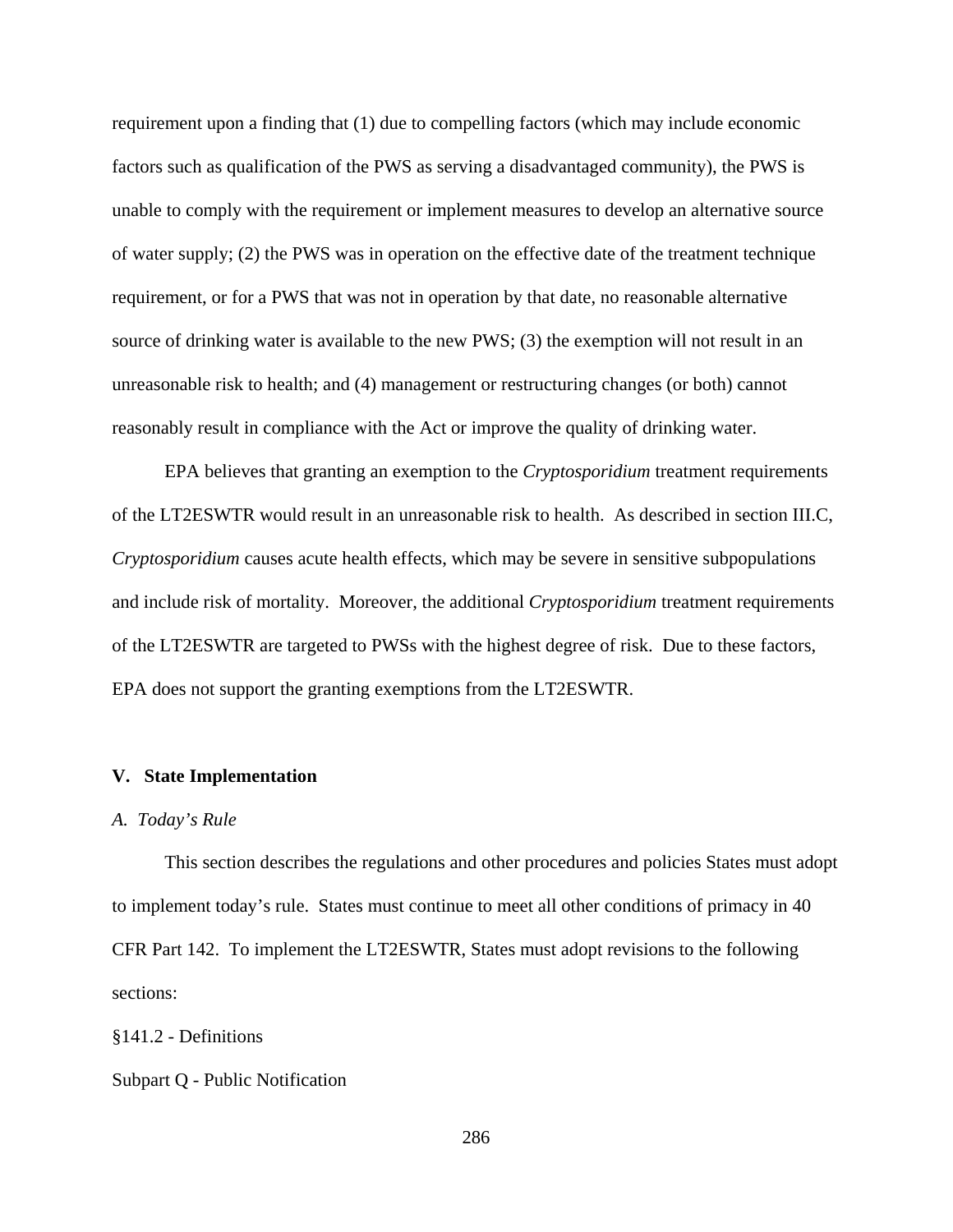New Subpart W - Additional treatment technique requirements for *Cryptosporidium*

§142.14 - Records kept by States

§142.15 - Reports by States

§142.16 - Special primacy requirements

1. Special State primacy requirements

To ensure that a State program includes all the elements necessary for an effective and enforceable program under today's rule, a State primacy application must include a description of how the State will perform the following:

- Approve an alternative to the *E. coli* levels that trigger *Cryptosporidium* monitoring by filtered systems serving fewer than 10,000 people (see section IV.A.1);
- Approve watershed control programs for the 0.5 log watershed control program credit in the microbial toolbox (see section IV.D.2);
- Assess significant changes in the watershed and source water as part of the sanitary survey process and determine appropriate follow-up action (see section IV.A); and
- Approve protocols for treatment credit under the Demonstration of Performance toolbox option (see section IV.D.9), for site specific chlorine dioxide and ozone CT tables (see section IV.D.14), and for alternative UV reactor validation testing (see section IV.D.15).

A State program can be more, but not less, stringent than Federal regulations. As such, some of the elements listed here may not be applicable to a specific State program.

2. State recordkeeping requirements

Today's rule requires States to keep additional records of the following, including all supporting information and an explanation of the technical basis for each decision:

• Results of source water *E. coli* and *Cryptosporidium* monitoring for not less than 1 year;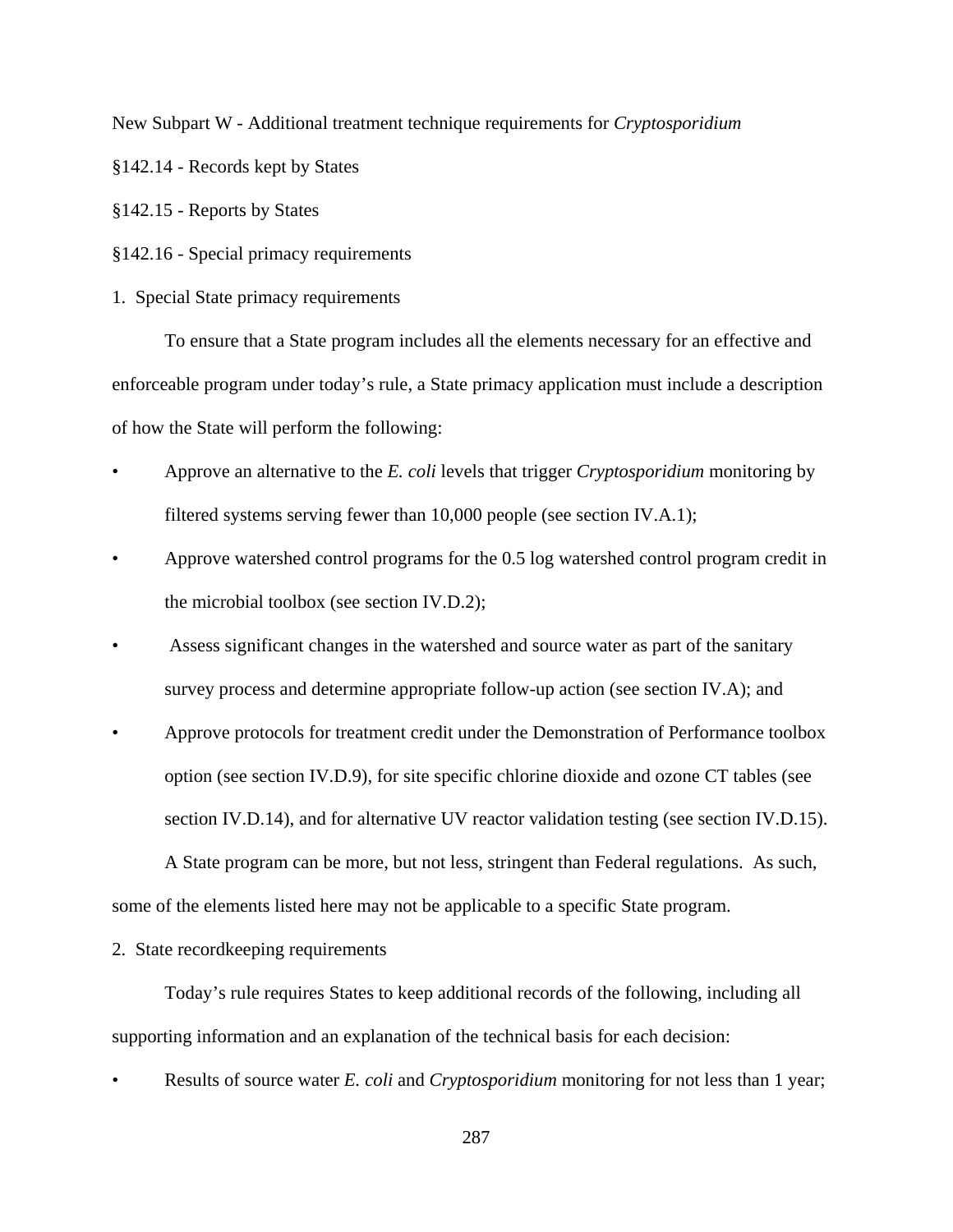- *Cryptosporidium* treatment bin classification for each filtered PWS after the initial and after the second round of source water monitoring. Also, any change in treatment requirements for filtered systems due to watershed assessment during sanitary surveys;
- Determination of whether each unfiltered PWS has a mean source water *Cryptosporidium* level above 0.01 oocysts/L after the initial and after the second round of source water monitoring;
- The treatment processes or control measures that each PWS employs to meet *Cryptosporidium* treatment requirements under the LT2ESWTR, including measures that systems may use for only part of the year; and
- A list of PWSs required to cover or treat the effluent of an uncovered finished water storage facilities.
- 3. State reporting requirements

Today's rule requires States to report the following information:

- The *Cryptosporidium* treatment bin classification for each filtered PWS after the initial and after the second round of source water monitoring. Also, any change in treatment requirements for filtered systems due to watershed assessment during sanitary surveys; and
- The determination of whether each unfiltered PWS has a mean source water *Cryptosporidium* level above 0.01 oocysts/L after the initial and after the second round of source water monitoring.
- 4. Interim primacy

States that have primacy (including interim primacy) for every existing NPDWR already in effect may obtain interim primacy for this rule, beginning on the date that the State submits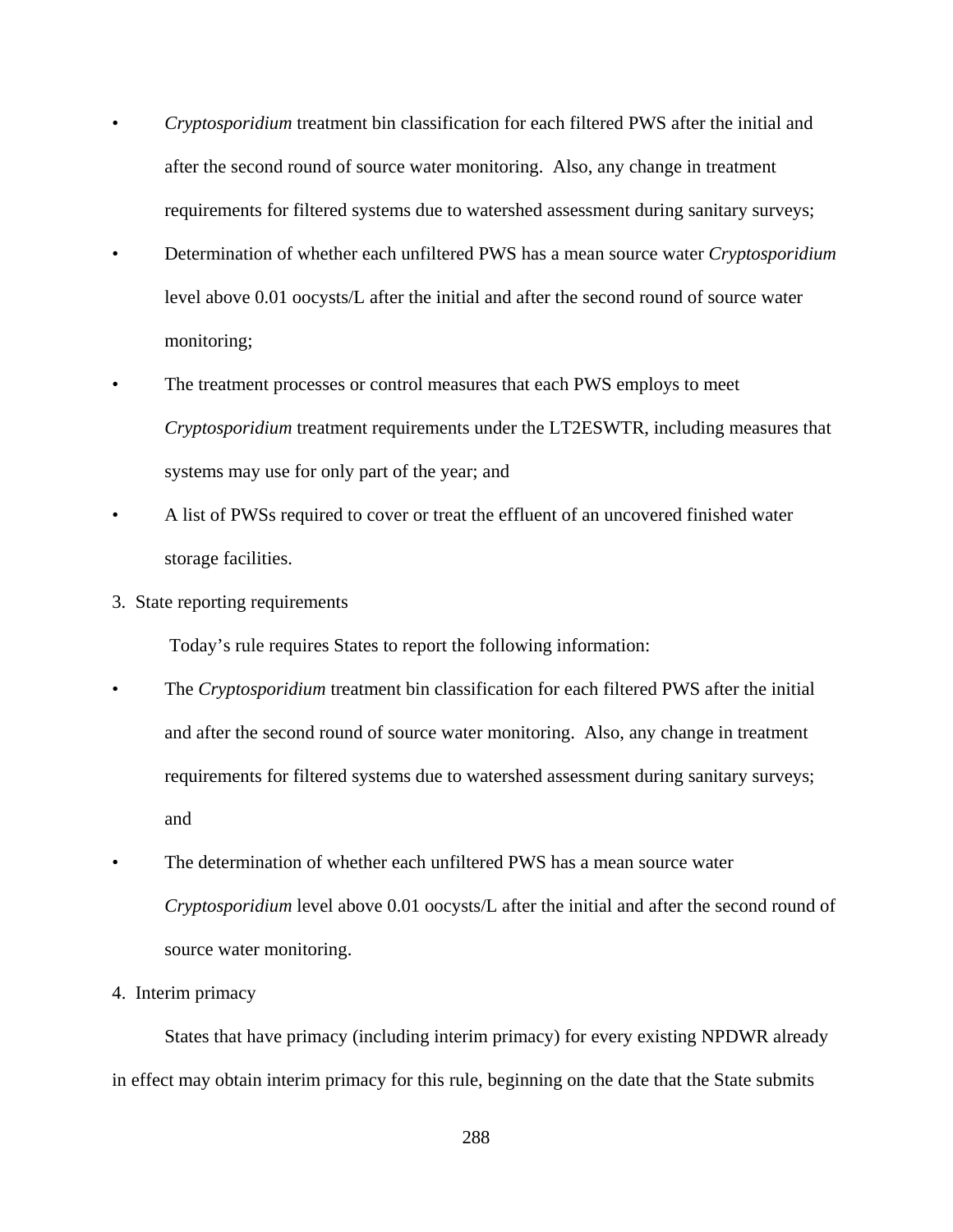the application for this rule to USEPA, or the effective date of its revised regulations, whichever is later. A State that wishes to obtain interim primacy for future NPDWRs must obtain primacy for today's rule. As described in Section IV.A, EPA expects to work with States to oversee the initial source water monitoring that begins six months following rule promulgation.

### *B. Background and Analysis*

SDWA establishes requirements that a State or eligible Indian Tribe must meet to assume and maintain primary enforcement responsibility (primacy) for its PWSs. These requirements include the following activities: (1) adopting drinking water regulations that are no less stringent than Federal drinking water regulations; (2) adopting and implementing adequate procedures for enforcement; (3) keeping records and making reports available on activities that EPA requires by regulation; (4) issuing variances and exemptions (if allowed by the State), under conditions no less stringent than allowed under SDWA; and (5) adopting and being capable of implementing an adequate plan for the provisions of safe drinking water under emergency situations.

40 CFR part 142 sets out the specific program implementation requirements for States to obtain primacy for the public water supply supervision program as authorized under SDWA section 1413. In addition to adopting basic primacy requirements specified in 40 CFR Part 142, States may be required to adopt special primacy provisions pertaining to specific regulations where implementation of the rule involves activities beyond general primacy provisions. States must include these regulation specific provisions in an application for approval of their program revision.

The current regulations in 40 CFR 142.14 require States with primacy to keep various records, including the following: analytical results to determine compliance with MCLs, MRDLs, and treatment technique requirements; PWS inventories; State approvals; enforcement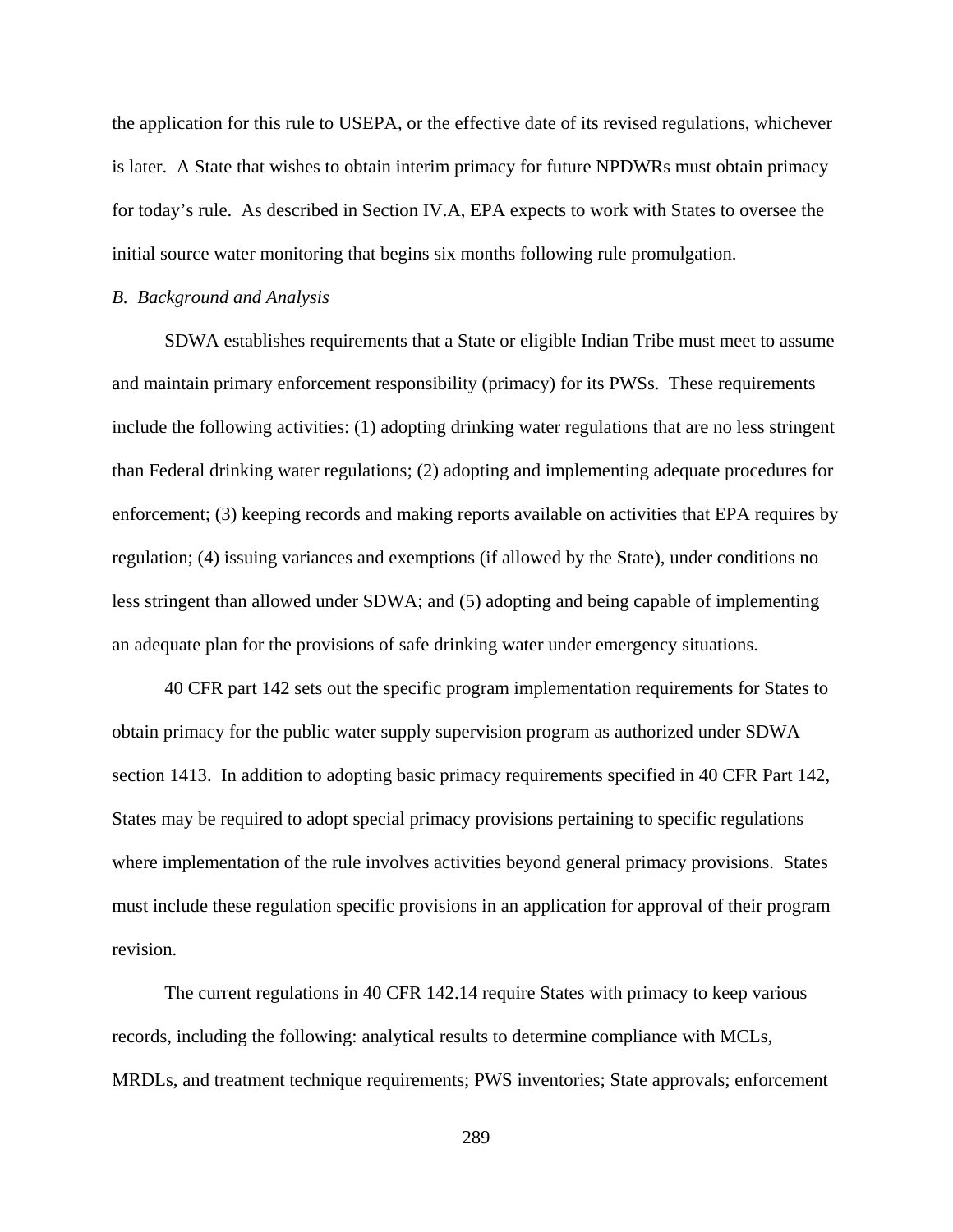actions; and the issuance of variances and exemptions. Today's final rule requires States to keep additional records, including all supporting information and an explanation of the technical basis for decisions made by the State regarding today' rule requirements. EPA currently requires in 40 CFR 142.15 that States report to EPA information such as violations, variance and exemption status, and enforcement actions, and today's rule adds additional reporting requirements related to monitoring and treatment requirements.

On April 28, 1998, EPA amended its State primacy regulations at 40 CFR 142.12 to incorporate the new process identified in the 1996 SDWA Amendments for granting primary enforcement authority to States while their applications to modify their primacy programs are under review (63 FR 23362, April 28, 1998) (USEPA 1998c)*.* The new process grants interim primary enforcement authority for a new or revised regulation during the period in which EPA is making a determination with regard to primacy for that new or revised regulation. This interim enforcement authority begins on the date of the primacy application submission or the effective date of the new or revised State regulation, whichever is later, and ends when EPA makes a final determination. However, this interim primacy authority is only available to a State that has primacy (including interim primacy) for every existing NPDWR in effect when the new regulation is promulgated. States that have primacy for every existing NPDWR already in effect may obtain interim primacy for this rule and a State that wishes to obtain interim primacy for future NPDWRs must obtain primacy for this rule.

### *C. Summary of Major Comments*

Public comment generally supported the special primacy requirements in the August 11, 2003 proposal, and many commenters expressed appreciation for the flexibility the special primacy requirements provided to States. One commenter expressed concern that a State that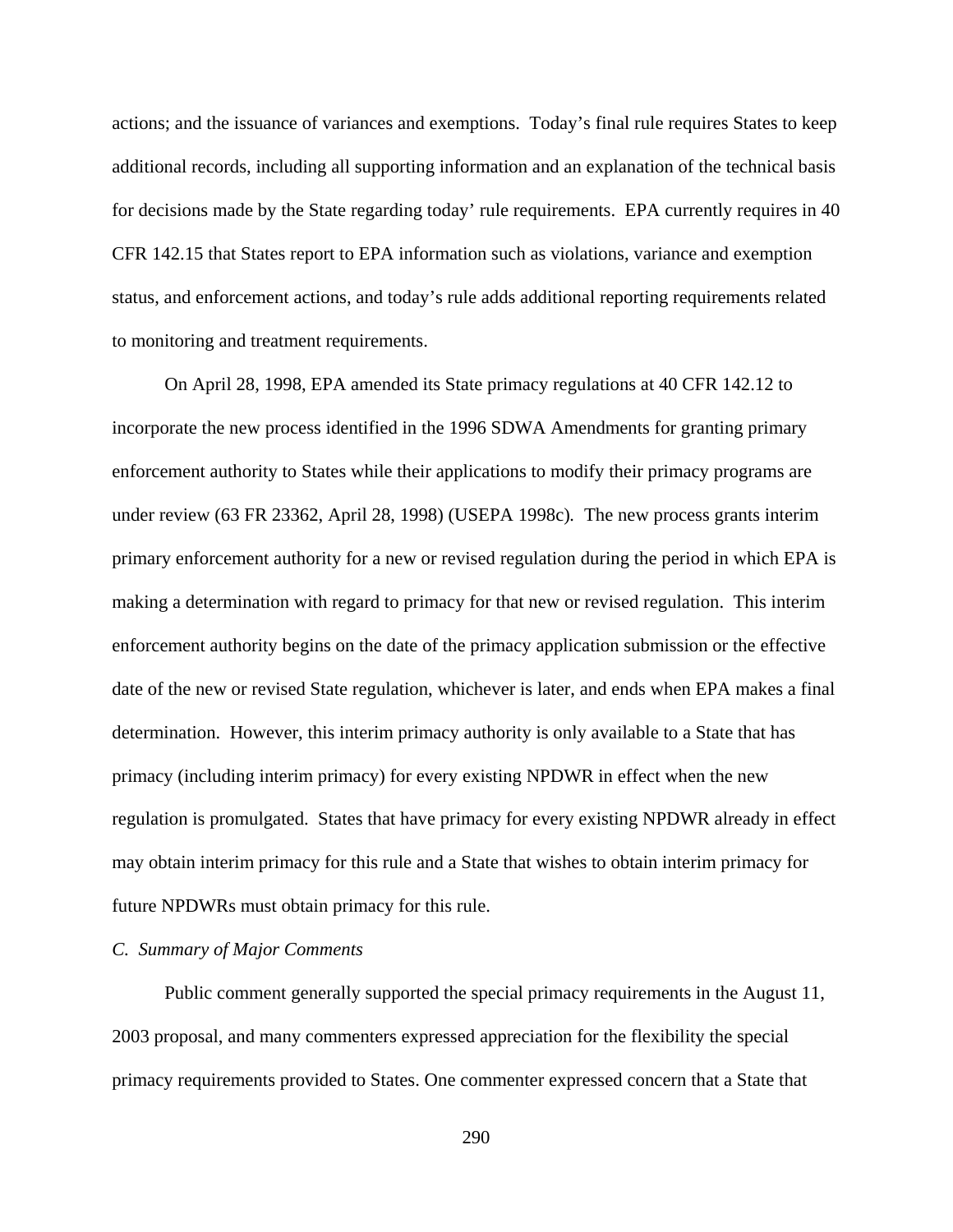adopted this rule by reference would lose the flexibility intended in the proposal. In response, EPA recognizes that some States may be limited by their statutes in applying the flexibility allowed under today's rule. However, EPA believes that providing flexibility for States to approve site-specific approaches that achieve the public health goals of the LT2ESWTR is appropriate and will benefit some States and PWSs.

A few commenters were concerned that the special primacy requirement to assess changes in watersheds as part of the sanitary survey process would be difficult to meet due to a lack of resources or large watersheds that overlap State boundaries. In response, EPA notes that States are required to evaluate PWS sources under the existing sanitary survey requirements (40 CFR  $142.16(b)(3)$ ). If a State determines during a sanitary survey that significant changes have occurred in the watershed that could lead to increased contamination of the source by *Cryptosporidium*, today's rule gives the State the authority to require the PWS to take actions to mitigate or treat the contamination. Because the treatment requirements in today's rule depend on the degree of source water contamination, EPA believes that this assessment of changes in a PWS's source water following initial bin classification is necessary.

EPA also received comments on State approval processes for laboratories analyzing for *Cryptosporidium* to meet LT2ESWTR requirements. Most commenters stated that EPA should maintain a national certification program for laboratories approved for *Cryptosporidium* analysis for LT2ESTWR compliance. Commenters indicated that requiring States to approve laboratories for *Cryptosporidium* analysis placed too great a demand on State resources. Today's rule does not include a State primacy requirement for laboratory certification for *Cryptosporidium* analysis.

Some commenters were concerned with the data tracking and review burden on States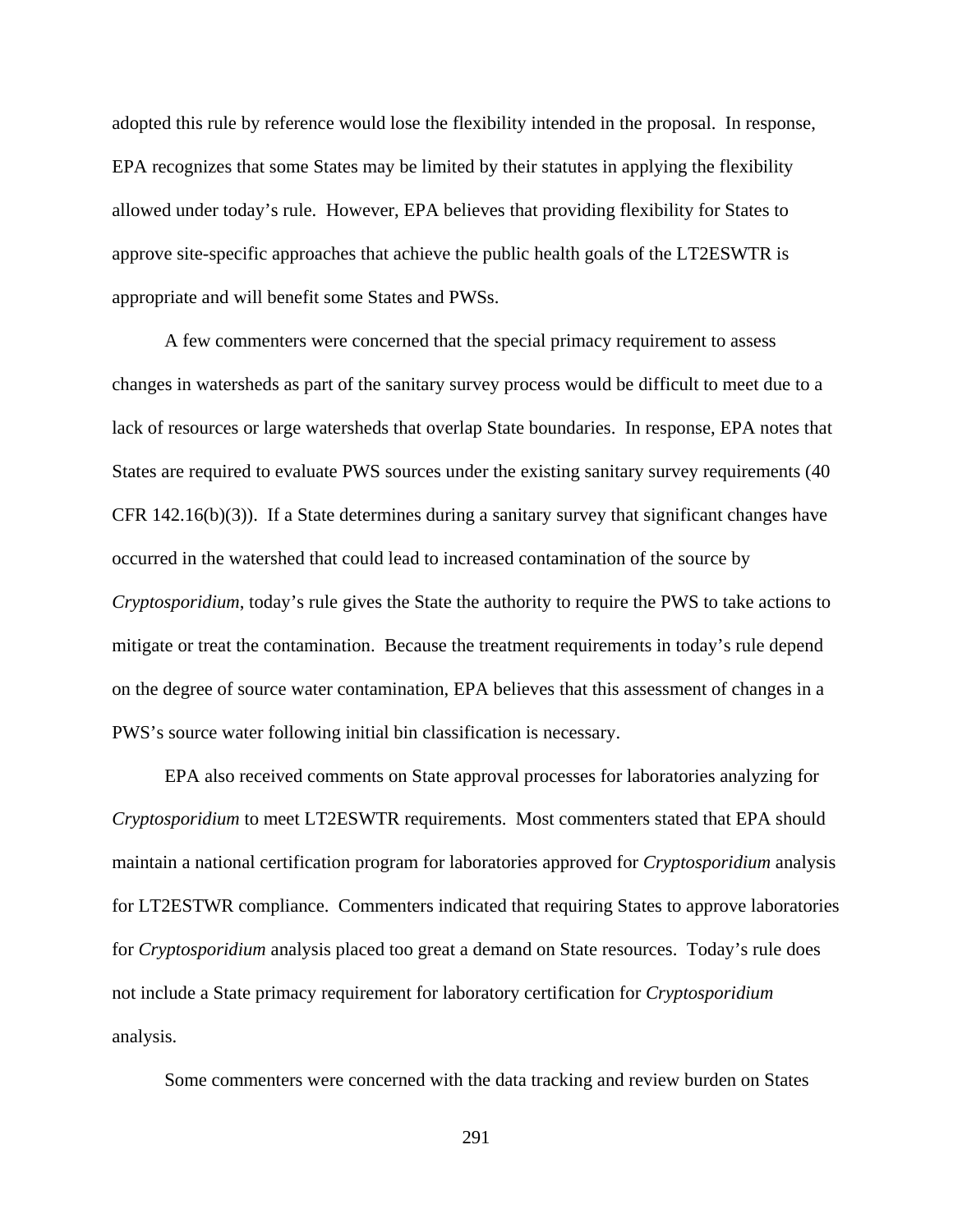from the reporting requirements for the individual toolbox components. EPA agrees with commenters that, in some cases, allowing PWSs to report summaries or to self-certify that the PWS met the performance requirements for microbial toolbox treatment credit may be appropriate. Today's rule allow States to modify the level of reporting required for toolbox components and specifically, permit PWSs to self-certify to the State that a toolbox component has met its performance requirements.

### **VI. Economic Analysis**

This section summarizes the economic analysis (EA) for the final LT2ESWTR. The EA is an assessment of the benefits, both health and nonhealth-related, and costs to the regulated community of the final regulation, along with those of regulatory alternatives that the Agency considered. EPA developed the EA to meet the requirement of SDWA section 1412(b)(3)(C) for a Health Risk Reduction and Cost Analysis (HRRCA), as well as the requirements of Executive Order 12866, Regulatory Planning and Review, under which EPA must estimate the costs and benefits of the LT2ESWTR. The full EA is presented in *Economic Analysis for the Long Term 2 Enhanced Surface Water Treatment Rule* (USEPA 2005a), which includes additional details and discussion on the topics presented throughout this section of the preamble.

The LT2ESWTR is the second in a staged set of rules that address public health risks from microbial contamination of surface and GWUDI drinking water supplies and, more specifically, prevent *Cryptosporidium* from reaching consumers. As described in section III, EPA promulgated the IESWTR and LT1ESWTR to provide a baseline of protection against *Cryptosporidium* in large and small PWSs, respectively. Today's final rule will achieve further reductions in *Cryptosporidium* exposure for PWSs with the highest vulnerability. This EA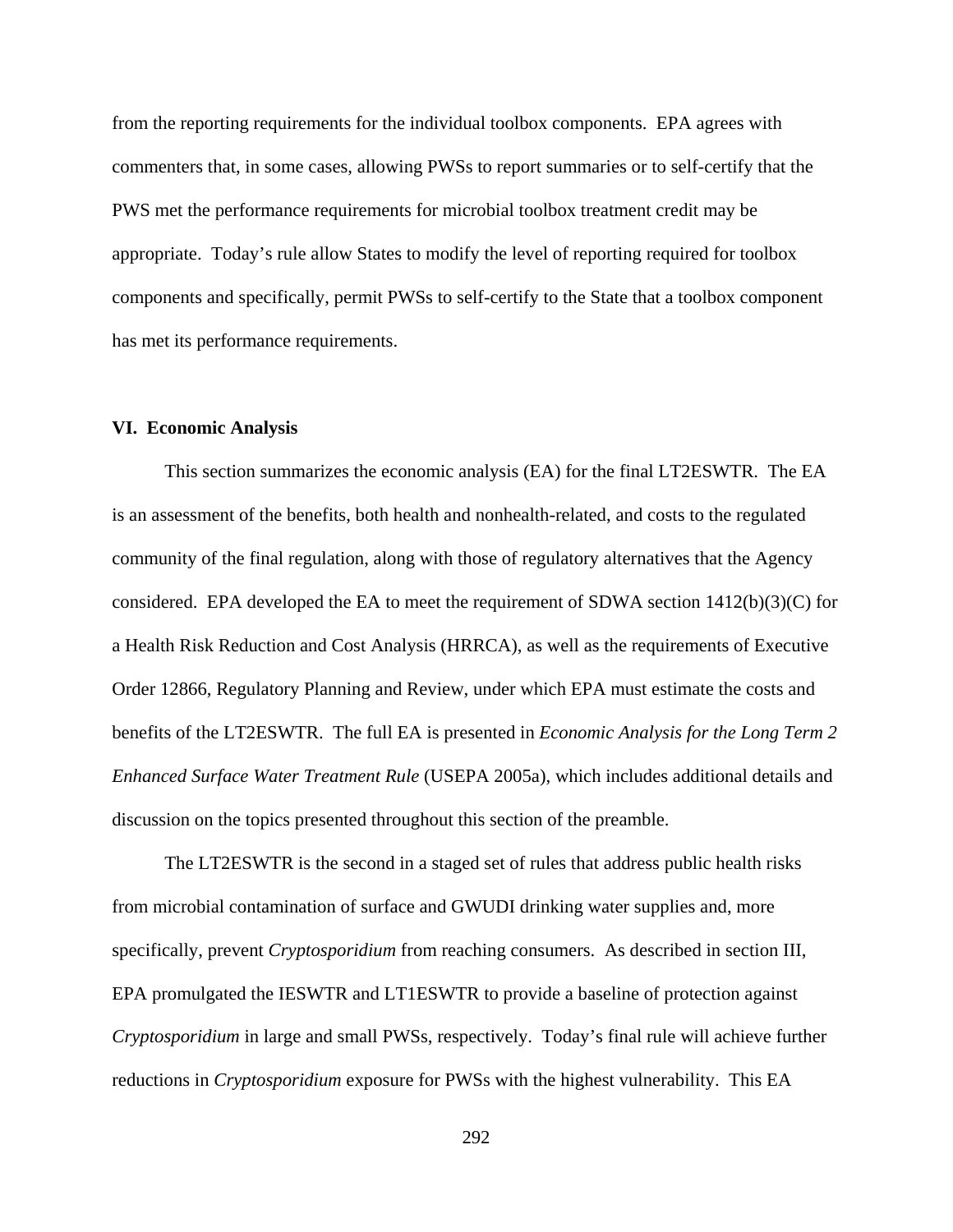considers only the incremental reduction in exposure beyond the two previously promulgated rules (IESWTR and LT1ESWTR) from the alternatives evaluated for the LT2ESWTR.

### *A. What Regulatory Alternatives Did the Agency Consider?*

Regulatory alternatives considered by the Agency for the LT2ESWTR were developed through the deliberations of the Stage 2 M-DBP Federal Advisory Committee (described in section III). The Advisory Committee considered several general approaches for reducing the risk from *Cryptosporidium* in drinking water. These approaches included both additional treatment requirements for all PWSs and risk-targeted treatment requirements for PWSs with the highest vulnerability to *Cryptosporidium* following implementation of the IESWTR and LT1ESWTR. In addition, the Advisory Committee considered related issues such as alternative monitoring strategies.

After considering these general approaches, the Advisory Committee focused on four regulatory alternatives for filtered PWSs (see Table VI.A-1). With the exception of Alternative 1, which requires all PWSs to provide additional treatment for *Cryptosporidium*, these alternatives incorporate a risk-targeting approach in which PWSs are classified in different treatment bins based on the results of source water monitoring. Additional *Cryptosporidium* treatment requirements are directly linked to the treatment bin classification. Accordingly, these rule alternatives are differentiated by two criteria: (1) the *Cryptosporidium* concentrations that define the bin boundaries and (2) the degree of treatment required for each bin.

The Advisory Committee reached consensus regarding additional treatment requirements for unfiltered PWSs without formally identifying regulatory alternatives other than requiring no treatment for *Cryptosporidium* (i.e., no new regulation).

### Table VI.A-1.-Summary of Regulatory Alternatives for Filtered PWSs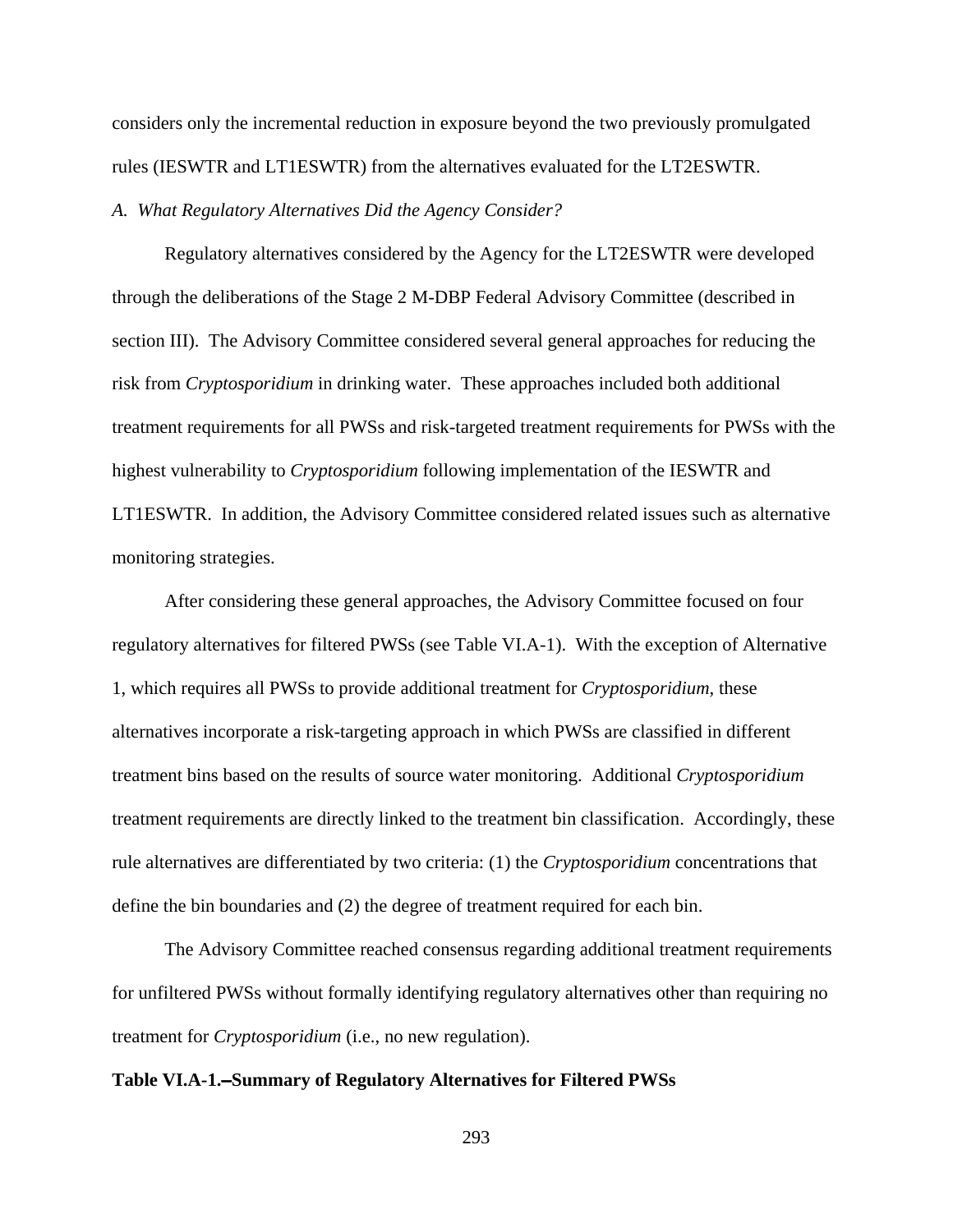| <b>Mean Source Water Cryptosporidium</b><br><b>Monitoring Result (oocysts/L)</b> | <b>Additional Treatment Requirements<sup>1</sup></b> |  |  |  |  |  |  |  |  |
|----------------------------------------------------------------------------------|------------------------------------------------------|--|--|--|--|--|--|--|--|
|                                                                                  | <b>Alternative A1</b>                                |  |  |  |  |  |  |  |  |
|                                                                                  | 2.0-log inactivation required for all PWSs           |  |  |  |  |  |  |  |  |
| <b>Alternative A2</b>                                                            |                                                      |  |  |  |  |  |  |  |  |
| < 0.03                                                                           | No additional treatment                              |  |  |  |  |  |  |  |  |
| $> 0.03$ and $< 0.1$                                                             | $0.5$ -log                                           |  |  |  |  |  |  |  |  |
| $> 0.1$ and $< 1.0$                                                              | $1.5$ - $log$                                        |  |  |  |  |  |  |  |  |
| > 1.0                                                                            | $2.5 - log$                                          |  |  |  |  |  |  |  |  |
|                                                                                  | <b>Alternative A3 - Today's Final Rule</b>           |  |  |  |  |  |  |  |  |
| < 0.075                                                                          | No additional treatment                              |  |  |  |  |  |  |  |  |
| $> 0.075$ and $< 1.0$                                                            | $1$ -log                                             |  |  |  |  |  |  |  |  |
| $> 1.0$ and $< 3.0$                                                              | $2$ -log                                             |  |  |  |  |  |  |  |  |
| $\geq 3.0$                                                                       | $2.5 - log$                                          |  |  |  |  |  |  |  |  |
|                                                                                  | <b>Alternative A4</b>                                |  |  |  |  |  |  |  |  |
| < 0.1                                                                            | No additional treatment                              |  |  |  |  |  |  |  |  |
| $> 0.1$ and $< 1.0$                                                              | $0.5 - log$                                          |  |  |  |  |  |  |  |  |
| $\geq 1.0$                                                                       | $1.0$ - $log$                                        |  |  |  |  |  |  |  |  |

1 Note: "Additional treatment requirements" are in addition to levels already required under existing rules (e.g., the IESWTR and LT1ESWTR) for PWSs using conventional treatment or equivalent

### *B. What Analyses Support Today's Final Rule?*

EPA has quantified benefits and costs for each of the filtered PWS regulatory alternatives in Table VI.A-1 and for unfiltered PWS requirements. Quantified benefits stem from estimated reductions in the incidence of cryptosporidiosis resulting from the regulation. To make these estimates, the Agency employed Monte Carlo modeling to account for uncertainty and variability in key parameters like *Cryptosporidium* occurrence, infectivity, and treatment efficiency. Costs result largely from the installation of additional treatment, with lesser costs due to monitoring and other implementation activities.

*Cryptosporidium* occurrence significantly influences the estimated benefits and costs of regulatory alternatives. As discussed in section III.E, EPA analyzed data collected under the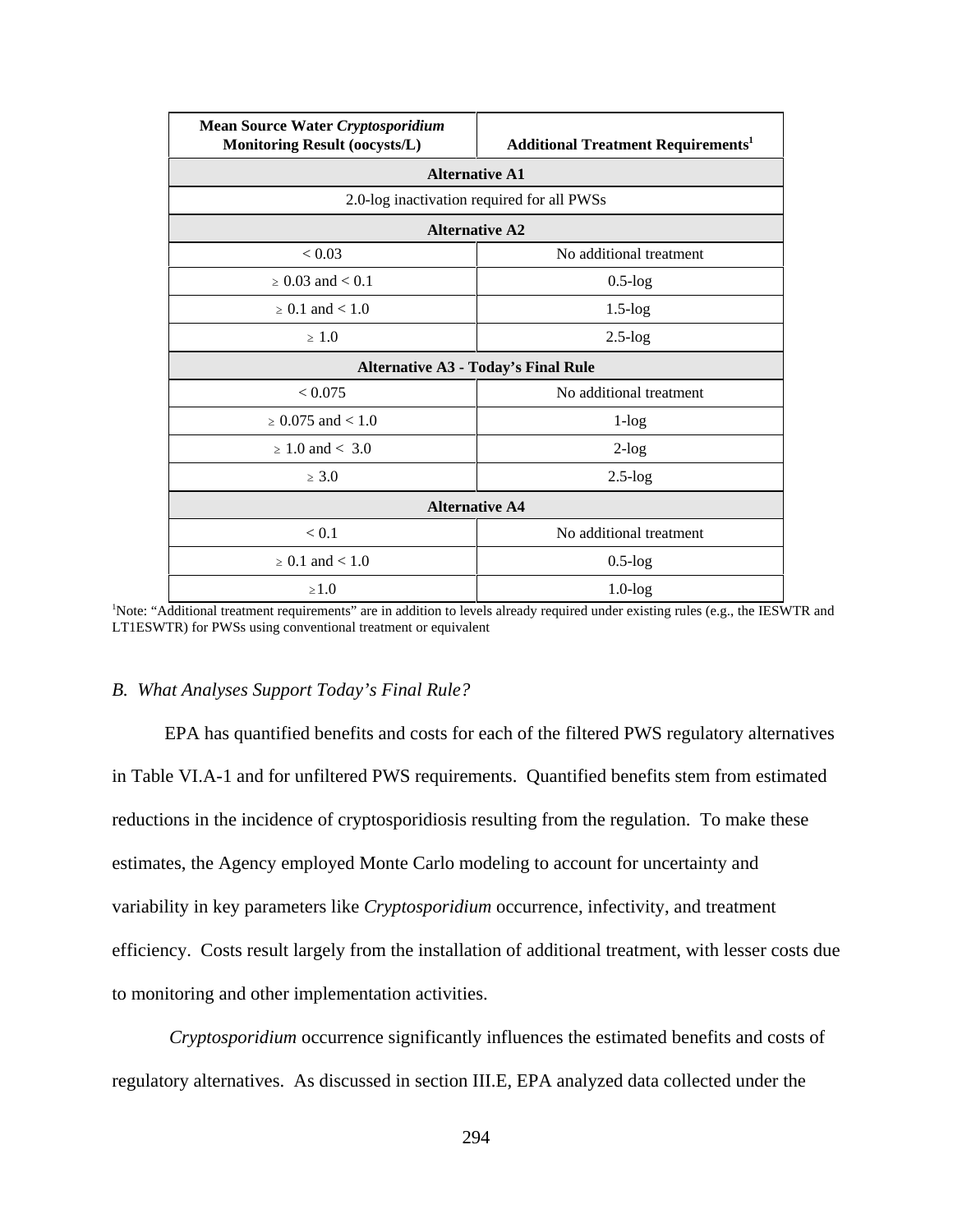ICR, the ICR Supplemental Surveys of medium PWSs (ICRSSM), and the ICR Supplemental Surveys of large PWSs (ICRSSL) to estimate the national occurrence distribution of *Cryptosporidium* in surface water. EPA evaluated these distributions independently when assessing benefits and costs for different regulatory alternatives.

Another parameter that significantly influences estimated benefits is *Cryptosporidium* infectivity (i.e., the likelihood of infection after exposure to a given dose of *Cryptosporidium*). As discussed in section III.E, EPA considered results from human volunteer feeding studies and applied six different model forms to estimate dose-response relationships.

To address uncertainty in these estimates, benefits are presented for three different dose response models: a "high" estimate based on the model that showed the highest mean baseline risk, a "medium" estimate based on the model and data used at proposal, which is in the middle of the range of estimates produced by the six models, and a "low" estimate, based on the model that showed the lowest mean baseline risk. These estimates are not upper and lower bounds. For each model, a distribution of effects is estimated, and the "high" and "low" estimates show only the means of these distributions for two different model choices.

Both benefits and costs are determined as annualized present values, which allows comparison of cost and benefit streams that are variable over time. The time frame used for both benefit and cost comparisons is 25 years. The Agency uses social discount rates of both 3 percent and 7 percent to calculate present values from the stream of benefits and costs and also to annualize the present value estimates over 25 years (see EPA's *Guidelines for Preparing Economic Analyses* (USEPA 2000c) for a discussion of social discount rates).

Results of these analyses are summarized in this section of the preamble. Detailed results and descriptions of the supporting analyzes are shown in the LT2ESWTR EA (USEPA 2005a).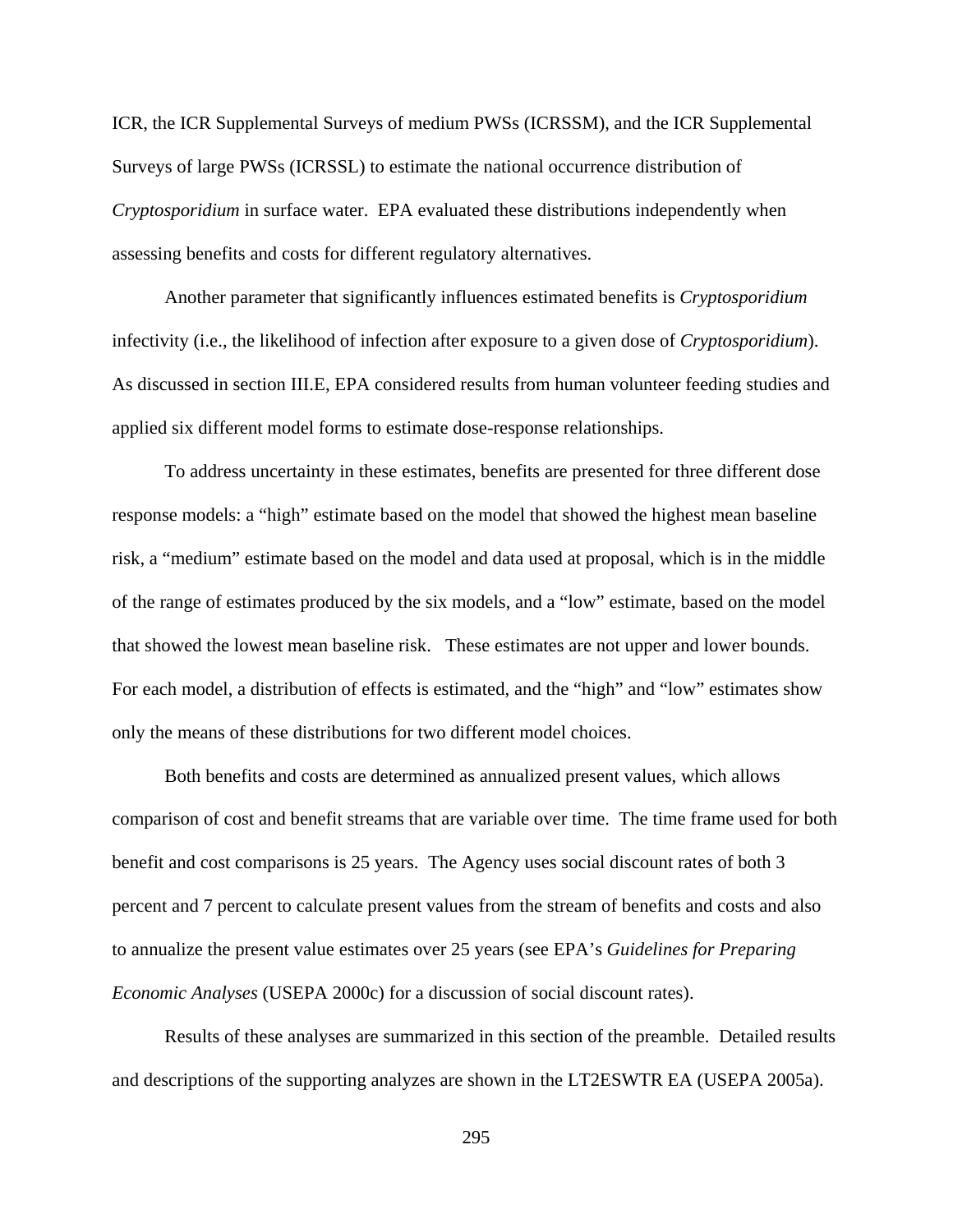In evaluating the regulatory alternatives shown in Table VI.A-1, EPA and the Advisory Committee were concerned with the following questions: (1) Do the treatment requirements adequately control *Cryptosporidium* concentrations in finished water? (2) How many PWSs will be required to add treatment? and (3) What is the likelihood that PWSs will be misclassified in higher or lower treatment bins through monitoring?

Consistent with the consensus recommendation of the Advisory Committee, EPA selected Alternative A3 for today's final rule. EPA has determined that this alternative will significantly reduce the incidence of cryptosporidiosis due to drinking water in vulnerable PWSs and is feasible for PWSs to implement.

Alternative A1 (across-the-board 2-log inactivation) was not selected because it would impose costs but provide few benefits to PWSs with relatively low *Cryptosporidium* risk. EPA was also concerned about the feasibility of requiring every surface water treatment plant to install additional treatment processes (e.g., UV) for *Cryptosporidium*. With Alternative A2, EPA was concerned with the feasibility of accurately classifying PWSs in treatment bins at a *Cryptosporidium* concentration of 0.03 oocysts/L. EPA does not believe that Alternative A4 would reduce risks from *Cryptosporidium* in vulnerable PWSs to the extent feasible, as required under SDWA section  $1412(b)(7)(A)$ , because of the low levels of treatment required.

*C. What Are the Benefits of the LT2ESWTR?*

EPA has quantified and monetized health benefits for reductions in endemic cryptosporidiosis due to the LT2ESWTR. In addition, today's rule is expected to provide additional health and nonhealth-related benefits that EPA was unable to quantify. Table VI.C-1 summarizes these unquantified benefits.

1. Nonquantified benefits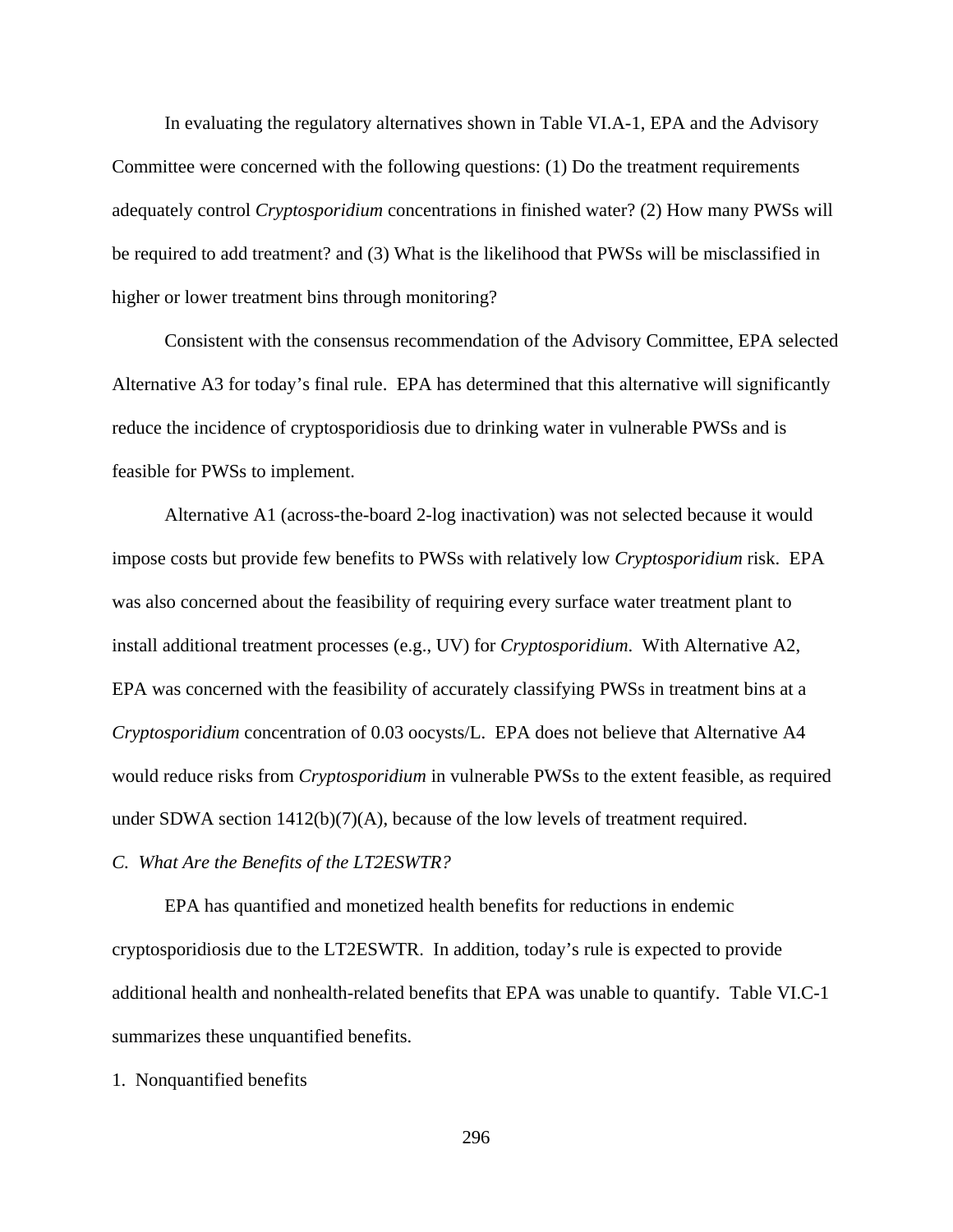| <b>Benefit Type</b>                                                                       | <b>Potential Effect on</b><br><b>Benefits</b> | <b>Comments</b>                                                                                                                                                                                                                                                                                                                                                 |
|-------------------------------------------------------------------------------------------|-----------------------------------------------|-----------------------------------------------------------------------------------------------------------------------------------------------------------------------------------------------------------------------------------------------------------------------------------------------------------------------------------------------------------------|
| Reducing outbreak risks and response<br>costs                                             | Increase                                      | Some human or equipment failures may occur even<br>with the requirements of today's rule; however, by<br>adding barriers of protection for some PWSs, the<br>rule will reduce the possibility of such failures<br>leading to outbreaks.                                                                                                                         |
| Reducing averting behavior (e.g.,<br>boiling tap water or purchasing bottled<br>water)    | Increase / No<br>Change                       | Consumers in PWSs that cease using uncovered<br>finished water reservoirs (through covering or<br>taking such reservoirs off-line) my have greater<br>confidence in water quality. This may result in less<br>averting behavior that reduces both out-of-pocket<br>costs (e.g., purchase of bottled water) and<br>opportunity costs (e.g., time to boil water). |
| Improving aesthetic water quality                                                         | Increase                                      | Some technologies installed for this rule (e.g.,<br>ozone) are likely to reduce taste and odor problems.                                                                                                                                                                                                                                                        |
| Reducing risk from co-occurring and<br>emerging pathogens                                 | Increase                                      | Although focused on removal of Cryptosporidium<br>from drinking water, PWSs that change treatment<br>processes will also increase removal of pathogens<br>that the rule does not specifically regulate.                                                                                                                                                         |
| Increased source water monitoring                                                         | Increase                                      | The greater understanding of source water quality<br>that results from monitoring may enhance the ability<br>of plants to optimize treatment operations in ways<br>other than those addressed in this rule.                                                                                                                                                     |
| Reduced contamination due to covering<br>or treating finished water storage<br>facilities | Increase                                      | Contaminants introduced through uncovered<br>finished water storage facilities will be reduced,<br>which will produce positive public health benefits.                                                                                                                                                                                                          |
| Change in the levels of disinfection<br>byproducts                                        | Increase / Decrease                           | PWSs that install ozone to comply with the<br>LT2ESWTR may experience an increase in certain<br>DBPs. PWSs that install UV or microfiltration may<br>reduce the use of chlorine and experience a decrease<br>in DBPs.                                                                                                                                           |

# **Table VI.C-1.– Summary of Nonquantified Benefits**

Source: Chapter 5 of the LT2ESWTR Economic Analysis (USEPA 2005a)

## 2. Quantified benefits

In quantifying benefits for the LT2ESWTR based on reductions in the risk of endemic cryptosporidiosis, EPA considered several categories of monetized benefits. First, EPA estimated the number of cases expected to result in premature mortality (primarily for members of sensitive subpopulations such as AIDS patients). The mortality estimate was developed using data from the Milwaukee cryptosporidiosis outbreak of 1993 (described in section III), with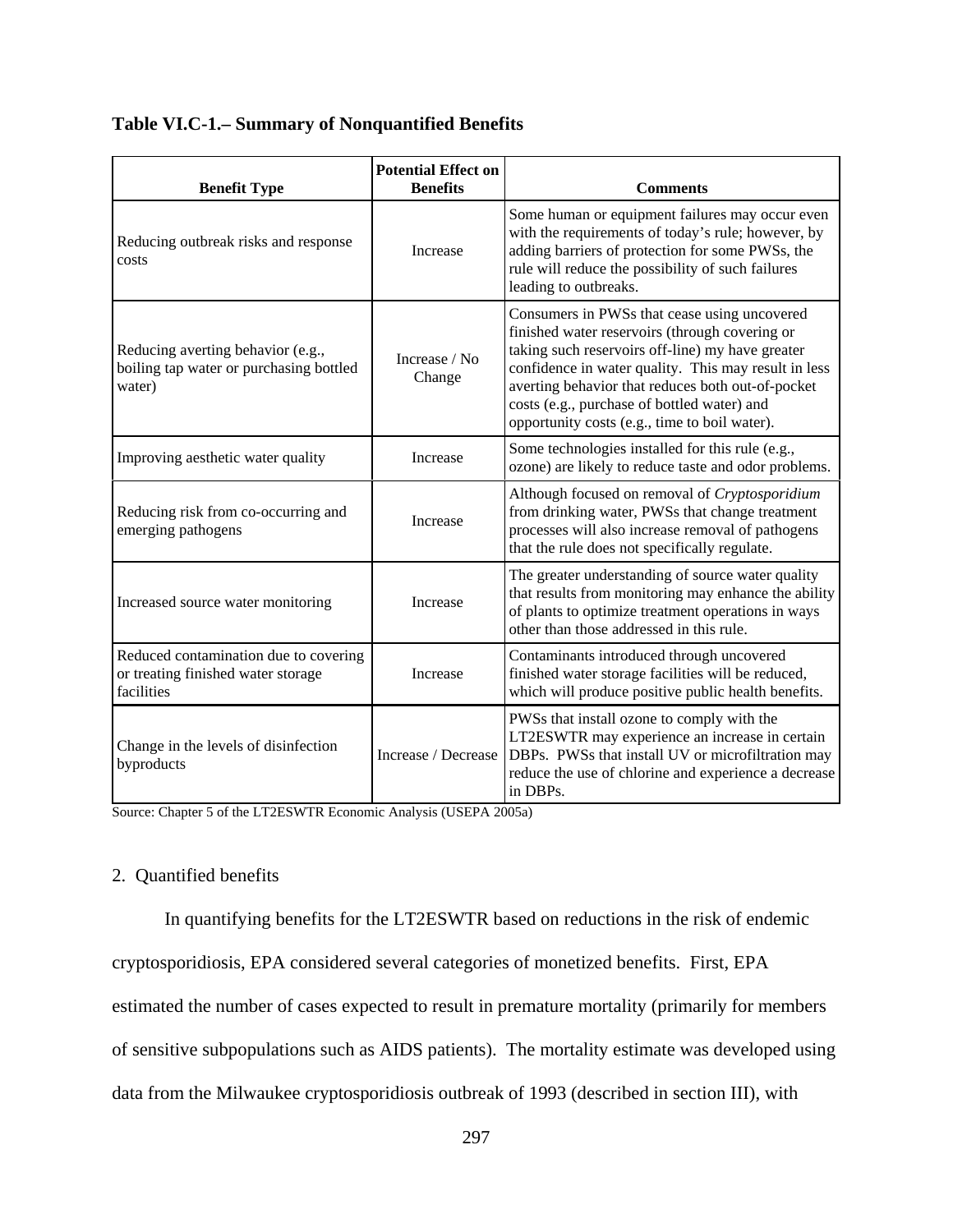adjustments to account for the subsequent decrease in the mortality rate among people with AIDS and for the difference between the portion of people living with AIDS in 1993 in Milwaukee and the current and projected national levels. EPA estimated a mortality rate of 26.3 deaths per 100,000 illnesses for those served by unfiltered PWSs and a mortality rate of 16.7 deaths per 100,000 illnesses for those served by filtered PWSs. These different rates are associated with the incidence of AIDS in populations served by unfiltered and filtered PWSs. A complete discussion on how EPA derived these rates can be found in subchapter 5.2 of the LT2ESWTR EA (USEPA 2005a).

Reductions in mortalities were monetized using EPA's standard methodology for monetizing mortality risk reduction. This methodology is based on a distribution of value of statistical life (VSL) estimates from 26 labor market and stated preference studies. The mean VSL is \$7.4 million in 2005 with a 5<sup>th</sup> to 95<sup>th</sup> percentile range of \$1.2 to \$16.9 million. A more detailed discussion of these studies and the VSL estimate can be found in EPA's *Guidelines for Preparing Economic Analyses* (USEPA 2000c). A real income growth factor was applied to these estimates of approximately 1.9 percent per year for the 20-year time span following implementation. Income elasticity for VSL was estimated as a triangular distribution that ranged from 0.08 to 1.00, with a mode of 0.40. VSL values for the 20 year span are shown in the LT2ESWTR EA in Exhibit 5.24 (USEPA 2005a).

The substantial majority of cases are not expected to be fatal and the Agency separately estimated the value of non-fatal illnesses avoided that would result from the LT2ESWTR. For these, EPA first divided projected cases into three categories, mild, moderate, and severe, and then calculated a monetized value per case avoided for each severity level. These were then combined into a weighted average value per case based on the relative frequency of each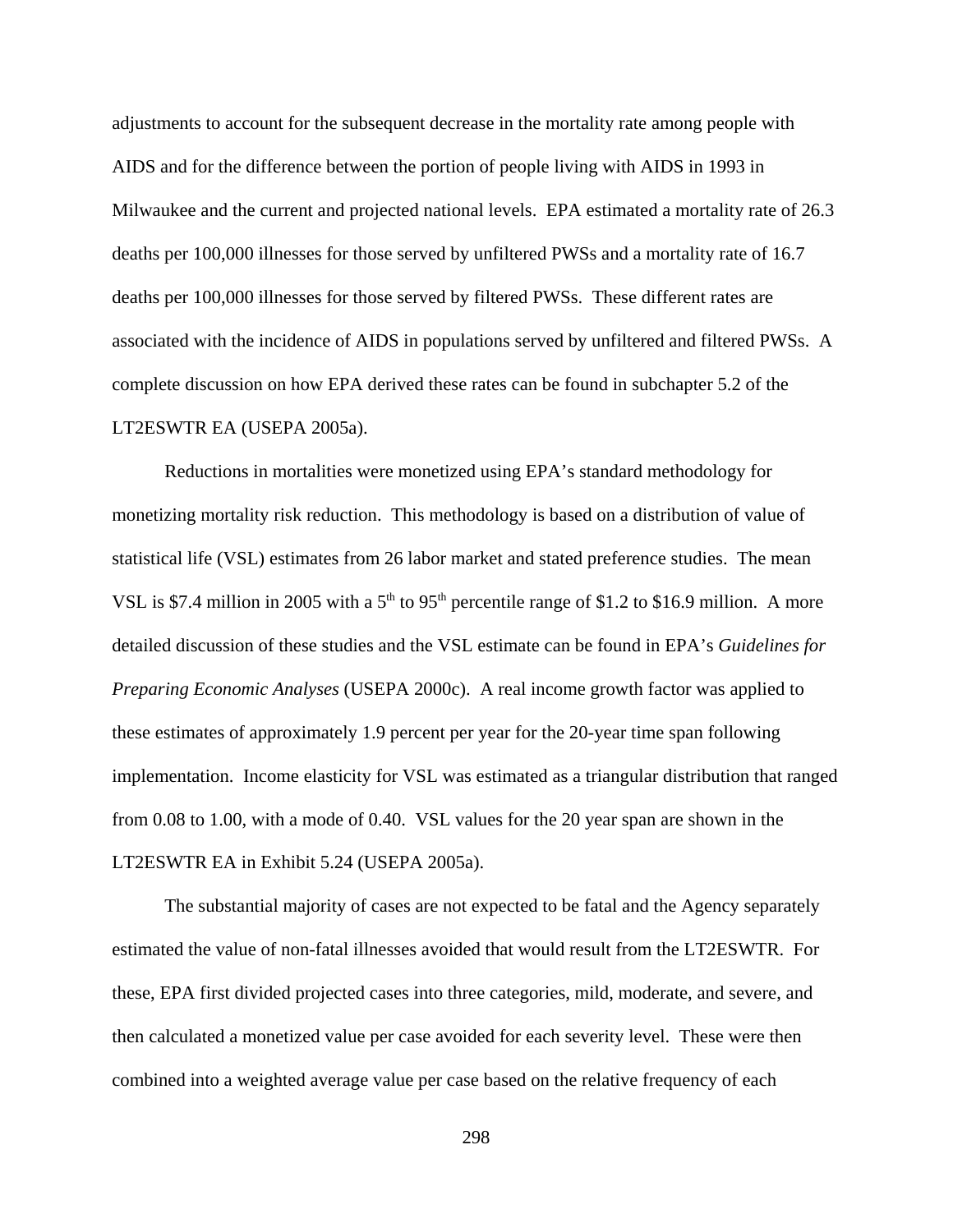severity level. According to a study conducted by Corso et al. (2003), the majority of illness fall into the mild category (88 percent). Approximately 11 percent of illness fall into the moderate category, which is defined as those who seek medical treatment but are not hospitalized. The final 1 percent have severe symptoms that result in hospitalization. EPA estimated different medical expenses and time losses for each category.

Benefits for non-fatal cases were calculated using a cost-of-illness (COI) approach. Traditional COI valuations focus on medical costs and lost wages, and leave out significant categories of benefits, specifically the reduced utility from being sick (i.e., lost personal or nonwork time, including activities such as child care, homemaking, community service, time spent with family, recreation, and pain and suffering), although some COI studies also include an estimate for unpaid labor (household production) valued at an estimated wage rate designed to reflect the market value of such labor (e.g., median wage for household domestic labor). Ideally, a comprehensive willingness to pay (WTP) estimate would be used that includes all categories of loss in a single number. However, a review of the literature indicated that the available studies were not suitable for valuing cryptosporidiosis; hence, estimates from this literature are inappropriate for use in this analysis. Instead, EPA presents two COI estimates: a traditional approach that only includes valuation for medical costs and lost work time (including some portion of unpaid household production); and an enhanced approach that also factors in valuations for lost unpaid work time for employed people, reduced utility (or sense of wellbeing) associated with decreased enjoyment of time spent in non-work activities, and lost productivity at work on days when paid workers are ill but go to work anyway.

Table VI.C-2 shows the various categories of loss and how they were valued for each estimate for a "typical" case in 2003 (weighted average based on severity level).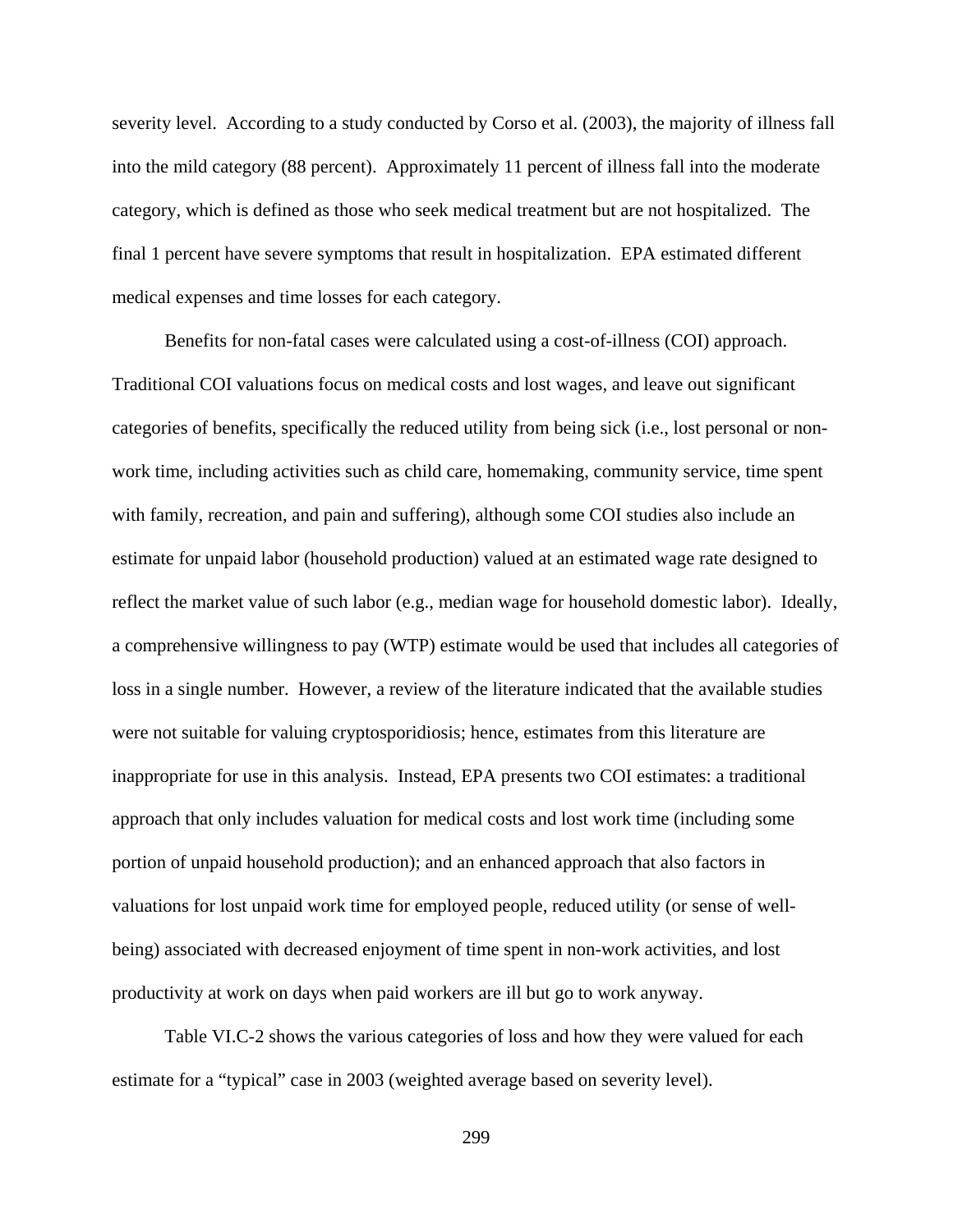# **Table VI.C-2.–Traditional and Enhanced COI for Cryptosporidiosis, 2003\$ (Weighted Average Cost per Case)**

| <b>Loss Category</b>               | <b>Traditional COI</b> | <b>Enhanced COI</b> |
|------------------------------------|------------------------|---------------------|
| <b>Direct Medical Costs</b>        | \$106.91               | \$106.91            |
| Lost Paid Work Days                | \$120.13               | \$120.13            |
| Lost Unpaid Work Days <sup>1</sup> | \$24.32                | \$48.64             |
| Lost Leisure Time <sup>2</sup>     | not included           | \$217.79            |
| Lost Caregiver Days <sup>3</sup>   | \$22.98                | \$61.50             |
| Lost Leisure Productivity          | not included           | \$162.98            |
| Lost Productivity at Work          | not included           | \$126.29            |
| <b>Total</b>                       | \$274.34               | \$844.24            |

1 Assigned to 39.7% of the population not engaged in market work; assumes 40 hr, unpaid work week, valued at \$6.23/hr in traditional COI and \$12.46/hr in enhanced COI. Does not include lost unpaid work for employed people and may not include all unpaid work for people outside the paid labor force.

2 Includes child care and homemaking (to the extent not covered in lost unpaid work days above), time with family, and recreation for people within and outside the paid labor force, on days when subject is too sick to work. <sup>3</sup>Values lost work or leisure time for people caring for the ill. Traditional approach does not include lost leisure time. Detail may not calculate to totals due to independent rounding; Source: Appendix L in LT2ESWTR EA (USEPA 2005a) 4 Analogous to lost productivity at work. Includes reduced productivity in unpaid work and reduced enjoyment of recreation on days when subject is sick but engages in unpaid work or leisure activities anyway.

The various loss categories were calculated as follows: Medical costs are a weighted

average across the three illness severity levels of actual costs for doctor and emergency room visits, medication, and hospital stays. Lost paid work represents missed work time of paid employees, valued at the median pre-tax wage, plus benefits, of \$20.82 hour. The average number of lost work hours per illness day is 3.4 (this assumes that 60 percent of the population is in the paid labor force and the loss is averaged over 7 days). The weighted average number of lost work days per case is 1.7 days. Medical costs and lost work days reflect market transactions. Medical costs are always included in COI estimates and lost work days are usually included in COI estimates.

In the traditional COI estimate, an equivalent amount of lost unpaid work time was assigned to the 40 percent of the population that are not in the paid labor force. This includes homemakers, students, children, retires, and unemployed persons. This estimate attempts to capture market-like work (e.g., homemaking, volunteer work) that is unpaid. EPA did not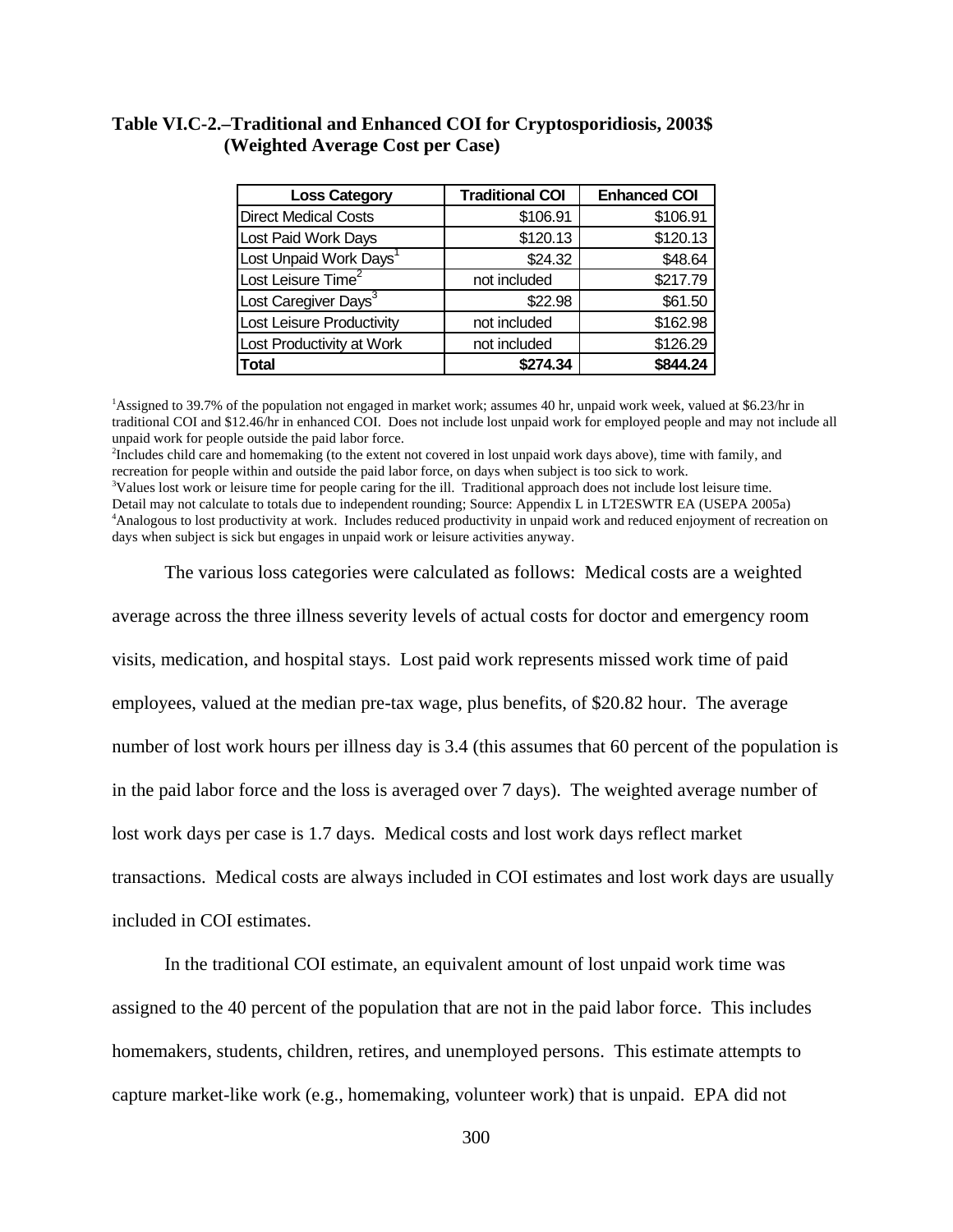attempt to calculate what percent of cases falls in each of these five groups, or how many hours per week each group works, but rather assumed an across-the-board 40 hour unpaid work week. For this reason, it likely overstates the value of unpaid, market-like work, but EPA does not have data on this. This time is valued at \$6.23 per hour, which is one half the median post-tax wage, (since work performed by these groups is not taxed). This is also approximately the median wage for paid household domestic labor.

In the enhanced COI estimate, an estimate of lost unpaid work days for people outside the paid labor force was made by assigning the value of \$12.46 per hour to the same number of unpaid work hours valued in the traditional COI approach (i.e., 40 unpaid work hours per week). Lost unpaid work for employed people and any unpaid labor beyond 40 hours per week for those not in the labor market is shown as lost leisure time in Table VI.C-2 for the enhanced approach and is not included in the traditional approach.

In the enhanced approach, all time other than paid and market-like work and sleep (8 hours per work day and 16 hours per non-work day) is valued at the median after tax wage, or \$12.46 per hour. This includes lost unpaid personal work (e.g., chores, errands, housework) and leisure time for people within and outside the paid labor force. The average number of unpaid work hours per illness day is 2.3 (40 hours per week averaged over 7 days x 40 percent of the population). Implicit in this approach is that people would pay the same amount not to be sick during their leisure time as they require to give up their leisure time to work (i.e., the after tax wage). In reality, people might be willing to pay either more than this amount (if they were very sick and suffering a lot) or less than this amount (if they were not very sick and still got some enjoyment out of activities such as resting, reading, and watching TV), not to be sick. Multiplying 10.3 hours by \$12.46 gives a value of about \$128 for a day of "lost" unpaid personal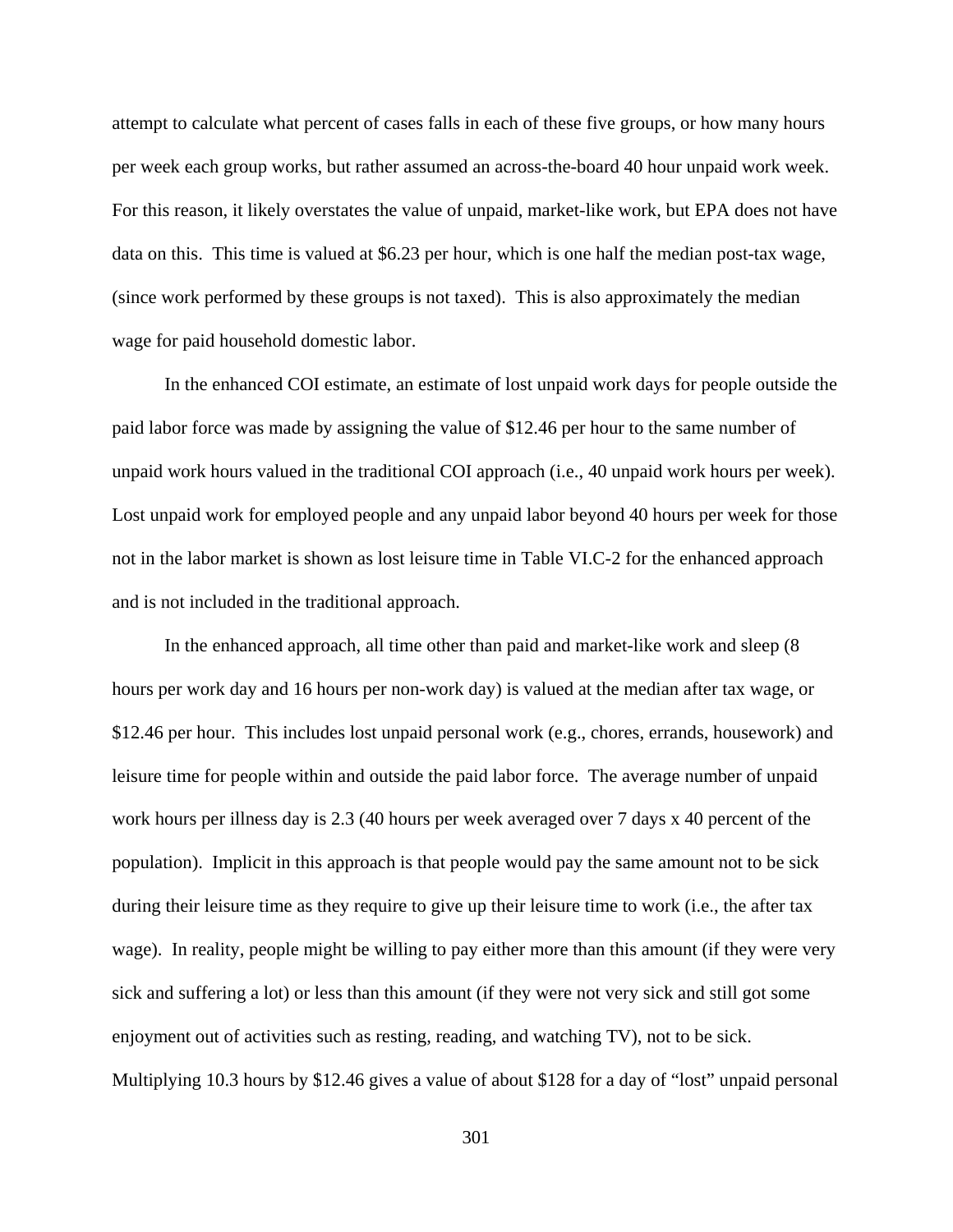work and leisure (i.e., lost utility of being sick). The weighted average number of lost leisure days per case is the same as the weighted average number of lost work days (1.7 days per case).

 In addition, for days when an individual is well enough to work but is still experiencing symptoms, such as diarrhea, the enhanced estimate also includes a 30 percent loss of work and leisure productivity, based on a study of giardiasis illness (Harrington et al. 1985), which is similar to cryptosporidiosis. Appendix P in the EA describes similar productivity losses for other illnesses such as influenza (35% - 73% productivity losses). In the traditional COI analysis, productivity losses are not included for either work or nonwork time. The weighted average number of reduced productivity days per case, for both work and leisure, is 1.3 days.

EPA believes that losses in productivity and lost leisure time are unquestionably present and that these categories have positive value; consequently, the traditional COI estimate understates the true value of these loss categories. EPA notes that these estimates should not be regarded as upper and lower bounds. In particular, the enhanced COI estimate may not fully incorporate the value of pain and suffering, as people may be willing to pay more than \$228 (the sum of the valuation of lost work and leisure) to avoid a day of illness. The traditional COI estimate may not be a lower bound because it includes a valuation for a lost 40 hour work week for all persons not in the labor force, including children and retirees. This may be an overstatement of lost productivity for these groups, which would depend on the impact of such things as missed school work or volunteer activities that may be affected by illness.

As with the avoided mortality valuation, the real wages used in the COI estimates were increased by a real income growth factor that varies by year, but is the equivalent of about 1.9 percent over the 20 year period. This approach of adjusting for real income growth was recommended by the SAB (USEPA 2000d) because the median real wage is expected to grow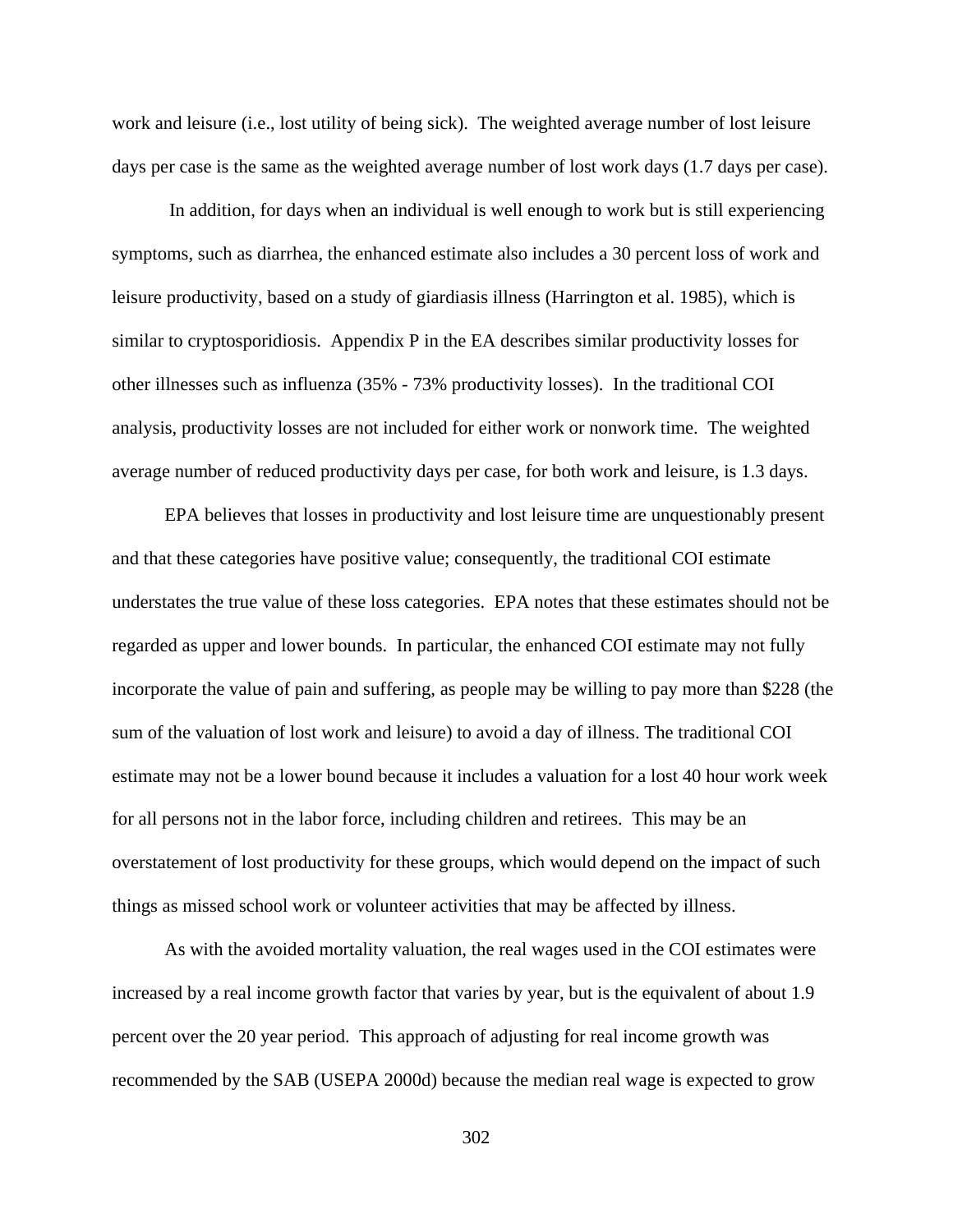each year (by approximately 1.9 percent). Correspondingly, the real income growth factor of the COI estimates increases by the equivalent of 1.9 percent per year (except for medical costs, which are not directly tied to wages). This approach gives a total COI valuation per case in 2010 of \$306 (undiscounted) for the traditional COI estimate and \$985 (undiscounted) for the enhanced COI estimate; the valuation in 2029 is \$381 (undiscounted) for the traditional COI estimate and \$1,316 (undiscounted) for the enhanced COI estimate. There is no difference in the methodology for calculating the COI over this 20 year period of implementation; the change in valuation is due to the underlying change in projected real wages.

Table VI.C-3 summarizes the annual cases of cryptosporidiosis illness and associated deaths avoided due to the LT2ESWTR proposal. Today's rule, on average, is expected to reduce 89,375 to 1,459,126 illnesses and 20 to 314 deaths annually after full implementation (range based on the ICRSSL, ICRSSM, and ICR data sets and model choice for *Cryptosporidium* infectivity).

|               |         | <b>Annual Illnesses Avoided</b> | <b>Annual Deaths Avoided</b>           |     |               |      |  |  |  |
|---------------|---------|---------------------------------|----------------------------------------|-----|---------------|------|--|--|--|
| Data Set      | Low     | <b>Medium</b>                   | High                                   | Low | <b>Medium</b> | High |  |  |  |
|               |         |                                 | <b>Total after Full implementation</b> |     |               |      |  |  |  |
| <b>ICR</b>    | 358,732 | 964,360                         | 1,459,126                              | 76  | 207           | 314  |  |  |  |
| <b>ICRSSL</b> | 89,375  | 230,730                         | 372,507                                | 20  | 52            | 84   |  |  |  |
| <b>ICRSSM</b> | 177,101 | 455,170                         | 711,123                                | 39  | 100           | 156  |  |  |  |
|               |         |                                 | <b>Annual Average over 25 years</b>    |     |               |      |  |  |  |
| <b>ICR</b>    | 264,980 | 712,732                         | 1,078,796                              | 57  | 154           | 232  |  |  |  |
| <b>ICRSSL</b> | 66,187  | 170,977                         | 276,078                                | 15  | 39            | 62   |  |  |  |
| <b>ICRSSM</b> | 130,918 | 336,652                         | 438,203                                | 29  | 74            | 116  |  |  |  |

**Table VI.C-3.**S**Summary of Annual Avoided Illness and Deaths**

Source: The LT2ESWTR Economic Analysis (USEPA 2005a)

Note: High, medium, and low estimates reflect the mean estimates for a range of dose-response modeling assumptions. See Appendix N of the LT2ESWTR Economic Analysis (USEPA, 2005a).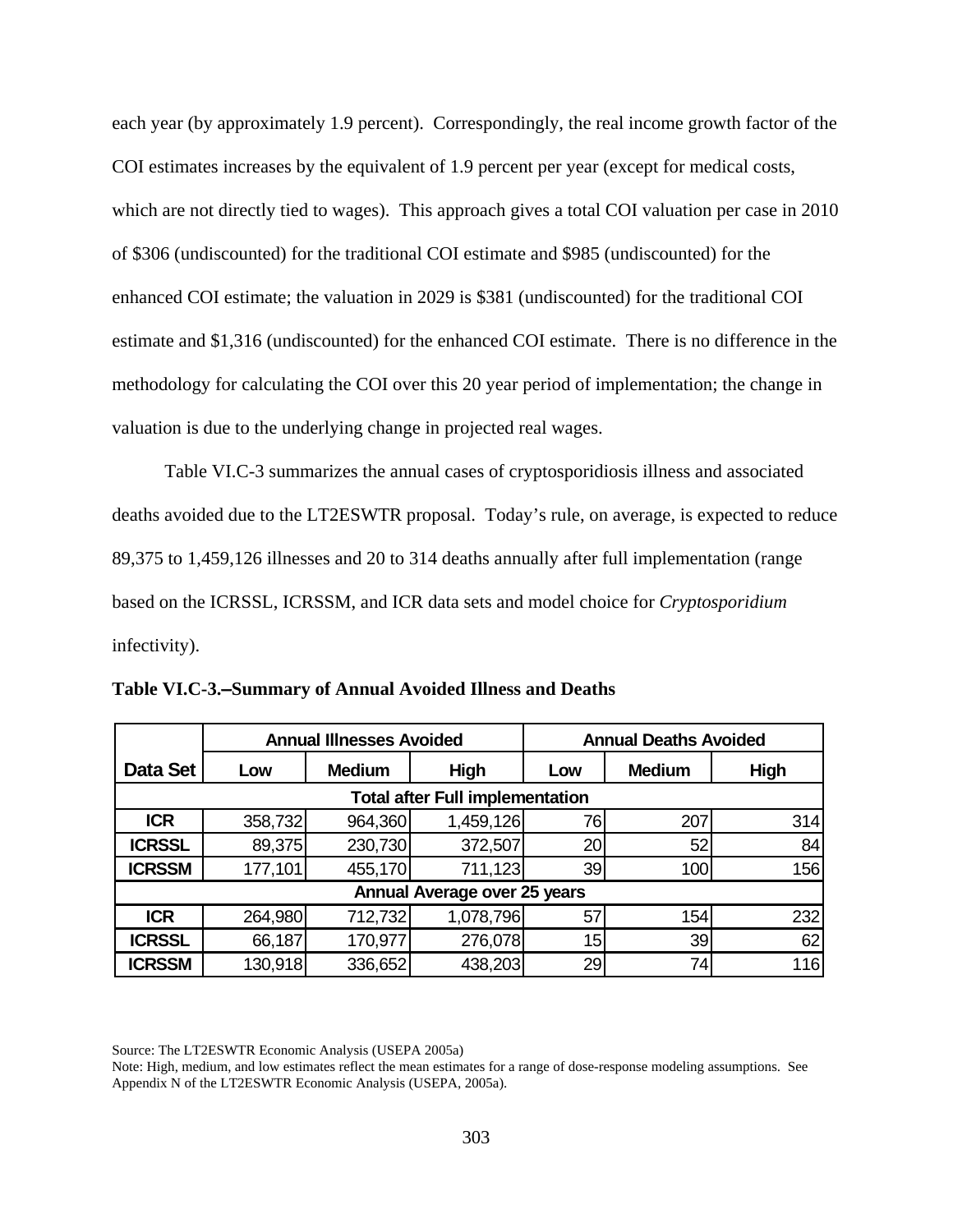Tables VI.C-4a and VI.C-4b show the monetized present value of the benefit for reductions in endemic cryptosporidiosis estimated to result from the LT2ESWTR for the enhanced and traditional COI values, respectively. Estimates are given for the ICR, ICRSSL, and ICRSSM occurrence data sets and for the three infectivity models.

With the enhanced COI and a 3 percent discount rate, the annual present value of the mean benefit estimate ranges from \$177 million to \$2.8 billion; at a 7 percent discount rate, the mean estimate ranges from \$144 million to \$2.3 billion. With the traditional COI, the corresponding mean benefit estimate at a 3 percent discount rate ranges from \$130 million to \$2.0 billion; for a 7 percent discount rate, the mean estimate ranges from \$105 million to \$1.7 billion. None of these values include the unquantified and nonmonetized benefits listed in Table VI.C-1.

|                                    |                           | <b>Value of Benefits</b> |               |       |    |         |  |  |  |  |  |  |  |  |  |
|------------------------------------|---------------------------|--------------------------|---------------|-------|----|---------|--|--|--|--|--|--|--|--|--|
|                                    |                           | (\$ Millions, 2003\$)    |               |       |    |         |  |  |  |  |  |  |  |  |  |
| <b>Data Set</b>                    |                           | Medium  <br>High<br>Low  |               |       |    |         |  |  |  |  |  |  |  |  |  |
| Annualized Value (at 3%, 25 Years) |                           |                          |               |       |    |         |  |  |  |  |  |  |  |  |  |
| <b>ICR</b>                         | \$                        | 687                      | \$            | 1,853 |    | \$2,822 |  |  |  |  |  |  |  |  |  |
| <b>ICRSSL</b>                      | \$                        | 177                      | $\mathcal{L}$ | 458   | \$ | 744     |  |  |  |  |  |  |  |  |  |
| <b>ICRSSM</b>                      | $\boldsymbol{\mathsf{S}}$ | 344                      | \$            | 886   | \$ | 1,393   |  |  |  |  |  |  |  |  |  |
| Annualized Value (at 7%, 25 Years) |                           |                          |               |       |    |         |  |  |  |  |  |  |  |  |  |
| <b>ICR</b>                         | \$                        | 556                      | \$            | 1,501 | \$ | 2,286   |  |  |  |  |  |  |  |  |  |
| <b>ICRSSL</b>                      | \$                        | 144                      | \$            | 371   | \$ | 603     |  |  |  |  |  |  |  |  |  |
| <b>ICRSSM</b>                      | \$                        | 279                      | \$            | 718   | \$ | 1,128   |  |  |  |  |  |  |  |  |  |

**Table VI.C-4a.**S**Summary of Quantified Benefits—Enhanced COI1 (\$millions, 2003\$)**

**Table VI.C-4b.--Summary of Quantified Benefits—Traditional COI1 (\$Millions, 2003\$)**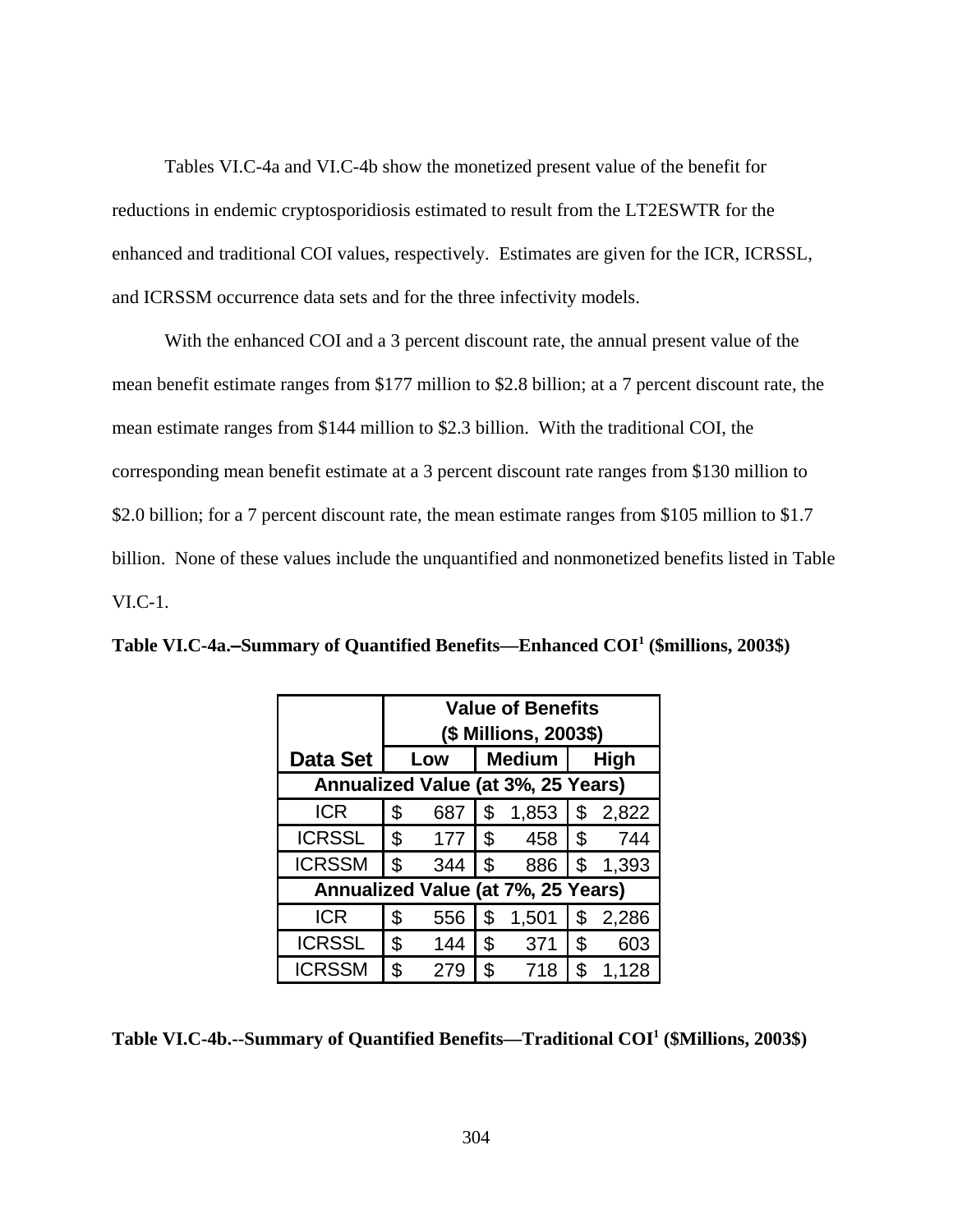|                                    |                              | <b>Value of Benefits</b> |              |       |              |       |  |  |  |  |  |  |  |  |
|------------------------------------|------------------------------|--------------------------|--------------|-------|--------------|-------|--|--|--|--|--|--|--|--|
|                                    |                              | (\$ Millions, 2003\$)    |              |       |              |       |  |  |  |  |  |  |  |  |
| <b>Data Set</b>                    | <b>Medium</b><br>High<br>Low |                          |              |       |              |       |  |  |  |  |  |  |  |  |
| Annualized Value (at 3%, 25 Years) |                              |                          |              |       |              |       |  |  |  |  |  |  |  |  |
| <b>ICR</b>                         | \$                           | 497                      | \$           | 1,341 | \$           | 2,047 |  |  |  |  |  |  |  |  |
| <b>ICRSSL</b>                      | \$                           | 130                      | $\mathbb{S}$ | 335   | I \$         | 546   |  |  |  |  |  |  |  |  |
| <b>ICRSSM</b>                      | \$                           | 250                      | \$           | 644   | \$           | 1,014 |  |  |  |  |  |  |  |  |
| Annualized Value (at 7%, 25 Years) |                              |                          |              |       |              |       |  |  |  |  |  |  |  |  |
| <b>ICR</b>                         | \$                           | 403                      | \$           | 1,089 | \$           | 1,662 |  |  |  |  |  |  |  |  |
| <b>ICRSSL</b>                      | \$                           | 105                      | \$           | 272   | $\mathbb{S}$ | 443   |  |  |  |  |  |  |  |  |
| <b>ICRSSM</b>                      | \$                           | 203                      | \$           | 523   | \$           | 824   |  |  |  |  |  |  |  |  |

<sup>1</sup> The traditional COI only includes valuation for medical costs and lost work time (including some portion of unpaid household production and other market like work). The enhanced COI also factors in valuations for lost personal time (non-worktime) such as child care and homemaking (to the extent not covered by the traditional COI), time with family, and recreation, and lost productivity in both work and leisure on days when workers are ill but go to work anyway. Source: The LT2ESWTR Economic Analysis (USEPA 2005a)

Note: High, medium, and low estimates reflect the mean estimates for a range of dose-response modeling assumptions. See Appendix N of the LT2ESWTR Economic Analysis (USEPA, 2005a)

*a. Filtered PWSs*. Benefits to the approximately 168 million people served by filtered surface water and GWUDI PWSs range from 34,000 to 702,000 reduction in mean annual cases of endemic illness based on three infectivity models and ICRSSL, ICRSSM, and ICR data sets. In addition, premature mortality is expected to be reduced by an average of 6 to 116 deaths annually.

*b. Unfiltered PWSs.* The 10 million people served by unfiltered surface water or

GWUDI PWSs will see a significant reduction in cryptosporidiosis as a result of the

LT2ESWTR. In this population, the rule is expected to reduce approximately 55,000 to 758,000

cases of illness and 14 to 197 premature deaths annually.

For unfiltered PWSs, only the ICR data set is used to directly calculate illness reduction because it is the only data set that includes sufficient information on unfiltered PWSs. Illness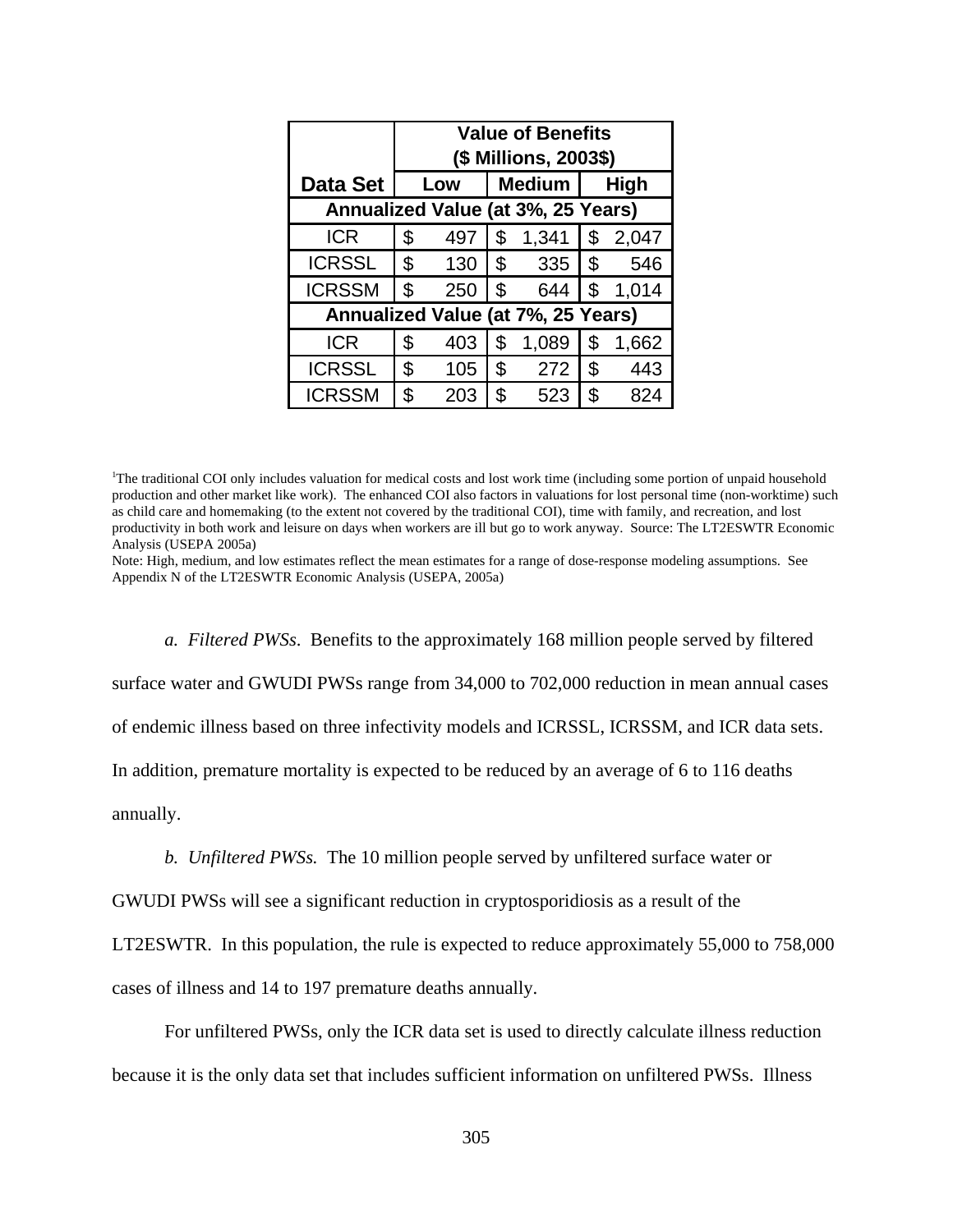reduction in unfiltered PWSs was estimated for the ICRSSL and ICRSSM data sets by multiplying the ICR unfiltered PWS result by the ratio, for the quantity estimated, between filtered PWS results from the supplemental survey data set (SSM or SSL) and filtered PWS results from the ICR.

### 3. Timing of benefits accrual (latency)

In previous rulemakings, some commenters have argued that the Agency should consider an assumed time lag or latency period in its benefits calculations. The Agency has not conducted a latency analysis for this rule because cryptosporidiosis is an acute illness; therefore, very little time elapses between exposure, illness, and mortality. However, EPA does account for benefits and costs that occur in future years by converting these to present value estimates.

## *D. What Are the Costs of the LT2ESWTR?*

In order to estimate the costs of today's rule, the Agency considered impacts on PWSs and on States (including territories and EPA implementation in non-primacy States). Summary information on these costs follows, with more detailed information in chapter 6 of the LT2ESWTR EA (USEPA 2005a). A detailed discussion of the requirements of today's rule is located in section IV of this preamble.

1. Total annualized present value costs

Tables VI.D-1 summarizes the annualized present value cost estimates for the LT2ESWTR at 3 percent and 7 percent discount rates. The mean annualized present value costs of the LT2ESWTR are estimated to range from approximately \$93 to \$133 million using a 3 percent discount rate and \$107 to \$150 million using a 7 percent discount rate. This range in mean cost estimates is associated with the different *Cryptosporidium* occurrence data sets. In addition to mean estimates of costs, the Agency calculated 90 percent confidence bounds by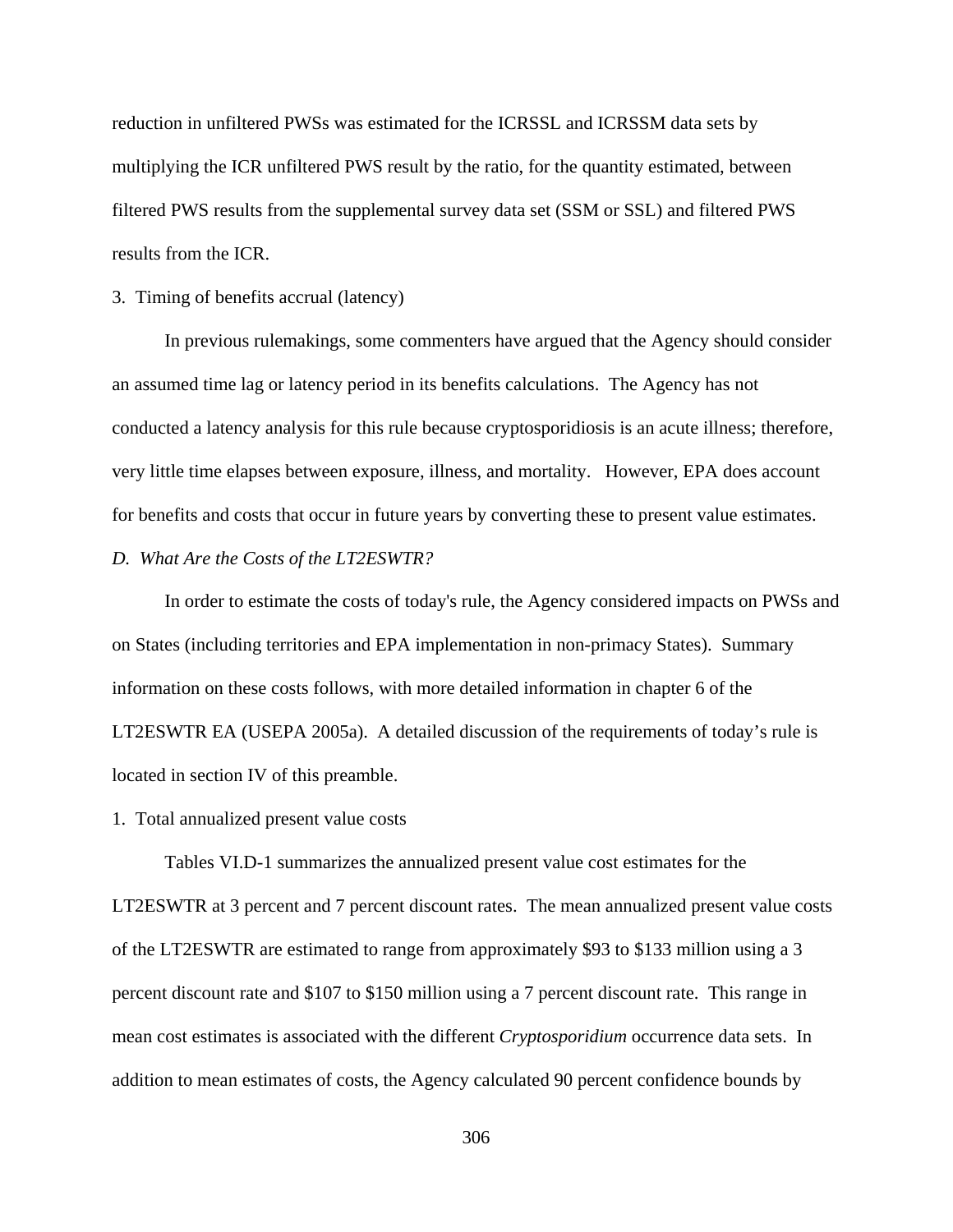considering the uncertainty in *Cryptosporidium* occurrence estimates and the uncertainty around the mean unit technology costs (USEPA 2005a).

PWSs will incur approximately 99 percent of the rule's total annualized present value costs. States incur the remaining rule costs. Table VI.D-2 shows the undiscounted initial capital and one-time costs broken out by rule component. A comparison of annualized present value costs among the rule alternatives considered by the Agency is located in section VI.F of this preamble.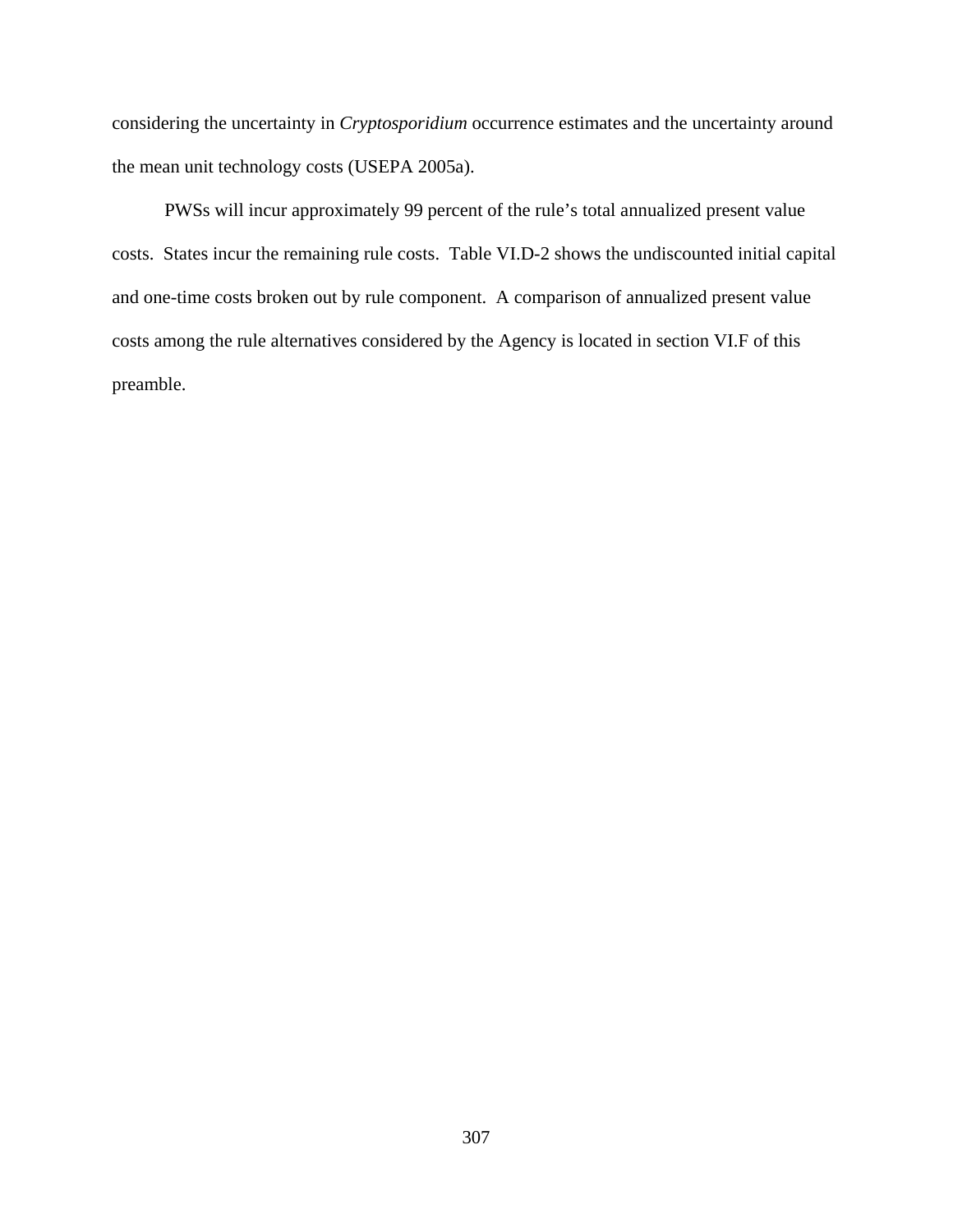|                     |                          | ICR                      |                          |              | <b>ICRSSL</b> |                          | <b>ICRSSM</b>            |                          |                          |  |  |
|---------------------|--------------------------|--------------------------|--------------------------|--------------|---------------|--------------------------|--------------------------|--------------------------|--------------------------|--|--|
|                     |                          |                          | <b>Confidence Bounds</b> |              |               | <b>Confidence Bounds</b> |                          | <b>Confidence Bounds</b> |                          |  |  |
|                     | Mean                     | 5th %ile                 | 95th %ile                | Mean         | 5th %ile      | 95th %ile                | Mean                     | 5th %ile                 | 95th %ile                |  |  |
|                     |                          |                          |                          |              | 3%            |                          |                          |                          |                          |  |  |
| National            | \$133.42                 | $\mathfrak{L}$<br>111.05 | 160.00<br>$\mathfrak{L}$ | \$<br>92.88  | 72.11<br>\$   | $\mathbb{S}$<br>112.17   | $\mathfrak{L}$<br>105.90 | 86.30<br>\$              | 125.74<br>$\mathfrak{L}$ |  |  |
| <b>System Total</b> | \$132.27                 | 109.91<br>$\mathbb{S}$   | 158.83<br>\$             | \$<br>91.78  | 71.03         | \$<br>111.07             | 104.79<br>\$             | 85.20<br>S               | 124.62<br>\$             |  |  |
| <b>State Total</b>  | 1.15<br>\$               | 1.14                     | 1.17<br>\$               | 1.09<br>\$   | 1.08          | 1.10                     | 1.11                     | 1.10<br>S                | 1.12                     |  |  |
|                     |                          |                          |                          |              | 7%            |                          |                          |                          |                          |  |  |
| National            | 150.48<br>$\mathfrak{L}$ | 125.12<br>$\mathbb{S}$   | 180.61<br>\$             | \$<br>106.77 | 83.21<br>S    | 128.83<br>\$             | 120.93<br>$\mathbb{S}$   | 98.58<br>\$              | 143.61<br>$\mathbb{S}$   |  |  |
| <b>System Total</b> | 149.07<br>\$             | 123.72<br>\$             | 179.19<br>\$             | 105.42<br>\$ | 81.87<br>S    | 127.47<br>\$             | 119.56<br>\$             | 97.22<br>\$              | 142.23<br>S              |  |  |
| <b>State Total</b>  | \$<br>1.41               | 1.39                     | 1.42                     | 1.35         | 1.34          | 1.36                     | 1.37                     | 1.36                     | 1.38                     |  |  |

| Table VI.D-1.– Annualized Present Value Costs for the LT2ESWTR (\$millions, 2003\$) |  |  |  |  |  |
|-------------------------------------------------------------------------------------|--|--|--|--|--|
|-------------------------------------------------------------------------------------|--|--|--|--|--|

Source: Chapter 6 of the *LT2ESWTR Economic Analysis* (USEPA 2005a)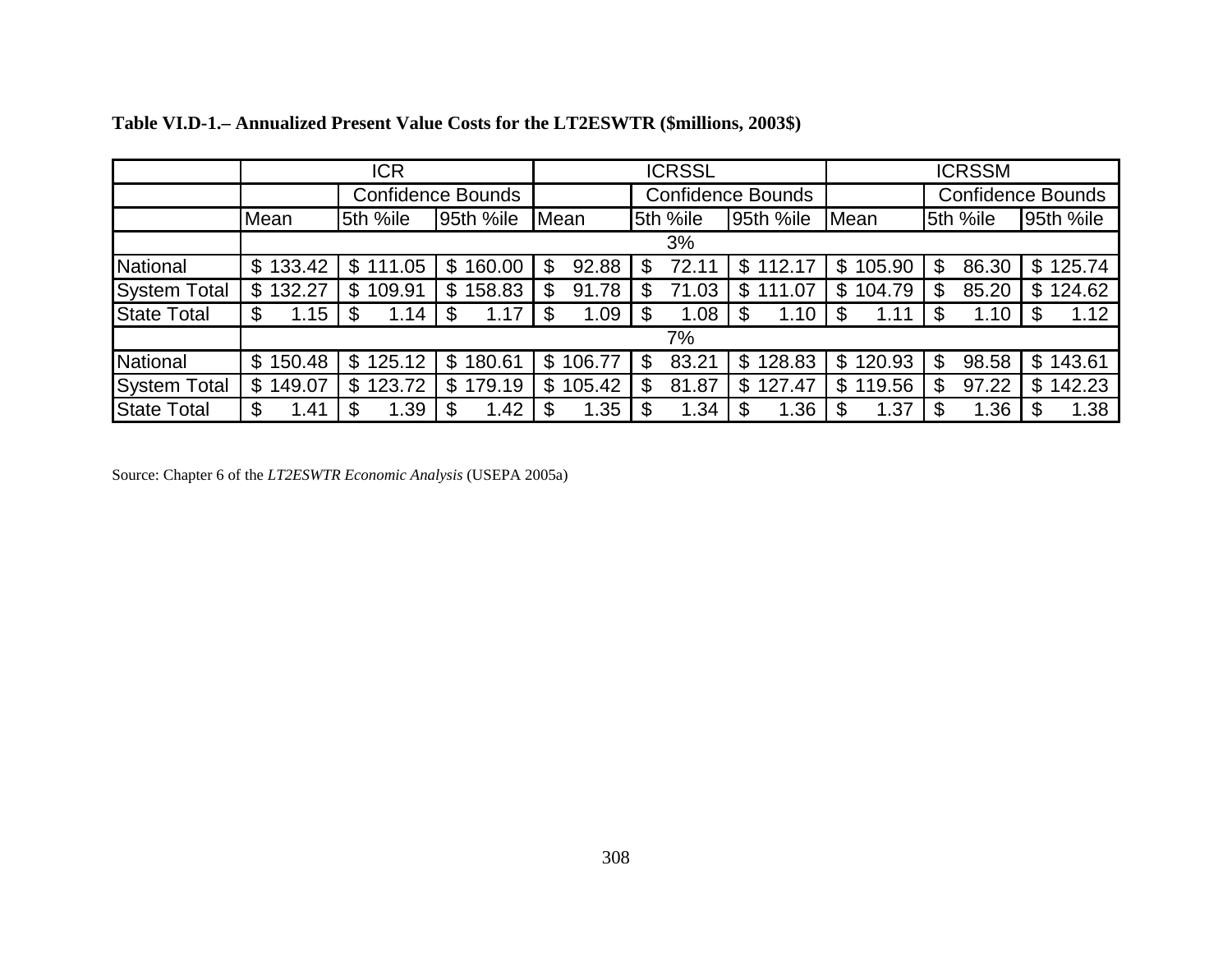|                             | Serving < 10,000 People |            |    |               |    |               |                | Serving > 10,000 People   |               |               |              | All Systems               |               |                           |               |
|-----------------------------|-------------------------|------------|----|---------------|----|---------------|----------------|---------------------------|---------------|---------------|--------------|---------------------------|---------------|---------------------------|---------------|
| <b>Type of Cost</b>         |                         | <b>ICR</b> |    | <b>ICRSSL</b> |    | <b>ICRSSM</b> | <b>ICR</b>     |                           | <b>ICRSSL</b> | <b>ICRSSM</b> | <b>ICR</b>   |                           | <b>ICRSSL</b> |                           | <b>ICRSSM</b> |
| <b>Total</b>                |                         |            |    |               |    |               |                |                           |               |               |              |                           |               |                           |               |
| National (System + State)   |                         |            |    |               |    |               |                |                           |               |               | \$2,104.32   |                           | \$1,526.27    | $\boldsymbol{\mathsf{S}}$ | 1,719.41      |
| <b>System</b>               |                         |            |    |               |    |               |                |                           |               |               |              |                           |               |                           |               |
| <b>System Total</b>         |                         | \$214.30   |    | \$132.32      |    | \$157.93      | \$<br>,869.74  |                           | \$1,373.81    | \$1,541.30    | \$2,084.04   |                           | \$1,506.13    | \$                        | ,699.23       |
| Treatment                   |                         | \$140.74   | \$ | 76.26         | \$ | 94.75         | \$<br>1,706.86 |                           | \$1,208.24    | \$1,376.73    | \$1,847.60   |                           | \$1,284.50    | \$                        | ,471.48       |
| Implementation              | \$                      | .19        | \$ | 1.19          | \$ | 1.19          | \$<br>0.39     | \$                        | 0.39          | \$<br>0.39    | \$<br>1.59   | \$                        | 1.59          | \$                        | 1.59          |
| <b>Initial Monitoring</b>   | \$                      | 38.03      | \$ | 28.27         | \$ | 32.07         | \$<br>26.77    | $\boldsymbol{\mathsf{S}}$ | 26.77         | \$<br>26.77   | \$<br>64.80  | $\boldsymbol{\mathsf{S}}$ | 55.04         | \$                        | 58.84         |
| <b>Second Monitoring</b>    | \$                      | 33.47      | \$ | 26.05         | \$ | 29.30         | \$<br>18.01    | \$                        | 20.97         | \$<br>19.86   | \$<br>51.48  | \$                        | 47.02         | \$                        | 49.16         |
| Benchmarking                | \$                      | 0.07       | \$ | 0.04          | \$ | 0.05          | \$<br>0.08     | \$                        | 0.06          | \$<br>0.07    | \$<br>0.16   | $\boldsymbol{\mathsf{S}}$ | 0.10          | \$                        | 0.11          |
| <b>Tech Reporting</b>       | \$                      | 0.65       | \$ | 0.37          | \$ | 0.43          | \$<br>0.74     | \$                        | 0.49          | \$<br>0.58    | \$<br>1.39   | \$                        | 0.86          | \$                        | 1.01          |
| <b>Uncovered Reservoirs</b> | \$                      | 0.14       | \$ | 0.14          | \$ | 0.14          | \$<br>116.88   | -\$                       | 116.88        | \$<br>116.88  | \$<br>117.03 | -\$                       | 117.03        | \$                        | 117.03        |
| <b>State</b>                |                         |            |    |               |    |               |                |                           |               |               |              |                           |               |                           |               |
| <b>State Total</b>          |                         |            |    |               |    |               |                |                           |               |               | \$<br>20.28  | -\$                       | 20.15         | \$                        | 20.19         |
| Implementation              |                         |            |    |               |    |               |                |                           |               |               | \$<br>7.77   | \$                        | 7.77          | \$                        | 7.77          |
| <b>Initial Monitoring</b>   |                         |            |    |               |    |               |                |                           |               |               | \$<br>5.98   | \$                        | 5.98          | \$                        | 5.98          |
| Second Monitoring           |                         |            |    |               |    |               |                |                           |               |               | \$<br>6.18   | \$                        | 6.18          | $\boldsymbol{\mathsf{S}}$ | 6.18          |
| Benchmarking                |                         |            |    |               |    |               |                |                           |               |               | \$<br>0.09   | \$                        | 0.06          | \$                        | 0.07          |
| <b>Tech Reporting</b>       |                         |            |    |               |    |               |                |                           |               |               | \$<br>0.27   | \$                        | 0.17          | \$                        | 0.19          |
| <b>Uncovered Reservoirs</b> |                         |            |    |               |    |               |                |                           |               |               | \$<br>0.00   |                           | 0.00          |                           | 0.00          |

# **Table VI.D-2.–Initial Capital and One-time Costs for the LT2ESWTR (\$millions, 2003\$)**

Source: Chapter 6 of the *LT2ESWTR Economic Analysis* (USEPA 2005a)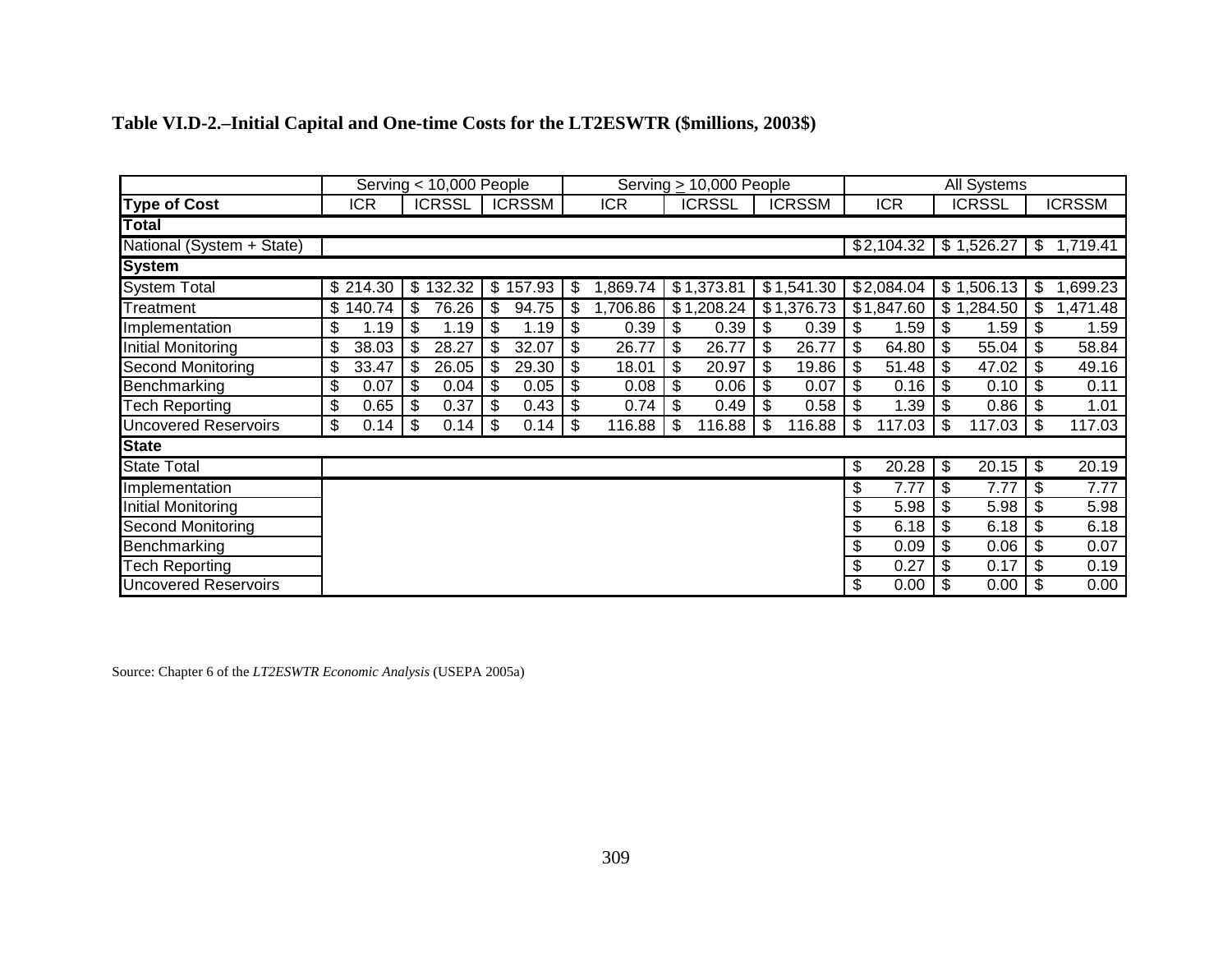### 2. PWS costs

Table VI.D-3 shows the number of filtered and unfiltered PWSs that will incur costs by rule provision. All PWSs that treat surface water or GWUDI (i.e., nonpurchased PWSs) will incur one-time costs that include time for staff training on rule requirements. PWSs will incur monitoring costs to assess source water *Cryptosporidium* levels, though monitoring requirements vary by PWS size (large vs. small) and PWS type (filtered vs. unfiltered). Some PWSs will incur costs for additional *Cryptosporidium* treatment, where required, and for covering or treating uncovered finished water reservoirs.

# **Table VI.D-3.– Number of Filtered and Unfiltered PWSs and Plants Expected to Incur Monitoring and Treatment Costs**<sup>1</sup>

|                |                                              |                                                                      | <b>Nonpurchased Systems and Plants</b> |                          |                                                                                           |                         |                         |                                                                 |  |  |  |
|----------------|----------------------------------------------|----------------------------------------------------------------------|----------------------------------------|--------------------------|-------------------------------------------------------------------------------------------|-------------------------|-------------------------|-----------------------------------------------------------------|--|--|--|
|                | <b>Source Water Monitoring - Plants</b>      |                                                                      |                                        |                          |                                                                                           |                         |                         |                                                                 |  |  |  |
| <b>Dataset</b> | <b>System Size</b><br>(population<br>served) | <b>Systems</b><br><b>Incurring</b><br>Implementation<br><b>Costs</b> | Initial E.<br>Coli                     | <b>Initial</b><br>Crypto | <b>Future</b><br>E. coli<br>Monitoring   Monitoring   Monitoring   Monitoring   Treatment | <b>Future</b><br>Crypto | <b>Plants</b><br>Adding | <b>Systems</b><br>with<br><b>Uncovered</b><br><b>Reservoirs</b> |  |  |  |
|                |                                              | А                                                                    | в                                      | C                        | D                                                                                         | Е                       | F                       | G                                                               |  |  |  |
|                | < 10,000                                     | 5,663                                                                | 5,575                                  | 1,978                    | 4,977                                                                                     | 1,732                   | 2,205                   | 12 <sup>2</sup>                                                 |  |  |  |
| <b>ICR</b>     | >10,000                                      | 1,493                                                                | 1,733                                  | 1,762                    | 1,184                                                                                     | 1,184                   | 677                     | 69                                                              |  |  |  |
|                | Total                                        | 7,156                                                                | 7,308                                  | 3,741                    | 6,161                                                                                     | 2,916                   | 2,882                   | 81                                                              |  |  |  |
|                | < 10,000                                     |                                                                      |                                        | 1,285                    | 5,237                                                                                     | 1,171                   | 1,428                   |                                                                 |  |  |  |
| <b>ICRSSL</b>  | > 10,000                                     | Same as ICR                                                          |                                        | 1,762                    | 1,379                                                                                     | 1,379                   | 440                     | Same as                                                         |  |  |  |
|                | Total                                        |                                                                      |                                        | 3,047                    | 6,615                                                                                     | 2,550                   | 1,868                   | ICR.                                                            |  |  |  |
|                | < 10,000                                     |                                                                      |                                        | 1,555                    | 5,181                                                                                     | 1.409                   | 1,729                   |                                                                 |  |  |  |
| <b>ICRSSM</b>  | > 10,000                                     | Same as ICR                                                          |                                        | 1,762                    | 1,306                                                                                     | 1,306                   | 531                     | Same as                                                         |  |  |  |
|                | Total                                        |                                                                      |                                        | 3,317                    | 6,487                                                                                     | 2,715                   | 2,260                   | <b>ICR</b>                                                      |  |  |  |

1 Numbers shown for plants monitoring include nonpurchased plants only. Numbers shown for plants adding treatment include both nonpurchased plants and a fraction of plants purchasing water that could not be linked to their wholesale plant. Source: Chapter 6 of the *LT2ESWTR Economic Analysis* (USEPA 2005a)

*a. Source water monitoring costs.* Source water monitoring costs are structured on a per-

plant basis. There are three types of monitoring that plants may be required to

conduct—turbidity, *E. coli*, and *Cryptosporidium*. Source water turbidity is a common water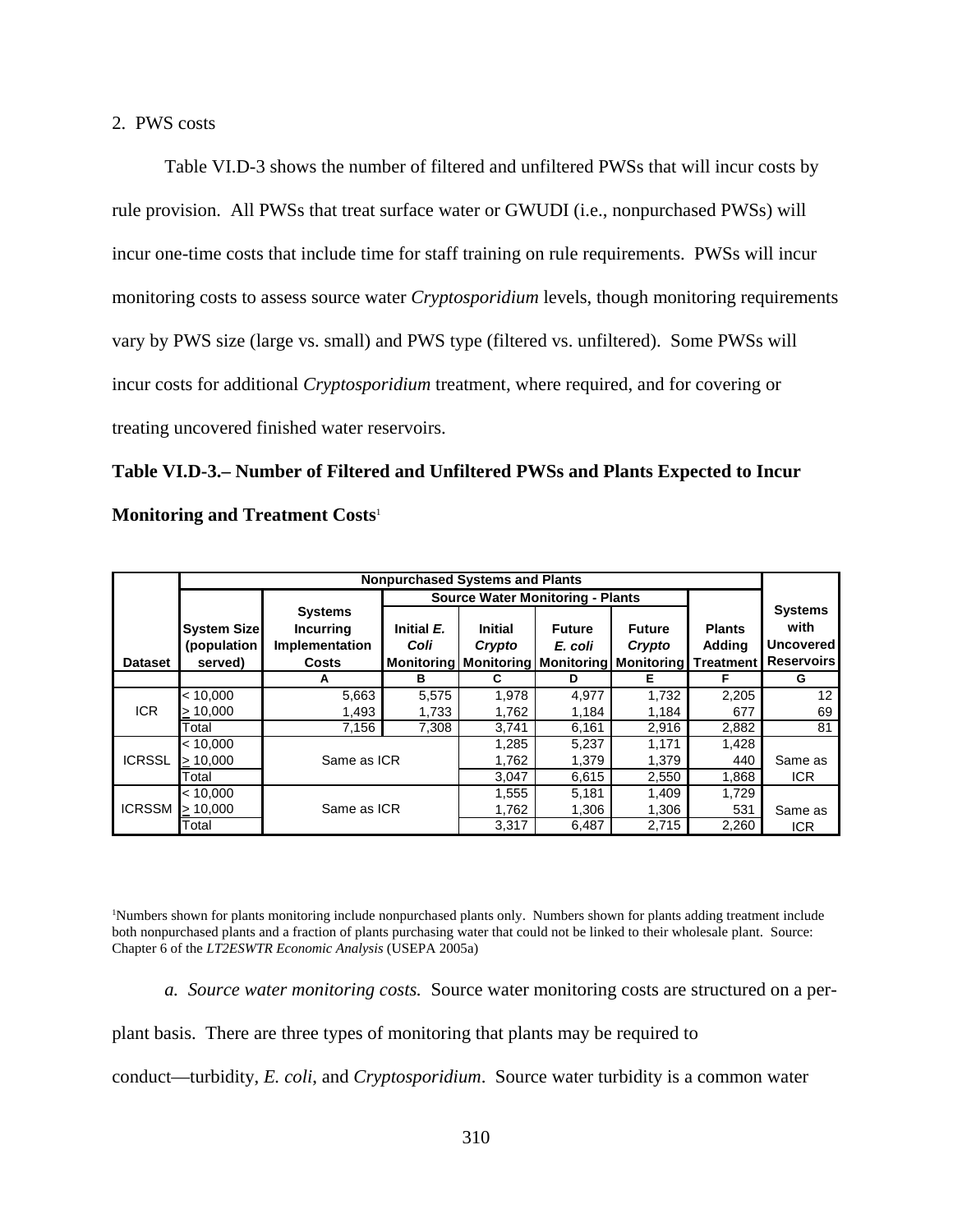quality parameter used for plant operational control. Also, to meet SWTR, LT1ESWTR, and IESWTR requirements, most PWSs have turbidity analytical equipment in-house and operators are experienced with turbidity measurement. Thus, EPA assumes that the incremental turbidity monitoring burden associated with the LT2ESWTR is negligible.

Filtered plants in small PWSs initially will be required to conduct 1 year of biweekly *E. coli* source water monitoring. These plants will be required to monitor for *Cryptosporidium* if *E. coli* levels exceed 10 *E. coli*/100 mL for lakes and reservoir sources or 50 *E. coli*/100 mL for flowing stream sources. EPA estimated the percent of small plants that would be triggered into *Cryptosporidium* monitoring as being equal to the percent of large plants that would fall into any bin requiring additional treatment.

Estimates of laboratory fees, shipping costs, labor hours for sample collection, and hours for reporting results were used to predict PWS costs for initial source water monitoring under the LT2ESWTR. Table VI.D-4 summarizes the present value of monitoring costs for initial bin classification. Total present value monitoring costs for initial bin classification range from \$45 million to \$59 million depending on the occurrence data set and discount rate. Appendix D of the LT2ESWTR EA provides a full explanation of how these costs were developed (USEPA 2005a).

*b. Filtered PWSs treatment costs.* The Agency calculated treatment costs by estimating the number of plants that will add treatment technologies and coupling these estimates with unit costs (\$/plant) of the selected technologies. Table VI.D-5 shows the number of plants estimated to select different treatment technologies; Table VI.D-6 summarizes the present value treatment costs and annualized present value costs for both filtered and unfiltered PWSs.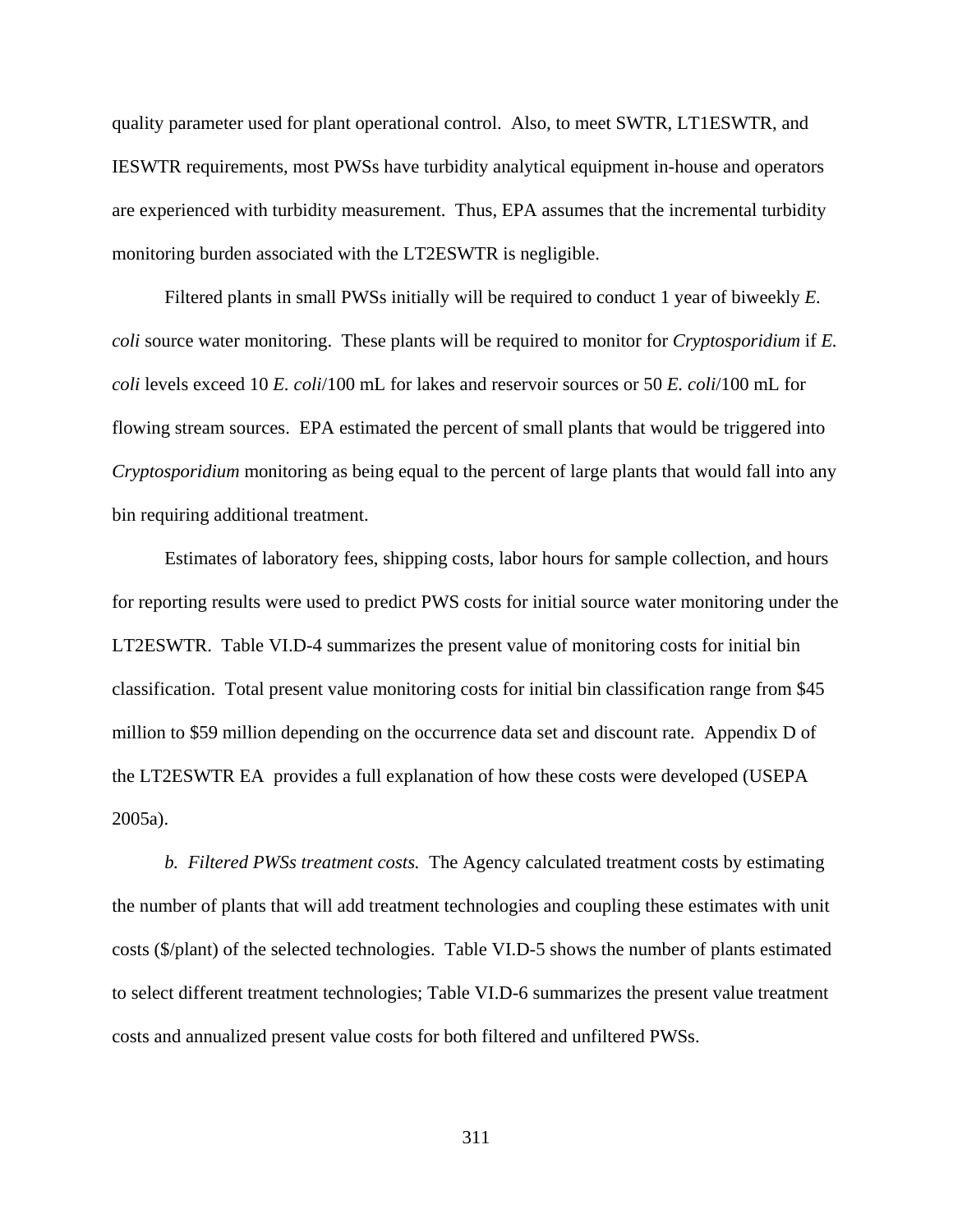### **Table VI.D-4.– Summary of Present Value Monitoring Costs for Initial Bin Classification**

**(\$millions, 2003\$)**

|               | <b>ICR</b>               |       |    |          |    |           | <b>ICRSSL</b> |             |                          |                  |    |           |    | <b>ICRSSM</b> |                          |          |    |           |  |
|---------------|--------------------------|-------|----|----------|----|-----------|---------------|-------------|--------------------------|------------------|----|-----------|----|---------------|--------------------------|----------|----|-----------|--|
| System        | <b>Confidence Bounds</b> |       |    |          |    |           |               |             | <b>Confidence Bounds</b> |                  |    |           |    |               | <b>Confidence Bounds</b> |          |    |           |  |
| <b>Size</b>   |                          | Mean  |    | 5th %ile |    | 95th %ile |               | <b>Mean</b> |                          | 5th %ile         |    | 95th %ile |    | <b>Mean</b>   |                          | 5th %ile |    | 95th %ile |  |
|               |                          |       |    |          |    |           |               |             |                          | 3 Percent        |    |           |    |               |                          |          |    |           |  |
| < 10,000      | \$                       | 33.79 | \$ | 32.11    | \$ | 36.63     | \$            | 25.24       | S                        | 22.02            | S  | 27.44     | \$ | 28.57         | \$                       | 26.36    | \$ | 30.43     |  |
| $\geq 10,000$ | \$                       | 25.22 | \$ | 25.22    | S  | 25.22     | \$            | 25.22       | \$                       | 25.22            | \$ | 25.22     | S  | 25.22         | \$                       | 25.22    | \$ | 25.22     |  |
| Total         | \$                       | 59.01 | \$ | 57.33    | \$ | 61.86     | \$            | 50.46       | \$                       | 47.24            | \$ | 52.66     | \$ | 53.79         | \$                       | 51.58    | \$ | 55.66     |  |
|               |                          |       |    |          |    |           |               |             |                          | <b>7 Percent</b> |    |           |    |               |                          |          |    |           |  |
| < 10,000      | \$                       | 29.05 | \$ | 27.64    | \$ | 31.45     | \$            | 21.85       | \$                       | 19.13            | \$ | 23.70     | \$ | 24.65         | \$                       | 22.79    | \$ | 26.22     |  |
| $\geq 10,000$ | \$                       | 23.38 | S  | 23.38    | \$ | 23.38     | \$            | 23.38       | \$                       | 23.38            | \$ | 23.38     | S  | 23.38         | S                        | 23.38    | S  | 23.38     |  |
| Total         | \$                       | 52.42 | \$ | 51.01    | \$ | 54.82     | \$            | 45.22       | \$.                      | 42.50            | \$ | 47.07     | S  | 48.02         | \$                       | 46.17    | S  | 49.60     |  |

Source: Chapter 6 of the LT2ESWTR Economic Analysis (USEPA 2005a)

To estimate the number of filtered plants that would select a particular treatment technology, EPA followed a two step process. First, the number of plants that will be assigned to treatment bins requiring additional treatment was estimated. Second, the treatment technologies that plants will choose to meet these requirements was estimated using a "least-cost decision tree." In this estimate, EPA assumed that PWSs will select the least expensive technology or combination of technologies to meet the log removal requirements of a given treatment bin. Technology selections were constrained by maximum use percentages, which recognize that some plants will not be able to implement certain technologies because of sitespecific conditions. In addition, certain potentially lower cost components of the microbial toolbox, such as changes to the plant intake, were not included because EPA lacked data to estimate the number of plants that could select it. These limitations on technology use may result in an overestimate of costs. An in-depth discussion of the technology selection methodology and unit cost estimates can be found in Appendices E and F of the LT2ESWTR EA (USEPA 2005a).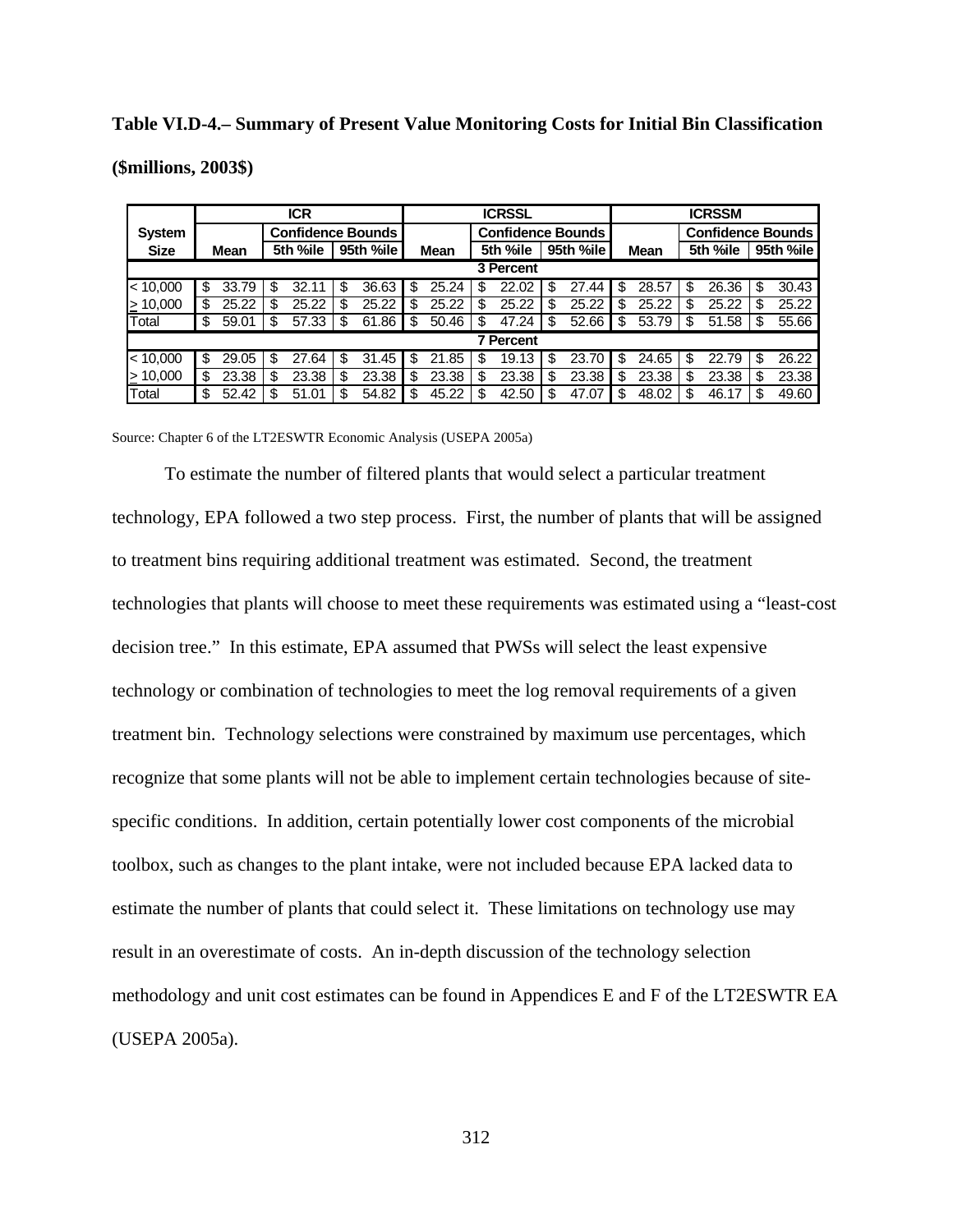| <b>Technology</b>       |            | Data Set <sup>2</sup> |               | <b>Technology</b>       |            |               |               |
|-------------------------|------------|-----------------------|---------------|-------------------------|------------|---------------|---------------|
| Selections <sup>1</sup> | <b>ICR</b> | <b>ICRSSL</b>         | <b>ICRSSM</b> | Selections <sup>1</sup> | <b>ICR</b> | <b>ICRSSL</b> | <b>ICRSSM</b> |
| <b>Bag Filter</b>       |            |                       |               | Ozone                   |            |               |               |
| $1.0$ Log               | 1,523      | 1.219                 | 1.421         | $0.5$ Log               | 27         | 21            | 25            |
| Cartridge Filter        |            |                       |               | Ozone                   |            |               |               |
| $2.0$ Log               | 209        | 20                    | 58            | $1.0$ Log               | 18         | 14            | 16            |
| <b>Combined Filter</b>  |            |                       |               |                         |            |               |               |
| Performance             |            |                       |               | Ozone                   |            |               |               |
| $0.5$ Log               | 16         | 12                    | 14            | $2.0$ Log               | 10         | 3             | 4             |
| In-bank Filtration      |            |                       |               | Secondary Filter        |            |               |               |
| $1.0$ Log               | 6          | 5                     | 6             | $1.0$ Log               | $\Omega$   | 0             | 0             |
| <b>MF/UF</b>            |            |                       |               | UV                      |            |               |               |
| $2.5$ Log               | 37         | 13                    | 18            | $2.5$ Log               | 979        | 503           | 641           |
|                         |            |                       |               | <b>WS Control</b>       |            |               |               |
|                         |            |                       |               | $0.5$ Log               | 0          | 0             | $\Omega$      |

**Table VI.D-5.– Filtered Plant Technology Selection Forecasts**

<sup>1</sup>Some plants are projected to select more than one technology to meet LT2ESWTR bin requirements. Forecasts represent the median occurrence distribution. Source: Chapter 6 of the *LT2ESWTR Economic Analysis* (USEPA 2005a)

*c. Unfiltered PWSs treatment costs.* The LT2ESWTR requires all unfiltered PWSs to achieve 2-log of inactivation if their mean source water *Cryptosporidium* concentration is less than or equal to 0.01 oocysts/L and 3-log of inactivation if it is greater than 0.01 oocysts/L. For most PWSs, UV appears to be the least expensive technology that can achieve these levels of *Cryptosporidium* inactivation, and EPA expects UV to be widely used by unfiltered PWSs to meet today's rule requirements. However, as with filtered PWSs, EPA estimated that a small percentage of plants would elect to install a technology more expensive than UV due to the configuration of existing equipment or other factors. Ozone is the next least expensive technology that will meet the inactivation requirements for some PWSs and EPA estimated that it will be used by plants that do not use UV.

All unfiltered PWSs must meet requirements of the LT2ESWTR; therefore, 100 percent of unfiltered PWSs are estimated to add technology. This assumes that no unfiltered PWSs currently use these additional treatment technologies. For this cost analysis, EPA assumed that all very small unfiltered PWSs will use UV; for all other unfiltered PWS sizes, EPA estimated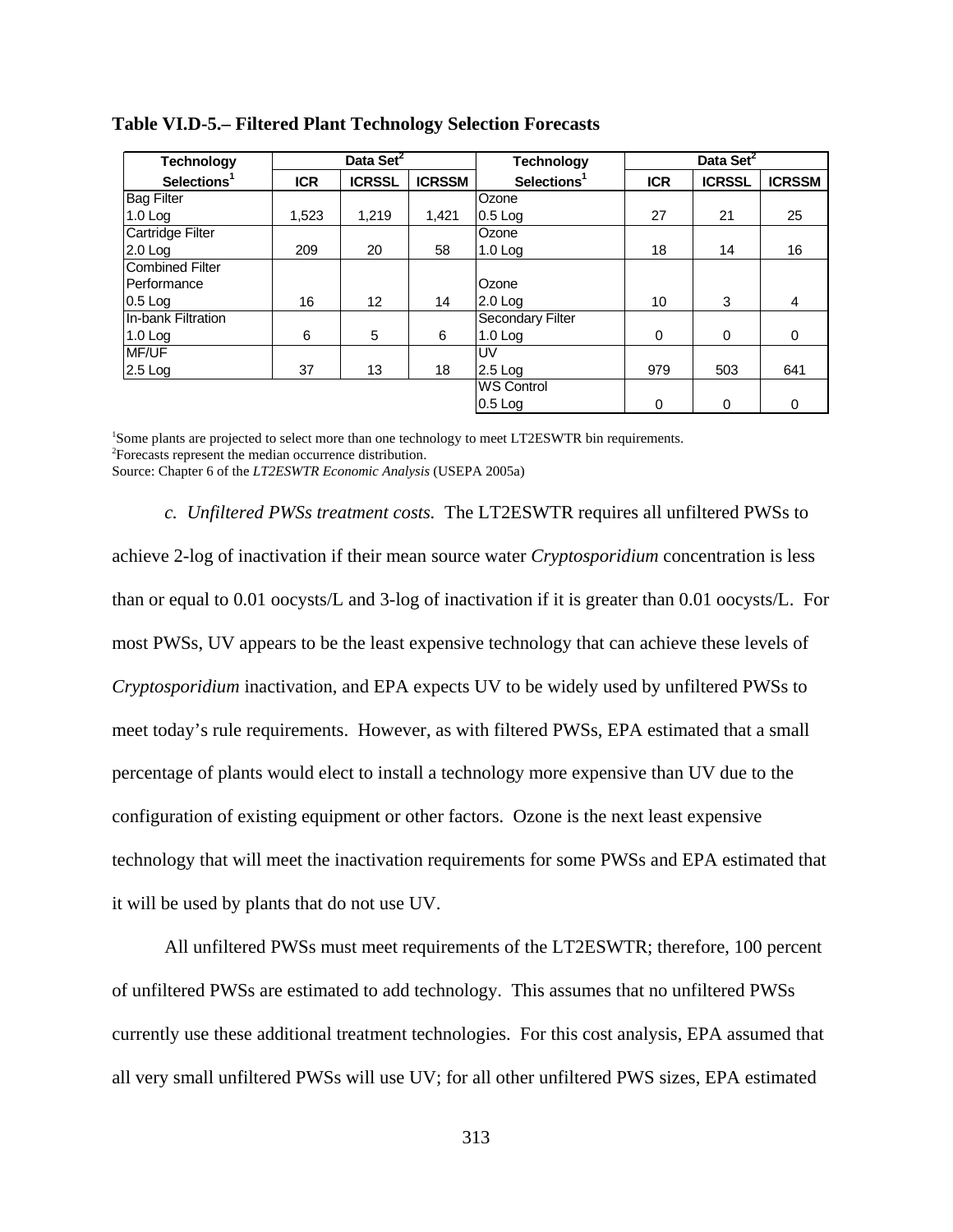that 90 percent will install UV and 10 percent will add ozone. Treatment costs for unfiltered PWSs are included in Table VI.D-6.

**Table VI.D-6.**S**Total Present Value and Annualized Present Value Treatment Costs for Filtered and Unfiltered Plants**

|                |             | <b>Capital - Present Value</b> |           |      |           |      | O & M - Annualized |      |             | - Annualized<br>Total |             |      |          |     |           |  |  |
|----------------|-------------|--------------------------------|-----------|------|-----------|------|--------------------|------|-------------|-----------------------|-------------|------|----------|-----|-----------|--|--|
|                | Mean        | 5th %ile                       | 95th %ile |      | Mean      |      | 5th %ile           |      | 95th %ile   |                       | <b>Mean</b> |      | 5th %ile |     | 95th %ile |  |  |
| <b>Dataset</b> | A           | в                              | С         |      | D         |      | Е                  |      |             |                       | G           |      | н        |     |           |  |  |
| 3 percent      |             |                                |           |      |           |      |                    |      |             |                       |             |      |          |     |           |  |  |
| <b>ICR</b>     | \$1,426.5   | \$1,128.4                      | \$1,780.9 | - \$ | 33.7      | - \$ | 28.7               |      | 39.6<br>\$. |                       | 115.6       | - \$ | 93.5     | \$. | 141.9     |  |  |
| <b>ICRSSL</b>  | \$<br>998.5 | 723.2<br>S                     | \$1,263.1 | \$   | 18.8      | -\$  | 14.2               | S    | 22.6        |                       | 76.1        | \$   | 55.7     |     | 95.2      |  |  |
| <b>ICRSSM</b>  | \$1,141.0   | 875.4<br>S                     | \$1,413.9 |      | 23.2      | - \$ | 19.1               | S    | 27.2        |                       | 88.8        |      | 69.4     | £.  | 108.4     |  |  |
|                |             |                                |           |      | ' percent |      |                    |      |             |                       |             |      |          |     |           |  |  |
| <b>ICR</b>     | \$1,157.1   | 915.3<br>\$                    | \$1,444.3 | S    | 29.4      | -\$  | 25.0               | - \$ | 34.6        | \$                    | 128.7       | -\$  | 103.6    | -S  | 158.5     |  |  |
| <b>ICRSSL</b>  | \$<br>812.2 | 588.7<br>S                     | \$1,027.0 | \$   | 16.4      | -\$  | 12.4               | \$   | 19.7        | S                     | 86.         | \$   | 62.9     | S   | 107.9     |  |  |
| <b>ICRSSM</b>  | \$<br>927.1 | 711.5                          | \$1.148.7 |      | 20.3      |      | 16.7               |      | 23.7        |                       | 99.8        |      | 77.7     |     | 122.3     |  |  |

Source: Chapter 6 of the LT2ESWTR Economic Analysis (USEPA 2005a)

*d. Uncovered finished water storage facilities.* As part of the LT2ESWTR, PWSs with uncovered finished water storage facilities must either cover the storage facility or treat the discharge to achieve inactivation and/or removal of at least 2-log *Cryptosporidium*, 3-log *Giardia lamblia*, and 4-log viruses. To develop national cost estimates for PWSs to comply with these provisions, unit costs for each compliance alternative and the percentage of PWSs selecting each alternative were estimated for the inventory of uncovered finished water storage facilities. From a recent survey of EPA Regions, EPA estimates that there are currently 81 uncovered finished water storage facilities for which PWSs must take steps to comply with the LT2ESWTR. A full description of the unit costs and other assumptions used in this analysis is presented in Chapter 6 and Appendix I of the LT2ESWTR EA (USEPA 2005a).

To comply with the treatment requirements, EPA determined that the least-cost treatment option is a combination of chlorine and UV. For PWSs with uncovered storage facility capacities of 5 million gallons (MG) or less, covering the storage facilities is the least expensive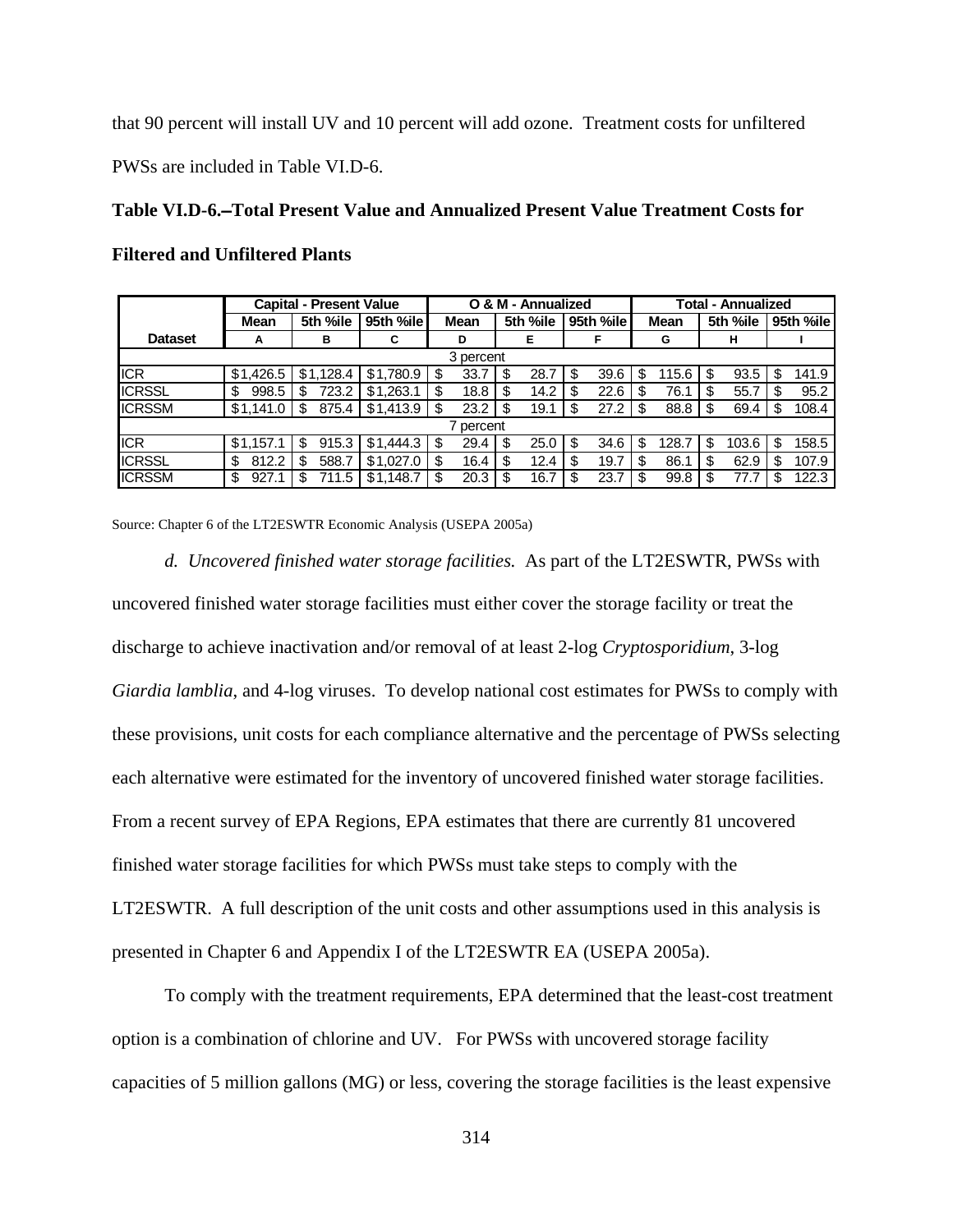alternative. Although disinfection is the least expensive alternative for the remaining PWSs, the ability of a PWS to use booster chlorination depends on their current residual disinfectant type. Somewhat less than half of all surface water PWSs are predicted to use chloramination following implementation of the Stage 2 DBPR. Adding chlorine to water that has been treated with chloramines is not a feasible alternative; therefore, the fraction of PWSs projected to add UV and booster chlorination to the effluent from the uncovered storage facility was estimated at 50 percent, with the remaining 50 percent projected to add covers.

Table VI.D-7 summarizes total annualized present value costs for the uncovered finished water storage facility requirements using both 3 and 7 percent discount rates. EPA estimates the total annualized present value cost for covering or treating the water from uncovered finished water storage facilities to be approximately \$10 million at a 3 percent discount rate and \$13 million at a 7 percent discount rate.

**Table VI.D-7.– Estimated Annualized Present Value Cost for Uncovered Finished Water Storage Facility Provision (\$millions, 2003\$)**

| <b>System Size</b> |         |      |     | Annualized Cost at 3% |       |       | Annualized Cost at 7% |      |     |      |       |       |  |  |  |  |  |
|--------------------|---------|------|-----|-----------------------|-------|-------|-----------------------|------|-----|------|-------|-------|--|--|--|--|--|
| (Population        |         |      |     |                       |       |       |                       |      |     |      |       |       |  |  |  |  |  |
| Served)            | Capital |      | O&M |                       | Total |       | Capital               |      | O&M |      | Total |       |  |  |  |  |  |
| $<$ 10,000         |         | 0.01 | \$  | 0.00                  |       | 0.01  | \$                    | 0.01 | \$  | 0.00 |       | 0.02  |  |  |  |  |  |
| $\geq 10,000$      | S       | 6.52 | \$  | 3.73                  |       | 10.24 | \$                    | 9.39 | \$  | 3.68 |       | 13.07 |  |  |  |  |  |
| Total              | S       | 6.53 | S   | 3.73                  |       |       | S                     | 9.40 | S   | 3.68 |       | 13.08 |  |  |  |  |  |

Source: Appendix II of the *LT2ESWTR Economic Analysis* (USEPA 2005a)

*e. Future monitoring costs.* Six years after initial bin classification, filtered and unfiltered PWSs must conduct a second round of monitoring to assess whether source water *Cryptosporidium* levels have changed significantly. EPA will evaluate new analytical methods and surrogate indicators of microbial water quality in the interim. While the costs of monitoring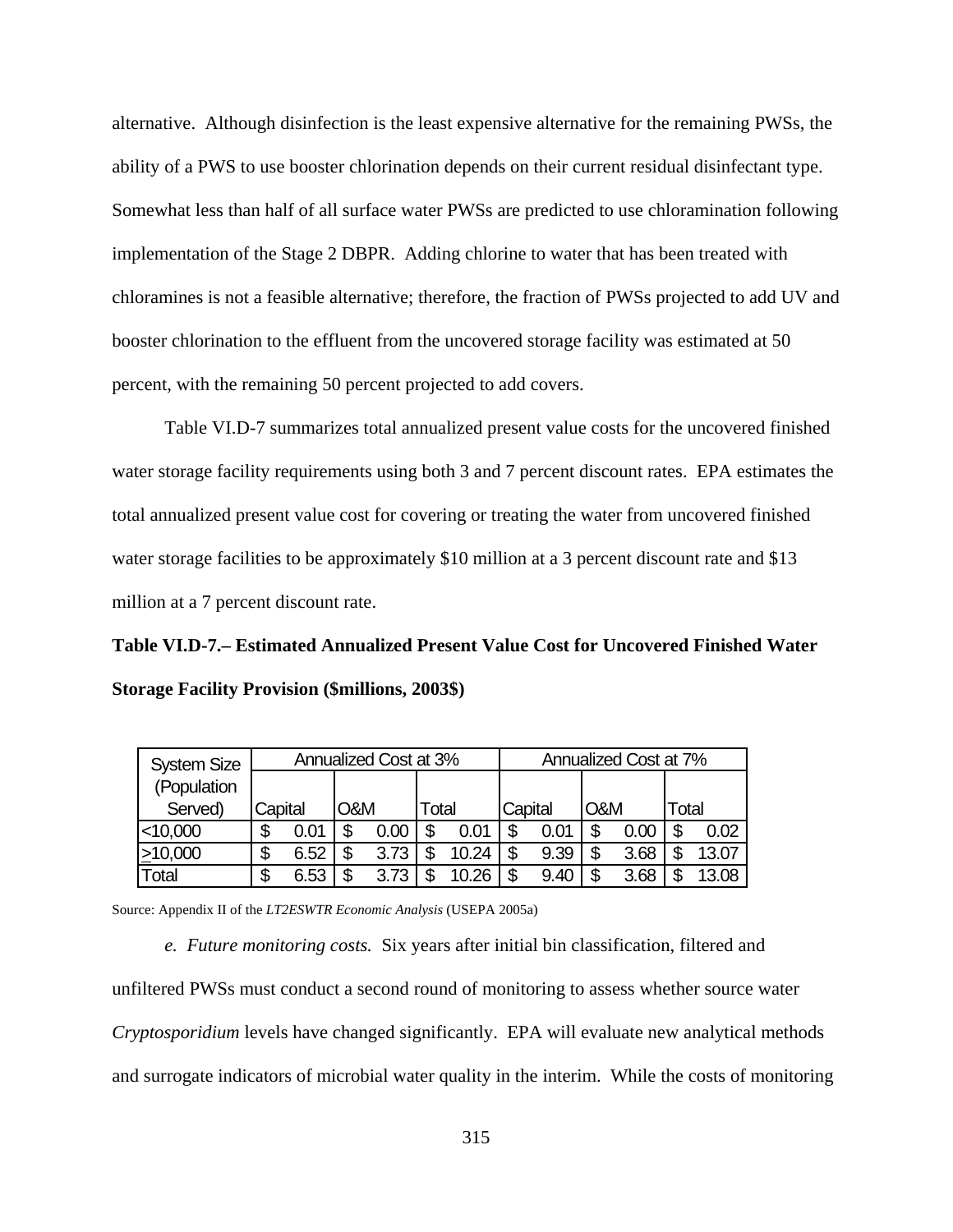are likely to change in the 9 years following rule promulgation, it is difficult to predict how they will change. In the absence of any other information, EPA assumed that the laboratory costs will be the same as for the initial monitoring.

All PWSs that conducted initial monitoring were assumed to conduct the second round of monitoring, except for those PWSs that installed treatment that achieves a total of 5.5-log or greater treatment for *Cryptosporidium* as a result of the rule. These PWSs are exempt from monitoring under the LT2ESWTR. EPA estimates that the cost of the second round of source water monitoring will range from \$21 million to \$36 million, depending on the occurrence data set and discount rate used in the estimate. Appendix D of the EA provides further details (USEPA 2005a).

*f. Sensitivity analysis–influent bromide levels on technology selection for filtered plants.* One concern with the ICR data set is that it may not reflect influent bromide levels in some PWSs during droughts. High influent bromide levels (the precursor for bromate formation) limits ozone use because some PWSs would not be able to meet the MCL for bromate. EPA conducted a sensitivity analysis to estimate the impact that higher influent bromide levels would have on technology decisions. The sensitivity analysis assumed influent bromide concentrations of 50 parts per billion (ppb) above the ICR concentrations. Results of the analysis indicate that this higher bromide level has a minimal impact on costs.

## 3. State/Primacy agency costs

EPA estimates that States (including primacy agencies) will incur an annualized present value cost of \$1.1 to 1.2 million using a 3 percent discount rate and \$1.4 million at 7 percent. State implementation activities include regulation adoption, program implementation, training State staff, training PWS staff, providing technical assistance to PWSs, and updating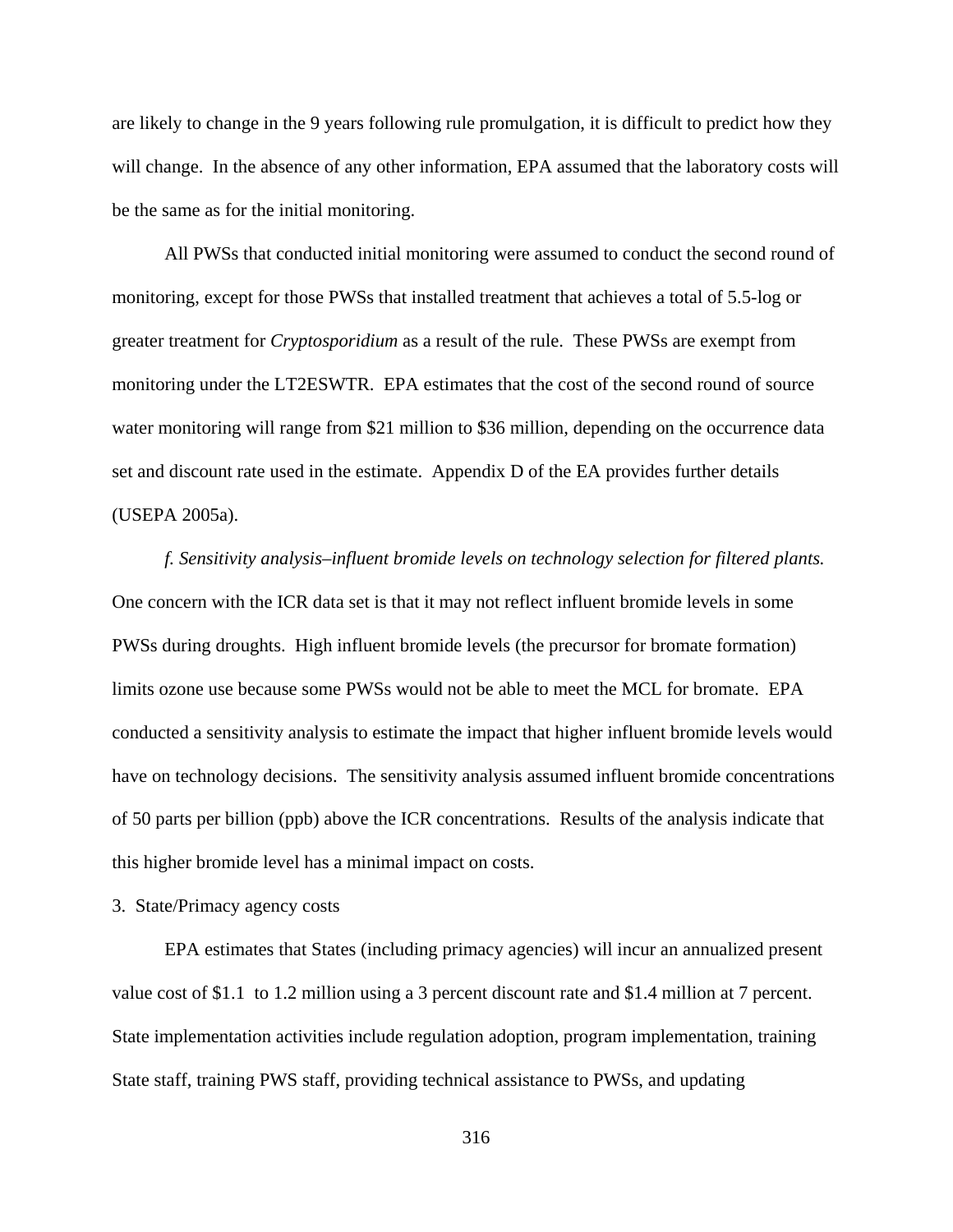management systems. To estimate implementation costs to States, the number of full-time employees (FTEs) per activity is multiplied by the number of labor hours per FTE, the cost per labor hour, and the number of States and Territories.

In addition to implementation costs, States will also incur costs associated with managing monitoring data. Because EPA will directly manage reporting, approval, and analysis of results from the initial round of monitoring by large PWSs (serving at least 10,000 people), States are not predicted to incur costs for these activities. States will, however, incur costs associated with small PWS monitoring. This is a result of the later start of small PWS monitoring, which will mean that some States will assume primacy for small PWS monitoring. In addition, States will review the second round of monitoring results. States will also incur costs for reviewing technology compliance data and consulting with PWSs regarding disinfection benchmarking (for PWSs that change their disinfection procedures to comply with today's rule). Appendix D of the LT2ESWTR EA provides more information about the State cost analysis (USEPA 2005a).

4. Non-quantified costs

EPA has quantified all the major costs for this rule and has provided uncertainty analyses to bound the over or underestimates in the costs. There are some costs that EPA has not quantified, however, because of lack of data. For example, some PWSs may merge with neighboring PWSs to comply with this rule. Such changes have both costs (legal fees and connecting infrastructure) and benefits (economies of scale). Likewise, PWSs would incur costs for procuring a new source of water that may result in lower overall treatment costs.

 In addition, the Agency was unable to predict the usage or estimate the costs of several options in the microbial toolbox. These options include intake management and demonstrations of performance. They have not been included in the quantified analysis because data are not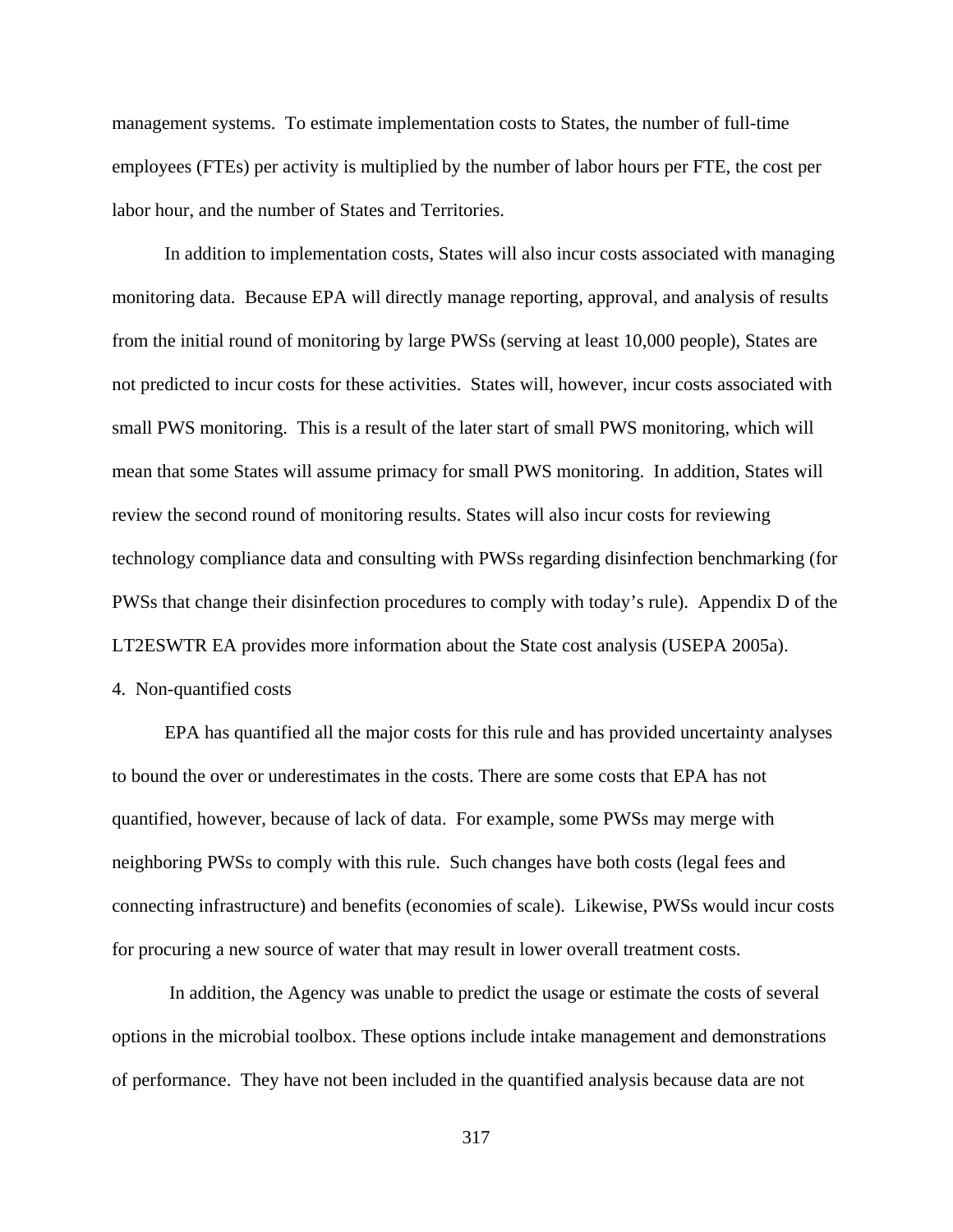available to estimate the number of PWSs that may use these toolbox options to comply with the LT2ESWTR. Not including these generally lower-cost options may result in overestimation of costs.

### *E. What Are the Household Costs of the LT2ESWTR?*

Another way to assess a rule's impact is to consider how it may impact residential water bills. This analysis considers the potential increase in a household's water bill if a CWS passed the entire cost increase resulting from this rule on to its customers. This serves as a tool to gauge potential impacts and should not be construed as precise estimates of potential changes to individual water bills.

Included in this analysis are all PWS costs, including rule implementation, initial and future monitoring for bin classification, additional *Cryptosporidium* treatment, and treating or covering uncovered finished water storage facilities. Costs for *Cryptosporidium* monitoring by small PWSs, additional *Cryptosporidium* treatment, and uncovered finished water storage facilities are assigned only to the subset of PWSs expected to incur them. Although implementation and monitoring represent relatively small, one-time costs, they have been included in the analysis to provide a complete distribution of the potential household cost. A detailed description of the derivation of household costs is in Chapter 6 and Appendix J of the LT2ESTWR EA (USEPA 2005a).

For PWSs that purchase treated water (i.e., purchased PWSs) from larger nonpurchased PWSs, the households costs are calculated based on the unit treatment costs of the larger PWS but included in the distribution for the size category of the purchased PWS. Households costs for these purchased PWSs are based on the household usage rates appropriate for the retail PWS and not the PWS selling (wholesaling) the water. This approach for purchased PWSs reflects the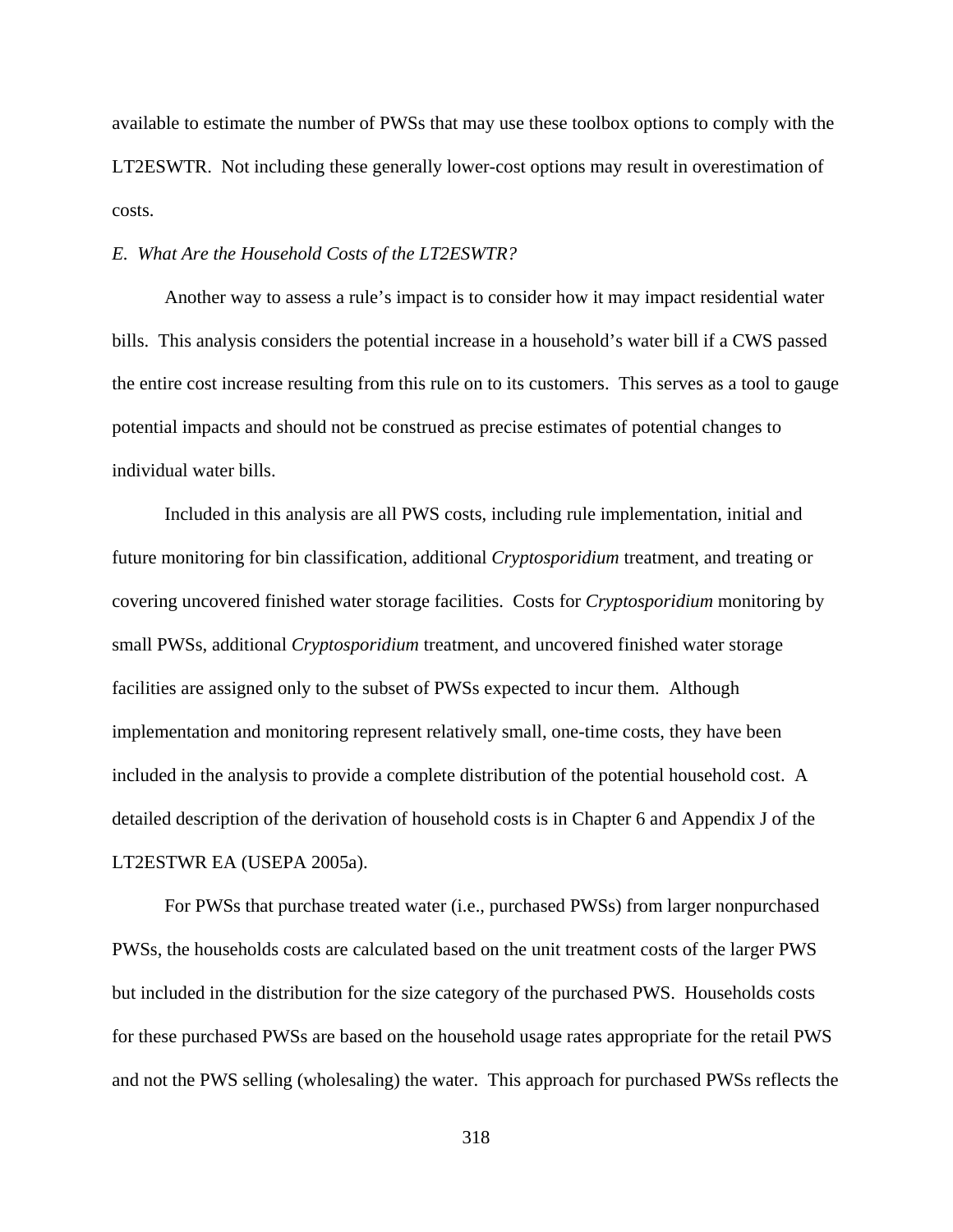fact that although they will not face increased costs from adding their own treatment, whatever costs the wholesale PWS incurs will likely be passed on as higher water costs.

Table VI.E-1 shows the results of the household cost analysis. In addition to mean and median estimates, EPA calculated the  $90<sup>th</sup>$  and the  $95<sup>th</sup>$  percentiles. EPA estimates that all households served by surface and GWUDI sources will face some increase in household costs due to implementation of the LT2ESWTR. Of all the households subject to the rule, from 22 to 41 percent are projected to incur costs for adding treatment, depending on the *Cryptosporidium* occurrence data set used.

Approximately 92 percent of the households potentially subject to the rule are served by PWSs serving at least 10,000 people and 99.8 percent are served by PWSs serving at least 500 people; these PWSs experience the lowest increases in costs due to significant economies of scale. Over 95 percent of all households are estimated to face an annual cost increase of less than \$12. Households served by small PWSs that install advanced technologies will face the greatest increases in annual costs. EPA expects that the model's projections for these PWSs are, in some cases, overstated. Some PWSs are likely to find alternative treatment techniques such as other toolbox options not included in this analysis, or sources of water (ground water, purchased water, or consolidating with another PWS) that would be less costly than installing more expensive treatment technologies.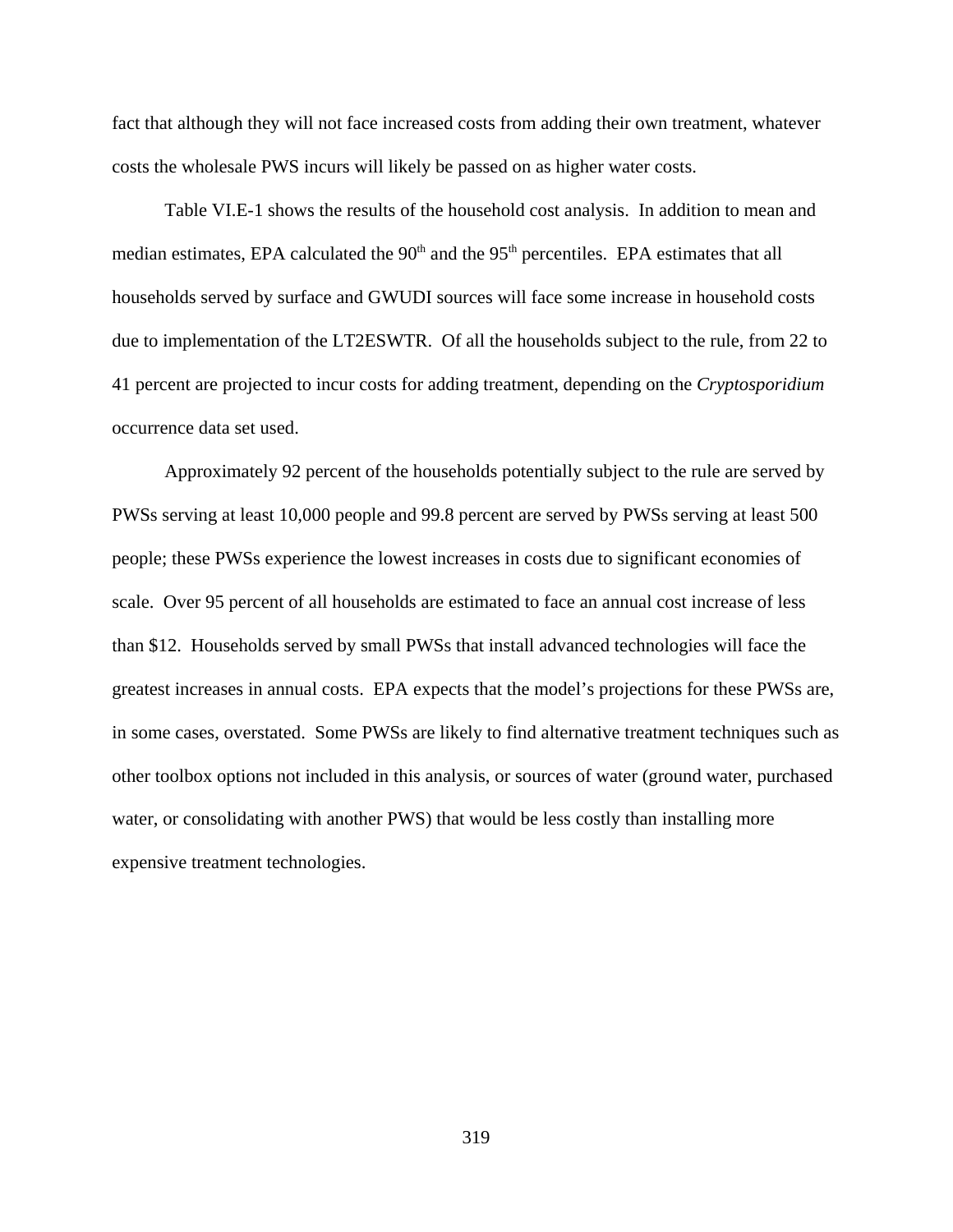## Table VI.E-1.- Potential Annual Household Costs Impacts for the Preferred Regulatory

## **Option (2003\$)**

|                                        |            |                |               |                     |                   | <b>Percent of</b>    | Percent of           |  |  |  |  |  |  |  |
|----------------------------------------|------------|----------------|---------------|---------------------|-------------------|----------------------|----------------------|--|--|--|--|--|--|--|
|                                        |            |                |               |                     |                   | <b>Systems with</b>  | <b>Systems with</b>  |  |  |  |  |  |  |  |
|                                        |            |                |               |                     |                   | <b>Household</b>     | <b>Household</b>     |  |  |  |  |  |  |  |
|                                        |            |                |               | 90th                | 95 <sub>th</sub>  | <b>Cost Increase</b> | <b>Cost Increase</b> |  |  |  |  |  |  |  |
| System Type/Size   Households          |            | Mean           | <b>Median</b> | <b>Percentile</b>   | <b>Percentile</b> | $<$ \$12             | $<$ \$120            |  |  |  |  |  |  |  |
| <b>ICR</b>                             |            |                |               |                     |                   |                      |                      |  |  |  |  |  |  |  |
| All CWS                                | 68,857,992 | \$2.59         | \$0.21        | \$6.43              | \$9.97            | 96.49%               | 99.99%               |  |  |  |  |  |  |  |
| $CWS \le 10,000$                       | 5,587,602  | \$4.14]        | \$0.56        | \$9.97              | \$14.79           | 91.19%               | 99.88%               |  |  |  |  |  |  |  |
| CWS < 500                              | 158,900    | \$13.09        | \$3.86        | \$28.66             | \$53.60           | 63.20%               | 98.87%               |  |  |  |  |  |  |  |
| <b>ICRSSL</b>                          |            |                |               |                     |                   |                      |                      |  |  |  |  |  |  |  |
| All CWS                                | 68,857,992 | \$1.67         | \$0.09        | \$6.37              | \$6.42            | 97.96%               | 100.00%              |  |  |  |  |  |  |  |
| $\overline{\text{CW}}$ S $\leq$ 10,000 | 5,587,602  | $\sqrt{$2.49}$ | \$0.36        | \$6.60              | \$9.37            | 96.46%               | 99.94%               |  |  |  |  |  |  |  |
| CWS < 500                              | 158,900    | \$8.58         | \$2.91        | \$17.44             | \$29.01           | 72.61%               | 99.50%               |  |  |  |  |  |  |  |
|                                        |            |                |               | <b>ICRSSM</b>       |                   |                      |                      |  |  |  |  |  |  |  |
| All CWS                                | 68,857,992 | \$1.97         | \$0.09        | \$6.37              | \$6.85            | 97.47%               | 99.99%               |  |  |  |  |  |  |  |
| $\overline{\text{CWS}} \le 10,000$     | 5,587,602  | \$3.00         | \$0.49        | \$7.02              | \$11.39           | 95.19%               | 99.93%               |  |  |  |  |  |  |  |
| CWS < 500                              | 158,900    | \$10.10        | \$2.90        | \$26.24             | \$35.97           | 68.73%               | 99.31%               |  |  |  |  |  |  |  |
|                                        |            |                |               | ICR - High          |                   |                      |                      |  |  |  |  |  |  |  |
| All CWS                                | 68,857,992 | \$2.84         | \$0.21        | \$6.43              | \$9.97            | 96.09%               | 99.99%               |  |  |  |  |  |  |  |
| $\overline{\text{CWS}} \le 10,000$     | 5,587,602  | \$4.58         | \$0.61        | \$11.50             | \$15.30           | 90.22%               | 99.86%               |  |  |  |  |  |  |  |
| CWS < 500                              | 158,900    | \$7.21         | \$2.91        | \$16.81             | \$26.25           | 75.79%               | 99.80%               |  |  |  |  |  |  |  |
|                                        |            |                |               | <b>ICRSSL - Low</b> |                   |                      |                      |  |  |  |  |  |  |  |
| All CWS                                | 68,857,992 | \$1.42         | \$0.03        | \$5.65              | \$6.42            | 98.37%               | 100.00%              |  |  |  |  |  |  |  |
| $\overline{\text{CW}}$ S $\leq$ 10,000 | 5,587,602  | \$2.06         | \$0.23        | \$6.58              | \$7.47            | 97.21%               | 99.96%               |  |  |  |  |  |  |  |
| CWS < 500                              | 158,900    | \$14.42        | \$4.79        | \$30.00             | \$54.42           | 62.07%               | 98.58%               |  |  |  |  |  |  |  |

Source: Chapter 6 of the *LT2ESWTR Economic Analysis* (USEPA 2005a)

### *F. What Are the Incremental Costs and Benefits of the LT2ESWTR?*

Incremental costs and benefits are those that are incurred or realized in reducing *Cryptosporidium* exposures from one regulatory alternative to the next. Estimates of incremental costs and benefits are useful in considering the economic efficiency of different regulatory alternatives evaluated by EPA. Generally, the goal of an incremental analysis is to identify the most efficient regulatory alternative. However, this analysis is incomplete because some benefits from this rule are unquantified and not monetized. Incremental analyses should consider both quantified and unquantified (where possible) benefits and costs.

Usually an incremental analysis implies increasing levels of stringency along a single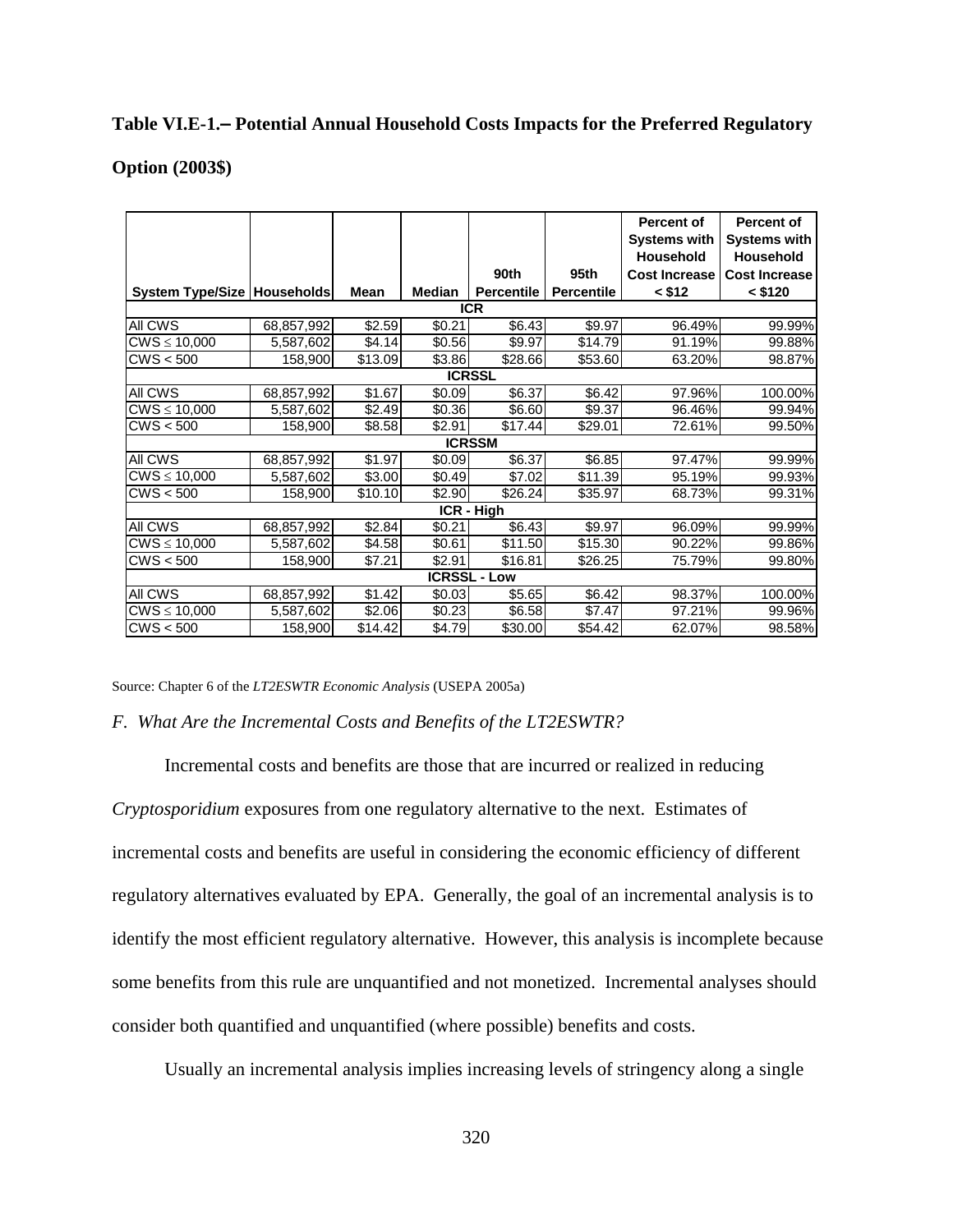parameter, with each alternative providing all the protection of the previous alternative, plus additional protection. However, the regulatory alternatives evaluated for the LT2ESWTR vary by multiple parameters (e.g., treatment bin boundaries, treatment requirements). The comparison between any two alternatives is, therefore, between two separate sets of benefits, in the sense that they may be distributed to somewhat different population groups.

The regulatory alternatives, however, do achieve increasing levels of benefits at increasing levels of costs. As a result, displaying incremental net benefits from the baseline and alternative to alternative is possible. Tables VI.F-1a and VI.F-1b show incremental costs, benefits, and net benefits for the four regulatory alternatives, A1–A4, shown in Table VI.A-1, using the enhanced and traditional COI, respectively. All values are annualized present values expressed in Year 2003 dollars. The displayed values are the mean estimates for each occurrence distribution and infectivity model.

With the enhanced COI, incremental costs are generally closest to incremental benefits for A2, a more stringent alternative than A3, which is today's final rule. For the traditional COI, incremental costs most closely equal incremental benefits for A3 under the majority of conditions evaluated.

### *G. Are there Benefits from the Reduction of Co-occurring Contaminants?*

While the quantified and monetized benefits for the LT2ESWTR includes only reductions in illness and mortality attributable to *Cryptosporidium*, today's rule will reduce exposure to and disease from other microbial pathogens and, in some cases, chemical contaminants.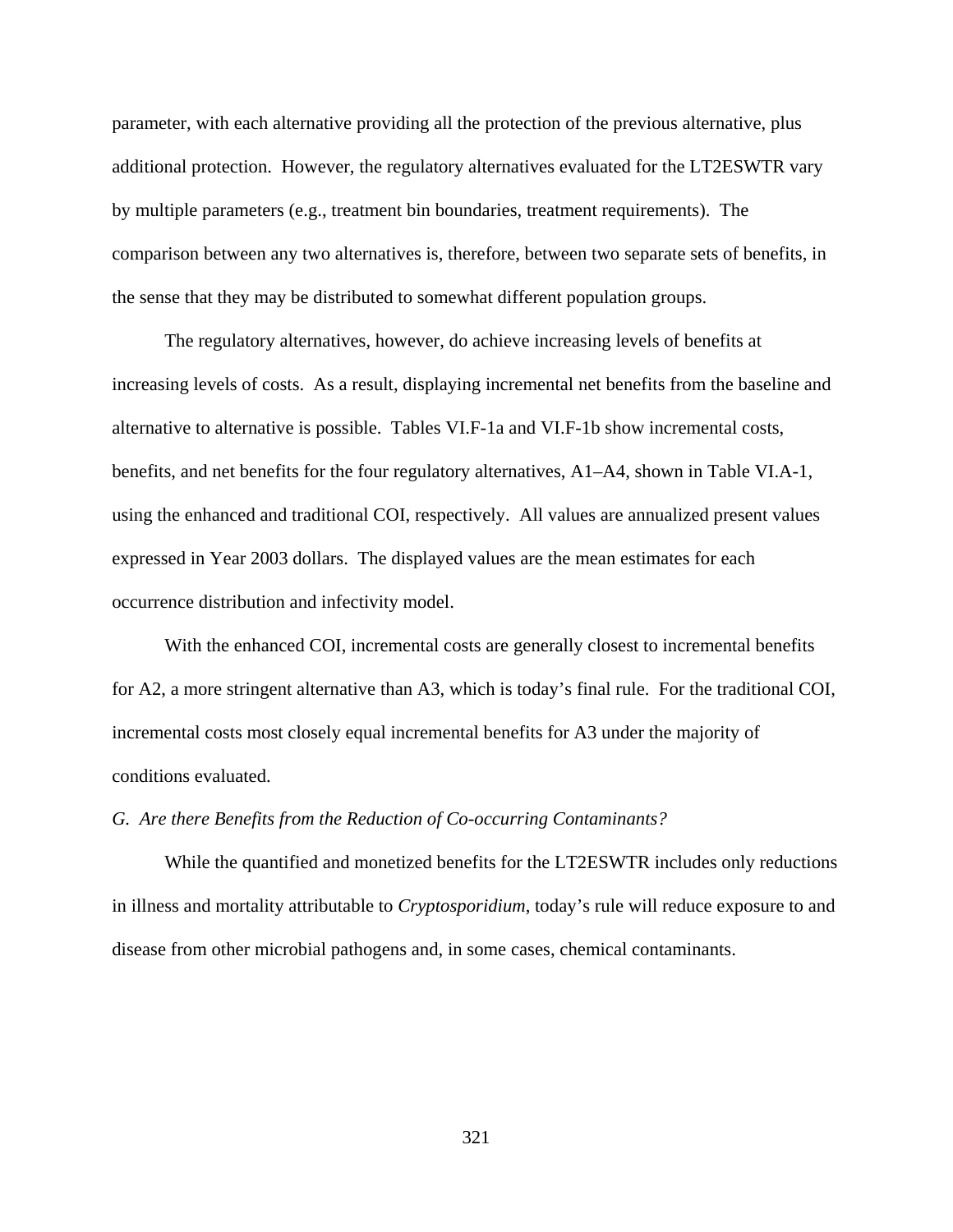|               |                             |    | Annual |    |     |    | <b>Annual Benefits</b> |     |         |                | Incremental                    |    |                |    | <b>Incremental Benefits</b> |    |                     |    |             |    | <b>Incremental Net Benefits</b> |    |       |  |  |
|---------------|-----------------------------|----|--------|----|-----|----|------------------------|-----|---------|----------------|--------------------------------|----|----------------|----|-----------------------------|----|---------------------|----|-------------|----|---------------------------------|----|-------|--|--|
| Data          |                             |    | Costs  |    | Low |    | <b>Medium</b>          |     | High    |                | Costs                          |    | Low            |    | <b>Medium</b>               |    | High                |    | Low         |    | <b>Medium</b>                   |    | High  |  |  |
| <b>Set</b>    | <b>Rule Alternative</b>     |    | A      |    | в   |    |                        |     |         |                | C                              | D  |                |    |                             |    |                     |    | $E = D - C$ |    |                                 |    |       |  |  |
|               |                             |    |        |    |     |    |                        |     |         |                | <b>3 Percent Discount Rate</b> |    |                |    |                             |    |                     |    |             |    |                                 |    |       |  |  |
| <b>ICR</b>    | A4                          | \$ | 81     | \$ | 645 | \$ | 1.753                  |     | \$2.661 | \$             | 81                             | \$ | 645            | \$ | .753                        |    | \$2.661             | \$ | 565         | \$ | .673                            | \$ | 2,580 |  |  |
|               | A3 - Preferred              | \$ | 133    | \$ | 687 | \$ | 1,853                  |     | \$2.822 | \$             | 53                             | \$ | 42             | \$ | 100                         | \$ | 161                 | \$ | (11)        | \$ | 47                              | \$ | 108   |  |  |
|               | A2                          | \$ | 163    | \$ | 695 | \$ | 1.87'                  |     | \$2,851 | \$             | 30                             | \$ | $\overline{7}$ | \$ | 18                          | \$ | 29                  | \$ | (23)        | \$ | (12)                            | \$ | (1)   |  |  |
|               | A <sub>1</sub>              | \$ | 403    | \$ | 705 | \$ | 1,895                  |     | \$2,891 | \$             | 239                            | \$ | 10             | \$ | 24                          | \$ | 40                  | \$ | (229)       | \$ | (216)                           | \$ | (200) |  |  |
|               |                             |    |        |    |     |    |                        |     |         |                |                                |    |                |    |                             |    |                     |    |             |    |                                 |    |       |  |  |
|               | A <sub>4</sub>              | \$ | 57     | \$ | 155 | \$ | 405                    | \$  | 657     | \$             | 57                             | \$ | 155            | \$ | 405                         | \$ | 657                 | \$ | 98          | \$ | 347                             | \$ | 600   |  |  |
| <b>ICRSSL</b> | A3 - Preferred              | \$ | 93     | \$ | 177 | \$ | 458                    | \$  | 744     | \$             | 35                             | \$ | 22             | \$ | 53                          | \$ | 87                  | \$ | (13)        | \$ | 18                              | \$ | 52    |  |  |
|               | A <sub>2</sub>              | \$ | 123    | \$ | 191 | \$ | 489                    | \$  | 795     | \$             | 30                             | \$ | 13             | \$ | 31                          | \$ | 51                  | \$ | (17)        | \$ |                                 | \$ | 21    |  |  |
|               | A <sub>1</sub>              | \$ | 403    | \$ | 221 | \$ | 558                    | \$  | 910     | ာ              | 280                            | \$ | 31             | \$ | 69                          | \$ | 115                 | \$ | (249)       | \$ | (210)                           | \$ | (165) |  |  |
|               |                             |    |        |    |     |    |                        |     |         |                |                                |    |                |    |                             |    |                     |    |             |    |                                 |    |       |  |  |
| <b>ICRSSM</b> | A4                          | \$ | 65     | \$ | 306 | \$ | 796                    |     | \$1,247 | -\$            | 65                             | \$ | 306            | \$ | 796                         | \$ | .247<br>$\mathbf 1$ | \$ | 241         | \$ | 731                             | \$ | 1,182 |  |  |
|               | - Preferred<br>A3           | \$ | 106    | \$ | 344 | \$ | 886                    |     | \$1,393 | $\mathcal{S}$  | 41                             | \$ | 38             | \$ | 90                          | \$ | 146                 | \$ | (3)         | \$ | 49                              | \$ | 105   |  |  |
|               | A2                          | \$ | 137    | \$ | 359 | \$ | 919                    |     | \$1,447 | \$             | 31                             | \$ | 15             | \$ | 33                          | \$ | 54                  | \$ | (16)        | \$ | 2                               | \$ | 23    |  |  |
|               | A <sub>1</sub>              | \$ | 403    | \$ | 386 | \$ | 981                    |     | \$1.548 | \$             | 266                            | \$ | 27             | \$ | 62                          | \$ | 102                 | \$ | (239)       | \$ | (204)                           | \$ | (164) |  |  |
|               |                             |    |        |    |     |    |                        |     |         |                | <b>7 Percent Discount Rate</b> |    |                |    |                             |    |                     |    |             |    |                                 |    |       |  |  |
|               | A4                          | \$ | 93     | \$ | 523 | \$ | 1.421                  |     | \$2,156 | -\$            | 93                             | \$ | 523            | \$ | .421<br>1                   |    | \$2,156             | \$ | 430         | \$ | 1.328                           | \$ | 2.063 |  |  |
| <b>ICR</b>    | Preferred<br>A <sub>3</sub> | \$ | 150    | \$ | 556 | \$ | 1.501                  |     | \$2.286 | -\$            | 57                             | \$ | 34             | \$ | 80                          | \$ | 130                 | \$ | (24)        | \$ | 23                              | \$ | 72    |  |  |
|               | A2                          | \$ | 182    | \$ | 562 | \$ | ,515                   |     | \$2,309 | \$             | 31                             | \$ | 6              | \$ | 14                          | \$ | 23                  | \$ | (26)        | \$ | (17)                            | \$ | (8)   |  |  |
|               | A <sub>1</sub>              | \$ | 436    | \$ | 570 | \$ | 1,534                  |     | \$2,341 | \$             | 255                            | \$ | 8              | \$ | 19                          | \$ | 32                  | \$ | (246)       | \$ | (236)                           | \$ | (223) |  |  |
|               |                             |    |        |    |     |    |                        |     |         |                |                                |    |                |    |                             |    |                     |    |             |    |                                 |    |       |  |  |
|               | A4                          | \$ | 68     | \$ | 126 | \$ | 328                    | \$  | 533     | \$             | 68                             | \$ | 126            | \$ | 328                         | \$ | 533                 | \$ | 58          | \$ | 261                             | \$ | 465   |  |  |
| <b>ICRSSL</b> | A3 - Preferred              | \$ | 107    | \$ | 144 | \$ | 371                    | -\$ | 603     | \$             | 39                             | \$ | 18             | \$ | 43                          | \$ | 70                  | \$ | (21)        | \$ | 4                               | \$ | 31    |  |  |
|               | A2                          | \$ | 139    | \$ | 154 | \$ | 396                    | \$  | 644     | \$             | 32                             | \$ | 11             | \$ | 25                          | \$ | 41                  | \$ | (21)        | \$ | (7)                             | \$ | 9     |  |  |
|               | A <sub>1</sub>              | \$ | 437    | \$ | 221 | \$ | 452                    | \$  | 737     | $\mathfrak{s}$ | 298                            | \$ | 67             | \$ | 56                          | \$ | 92                  | \$ | (231)       | \$ | (242)                           | \$ | (205) |  |  |
|               |                             |    |        |    |     |    |                        |     |         |                |                                |    |                |    |                             |    |                     |    |             |    |                                 |    |       |  |  |
|               | A4                          | \$ | 76     | \$ | 248 | \$ | 645                    |     | \$1.011 | \$             | 76                             | \$ | 248            | \$ | 645                         | \$ | .011<br>$\mathbf 1$ | \$ | 172         | \$ | 569                             | \$ | 935   |  |  |
| <b>ICRSSM</b> | A3 - Preferred              | \$ | 121    | \$ | 279 | \$ | 718                    |     | \$1.128 | \$             | 45                             | \$ | 31             | \$ | 73                          | \$ | 118                 | \$ | (14)        | \$ | 27                              | \$ | 72    |  |  |
|               | A2                          | \$ | 154    | \$ | 291 | \$ | 744                    |     | \$1.171 | \$             | 33                             | \$ | 12             | \$ | 27                          | \$ | 43                  | \$ | (21)        | \$ | (6)                             | \$ | 10    |  |  |
|               | A <sub>1</sub>              | \$ | 437    | \$ | 313 | \$ | 794                    |     | \$1.253 | \$             | 283                            | \$ | 22             | \$ | 50                          | \$ | 82                  | \$ | (261)       | \$ | (233)                           | \$ | (201) |  |  |

**Table VI.F-1a.– Incremental Net Benefits by Rule Alternative—Enhanced COI (Annualized Present Value, \$millions, 2003\$)\***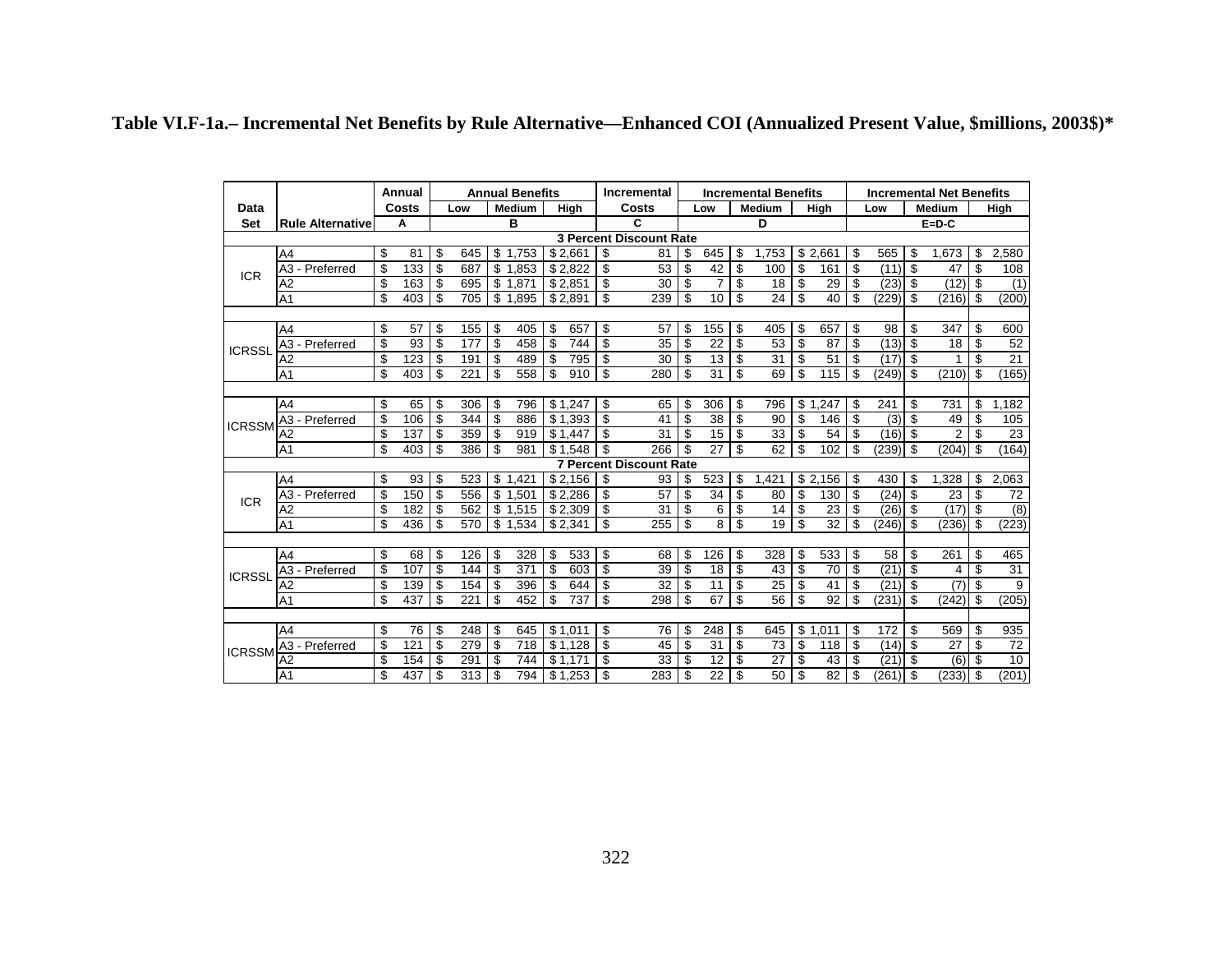|               |                               |    | Annual |    |     | <b>Annual Benefits</b> |                     |    |         |                | Incremental                    |    |                 |    | <b>Incremental Benefits</b> |     |                 |    |       | <b>Incremental Net Benefits</b> |        |    |       |  |  |  |
|---------------|-------------------------------|----|--------|----|-----|------------------------|---------------------|----|---------|----------------|--------------------------------|----|-----------------|----|-----------------------------|-----|-----------------|----|-------|---------------------------------|--------|----|-------|--|--|--|
| Data          |                               |    | Costs  |    | Low |                        | <b>Medium</b>       |    | Hiah    |                | Costs                          |    | Low             |    | <b>Medium</b>               |     | High            |    | Low   |                                 | Medium |    | High  |  |  |  |
| Set           | <b>Rule Alternative</b>       |    | Α      |    |     | B                      |                     |    |         |                | C                              |    |                 |    | D                           |     |                 |    |       |                                 |        |    |       |  |  |  |
|               |                               |    |        |    |     |                        |                     |    |         |                | <b>3 Percent Discount Rate</b> |    |                 |    |                             |     |                 |    |       |                                 |        |    |       |  |  |  |
|               | A <sub>4</sub>                | \$ | 81     | \$ | 468 |                        | \$1.273             |    | \$1.937 | \$             | 81                             | \$ | 468             | \$ | .273<br>1                   | \$  | .937<br>1       | \$ | 388   | \$                              | 1.193  | \$ | .856  |  |  |  |
| <b>ICR</b>    | A3 - Preferred                | \$ | 133    | \$ | 497 | \$                     | 1.341               |    | \$2.047 | \$             | 53                             | \$ | 29              | \$ | 68                          | \$  | 110             | \$ | (24)  | \$                              | 15     | \$ | 57    |  |  |  |
|               | A2                            | \$ | 163    | \$ | 502 | \$                     | 1,353               |    | \$2,066 | \$             | 30                             | \$ | 5               | \$ | 12                          | \$  | 20              | \$ | (25)  | \$                              | (18)   | \$ | (10)  |  |  |  |
|               | A <sub>1</sub>                | \$ | 403    | \$ | 509 |                        | \$1.369             |    | \$2.093 | \$             | 239                            | \$ | $\overline{7}$  | \$ | $\overline{16}$             | \$  | $\overline{27}$ | \$ | (232) | \$                              | (223)  | \$ | (212) |  |  |  |
|               |                               |    |        |    |     |                        |                     |    |         |                |                                |    |                 |    |                             |     |                 |    |       |                                 |        |    |       |  |  |  |
|               | A4                            | \$ | 57     | \$ | 115 | \$                     | 299                 | \$ | 486     | \$             | 57                             | \$ | 115             | \$ | 299                         | \$  | 486             | \$ | 57    | \$                              | 242    | \$ | 429   |  |  |  |
| <b>ICRSSL</b> | A3 - Preferred                | \$ | 93     | \$ | 130 | \$                     | 335                 | \$ | 546     | \$             | 35                             | \$ | 15              | \$ | 36                          | \$  | 59              | \$ | (20)  | \$                              | 1      | \$ | 24    |  |  |  |
|               | A <sub>2</sub>                | \$ | 123    | \$ | 139 | \$                     | 356                 | \$ | 580     | \$             | 30                             | \$ | 9               | \$ | 21                          | \$  | 35              | \$ | (21)  | \$                              | (9)    | \$ | 4     |  |  |  |
|               | A <sub>1</sub>                | \$ | 403    | \$ | 160 | \$                     | 403                 | \$ | 658     | \$             | 280                            | \$ | 21              | \$ | 47                          | \$  | 78              | \$ | (259) | \$                              | (233)  | \$ | (201) |  |  |  |
|               |                               |    |        |    |     |                        |                     |    |         |                |                                |    |                 |    |                             |     |                 |    |       |                                 |        |    |       |  |  |  |
|               | A <sub>4</sub>                | \$ | 65     | \$ | 224 | \$                     | 583                 | \$ | 915     | \$             | 65                             | \$ | 224             | \$ | 583                         | \$  | 915             | \$ | 159   | \$                              | 518    | \$ | 851   |  |  |  |
| <b>ICRSSM</b> | A3 - Preferred                | \$ | 106    | \$ | 250 | \$                     | 644                 |    | \$1,014 | \$             | 41                             | \$ | 26              | \$ | 61                          | \$  | 99              | \$ | (15)  | \$                              | 20     | \$ | 58    |  |  |  |
|               | A2                            | \$ | 137    | \$ | 260 | \$                     | 666                 |    | \$1.051 | \$             | 31                             | \$ | 10              | \$ | 23                          | \$  | 37              | \$ | (21)  | \$                              | (9)    | \$ | 6     |  |  |  |
|               | A <sub>1</sub>                | \$ | 403    | \$ | 279 | \$                     | 708                 |    | \$1,120 | \$             | 266                            | \$ | 18              | \$ | 42                          | \$  | 69              | \$ | (247) | \$                              | (224)  | \$ | (197) |  |  |  |
|               |                               |    |        |    |     |                        |                     |    |         |                | <b>7 Percent Discount Rate</b> |    |                 |    |                             |     |                 |    |       |                                 |        |    |       |  |  |  |
|               | A4                            | \$ | 93     | \$ | 380 | \$                     | .034<br>$\mathbf 1$ |    | \$1,574 | \$             | 93                             | \$ | 380             | \$ | ,034<br>1                   | \$  | .574<br>1       | \$ | 287   | \$                              | 941    | \$ | ,481  |  |  |  |
| <b>ICR</b>    | - Preferred<br>A <sub>3</sub> | \$ | 150    | \$ | 403 | \$                     | .089                |    | \$1,662 | \$             | 57                             | \$ | 23              | \$ | 55                          | \$  | 88              | \$ | (34)  | \$                              | (3)    | \$ | 31    |  |  |  |
|               | A2                            | \$ | 182    | \$ | 407 | \$                     | 1.099               |    | \$1.678 | \$             | 31                             | \$ | 4               | \$ | 10                          | \$  | 16              | \$ | (28)  | \$                              | (22)   | \$ | (15)  |  |  |  |
|               | A <sub>1</sub>                | \$ | 436    | \$ | 413 | \$                     | .112<br>1           |    | \$1.700 | $\mathfrak{s}$ | 255                            | \$ | 6               | \$ | 13                          | \$  | 22              | \$ | (249) | \$                              | (242)  | \$ | (233) |  |  |  |
|               |                               |    |        |    |     |                        |                     |    |         |                |                                |    |                 |    |                             |     |                 |    |       |                                 |        |    |       |  |  |  |
|               | A <sub>4</sub>                | \$ | 68     | \$ | 93  | \$                     | 243                 | \$ | 396     | \$             | 68                             | \$ | 93              | \$ | 243                         | \$  | 396             | \$ | 26    | \$                              | 175    | \$ | 328   |  |  |  |
| <b>ICRSSL</b> | A3 - Preferred                | \$ | 107    | \$ | 105 | \$                     | $\overline{272}$    | \$ | 443     | \$             | 39                             | \$ | $\overline{12}$ | \$ | 29                          | \$  | 48              | \$ | (27)  | \$                              | (10)   | \$ | 9     |  |  |  |
|               | A2                            | \$ | 139    | \$ | 113 | \$                     | 289                 | \$ | 471     | \$             | 32                             | \$ | $\overline{7}$  | \$ | 17                          | \$  | 28              | \$ | (25)  | \$                              | (15)   | \$ | (4)   |  |  |  |
|               | A <sub>1</sub>                | \$ | 437    | \$ | 130 | \$                     | 327                 | \$ | 534     | \$             | 298                            | \$ | 17              | \$ | 38                          | \$  | 63              | \$ | (281) | \$                              | (260)  | \$ | (235) |  |  |  |
|               |                               |    |        |    |     |                        |                     |    |         |                |                                |    |                 |    |                             |     |                 |    |       |                                 |        |    |       |  |  |  |
|               | A <sub>4</sub>                | \$ | 76     | \$ | 182 | \$                     | 474                 | \$ | 744     | \$             | 76                             | \$ | 182             | \$ | 474                         | -\$ | 744             | \$ | 106   | \$                              | 398    | \$ | 668   |  |  |  |
| <b>ICRSSM</b> | A3 - Preferred                | \$ | 121    | \$ | 203 | \$                     | 523                 | \$ | 824     | \$             | 45                             | \$ | 21              | \$ | 49                          | \$  | 80              | \$ | (24)  | \$                              | 4      | \$ | 35    |  |  |  |
|               | A <sub>2</sub>                | \$ | 154    | \$ | 211 | \$                     | 541                 | \$ | 853     | \$             | 33                             | \$ | 8               | \$ | 18                          | \$  | 29              | \$ | (25)  | \$                              | (15)   | \$ | (3)   |  |  |  |
|               | A <sub>1</sub>                | \$ | 437    | \$ | 226 | \$                     | 575                 | \$ | 909     | \$             | 283                            | \$ | 15              | \$ | $\overline{34}$             | \$  | $\overline{56}$ | \$ | (268) | \$                              | (249)  | \$ | (227) |  |  |  |

### **Table VI.F-1b.– Incremental Net Benefits by Rule Alternative—Traditional COI (Annualized Present Value, \$millions,**

## **2003\$)\***

\*Notes:The traditional COI only includes valuation for medical costs and lost work time (including some portion of unpaid household production). The enhanced COI also factors in valuations for lost personal time (non-worktime) such as child care and homemaking (to the extent not covered by the traditional COI), time with family, and recreation, and lost productivity at work on days when workers are ill but go to work anyway. Source: Chapter 8 of the *LT2ESWTR Economic Analysis* (USEPA 2005a) High, medium, and low estimates reflect the mean estimates for a range of dose-response modeling assumptions. See Appendix N of the LT2ESWTR Economic Analysis.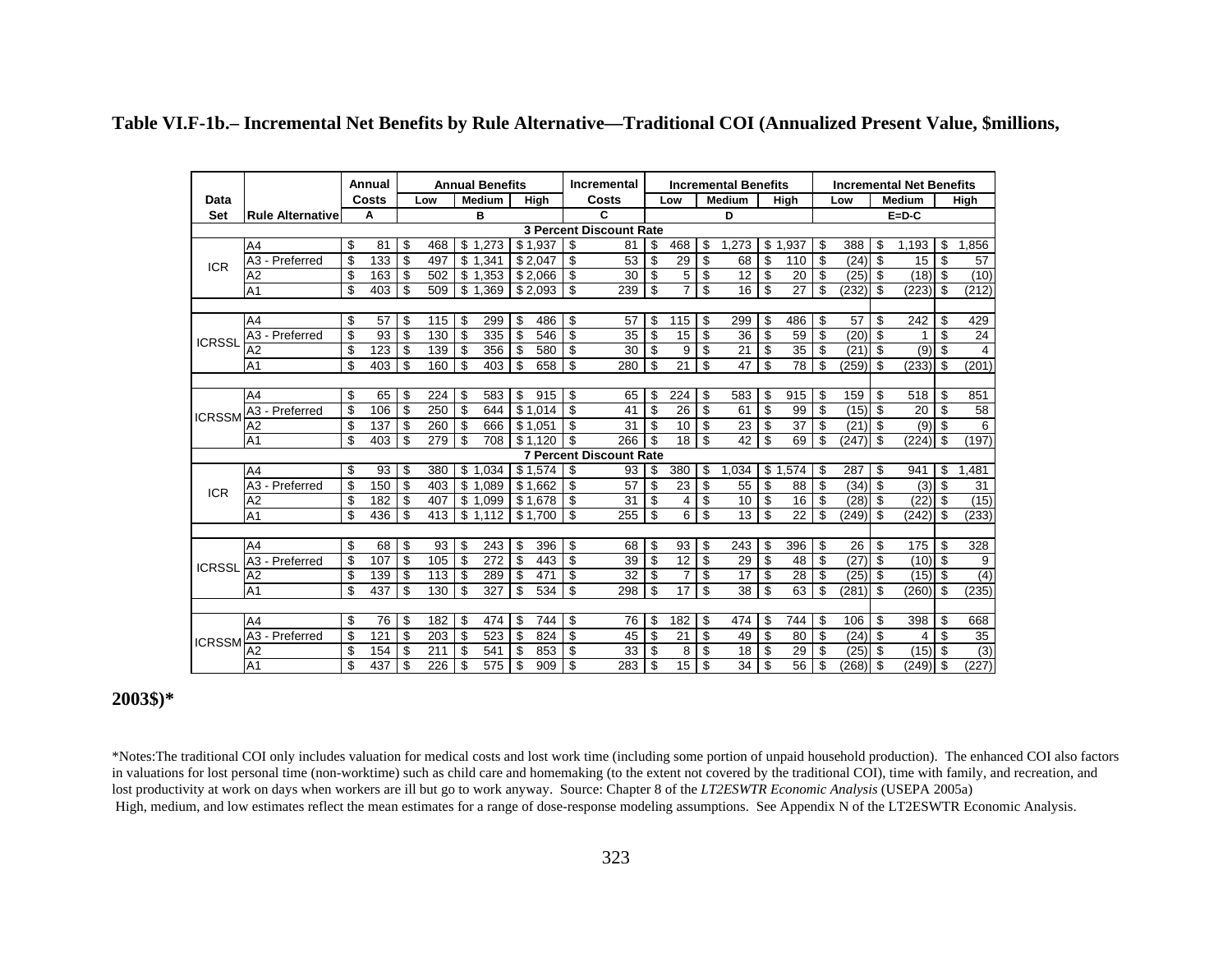All of the options in the microbial toolbox that PWSs will implement to comply with today's rule will also reduce levels of other microbial pathogens. For example, watershed control programs and intake relocation will cut overall pathogen levels by reducing fecal contamination in the source water. Membrane, bag, and cartridge filters will remove pathogenic protozoa like *Giardia lamblia* that are similar in size to or larger than *Cryptosporidium*. Lowering finished water turbidity from conventional and direct filtration will improve removal of pathogens across a broad size range, including viruses, bacteria, and protozoa. Inactivation technologies like ozone and UV are highly effective against a large number of different pathogen types.

Some membrane technologies that PWSs may install to comply with the LT2ESWTR can also reduce or eliminate chemical contaminants including arsenic, DBPs, and atrazine. The use of UV for inactivation of *Cryptosporidium* may reduce the chlorine dosage that some PWSs must apply, which can reduce levels of DBPs. EPA has recently finalized a rule to further control arsenic levels in drinking water and is concurrently establishing the Stage 2 DBPR to address DBP control.

The extent to which the LT2ESWTR can reduce the overall risk from other contaminants has not been quantitatively evaluated because EPA lacks sufficient data on the co-occurrence among *Cryptosporidium* and other microbial pathogens and contaminants. Further, due to the difficulties in establishing which PWSs would have multiple problems, such as microbial contamination, arsenic, and DBPs or any combination of the three, no estimate was made of the potential cost savings from addressing more than one contaminant simultaneously.

### *H. Are there Increased Risks From Other Contaminants?*

It is unlikely that the LT2ESWTR will result in a significant increase in risk from other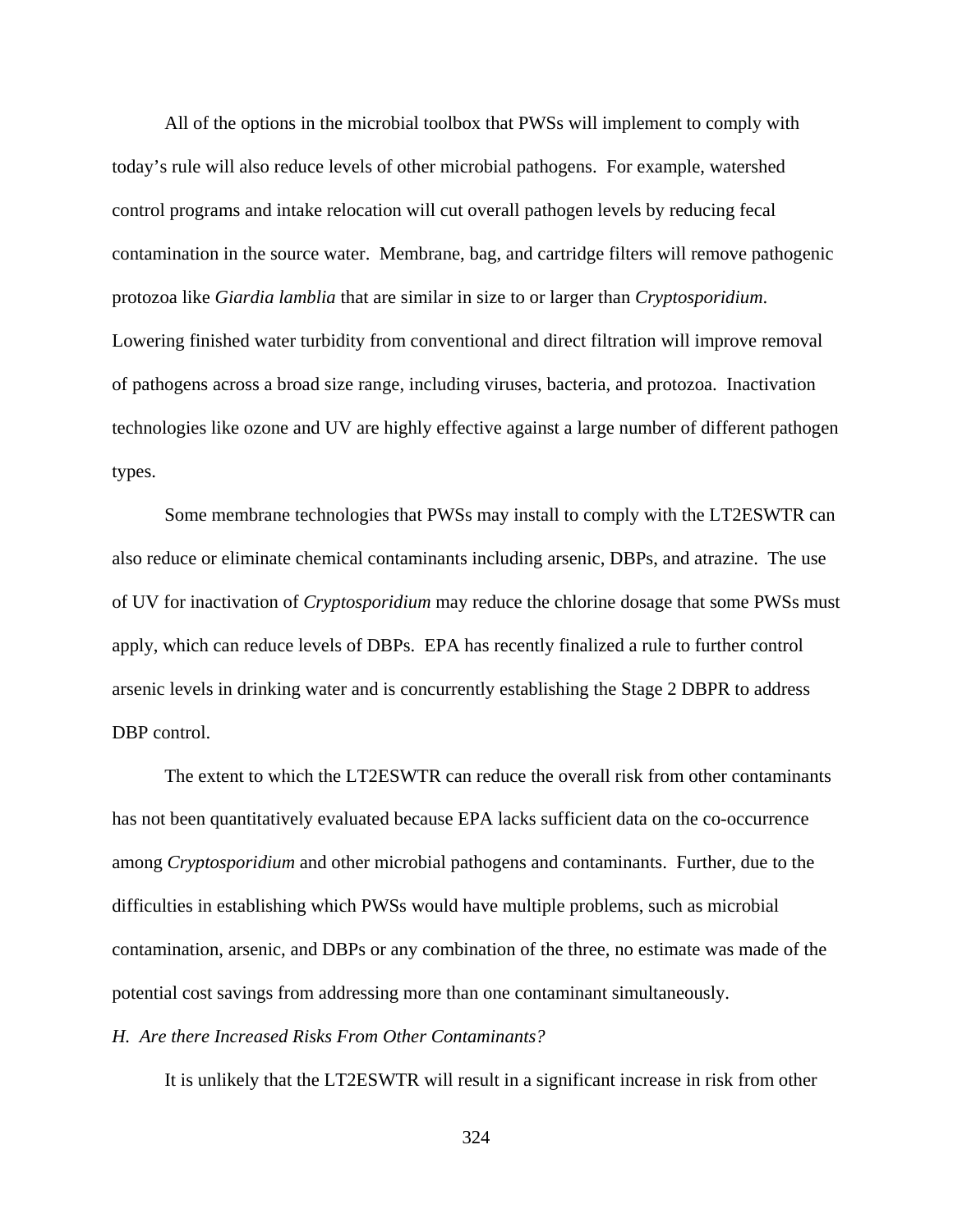contaminants for most PWSs. Many of the options that PWSs will select to comply with the LT2ESWTR, such as UV, additional or improved filtration, and watershed control, do not form DBPs. Ozone, another technology that is effective against *Cryptosporidium*, does form DBPs (e.g., bromate). However, bromate is currently regulated under the Stage 1 DBPR, and PWSs will have to comply with this regulation if they implement ozone to meet the LT2ESWTR.

*I. What Are the Effects of the Contaminant on the General Population and Groups within the General Populations that Are Identified as Likely to be at Greater Risk of Adverse Health Effects?*

Section III of this preamble discusses the health effects associated with *Cryptosporidium* on the general population as well as the effects on other sensitive sub-populations. In addition, health effects associated with children and pregnant women are discussed in greater detail in section VII.G of this preamble.

## *J. What Are the Uncertainties in the Risk, Benefit, and Cost Estimates for the LT2ESWTR?*

For today's final rule, EPA has modeled the current baseline risk from *Cryptosporidium* exposure through drinking water, along with the reduction in risk and the cost for various rule alternatives. There is uncertainty in the risk calculation, the benefit estimates, the cost estimates, and the interaction with other regulations. The LT2ESWTR EA has an extensive discussion of relevant uncertainties (USEPA 2005a), and a brief summary of the major uncertainties follows.

In regard to the risk estimates, the most significant areas of uncertainty are *Cryptosporidium* occurrence, treatment, and infectivity. Among the three available occurrence data sets, the ICR plant-mean data were higher than the ICRSSM or ICRSSL plant-mean data at the 90<sup>th</sup> percentile. The reasons for these differing results are not well understood but may stem from year-to-year variation in occurrence and differences in the sampling and measurement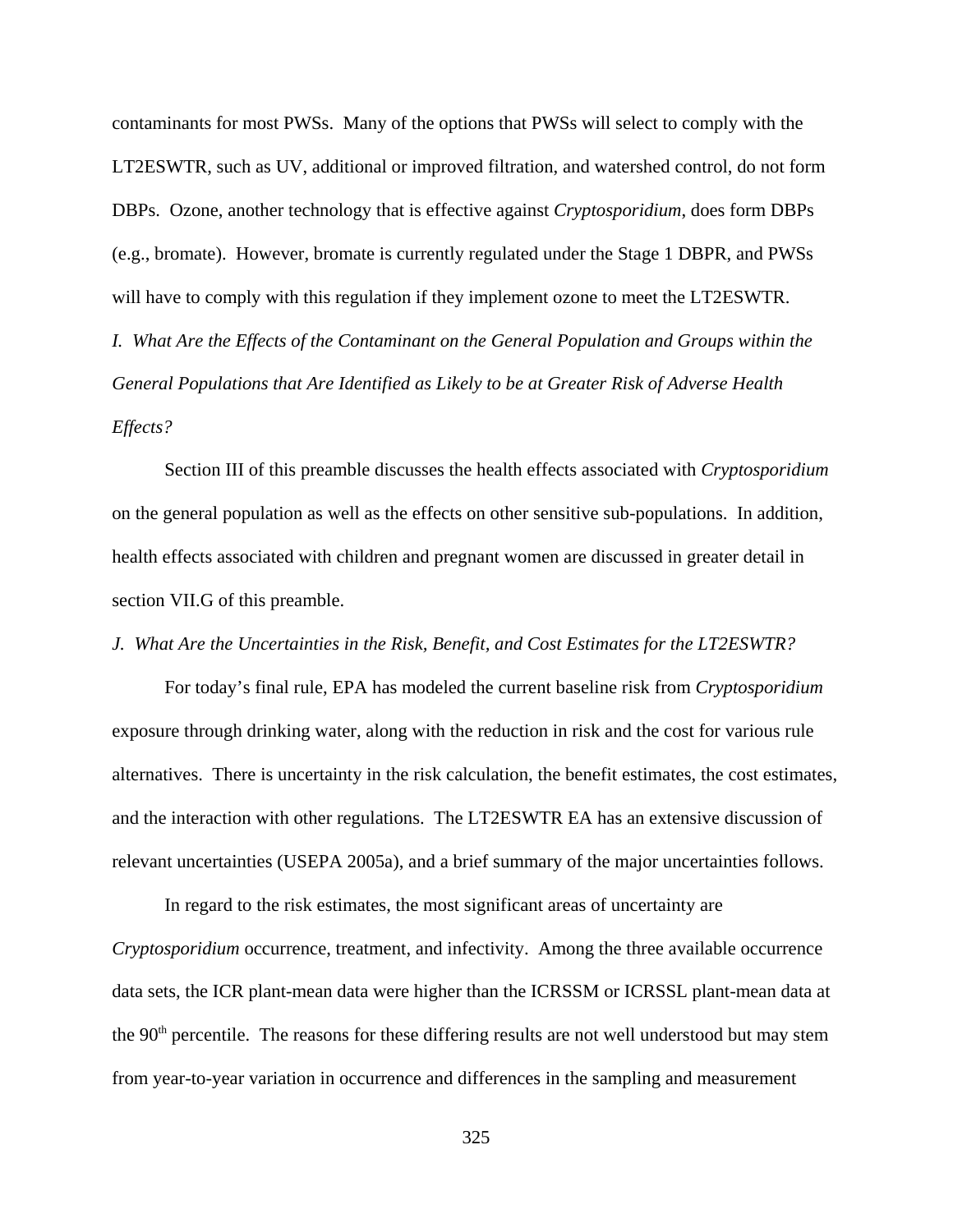methods employed. The ICRSSM and ICRSSL data sets use a newer, more reliable sampling method but include fewer plants and a shorter time frame. Additional uncertainty is associated with estimating finished water occurrence because the analysis is based on estimates of treatment plant performance in removing *Cryptosporidium*.

EPA has addressed some of the uncertainty in occurrence by evaluating benefits and costs for regulatory alternatives with each *Cryptosporidium* data set. Further, in the 2-dimensional Monte Carlo simulation models used to estimate risk, key parameters like occurrence and treatment efficiency are treated as both variable and uncertain. This approach is intended to account for the limitations in available data and the recognized variability in these parameters among PWSs.

EPA has also considered occurrence data from additional sources. For example, the LT2ESWTR EA discusses a study of infectious *Cryptosporidium* in the finished water of 82 filtration plants by Aboytes et.al, 2004. The mean level of infectious *Cryptosporidium* measured in this study is higher than EPA has estimated using the ICR, ICRSSM, or ICRSSL data sets. This result suggests that *Cryptosporidium* occurrence at these plants may have exceeded levels during the ICR and ICRSS surveys or that EPA may have overestimated the efficiency of treatment plants in removing *Cryptosporidium*.

In regard to *Cryptosporidium* infectivity, EPA evaluated data from human feeding studies conducted with different *Cryptosporidium* isolates. The measured infectivity of these isolates varied widely, however, and how well these isolates represent *Cryptosporidium* that causes disease in PWSs is uncertain. In addition, extrapolating from the higher *Cryptosporidium* dosing levels used in the human feeding studies to the exposure levels typical for drinking water (e.g., one oocyst) is uncertain. Another source of uncertainty is differences that exist among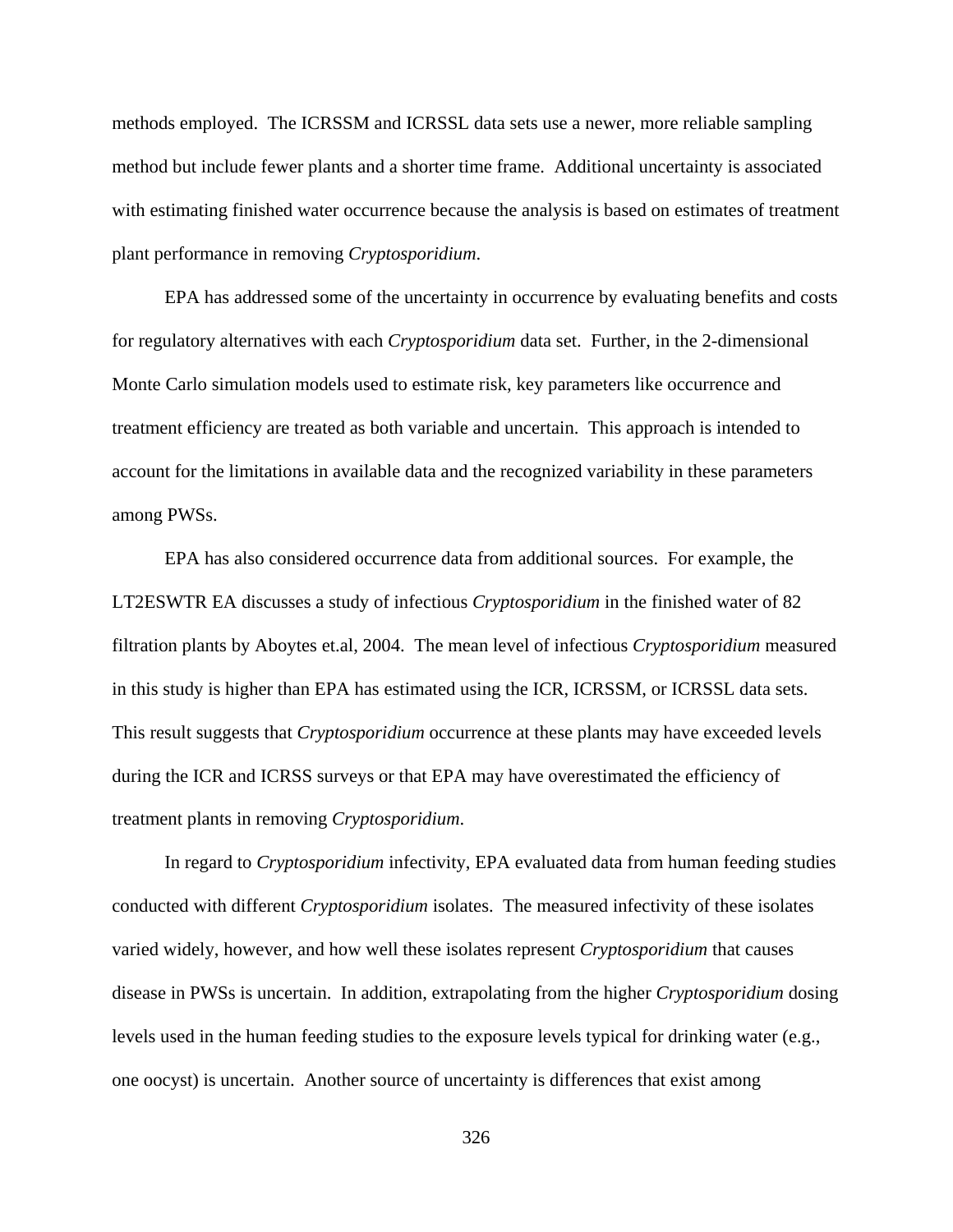populations groups, such as individuals that are more sensitive (e.g., children, immunocompromised) or less sensitive (previously infected adults).

EPA accounted for some of this uncertainty in infectivity by treating the human feeding study results for different *Cryptosporidium* isolates as random samples from a larger and unknown environmental distribution of *Cryptosporidium* infectivity. EPA used a variety of models for this analysis, as recommended by the SAB, and presents results for a range of models to account for uncertainty in model selection. In addition, limited data on levels of *Cryptosporidium* in the 1993 Milwaukee outbreak and associated disease incidence suggest that the infectivity of the *Cryptosporidium* responsible for that outbreak is within the range EPA has estimated for the risk assessment in today's rule.

Unquantified benefits from the reduction of co-occurring microbial pathogens, as described earlier, are a significant source of uncertainty in the estimate of benefits for the LT2ESWTR. EPA is also uncertain about the monetization of avoided disease from *Cryptosporidium* and has addressed this uncertainty through the use of both traditional and enhanced COI values for benefits estimates.

While all of the significant costs of today's rule have been identified by EPA, there are uncertainties in the estimates. Occurrence is the most significant source of uncertainty in costs, and EPA has attempted to account for this uncertainty through the use of different occurrence data sets and Monte Carlo modeling as described previously. EPA has also estimated uncertainty in unit process costs for treatment technologies. In addition, the cost assessment for today's rule includes sensitivity analyses, such an assessment of the impact of influent bromide levels on technology selection. Chapter 6 of the LT2ESWTR EA provides a fuller description of uncertainties in the cost estimates (USEPA 2005a).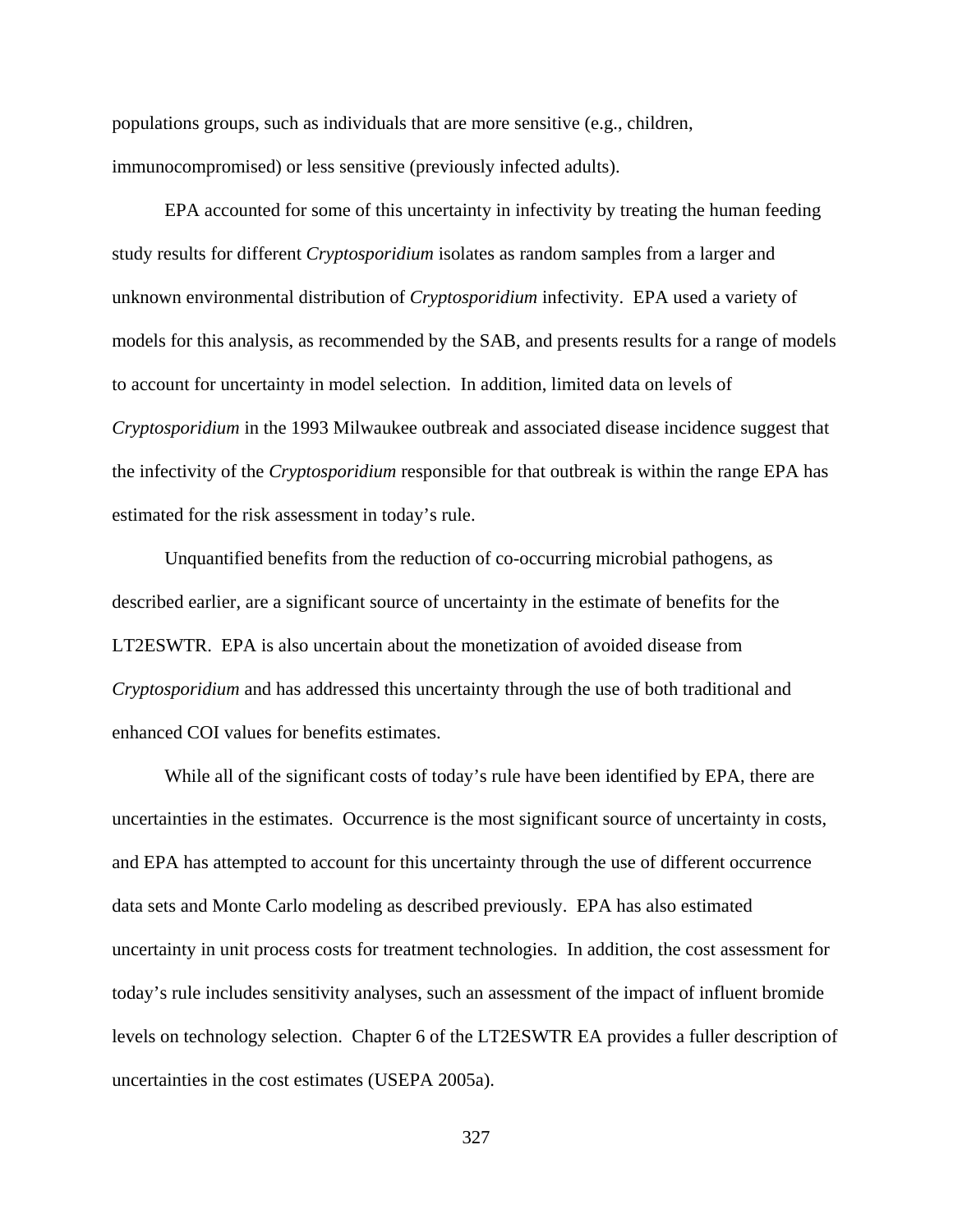Last, EPA has recently finalized or is currently finalizing new regulations for arsenic, radon, *Cryptosporidium* in small surface water PWSs, filter backwash recycling, microbial pathogens in PWSs using ground water, and DBPs. These rules may have overlapping impacts on some PWSs, but the extent is not possible to estimate due to lack of information on cooccurrence. However, PWSs may choose treatment technologies that will address multiple contaminants. Therefore, while the total cost impact of these drinking water rules is uncertain, it is most likely less than the estimated total cost of all individual rules combined.

## *K. What Is the Benefit/Cost Determination for the LT2ESWTR?*

The Agency has determined that the benefits of the LT2ESWTR justify the costs. As discussed in section VII.C, the rule provides a large reduction in endemic cryptosporidiosis illness and mortalities. More stringent alternatives provide greater reductions but at higher costs. Alternative A1 provides the greatest overall reduction in illnesses and mortalities but the incremental benefits between this option and alternative A3 (today's final rule) are relatively small while the incremental costs are significant. In addition, today's rule, unlike alternative A1, specifically targets those PWSs whose source water requires higher levels of treatment.

Tables VI.K-1a and VI.K-1b present net benefits for the four regulatory alternatives that were evaluated. Generally, analysis of net benefits is used to identify alternatives where benefits exceed costs, as well as the alternative that maximizes net benefits. However, as with the analysis of incremental net benefits discussed previously, the usefulness of this analysis in evaluating regulatory alternatives for the LT2ESWTR is somewhat limited because many benefits from this rule are unquantified and nonmonetized. Analyses of net benefits should consider both quantified and unquantified (where possible) benefits and costs.

Also, as noted earlier, the regulatory alternatives considered for the LT2ESWTR vary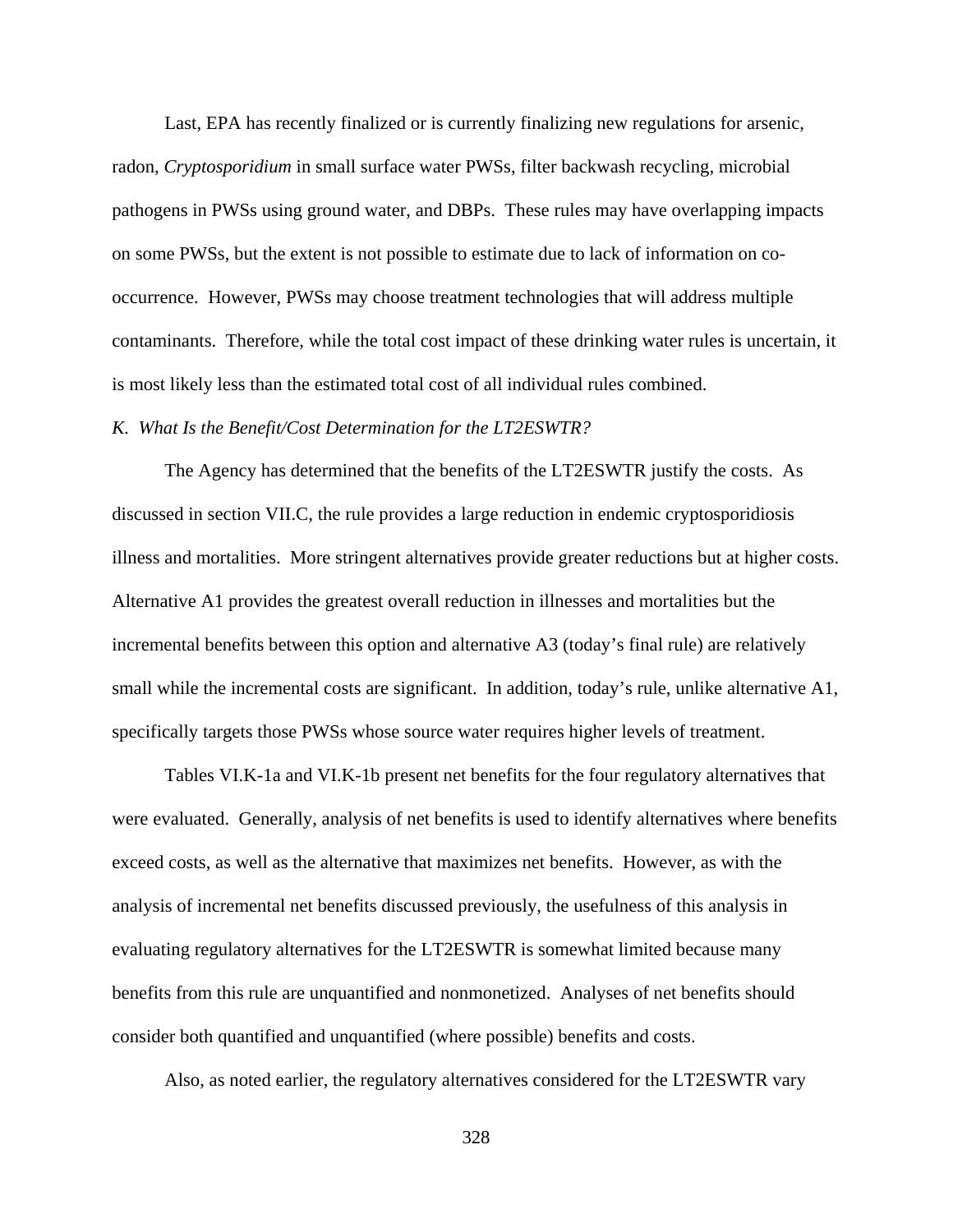both in the population that experiences benefits and costs (i.e., treatment bin boundaries) and the magnitude of the benefits and costs (i.e., treatment requirements). Consequently, the more stringent regulatory alternatives provide benefits to population groups that do not experience any benefit under less stringent alternatives.

As shown by Tables VI.K-1a and VI.K-1b, net benefits are positive for all four regulatory alternatives evaluated under most occurrence and discount rate scenarios. With both the enhanced COI and traditional COI, net benefits are highest for the alternative A3, which is today's final rule, under the majority of occurrence distributions and discount rates evaluated.

Table VI.K-1a.–Mean Net Benefits by Rule Option—Enhanced COI<sup>1</sup> (\$millions, 2003\$)

|               |                                             |    |       |    |               |    |       |    | <b>Annualized Value</b> |    |               |    |             |  |  |
|---------------|---------------------------------------------|----|-------|----|---------------|----|-------|----|-------------------------|----|---------------|----|-------------|--|--|
| Data          | <b>Rule</b>                                 |    |       |    | 3%, 25 Years  |    |       |    |                         |    | 7%, 25 Years  |    |             |  |  |
| <b>Set</b>    | <b>Alternative</b>                          |    | Low   |    | <b>Medium</b> |    | High  |    | Low                     |    | <b>Medium</b> |    | <b>High</b> |  |  |
|               | A1                                          | \$ | 260   | \$ | 1,492         | \$ | 2,447 | \$ | 126                     | \$ | 1,098         | \$ | 1,897       |  |  |
| <b>ICR</b>    | A <sub>2</sub>                              | \$ | 498   | \$ | 1,708         | \$ | 2,655 | \$ | 366                     | \$ | 1,333         | \$ | 2,112       |  |  |
|               | Preferred<br>A3<br>$\overline{\phantom{a}}$ | \$ | 527   | \$ | 1,720         | \$ | 2,662 | \$ | 396                     | \$ | 1,351         | \$ | 2,126       |  |  |
|               | A4                                          | \$ | 550   | \$ | 1,673         | \$ | 2,566 | \$ | 427                     | \$ | 1,328         | \$ | 2,061       |  |  |
|               |                                             |    |       |    |               |    |       |    |                         |    |               |    |             |  |  |
|               | A <sub>1</sub>                              | \$ | (223) | \$ | 156           | \$ | 466   | \$ | (265)                   | \$ | 15            | \$ | 292         |  |  |
| <b>ICRSSL</b> | A2                                          | \$ | 43    | \$ | 366           | \$ | 647   | \$ | 6                       | \$ | 257           | \$ | 496         |  |  |
|               | - Preferred<br>A3                           | \$ | 65    | \$ | 365           | \$ | 632   | \$ | 32                      | \$ | 264           | \$ | 491         |  |  |
|               | A4                                          | \$ | 87    | \$ | 347           | \$ | 589   | \$ | 58                      | \$ | 261           | \$ | 465         |  |  |
|               |                                             |    |       |    |               |    |       |    |                         |    |               |    |             |  |  |
|               | A <sub>1</sub>                              | \$ | (58)  | \$ | 578           | \$ | 1,104 | \$ | (132)                   | \$ | 358           | \$ | 809         |  |  |
| <b>ICRSSM</b> | A2                                          | \$ | 198   | \$ | 782           | \$ | 1,285 | \$ | 130                     | \$ | 591           | \$ | 1,010       |  |  |
|               | - Preferred<br>A3                           | \$ | 218   | \$ | 780           | \$ | 1,267 | \$ | 153                     | \$ | 597           | \$ | 1,002       |  |  |
|               | A4                                          | \$ | 230   | \$ | 731           | \$ | 1,171 | \$ | 172                     | \$ | 569           | \$ | 935         |  |  |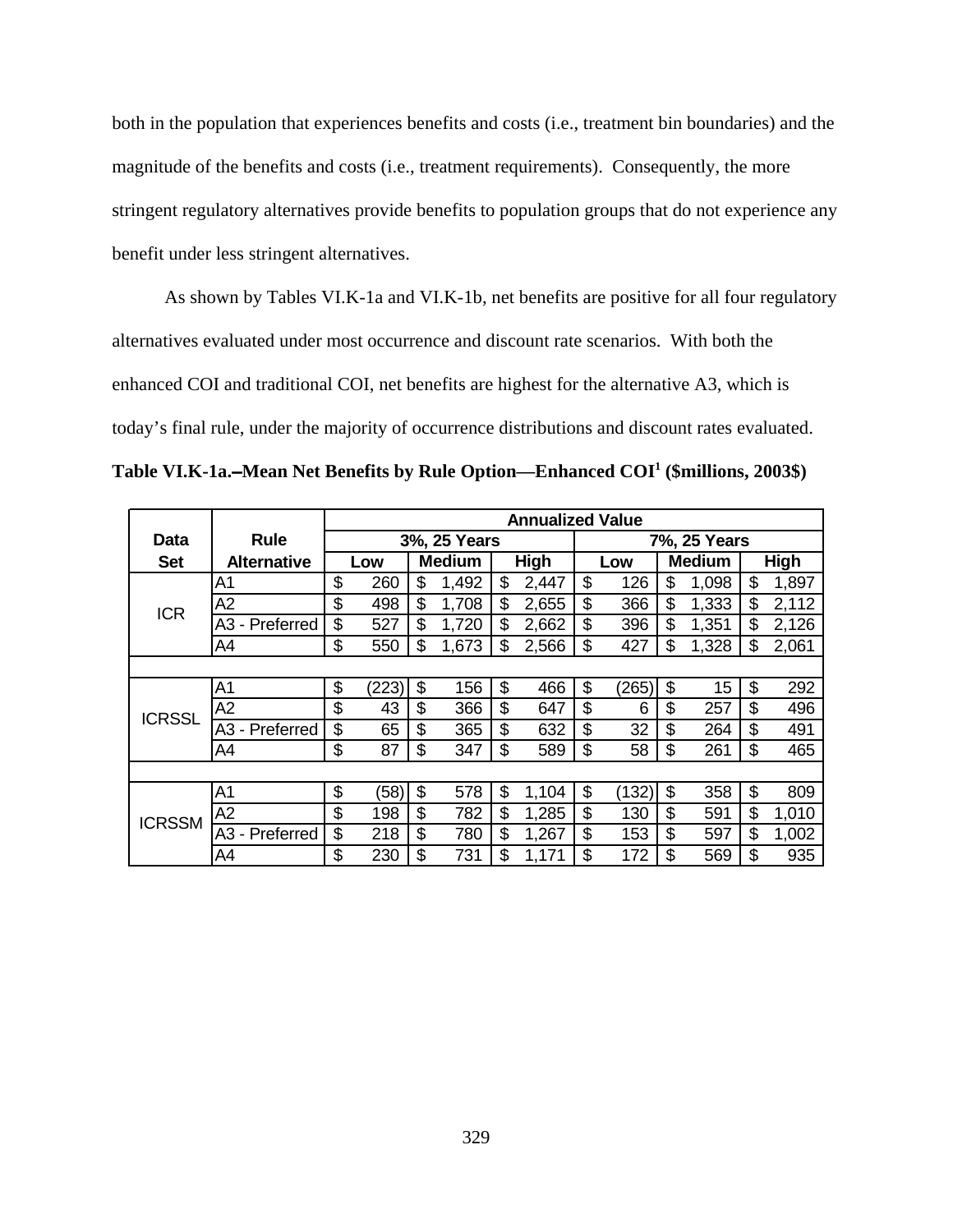|               |                                   |    |       |    |               |    |       | <b>Annualized Value</b> |       |    |               |    |       |  |
|---------------|-----------------------------------|----|-------|----|---------------|----|-------|-------------------------|-------|----|---------------|----|-------|--|
| Data          | Rule                              |    |       |    | 3%, 25 Years  |    |       | 7%, 25 Years            |       |    |               |    |       |  |
| <b>Set</b>    | <b>Alternative</b>                |    | Low   |    | <b>Medium</b> |    | High  |                         | Low   |    | <b>Medium</b> |    | High  |  |
|               | A1                                | \$ | 64    | \$ | 967           | \$ | 1,649 | \$                      | (31   | \$ | 675           | \$ | 1,256 |  |
| <b>ICR</b>    | A <sub>2</sub>                    | \$ | 305   | \$ | 1,190         | \$ | 1,870 | \$                      | 211   | \$ | 917           | \$ | 1,481 |  |
|               | Preferred<br>A3<br>$\blacksquare$ | \$ | 337   | \$ | 1,208         | \$ | 1,887 | \$                      | 243   | \$ | 939           | \$ | 1,502 |  |
|               | A4                                | \$ | 373   | \$ | 1,193         | \$ | 1,842 | \$                      | 285   | \$ | 941           | \$ | 1,478 |  |
|               |                                   |    |       |    |               |    |       |                         |       |    |               |    |       |  |
|               | A <sub>1</sub>                    | \$ | (284) | \$ | 0             | \$ | 214   | \$                      | (315) | \$ | (109)         | \$ | 90    |  |
| <b>ICRSSL</b> | A2                                | \$ | (9)   | \$ | 233           | \$ | 432   | \$                      | (35)  | \$ | 150           | \$ | 324   |  |
|               | Preferred<br>A3<br>$\blacksquare$ | \$ | 18    | \$ | 242           | \$ | 433   | \$                      | (7)   | \$ | 166           | \$ | 331   |  |
|               | A4                                | \$ | 46    | \$ | 242           | \$ | 418   | \$                      | 25    | \$ | 175           | \$ | 327   |  |
|               |                                   |    |       |    |               |    |       |                         |       |    |               |    |       |  |
|               | A <sub>1</sub>                    | \$ | (165) | \$ | 306           | \$ | 676   | \$                      | (218) | \$ | 138           | \$ | 465   |  |
| <b>ICRSSM</b> | A2                                | \$ | 99    | \$ | 529           | \$ | 890   | \$                      | 50    | \$ | 387           | \$ | 692   |  |
|               | Preferred<br>A3 -                 | \$ | 124   | \$ | 538           | \$ | 889   | \$                      | 77    | \$ | 402           | \$ | 698   |  |
|               | A4                                | \$ | 148   | \$ | 518           | \$ | 840   | \$                      | 106   | \$ | 398           | \$ | 668   |  |

Table VI.K-1b.–Mean Net Benefits by Rule Option—Traditional COI<sup>1</sup> (\$millions, 2003\$)

1 The traditional COI only includes valuation for medical costs and lost work time (including some portion of unpaid household production). The enhanced COI also factors in valuations for lost personal time (non-worktime) such as child care and homemaking (to the extent not covered by the traditional COI), time with family, and recreation, and lost productivity at work on days when workers are ill but go to work anyway. Source: Chapter 8 of the *LT2ESWTR Economic Analysis* (USEPA 2005a) High, medium, and low estimates reflect the mean estimates for a range of dose-response modeling assumptions. See Appendix N of the LT2ESWTR Economic Analysis.

In addition to the net benefits of the LT2ESWTR, the Agency used several other techniques to compare costs and benefits. For example, EPA calculated the cost of the rule per case avoided. Tables VI.K-2a, b and c show both the cost of the rule per illness avoided and cost of the rule per death avoided. This cost effectiveness measure is another way of examining the benefits and costs of the rule but should not be used to compare alternatives because an alternative with the lowest cost per illness/death avoided may not result in the highest net benefits. With the exception of alternative A1, the rule options look favorable when the cost per case avoided is compared to both the weighted cost of cryptosporidiosis illness (\$844 and \$274 for the two COI approaches) and the mean value of a statistical death avoided – approximately \$7 million dollars. Additional information about this analysis and other methods of comparing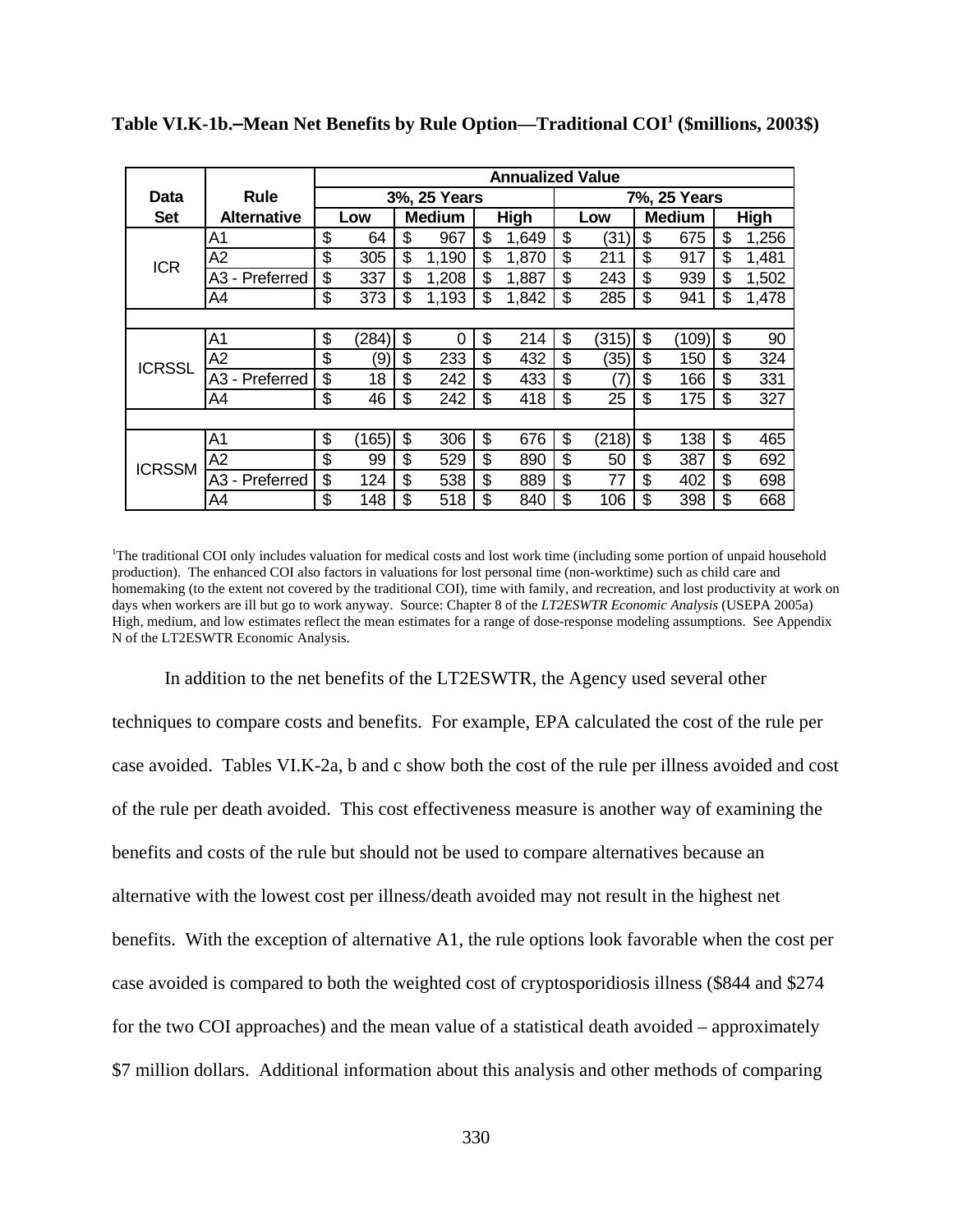benefits and costs can be found in chapter 8 of the LT2ESWTR EA (USEPA 2005a).

|               |                    |                         |    |        |    | <b>Cost Per Death</b> |    |      |                  | <b>Benefit/Cost</b> |                           |     |  |
|---------------|--------------------|-------------------------|----|--------|----|-----------------------|----|------|------------------|---------------------|---------------------------|-----|--|
|               |                    | <b>Cost Per Illness</b> |    |        |    | Avoided               |    |      |                  | Ratio               | <b>Benefit/Cost Ratio</b> |     |  |
| Data          | Rule               | Avoided (\$)            |    |        |    | (\$Millions, 2000\$)  |    |      |                  | (Enhanced COI)      | (Traditional COI)         |     |  |
| Set           | <b>Alternative</b> | 3%                      |    | 7%     |    | 3%                    |    | 7%   | 3%               | 7%                  | 3%                        | 7%  |  |
|               | A4                 | \$<br>398               | \$ | 837    | \$ | 1.8                   | \$ | 3.9  | 8.0              | 5.6                 | 5.8                       | 4.1 |  |
| <b>ICR</b>    | A3 - Preferred     | \$<br>566               | \$ | 1.172  | \$ | 2.7                   | \$ | 5.6  | 5.2              | 3.7                 | 3.7                       | 2.7 |  |
|               | A2                 | \$<br>739               | \$ | 1,503  |    | 3.5                   |    | 7.1  | 4.3              | 3.1                 | 3.1                       | 2.2 |  |
|               | A <sub>1</sub>     | \$<br>791.ا             | \$ | 3,546  | \$ | 8.5                   | \$ | 16.7 | 1.8              | 1.3                 | 1.3                       | 0.9 |  |
|               | A <sub>4</sub>     | \$<br>241.ا             | \$ | 2,666  | \$ | 5.3                   | \$ | 11.3 | 2.7              | 1.9                 | 2.0                       | 1.4 |  |
| <b>ICRSSL</b> | A3 - Preferred     | \$<br>598. ا            | \$ | 3,366  |    | 7.2                   | \$ | 15.1 | 1.9              | 1.3                 | 1.4                       | 1.0 |  |
|               | A2                 | \$<br>2.073             | \$ | 4.265  | \$ | 9.4                   | S  | 19.4 | 1.5              | 1.1                 | 1. $\dot{\phantom{1}}$    | 0.8 |  |
|               | A <sub>1</sub>     | \$<br>5,683             | \$ | 11.259 | -S | 27.0                  | \$ | 53.3 | 0.6              | 0.5                 | 0.4                       | 0.3 |  |
|               | A4                 | \$<br>690               | \$ | 1.470  | \$ | 3.1                   | \$ | 6.5  | 4.7              | 3.3                 | 3.5                       | 2.4 |  |
| <b>ICRSSM</b> | A3 - Preferred     | \$<br>913               | \$ | 1.913  | \$ | 4.2                   | \$ | 8.9  | 3.2              | 2.3                 | 2.4                       | 1.7 |  |
|               | A2                 | \$<br>.207              | \$ | 2.474  |    | 5.6                   | S  | 11.5 | 2.6              | 1.9                 | 1.9                       | 1.4 |  |
|               | A <sub>1</sub>     | \$<br>3.259             | \$ | 6,456  | \$ | 15.4                  |    | 30.6 | 1.0 <sub>l</sub> | 0.7                 | 0.7                       | 0.5 |  |

Table VI.K-2a.–Cost per Illness or Death Avoided<sup>1</sup>, Low Estimate

| Table VI.K-2b.-Cost per Illness or Death Avoided <sup>1</sup> , Medium Estimate |  |  |  |
|---------------------------------------------------------------------------------|--|--|--|
|                                                                                 |  |  |  |

|               |                    |                         |    |       |     | <b>Cost Per Death</b> |         |                             |      | <b>Benefit/Cost</b>    |                            |      |  |
|---------------|--------------------|-------------------------|----|-------|-----|-----------------------|---------|-----------------------------|------|------------------------|----------------------------|------|--|
|               |                    | <b>Cost Per Illness</b> |    |       |     |                       |         | <b>Avoided (\$Millions,</b> |      | <b>Ratio (Enhanced</b> | <b>Benefit/Cost Ratiol</b> |      |  |
| Data          | Rule               | Avoided (\$)            |    |       |     |                       | 2000\$) |                             |      | COI)                   | (Traditional COI)          |      |  |
| <b>Set</b>    | <b>Alternative</b> | 3%                      |    | 7%    |     | 3%                    |         | 7%                          | 3%   | 7%                     | 3%                         | 7%   |  |
|               | A4                 | \$<br>147               | \$ | 309   | \$  | 0.7                   | \$      | 1.4                         | 21.7 | 15.3                   | 15.8                       | 11.1 |  |
| ICR.          | - Preferred<br>A3  | \$<br>227               | \$ | 468   | \$  | 1.1                   |         | $2.2^{\circ}$               | 13.9 | 10.0                   | 10.1                       | 7.2  |  |
|               | A2                 | \$<br>275               |    | 559   |     | 1.3                   |         | 2.6                         | 11.5 | 8.3                    | 8.3                        | 6.0  |  |
|               | A <sub>1</sub>     | \$<br>668               | \$ | 1,322 | \$  | 3.1                   | \$      | 6.2                         | 4.7  | 3.5                    | 3.4                        | 2.5  |  |
|               | A <sub>4</sub>     | \$<br>476               | S  | 1,022 | \$  | 2.0                   |         | 4.3                         | 7.1  | 4.9                    | 5.2                        | 3.6  |  |
| ICRSSL        | A3 - Preferred     | \$<br>661               | \$ | .385  | \$. | 2.9                   | \$      | 6.1                         | 4.9  | 3.5                    | 3.6                        | 2.6  |  |
|               | A <sub>2</sub>     | \$<br>808               |    | 1,663 | \$  | 3.7                   | \$      | 7.5                         | 4.0  | 2.9                    | 2.9                        | 2.1  |  |
|               | A <sub>1</sub>     | \$<br>2,258             |    | 4.472 | \$  | 10.6                  | \$      | 21.0                        | 1.4  | 1.0                    | 1.0                        | 0.7  |  |
|               | A <sub>4</sub>     | \$<br>265               | \$ | 565   |     | 1.2                   |         | 2.5                         | 12.3 | 8.5                    | 9.0                        | 6.3  |  |
| <b>ICRSSM</b> | A3 - Preferred     | \$<br>382               | \$ | 796   | \$  | 1.7                   |         | 3.6                         | 8.4  | 5.9                    | 6.1                        | 4.3  |  |
|               | A <sub>2</sub>     | \$<br>473               | \$ | 969   | \$  | 2.2                   | \$      | 4.5                         | 6.7  | 4.8                    | 4.9                        | 3.5  |  |
|               | A1                 | \$<br>1.287             |    | 2,548 |     | 6.0                   |         | 11.9                        | 2.4  | 1.8                    | 1.8                        | 1.3  |  |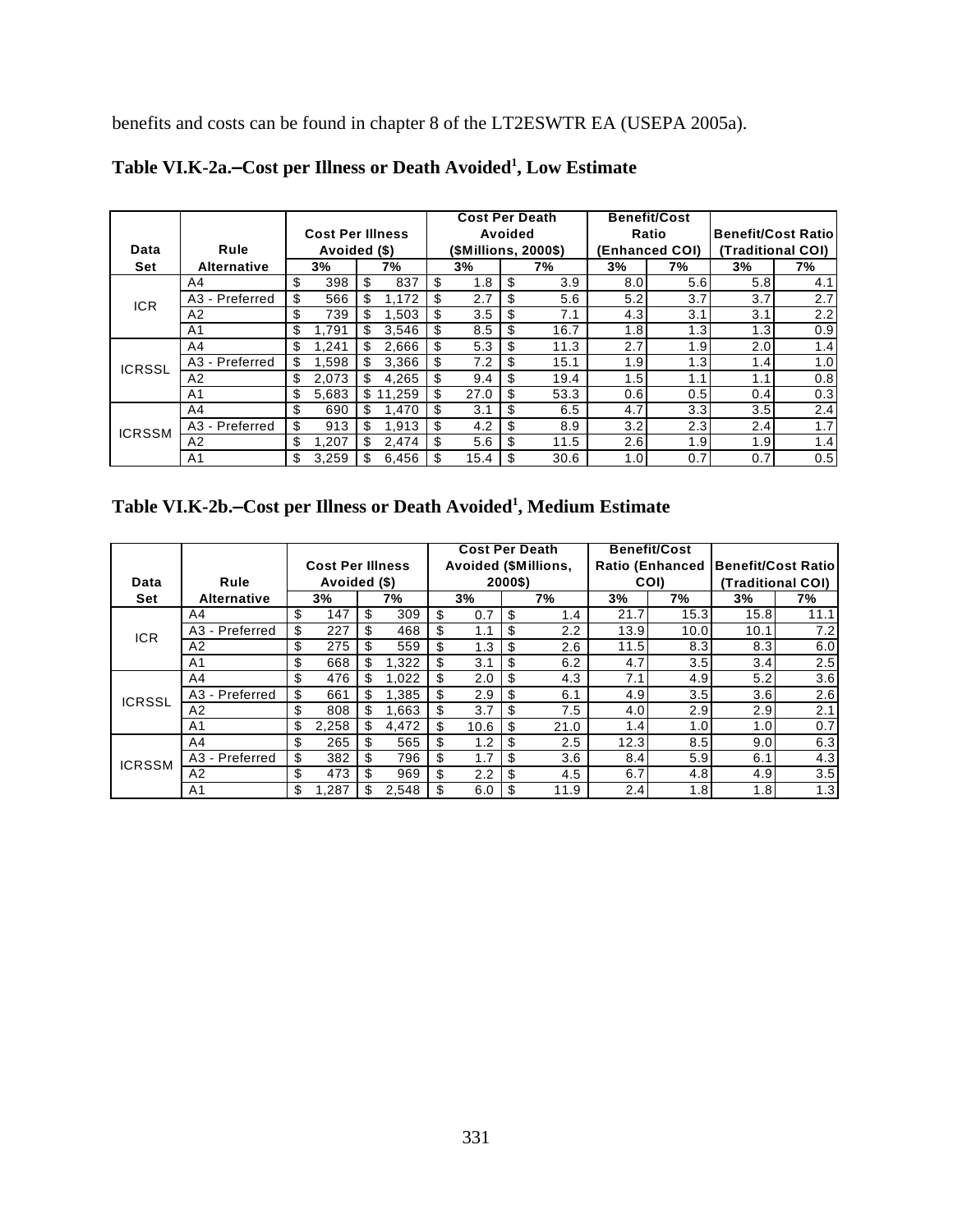|               |                |                         |     |       |     | <b>Cost Per Death</b>       |         |               |      | <b>Benefit/Cost</b> |                            |      |  |
|---------------|----------------|-------------------------|-----|-------|-----|-----------------------------|---------|---------------|------|---------------------|----------------------------|------|--|
|               |                | <b>Cost Per Illness</b> |     |       |     | <b>Avoided (\$Millions,</b> |         |               |      | Ratio               | <b>Benefit/Cost Ratiol</b> |      |  |
| Data          | Rule           | Avoided (\$)            |     |       |     |                             | 2000\$) |               |      | (Enhanced COI)      | (Traditional COI)          |      |  |
| <b>Set</b>    | Alternative    | 3%                      |     | 7%    |     | 3%                          |         | 7%            | 3%   | 7%                  | 3%                         | 7%   |  |
|               | A4             | \$<br>97                | \$  | 205   | \$  | 0.4                         | \$      | 0.9           | 33.0 | 23.2                | 24.0                       | 16.9 |  |
| ICR.          | A3 - Preferred | \$<br>140               | -\$ | 289   | \$  | 0.7                         | \$      | 1.4           | 21.2 | 15.2                | 15.3                       | 11.0 |  |
|               | A <sub>2</sub> | \$<br>182               | -\$ | 369   | \$  | 0.8                         | \$      | 1.7           | 17.5 | 12.7                | 12.7                       | 9.2  |  |
|               | A1             | \$<br>440               |     | 872   |     | 2.1                         | \$      | 4.1           | 7.2  | 5.4                 | 5.2                        | 3.9  |  |
|               | A4             | \$<br>295               | -\$ | 633   | \$  | 1.3                         | \$      | 2.7           | 11.4 | 7.9                 | 8.5                        | 5.8  |  |
| <b>ICRSSL</b> | A3 - Preferred | \$<br>385               | \$  | 810   | \$  | 1.7                         | \$      | 3.6           | 8.0  | 5.6                 | 5.9                        | 4.2  |  |
|               | A2             | \$<br>500               | \$  | 1.029 |     | 2.3                         | \$      | 4.6           | 6.5  | 4.6                 | 4.7                        | 3.4  |  |
|               | A <sub>1</sub> | \$<br>1.394             | \$  | 2,762 |     | 6.6                         |         | 13.0          | 2.3  | 1.7                 | 1.6                        | 1.2  |  |
|               | A4             | \$<br>170               | -\$ | 363   | \$  | 0.8                         | \$      | 1.6           | 19.3 | 13.4                | 14.2                       | 9.9  |  |
| <b>ICRSSM</b> | A3 - Preferred | \$<br>228               | \$. | 478   | \$. | 1.1                         | \$      | $2.2^{\circ}$ | 13.1 | 9.3                 | 9.6                        | 6.8  |  |
|               | A <sub>2</sub> | \$<br>302               | \$  | 619   |     | 1.4                         | \$      | 2.9           | 10.6 | 7.6                 | 7.7                        | 5.5  |  |
|               | A <sub>1</sub> | \$<br>820               | \$  | 1,624 | \$  | 3.9                         | \$      | 7.6           | 3.8  | 2.9                 | 2.8                        | 2.1  |  |

Table VI.K-2c.–Cost per Illness or Death Avoided<sup>1</sup>, High Estimate

1 The calculations presented here do not reflect discounting of the physical incidence of morbidity or mortality. Source: Chapter 8 of the *LT2ESWTR Economic Analysis* (USEPA 2005a) Note: High, medium, and low estimates reflect the mean estimates for a range of dose-response modeling assumptions. See Appendix N of the LT2ESWTR Economic Analysis (USEPA, 2005a).

## *L. Summary of Major Comments*

EPA received significant public comment on the analysis of benefits and costs of the August 11, 2003 proposed LT2ESWTR in the following areas: *Cryptosporidium* occurrence, drinking water consumption, *Cryptosporidium* infectivity (i.e., dose-response), and valuation of benefits. The following discussion summarizes public comment in these areas and EPA's responses.

## 1. *Cryptosporidium* occurrence

With respect to the analysis of *Cryptosporidium* occurrence, two areas that received significant public comment are the quality of the ICR and ICRSS data sets (i.e., whether the estimates derived from them should be regarded as equally plausible) and the treatment of samples in which no *Cryptosporidium* is detected (i.e., observed zeros).

*a. Quality of the ICR and ICRSS data sets*. As noted earlier, the ICR, ICRSSM, and ICRSSL data sets differ significantly in the high concentration portion of the occurrence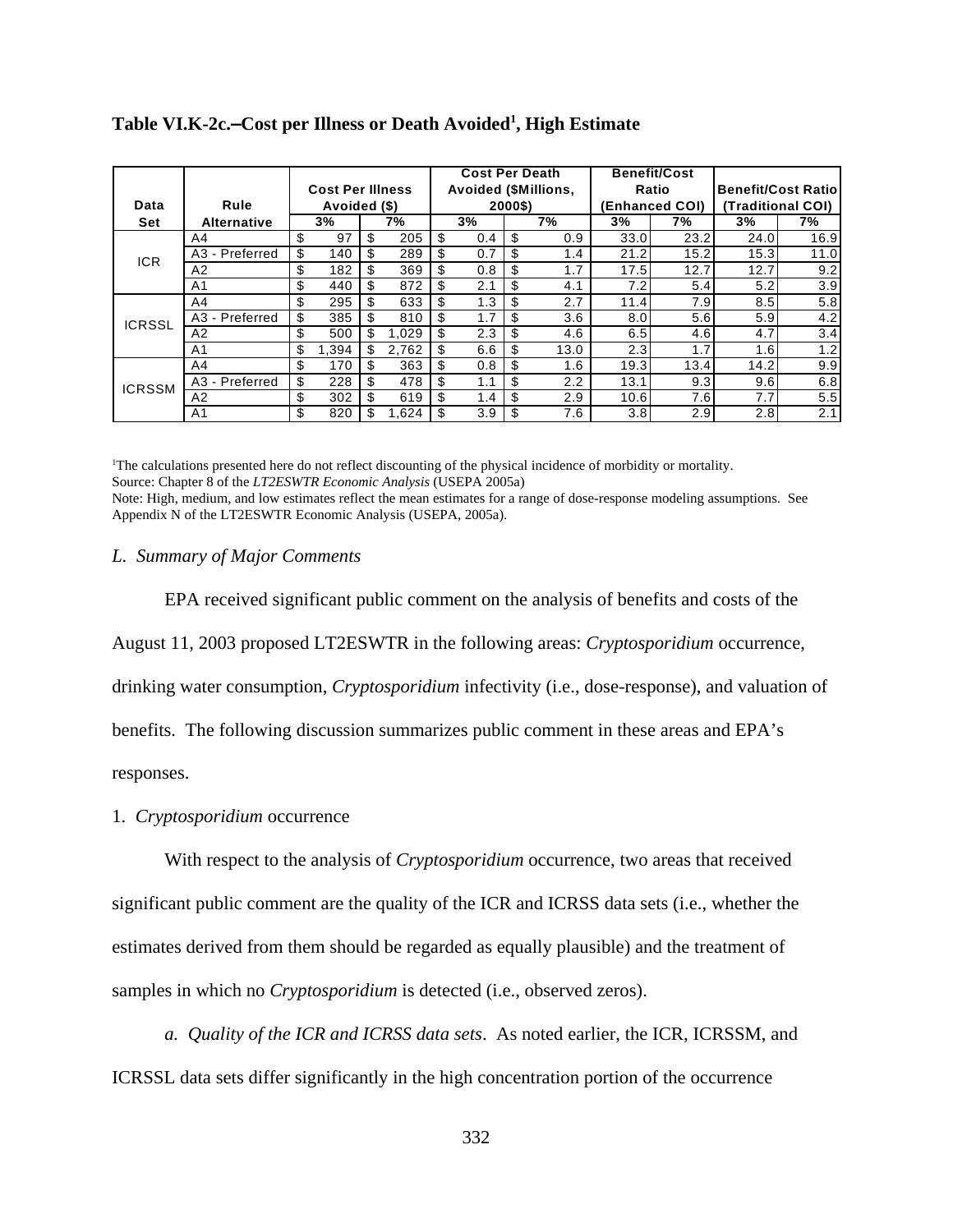distribution (e.g.,  $90<sup>th</sup>$  percentile). While the measurement method employed in the ICRSS had higher recovery and less variable volumes assayed, the ICR produced a much greater number of assays and source waters sampled. Lacking a technical basis to conclude that one data set provides a better estimate, EPA conducted separate analyses of costs and benefits for all three data sets. EPA requested comment on this approach.

The majority of commenters on this issue supported EPA's approach of analyzing the three data sets separately to represent uncertainty about occurrence. Two commenters suggested that the ICR data would be more reliable for estimating national occurrence due to the larger number of samples, while two others viewed the ICRSS data as more reliable due to the improved analytical method. No commenters provided a technical analysis indicating that one data set is more accurate. Given these comments, EPA has retained the approach of analyzing costs and benefits separately for each occurrence data set in today's final rule.

*b. Treatment of observed zeros*. One commenter remarked that the majority of samples in which no oocysts were detected (i.e., observed zeros) likely contained no oocysts in the volume assayed. This commenter was concerned with a parameter in EPA's occurrence analysis model for "true zero", which characterizes the likelihood that a source water is entirely free of *Cryptosporidium* at all times. In EPA's model, the true zero parameter was assigned a value of 0.1 percent. As described in USEPA (2005b), EPA based this assumption on the finding that intensive sampling of surface waters usually detects *Cryptosporidium*, even in protected watersheds. The commenter concluded, however, that the true zero parameter resulted in the model assigning a value of at least 1 oocyst to 99.9 percent of samples.

EPA responds that the true zero parameter in the occurrence analysis model does not operate in this way. While the model is set-up to estimate mean source water concentrations and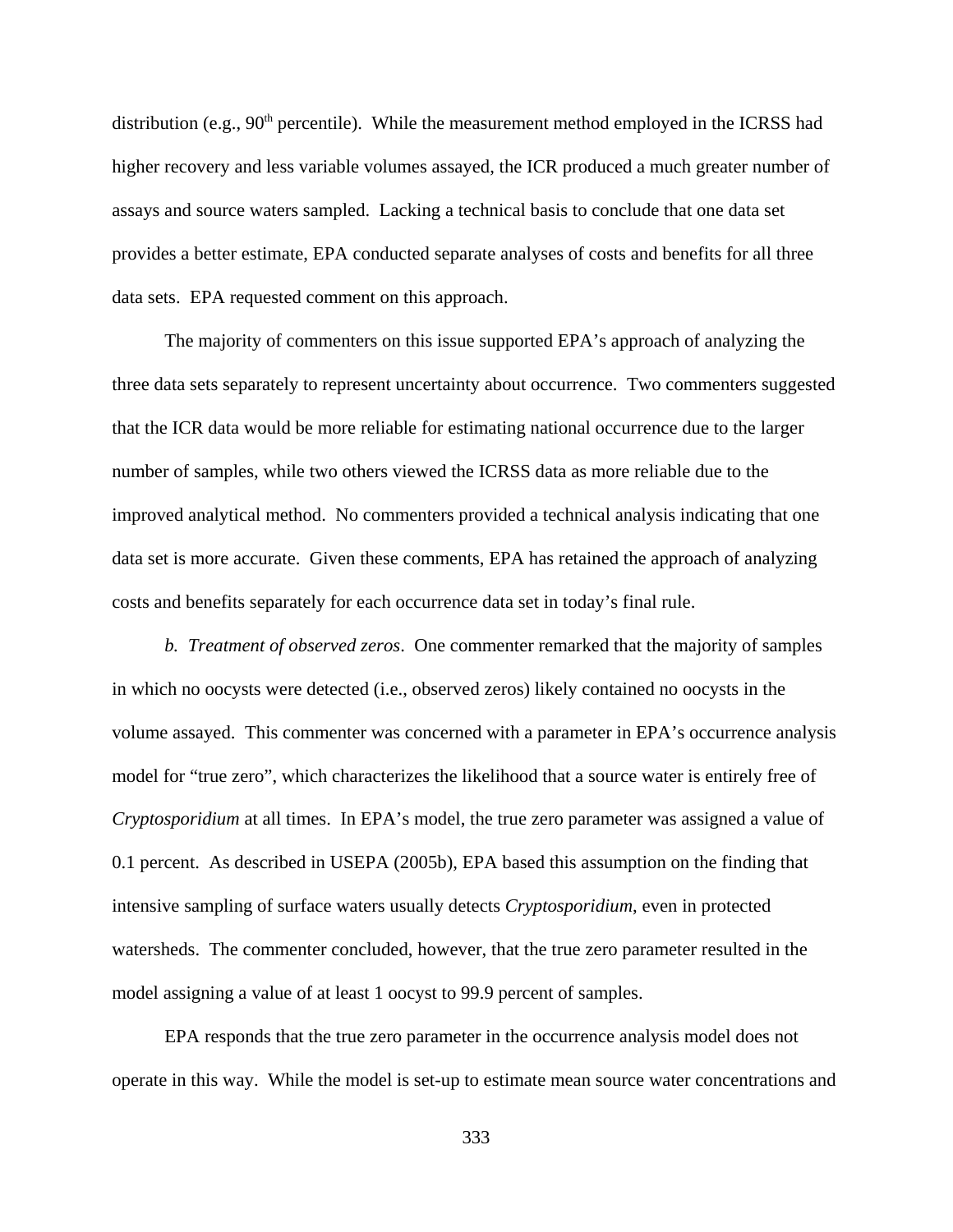not the concentrations in individual volumes assayed, the model recognizes that the majority of samples in the ICR and ICRSS contained no oocysts. The model does assume that few, if any, of the source waters sampled in these surveys never contained a single oocyst (the meaning of the true zero parameter). EPA has clarified the definition of the true zero parameter in USEPA (2005b). EPA has also conducted a sensitivity analysis in which the true zero parameter was varied from values of 0 to 50 percent, with little effect on estimates of risk, benefit, and cost for today's rule.

## 2. Drinking water consumption

Two commenters were concerned with the distribution for drinking water consumption that EPA used in the proposed LT2ESWTR. This distribution, which was based on a 1994-1996 survey by the United States Department of Agriculture (USDA), reflects water consumption from all sources. Commenters recommended two modifications to this approach: (1) adjust the distribution to account for factors like bottled water and boiled water use and (2) use an alternative distribution from the USDA survey that reflects consumption of community water system (CWS) water only.

In response, EPA agrees that the distribution should be adjusted to remove consumption attributable to bottled water. For the consumption distribution in today's final rule, EPA subtracted bottled water usage, based on information in the USDA survey, which had the effect of reducing consumption by approximately 14 percent in comparison to the proposal. EPA does not have information on the effectiveness of heating water to make coffee or tea for inactivating *Cryptosporidium* and has not modified the consumption distribution on this basis.

EPA continues to believe that the USDA distribution for consumption of water from all sources, minus bottled water consumption, provides the best available estimate for consumption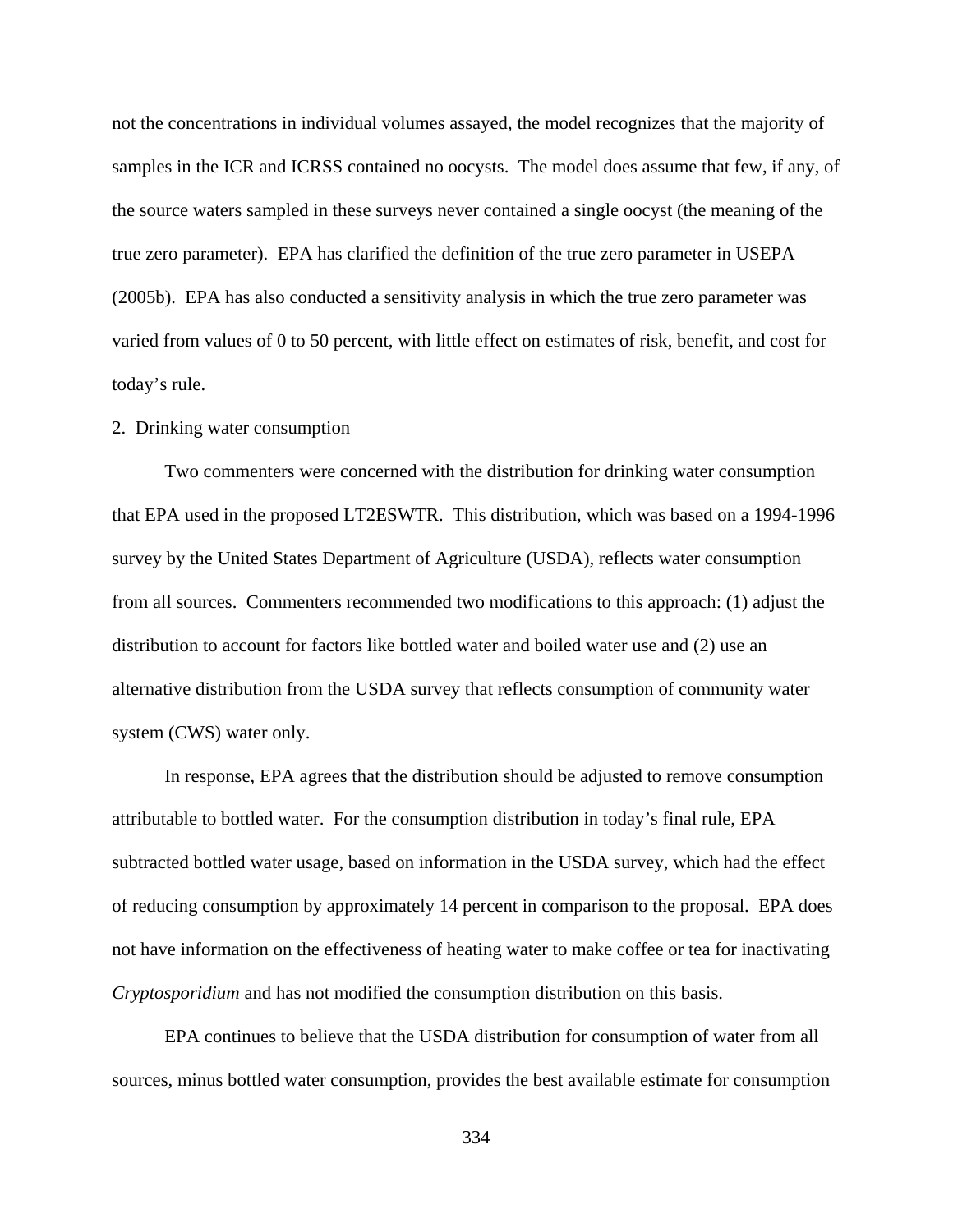of water from CWSs for people served by CWSs. The USDA distribution for consumption of CWS water only, which a commenter recommended, includes people not served by CWSs (e.g., people with private wells). Inclusion these individuals has the effect of underestimating the consumption of CWS water for people served by CWSs in this distribution. In contrast, the distribution for consumption of water from all sources includes people not served by CWSs and the sources those people use (e.g., private wells). This avoids the problem of underestimating consumption for individuals served by CWS. Accordingly, EPA has retained the use of this distribution in today's final rule, with the adjustment stated previously for bottled water consumption.

## 3. *Cryptosporidium* infectivity

In regard to *Cryptosporidium* infectivity (i.e., dose-response assessment), EPA received significant comment on limitations in the human feeding studies (e.g. representativeness of *Cryptosporidium* isolates used in the studies, numbers of subjects) and uncertainty in extrapolating from high study doses to low drinking water doses. EPA believes that the statistical analysis of dose-response data, as described in USEPA (2005a), properly accounted for these limitations and uncertainties.

The statistical models used by EPA treated the isolates studied as a random sample from a larger population of environmental isolates, treated the subjects studied as a random sample from the larger population of healthy individuals, and treated each individual's outcome as a chance event, where the infection probability is a function of the challenge dose. Collectively, these uncertainties contributed to the significant uncertainty in EPA's estimate of the likelihood of infection given one oocyst ingested.

Since the LT2ESWTR proposal, EPA has reviewed results from additional human feeding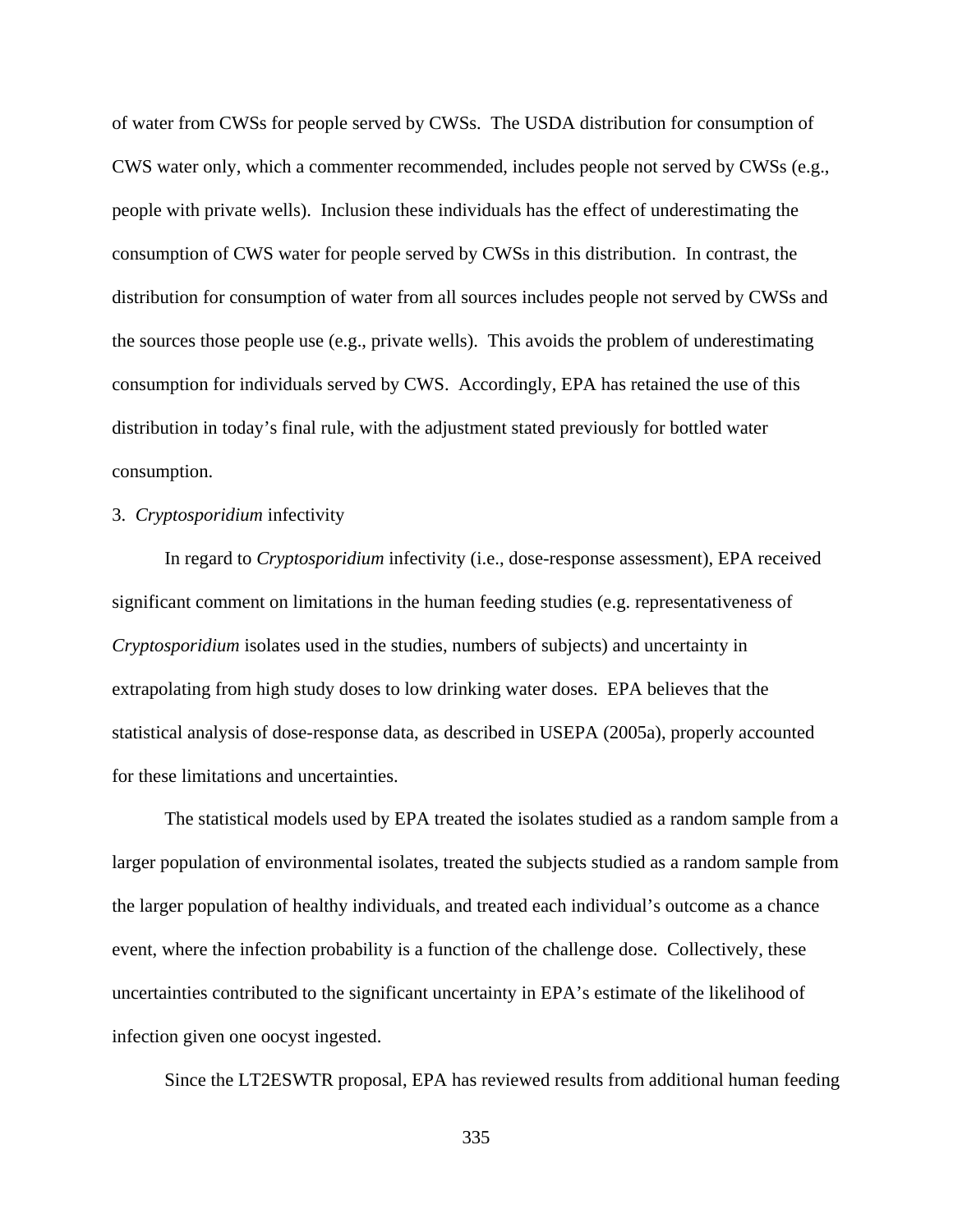studies with *Cryptosporidium* isolates and analyzed data from these and the feeding studies considered for the proposal with additional dose-response models (USEPA 2005a). As described in Chapter 5 and Appendix N of the LT2ESWTR EA, the infectivity estimates from the proposal are near the middle of the range of estimates derived with the additional feeding study data and dose-response models. Further, the mean estimates from these new analyses fall within the  $90<sup>th</sup>$  percentile uncertainty bounds for infectivity estimates from the proposal (USEPA 2005a). Consequently, EPA believes that the infectivity estimates from the additional feeding study data and dose-response models are consistent with and supportive of the estimates of infectivity from the proposal. Further, EPA's estimates of infectivity are consistent with data on the infectivity of *Cryptosporidium* in the 1993 Milwaukee outbreak (USEPA 2005a).

## 4. Valuation of benefits

In the area of benefits valuation, EPA received significant public comment on the valuation of morbidity, valuation of lost time under the Enhanced COI approach, and unquantified benefits.

*a. Valuation of morbidity.* EPA received a comment that endemic cases that do not show up in public health surveillance data may be too mild (and perhaps even asymptomatic) to be economically significant. EPA believes endemic cases are significant in terms of public health risk and economic impacts. As discussed earlier, only a small fraction of the millions of cases of gastrointestinal illnesses are traced to a specific illness (such as cryptosporidiosis); yet endemic disease clearly exists and those illnesses, even if mild, have public health consequences and economic impacts (e.g., missed work). For example, the benefits model in the EA assumes that 88 percent of all cases are mild, and yet those illnesses represent significant impacts nationally. Further, the risk assessment model separately computes infections and illnesses.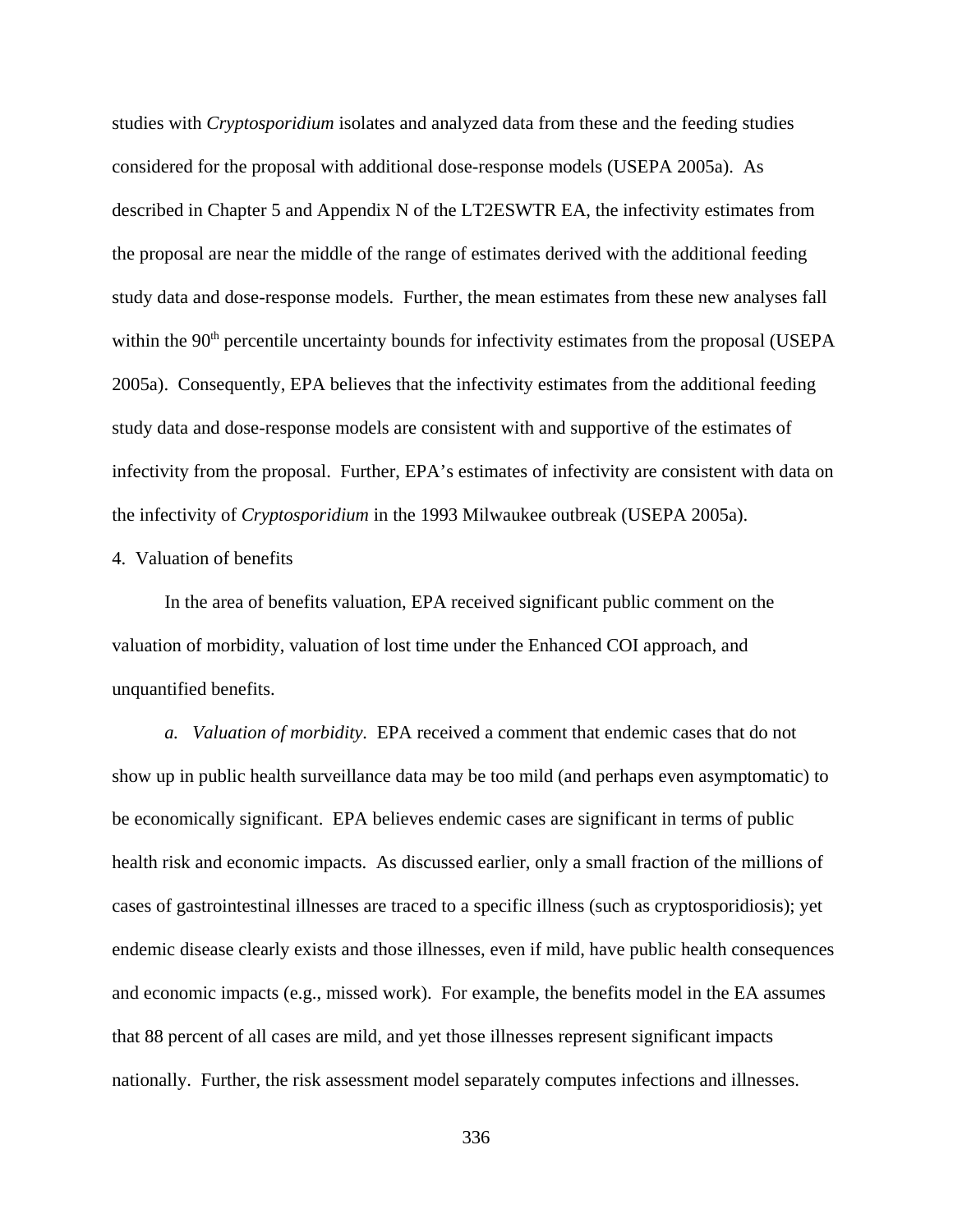Thus, asymptomatic infections are excluded; only avoided illnesses are assigned monetary benefits.

*b. Valuation of lost time under the enhanced cost of illness (COI) approach.* One commenter extensively questioned the approach used to value lost leisure and nonwork time under the Enhanced COI approach, noting concerns about the relationship of the approach to standard economics practices, the plausibility of the resulting values, and the extent of peer review. The following discussion summarizes EPA's responses on these issues.

As discussed in detail in the EA (USEPA 2005a), EPA recognizes that the preferred approach for valuing health risk reductions is to rely on estimates of individual willingness to pay (WTP). In the absence of suitable WTP estimates, analysts often rely on approaches similar to the Traditional COI approach used for this rule, as noted by the commenter. However, empirical research as well as theoretic concerns suggest that these types of COI approaches will generally understate true WTP.

EPA designed the Enhanced COI approach to correct for one potential source of understatement–the impact of illness on unpaid work and leisure time. While the Enhanced COI approach is innovative, it is rooted in standard welfare economic theory and builds on approaches used to value time in numerous studies in the labor, transportation, recreation, and health economics literature. The commenter is concerned, however, that the Enhanced COI approach values nonwork time at a higher rate than many recreational studies, several of which value travel time at one-third of the wage rate. EPA's extensive review of the recreational literature suggests, however, that there is no consensus regarding the value of travel time, as discussed in the Appendix P of the EA (USEPA 2005a). In addition, travel has both pleasant and unpleasant aspects and hence may be valued less than other leisure activities, many of which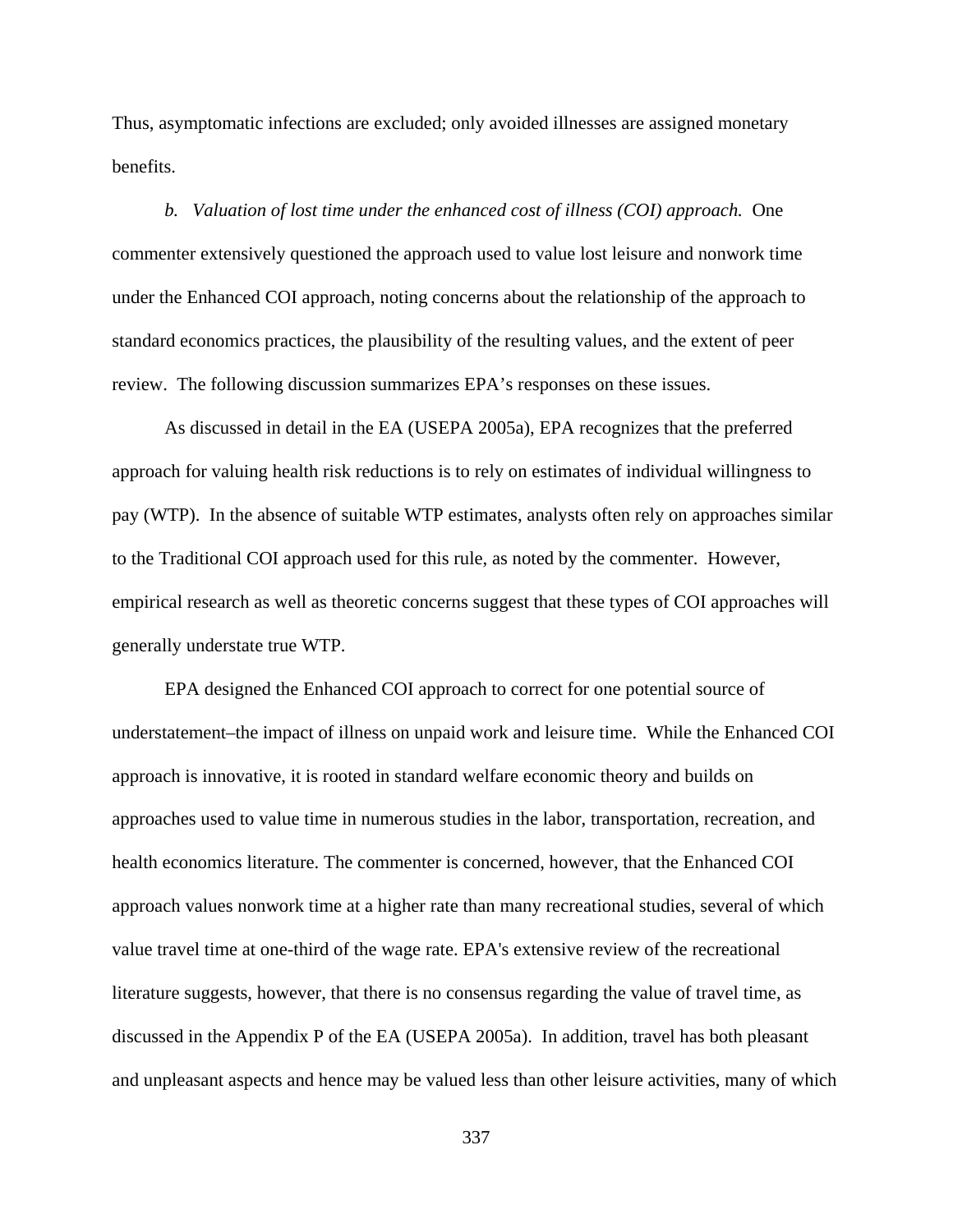may be valued at a rate higher than foregone wages.

 To test the plausibility of the results, the commenter compares the value of a "lifetime case" of cryptosporidiosis to the value of statistical life (VSL) and suggests that the results (which show that such a case would be roughly 70 percent of VSL) are improbably high. However, EPA believes that this comparison is seriously flawed. There is no generally accepted standard for determining whether values for nonfatal risk reductions are "reasonable" compared to values for fatal risk reductions. In addition, the calculation of the value of a lifetime case of cryptosporidiosis contains several computational errors, and represents the loss of all waking time (not just losses attributable to cryptosporidiosis) and so is seriously overstated. Perhaps most important, the approach used to value time losses in the Enhanced COI estimate is appropriate only for marginal changes in time use; it is not appropriate for the types of lifetime changes considered in the comparison.

The Enhanced COI estimates are based on an approach developed in the EPA report, *Valuing Time Losses Due to Illness under the 1996 Amendments to the Safe Drinking Water Act* (USEPA 2005e). This report has been subject to two rounds of independent peer review. In conclusion, EPA believes that including the Enhanced COI in conjunction with the Traditional COI is justified theoretically and that including both measures increases EPA's ability to understand the impacts of the rule.

## **VII. Statutory and Executive Order Reviews**

## *A. Executive Order 12866: Regulatory Planning and Review*

Under Executive Order 12866, [58 FR 51735, (October 4, 1993)] the Agency must determine whether the regulatory action is "significant" and therefore subject to OMB review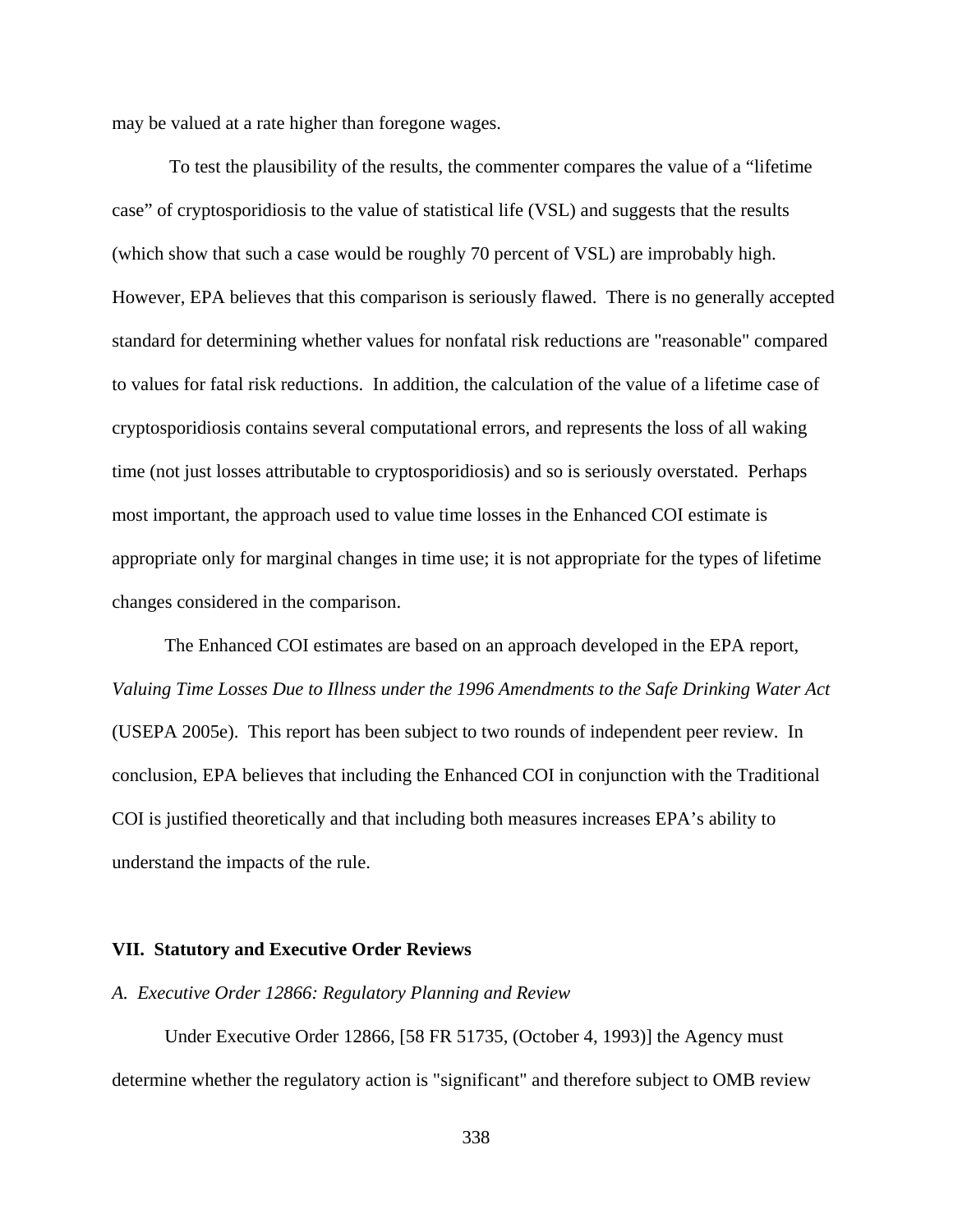and the requirements of the Executive Order. The Order defines "significant regulatory action" as one that is likely to result in a rule that may:

(1) have an annual effect on the economy of \$100 million or more or adversely affect in a material way the economy, a sector of the economy, productivity, competition, jobs, the environment, public health or safety, or State, local, or Tribal governments or communities; (2) create a serious inconsistency or otherwise interfere with an action taken or planned by another agency;

(3) materially alter the budgetary impact of entitlements, grants, user fees, or loan programs or the rights and obligations of recipients thereof; or

(4) raise novel legal or policy issues arising out of legal mandates, the President's priorities, or the principles set forth in the Executive Order.

Pursuant to the terms of Executive Order 12866, it has been determined that this rule is a "significant regulatory action" because it may have an annual effect on the economy of \$100 million or more (estimated annual costs are \$93 to 133 million and \$107 to 150 million at 3 and 7 percent discount rates, respectively). As such, this action was submitted to OMB for review. Changes made in response to OMB suggestions or recommendations are documented in the public record.

# *B. Paperwork Reduction Act*

The Office of Management and Budget (OMB) has approved the information collection requirements contained in this rule under the provisions of the Paperwork Reduction Act, 44 U.S.C. 3501 et seq. and has assigned OMB control number 2040-0266.

The information collected as a result of this rule will allow the States and EPA to determine appropriate requirements for specific PWSs and to evaluate compliance with the rule.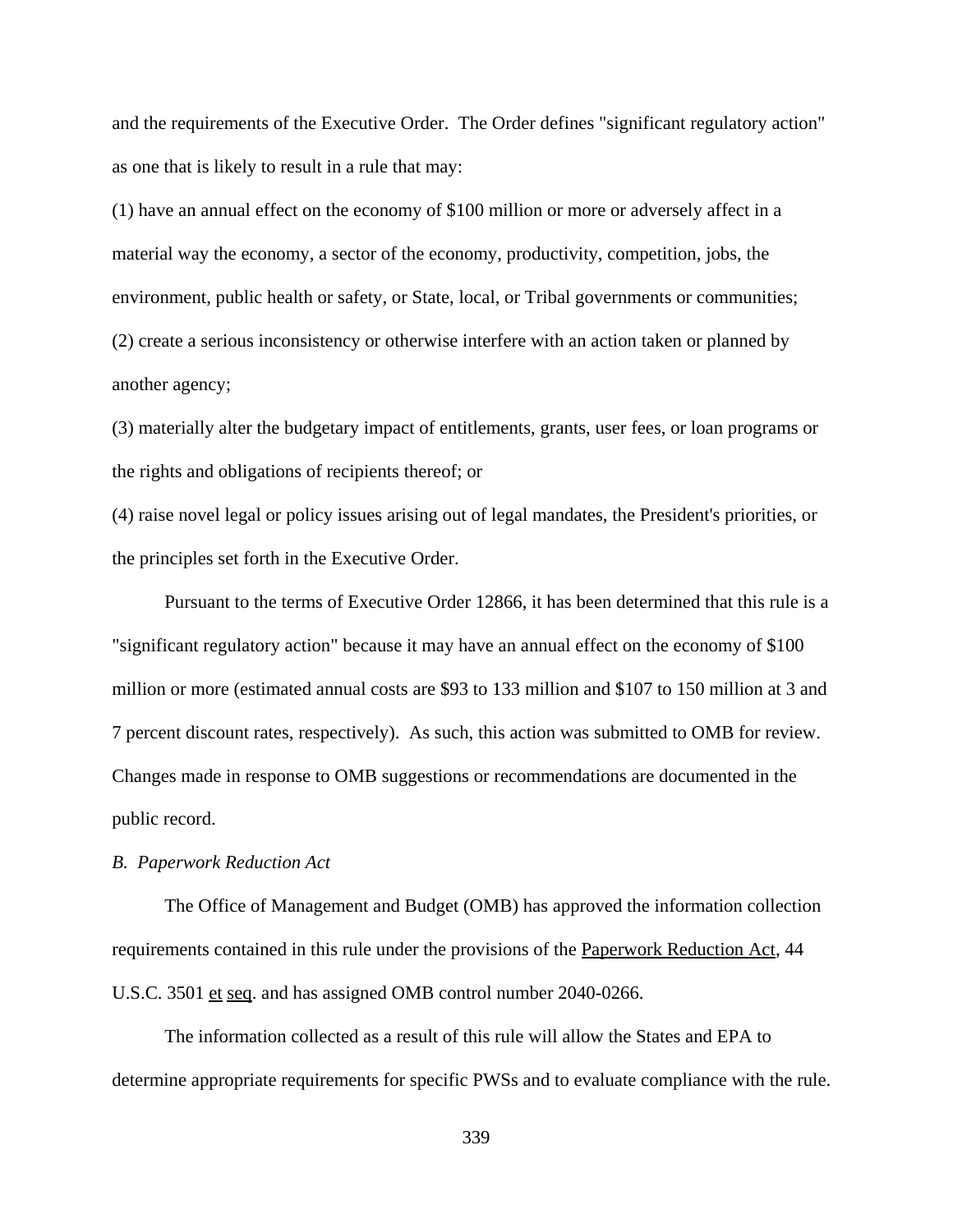For the first 3 years after LT2ESWTR promulgation, the major information requirements concern monitoring activities and compliance tracking. The information collection requirements are mandatory (40 CFR part 141) and the information collected is not confidential.

The estimate of annual average burden hours for the LT2ESWTR during the first three years following promulgation is 141,295 hours. The annual average cost estimate is \$4.4 million for labor and \$7 million per year for operation and maintenance including lab costs (which is a purchase of service). The burden hours per response is 0.63 hours and the cost per response is \$50.35. The frequency of response (average responses per respondent) is 90.3, annually. The estimated number of likely respondents is 2,503 (the product of burden hours per response, frequency, and respondents does not total the annual average burden hours due to rounding). Note that the burden hour estimates for the first 3-year cycle include some large PWS but not small PWS monitoring. Conversely, burden estimate for the second 3-year cycle will include remaining monitoring for large systems (those serving between 10,000 and 49,999 people) and small PWS monitoring, but not for large PWS serving 50,000 or more, which will have been completed by then.

Burden means the total time, effort, or financial resources expended by persons to generate, maintain, retain, or disclose or provide information to or for a Federal agency. This includes the time needed to review instructions; develop, acquire, install, and utilize technology and systems for the purposes of collecting, validating, and verifying information, processing and maintaining information, and disclosing and providing information; adjust the existing ways to comply with any previously applicable instructions and requirements; train personnel to be able to respond to a collection of information; search data sources; complete and review the collection of information; and transmit or otherwise disclose the information.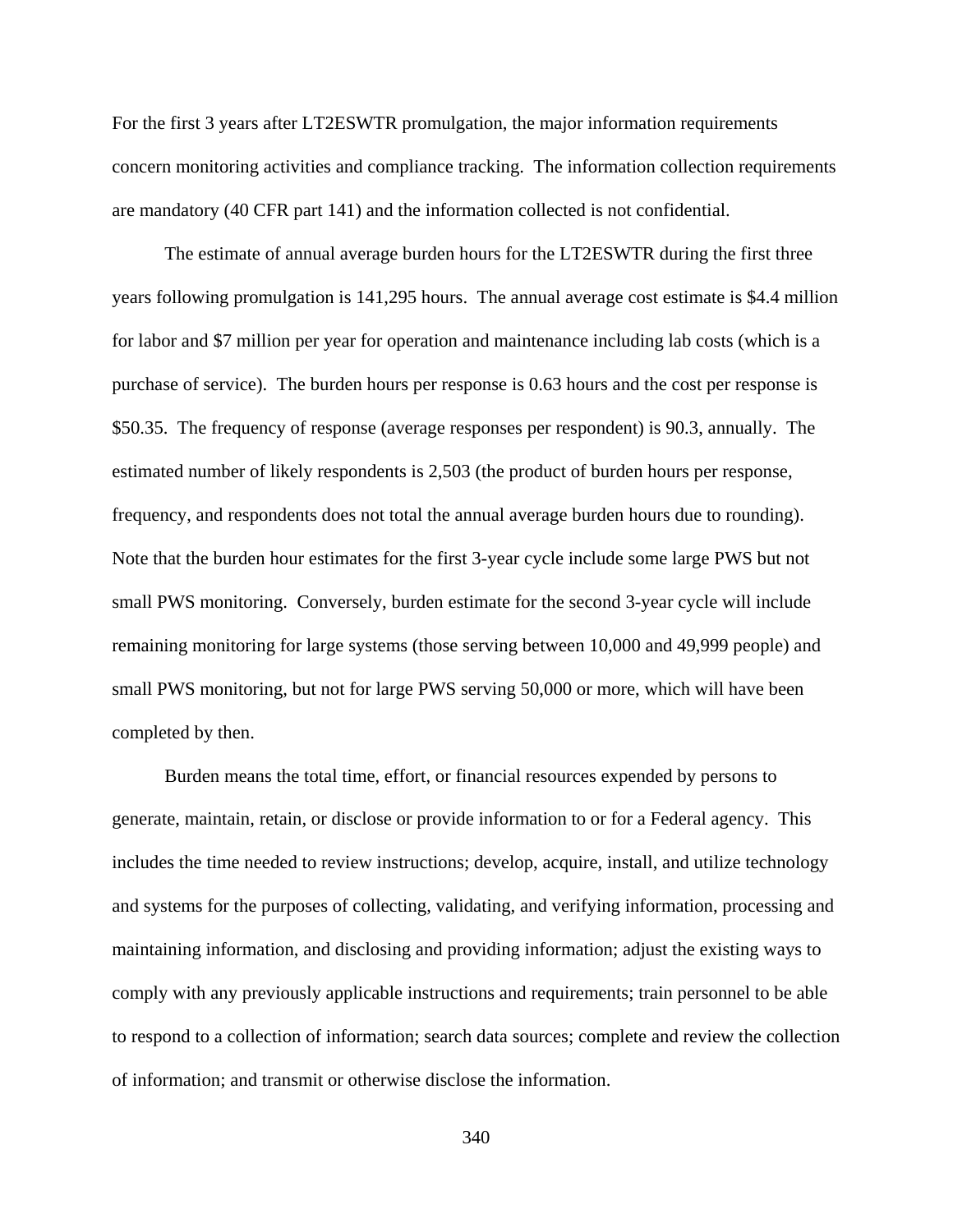An agency may not conduct or sponsor, and a person is not required to respond to a collection of information unless it displays a currently valid OMB control number. The OMB control numbers for EPA's regulations in 40 CFR are listed in 40 CFR part 9. In addition, EPA is amending the table in 40 CFR part 9 of currently approved OMB control numbers for various regulations to list the regulatory citations for the information requirements contained in this final rule.

# *C. Regulatory Flexibility Act*

The Regulatory Flexibility Act (RFA) generally requires an agency to prepare a regulatory flexibility analysis for any rule subject to notice and comment rulemaking requirements under the Administrative Procedure Act or other statute unless the agency certifies that the rule will not have a significant economic impact on a substantial number of small entities. Small entities include small businesses, small organizations, and small governmental jurisdictions.

The RFA provides default definitions for each type of small entity. Small entities are defined as: (1) a small business as defined by the Small Business Administrations's (SBA) regulations at 13 CFR 121.201; (2) a small governmental jurisdiction that is a government of a city, county, town, school district or special district with a population of less than 50,000; and (3) a small organization that is any "not-for-profit enterprise which is independently owned and operated and is not dominant in its field." However, the RFA also authorizes an agency to use alternative definitions for each category of small entity, "which are appropriate to the activities of the agency" after proposing the alternative definition(s) in the *Federal Register* and taking comment. 5 U.S.C.  $601(3)$  - (5). In addition, to establish an alternative small business definition, agencies must consult with SBA's Chief Council for Advocacy.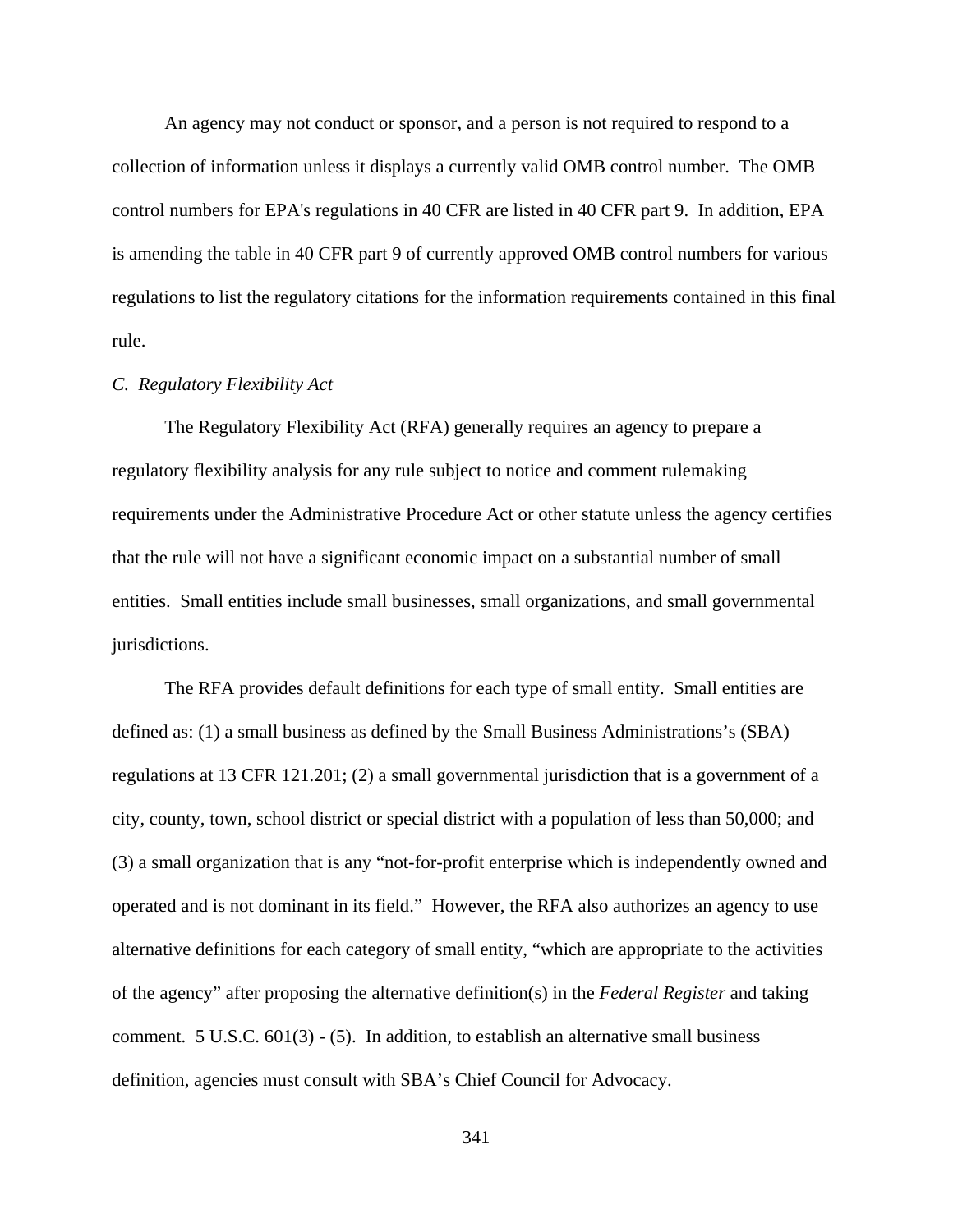For purposes of assessing the impacts of today's rule on small entities, EPA considered small entities to be public water systems serving 10,000 or fewer persons. As required by the RFA, EPA proposed using this alternative definition in the *Federal Register* (63 FR 7620, February 13, 1998), requested public comment, consulted with the Small Business Administration (SBA), and finalized the alternative definition in the Consumer Confidence Reports regulation (63 FR 44511, August 19, 1998). As stated in that Final Rule, the alternative definition is applied to this regulation as well.

After considering the economic impacts of today's final rule on small entities, I certify that this action will not have a significant economic impact on a substantial number of small entities. The small entities directly regulated by this final rule are PWSs serving fewer than 10,000 people. We have determined that 152 of the 6,574 small PWSs, or 2.3 percent, regulated by the LT2ESWTR will experience an impact of 1 percent or greater of average annual revenues; further, 18 PWSs, which are 0.3 percent of the small PWSs regulated by this rule, will experience an impact of 3 percent or greater of average annual revenues (see Table VII.C-1).

# Table VII.C-1.-Annualized Compliance Cost as a Percentage of Revenues for Small

#### **Entities (2003\$)**

|                                |                |                | <b>Average Annual</b>     |                                         | <b>Systems Experiencing Costs</b> |                | <b>Systems Experiencing Costs</b>          |
|--------------------------------|----------------|----------------|---------------------------|-----------------------------------------|-----------------------------------|----------------|--------------------------------------------|
| <b>PWSs by</b>                 | Number of      | Percent of     | <b>Estimated</b>          | of >1% of their Revenues <sup>2,3</sup> |                                   |                | of $>3\%$ of their Revenues <sup>2,4</sup> |
| <b>Ownership Type</b>          | <b>Small</b>   | <b>Small</b>   | Revenues <sup>1</sup> per | Number of                               | Percent of                        | Number of      | Percent of                                 |
| and System Size                | <b>Systems</b> | <b>Systems</b> | System (\$)               | <b>Systems</b>                          | <b>Systems</b>                    | <b>Systems</b> | <b>Systems</b>                             |
|                                |                |                |                           | $D = A^*E$                              |                                   | $F = A^*G$     |                                            |
| <b>Small Government PWSs</b>   | 2.827          | 43%            | \$2,649,186               | 65                                      | 2.3%                              |                | 0.3%                                       |
| <b>Small Business PWSs</b>     | 2.452          | 37%            | \$2,555,888               | 57                                      | 2.3%                              |                | 0.3%                                       |
| <b>Small Organization PWSs</b> | .295           | 20%            | \$4.750.838               |                                         | 0.4%                              |                | 0.1%                                       |
| <b>All Small Entity PWSs</b>   | 6.574          | 100%           | \$2,981,331               | 152                                     | 2.3%                              | 18             | 0.3%                                       |

Note: Detail may not add due to independent rounding. Data are based on the means of the highest modeled distributions using Information Collection Rule occurrence data set. Costs are discounted at 3 percent, summed to present value, and annualized over 25 years. Source: Chapter 7 and Appendix H of the LT2ESWTR EA (USEPA 2005a).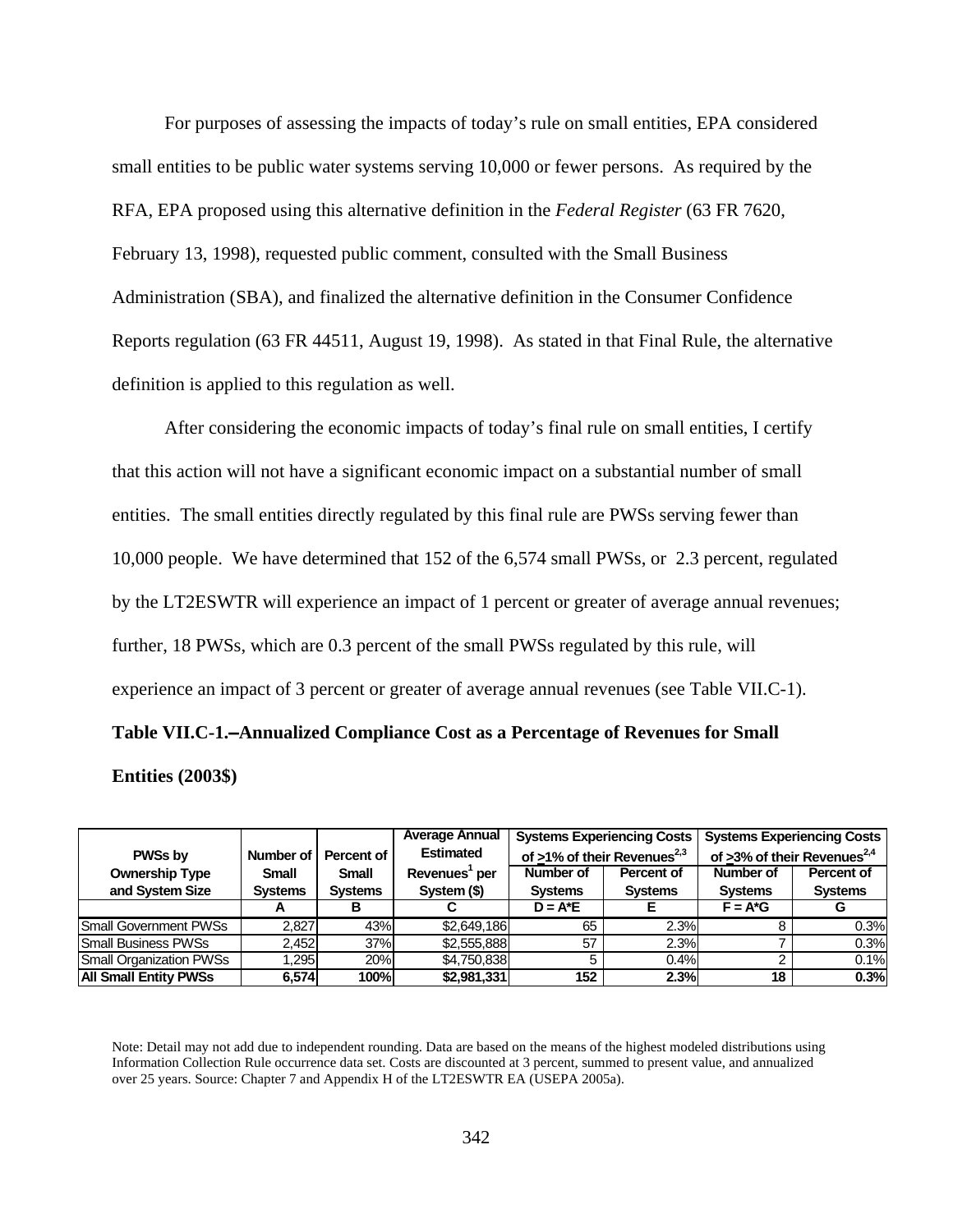Although this final rule will not have a significant economic impact on a substantial number of small entities, EPA nonetheless has tried to reduce the impact of this rule on small entities. The LT2ESWTR contains a number of provisions to minimize the impact of the rule on PWSs generally, and on small PWSs in particular. The risk-targeted approach of the LT2ESWTR will impose additional treatment requirements only on the subset of PWSs with the highest vulnerability to *Cryptosporidium*, as indicated by source water pathogen levels. This approach will spare the majority of PWSs from the cost of installing additional treatment. Also, development of the microbial toolbox under the LT2ESWTR will provide both large and small PWSs with broad flexibility in selecting cost-effective compliance options to meet additional treatment requirements.

Small PWSs will monitor for *E. coli* as a screening analysis for source waters with low levels of fecal contamination. *Cryptosporidium* monitoring will only be required of small PWSs if they exceed the *E. coli* trigger value. Because *E. coli* analysis is much cheaper than *Cryptosporidium* analysis, the use of *E. coli* as a screen will significantly reduce monitoring costs for the majority of small PWSs. Further, small PWSs will not be required to initiate their monitoring until large PWS monitoring has been completed. This will provide small PWSs with additional time to become familiar with the rule and to prepare for monitoring and other compliance activities.

Funding may be available from programs administered by EPA and other Federal agencies to assist small PWSs in complying with the LT2ESWTR. The Drinking Water State Revolving Fund (DWSRF) assists PWSs with financing the costs of infrastructure needed to achieve or maintain compliance with SDWA requirements. Through the DWSRF, EPA awards capitalization grants to States, which in turn can provide low-cost loans and other types of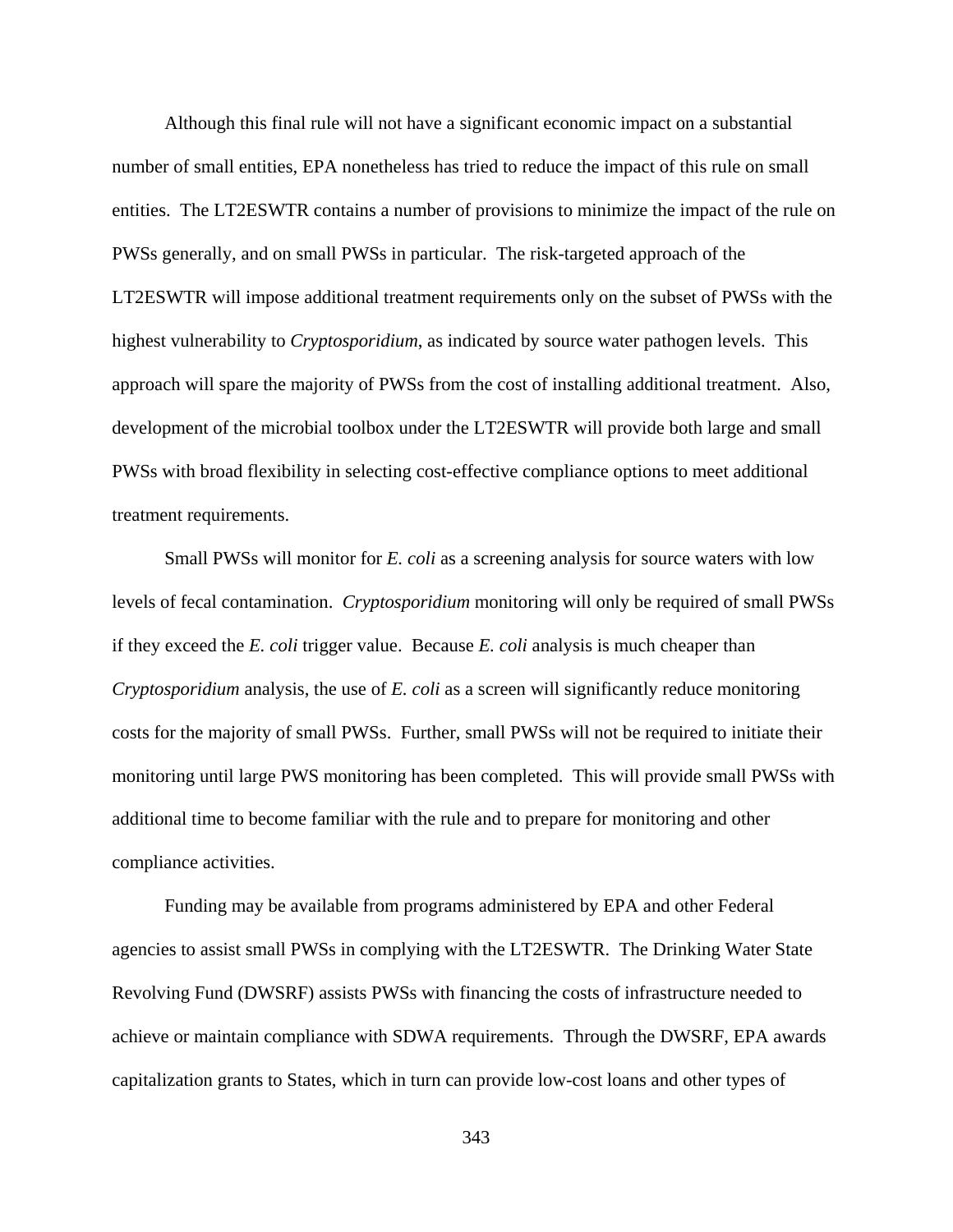assistance to eligible PWSs. Loans made under the program can have interest rates between 0 percent and market rate and repayment terms of up to 20 years. States prioritize funding based on projects that address the most serious risks to human health and assist PWSs most in need. Congress provided \$1.275 billion for the DWSRF program in fiscal year 1997, and has provided an additional \$4.113 billion for the DWSRF program for fiscal years 1999 through 2003.

The DWSRF places an emphasis on small and disadvantaged communities. States must provide a minimum of 15% of the available funds for loans to small communities. A State has the option of providing up to 30% of the grant awarded to the State to furnish additional assistance to State-defined disadvantaged communities. This assistance can take the form of lower interest rates, principal forgiveness, or negative interest rate loans. The State may also extend repayment terms of loans for disadvantaged communities to up to 30 years. A State can set aside up to 2% of the grant to provide technical assistance to PWSs serving communities with populations fewer than 10,000.

In addition to the DWSRF, money is available from the Department of Agriculture's Rural Utility Service (RUS) and Housing and Urban Development's Community Development Block Grant (CDBG) program. RUS provides loans, guaranteed loans, and grants to improve, repair, or construct water supply and distribution systems in rural areas and towns of up to 10,000 people. In fiscal year 2003, RUS had over \$1.5 billion of available funds for water and environmental programs. The CDBG program includes direct grants to States, which in turn are awarded to smaller communities, rural areas, and coloñas in Arizona, California, New Mexico, and Texas and direct grants to U.S. territories and trusts. The CDBG budget for fiscal year 2003 totaled over \$4.4 billion.

Although not required by the RFA to convene a Small Business Advocacy Review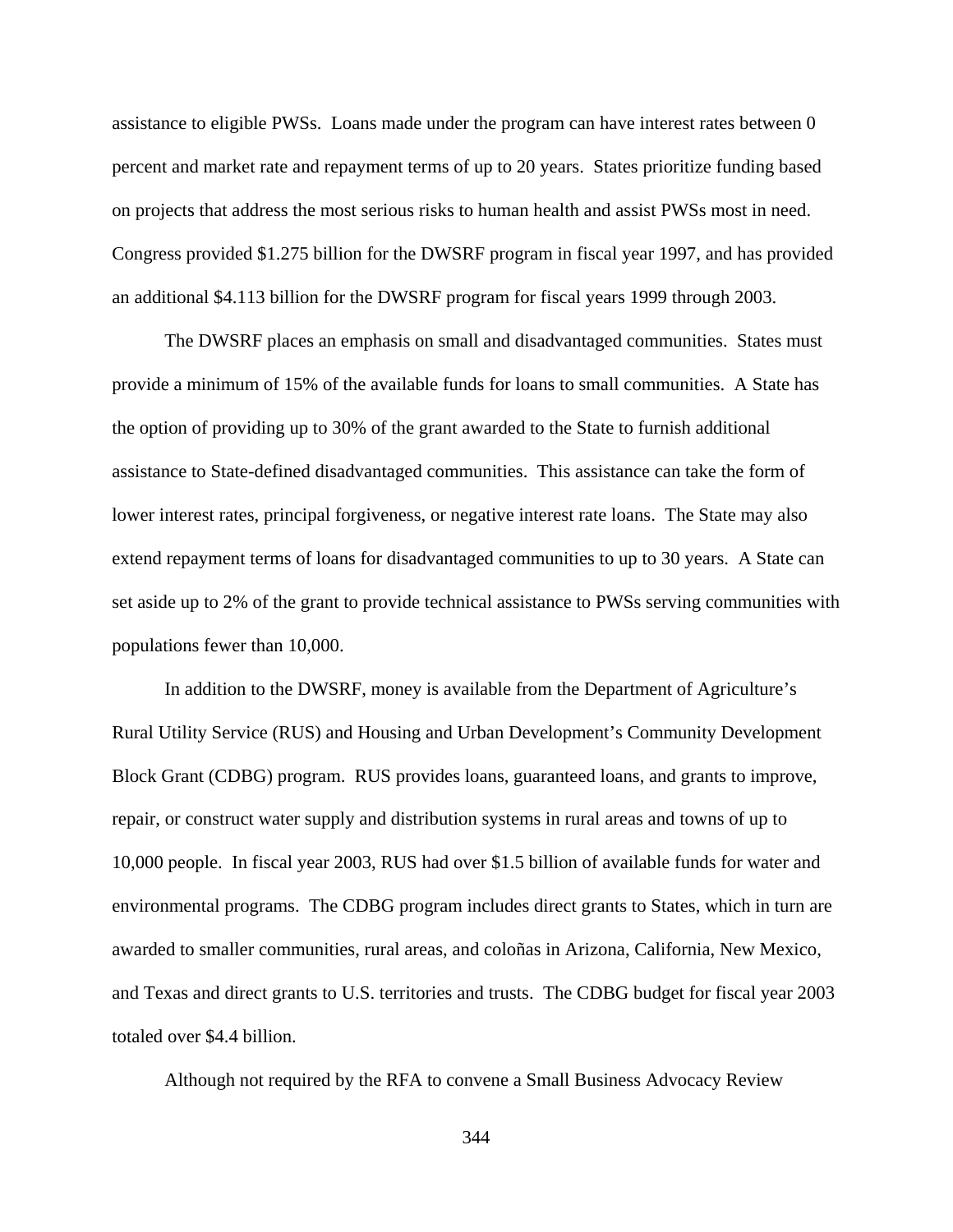(SBAR) Panel because EPA determined that the proposed rule would not have a significant economic impact on a substantial number of small entities, EPA did convene a panel to obtain advice and recommendations from representatives of the small entities potentially subject to this rule's requirements. For a description of the SBAR Panel and stakeholder recommendations, please see the proposed rule (USEPA 2003a).

## *D. Unfunded Mandates Reform Act*

Title II of the Unfunded Mandates Reform Act of 1995 (UMRA), Public Law 104-4, establishes requirements for Federal agencies to assess the effects of their regulatory actions on State, local, and Tribal governments and the private sector. Under section 202 of the UMRA, EPA generally must prepare a written statement, including a cost-benefit analysis, for proposed and final rules with "Federal mandates" that may result in expenditures to State, local and Tribal governments, in the aggregate, or to the private sector, of \$100 million or more in any one year. Before promulgating an EPA rule for which a written statement is needed, section 205 of the UMRA generally requires EPA to identify and consider a reasonable number of regulatory alternatives and adopt the least costly, most cost-effective or least burdensome alternative that achieves the objectives of the rule. The provisions of section 205 do not apply when they are inconsistent with applicable law. Moreover, section 205 allows EPA to adopt an alternative other than the least costly, most cost-effective or least burdensome alternative if the Administrator publishes with the final rule an explanation why that alternative was not adopted.

Before EPA establishes any regulatory requirements that may significantly or uniquely affect small governments, including Tribal governments, it must have developed under section 203 of the UMRA a small government agency plan. The plan must provide for notifying potentially affected small governments, enabling officials of affected small governments to have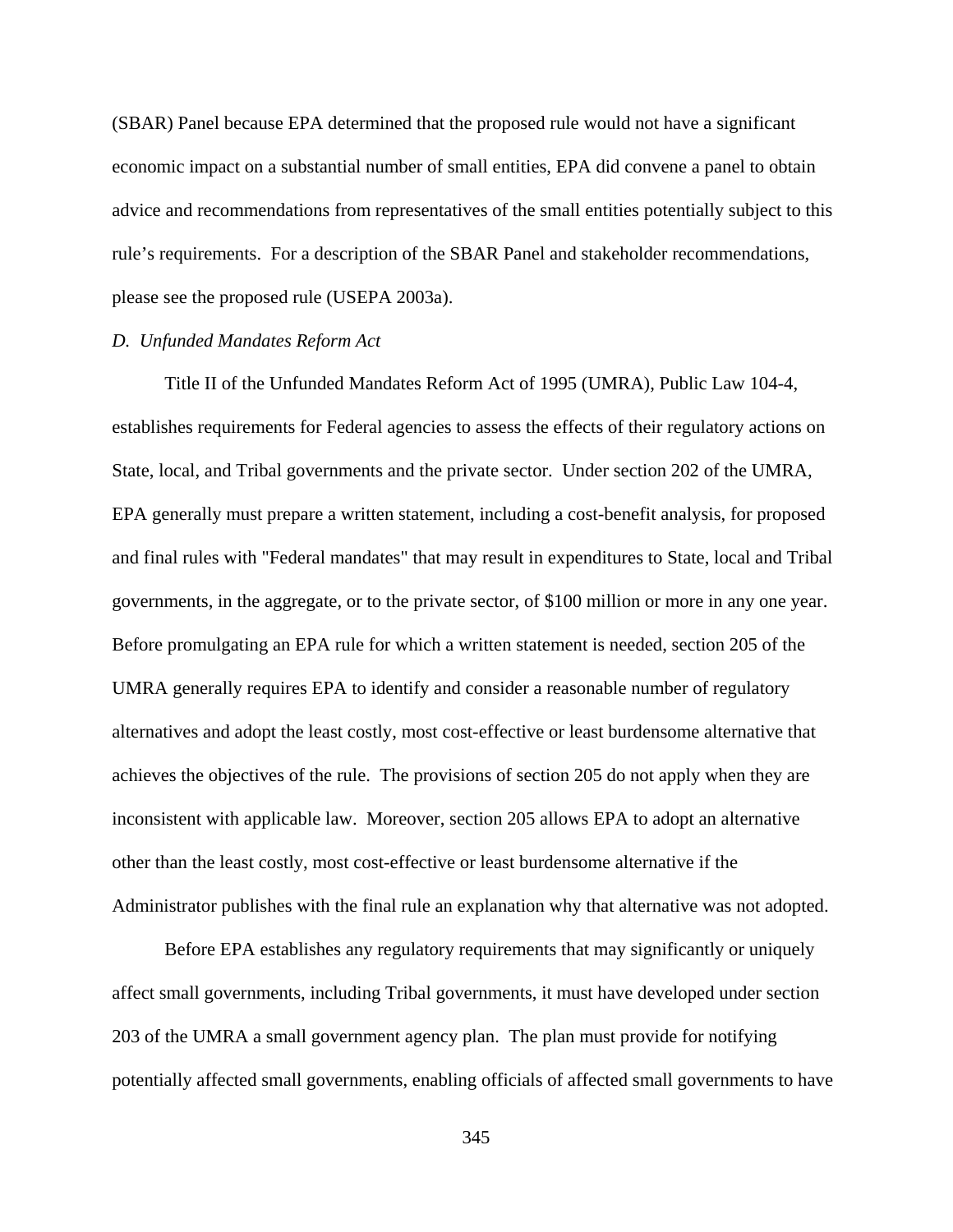meaningful and timely input in the development of EPA regulatory proposals with significant Federal intergovernmental mandates, and informing, educating, and advising small governments on compliance with the regulatory requirements.

EPA has determined that this rule contains a Federal mandate that may result in expenditures of \$100 million or more for State, local, and Tribal governments, in the aggregate, or the private sector in any one year. Accordingly, EPA has prepared under section 202 of the UMRA a written statement which is summarized below. Table VII.D-1 illustrates the annualized public and private costs for the LT2ESWTR.

**Table VII.D-1.– Public and Private Costs of the LT2ESWTR**

|                            |                  | <b>Range of Annualized Costs</b><br>(Million\$, 2003\$) |         |                  |        |                              |                |         |
|----------------------------|------------------|---------------------------------------------------------|---------|------------------|--------|------------------------------|----------------|---------|
|                            | 3% Discount Rate |                                                         |         | 7% Discount Rate |        | <b>Percent of Total Cost</b> |                |         |
| Publicly Owned PWS         |                  |                                                         |         |                  |        |                              |                |         |
| Costs                      | \$57.4           |                                                         | \$82.7  | \$65.9           | \$88.6 | 61.8%                        | $\blacksquare$ | 62.0%   |
| <b>State Costs</b>         | \$1.1            | $\blacksquare$                                          | \$1.2   | \$1.4            | 1.4    | $1.2\%$                      | $\blacksquare$ | 0.9%    |
| <b>Tribal Costs</b>        | \$0.2            | $\blacksquare$                                          | \$0.2   | \$0.2            | \$0.3  | 0.2%                         | -              | 0.2%    |
| <b>Total Public Costs</b>  | \$58.6           | ۰                                                       | 84.1    | \$67.5           | 90.3   | 63.1%                        | ۰              | 63.0%   |
| <b>Total Private Costs</b> | \$34.3           | ۰                                                       | 49.4    | \$39.3           | 60.2   | 36.9%                        | ۰              | 37.0%   |
| <b>Total Costs</b>         | \$92.9           | ۰.                                                      | \$133.4 | \$106.8          | 150.5  | 100.0%                       | ۰              | 100.0%l |

Note: The ranges represent the ICRSSL (lowest) and Information Collection Rule (highest) modeled *Cryptosporidium* occurrence distributions. Detail may not add due to independent rounding. Source: The LT2ESWTR Economic Analysis (USEPA 2005a).

A more detailed description of this analysis is presented in *Economic Analysis for the*

#### *LT2ESWTR* (USEPA 2005a).

As noted in section III, today's final rule is promulgated pursuant to section 1412

(b)(1)(A) of the Safe Drinking Water Act (SDWA), as amended in 1996, which directs EPA to

promulgate a national primary drinking water regulation for a contaminant if EPA determines

that the contaminant may have an adverse effect on the health of persons, occurs in PWSs with a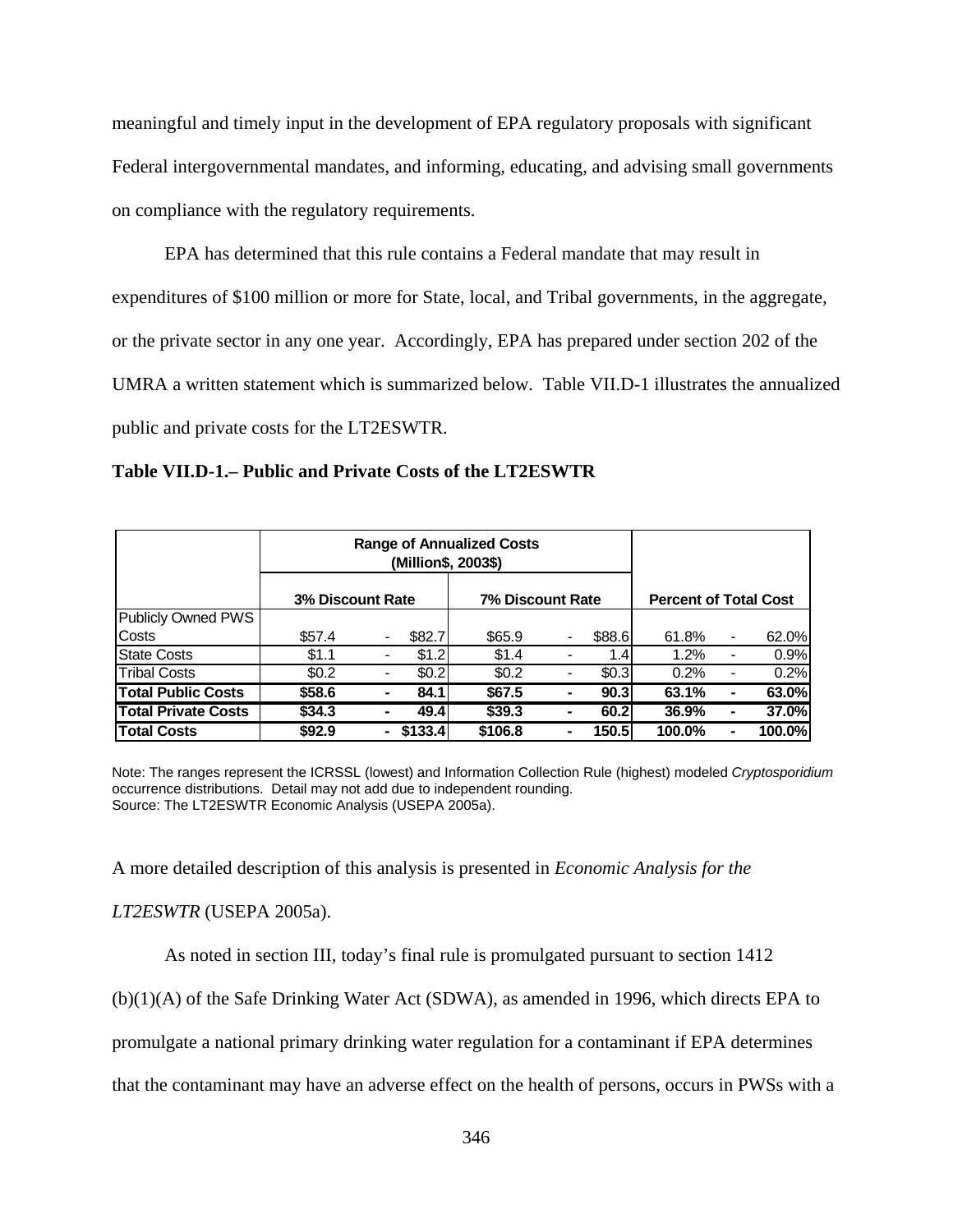frequency and at levels of public health concern, and regulation presents a meaningful

opportunity for health risk reduction.

Section VI of this preamble discusses the cost and benefits associated with the LT2ESWTR. Details are presented in the *Economic Analysis for the LT2ESTWR* (USEPA 2005a). EPA quantified costs and benefits for four regulatory alternatives. The four alternatives are described in section VI. Table VII.D-2 summarizes the range of annual costs and benefits for each alternative.

**Table VII.D-2.– Annual Benefits and Costs of Rule Alternatives (\$million, 2003\$)**

|                               | <b>Enhanced COI</b><br>Range of<br>Annualized | <b>Traditional COI</b><br>Range of<br>Annualized | <b>Enhanced COI</b><br>Range of<br>Annualized | <b>Traditional COI</b><br>Range of<br>Annualized | Range of<br><b>Anualized Costs</b><br>(3%) | Range of<br><b>Anualized Costs</b><br>(7%) |  |
|-------------------------------|-----------------------------------------------|--------------------------------------------------|-----------------------------------------------|--------------------------------------------------|--------------------------------------------|--------------------------------------------|--|
| <b>Regulatory Alternative</b> | Benefits (3%)                                 | Benefits (3%)                                    | Benefits (7%)                                 | Benefits (7%)                                    |                                            |                                            |  |
| <b>Alternative A1</b>         | 221 - 2891                                    | 160 - 2093                                       | 221 - 2341                                    | 130 - 1700                                       | $403 - 403$                                | 437 - 436                                  |  |
| <b>Alternative A2</b>         | 191 - 2851                                    | 139 - 2066                                       | 154 - 2309                                    | 113 - 1678                                       | $123 - 163$                                | 139 - 182                                  |  |
| <b>Alternative A3</b>         |                                               |                                                  |                                               |                                                  |                                            |                                            |  |
| (Preferred Alternative)       | 177 - 2822                                    | 130 - 2047                                       | 144 - 2286                                    | $105 - 1662$                                     | $93 - 133$                                 | $107 - 150$                                |  |
| <b>Alternative A4</b>         | 155 - 2661                                    | $115 - 1937$                                     | 126 - 2156                                    | $93 - 1574$                                      | $57 - 81$                                  | 68 - 93                                    |  |

Source: The *LT2ESWTR Economic Analysis* (USEPA 2005a).

To meet the UMRA requirement in section 202, EPA analyzed future compliance costs and possible disproportionate budgetary effects. The Agency believes that the cost estimates, indicated earlier and discussed in more detail in section VI of this preamble, accurately characterize future compliance costs of today's rule.

In analyzing disproportionate impacts, EPA considered the impact on (1) different regions of the United States, (2) State, local, and Tribal governments, (3) urban, rural and other types of communities, and (4) any segment of the private sector. This analysis is presented in Chapter 7 of *Economic Analysis for the LT2ESWTR* (USEPA 2005a).

EPA has concluded that the LT2ESWTR will not cause a disproportionate budgetary effect. This rule imposes the same requirements on PWSs nationally and does not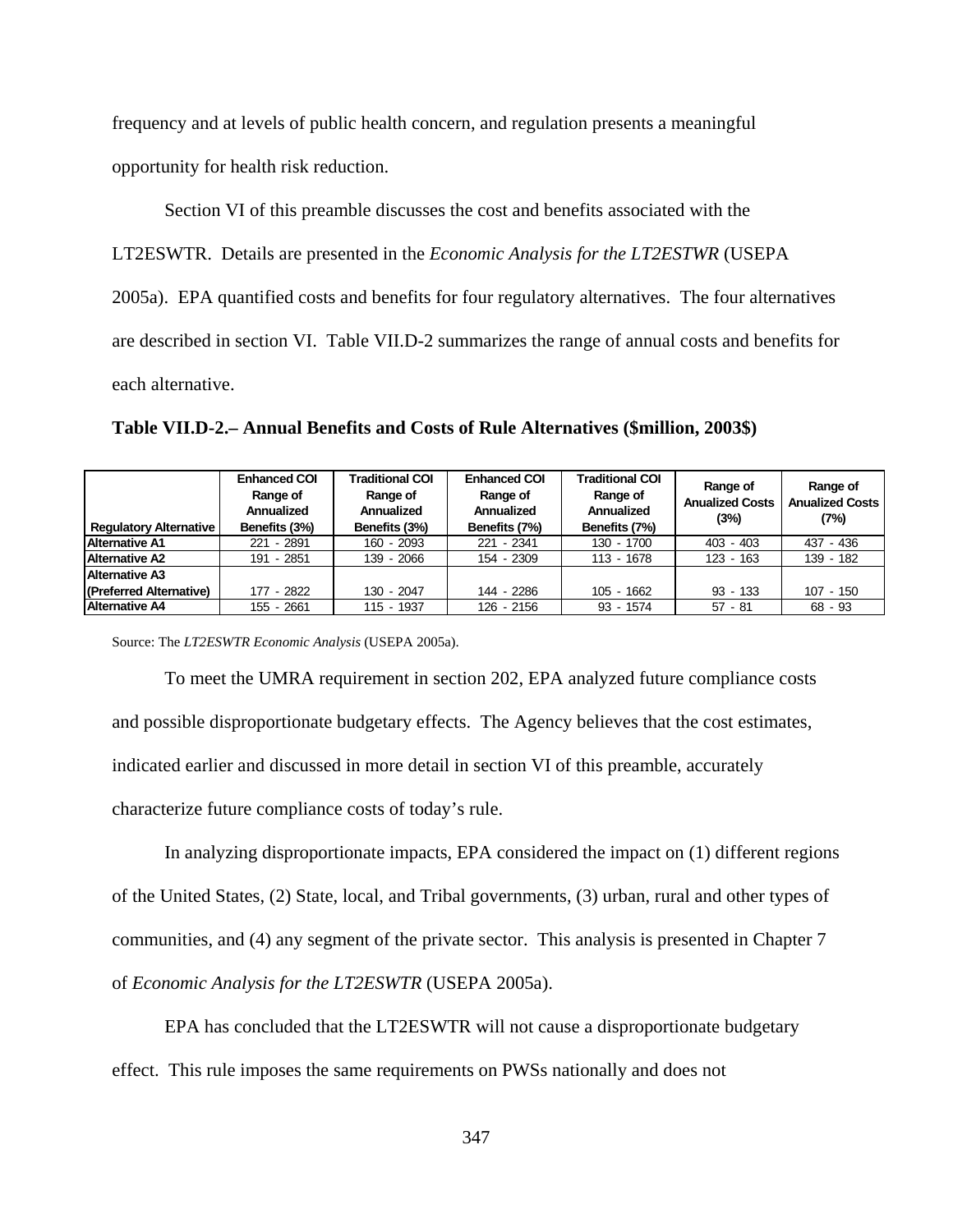disproportionately affect any segment. This rule will treat similarly situated PWSs (in terms of size, water quality, available data, installed technology, and presence of uncovered finished storage facilities) in similar (proportionate) ways, without regard to geographic location, type of community, or segment of industry. The LT2ESWTR is a rule where requirements are proportionate to risk. Although some groups may have differing budgetary effects as a result of the LT2ESWTR, those costs are proportional to the need for greater information (monitoring) and risk posed (degree of treatment required). The variation in cost between large and small PWSs is due to economies of scale (a larger PWS can distribute cost across more customers). Regions will have varying impacts due to the number of affected PWSs.

Under UMRA section 202, EPA is required to estimate the potential macro-economic effects of the regulation. These types of effects include those on productivity, economic growth, full employment, creation of productive jobs, and international competitiveness. Macro-economic effects tend to be measurable in nationwide econometric models only if the economic impact of the regulation reaches 0.25 percent to 0.5 percent of Gross Domestic Product (GDP). In 2003, real GDP was \$10,398 billion, so a rule would have to cost at least \$26 billion to have a measurable effect. A regulation with a smaller aggregate effect is unlikely to have any measurable impact unless it is highly focused on a particular geographic region or economic sector.

The macro-economic effects on the national economy from the LT2ESWTR should not have a measurable effect because the total annual costs for today's rule range from \$93 million to \$133 million based on median *Cryptosporidium* occurrence distributions from the ICRSSL and Information Collection Rule data sets and a discount rate of 3 percent (\$107 to \$150 million at a 7 percent discount rate). These annualized figures will remain constant over the 25-year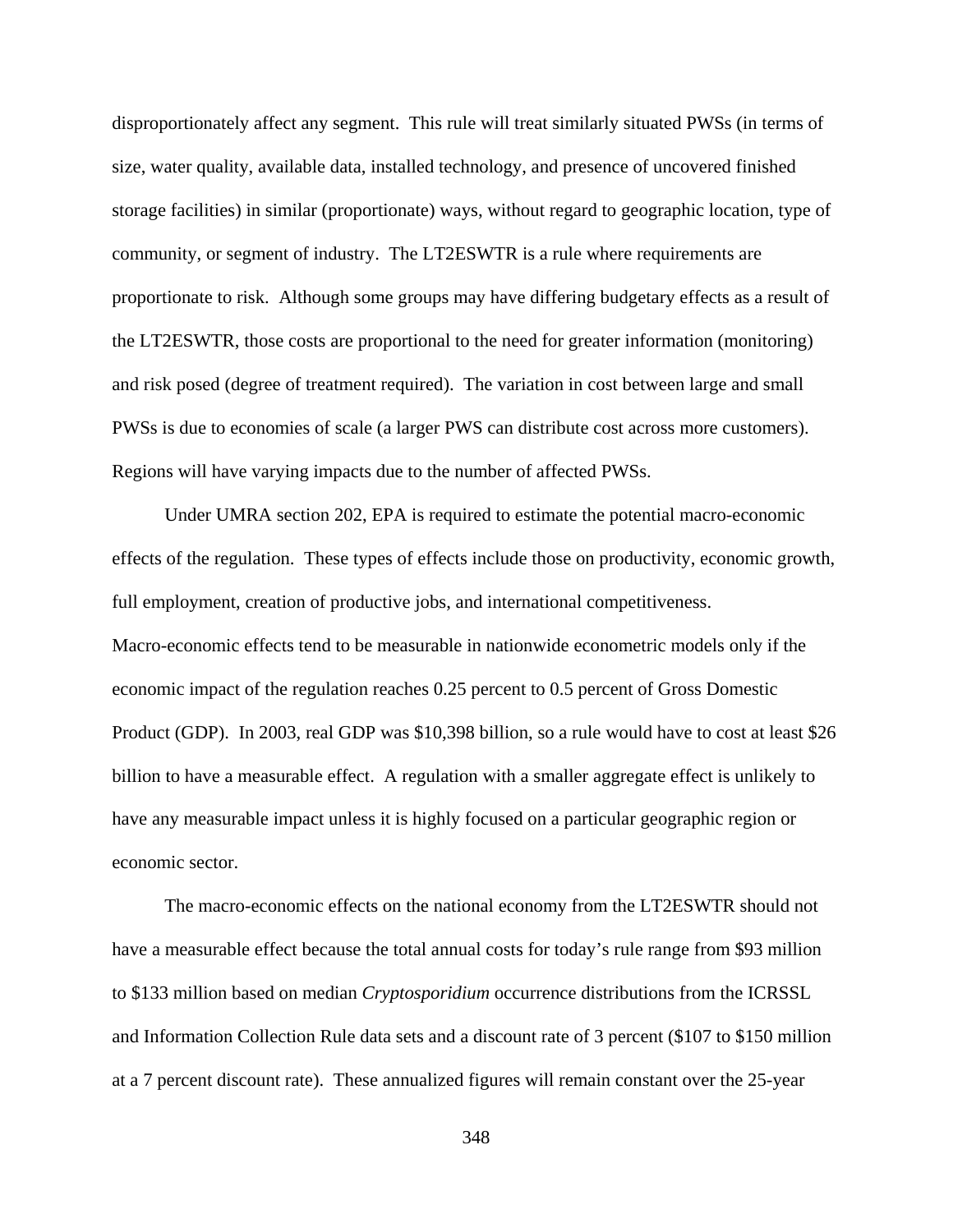implementation period that was evaluated, while GDP will probably continue to rise. Thus, the LT2ESWTR costs as a percentage of the national GDP will only decline over time. Costs will not be highly focused on a particular geographic region or sector.

Consistent with the intergovernmental consultation provisions of section 204 of the UMRA, EPA initiated consultations with the governmental entities affected by this rule prior to the proposal. A description of the consultations is found in the proposed rule (USEPA 2003a).

As required under section 205 of UMRA, EPA considered several regulatory alternatives to address PWSs at risk for contamination by microbial pathogens, specifically including *Cryptosporidium*. A detailed discussion of these alternatives can be found in section VI of the preamble and also in the *Economic Analysis for the LT2ESWTR* (USEPA 2005a).

Among the regulatory alternatives considered for the LT2ESWTR, as described in section VI, EPA believes the alternative in today's rule is the most cost-effective that achieves the objectives of the rule. The objective of the LT2ESWTR is to achieve feasible risk reduction from *Cryptosporidium* and other pathogens in vulnerable PWSs where current regulations do not provide sufficient protection.

EPA evaluated a less costly and less burdensome alternative. However, that alternative would provide no benefit to several thousand consumers who, under the alternative in today's final rule, will receive benefits that most likely exceed their costs, based on EPA estimates. This is illustrated in the LT2ESWTR Economic Analysis (USEPA 2005a). By failing to reduce risk for consumers where additional treatment requirements would be cost-effective, the less costly alternative does not appear to achieve the objectives of the LT2ESWTR.

The other alternatives considered by the Agency achieve the objectives of the rule, but are more costly, more burdensome, and potentially less cost-effective. The alternative in today's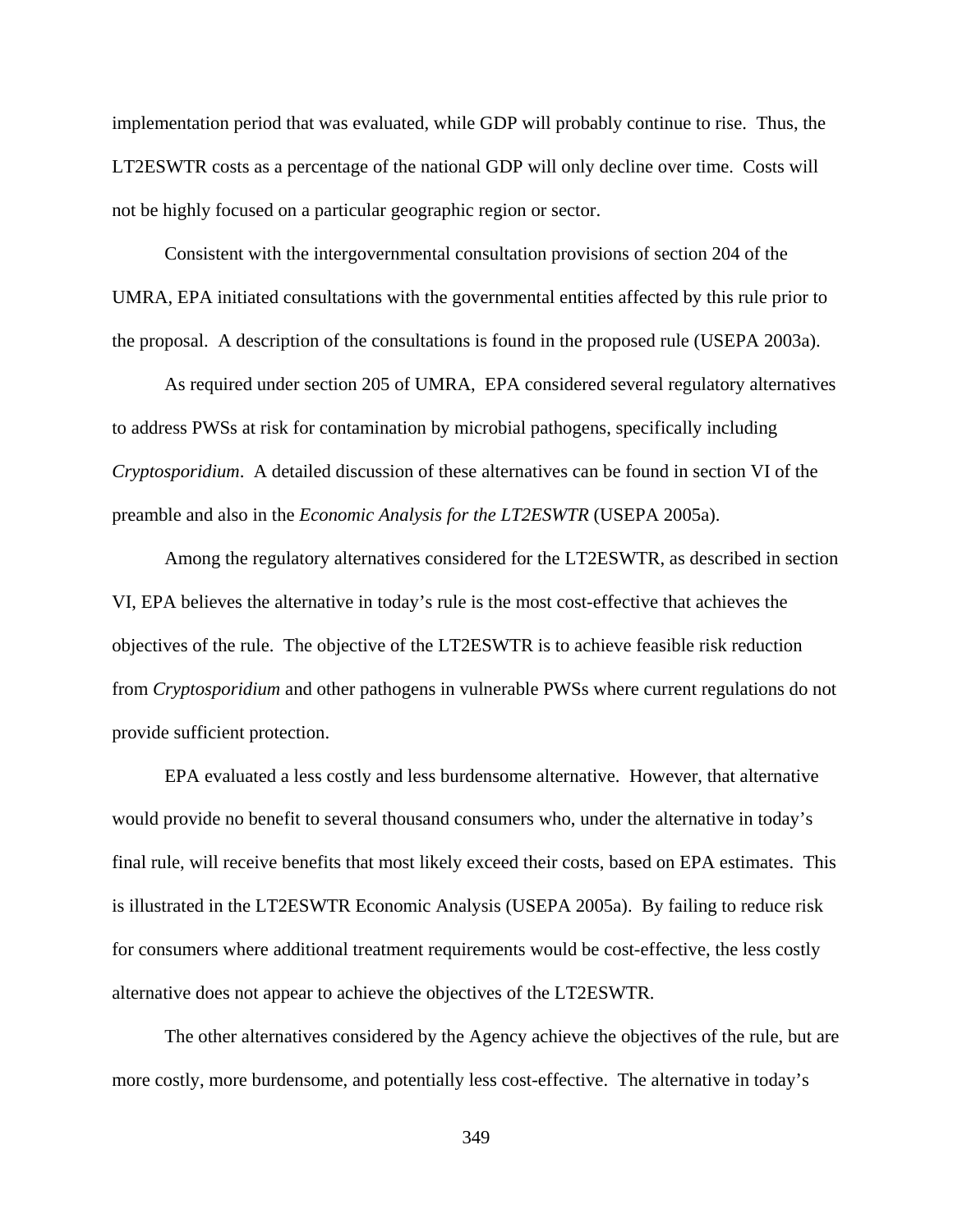rule targets additional treatment requirements to PWSs with the highest vulnerability to *Cryptosporidium* and maximizes net benefits under a broad range of conditions (USEPA 2005a). Consequently, EPA has found the alternative in today's rule to be the most cost-effective among those that achieve the objectives of the rule.

EPA has determined that this rule contains no regulatory requirements that might significantly or uniquely affect small governments. Thus, today's rule is not subject to the requirements of section 203 of UMRA. As described in section VII.C, EPA has certified that today's rule will not have a significant economic impact on a substantial number of small entities. Average annual expenditures for small PWSs to comply with the LT2ESWTR range from \$8.1 to \$13.4 million at a 3% discount rate and \$8.3 to \$13.5 million at a 7% discount rate. While the treatment requirements of the LT2ESWTR apply uniformly to both small and large PWSs, large PWSs bear a majority of the total costs of compliance with the rule. This is due to the fact that large PWSs treat a majority of the drinking water that originates from surface water sources.

## *E. Executive Order 13132: Federalism*

Executive Order 13132, entitled "Federalism" (64 FR 43255, August 10, 1999), requires EPA to develop an accountable process to ensure "meaningful and timely input by State and local officials in the development of regulatory policies that have federalism implications." "Policies that have federalism implications" is defined in the Executive Order to include regulations that have "substantial direct effects on the States, on the relationship between the national government and the States, or on the distribution of power and responsibilities among the various levels of government."

Under Executive Order 13132, EPA may not issue a regulation that has federalism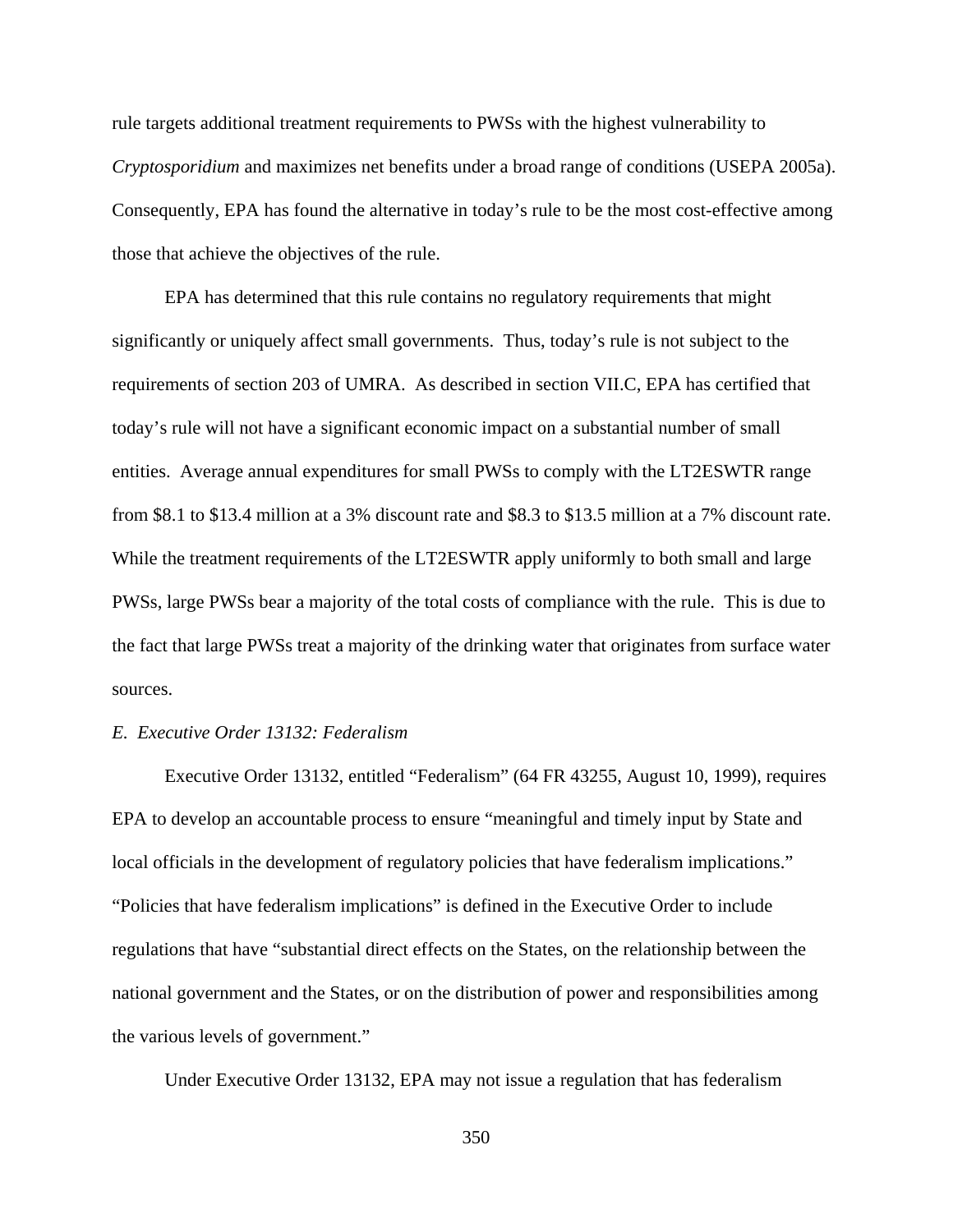implications, that imposes substantial direct compliance costs, and that is not required by statute, unless the Federal government provides the funds necessary to pay the direct compliance costs incurred by State and local governments, or EPA consults with State and local officials early in the process of developing the regulation.

EPA has concluded that this final rule may have federalism implications, because it may impose substantial direct compliance costs on State or local governments, and the Federal government will not provide the funds necessary to pay those costs. The final rule may result in expenditures by State, local, and Tribal governments, in the aggregate of \$100 million or more in any one year. Costs are estimated to range from \$93 to \$133 million at a 3 percent discount rate and \$107 to \$150 million using a 7 percent discount rates based on the median distribution modeled from ICRSSL and Information Collection Rule *Cryptosporidium* occurrence data sets. Accordingly, EPA provides the following federalism summary impact statement as required by section 6(b) of Executive Order 13132.

EPA consulted with representatives of State and local officials early in the process of developing today's rule to permit them to have meaningful and timely input into its development. As described in the proposed rule (USEPA 2003a), this consultation included State and local government representatives on the Stage 2 M-DBP Federal Advisory Committee (whose recommendations were largely adopted in today's rule), the representatives from small local governments to the SBAR panel, a meeting with representatives from the Association of State Drinking Water Administrators, the National Governors' Association, the National Conference of State Legislatures, the International City/County Management Association, the National League of Cities, the County Executives of America, and health departments, consultation with Tribal governments at four meetings and through the Advisory Committee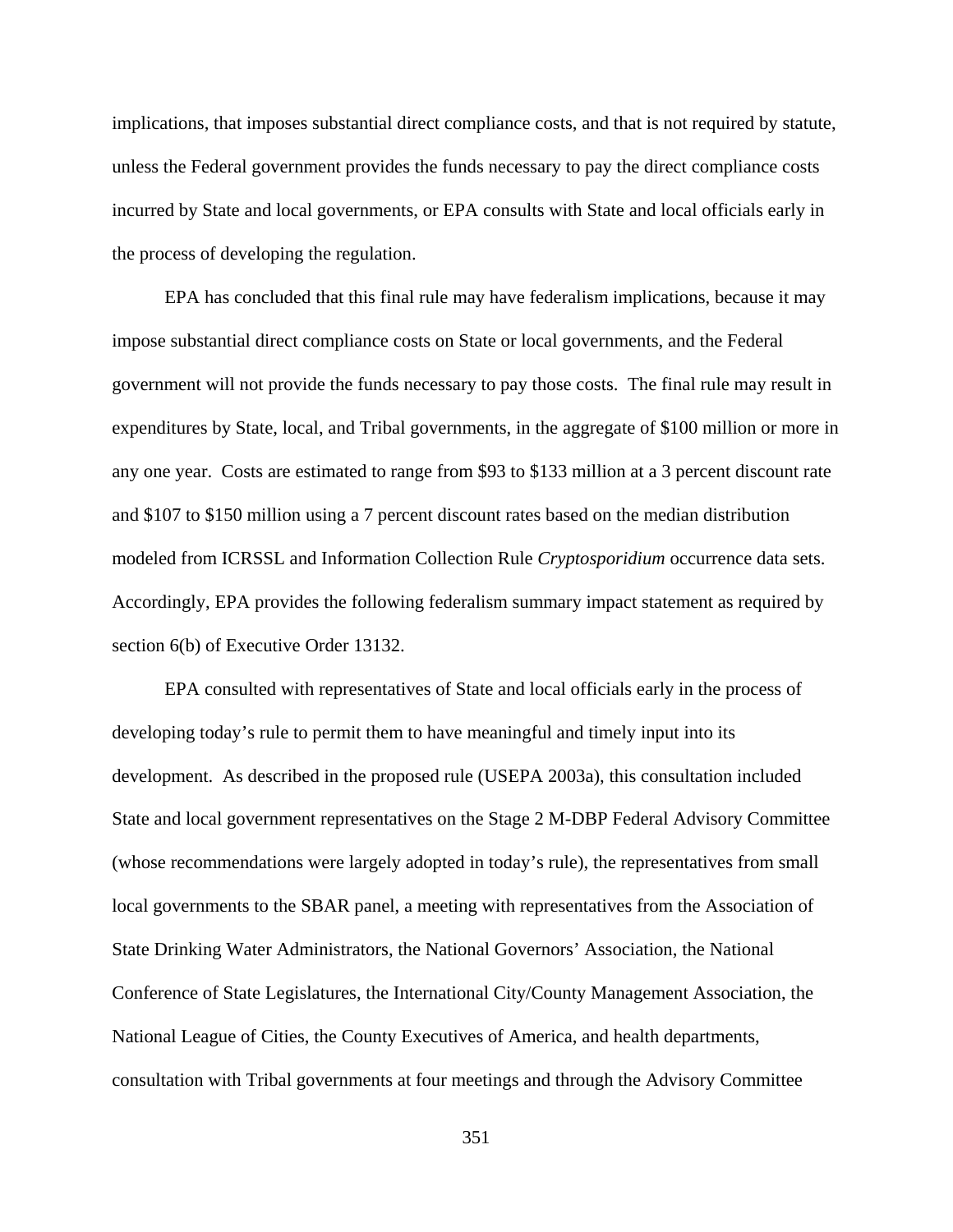process, and comments from State and local governments on a pre-proposal draft of the LT2ESWTR.

Representatives of State and local officials were generally concerned with ensuring that drinking water regulations are adequately protective of public health and that any additional regulations achieve significant health benefits in return for required expenditures. They were specifically concerned with the burden of the rule, both in cost and technical complexity, giving flexibility to PWSs and States, balancing the control of microbial risks and DBP risks, funding for implementing new regulations, equal protection for small PWSs, and early implementation of monitoring by large PWSs.

EPA has concluded that the LT2ESWTR is needed to reduce the public health risk associated with *Cryptosporidium* in drinking water. As shown in section VI, estimated benefits for the rule are significantly higher than costs. Further, EPA believes that today's rule addresses many of the concerns expressed by representatives of government officials.

Under the LT2ESWTR, expenditures for additional treatment are targeted to the fraction of PWSs with the highest vulnerability to *Cryptosporidium*, thereby minimizing burden for the majority of PWSs, which will not be required to provide additional treatment. The microbial toolbox of compliance options will provide flexibility to PWSs in meeting additional treatment requirements, and States have the flexibility to award treatment credits based on site-specific demonstrations. Disinfection profiling provisions are intended to ensure that PWSs do not reduce microbial protection as they take steps to reduce exposures to DBPs.

The LT2ESWTR achieves equal public health protection for small PWSs. However, the use of *E. coli* monitoring by small PWSs as a screening analysis to determine the need for *Cryptosporidium* monitoring will reduce monitoring costs for most small PWSs. Capital projects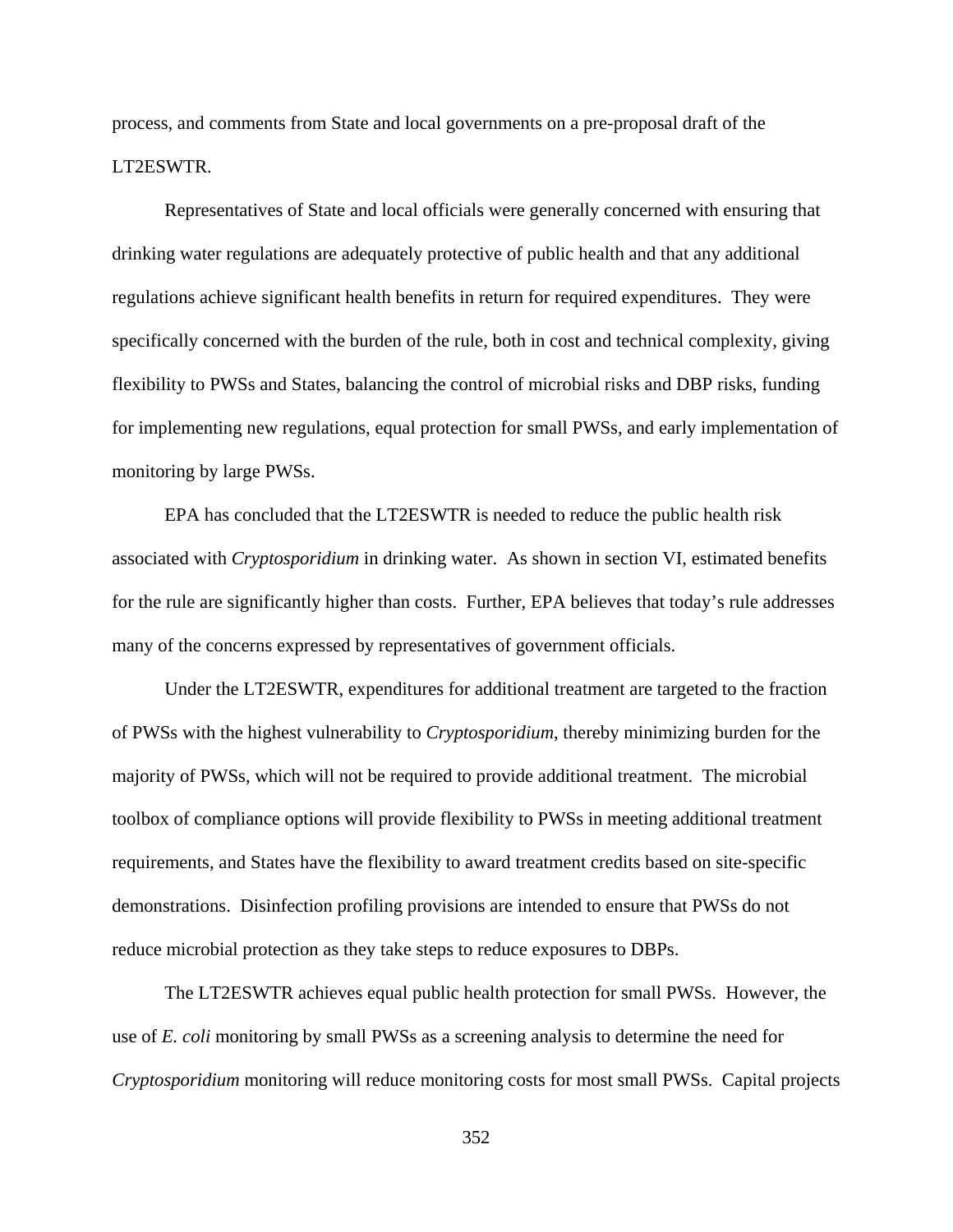related to the rule will be eligible for funding from the Drinking Water State Revolving Fund, which includes specific funding for small communities. EPA is planning to support the initial monitoring by large PWSs that takes place within the first few years after rule promulgation. This will substantially reduce the burden on States associated with early implementation of monitoring requirements.

In the spirit of Executive Order 13132, and consistent with EPA policy to promote communications between EPA and State and local governments, EPA specifically solicited comment on the proposed rule from State and local officials.

As required by section 8(a) of Executive Order 13132, EPA included a certification from its Federalism Official stating that EPA had met the Executive Order's requirements in a meaningful and timely manner, when it sent the draft of this final rule to OMB for review pursuant to Executive Order 12866. A copy of this certification has been included in the public version of the official record for this final rule.

## *F. Executive Order 13175: Consultation and Coordination With Indian Tribal Governments*

Executive Order 13175, entitled "Consultation and Coordination with Indian Tribal Governments" (65 FR 67249, November 9, 2000), requires EPA to develop "an accountable process to ensure meaningful and timely input by tribal officials in the development of regulatory policies that have tribal implications." Under Executive Order 13175, EPA may not issue a regulation that has Tribal implications, that imposes substantial direct compliance costs, and that is not required by statute, unless the Federal government provides the funds necessary to pay the direct compliance costs incurred by Tribal governments, or EPA consults with Tribal officials early in the process of developing the proposed regulation and develops a Tribal summary impact statement.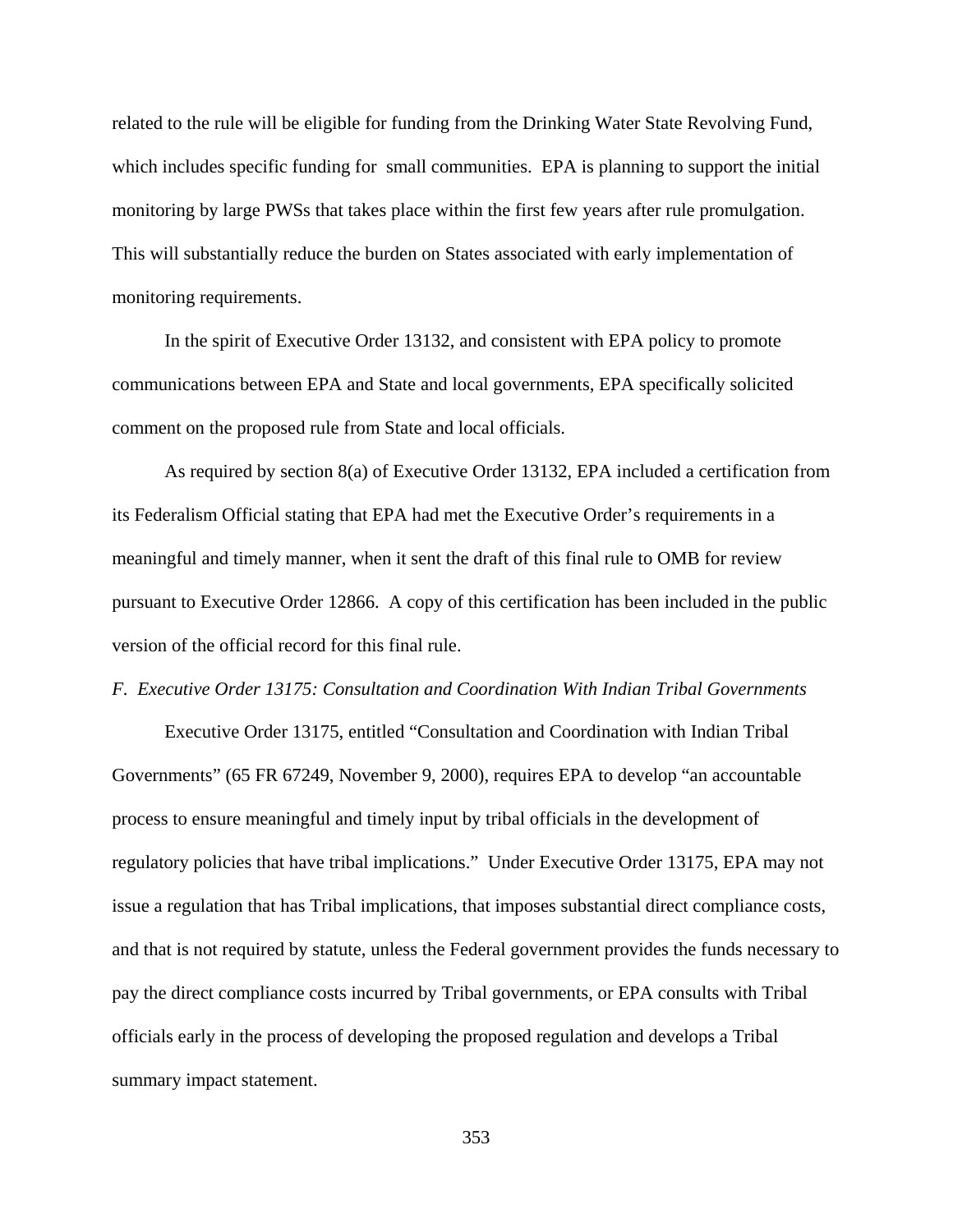EPA has concluded that this final rule may have Tribal implications, because it may impose substantial direct compliance costs on Tribal governments, and the Federal government will not provide the funds necessary to pay those costs. EPA has identified 93 Tribal water systems serving a total population of 82,216 that may be subject to the LT2ESWTR. They will bear an estimated total annualized cost of \$207,105 at a 3 percent discount rate (\$309,583 at 7 percent) to implement this rule. Estimated mean annualized cost per system ranges from \$1,944 to \$7,068 at a 3 percent discount rate (\$2,905 to \$10,681 at 7 percent) depending on PWS size (see Chapter 7 of the LT2ESWTR Economic Analysis (USEPA 2005a) for details). Accordingly, EPA provides the following Tribal summary impact statement as required by section 5(b).

EPA consulted with Tribal officials early in the process of developing this regulation to permit them to have meaningful and timely input into its development. This consultation is described in the proposed rule (USEPA 2003a). Tribal officials were represented on the M-DBP Advisory Committee.

As required by section 7(a), EPA's Tribal Consultation Official has certified that the requirements of the Executive Order have been met in a meaningful and timely manner. A copy of this certification has been is included in the docket for this rule.

*G. Executive Order 13045: Protection of Children from Environmental Health and Safety Risks* 

Executive Order 13045: "Protection of Children from Environmental Health Risks and Safety Risks" (62 FR 19885, April 23, 1997) applies to any rule that: (1) is determined to be "economically significant" as defined under Executive Order 12866, and (2) concerns an environmental health or safety risk that EPA has reason to believe may have a disproportionate effect on children. If the regulatory action meets both criteria, the Agency must evaluate the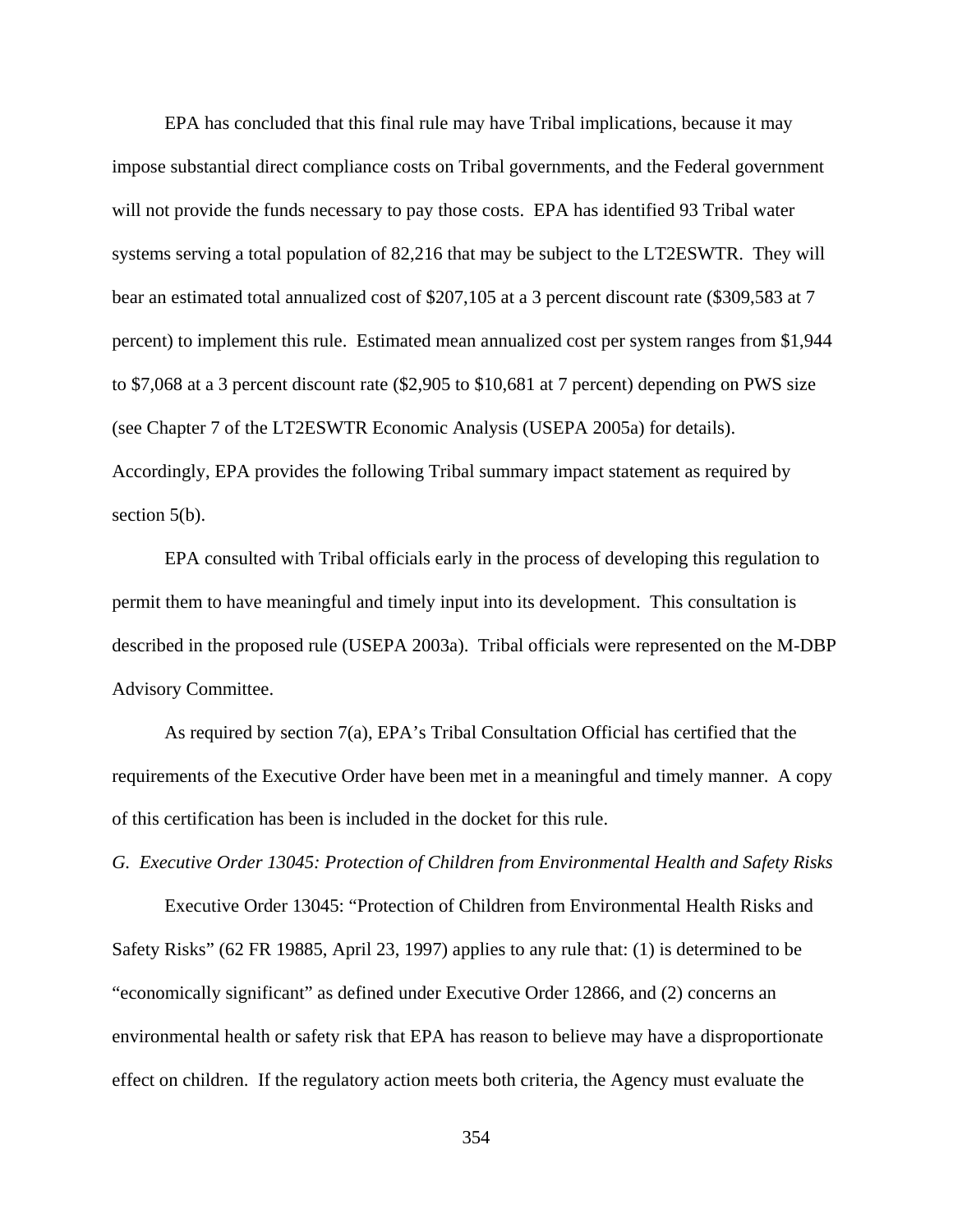environmental health or safety effects of the planned rule on children and explain why the planned regulation is preferable to other potentially effective and reasonably feasible alternatives considered by the Agency.

This final rule is subject to the Executive Order because it is an economically significant regulatory action as defined in Executive Order 12866, and we believe that the environmental health or safety risk addressed by this action may have a disproportionate effect on children. Accordingly, we have evaluated the environmental health or safety effects of *Cryptosporidium* on children. The results of this evaluation are contained in *Cryptosporidium*: *Risk for Infants and Children* (USEPA 2001d), which is available in the public docket for this action, and are summarized in this section of the preamble. Further, while available information is not adequate to conduct a quantitative risk assessment specifically for children, EPA has assessed the risk associated with *Cryptosporidium* in drinking water for the general population, including children. This assessment is described in the *Economic Analysis for the LT2ESWTR* (USEPA 2005a) and is summarized in section VI of this preamble.

## *Children's Environmental Health*

Cryptosporidiosis in children is similar to adult disease (USEPA 2001d). Diarrhea is the most common symptom. Other common symptoms in otherwise healthy (i.e., immunocompetent) children include anorexia, vomiting, abdominal pain, fever, dehydration and weight loss.

The risk of illness and death due to cryptosporidiosis depends on several factors, including age, nutrition, exposure, genetic variability, disease and the immune status of the individual. Mortality resulting from diarrhea generally occurs at a greater rate among the very young and elderly (Gerba et al., 1996). During the 1993 Milwaukee drinking water outbreak,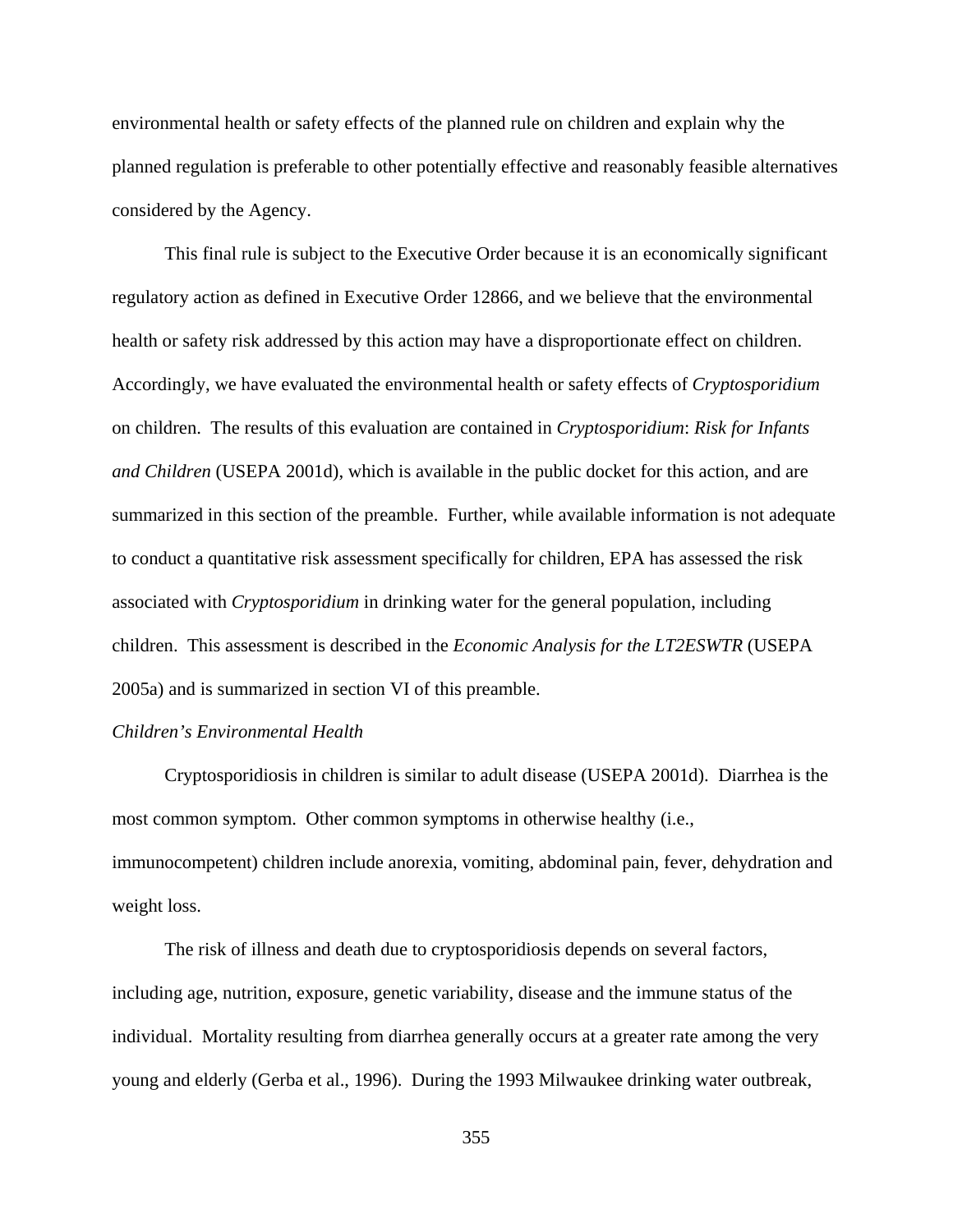associated mortalities in children were reported. Also, children with laboratory-confirmed cryptosporidiosis were more likely to have an underlying disease that altered their immune status (Cicirello et al*.*, 1997). In that study, the observed association between increasing age of children and increased numbers of laboratory-confirmed cryptosporidiosis suggested to the authors that the data are consistent with increased tap water consumption of older children. Asymptomatic infection can have a substantial effect on childhood growth (Bern et al., 2002).

Cryptosporidiosis appears to be more prevalent in populations, such as children, that may not have established immunity against the disease and may be in greater contact with environmentally contaminated surfaces (DuPont et al., 1995). In the United States, children aged one to four years are more likely than adults to have the disease. The most recent reported data on cryptosporidiosis shows the occurrence rate (for the year 1999) is higher in children ages one to four (3.03 incidence rate per 100,000) than in any adult age group (CDC, 2001). Evidence from blood sera antibodies collected from children during the 1993 Milwaukee outbreak suggest that children had greater levels of *Cryptosporidium* infection than predicted for the general community (based on the random-digit dialing telephone survey method) (McDonald et al., 2001).

Data indicate a lower incidence of cryptosporidiosis infection during the first year of life. This is attributed to breast-fed infants consuming less tap water and, hence, having less exposure to *Cryptosporidium*, as well as the possibility that mothers confer short term immunity to their children. For example, in a survey of over 30,000 stool sample analyses from different patients in the United Kingdom, the one to five year age group suffered a much higher infection rate than individuals less than one year of age. For children under one year of age, those older than six months of age showed a higher rate of infection than individuals aged less than six months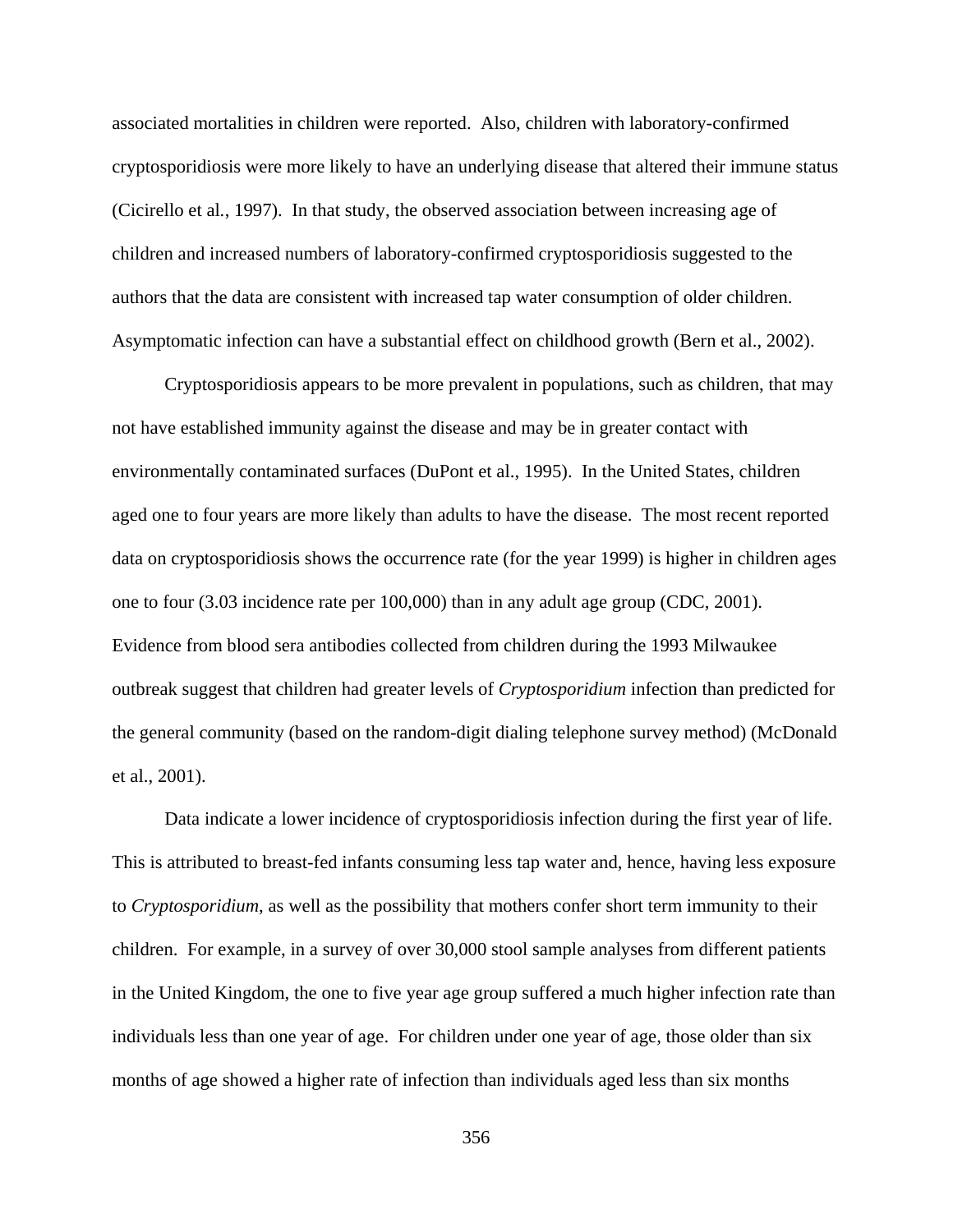(Casemore, 1990). Similarly, in the U.S., of 2,566 reported *Cryptosporidium* illnesses in 1999, 525 occurred in ages one to four (incidence rate of 3.03 per 100,000) compared with 58 cases in infants under one year (incidence rate of 1.42 per 100,000) (CDC, 2001).

An infected child may spread the disease to other children or family members (Heijbel et al., 1987, Osewe et al., 1996). Millard et al. (1994) documented greater household secondary transmission of cryptosporidiosis from children than from adults to household and other close contacts. Children continued to shed oocysts for more than two weeks (mean 16.5 days) after diarrhea cessation (Tangerman et al., 1991).

While *Cryptosporidium* may have a disproportionate effect on children, available data are not adequate to distinctly assess the health risk for children resulting from *Cryptosporidium*contaminated drinking water. In assessing risk to children when evaluating regulatory alternatives for the LT2ESWTR, EPA assumed the same risk for children as for the population as a whole.

Section VI of this preamble presents the regulatory alternatives that EPA evaluated for the proposed LT2ESWTR. Among the four alternatives the Agency considered, three involved a risk-targeting approach in which additional *Cryptosporidium* treatment requirements are based on source water monitoring results. A fourth alternative involved additional treatment requirements for all PWSs. The alternative requiring additional treatment by all PWSs was not selected because of concerns about feasibility and because it imposed costs but provided few benefits to PWSs with high quality source water (i.e., relatively low *Cryptosporidium* risk). The three risk-targeting alternatives were evaluated based on several factors, including costs, benefits, net benefits, feasibility of implementation, and other specific impacts (e.g., impacts on small PWSs or sensitive subpopulations).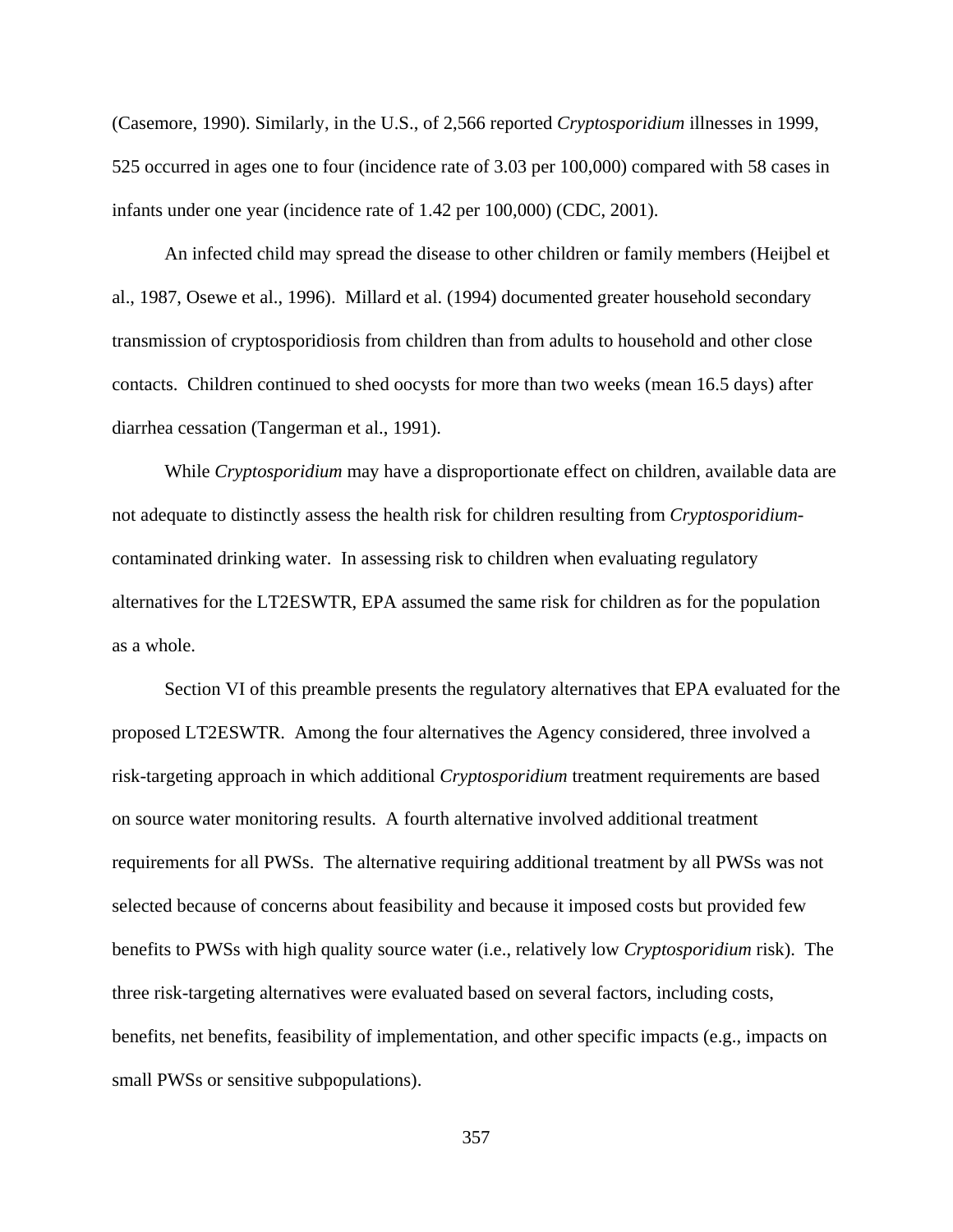The alternative that today's final rule establishes was recommended by the M-DBP Federal Advisory Committee and selected by EPA as the Preferred Regulatory Alternative because it was deemed feasible and provides significant public health benefits in terms of avoided illnesses and deaths. EPA's analysis of benefits and costs indicates that this alternative ranks highly among those evaluated with respect to maximizing net benefits, as shown in the LT2ESWTR Economic Analysis (USEPA 2005a). This document is available in the docket for this action.

 The result of the LT2ESWTR will be a reduction in the risk of illness for the entire population, including children. Because available evidence indicates that children may be more vulnerable to cryptosporidiosis than the rest of the population, the LT2ESWTR may, therefore, result in greater risk reduction for children than for the general population.

## *H. Executive Order 13211: Actions that Significantly Affect Energy Supply, Distribution, or Use*

This rule is not a "significant energy action" as defined in Executive Order 13211, "Actions Concerning Regulations That Significantly Affect Energy Supply, Distribution, or Use" (66 FR 28355 (May 22, 2001)) because it is not likely to have a significant adverse effect on the supply, distribution, or use of energy. This determination is based on the following analysis.

The first consideration is whether the LT2ESWTR would adversely affect the supply of energy. The LT2ESWTR does not regulate power generation, either directly or indirectly. The public and private utilities that the LT2ESWTR regulates do not, as a rule, generate power. Further, the cost increases borne by customers of water utilities as a result of the LT2ESWTR are a low percentage of the total cost of water, except for a very few small PWSs that might install advanced technologies and then need to spread that cost over a narrow customer base. Therefore, the customers that are power generation utilities are unlikely to face any significant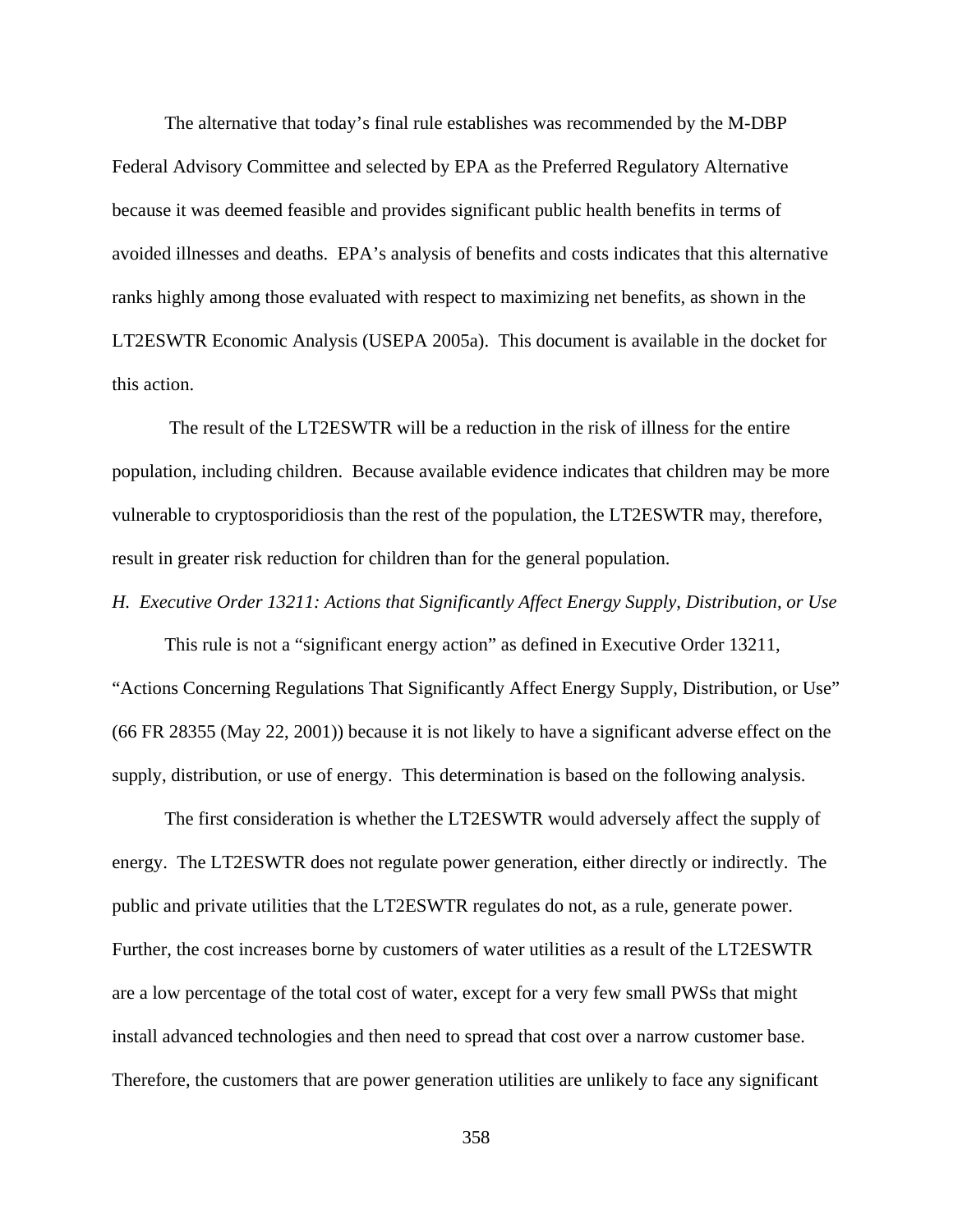effects as a result of the LT2ESWTR. In sum, the LT2ESWTR does not regulate the supply of energy, does not generally regulate the utilities that supply energy, and is unlikely to affect significantly the customer base of energy suppliers. Thus, the LT2ESWTR would not translate into adverse effects on the supply of energy.

The second consideration is whether the LT2ESWTR would adversely affect the distribution of energy. The LT2ESWTR does not regulate any aspect of energy distribution. The utilities that are regulated by the LT2ESWTR already have electrical service. As derived later in this section, the final rule is projected to increase peak electricity demand at water utilities by only 0.036 percent. Therefore, EPA estimates that the existing connections are adequate and that the LT2ESWTR has no discernable adverse effect on energy distribution.

The third consideration is whether the LT2ESWTR would adversely affect the use of energy. Because some drinking water utilities are expected to add treatment technologies that use electrical power, this potential impact is evaluated in more detail. The analyses that underlay the estimation of costs for the LT2ESWTR are national in scope and do not identify specific plants or utilities that may install treatment in response to the rule. As a result, no analysis of the effect on specific energy suppliers is possible with the available data. The approach used to estimate the impact of energy use, therefore, focuses on national-level impacts. The analysis estimates the additional energy use due to the LT2ESWTR, and compares that to the national levels of power generation in terms of average and peak loads.

The first step in the analysis is to estimate the energy used by the technologies expected to be installed as a result of the LT2ESWTR. Energy use is not directly stated in *Technologies and Costs for Control of Microbial Contaminants and Disinfection By-Products* (USEPA 2003c), but the annual cost of energy for each technology addition or upgrade necessitated by the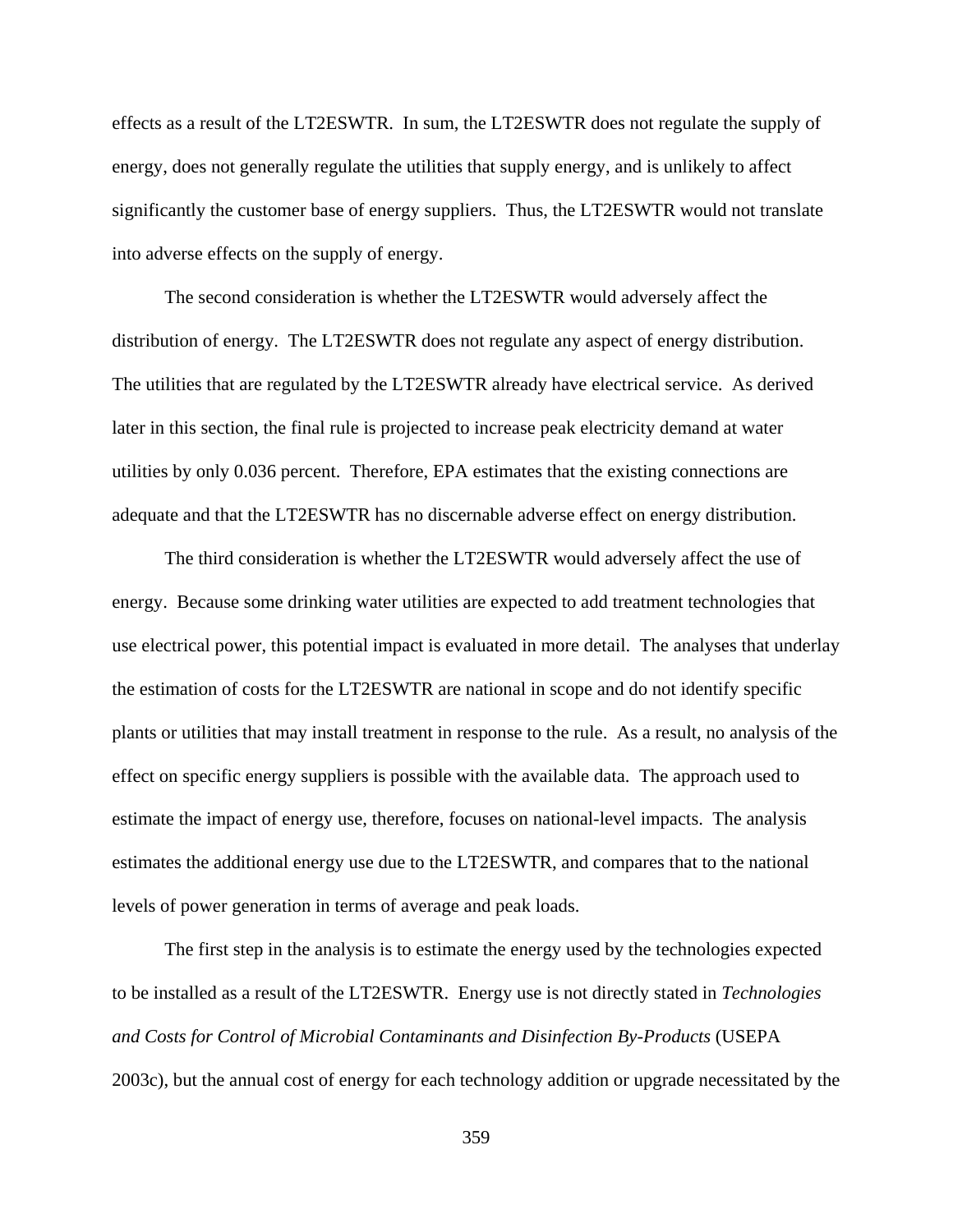LT2ESWTR is provided. An estimate of plant-level energy use is derived by dividing the total energy cost per plant for a range of flows by an average national cost of electricity of \$0.070/kWh (USDOE 2004a). These calculations are shown in detail in Chapter 7 of the *Economic Analysis for the LT2ESWTR* (USEPA 2005a). The energy use per plant for each flow range and technology is then multiplied by the number of plants predicted to install each technology in a given flow range. The energy requirements for each flow range are then added to produce a national total. No electricity use is subtracted to account for the technologies that may be replaced by new technologies, resulting in a conservative estimate of the increase in energy use. Results of the analysis are shown in Table VII.H-1 for each of the modeled *Cryptosporidium* occurrence distributions. The incremental national annual energy usage is estimated at 165 million megawatt-hours (mW) based on the modeled Information Collection Rule occurrence distribution.

**Table VII.H-1.– Total Increased Annual National Energy Usage Attributable to the LT2ESWTR**

|                          | <b>Plants Selecting</b><br><b>Technology</b> | <b>Total Annual</b><br><b>Energy Required</b><br>(kWh/yr) |
|--------------------------|----------------------------------------------|-----------------------------------------------------------|
| <b>Technology</b>        | A                                            |                                                           |
| UV                       | 1,038                                        | 100,829,791                                               |
| $O_3$ (0.5 log)          | 27                                           | 20,617,993                                                |
| $O_3$ (1.0 log)          | 18                                           | 18,827,749                                                |
| $O_3$ (2.0 log)          | 14                                           | 16,245,643                                                |
| ME/UF                    | 37                                           | 7,343,320                                                 |
| <b>Bag Filters</b>       | 1,523                                        | 1,605,380                                                 |
| <b>Cartridge Filters</b> | 209                                          | 82,022                                                    |
| Total                    | 2,867                                        | 165,551,898                                               |

Source: The *LT2ESWTR Economic Analysis* (USEPA 2005a).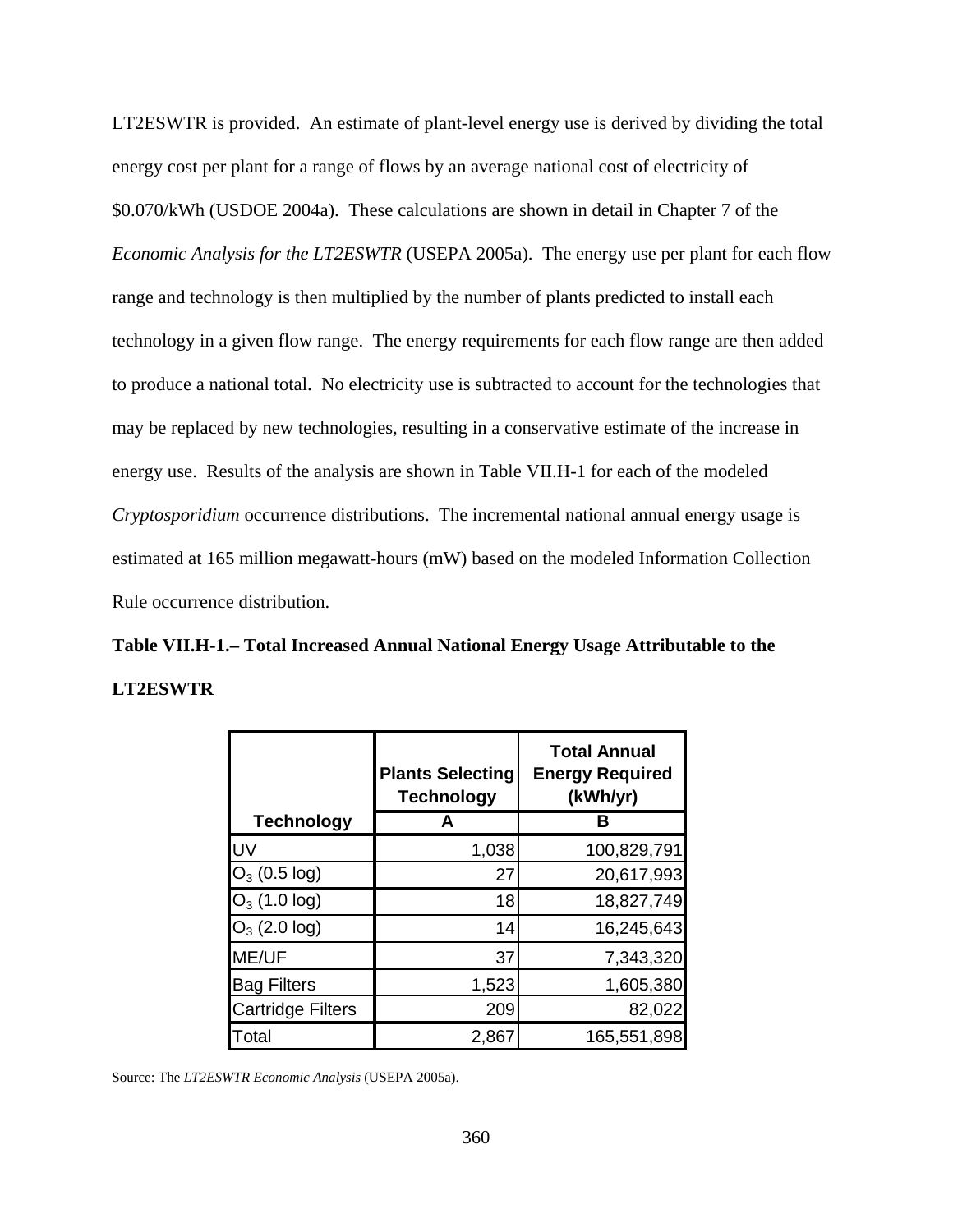To determine if the additional energy required for PWSs to comply with the rule would have a significant adverse effect on the use of energy, the numbers in Table VII.H-1 are compared to the national production figures for electricity. According to the U.S. Department of Energy's Information Administration, electricity producers generated 3,848 million mW of electricity in 2003 (USDOE 2004b). Therefore, even using the highest assumed energy use for the LT2ESWTR, the rule when fully implemented would result in only a 0.004 percent increase in annual average energy use.

In addition to average energy use, the impact at times of peak power demand is important. To examine whether increased energy usage might significantly affect the capacity margins of energy suppliers, their peak season generating capacity reserve was compared to an estimate of peak incremental power demand by water utilities.

Both energy use and water use are highest in the summer months, so the most significant effects on supply would be seen then. In the year of 2003, U.S. generation capacity exceeded consumption by 15 percent, or approximately 160,00 mW (USDOE EIA 2004b). Assuming around-the-clock operation of water treatment plants, the total energy requirement can be divided by 8,760 hours per year to obtain an average power demand of 19 mW for the modeled Information Collection Rule occurrence distribution. A more detailed derivation of this value is shown in Chapter 7 of the *Economic Analysis for the LT2ESWTR* (USEPA 2005a). Assuming that power demand is proportional to water flow through the plant, and that peak flow can be as high as twice the average daily flow during the summer months, about 38 mW could be needed for treatment technologies installed to comply with the LT2ESWTR. This is only 0.024 percent of the capacity margin available at peak use.

Although EPA recognizes that not all areas have a 15 percent capacity margin and that

361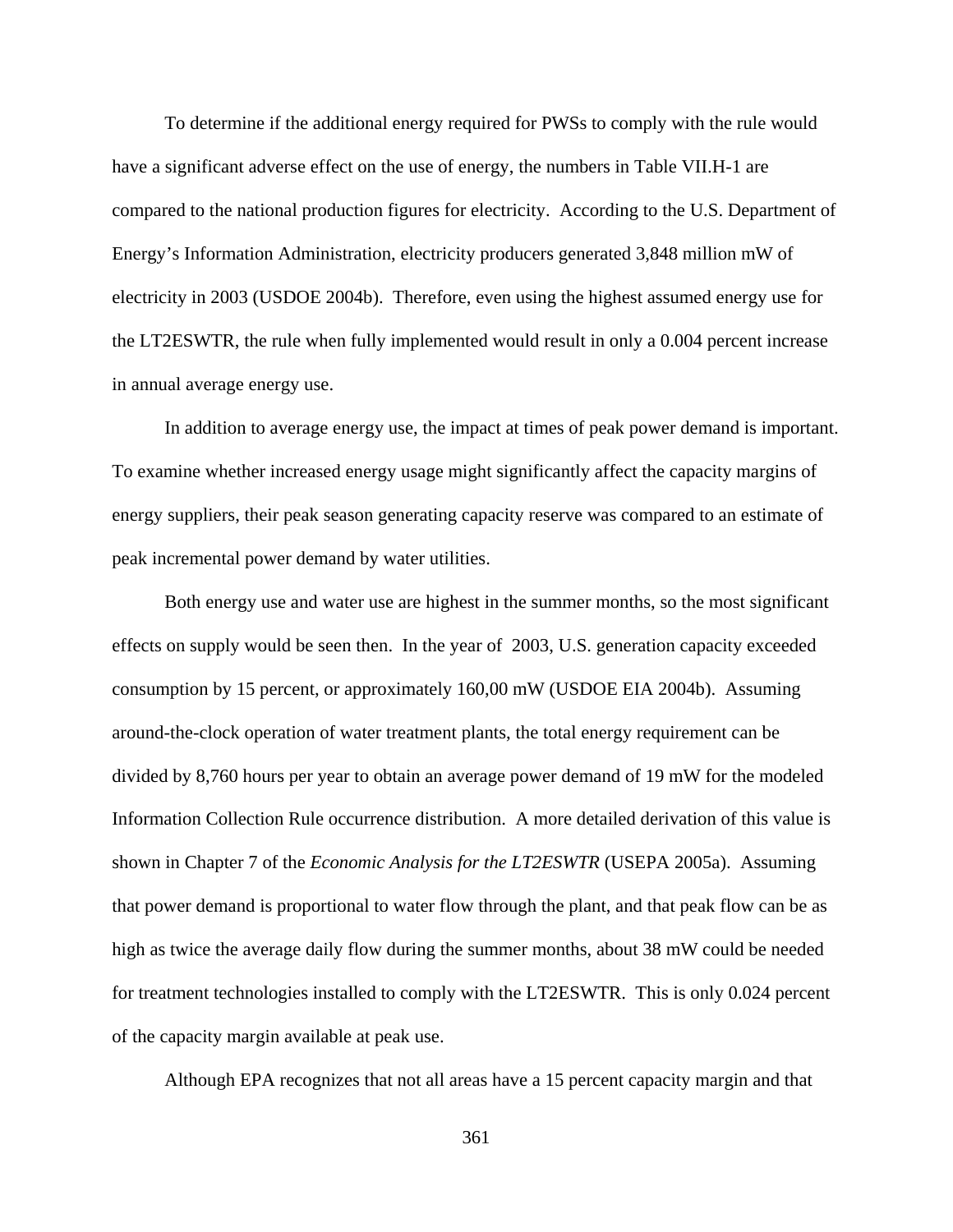this margin varies across regions and through time, this analysis reflects the effect of the rule on national energy supply, distribution, or use. While certain areas, notably California, have experienced shortfalls in generating capacity in the recent past, a peak incremental power requirement of 38 mW nationwide is not likely to significantly change the energy supply, distribution, or use in any given area. Considering this analysis, EPA has concluded that LT2ESWTR is not likely to have a significant adverse effect on the supply, distribution, or use of energy.

### *I. National Technology Transfer and Advancement Act*

As noted in the proposed rule, Section 12(d) of the National Technology Transfer and Advancement Act ("NTTAA") of 1995, Public Law 104-113, section 12(d) (15 U.S.C. 272 note) directs EPA to use voluntary consensus standards in its regulatory activities unless to do so would be inconsistent with applicable law or otherwise impractical. Voluntary consensus standards are technical standards (e.g., materials specifications, test methods, sampling procedures, and business practices) that are developed or adopted by voluntary consensus standard bodies. The NTTAA directs EPA to provide Congress, through OMB, explanations when the Agency decides not to use available and applicable voluntary consensus standards.

This rulemaking involves technical standards. EPA has decided to use methods previously approved in 40 CFR 136.3 for the analysis of *E. coli* in surface waters. These include several voluntary consensus methods that were developed or adopted by the following organizations: American Public Health Association in *Standard Methods for the Examination of Water and Wastewater*, 20<sup>th</sup>, 19<sup>th</sup>, and 18<sup>th</sup> Editions, the American Society of Testing Materials in *Annual Book of ASTM Standards - Water and Environmental Technology*, and the Association of Analytical Chemists in *Official Methods of Analysis of AOAC International*, 16<sup>th</sup> Edition. EPA

362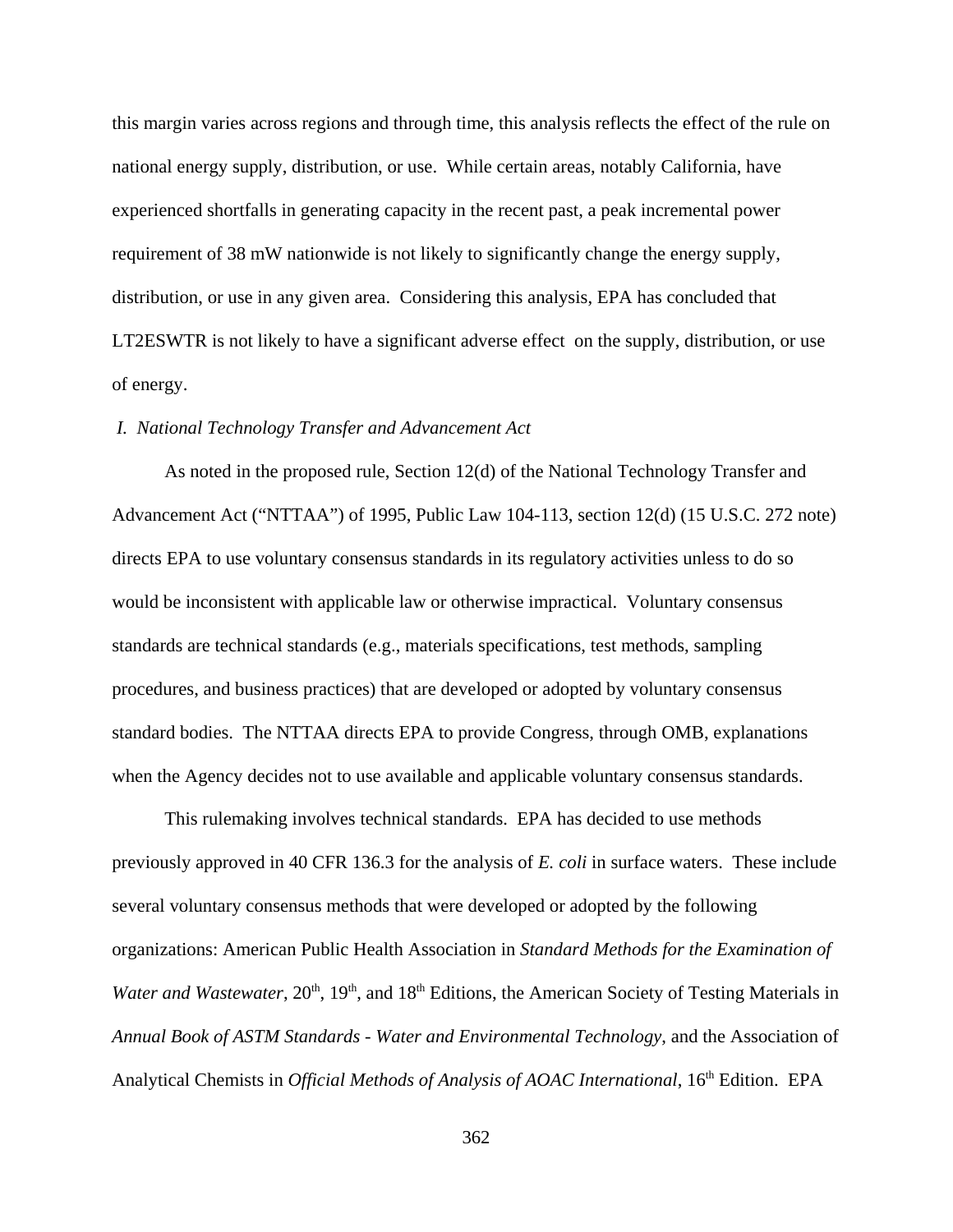has concluded that these methods have the necessary sensitivity and specificity to meet the data quality objectives of the LT2ESWTR.

The Agency conducted a search to identify potentially applicable voluntary consensus standards for analysis of *Cryptosporidium*. However, we identified no such standards. Therefore, EPA approves the use of the following methods for *Cryptosporidium* analysis: Method 1623: Cryptosporidium and Giardia in Water by Filtration/IMS/FA, 2004, United States Environmental Protection Agency, EPA-815-R-05-002 or Method 1622: Cryptosporidium in Water by Filtration/IMS/FA, 2004, United States Environmental Protection Agency, EPA-815- R-05-001.

*J. Executive Order 12898: Federal Actions to Address Environmental Justice in Minority Populations or Low-Income Populations* 

Executive Order 12898 establishes a Federal policy for incorporating environmental justice into Federal agency missions by directing agencies to identify and address disproportionately high and adverse human health or environmental effects of its programs, policies, and activities on minority and low-income populations. EPA has considered environmental justice related issues concerning the potential impacts of this action and consulted with minority and low-income stakeholders. A description of this consultation can be found in the proposed rule (USEPA 2003a).

*K. Consultations with the Science Advisory Board, National Drinking Water Advisory Council, and the Secretary of Health and Human Services*

In accordance with Section 1412 (d) and (e) of the SDWA, the Agency did consult with the Science Advisory Board, the National Drinking Water Advisory Council (NDWAC), and the Secretary of Health and Human Services on today's rule.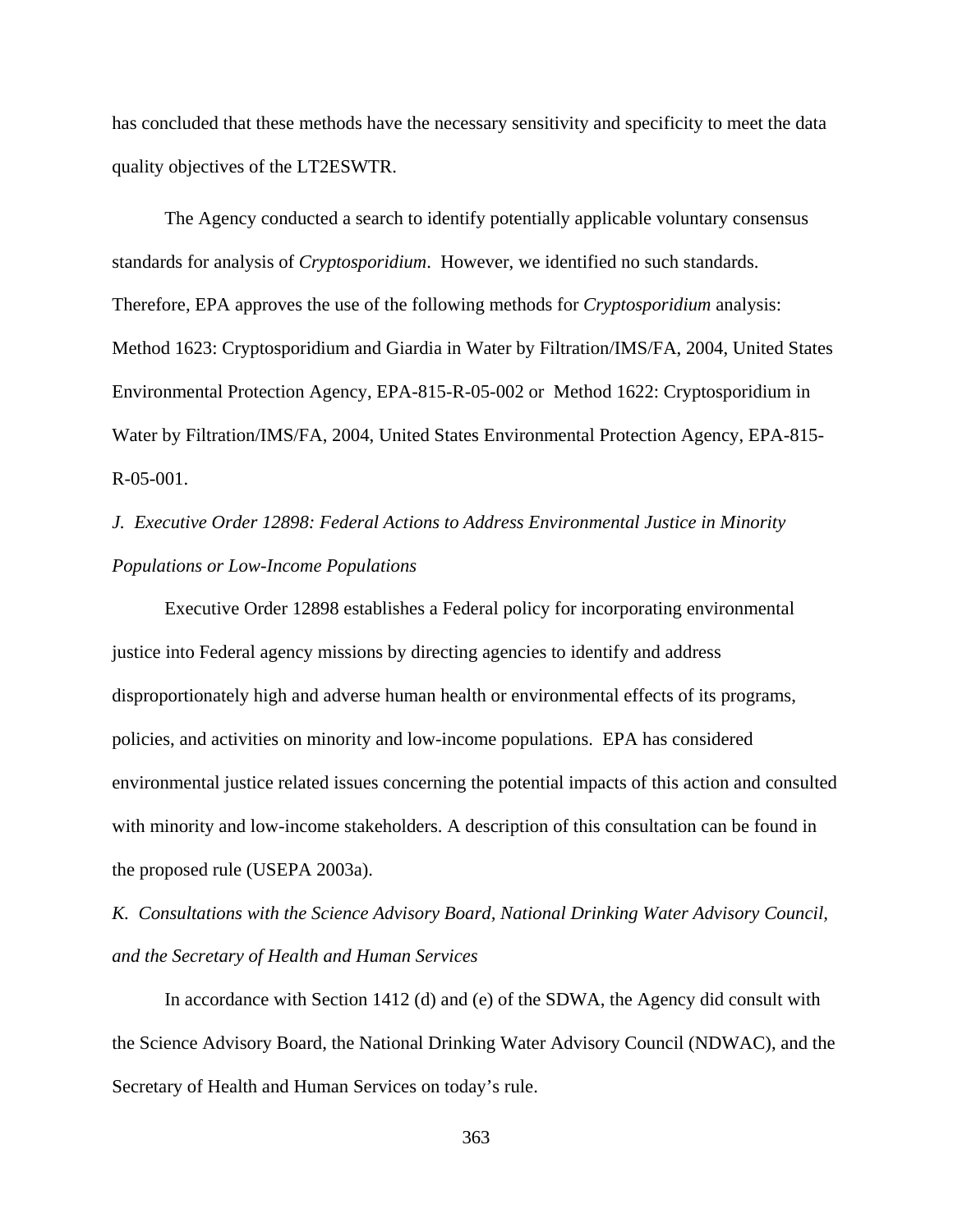EPA charged the SAB panel with reviewing the following aspects of the LT2ESWTR proposal:

- The analysis of *Cryptosporidium* occurrence;
- The pre- and post-LT2ESWTR *Cryptosporidium* risk assessment; and

• The treatment credits for the following four microbial toolbox components: raw water offstream storage, pre-sedimentation, lime softening, and lower finished water turbidity. EPA met with the SAB to discuss the LT2ESWTR on June 13, 2001 (Washington, DC), September 25-26, 2001 (teleconference), and December 10-12, 2001 (Los Angeles, CA). The SAB issued its final report for this review, *Disinfection Byproducts and Surface Water Treatment: A EPA Science Advisory Board Review of Certain Elements of the Stage 2 Regulatory Proposals*, in May 2003.

Comments from the SAB were generally supportive of EPA's analysis of *Cryptosporidium* occurrence and the *Cryptosporidium* risk assessment for today's rule. The SAB recommended some additional quality assurance checks for statistical models, improved descriptions of underlying data sets, and better characterization of uncertainty for key parameters. USEPA 2005a and 2005b provide information on revisions EPA made in response to these comments .

SAB comments on microbial toolbox options and the Agency's responses to those comments are described in section IIII.D of this preamble. In general, the SAB supported treatment credit for two-stage softening, recommended additional performance criteria to award treatment credit to presedimentation basins, recommended modifications to the treatment credit for combined and individual filter performance, and opposed treatment credit for off-stream raw water storage.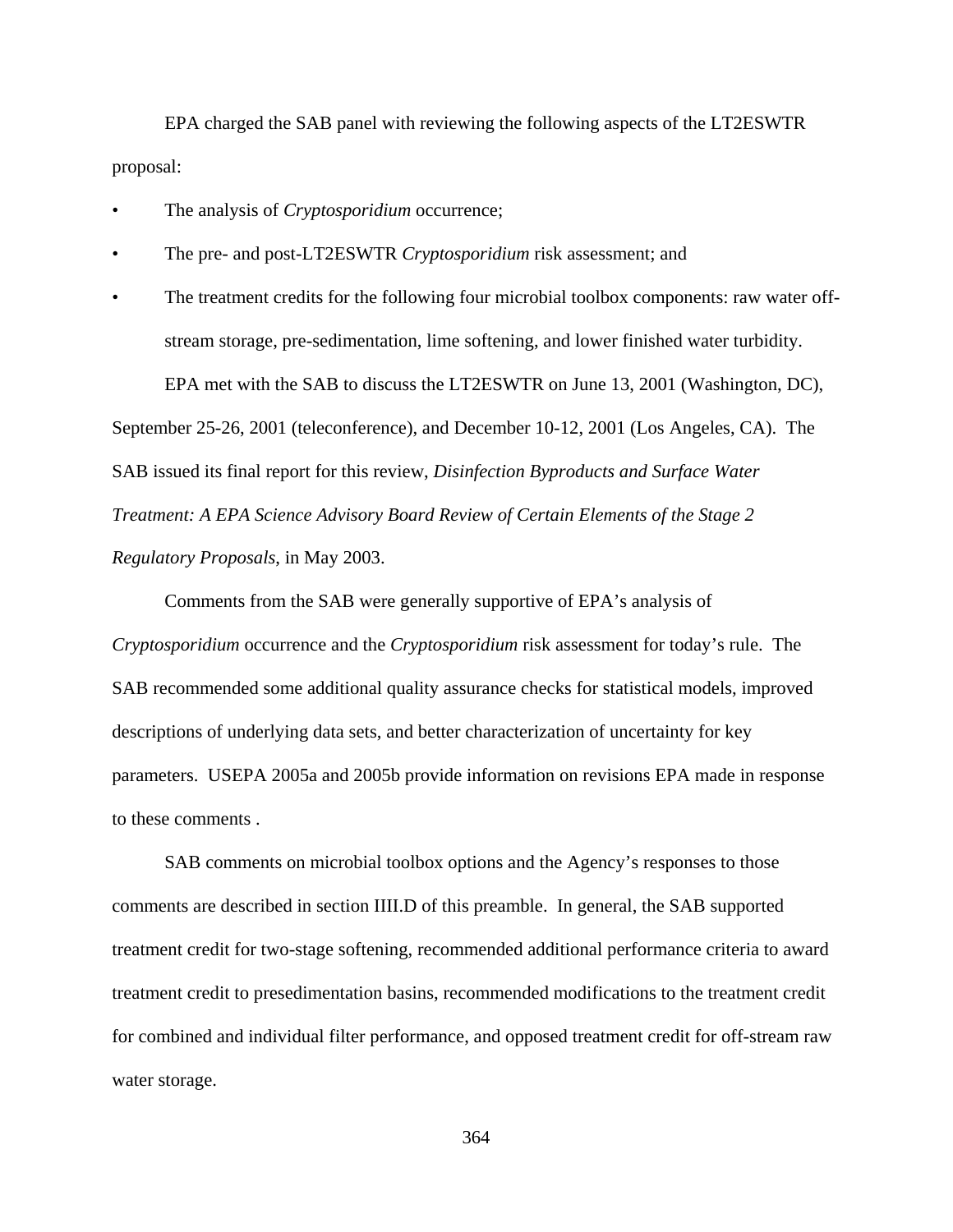EPA met with the NDWAC on November 8, 2001, in Washington, DC, to discuss the LT2ESWTR proposal. EPA specifically requested comments from the NDWAC on the regulatory approach taken in the proposed microbial toolbox (e.g., proposal of specific design and implementation criteria for treatment credits). The Council was generally supportive of EPA establishing criteria for awarding treatment credit to toolbox components, but recommended that EPA provide flexibility for States to address PWS specific situations. EPA believes that the demonstration of performance credit, described in section IV.D.9 provides this flexibility by allowing States to award higher or lower levels of treatment credit for microbial toolbox components based on site specific conditions.

EPA has consulted with the U.S. Department of Health and Human Services (HHS) regarding *Cryptosporidium* health effects and has provided HHS with today's rule.

### *L. Plain Language*

Executive Order 12866 requires each agency to write its rules in plain language. Readable regulations help the public find requirements quickly and understand them easily. They increase compliance, strengthen enforcement, and decrease mistakes, frustration, phone calls, appeals, and distrust of government. EPA made every effort to write this preamble to the final rule in as clear, concise, and unambiguous manner as possible.

*M. Analysis of the Likely Effect of Compliance with the LT2ESWTR on the Technical, Financial, and Managerial Capacity of Public Water Systems*

Section 1420(d)(3) of SDWA, as amended, requires that in promulgating an NPDWR, the Administrator shall include an analysis of the likely effect of compliance with the regulation on the technical, managerial, and financial capacity of public water systems. This analysis can be found in the LT2ESWTR Economic Analysis (USEPA 2005a). Analyses reflect only the impact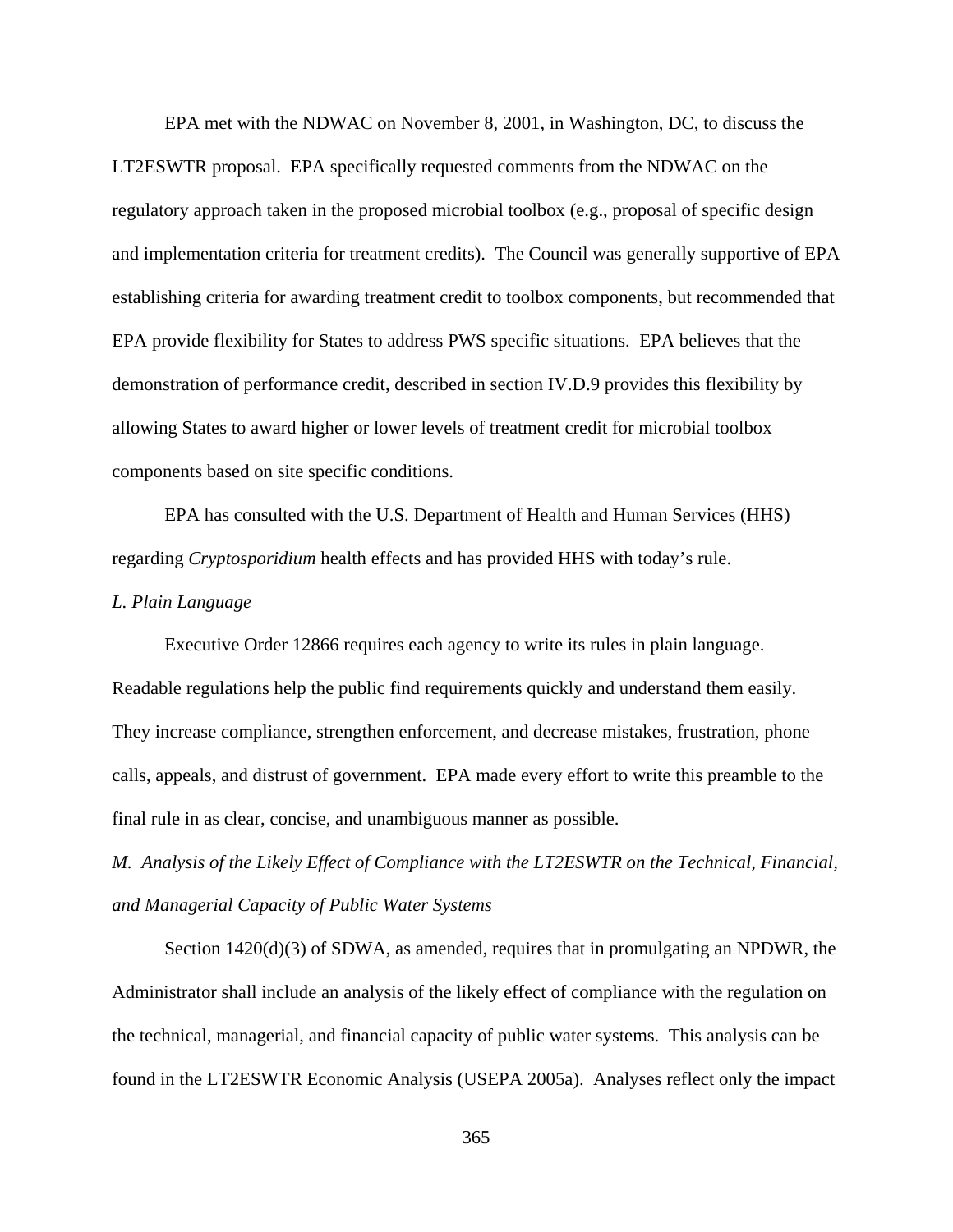of new or revised requirements, as established by the LT2ESWTR; the impacts of previously established requirements on system capacity are not considered.

EPA has defined overall water system capacity as the ability to plan for, achieve, and maintain compliance with applicable drinking water standards. Capacity encompasses three components: technical, managerial, and financial. Technical capacity is the physical and operational ability of a water system to meet SDWA requirements. This refers to the physical infrastructure of the water system, including the adequacy of source water and the adequacy of treatment, storage, and distribution infrastructure. It also refers to the ability of system personnel to adequately operate and maintain the system and to otherwise implement requisite technical knowledge. Managerial capacity is the ability of a water system to conduct its affairs to achieve and maintain compliance with SDWA requirements. Managerial capacity refers to the system's institutional and administrative capabilities. Financial capacity is a water system's ability to acquire and manage sufficient financial resources to allow the system to achieve and maintain compliance with SDWA requirements. Technical, managerial, and financial capacity can be assessed through key issues and questions, including the following:

| <b>Technical Capacity</b>                 |                                                                                                                                                                                                                                                                                                                            |  |  |  |  |
|-------------------------------------------|----------------------------------------------------------------------------------------------------------------------------------------------------------------------------------------------------------------------------------------------------------------------------------------------------------------------------|--|--|--|--|
| Source water adequacy                     | Does the system have a reliable source of water with adequate quantity? Is the<br>source generally of good quality and adequately protected?                                                                                                                                                                               |  |  |  |  |
| Infrastructure adequacy                   | Can the system provide water that meets SDWA standards? What is the<br>condition of its infrastructure, including wells or source water intakes, treatment<br>and storage facilities, and distribution systems? What is the infrastructure's life<br>expectancy? Does the system have a capital improvement plan?          |  |  |  |  |
| Technical knowledge and<br>implementation | Are the system's operators certified? Do the operators have sufficient<br>knowledge of applicable standards? Can the operators effectively implement<br>this technical knowledge? Do the operators understand the system's technical<br>and operational characteristics? Does the system have an effective O&M<br>program? |  |  |  |  |
| <b>Managerial Capacity</b>                |                                                                                                                                                                                                                                                                                                                            |  |  |  |  |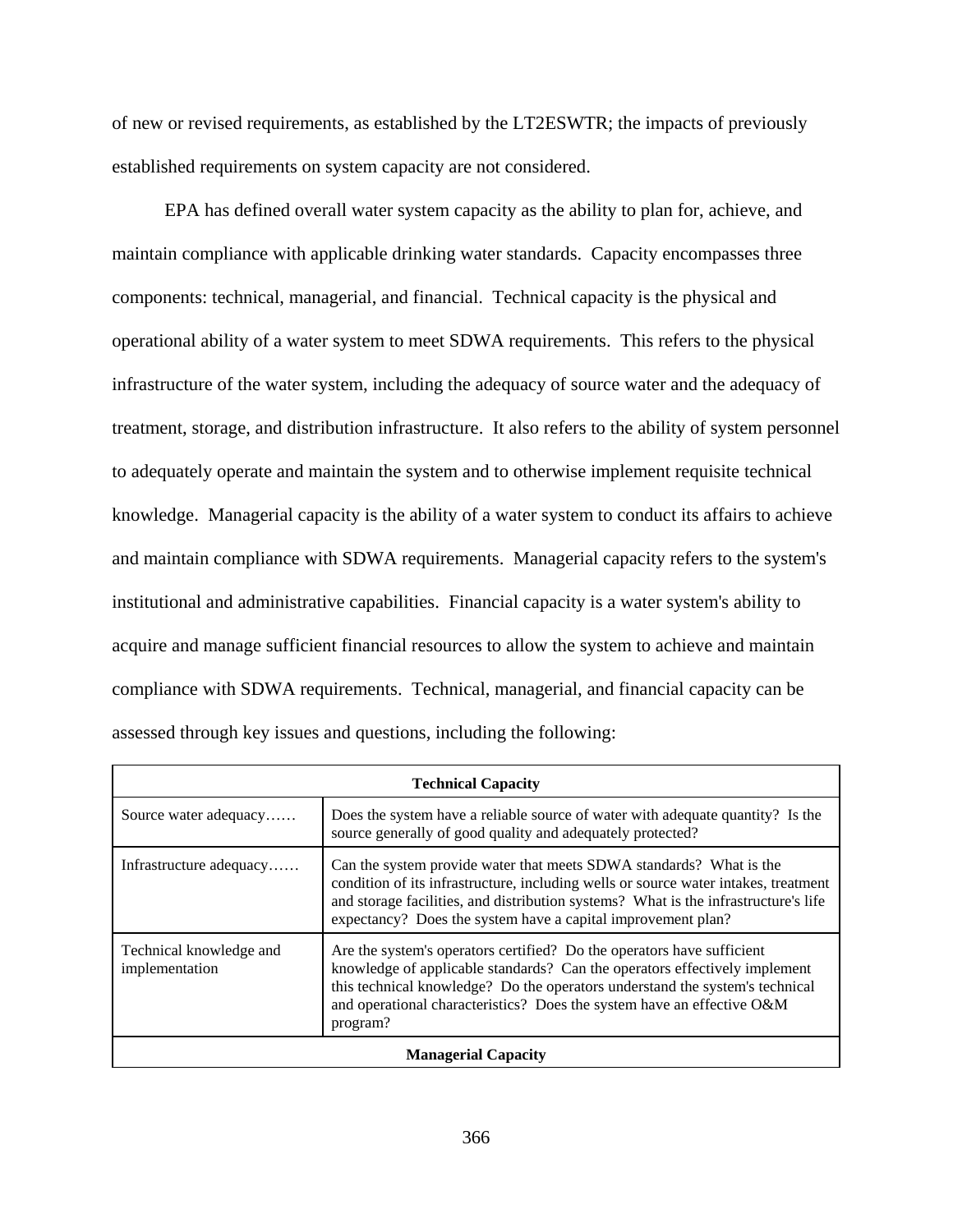| Ownership accountability          | Are the owners clearly identified? Can they be held accountable for the<br>system?                                                                                                                                                                                                                                                                                                                                                                                                                                                             |  |  |  |  |  |  |
|-----------------------------------|------------------------------------------------------------------------------------------------------------------------------------------------------------------------------------------------------------------------------------------------------------------------------------------------------------------------------------------------------------------------------------------------------------------------------------------------------------------------------------------------------------------------------------------------|--|--|--|--|--|--|
| Staffing and organization         | Are the operators and managers clearly identified? Is the system properly<br>organized and staffed? Do personnel understand the management aspects of<br>regulatory requirements and system operations? Do they have adequate<br>expertise to manage water system operations (i.e., to conduct implementation,<br>monitor for <i>E. coli</i> and <i>Cryptosporidium</i> , install treatment, and cover or<br>disinfect reservoir discharge to meet the LT2ESWTR requirements)? Do<br>personnel have the necessary licenses and certifications? |  |  |  |  |  |  |
| Effective external linkages       | Does the system interact well with customers, regulators, and other entities? Is<br>the system aware of available external resources, such as technical and financial<br>assistance?                                                                                                                                                                                                                                                                                                                                                           |  |  |  |  |  |  |
| <b>Financial Capacity</b>         |                                                                                                                                                                                                                                                                                                                                                                                                                                                                                                                                                |  |  |  |  |  |  |
| Revenue sufficiency               | Do revenues cover costs?                                                                                                                                                                                                                                                                                                                                                                                                                                                                                                                       |  |  |  |  |  |  |
| Creditworthiness                  | Is the system financially healthy? Does it have access to capital through public<br>or private sources?                                                                                                                                                                                                                                                                                                                                                                                                                                        |  |  |  |  |  |  |
| Fiscal management and<br>controls | Are adequate books and records maintained? Are appropriate budgeting,<br>accounting, and financial planning methods used? Does the system manage its<br>revenues effectively?                                                                                                                                                                                                                                                                                                                                                                  |  |  |  |  |  |  |

After determining the type and number of systems to which each requirement applies,

EPA evaluated the capacity impact of each rule requirement on large and small systems affected by that particular requirement. EPA determined that the overall impacts on small systems' technical, managerial, and financial capacity will vary. Monitoring and familiarization with new rules will have no significant effects on small systems, with the exception of moderate revenue constraints on those systems that need to implement monitoring for *Cryptosporidium*. The largest impacts will occur as a result of attaining 2.5 log treatment levels, covering uncovered reservoirs, or disinfecting reservoir discharge. EPA assumed that large systems will have the technical, financial, and managerial capacity to implement LT2ESWTR requirements based on the scale and complexity of their operations. The nature of their operations generally assures that they have access to the technical and managerial expertise to carry out all activities required by the LT2ESWTR. It is also generally easier for large systems to fund capital improvements than small systems, since costs can be spread over a larger customer base, making them smaller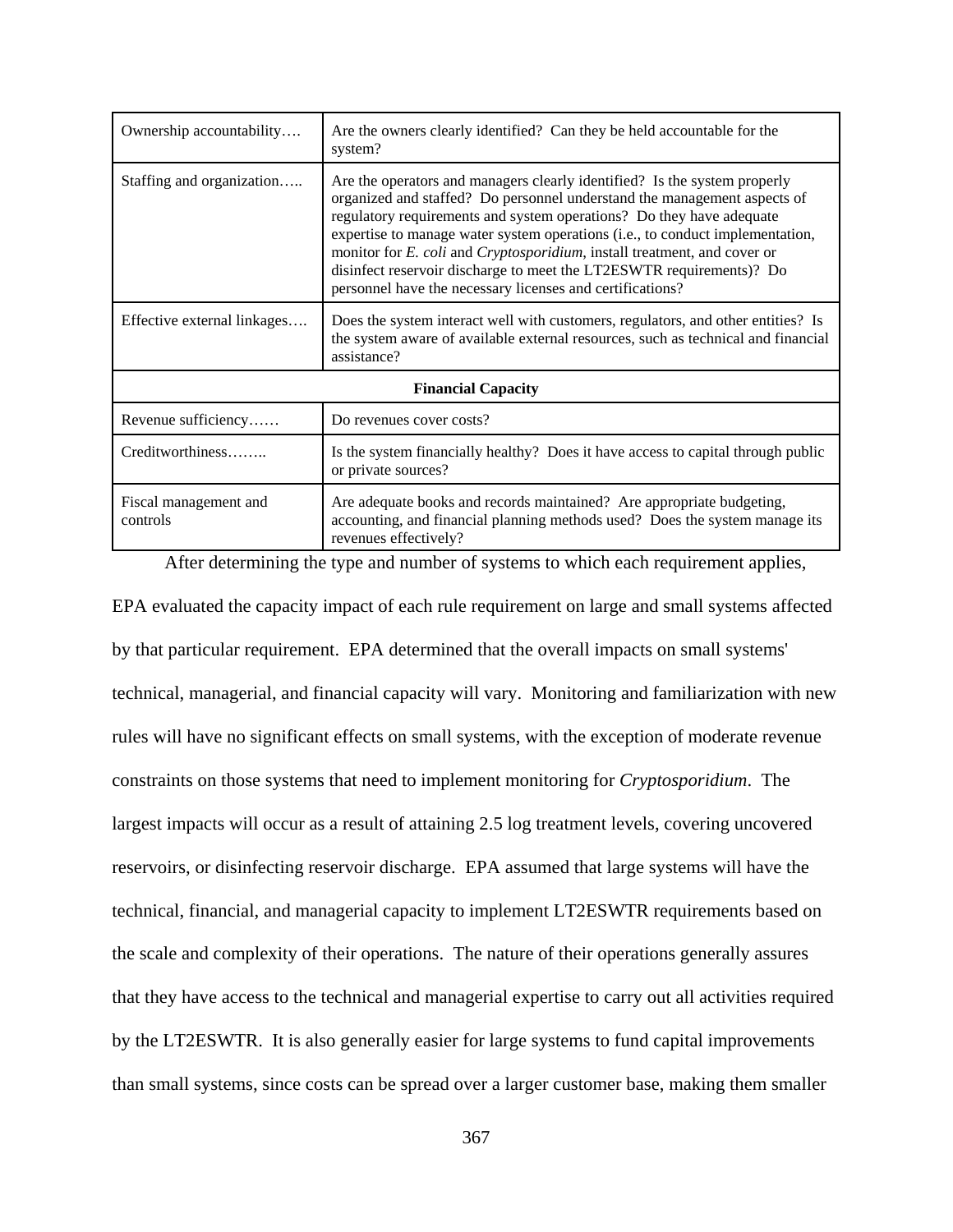on a per-household basis.

To meet challenges posed by rule requirements, it is likely that some small and medium systems will need to develop or enhance linkages with technical and financial assistance providers (including State extension agents). Technical and financial assistance providers can help systems analyze their needs as well as the trade-offs between cost and health protection. In addition, they may be able to assist systems in finding the funding necessary to install and operate new equipment. The Safe Drinking Water Act, as amended in 1996, established the Drinking Water State Revolving Fund to make funds available to drinking water systems to finance infrastructure improvements. EPA also works closely with organizations such as the National Rural Water Association and the American Water Works Association to develop technical and managerial tools, materials, and assistance to aid small systems.

### *N. Congressional Review Act*

The Congressional Review Act, 5 U.S.C. 801 et seq., as added by the Small Business Regulatory Enforcement Fairness Act of 1996, generally provides that before a rule may take effect, the agency promulgating the rule must submit a rule report, which includes a copy of the rule, to each House of the Congress and to the Comptroller General of the United States. EPA will submit a report containing this rule and other required information to the U.S. Senate, the U.S. House of Representatives, and the Comptroller General of the United States prior to publication of the rule in the *Federal Register*. A Major rule cannot take effect until 60 days after it is published in the *Federal Register*. This action is a "major rule" as defined by 5 U.S.C. 804(2). This rule will be effective **[INSERT DATE 60 DAYS AFTER DATE OF PUBLICATION IN THE FEDERAL REGISTER]**.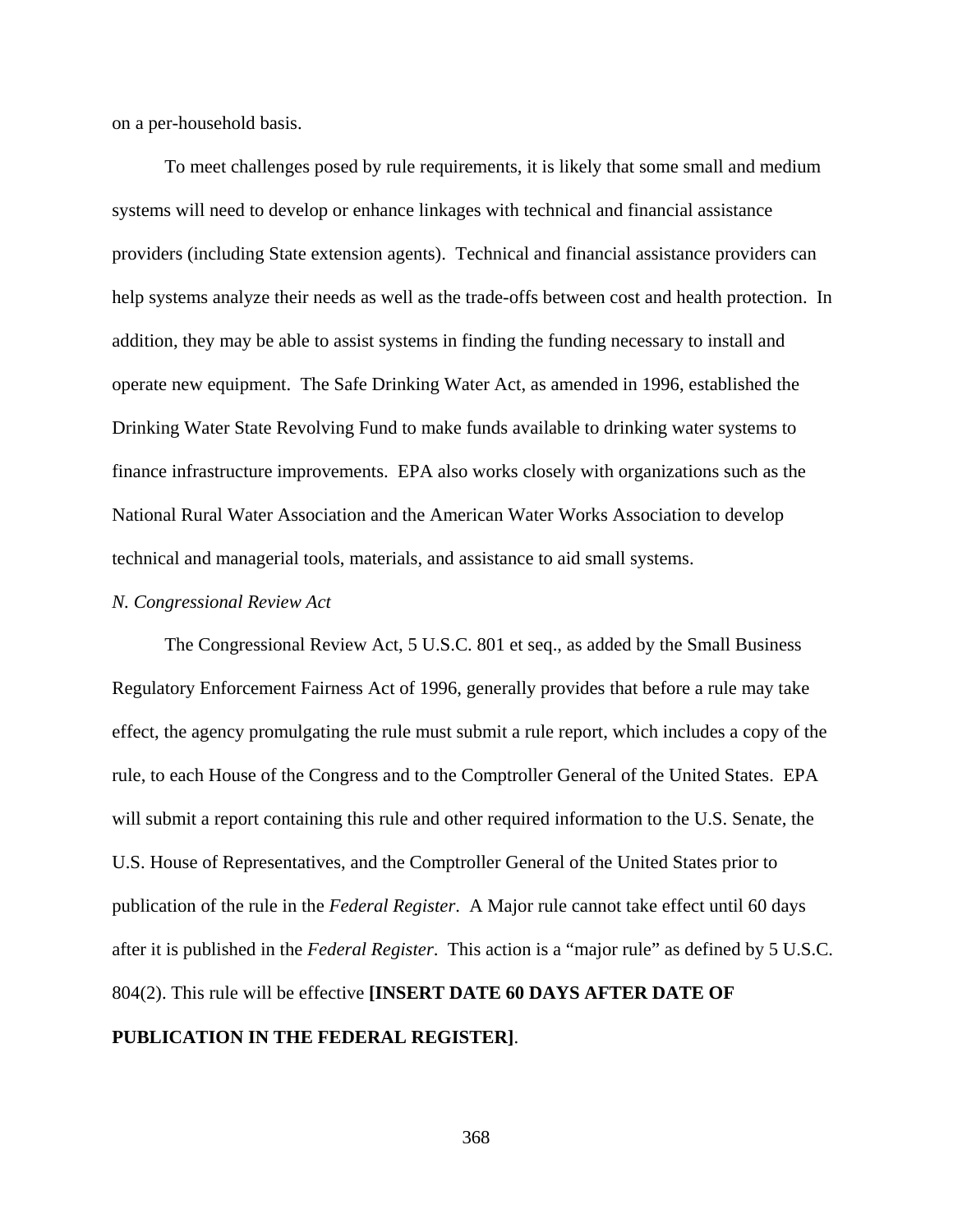### **VIII. References**

- Aboytes, Ramon, G. Di Giovanni, F. Abrams, C. Rheinecker, W. McElroy, N. Shaw, and M.W. LeChevallier. 2004. Detection of Infectious *Cryptosporidium* in Filtered Drinking Water. *Journal of AWWA* 96(9):88-97.
- APHA. 1992. Standard Methods for the Examination of Water and Wastewater; 18<sup>th</sup> Edition. American Public Health Association, Washington D.C.
- Arora, H., M. LeChevallier, R. Aboytes, E. Bouwer, C. O'Melia, W. Ball, W. Weiss, and T. Speth. 2000. Full-scale evaluation of riverbank filtration at three Midwest water treatment plants. Proceedings of the Water Quality Technology Conference, Salt Lake City, Utah, American Water Works Association, Denver, Colorado.
- Arrowood, M.J. 1997. Diagnosis. In: *Cryptosporidium* and cryptosporidiosis, R. Fayer, ed. CRC Press, New York.
- ASTM. 2001. Standard test method for on-line measurement of turbidity below 5 NTU in water. D-6698-01.
- ASTM. 2003. Standard test method for determination of turbidity below 5 NTU in static mode. D-6855-03.
- Battigelli, D. and M. Sobsey. 1993. The inactivation of Hepatitis A virus, poliovirus, and coliphage MS2 by lime softening and chlorine/monochloramine disinfection. Proceedings of the Water Quality Technology Conference of the American Water Works Association, Denver, CO.
- Bern, C., Y. Ortega, W. Checkley, J. Roberts, A. Lescano, L. Cabrera, M. Verastegui, E. Black, C. Sterling, and H. Gilman. 2002. Epidemiologic differences between cyclosporiasis and cryptosporidiosis in Peruvian children. Emerging Infectious Diseases. 8:6:581-5.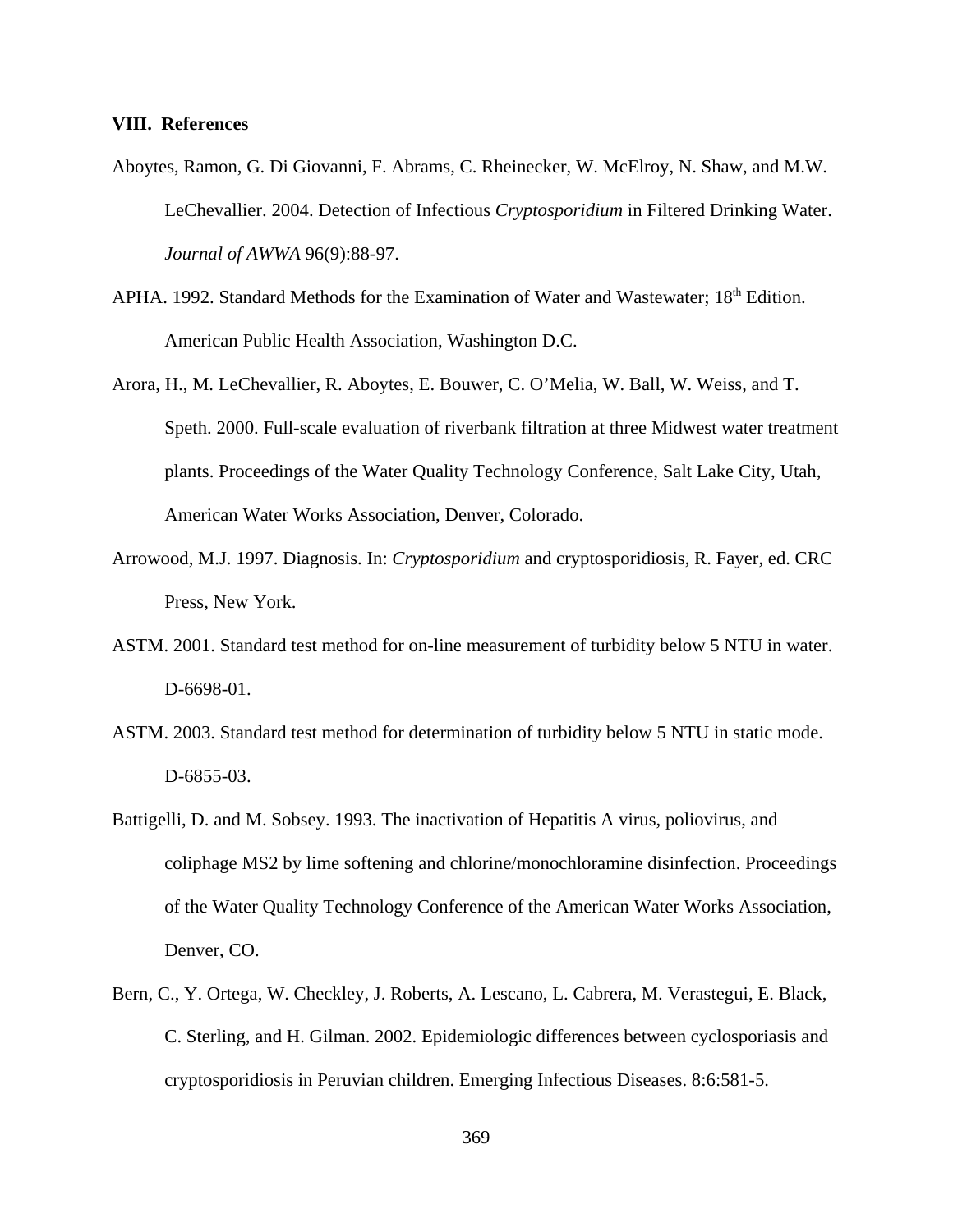- Bukhari, Z., T. Hargy, J. Bolton, B. Dussert, and J. Clancy. 1999. Medium-pressure UV for oocyst inactivation. J. AWWA. 91:3:86-94.
- Carey, C.M., H. Lee, and J.T. Trevors. 2004. Biology, persistence and detection of *Cryptosporidium parvum* and *Cryptosporidium* hominis oocyst. *Wat. Res.* 38: 818-862.
- Casemore, D. 1990. Epidemiological aspects of human cryptosporidiosis. Epidemiol. Infect. 104:1-28.
- CDC. 1993. Surveillance for Waterborne-Disease Outbreaks United States, 1991-1992. MMWR. 42/SS-5:1-22.
- CDC. 1996. Surveillance for Waterborne-Disease Outbreaks United States, 1993-1994. MMWR. 45/SS-1:1-33.
- CDC. 1998. Surveillance for Waterborne-Disease Outbreaks United States, 1995-1996. MMWR. 47/SS-5:1-33.
- CDC. 2000. Surveillance for Waterborne-Disease Outbreaks United States, 1997-1998. MMWR. 49/SS-4:1-36.
- CDC. 2001. Preliminary FoodNet Data on the Incidence of Foodborne Illnesses-Selected Sites, United States, 2000. MMWR. 50(13):241-246.
- CDC. 2002. Surveillance for Waterborne-Disease outbreaks: United States, 1999-2000. *MMWR* 51(SS-8):1-47.
- Chappell, C., P. Okhuysen, C. Sterling, C. Wang, W. Jakubowski and H. Dupont. 1999. Infectivity of *Cryptosporidium parvum* in healthy adults with pre-existing anti-C. Parvum serum immunoglobulin G. Am. J. Trop. Med. Hyg. 60:157-164.
- Ciardelli, C. 1996a. Giardia and Cryptosporidium challenge of the HIF-14 vessel and PP-D-1 cartridges. Analytical Services, Inc., Williston, VT.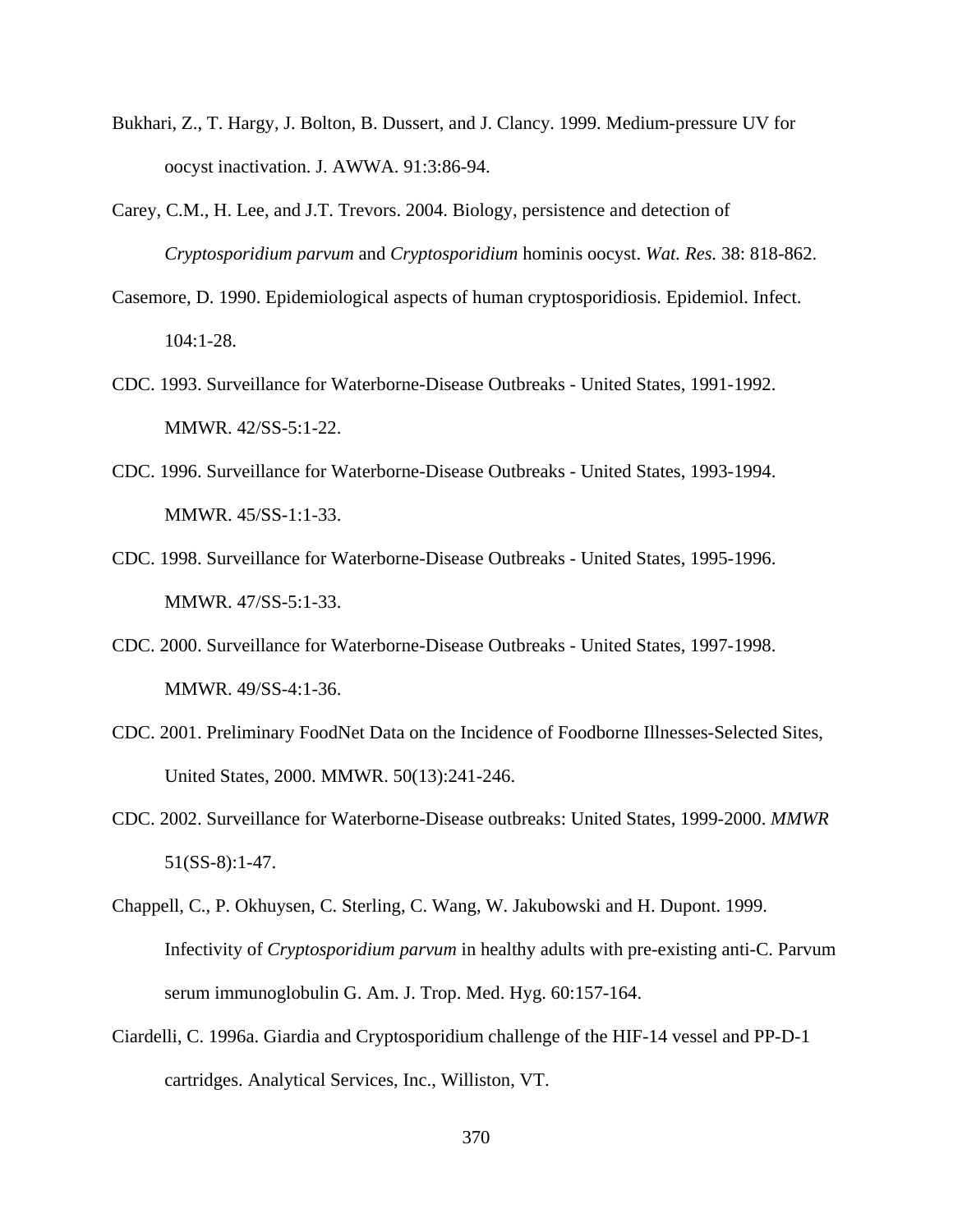- Ciardelli, C. 1996b. Giardia and Cryptosporidium challenge of the HUR-170-HP filter. Analytical Services, Inc., Williston, VT.
- Cicirello, H., K. Kehl, D. Addiss, M. Chusid, R. Glass, J. Davis, and P. Havens. 1997. Cryptosporidiosis in children during a massive waterborne outbreak in Milwaukee, Wisconsin: Clinical, laboratory and epidemiologic findings. Epidemiol. Infect. 119 (1): 53-60.
- Clancy, J., Z. Bukhari, T. Hargy, M. Thomas, J. Bolton, B. Dussert. 1998. Inactivation of Cryptosporidium parvum Oocysts Using Medium-Pressure Ultraviolet Light in Bench and Pilot Scale Studies. Proceedings 1998 American Water Works Association Water Quality Technology Conference , San Diego, CA , November 1-4:
- Clancy, J., Z. Bukhari, T. Hargy, J. Bolton, B. Dussert, and M. Marhsall. 2000. Using UV to inactivate *Cryptosporidium*. *J. AWWA*. 92(9):97–104.
- Clancy, J., T. Hargy, D. Battigelli, M. Marshall, D. Korich, and W. Nicholson. 2002. Susceptibility of multiple strains of *C. parvum* to UV light. AWWA Research Foundation, Denver, CO
- Clark, S.C., M. Morabbi, T. Hargy, J. Chandler, and J. Wiginton. 2001. Softening: The Ultimate Microbial Tool?. Proceedings of the Water Quality Technology Conferenc, Nashville, TN, November 11-15. Publisher: American Water Works Association, Denver, CO.
- Clark, R., M. Sivagensan, E. Rice, and J. Chen. 2002a. Development of a CT equation for the inactivation of *Cryptosporidium* oocysts with ozone. Wat. Res. 36: 3141-3149.
- Clark, R., M. Sivagensan, E. Rice, and J. Chen. 2002b. Development of a CT equation for the inactivation of *Cryptosporidium* oocysts with chlorine dioxide. Wat. Res. (in press).

Connell, K, C. Rodgers, H. Shank-Givens, J. Scheller, M. Pope, and K. Miller. 2000. Building a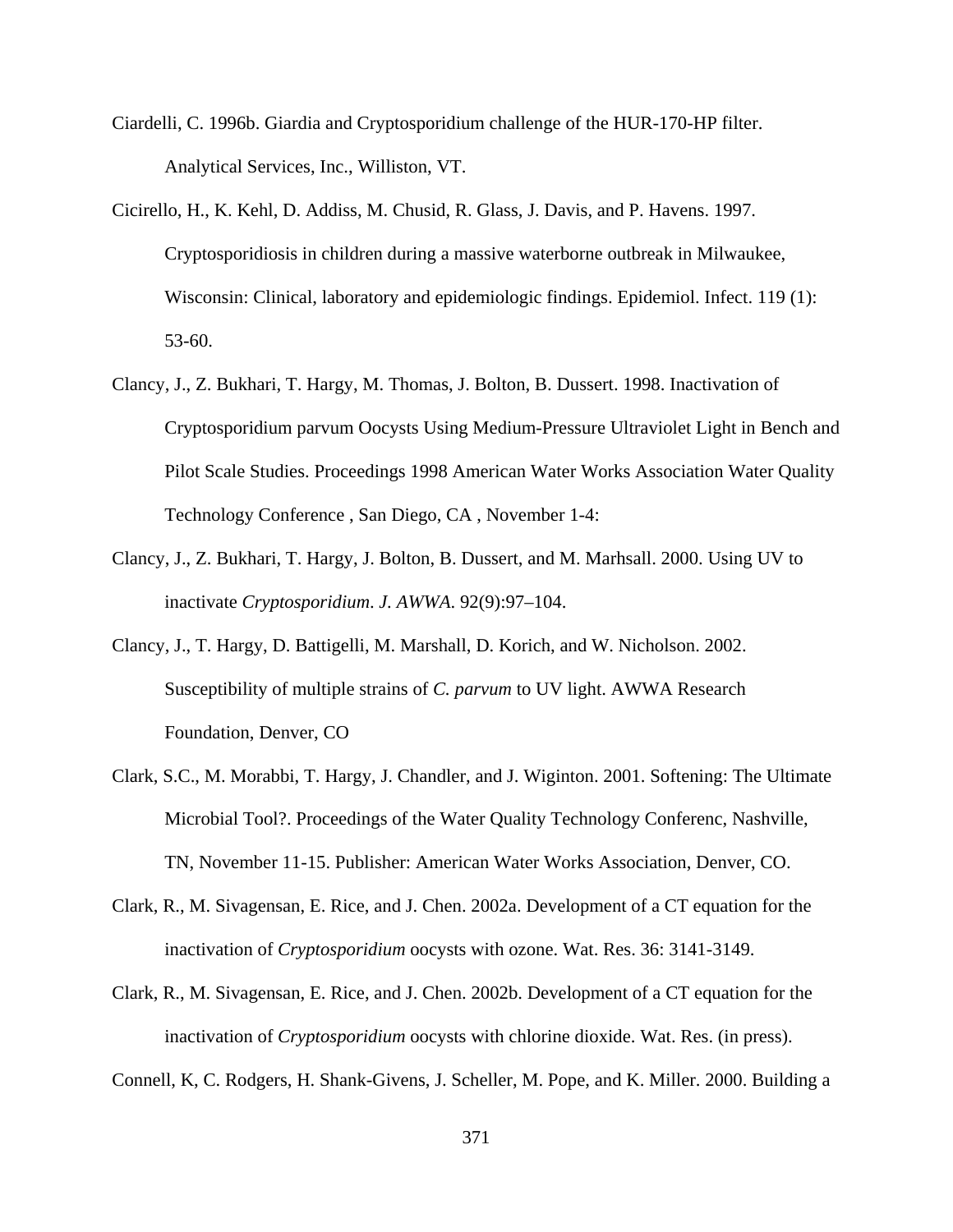better protozoa data set. J. AWWA. 92(10):30-43.

- Cornwell, D.A., M.J. MacPhee, N.E. McTigue, H. Arora, G. DiGiovanni, M. LeChevallier, and J.S. Taylor. 2001. Treatment options for *Giardia*, *Cryptosporidium*, and other contaminants in recycled backwash water. AWWA Research Foundation, Denver, CO.
- Cornwell, D. and M. LeChevallier (2002). Treatment options for removal of *Giardia*, *Cryptosporidium*, and other contaminants in recycled backwash water. American Water Works Association Research Foundation, Denver, CO.
- Corso, P., M. Kramer, K. Blair, D. Addiss, J. Davis, A. Haddix. 2003. The cost of illness associated with the massive waterborne outbreak of Cryptosporidium infections in 1993 in Milwaukee, Wisconsin. Emerging Infectious Diseases. 9:4:426-31.
- Craik, S., G. Finch, J. Bolton, and M. Belosevic, 2000. Inactivation of *Giardia muris* cysts using medium-pressure ultraviolet radiation in filtered drinking water. Wat. Res. 34:18:4325- 32.
- Craik, S., D. Weldon, G. Finch, J. Bolton, and M. Belosevic. 2001. Inactivation of Cryptosporidium parvum oocysts using medium-and low-pressure ultraviolet radiation. Wat. Res. 35:1387-98
- Craun, F., and R. Calderon. 1996. Microbial risks in groundwater systems: Epidemiology of waterborne outbreaks. Under the Microscope: Examining microbes in groundwater. Proceedings of the Groundwater Foundation's  $12<sup>th</sup>$  Annual Fall Symposium, Boston. September.
- Current, W. 1986. *Cryptosproridium*: Its biology and potential for environmental transmission. Crit. Rev. in Env. Control. 17:1:21-51.
- Driedger, A.M., J.L. Rennecker, and B.J. Marinas. 2001. Inactivation of Cryptosporidium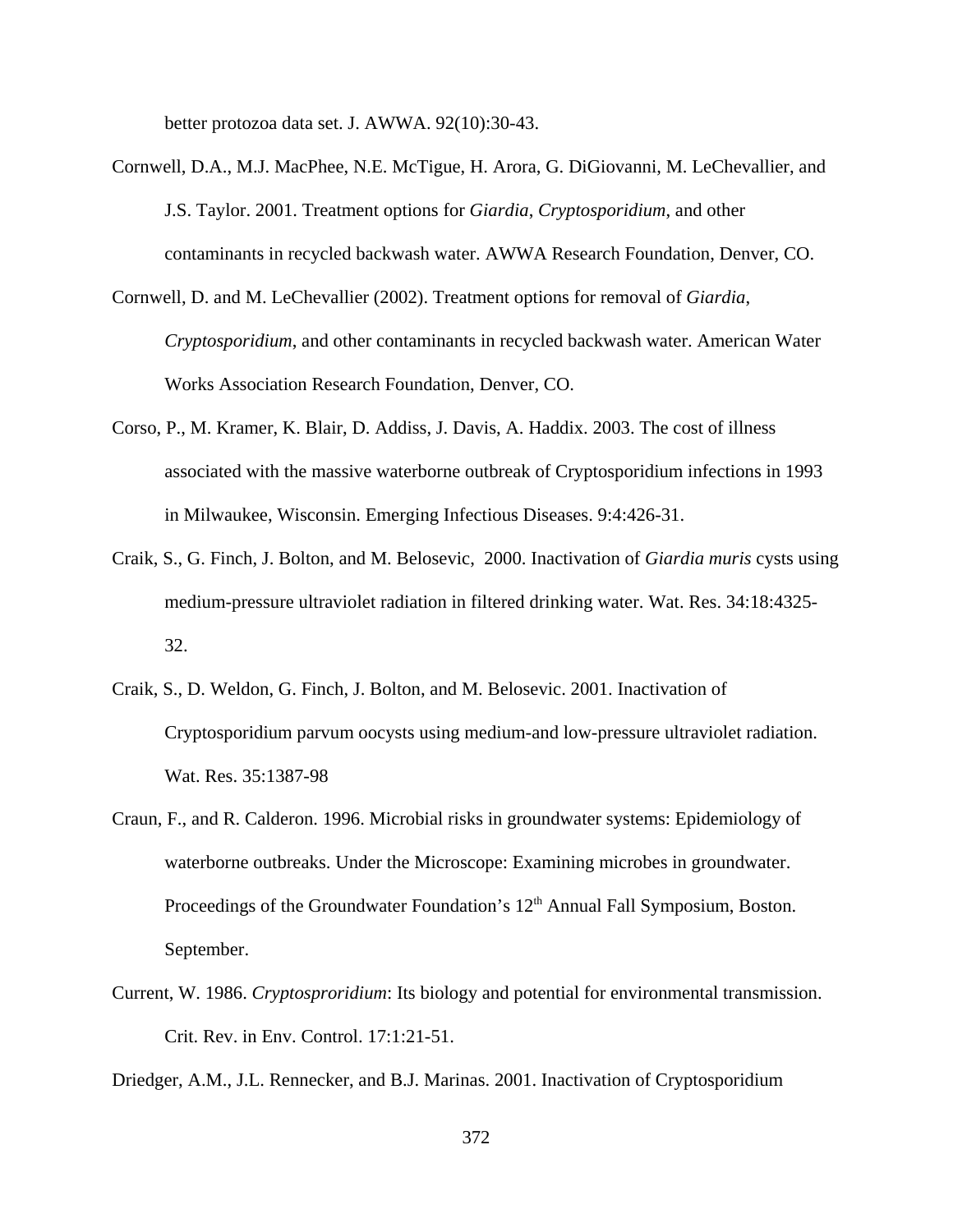parvum oocysts with ozone and monochloramine at low temperature. *Wat. Res.* 35(1)41- 48.

- Dugan, N., K. Fox, J. Owens, and R. Miltner. 2001. Controlling *Cryptosporidium* oocysts using conventional treatment. J. AWWA. 93:12::64-76.
- DuPont, H., C. Chappell, C. Sterling, P. Okhuysen, J. Rose, and W. Jakubowski. 1995. The Infectivity of *Cryptosporidium* parvum in healthy volunteers. New Eng. J. Med. 332(13):855-859.
- Dwyer, P., M. Collins, A. Margolin, and Hogan. 1995. Assessment of MS2 Bacteriophage Giardia Cysts Cryptosporidium Oocysts and Organic Carbon Removals by Hollow Fiber Ultrafiltration. AWWA Membrane Technology Conference Proceedings, Reno NV, pp. 487.
- Edzwald, J. and M. Kelly. 1998. Control of *Cryptosporidium* from reservoirs to clarifiers to filters. Wat. Sci. Technol. 37(2):1-8.
- Embrey, M. 1999. Adenovirus in drinking water, literature summary. Final report. Prepared by The George Washington University School of Public Health and Health Services, Department of Environmental and Occupational Health, Washington, DC.
- Emelko, M., P. Huck, and R. Slawson. 1999. Design and Operational Strategies for Optimizing *Cryptosporidium* Removal by Filters. Proceedings of 1999 Water Quality Technology Conference, American Water Works Association, Denver, CO.
- Emelko, M., P. Huck, and II. Douglas, and J. van den Oever. 2000. *Cryptosporidium* and Microsphere Removal During Low Turbidity End-of-Run and Early Breakthrough Filtration. Proceeding Of Water Quality Technology Conference, American Water Works Association, Denver, CO.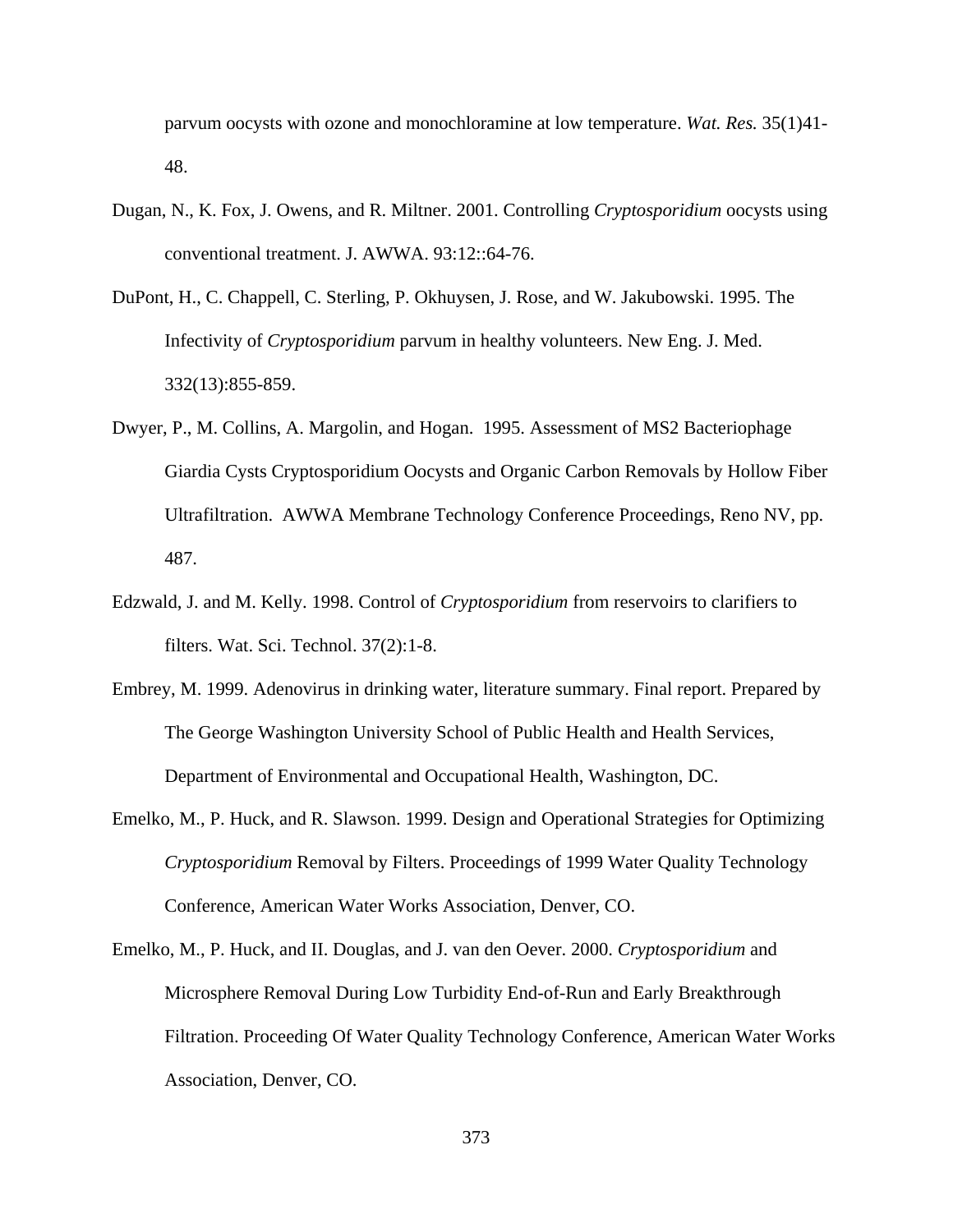- Enriquez, C. and C. Greba. 1999. Evaluation of the Osmonics Water Purification Filters FGF, FAP and SXE in their Ability to Remove *Cryptosporidium parvum* Oocysts. Final Report. University of Arizona, Tuscon, AZ.
- Farthing M.J. 2000. Clinical aspects of human cryptosporidiosis. In: Cryptosporidiosis and microsporidiosis,vol. 6,1st ed., F. Petry, editor. S. Kargar AG, New York. 50 –74.
- Fayer, R., and B. Ungar. 1986. *Cryptosporidium spp*. and cryptosporidiosis. Microbial Review. 50(4):458-483.
- Fayer, R. and T. Nerad. 1996. Effects of low temperatures on viability of *Cryptosporidium parvum* oocysts. *Appl. Environ. Microbiol.*, 62:4:1431-1433.
- Fayer, R., L. Gasbarre, P. Pasquali, A. Canals,, S. Almeria, and D. Zarlenga. 1998a. *Cryptosporidium parvum* infection in bovine neonates-dynamic clinical, parasitic, and immunologic patterns. *Int. J. Parasitol.*, 28:1:49-56.
- Fayer, R., J.M. Trout, and M.C. Jenkins. 1998b. Infectivity of *Cryptosporidium parvum* oocysts stored in water at environmental temperatures. *J. Parasitol.* 84(6)1165-1169.
- Finch, G.R., L.L. Gyurek, L.R. Liyanage, and M. Belosevic. 1997. Effects of various disinfection methods on the inactivation of *Cryptosporidium*. AWWA Research Foundation, Denver, CO.
- Fogel, D., J. Isaac-Renton, R. Guasparini, W. Moorehead, and J. Ongerth. 1993. Removing Giardia and Cryptosporidium by slow sand filtration. J. AWWA. 85:11:77-84.
- Francy et al. 2004. Effects of seeding procedures and water quality on recovery of Cryptosporidium oocysts from stream water by using U.S. Environmental Protection Agency Method 1623. Applied and Environmental Microbiology. 70(7):4118-4128.

Frisby, H.R., D.G. Addiss, W.J. Reiser, B. Hancock, J.M. Vergeront, N.J. Hoxie, J.P. Davis.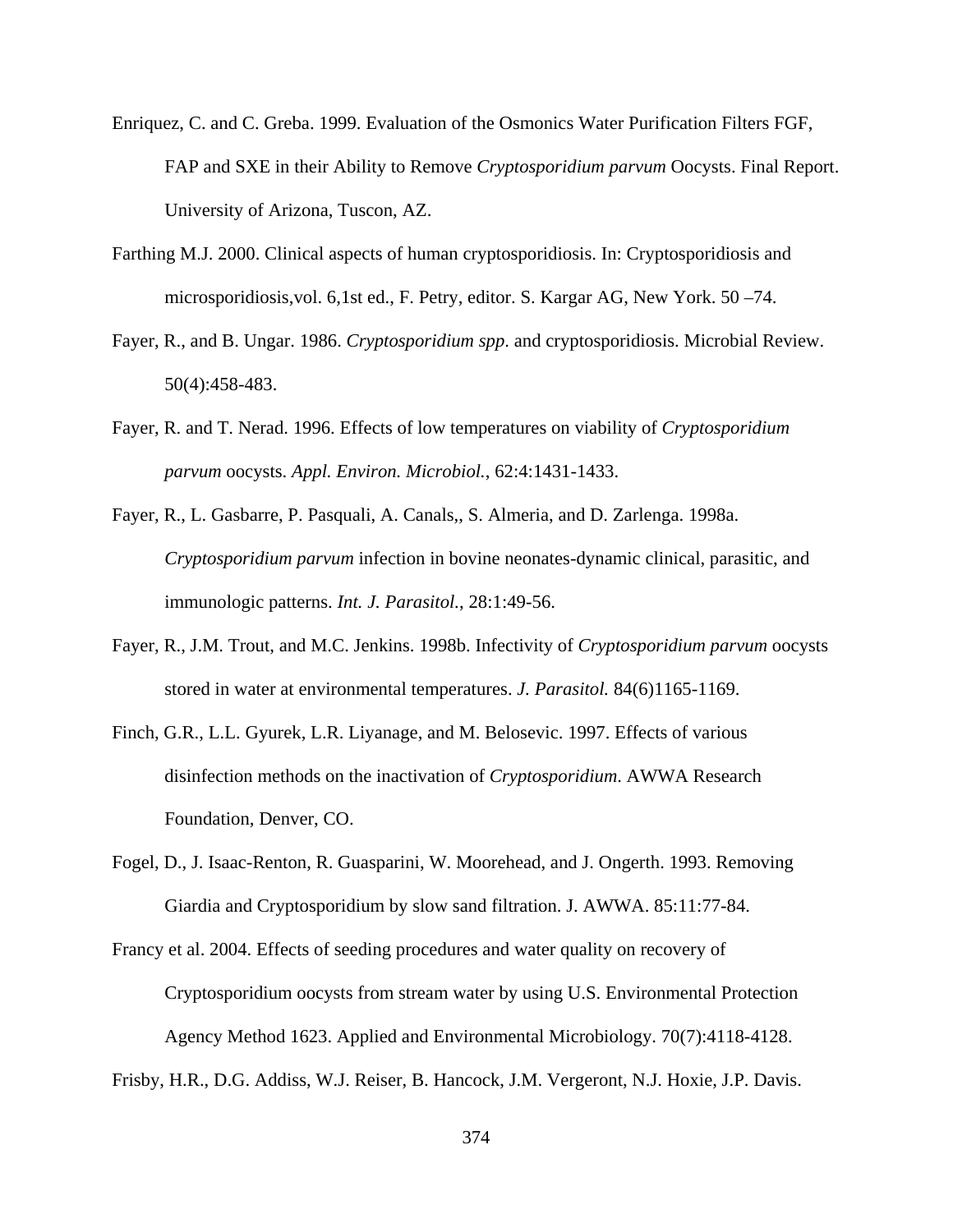1997. Clinical and epidemiologic features of a massive waterborne outbreak of cryptosporidiosis in persons with HIV infection. *J. AIDS and Hum. Retrovirology* 16:367-373.

- Frost, F.J., T. Muller, G.F. Craun, R.L. Calderon, and P.A. Roeffer. 2001. Paired city *Cryptosporidium* serosurvey in the southwest USA, *Epidemiol. Infect.* 126:301-307.
- Frost, F.J., T. Muller, G.F. Craun, W.B. Lockwood, R.L. Calderon. 2002. Serological evidence of endemic waterborne *Cryptosporidium* infections. *Annals of Epidemiology* 12:222-227.
- Geldreich, E.E., and S. Shaw. 1993. New York City Water Supply Microbial Crisis. U.S. Environmental Protection Agency.
- Gerba, C., J. Rose, and C. Haas. 1996. Sensitive populations: who is at the greatest risk? International Journal of Food Microbiology: 30(1-2), 10pp.
- Goodrich, J., S. Li, and B. Lykins. 1995. Cost and Performance Evaluations of Alternative Filtration Technologies for Small Communities. Proceedings of the Annual Conference of the American Water Works Association, Denver, CO.
- Graczyk, T.K. Cranfield, M.R., Fayer, R. and Anderson, M.S. 1996. Viability and Infectivity of *Cryptosporidium parvum* Oocysts are Retained Upon Intestinal Passage Through a Refractory Avian Host. Applied and Environmental Microbiology 62(9):3234-3237.
- Great Lakes Instruments, 1992. Analytical Method for Turbidity Measurement: Great Lakes Instrument Method 2, GLI, Milwaukee, WI. 8pp.
- Gregory, R. and T. Zabel. 1990. Sedimentation and Flotation in *Water Quality and Treatment: A Handbook of Community Water Supplies*. F.W. Pontious, ed. American Water Works Assoc. 4<sup>th</sup> ed. New York: McGraw Hill. 427-444.

Hagen, K. 1998. Removal of Particles, Bacteria and Parasites With Ultrafiltration for Drinking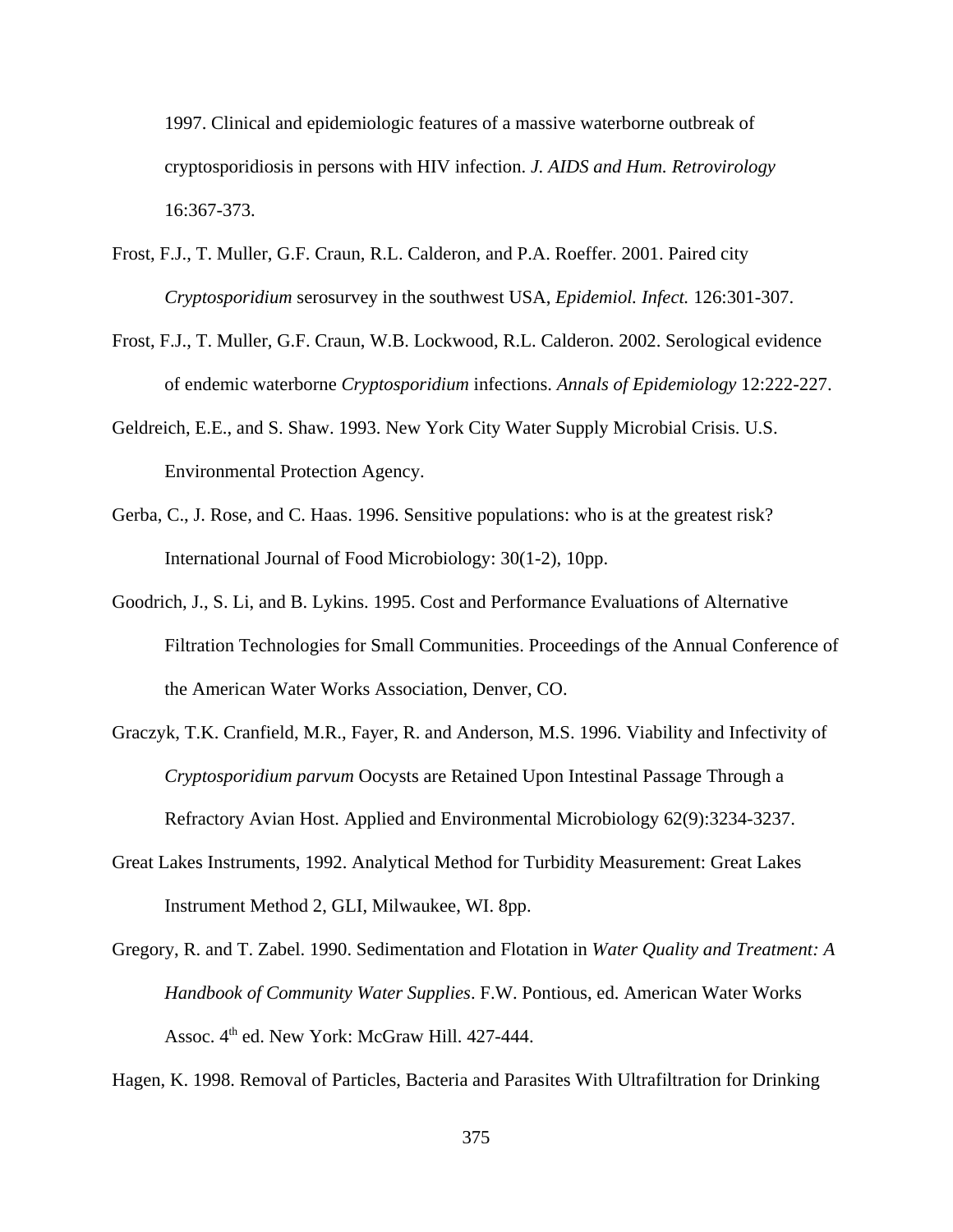Water Treatment. Desalination: The International Journal on the Science and Technology of Desalting and Water Purification . 1(3): 85-91.

- Hall T., J. Pressdee, and E. Carrington. 1994. Removal of *Cryptosporidium* oocysts by water treatment processes. Report No. FR0457, Foundation for Water Research, Bucks, UK.
- Harrington W., A. Krupnick, and W. Spofford. 1985. The benefits of preventing an outbreak of giardiasis due to drinking water contamination. Resources for the Future Report.
- Harrington, G., H. Chen, A. Harris, II. Xagoraraki, D. Battigelli, and J. Standridge. 2001. Removal of Emerging Waterborne Pathogens. American Water Works Association Research Foundation, Denver, CO.
- Harter, T., S. Wagner and E. Atwill. 2000. Colloid transport and filtration of *Cryptosporidium parvum* in sandy soils and aquifer sediments. Environ. Sci. Technol. 34:62-70.
- Havelaar, A., M. van Olphen, and J. Schijven. 1995. Removal and inactivation of viruses by drinking water treatment processes under full scale conditions, Wat. Sci. Technol*.* 31:55062.
- Heijbel, H., K. Slaine, B. Seigel, P. Wall, S. McNabb, W. Gibbons, and G. Istre. 1987. Outbreak of diarrhea in a day care center with spread to household members: The role of *Cryptosporidium*. Pediatr. Infect. Dis. J. 6(6):532-535.
- Hoxie, N., J. Davis, J. Vergeront, R. Nashold, and K. Blair. 1997. Cryptosporidiosis-associated mortality following a massive waterborne outbreak in Milwaukee, Wisconsin. Amer. J. Publ. Health. 87(12):2032-2035.
- Huck, P.M., B. Coffey, C. O'Melia, and M. Emelko. 2000. Removal of *Cryptosporidium* by Filtration Under Conditions of Process Challenge. Proceedings from the Water Quality Technology Conference of the American Water Works Association, Denver, CO.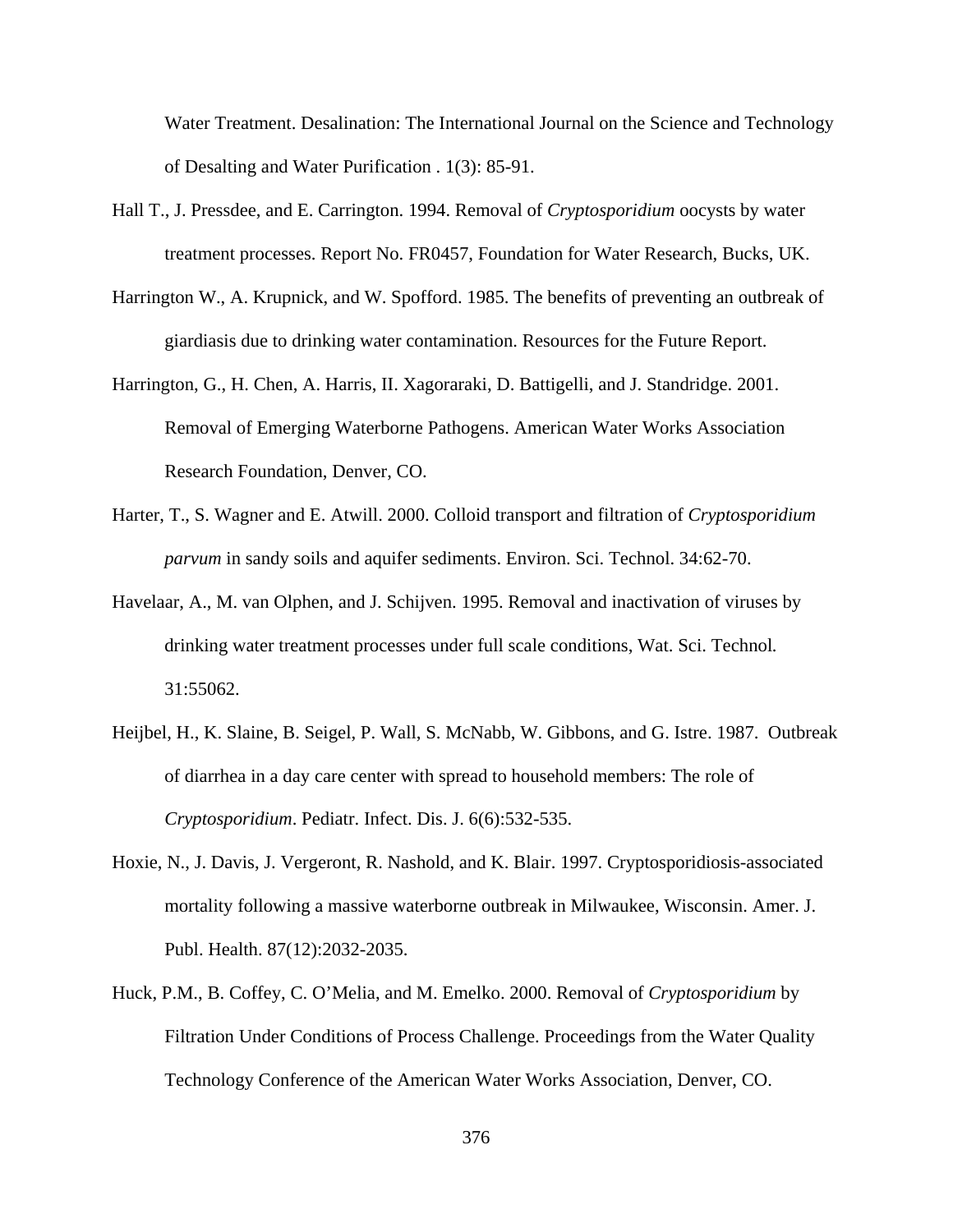- Jacangelo, J.G, M.E. Aeita, K.E. Carns, E.W. Cummings, and J. Mallevialle. 1989. Assessing Hollow-Fiber Ultrafiltration for Particle Removal. J. AWWA, 81:11:68.
- Jacangelo, J., S. Adham and J. Laine. 1995. Mechanism of *Cryptosporidium*, *Giardia*, and MS2 virus removal by MF and UF. J. AWWA 87(9):107-21.
- Jacangelo, J., S. Adham, and J-M Laine. 1997. Membrane Filtration for Microbial Removal, Report No. 90715, American Water Works Association Research Foundation, Denver, CO.
- Kachalesky, L.A., and T. Masterson. 1995. Membrane Filtration of Sewage Treatment Plant Effluent. AWWA Membrane Technology Conference Proceedings, Reno NV, pp. 517.
- Kato, S., M. Jenkins, W. Ghiorse, E. Fogarty, and D. Bowman. 2001. Inactivation of *Cryptosporidium parvum* oocysts in field soil. Southeast Asian J. Trop. Med. Public Health. 32(2):183-9.
- Kelley, M., P. Warrier, J. Brokaw, K. Barrett, and S. Komisar. 1995. A study of two U.S. Army installation drinking water sources and treatment systems for the removal of *Giardia* and *Cryptosporidium*. Proceedings of the Annual Conference of the American Water Works Association, Denver, CO.
- Korich, D.G., J.R. Mead, M.S. Madore, N.A. Sinclair, and C.R. Sterling. 1990. Effects of ozone, chlorine dioxide, chlorine, and monochloramine on *Cryptosporidium parvum* oocyst viability. *Appl. Environ. Microbiol.* 56(5)1423-1428.
- Landis, H., J. Thompson, J. Robinson, and E. Bltachley. 2000. Inactivation responses of Cryptosporidium parvum to UV radiation and gamma radiation. Proceedings AWWA Water Quality Technical Conference, Salt Lake City, UT, November 5-9.

LeChevallier, M., W. Norton, and R. Lee. 1991. *Giardia* and *Cryptosporidium spp*. in filtered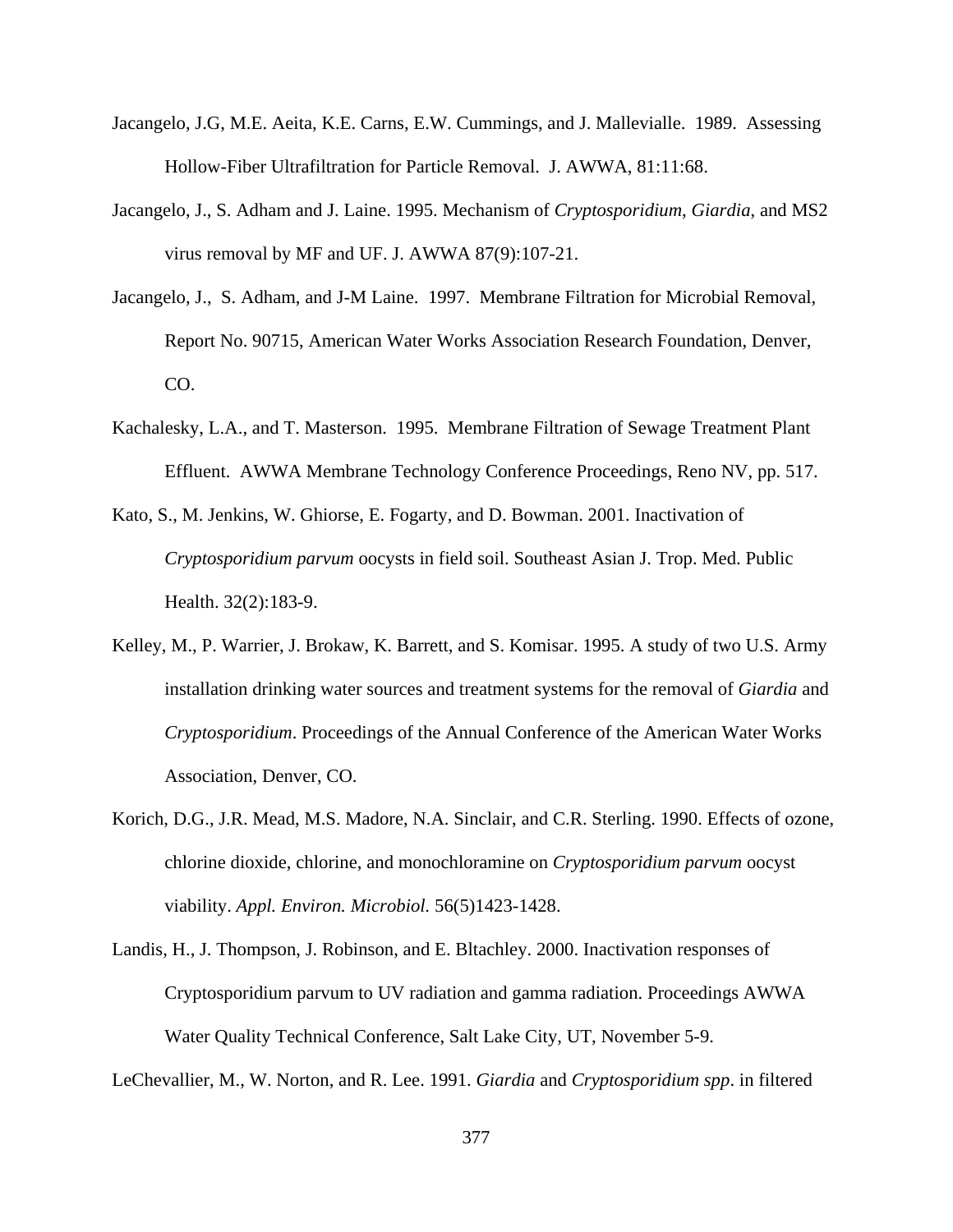drinking water supplies. Appl. Environ. Microbial. 57(9):2617-2621.

- LeChevallier, M. and W. Norton. 1992. Examining relationships between particle counts and *Giardia*, *Cryptosporidium* and turbidity. J. AWWA. 84(120):52-60.
- LeChevallier, M. and W. Norton. 1995. *Giardia* and *Cryptosporidium* in raw and finished water. J. AWWA. 87(9):54-68.
- LeChevallier, M., W. Norton, and T. Atherholt. 1997. Protozoa in open reservoirs. J. AWWA. 89(9):84-96.
- LeChevallier, M.W., G. D. Di Giovanni, J.L. Clancy, Z. Bukhari, S. Bukhari, J.S. Rosen, J. Sobrinho, M.M. Frey. 2003. Comparison of Method 1623 and Cell Culture-PCR for Deterction of *Cryptosporidium* spp. in Source Waters. J. Appl. Environ. Microbiol. 69:2:971 - 979.
- Letterman R., C. Johnson, S. Viswanathan, and J. Dwarakanathan. 2001. A study of low level turbidity measurements. Published by the American Water Works Association Research Foundation, Denver, CO.
- Li, S., J. Goodrich, J. Owens, G. Willeke, F. Schaefer and R. Clark. 1997. Reliability of surrogates for determining *Cryptosporidium* removal. J. AWWA. 89(5):90.
- Li, H., G. Finch, D. Smith, and M. Belosevic. 2001. Sequential Disinfection Desgin Criteria for Inactivation of *Cryptosporidium* Oocysts in Drinking Water. American Water Works Association Research Foundation, Denver, CO.
- Logsdon, G., M. Frey, T. Stefanich, S. Johnson, D. Feely, J. Rose, and M. Sobsey. 1994. The removal and disinfection efficiency of lime softening processes for *Giardia* and viruses. American Water Works Association Research Foundation, Denver, CO.

Long, W.R. 1983. Evaluation of Cartridge Filters for the Removal of Giardia lamblia Cyst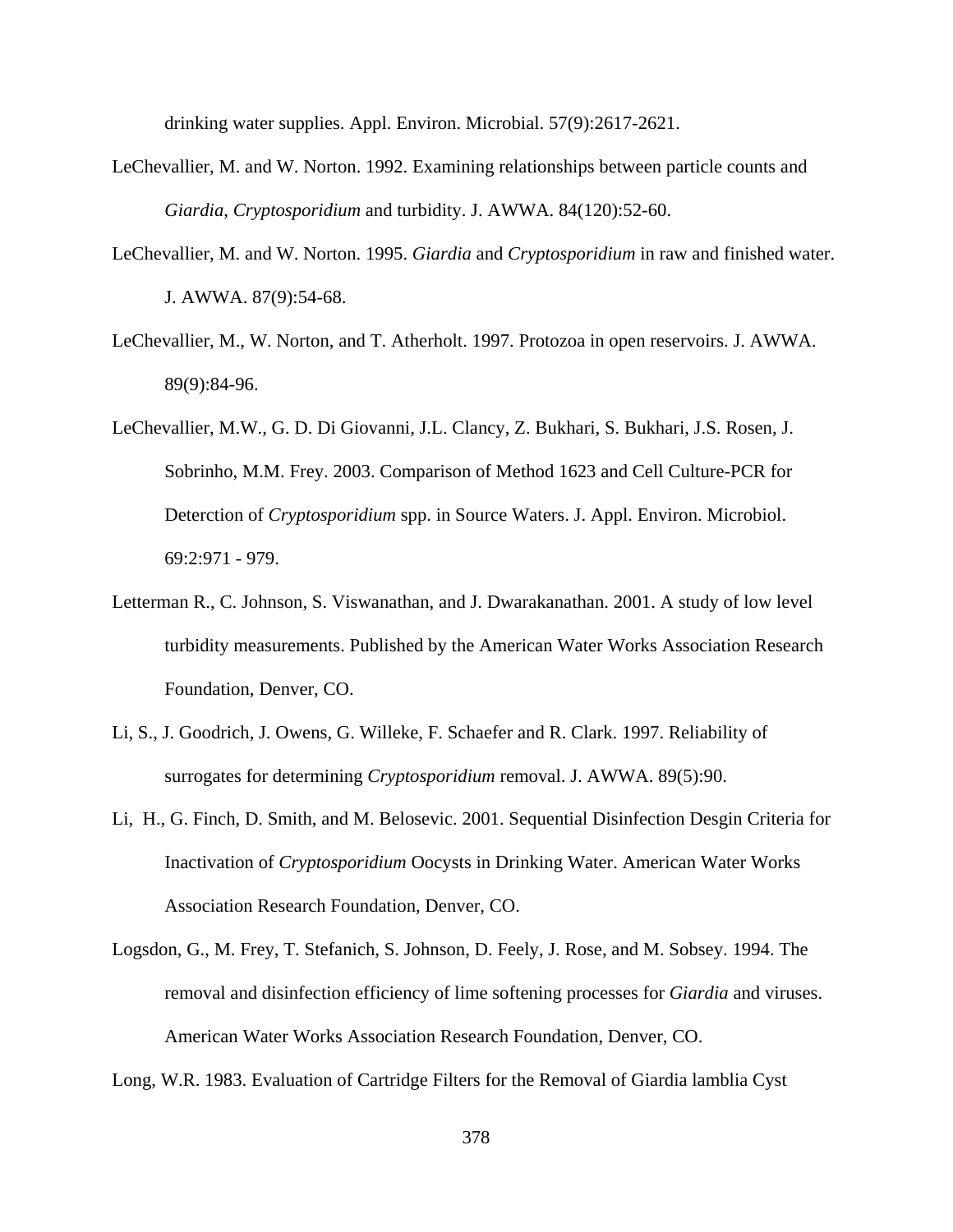Models from Drinking Water Systems. Journal of Environmental Health. 45(5):220.

- MacKenzie, W R and N J Hoxie, M E Proctor, M S Gradus, K A Blair, D E Peterson, J J Kazmierczak, D A Addiss, K R Fox, J B Rose, and J P Davis. 1994. A massive outbreak of *Cryptosporidium* infection transmitted through the public water supply. New England Journal of Medicine 331(3): 161 - 167.
- Mazounie, P., F. Bernazeau, and P. Alla. 2000. Removal of *Cryptosporidium* by High Rate Contact Filtration: The Performance of the Prospect Water Filtration Plant During the Sydney Water Crisis. *Water Science and Technology*. 41(7):93-101.
- McDonald, A., W. MacKenzie, D. Addiss, M. Gradus, G. Linke, E. Zembrowski, M. Hurd, M. Arroweed, P. Lammie, and J. Priest. 2001. *Cryptosporidium parvum*-specific antibody responses among children residing in Milwaukee during the 1993 waterborne outbreak. Jour. Infectious Diseases 183:1373-1379.
- McTigue, N., M. LeChevallier, H. Arora, and J. Clancy. 1998. National assessment of particle removal by filtration. American Water Works Association Research Foundation, Denver, CO.
- Mead, P.S., Slutsker, L., Dietz, V., McCaig, L.F., Bresee, J.S., Shapiro, C., Griffin, P.M., and Tauxe, R.V. 1999. Food-Related Illness and Death in the United States. Center for Disease Controland Prevention 5(5):607-625.
- Medema, G., M. Juhasz-Hoterman, and J. Luitjen. 2000. Removal of micro-organisms by bank filtration in a gravel-sand soil. Proceedings of the International Riverbank Filtration Conference, November 2-4, Düsseldorf, W. Julich and J. Schubert, eds., Internationale Arbeitgemeinschaft der Wasserwerke im Rheineinzugsgebiet, Amsterdam.

Messner, M. 2003. Estimating lot variability (Chlorine dioxide CT table). USEPA Report. April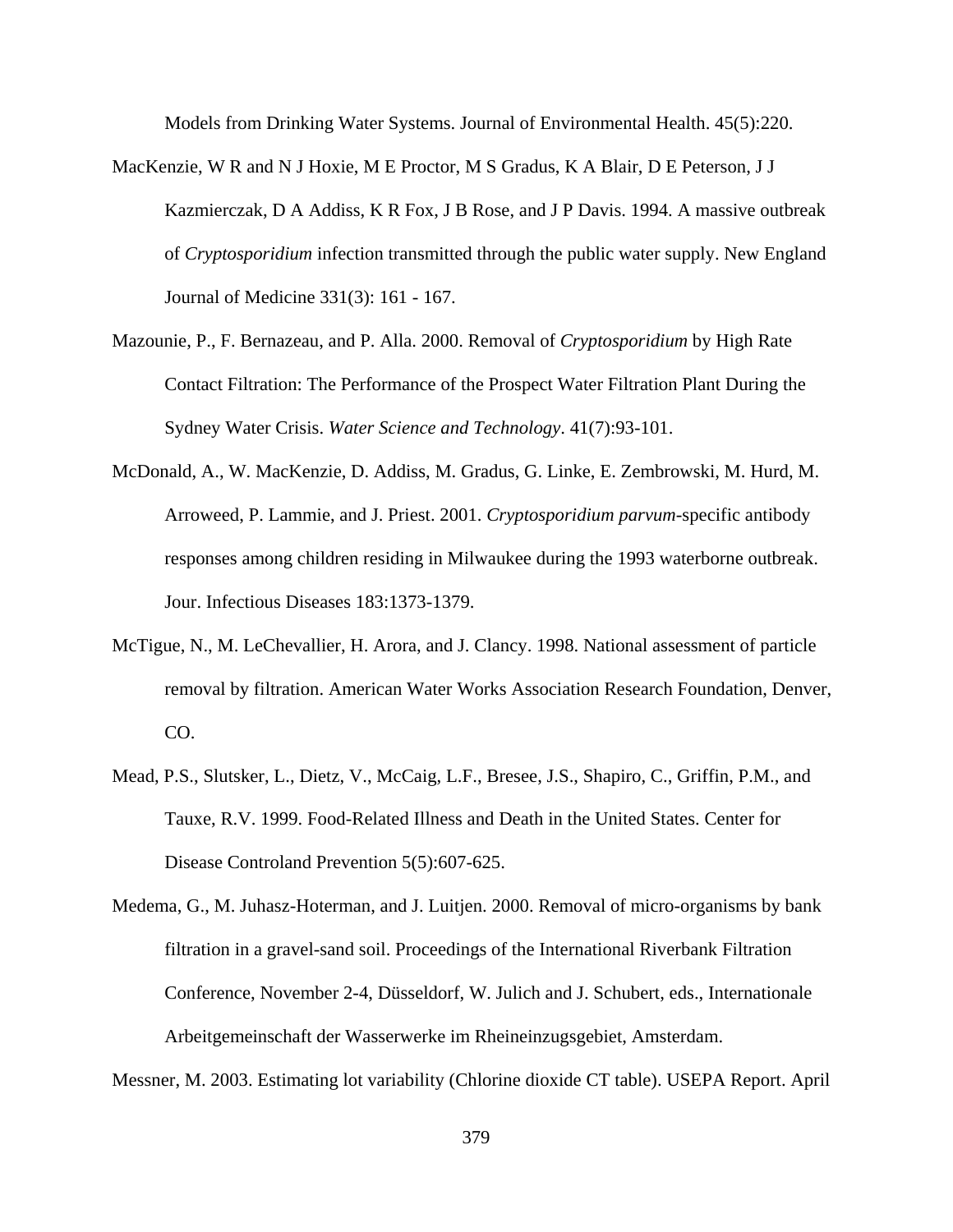30, 2003.

- Millard, P., K. Gensheimer, D. Addiss, D. Sosin, G. Beckett, A. Houck-Jankoski, and A. Hudson. 1994. An outbreak of cryptosporidiosis from fresh-pressed apple cider. JAMA. 272:1592-1596.
- Morgan-Ryan, U., A. Fall, L. Ward, N. Hijjawi, II. Sulaiman, R. Fayer, R. Thompson, M. Olson, A. Lal, and L. Xiao. 2002. *Cryptosporidium hominis* n. sp. (Apicomplexa: Cryptosporidiidae) from *Homo sapiens*. Jounal of Eukaryotic Microbiology. 49:6:443- 440.
- National Research Council. 1997. Safe water from every tap. National Academy Press, Washington, DC.
- Nichols et al. 2004. Survival of *Cryptosporidium parvum* oocysts after prolonged exposure to still natural mineral waters. Journal of Food Protection 67(3):517-523.
- Nieminski, E. and J. Ongerth. 1995. Removing *Giardia* and *Cryptosporidium* by conventional treatment and direct filtration. J. AWWA 87(9):96-106.
- Nieminski, E. and W. Bellamy. 2000. Application of Surrogate Measures to Improve Treatment Plant Performance. AWWA Research Foundation, Denver, CO.
- NSF International. 2000a. Environmental Technology Verification Report: Physical Removal of Cryptosporidium oocysts and Giardia cysts in Drinking Water, Aquasource North America, Ultrafiltration System Model A35, Pittsburgh, PA.
- NSF International. 2000b. Environmental Technology Verification Report: Physical Removal of Cryptosporidium oocysts and Giardia cysts in Drinking Water, Pall Corporation, WPM-1 Microfiltration Pilot System, Pittsburgh, PA.

NSF International. 2000c. Environmental Technology Verification Report: Physical Removal of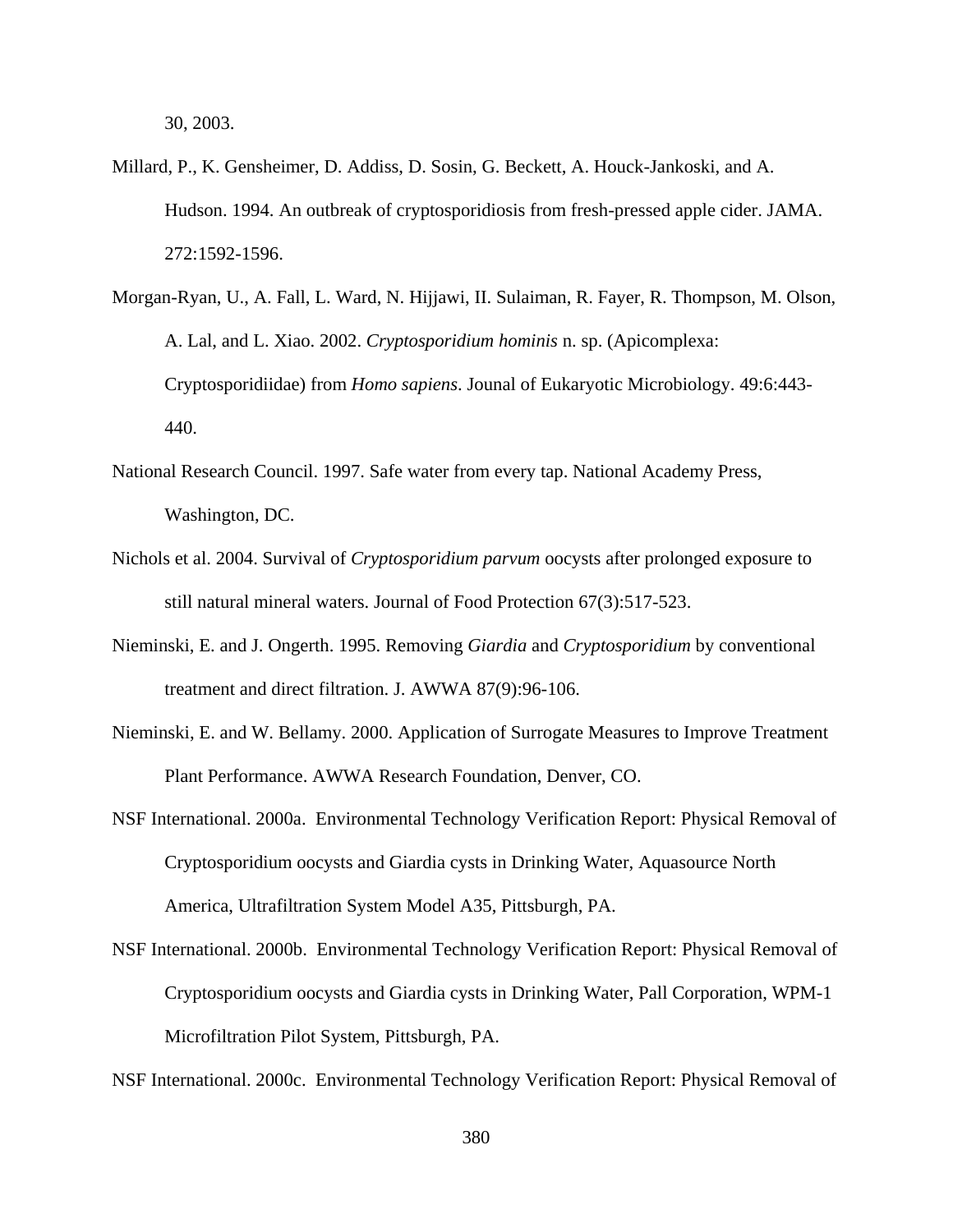Cryptosporidium oocysts and Giardia cysts in Drinking Water, Leopold Membrane Systems, Ultrabar Ultrafiltration System with 60 Inch Mark III Membrane Element, Pittsburgh, PA.

- NSF International. 2000d. Environmental Technology Verification Report: Physical Removal of Cryptosporidium oocysts and Giardia cysts in Drinking Water, Zenon, ZeeWeed ZW-500 Ultrafiltration Membrane System, Pittsburgh, PA.
- NSF International. 2000e. Environmental Technology Verification Report: Physical Removal of Microbiological and Particulate Contaminants in Drinking Water, Ionics, UF-1-7T Ultrafiltration Membrane System, Escondido, CA.
- NSF International. 2000f. Environmental Technology Verification Report: Physical Removal of Microbiological and Particulate Contaminants in Drinking Water, Zenon, Enhanced Coagulation ZeeWeed ZW-500 Ultrafiltration Membrane System, Escondido, CA.
- NSF International. 2000g. Environmental Technology Verification Report: Physical Removal of Microbiological and Particulate Contaminants in Drinking Water, Hydranautics, Hydracap Ultrafiltration Membrane System, Escondido, CA.
- NSF International. 2001a. Environmental technology verification report, physical removal of *Giardia*- and *Cryptosporidium*-sized particles in drinking water: Rosedale Products, Inc. Bag and Cartridge Filter System Model GFS-302P2-150S-ESBB. (01/08/PEADW395), Ann Arbor, MI.
- NSF International. 2001b. Environmental technology verification report, physical removal of *Giardia*- and *Cryptosporidium*-sized particles in drinking water: Lapoint Industries Aqua-Rite Potable Water Filtration System. (01/08/PEADW395), Ann Arbor, MI.

NSF International. 2002a. Proposed Modification to ETV Protocol for Equipment Verification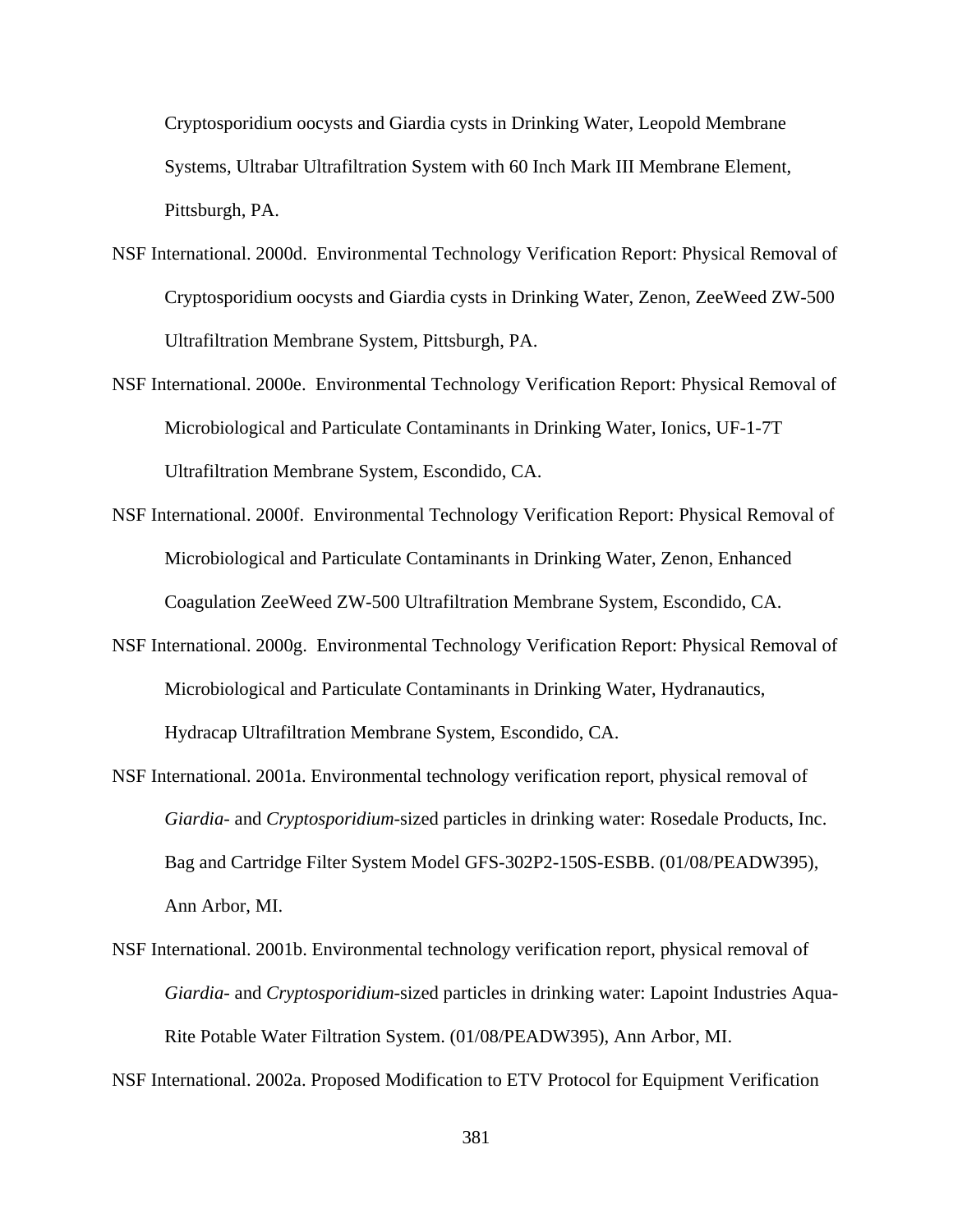Testing for Physical Removal of Microbiological and Particulate Contaminants, Test Plan for Membrane Filtration. Ann Arbor, MI.

- NSF International. 2002b. Environmental Technology Verification Protocol for Equipment Verification Testing for Physical Removal of Microbiological and Particulate Contaminants. (40CFR35.6450), Ann Arbor, MI.
- Okhuysen, P.C., C.L. Chappell, C.R. Sterling, W. Jakubowski, and H.L. DuPont. 1998. Susceptibility and Serologic Response of Healthy Adults to Reinfection with *Cryptosporidium parvum*. American Society for Microbiology. 66:2:441-443.
- Okhuysen, P.C., C.L. Chappell, J.H. Crabb, C.R. Sterling, and H.L. DuPont. 1999. Virulence of three distinct Cryptosporidium parvum isolates for healthy adults. Journal of Infectious Diseases. 180:4:1275-1281.
- Okhuysen, P.C., S.M. Rich, C.L. Chappell, K.A. Grimes, G. Widmer, X. Feng, S. Tzipori. 2002. Infectivity of a *Cryptosporidium parvum* isolate of cervine origin for healthy adults and interferon-gamma knockout mice. *J Infect Dis.* 185(9):1320-5.
- Oliveri, V., G. Willinghan, J.Vickers, and C. McGahey . 1991. Continuous Microfiltration of Secondary Wastewater Effluent. AWWA Membrane Technology Conference Proceedings, Orlando, FL.
- Ongerth, J. and J. Pecoraro. 1995. Removing *Cryptosporidium* using multimedia filters. J. AWWA. 87(12):83-89.
- Ongerth, J. and P. Hutton. 1997. DE filtration to remove *Cryptosporidium*. J. AWWA. 89(12):39-46.
- Ongerth, J. and P. Hutton. 2001. Testing of diatomaceous earth filtration for removal of *Cryptosporidium* oocysts. J. AWWA. 93(12): 54-63.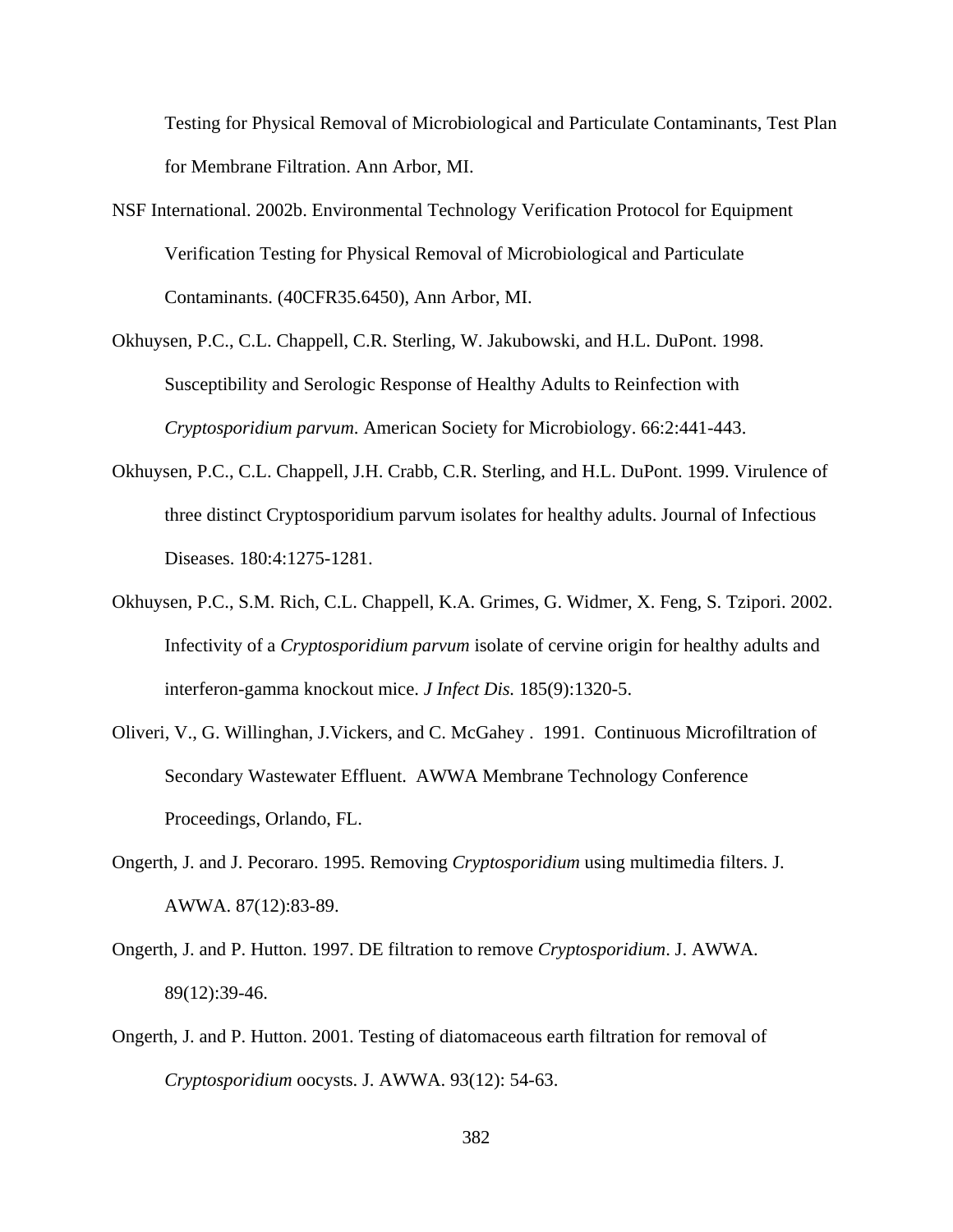- Oppenheimer J., E. Aieta, R. Trussell, J. Jacangelo, and N. Najim. 2000. Evaluation of *Cryptosporidium* inactivation in natural waters. American Water Works Association Research Foundation, Denver, CO.
- Oppenheimer, J., T. Gillogly, G. Stolarik, and R. Ward. 2002. Comparing the efficiency of low and medium pressure UV light for inactivating Giardia muris and Cryptosporidium parvum in waters with low and high levels of turbidity. Proceedings of the Annual Conference of the American Water Works Association, Denver, CO.
- Osewe, P, D. Addis, K. Blair, A. Hightower, M. Kamb, and J. Davis. 1996. *Cryptosporidiosis* in Wisconsin: A case-control study of post-outbreak transmission. Epidemiol. Infect. 117:297-304.
- Owens J., R. Miltner, T. Slifko, and J. Rose. 1999. *In vitro* excystation and infectivity in mice and cell culture to assess chlorine dioxide inactivation of *Cryptosporidium* oocysts, in Proceedings of the Water Quality Technology Conference of the American Water Works Association, Denver, CO.
- Owens J., R. Miltner, E. Rice, C. Johnson, D. Dahling, F. Schaefer, and H. Shukairy 2000. Pilotscale ozone inactivation of *Cryptosporidium* and other microorganisms in natural water. Ozone Sci. Eng. 22:5:501-517.
- Pang, L., M. Close and M. Noonan. 1998. Rhodamine WT and *Bacillus subtilis* transport through an alluvial gravel aquifer. Ground Water. 36:112-122.
- Patania, N., Jacangelo, J., Cummings, L., Wilczak, A., Riley, K., and Oppenheimer, J. 1995. Optimization of Filtration for Cyst Removal. AWWARF. Denver, CO. 178pp.
- Patania, N., P. Mazounie, F. Bernazeau, G. Maclean, and P. Alla. 1999. Removal of *Cryptosporidium* by contact filtration: The Sydney experience. Proceedings of the Annual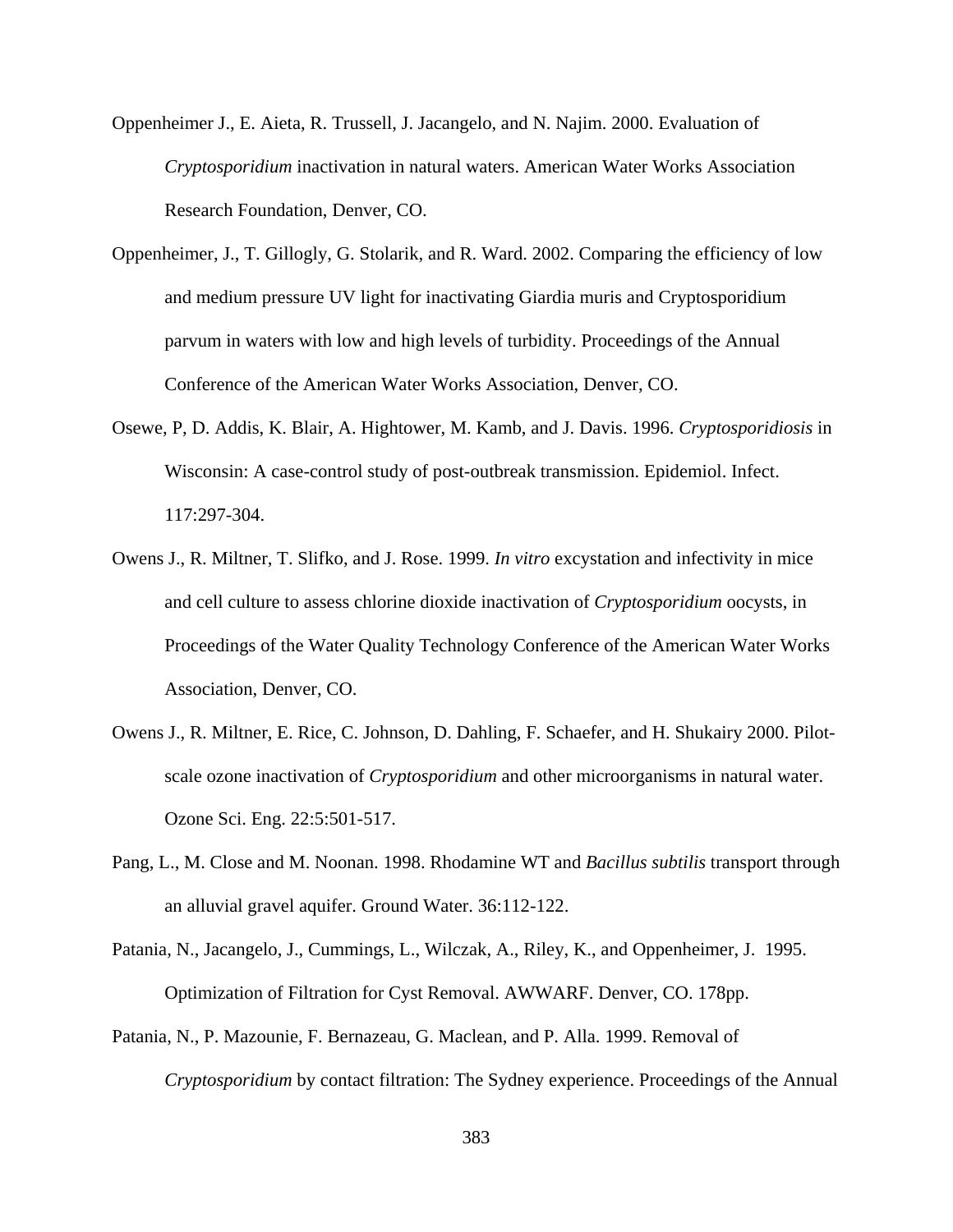Conference of the American Water Works Association, Denver, CO.

- Payment, P. and E. Franco. 1993*. Clostridium perfringens* and somatic coliphages as indicators of the efficiency of drinking water treatment for viruses and protozoan cysts. Appl. Environ. Micro. 59(8):2418-2424.
- Plummer, J.D., J.K. Edzwald, and M.B. Kelly. 1995. Removing *Cryptosporidium* by dissolvedair flotation. *J. AWWA.* 87(9):85-95.
- Pope, M., M. Bussen, M. Feige, L. Shadix, S. Gonder, C. Rodgers, Y. Chambers, J. Pulz, K. Miller, K. Connell, and J. Standridge. 2003. Assessment of the effects of holding time and temperature on *E. coli* densities in surface water samples. Appl. Environ. Micro. 69(10):6201-7.
- Pokorny, N.J.,S.C. Weir,R.A. Carreno,J.T. Trevors, H. Lee. 2002. Influence of temperature on *Cryptosporidium parvum* oocyst infectivity in river water samples as detected by tissue culture assay. *J Parasitol.* 88(3):641-3.
- Qian, S., M. Donnelly, D. Schmelling, M. Messner, K. Linden, and C. Cotton. 2004. Ultraviolet light inactivation of protozoa in drinking water: a Bayesian meta-analysis. *Wat. Res.* 38(2) 317-326
- Ransome, M.E., T.N. Whitmore, and E.G. Carrington. 1993. Effects of Disinfectants on the Viability of *Cryptosporidium parvum* oocysts. *Water Supply*. 11:75-89.
- Rennecker J., B. Marinas, J. Owens and E. Rice. 1999. Inactivation of *Cryptosporidium parvum* oocysts with ozone. Wat. Res. 33(11):2481-2488.
- Rennecker, J.L., A.M. Driedger, S.A. Rubin, and B.J. Marinas. 2000. Synergy in sequential inactivation of Cryptosporidium parvum with ozone/free chlorine and ozone/monochloramine. Wat. Res. 34(17):4121-4130.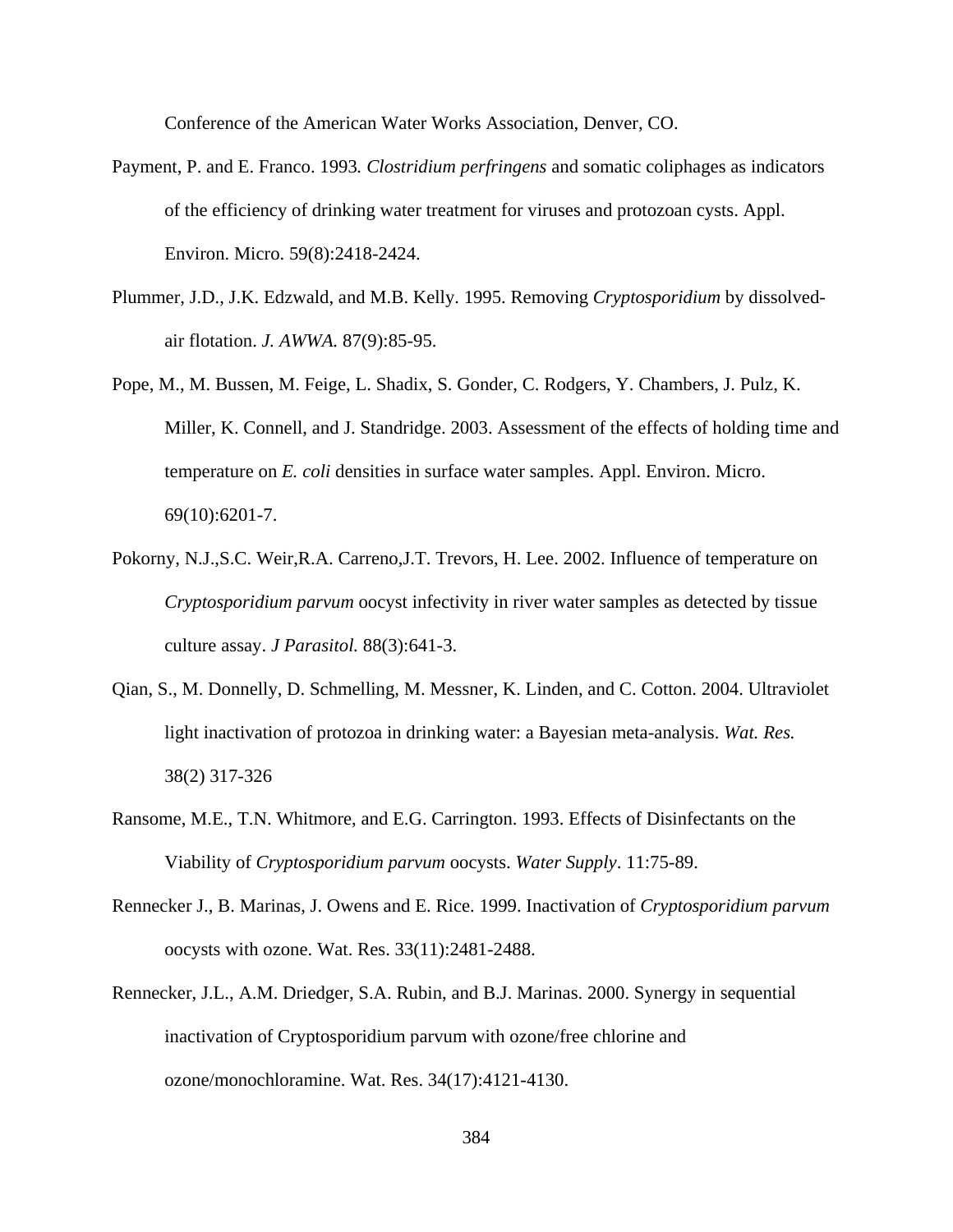- Rice, E., K. Fox, R. Miltner, D. Lytle, and C. Johnson. 1996. Evaluating Plant Performance with Endospores. J. AWWA. 88(9):122-130.
- Robertson, L.J., A.T. Campbell, and H.V Smith. 1992. Survival of *Cryptosporidium parvum* oocysts under various environmental pressures. *Appl. Env. Microbiol.*, 58:11:3494-3500.
- Roessler, N. 1998. Control of *Cryptosporidium* in bottled water using cartridge filtration systems. Filtration & Separation. 35(1):37-39.
- Rossignol J.F., H. Hidalgo, M. Feregrino, F. Higuera, W.H. Gomez, J.L. Romero, J. Padierna, A. Geyne, M.S. Ayers.1998. A double-'blind 'placebo controlled study of nitazoxanide in the treatment of cryptosporidial diarrhoea in AIDS patients in Mexico. Trans R Soc Trop Med Hyg 92(6):663–6.
- Ruffell K., J. Rennecker, and B. Marinas. 2000. Inactivation of *Cryptosporidium parvum* oocysts with chlorine dioxide. Wat. Res. 34(3):868-876.
- SAB (EPA Science Advisory Board). 2003. Disinfection Byproducts and Surface Water Treatment: A EPA Science Advisory Board Review of Certain Elements of the Stage 2 Regulatory Proposals. A Review by the Drinking Water Committee of the EPA Science Advisory Board Executive Committee. EPA-SAB-DWC-03-005.
- Sadar, M. 1999. Turbidimeter Instrument Comparison: Low-level Sample Measurements Technical Information Series. Hach Company. ap/dp 4/99 1ed rev1 D90.5 Lit No. 7063.
- Schaub, S., H. Hargett, M. Schmidt and W. Burrows. 1993. Reverse osmosis water purification unit: Efficacy of cartridge filters for removal of bacteria and protozoan cysts when RO elements are bypassed. US Army Biomedical Research and Development Laboratory, Fort Detrick, Frederick, MD.

Scheller, J, K. Connell, H. Shank-Givens, and C. Rodgers. 2002. Design, Implementation, and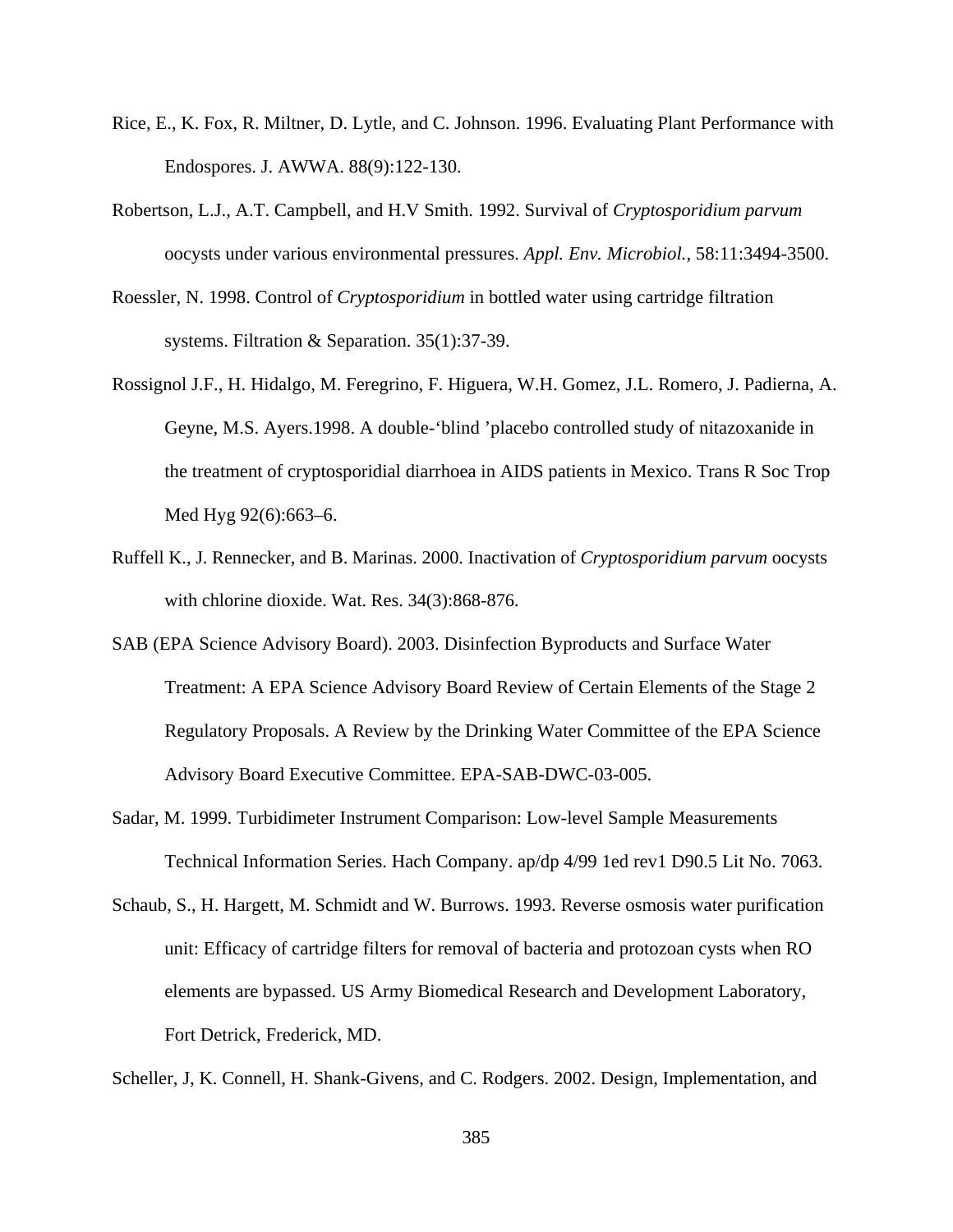Results of USEPA's 70-utility ICR Laboratory Spiking Program. Information Collection Rule Data Analysis. McGuire, M, J. McLain, and A. Obolensky, eds.

- Schuler, P. and M. Ghosh. 1990. Diatomaceous earth filtration of cysts and other particulates using chemical additives. J. AWWA 82(12):67-75.
- Schuler, P. and M. Ghosh. 1991. Slow sand filtration of cysts and other particulates. Proceedings of the annual conference of the American Water Works Association, Denver, CO.
- Shin, G., K. Linden, M. Arrowood, and M. Sobsey. 2001. Low-Pressure UV Inactivation and DNA Repair Potential of Cryptosporidium parvum Oocysts. Appl. Environ. Microbiol. 67(7):3029-3032.
- Silverman, G., L. Nagy, and B. Olson. 1983. Variations in particulate matter, algae, and bacteria in an uncovered finished-drinking-water reservoir. J. AWWA. 75(4):191-5.
- Sivaganesan, M. 2003. Estimating lot variability for development of ozone CT table. USEPA Report. February 24, 2003.
- Solo-Gabriele, H. and S. Neumeister. 1996. U.S. outbreaks of cryptosporidiosis. J. AWWA. 88:76-86.
- Sommer, R., S. Appelt, W. Pribil, and T. Slifko. 2001. UV Irradiation in a Standard Laboratory Batch Apparatus (Wavelength 253.7 nm). Draft Report.
- States, S., K. Stadterman, L. Ammon, p. Vogel, J. Baldizar, D. Wright, L. Conley, and J. Sykora. 1997. Protozoa in river water: sources, occurrence, and treatment. J. AWWA. 89:(9)74- 83.
- Tangerman, R., S. Gordon, P. Wiesner, and L. Kreckmanet. 1991. An outbreak of cryptosporidiosis in a day-care center in Georgia, American Jour. of Epidemiology. 133:471-476.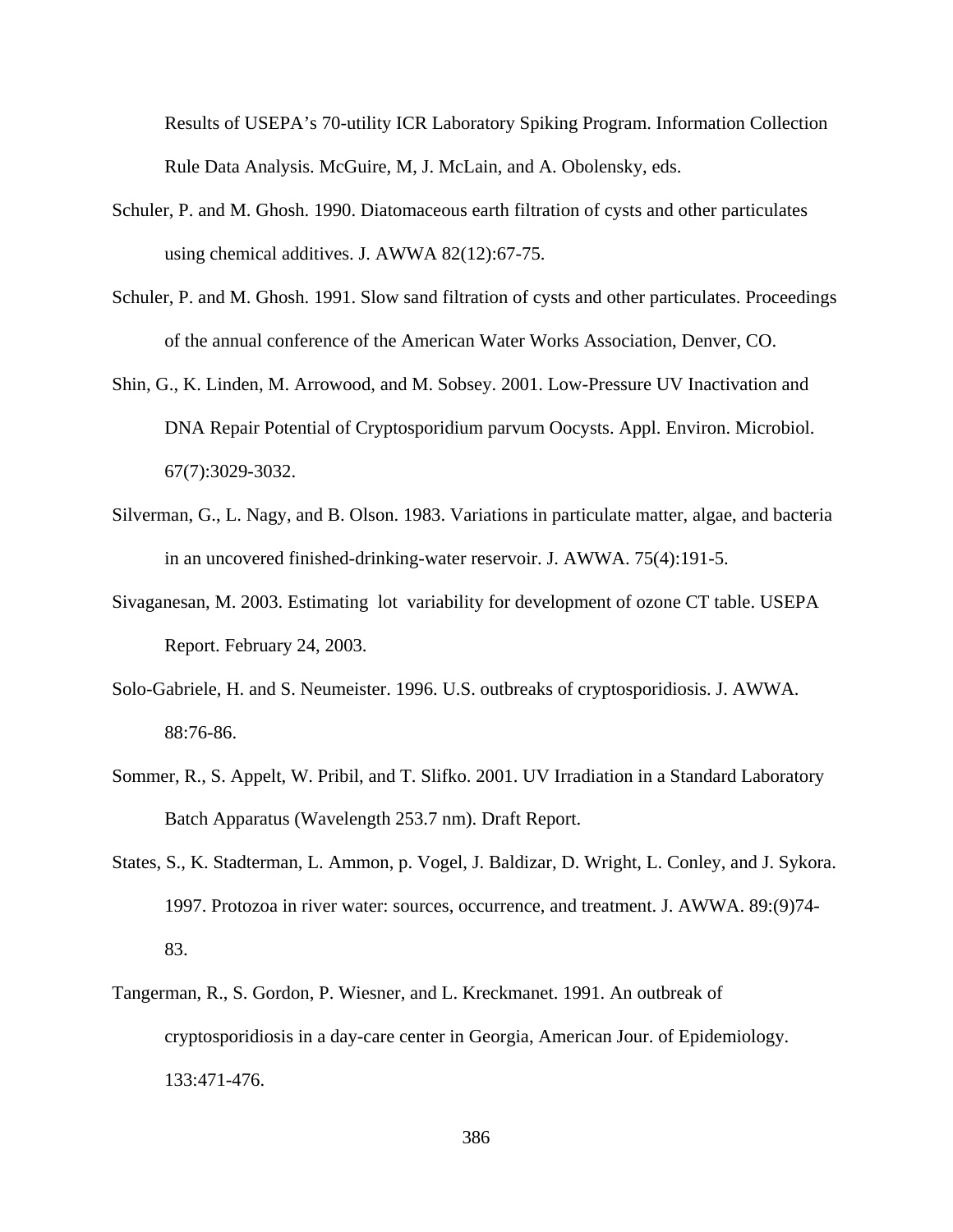- Timms, S., J. Slade, and C. Fricker. 1995. Removal of *Cryptosporidium* by slow sand filtration. Wat. Sci. Technol. 31(5-6):81-84.
- Trussel, R., P. Gagliardo, S. Adham, amd A. Olivieri. 1998. Membranes as an Alternate to Disinfection. Microfiltration II Conference of the National Water Research Institute Proceedings, November 12 – 13, San Diego, CA.
- USDOE. 2004a. Table ES1.A. Total Electric Power Industry Summary Statistics, 2004 and 2003. http://www.eia.doe.gov/cneaf/electricity/epm/tablees1a.html
- USDOE. 2004b. Table 7.1. Electricity Overview (Billion Kilowatthours). http://www.eia.doe.gov/emeu/mer/txt/mer7-1
- USEPA. 1989a. National Primary Drinking Water Regulations; Filtration, Disinfection; Turbidity, Giardia lamblia, Viruses, Legionella, and Heterotrophic Bacteria; Final Rule. Part III. Federal Register, 54:124:27486. (June 29, 1989).
- USEPA. 1989b. National Interim Primary Drinking Water Regulations;Total Coliform Rule; Final Rule. Part III. Federal Register, 54:124:27544. (June 29, 1989).
- USEPA. 1991a. Optimizing Water Treatment Plant Performance Using the Composite Correction Program. EPA 625-6-91-027.
- USEPA. 1991b. Guidance Manual for Compliance with the Filtration and Disinfection Requirements for Public Water Systems Using Surface Water Sources. Published by American Water Works Assoc. Denver, CO.

USEPA. 1993. EPA Method 180.1. Nephelometric Method. EPA 600/R-93-100.

USEPA. 1994. National Primary Drinking Water Regulations; Enhanced Surface Water Treatment Requirements. 59 FR 38832; July 29, 1994.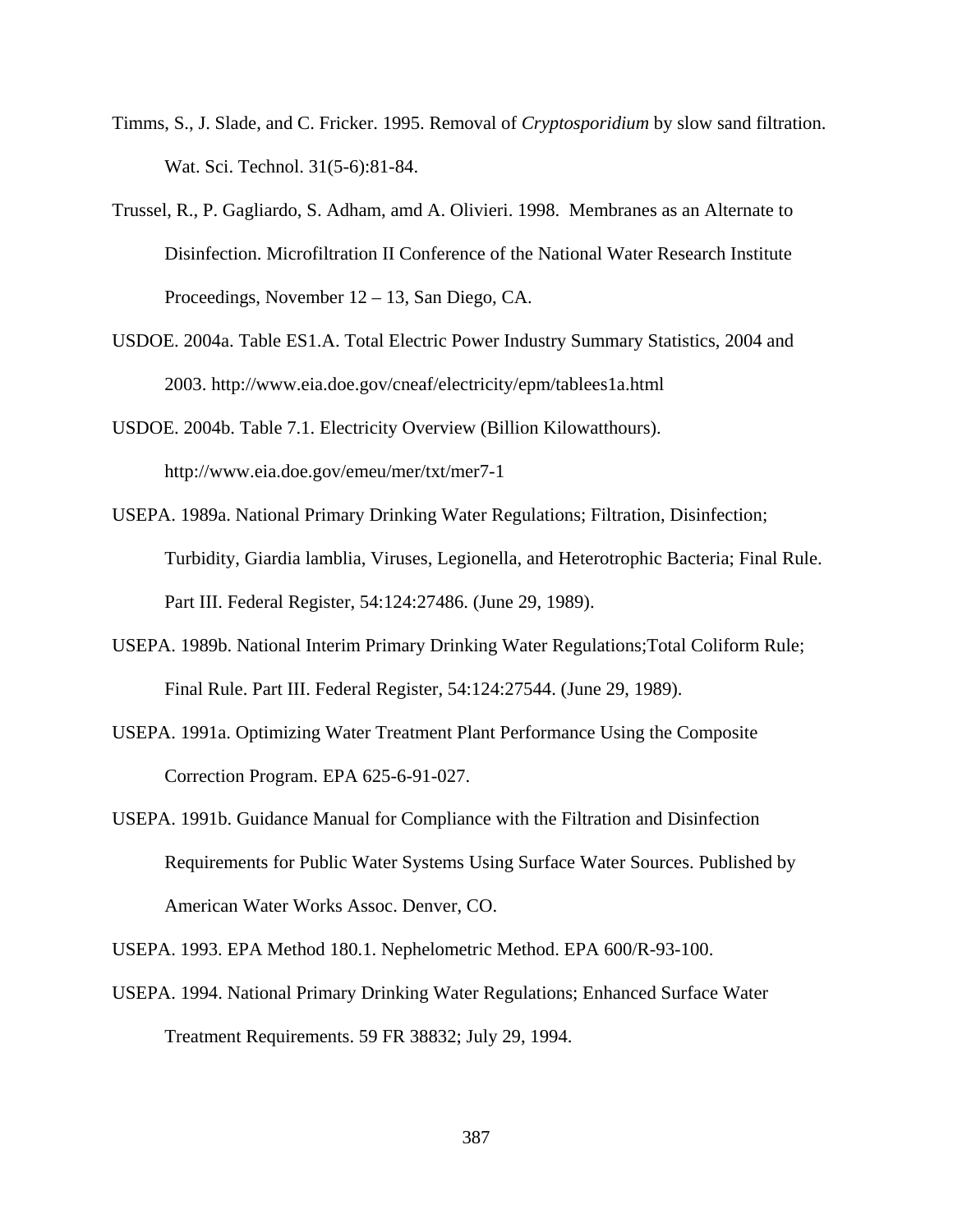- USEPA. 1997. National Primary Drinking Water Regulations: Interim Enhanced Surface Water Treatment Rule Notice of Data Availability; Proposed Rule. 62 FR 59486, November 3, 1997.
- USEPA. 1998a. National Primary Drinking Water Regulations; Interim Enhanced Surface Water Treatment Rule. 63 FR 69477, December 16, 1998.
- USEPA. 1998b. National Primary Drinking Water Regulations; Stage 1 Disinfectants and Disinfection Byproducts Rule. 63 FR 69389; December 16, 1998.
- USEPA. 1998c. Revisions to State Primacy Requirements To Implement Safe Drinking Water Act Amendments. 63 FR 23362, April 28, 1998).
- USEPA. 1999a. Method 1622: *Cryptosporidium* in Water by Filtration/IMS/FA. EPA-821-R-99- 001.
- USEPA. 1999b. Method 1623: *Cryptosporidium* and *Giardia* in Water by Filtration/IMS/FA. EPA-821-R-99-006.
- USEPA. 1999c. Guidance Manual for Compliance with the Interim Enhanced Surface Water Treatment Rule: Turbidity Provisions. EPA-815-R-99-010.
- USEPA. 1999d. Disinfection Profiling and Benchmarking Guidance Manual. EPA 815-R-99- 013.
- USEPA. 1999e. Uncovered Finished Water Reservoirs Guidance Manual. EPA 815-R-99-011.
- USEPA. 2000a. Stage 2 Microbial and Disinfection Byproducts Federal Advisory Committee Agreement in Principle. 65 FR 83015; December 29, 2000.
- USEPA. 2000b. National Primary Drinking Water Regulations: Public Notification Rule; Final Rule. 65 FR 25982; May 4, 2000.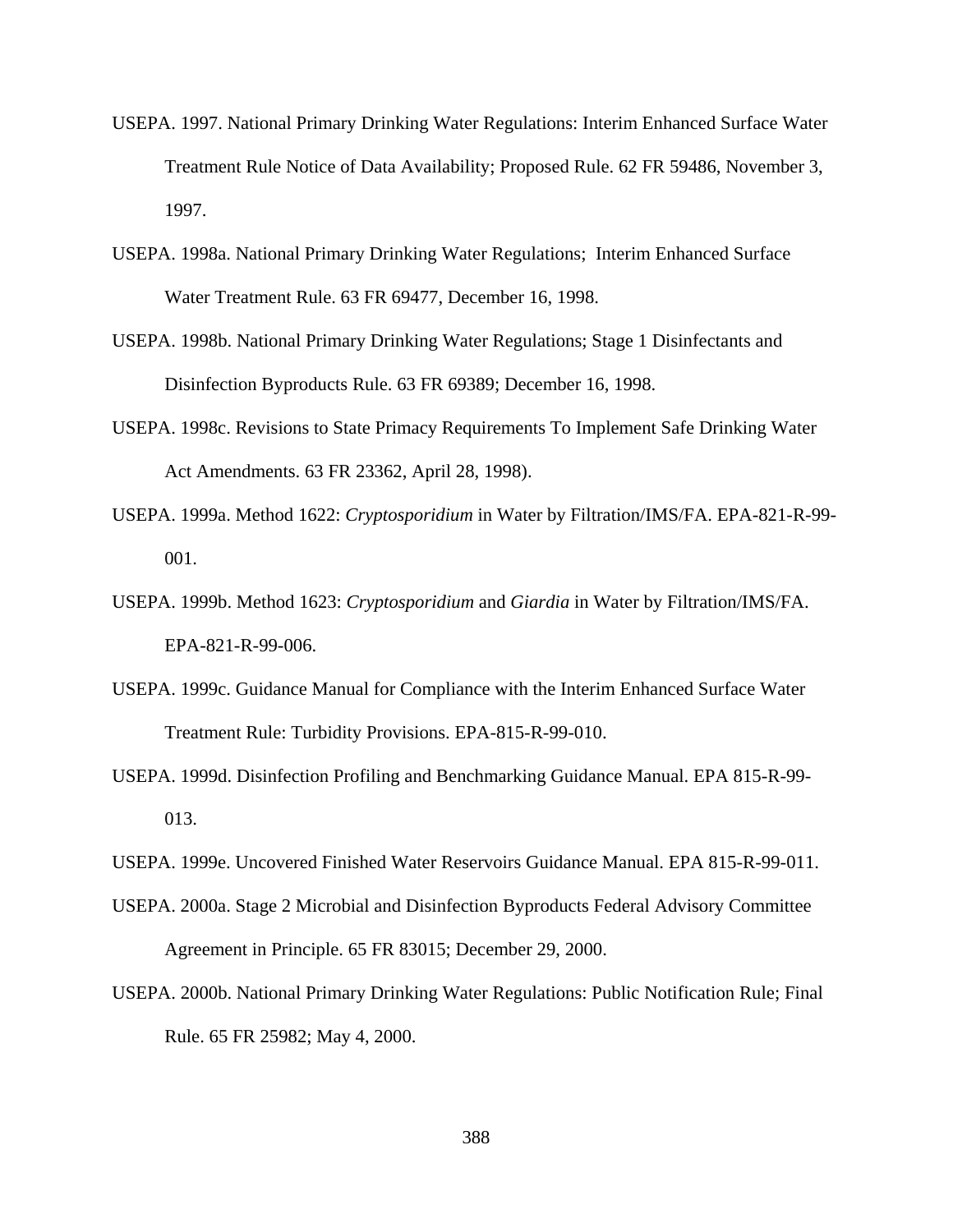- USEPA. 2000c. U.S. Environmental Protection Agency. Guidelines for Preparing Economic Analyses. Washington, DC. EPA 240-R-00-003, September 2000.
- USEPA. 2000d. SAB Report from the Environmental Economics Advisory Committee on EPA's White Paper "Valuing the Benefits of Fatal Cancer Risk Reduction." EPA-SAB-EEAC-00-013.
- USEPA. 2001a. National Primary Drinking Water; Filter Backwash Recycling Rule; Final Rule. 66 FR 31086; June 8, 2001. EPA-815-Z-01-001.
- USEPA. 2001b. *Cryptosporidium:* Human Health Criteria Document. EPA-822-K-94-001.
- USEPA. 2001c. *Cryptosporidium:* Drinking Water Advisory. EPA-822-R-01-009.

USEPA. 2001d*. Cryptosporidium*: Risk for Infants and Children. February 23, 2001.

- USEPA. 2001e*.* Method 1622: *"Cryptosporidium* in Water by Filtration/IMS/FA" EPA-821-R-01-026, April 2001.
- USEPA. 2001f. Method 1623: *"Cryptosporidium* and *Giardia* in Water by Filtration/IMS/FA" EPA 821-R-01-025, April 2001.
- USEPA. 2001g. Low-Pressure Membrane Filtration for Pathogen Removal: Application, Implementation and Regulatory Issues. EPA 815-C-01-001.
- USEPA. 2001h. Guidelines Establishing Test Procedures for the Analysis of Pollutants; Analytical Methods for Biological Pollutants in Ambient Water; Proposed Rule. Federal Register. August 30, 2001.
- USEPA. 2002a. National Primary Drinking Water Regulations: Long Term 1 Enhanced Surface Water Treatment Rule; Final Rule. Federal Register. January 14, 2002. 67 FR 1812. EPA 815-Z-02-001.
- USEPA. 2002b. Process for Designing a Watershed Initiative. 67 FR 36172, May 23, 2002.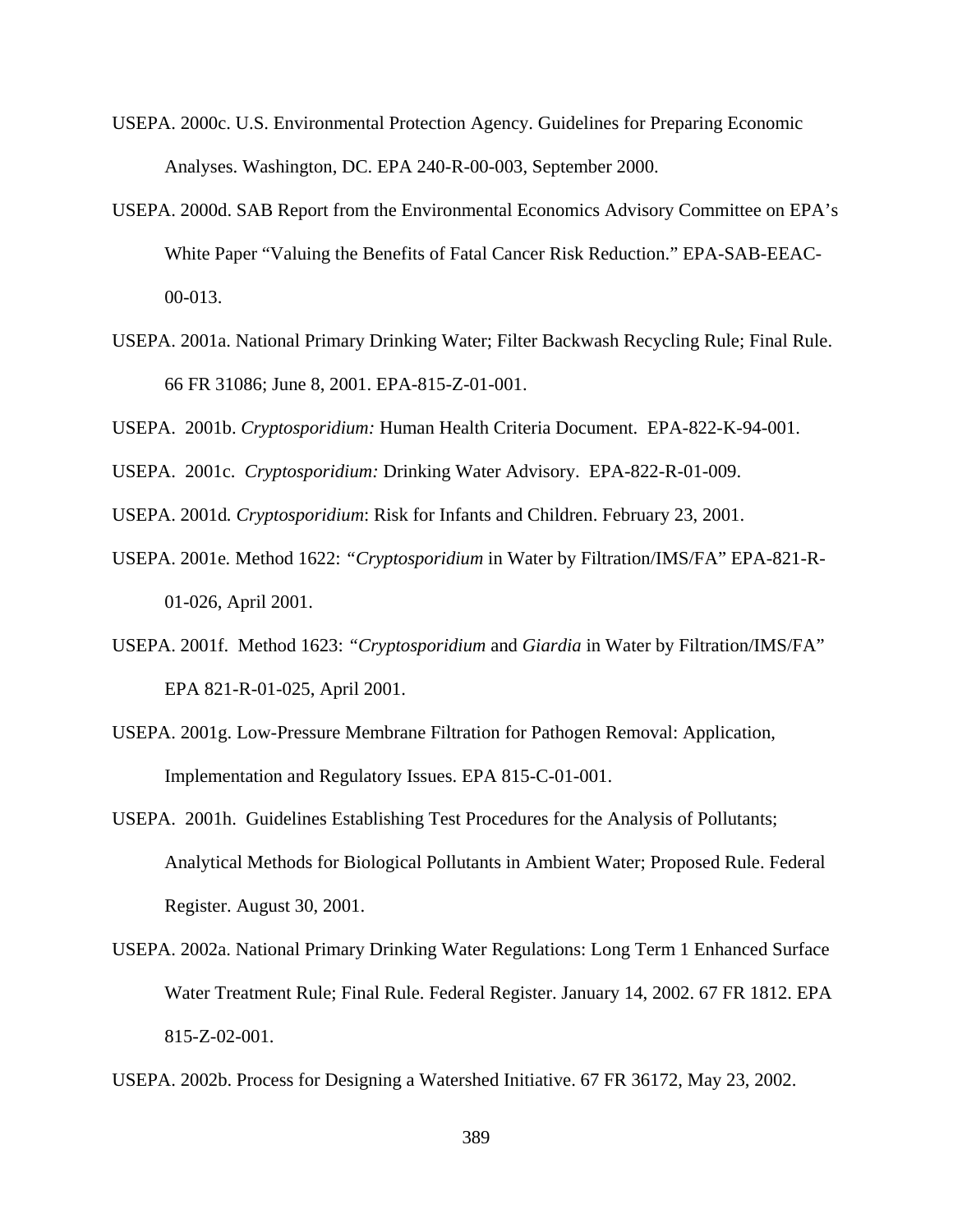- USEPA. 2002c. Method 1103.1: *Escherichia coli* (*E. coli*) In Water By Membrane Filtration Using membrane-Thermotolerant *Escherichia coli* Agar (mTEC). U.S. Environmental Protection Agency, Office of Water, Washington, DC. EPA-821-R-02-020.
- USEPA. 2002d. Laboratory Quality Assurance Evaluation Program for Analysis of Cryptosporidium Under the Safe Drinking Water Act; Agency Information Collection: Proposed Collection; Comment Request. Federal Register: March 4, 2002. 67 FR 9731.
- USEPA. 2003a*.* National Primary Drinking Water Regulations: Long Term 2 Enhanced Surface Water Treatment Rule; Proposed Rule. 68 FR 47640, August 11, 2003.
- USEPA. 2003b. Guidelines Establishing Test Procedures for the Analysis of Pollutants; Analytical Methods for Biological Pollutants in Ambient Water. 68 FR 43272, July 21, 2003.
- USEPA. 2005a*.* Economic Analysis for the Long Term 2 Enhanced Surface Water Treatment Rule. U.S. Environmental Protection Agency, Office of Water, Washington, DC. EPA-821-R-06-001.
- USEPA. 2005b. Occurrence and Exposure Assessment for the Long Term 2 Enhanced Surface Water Treatment Rule. U.S. Environmental Protection Agency, Office of Water, Washington, DC. EPA-821-R-06-002.
- USEPA. 2005c. Method 1622: *Cryptosporidium* in Water by Filtration/IMS/FA. EPA 815-R-05- 001.
- USEPA. 2005d. Method 1623: *Cryptosporidium* and *Giardia* in Water by Filtration/IMS/FA. EPA 815-R-05-002.
- USEPA. 2005e. Valuing Time Losses Due to Illness under the 1996 Amendments to the Safe Drinking Water Act. EPA Office of Water. Prepared by IEC Consultants.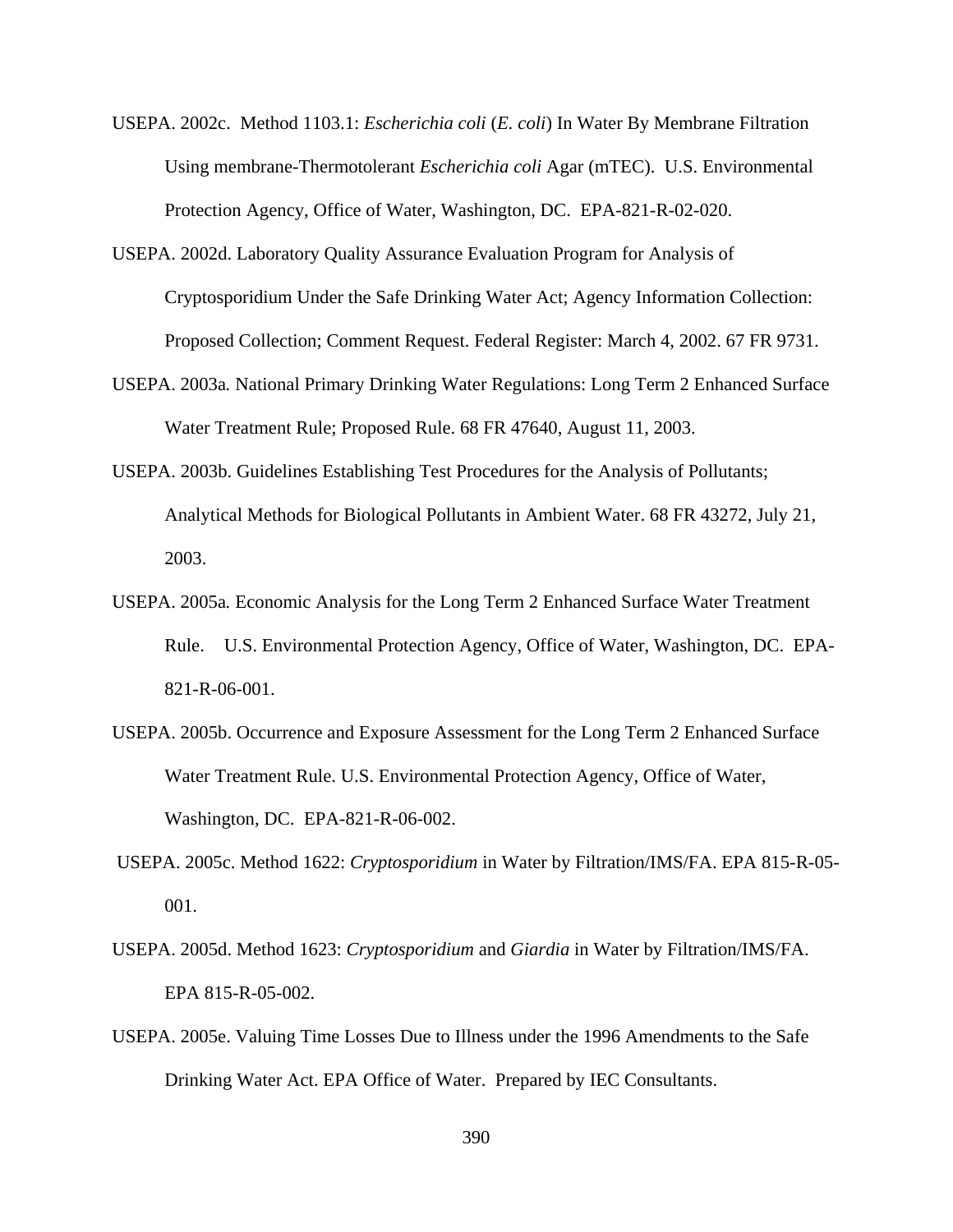- Wang, J., R. Song, and S. Hubbs. 2001. Particle removal through riverbank filtration process, in W. Julich and J. Schubert, eds., Proceedings of the Internation Riverbank Filtration Conference, November 2-4, 2000, Dusseldorf, Germany, Internationale Arbeitsgemeinschaft der Wasserwork im Rheineinzugsgebiet.
- Ware and Schaefer. 2005. The effects of time and temperature on flow cytometry enumerated live *Cryptosporidium parvum* oocysts. Letters in Applied Microbiology 41:385-389.
- Yang, S., S.K. Benson, C. Du, and M.C. Healey. 2000. Infection of immunosuppressed C57BL/6N adult mice with a single oocyst of Cryptosporidium parvum. *J Parasitol.* 86(4):884-7.
- Yates, R., K. Scott, J. Green, J. Bruno, and R. De Leon. 1998. Using Aerobic Spores to Evaluate Treatment Plant Performance. Proceedings, Annual Conference of the American Water Works Association, Denver, CO.

List of Subjects

### **40 CFR Part 9**

Reporting and recordkeeping.

### **40 CFR Part 141**

Environmental protection, Chemicals, Indians-lands, Incorporation by reference,

Intergovernmental relations, Radiation protection, Reporting and recordkeeping requirements,

Water supply.

## **40 CFR Part 142**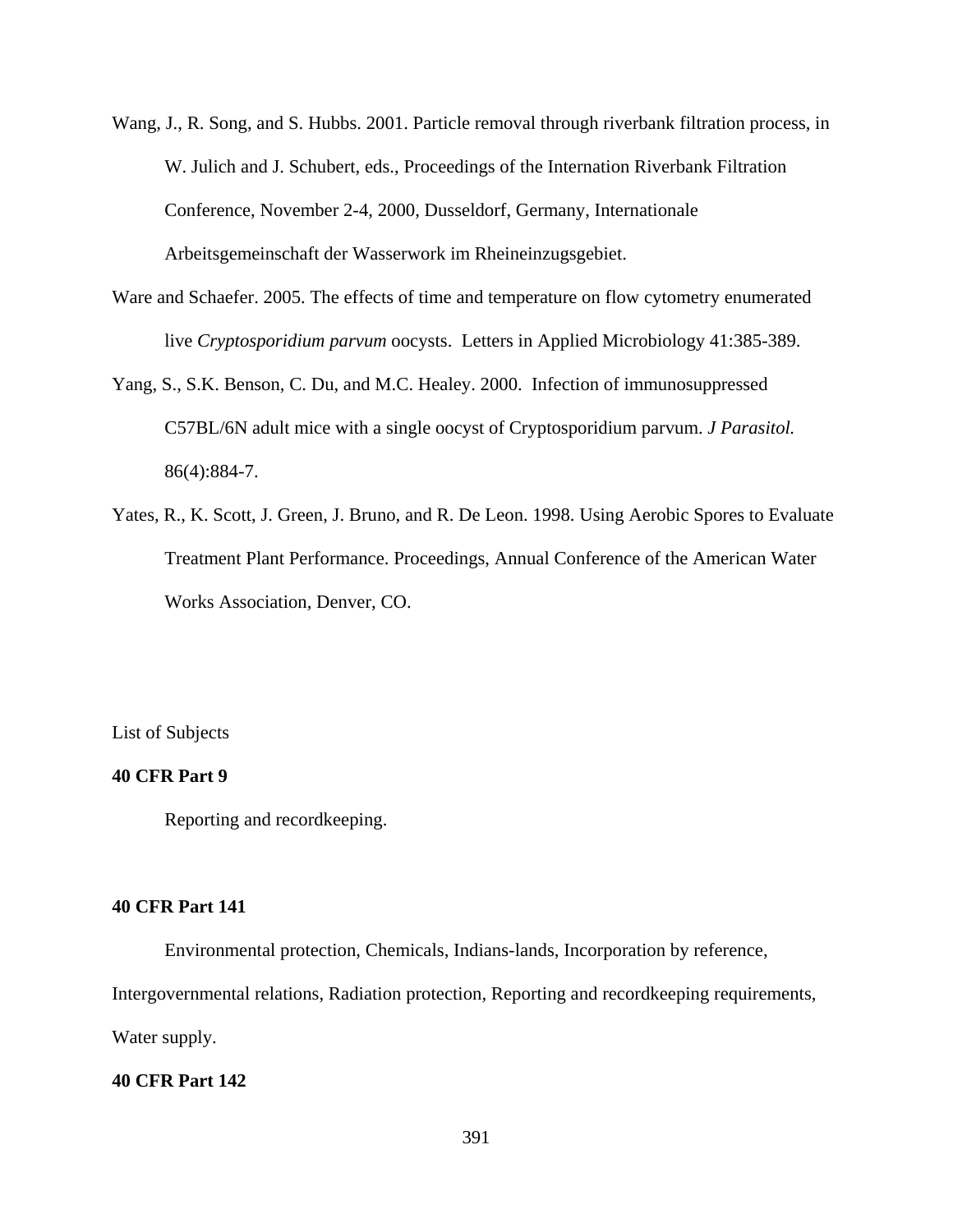## **National Primary Drinking Water Regulations: Long Term 2 Enhanced Surface Water Treatment Rule, Page 389 of 457**

Environmental protection, Administrative practice and procedure, Chemicals, Indianslands, Radiation protection, Reporting and recordkeeping requirements, Water supply**.** Dated:

**Stephen L. Johnson,**

\_\_\_\_\_\_\_\_\_\_\_\_\_\_\_\_\_\_\_\_\_\_\_\_\_\_\_\_\_\_\_\_\_\_\_\_\_\_\_\_

*Administrator***.**

For the reasons set forth in the preamble, title 40 chapter I of the Code of Federal Regulations is amended as follows:

# **PART 9–[AMENDED]**

1. The authority citation for part 9 continues to read as follows:

**Authority:** 7 U.S.C. 135 et seq., 136-136y; 15 U.S.C. 2001, 2003, 2005, 2006, 2601-2671; 21 U.S.C. 331j, 346a, 348; 31 U.S.C. 9701; 33 U.S.C. 1251 et seq., 1311, 1313d, 1314, 1318, 1321, 1326, 1330, 1342, 1344, 1345 (d) and (e), 1361; Executive Order 11735, 38 FR 21243, 3 CFR, 1971-1975 Comp. p. 973; 42 U.S.C. 241, 242b, 243, 246, 300f, 300g, 300g-1, 300g-2, 300g-3, 300g-4, 300g-5, 300g-6, 300j-1, 300j-2, 300j-3, 300j-4, 300j-9, 1857 et seq., 6901-6992k, 7401-7671q, 7542, 9601-9657, 11023, 11048.

2. In § 9.1 the table is amended as follows: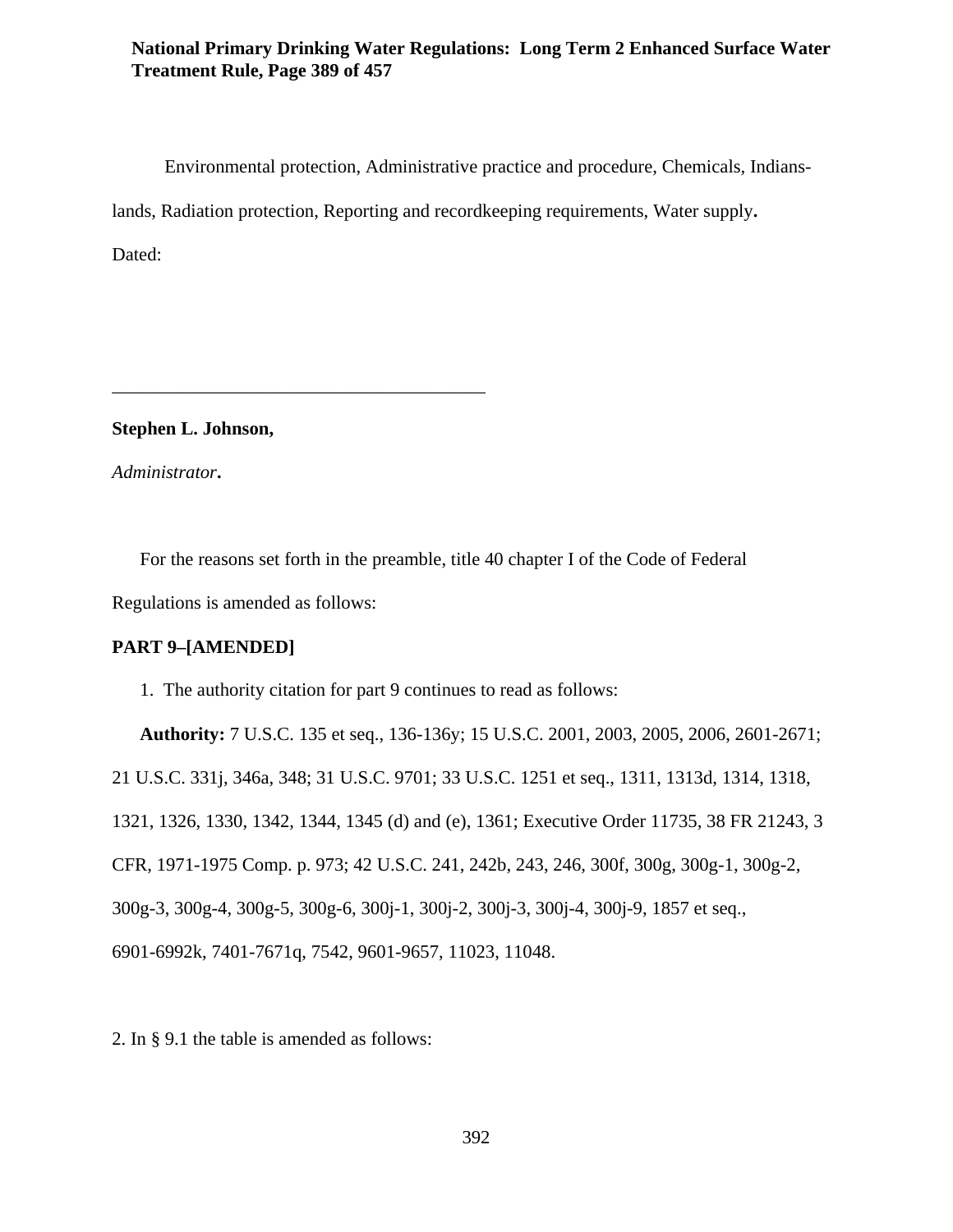a. under the heading "National Primary Drinking Water Regulations Implementation" by adding entries in numerical order for "§141.706 - 141.710, 141.713 - 141.714, 141.716 - 141.723".

b. under the heading "National Primary Drinking Water Regulations Implementation" by removing entries §142.15(c), 142.15(c)(6) - (7) and adding entries in numerical order for " $142.14(a)(9)$ ,  $142.15(c)(6)$ , and  $142.16(n)$ " as follows:

# **§ 9.1 OMB approvals under the Paperwork Reduction Act.**

| $\ast$<br>$\ast$<br>$\ast$ | $\ast$                                                            | $\ast$          |                                                    |        |        |        |           |
|----------------------------|-------------------------------------------------------------------|-----------------|----------------------------------------------------|--------|--------|--------|-----------|
| 40 CFR citation            |                                                                   | OMB control No. |                                                    |        |        |        |           |
| $\ast$                     | $\ast$                                                            |                 | $\ast$                                             |        | $\ast$ |        | $\ast$    |
|                            |                                                                   |                 | <b>National Primary Drinking Water Regulations</b> |        |        |        |           |
| $\ast$                     | $\ast$<br>$\ast$                                                  |                 | *                                                  | $\ast$ |        | $\ast$ | ∗         |
| 141.706 - 141.710          |                                                                   |                 |                                                    |        |        |        | 2040-0266 |
| 141.713 - 141.714          |                                                                   |                 |                                                    |        |        |        | 2040-0266 |
| 141.716 - 141.723          |                                                                   |                 |                                                    |        |        |        | 2040-0266 |
|                            | <b>National Primary Drinking Water Regulations Implementation</b> |                 |                                                    |        |        |        |           |
| $\ast$                     | $\ast$                                                            | $\ast$          | $\ast$                                             | $\ast$ |        | $\ast$ | $\ast$    |
| 142.14(a)(9)               |                                                                   |                 |                                                    |        |        |        | 2040-0266 |
| $\ast$                     | $\ast$                                                            | $\ast$          | $\ast$                                             |        | ∗      | $\ast$ | ∗         |
| 142.15(c)(6)               |                                                                   |                 |                                                    |        |        |        | 2040-0266 |
| $\ast$                     | $\ast$<br>$\ast$                                                  |                 | $\ast$                                             |        | $\ast$ | $\ast$ | $\ast$    |
| 142.16(n)                  |                                                                   |                 |                                                    |        |        |        | 2040-0266 |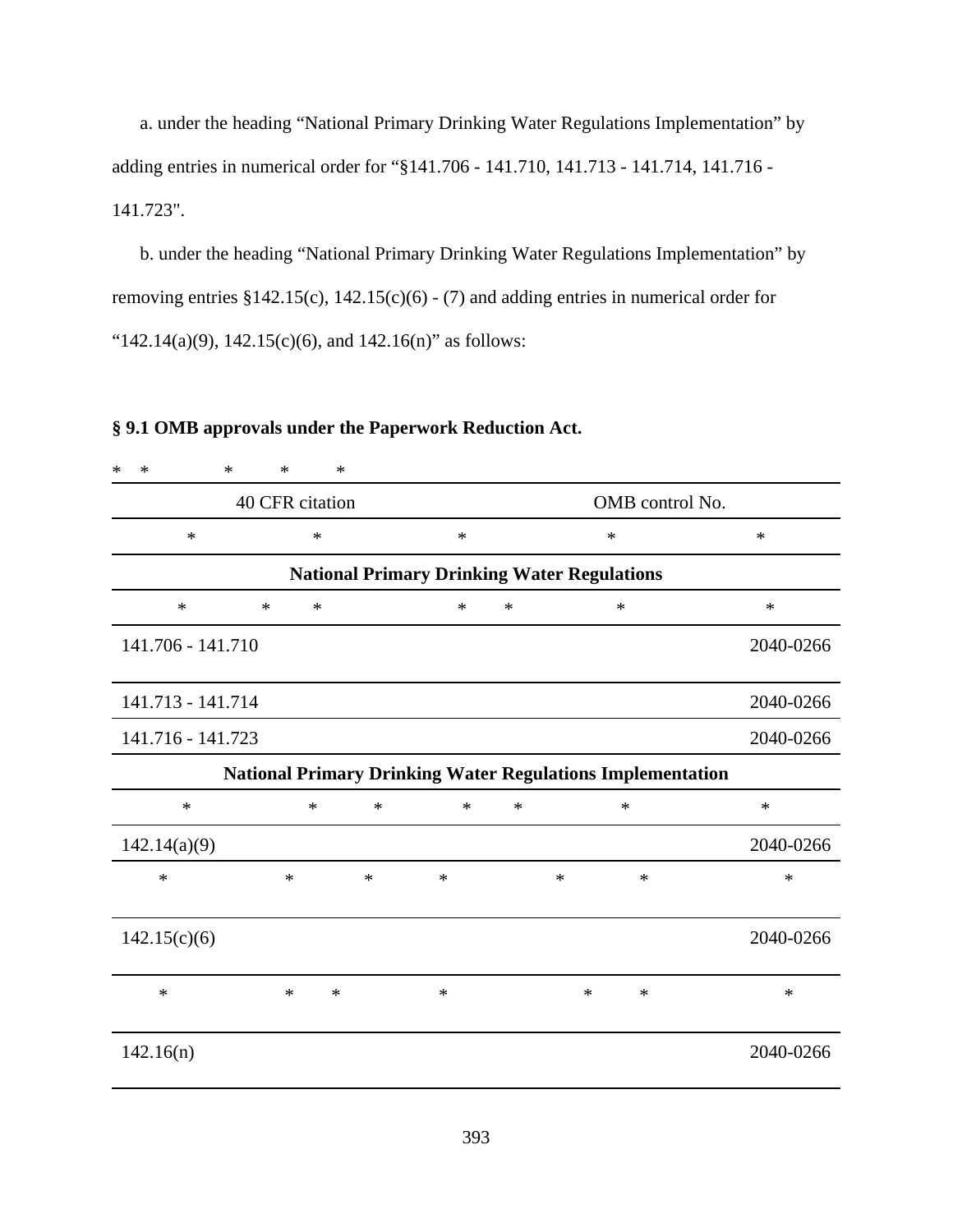\*\* \* \* \*

### **PART 141 - NATIONAL PRIMARY DRINKING WATER REGULATIONS**

3. The authority citation for Part 141 continues to read as follows:

**Authority:** 42 U.S.C. 300f, 300g-1, 300g-2, 300g-3, 300g-4, 300g-5, 300g-6, 300j-4, 300j-9, and 300j-11.

4. Section 141.2 is amended by adding, in alphabetical order, definitions for "Bag filters", "Bank filtration", "Cartridge filters", "Flowing stream", "Lake/reservoir", "Membrane filtration", "Plant intake", "Presedimentation", and "Two-stage lime softening", and modifying the definition for "Uncovered finished water storage facility" to read as follows:

### **§ 141.2 Definitions.**

### \*\* \* \* \*

*Bag filters* are pressure-driven separation devices that remove particulate matter larger than 1 micrometer using an engineered porous filtration media. They are typically constructed of a non-rigid, fabric filtration media housed in a pressure vessel in which the direction of flow is from the inside of the bag to outside.

*Bank filtration* is a water treatment process that uses a well to recover surface water that has naturally infiltrated into ground water through a river bed or bank(s). Infiltration is typically enhanced by the hydraulic gradient imposed by a nearby pumping water supply or other well(s).

\*\* \* \* \*

*Cartridge filters* are pressure-driven separation devices that remove particulate matter larger than 1 micrometer using an engineered porous filtration media. They are typically constructed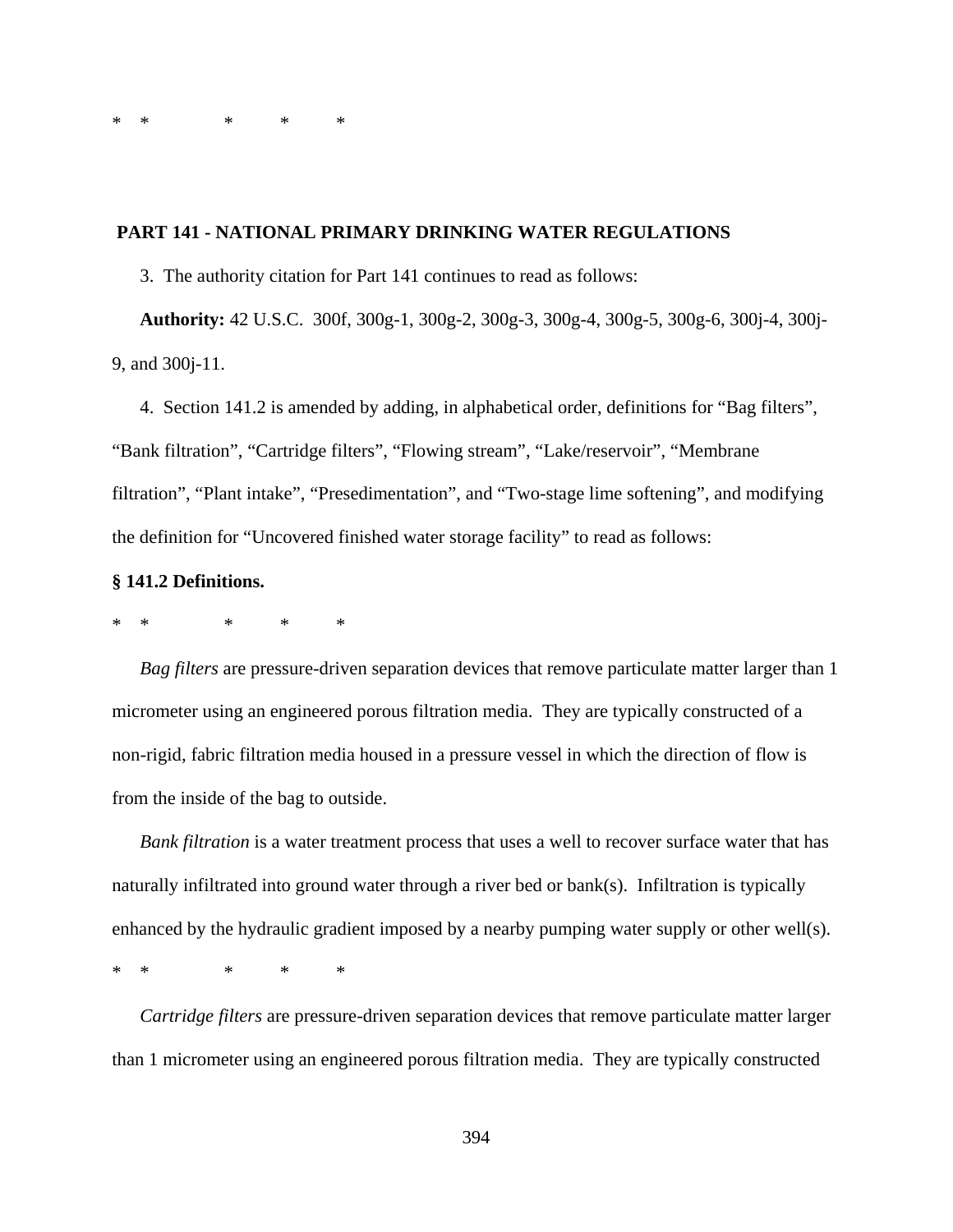as rigid or semi-rigid, self-supporting filter elements housed in pressure vessels in which flow is from the outside of the cartridge to the inside.

\*\* \* \* \*

*Flowing stream* is a course of running water flowing in a definite channel.

\*\* \* \* \*

*Lake/reservoir* refers to a natural or man made basin or hollow on the Earth's surface in which water collects or is stored that may or may not have a current or single direction of flow.

\*\* \* \* \*

*Membrane filtration* is a pressure or vacuum driven separation process in which particulate matter larger than 1 micrometer is rejected by an engineered barrier, primarily through a sizeexclusion mechanism, and which has a measurable removal efficiency of a target organism that can be verified through the application of a direct integrity test. This definition includes the common membrane technologies of microfiltration, ultrafiltration, nanofiltration, and reverse osmosis.

\*\* \* \* \*

*Plant intake* refers to the works or structures at the head of a conduit through which water is diverted from a source (e.g., river or lake) into the treatment plant.

\*\* \* \* \*

*Presedimentation* is a preliminary treatment process used to remove gravel, sand and other particulate material from the source water through settling before the water enters the primary clarification and filtration processes in a treatment plant.

\* \* \* \* \*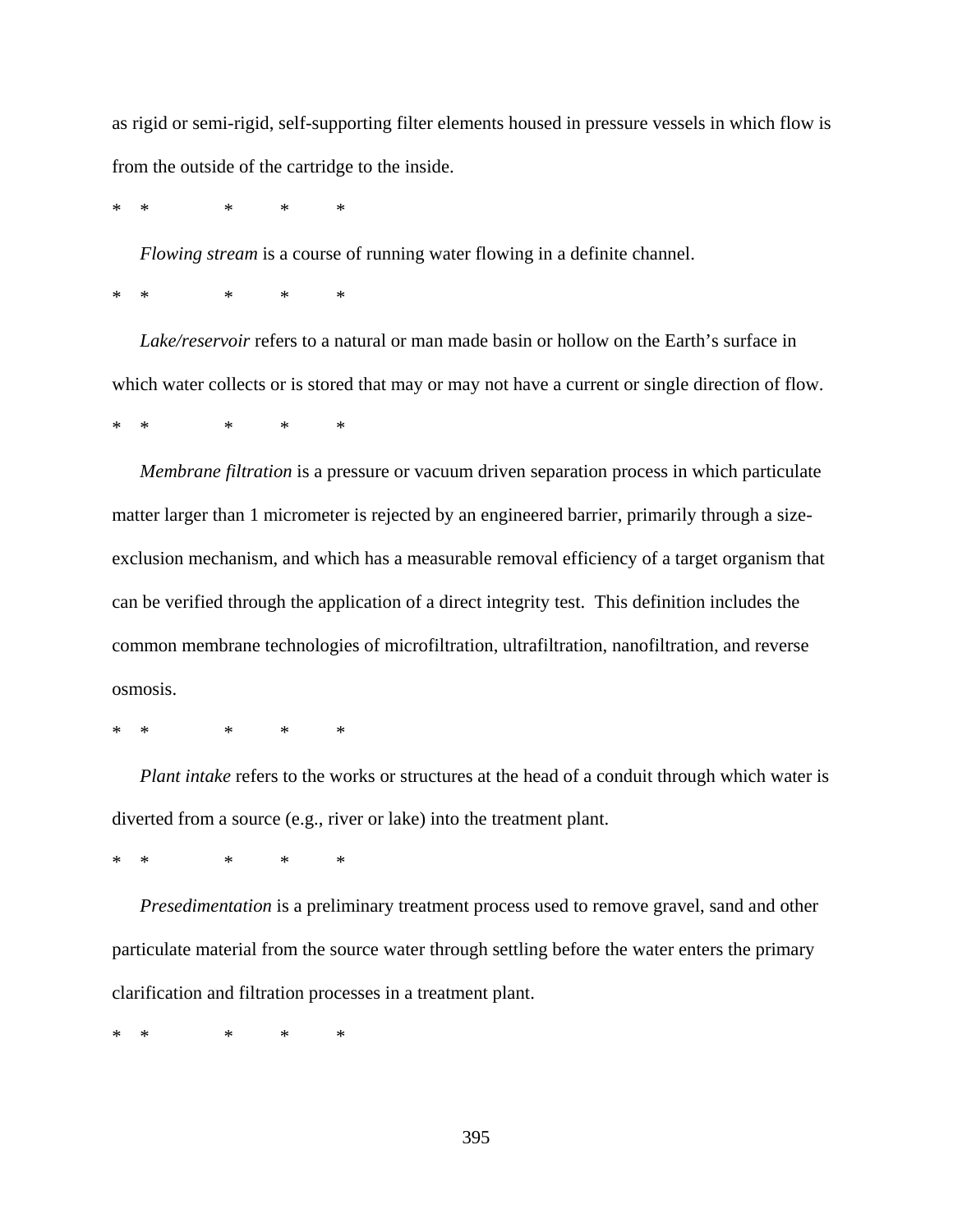*Two-stage lime softening* is a process in which chemical addition and hardness precipitation occur in each of two distinct unit clarification processes in series prior to filtration.

\* \* \* \* \*

*Uncovered finished water storage facility* is a tank, reservoir, or other facility used to store water that will undergo no further treatment to reduce microbial pathogens except residual disinfection and is directly open to the atmosphere.

\* \* \* \* \*

5. Subpart Q of part 141 is amended by adding § 141.211 to read as follows:

**§ 141.211 Special notice for repeated failure to conduct monitoring of the source water for** *Cryptosporidium* **and for failure to determine bin classification or mean** *Cryptosporidium* **level.**

(a) *When is the special notice for repeated failure to monitor to be given?* The owner or operator of a community or non-community water system that is required to monitor source water under § 141.701 must notify persons served by the water system that monitoring has not been completed as specified no later than 30 days after the system has failed to collect any 3 months of monitoring as specified in  $\S$  141.701(c). The notice must be repeated as specified in  $\S$ 141.203(b).

(b) *When is the special notice for failure to determine bin classification or mean Cryptosporidium level to be given?* The owner or operator of a community or non-community water system that is required to determine a bin classification under § 141.710, or to determine mean *Cryptosporidium* level under § 141.712, must notify persons served by the water system that the determination has not been made as required no later than 30 days after the system has failed report the determination as specified in § 141.710(e) or § 141.712(a), respectively . The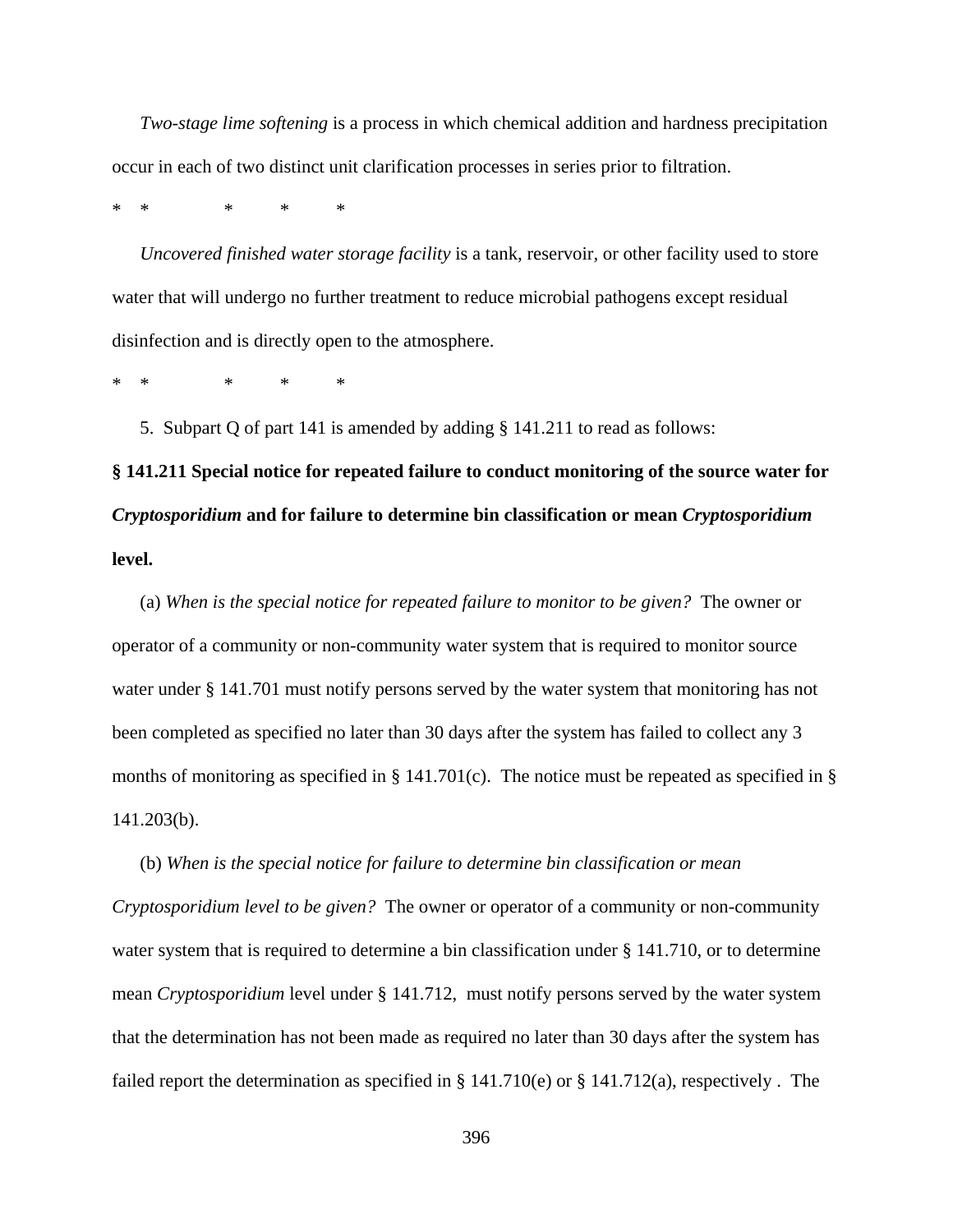notice must be repeated as specified in § 141.203(b). The notice is not required if the system is complying with a State-approved schedule to address the violation.

(c) *What is the form and manner of the special notice?* The form and manner of the public notice must follow the requirements for a Tier 2 public notice prescribed in § 141.203(c). The public notice must be presented as required in § 141.205(c).

(d) *What mandatory language must be contained in the special notice?* The notice must contain the following language, including the language necessary to fill in the blanks.

(1) The special notice for repeated failure to conduct monitoring must contain the following language:

We are required to monitor the source of your drinking water for *Cryptosporidium*. Results of the monitoring are to be used to determine whether water treatment at the (treatment plant name) is sufficient to adequately remove *Cryptosporidium* from your drinking water. We are required to complete this monitoring and make this determination by (required bin determination date).We "did not monitor or test" or "did not complete all monitoring or testing" on schedule and, therefore, we may not be able to determine by the required date what treatment modifications, if any, must be made to ensure adequate *Cryptosporidium* removal. Missing this deadline may, in turn, jeopardize our ability to have the required treatment modifications, if any, completed by the deadline required, (date). For more information, please call (name of water system contact) of (name of water system) at (phone number).

(2) The special notice for failure to determine bin classification or mean Cryptosporidium level must contain the following language: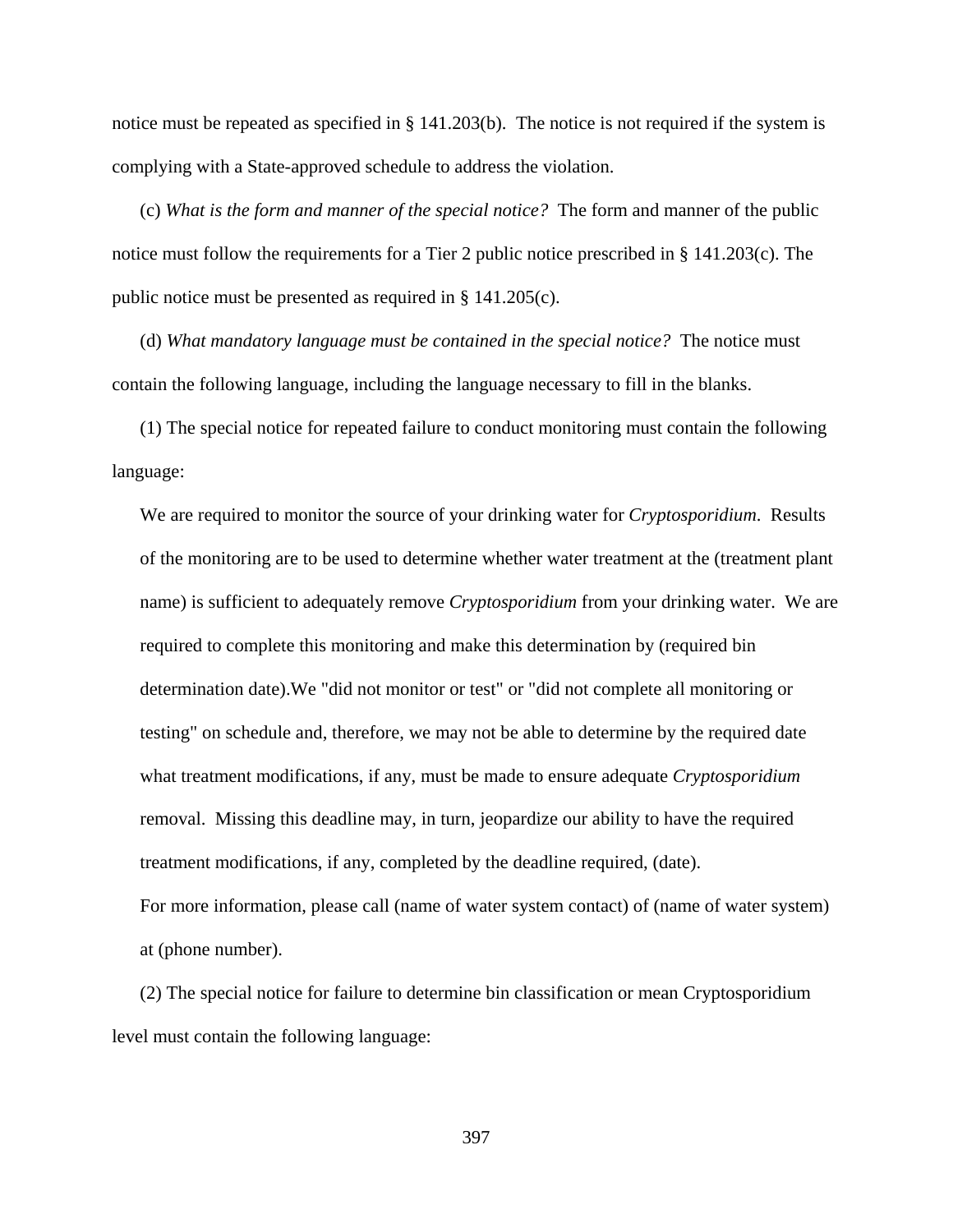We are required to monitor the source of your drinking water for Cryptosporidium in order to determine by (date) whether water treatment at the (treatment plant name) is sufficient to adequately remove Cryptosporidium from your drinking water. We have not made this determination by the required date. Our failure to do this may jeopardize our ability to have the required treatment modifications, if any, completed by the required deadline of (date). For more information, please call (name of water system contact) of (name of water system) at (phone number).

(3) Each special notice must also include a description of what the system is doing to correct the violation and when the system expects to return to compliance or resolve the situation.

6. Appendix A to Subpart Q of part 141 is amended by adding entry number 10 under I.A. to read as follows:

#### **Subpart Q—Public Notification of Drinking Water Violations.**

# **APPENDIX A TO SUBPART Q OF PART 141—NPDWR VIOLATIONS AND OTHER SITUATIONS REQUIRING PUBLIC NOTICE**<sup>1</sup>

| Contaminant                                                                                                                                                                                  |               | MCL/MRDL/TT violations <sup>2</sup> |          | Monitoring & testing procedure |  |
|----------------------------------------------------------------------------------------------------------------------------------------------------------------------------------------------|---------------|-------------------------------------|----------|--------------------------------|--|
|                                                                                                                                                                                              |               |                                     |          | violations                     |  |
|                                                                                                                                                                                              | Tier of       | Citation                            | Tier of  | Citation                       |  |
|                                                                                                                                                                                              | public notice |                                     | public   |                                |  |
|                                                                                                                                                                                              | required      |                                     | notice   |                                |  |
|                                                                                                                                                                                              |               |                                     | required |                                |  |
| $\mathbf{r}$ $\mathbf{r}$ $\mathbf{r}$ $\mathbf{r}$ $\mathbf{r}$ $\mathbf{r}$ $\mathbf{r}$ $\mathbf{r}$ $\mathbf{r}$<br>$C \times T$ $\rightarrow$ $\rightarrow$ $\rightarrow$ $\rightarrow$ |               |                                     |          |                                |  |

I. Violations of National

Primary Drinking Water

Regulations (NPDWR) $^3$ :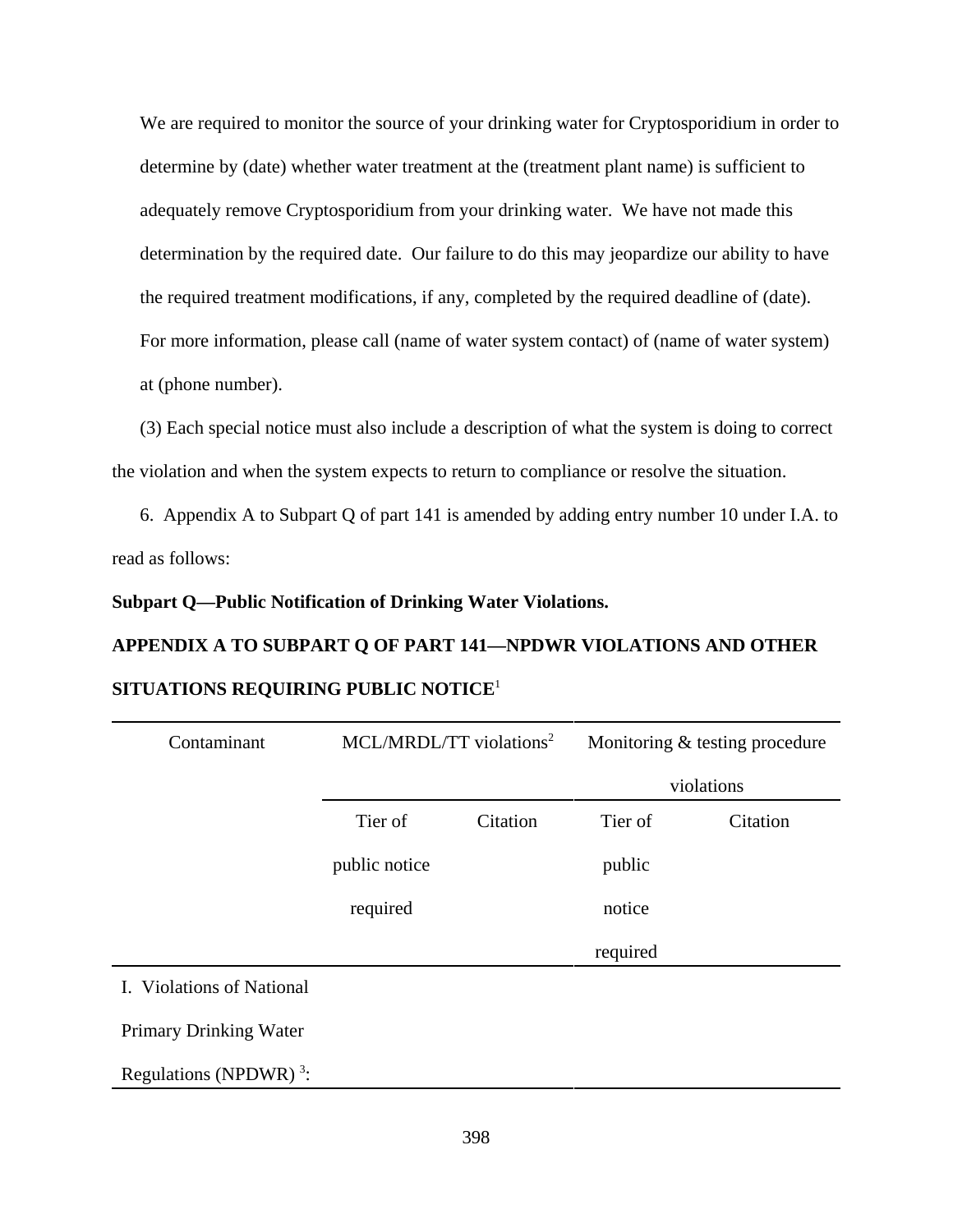#### A. Microbiological Contaminants

|              | $\ast$ | $\ast$ | $\ast$ | $\ast$   | $\ast$ | $\ast$ | $\ast$ |                   |
|--------------|--------|--------|--------|----------|--------|--------|--------|-------------------|
| 10. LT2ESWTR |        |        | 2      | 141.710- |        |        | 222, 3 | 141.701 - 141.705 |
| violations   |        |        |        | 141.720  |        |        |        | and 141.708 -     |
|              |        |        |        |          |        |        |        | 141.709           |
|              |        |        |        |          |        |        |        |                   |
|              | $\ast$ | $\ast$ | $\ast$ | $\ast$   | $\ast$ | $\ast$ | $\ast$ |                   |
|              |        |        |        |          |        |        |        |                   |

<sup>1</sup>Violations and other situations not listed in this table (e.g., failure to prepare Consumer Confidence Reports) do not require notice, unless otherwise determined by the primary agency. Primacy agencies may, at their option, also require a more stringent public notice tier (e.g., Tier 1 instead of Tier 2 or Tier 2 instead of Tier 3) for specific violations and situations listed in this Appendix, as authorized under § 141.202(a) and § 141.203(a).  $2$  MCL— Maximum contaminant level, MRDL—Maximum residual disinfectant level, TT—Treatment technique <sup>3</sup> The term Violations of National Primary Drinking Water Regulations (NPDWR) is used here to include violations

of MCL, MRDL, treatment technique, monitoring, and testing procedure requirements.

\* \* \* \* \*

22Failure to collect three or more samples for *Cryptosporidium* analysis is a Tier 2 violation requiring special notice as specified in § 141.211. All other monitoring and testing procedure violations are Tier 3.

7. Part 141 is amended by adding a new subpart W to read as follows:

### **Subpart W—Enhanced Treatment for** *Cryptosporidium*

Sec.

#### **General Requirements**

141.700 General requirements.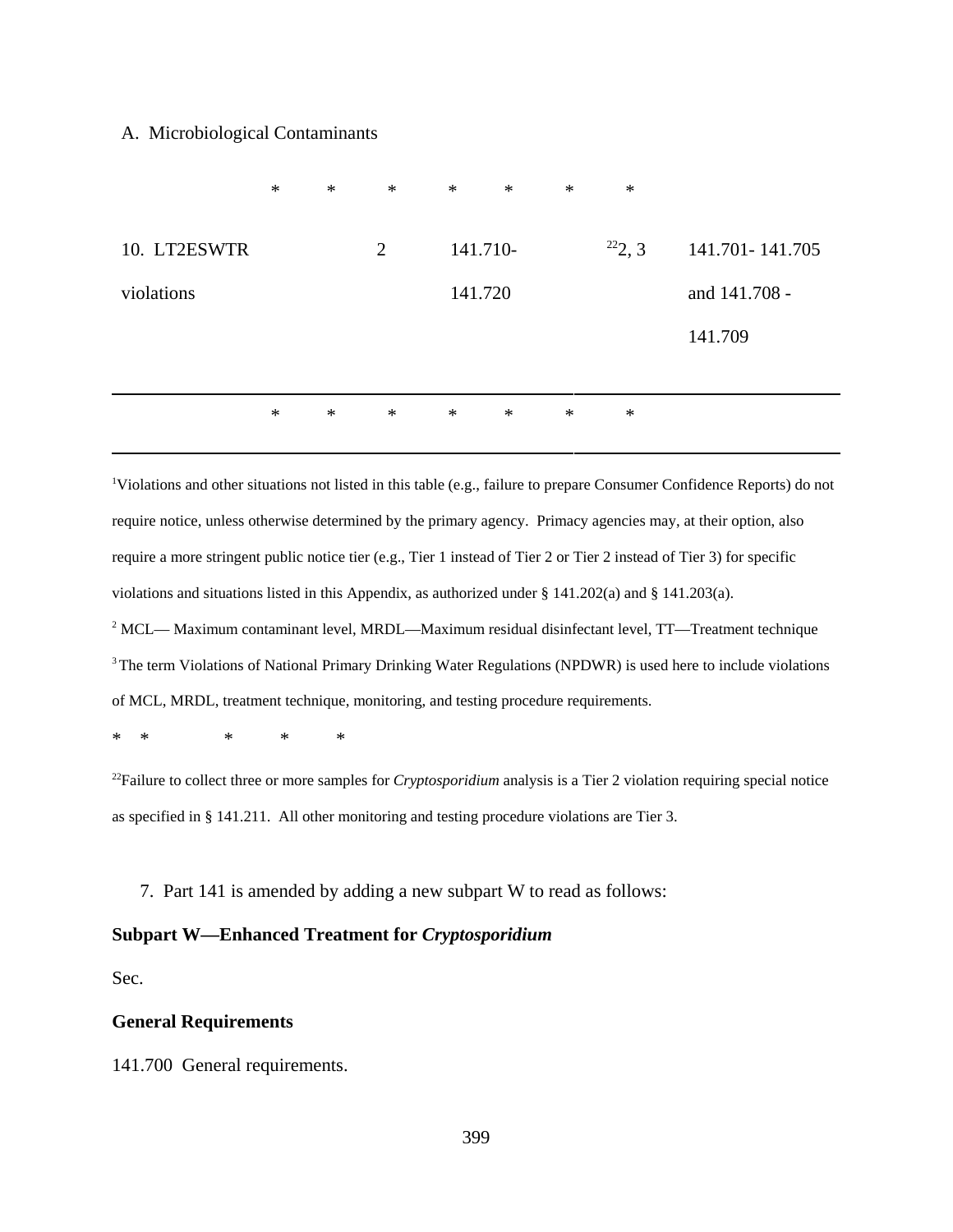#### **Source Water Monitoring Requirements**

- 141.701 Source water monitoring.
- 141.702 Sampling schedules.
- 141.703 Sampling locations.
- 141.704 Analytical methods.
- 141.705 Approved laboratories.
- 141.706 Reporting source water monitoring results.
- 141.707 Grandfathering previously collected data.

#### **Disinfection Profiling and Benchmarking Requirements**

- 141.708 Requirements when making a significant change in disinfection practice.
- 141.709 Developing the disinfection profile and benchmark.

#### **Treatment Technique Requirements**

- 141.710 Bin classification for filtered systems.
- 141.711 Filtered system additional *Cryptosporidium* treatment requirements.
- 141.712 Unfiltered system *Cryptosporidium* treatment requirements.
- 141.713 Schedule for compliance with *Cryptosporidium* treatment requirements.
- 141.714 Requirements for uncovered finished water storage facilities.

# **Requirements for Microbial Toolbox Components**

- 141.715 Microbial toolbox options for meeting *Cryptosporidium* treatment requirements.
- 141.716 Source toolbox components.
- 141.717 Pre-filtration treatment toolbox components.
- 141.718 Treatment performance toolbox components.
- 141.719 Additional filtration toolbox components.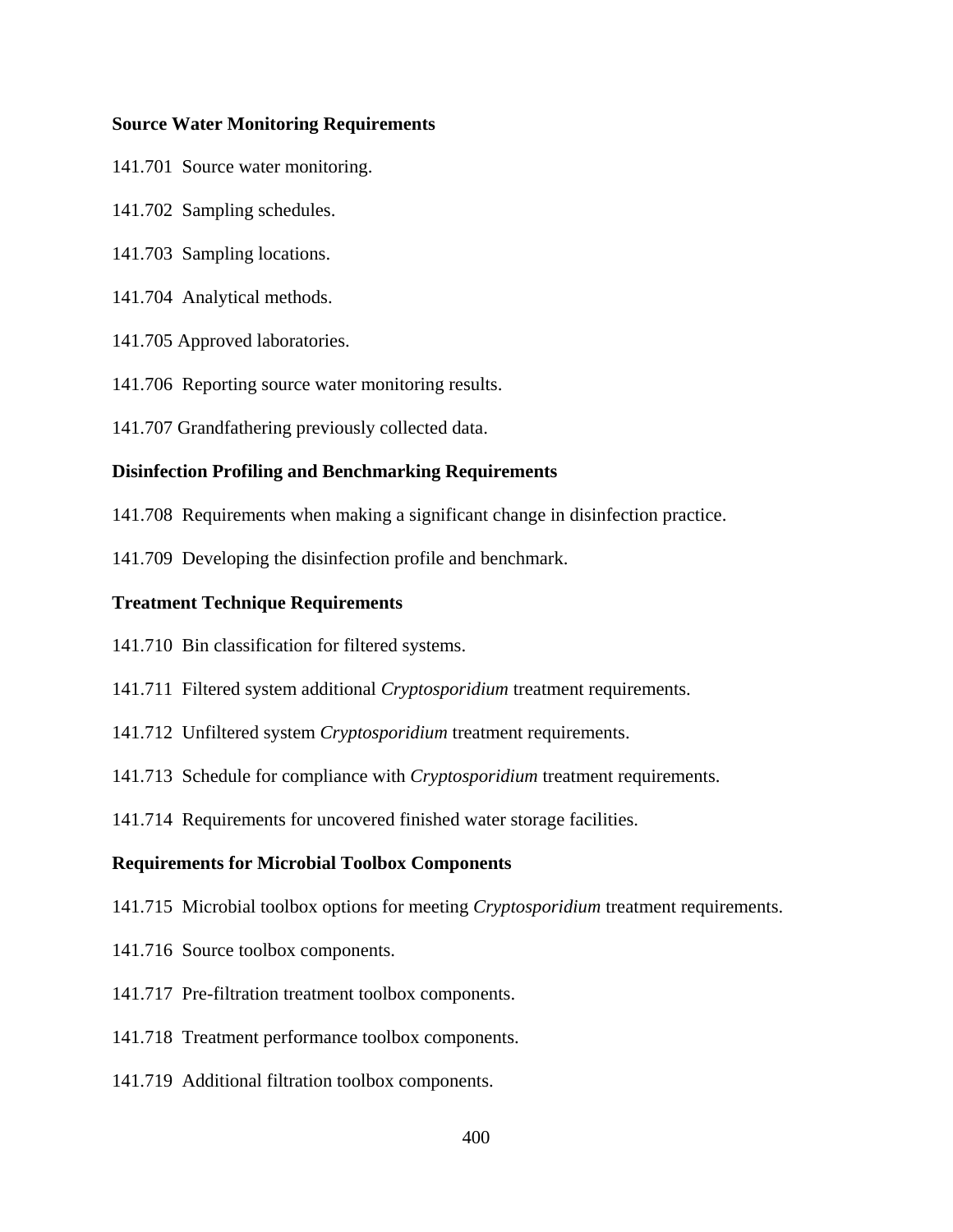141.720 Inactivation toolbox components.

### **Reporting and Recordkeeping Requirements**

141.721 Reporting requirements.

141.722 Recordkeeping requirements.

#### **Requirements for Sanitary Surveys Performed by EPA**

141.723 Requirements to respond to significant deficiencies identified in sanitary surveys performed by EPA.

# **Subpart W—Enhanced Treatment for** *Cryptosporidium*

# **General Requirements**

#### **§ 141.700 General requirements.**

(a) The requirements of this subpart W are national primary drinking water regulations. The regulations in this subpart establish or extend treatment technique requirements in lieu of maximum contaminant levels for *Cryptosporidium*. These requirements are in addition to requirements for filtration and disinfection in subparts H, P, and T of this part.

(b) *Applicability.* The requirements of this subpart apply to all subpart H systems, which are public water systems supplied by a surface water source and public water systems supplied by a ground water source under the direct influence of surface water.

(1) Wholesale systems, as defined in § 141.2, must comply with the requirements of this subpart based on the population of the largest system in the combined distribution system.

(2) The requirements of this subpart for filtered systems apply to systems required by National Primary Drinking Water Regulations to provide filtration treatment, whether or not the system is currently operating a filtration system.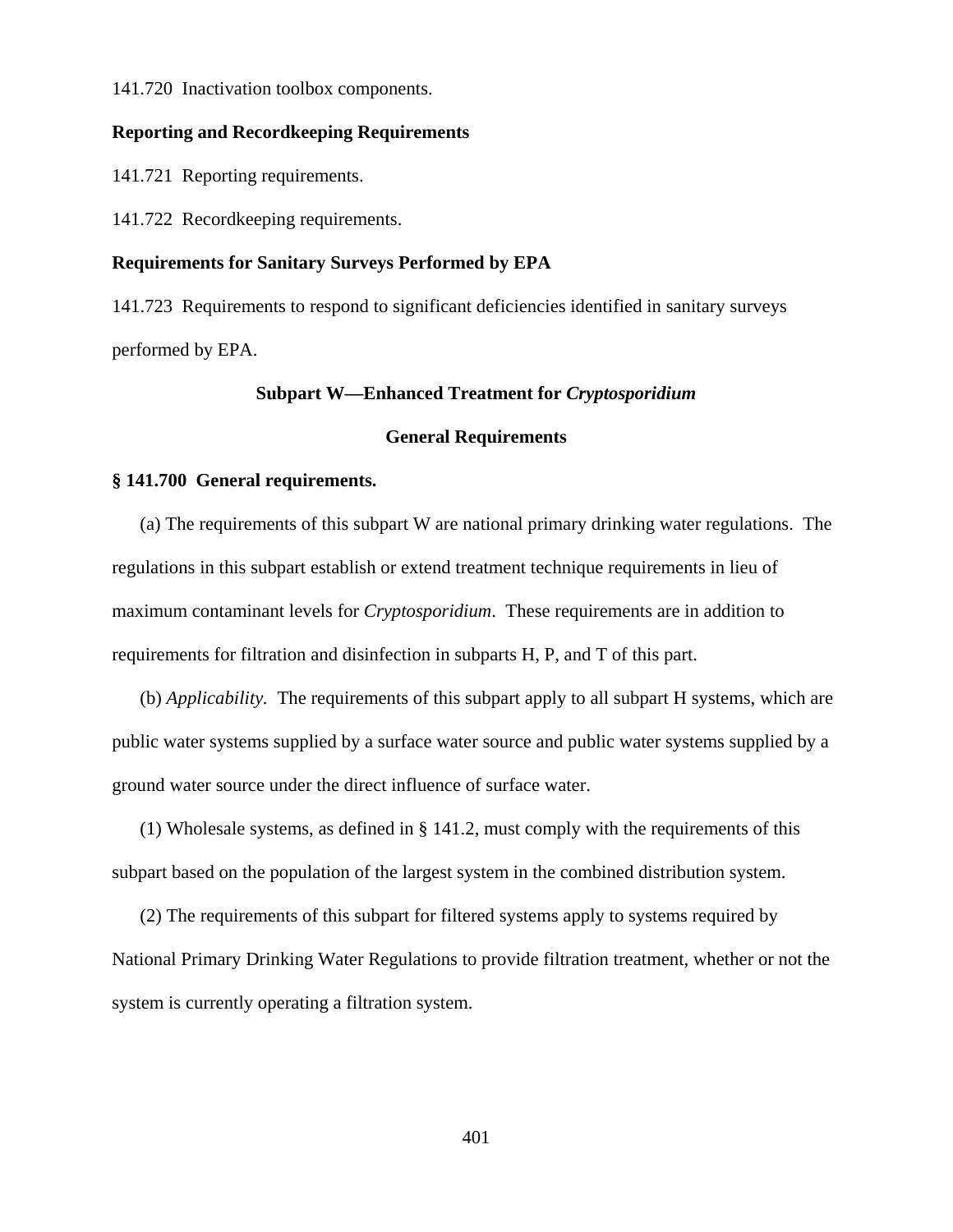(3) The requirements of this subpart for unfiltered systems apply only to unfiltered systems that timely met and continue to meet the filtration avoidance criteria in subparts H, P, and T of this part, as applicable.

(c) *Requirements.* Systems subject to this subpart must comply with the following requirements:

(1) Systems must conduct an initial and a second round of source water monitoring for each plant that treats a surface water or GWUDI source. This monitoring may include sampling for *Cryptosporidium*, *E. coli*, and turbidity as described in § § 141.701 through 141.706, to determine what level, if any, of additional *Cryptosporidium* treatment they must provide.

(2) Systems that plan to make a significant change to their disinfection practice must develop disinfection profiles and calculate disinfection benchmarks, as described in § § 141.708 through 141.709.

(3) Filtered systems must determine their *Cryptosporidium* treatment bin classification as described in § 141.710 and provide additional treatment for *Cryptosporidium*, if required, as described in § 141.711. All unfiltered systems must provide treatment for *Cryptosporidium* as described in § 141.712. Filtered and unfiltered systems must implement *Cryptosporidium* treatment according to the schedule in § 141.713.

(4) Systems with uncovered finished water storage facilities must comply with the requirements to cover the facility or treat the discharge from the facility as described in § 141.714.

(5) Systems required to provide additional treatment for *Cryptosporidium* must implement microbial toolbox options that are designed and operated as described in § § 141.715 through 141.720.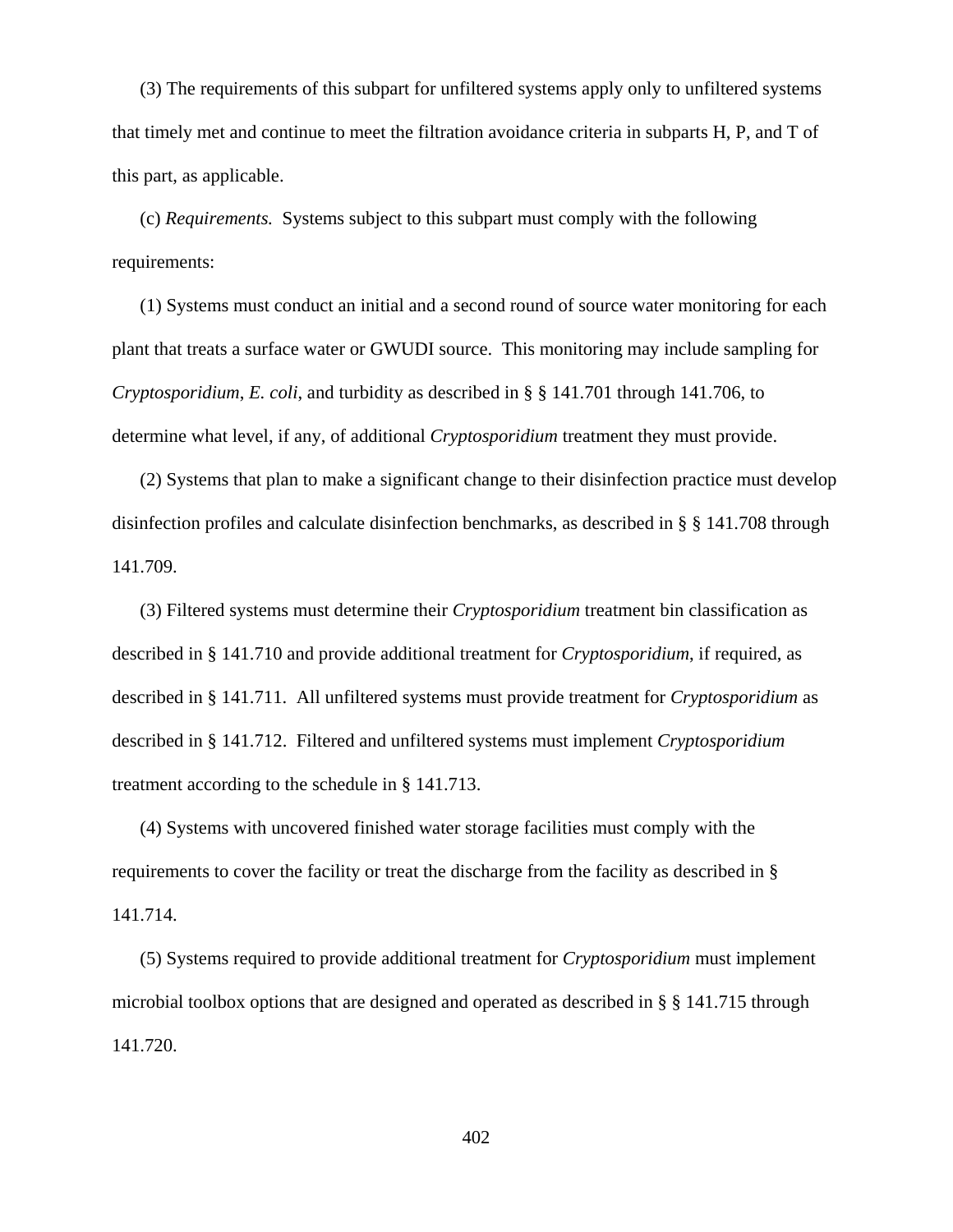(6) Systems must comply with the applicable recordkeeping and reporting requirements described in § § 141.721 through 141.722.

(7) Systems must address significant deficiencies identified in sanitary surveys performed by EPA as described in § 141.723.

#### **Source Water Monitoring Requirements**

#### **§ 141.701 Source water monitoring.**

(a) *Initial round of source water monitoring.* Systems must conduct the following monitoring on the schedule in paragraph (c) of this section unless they meet the monitoring exemption criteria in paragraph (d) of this section.

(1) Filtered systems serving at least 10,000 people must sample their source water for *Cryptosporidium*, *E. coli*, and turbidity at least monthly for 24 months.

(2) Unfiltered systems serving at least 10,000 people must sample their source water for *Cryptosporidium* at least monthly for 24 months.

(3)(i) Filtered systems serving fewer than 10,000 people must sample their source water for *E. coli* at least once every two weeks for 12 months.

(ii) A filtered system serving fewer than 10,000 people may avoid *E. coli* monitoring if the system notifies the State that it will monitor for *Cryptosporidium* as described in paragraph (a)(4) of this section. The system must notify the State no later than 3 months prior to the date the system is otherwise required to start *E. coli* monitoring under § 141.701(c).

(4) Filtered systems serving fewer than 10,000 people must sample their source water for *Cryptosporidium* at least twice per month for 12 months or at least monthly for 24 months if they meet one of the following, based on monitoring conducted under paragraph (a)(3) of this section: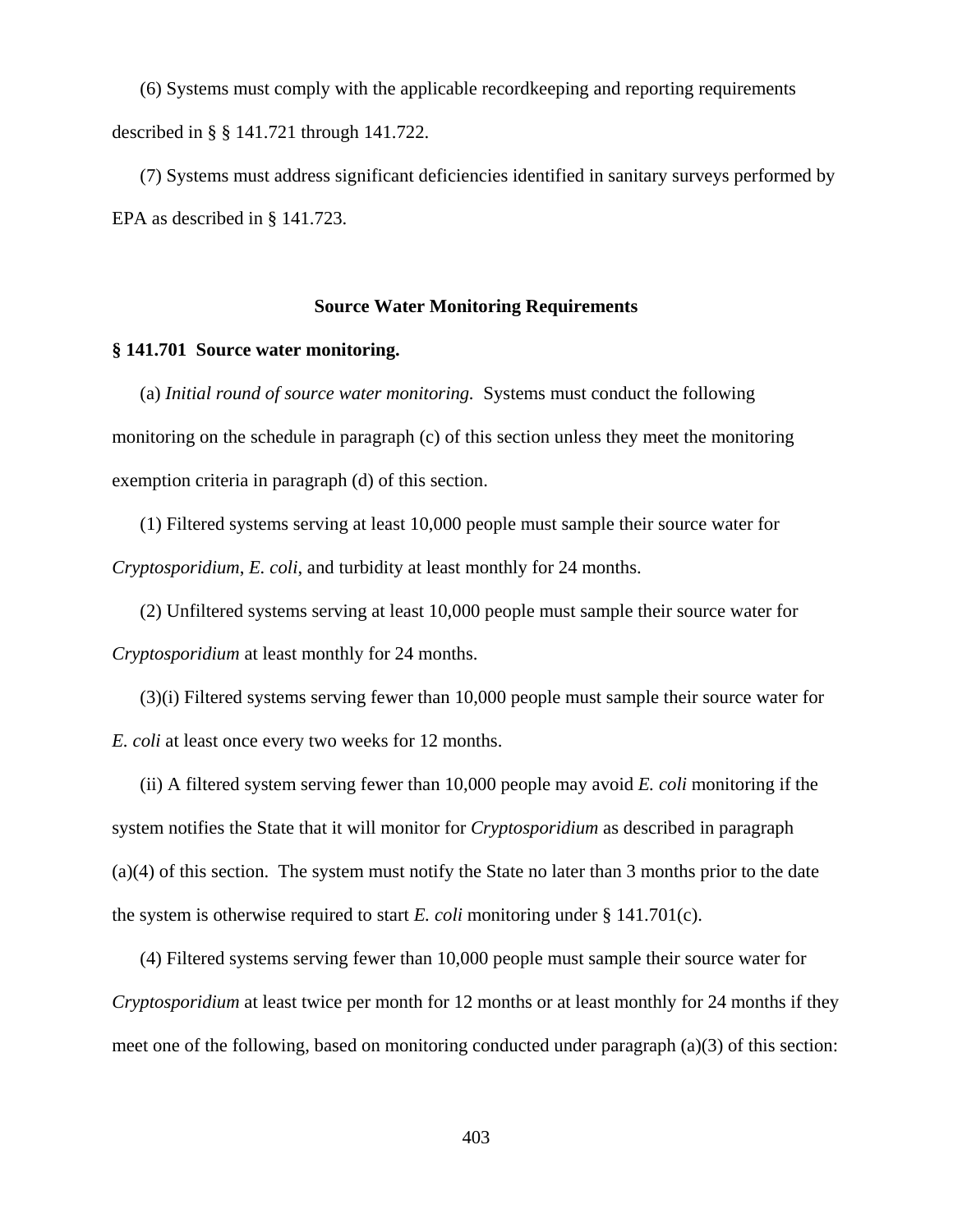(i) For systems using lake/reservoir sources, the annual mean *E. coli* concentration is greater than 10 *E. coli*/100 mL.

(ii) For systems using flowing stream sources, the annual mean *E. coli* concentration is greater than 50 *E. coli*/100 mL.

(iii) The system does not conduct *E. coli* monitoring as described in paragraph (a)(3) of this section.

(iv) Systems using ground water under the direct influence of surface water (GWUDI) must comply with the requirements of paragraph (a)(4) of this section based on the *E. coli* level that applies to the nearest surface water body. If no surface water body is nearby, the system must comply based on the requirements that apply to systems using lake/reservoir sources.

(5) For filtered systems serving fewer than 10,000 people, the State may approve monitoring for an indicator other than *E. coli* under paragraph (a)(3) of this section. The State also may approve an alternative to the *E. coli* concentration in paragraph  $(a)(4)(i)$ ,  $(ii)$  or  $(iv)$  of this section to trigger *Cryptosporidium* monitoring. This approval by the State must be provided to the system in writing and must include the basis for the State's determination that the alternative indicator and/or trigger level will provide a more accurate identification of whether a system will exceed the Bin 1 *Cryptosporidium* level in § 141.710.

(6) Unfiltered systems serving fewer than 10,000 people must sample their source water for *Cryptosporidium* at least twice per month for 12 months or at least monthly for 24 months.

(7) Systems may sample more frequently than required under this section if the sampling frequency is evenly spaced throughout the monitoring period.

(b) *Second round of source water monitoring.* Systems must conduct a second round of source water monitoring that meets the requirements for monitoring parameters, frequency, and duration described in paragraph (a) of this section, unless they meet the monitoring exemption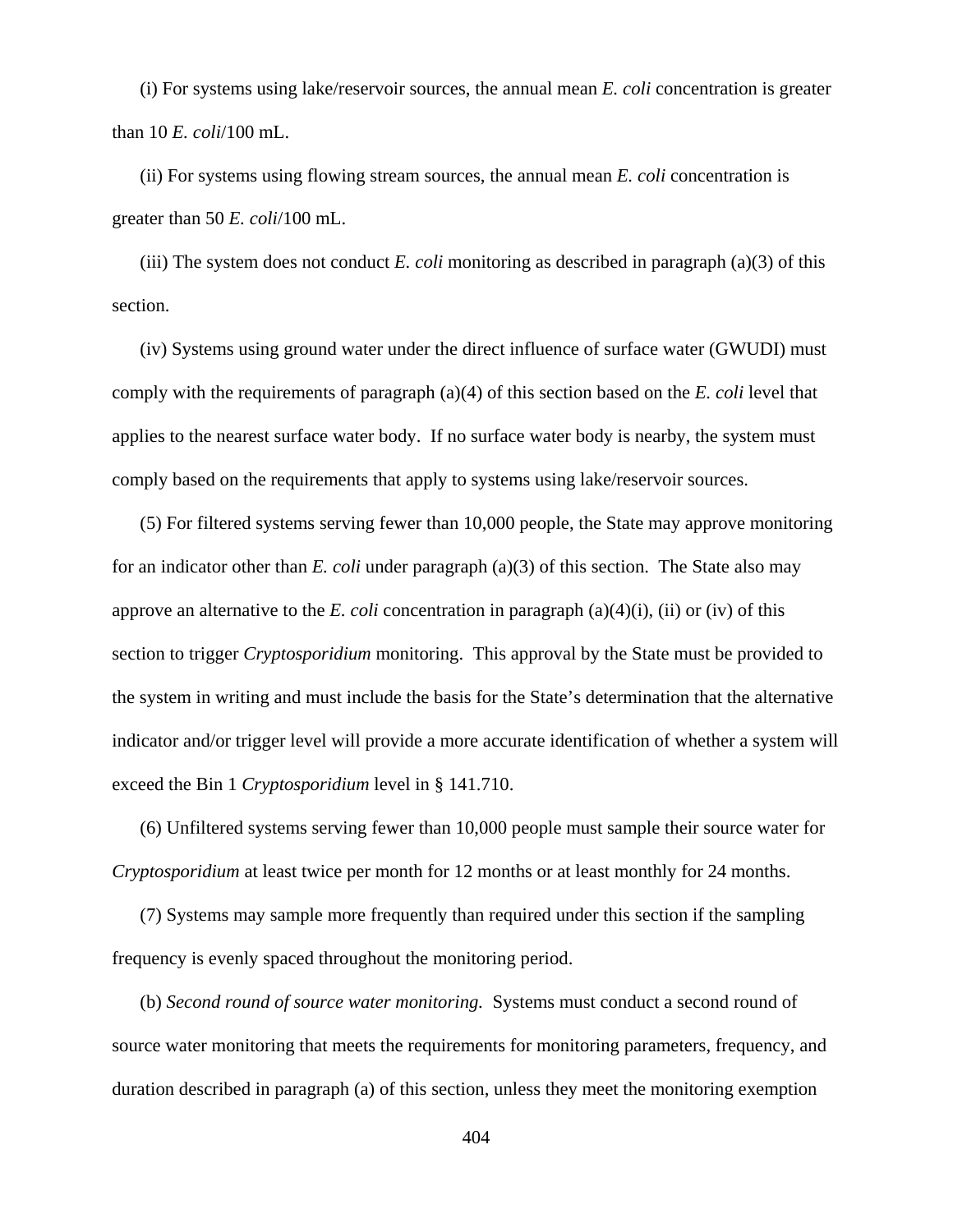criteria in paragraph (d) of this section. Systems must conduct this monitoring on the schedule in paragraph (c) of this section.

(c) *Monitoring schedule*. Systems must begin the monitoring required in paragraphs (a) and (b) of this section no later than the month beginning with the date listed in this table:

| Systems that serve                       | Must begin the first round of    | And must begin the second round of |  |
|------------------------------------------|----------------------------------|------------------------------------|--|
|                                          | source water monitoring no later | source water monitoring no later   |  |
|                                          | than the month beginning         | than the month beginning           |  |
| $(1)$ At least 100,000 people            | (i) October 1, 2006              | (ii) April 1, 2015                 |  |
| $(2)$ From 50,000 to 99,999              | (i) April 1, 2007                | (ii) October 1, 2015               |  |
| people                                   |                                  |                                    |  |
| $(3)$ From 10,000 to 49,999              | (i) April 1, 2008                | (ii) October 1, 2016               |  |
| people                                   |                                  |                                    |  |
| $(4)$ Fewer than 10,000 and              | $(i)$ October 1, 2008            | (ii) October 1, 2017               |  |
| monitor for $E$ . coli <sup>a</sup>      |                                  |                                    |  |
| $(5)$ Fewer than 10,000 and              | $(i)$ April 1, 2010              | (ii) April 1, 2019                 |  |
| monitor for Cryptosporidium <sup>b</sup> |                                  |                                    |  |

**Source Water Monitoring Starting Dates Table**

<sup>a</sup>Applies only to filtered systems

<sup>b</sup>Applies to filtered systems that meet the conditions of paragraph (a)(4) of this section and unfiltered systems.

# (d) *Monitoring avoidance*.

(1) Filtered systems are not required to conduct source water monitoring under this subpart if the system will provide a total of at least 5.5-log of treatment for *Cryptosporidium*, equivalent to meeting the treatment requirements of Bin 4 in § 141.711.

(2) Unfiltered systems are not required to conduct source water monitoring under this subpart if the system will provide a total of at least 3-log *Cryptosporidium* inactivation, equivalent to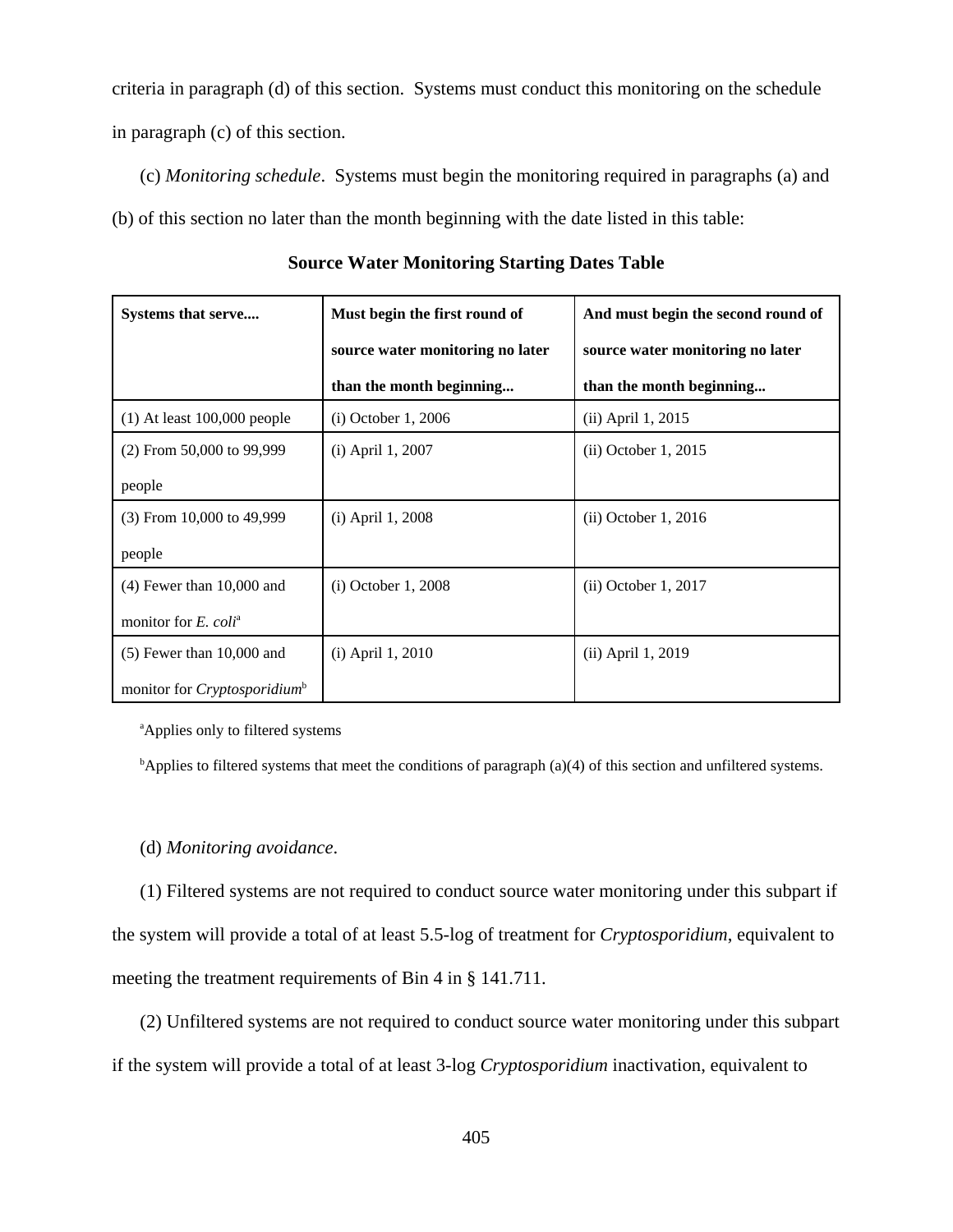meeting the treatment requirements for unfiltered systems with a mean *Cryptosporidium* concentration of greater than 0.01 oocysts/L in § 141.712.

(3) If a system chooses to provide the level of treatment in paragraph  $(d)(1)$  or (2) of this section, as applicable, rather than start source water monitoring, the system must notify the State in writing no later than the date the system is otherwise required to submit a sampling schedule for monitoring under § 141.702. Alternatively, a system may choose to stop sampling at any point after it has initiated monitoring if it notifies the State in writing that it will provide this level of treatment. Systems must install and operate technologies to provide this level of treatment by the applicable treatment compliance date in § 141.713.

(e) *Plants operating only part of the year*. Systems with subpart H plants that operate for only part of the year must conduct source water monitoring in accordance with this subpart, but with the following modifications:

(1) Systems must sample their source water only during the months that the plant operates unless the State specifies another monitoring period based on plant operating practices.

(2) Systems with plants that operate less than six months per year and that monitor for *Cryptosporidium* must collect at least six *Cryptosporidium* samples per year during each of two years of monitoring. Samples must be evenly spaced throughout the period the plant operates.

(f)(1) *New sources*. A system that begins using a new source of surface water or GWUDI after the system is required to begin monitoring under paragraph (c) of this section must monitor the new source on a schedule the State approves. Source water monitoring must meet the requirements of this subpart. The system must also meet the bin classification and *Cryptosporidium* treatment requirements of § § 141.710 and 141.711 or § 141.712, as applicable, for the new source on a schedule the State approves.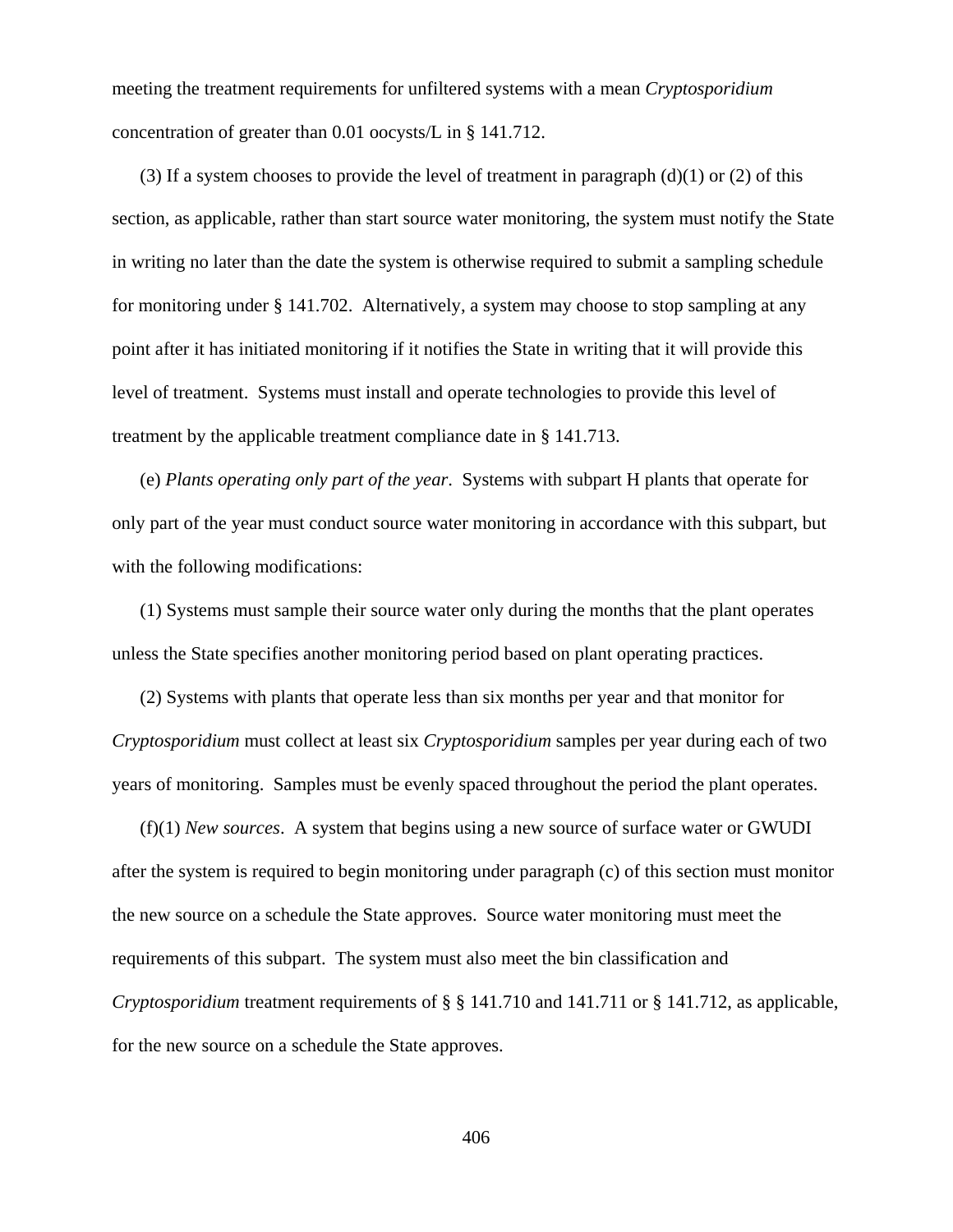(2) The requirements of § 141.701(f) apply to subpart H systems that begin operation after the monitoring start date applicable to the system's size under paragraph (c) of this section.

(3) The system must begin a second round of source water monitoring no later than 6 years following initial bin classification under § 141.710 or determination of the mean *Cryptosporidium* level under § 141.712, as applicable.

(g) Failure to collect any source water sample required under this section in accordance with the sampling schedule, sampling location, analytical method, approved laboratory, and reporting requirements of § § 141.702 through 141.706 is a monitoring violation.

(h) *Grandfathering monitoring data*. Systems may use (grandfather) monitoring data collected prior to the applicable monitoring start date in paragraph (c) of this section to meet the initial source water monitoring requirements in paragraph (a) of this section. Grandfathered data may substitute for an equivalent number of months at the end of the monitoring period. All data submitted under this paragraph must meet the requirements in § 141.707.

#### **§ 141.702 Sampling schedules.**

(a) Systems required to conduct source water monitoring under § 141.701 must submit a sampling schedule that specifies the calendar dates when the system will collect each required sample.

(1) Systems must submit sampling schedules no later than 3 months prior to the applicable date listed in § 141.701(c) for each round of required monitoring.

(2)(i) Systems serving at least 10,000 people must submit their sampling schedule for the initial round of source water monitoring under § 141.701(a) to EPA electronically at https://intranet.epa.gov/lt2/.

(ii) If a system is unable to submit the sampling schedule electronically, the system may use an alternative approach for submitting the sampling schedule that EPA approves.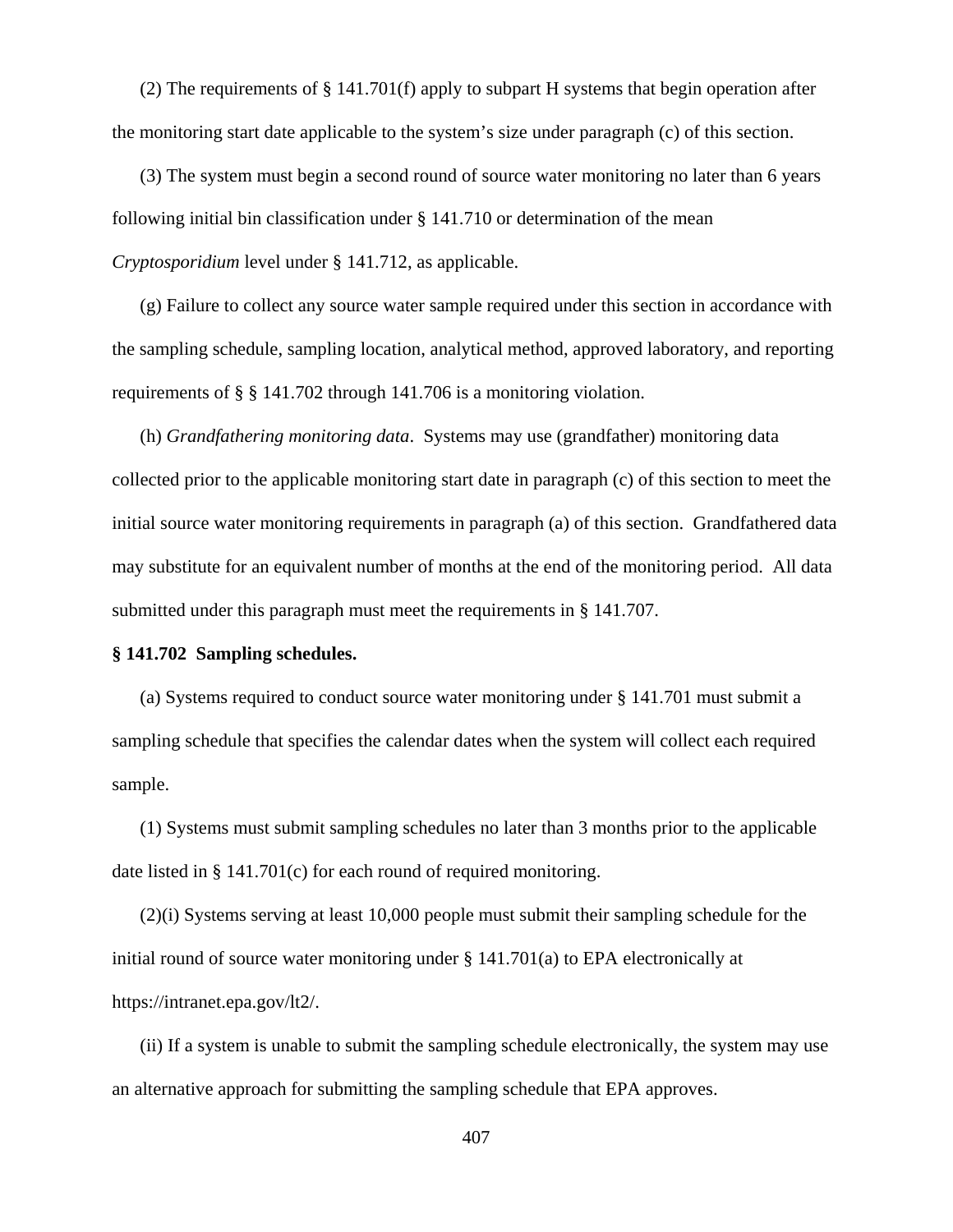(3) Systems serving fewer than 10,000 people must submit their sampling schedules for the initial round of source water monitoring § 141.701(a) to the State.

(4) Systems must submit sampling schedules for the second round of source water monitoring § 141.701(b) to the State.

(5) If EPA or the State does not respond to a system regarding its sampling schedule, the system must sample at the reported schedule.

(b) Systems must collect samples within two days before or two days after the dates indicated in their sampling schedule (i.e., within a five-day period around the schedule date) unless one of the conditions of paragraph  $(b)(1)$  or  $(2)$  of this section applies.

(1) If an extreme condition or situation exists that may pose danger to the sample collector, or that cannot be avoided and causes the system to be unable to sample in the scheduled five-day period, the system must sample as close to the scheduled date as is feasible unless the State approves an alternative sampling date. The system must submit an explanation for the delayed sampling date to the State concurrent with the shipment of the sample to the laboratory.

(2)(i) If a system is unable to report a valid analytical result for a scheduled sampling date due to equipment failure, loss of or damage to the sample, failure to comply with the analytical method requirements, including the quality control requirements in § 141.704, or the failure of an approved laboratory to analyze the sample, then the system must collect a replacement sample.

(ii) The system must collect the replacement sample not later than 21 days after receiving information that an analytical result cannot be reported for the scheduled date unless the system demonstrates that collecting a replacement sample within this time frame is not feasible or the State approves an alternative resampling date. The system must submit an explanation for the delayed sampling date to the State concurrent with the shipment of the sample to the laboratory.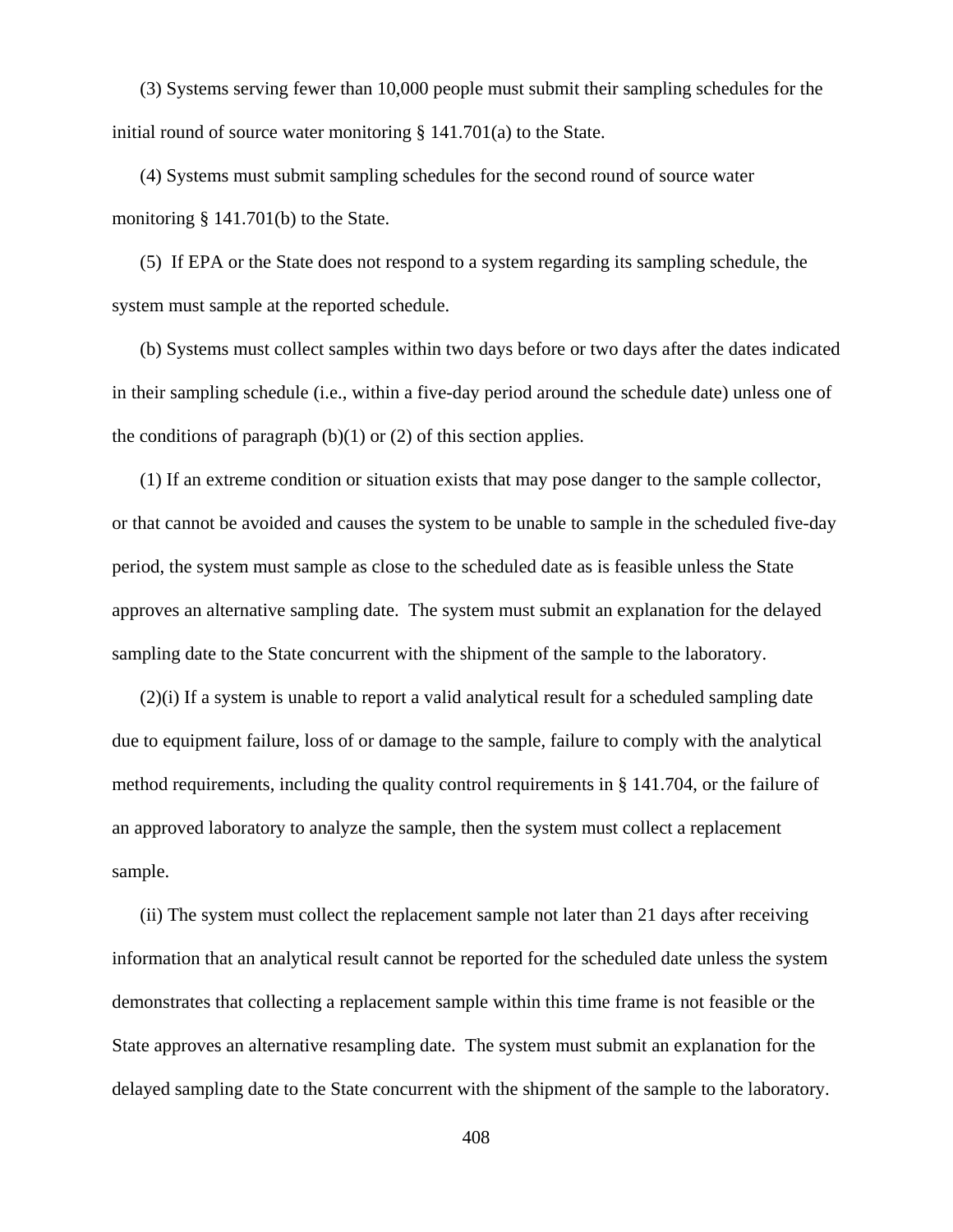(c) Systems that fail to meet the criteria of paragraph (b) of this section for any source water sample required under § 141.701 must revise their sampling schedules to add dates for collecting all missed samples. Systems must submit the revised schedule to the State for approval prior to when the system begins collecting the missed samples.

#### **§ 141.703 Sampling locations.**

(a) Systems required to conduct source water monitoring under § 141.701 must collect samples for each plant that treats a surface water or GWUDI source. Where multiple plants draw water from the same influent, such as the same pipe or intake, the State may approve one set of monitoring results to be used to satisfy the requirements of § 141.701 for all plants.

(b)(1) Systems must collect source water samples prior to chemical treatment, such as coagulants, oxidants and disinfectants, unless the system meets the condition of paragraph (b)(2) of this section.

(2) The State may approve a system to collect a source water sample after chemical treatment. To grant this approval, the State must determine that collecting a sample prior to chemical treatment is not feasible for the system and that the chemical treatment is unlikely to have a significant adverse effect on the analysis of the sample.

(c) Systems that recycle filter backwash water must collect source water samples prior to the point of filter backwash water addition.

 (d) *Bank filtration*. (1) Systems that receive *Cryptosporidium* treatment credit for bank filtration under § 141.173(b) or § 141.552(a), as applicable, must collect source water samples in the surface water prior to bank filtration.

(2) Systems that use bank filtration as pretreatment to a filtration plant must collect source water samples from the well (i.e., after bank filtration). Use of bank filtration during monitoring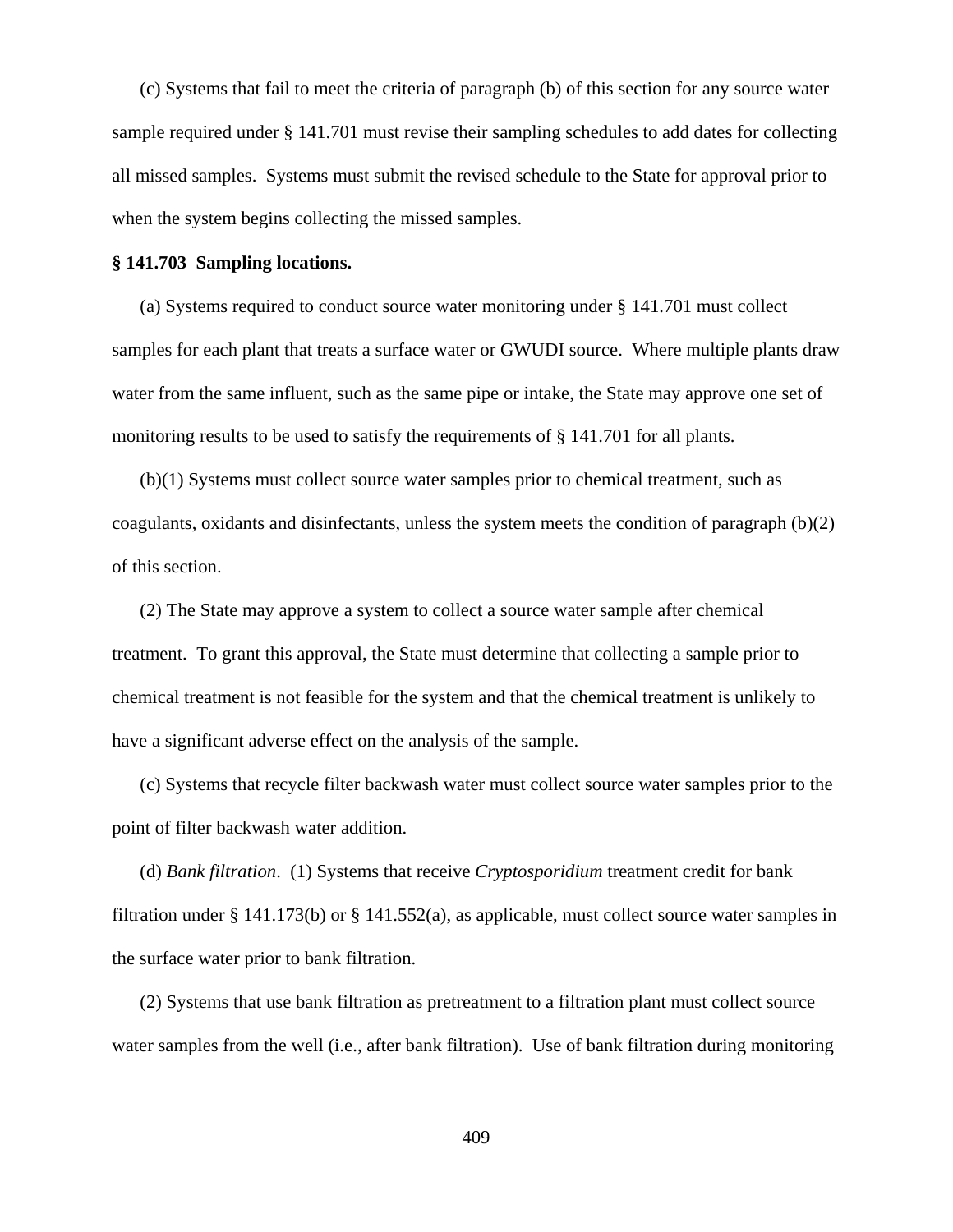must be consistent with routine operational practice. Systems collecting samples after a bank filtration process may not receive treatment credit for the bank filtration under § 141.717(c).

(e) *Multiple sources*. Systems with plants that use multiple water sources, including multiple surface water sources and blended surface water and ground water sources, must collect samples as specified in paragraph  $(f)(1)$  or  $(2)$  of this section. The use of multiple sources during monitoring must be consistent with routine operational practice.

(1) If a sampling tap is available where the sources are combined prior to treatment, systems must collect samples from the tap.

(2) If a sampling tap where the sources are combined prior to treatment is not available, systems must collect samples at each source near the intake on the same day and must follow either paragraph  $(f)(2)(i)$  or  $(ii)$  of this section for sample analysis.

(i) Systems may composite samples from each source into one sample prior to analysis. The volume of sample from each source must be weighted according to the proportion of the source in the total plant flow at the time the sample is collected.

(ii) Systems may analyze samples from each source separately and calculate a weighted average of the analysis results for each sampling date. The weighted average must be calculated by multiplying the analysis result for each source by the fraction the source contributed to total plant flow at the time the sample was collected and then summing these values.

(f) *Additional Requirements.* Systems must submit a description of their sampling location(s) to the State at the same time as the sampling schedule required under § 141.702. This description must address the position of the sampling location in relation to the system's water source(s) and treatment processes, including pretreatment, points of chemical treatment, and filter backwash recycle. If the State does not respond to a system regarding sampling location(s), the system must sample at the reported location(s).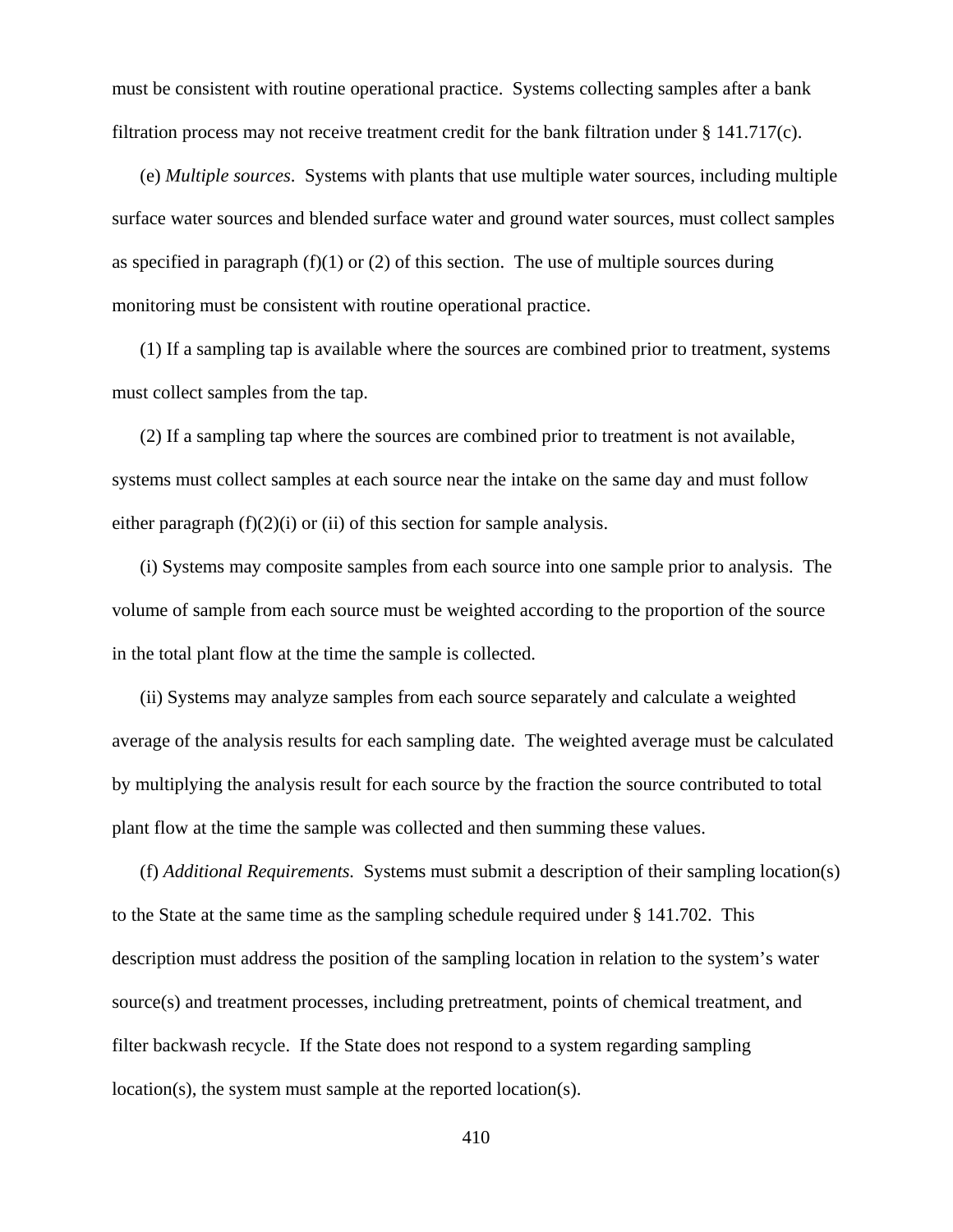#### **§ 141.704 Analytical methods.**

(a) *Cryptosporidium*. Systems must analyze for *Cryptosporidium* using *Method 1623:*

*Cryptosporidium and Giardia in Water by Filtration/IMS/FA*, 2005, United States Environmental Protection Agency, EPA-815-R-05-002 or *Method 1622: Cryptosporidium in Water by Filtration/IMS/FA*, 2005, United States Environmental Protection Agency, EPA-815- R-05-001, which are incorporated by reference. The Director of the Federal Register approves this incorporation by reference in accordance with 5 U.S.C. 552(a) and 1 CFR part 51. You may obtain a copy of these methods on-line from www.epa.gov/safewater/disinfection/lt2 or from the United States Environmental Protection Agency, Office of Ground Water and Drinking Water, 1201 Constitution Ave., NW, Washington, DC 20460 (Telephone: 800-426-4791). You may inspect a copy at the Water Docket in the EPA Docket Center, 1301 Constitution Ave., NW, Washington, DC, (Telephone: 202-566-2426) or at the National Archives and Records Administration (NARA). For information on the availability of this material at NARA, call 202–741–6030, or go to:

### *http://www.archives.gov/federal*\_*register/code*\_*of*\_*federal*\_*regulations/ibr*\_*locations.html.*

(1) Systems must analyze at least a 10 L sample or a packed pellet volume of at least 2 mL as generated by the methods listed in paragraph (a) of this section. Systems unable to process a 10 L sample must analyze as much sample volume as can be filtered by two filters approved by EPA for the methods listed in paragraph (a) of this section, up to a packed pellet volume of at least 2 mL.

(2)(i) Matrix spike (MS) samples, as required by the methods in paragraph (a) of this section, must be spiked and filtered by a laboratory approved for *Cryptosporidium* analysis under § 141.705.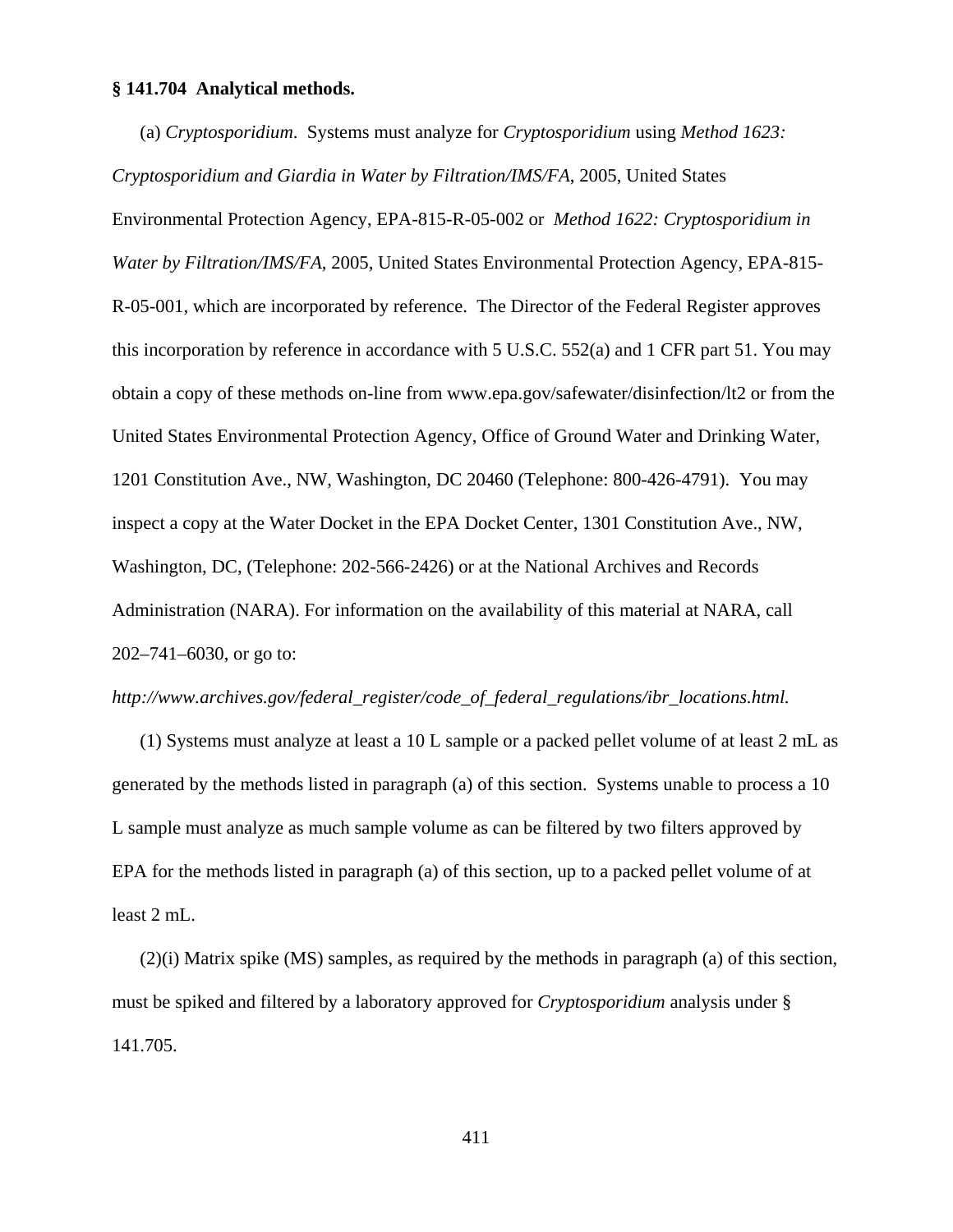(ii) If the volume of the MS sample is greater than 10 L, the system may filter all but 10 L of the MS sample in the field, and ship the filtered sample and the remaining 10 L of source water to the laboratory. In this case, the laboratory must spike the remaining 10 L of water and filter it through the filter used to collect the balance of the sample in the field.

(3) Flow cytometer-counted spiking suspensions must be used for MS samples and ongoing precision and recovery (OPR) samples.

(b) *E. coli*. Systems must use methods for enumeration of *E. coli* in source water approved in  $\S$  136.3(a) of this title.

(1) The time from sample collection to initiation of analysis may not exceed 30 hours unless the system meets the condition of paragraph (b)(2) of this section.

(2) The State may approve on a case-by-case basis the holding of an *E. coli* sample for up to 48 hours between sample collection and initiation of analysis if the State determines that analyzing an *E. coli* sample within 30 hours is not feasible. *E. coli* samples held between 30 to 48 hours must be analyzed by the Colilert reagent version of Standard Method 9223B as listed in § 136.3(a) of this title.

(3) Systems must maintain samples between  $0^{\circ}$ C and  $10^{\circ}$ C during storage and transit to the laboratory.

(c) *Turbidity*. Systems must use methods for turbidity measurement approved in § 141.74(a)(1).

#### **§ 141.705 Approved laboratories**.

(a) *Cryptosporidium*. Systems must have *Cryptosporidium* samples analyzed by a laboratory that is approved under EPA's Laboratory Quality Assurance Evaluation Program for Analysis of *Cryptosporidium* in Water or a laboratory that has been certified for *Cryptosporidium* analysis by an equivalent State laboratory certification program.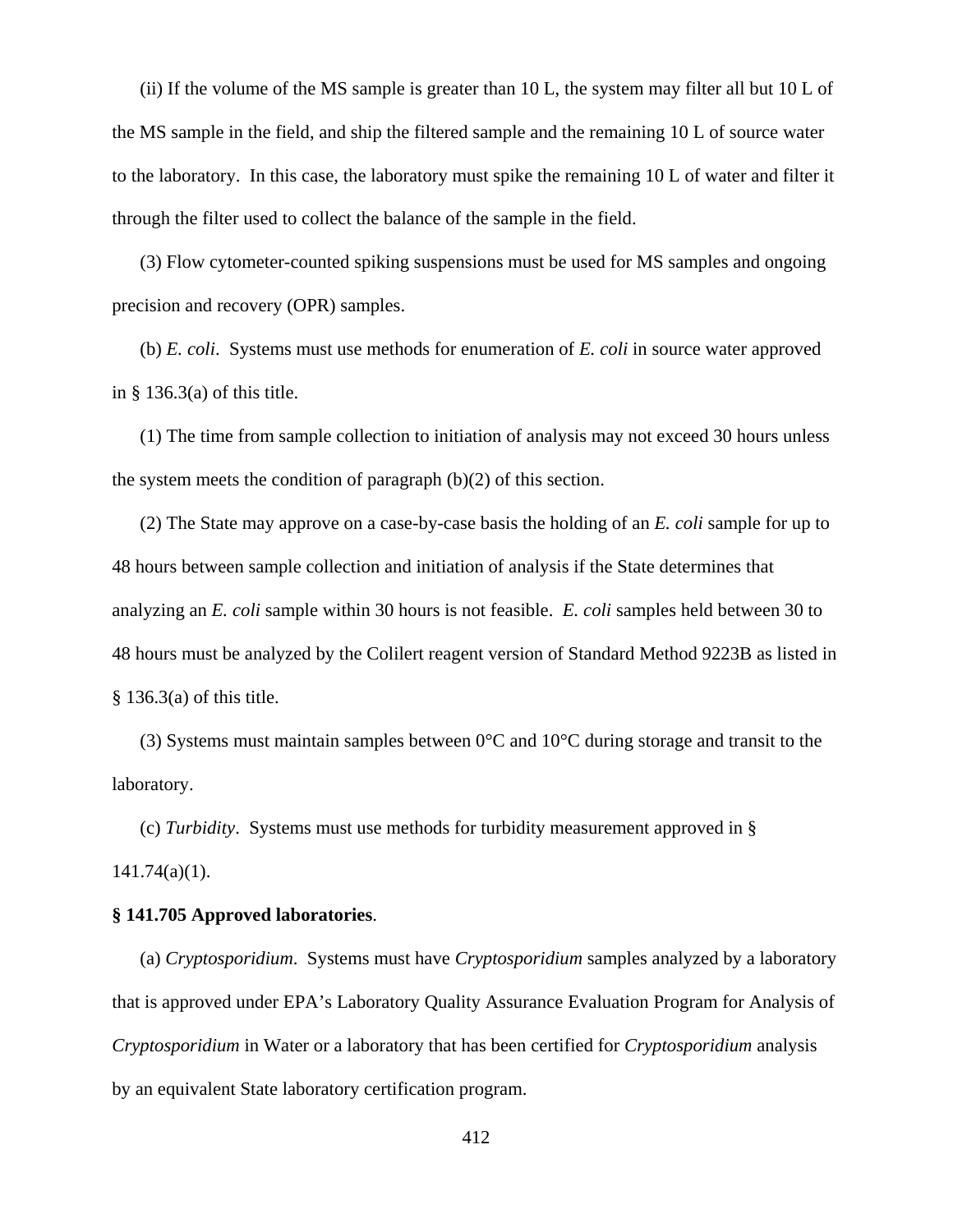(b) *E. coli*. Any laboratory certified by the EPA, the National Environmental Laboratory Accreditation Conference or the State for total coliform or fecal coliform analysis under § 141.74 is approved for *E. coli* analysis under this subpart when the laboratory uses the same technique for *E. coli* that the laboratory uses for § 141.74.

(c) *Turbidity*. Measurements of turbidity must be made by a party approved by the State.

#### **§ 141.706 Reporting source water monitoring results.**

(a) Systems must report results from the source water monitoring required under § 141.701 no later than 10 days after the end of the first month following the month when the sample is collected.

(b)(1) All systems serving at least 10,000 people must report the results from the initial source water monitoring required under § 141.701(a) to EPA electronically at https://intranet.epa.gov/lt2/.

(2) If a system is unable to report monitoring results electronically, the system may use an alternative approach for reporting monitoring results that EPA approves.

(c) Systems serving fewer than 10,000 people must report results from the initial source water monitoring required under § 141.701(a) to the State.

(d) All systems must report results from the second round of source water monitoring required under § 141.701(b) to the State.

(e) Systems must report the applicable information in paragraphs (e)(1) and (2) of this section for the source water monitoring required under § 141.701.

(1) Systems must report the following data elements for each *Cryptosporidium* analysis:

| Data element                           |
|----------------------------------------|
| 1. PWS ID                              |
| 2. Facility ID                         |
| 3. Sample collection date              |
| 4. Sample type (field or matrix spike) |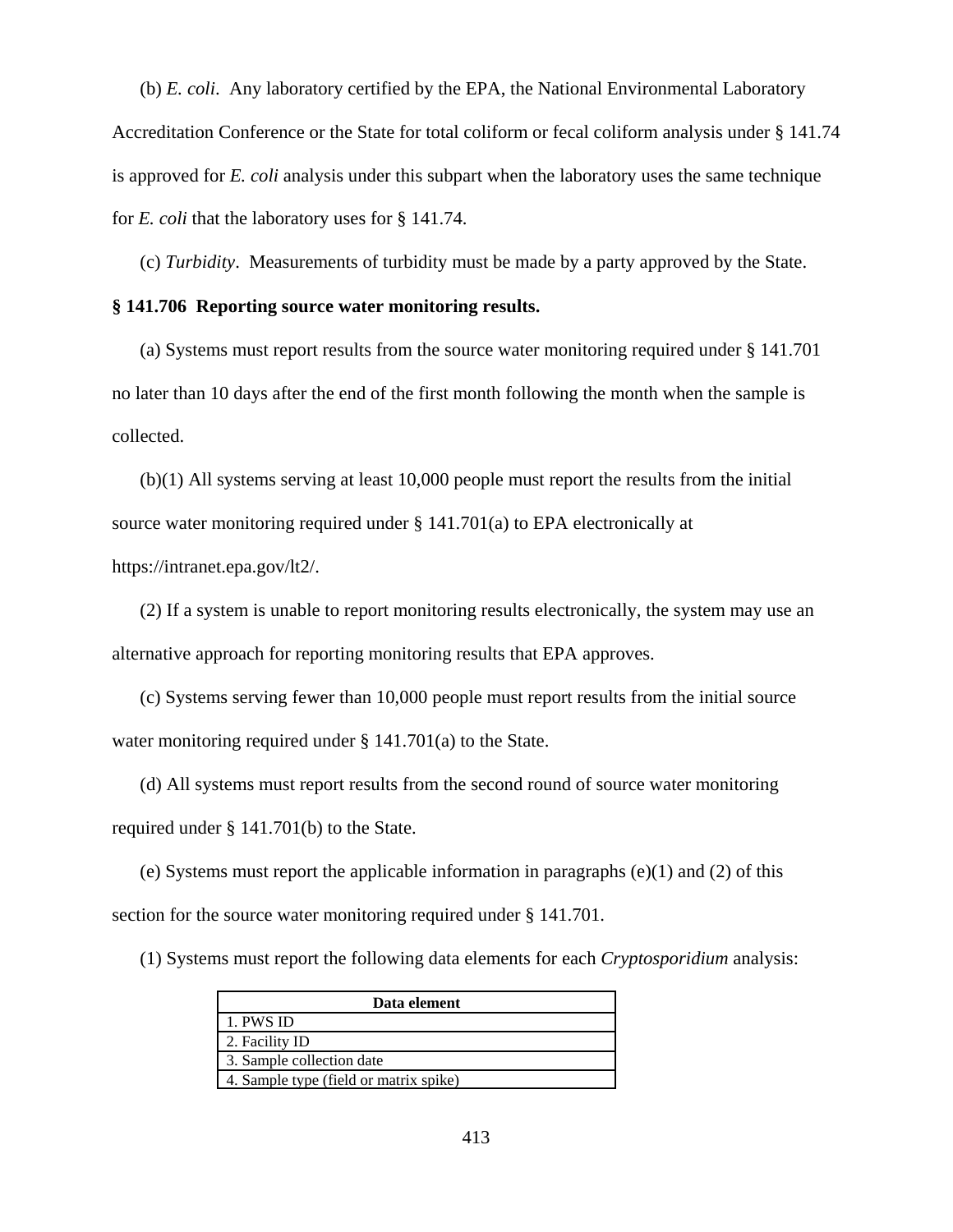(i) For matrix spike samples, systems must also report the sample volume spiked and estimated number of oocysts spiked. These data are not required for field samples.

(ii) For samples in which less than 10 L is filtered or less than 100% of the sample volume is examined, systems must also report the number of filters used and the packed pellet volume.

(iii) For samples in which less than 100% of sample volume is examined, systems must also report the volume of resuspended concentrate and volume of this resuspension processed through immunomagnetic separation.

(2) Systems must report the following data elements for each *E. coli* analysis:

| Data element                                           |  |  |
|--------------------------------------------------------|--|--|
| 1. PWS ID                                              |  |  |
| 2. Facility ID                                         |  |  |
| 3. Sample collection date                              |  |  |
| 4. Analytical method number                            |  |  |
| 5. Method type                                         |  |  |
| 6. Source type (flowing stream, lake/reservoir, GWUDI) |  |  |
| 7. E. coli/100 mL                                      |  |  |
| 8. Turbidity <sup>a</sup>                              |  |  |

<sup>a</sup>Systems serving fewer than 10,000 people that are not required to monitor for turbidity under § 141.701 are not required to report turbidity with their *E. coli* results.

#### **§ 141.707 Grandfathering previously collected data.**

(a)(1) Systems may comply with the initial source water monitoring requirements of  $\S$ 

141.701(a) by grandfathering sample results collected before the system is required to begin

monitoring (i.e., previously collected data). To be grandfathered, the sample results and analysis

must meet the criteria in this section and the State must approve.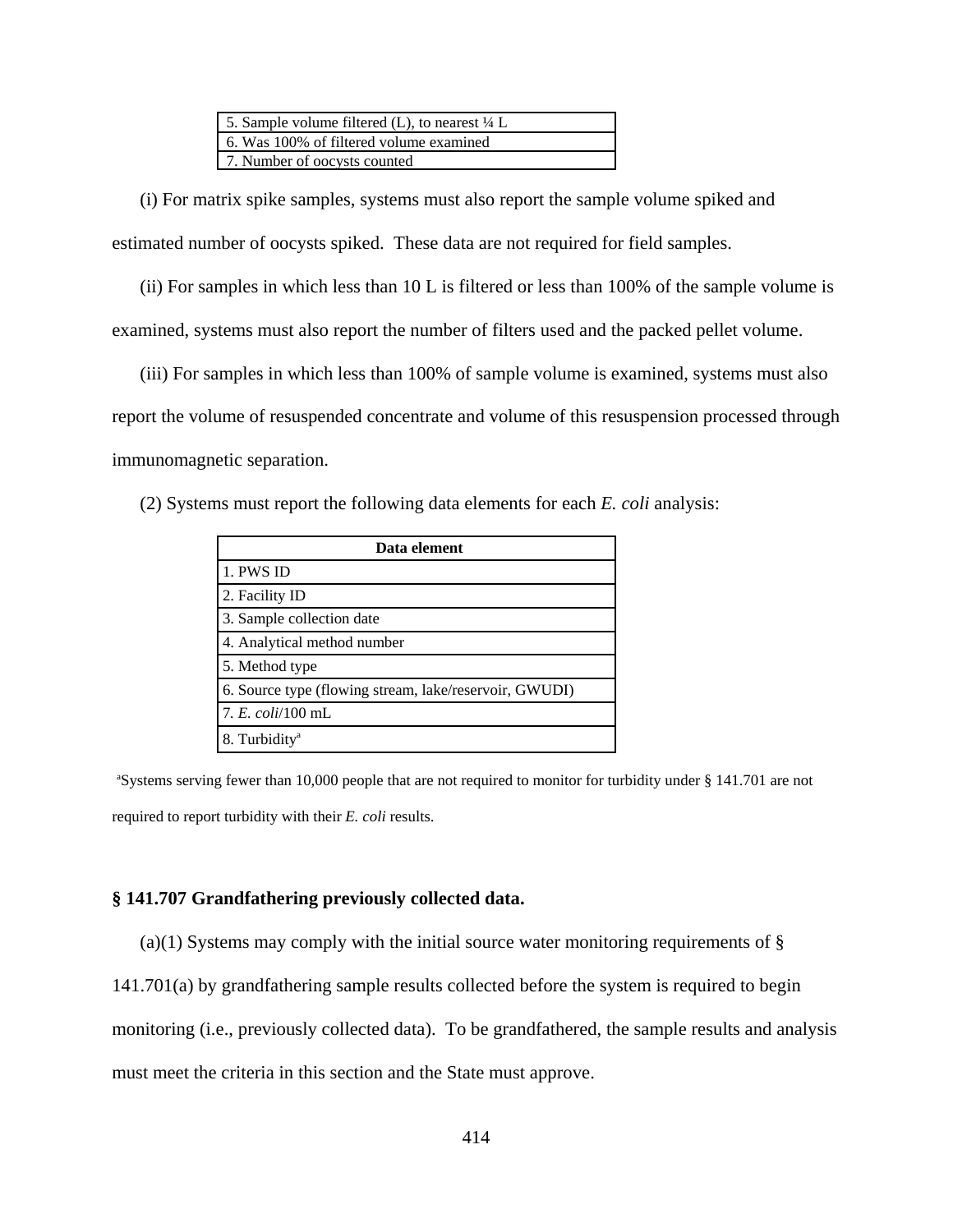(2) A filtered system may grandfather *Cryptosporidium* samples to meet the requirements of § 141.701(a) when the system does not have corresponding *E. coli* and turbidity samples. A system that grandfathers *Cryptosporidium* samples without *E. coli* and turbidity samples is not required to collect *E. coli* and turbidity samples when the system completes the requirements for *Cryptosporidium* monitoring under § 141.701(a).

(b) *E. coli sample analysis.* The analysis of *E. coli* samples must meet the analytical method and approved laboratory requirements of § § 141.704 through 141.705.

(c) *Cryptosporidium sample analysis.* The analysis of *Cryptosporidium* samples must meet the criteria in this paragraph.

(1) Laboratories analyzed *Cryptosporidium* samples using one of the analytical methods in paragraphs  $(c)(1)(i)$  through  $(vi)$  of this section, which are incorporated by reference. The Director of the Federal Register approves this incorporation by reference in accordance with 5 U.S.C. 552(a) and 1 CFR part 51. You may obtain a copy of these methods on-line from the United States Environmental Protection Agency, Office of Ground Water and Drinking Water, 1201 Constitution Ave, NW, Washington, DC 20460 (Telephone: 800-426-4791). You may inspect a copy at the Water Docket in the EPA Docket Center, 1301 Constitution Ave., NW, Washington, DC, (Telephone: 202-566-2426) or at the National Archives and Records Administration (NARA). For information on the availability of this material at NARA, call 202–741–6030, or go to:

*http://www.archives.gov/federal*\_*register/code*\_*of*\_*federal*\_*regulations/ibr*\_*locations.html.*.

(i) *Method 1623: Cryptosporidium and Giardia in Water by Filtration/IMS/FA*, 2005, United States Environmental Protection Agency, EPA-815-R-05-002.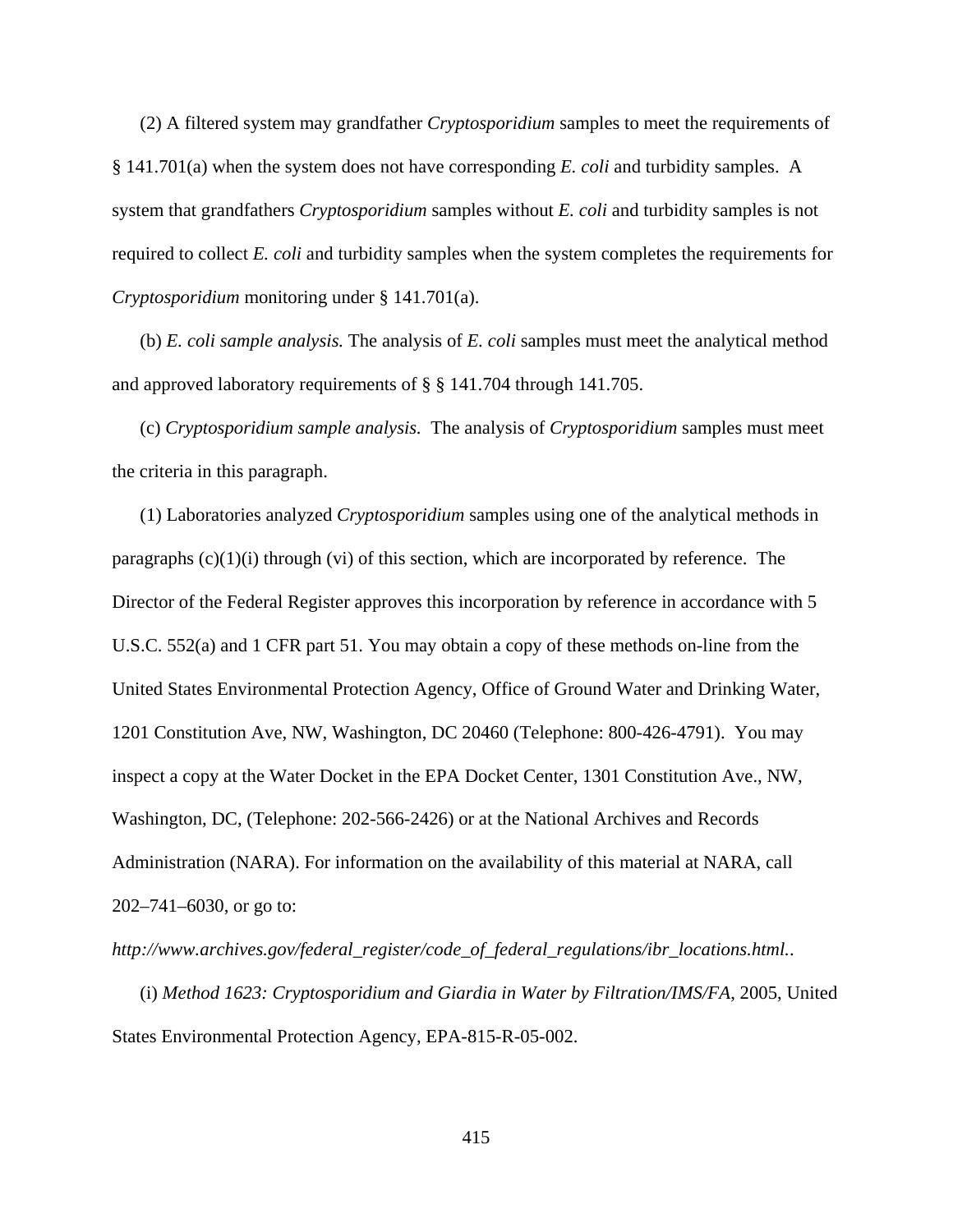(ii) *Method 1622: Cryptosporidium in Water by Filtration/IMS/FA*, 2005, United States Environmental Protection Agency, EPA-815-R-05-001.

(iii) *Method 1623: Cryptosporidium and Giardia in Water by Filtration/IMS/FA*, 2001, United States Environmental Protection Agency, EPA-821-R-01-025.

(iv) *Method 1622: Cryptosporidium in Water by Filtration/IMS/FA*, 2001, United States Environmental Protection Agency, EPA-821-R-01-026.

(v) *Method* 1623: *Cryptosporidium and Giardia in Water by Filtration/IMS/FA*, 1999, United States Environmental Protection Agency, EPA-821-R-99-006.

(vi) *Method 1622: Cryptosporidium in Water by Filtration/IMS/FA*, 1999, United States Environmental Protection Agency, EPA-821-R-99-001.

(2) For each *Cryptosporidium* sample, the laboratory analyzed at least 10 L of sample or at least 2 mL of packed pellet or as much volume as could be filtered by 2 filters that EPA approved for the methods listed in paragraph  $(c)(1)$  of this section.

(d) *Sampling location.* The sampling location must meet the conditions in § 141.703.

(e) *Sampling frequency. Cryptosporidium* samples were collected no less frequently than each calendar month on a regular schedule, beginning no earlier than January 1999. Sample collection intervals may vary for the conditions specified in  $\S$  141.702(b)(1) and (2) if the system provides documentation of the condition when reporting monitoring results.

(1) The State may approve grandfathering of previously collected data where there are time gaps in the sampling frequency if the system conducts additional monitoring the State specifies to ensure that the data used to comply with the initial source water monitoring requirements of § 141.701(a) are seasonally representative and unbiased.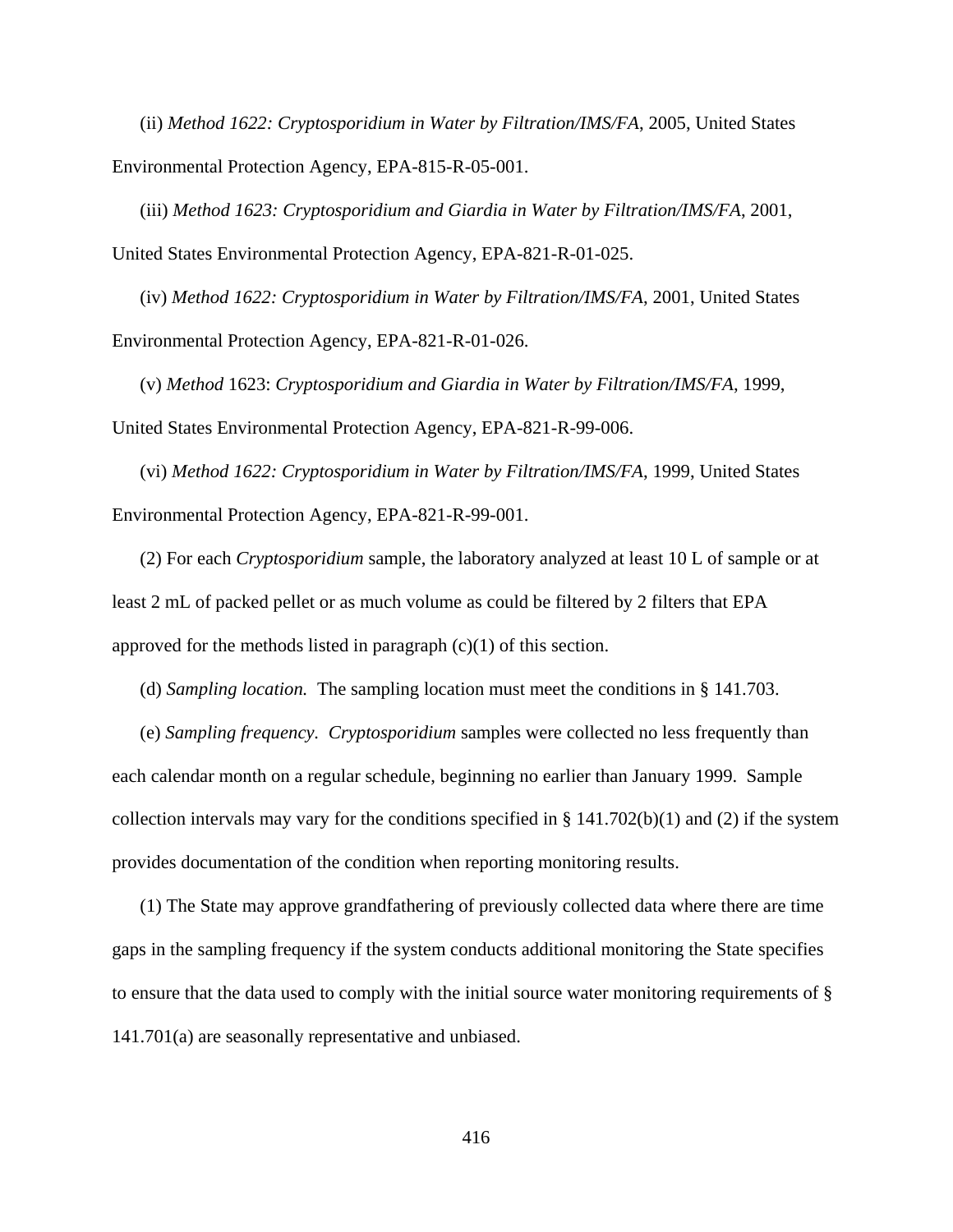(2) Systems may grandfather previously collected data where the sampling frequency within each month varied. If the *Cryptosporidium* sampling frequency varied, systems must follow the monthly averaging procedure in § 141.710(b)(5) or § 141.712(a)(3), as applicable, when calculating the bin classification for filtered systems or the mean *Cryptosporidium* concentration for unfiltered systems.

(f) *Reporting monitoring results for grandfathering.* Systems that request to grandfather previously collected monitoring results must report the following information by the applicable dates listed in this paragraph. Systems serving at least 10,000 people must report this information to EPA unless the State approves reporting to the State rather than EPA. Systems serving fewer than 10,000 people must report this information to the State.

(1) Systems must report that they intend to submit previously collected monitoring results for grandfathering. This report must specify the number of previously collected results the system will submit, the dates of the first and last sample, and whether a system will conduct additional source water monitoring to meet the requirements of  $\S$  141.701(a). Systems must report this information no later than the date the sampling schedule under § 141.702 is required.

(2) Systems must report previously collected monitoring results for grandfathering, along with the associated documentation listed in paragraphs  $(f)(2)(i)$  through (iv) of this section, no later than two months after the applicable date listed in § 141.701(c).

(i) For each sample result, systems must report the applicable data elements in § 141.706.

(ii) Systems must certify that the reported monitoring results include all results the system generated during the time period beginning with the first reported result and ending with the final reported result. This applies to samples that were collected from the sampling location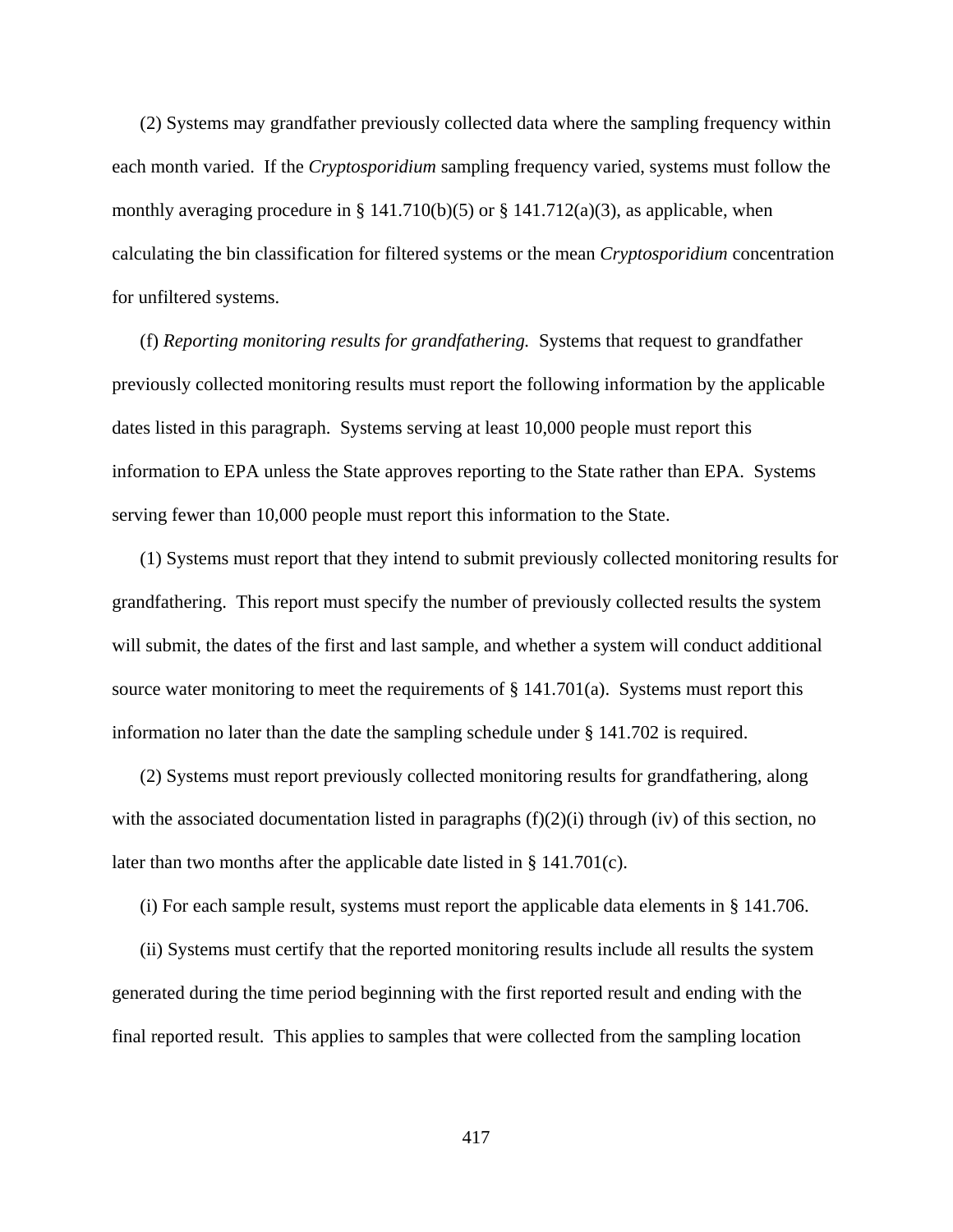specified for source water monitoring under this subpart, not spiked, and analyzed using the laboratory's routine process for the analytical methods listed in this section.

(iii) Systems must certify that the samples were representative of a plant's source water(s) and the source water(s) have not changed. Systems must report a description of the sampling location(s), which must address the position of the sampling location in relation to the system's water source(s) and treatment processes, including points of chemical addition and filter backwash recycle.

(iv) For *Cryptosporidium* samples, the laboratory or laboratories that analyzed the samples must provide a letter certifying that the quality control criteria specified in the methods listed in paragraph (c)(1) of this section were met for each sample batch associated with the reported results. Alternatively, the laboratory may provide bench sheets and sample examination report forms for each field, matrix spike, IPR, OPR, and method blank sample associated with the reported results.

(g) If the State determines that a previously collected data set submitted for grandfathering was generated during source water conditions that were not normal for the system, such as a drought, the State may disapprove the data. Alternatively, the State may approve the previously collected data if the system reports additional source water monitoring data, as determined by the State, to ensure that the data set used under § 141.710 or § 141.712 represents average source water conditions for the system.

(h) If a system submits previously collected data that fully meet the number of samples required for initial source water monitoring under  $\S 141.701(a)$  and some of the data are rejected due to not meeting the requirements of this section, systems must conduct additional monitoring to replace rejected data on a schedule the State approves. Systems are not required to begin this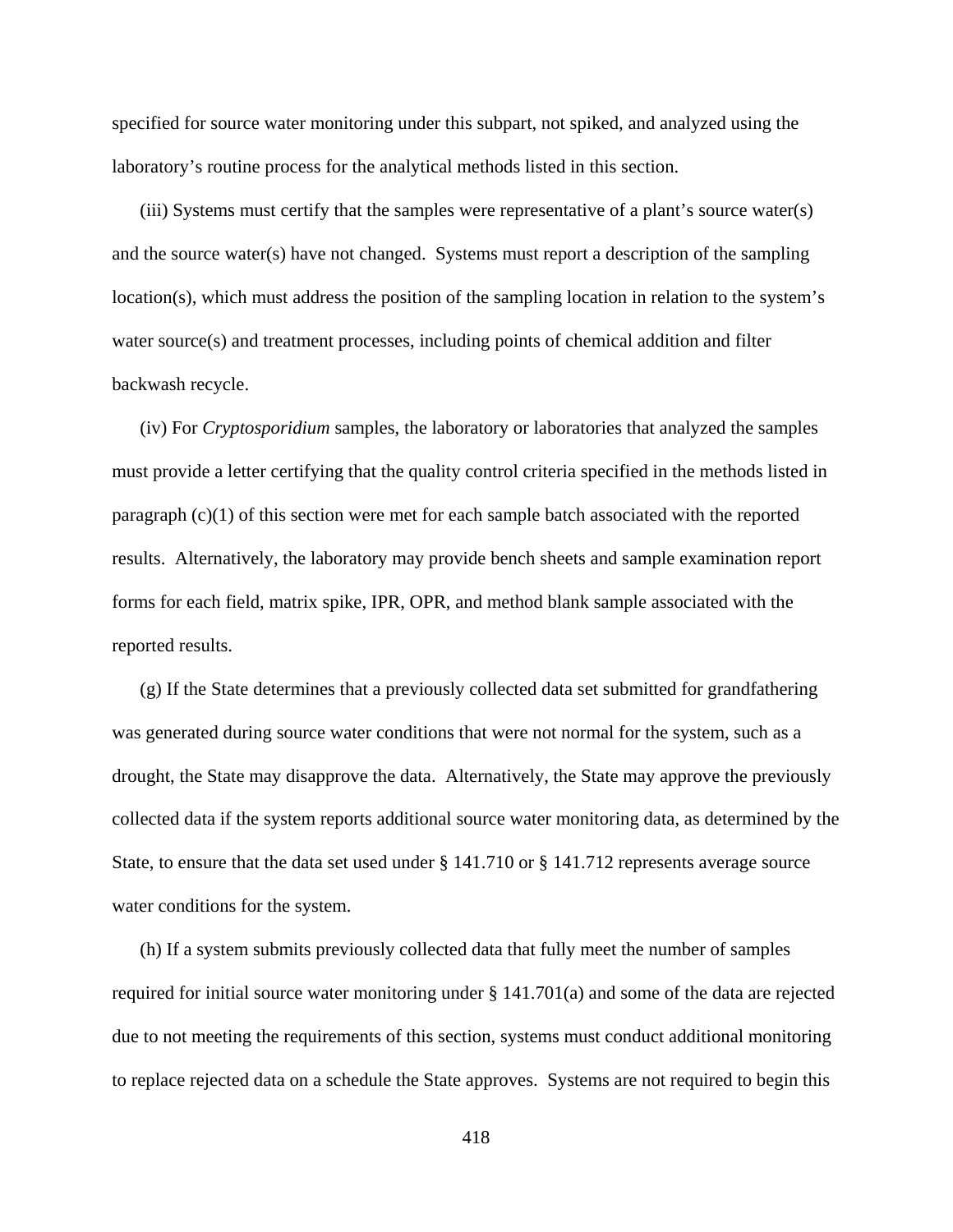additional monitoring until two months after notification that data have been rejected and additional monitoring is necessary.

#### **Disinfection Profiling and Benchmarking Requirements**

#### **§ 141.708 Requirements when making a significant change in disinfection practice.**

(a) Following the completion of initial source water monitoring under  $\S 141.701(a)$ , a system that plans to make a significant change to its disinfection practice, as defined in paragraph (b) of this section, must develop disinfection profiles and calculate disinfection benchmarks for *Giardia lamblia* and viruses as described in § 141.709. Prior to changing the disinfection practice, the system must notify the State and must include in this notice the information in paragraphs  $(a)(1)$  through  $(3)$  of this section.

(1) A completed disinfection profile and disinfection benchmark for *Giardia lamblia* and viruses as described in § 141.709.

- (2) A description of the proposed change in disinfection practice.
- (3) An analysis of how the proposed change will affect the current level of disinfection.
- (b) Significant changes to disinfection practice are defined as follows:
- (1) Changes to the point of disinfection;
- (2) Changes to the disinfectant(s) used in the treatment plant;
- (3) Changes to the disinfection process; or

(4) Any other modification identified by the State as a significant change to disinfection practice.

#### **§ 141.709 Developing the disinfection profile and benchmark.**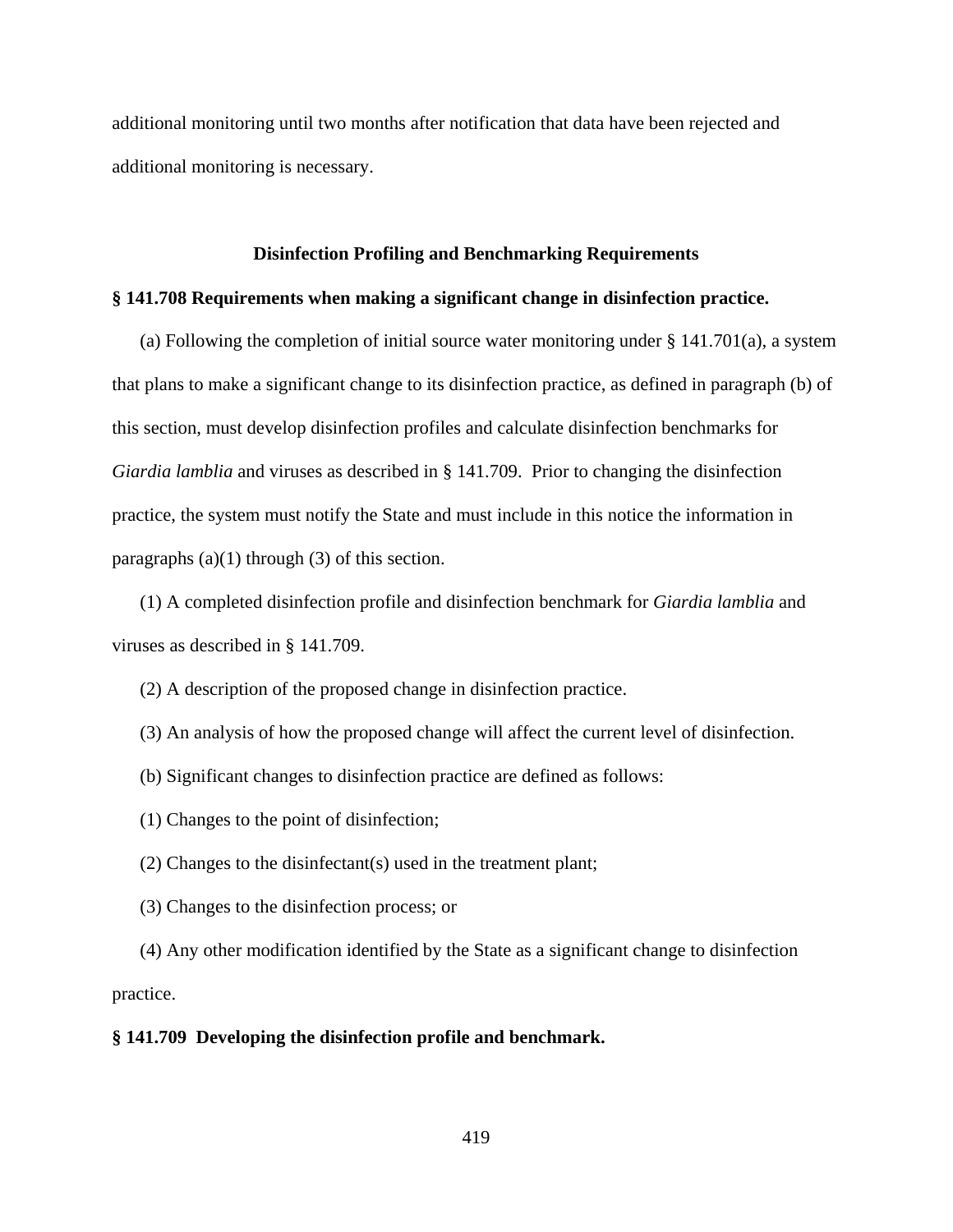(a) Systems required to develop disinfection profiles under § 141.708 must follow the requirements of this section. Systems must monitor at least weekly for a period of 12 consecutive months to determine the total log inactivation for *Giardia lamblia* and viruses. If systems monitor more frequently, the monitoring frequency must be evenly spaced. Systems that operate for fewer than 12 months per year must monitor weekly during the period of operation. Systems must determine log inactivation for *Giardia lamblia* through the entire plant, based on CT*99.9* values in Tables 1.1 through 1.6, 2.1 and 3.1 of § 141.74(b) as applicable. Systems must determine log inactivation for viruses through the entire treatment plant based on a protocol approved by the State.

(b) Systems with a single point of disinfectant application prior to the entrance to the distribution system must conduct the monitoring in paragraphs (b)(1) through (4) of this section. Systems with more than one point of disinfectant application must conduct the monitoring in paragraphs (b)(1) through (4) of this section for each disinfection segment. Systems must monitor the parameters necessary to determine the total inactivation ratio, using analytical methods in § 141.74(a).

(1) For systems using a disinfectant other than UV, the temperature of the disinfected water must be measured at each residual disinfectant concentration sampling point during peak hourly flow or at an alternative location approved by the State.

(2) For systems using chlorine, the pH of the disinfected water must be measured at each chlorine residual disinfectant concentration sampling point during peak hourly flow or at an alternative location approved by the State.

(3) The disinfectant contact time(s) (t) must be determined during peak hourly flow.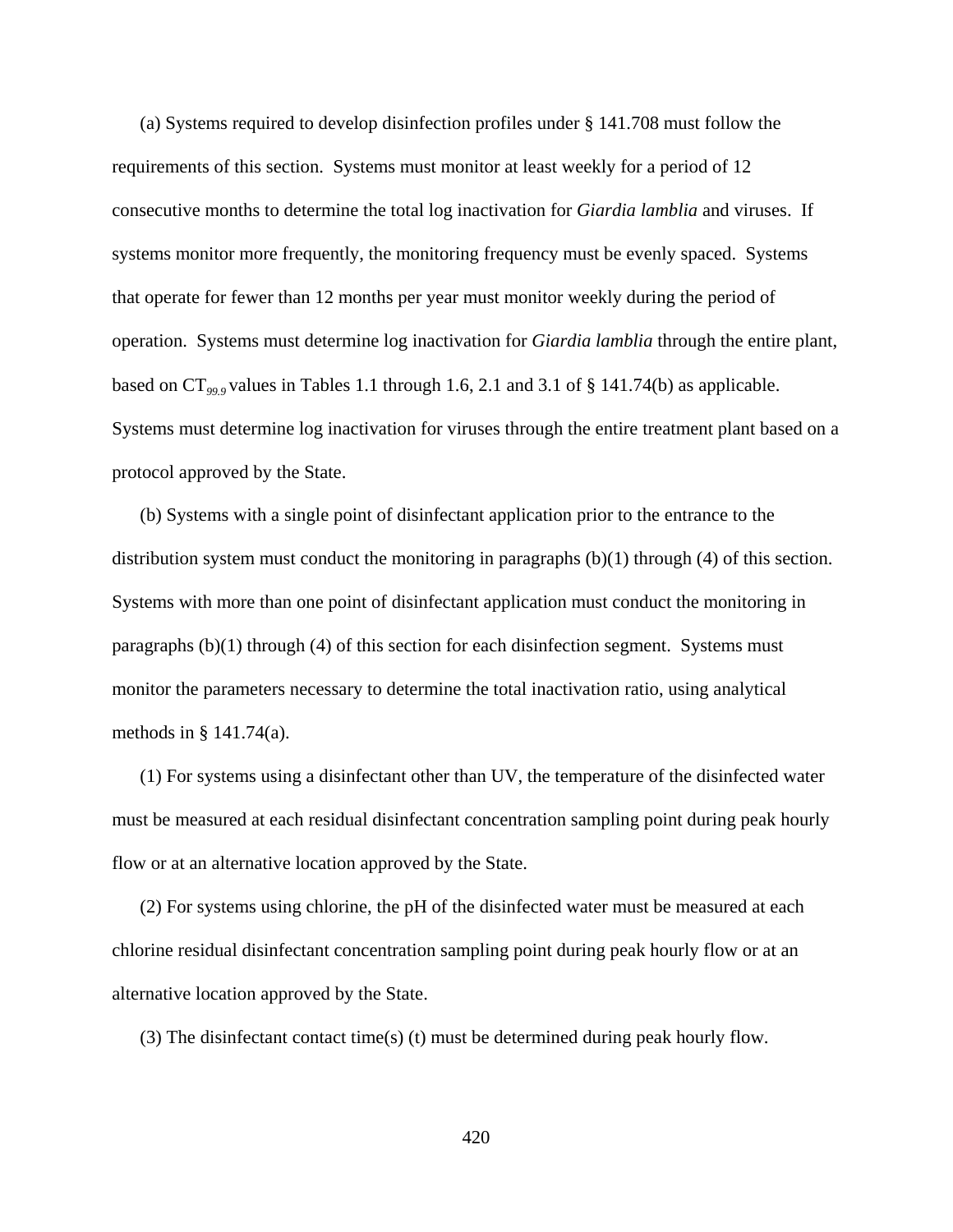(4) The residual disinfectant concentration(s) (C) of the water before or at the first customer and prior to each additional point of disinfectant application must be measured during peak hourly flow.

(c) In lieu of conducting new monitoring under paragraph (b) of this section, systems may elect to meet the requirements of paragraphs  $(c)(1)$  or  $(2)$  of this section.

(1) Systems that have at least one year of existing data that are substantially equivalent to data collected under the provisions of paragraph (b) of this section may use these data to develop disinfection profiles as specified in this section if the system has neither made a significant change to its treatment practice nor changed sources since the data were collected. Systems may develop disinfection profiles using up to three years of existing data.

(2) Systems may use disinfection profile(s) developed under § 141.172 or § § 141.530 through 141.536 in lieu of developing a new profile if the system has neither made a significant change to its treatment practice nor changed sources since the profile was developed. Systems that have not developed a virus profile under  $\S$  141.172 or  $\S$   $\S$  141.530 through 141.536 must develop a virus profile using the same monitoring data on which the *Giardia lamblia* profile is based.

(d) Systems must calculate the total inactivation ratio for *Giardia lamblia* as specified in paragraphs  $(d)(1)$  through  $(3)$  of this section.

(1) Systems using only one point of disinfectant application may determine the total inactivation ratio for the disinfection segment based on either of the methods in paragraph  $(d)(1)(i)$  or  $(ii)$  of this section.

(i) Determine one inactivation ratio (CTcalc/CT<sub>99.9</sub>) before or at the first customer during peak hourly flow.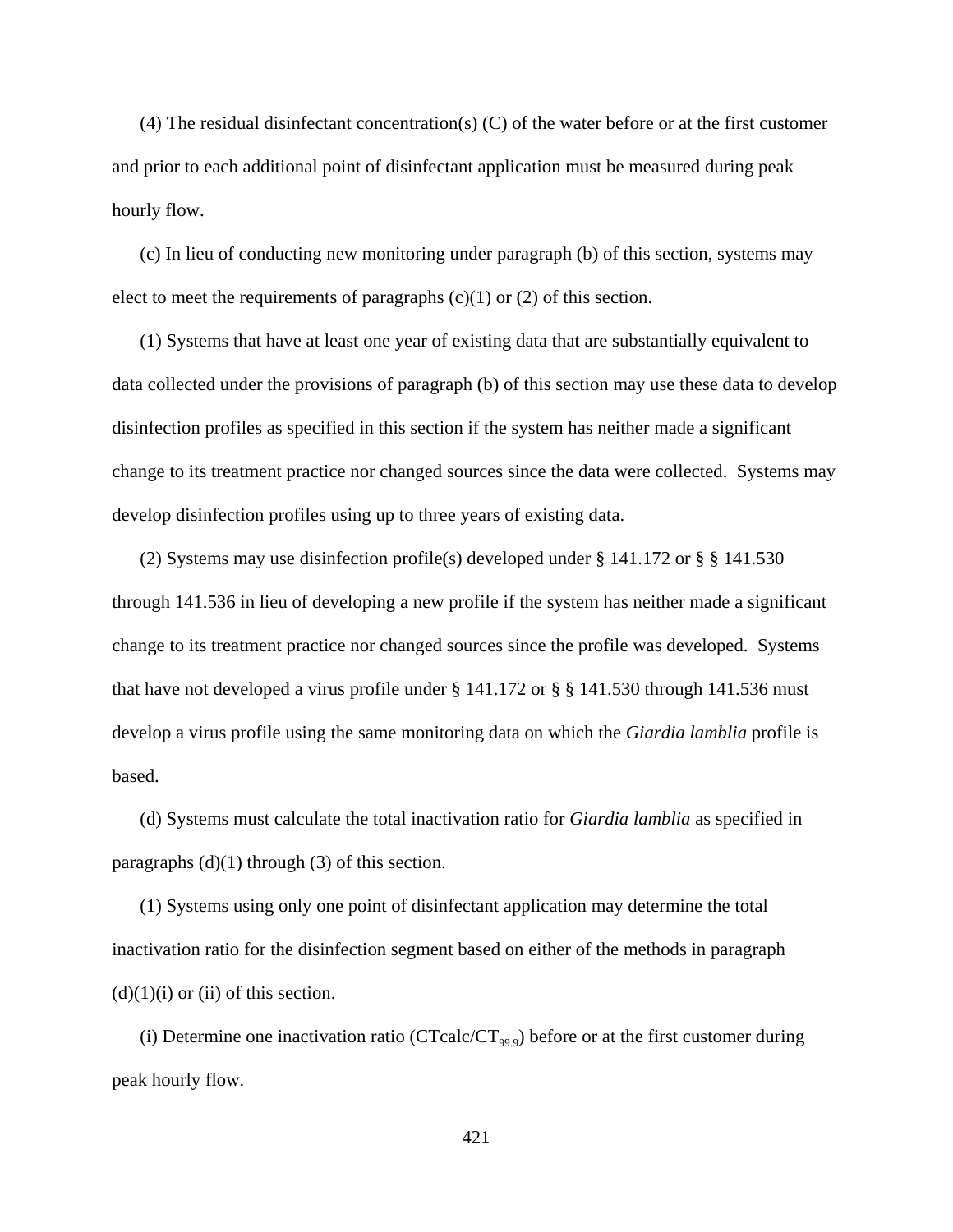(ii) Determine successive CTcalc/CT<sub>99.9</sub> values, representing sequential inactivation ratios, between the point of disinfectant application and a point before or at the first customer during peak hourly flow. The system must calculate the total inactivation ratio by determining (CTcalc/CT<sub>99.9</sub>) for each sequence and then adding the (CTcalc/CT<sub>99.9</sub>) values together to determine  $(\Sigma$  (CTcalc/CT<sub>99.9</sub>)).

(2) Systems using more than one point of disinfectant application before the first customer must determine the CT value of each disinfection segment immediately prior to the next point of disinfectant application, or for the final segment, before or at the first customer, during peak hourly flow. The (CTcalc/CT99.9) value of each segment and  $(\Sigma$  (CTcalc/CT<sub>99.9</sub>)) must be calculated using the method in paragraph  $(d)(1)(ii)$  of this section.

(3) The system must determine the total logs of inactivation by multiplying the value calculated in paragraph  $(d)(1)$  or  $(d)(2)$  of this section by 3.0.

(4) Systems must calculate the log of inactivation for viruses using a protocol approved by the State.

(e) Systems must use the procedures specified in paragraphs (e)(1) and (2) of this section to calculate a disinfection benchmark.

(1) For each year of profiling data collected and calculated under paragraphs (a) through (d) of this section, systems must determine the lowest mean monthly level of both *Giardia lamblia* and virus inactivation. Systems must determine the mean *Giardia lamblia* and virus inactivation for each calendar month for each year of profiling data by dividing the sum of daily or weekly *Giardia lamblia* and virus log inactivation by the number of values calculated for that month.

(2) The disinfection benchmark is the lowest monthly mean value (for systems with one year of profiling data) or the mean of the lowest monthly mean values (for systems with more than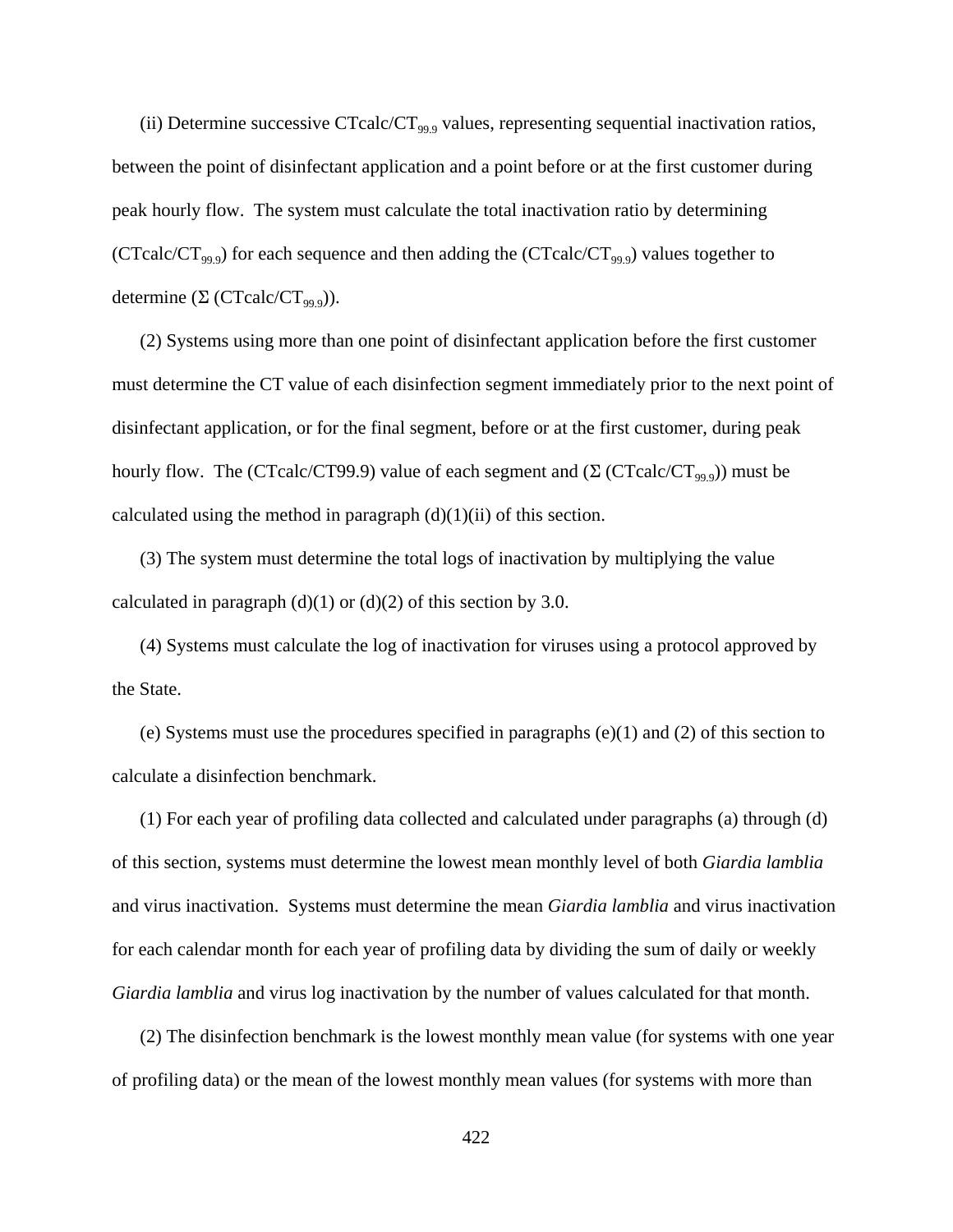one year of profiling data) of *Giardia lamblia* and virus log inactivation in each year of profiling data.

#### **Treatment Technique Requirements**

# **§ 141.710 Bin classification for filtered systems.**

(a) Following completion of the initial round of source water monitoring required under § 141.701(a), filtered systems must calculate an initial *Cryptosporidium* bin concentration for each plant for which monitoring was required. Calculation of the bin concentration must use the *Cryptosporidium* results reported under § 141.701(a) and must follow the procedures in paragraphs  $(b)(1)$  through  $(5)$  of this section.

(b)(1) For systems that collect a total of at least 48 samples, the bin concentration is equal to the arithmetic mean of all sample concentrations.

(2) For systems that collect a total of at least 24 samples, but not more than 47 samples, the bin concentration is equal to the highest arithmetic mean of all sample concentrations in any 12 consecutive months during which *Cryptosporidium* samples were collected.

(3) For systems that serve fewer than 10,000 people and monitor for *Cryptosporidium* for only one year (i.e., collect 24 samples in 12 months), the bin concentration is equal to the arithmetic mean of all sample concentrations.

(4) For systems with plants operating only part of the year that monitor fewer than 12 months per year under § 141.701(e), the bin concentration is equal to the highest arithmetic mean of all sample concentrations during any year of *Cryptosporidium* monitoring.

(5) If the monthly *Cryptosporidium* sampling frequency varies, systems must first calculate a monthly average for each month of monitoring. Systems must then use these monthly average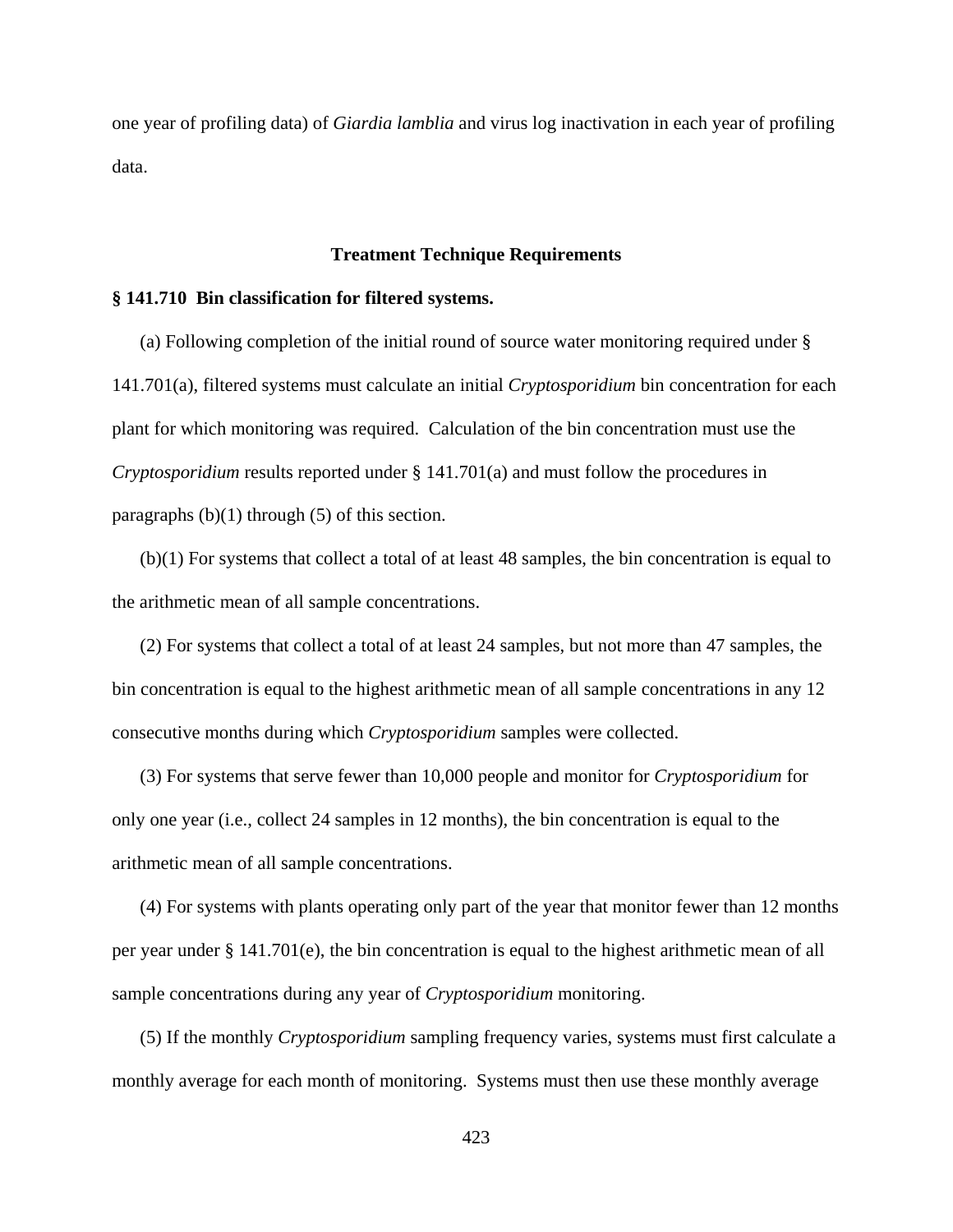concentrations, rather than individual sample concentrations, in the applicable calculation for bin classification in paragraphs (b)(1) through (4) of this section.

(c) Filtered systems must determine their initial bin classification from the following table and using the *Cryptosporidium* bin concentration calculated under paragraphs (a)-(b) of this section:

| For systems that are:                                       | with a Cryptosporidium bin                   | The bin        |
|-------------------------------------------------------------|----------------------------------------------|----------------|
|                                                             | concentration of $\dots$ <sup>1</sup>        | classification |
|                                                             |                                              | is             |
| required to monitor for <i>Cryptosporidium</i> under §      | Cryptosporidium <0.075 oocyst/L              | Bin 1          |
| 141.701                                                     | 0.075 oocysts/L $\leq$ Cryptosporidium $\lt$ | Bin 2          |
|                                                             | 1.0 oocysts/L                                |                |
|                                                             | 1.0 oocysts/L $\leq$ Cryptosporidium < 3.0   | Bin 3          |
|                                                             | oocysts/L                                    |                |
|                                                             | Cryptosporidium $\geq 3.0$ oocysts/L         | Bin 4          |
| serving fewer than 10,000 people and NOT required           | <b>NA</b>                                    | Bin 1          |
| to monitor for <i>Cryptosporidium</i> under § 141.701(a)(4) |                                              |                |

**Bin Classification Table for Filtered Systems**

<sup>1</sup>Based on calculations in paragraph (a) or (d) of this section, as applicable

(d) Following completion of the second round of source water monitoring required under § 141.701(b), filtered systems must recalculate their *Cryptosporidium* bin concentration using the *Cryptosporidium* results reported under § 141.701(b) and following the procedures in paragraphs (b)(1) through (4) of this section. Systems must then redetermine their bin classification using this bin concentration and the table in paragraph (c) of this section.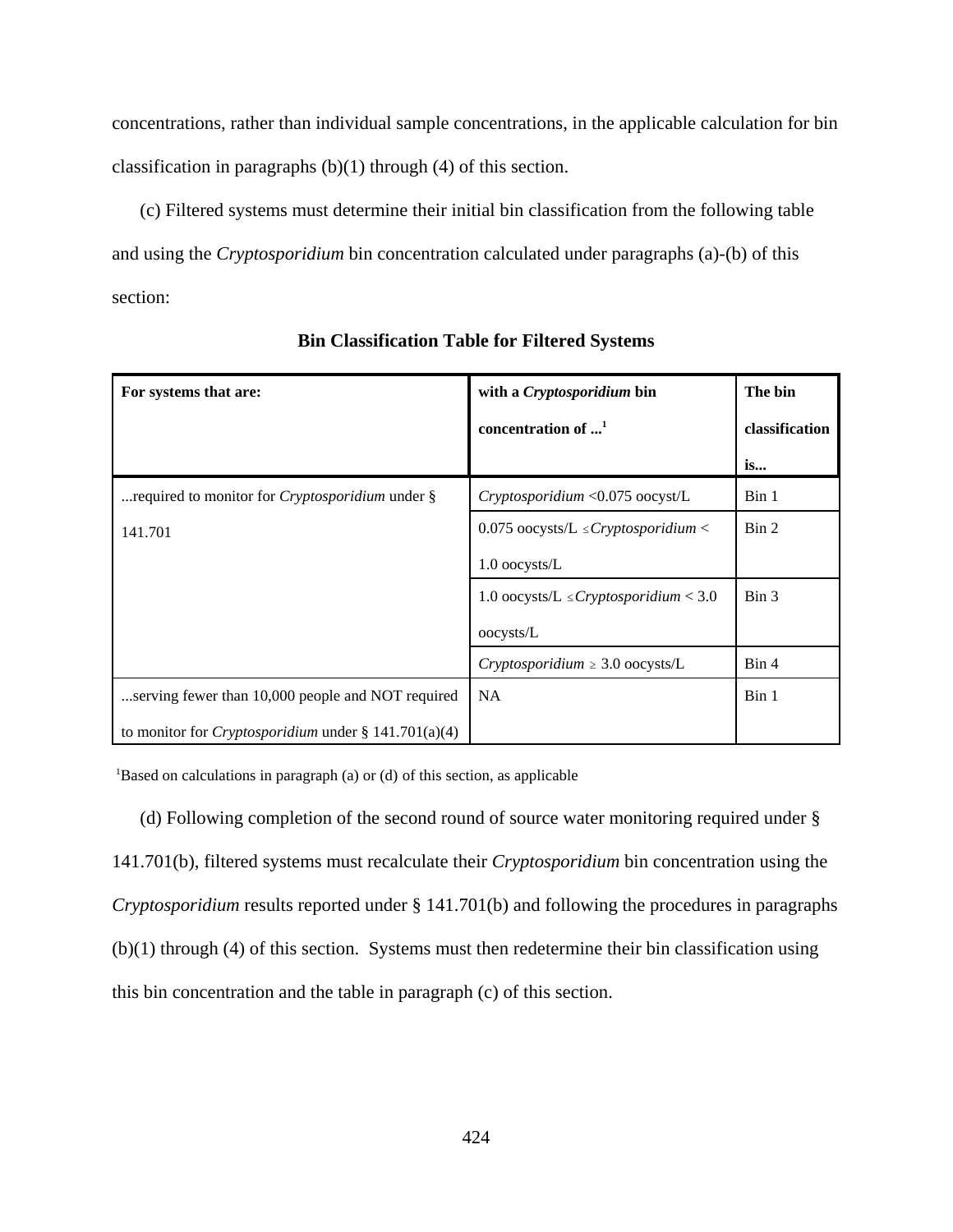(e)(1) Filtered systems must report their initial bin classification under paragraph (c) of this section to the State for approval no later than 6 months after the system is required to complete initial source water monitoring based on the schedule in  $\S$  141.701(c).

(2) Systems must report their bin classification under paragraph (d) of this section to the State for approval no later than 6 months after the system is required to complete the second round of source water monitoring based on the schedule in § 141.701(c).

(3) The bin classification report to the State must include a summary of source water monitoring data and the calculation procedure used to determine bin classification.

(f) Failure to comply with the conditions of paragraph (e) of this section is a violation of the treatment technique requirement.

#### **§ 141.711 Filtered system additional** *Cryptosporidium* **treatment requirements.**

(a) Filtered systems must provide the level of additional treatment for *Cryptosporidium* specified in this paragraph based on their bin classification as determined under § 141.710 and according to the schedule in § 141.713.

| If the system bin | And the system uses the following filtration treatment in full compliance with         |                   |                  |               |
|-------------------|----------------------------------------------------------------------------------------|-------------------|------------------|---------------|
| classification is | subparts H, P, and T of this part (as applicable), then the additional Cryptosporidium |                   |                  |               |
|                   | treatment requirements are                                                             |                   |                  |               |
|                   | <b>Direct filtration</b><br><b>Conventional</b><br>Slow sand or<br><b>Alternative</b>  |                   |                  |               |
|                   | filtration treatment                                                                   |                   | diatomaceous     | filtration    |
|                   | (including softening)                                                                  |                   | earth filtration | technologies  |
| Bin 1             | No additional                                                                          | No additional     | No additional    | No additional |
|                   | treatment                                                                              | treatment         | treatment        | treatment     |
| Bin 2             | 1-log treatment                                                                        | 1.5-log treatment | 1-log treatment  | (1)           |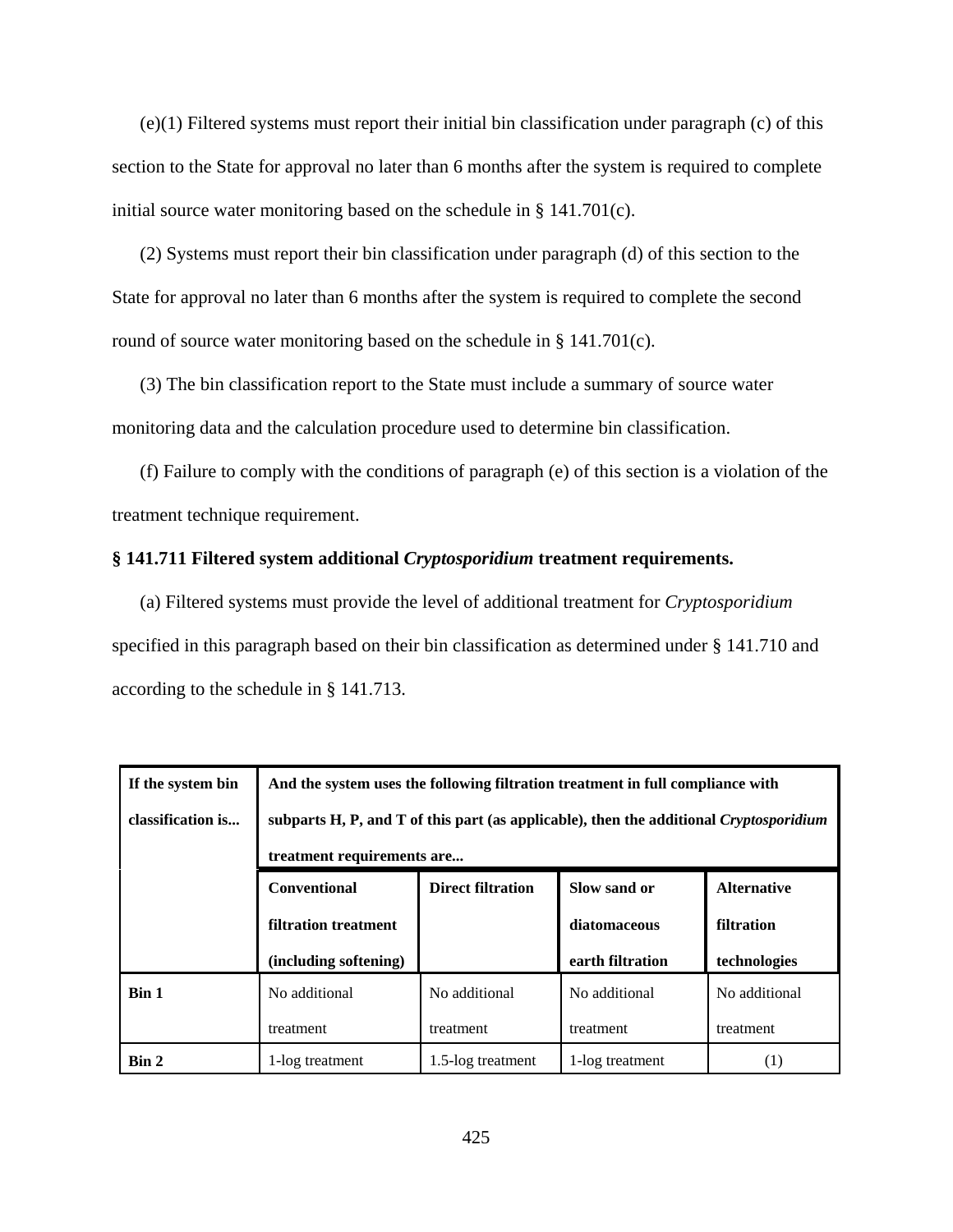| Bin 3        | 2-log treatment   | 2.5-log treatment | 2-log treatment   |  |
|--------------|-------------------|-------------------|-------------------|--|
| <b>Bin 4</b> | 2.5-log treatment | 3-log treatment   | 2.5-log treatment |  |

(1) As determined by the State such that the total *Cryptosporidium* removal and inactivation is at least 4.0-log (2) As determined by the State such that the total *Cryptosporidium* removal and inactivation is at least 5.0-log (3) As determined by the State such that the total *Cryptosporidium* removal and inactivation is at least 5.5-log

(b)(1) Filtered systems must use one or more of the treatment and management options listed in § 141.715, termed the microbial toolbox, to comply with the additional *Cryptosporidium* treatment required in paragraph (a) of this section.

(2) Systems classified in Bin 3 and Bin 4 must achieve at least 1-log of the additional *Cryptosporidium* treatment required under paragraph (a) of this section using either one or a combination of the following: bag filters, bank filtration, cartridge filters, chlorine dioxide, membranes, ozone, or UV, as described in § § 141.716 through 141.720.

(c) Failure by a system in any month to achieve treatment credit by meeting criteria in § § 141.716 through 141.720 for microbial toolbox options that is at least equal to the level of treatment required in paragraph (a) of this section is a violation of the treatment technique requirement.

(d) If the State determines during a sanitary survey or an equivalent source water assessment that after a system completed the monitoring conducted under  $\S 141.701(a)$  or  $\S 141.701(b)$ , significant changes occurred in the system's watershed that could lead to increased contamination of the source water by *Cryptosporidium*, the system must take actions specified by the State to address the contamination. These actions may include additional source water monitoring and/or implementing microbial toolbox options listed in § 141.715.

#### **§ 141.712 Unfiltered system** *Cryptosporidium* **treatment requirements.**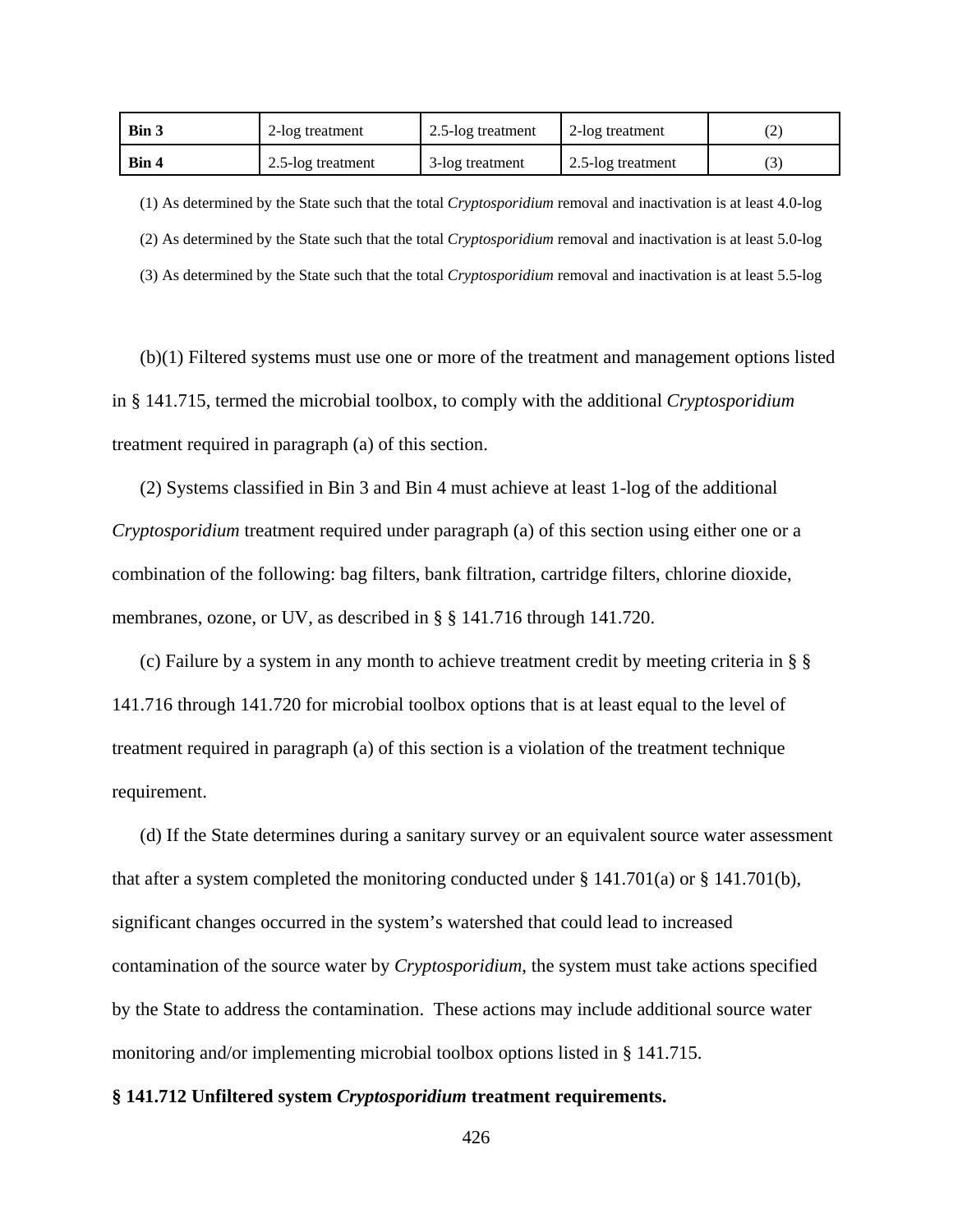#### (a) *Determination of mean Cryptosporidium level.*

(1) Following completion of the initial source water monitoring required under § 141.701(a), unfiltered systems must calculate the arithmetic mean of all *Cryptosporidium* sample concentrations reported under  $\S 141.701(a)$ . Systems must report this value to the State for approval no later than 6 months after the month the system is required to complete initial source water monitoring based on the schedule in § 141.701(c).

(2) Following completion of the second round of source water monitoring required under § 141.701(b), unfiltered systems must calculate the arithmetic mean of all *Cryptosporidium* sample concentrations reported under § 141.701(b). Systems must report this value to the State for approval no later than 6 months after the month the system is required to complete the second round of source water monitoring based on the schedule in § 141.701(c).

(3) If the monthly *Cryptosporidium* sampling frequency varies, systems must first calculate a monthly average for each month of monitoring. Systems must then use these monthly average concentrations, rather than individual sample concentrations, in the calculation of the mean *Cryptosporidium* level in paragraphs (a)(1) or (2) of this section.

(4) The report to the State of the mean *Cryptosporidium* levels calculated under paragraphs (a)(1) and (2) of this section must include a summary of the source water monitoring data used for the calculation.

(5) Failure to comply with the conditions of paragraph (a) of this section is a violation of the treatment technique requirement.

(b) *Cryptosporidium inactivation requirements.* Unfiltered systems must provide the level of inactivation for *Cryptosporidium* specified in this paragraph, based on their mean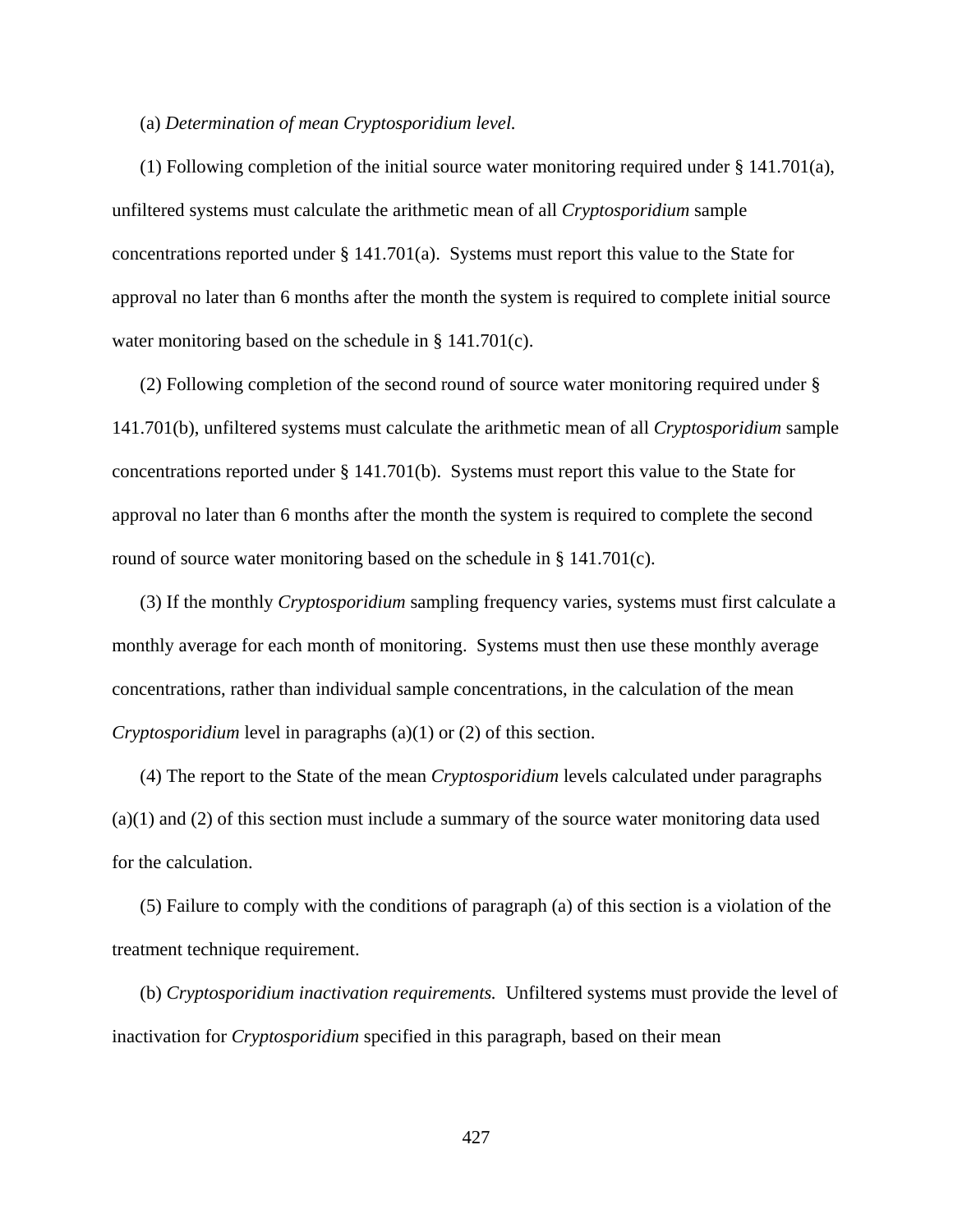*Cryptosporidium* levels as determined under paragraph (a) of this section and according to the schedule in § 141.713.

(1) Unfiltered systems with a mean *Cryptosporidium* level of 0.01 oocysts/L or less must provide at least 2-log *Cryptosporidium* inactivation.

(2) Unfiltered systems with a mean *Cryptosporidium* level of greater than 0.01 oocysts/L must provide at least 3-log *Cryptosporidium* inactivation.

(c) *Inactivation treatment technology requirements*. Unfiltered systems must use chlorine dioxide, ozone, or UV as described in § 141.720 to meet the *Cryptosporidium* inactivation requirements of this section.

(1) Systems that use chlorine dioxide or ozone and fail to achieve the *Cryptosporidium* inactivation required in paragraph (b) of this section on more than one day in the calendar month are in violation of the treatment technique requirement.

(2) Systems that use UV light and fail to achieve the *Cryptosporidium* inactivation required in paragraph (b) of this section by meeting the criteria in  $\S$  141.720(d)(3)(ii) are in violation of the treatment technique requirement.

(d) *Use of two disinfectants.* Unfiltered systems must meet the combined *Cryptosporidium* inactivation requirements of this section and *Giardia lamblia* and virus inactivation requirements of § 141.72(a) using a minimum of two disinfectants, and each of two disinfectants must separately achieve the total inactivation required for either *Cryptosporidium*, *Giardia lamblia*, or viruses.

**§ 141.713 Schedule for compliance with** *Cryptosporidium* **treatment requirements.**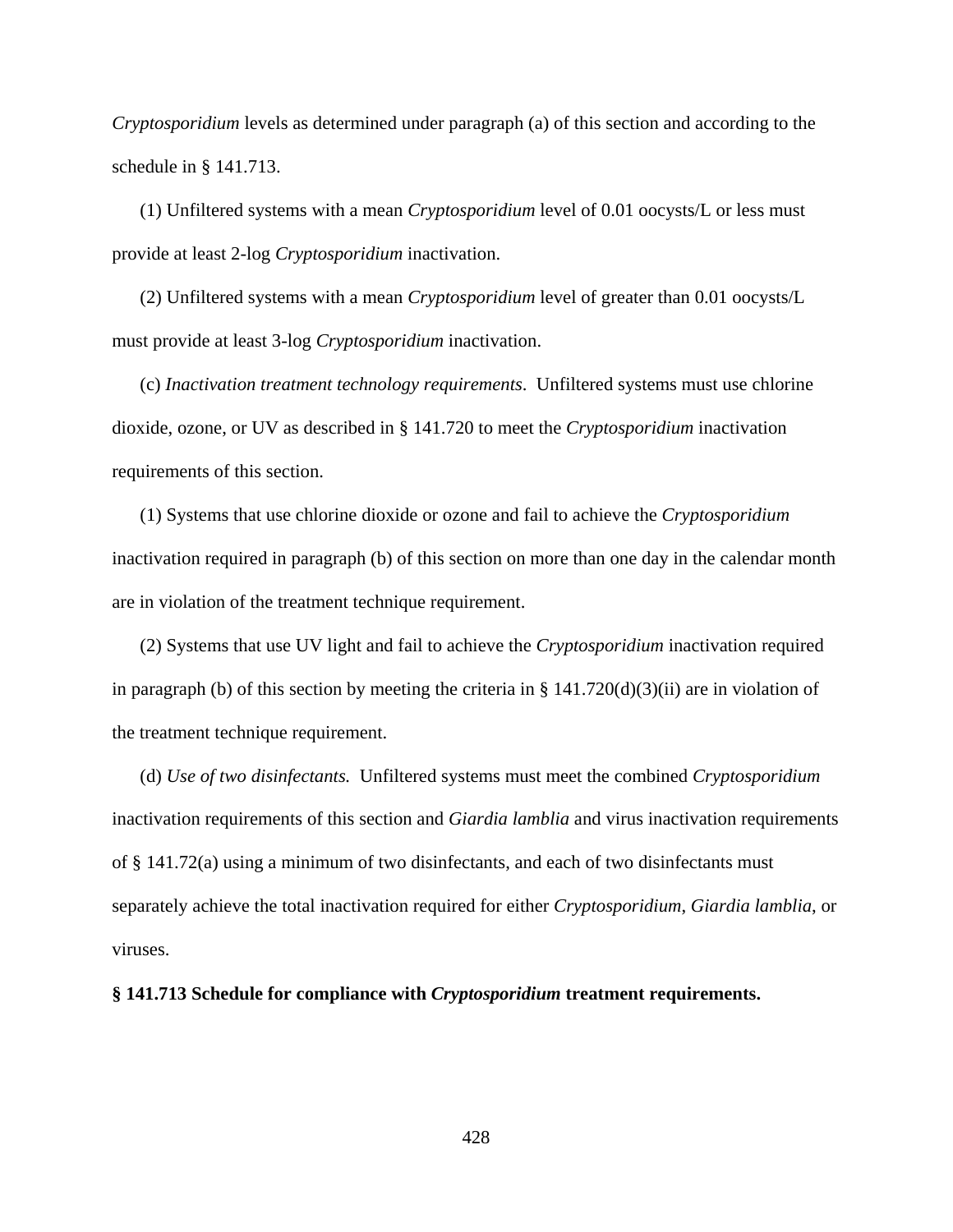(a) Following initial bin classification under § 141.710(c), filtered systems must provide the level of treatment for *Cryptosporidium* required under § 141.711 according to the schedule in paragraph (c) of this section.

(b) Following initial determination of the mean *Cryptosporidium* level under §

141.712(a)(1), unfiltered systems must provide the level of treatment for *Cryptosporidium*

required under § 141.712 according to the schedule in paragraph (c) of this section.

(c) *Cryptosporidium treatment compliance dates.*

| Systems that serve               | Must comply with Cryptosporidium treatment |  |
|----------------------------------|--------------------------------------------|--|
|                                  | requirements no later than <sup>a</sup>    |  |
| $(1)$ At least 100,000 people    | $(i)$ April 1, 2012                        |  |
| (2) From 50,000 to 99,999 people | $(i)$ October 1, 2012                      |  |
| (3) From 10,000 to 49,999 people | $(i)$ October 1, 2013                      |  |
| $(4)$ Fewer than 10,000 people   | (i) October 1, 2014                        |  |

*Cryptosporidium* **Treatment Compliance Dates Table**

<sup>a</sup>States may allow up to an additional two years for complying with the treatment requirement for systems making capital improvements.

(d) If the bin classification for a filtered system changes following the second round of source water monitoring, as determined under § 141.710(d), the system must provide the level of treatment for *Cryptosporidium* required under § 141.711 on a schedule the State approves.

(e) If the mean *Cryptosporidium* level for an unfiltered system changes following the second round of monitoring, as determined under  $\S 141.712(a)(2)$ , and if the system must provide a different level of *Cryptosporidium* treatment under § 141.712 due to this change, the system must meet this treatment requirement on a schedule the State approves.

#### **§ 141.714 Requirements for uncovered finished water storage facilities.**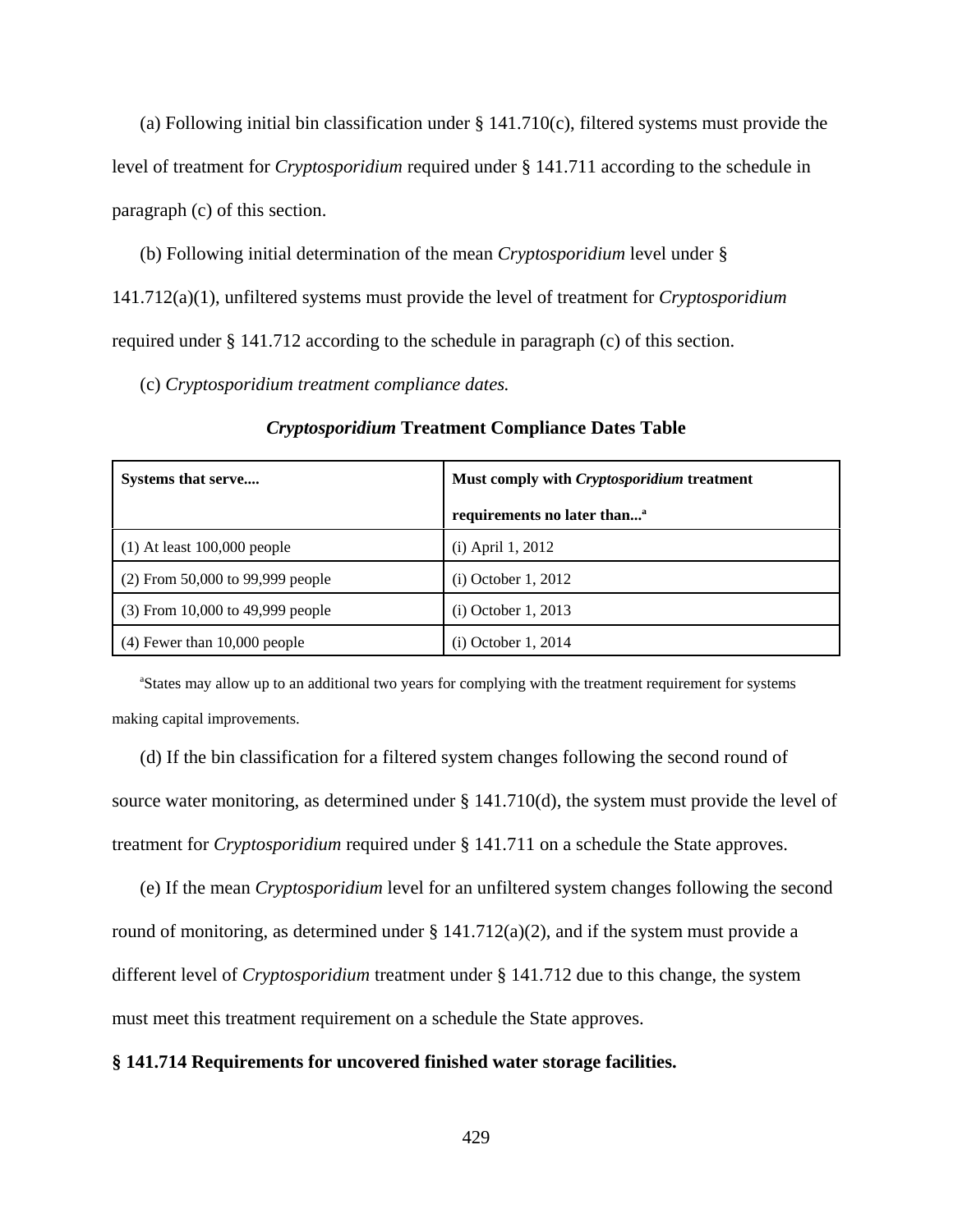(a) Systems using uncovered finished water storage facilities must comply with the conditions of this section.

(b) Systems must notify the State of the use of each uncovered finished water storage facility no later than April 1, 2008.

(c) Systems must meet the conditions of paragraph  $(c)(1)$  or  $(2)$  of this section for each uncovered finished water storage facility or be in compliance with a State-approved schedule to meet these conditions no later than April 1, 2009.

(1) Systems must cover any uncovered finished water storage facility.

(2) Systems must treat the discharge from the uncovered finished water storage facility to the distribution system to achieve inactivation and/or removal of at least 4-log virus, 3-log *Giardia lamblia*, and 2-log *Cryptosporidium* using a protocol approved by the State.

(d) Failure to comply with the requirements of this section is a violation of the treatment technique requirement.

#### **Requirements for Microbial Toolbox Components**

### **§ 141.715 Microbial toolbox options for meeting** *Cryptosporidium* **treatment requirements.**

(a)(1) Systems receive the treatment credits listed in the table in paragraph (b) of this section by meeting the conditions for microbial toolbox options described in § § 141.716 through 141.720. Systems apply these treatment credits to meet the treatment requirements in § 141.711 or § 141.712, as applicable.

(2) Unfiltered systems are eligible for treatment credits for the microbial toolbox options described in § 141.720 only.

(b)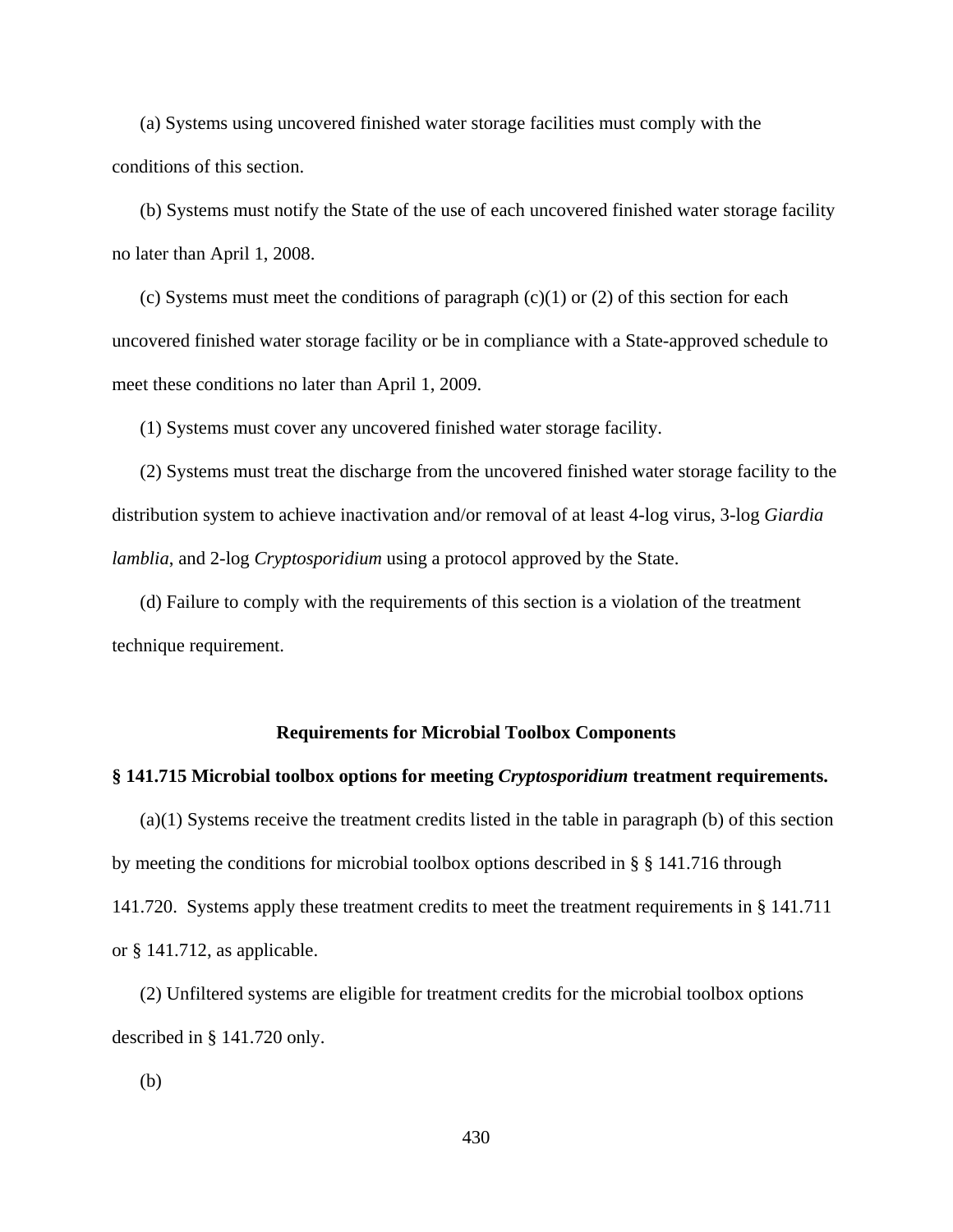# **Microbial Toolbox Summary Table: Options, Treatment Credits and Criteria**

| <b>Toolbox Option</b>                                   | Cryptosporidium treatment credit with design and implementation criteria                   |  |
|---------------------------------------------------------|--------------------------------------------------------------------------------------------|--|
| <b>Source Protection and Management Toolbox Options</b> |                                                                                            |  |
| (1) Watershed                                           | 0.5-log credit for State-approved program comprising required elements, annual             |  |
| control program                                         | program status report to State, and regular watershed survey. Unfiltered systems are not   |  |
|                                                         | eligible for credit. Specific criteria are in § 141.716(a).                                |  |
| (2) Alternative                                         | No prescribed credit. Systems may conduct simultaneous monitoring for treatment bin        |  |
| source/intake                                           | classification at alternative intake locations or under alternative intake management      |  |
| management                                              | strategies. Specific criteria are in § 141.716(b).                                         |  |
|                                                         | <b>Pre Filtration Toolbox Options</b>                                                      |  |
| (3) Presedimentation                                    | 0.5-log credit during any month that presedimentation basins achieve a monthly mean        |  |
| basin with                                              | reduction of 0.5-log or greater in turbidity or alternative State-approved performance     |  |
| coagulation                                             | criteria. To be eligible, basins must be operated continuously with coagulant addition     |  |
|                                                         | and all plant flow must pass through basins. Specific criteria are in $\S$ 141.717(a).     |  |
| (4) Two-stage lime                                      | 0.5-log credit for two-stage softening where chemical addition and hardness                |  |
| softening                                               | precipitation occur in both stages. All plant flow must pass through both stages.          |  |
|                                                         | Single-stage softening is credited as equivalent to conventional treatment. Specific       |  |
|                                                         | criteria are in § $141.717(b)$ .                                                           |  |
| (5) Bank filtration                                     | 0.5-log credit for 25-foot setback; 1.0-log credit for 50-foot setback; aquifer must be    |  |
|                                                         | unconsolidated sand containing at least 10 percent fines; average turbidity in wells must  |  |
|                                                         | be less than 1 NTU. Systems using wells followed by filtration when conducting             |  |
|                                                         | source water monitoring must sample the well to determine bin classification and are       |  |
|                                                         | not eligible for additional credit. Specific criteria are in § 141.717(c).                 |  |
| <b>Treatment Performance Toolbox Options</b>            |                                                                                            |  |
| (6) Combined filter                                     | 0.5-log credit for combined filter effluent turbidity less than or equal to 0.15 NTU in at |  |
| performance                                             | least 95 percent of measurements each month. Specific criteria are in § 141.718(a).        |  |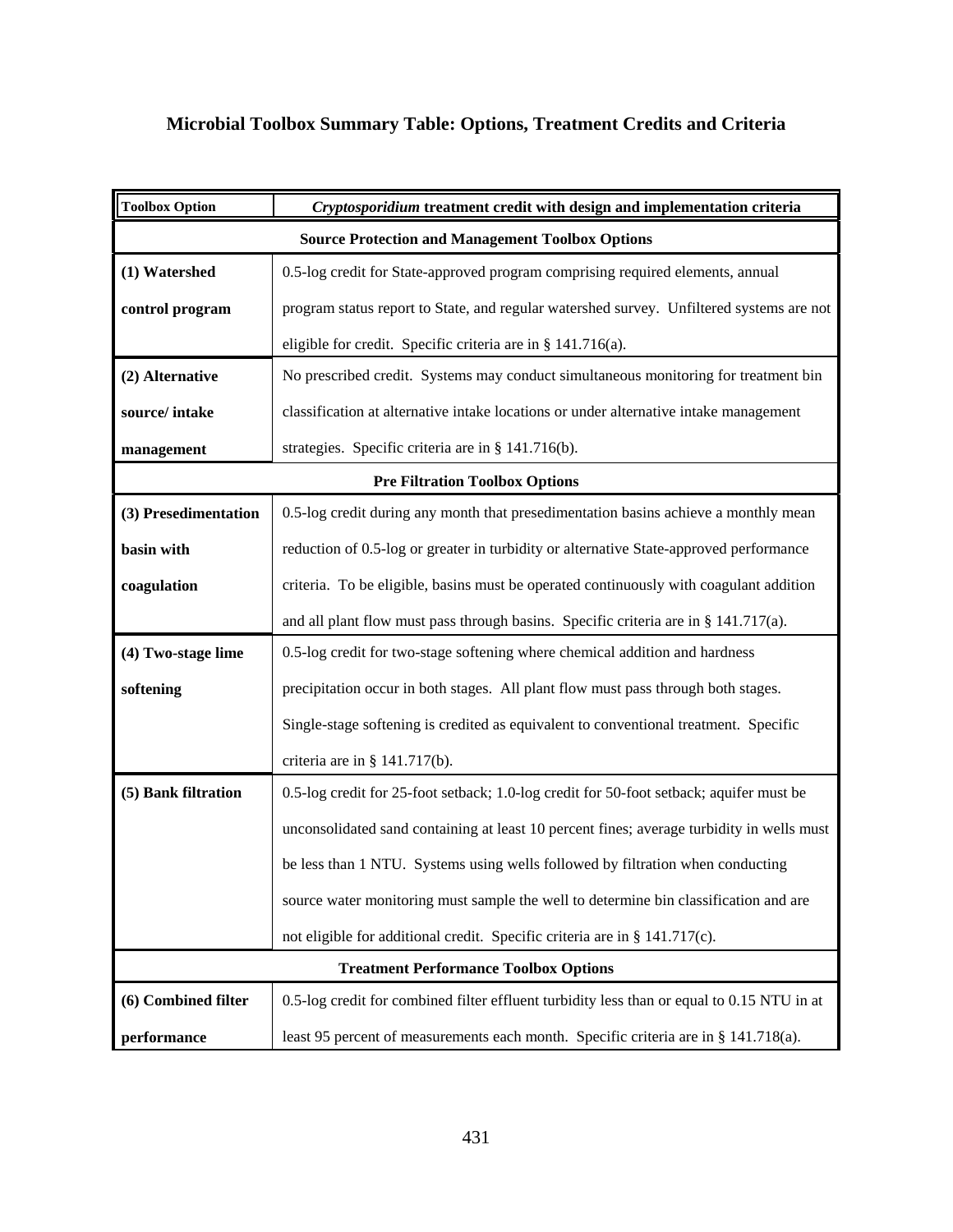| <b>Toolbox Option</b>  | Cryptosporidium treatment credit with design and implementation criteria                 |
|------------------------|------------------------------------------------------------------------------------------|
| (7) Individual filter  | 0.5-log credit (in addition to 0.5-log combined filter performance credit) if individual |
| performance            | filter effluent turbidity is less than or equal to 0.15 NTU in at least 95 percent of    |
|                        | samples each month in each filter and is never greater than 0.3 NTU in two consecutive   |
|                        | measurements in any filter. Specific criteria are in § 141.718(b).                       |
| (8) Demonstration of   | Credit awarded to unit process or treatment train based on a demonstration to the State  |
| performance            | with a State-approved protocol. Specific criteria are in § 141.718(c).                   |
|                        | <b>Additional Filtration Toolbox Options</b>                                             |
| (9) Bag or cartridge   | Up to 2-log credit based on the removal efficiency demonstrated during challenge         |
| filters (individual    | testing with a 1.0-log factor of safety. Specific criteria are in § 141.719(a).          |
| filters)               |                                                                                          |
| (10) Bag or cartridge  | Up to 2.5-log credit based on the removal efficiency demonstrated during challenge       |
| filters (in series)    | testing with a 0.5-log factor of safety. Specific criteria are in § 141.719(a).          |
| (11) Membrane          | Log credit equivalent to removal efficiency demonstrated in challenge test for device if |
| filtration             | supported by direct integrity testing. Specific criteria are in § 141.719(b).            |
| (12) Second stage      | 0.5-log credit for second separate granular media filtration stage if treatment train    |
| filtration             | includes coagulation prior to first filter. Specific criteria are in § 141.719(c)        |
| (13) Slow sand filters | 2.5-log credit as a secondary filtration step; 3.0-log credit as a primary filtration    |
|                        | process. No prior chlorination for either option. Specific criteria are in § 141.719(d). |
|                        | <b>Inactivation Toolbox Options</b>                                                      |
| (14) Chlorine dioxide  | Log credit based on measured CT in relation to CT table. Specific criteria in $\S$       |
|                        | 141.720(b)                                                                               |
| $(15)$ Ozone           | Log credit based on measured CT in relation to CT table. Specific criteria in §          |
|                        | 141.720(b).                                                                              |
| $(16)$ UV              | Log credit based on validated UV dose in relation to UV dose table; reactor validation   |
|                        | testing required to establish UV dose and associated operating conditions. Specific      |
|                        | criteria in § $141.720(d)$ .                                                             |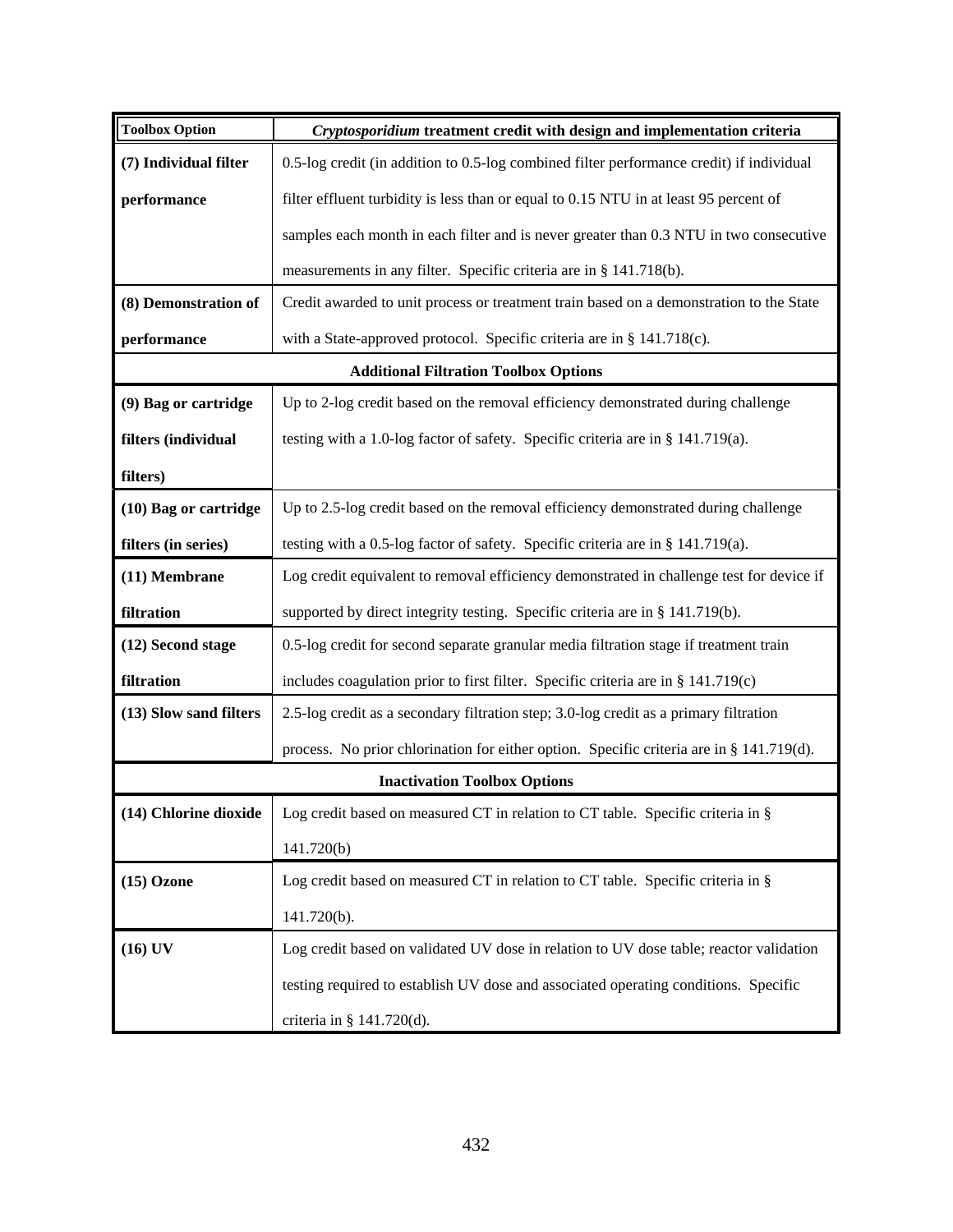#### **§ 141.716 Source toolbox components.**

 (a) *Watershed control program*. Systems receive 0.5-log *Cryptosporidium* treatment credit for implementing a watershed control program that meets the requirements of this section.

(1) Systems that intend to apply for the watershed control program credit must notify the State of this intent no later than two years prior to the treatment compliance date applicable to the system in §141.713.

(2) Systems must submit to the State a proposed watershed control plan no later than one year before the applicable treatment compliance date in §141.713. The State must approve the watershed control plan for the system to receive watershed control program treatment credit. The watershed control plan must include the elements in paragraphs  $(a)(2)(i)$  through  $(iv)$  of this section.

(i) Identification of an "area of influence" outside of which the likelihood of *Cryptosporidium* or fecal contamination affecting the treatment plant intake is not significant. This is the area to be evaluated in future watershed surveys under paragraph  $(a)(5)(ii)$  of this section.

(ii) Identification of both potential and actual sources of *Cryptosporidium* contamination and an assessment of the relative impact of these sources on the system's source water quality.

(iii) An analysis of the effectiveness and feasibility of control measures that could reduce *Cryptosporidium* loading from sources of contamination to the system's source water.

(iv) A statement of goals and specific actions the system will undertake to reduce source water *Cryptosporidium* levels. The plan must explain how the actions are expected to contribute to specific goals, identify watershed partners and their roles, identify resource requirements and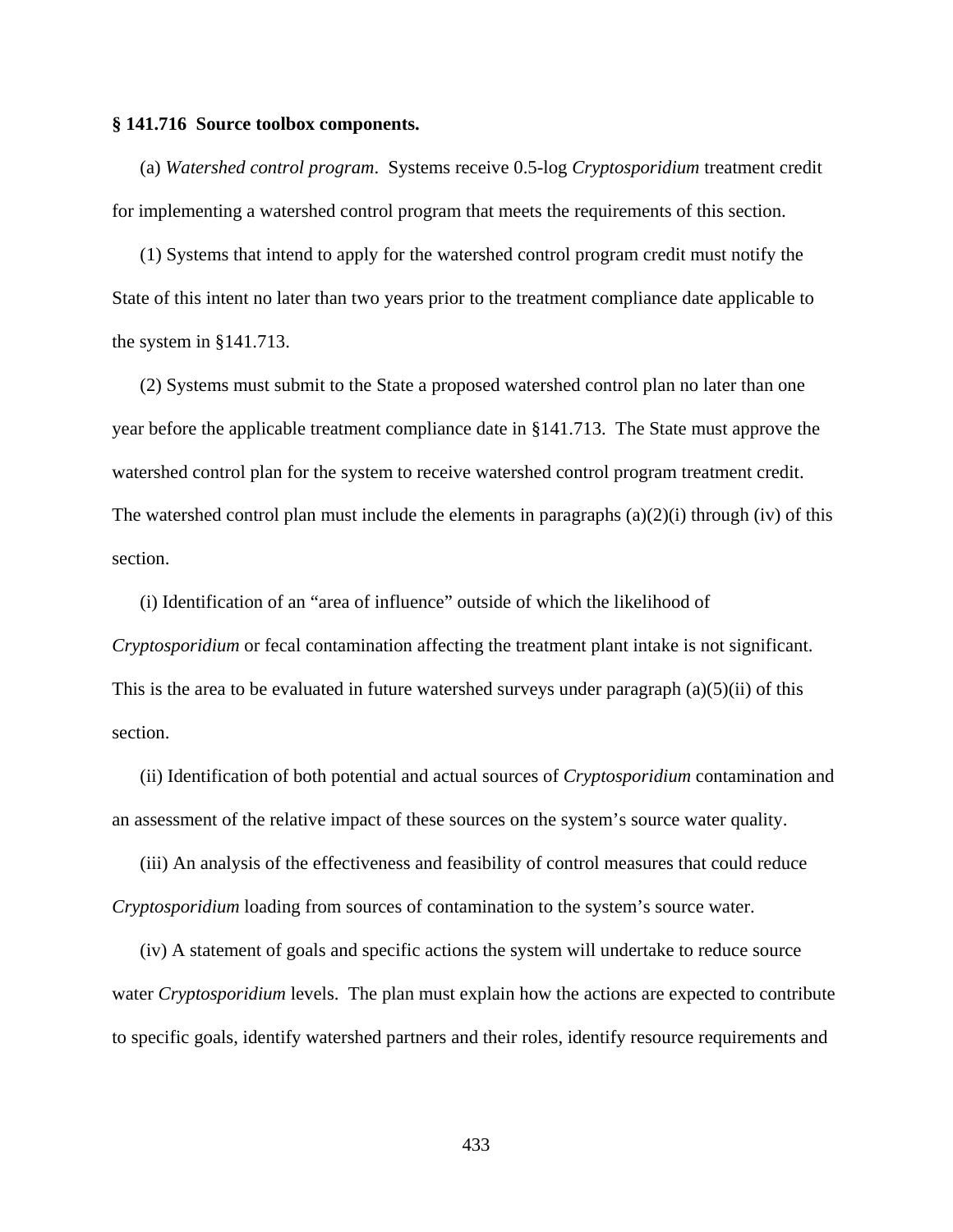commitments, and include a schedule for plan implementation with deadlines for completing specific actions identified in the plan.

(3) Systems with existing watershed control programs (i.e., programs in place on [INSERT DATE OF PUBLICATION IN *FEDERAL REGISTER*]) are eligible to seek this credit. Their watershed control plans must meet the criteria in paragraph  $(a)(2)$  of this section and must specify ongoing and future actions that will reduce source water *Cryptosporidium* levels.

(4) If the State does not respond to a system regarding approval of a watershed control plan submitted under this section and the system meets the other requirements of this section, the watershed control program will be considered approved and 0.5 log *Cryptosporidium* treatment credit will be awarded unless and until the State subsequently withdraws such approval.

(5) Systems must complete the actions in paragraphs  $(a)(5)(i)$  through (iii) of this section to maintain the 0.5-log credit.

(i) Submit an annual watershed control program status report to the State. The annual watershed control program status report must describe the system's implementation of the approved plan and assess the adequacy of the plan to meet its goals. It must explain how the system is addressing any shortcomings in plan implementation, including those previously identified by the State or as the result of the watershed survey conducted under paragraph  $(a)(5)(ii)$  of this section. It must also describe any significant changes that have occurred in the watershed since the last watershed sanitary survey. If a system determines during implementation that making a significant change to its approved watershed control program is necessary, the system must notify the State prior to making any such changes. If any change is likely to reduce the level of source water protection, the system must also list in its notification the actions the system will take to mitigate this effect.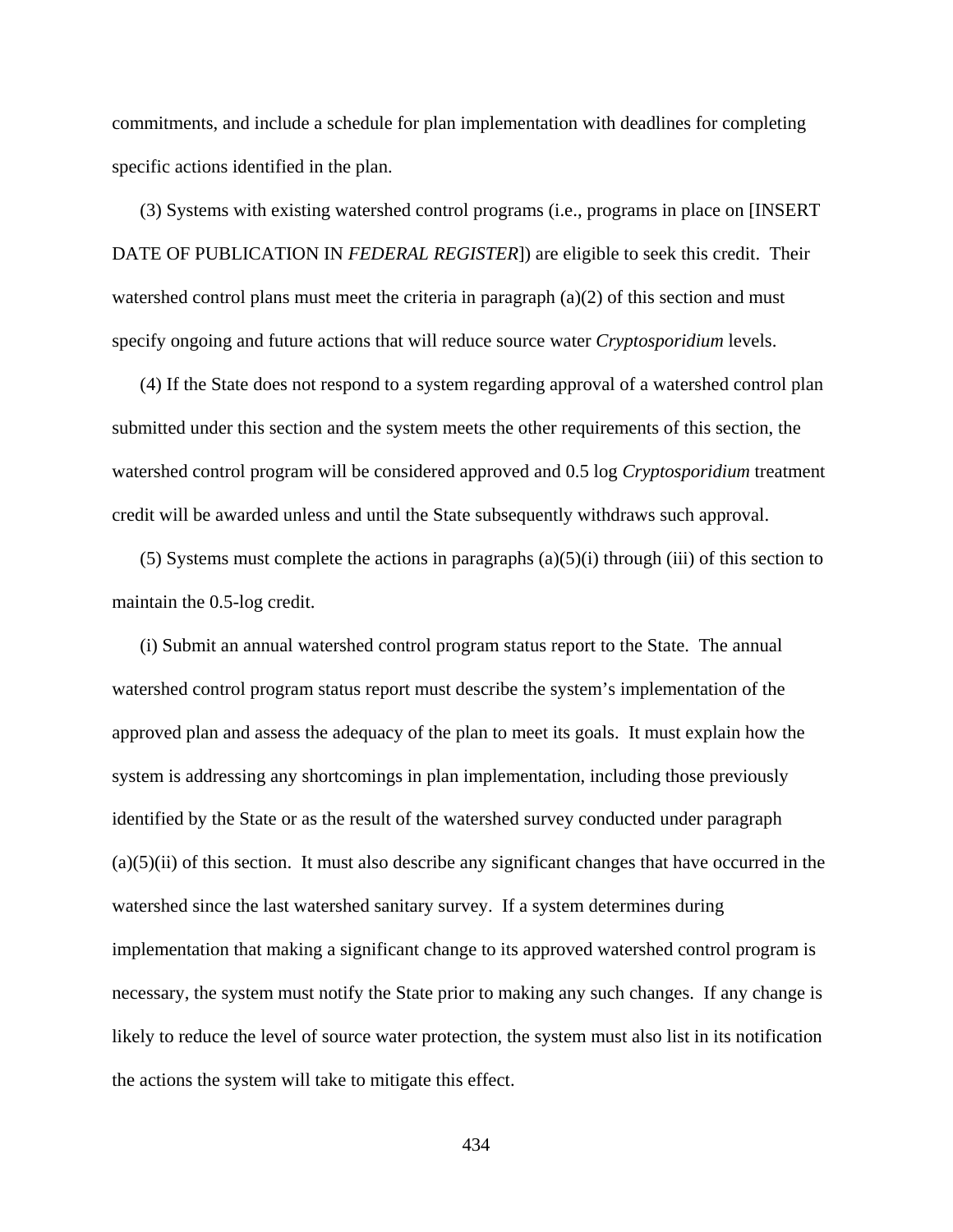(ii) Undergo a watershed sanitary survey every three years for community water systems and every five years for noncommunity water systems and submit the survey report to the State. The survey must be conducted according to State guidelines and by persons the State approves.

(A) The watershed sanitary survey must meet the following criteria: encompass the region identified in the State-approved watershed control plan as the area of influence; assess the implementation of actions to reduce source water *Cryptosporidium* levels; and identify any significant new sources of *Cryptosporidium*.

(B) If the State determines that significant changes may have occurred in the watershed since the previous watershed sanitary survey, systems must undergo another watershed sanitary survey by a date the State requires, which may be earlier than the regular date in paragraph (a)(5)(ii) of this section.

(iii) The system must make the watershed control plan, annual status reports, and watershed sanitary survey reports available to the public upon request. These documents must be in a plain language style and include criteria by which to evaluate the success of the program in achieving plan goals. The State may approve systems to withhold from the public portions of the annual status report, watershed control plan, and watershed sanitary survey based on water supply security considerations.

(6) If the State determines that a system is not carrying out the approved watershed control plan, the State may withdraw the watershed control program treatment credit.

(b) *Alternative source*. A system may conduct source water monitoring that reflects a different intake location (either in the same source or for an alternate source) or a different procedure for the timing or level of withdrawal from the source (alternative source monitoring).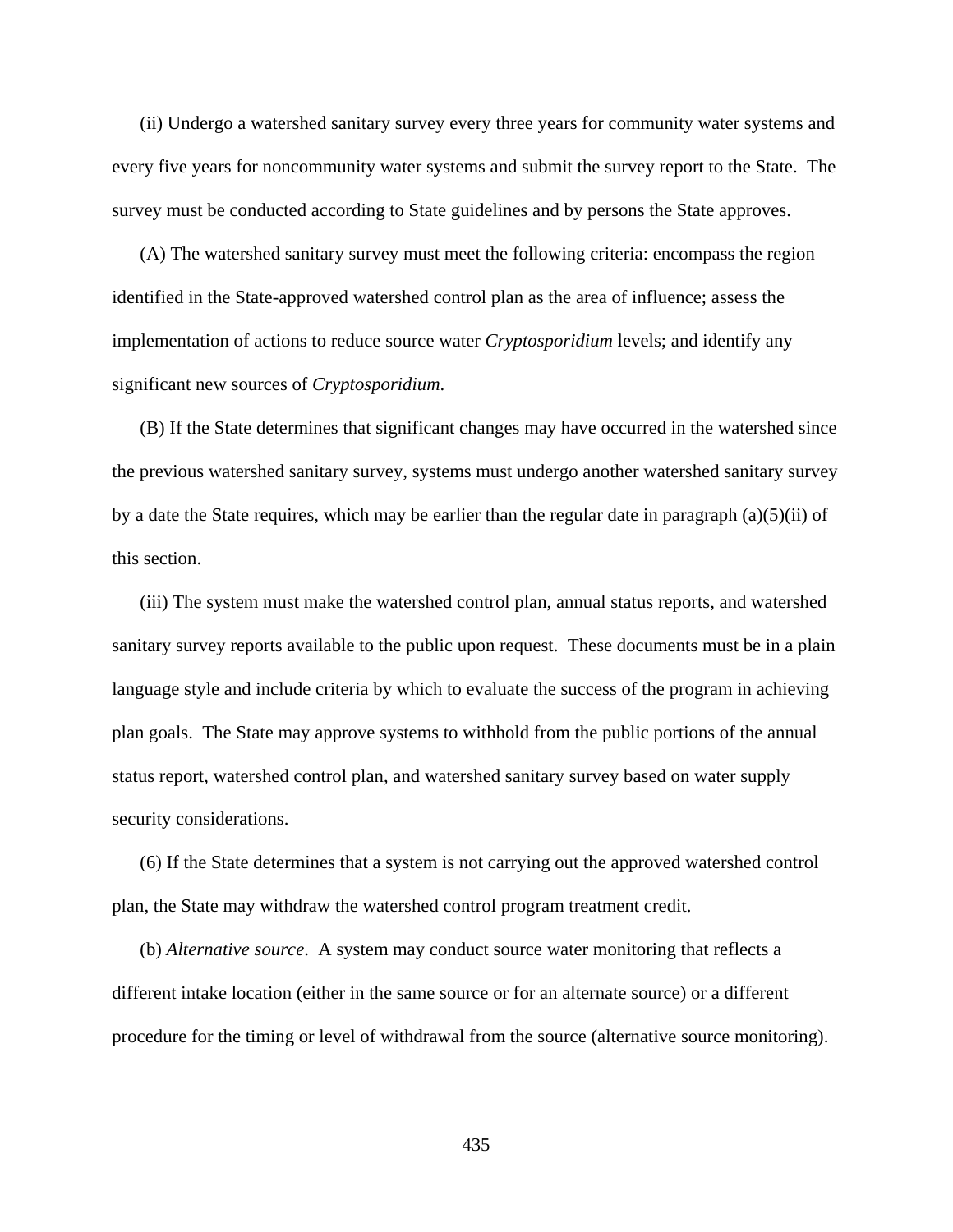If the State approves, a system may determine its bin classification under § 141.710 based on the alternative source monitoring results.

(2) If systems conduct alternative source monitoring under paragraph (b)(1) of this section, systems must also monitor their current plant intake concurrently as described in § 141.701.

(3) Alternative source monitoring under paragraph  $(b)(1)$  of this section must meet the requirements for source monitoring to determine bin classification, as described in § § 141.701 through 141.706. Systems must report the alternative source monitoring results to the State, along with supporting information documenting the operating conditions under which the samples were collected.

(4) If a system determines its bin classification under § 141.710 using alternative source monitoring results that reflect a different intake location or a different procedure for managing the timing or level of withdrawal from the source, the system must relocate the intake or permanently adopt the withdrawal procedure, as applicable, no later than the applicable treatment compliance date in §141.713.

### **§ 141.717 Pre-filtration treatment toolbox components.**

(a) *Presedimentation*. Systems receive 0.5-log *Cryptosporidium* treatment credit for a presedimentation basin during any month the process meets the criteria in this paragraph.

(1) The presedimentation basin must be in continuous operation and must treat the entire plant flow taken from a surface water or GWUDI source.

(2) The system must continuously add a coagulant to the presedimentation basin.

(3) The presedimentation basin must achieve the performance criteria in paragraph (3)(i) or (ii) of this section.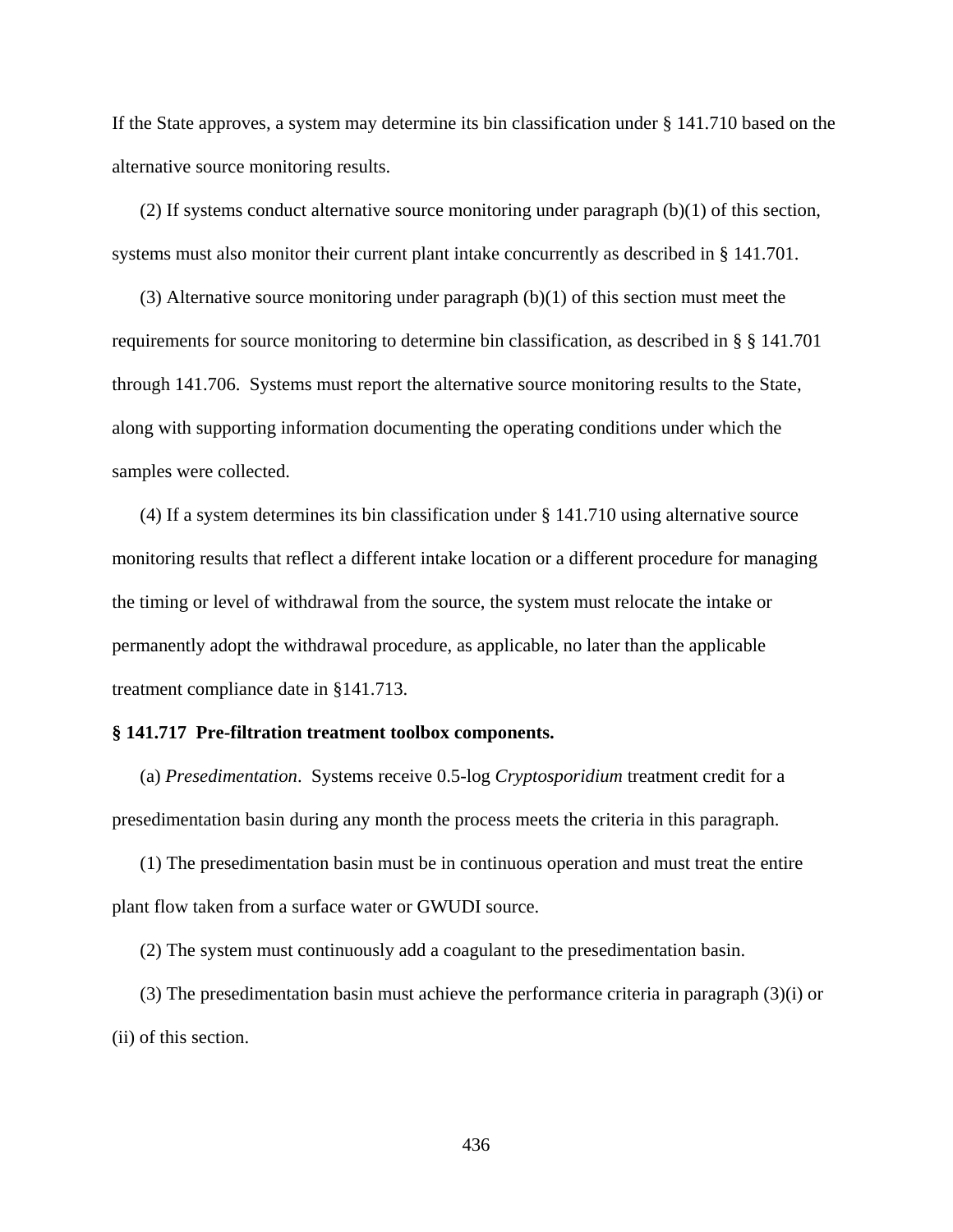(i) Demonstrates at least 0.5-log mean reduction of influent turbidity. This reduction must be determined using daily turbidity measurements in the presedimentation process influent and effluent and must be calculated as follows:  $log_{10}($ monthly mean of daily influent turbidity)  $log_{10}($ monthly mean of daily effluent turbidity).

(ii) Complies with State-approved performance criteria that demonstrate at least 0.5-log mean removal of micron-sized particulate material through the presedimentation process.

(b) *Two-stage lime softening*. Systems receive an additional 0.5-log *Cryptosporidium* treatment credit for a two-stage lime softening plant if chemical addition and hardness precipitation occur in two separate and sequential softening stages prior to filtration. Both softening stages must treat the entire plant flow taken from a surface water or GWUDI source.

(c) *Bank filtration*. Systems receive *Cryptosporidium* treatment credit for bank filtration that serves as pretreatment to a filtration plant by meeting the criteria in this paragraph. Systems using bank filtration when they begin source water monitoring under § 141.701(a) must collect samples as described in § 141.703(d) and are not eligible for this credit.

(1) Wells with a ground water flow path of at least 25 feet receive 0.5-log treatment credit; wells with a ground water flow path of at least 50 feet receive 1.0-log treatment credit. The ground water flow path must be determined as specified in paragraph (c)(4) of this section.

(2) Only wells in granular aquifers are eligible for treatment credit. Granular aquifers are those comprised of sand, clay, silt, rock fragments, pebbles or larger particles, and minor cement. A system must characterize the aquifer at the well site to determine aquifer properties. Systems must extract a core from the aquifer and demonstrate that in at least 90 percent of the core length, grains less than 1.0 mm in diameter constitute at least 10 percent of the core material.

(3) Only horizontal and vertical wells are eligible for treatment credit.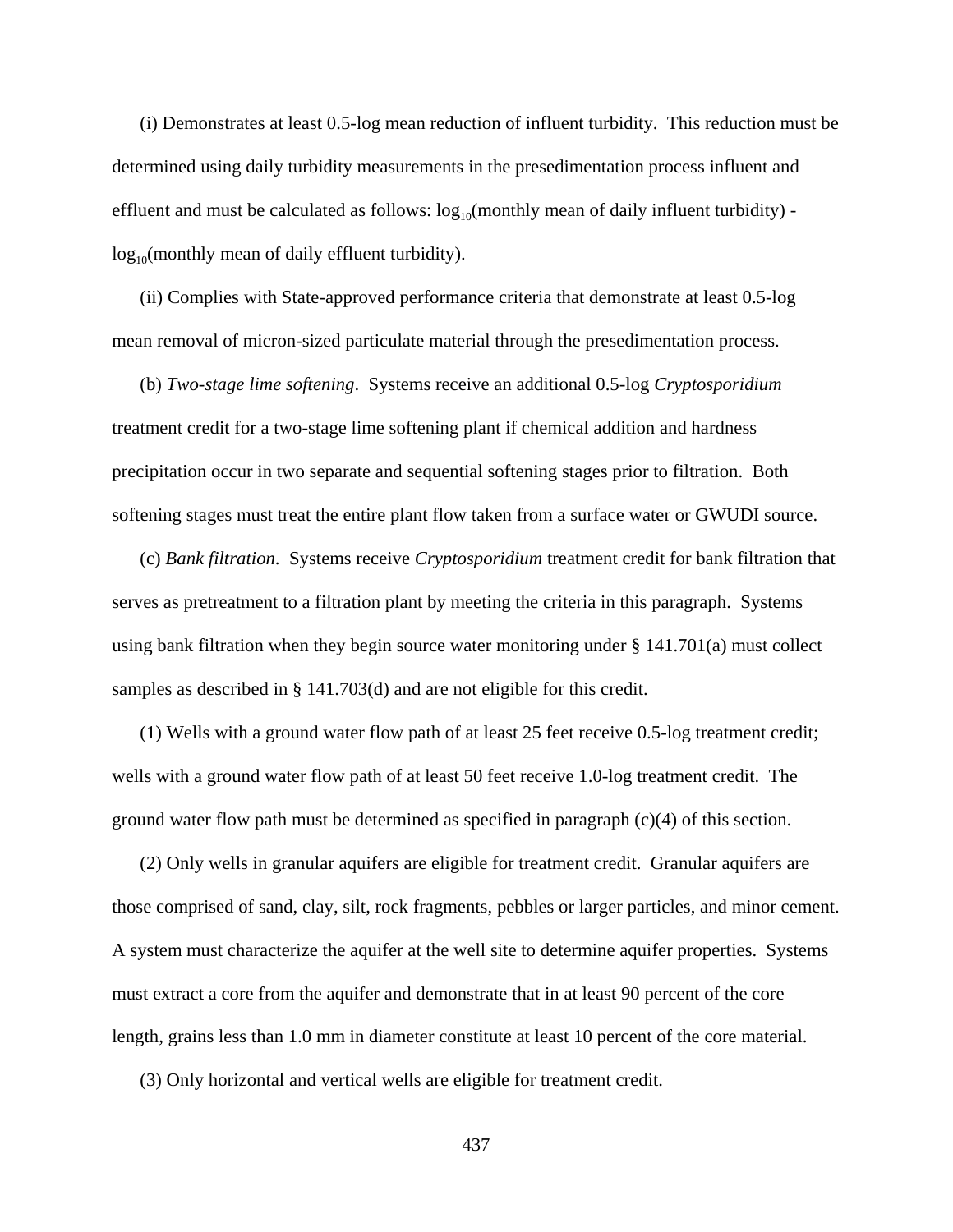(4) For vertical wells, the ground water flow path is the measured distance from the edge of the surface water body under high flow conditions (determined by the 100 year floodplain elevation boundary or by the floodway, as defined in Federal Emergency Management Agency flood hazard maps) to the well screen. For horizontal wells, the ground water flow path is the measured distance from the bed of the river under normal flow conditions to the closest horizontal well lateral screen.

(5) Systems must monitor each wellhead for turbidity at least once every four hours while the bank filtration process is in operation. If monthly average turbidity levels, based on daily maximum values in the well, exceed 1 NTU, the system must report this result to the State and conduct an assessment within 30 days to determine the cause of the high turbidity levels in the well. If the State determines that microbial removal has been compromised, the State may revoke treatment credit until the system implements corrective actions approved by the State to remediate the problem.

(6) Springs and infiltration galleries are not eligible for treatment credit under this section, but are eligible for credit under § 141.718(c).

(7) *Bank filtration demonstration of performance.* The State may approve *Cryptosporidium* treatment credit for bank filtration based on a demonstration of performance study that meets the criteria in this paragraph. This treatment credit may be greater than 1.0-log and may be awarded to bank filtration that does not meet the criteria in paragraphs  $(c)(1)-(5)$  of this section.

(i) The study must follow a State-approved protocol and must involve the collection of data on the removal of *Cryptosporidium* or a surrogate for *Cryptosporidium* and related hydrogeologic and water quality parameters during the full range of operating conditions.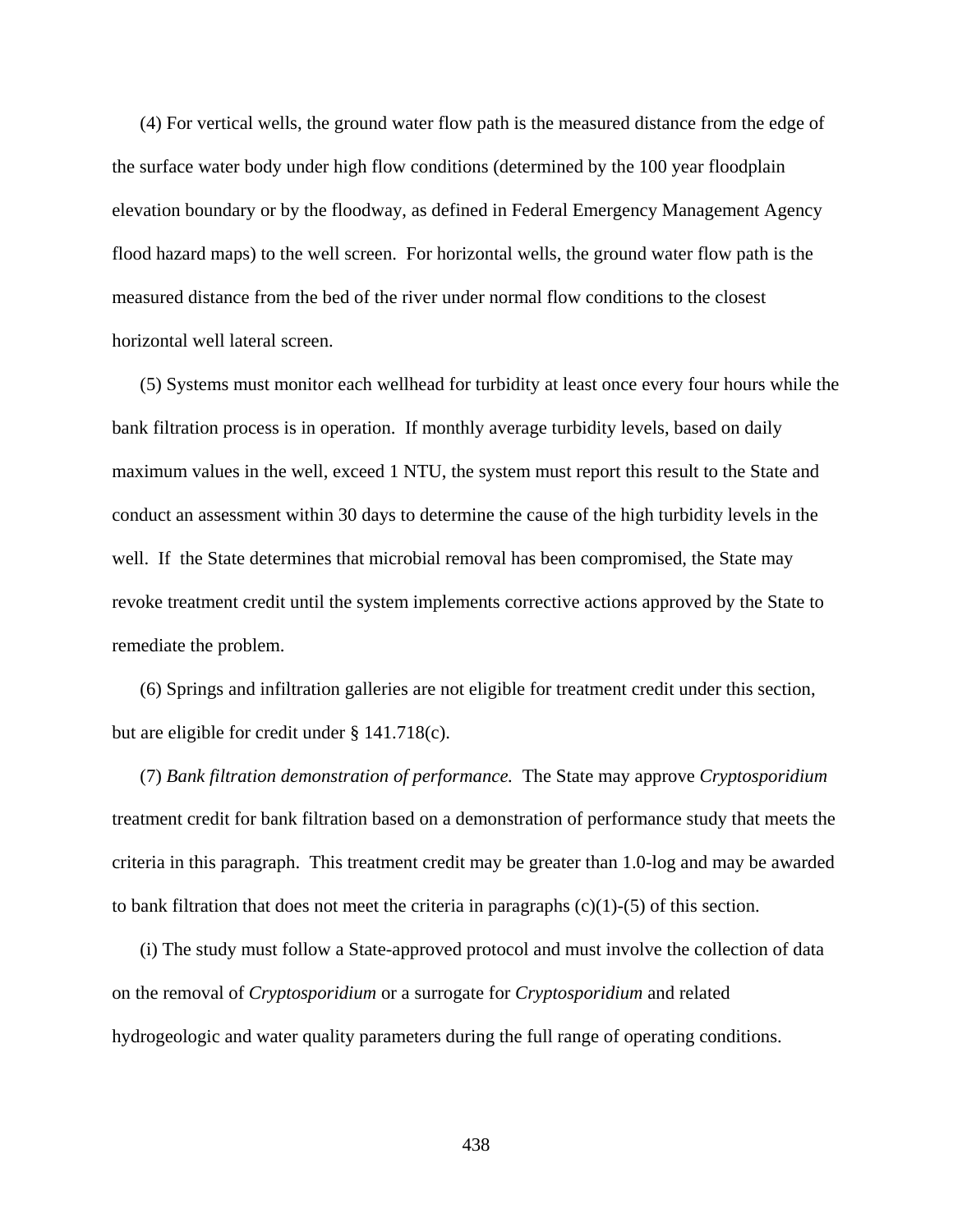(ii) The study must include sampling both from the production well(s) and from monitoring wells that are screened and located along the shortest flow path between the surface water source and the production well(s).

#### **§ 141.718 Treatment performance toolbox components.**

(a) *Combined filter performance*. Systems using conventional filtration treatment or direct filtration treatment receive an additional 0.5-log *Cryptosporidium* treatment credit during any month the system meets the criteria in this paragraph. Combined filter effluent (CFE) turbidity must be less than or equal to 0.15 NTU in at least 95 percent of the measurements. Turbidity must be measured as described in § 141.74(a) and (c).

(b) *Individual filter performance*. Systems using conventional filtration treatment or direct filtration treatment receive 0.5-log *Cryptosporidium* treatment credit, which can be in addition to the 0.5-log credit under paragraph (a) of this section, during any month the system meets the criteria in this paragraph. Compliance with these criteria must be based on individual filter turbidity monitoring as described in § 141.174 or § 141.560, as applicable.

(1) The filtered water turbidity for each individual filter must be less than or equal to 0.15 NTU in at least 95 percent of the measurements recorded each month.

(2) No individual filter may have a measured turbidity greater than 0.3 NTU in two consecutive measurements taken 15 minutes apart.

(3) Any system that has received treatment credit for individual filter performance and fails to meet the requirements of paragraph  $(b)(1)$  or  $(2)$  of this section during any month does not receive a treatment technique violation under § 141.711(c) if the State determines the following:

(i) The failure was due to unusual and short-term circumstances that could not reasonably be prevented through optimizing treatment plant design, operation, and maintenance.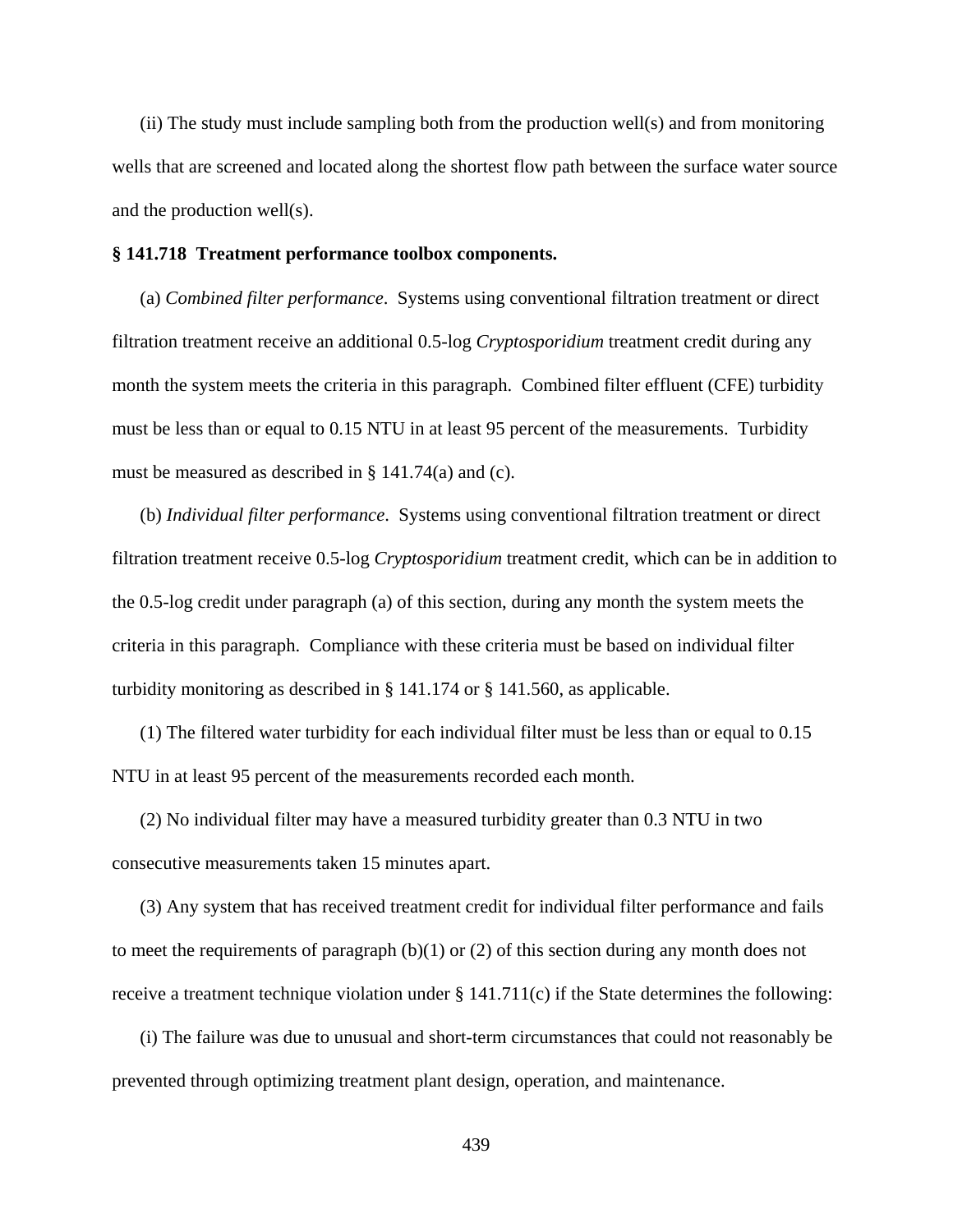(ii) The system has experienced no more than two such failures in any calendar year.

(c) *Demonstration of performance*. The State may approve *Cryptosporidium* treatment credit for drinking water treatment processes based on a demonstration of performance study that meets the criteria in this paragraph. This treatment credit may be greater than or less than the prescribed treatment credits in § 141.711 or § § 141.717 through 141.720 and may be awarded to treatment processes that do not meet the criteria for the prescribed credits.

(1) Systems cannot receive the prescribed treatment credit for any toolbox box option in § § 141.717 through 141.720 if that toolbox option is included in a demonstration of performance study for which treatment credit is awarded under this paragraph.

 (2) The demonstration of performance study must follow a State-approved protocol and must demonstrate the level of *Cryptosporidium* reduction the treatment process will achieve under the full range of expected operating conditions for the system.

(3) Approval by the State must be in writing and may include monitoring and treatment performance criteria that the system must demonstrate and report on an ongoing basis to remain eligible for the treatment credit. The State may designate such criteria where necessary to verify that the conditions under which the demonstration of performance credit was approved are maintained during routine operation.

## **§ 141.719 Additional filtration toolbox components.**

(a) *Bag and cartridge filters*. Systems receive *Cryptosporidium* treatment credit of up to 2.0 log for individual bag or cartridge filters and up to 2.5-log for bag or cartridge filters operated in series by meeting the criteria in paragraphs (a)(1) through (10) of this section. To be eligible for this credit, systems must report the results of challenge testing that meets the requirements of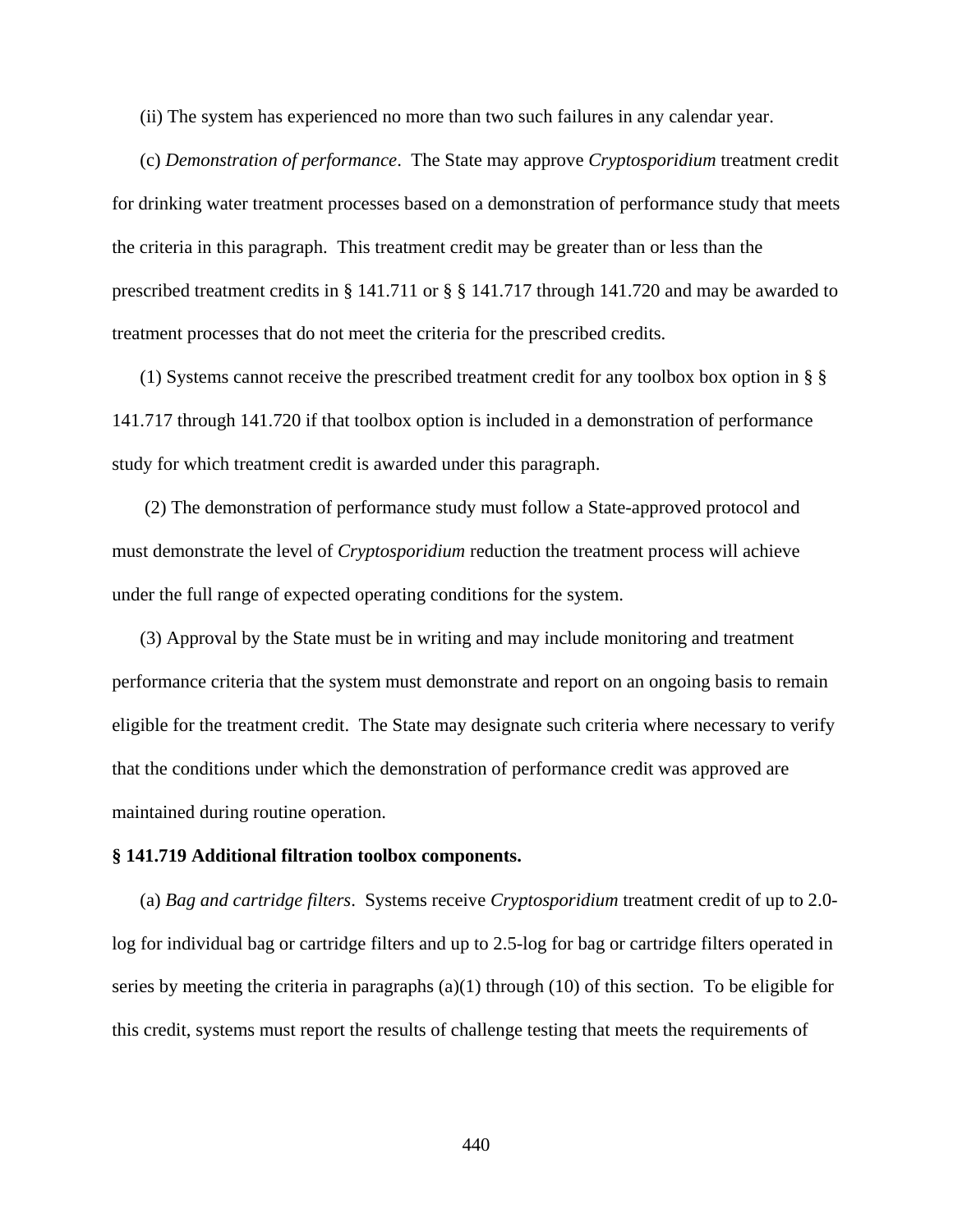paragraphs (a)(2) through (9) of this section to the State. The filters must treat the entire plant flow taken from a subpart H source.

(1) The *Cryptosporidium* treatment credit awarded to bag or cartridge filters must be based on the removal efficiency demonstrated during challenge testing that is conducted according to the criteria in paragraphs (a)(2) through (a)(9) of this section. A factor of safety equal to 1-log for individual bag or cartridge filters and 0.5-log for bag or cartridge filters in series must be applied to challenge testing results to determine removal credit. Systems may use results from challenge testing conducted prior to [INSERT DATE OF PUBLICATION OF FINAL RULE IN THE FEDERAL REGISTER] if the prior testing was consistent with the criteria specified in paragraphs  $(a)(2)$  through  $(9)$  of this section.

(2) Challenge testing must be performed on full-scale bag or cartridge filters, and the associated filter housing or pressure vessel, that are identical in material and construction to the filters and housings the system will use for removal of *Cryptosporidium*. Bag or cartridge filters must be challenge tested in the same configuration that the system will use, either as individual filters or as a series configuration of filters.

(3) Challenge testing must be conducted using *Cryptosporidium* or a surrogate that is removed no more efficiently than *Cryptosporidium*. The microorganism or surrogate used during challenge testing is referred to as the challenge particulate. The concentration of the challenge particulate must be determined using a method capable of discreetly quantifying the specific microorganism or surrogate used in the test; gross measurements such as turbidity may not be used.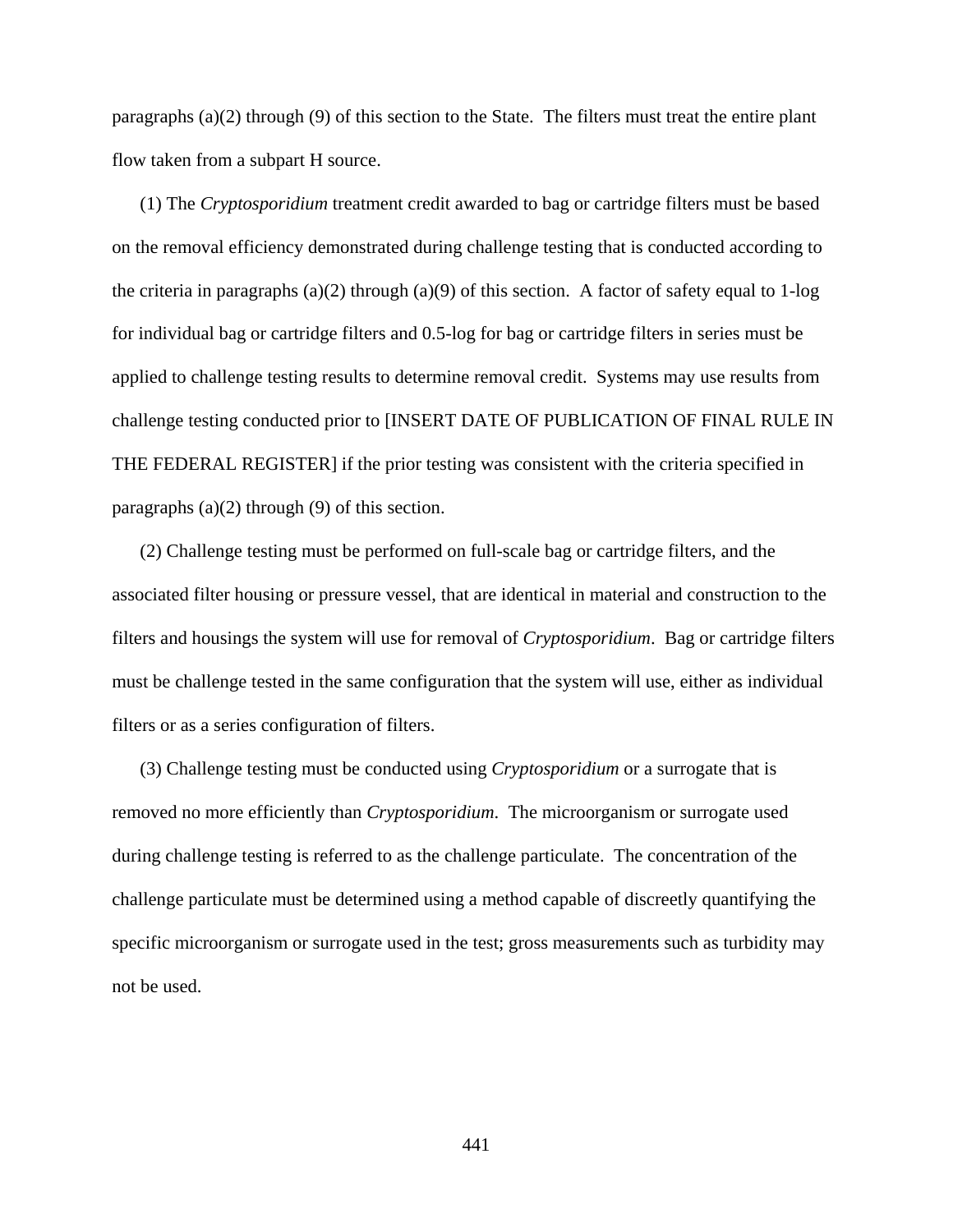(4) The maximum feed water concentration that can be used during a challenge test must be based on the detection limit of the challenge particulate in the filtrate (i.e., filtrate detection limit) and must be calculated using the following equation:

Maximum Feed Concentration =  $1 \times 10^4 \times$  (Filtrate Detection Limit)

(5) Challenge testing must be conducted at the maximum design flow rate for the filter as specified by the manufacturer.

(6) Each filter evaluated must be tested for a duration sufficient to reach 100 percent of the terminal pressure drop, which establishes the maximum pressure drop under which the filter may be used to comply with the requirements of this subpart.

(7) Removal efficiency of a filter must be determined from the results of the challenge test and expressed in terms of log removal values using the following equation:

$$
LRV = LOG_{10}(C_f) - LOG_{10}(C_p)
$$

where LRV = log removal value demonstrated during challenge testing;  $C_f$  = the feed concentration measured during the challenge test; and  $C_p$  = the filtrate concentration measured during the challenge test. In applying this equation, the same units must be used for the feed and filtrate concentrations. If the challenge particulate is not detected in the filtrate, then the term  $C_p$ must be set equal to the detection limit.

(8) Each filter tested must be challenged with the challenge particulate during three periods over the filtration cycle: within two hours of start-up of a new filter; when the pressure drop is between 45 and 55 percent of the terminal pressure drop; and at the end of the cycle after the pressure drop has reached 100 percent of the terminal pressure drop. An LRV must be calculated for each of these challenge periods for each filter tested. The LRV for the filter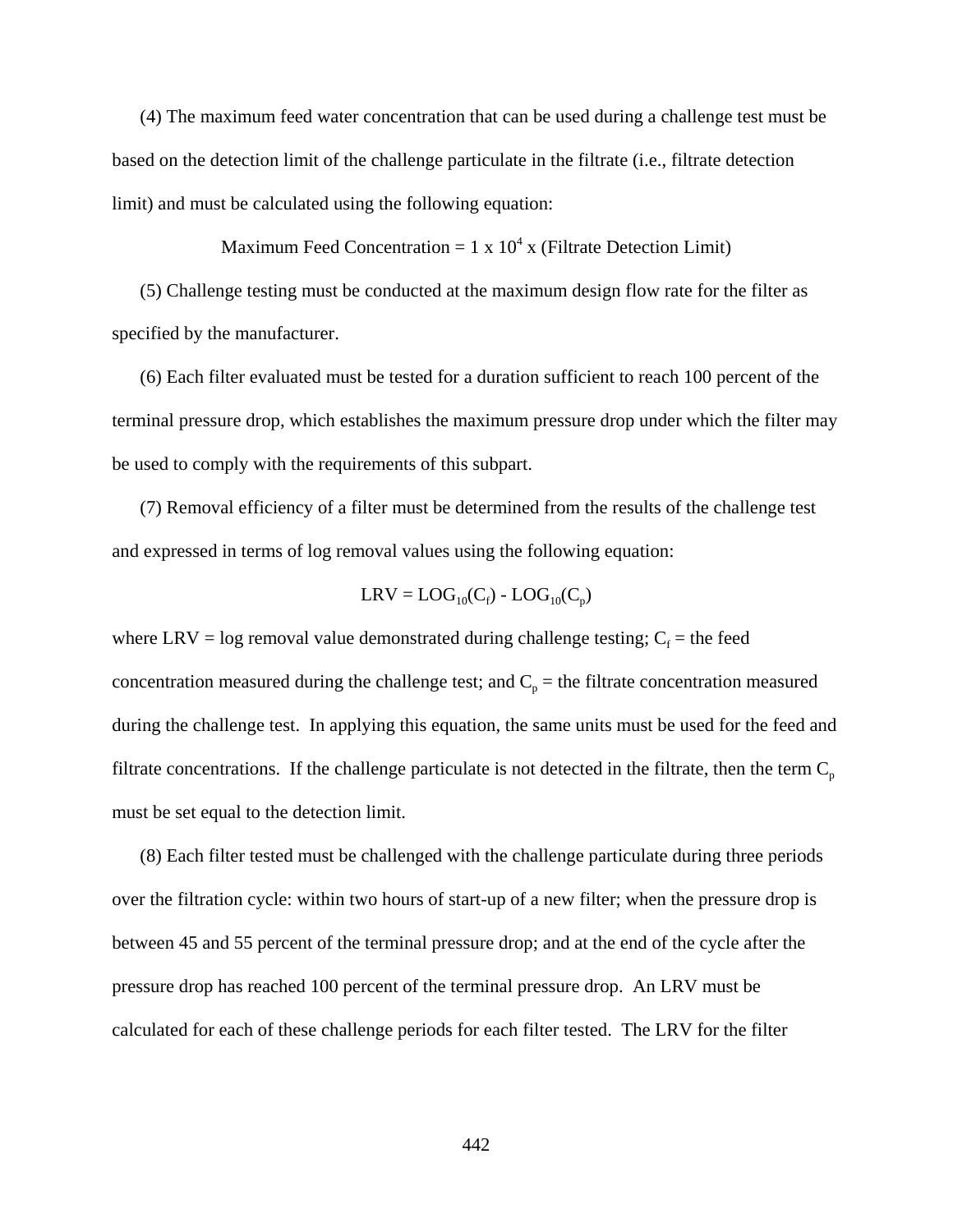$(LRV<sub>filter</sub>)$  must be assigned the value of the minimum LRV observed during the three challenge periods for that filter.

(9) If fewer than 20 filters are tested, the overall removal efficiency for the filter product line must be set equal to the lowest  $LRV_{filter}$  among the filters tested. If 20 or more filters are tested, the overall removal efficiency for the filter product line must be set equal to the  $10<sup>th</sup>$  percentile of the set of LRV<sub>filter</sub> values for the various filters tested. The percentile is defined by  $(i/(n+1))$ where i is the rank of n individual data points ordered lowest to highest. If necessary, the  $10<sup>th</sup>$ percentile may be calculated using linear interpolation.

(10) If a previously tested filter is modified in a manner that could change the removal efficiency of the filter product line, challenge testing to demonstrate the removal efficiency of the modified filter must be conducted and submitted to the State.

#### (b) *Membrane filtration*.

(1) Systems receive *Cryptosporidium* treatment credit for membrane filtration that meets the criteria of this paragraph. Membrane cartridge filters that meet the definition of membrane filtration in § 141.2 are eligible for this credit. The level of treatment credit a system receives is equal to the lower of the values determined under paragraph  $(b)(1)(i)$  and  $(ii)$  of this section.

(i) The removal efficiency demonstrated during challenge testing conducted under the conditions in paragraph (b)(2) of this section.

(ii) The maximum removal efficiency that can be verified through direct integrity testing used with the membrane filtration process under the conditions in paragraph (b)(3) of this section.

(2) *Challenge Testing*. The membrane used by the system must undergo challenge testing to evaluate removal efficiency, and the system must report the results of challenge testing to the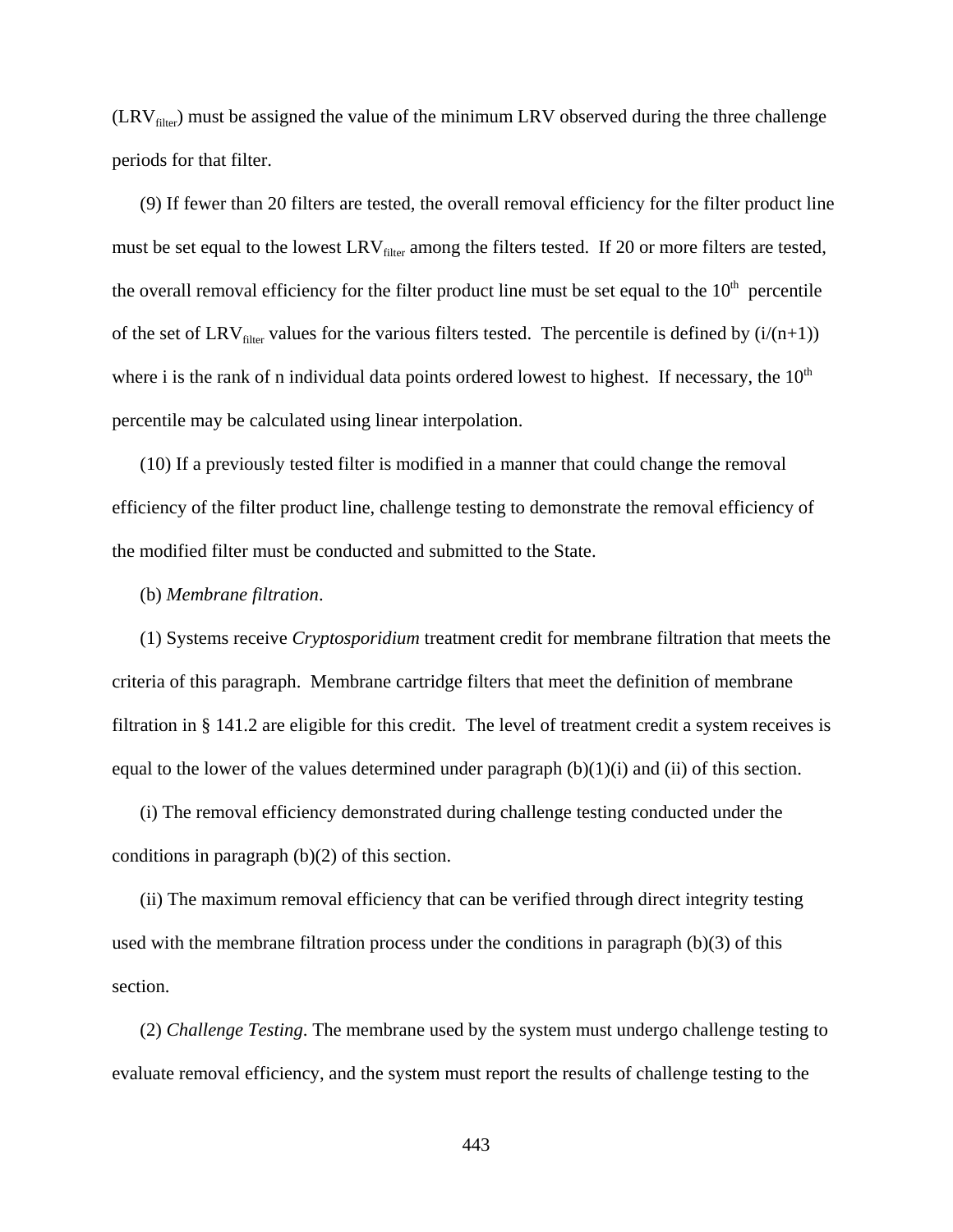State. Challenge testing must be conducted according to the criteria in paragraphs (b)(2)(i) through (vii) of this section. Systems may use data from challenge testing conducted prior to [INSERT DATE OF PUBLICATION OF FINAL RULE IN THE *FEDERAL REGISTER*] if the prior testing was consistent with the criteria in paragraphs (b)(2)(i) through (vii) of this section.

(i) Challenge testing must be conducted on either a full-scale membrane module, identical in material and construction to the membrane modules used in the system's treatment facility, or a smaller-scale membrane module, identical in material and similar in construction to the full-scale module. A module is defined as the smallest component of a membrane unit in which a specific membrane surface area is housed in a device with a filtrate outlet structure.

(ii) Challenge testing must be conducted using *Cryptosporidium* oocysts or a surrogate that is removed no more efficiently than *Cryptosporidium* oocysts. The organism or surrogate used during challenge testing is referred to as the challenge particulate. The concentration of the challenge particulate, in both the feed and filtrate water, must be determined using a method capable of discretely quantifying the specific challenge particulate used in the test; gross measurements such as turbidity may not be used.

(iii) The maximum feed water concentration that can be used during a challenge test is based on the detection limit of the challenge particulate in the filtrate and must be determined according to the following equation:

Maximum Feed Concentration =  $3.16 \times 10^6 \times$  (Filtrate Detection Limit)

(iv) Challenge testing must be conducted under representative hydraulic conditions at the maximum design flux and maximum design process recovery specified by the manufacturer for the membrane module. Flux is defined as the throughput of a pressure driven membrane process expressed as flow per unit of membrane area. Recovery is defined as the volumetric percent of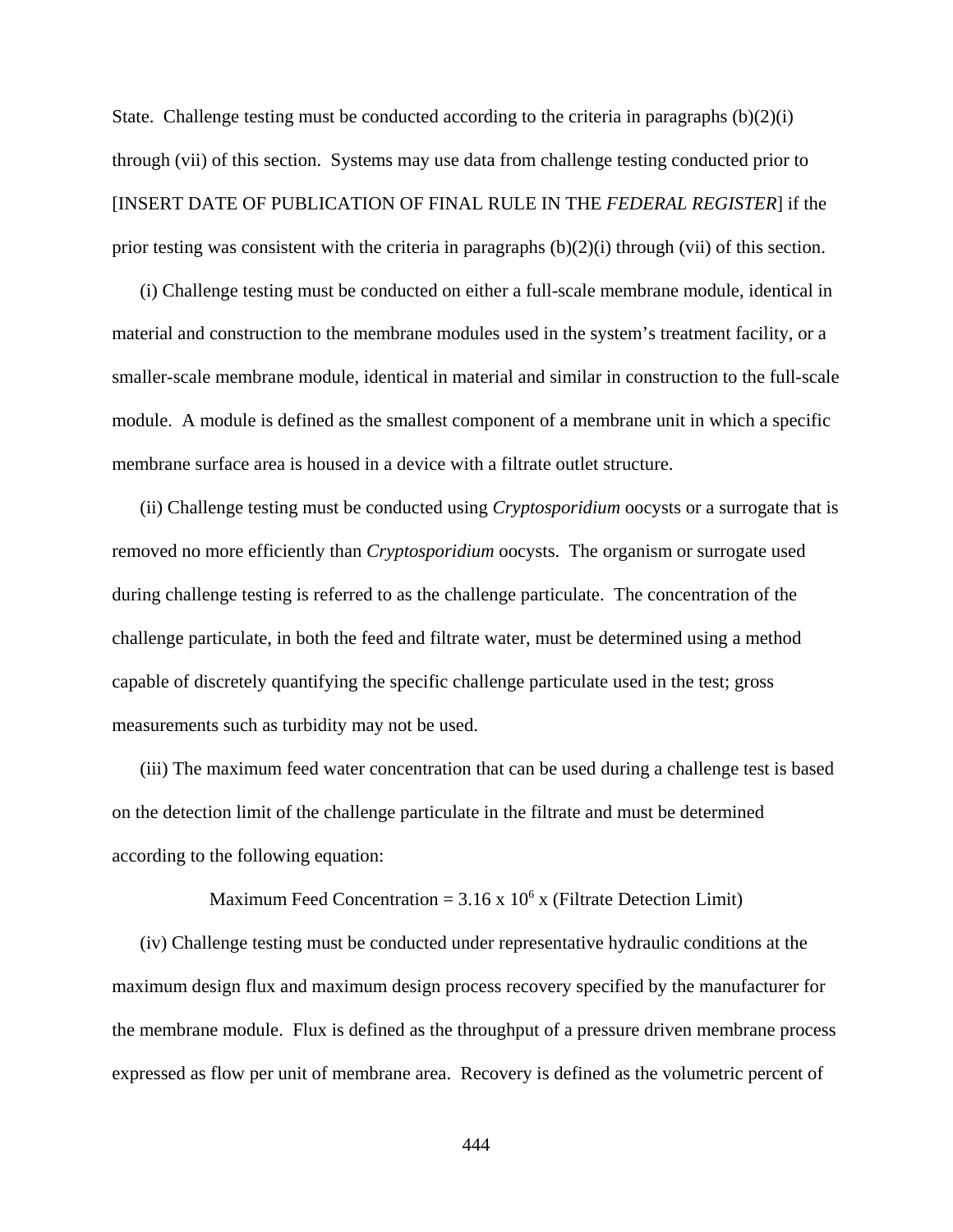feed water that is converted to filtrate over the course of an operating cycle uninterrupted by events such as chemical cleaning or a solids removal process (i.e., backwashing).

(v) Removal efficiency of a membrane module must be calculated from the challenge test results and expressed as a log removal value according to the following equation:

$$
LRV = LOG_{10}(C_f) - LOG_{10}(C_p)
$$

where LRV = log removal value demonstrated during the challenge test;  $C_f$  = the feed concentration measured during the challenge test; and  $C_p$  = the filtrate concentration measured during the challenge test. Equivalent units must be used for the feed and filtrate concentrations. If the challenge particulate is not detected in the filtrate, the term  $C_p$  is set equal to the detection limit for the purpose of calculating the LRV. An LRV must be calculated for each membrane module evaluated during the challenge test.

(vi) The removal efficiency of a membrane filtration process demonstrated during challenge testing must be expressed as a log removal value  $(LRV_{C\text{-Test}})$ . If fewer than 20 modules are tested, then  $LRV_{C-Test}$  is equal to the lowest of the representative LRVs among the modules tested. If 20 or more modules are tested, then  $LRV_{C-Test}$  is equal to the 10<sup>th</sup> percentile of the representative LRVs among the modules tested. The percentile is defined by  $(i/(n+1))$  where i is the rank of n individual data points ordered lowest to highest. If necessary, the  $10<sup>th</sup>$  percentile may be calculated using linear interpolation.

(vii) The challenge test must establish a quality control release value (QCRV) for a nondestructive performance test that demonstrates the *Cryptosporidium* removal capability of the membrane filtration module. This performance test must be applied to each production membrane module used by the system that was not directly challenge tested in order to verify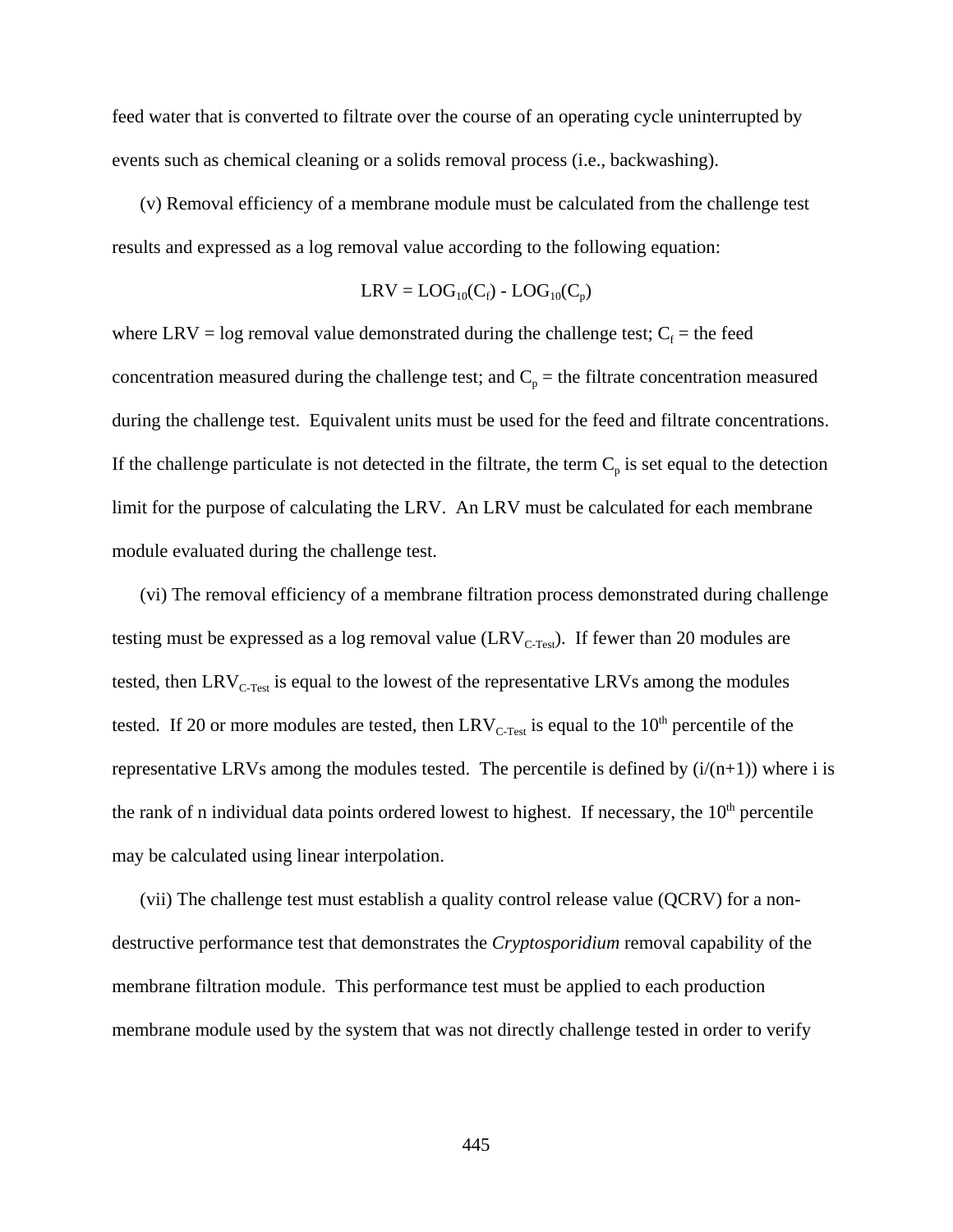*Cryptosporidium* removal capability. Production modules that do not meet the established QCRV are not eligible for the treatment credit demonstrated during the challenge test.

(viii) If a previously tested membrane is modified in a manner that could change the removal efficiency of the membrane or the applicability of the non-destructive performance test and associated QCRV, additional challenge testing to demonstrate the removal efficiency of, and determine a new QCRV for, the modified membrane must be conducted and submitted to the State.

(3) *Direct integrity testing*. Systems must conduct direct integrity testing in a manner that demonstrates a removal efficiency equal to or greater than the removal credit awarded to the membrane filtration process and meets the requirements described in paragraphs (b)(3)(i) through (vi) of this section. A direct integrity test is defined as a physical test applied to a membrane unit in order to identify and isolate integrity breaches (i.e.,one or more leaks that could result in contamination of the filtrate).

(i) The direct integrity test must be independently applied to each membrane unit in service. A membrane unit is defined as a group of membrane modules that share common valving that allows the unit to be isolated from the rest of the system for the purpose of integrity testing or other maintenance.

(ii) The direct integrity method must have a resolution of 3 micrometers or less, where resolution is defined as the size of the smallest integrity breach that contributes to a response from the direct integrity test.

(iii) The direct integrity test must have a sensitivity sufficient to verify the log treatment credit awarded to the membrane filtration process by the State, where sensitivity is defined as the maximum log removal value that can be reliably verified by a direct integrity test. Sensitivity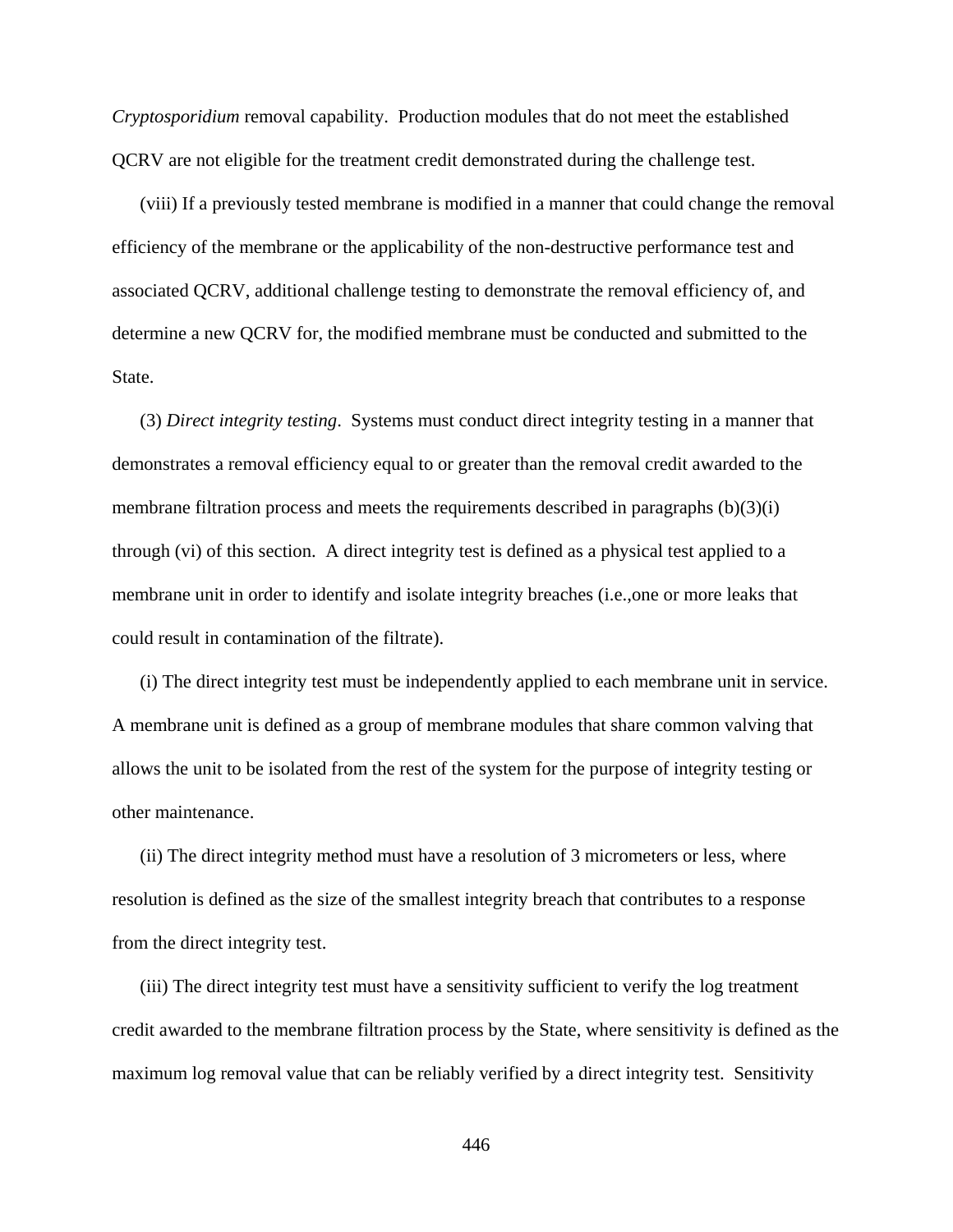must be determined using the approach in either paragraph  $(b)(3)(iii)(A)$  or  $(B)$  of this section as applicable to the type of direct integrity test the system uses.

(A) For direct integrity tests that use an applied pressure or vacuum, the direct integrity test sensitivity must be calculated according to the following equation:

$$
LRV_{DIT} = LOG_{10}(Q_p/(VCF \times Q_{break}))
$$

where LRV<sub>DIT</sub> = the sensitivity of the direct integrity test;  $Q_p$  = total design filtrate flow from the membrane unit;  $Q_{break} = flow$  of water from an integrity breach associated with the smallest integrity test response that can be reliably measured, and VCF = volumetric concentration factor. The volumetric concentration factor is the ratio of the suspended solids concentration on the high pressure side of the membrane relative to that in the feed water.

(B) For direct integrity tests that use a particulate or molecular marker, the direct integrity test sensitivity must be calculated according to the following equation:

$$
LRV_{\text{DIT}} = LOG_{10}(C_f) - LOG_{10}(C_p)
$$

where LRV<sub>DIT</sub> = the sensitivity of the direct integrity test;  $C_f$  = the typical feed concentration of the marker used in the test; and  $C_p$  = the filtrate concentration of the marker from an integral membrane unit.

(iv) Systems must establish a control limit within the sensitivity limits of the direct integrity test that is indicative of an integral membrane unit capable of meeting the removal credit awarded by the State.

(v) If the result of a direct integrity test exceeds the control limit established under paragraph  $(b)(3)(iv)$  of this section, the system must remove the membrane unit from service. Systems must conduct a direct integrity test to verify any repairs, and may return the membrane unit to service only if the direct integrity test is within the established control limit.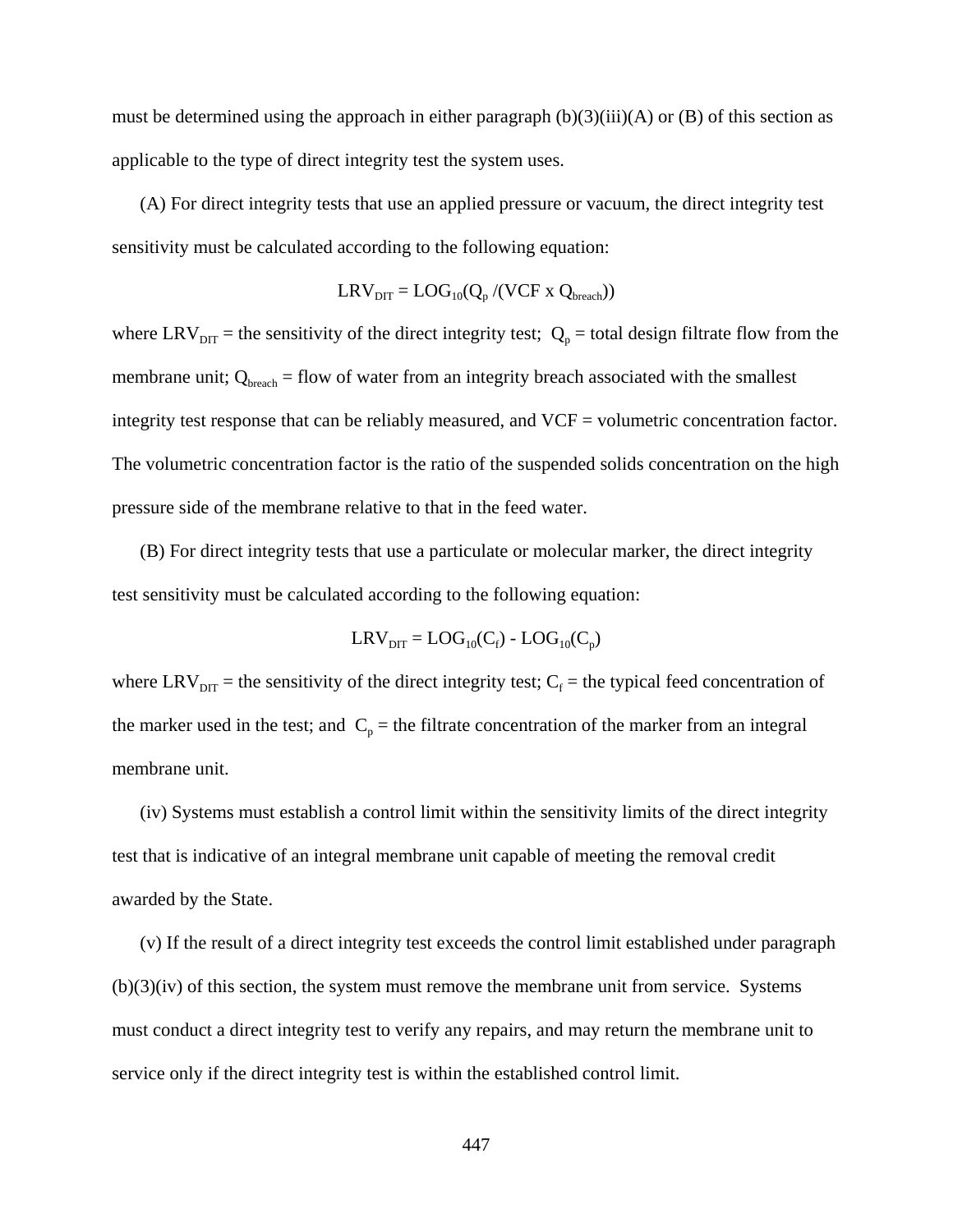(vi) Systems must conduct direct integrity testing on each membrane unit at a frequency of not less than once each day that the membrane unit is in operation. The State may approve less frequent testing, based on demonstrated process reliability, the use of multiple barriers effective for *Cryptosporidium*, or reliable process safeguards.

(4) *Indirect integrity monitoring*. Systems must conduct continuous indirect integrity monitoring on each membrane unit according to the criteria in paragraphs  $(b)(4)(i)$  through  $(v)$  of this section. Indirect integrity monitoring is defined as monitoring some aspect of filtrate water quality that is indicative of the removal of particulate matter. A system that implements continuous direct integrity testing of membrane units in accordance with the criteria in paragraphs  $(b)(3)(i)$  through  $(v)$  of this section is not subject to the requirements for continuous indirect integrity monitoring. Systems must submit a monthly report to the State summarizing all continuous indirect integrity monitoring results triggering direct integrity testing and the corrective action that was taken in each case.

(i) Unless the State approves an alternative parameter, continuous indirect integrity monitoring must include continuous filtrate turbidity monitoring.

(ii) Continuous monitoring must be conducted at a frequency of no less than once every 15 minutes.

(iii) Continuous monitoring must be separately conducted on each membrane unit.

(iv) If indirect integrity monitoring includes turbidity and if the filtrate turbidity readings are above 0.15 NTU for a period greater than 15 minutes (i.e., two consecutive 15-minute readings above 0.15 NTU), direct integrity testing must immediately be performed on the associated membrane unit as specified in paragraphs  $(b)(3)(i)$  through  $(v)$  of this section.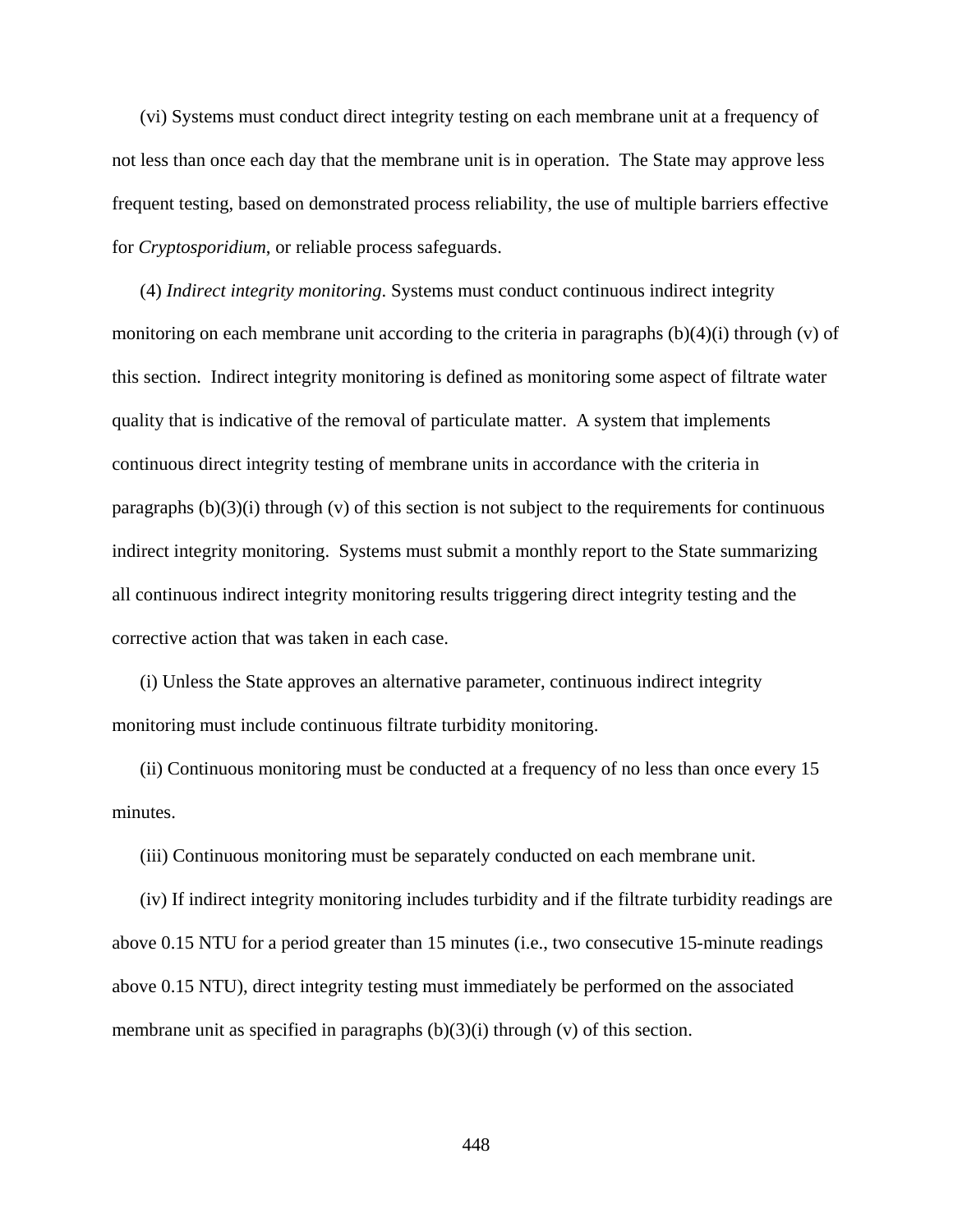(v) If indirect integrity monitoring includes a State-approved alternative parameter and if the alternative parameter exceeds a State-approved control limit for a period greater than 15 minutes, direct integrity testing must immediately be performed on the associated membrane units as specified in paragraphs  $(b)(3)(i)$  through  $(v)$  of this section.

(c) *Second stage filtration*. Systems receive 0.5-log *Cryptosporidium* treatment credit for a separate second stage of filtration that consists of sand, dual media, GAC, or other fine grain media following granular media filtration if the State approves. To be eligible for this credit, the first stage of filtration must be preceded by a coagulation step and both filtration stages must treat the entire plant flow taken from a surface water or GWUDI source. A cap, such as GAC, on a single stage of filtration is not eligible for this credit. The State must approve the treatment credit based on an assessment of the design characteristics of the filtration process.

(d) *Slow sand filtration (as secondary filter)*. Systems are eligible to receive 2.5-log *Cryptosporidium* treatment credit for a slow sand filtration process that follows a separate stage of filtration if both filtration stages treat entire plant flow taken from a surface water or GWUDI source and no disinfectant residual is present in the influent water to the slow sand filtration process. The State must approve the treatment credit based on an assessment of the design characteristics of the filtration process. This paragraph does not apply to treatment credit awarded to slow sand filtration used as a primary filtration process.

#### **§ 141.720 Inactivation toolbox components.**

(a) *Calculation of CT values*. (1) CT is the product of the disinfectant contact time (T, in minutes) and disinfectant concentration (C, in milligrams per liter). Systems with treatment credit for chlorine dioxide or ozone under paragraph (b) or (c) of this section must calculate CT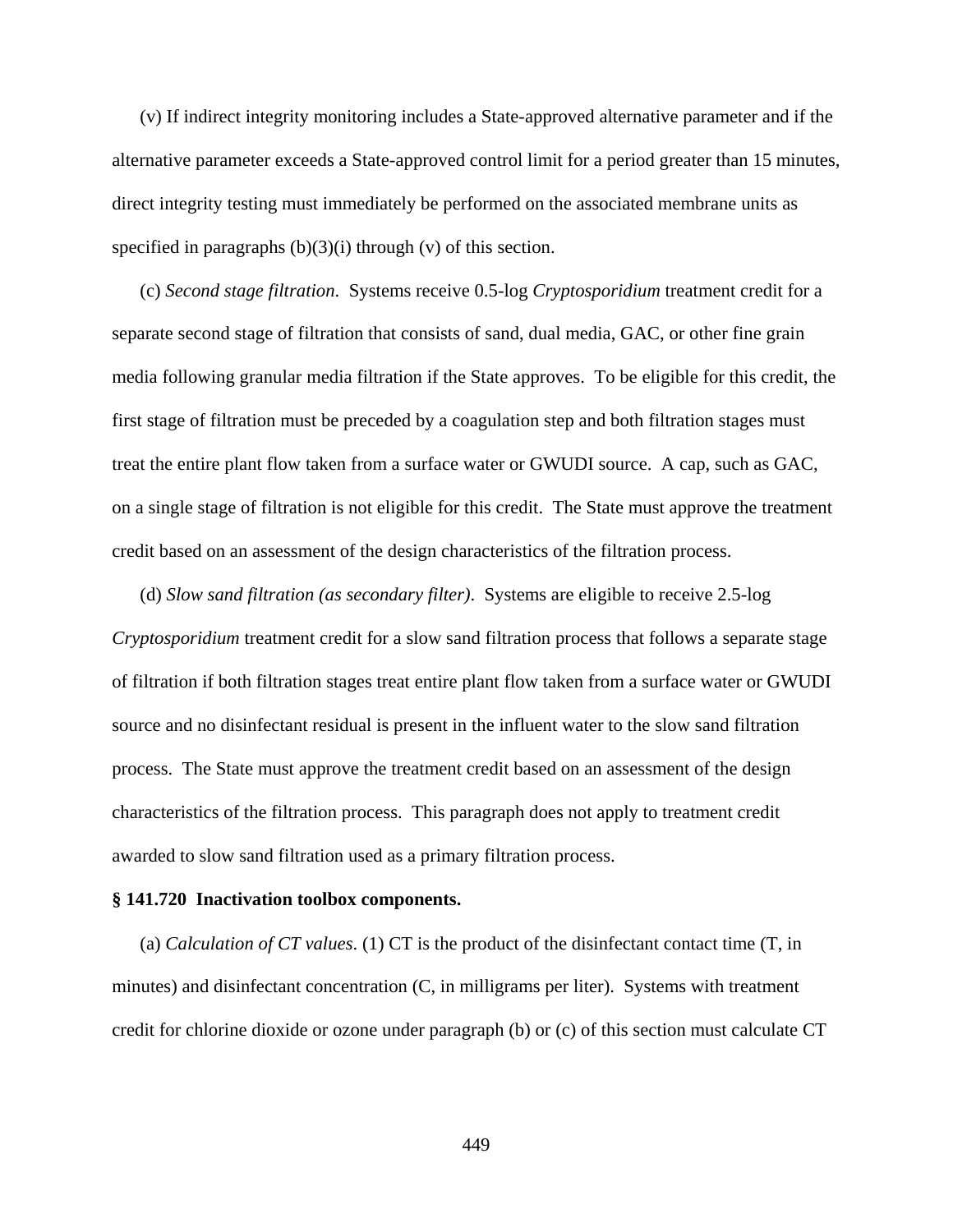at least once each day, with both C and T measured during peak hourly flow as specified in § § 141.74(a) through (b).

(2) Systems with several disinfection segments in sequence may calculate CT for each segment, where a disinfection segment is defined as a treatment unit process with a measurable disinfectant residual level and a liquid volume. Under this approach, systems must add the *Cryptosporidium* CT values in each segment to determine the total CT for the treatment plant.

(b) *CT values for chlorine dioxide and ozone.* 

(1) Systems receive the *Cryptosporidium* treatment credit listed in this table by meeting the corresponding chlorine dioxide CT value for the applicable water temperature, as described in paragraph (a) of this section.

| Log         | Water Temperature, °C |      |                |      |      |      |     |     |     |     |     |
|-------------|-----------------------|------|----------------|------|------|------|-----|-----|-----|-----|-----|
| credit      | $\leq=0.5$            | 1    | $\overline{2}$ | 3    | 5    | 7    | 10  | 15  | 20  | 25  | 30  |
| $(i)$ 0.25  | 159                   | 153  | 140            | 128  | 107  | 90   | 69  | 45  | 29  | 19  | 12  |
| (ii) 0.5    | 319                   | 305  | 279            | 256  | 214  | 180  | 138 | 89  | 58  | 38  | 24  |
| $(iii)$ 1.0 | 637                   | 610  | 558            | 511  | 429  | 360  | 277 | 179 | 116 | 75  | 49  |
| $(iv)$ 1.5  | 956                   | 915  | 838            | 767  | 643  | 539  | 415 | 268 | 174 | 113 | 73  |
| (v) 2.0     | 1275                  | 1220 | 1117           | 1023 | 858  | 719  | 553 | 357 | 232 | 150 | 98  |
| $(vi)$ 2.5  | 1594                  | 1525 | 1396           | 1278 | 1072 | 899  | 691 | 447 | 289 | 188 | 122 |
| $(vii)$ 3.0 | 1912                  | 1830 | 1675           | 1534 | 1286 | 1079 | 830 | 536 | 347 | 226 | 147 |

**CT Values (mg•min/L) for** *Cryptosporidium* **Inactivation by Chlorine Dioxide<sup>1</sup>** 

<sup>1</sup>Systems may use this equation to determine log credit between the indicated values: Log credit= $(0.001506\times(1.09116)^{Temp}\times CT$ (2) Systems receive the *Cryptosporidium* treatment credit listed in this table by meeting the corresponding ozone CT values for the applicable water temperature, as described in paragraph (a) of this section.

## **CT Values (mg•min/L) for** *Cryptosporidium* **Inactivation by Ozone<sup>1</sup>**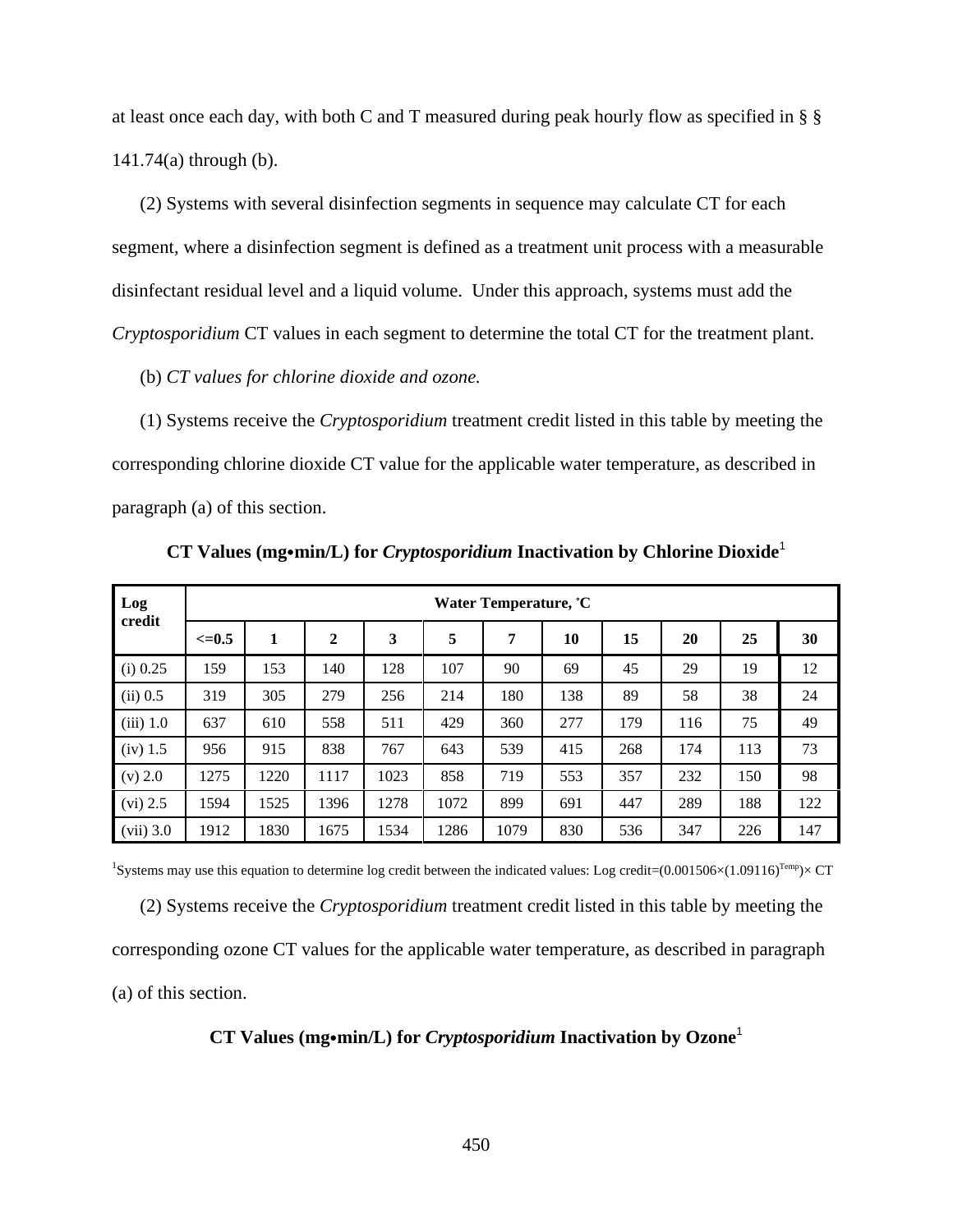| Log         | Water Temperature, °C |     |                |     |     |     |     |     |     |     |      |
|-------------|-----------------------|-----|----------------|-----|-----|-----|-----|-----|-----|-----|------|
| credit      | $\leq=0.5$            | 1   | $\overline{2}$ | 3   | 5   | 7   | 10  | 15  | 20  | 25  | 30   |
| $(i)$ 0.25  | 6.0                   | 5.8 | 5.2            | 4.8 | 4.0 | 3.3 | 2.5 | 1.6 | 1.0 | 0.6 | 0.39 |
| $(ii)$ 0.5  | 12                    | 12  | 10             | 9.5 | 7.9 | 6.5 | 4.9 | 3.1 | 2.0 | 1.2 | 0.78 |
| $(iii)$ 1.0 | 24                    | 23  | 21             | 19  | 16  | 13  | 9.9 | 6.2 | 3.9 | 2.5 | 1.6  |
| $(iv)$ 1.5  | 36                    | 35  | 31             | 29  | 24  | 20  | 15  | 9.3 | 5.9 | 3.7 | 2.4  |
| $(v)$ 2.0   | 48                    | 46  | 42             | 38  | 32  | 26  | 20  | 12  | 7.8 | 4.9 | 3.1  |
| $(vi)$ 2.5  | 60                    | 58  | 52             | 48  | 40  | 33  | 25  | 16  | 9.8 | 6.2 | 3.9  |
| $(vii)$ 3.0 | 72                    | 69  | 63             | 57  | 47  | 39  | 30  | 19  | 12  | 7.4 | 4.7  |

<sup>1</sup>Systems may use this equation to determine log credit between the indicated values: Log credit= $(0.0397\times(1.09757)^{Temp}\times CT$ 

(c) *Site-specific study*. The State may approve alternative chlorine dioxide or ozone CT values to those listed in paragraph (b) of this section on a site-specific basis. The State must base this approval on a site-specific study a system conducts that follows a State-approved protocol.

(d) *Ultraviolet light.* Systems receive *Cryptosporidium*, *Giardia lamblia*, and virus treatment credits for ultraviolet (UV) light reactors by achieving the corresponding UV dose values shown in paragraph (d)(1) of this section. Systems must validate and monitor UV reactors as described in paragraphs  $(d)(2)$  and  $(3)$  of this section to demonstrate that they are achieving a particular UV dose value for treatment credit.

(1) *UV dose table.* The treatment credits listed in this table are for UV light at a wavelength of 254 nm as produced by a low pressure mercury vapor lamp. To receive treatment credit for other lamp types, systems must demonstrate an equivalent germicidal dose through reactor validation testing, as described in paragraph (d)(2) of this section. The UV dose values in this table are applicable only to post-filter applications of UV in filtered systems and to unfiltered systems.

### **UV dose table for** *Cryptosporidium***,** *Giardia lamblia***, and virus inactivation credit**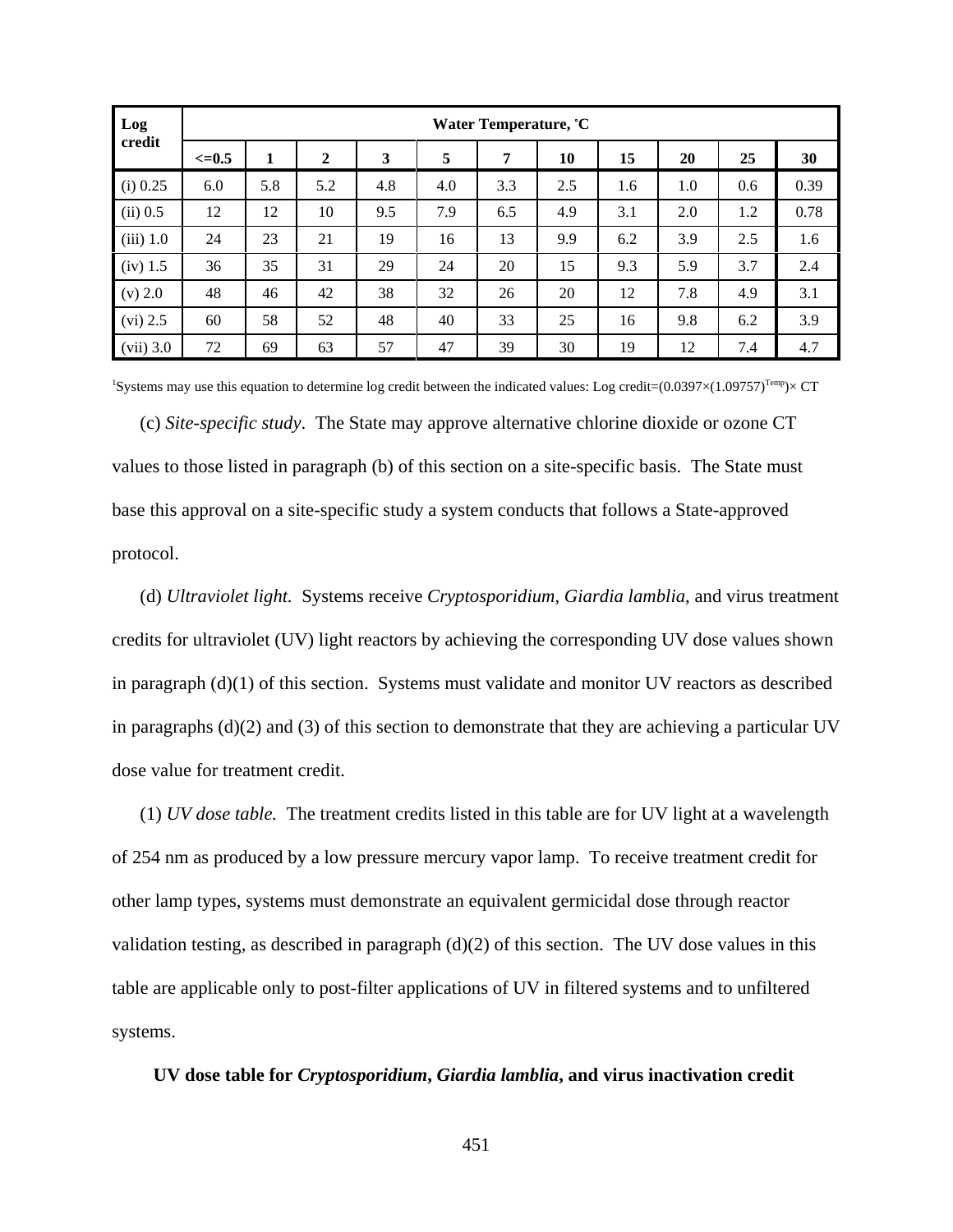| Log credit   | Cryptosporidium<br>UV dose $(mJ/cm2)$ | Giardia lamblia<br>UV dose $(mJ/cm2)$ | <b>Virus</b><br>UV dose $(mJ/cm2)$ |
|--------------|---------------------------------------|---------------------------------------|------------------------------------|
| $(i)$ 0.5    | 1.6                                   | 1.5                                   | 39                                 |
| $(ii)$ 1.0   | 2.5                                   | 2.1                                   | 58                                 |
| $(iii)$ 1.5  | 3.9                                   | 3.0                                   | 79                                 |
| $(iv)$ 2.0   | 5.8                                   | 5.2                                   | 100                                |
| $(v)$ 2.5    | 8.5                                   | 7.7                                   | 121                                |
| $(vi)$ 3.0   | 12                                    | 11                                    | 143                                |
| $(vii)$ 3.5  | 15                                    | 15                                    | 163                                |
| $(viii)$ 4.0 | 22                                    | 22                                    | 186                                |

(2) *Reactor validation testing*. Systems must use UV reactors that have undergone validation testing to determine the operating conditions under which the reactor delivers the UV dose required in paragraph (d)(1) of this section (i.e., validated operating conditions). These operating conditions must include flow rate, UV intensity as measured by a UV sensor, and UV lamp status.

(i) When determining validated operating conditions, systems must account for the following factors: UV absorbance of the water; lamp fouling and aging; measurement uncertainty of online sensors; UV dose distributions arising from the velocity profiles through the reactor; failure of UV lamps or other critical system components; and inlet and outlet piping or channel configurations of the UV reactor.

(ii) Validation testing must include the following: full scale testing of a reactor that conforms uniformly to the UV reactors used by the system and inactivation of a test microorganism whose dose response characteristics have been quantified with a low pressure mercury vapor lamp.

(iii) The State may approve an alternative approach to validation testing.

(3) *Reactor monitoring*. (i) Systems must monitor their UV reactors to determine if the reactors are operating within validated conditions, as determined under paragraph (d)(2) of this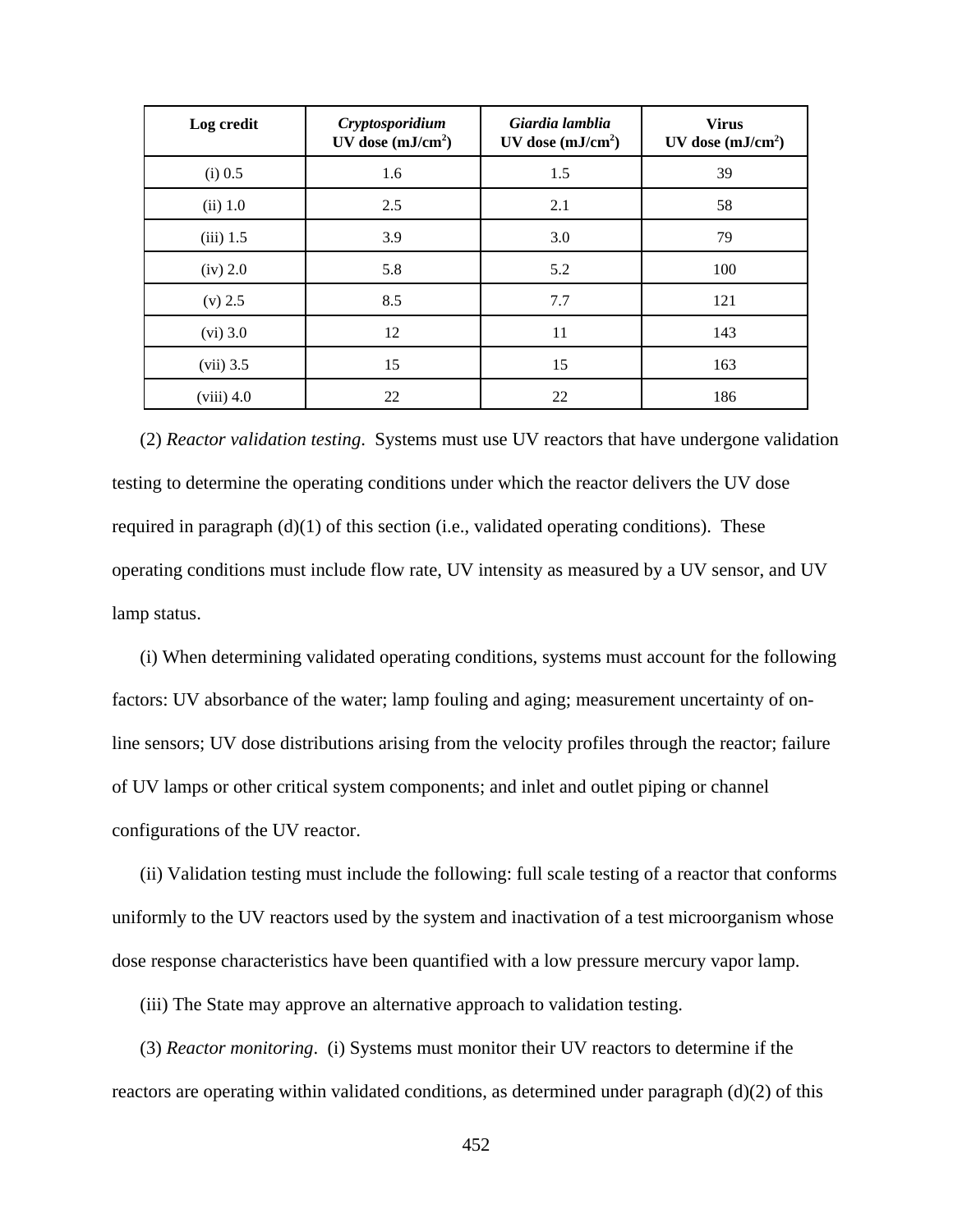section. This monitoring must include UV intensity as measured by a UV sensor, flow rate, lamp status, and other parameters the State designates based on UV reactor operation. Systems must verify the calibration of UV sensors and must recalibrate sensors in accordance with a protocol the State approves.

(ii) To receive treatment credit for UV light, systems must treat at least 95 percent of the water delivered to the public during each month by UV reactors operating within validated conditions for the required UV dose, as described in paragraphs  $(d)(1)$  and  $(2)$  of this section. Systems must demonstrate compliance with this condition by the monitoring required under paragraph  $(d)(3(i))$  of this section.

## **Reporting and Recordkeeping Requirements**

#### **§ 141.721 Reporting requirements.**

(a) Systems must report sampling schedules under § 141.702 and source water monitoring results under § 141.706 unless they notify the State that they will not conduct source water monitoring due to meeting the criteria of § 141.701(d).

(b) Systems must report the use of uncovered finished water storage facilities to the State as described in § 141.714.

(c) Filtered systems must report their *Cryptosporidium* bin classification as described in § 141.710.

(d) Unfiltered systems must report their mean source water *Cryptosporidium* level as described in § 141.712.

(e) Systems must report disinfection profiles and benchmarks to the State as described in § § 141.708 through 141.709 prior to making a significant change in disinfection practice.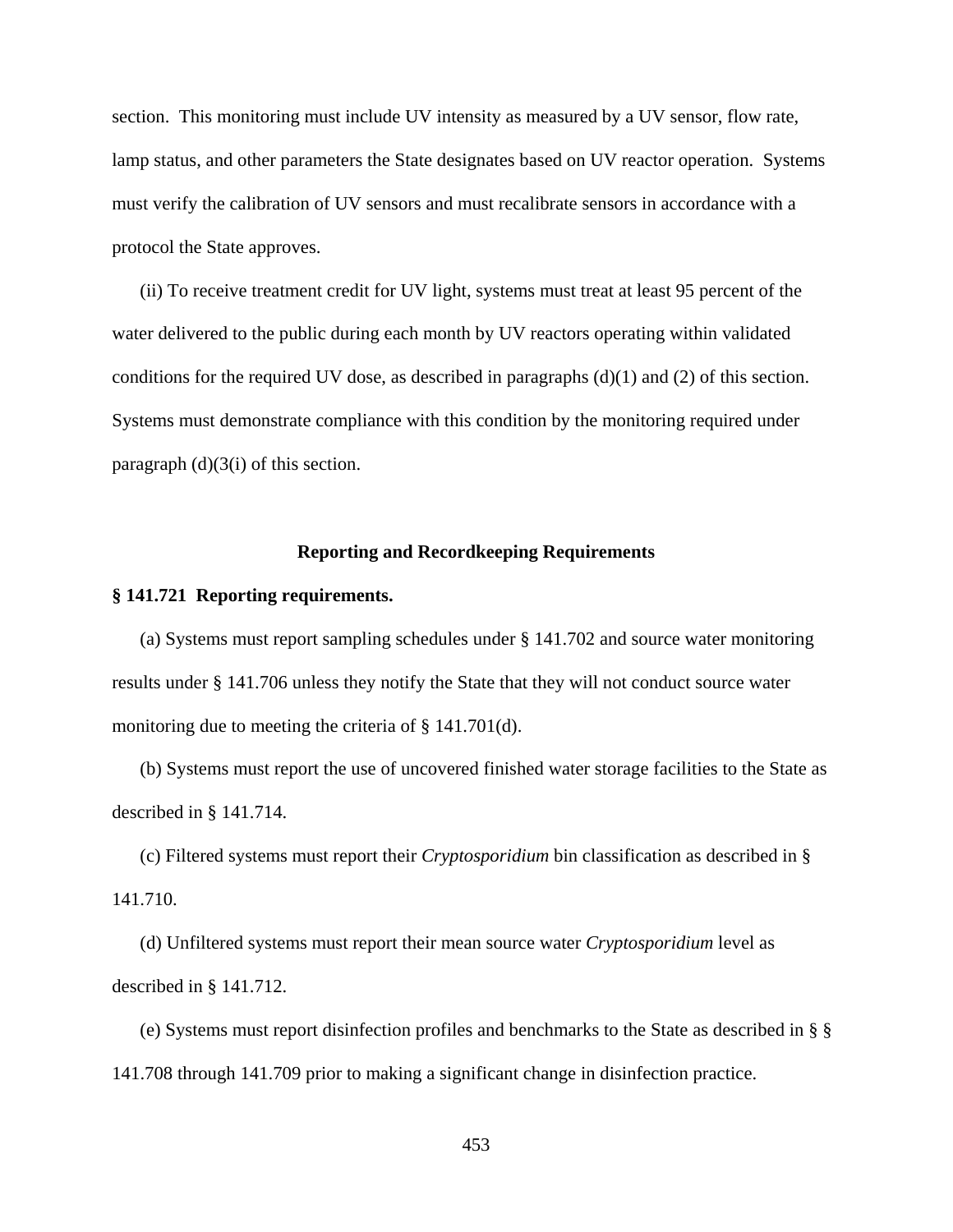(f) Systems must report to the State in accordance with the following table for any microbial toolbox options used to comply with treatment requirements under § 141.711 or § 141.712. Alternatively, the State may approve a system to certify operation within required parameters for treatment credit rather than reporting monthly operational data for toolbox options.

| <b>Toolbox</b> option                          | Systems must submit the following information                                                                                                                                                                                                                                                     | On the following schedule                                                                                                                                                                                                                                                                 |  |  |
|------------------------------------------------|---------------------------------------------------------------------------------------------------------------------------------------------------------------------------------------------------------------------------------------------------------------------------------------------------|-------------------------------------------------------------------------------------------------------------------------------------------------------------------------------------------------------------------------------------------------------------------------------------------|--|--|
| (1) Watershed<br>control program<br>(WCP)      | (i) Notice of intention to develop a new or continue an<br>existing watershed control program                                                                                                                                                                                                     | No later than two years before the<br>applicable treatment compliance date in<br>§ 141.713                                                                                                                                                                                                |  |  |
|                                                | (ii) Watershed control plan                                                                                                                                                                                                                                                                       | No later than one year before the<br>applicable treatment compliance date in<br>§ 141.713.                                                                                                                                                                                                |  |  |
|                                                | (iii) Annual watershed control program status report                                                                                                                                                                                                                                              | Every 12 months, beginning one year<br>after the applicable treatment<br>compliance date in § 141.713.                                                                                                                                                                                    |  |  |
|                                                | (iv) Watershed sanitary survey report                                                                                                                                                                                                                                                             | For community water systems, every<br>three years beginning three years after<br>the applicable treatment compliance<br>date in § 141.713. For noncommunity<br>water systems, every five years<br>beginning five years after the<br>applicable treatment compliance date in<br>§ 141.713. |  |  |
| (2) Alternative<br>source/intake<br>management | Verification that system has relocated the intake or<br>adopted the intake withdrawal procedure reflected in<br>monitoring results                                                                                                                                                                | No later than the applicable treatment<br>compliance date in § 141.713.                                                                                                                                                                                                                   |  |  |
| (3)<br><b>Presedimentation</b>                 | Monthly verification of the following:<br>(i) Continuous basin operation<br>(ii) Treatment of 100% of the flow<br>(iii) Continuous addition of a coagulant<br>(iv) At least 0.5-log mean reduction of influent turbidity<br>or compliance with alternative State-approved<br>performance criteria | Monthly reporting within 10 days<br>following the month in which the<br>monitoring was conducted, beginning<br>on the applicable treatment compliance<br>date in § 141.713.                                                                                                               |  |  |
| (4) Two-stage lime<br>softening                | Monthly verification of the following:<br>(i) Chemical addition and hardness precipitation occurred<br>in two separate and sequential softening stages prior to<br>filtration<br>(ii) Both stages treated 100% of the plant flow                                                                  | Monthly reporting within 10 days<br>following the month in which the<br>monitoring was conducted, beginning<br>on the applicable treatment compliance<br>date in § 141.713.                                                                                                               |  |  |
| (5) Bank filtration                            | (i) Initial demonstration of the following:<br>(A) Unconsolidated, predominantly sandy aquifer<br>(B) Setback distance of at least 25 ft. (0.5-log credit) or<br>50 ft. (1.0-log credit)                                                                                                          | No later than the applicable treatment<br>compliance date in § 141.713.                                                                                                                                                                                                                   |  |  |

**Microbial Toolbox Reporting Requirements**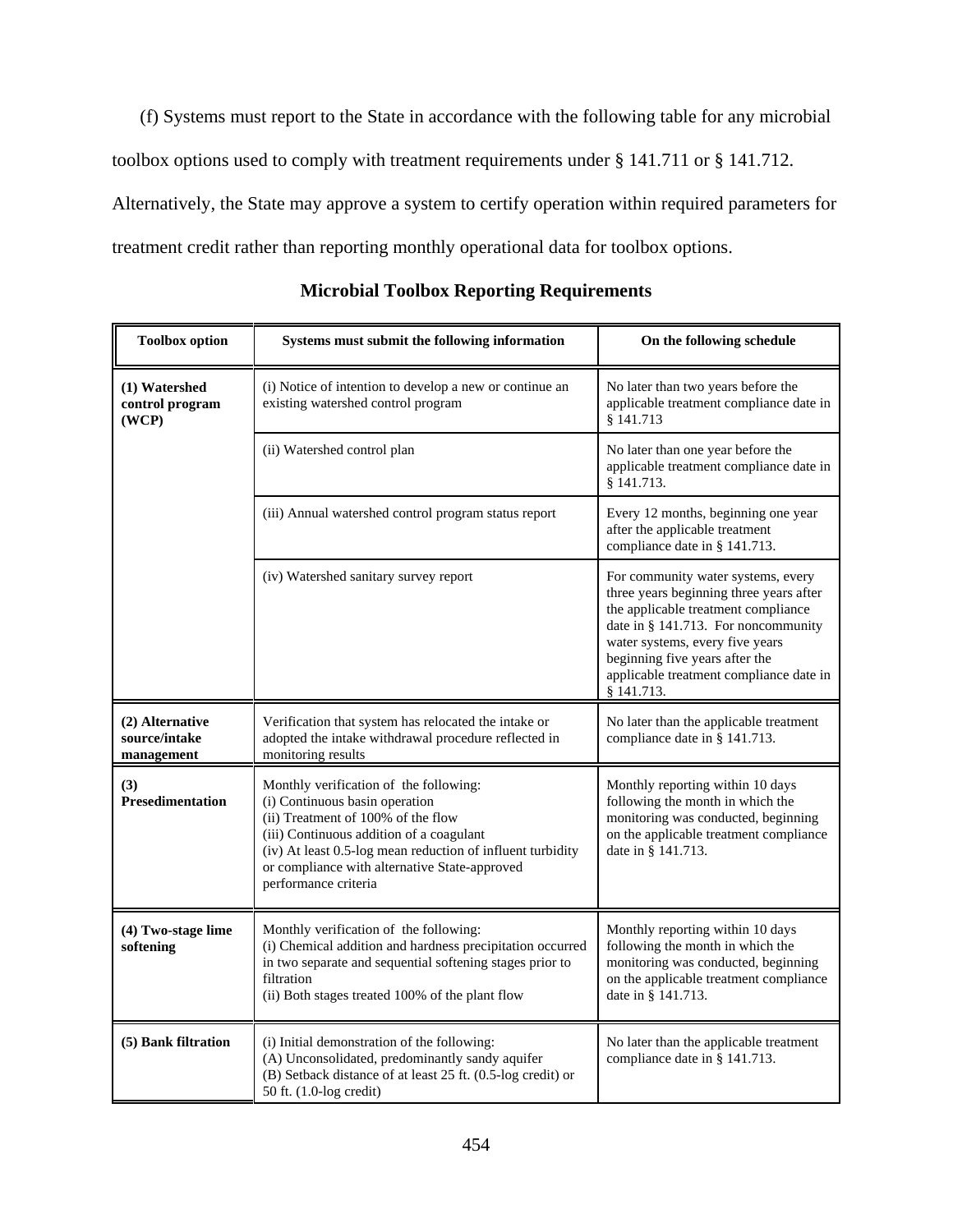| <b>Toolbox</b> option                    | Systems must submit the following information                                                                                                                                                                                                                                                                            | On the following schedule                                                                                                                                                    |  |  |
|------------------------------------------|--------------------------------------------------------------------------------------------------------------------------------------------------------------------------------------------------------------------------------------------------------------------------------------------------------------------------|------------------------------------------------------------------------------------------------------------------------------------------------------------------------------|--|--|
|                                          | (ii) If monthly average of daily max turbidity is greater<br>than 1 NTU then system must report result and submit an<br>assessment of the cause.                                                                                                                                                                         | Report within 30 days following the<br>month in which the monitoring was<br>conducted, beginning on the applicable<br>treatment compliance date in §<br>141.713.             |  |  |
| (6) Combined filter<br>performance       | Monthly verification of combined filter effluent (CFE)<br>turbidity levels less than or equal to 0.15 NTU in at least<br>95 percent of the 4 hour CFE measurements taken each<br>month                                                                                                                                   | Monthly reporting within 10 days<br>following the month in which the<br>monitoring was conducted, beginning<br>on the applicable treatment compliance<br>date in § 141.713.  |  |  |
| (7) Individual filter<br>performance     | Monthly verification of the following:<br>(i) Individual filter effluent (IFE ) turbidity levels less<br>than or equal to 0.15 NTU in at least 95 percent of<br>samples each month in each filter<br>(ii) No individual filter greater than 0.3 NTU in two<br>consecutive readings 15 minutes apart                      | Monthly reporting within 10 days<br>following the month in which the<br>monitoring was conducted, beginning<br>on the applicable treatment compliance<br>date in § 141.713.] |  |  |
| (8) Demonstration<br>of performance      | (i) Results from testing following a State approved<br>protocol                                                                                                                                                                                                                                                          | No later than the applicable treatment<br>compliance date in § 141.713.                                                                                                      |  |  |
|                                          | (ii) As required by the State, monthly verification of<br>operation within conditions of State approval for<br>demonstration of performance credit                                                                                                                                                                       | Within 10 days following the month in<br>which monitoring was conducted,<br>beginning on the applicable treatment<br>compliance date in § 141.713.                           |  |  |
| (9) Bag filters and<br>cartridge filters | (i) Demonstration that the following criteria are met :<br>(A) Process meets the definition of bag or cartridge<br>filtration<br>(B) Removal efficiency established through challenge<br>testing that meets criteria in this subpart                                                                                     | No later than the applicable treatment<br>compliance date in § 141.713.                                                                                                      |  |  |
|                                          | (ii) Monthly verification that 100% of plant flow was<br>filtered                                                                                                                                                                                                                                                        | Within 10 days following the month in<br>which monitoring was conducted,<br>beginning on the applicable treatment<br>compliance date in § 141.713.                           |  |  |
| $(10)$ Membrane<br>filtration            | (i) Results of verification testing demonstrating the<br>following:<br>(A) Removal efficiency established through challenge<br>testing that meets criteria in this subpart<br>(B) Integrity test method and parameters, including<br>resolution, sensitivity, test frequency, control limits, and<br>associated baseline | No later than the applicable treatment<br>compliance date in § 141.713.                                                                                                      |  |  |
|                                          | (ii) Monthly report summarizing the following:<br>(A) All direct integrity tests above the control limit;<br>(B) If applicable, any turbidity or alternative state-<br>approved indirect integrity monitoring results triggering<br>direct integrity testing and the corrective action that was<br>taken                 | Within 10 days following the month in<br>which monitoring was conducted,<br>beginning on the applicable treatment<br>compliance date in § 141.713.                           |  |  |
| (11) Second stage<br>filtration          | Monthly verification that 100% of flow was filtered<br>through both stages and that first stage was preceded by a<br>coagulation step                                                                                                                                                                                    | Within 10 days following the month in<br>which monitoring was conducted,<br>beginning on the applicable treatment<br>compliance date in § 141.713.                           |  |  |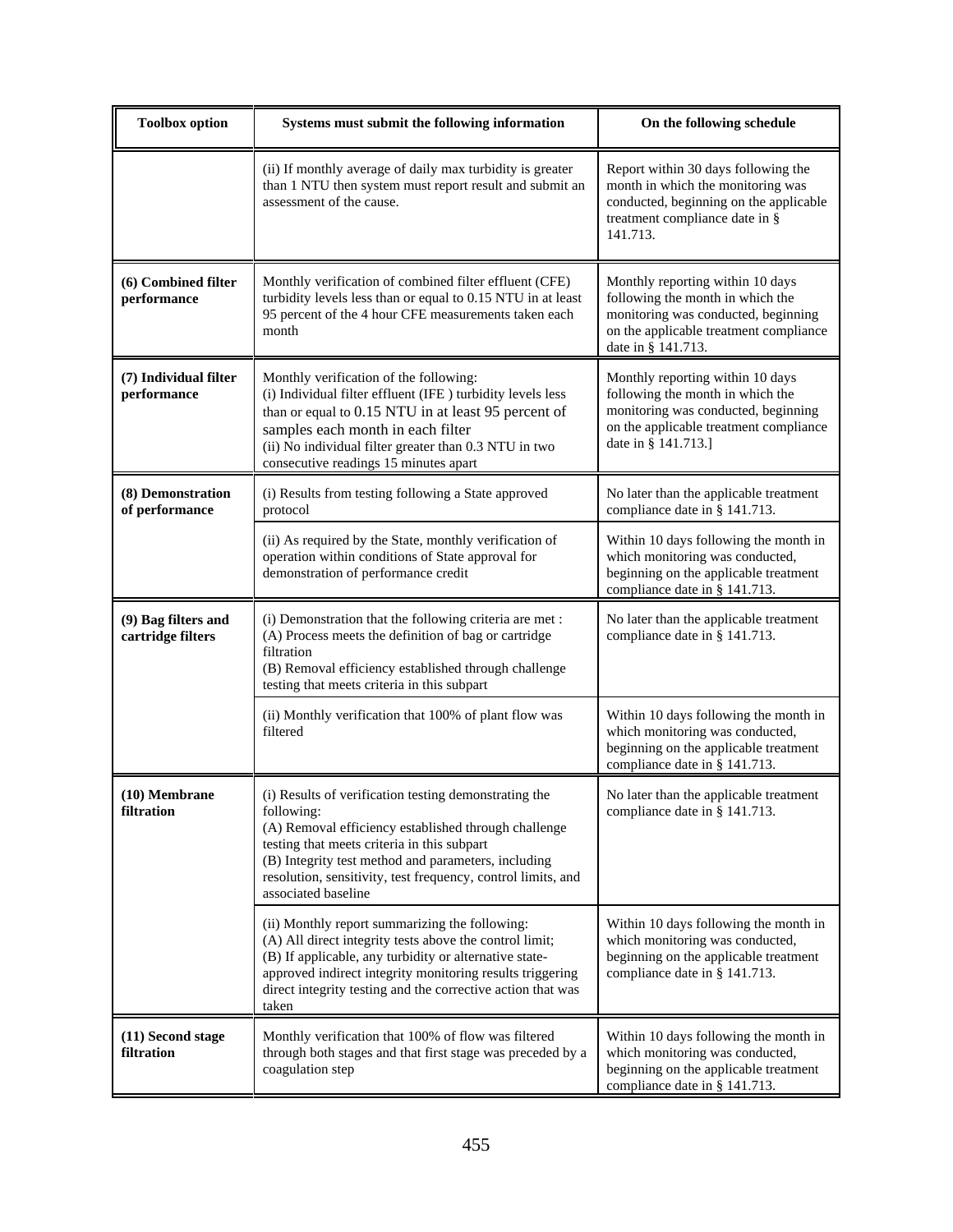| <b>Toolbox option</b>                                   | Systems must submit the following information                                                                                                                                                                                   | On the following schedule                                                                                                                          |  |  |  |
|---------------------------------------------------------|---------------------------------------------------------------------------------------------------------------------------------------------------------------------------------------------------------------------------------|----------------------------------------------------------------------------------------------------------------------------------------------------|--|--|--|
| $(12)$ Slow sand<br>filtration (as<br>secondary filter) | Monthly verification that both a slow sand filter and a<br>preceding separate stage of filtration treated 100% of<br>flow from subpart H sources.                                                                               | Within 10 days following the month in<br>which monitoring was conducted,<br>beginning on the applicable treatment<br>compliance date in § 141.713. |  |  |  |
| $(13)$ Chlorine<br>dioxide                              | Summary of CT values for each day as described in §<br>141.720.                                                                                                                                                                 | Within 10 days following the month in<br>which monitoring was conducted,<br>beginning on the applicable treatment<br>compliance date in § 141.713. |  |  |  |
| $(14)$ Ozone                                            | Summary of CT values for each day as described in §<br>141.720.                                                                                                                                                                 | Within 10 days following the month in<br>which monitoring was conducted,<br>beginning on the applicable treatment<br>compliance date in § 141.713. |  |  |  |
| $(15)$ UV                                               | (i) Validation test results demonstrating operating<br>conditions that achieve required UV dose                                                                                                                                 | No later than the applicable treatment<br>compliance date in § 141.713.                                                                            |  |  |  |
|                                                         | (ii) Monthly report summarizing the percentage of water<br>entering the distribution system that was not treated by<br>UV reactors operating within validated conditions for the<br>required dose as specified in § 141.720(d). | Within 10 days following the month in<br>which monitoring was conducted,<br>beginning on the applicable treatment<br>compliance date in § 141.713. |  |  |  |

## **§ 141.722 Recordkeeping Requirements.**

(a) Systems must keep results from the initial round of source water monitoring under § 141.701(a) and the second round of source water monitoring under § 141.701(b) until 3 years after bin classification under § 141.710 for filtered systems or determination of the mean *Cryptosporidium* level under § 141.710 for unfiltered systems for the particular round of monitoring.

(b) Systems must keep any notification to the State that they will not conduct source water monitoring due to meeting the criteria of § 141.701(d) for 3 years.

(c) Systems must keep the results of treatment monitoring associated with microbial toolbox options under § § 141.716 through 141.720 and with uncovered finished water reservoirs under § 141.714, as applicable, for 3 years.

## **Requirements for Sanitary Surveys Performed by EPA**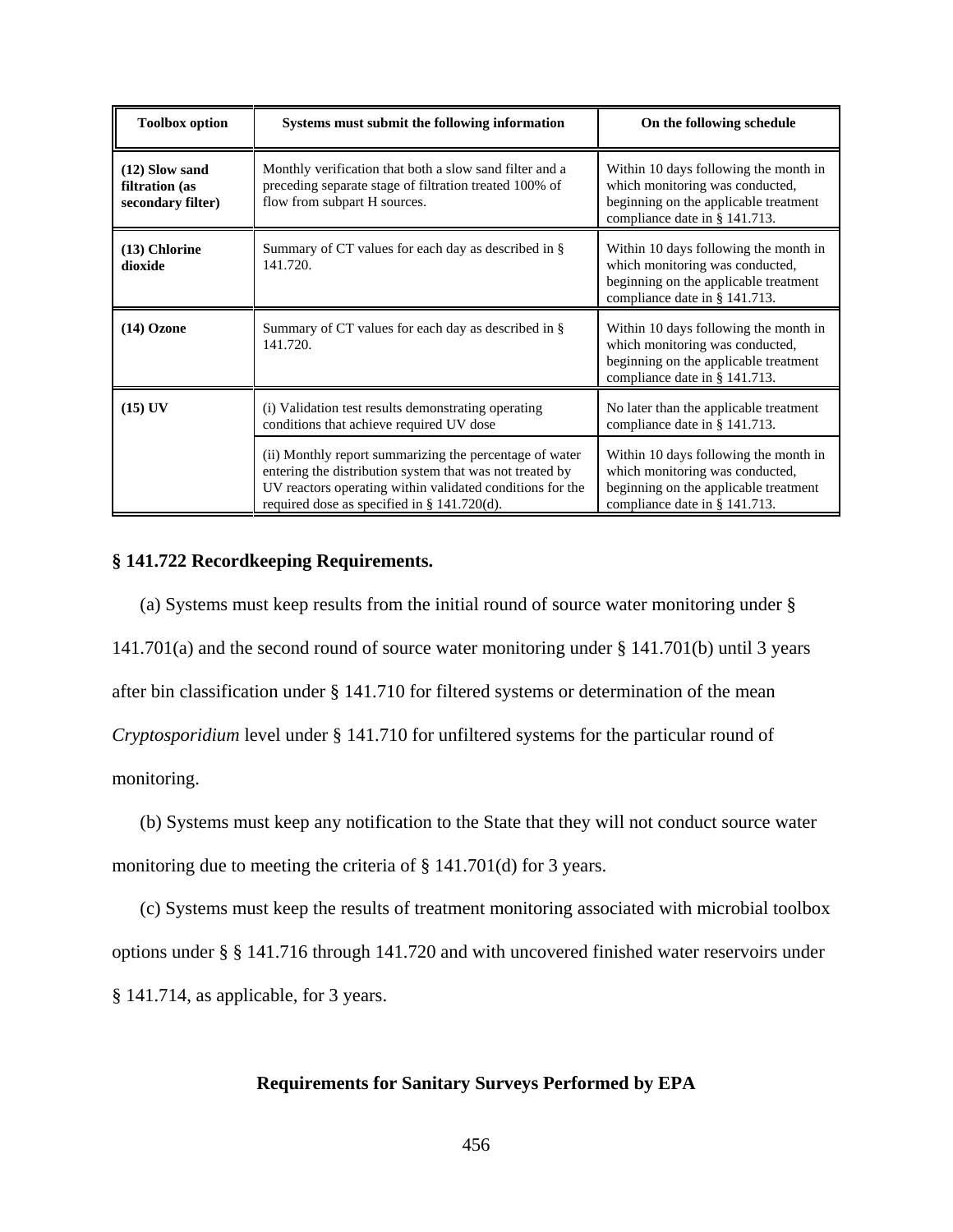# **§ 141.723 Requirements to respond to significant deficiencies identified in sanitary surveys performed by EPA.**

(a) A sanitary survey is an onsite review of the water source (identifying sources of contamination by using results of source water assessments where available), facilities, equipment, operation, maintenance, and monitoring compliance of a PWS to evaluate the adequacy of the PWS, its sources and operations, and the distribution of safe drinking water.

(b) For the purposes of this section, a significant deficiency includes a defect in design, operation, or maintenance, or a failure or malfunction of the sources, treatment, storage, or distribution system that EPA determines to be causing, or has the potential for causing the introduction of contamination into the water delivered to consumers.

(c) For sanitary surveys performed by EPA, systems must respond in writing to significant deficiencies identified in sanitary survey reports no later than 45 days after receipt of the report, indicating how and on what schedule the system will address significant deficiencies noted in the survey.

(d) Systems must correct significant deficiencies identified in sanitary survey reports according to the schedule approved by EPA, or if there is no approved schedule, according to the schedule reported under paragraph (c) of this section if such deficiencies are within the control of the system.

# **PART 142 - NATIONAL PRIMARY DRINKING WATER REGULATIONS IMPLEMENTATION**

8. The authority citation for part 142 continues to read as follows: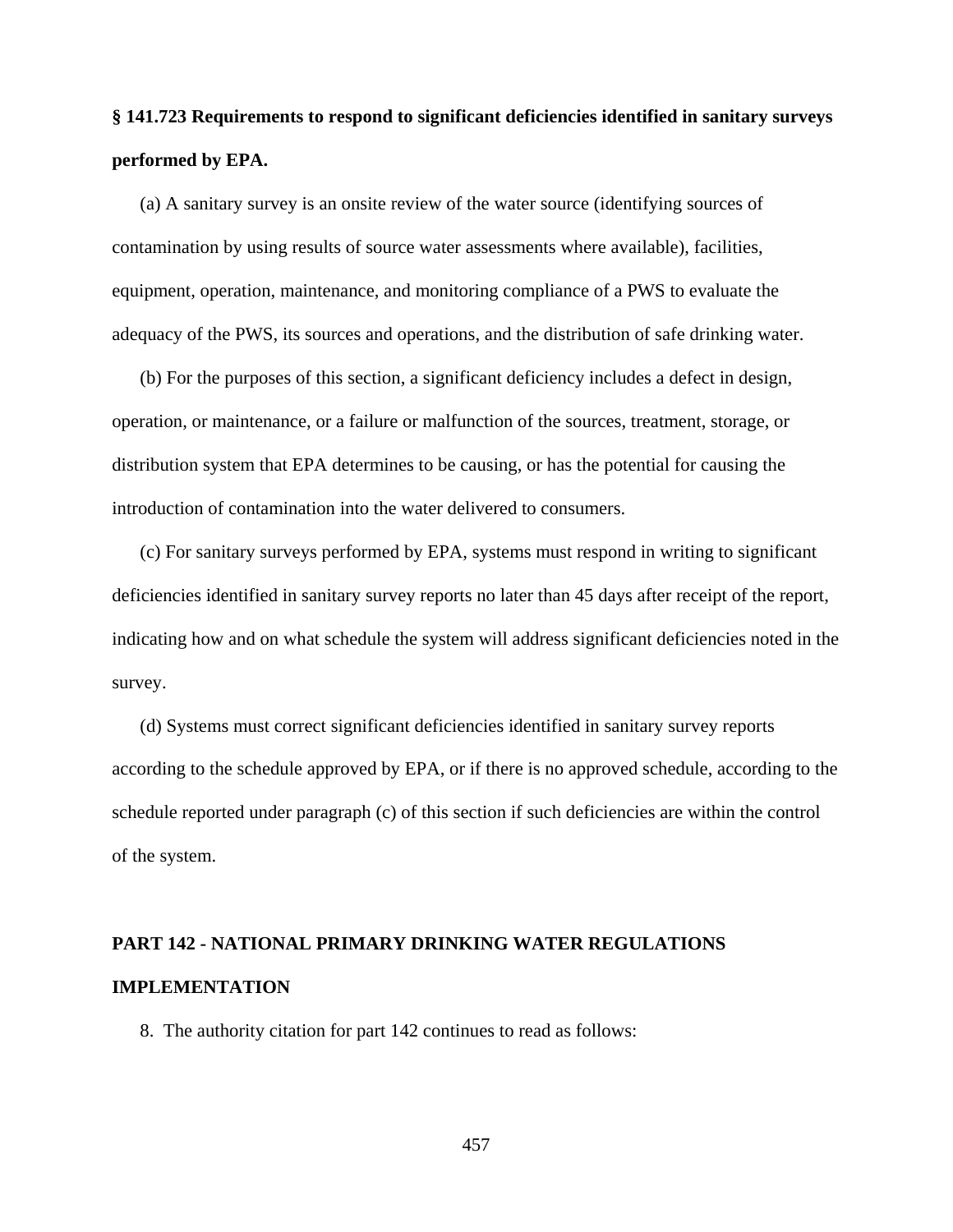**Authority:** 42 U.S.C. 300f, 300g-1, 300g-2, 300g-3, 300g-4, 300g-5, 300g-6, 300j-4, 300j-9 and 300j-11.

9. Section 142.14 is amended by adding paragraph (a)(9) to read as follows:

# **§ 142.14 Records kept by States.**

\*\* \* \* \*

(a) \*\*\*

(9) Any decisions made pursuant to the provisions of part 141, subpart W of this chapter.

(i) Results of source water *E. coli* and *Cryptosporidium* monitoring.

(ii) The bin classification after the initial and after the second round of source water monitoring for each filtered system, as described in § 141.710 of this chapter.

(iii) Any change in treatment requirements for filtered systems due to watershed assessment during sanitary surveys, as described in § 141.711(d) of this chapter.

(iv) The determination of whether the mean *Cryptosporidium* level is greater than 0.01 oocysts/L after the initial and after the second round of source water monitoring for each unfiltered system, as described in § 141.712(a) of this chapter.

(v) The treatment processes or control measures that systems use to meet their *Cryptosporidium* treatment requirements under § 141.711 or § 141.712 of this chapter.

(vi) A list of systems required to cover or treat the effluent of an uncovered finished water storage facility, as specified in § 141.714 of this chapter.

\*\* \* \* \*

10. Section 142.15 is amended by adding paragraph (c)(6) to read as follows: **§ 142.15 Reports by States.**

 $(c)$  \*\*\*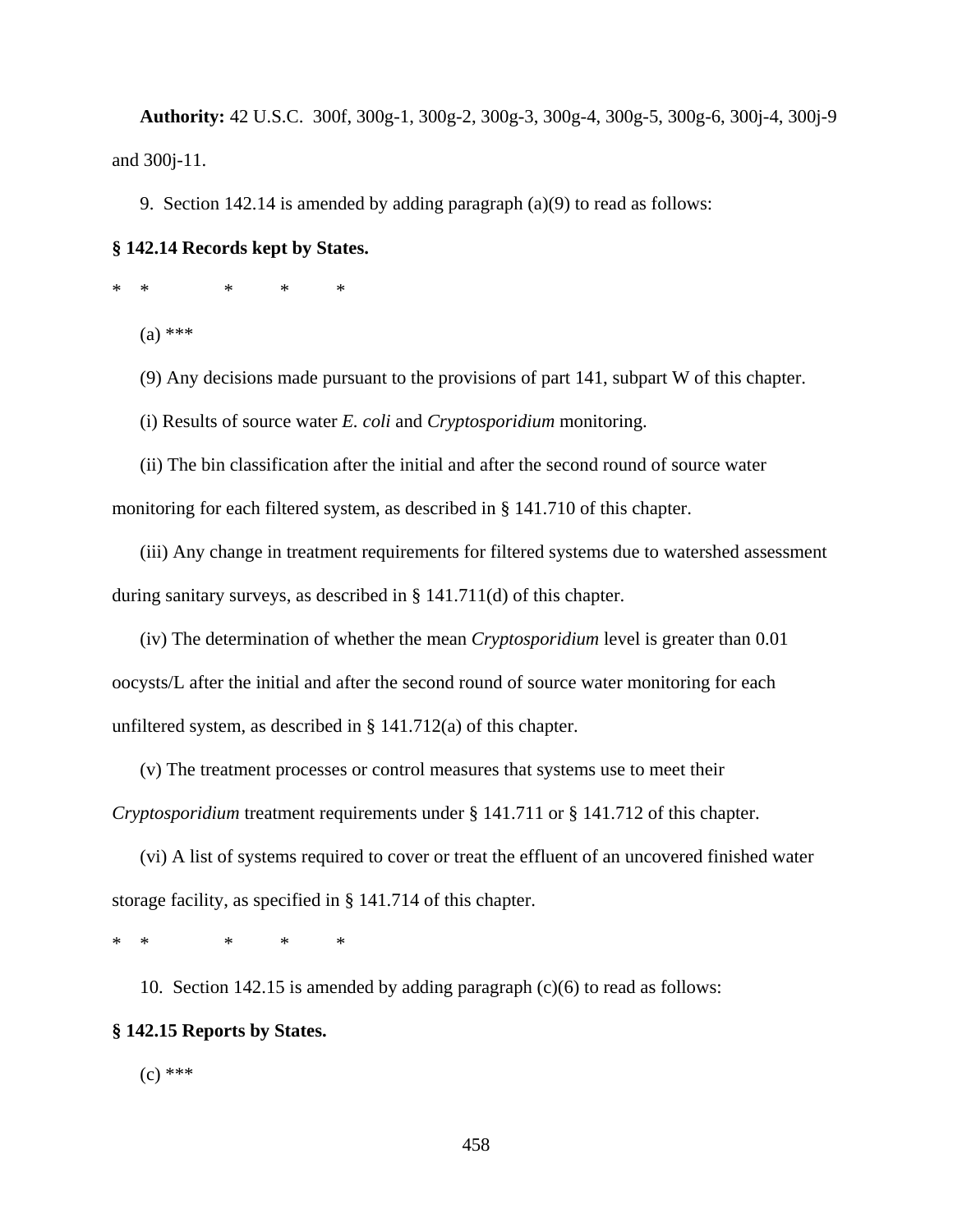(6) *Subpart W*.

(i) The bin classification after the initial and after the second round of source water monitoring for each filtered system, as described in § 141.710 of this chapter.

(ii) Any change in treatment requirements for these systems due to watershed assessment during sanitary surveys, as described in § 141.711(d) of this chapter.

(iii) The determination of whether the mean *Cryptosporidium* level is greater than 0.01 oocysts/L both after the initial and after the second round of source water monitoring for each unfiltered system, as described in § 141.712(a) of this chapter.

\* \* \* \* \* \* \*

11. Section 142.16 is amended by adding paragraph (n) to read as follows:

#### **§ 142.16 Special primacy conditions.**

\*\* \* \* \*

(n) *Requirements for States to adopt 40 CFR part 141, subpart W*. In addition to the general primacy requirements elsewhere in this part, including the requirements that State regulations be at least as stringent as Federal requirements, an application for approval of a State program revision that adopts 40 CFR part 141, subpart W, must contain a description of how the State will accomplish the following program requirements where allowed in State programs.

(1) Approve an alternative to the *E. coli* levels that trigger *Cryptosporidium* monitoring by filtered systems serving fewer than 10,000 people, as described in  $\S$  141.701(a)(5).

(2) Assess significant changes in the watershed and source water as part of the sanitary survey process and determine appropriate follow-up action for systems, as described in § 141.711(d) of this chapter.